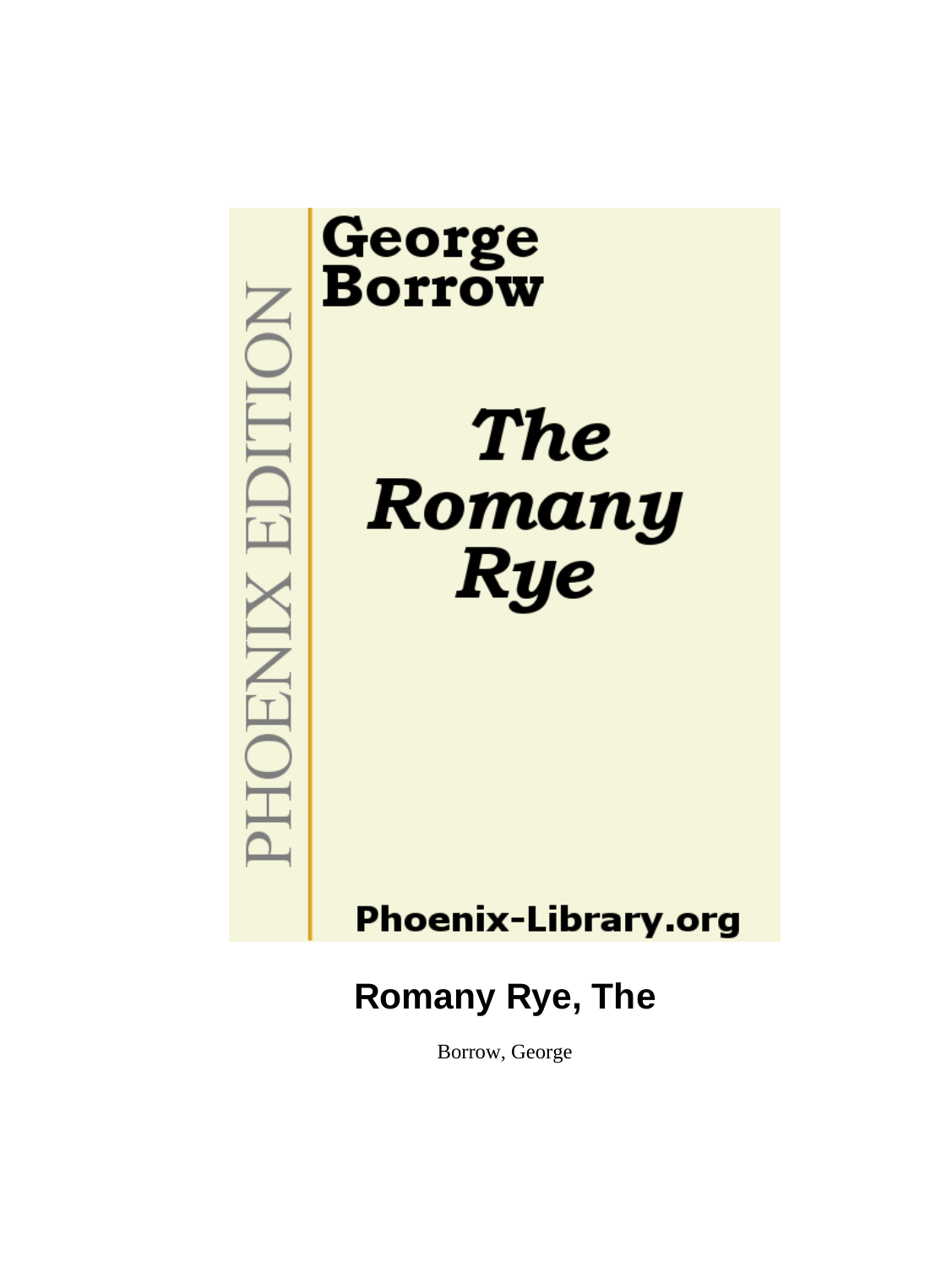[Table Of Content](#page-315-0) [About Phoenix−Edition](#page-318-0) **[Copyright](#page-319-0)**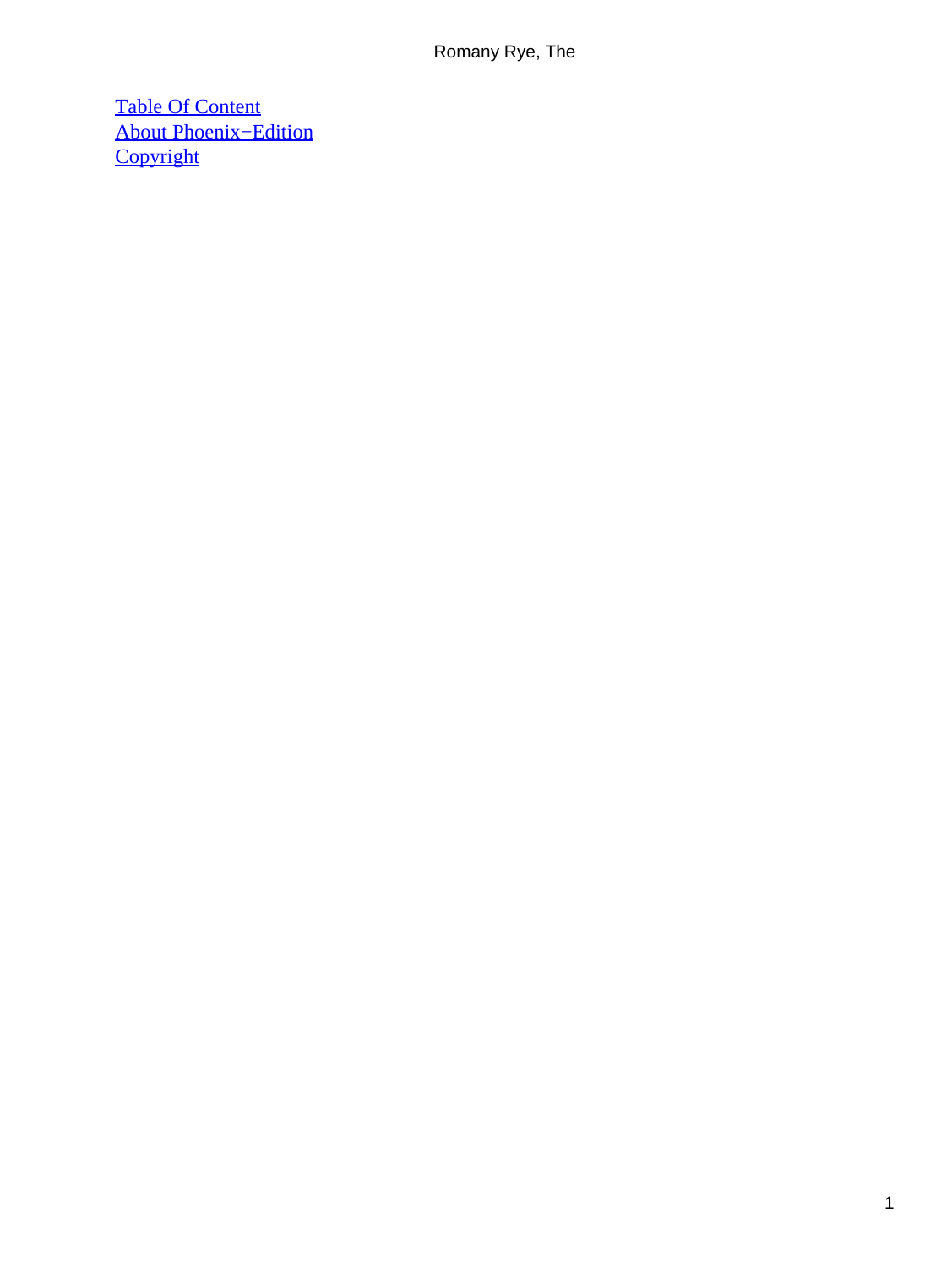# *T*HE **ROMANY RYE**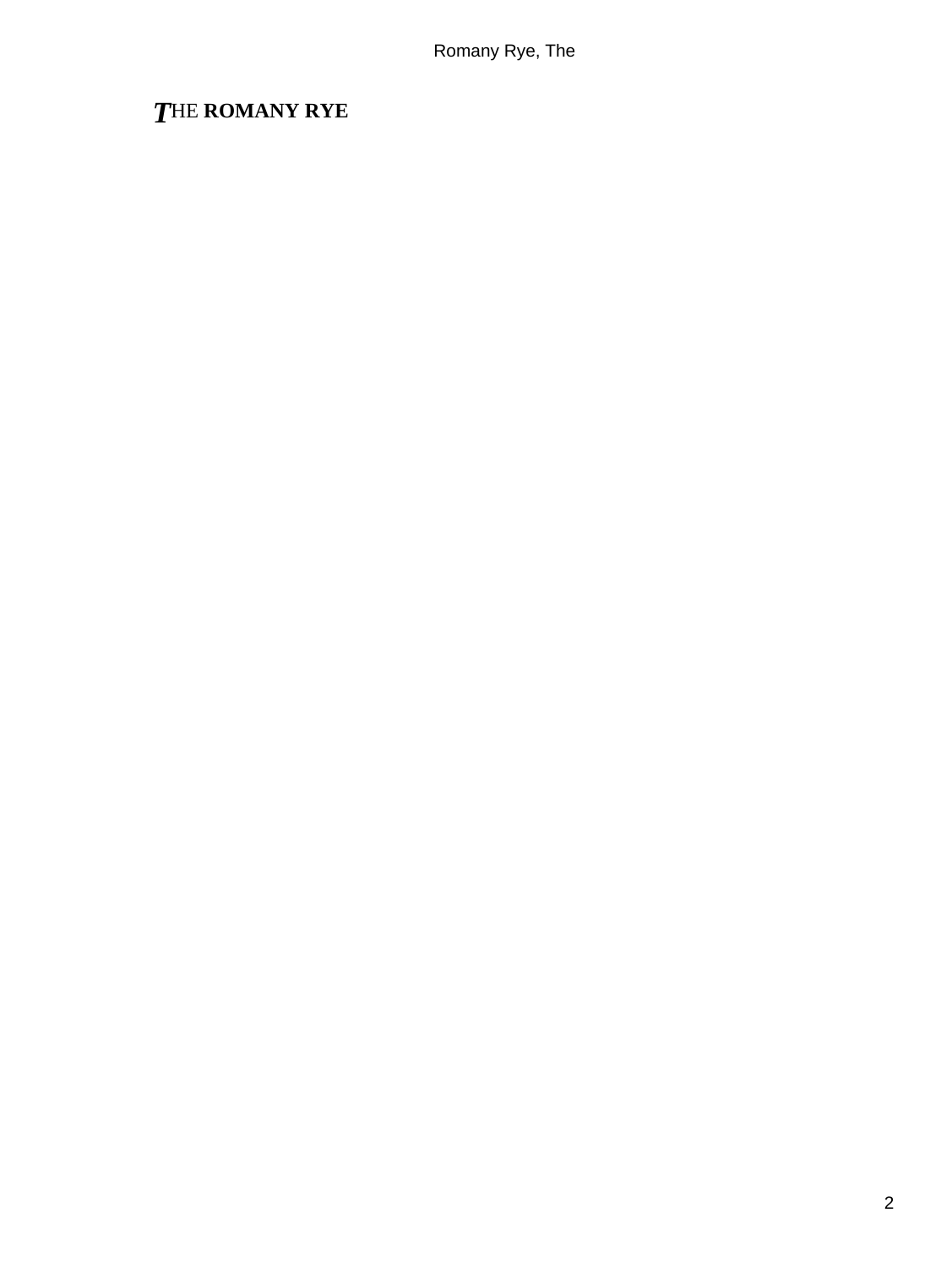### **[CHAPTER I](#page-315-0)**

*The Making of the Linch–pin – The Sound Sleeper – Breakfast – The Postillion's* Departure.

 I **AWOKE** at the first break of day, and, leaving the postillion fast asleep, stepped out of the tent. The dingle was dank and dripping. I lighted a fire of coals, and got my forge in readiness. I then ascended to the field, where the chaise was standing as we had left it on the previous evening. After looking at the cloud−stone near it, now cold, and split into three pieces, I set about prying narrowly into the condition of the wheel and axletree − the latter had sustained no damage of any consequence, and the wheel, as far as I was able to judge, was sound, being only slightly injured in the box. The only thing requisite to set the chaise in a travelling condition appeared to be a linch−pin, which I determined to make. Going to the companion wheel, I took out the linch−pin, which I carried down with me to the dingle, to serve as a model.

 I found Belle by this time dressed, and seated near the forge: with a slight nod to her like that which a person gives who happens to see an acquaintance when his mind is occupied with important business, I forthwith set about my work. Selecting a piece of iron which I thought would serve my purpose, I placed it in the fire, and plying the bellows in a furious manner, soon made it hot; then seizing it with the tongs, I laid it on my anvil, and began to beat it with my hammer, according to the rules of my art. The dingle resounded with my strokes. Belle sat still, and occasionally smiled, but suddenly started up, and retreated towards her encampment, on a spark which I purposely sent in her direction alighting on her knee. I found the making of a linch−pin no easy matter; it was, however, less difficult than the fabrication of a pony−shoe; my work, indeed, was much facilitated by my having another pin to look at. In about three−quarters of an hour I had succeeded tolerably well, and had produced a linch−pin which I thought would serve. During all this time, notwithstanding the noise which I was making, the postillion never showed his face. His non− appearance at first alarmed me: I was afraid he might be dead, but, on looking into the tent, I found him still buried in the soundest sleep. «He must surely be descended from one of the seven sleepers,» said I, as I turned away, and resumed my work. My work finished, I took a little oil, leather, and sand, and polished the pin as well as I could; then, summoning Belle, we both went to the chaise, where, with her assistance, I put on the wheel. The linch–pin which I had made fitted its place very well, and having replaced the other, I gazed at the chaise for some time with my heart full of that satisfaction which results from the consciousness of having achieved a great action; then, after looking at Belle in the hope of obtaining a compliment from her lips, which did not come, I returned to the dingle, without saying a word, followed by her. Belle set about making preparations for breakfast; and I taking the kettle, went and filled it at the spring. Having hung it over the fire, I went to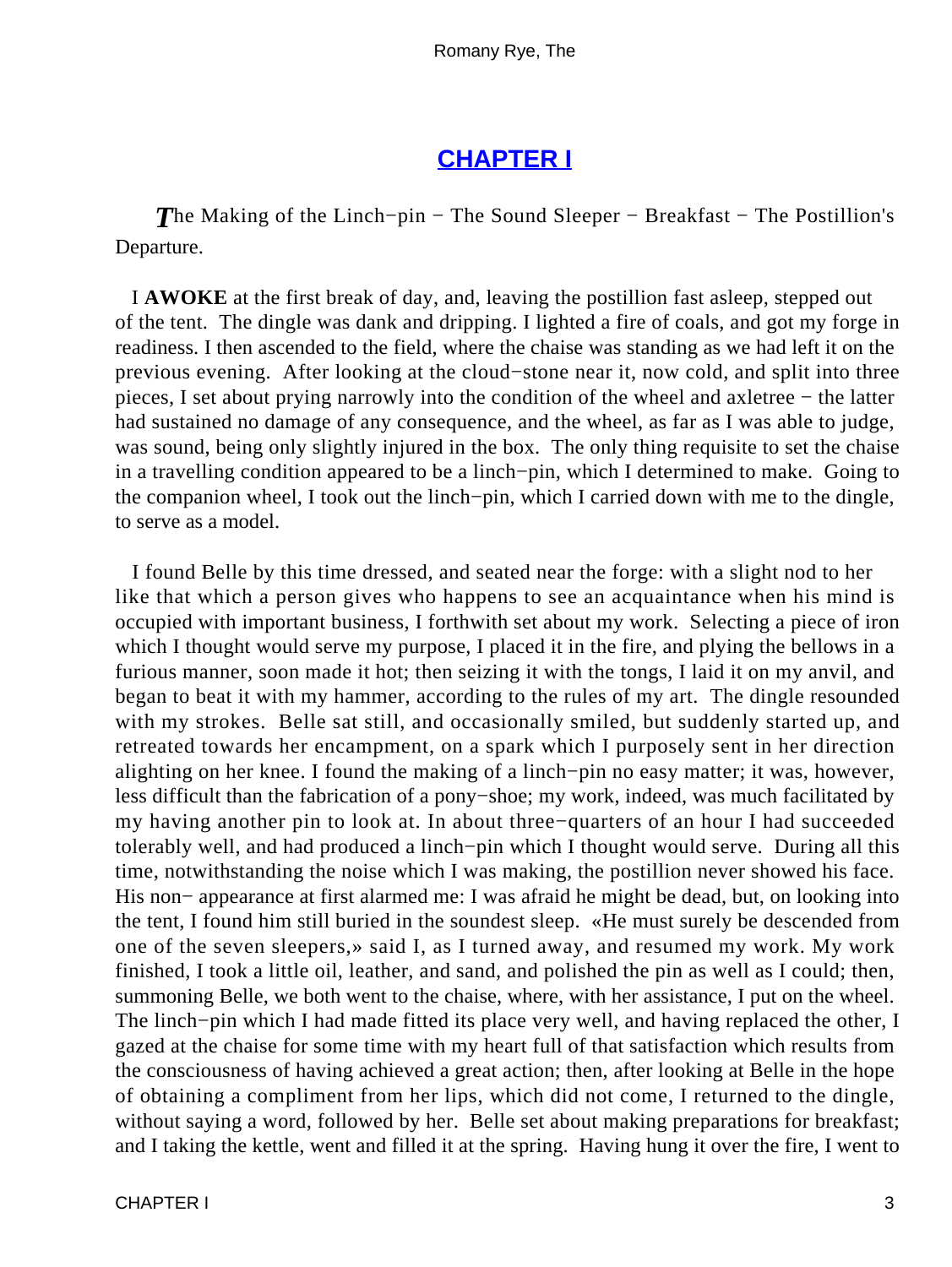the tent in which the postillion was still sleeping, and called upon him to arise. He awoke with a start, and stared around him at first with the utmost surprise, not unmixed, I could observe, with a certain degree of fear. At last, looking in my face, he appeared to recollect himself. «I had quite forgot,» said he, as he got up, «where I was, and all that happened yesterday. However, I remember now the whole affair, thunder−storm, thunder−bolt, frightened horses, and all your kindness. Come, I must see after my coach and horses; I hope we shall be able to repair the damage.» «The damage is already quite repaired,» said I, «as you will see, if you come to the field above.» «You don't say so,» said the postillion, coming out of the tent; «well, I am mightily beholden to you. Good morning, young gentle−woman,» said he, addressing Belle, who, having finished her preparations, was seated near the fire. «Good morning, young man,» said Belle, «I suppose you would be glad of some breakfast; however, you must wait a little, the kettle does not boil.» «Come and look at your chaise,» said I; «but tell me how it happened that the noise which I have been making did not awake you; for three−quarters of an hour at least I was hammering close at your ear.» «I heard you all the time,» said the postillion, «but your hammering made me sleep all the sounder; I am used to hear hammering in my morning sleep. There's a forge close by the room where I sleep when I'm at home, at my inn; for we have all kinds of conveniences at my inn − forge, carpenter's shop, and wheel−wright's, − so that when I heard you hammering I thought, no doubt, that it was the old noise, and that I was comfortable in my bed at my own inn.» We now ascended to the field, where I showed the postillion his chaise. He looked at the pin attentively, rubbed his hands, and gave a loud laugh. «Is it not well done?» said I. «It will do till I get home,» he replied. «And that is all you have to say?» I demanded. «And that's a good deal,» said he, «considering who made it. But don't be offended,» he added, «I shall prize it all the more for its being made by a gentleman, and no blacksmith; and so will my governor, when I show it to him. I shan't let it remain where it is, but will keep it, as a remembrance of you, as long as I live.» He then again rubbed his hands with great glee, and said, «I will now go and see after my horses, and then to breakfast, partner, if you please.» Suddenly, however, looking at his hands, he said, «Before sitting down to breakfast I am in the habit of washing my hands and face: I suppose you could not furnish me with a little soap and water.» «As much water as you please,» said I, «but if you want soap, I must go and trouble the young gentle−woman for some.» «By no means,» said the postillion, «water will do at a pinch.» «Follow me,» said I, and leading him to the pond of the frogs and newts, I said, «this is my ewer; you are welcome to part of it − the water is so soft that it is scarcely necessary to add soap to it;» then lying down on the bank, I plunged my head into the water, then scrubbed my hands and face, and afterwards wiped them with some long grass which grew on the margin of the pond. «Bravo,» said the postillion, «I see you know how to make a shift:» he then followed my example, declared he never felt more refreshed in his life, and, giving a bound, said, «he would go and look after his horses.»

We then went to look after the horses, which we found not much the worse for having spent the night in the open air. My companion again inserted their heads in the corn−bags, and, leaving the animals to discuss their corn, returned with me to the dingle, where we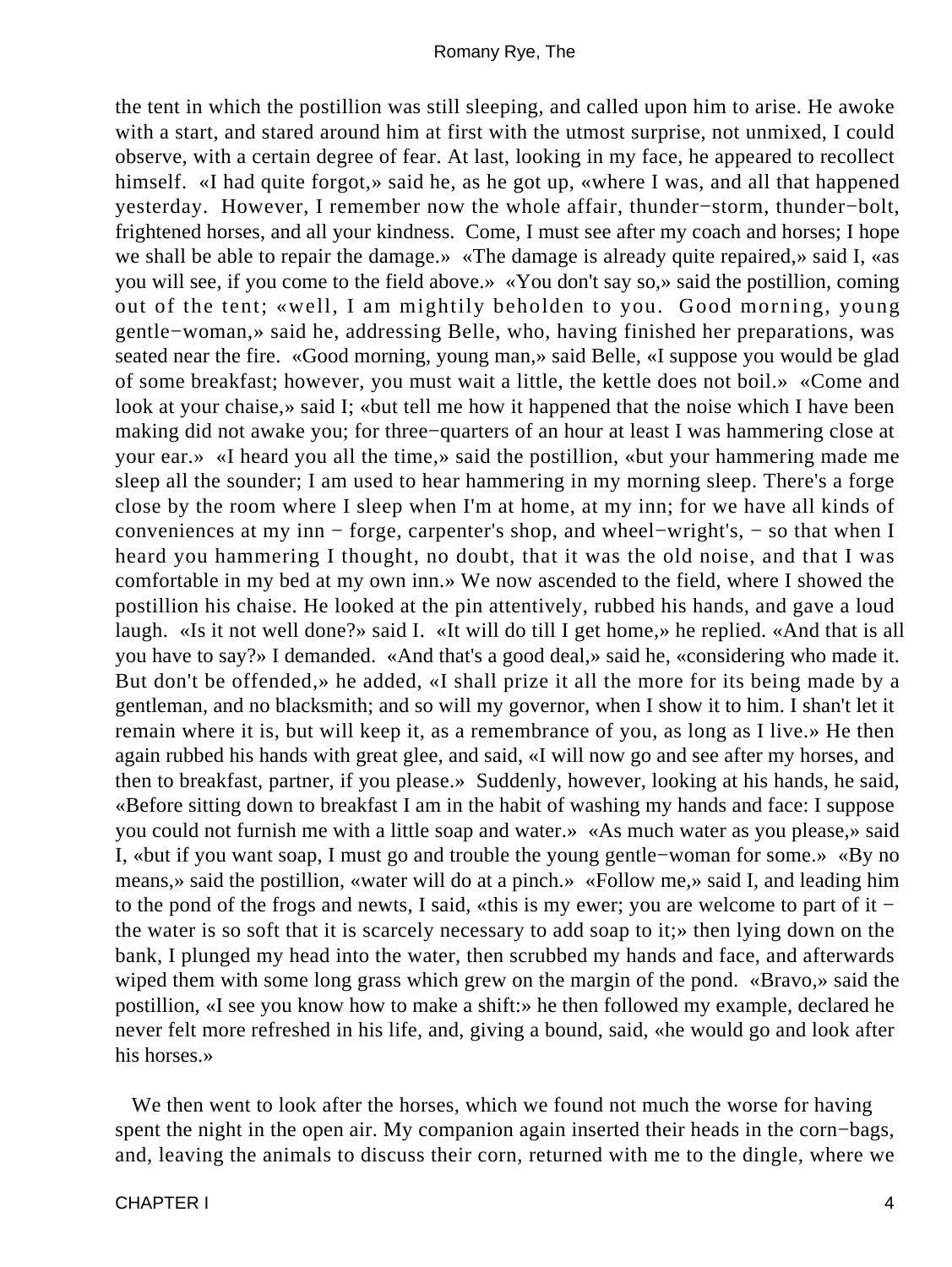found the kettle boiling. We sat down, and Belle made tea and did the honours of the meal. The postillion was in high spirits, ate heartily, and, to Belle's evident satisfaction, declared that he had never drank better tea in his life, or indeed any half so good. Breakfast over, he said that he must now go and harness his horses, as it was high time for him to return to his inn. Belle gave him her hand and wished him farewell: the postillion shook her hand warmly, and was advancing close up to her − for what purpose I cannot say − whereupon Belle, withdrawing her hand, drew herself up with an air which caused the postillion to retreat a step or two with an exceedingly sheepish look. Recovering himself, however, he made a low bow, and proceeded up the path. I attended him, and helped to harness his horses and put them to the vehicle; he then shook me by the hand, and taking the reins and whip, mounted to his seat; ere he drove away he thus addressed me: «If ever I forget your kindness and that of the young woman below, dash my buttons. If ever either of you should enter my inn you may depend upon a warm welcome, the best that can be set before you, and no expense to either, for I will give both of you the best of characters to the governor, who is the very best fellow upon all the road. As for your linch− pin, I trust it will serve till I get home, when I will take it out and keep it in remembrance of you all the days of my life:» then giving the horses a jerk with his reins, he cracked his whip and drove off.

 I returned to the dingle, Belle had removed the breakfast things, and was busy in her own encampment: nothing occurred, worthy of being related, for two hours, at the end of which time Belle departed on a short expedition, and I again found myself alone in the dingle.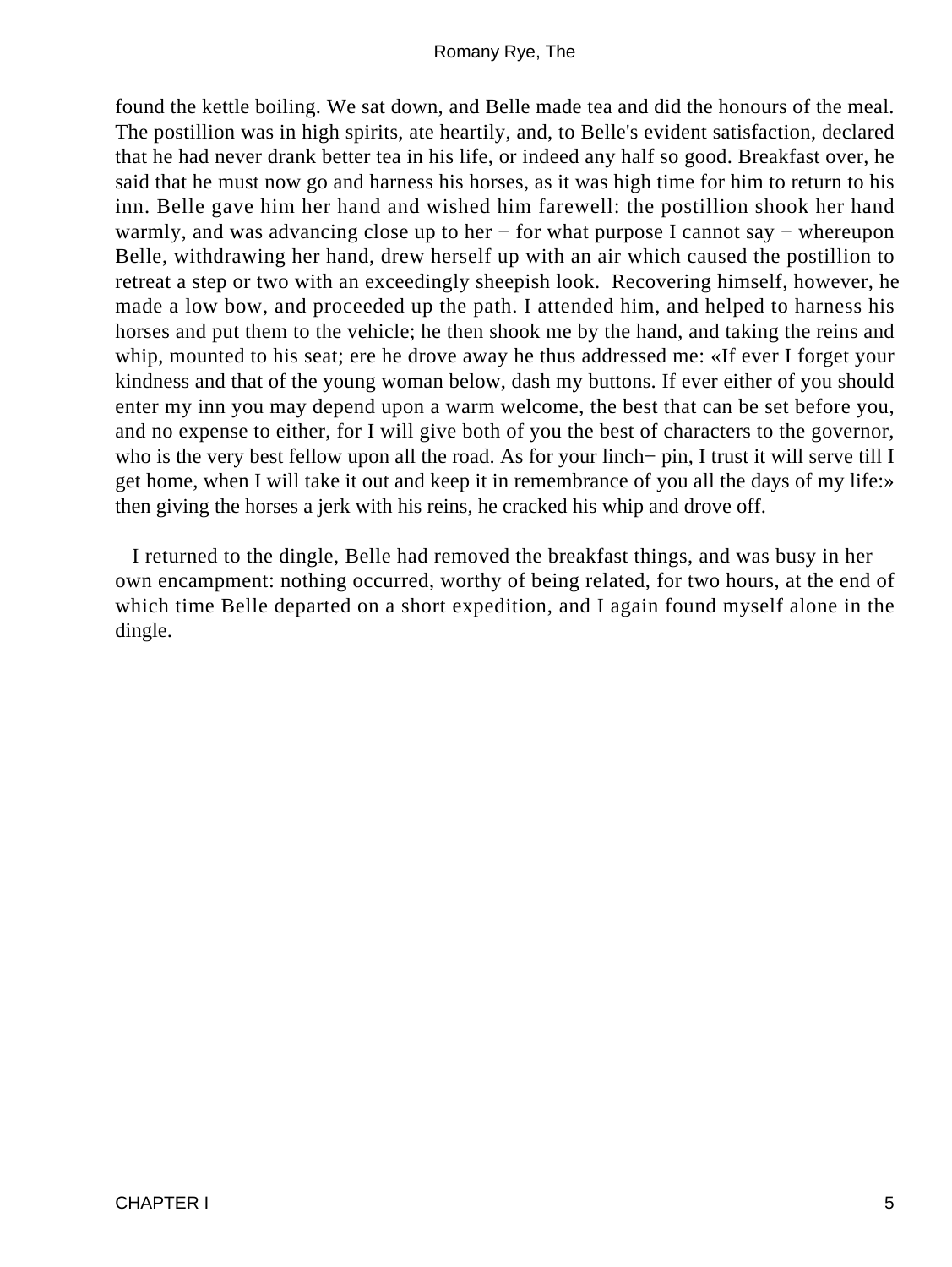## **[CHAPTER II](#page-315-0)**

**The Man in Black – The Emperor of Germany – Nepotism – Donna Olympia –** Omnipotence − Camillo Astalli − The Five Propositions.

 IN the evening I received another visit from the man in black. I had been taking a stroll in the neighbourhood, and was sitting in the dingle in rather a listless manner, scarcely knowing how to employ myself; his coming, therefore, was by no means disagreeable to me. I produced the hollands and glass from my tent, where Isopel Berners had requested me to deposit them, and also some lump sugar, then taking the gotch I fetched water from the spring, and, sitting down, begged the man in black to help himself; he was not slow in complying with my desire, and prepared for himself a glass of hollands and water with a lump of sugar in it. After he had taken two or three sips with evident satisfaction, I, remembering his chuckling exclamation of «Go to Rome for money,» when he last left the dingle, took the liberty, after a little conversation, of reminding him of it, whereupon, with a he! he! he! he replied, "Your idea was not quite so original as I supposed. After leaving you the other night, I remembered having read of an Emperor of Germany who conceived the idea of applying to Rome for money, and actually put it into practice.

 «Urban the Eighth then occupied the papal chair, of the family of the Barbarini, nicknamed the Mosche, or Flies, from the circumstance of bees being their armorial bearing. The Emperor having exhausted all his money in endeavouring to defend the church against Gustavus Adolphus, the great King of Sweden, who was bent on its destruction, applied in his necessity to the Pope for a loan of money. The Pope, however, and his relations, whose cellars were at that time full of the money of the church, which they had been plundering for years, refused to lend him a scudo; whereupon a pasquinade picture was stuck up at Rome, representing the church lying on a bed, gashed with dreadful wounds, and beset all over with flies, which were sucking her, whilst the Emperor of Germany was kneeling before her with a miserable face, requesting a little money towards carrying on the war against the heretics, to which the poor church was made to say: 'How can I assist you, O my champion, do you not see that the flies have sucked me to the very bones?' Which story,» said he, "shows that the idea of going to Rome for money was not quite so original as I imagined the other night, though utterly preposterous.

 «This affair,» said he, «occurred in what were called the days of nepotism. Certain popes, who wished to make themselves in some degree independent of the cardinals, surrounded themselves with their nephews and the rest of their family, who sucked the church and Christendom as much as they could, none doing so more effectually than the relations of Urban the Eighth, at whose death, according to the book called the 'Nipotismo di Roma,' there were in the Barbarini family two hundred and twenty−seven governments,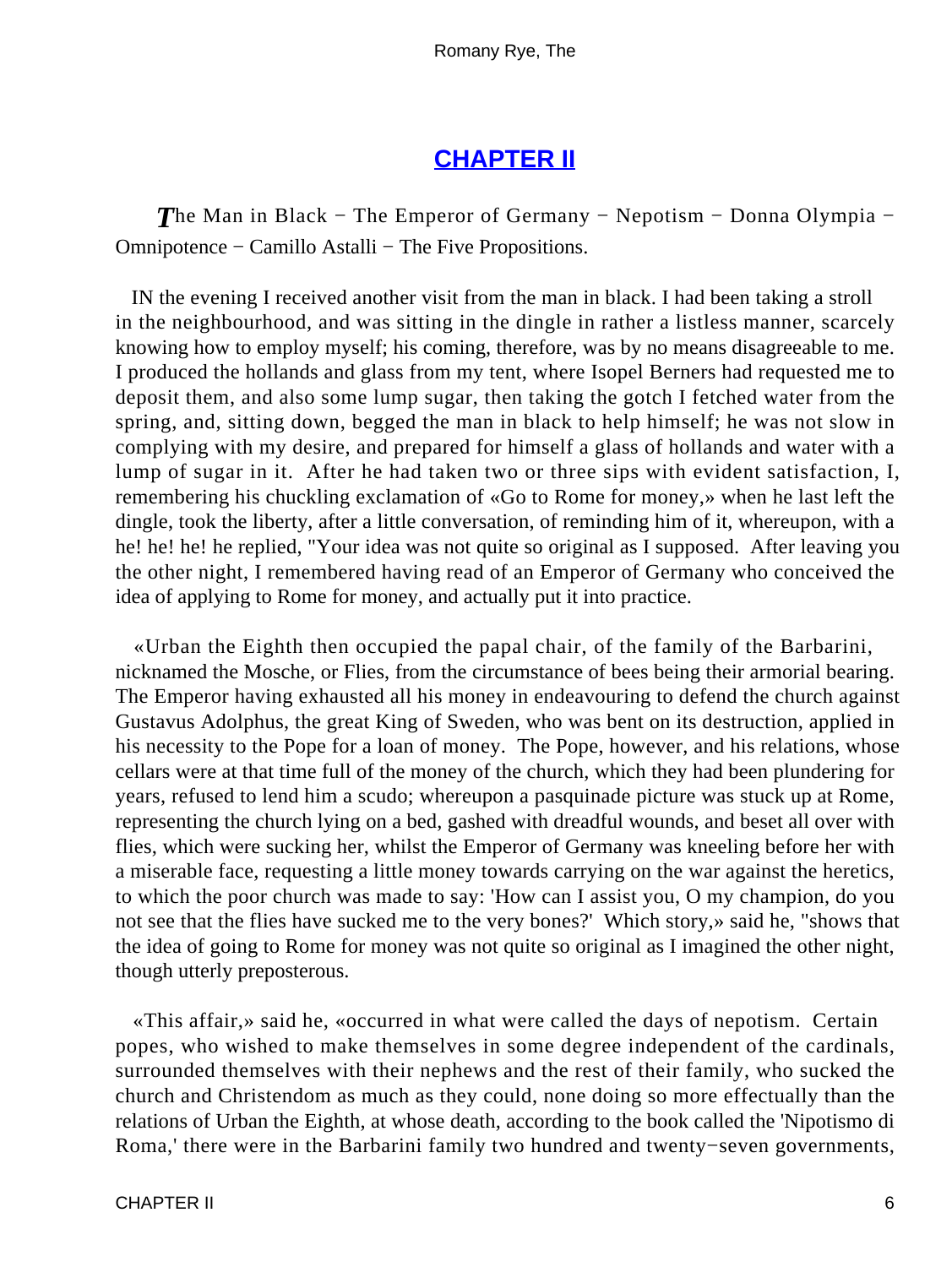abbeys and high dignities; and so much hard cash in their possession, that threescore and ten mules were scarcely sufficient to convey the plunder of one of them to Palestrina.» He added, however, that it was probable that Christendom fared better whilst the popes were thus independent, as it was less sucked, whereas before and after that period it was sucked by hundreds instead of tens, by the cardinals and all their relations, instead of by the pope and his nephews only.

 Then, after drinking rather copiously of his hollands, he said that it was certainly no bad idea of the popes to surround themselves with nephews, on whom they bestowed great church dignities, as by so doing they were tolerably safe from poison, whereas a pope, if abandoned to the cardinals, might at any time be made away with by them, provided they thought that he lived too long, or that he seemed disposed to do anything which they disliked; adding, that Ganganelli would never have been poisoned provided he had had nephews about him to take care of his life, and to see that nothing unholy was put into his food, or a bustling stirring brother's wife like Donna Olympia. He then with a he! he! he! asked me if I had ever read the book called the «Nipotismo di Roma»; and on my replying in the negative, he told me that it was a very curious and entertaining book, which he occasionally looked at in an idle hour, and proceeded to relate to me anecdotes out of the «Nipotismo di Roma,» about the successor of Urban, Innocent the Tenth, and Donna Olympia, showing how fond he was of her, and how she cooked his food, and kept the cardinals away from it, and how she and her creatures plundered Christendom, with the sanction of the Pope, until Christendom, becoming enraged, insisted that he should put her away, which he did for a time, putting a nephew − one Camillo Astalli − in her place, in which, however, he did not continue long; for the Pope, conceiving a pique against him, banished him from his sight, and recalled Donna Olympia, who took care of his food, and plundered Christendom until Pope Innocent died.

 I said that I only wondered that between pope and cardinals the whole system of Rome had not long fallen to the ground, and was told, in reply, that its not having fallen was the strongest proof of its vital power, and the absolute necessity for the existence of the system. That the system, notwithstanding its occasional disorders, went on. Popes and cardinals might prey upon its bowels, and sell its interests, but the system survived. The cutting off of this or that member was not able to cause Rome any vital loss; for, as soon as she lost a member, the loss was supplied by her own inherent vitality; though her popes had been poisoned by cardinals, and her cardinals by popes; and though priests occasionally poisoned popes, cardinals, and each other, after all that had been, and might be, she had still, and would ever have, her priests, cardinals, and pope.

 Finding the man in black so communicative and reasonable, I determined to make the best of my opportunity, and learn from him all I could with respect to the papal system, and told him that he would particularly oblige me by telling me who the Pope of Rome was; and received for answer, that he was an old man elected by a majority of cardinals to the papal chair; who, immediately after his election, became omnipotent and equal to God on earth.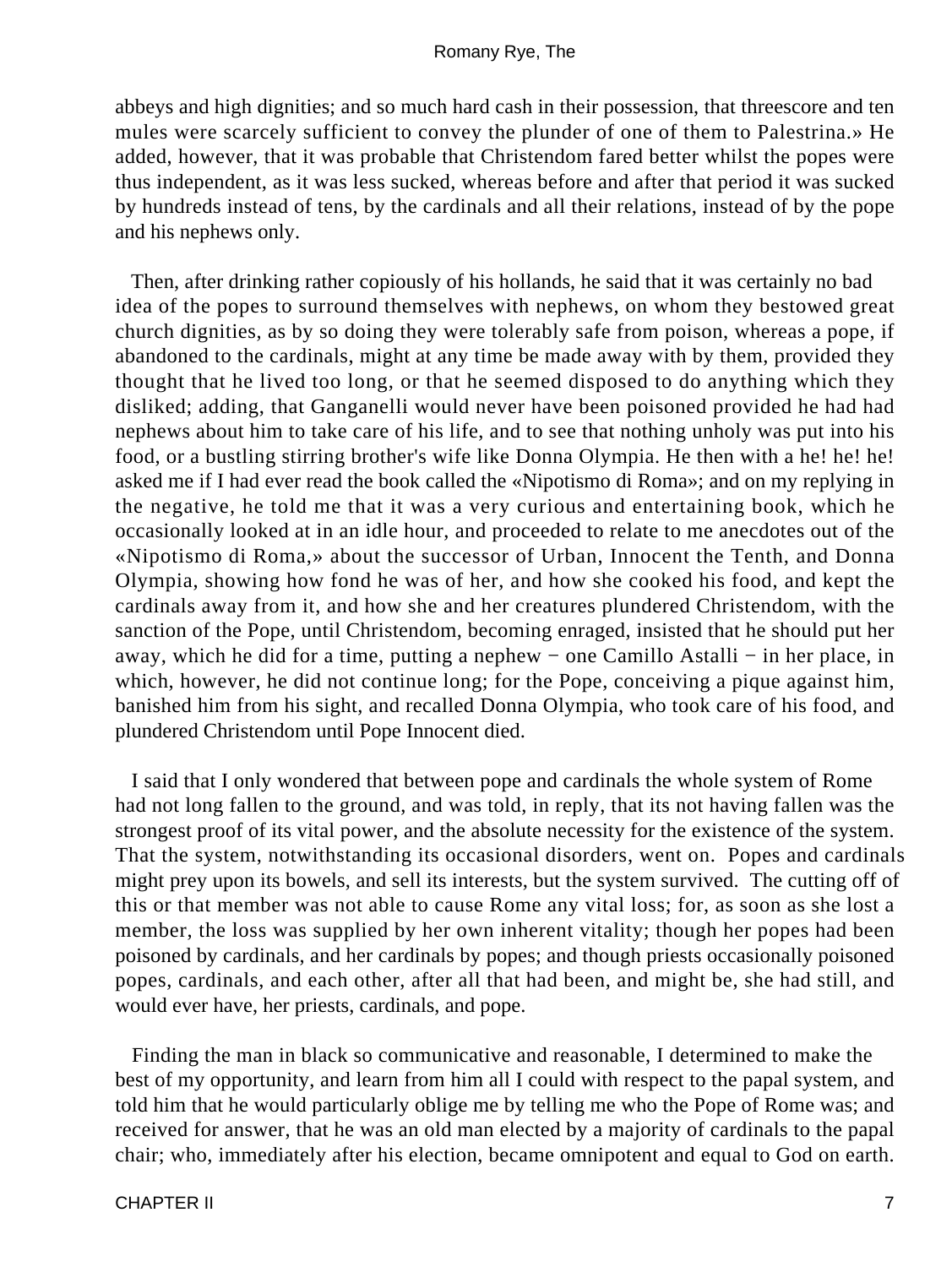On my begging him not to talk such nonsense, and asking him how a person could be omnipotent who could not always preserve himself from poison, even when fenced round by nephews, or protected by a bustling woman, he, after taking a long sip of hollands and water, told me that I must not expect too much from omnipotence; for example, that as it would be unreasonable to expect that One above could annihilate the past − for instance, the Seven Years' War, or the French Revolution – though any one who believed in Him would acknowledge Him to be omnipotent, so would it be unreasonable for the faithful to expect that the Pope could always guard himself from poison. Then, after looking at me for a moment stedfastly, and taking another sip, he told me that popes had frequently done impossibilities; for example, Innocent the Tenth had created a nephew; for, not liking particularly any of his real nephews, he had created the said Camillo Astalli his nephew; asking me, with a he! he! «What but omnipotence could make a young man nephew to a person to whom he was not in the slightest degree related?» On my observing that of course no one believed that the young fellow was really the Pope's nephew, though the Pope might have adopted him as such, the man in black replied, «that the reality of the nephewship of Camillo Astalli had hitherto never become a point of faith; let, however, the present pope, or any other pope, proclaim that it is necessary to believe in the reality of the nephewship of Camillo Astalli, and see whether the faithful would not believe in it. Who can doubt that,» he added, «seeing that they believe in the reality of the five propositions of Jansenius? The Jesuits, wishing to ruin the Jansenists, induced a pope to declare that such and such damnable opinions, which they called five propositions, were to be found in a book written by Jansen, though, in reality, no such propositions were to be found there; whereupon the existence of these propositions became forthwith a point of faith to the faithful. Do you then think,» he demanded, «that there is one of the faithful who would not swallow, if called upon, the nephewship of Camillo Astalli as easily as the five propositions of Jansenius?» «Surely, then,» said I, «the faithful must be a pretty pack of simpletons!» Whereupon the man in black exclaimed, «What! a Protestant, and an infringer of the rights of faith! Here's a fellow, who would feel himself insulted if any one were to ask him how he could believe in the miraculous conception, calling people simpletons who swallow the five propositions of Jansenius, and are disposed, if called upon, to swallow the reality of the nephewship of Camillo Astalli.»

 I was about to speak, when I was interrupted by the arrival of Belle. After unharnessing her donkey, and adjusting her person a little, she came and sat down by us. In the meantime I had helped my companion to some more hollands and water, and had plunged with him into yet deeper discourse.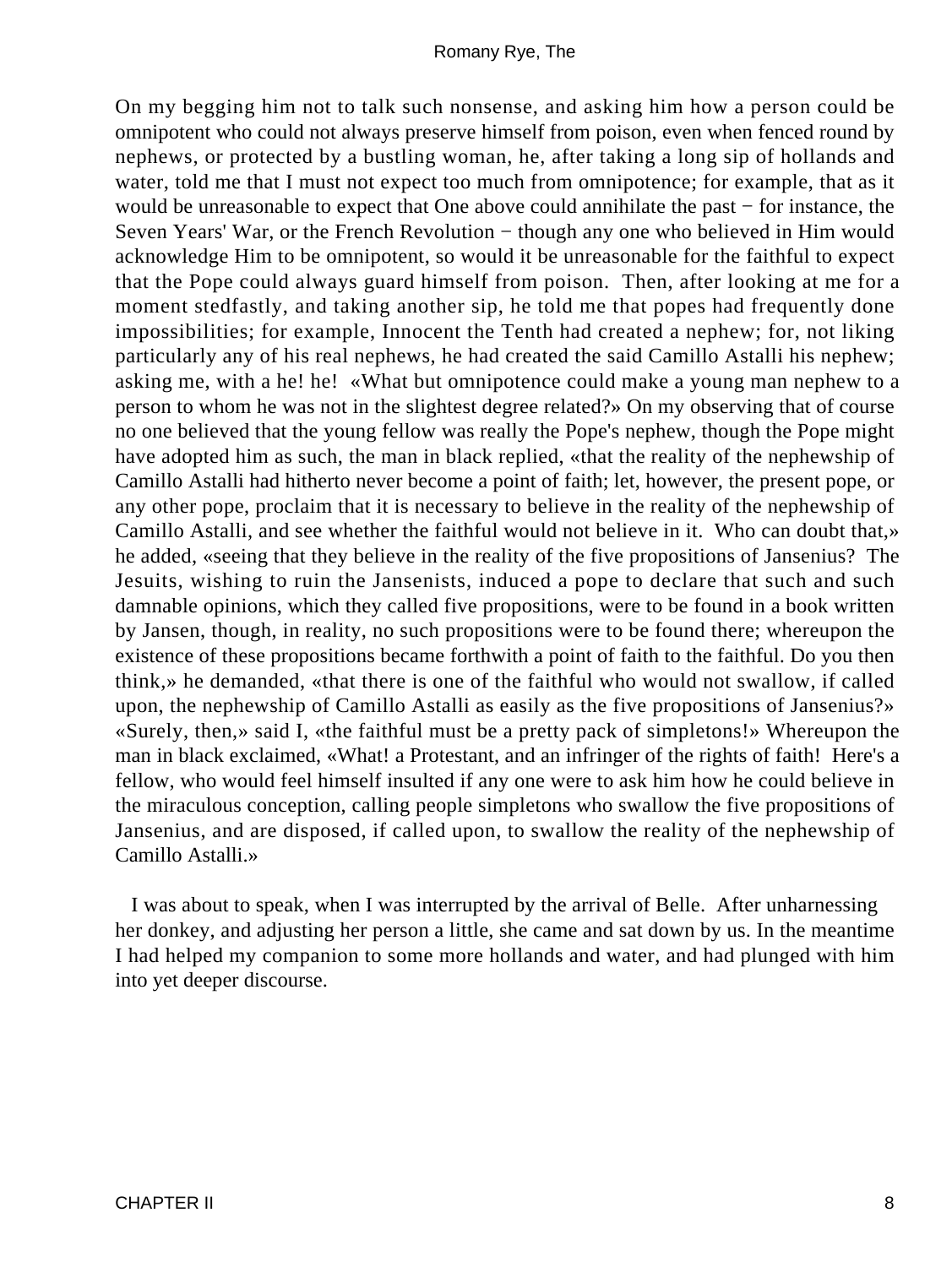### **[CHAPTER III](#page-315-0)**

*N*ecessity of Religion – The Great Indian One – Image–worship – Shakespeare – The Pat Answer − Krishna − Amen.

**HAVING** told the man in black that I should like to know all the truth with regard to the Pope and his system, he assured me he should be delighted to give me all the information in his power; that he had come to the dingle, not so much for the sake of the good cheer which I was in the habit of giving him, as in the hope of inducing me to enlist under the banners of Rome, and to fight in her cause; and that he had no doubt that, by speaking out frankly to me, he ran the best chance of winning me over.

 He then proceeded to tell me that the experience of countless ages had proved the necessity of religion; the necessity, he would admit, was only for simpletons; but as nine−tenths of the dwellers upon this earth were simpletons, it would never do for sensible people to run counter to their folly, but, on the contrary, it was their wisest course to encourage them in it, always provided that, by so doing, sensible people would derive advantage; that the truly sensible people of this world were the priests, who, without caring a straw for religion for its own sake, made use of it as a cord by which to draw the simpletons after them; that there were many religions in this world, all of which had been turned to excellent account by the priesthood; but that the one the best adapted for the purposes of priestcraft was the popish, which, he said, was the oldest in the world and the best calculated to endure. On my inquiring what he meant by saying the popish religion was the oldest in the world, whereas there could be no doubt that the Greek and Roman religion had existed long before it, to say nothing of the old Indian religion still in existence and vigour; he said, with a nod, after taking a sip at his glass, that, between me and him, the popish religion, that of Greece and Rome, and the old Indian system were, in reality, one and the same.

 «You told me that you intended to be frank,» said I; «but, however frank you may be, I think you are rather wild.»

 «We priests of Rome,» said the man in black, «even those amongst us who do not go much abroad, know a great deal about church matters, of which you heretics have very little idea. Those of our brethren of the Propaganda, on their return home from distant missions, not unfrequently tell us very strange things relating to our dear mother; for example, our first missionaries to the East were not slow in discovering and telling to their brethren that our religion and the great Indian one were identical, no more difference between them than between Ram and Rome. Priests, convents, beads, prayers, processions, fastings, penances, all the same, not forgetting anchorites and vermin, he! he! The pope they found under the title of the grand lama, a sucking child surrounded by an immense number of priests. Our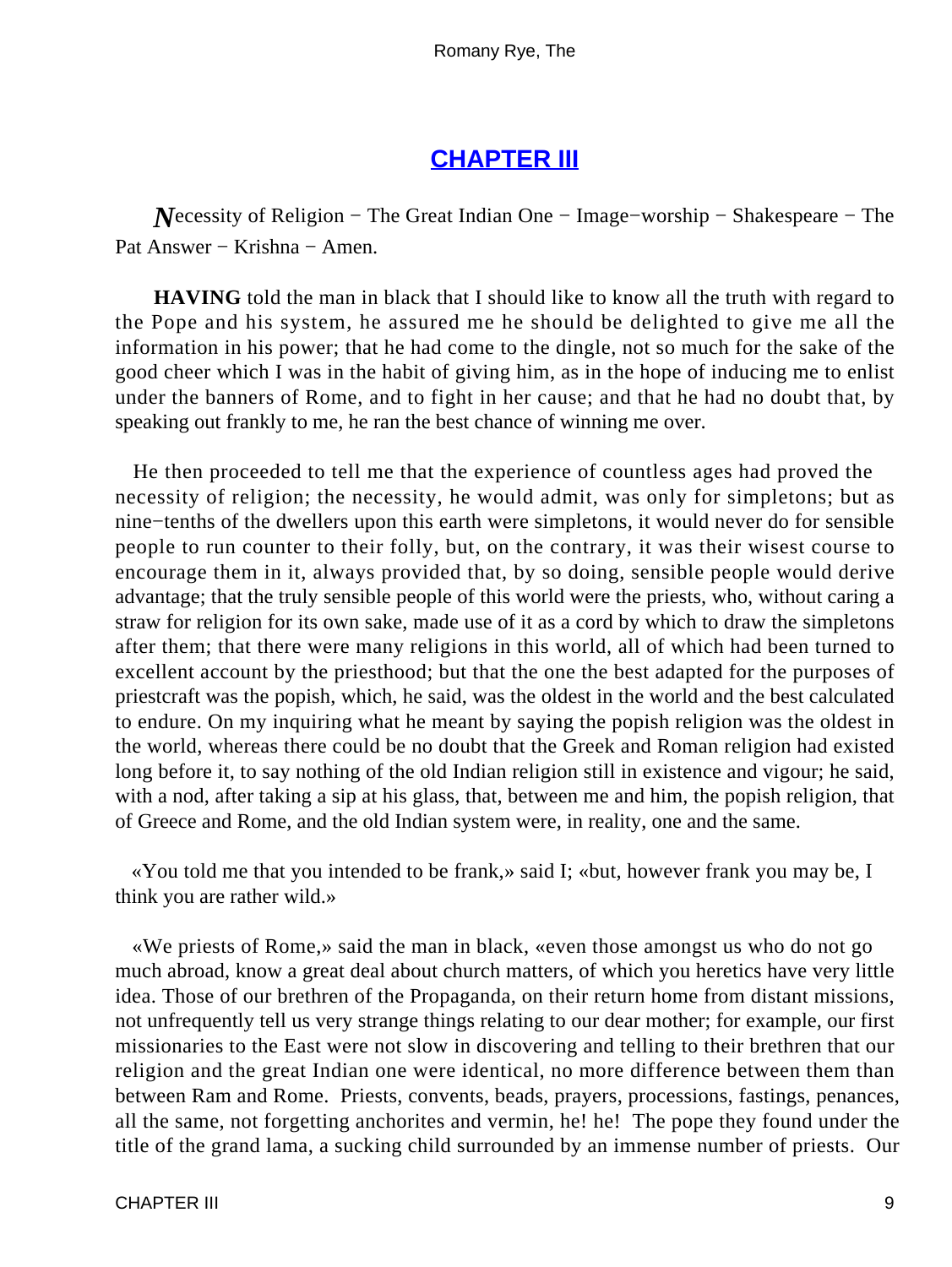good brethren, some two hundred years ago, had a hearty laugh, which their successors have often re−echoed; they said that helpless suckling and its priests put them so much in mind of their own old man, surrounded by his cardinals, he! he! Old age is second childhood.»

«Did they find Christ?» said I.

 «They found him too,» said the man in black, «that is, they saw his image; he is considered in India as a pure kind of being, and on that account, perhaps, is kept there rather in the background, even as he is here.»

«All this is very mysterious to me,» said I.

 «Very likely,» said the man in black; «but of this I am tolerably sure, and so are most of those of Rome, that modern Rome had its religion from ancient Rome, which had its religion from the East.»

«But how?» I demanded.

 «It was brought about, I believe, by the wanderings of nations,» said the man in black. «A brother of the Propaganda, a very learned man, once told me − I do not mean Mezzofanti, who has not five ideas – this brother once told me that all we of the Old World, from Calcutta to Dublin, are of the same stock, and were originally of the same language, and  $-\infty$ 

«All of one religion,» I put in.

 «All of one religion,» said the man in black; «and now follow different modifications of the same religion.»

«We Christians are not image−worshippers,» said I.

 «You heretics are not, you mean,» said the man in black; «but you will be put down, just as you have always been, though others may rise up after you; the true religion is image− worship; people may strive against it, but they will only work themselves to an oil; how did it fare with that Greek Emperor, the Iconoclast, what was his name, Leon the Isaurian? Did not his image−breaking cost him Italy, the fairest province of his empire, and did not ten fresh images start up at home for every one which he demolished? Oh! you little know the craving which the soul sometimes feels after a good bodily image.»

 «I have indeed no conception of it,» said I; «I have an abhorrence of idolatry − the idea of bowing before a graven figure!»

«The idea, indeed!» said Belle, who had now joined us.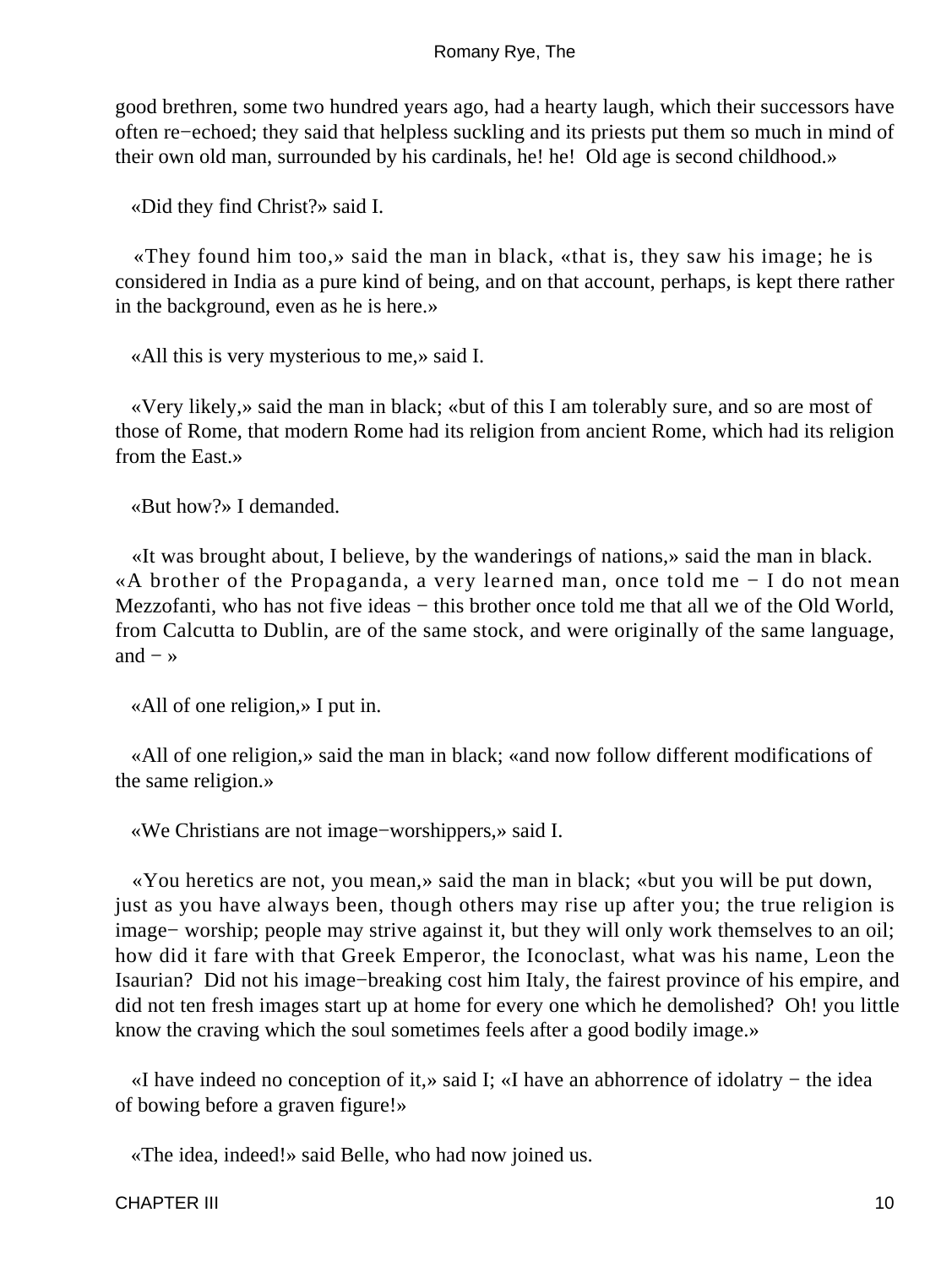«Did you never bow before that of Shakespeare?» said the man in black, addressing himself to me, after a low bow to Belle.

«I don't remember that I ever did,» said I, «but even suppose I did?»

 «Suppose you did,» said the man in black; «shame on you, Mr. Hater of Idolatry; why, the very supposition brings you to the ground; you must make figures of Shakespeare, must you? then why not of St. Antonio, or Ignacio, or of a greater personage still! I know what you are going to say,» he cried, interrupting me, as I was about to speak. «You don't make his image in order to pay it divine honours, but only to look at it, and think of Shakespeare; but this looking at a thing in order to think of a person is the very basis of idolatry. Shakespeare's works are not sufficient for you; no more are the Bible or the legend of Saint Anthony or Saint Ignacio for us, that is for those of us who believe in them; I tell you, Zingara, that no religion can exist long which rejects a good bodily image.»

«Do you think,» said I, «that Shakespeare's works would not exist without his image?»

 «I believe,» said the man in black, «that Shakespeare's image is looked at more than his works, and will be looked at, and perhaps adored, when they are forgotten. I am surprised that they have not been forgotten long ago; I am no admirer of them.»

 «But I can't imagine,» said I, «how you will put aside the authority of Moses. If Moses strove against image−worship, should not his doing so be conclusive as to the impropriety of the practice: what higher authority can you have than that of Moses?»

 «The practice of the great majority of the human race,» said the man in black, «and the recurrence to image−worship where image−worship has been abolished. Do you know that Moses is considered by the church as no better than a heretic, and though, for particular reasons, it has been obliged to adopt his writings, the adoption was merely a sham one, as it never paid the slightest attention to them? No, no, the church was never led by Moses, nor by one mightier than he, whose doctrine it has equally nullified − I allude to Krishna in his second avatar; the church, it is true, governs in his name, but not unfrequently gives him the lie, if he happens to have said anything which it dislikes. Did you never hear the reply which Padre Paolo Segani made to the French Protestant Jean Anthoine Guerin, who had asked him whether it was easier for Christ to have been mistaken in his Gospel, than for the Pope to be mistaken in his decrees?»

«I never heard their names before,» said I.

 «The answer was pat,» said the man in black, «though he who made it was confessedly the most ignorant fellow of the very ignorant order to which he belonged, the Augustine. 'Christ might err as a man,' said he, 'but the Pope can never err, being God.' The whole story is related in the Nipotismo.»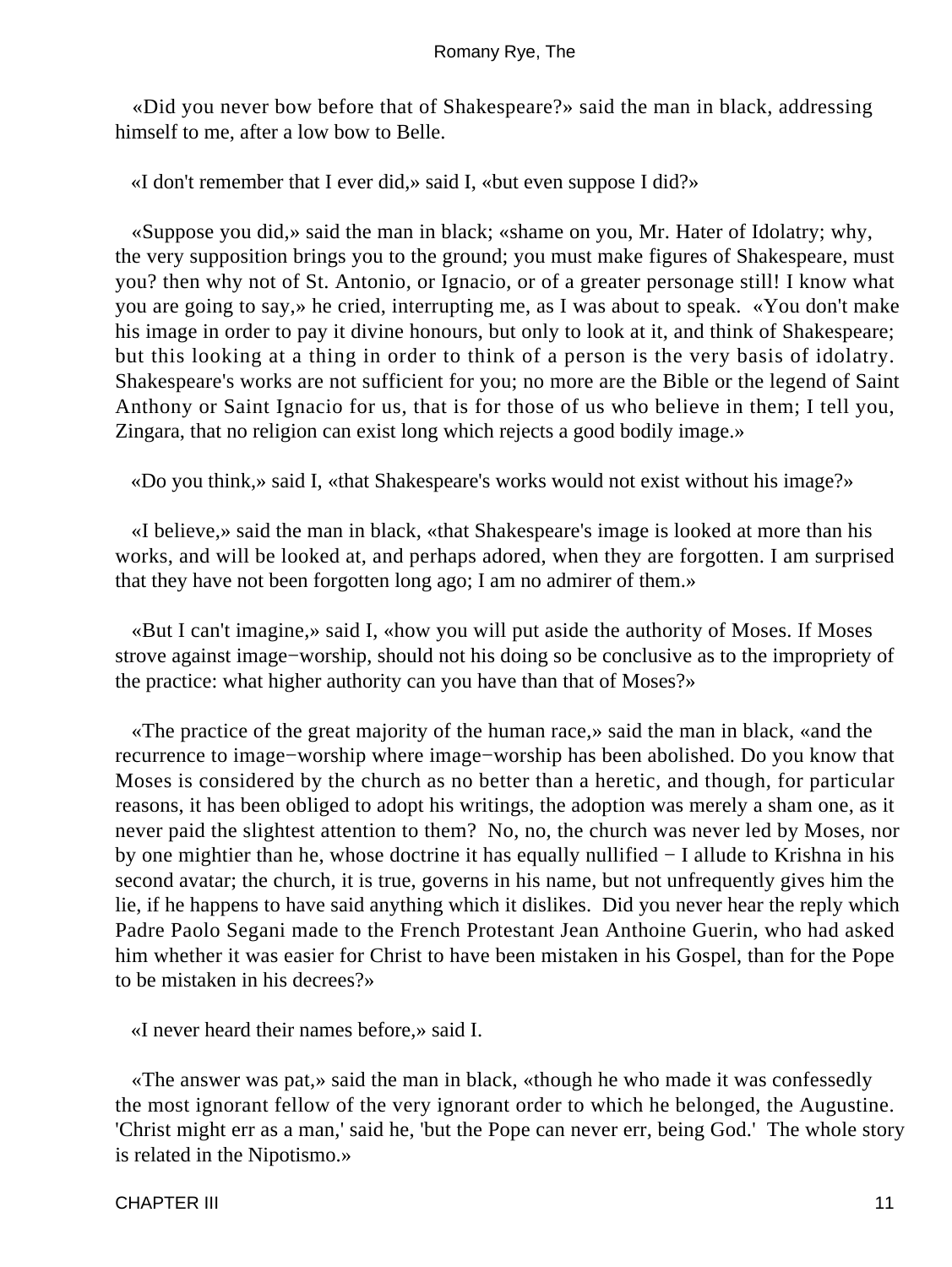«I wonder you should ever have troubled yourself with Christ at all,» said I.

 «What was to be done?» said the man in black; «the power of that name suddenly came over Europe, like the power of a mighty wind; it was said to have come from Judea, and from Judea it probably came when it first began to agitate minds in these parts; but it seems to have been known in the remote East, more or less, for thousands of years previously. It filled people's minds with madness; it was followed by books which were never much regarded, as they contained little of insanity; but the name! what fury that breathed into people! the books were about peace and gentleness, but the name was the most horrible of war−cries − those who wished to uphold old names at first strove to oppose it, but their efforts were feeble, and they had no good war−cry; what was Mars as a war−cry compared with the name of . . . ? It was said that they persecuted terribly, but who said so? The Christians. The Christians could have given them a lesson in the art of persecution, and eventually did so. None but Christians have ever been good persecutors; well, the old religion succumbed, Christianity prevailed, for the ferocious is sure to prevail over the gentle.»

 «I thought,» said I, «you stated a little time ago that the Popish religion and the ancient Roman are the same?»

 «In every point but that name, that Krishna and the fury and love of persecution which it inspired,» said the man in black. «A hot blast came from the East, sounding Krishna; it absolutely maddened people's minds, and the people would call themselves his children; we will not belong to Jupiter any longer, we will belong to Krishna, and they did belong to Krishna; that is in name, but in nothing else; for who ever cared for Krishna in the Christian world, or who ever regarded the words attributed to him, or put them in practice?»

 «Why, we Protestants regard his words, and endeavour to practise what they enjoin as much as possible.»

 «But you reject his image,» sad the man in black; «better reject his words than his image: no religion can exist long which rejects a good bodily image. Why, the very negro barbarians of High Barbary could give you a lesson on that point; they have their fetish images, to which they look for help in their afflictions; they have likewise a high priest, whom they call  $-$  »

«Mumbo Jumbo,» said I; «I know all about him already.»

 «How came you to know anything about him?» said the man in black, with a look of some surprise.

 «Some of us poor Protestants tinkers,» said I, «though we live in dingles, are also acquainted with a thing or two.»

#### CHAPTER III 12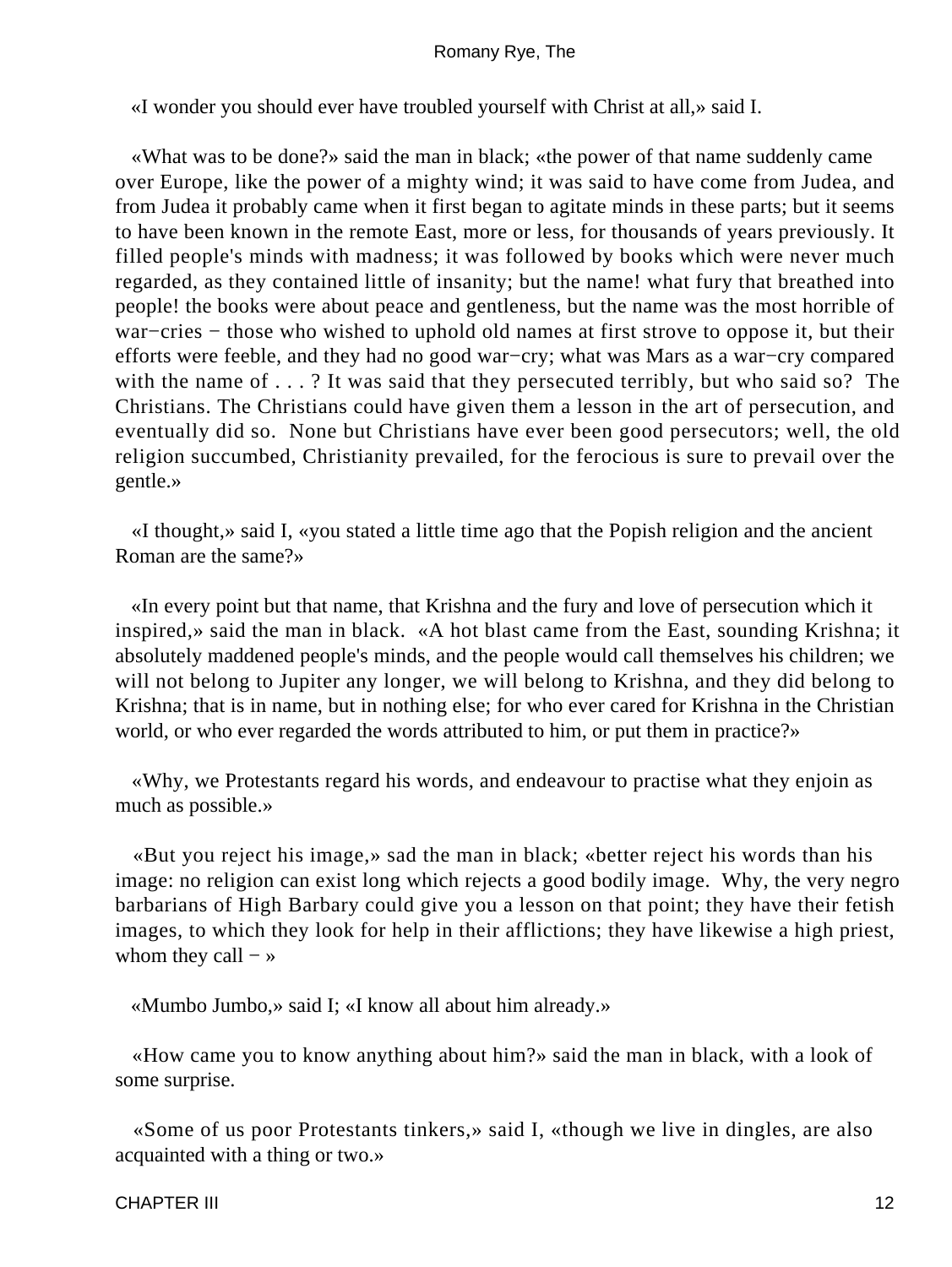«I really believe you are,» said the man in black, staring at me; «but, in connection with this Mumbo Jumbo, I could relate to you a comical story about a fellow, an English servant, I once met at Rome.»

 «It would be quite unnecessary,» said I; «I would much sooner hear you talk about Krishna, his words and image.»

 «Spoken like a true heretic,» said the man in black; «one of the faithful would have placed his image before his words; for what are all the words in the world compared with a good bodily image!»

«I believe you occasionally quote his words?» said I.

«He! he!» said the man in black; «occasionally.»

«For example,» said I, «upon this rock I will found my church.»

«He! he!» said the man in black; «you must really become one of us.»

«Yet you must have had some difficulty in getting the rock to Rome?»

 «None whatever,» said the man in black; «faith can remove mountains, to say nothing of rocks  $-$  ho! ho!»

 «But I cannot imagine,» said I, «what advantage you could derive from perverting those words of Scripture in which the Saviour talks about eating his body.»

 «I do not know, indeed, why we troubled our heads about the matter at all,» said the man in black; «but when you talk about perverting the meaning of the text, you speak ignorantly, Mr. Tinker; when he whom you call the Saviour gave his followers the sop, and bade them eat it, telling them it was his body, he delicately alluded to what it was incumbent upon them to do after his death, namely, to eat his body.»

«You do not mean to say that he intended they should actually eat his body?»

 «Then you suppose ignorantly,» said the man in black; «eating the bodies of the dead was a heathenish custom, practised by the heirs and legatees of people who left property; and this custom is alluded to in the text.»

 «But what has the New Testament to do with heathen customs,» said I, «except to destroy them?»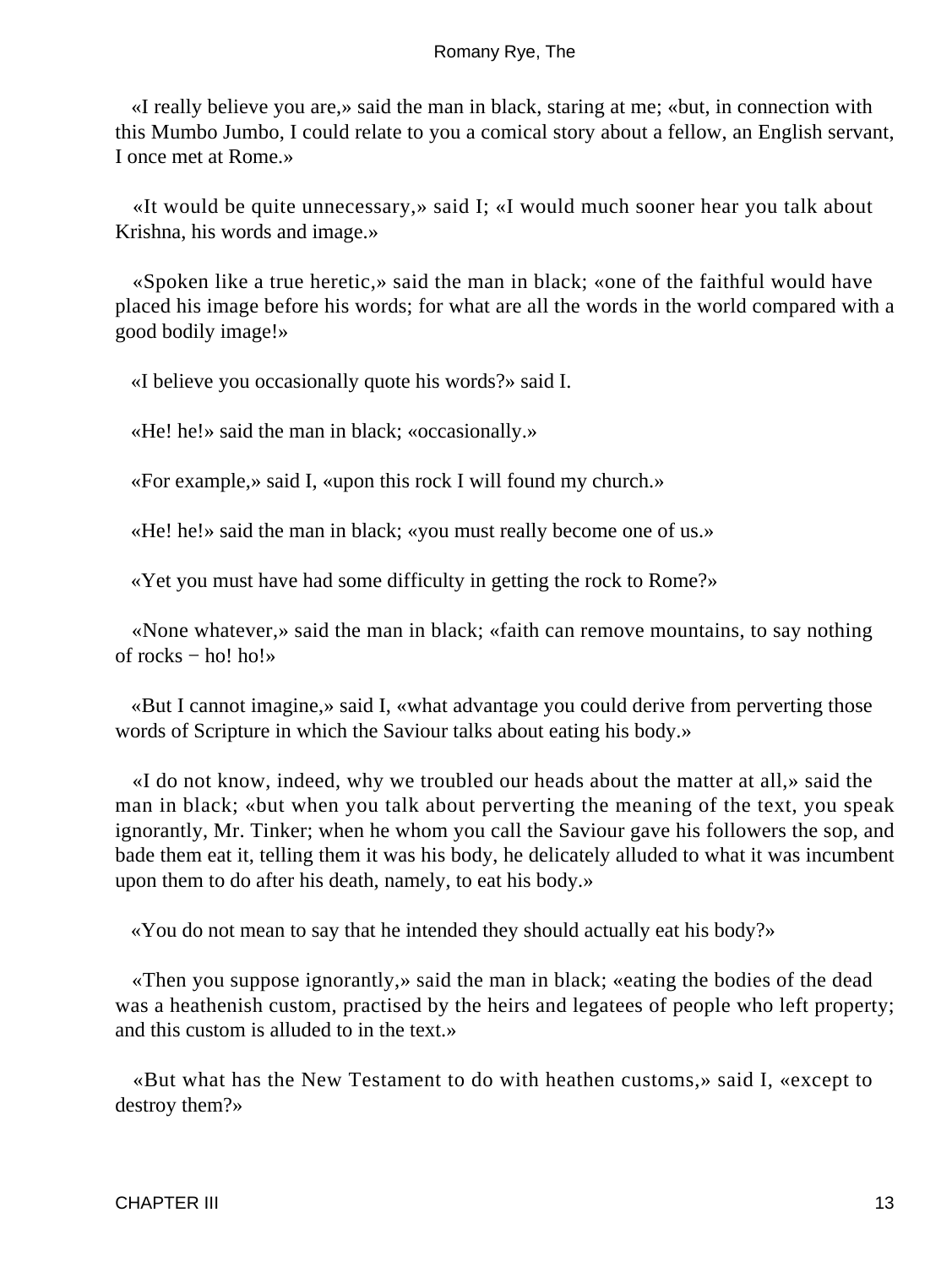«More than you suppose,» said the man in black. «We priests of Rome, who have long lived at Rome, know much better what the New Testament is made of than the heretics and their theologians, not forgetting their Tinkers; though I confess some of the latter have occasionally surprised us − for example, Bunyan. The New Testament is crowded with allusions to heathen customs, and with words connected with pagan sorcery. Now, with respect to words, I would fain have you, who pretend to be a philologist, tell me the meaning of Amen.»

I made no answer.

 «We of Rome,» said the man in black, «know two or three things of which the heretics are quite ignorant; for example, there are those amongst us − those, too, who do not pretend to be philologists − who know what Amen is, and, moreover, how we got it. We got it from our ancestors, the priests of ancient Rome; and they got the word from their ancestors of the East, the priests of Buddh and Brahma.»

«And what is the meaning of the word?» I demanded.

 «Amen,» said the man in black, «is a modification of the old Hindoo formula, Omani batsikhom, by the almost ceaseless repetition of which the Indians hope to be received finally to the rest or state of forgetfulness of Buddh or Brahma; a foolish practice you will say, but are you heretics much wiser, who are continually sticking Amen to the end of your prayers, little knowing when you do so, that you are consigning yourselves to the repose of Buddh! Oh, what hearty laughs our missionaries have had when comparing the eternally−sounding Eastern gibberish of Omani batsikhom, Omani batsikhom, and the Ave Maria and Amen Jesus of our own idiotical devotees.»

 «I have nothing to say about the Ave Marias and Amens of your superstitious devotees,» said I; «I dare say that they use them nonsensically enough, but in putting Amen to the end of a prayer, we merely intend to express, 'So let it be.'»

 «It means nothing of the kind,» said the man in black; «and the Hindoos might just as well put your national oath at the end of their prayers, as perhaps they will after a great many thousand years, when English is forgotten, and only a few words of it remembered by dim tradition without being understood. How strange if, after the lapse of four thousand years, the Hindoos should damn themselves to the blindness so dear to their present masters, even as their masters at present consign themselves to the forgetfulness so dear to the Hindoos; but my glass has been empty for a considerable time; perhaps, Bellissima Biondina,» said he, addressing Belle, «you will deign to replenish it?»

 «I shall do no such thing,» said Belle, «you have drunk quite enough, and talked more than enough, and to tell you the truth I wish you would leave us alone.»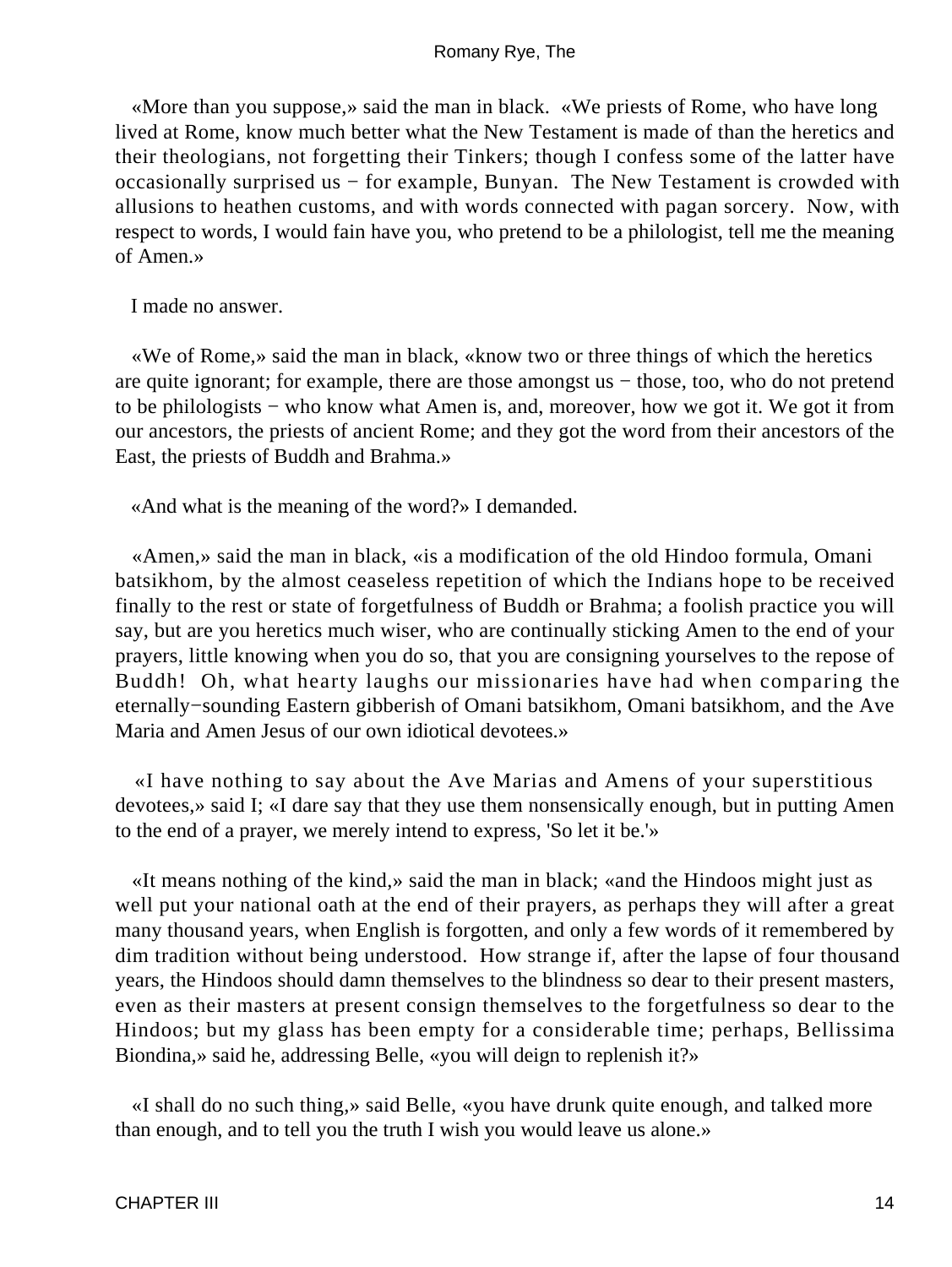«Shame on you, Belle,» said I; «consider the obligations of hospitality.»

 «I am sick of that word,» said Belle, «you are so frequently misusing it; were this place not Mumpers' Dingle, and consequently as free to the fellow as ourselves, I would lead him out of it.»

 «Pray be quiet, Belle,» said I. «You had better help yourself,» said I, addressing myself to the man in black, «the lady is angry with you.»

 «I am sorry for it,» said the man in black; «if she is angry with me, I am not so with her, and shall be always proud to wait upon her; in the meantime, I will wait upon myself.»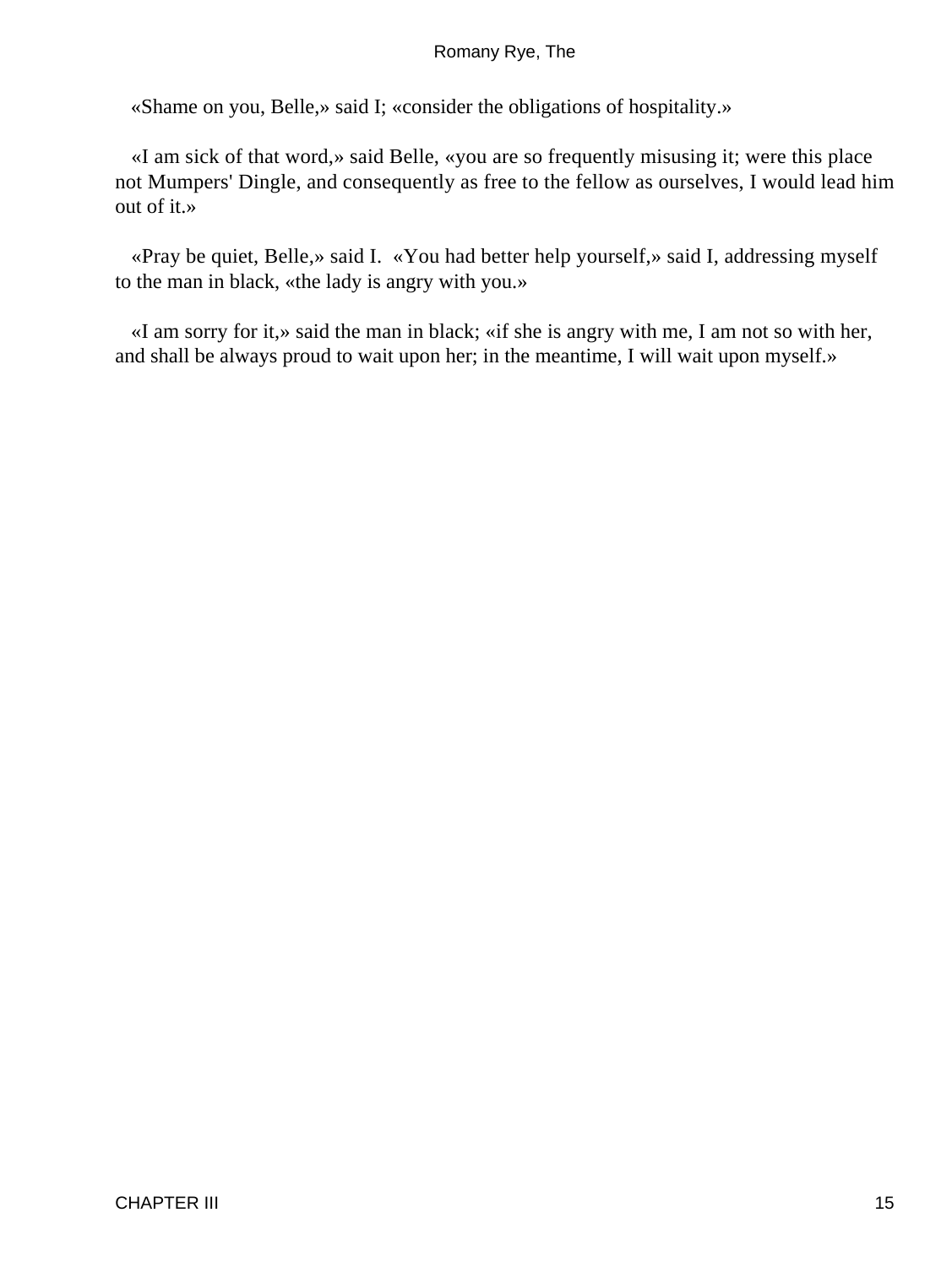# **[CHAPTER IV](#page-315-0)**

*The Proposal* – The Scotch Novel – Latitude – Miracles – Pestilent Heretics – Old Fraser − Wonderful Texts − No Armenian.

 THE man in black having helped himself to some more of his favourite beverage, and tasted it, I thus addressed him: «The evening is getting rather advanced, and I can see that this lady,» pointing to Belle, «is anxious for her tea, which she prefers to take cosily and comfortably with me in the dingle: the place, it is true, is as free to you as to ourselves, nevertheless, as we are located here by necessity, whilst you merely come as a visitor, I must take the liberty of telling you that we shall be glad to be alone, as soon as you have said what you have to say, and have finished the glass of refreshment at present in your hand. I think you said some time ago that one of your motives for coming hither was to induce me to enlist under the banner of Rome. I wish to know whether that was really the case?»

 «Decidedly so,» said the man in black; «I come here principally in the hope of enlisting you in our regiment, in which I have no doubt you could do us excellent service.»

«Would you enlist my companion as well?» I demanded.

 «We should be only too proud to have her among us, whether she comes with you or alone,» said the man in black, with a polite bow to Belle.

 «Before we give you an answer,» I replied, «I would fain know more about you; perhaps you will declare your name?»

 «That I will never do,» said the man in black; «no one in England knows it but myself, and I will not declare it, even in a dingle; as for the rest, **SONO UN PRETE CATTOLICO APPOSTOLICO −** that is all that many a one of us can say for himself, and it assuredly means a great deal.»

 «We will now proceed to business,» said I. «You must be aware that we English are generally considered a self− interested people.»

 «And with considerable justice,» said the man in black, drinking. «Well, you are a person of acute perception, and I will presently make it evident to you that it would be to your interest to join with us. You are at present, evidently, in very needy circumstances, and are lost, not only to yourself, but to the world; but should you enlist with us, I could find you an occupation not only agreeable, but one in which your talents would have free scope. I would introduce you in the various grand houses here in England, to which I have myself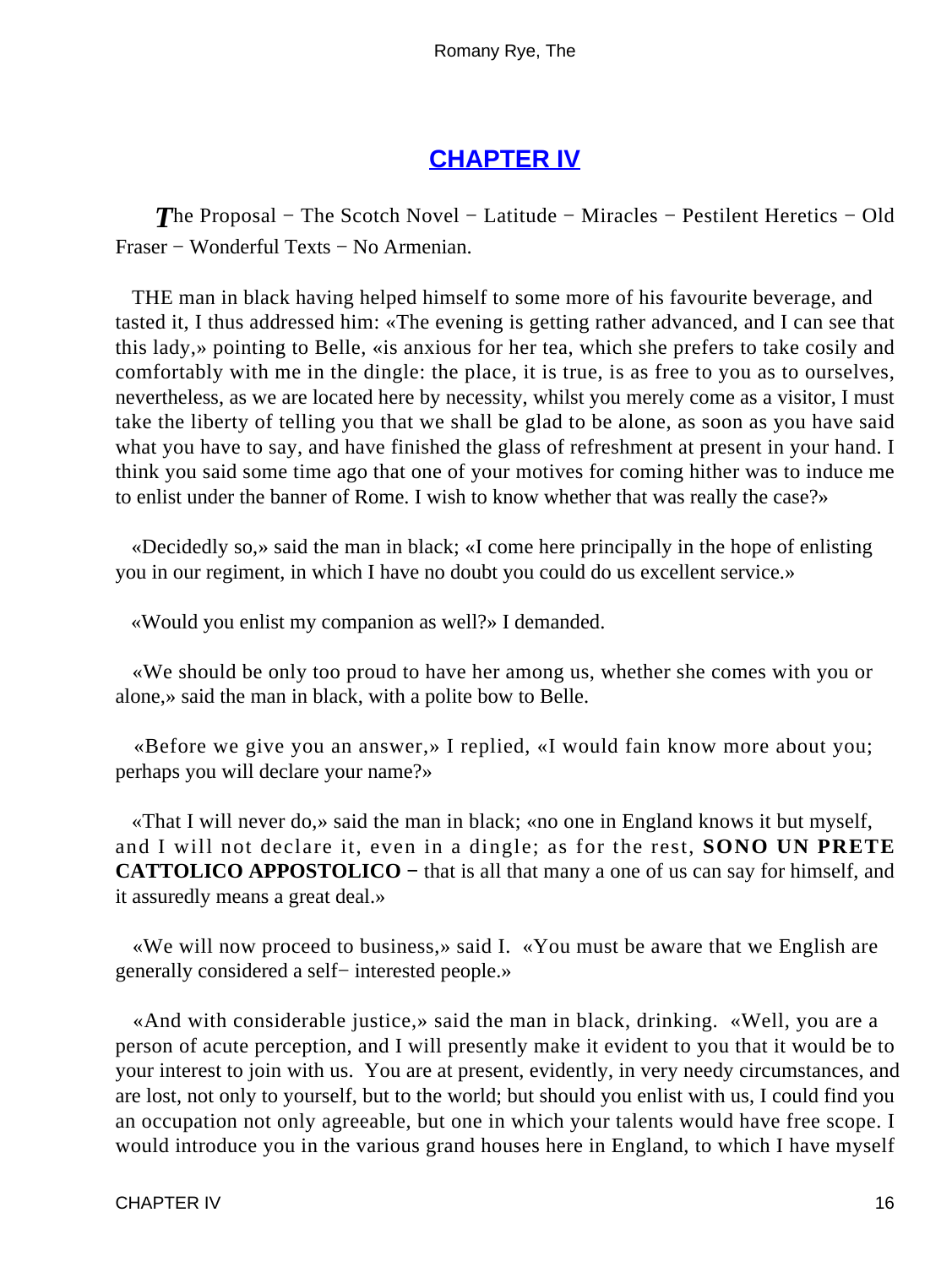admission, as a surprising young gentleman of infinite learning, who by dint of study has discovered that the Roman is the only true faith. I tell you confidently that our popish females would make a saint, nay, a God of you; they are fools enough for anything. There is one person in particular with whom I would wish to make you acquainted, in the hope that you would be able to help me to perform good service to the holy see. He is a gouty old fellow, of some learning, residing in an old hall, near the great western seaport, and is one of the very few amongst the English Catholics possessing a grain of sense. I think you could help us to govern him, for he is not unfrequently disposed to be restive, asks us strange questions – occasionally threatens us with his crutch; and behaves so that we are often afraid that we shall lose him, or, rather, his property, which he has bequeathed to us, and which is enormous. I am sure that you could help us to deal with him; sometimes with your humour, sometimes with your learning, and perhaps occasionally with your fists.»

«And in what manner would you provide for my companion?» said I.

 «We would place her at once,» said the man in black, «in the house of two highly respectable Catholic ladies in this neighbourhood, where she would be treated with every care and consideration till her conversion should be accomplished in a regular manner; we would then remove her to a female monastic establishment, where, after undergoing a year's probation, during which time she would be instructed in every elegant accomplishment, she should take the veil. Her advancement would speedily follow, for, with such a face and figure, she would make a capital lady abbess, especially in Italy, to which country she would probably be sent; ladies of her hair and complexion − to say nothing of her height − being a curiosity in the south. With a little care and management she could soon obtain a vast reputation for sanctity; and who knows but after her death she might become a glorified saint – he! he! Sister Maria Theresa, for that is the name I propose you should bear. Holy Mother Maria Theresa − glorified and celestial saint, I have the honour of drinking to your health,» and the man in black drank.

«Well, Belle,» said I, «what have you to say to the gentleman's proposal?»

«That if he goes on in this way I will break his glass against his mouth.»

«You have heard the lady's answer,» said I.

 «I have,» said the man in black, «and shall not press the matter. I can't help, however, repeating that she would make a capital lady abbess; she would keep the nuns in order, I warrant her; no easy matter! Break the glass against my mouth − he! he! How she would send the holy utensils flying at the nuns' heads occasionally, and just the person to wring the nose of Satan, should he venture to appear one night in her cell in the shape of a handsome black man. No offence, madam, no offence, pray retain your seat,» said he, observing that Belle had started up; «I mean no offence. Well, if you will not consent to be an abbess, perhaps you will consent to follow this young Zingaro, and to co−operate with him and us. I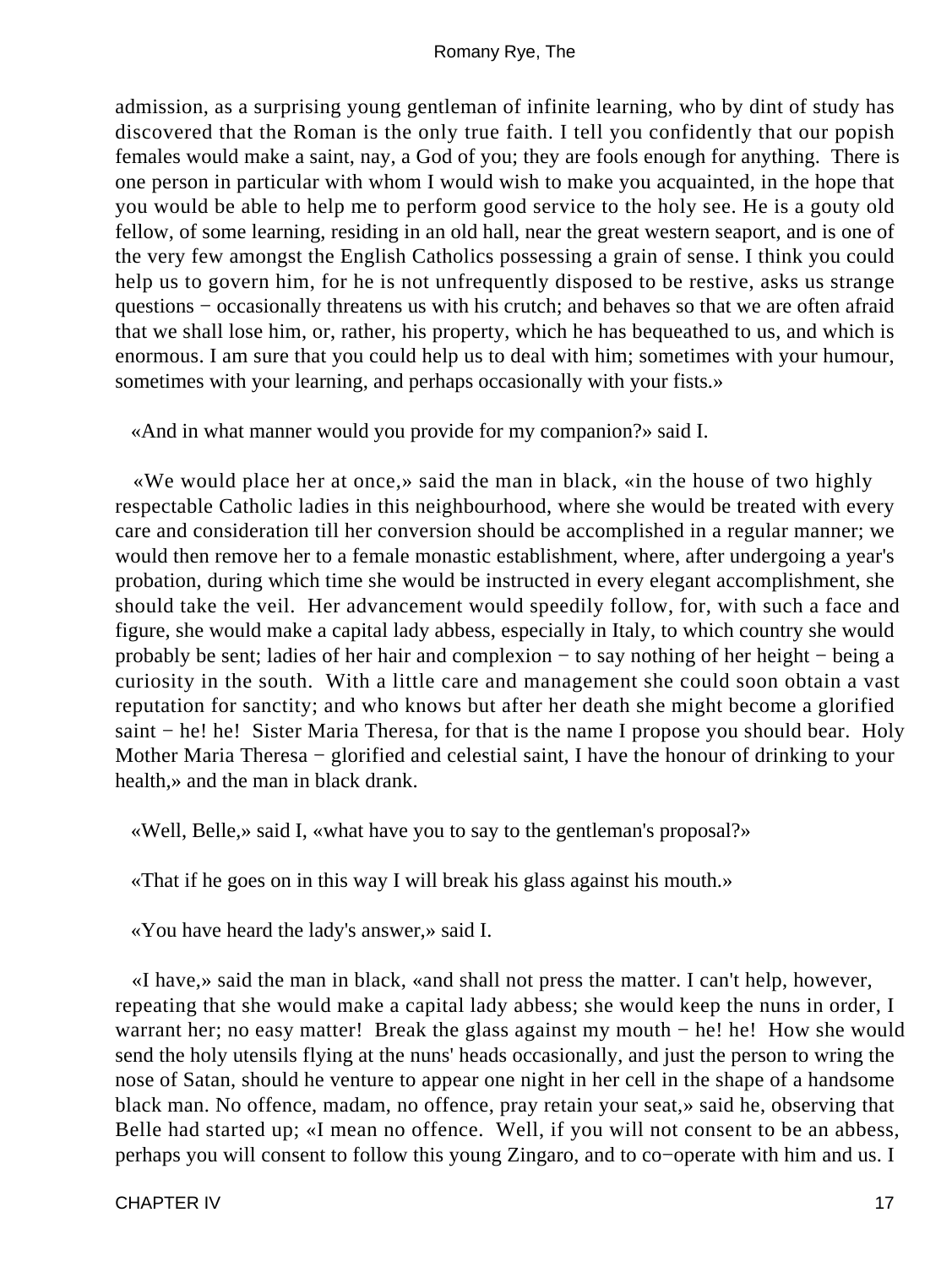am a priest, madam, and can join you both in an instant, **CONNUBIO STABILI,** as I suppose the knot has not been tied already.»

 «Hold your mumping gibberish,» said Belle, «and leave the dingle this moment, for though 'tis free to every one, you have no right to insult me in it.»

 «Pray be pacified,» said I to Belle, getting up, and placing myself between her and the man in black, «he will presently leave, take my word for it – there, sit down again,» said I, as I led her to her seat; then, resuming my own, I said to the man in black: «I advise you to leave the dingle as soon as possible.»

«I should wish to have your answer to my proposal first,» said he.

 «Well, then, here you shall have it: I will not entertain your proposal; I detest your schemes: they are both wicked and foolish.»

 «Wicked,» said the man in black, «have they not − he! he! − the furtherance of religion in view?»

«A religion,» said I, «in which you yourself do not believe, and which you contemn.»

 «Whether I believe in it or not,» said the man in black, "it is adapted for the generality of the human race; so I will forward it, and advise you to do the same. It was nearly extirpated in these regions, but it is springing up again, owing to circumstances. Radicalism is a good friend to us; all the liberals laud up our system out of hatred to the Established Church, though our system is ten times less liberal than the Church of England. Some of them have really come over to us. I myself confess a baronet who presided over the first radical meeting ever held in England − he was an atheist when he came over to us, in the hope of mortifying his own church − but he is now − ho! ho! − a real Catholic devotee − quite afraid of my threats; I make him frequently scourge himself before me. Well, Radicalism does us good service, especially amongst the lower classes, for Radicalism chiefly flourishes amongst them; for though a baronet or two may be found amongst the radicals, and perhaps as many lords − fellows who have been discarded by their own order for clownishness, or something they have done − it incontestably flourishes best among the lower orders. Then the love of what is foreign is a great friend to us; this love is chiefly confined to the middle and upper classes. Some admire the French, and imitate them; others must needs be Spaniards, dress themselves up in a zamarra, stick a cigar in their mouth, and say, 'Carajo.' Others would pass for Germans; he! he! the idea of any one wishing to pass for a German! but what has done us more service than anything else in these regions − I mean amidst the middle classes − has been the novel, the Scotch novel. The good folks, since they have read the novels, have become Jacobites; and, because all the Jacobs were Papists, the good folks must become Papists also, or, at least, papistically inclined. The very Scotch Presbyterians, since they have read the novels, are become all but Papists; I speak advisedly,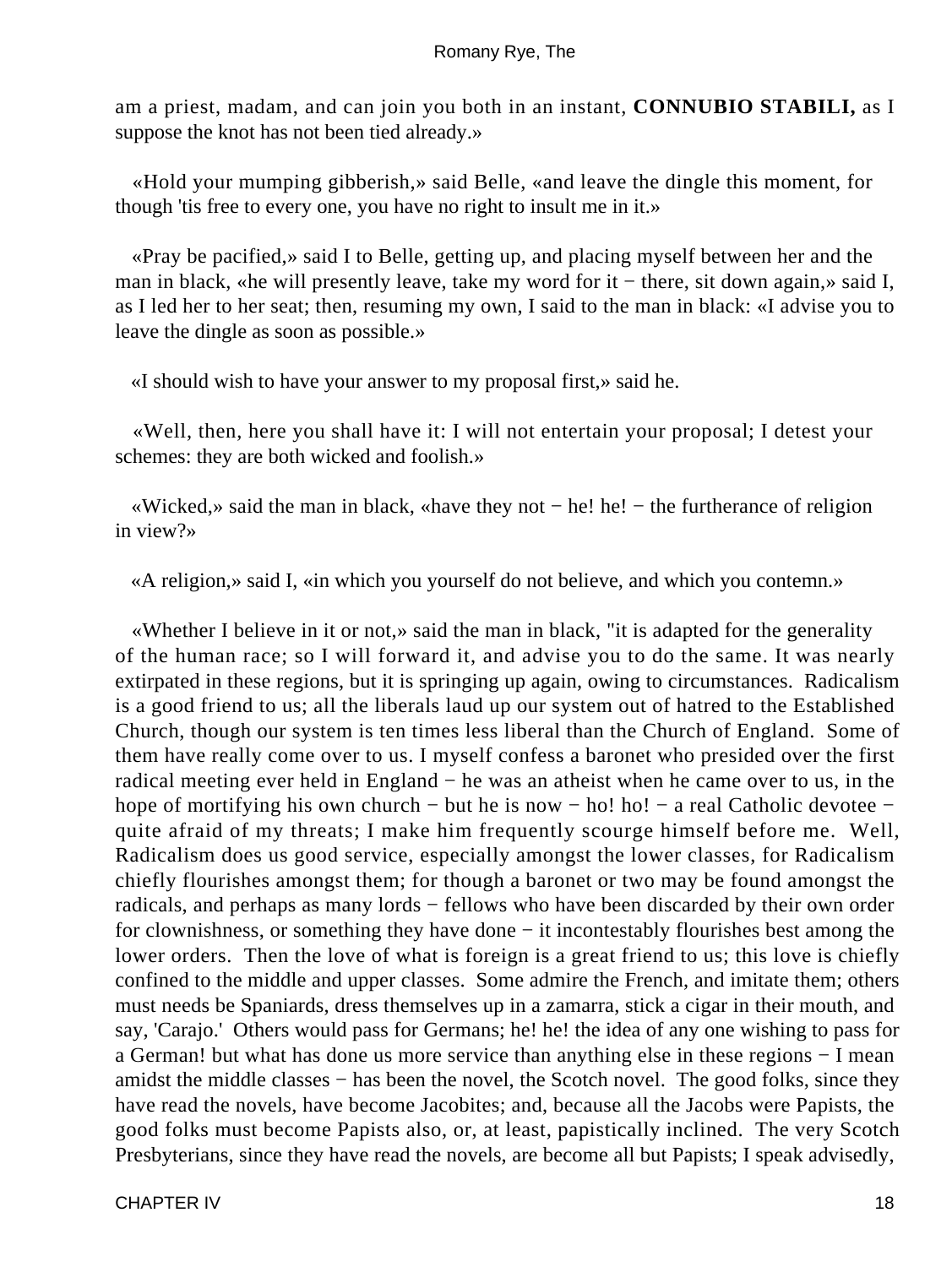having lately been amongst them. There's a trumpery bit of a half papist sect, called the Scotch Episcopalian Church, which lay dormant and nearly forgotten for upwards of a hundred years, which has of late got wonderfully into fashion in Scotland, because, forsooth, some of the long−haired gentry of the novels were said to belong to it, such as Montrose and Dundee; and to this the Presbyterians are going over in throngs, traducing and vilifying their own forefathers, or denying them altogether, and calling themselves descendants of − ho! ho! ho! − Scottish Cavaliers!!! I have heard them myself repeating snatches of Jacobite ditties about 'Bonnie Dundee,' and −

"'Come, fill up my cup, and fill up my can, And saddle my horse, and call up my man.'

 There's stuff for you! Not that I object to the first part of the ditty. It is natural enough that a Scotchman should cry, 'Come, fill up my cup!' more especially if he's drinking at another person's expense − all Scotchmen being fond of liquor at free cost: but 'Saddle his horse!!!' – for what purpose, I would ask? Where is the use of saddling a horse, unless you can ride him? and where was there ever a Scotchman who could ride?"

 «Of course you have not a drop of Scotch blood in your veins,» said I, «otherwise you would never have uttered that last sentence.»

 «Don't be too sure of that,» said the man in black; «you know little of Popery if you imagine that it cannot extinguish love of country, even in a Scotchman. A thorough−going Papist – and who more thorough–going than myself? – cares nothing for his country; and why should he? he belongs to a system, and not to a country.»

 «One thing,» said I, «connected with you, I cannot understand; you call yourself a thorough−going Papist, yet are continually saying the most pungent things against Popery, and turning to unbounded ridicule those who show any inclination to embrace it.»

 «Rome is a very sensible old body,» said the man in black, «and little cares what her children say, provided they do her bidding. She knows several things, and amongst others, that no servants work so hard and faithfully as those who curse their masters at every stroke they do. She was not fool enough to be angry with the Miquelets of Alba, who renounced her, and called her 'puta' all the time they were cutting the throats of the Netherlanders. Now, if she allowed her faithful soldiers the latitude of renouncing her, and calling her 'puta' in the market−place, think not she is so unreasonable as to object to her faithful priests occasionally calling her 'puta' in the dingle.»

 «But,» said I, «suppose some one were to tell the world some of the disorderly things which her priests say in the dingle?»

 «He would have the fate of Cassandra,» said the man in black; «no one would believe him − yes, the priests would: but they would make no sign of belief. They believe in the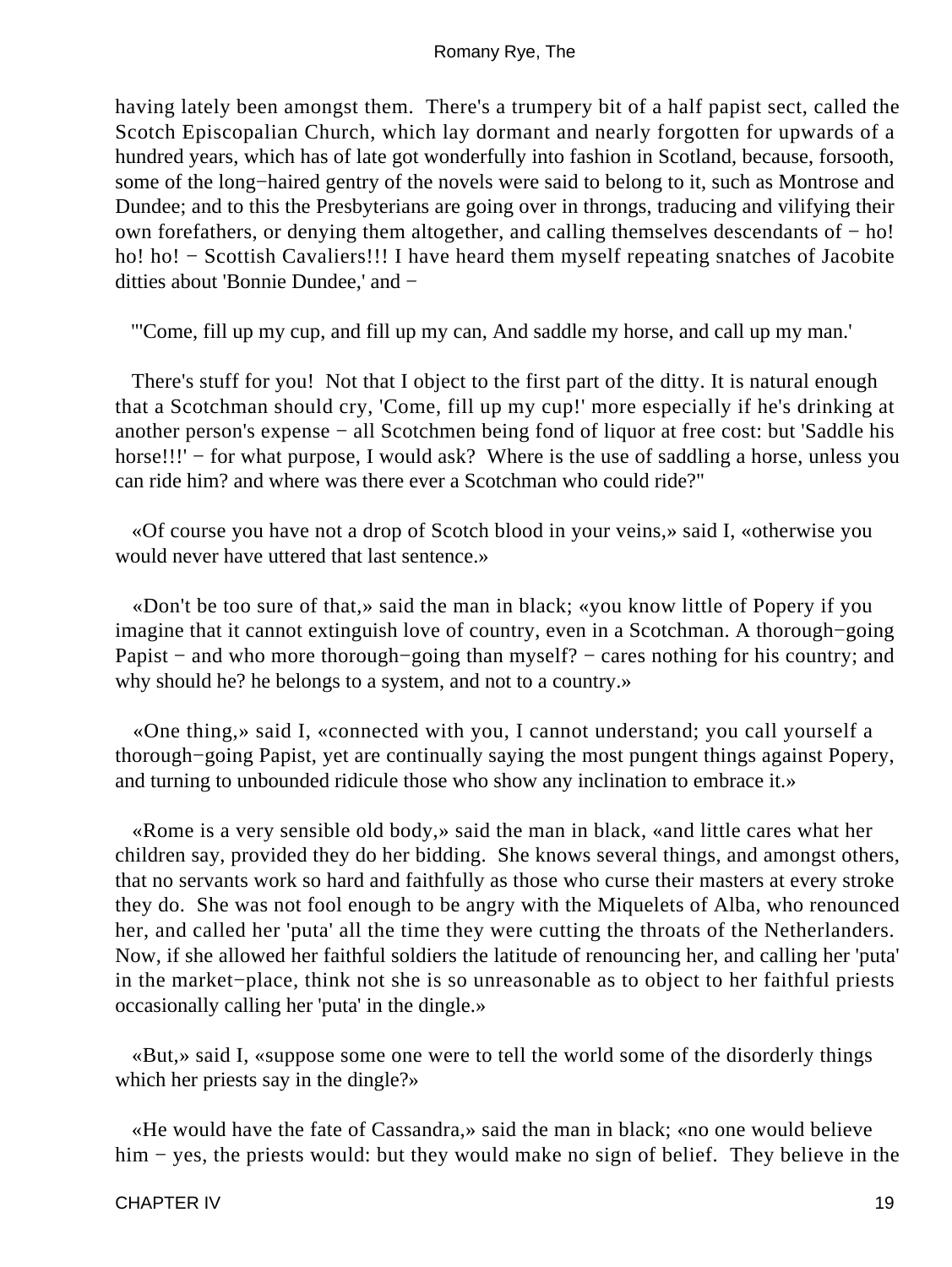Alcoran des Cordeliers − that is, those who have read it; but they make no sign.»

 «A pretty system,» said I, «which extinguishes love of country and of everything noble, and brings the minds of its ministers to a parity with those of devils, who delight in nothing but mischief.»

 «The system,» said the man in black, «is a grand one, with unbounded vitality. Compare it with your Protestantism, and you will see the difference. Popery is ever at work, whilst Protestantism is supine. A pretty church, indeed, the Protestant! Why, it can't even work a miracle.»

«Can your church work miracles?» I demanded.

 «That was the very question,» said the man in black, «which the ancient British clergy asked of Austin Monk, after they had been fools enough to acknowledge their own inability. 'We don't pretend to work miracles; do you?' 'Oh! dear me, yes,' said Austin; 'we find no difficulty in the matter. We can raise the dead, we can make the blind see; and to convince you, I will give sight to the blind. Here is this blind Saxon, whom you cannot cure, but on whose eyes I will manifest my power, in order to show the difference between the true and the false church;' and forthwith, with the assistance of a handkerchief and a little hot water, he opened the eyes of the barbarian. So we manage matters! A pretty church, that old British church, which could not work miracles − quite as helpless as the modern one. The fools! was birdlime so scarce a thing amongst them? – and were the properties of warm water so unknown to them, that they could not close a pair of eyes and open them?»

 «It's a pity,» said I, «that the British clergy at that interview with Austin, did not bring forward a blind Welshman, and ask the monk to operate upon him.»

 «Clearly,» said the man in black; «that's what they ought to have done; but they were fools without a single resource.» Here he took a sip at his glass.

«But they did not believe in the miracle?» said I.

 «And what did their not believing avail them?» said the man in black. «Austin remained master of the field, and they went away holding their heads down, and muttering to themselves. What a fine subject for a painting would be Austin's opening the eyes of the Saxon barbarian, and the discomfiture of the British clergy! I wonder it has not been painted! – he! he!»

«I suppose your church still performs miracles occasionally!» said I.

 «It does,» said the man in black. «The Rev. − has lately been performing miracles in Ireland, destroying devils that had got possession of people; he has been eminently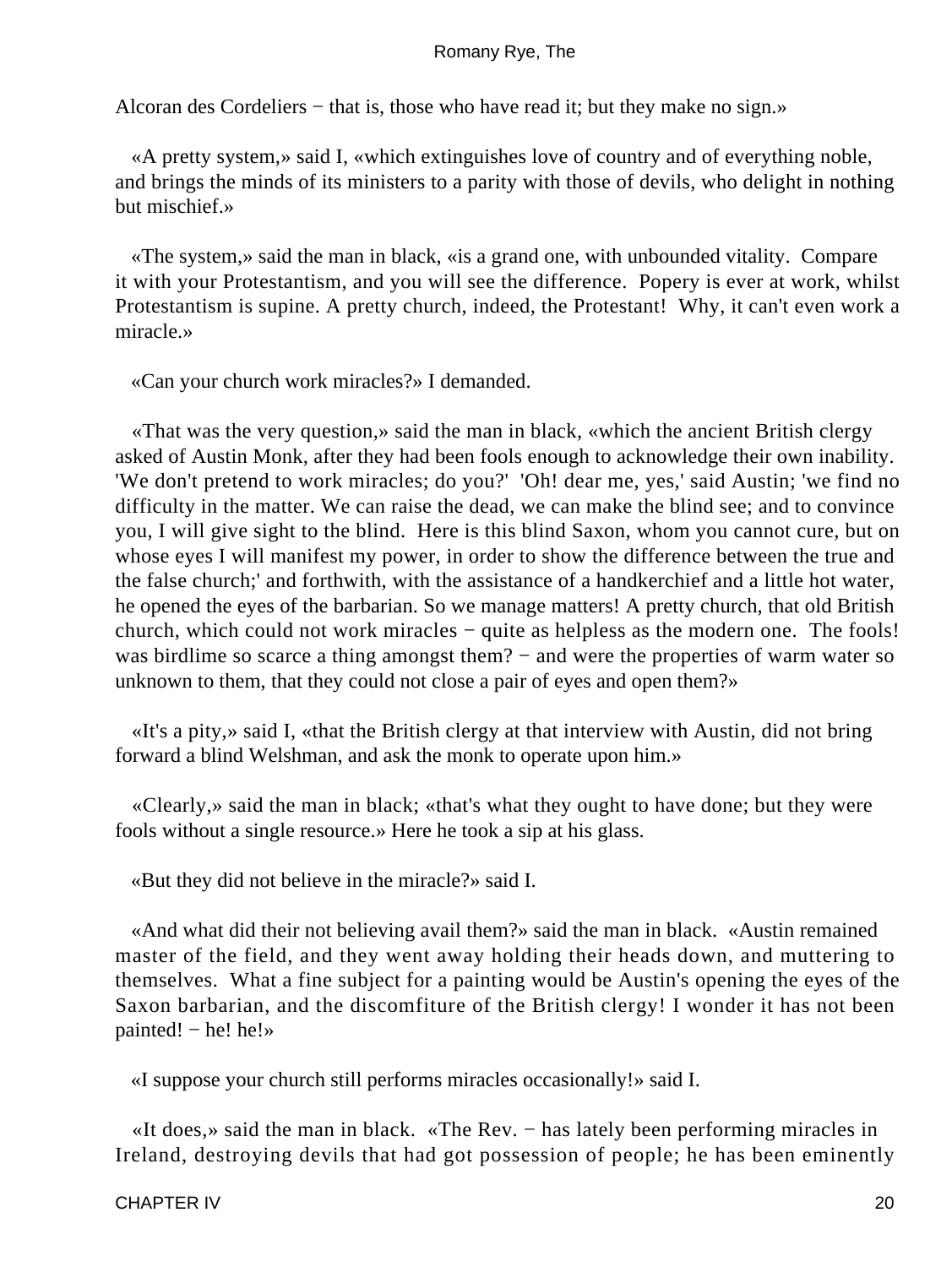successful. In two instances he not only destroyed the devils, but the lives of the people possessed − he! he! Oh! there is so much energy in our system; we are always at work, whilst Protestantism is supine.»

 «You must not imagine,» said I, «that all Protestants are supine; some of them appear to be filled with unbounded zeal. They deal, it is true, not in lying miracles, but they propagate God's Word. I remember only a few months ago, having occasion for a Bible, going to an establishment, the object of which was to send Bibles all over the world. The supporters of that establishment could have no self− interested views; for I was supplied by them with a noble− sized Bible at a price so small as to preclude the idea that it could bring any profit to the vendors.»

 The countenance of the man in black slightly fell. «I know the people to whom you allude,» said he; «indeed, unknown to them, I have frequently been to see them, and observed their ways. I tell you frankly that there is not a set of people in this kingdom who have caused our church so much trouble and uneasiness. I should rather say that they alone cause us any; for as for the rest, what with their drowsiness, their plethora, their folly and their vanity, they are doing us anything but mischief. These fellows are a pestilent set of heretics, whom we would gladly see burnt; they are, with the most untiring perseverance, and in spite of divers minatory declarations of the holy father, scattering their books abroad through all Europe, and have caused many people in Catholic countries to think that hitherto their priesthood have endeavoured, as much as possible, to keep them blinded. There is one fellow amongst them for whom we entertain a particular aversion; a big, burly parson, with the face of a lion, the voice of a buffalo, and a fist like a sledge− hammer. The last time I was there, I observed that his eye was upon me, and I did not like the glance he gave me at all; I observed him clench his fist, and I took my departure as fast as I conveniently could. Whether he suspected who I was, I know not; but I did not like his look at all, and do not intend to go again.»

 «Well, then,» said I, «you confess that you have redoubtable enemies to your plans in these regions, and that even amongst the ecclesiastics there are some widely different from those of the plethoric and Platitude schools?»

 «It is but too true,» said the man in black; «and if the rest of your church were like them we should quickly bid adieu to all hope of converting these regions, but we are thankful to be able to say that such folks are not numerous; there are, moreover, causes at work quite sufficient to undermine even their zeal. Their sons return at the vacations, from Oxford and Cambridge, puppies, full of the nonsense which they have imbibed from Platitude professors; and this nonsense they retail at home, where it fails not to make some impression, whilst the daughters scream − I beg their pardons − warble about Scotland's Montrose and Bonny Dundee, and all the Jacobs; so we have no doubt that their papas' zeal about the propagation of such a vulgar book as the Bible will in a very little time be terribly diminished. Old Rome will win, so you had better join her.»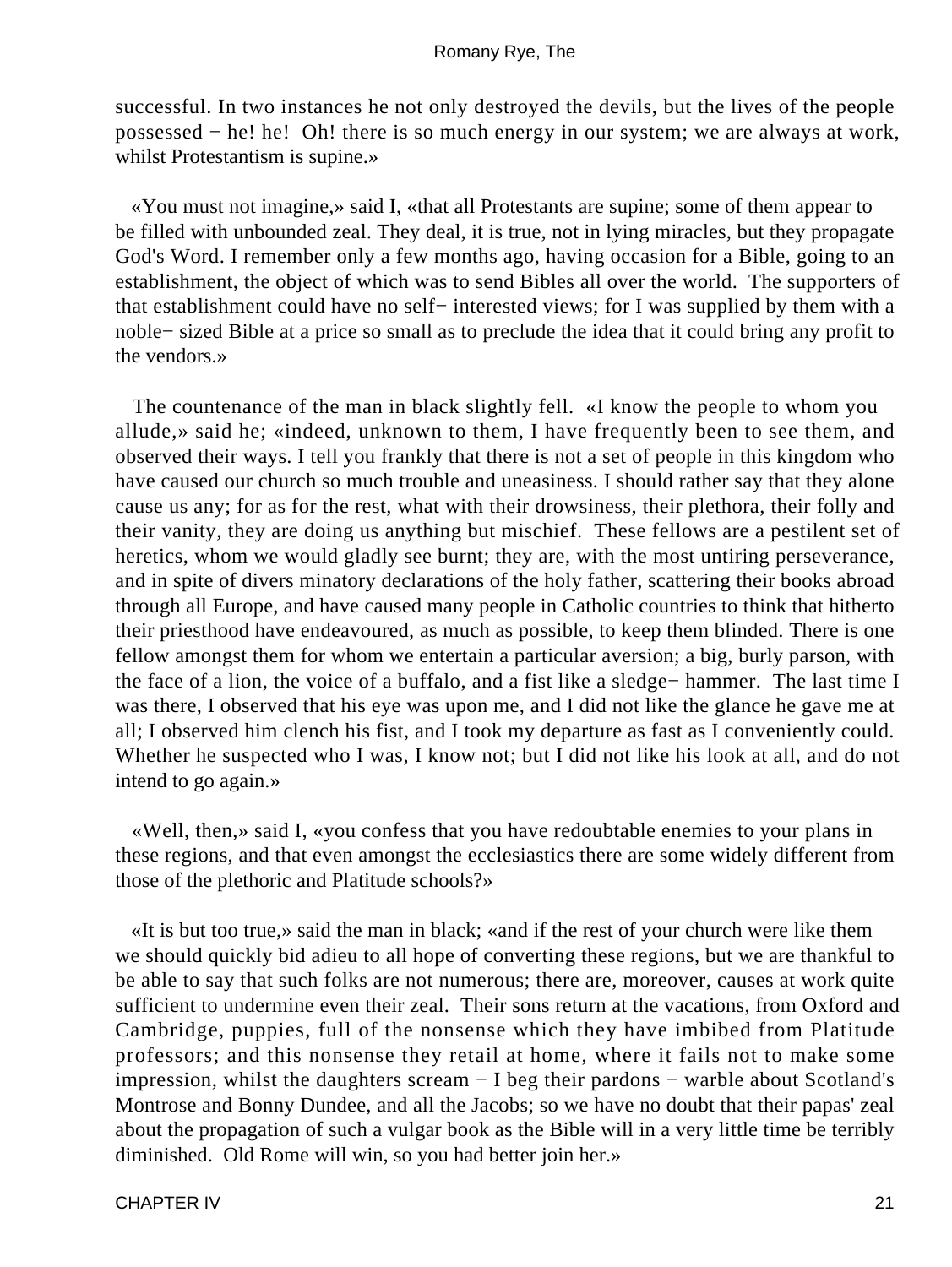And the man in black drained the last drop in his glass.

«Never,» said I, «will I become the slave of Rome.»

 «She will allow you latitude,» said the man in black; «do but serve her, and she will allow you to call her 'puta' at a decent time and place, her popes occasionally call her 'puta.' A pope has been known to start from his bed at midnight and rush out into the corridor, and call out 'puta' three times in a voice which pierced the Vatican; that pope was − »

 «Alexander the Sixth, I dare say,» said I; «the greatest monster that ever existed, though the worthiest head which the pope system ever had − so his conscience was not always still. I thought it had been seared with a brand of iron.»

 «I did not allude to him, but to a much more modern pope,» said the man in black; «it is true he brought the word, which is Spanish, from Spain, his native country, to Rome. He was very fond of calling the church by that name, and other popes have taken it up. She will allow you to call her by it, if you belong to her.»

«I shall call her so,» said I, «without belonging to her, or asking her permission.»

 «She will allow you to treat her as such, if you belong to her,» said the man in black; «there is a chapel in Rome, where there is a wondrously fair statue − the son of a cardinal − I mean his nephew – once – Well, she did not cut off his head, but slightly boxed his cheek and bade him go.»

 «I have read all about that in 'Keysler's Travels,'» said I; «do you tell her that I would not touch her with a pair of tongs, unless to seize her nose.»

 «She is fond of lucre,» said the man in black; «but does not grudge a faithful priest a little private perquisite,» and he took out a very handsome gold repeater.

 «Are you not afraid,» said I, «to flash that watch before the eyes of a poor tinker in a dingle?»

«Not before the eyes of one like you,» said the man in black.

«It is getting late,» said I; «I care not for perquisites.»

«So you will not join us?» said the man in black.

«You have had my answer,» said I.

«If I belong to Rome,» said the man in black, «why should not you?»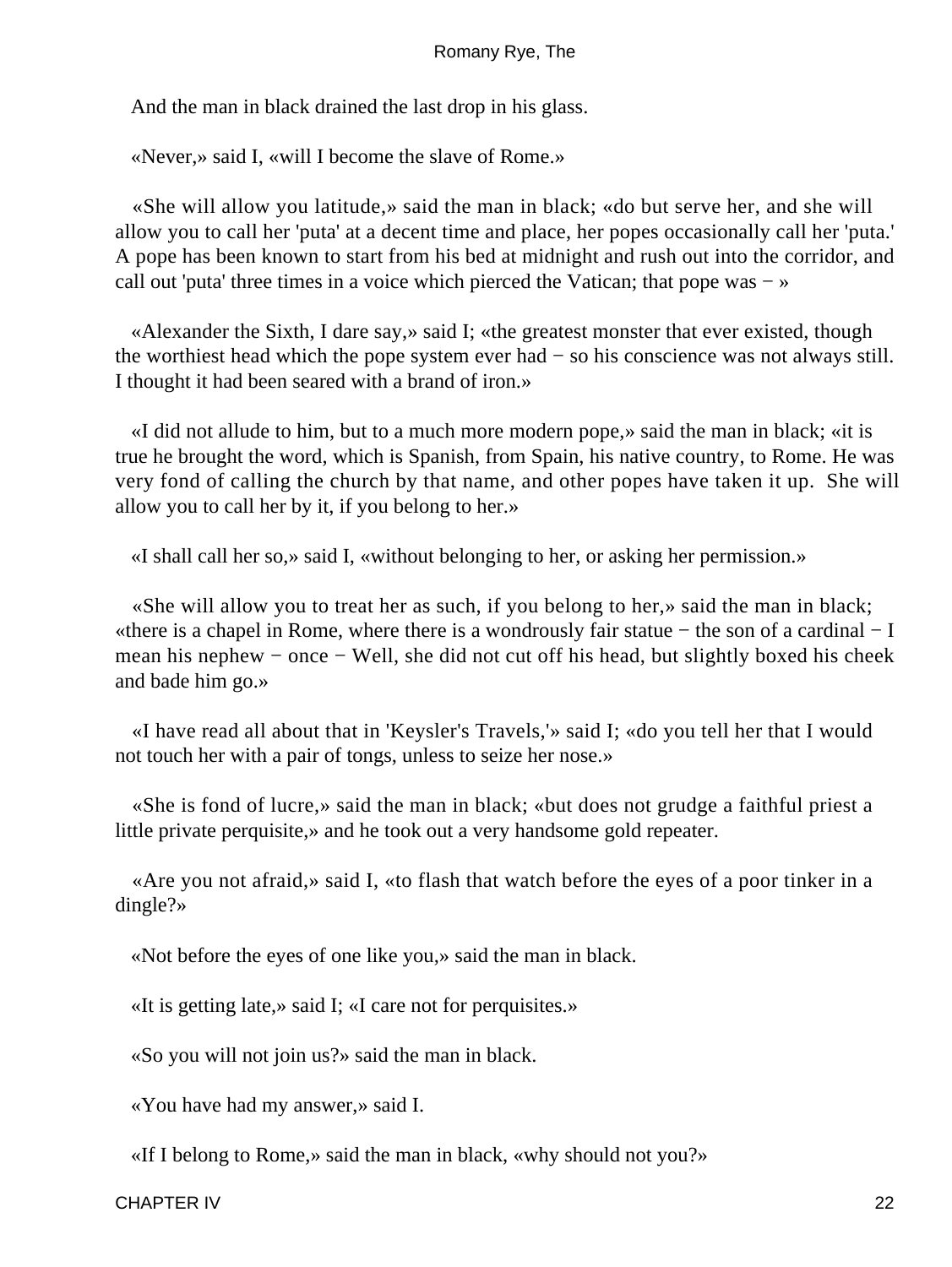«I may be a poor tinker,» said I; «but I may never have undergone what you have. You remember, perhaps, the fable of the fox who had lost his tail?»

 The man in black winced, but almost immediately recovering himself, he said, «Well, we can do without you, we are sure of winning.»

 «It is not the part of wise people,» said I, «to make sure of the battle before it is fought: there's the landlord of the public−house, who made sure that his cocks would win, yet the cocks lost the main, and the landlord is little better than a bankrupt.»

 «People very different from the landlord,» said the man in black, «both in intellect and station, think we shall surely win; there are clever machinators among us who have no doubt of our success.»

 «Well,» said I, «I will set the landlord aside, and will adduce one who was in every point a very different person from the landlord, both in understanding and station; he was very fond of laying schemes, and, indeed, many of them turned out successful. His last and darling one, however, miscarried, notwithstanding that by his calculations he had persuaded himself that there was no possibility of its failing − the person that I allude to was old Fraser  $-$  »

«Who?» said the man in black, giving a start, and letting his glass fall.

 «Old Fraser, of Lovat,» said I, "the prince of all conspirators and machinators; he made sure of placing the Pretender on the throne of these realms. 'I can bring into the field so many men,' said he; 'my son−in−law Cluny, so many, and likewise my cousin, and my good friend;' then speaking of those on whom the government reckoned for support, he would say, 'So and so are lukewarm, this person is ruled by his wife, who is with us, the clergy are anything but hostile to us, and as for the soldiers and sailors, half are disaffected to King George, and the rest cowards.' Yet when things came to a trial, this person whom he had calculated upon to join the Pretender did not stir from his home, another joined the hostile ranks, the presumed cowards turned out heroes, and those whom he thought heroes ran away like lusty fellows at Culloden; in a word, he found himself utterly mistaken, and in nothing more than in himself; he thought he was a hero, and proved himself nothing more than an old fox; he got up a hollow tree, didn't he, just like a fox?

«'L'opere sue non furon leonine, ma di volpe.'»

 The man in black sat silent for a considerable time, and at length answered in rather a faltering voice, «I was not prepared for this; you have frequently surprised me by your knowledge of things which I should never have expected any person of your appearance to be acquainted with, but that you should be aware of my name is a circumstance utterly incomprehensible to me. I had imagined that no person in England was acquainted with it;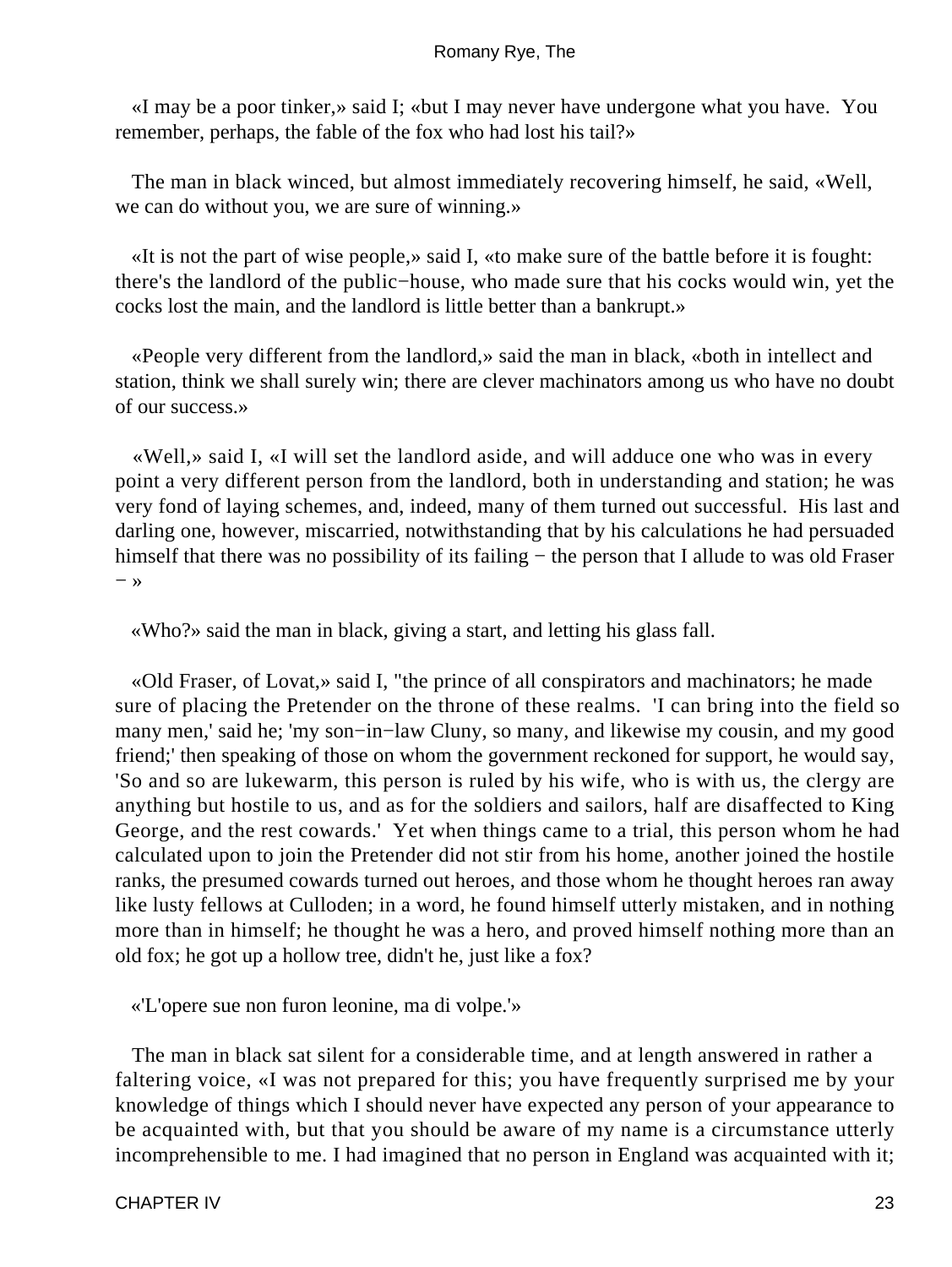indeed, I don't see how any person should be, I have revealed it to no one, not being particularly proud of it. Yes, I acknowledge that my name is Fraser, and that I am of the blood of that family or clan, of which the rector of our college once said, that he was firmly of opinion that every individual member was either rogue or fool. I was born at Madrid, of pure, **OIME,** Fraser blood. My parents, at an early age, took me to −, where they shortly died, not, however, before they had placed me in the service of a cardinal, with whom I continued for some years, and who, when he had no further occasion for me, sent me to the college, in the left−hand cloister of which, as you enter, rest the bones of Sir John −; there, in studying logic and humane letters, I lost whatever of humanity I had retained when discarded by the cardinal. Let me not, however, forget two points, − I am a Fraser, it is true, but not a Flannagan; I may bear the vilest name of Britain, but not of Ireland; I was bred up at the English house, and there is at − a house for the education of bogtrotters; I was not bred up at that; beneath the lowest gulf, there is one yet lower; whatever my blood may be, it is at least not Irish; whatever my education may have been, I was not bred at the Irish seminary − on those accounts I am thankful − yes, **PER DIO!** I am thankful. After some years at college − but why should I tell you my history? you know it already perfectly well, probably much better than myself. I am now a missionary priest, labouring in heretic England, like Parsons and Garnet of old, save and except that, unlike them, I run no danger, for the times are changed. As I told you before, I shall cleave to Rome − I must; **NO HAY REMEDIO,** as they say at Madrid, and I will do my best to further her holy plans − he! he! − but I confess I begin to doubt of their being successful here − you put me out; old Fraser, of Lovat! I have heard my father talk of him; he had a gold−headed cane, with which he once knocked my grandfather down −he was an astute one, but, as you say, mistaken, particularly in himself. I have read his life by Arbuthnot, it is in the library of our college. Farewell! I shall come no more to this dingle − to come would be of no utility; I shall go and labour elsewhere, though − how you came to know my name, is a fact quite inexplicable − farewell! to you both.»

 He then arose; and without further salutation departed from the dingle, in which I never saw him again. «How, in the name of wonder, came you to know that man's name?» said Belle, after he had been gone some time.

«I, Belle? I knew nothing of the fellow's name, I assure you.»

«But you mentioned his name.»

 «If I did, it was merely casually, by way of illustration. I was saying how frequently cunning people were mistaken in their calculations, and I adduced the case of old Fraser, of Lovat, as one in point; I brought forward his name, because I was well acquainted with his history, from having compiled and inserted it in a wonderful work, which I edited some months ago, entitled 'Newgate Lives and Trials,' but without the slightest idea that it was the name of him who was sitting with us; he, however, thought that I was aware of his name. Belle! Belle! for a long time I doubted the truth of Scripture, owing to certain conceited individuals, but now I begin to believe firmly; what wonderful texts are in Scripture, Belle;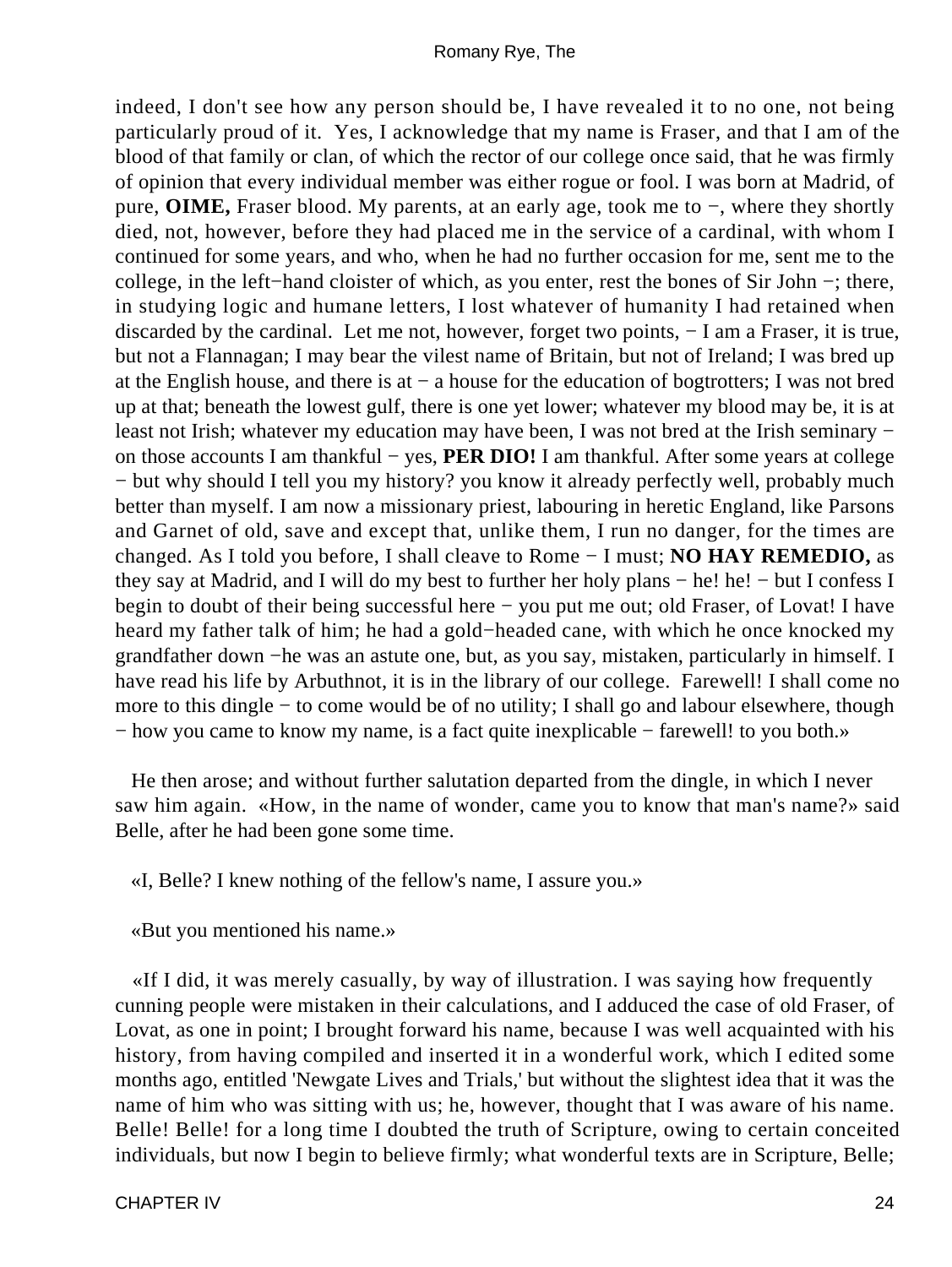'The wicked trembleth where − where − '»

 «'They were afraid where no fear was; thou hast put them to confusion, because God hath despised them,'» said Belle; «I have frequently read it before the clergyman in the great house of Long Melford. But if you did not know the man's name, why let him go away supposing that you did?»

 «Oh, if he was fool enough to make such a mistake, I was not going to undeceive him − no, no! Let the enemies of old England make the most of all their blunders and mistakes, they will have no help from me; but enough of the fellow, Belle; let us now have tea, and after that  $-$  »

 «No Armenian,» said Belle; «but I want to ask a question: pray are all people of that man's name either rogues or fools?»

 «It is impossible for me to say, Belle, this person being the only one of the name I have ever personally known. I suppose there are good and bad, clever and foolish, amongst them, as amongst all large bodies of people; however, after the tribe had been governed for upwards of thirty years, by such a person as old Fraser, it were no wonder if the greater part had become either rogues or fools: he was a ruthless tyrant, Belle, over his own people, and by his cruelty and rapaciousness must either have stunned them into an apathy approaching to idiotcy, or made them artful knaves in their own defence. The qualities of parents are generally transmitted to their descendants – the progeny of trained pointers are almost sure to point, even without being taught: if, therefore, all Frasers are either rogues or fools, as this person seems to insinuate, it is little to be wondered at, their parents or grandparents having been in the training−school of old Fraser! But enough of the old tyrant and his slaves. Belle, prepare tea this moment, or dread my anger. I have not a gold−headed cane like old Fraser of Lovat, but I have, what some people would dread much more, an Armenian rune−stick.»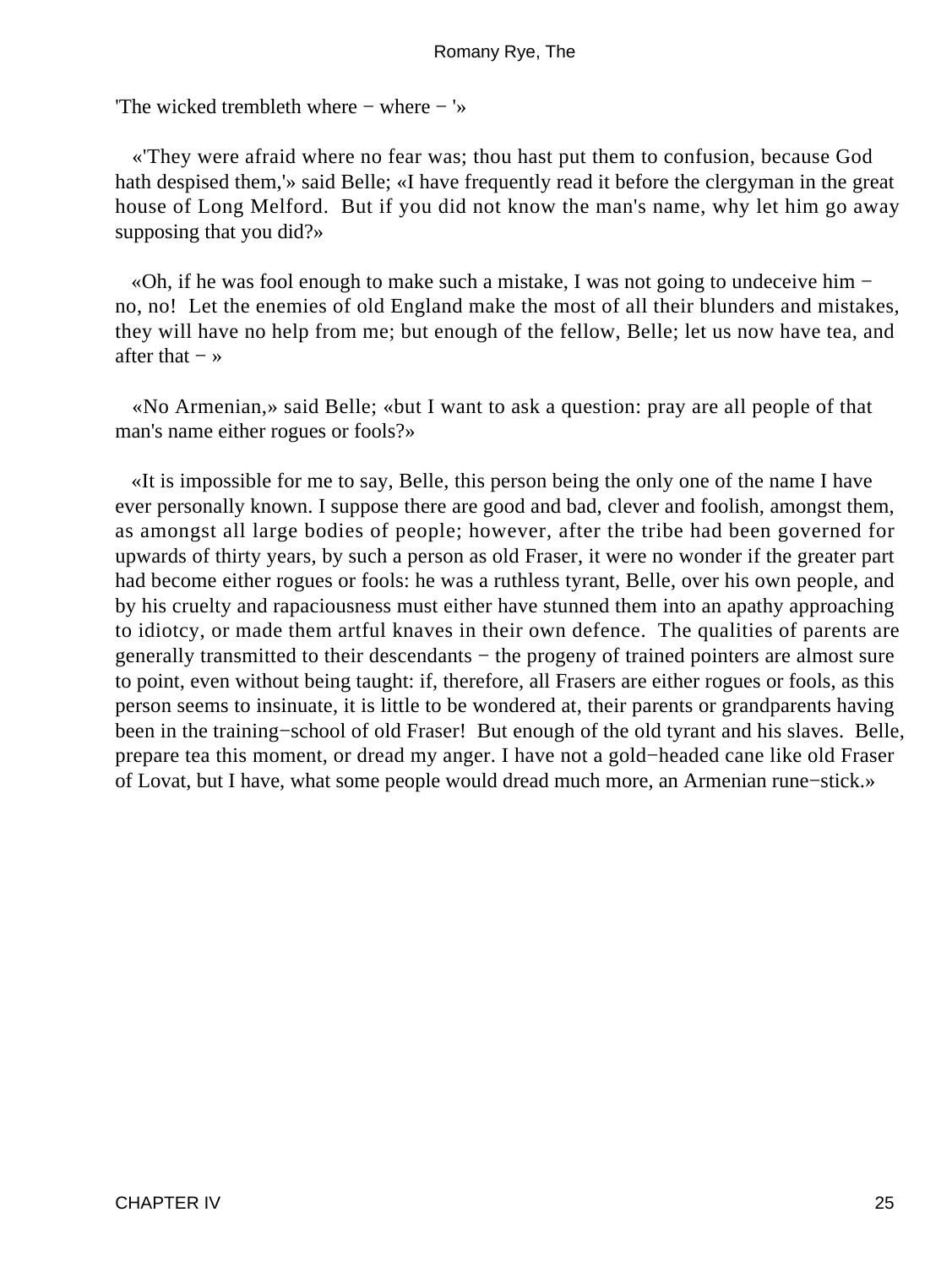### **[CHAPTER V](#page-315-0)**

*F*resh Arrivals – Pitching the Tent – Certificated Wife – High–flying Notions.

 ON the following morning, as I was about to leave my tent, I heard the voice of Belle at the door, exclaiming, «Sleepest thou, or wakest thou?» «I was never more awake in my life,» said I, going out. «What is the matter?» «He of the horse− shoe,» said she, «Jasper, of whom I have heard you talk, is above there on the field with all his people; I went out about a quarter of an hour ago to fill the kettle at the spring, and saw them arriving. »It is well,« said I; »have you any objection to asking him and his wife to breakfast?« »You can do as you please,« said she; »I have cups enough, and have no objection to their company.« »We are the first occupiers of the ground,« said I, »and, being so, should consider ourselves in the light of hosts, and do our best to practise the duties of hospitality.« »How fond you are of using that word,« said Belle; »if you wish to invite the man and his wife, do so, without more ado; remember, however, that I have not cups enough, nor indeed tea enough, for the whole company.« Thereupon hurrying up the ascent, I presently found myself outside the dingle. It was as usual a brilliant morning, the dewy blades of the rye−grass which covered the plain sparkled brightly in the beams of the sun, which had probably been about two hours above the horizon. A rather numerous body of my ancient friends and allies occupied the ground in the vicinity of the mouth of the dingle. About five yards on the right I perceived Mr. Petulengro busily employed in erecting his tent; he held in his hand an iron bar, sharp at the bottom, with a kind of arm projecting from the top for the purpose of supporting a kettle or cauldron over the fire, and which is called in the Romanian language »Kekauviskoe saster." With the sharp end of this Mr. Petulengro was making holes in the earth, at about twenty inches distant from each other, into which he inserted certain long rods with a considerable bend towards the top, which constituted no less than the timber of the tent, and the supporters of the canvas. Mrs. Petulengro, and a female with a crutch in her hand, whom I recognised as Mrs. Chikno, sat near him on the ground, whilst two or three children, from six to ten years old, who composed the young family of Mr. and Mrs. Petulengro, were playing about.

 «Here we are, brother,» said Mr. Petulengro, as he drove the sharp end of the bar into the ground; «here we are, and plenty of us − Bute dosta Romany chals.»

 «I am glad to see you all,» said I; «and particularly you, madam,» said I, making a bow to Mrs. Petulengro; «and you also, madam,» taking off my hat to Mrs. Chikno.

 «Good−day to you, sir,» said Mrs. Petulengro; «you look, as usual, charmingly, and speak so, too; you have not forgot your manners.»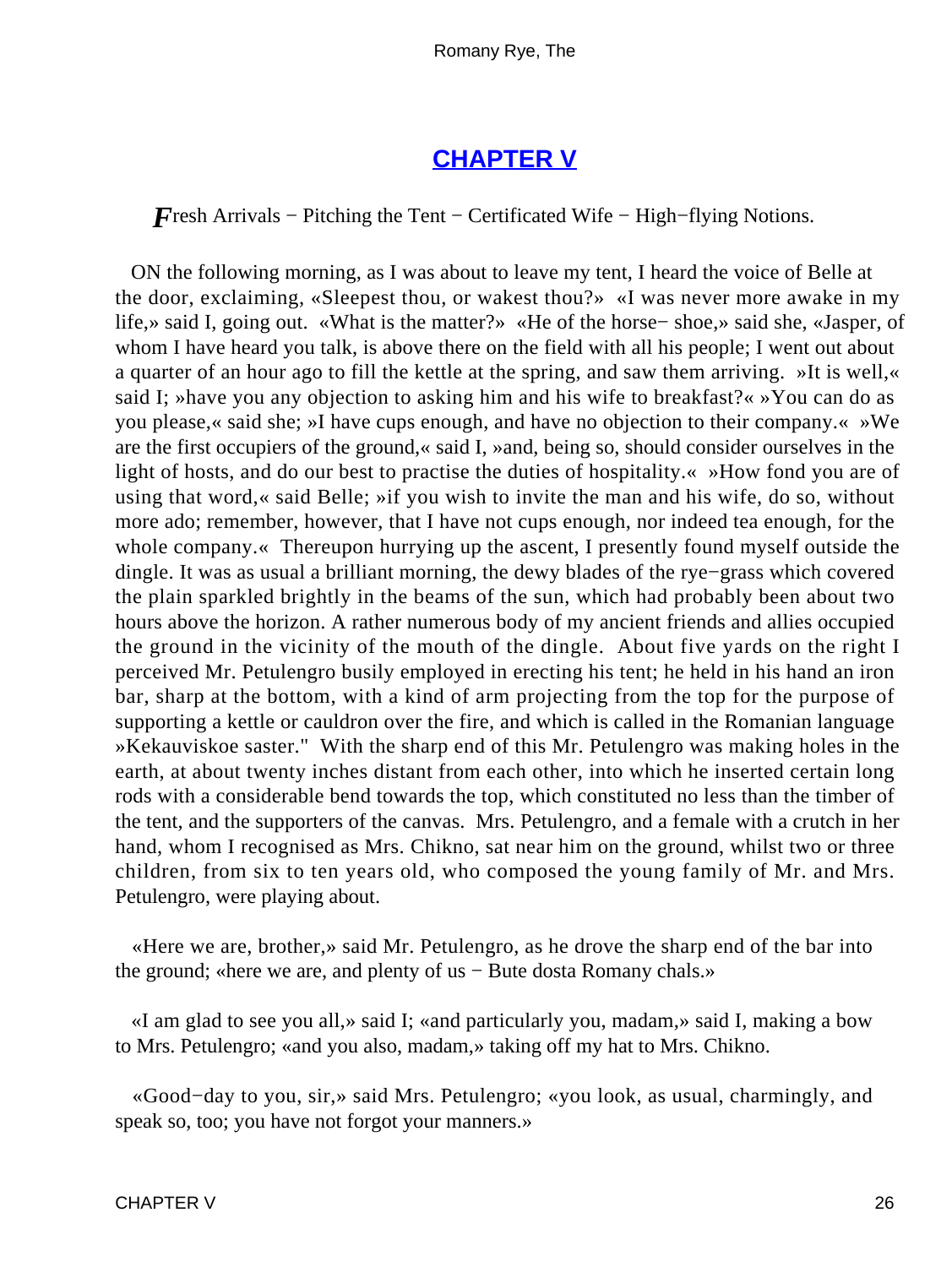«It is not all gold that glitters,» said Mrs. Chikno. «However, good−morrow to you, young rye.»

«I do not see Tawno,» said I, looking around; «where is he?»

 «Where, indeed!» said Mrs. Chikno; «I don't know; he who countenances him in the roving line can best answer.»

 «He will be here anon,» said Mr. Petulengro; «he has merely ridden down a by−road to show a farmer a two−year−old colt; she heard me give him directions, but she can't be satisfied.»

«I can't indeed,» said Mrs. Chikno.

«And why not, sister?»

 «Because I place no confidence in your words, brother; as I said before, you countenances him.»

 «Well,» said I, «I know nothing of your private concerns; I am come on an errand. Isopel Berners, down in the dell there, requests the pleasure of Mr. and Mrs. Petulengro's company at breakfast. She will be happy also to see you, madam,» said I, addressing Mrs. Chikno.

«Is that young female your wife, young man?» said Mrs. Chikno.

«My wife?» said I.

«Yes, young man; your wife, your lawful certificated wife?»

«No,» said I; «she is not my wife.»

 «Then I will not visit with her,» said Mrs. Chikno; «I countenance nothing in the roving line.»

«What do you mean by the roving line?» I demanded.

 «What do I mean by the roving line? Why, by it I mean such conduct as is not tatcheno. When ryes and rawnies live together in dingles, without being certificated, I call such behaviour being tolerably deep in the roving line, everything savouring of which I am determined not to sanctify. I have suffered too much by my own certificated husband's outbreaks in that line to afford anything of the kind the slightest shadow of countenance.»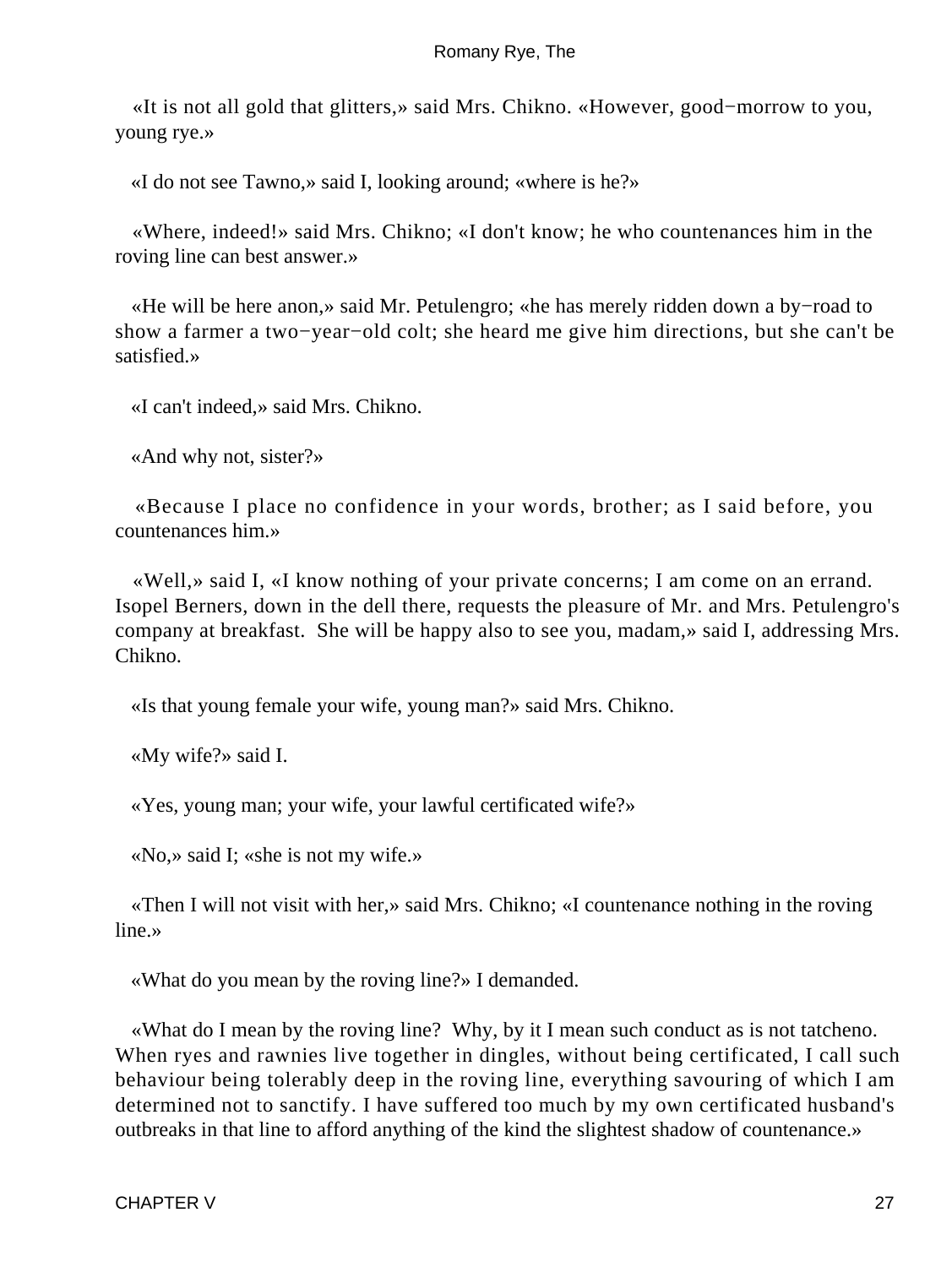«It is hard that people may not live in dingles together without being suspected of doing wrong,» said I.

 «So it is,» said Mrs. Petulengro, interposing; «and, to tell you the truth, I am altogether surprised at the illiberality of my sister's remarks. I have often heard say, that it is in good company − and I have kept good company in my time − that suspicion is king's evidence of a narrow and uncultivated mind; on which account I am suspicious of nobody, not even of my own husband, whom some people would think I have a right to be suspicious of, seeing that on his account I once refused a lord; but ask him whether I am suspicious of him, and whether I seek to keep him close tied to my apron−string; he will tell you nothing of the kind; but that, on the contrary, I always allows him an agreeable latitude, permitting him to go where he pleases, and to converse with any one to whose manner of speaking he may take a fancy. But I have had the advantage of keeping good company, and therefore − »

 «Meklis,» said Mrs. Chikno, «pray drop all that, sister; I believe I have kept as good company as yourself; and with respect to that offer with which you frequently fatigue those who keeps company with you, I believe, after all, it was something in the roving and uncertificated line.»

 «In whatever line it was,» said Mrs. Petulengro, «the offer was a good one. The young duke − for he was not only a lord, but a duke too − offered to keep me a fine carriage, and to make me his second wife; for it is true that he had another who was old and stout, though mighty rich, and highly good− natured; so much so, indeed, that the young lord assured me that she would have no manner of objection to the arrangement; more especially if I would consent to live in the same house with her, being fond of young and cheerful society. So you  $see - *»*$ 

 «Yes, yes,» said Mrs. Chikno, «I see, what I before thought, that it was altogether in the uncertificated line.»

 «Meklis,» said Mrs. Petulengro; «I use your own word, madam, which is Romany: for my own part, I am not fond of using Romany words, unless I can hope to pass them off for French, which I cannot in the present company. I heartily wish that there was no such language, and do my best to keep it away from my children, lest the frequent use of it should altogether confirm them in low and vulgar habits. I have four children, madam, but − »

 «I suppose by talking of your four children you wish to check me for having none,» said Mrs. Chikno, bursting into tears; «if I have no children, sister, it is no fault of mine, it is − but why do I call you sister?» said she, angrily; «you are no sister of mine, you are a grasni, a regular mare − a pretty sister, indeed, ashamed of your own language. I remember well that by your high−flying notions you drove your own mother − »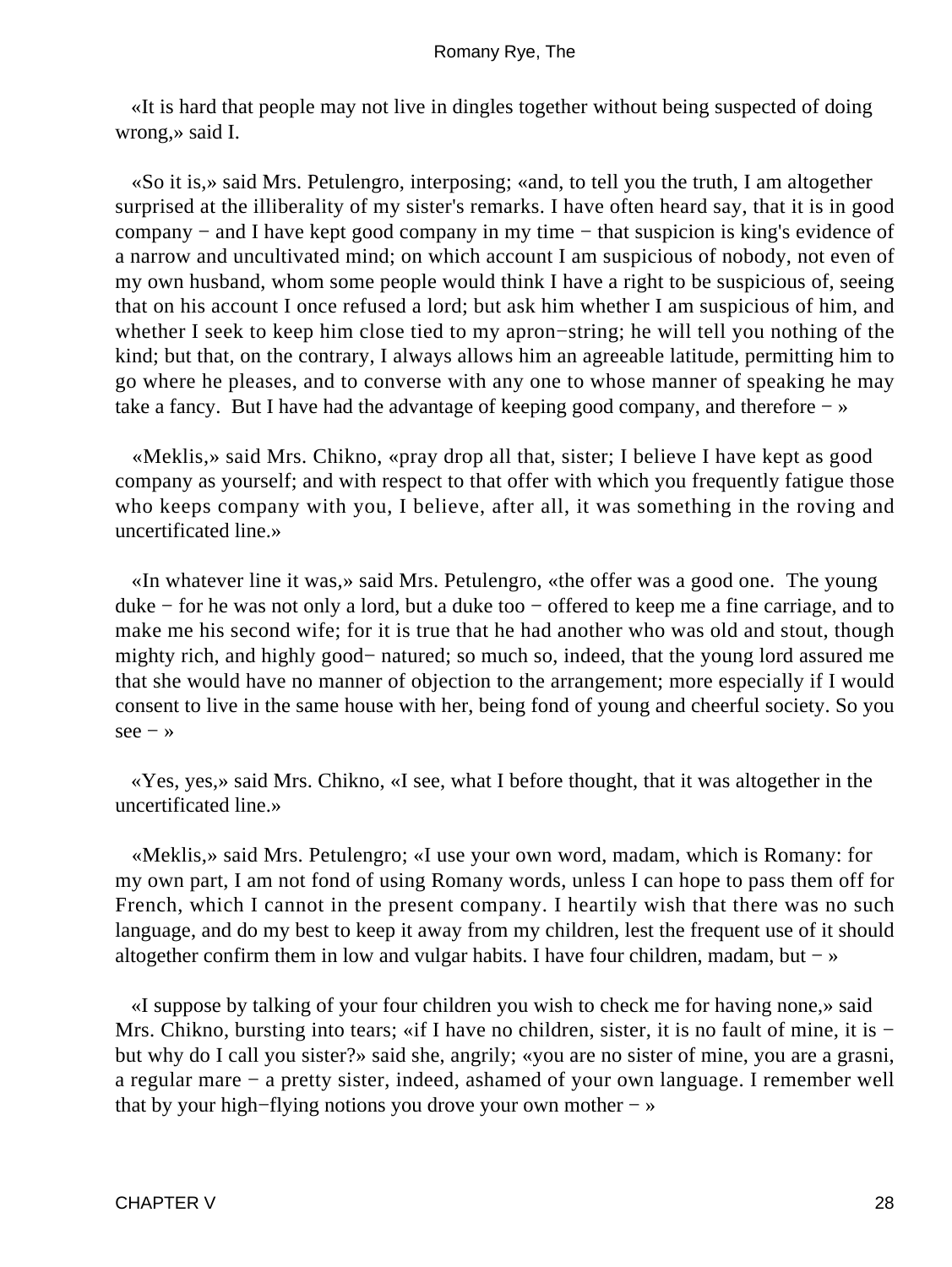«We will drop it,» said Mrs. Petulengro; «I do not wish to raise my voice, and to make myself ridiculous. Young gentleman,» said she, «pray present my compliments to Miss Isopel Berners, and inform her that I am very sorry that I cannot accept her polite invitation. I am just arrived, and have some slight domestic matters to see to − amongst others, to wash my children's faces; but that in the course of the forenoon, when I have attended to what I have to do, and have dressed myself, I hope to do myself the honour of paying her a regular visit; you will tell her that, with my compliments. With respect to my husband he can answer for himself, as I, not being of a jealous disposition, never interferes with his matters.»

 «And tell Miss Berners,» said Mr. Petulengro, «that I shall be happy to wait upon her in company with my wife as soon as we are regularly settled: at present I have much on my hands, having not only to pitch my own tent, but this here jealous woman's, whose husband is absent on my business.»

 Thereupon I returned to the dingle, and, without saying anything about Mrs. Chikno's observations, communicated to Isopel the messages of Mr. and Mrs. Petulengro; Isopel made no other reply than by replacing in her coffer two additional cups and saucers, which, in expectation of company, she had placed upon the board. The kettle was by this time boiling. We sat down, and, as we breakfasted, I gave Isopel Berners another lesson in the Armenian language.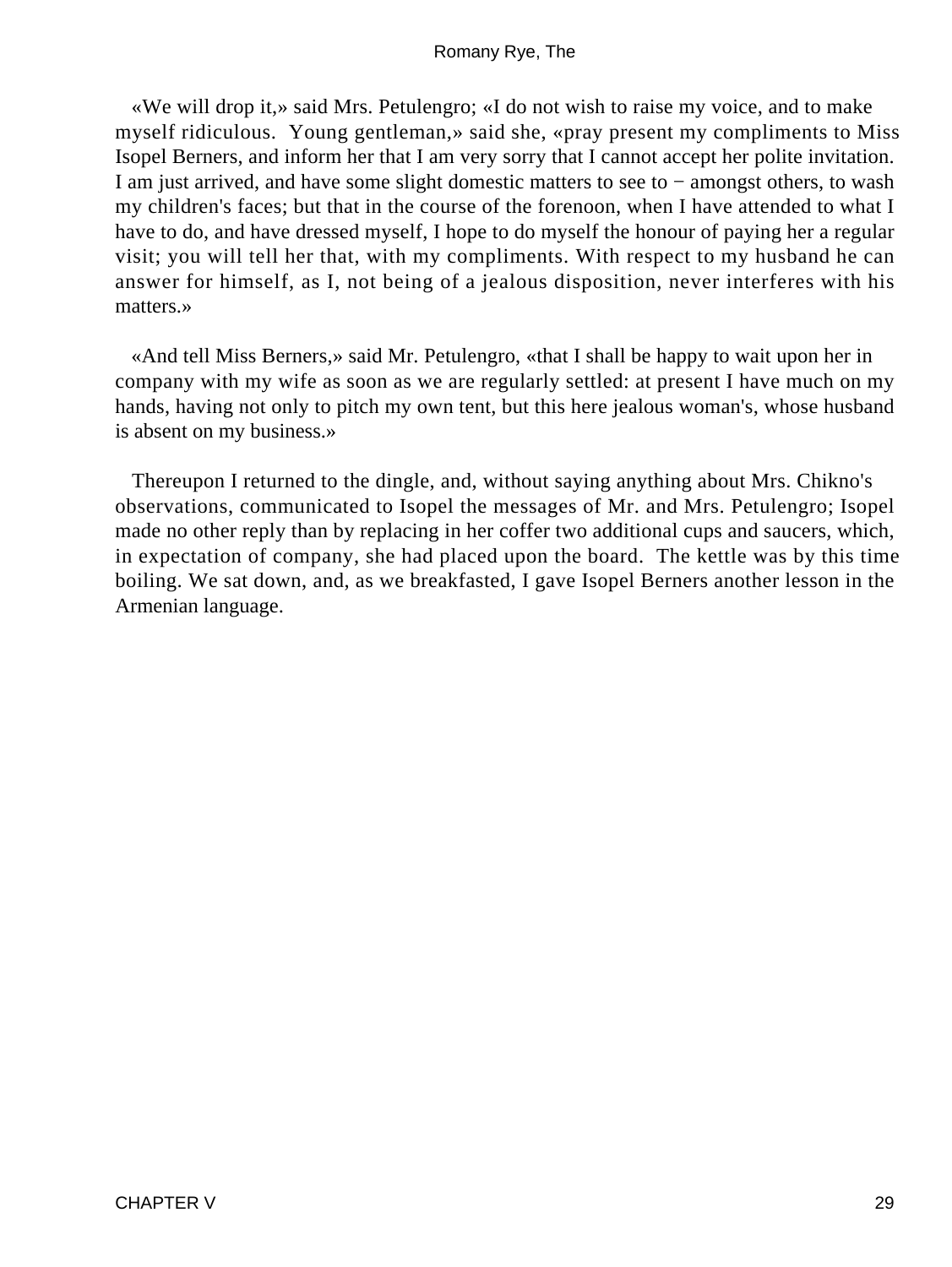## **[CHAPTER VI](#page-315-0)**

**The Promised Visit – Roman Fashion – Wizard and Witch – Catching at Words – The** Two Females − Dressing of Hair − The New Roads − Belle's Altered Appearance − Herself Again.

**ABOUT** mid−day Mr. and Mrs. Petulengro came to the dingle to pay the promised visit. Belle, at the time of their arrival, was in her tent, but I was at the fire−place, engaged in hammering part of the outer−tire, or defence, which had come off from one of the wheels of my vehicle. On perceiving them I forthwith went to receive them. Mr. Petulengro was dressed in Roman fashion, with a somewhat smartly−cut sporting−coat, the buttons of which were half–crowns – and a waistcoat, scarlet and black, the buttons of which were spaded half– guineas; his breeches were of a stuff half velveteen, half corduroy, the cords exceedingly broad. He had leggings of buff cloth, furred at the bottom; and upon his feet were highlows. Under his left arm was a long black whalebone riding−whip, with a red lash, and an immense silver knob. Upon his head was a hat with a high peak, somewhat of the kind which the Spaniards call **CALANE,** so much in favour with the bravos of Seville and Madrid. Now, when I have added that Mr. Petulengro had on a very fine white holland shirt, I think I have described his array. Mrs. Petulengro − I beg pardon for not having spoken of her first – was also arrayed very much in the Roman fashion. Her hair, which was exceedingly black and lustrous, fell in braids on either side of her head. In her ears were rings, with long drops of gold. Round her neck was a string of what seemed very much like very large pearls, somewhat tarnished, however, and apparently of considerable antiquity. «Here we are, brother,» said Mr. Petulengro; "here we are, come to see you − wizard and witch, witch and wizard:−

«'There's a chovahanee, and a chovahano, The nav se len is Petulengro.'»

 «Hold your tongue, sir,» said Mrs. Petulengro; «you make me ashamed of you with your vulgar ditties. We are come a visiting now, and everything low should be left behind.»

 «True,» said Mr. Petulengro; «why bring what's low to the dingle, which is low enough already?»

 «What, are you a catcher at words?» said I. «I thought that catching at words had been confined to the pothouse farmers and village witty bodies.»

 «All fools,» said Mrs. Petulengro, «catch at words, and very naturally, as by so doing they hope to prevent the possibility of rational conversation. Catching at words confined to pothouse farmers, and village witty bodies! No, not to Jasper Petulengro. Listen for an hour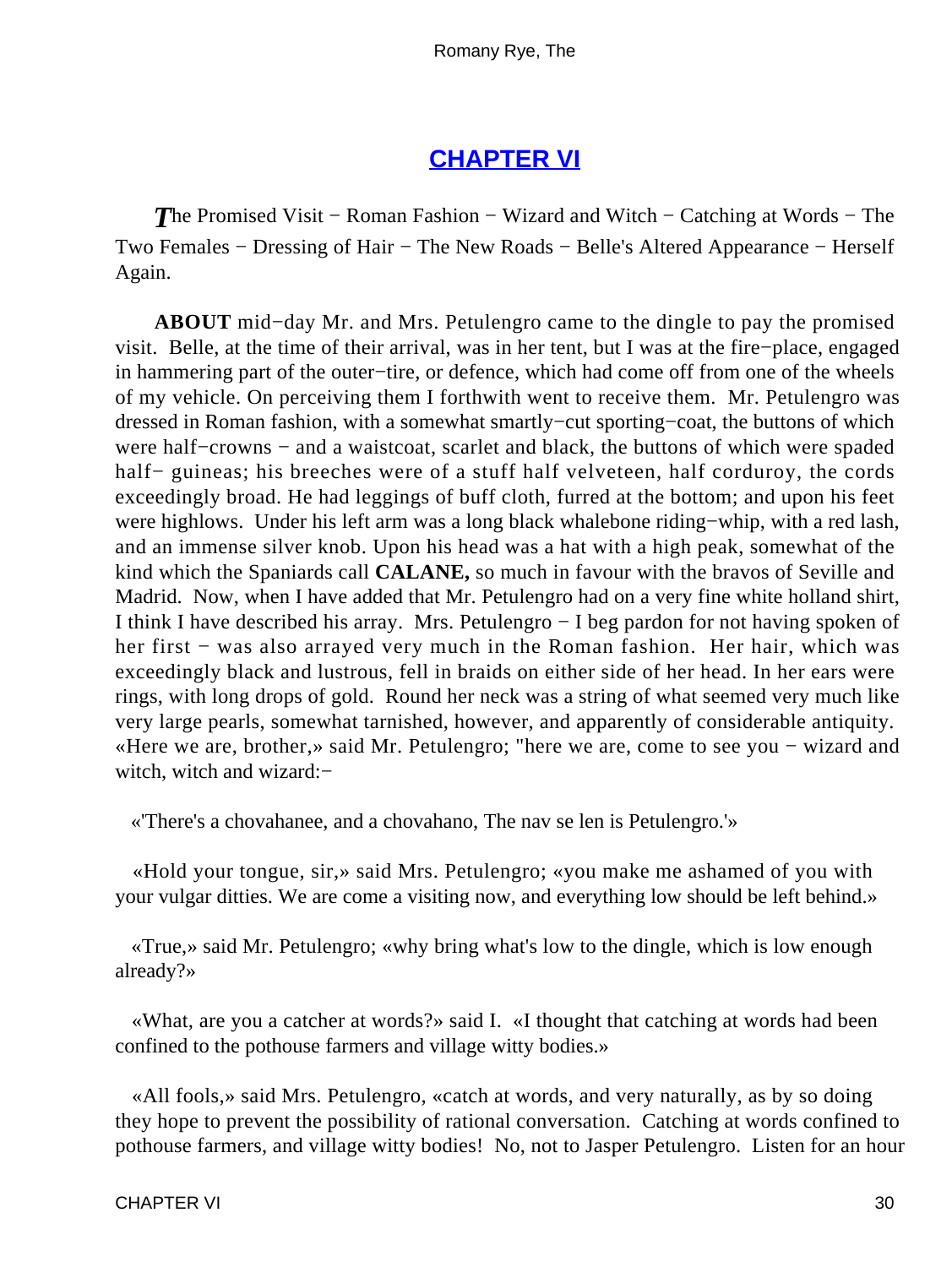or two to the discourse of a set they call newspaper editors, and if you don't go out and eat grass, as a dog does when he is sick, I am no female woman. The young lord whose hand I refused when I took up with wise Jasper, once brought two of them to my mother's tan, when hankering after my company; they did nothing but carp at each other's words, and a pretty hand they made of it. Ill−favoured dogs they were; and their attempts at what they called wit almost as unfortunate as their countenances.»

 «Well,» said I, «madam, we will drop all catchings and carpings for the present. Pray take your seat on this stool, whilst I go and announce to Miss Isopel Berners your arrival.»

 Thereupon I went to Belle's habitation, and informed her that Mr. and Mrs. Petulengro had paid us a visit of ceremony, and were awaiting her at the fire−place. «Pray go and tell them that I am busy,» said Belle, who was engaged with her needle. «I do not feel disposed to take part in any such nonsense.» «I shall do no such thing,» said I; «and I insist upon your coming forthwith, and showing proper courtesy to your visitors. If you do not, their feelings will be hurt, and you are aware that I cannot bear that people's feelings should be outraged. Come this moment, or  $- \times \infty$  what?» said Belle, half smiling. «I was about to say something in Armenian,» said I. «Well,» said Belle, laying down her work, «I will come.» «Stay,» said I; «your hair is hanging about your ears, and your dress is in disorder; you had better stay a minute or two to prepare yourself to appear before your visitors, who have come in their very best attire.» «No,» said Belle, «I will make no alteration in my appearance; you told me to come this moment, and you shall be obeyed.» So Belle and I advanced towards our guests. As we drew nigh Mr. Petulengro took off his hat, and made a profound obeisance to Belle, whilst Mrs. Petulengro rose from the stool, and made a profound curtsey. Belle, who had flung her hair back over her shoulders, returned their salutations by bending her head, and after slightly glancing at Mr. Petulengro, fixed her large blue eyes full upon his wife. Both these females were very handsome − but how unlike! Belle fair, with blue eyes and flaxen hair; Mrs. Petulengro with olive complexion, eyes black, and hair dark − as dark as could be. Belle, in demeanour calm and proud; the gypsy graceful, but full of movement and agitation. And then how different were those two in stature! The head of the Romany rawnie scarcely ascended to the breast of Isopel Berners. I could see that Mrs. Petulengro gazed on Belle with unmixed admiration; so did her husband. «Well,» said the latter, «one thing I will say, which is, that there is only one on earth worthy to stand up in front of this she, and that is the beauty of the world, as far as man flesh is concerned, Tawno Chikno; what a pity he did not come down!»

 «Tawno Chikno,» said Mrs. Petulengro, flaring up; «a pretty fellow he to stand up in front of this gentlewoman, a pity he didn't come, quotha? not at all, the fellow is a sneak, afraid of his wife. He stand up against this rawnie! why, the look she has given me would knock the fellow down.»

 «It is easier to knock him down with a look than with a fist,» said Mr. Petulengro; «that is, if the look comes from a woman: not that I am disposed to doubt that this female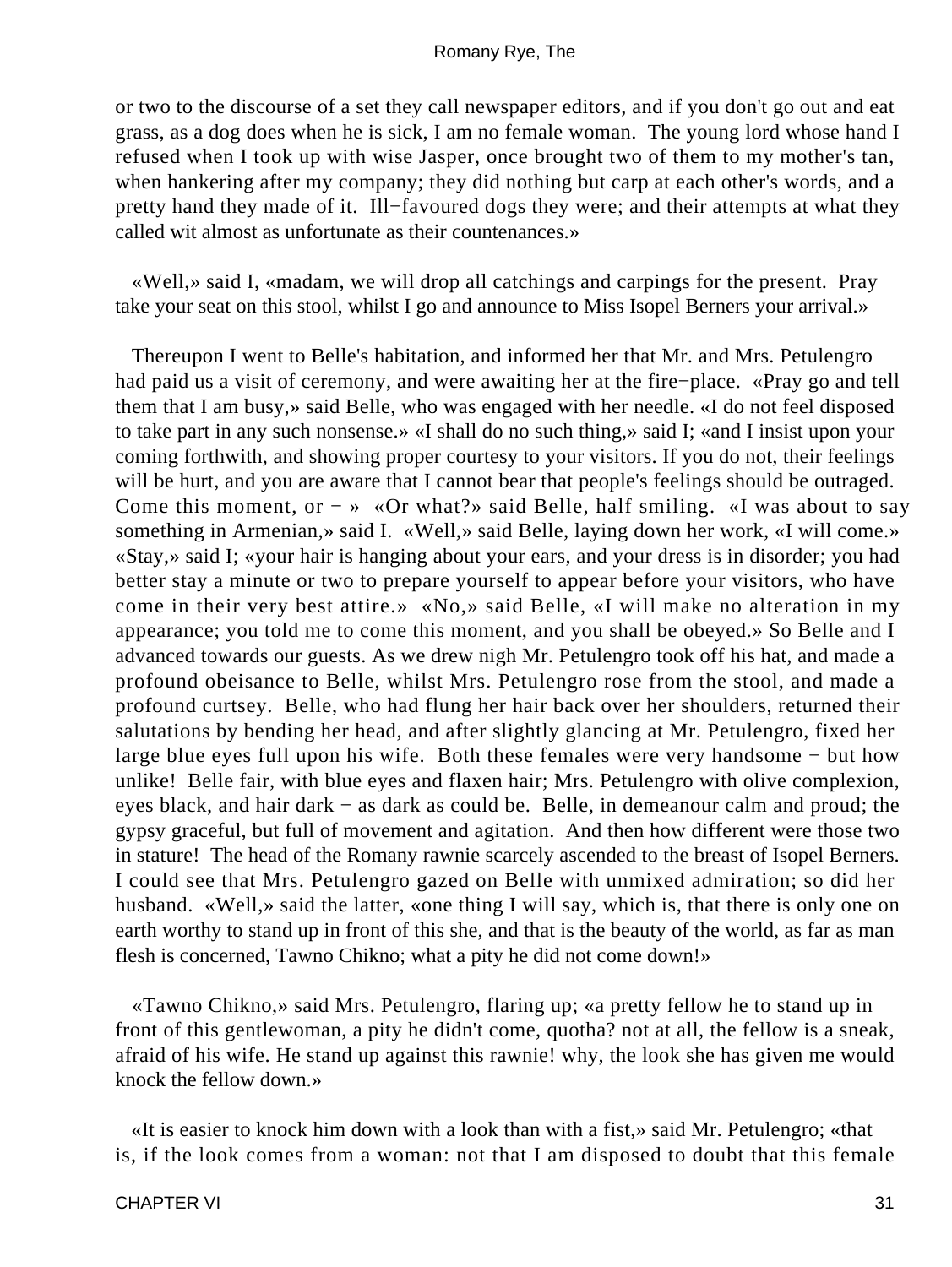gentlewoman is able to knock him down either one way or the other. I have heard of her often enough, and have seen her once or twice, though not so near as now. Well, ma'am, my wife and I are come to pay our respects to you; we are both glad to find that you have left off keeping company with Flaming Bosville, and have taken up with my pal; he is not very handsome, but a better  $-\infty$ 

 «I take up with your pal, as you call him! you had better mind what you say,» said Isopel Berners, «I take up with nobody.»

 «I merely mean taking up your quarters with him,» said Mr. Petulengro; «and I was only about to say a better fellow− lodger you cannot have, or a more instructive, especially if you have a desire to be inoculated with tongues, as he calls them. I wonder whether you and he have had any tongue−work already.»

 «Have you and your wife anything particular to say? if you have nothing but this kind of conversation I must leave you, as I am going to make a journey this afternoon, and should be getting ready.»

 «You must excuse my husband, madam,» said Mrs. Petulengro, «he is not overburdened with understanding, and has said but one word of sense since he has been here, which was that we came to pay our respects to you. We have dressed ourselves in our best Roman way, in order to do honour to you; perhaps you do not like it; if so, I am sorry. I have no French clothes, madam; if I had any, madam, I would have come in them, in order to do you more honour.»

 «I like to see you much better as you are,» said Belle; «people should keep to their own fashions, and yours is very pretty.»

 «I am glad you are pleased to think it so, madam; it has been admired in the great city; it created what they call a sensation; and some of the great ladies, the court ladies, imitated it, else I should not appear in it so often as I am accustomed; for I am not very fond of what is Roman, having an imagination that what is Roman is ungenteel; in fact, I once heard the wife of a rich citizen say that gypsies were vulgar creatures. I should have taken her saying very much to heart, but for her improper pronunciation; she could not pronounce her words, madam, which we gypsies, as they call us, usually can, so I thought she was no very high purchase. You are very beautiful, madam, though you are not dressed as I could wish to see you, and your hair is hanging down in sad confusion; allow me to assist you in arranging your hair, madam; I will dress it for you in our fashion; I would fain see how your hair would look in our poor gypsy fashion; pray allow me, madam?» and she took Belle by the hand.

 «I really can do no such thing,» said Belle, withdrawing her hand; «I thank you for coming to see me, but  $-$  »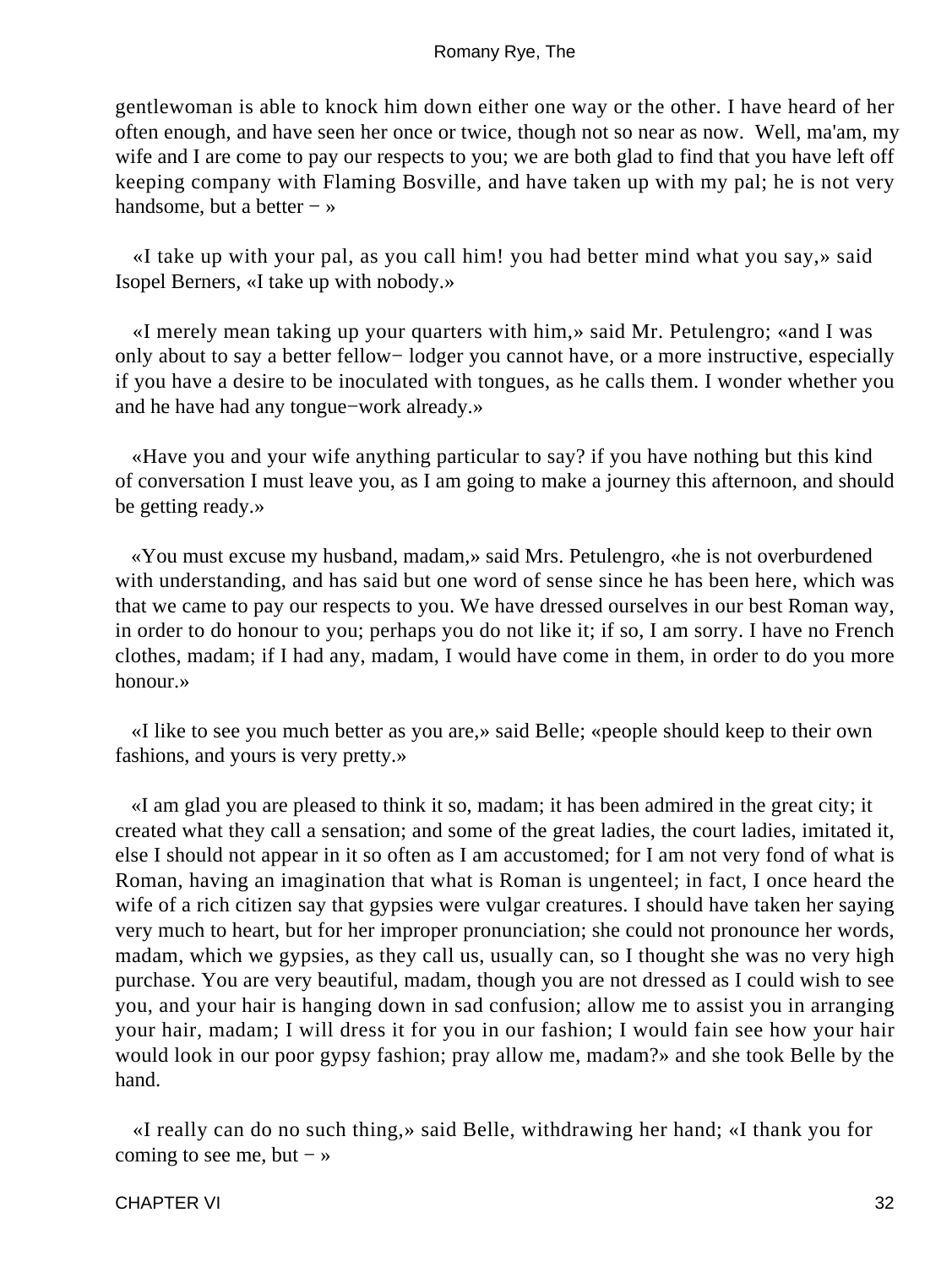«Do allow me to officiate upon your hair, madam,» said Mrs. Petulengro. «I should esteem your allowing me a great mark of condescension. You are very beautiful, madam, and I think you doubly so, because you are so fair; I have a great esteem for persons with fair complexions and hair; I have a less regard for people with dark hair and complexions, madam.»

 «Then why did you turn off the lord, and take up with me?» said Mr. Petulengro; «that same lord was fair enough all about him.»

 «People do when they are young and silly what they sometimes repent of when they are of riper years and understandings. I sometimes think that had I not been something of a simpleton, I might at this time be a great court lady. Now, madam,» said she, again taking Belle by the hand, «do oblige me by allowing me to plait your hair a little?»

 «I have really a good mind to be angry with you,» said Belle, giving Mrs. Petulengro a peculiar glance.

 «Do allow her to arrange your hair,» said I; «she means no harm, and wishes to do you honour; do oblige her and me too, for I should like to see how your hair would look dressed in her fashion.»

 «You hear what the young rye says?» said Mrs. Petulengro. «I am sure you will oblige the young rye, if not myself. Many people would be willing to oblige the young rye, if he would but ask them; but he is not in the habit of asking favours. He has a nose of his own, which he keeps tolerably exalted; he does not think small−beer of himself, madam; and all the time I have been with him, I never heard him ask a favour before; therefore, madam, I am sure you will oblige him. My sister Ursula would be very willing to oblige him in many things, but he will not ask for anything, except for such a favour as a word, which is a poor favour after all. I don't mean for her word; perhaps he will some day ask you for your word. If so  $-$  »

 «Why, here you are, after railing at me for catching at words, catching at a word yourself,» said Mr. Petulengro.

 «Hold your tongue, sir,» said Mrs. Petulengro. «Don't interrupt me in my discourse; if I caught at a word now, I am not in the habit of doing so. I am no conceited body; no newspaper Neddy; no pothouse witty person. I was about to say, madam, that if the young rye asks you at any time for your word, you will do as you deem convenient; but I am sure you will oblige him by allowing me to braid your hair.»

 «I shall not do it to oblige him,» said Belle; «the young rye, as you call him, is nothing to me.»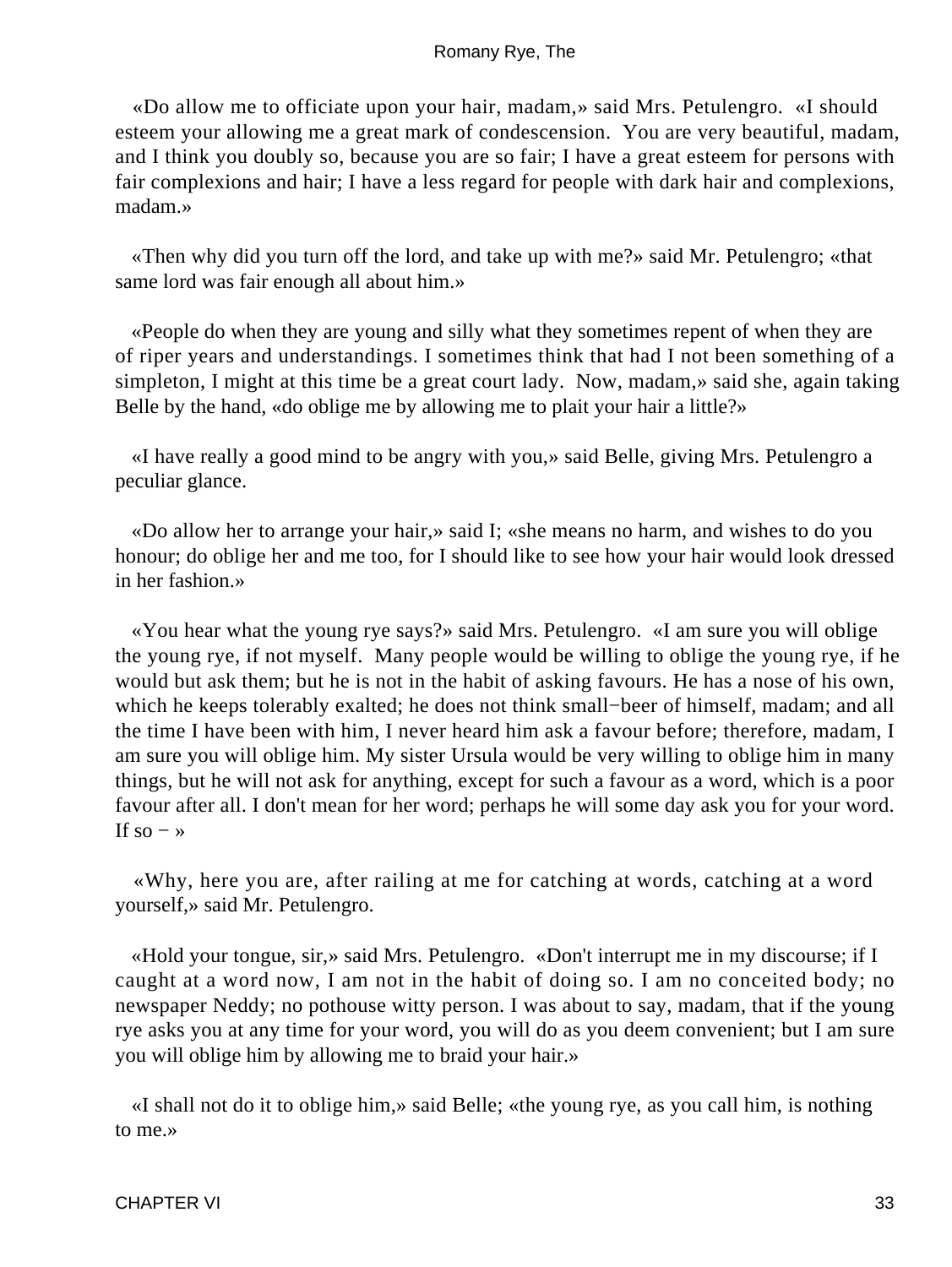«Well, then, to oblige me,» said Mrs. Petulengro; «do allow me to become your poor tire−woman.»

 «It is great nonsense,» said Belle, reddening; «however, as you came to see me, and ask the matter as a particular favour to yourself − »

 «Thank you, madam,» said Mrs. Petulengro, leading Belle to the stool; «please to sit down here. Thank you; your hair is very beautiful, madam,» she continued, as she proceeded to braid Belle's hair; «so is your countenance. Should you ever go to the great city, among the grand folks, you would make a sensation, madam. I have made one myself, who am dark; the chi she is kauley, which last word signifies black, which I am not, though rather dark. There is no colour like white, madam; it's so lasting, so genteel. Gentility will carry the day, madam, even with the young rye. He will ask words of the black lass, but beg the word of the fair.»

 In the meantime Mr. Petulengro and myself entered into conversation. «Any news stirring, Mr. Petulengro?» said I. «Have you heard anything of the great religious movements?»

 «Plenty,» said Mr. Petulengro; «all the religious people, more especially the Evangelicals − those that go about distributing tracts − are very angry about the fight between Gentleman Cooper and White−headed Bob, which they say ought not to have been permitted to take place; and then they are trying all they can to prevent the fight between the lion and the dogs, which they say is a disgrace to a Christian country. Now I can't say that I have any quarrel with the religious party and the Evangelicals; they are always civil to me and mine, and frequently give us tracts, as they call them, which neither I nor mine can read; but I cannot say that I approve of any movements, religious or not, which have in aim to put down all life and manly sport in this here country.»

«Anything else?» said I.

 «People are becoming vastly sharp,» said Mr. Petulengro; «and I am told that all the old−fashioned good−tempered constables are going to be set aside, and a paid body of men to be established, who are not to permit a tramper or vagabond on the roads of England; – and talking of roads, puts me in mind of a strange story I heard two nights ago, whilst drinking some beer at a public−house in company with my cousin Sylvester. I had asked Tawno to go, but his wife would not let him. Just opposite me, smoking their pipes, were a couple of men, something like engineers, and they were talking of a wonderful invention which was to make a wonderful alteration in England; inasmuch as it would set aside all the old roads, which in a little time would be ploughed up, and sowed with corn, and cause all England to be laid down with iron roads, on which people would go thundering along in vehicles, pushed forward by fire and smoke. Now, brother, when I heard this, I did not feel very comfortable; for I thought to myself, what a queer place such a road would be to pitch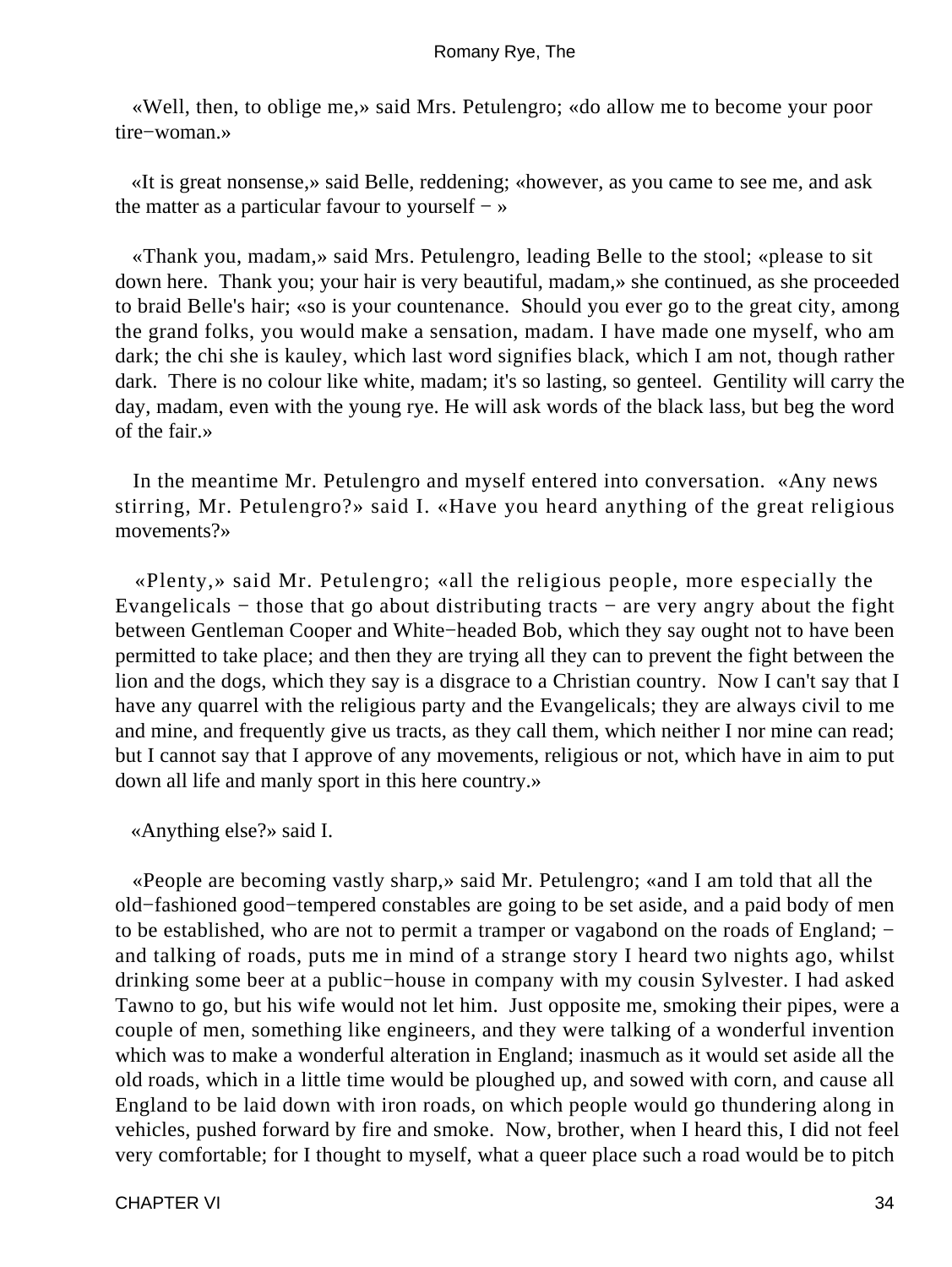one's tent upon, and how impossible it would be for one's cattle to find a bite of grass upon it; and I thought likewise of the danger to which one's family would be exposed in being run over and severely scorched by these same flying fiery vehicles; so I made bold to say, that I hoped such an invention would never be countenanced, because it was likely to do a great deal of harm. Whereupon, one of the men, giving me a glance, said, without taking the pipe out of his mouth, that for his part, he sincerely hoped that it would take effect; and if it did no other good than stopping the rambles of gypsies, and other like scamps, it ought to be encouraged. Well, brother, feeling myself insulted, I put my hand into my pocket, in order to pull out money, intending to challenge him to fight for a five− shilling stake, but merely found sixpence, having left all my other money at the tent; which sixpence was just sufficient to pay for the beer which Sylvester and myself were drinking, of whom I couldn't hope to borrow anything − 'poor as Sylvester' being a by−word amongst us. So, not being able to back myself, I held my peace, and let the Gorgio have it all his own way, who, after turning up his nose at me, went on discoursing about the said invention, saying what a fund of profit it would be to those who knew how to make use of it, and should have the laying down of the new roads, and the shoeing of England with iron. And after he had said this, and much more of the same kind, which I cannot remember, he and his companion got up and walked away; and presently I and Sylvester got up and walked to our camp; and there I lay down in my tent by the side of my wife, where I had an ugly dream of having camped upon an iron road; my tent being overturned by a flying vehicle; my wife's leg injured; and all my affairs put into great confusion.»

 «Now, madam,» said Mrs. Petulengro, «I have braided your hair in our fashion: you look very beautiful, madam; more beautiful, if possible, than before.» Belle now rose, and came forward with her tire−woman. Mr. Petulengro was loud in his applause, but I said nothing, for I did not think Belle was improved in appearance by having submitted to the ministry of Mrs. Petulengro's hand. Nature never intended Belle to appear as a gypsy; she had made her too proud and serious. A more proper part for her was that of a heroine, a queenly heroine, – that of Theresa of Hungary, for example; or, better still, that of Brynhilda the Valkyrie, the beloved of Sigurd, the serpent−killer, who incurred the curse of Odin, because, in the tumult of spears, she sided with the young king, and doomed the old warrior to die, to whom Odin had promised victory.

 Belle looked at me for a moment in silence; then turning to Mrs. Petulengro, she said, «You have had your will with me; are you satisfied?» «Quite so, madam,» said Mrs. Petulengro, «and I hope you will be so too, as soon as you have looked in the glass.» «I have looked in one already,» said Belle; «and the glass does not flatter.» «You mean the face of the young rye,» said Mrs. Petulengro; «never mind him, madam; the young rye, though he knows a thing or two, is not a university, nor a person of universal wisdom. I assure you, that you never looked so well before; and I hope that, from this moment, you will wear your hair in this way.» «And who is to braid it in this way?» said Belle, smiling. «I, madam,» said Mrs. Petulengro; «I will braid it for you every morning, if you will but be persuaded to join us. Do so, madam, and I think, if you did, the young rye would do so too.» «The young rye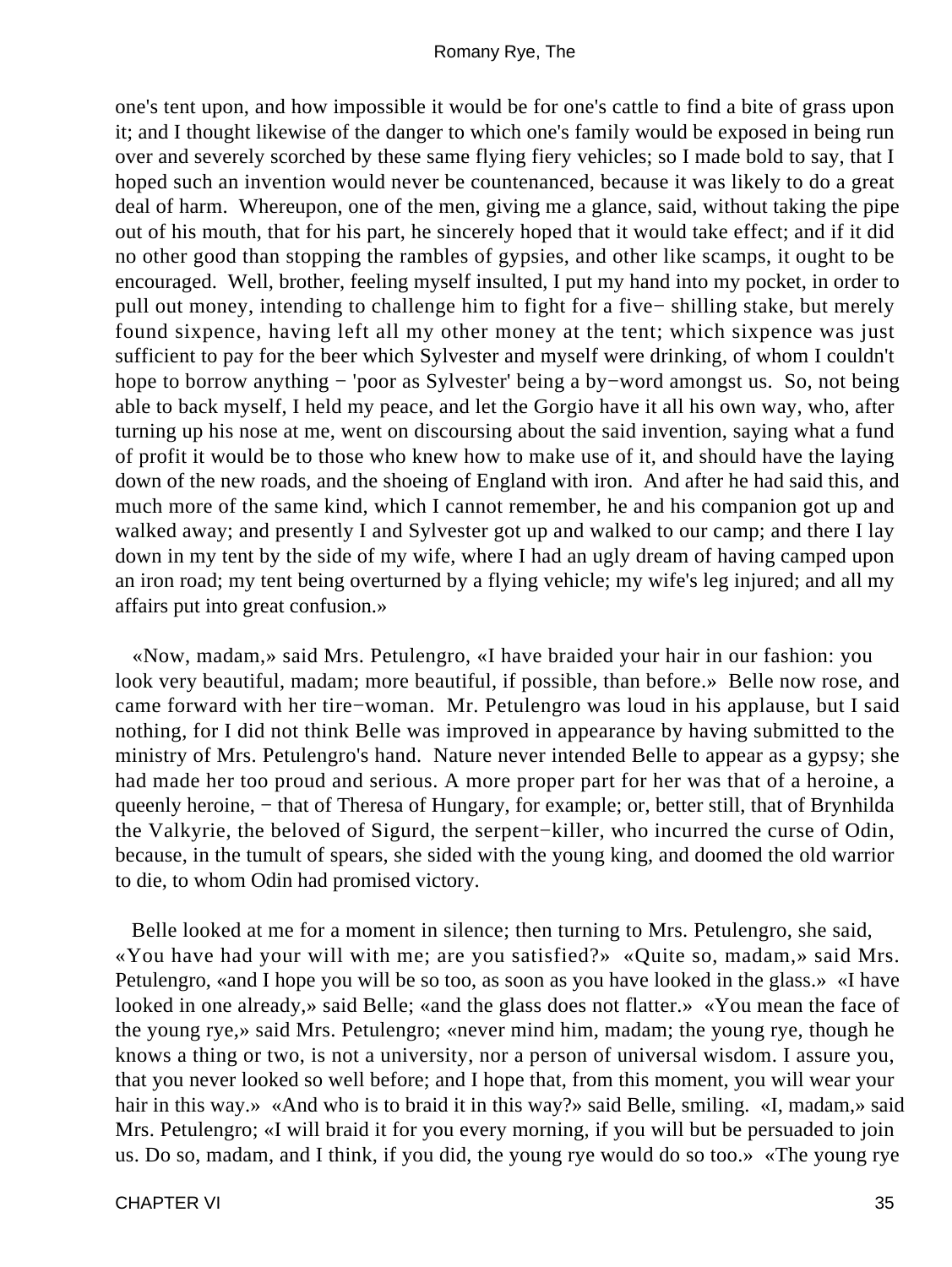is nothing to me, nor I to him,» said Belle; «we have stayed some time together; but our paths will soon be apart. Now, farewell, for I am about to take a journey.» «And you will go out with your hair as I have braided it,» said Mrs. Petulengro; «if you do, everybody will be in love with you.» «No,» said Belle; «hither−to I have allowed you to do what you please, but henceforth I shall have my own way. Come, come,» said she, observing that the gypsy was about to speak, «we have had enough of nonsense; whenever I leave this hollow, it will be wearing my hair in my own fashion.» «Come, wife,» said Mr. Petulengro; «we will no longer intrude upon the rye and rawnie; there is such a thing as being troublesome.» Thereupon Mr. Petulengro and his wife took their leave, with many salutations. «Then you are going?» said I, when Belle and I were left alone. «Yes,» said Belle; «I am going on a journey; my affairs compel me.» «But you will return again?» said I. «Yes,» said Belle, «I shall return once more.» «Once more,» said I; «what do you mean by once more? The Petulengros will soon be gone, and will you abandon me in this place?» «You were alone here,» said Belle, «before I came, and I suppose, found it agreeable, or you would not have stayed in it.» «Yes,» said I, «that was before I knew you; but having lived with you here, I should be very loth to live here without you.» «Indeed,» said Belle; «I did not know that I was of so much consequence to you. Well, the day is wearing away − I must go and harness Traveller to the cart.» «I will do that,» said I, «or anything else you may wish me. Go and prepare yourself; I will see after Traveller and the cart.» Belle departed to her tent, and I set about performing the task I had undertaken. In about half−an−hour Belle again made her appearance − she was dressed neatly and plainly. Her hair was no longer in the Roman fashion, in which Pakomovna had plaited it, but was secured by a comb; she held a bonnet in her hand. «Is there anything else I can do for you?» I demanded. «There are two or three bundles by my tent, which you can put into the cart,» said Belle. I put the bundles into the cart, and then led Traveller and the cart up the winding path to the mouth of the dingle, near which was Mr. Petulengro's encampment. Belle followed. At the top, I delivered the reins into her hands; we looked at each other stedfastly for some time. Belle then departed, and I returned to the dingle, where, seating myself on my stone, I remained for upwards of an hour in thought.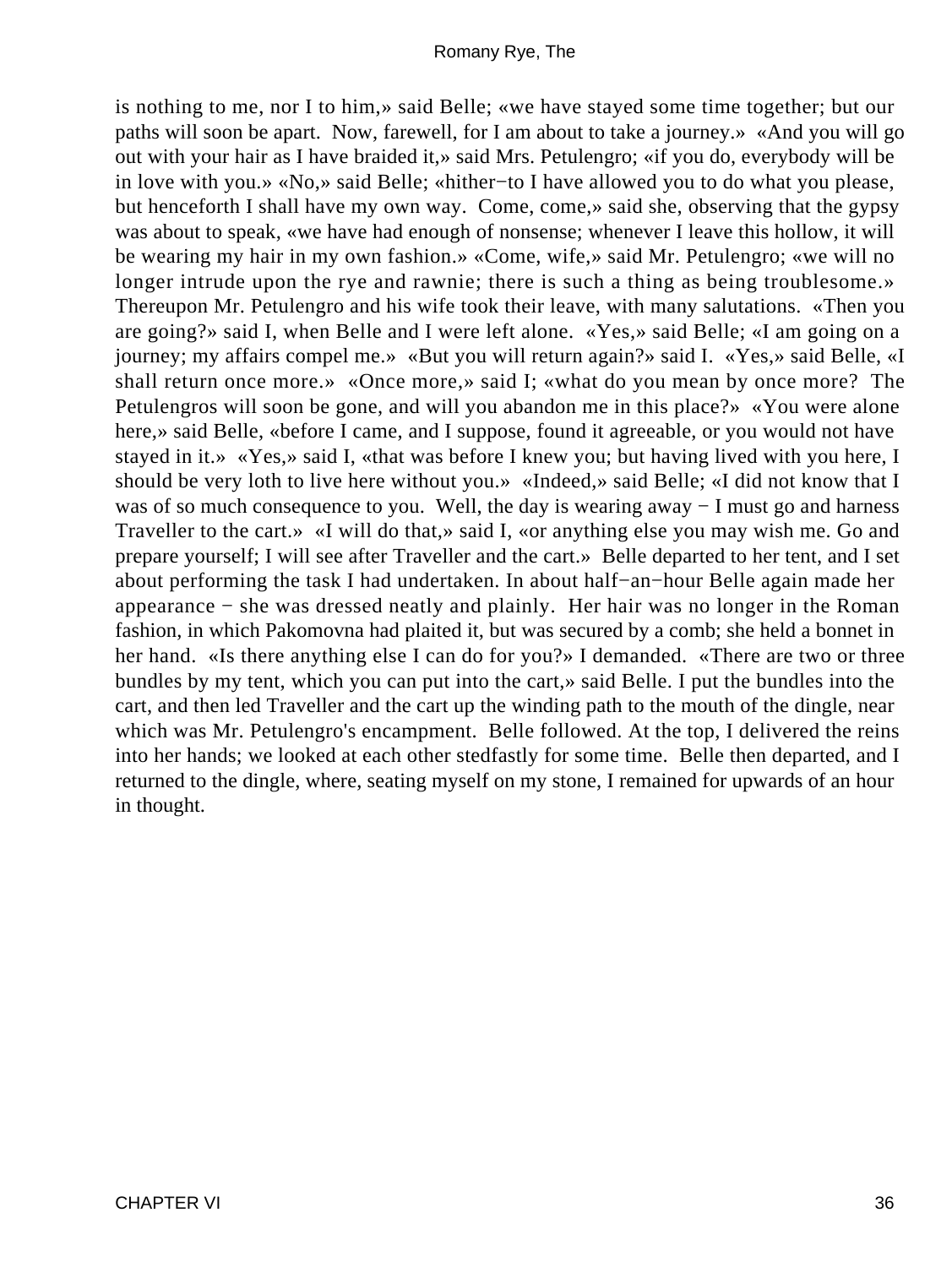## **[CHAPTER VII](#page-315-0)**

*T*he Festival – The Gypsy Song – Piramus of Rome – The Scotchman – Gypsy Names.

 ON the following day there was much feasting amongst the Romany chals of Mr. Petulengro's party. Throughout the forenoon the Romany chies did scarcely anything but cook flesh, and the flesh which they cooked was swine's flesh. About two o'clock, the chals dividing themselves into various parties, sat down and partook of the fare, which was partly roasted, partly sodden. I dined that day with Mr. Petulengro and his wife and family, Ursula, Mr. and Mrs. Chikno, and Sylvester and his two children. Sylvester, it will be as well to say, was a widower, and had consequently no one to cook his victuals for him, supposing he had any, which was not always the case, Sylvester's affairs being seldom in a prosperous state. He was noted for his bad success in trafficking, notwithstanding the many hints which he received from Jasper, under whose protection he had placed himself, even as Tawno Chikno had done, who himself, as the reader has heard on a former occasion, was anything but a wealthy subject, though he was at all times better off than Sylvester, the Lazarus of the Romany tribe.

 All our party ate with a good appetite, except myself, who, feeling rather melancholy that day, had little desire to eat. I did not, like the others, partake of the pork, but got my dinner entirely off the body of a squirrel which had been shot the day before by a chal of the name of Piramus, who, besides being a good shot, was celebrated for his skill in playing on the fiddle. During the dinner a horn filled with ale passed frequently around; I drank of it more than once, and felt inspirited by the draughts. The repast concluded, Sylvester and his children departed to their tent, and Mr. Petulengro, Tawno, and myself, getting up, went and lay down under a shady hedge, where Mr. Petulengro, lighting his pipe, began to smoke, and where Tawno presently fell asleep. I was about to fall asleep also, when I heard the sound of music and song. Piramus was playing on the fiddle, whilst Mrs. Chikno, who had a voice of her own, was singing in tones sharp enough, but of great power, a gypsy song:−

### **POISONING THE PORKER BY MRS. CHIKNO**

 To mande shoon ye Romany chals Who besh in the pus about the yag, I'll pen how we drab the baulo, I'll pen how we drab the baulo.

 We jaws to the drab−engro ker, Trin horsworth there of drab we lels, And when to the swety back we wels We pens we'll drab the baulo, We'll have a drab at a baulo.

 And then we kairs the drab opre, And then we jaws to the farming ker, To mang a beti habben, A beti poggado habben.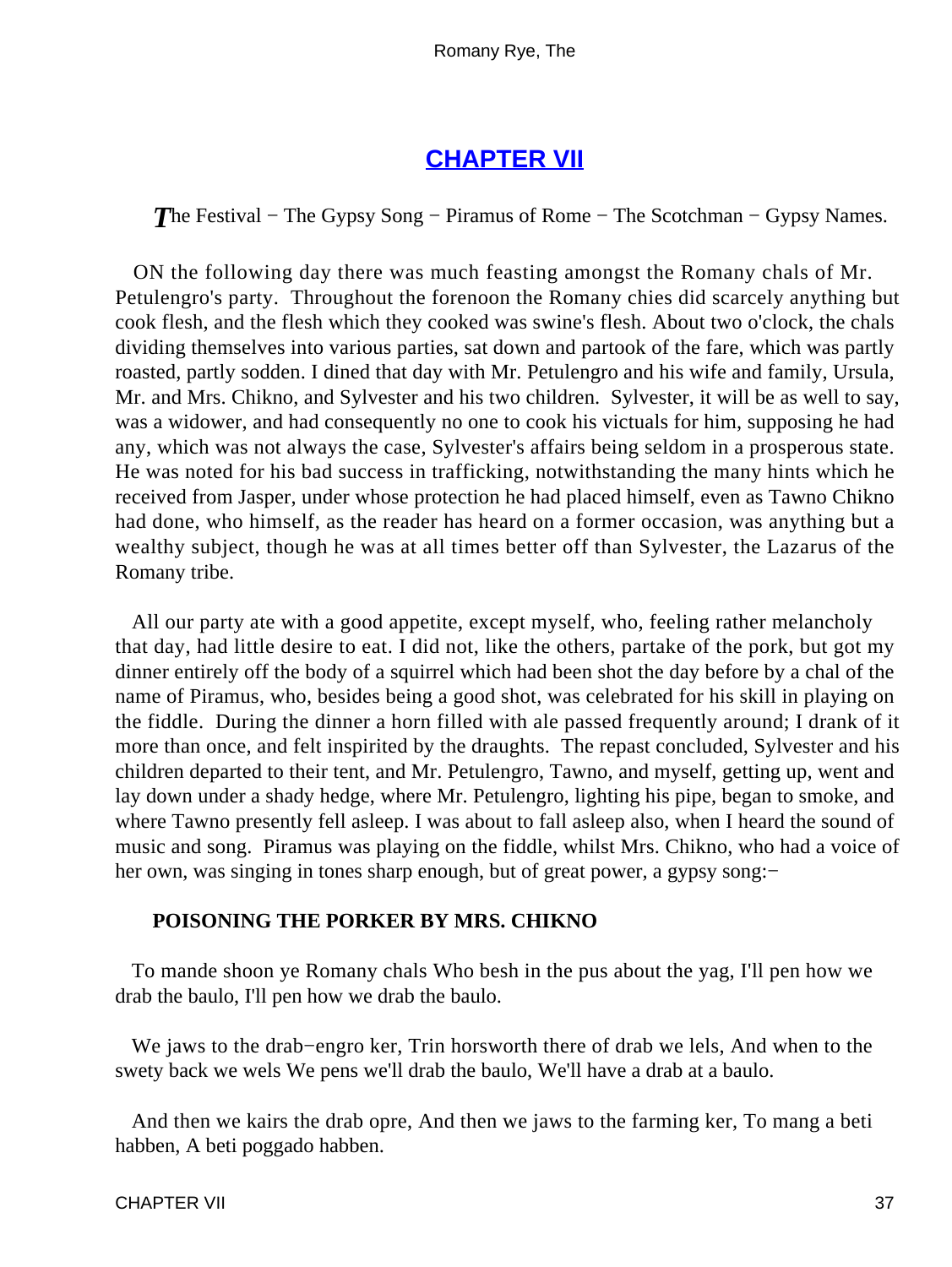A rinkeno baulo there we dick, And then we pens in Romano jib; Wust lis odoi opre ye chick, And the baulo he will lel lis, The baulo he will lel lis.

 Coliko, coliko saulo we Apopli to the farming ker Will wel and mang him mullo, Will wel and mang his truppo.

 And so we kairs, and so we kairs; The baulo in the rarde mers; We mang him on the saulo, And rig to the tan the baulo.

 And then we toves the wendror well Till sore the wendror iuziou se, Till kekkeno drab's adrey lis, Till drab there's kek adrey lis.

 And then his truppo well we hatch, Kin levinor at the kitchema, And have a kosko habben, A kosko Romano habben.

 The boshom engro kils, he kils, The tawnie juva gils, she gils A puro Romano gillie, Now shoon the Romano gillie.

 Which song I had translated in the following manner, in my younger days, for a lady's album:

 Listen to me ye Romanlads, who are seated in the straw about the fire, and I will tell how we poison the porker, I will tell how we poison the porker.

 We go to the house of the poison−monger, where we buy three pennies' worth of bane, and when we return to our people we say, we will poison the porker; we will try and poison the porker.

 We then make up the poison, and then we take our way to the house of the farmer, as if to beg a bit of victuals, a little broken victuals.

We see a jolly porker, and then we say in Roman language, «Fling the bane yonder amongst the dirt, and the porker soon will find it, the porker soon will find it.»

 Early on the morrow, we will return to the farm−house, and beg the dead porker, the body of the dead porker.

 And so we do, even so we do; the porker dieth during the night; on the morrow we beg the porker, and carry to the tent the porker.

 And then we wash the inside well, till all the inside is perfectly clean, till there's no bane within it, not a poison grain within it.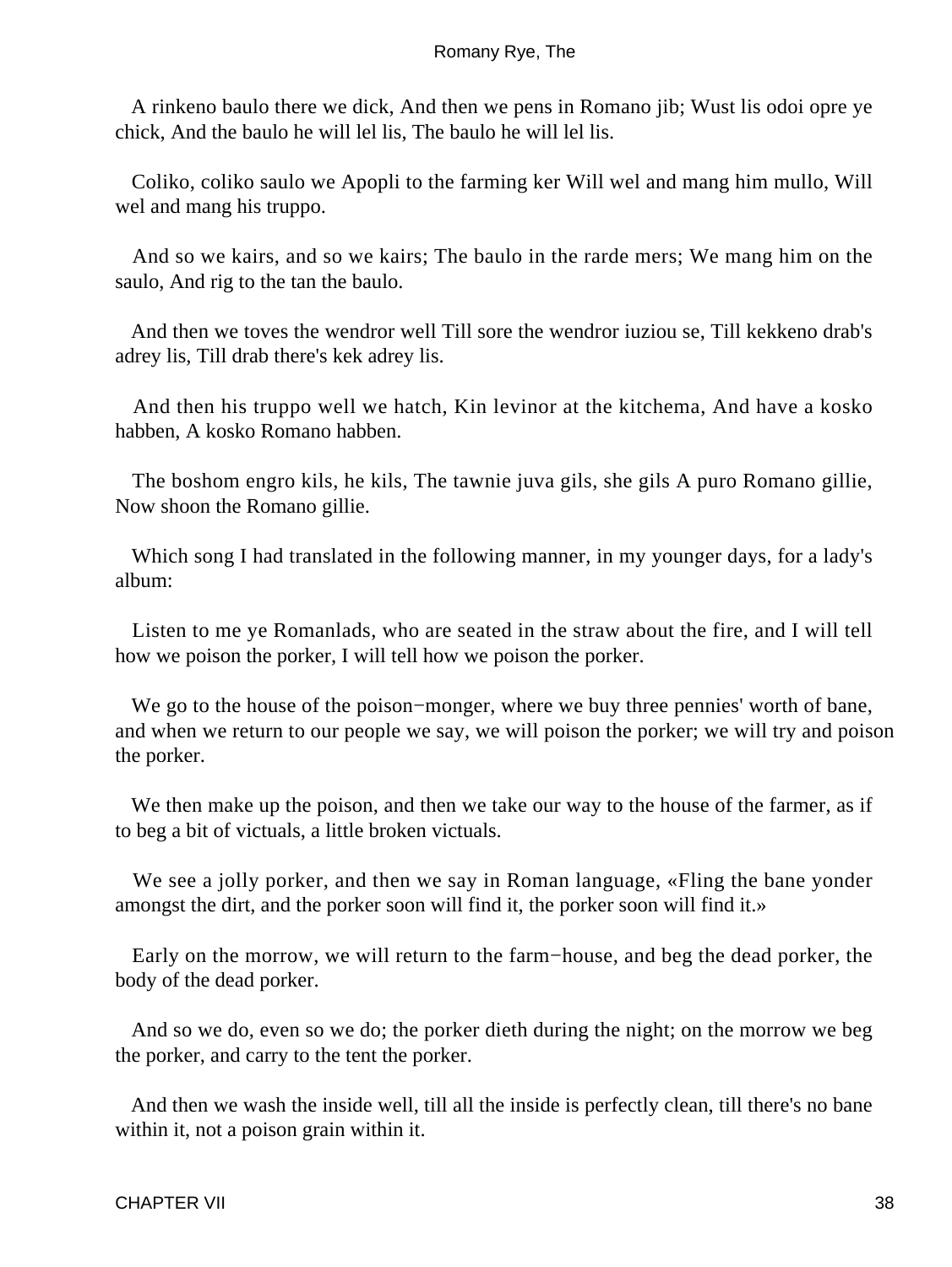And then we roast the body well, send for ale to the alehouse, and have a merry banquet, a merry Roman banquet.

 The fellow with the fiddle plays, he plays; the little lassie sings, she sings an ancient Roman ditty; now hear the Roman ditty.

### **SONG OF THE BROKEN CHASTITY BY URSULA**

 Penn'd the Romany chi ke laki dye «Miry dearie dye mi shom cambri!» «And coin kerdo tute cambri, Miry dearie chi, miry Romany chi?» «O miry dye a boro rye, A bovalo rye, a gorgiko rye, Sos kistur pre a pellengo grye, 'Twas yov sos kerdo man cambri.» «Tu tawnie vassavie lubbeny, Tu chal from miry tan abri; Had a Romany cwal kair'd tute cambri, Then I had penn'd ke tute chie, But tu shan a vassavie lubbeny With gorgikie rat to be cambri.»

 «There's some kernel in those songs, brother,» said Mr. Petulengro, when the songs and music were over.

 «Yes,» said I; «they are certainly very remarkable songs. I say, Jasper, I hope you have not been drabbing baulor lately.»

«And suppose we have, brother, what then?»

«Why, it is a very dangerous practice, to say nothing of the wickedness of it.»

«Necessity has no law, brother.»

 «That is true,» said I; «I have always said so, but you are not necessitous, and should not drab baulor.»

«And who told you we had been drabbing baulor?»

 «Why, you have had a banquet of pork, and after the banquet, Mrs. Chikno sang a song about drabbing baulor, so I naturally thought you might have lately been engaged in such a thing.»

 «Brother, you occasionally utter a word or two of common sense. It was natural for you to suppose, after seeing that dinner of pork, and hearing that song, that we had been drabbing baulor; I will now tell you that we have not been doing so. What have you to say to that?»

«That I am very glad of it.»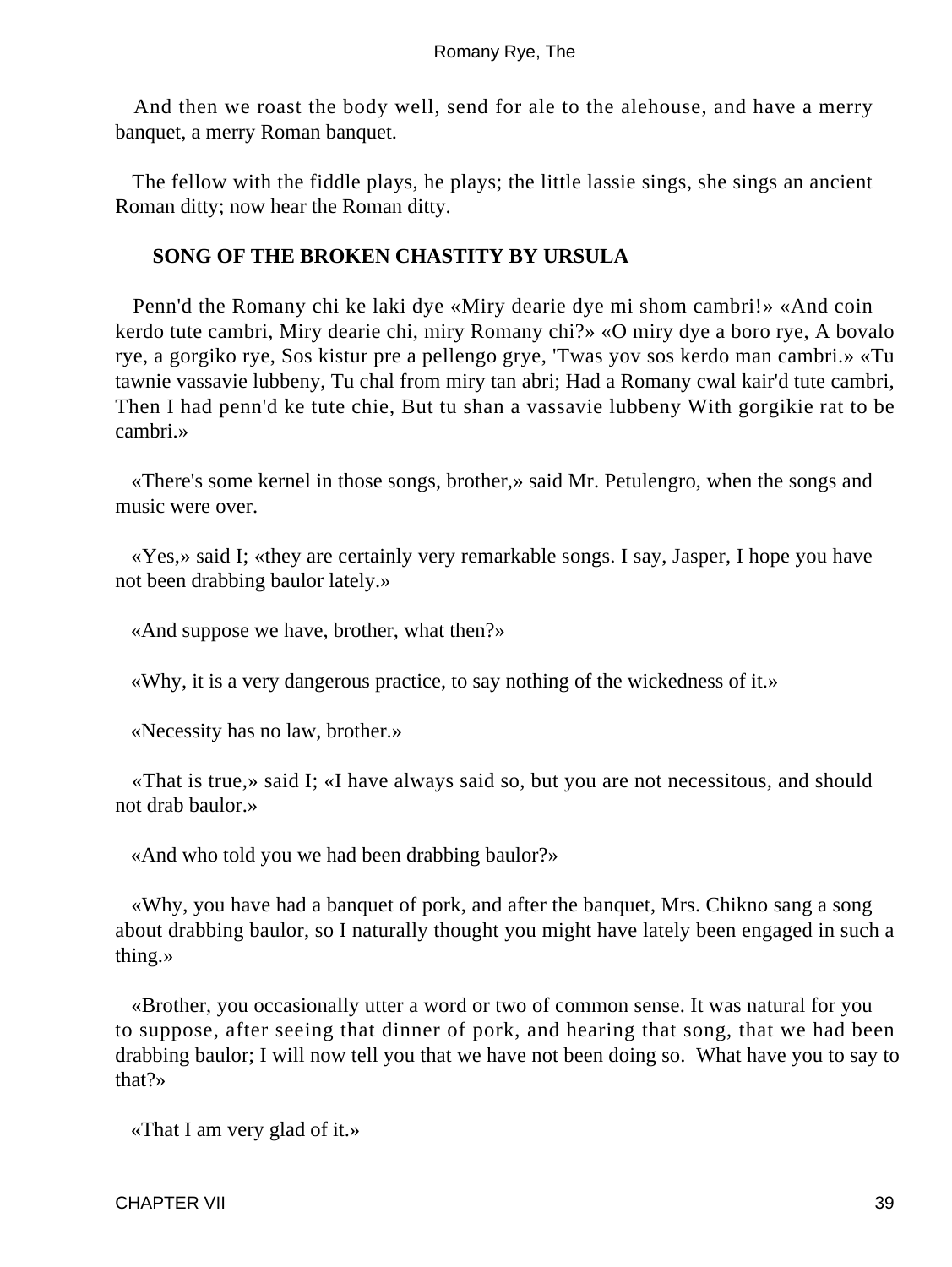«Had you tasted that pork, brother, you would have found that it was sweet and tasty, which balluva that is drabbed can hardly be expected to be. We have no reason to drab baulor at present, we have money and credit; but necessity has no law. Our forefathers occasionally drabbed baulor; some of our people may still do such a thing, but only from compulsion.»

 «I see,» said I; «and at your merry meetings you sing songs upon the compulsatory deeds of your people, alias, their villainous actions; and, after all, what would the stirring poetry of any nation be, but for its compulsatory deeds? Look at the poetry of Scotland, the heroic part, founded almost entirely on the villainous deeds of the Scotch nation; cow−stealing, for example, which is very little better than drabbing baulor; whilst the softer part is mostly about the slips of its females among the broom, so that no upholder of Scotch poetry could censure Ursula's song as indelicate, even if he understood it. What do you think, Jasper?»

 «I think, brother, as I before said, that occasionally you utter a word of common sense; you were talking of the Scotch, brother; what do you think of a Scotchman finding fault with Romany!»

 «A Scotchman finding fault with Romany, Jasper! Oh dear, but you joke, the thing could never be.»

 «Yes, and at Piramus's fiddle; what do you think of a Scotchman turning up his nose at Piramus's fiddle?»

«A Scotchman turning up his nose at Piramus's fiddle! nonsense, Jasper.»

«Do you know what I most dislike, brother?»

«I do not, unless it be the constable, Jasper.»

«It is not the constable; it's a beggar on horseback, brother.»

«What do you mean by a beggar on horseback?»

 «Why, a scamp, brother, raised above his proper place, who takes every opportunity of giving himself fine airs. About a week ago, my people and myself camped on a green by a plantation in the neighbourhood of a great house. In the evening we were making merry, the girls were dancing, while Piramus was playing on the fiddle a tune of his own composing, to which he has given his own name, Piramus of Rome, and which is much celebrated amongst our people, and from which I have been told that one of the grand gorgio composers, who once heard it, has taken several hints. So, as we were making merry, a great many grand people, lords and ladies, I believe, came from the great house, and looked on, as the girls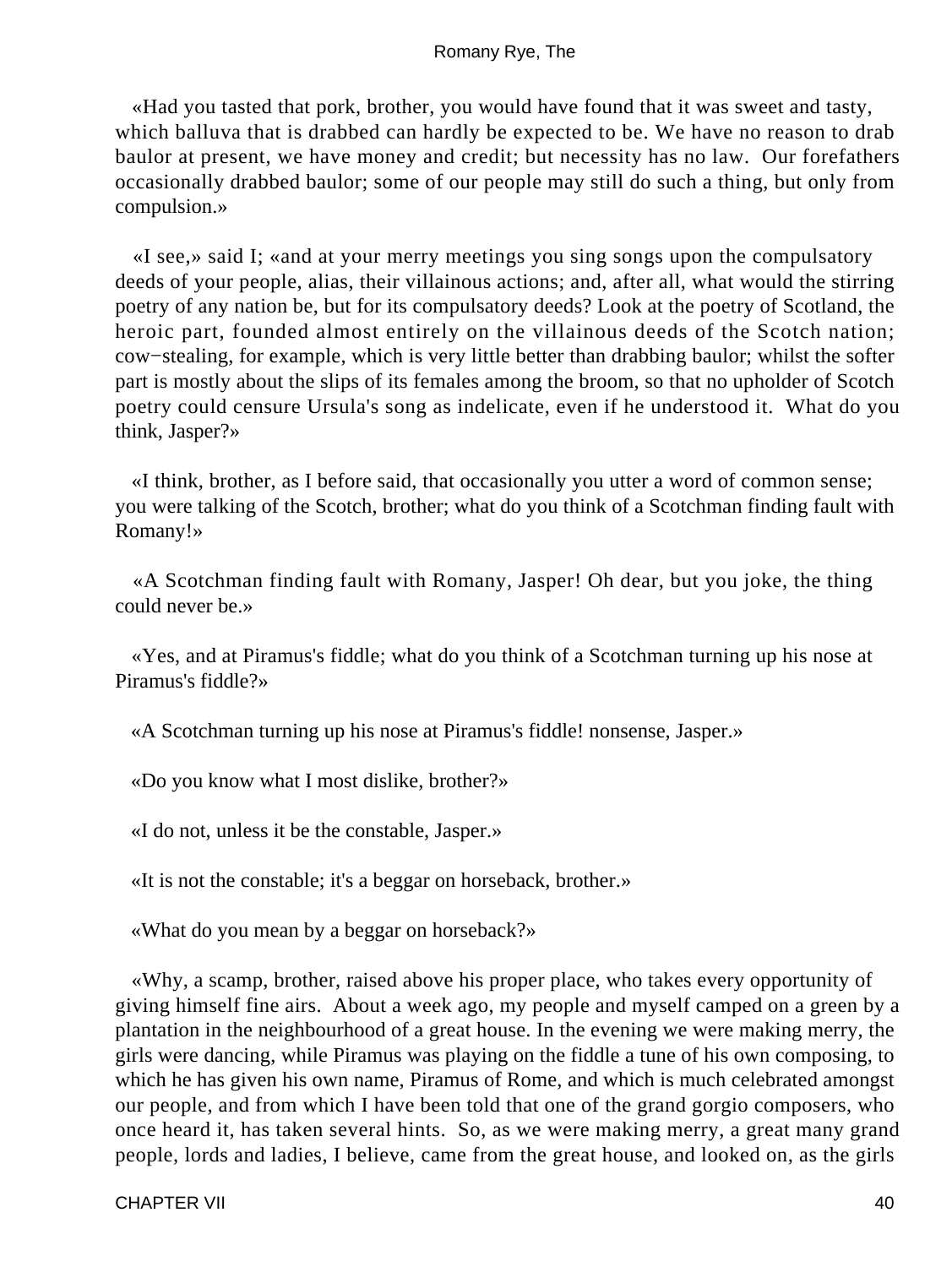danced to the tune of Piramus of Rome, and seemed much pleased; and when the girls had left off dancing, and Piramus playing, the ladies wanted to have their fortunes told; so I bade Mikailia Chikno, who can tell a fortune when she pleases better than any one else, tell them a fortune, and she, being in a good mind, told them a fortune which pleased them very much. So, after they had heard their fortunes, one of them asked if any of our women could sing; and I told them several could, more particularly Leviathan − you know Leviathan, she is not here now, but some miles distant, she is our best singer, Ursula coming next. So the lady said she should like to hear Leviathan sing, whereupon Leviathan sang the Gudlo pesham, and Piramus played the tune of the same name, which as you know, means the honeycomb, the song and the tune being well entitled to the name, being wonderfully sweet. Well, everybody present seemed mighty well pleased with the song and music, with the exception of one person, a carroty−haired Scotch body; how he came there I don't know, but there he was; and, coming forward, he began in Scotch as broad as a barn−door to find fault with the music and the song, saying, that he had never heard viler stuff than either. Well, brother, out of consideration for the civil gentry with whom the fellow had come, I held my peace for a long time, and in order to get the subject changed, I said to Mikailia in Romany, You have told the ladies their fortunes, now tell the gentlemen theirs, quick, quick, − pen lende dukkerin. Well, brother, the Scotchman, I suppose, thinking I was speaking ill of him, fell into a greater passion than before, and catching hold of the word dukkerin − 'Dukkerin,' said he, 'what's dukkerin?' 'Dukkerin,' said I, 'is fortune, a man or woman's destiny; don't you like the word?' 'Word! d'ye ca' that a word? a bonnie word,' said he. 'Perhaps, you'll tell us what it is in Scotch,' said I, 'in order that we may improve our language by a Scotch word; a pal of mine has told me that we have taken a great many words from foreign lingos.' 'Why, then, if that be the case, fellow, I will tell you; it is e'en »spaeing,«' said he, very seriously. 'Well, then,' said I, 'I'll keep my own word, which is much the prettiest − spaeing! spaeing! why, I should be ashamed to make use of the word, it sounds so much like a certain other word;' and then I made a face as if I were unwell. 'Perhaps it's Scotch also for that?' 'What do ye mean by speaking in that guise to a gentleman?' said he; 'you insolent vagabond, without a name or a country.' 'There you are mistaken,' said I; 'my country is Egypt, but we 'Gyptians, like you Scotch, are rather fond of travelling; and as for name − my name is Jasper Petulengro, perhaps you have a better; what is it?' 'Sandy Macraw.' At that, brother, the gentlemen burst into a roar of laughter, and all the ladies tittered.»

«You were rather severe on the Scotchman, Jasper.»

 «Not at all, brother, and suppose I were, he began first; I am the civilest man in the world, and never interfere with anybody, who lets me and mine alone. He finds fault with Romany, forsooth! why, L−d A'mighty, what's Scotch? He doesn't like our songs; what are his own? I understand them as little as he mine; I have heard one or two of them, and pretty rubbish they seemed. But the best of the joke is, the fellow's finding fault with Piramus's fiddle − a chap from the land of bagpipes finding fault with Piramus's fiddle! Why, I'll back that fiddle against all the bagpipes in Scotland, and Piramus against all the bagpipers; for though Piramus weighs but ten stone, he shall flog a Scotchman of twenty.»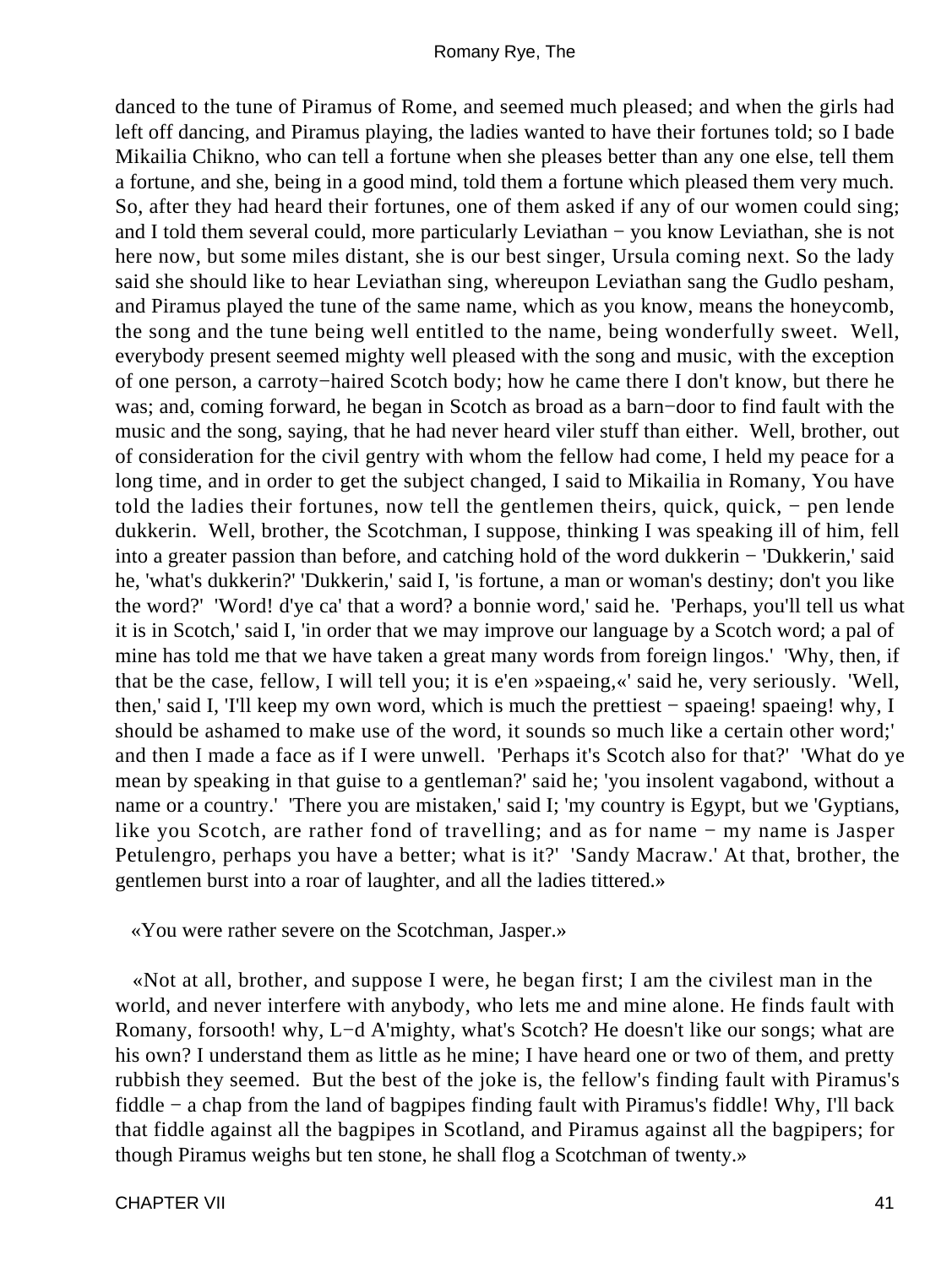«Scotchmen are never so fat as that,» said I, «unless indeed, they have been a long time pensioners of England. I say, Jasper, what remarkable names your people have!»

 «And what pretty names, brother; there's my own, for example, Jasper; then there's Ambrose and Sylvester; then there's Culvato, which signifies Claude; then there's Piramus − that's a nice name, brother.»

«Then there's your wife's name, Pakomovna; then there's Ursula and Morella.»

«Then, brother, there's Ercilla.»

«Ercilla! the name of the great poet of Spain, how wonderful; then Leviathan.»

 «The name of a ship, brother; Leviathan was named after a ship, so don't make a wonder out of her. But there's Sanpriel and Synfye.»

 «Ay, and Clementina and Lavinia, Camillia and Lydia, Curlanda and Orlanda; wherever did they get those names?»

«Where did my wife get her necklace, brother?»

«She knows best, Jasper. I hope − »

 «Come, no hoping! She got it from her grandmother, who died at the age of a hundred and three, and sleeps in Coggeshall churchyard. She got it from her mother, who also died very old, and who could give no other account of it than that it had been in the family time out of mind.»

«Whence could they have got it?»

 «Why, perhaps where they got their names, brother. A gentleman, who had travelled much, once told me that he had seen the sister of it about the neck of an Indian queen.»

 «Some of your names, Jasper, appear to be church names; your own, for example, and Ambrose, and Sylvester; perhaps you got them from the Papists, in the times of Popery; but where did you get such a name as Piramus, a name of Grecian romance? Then some of them appear to be Slavonian; for example, Mikailia and Pakomovna. I don't know much of Slavonian; but  $-\infty$ 

«What is Slavonian, brother?»

 «The family name of certain nations, the principal of which is the Russian, and from which the word slave is originally derived. You have heard of the Russians, Jasper?»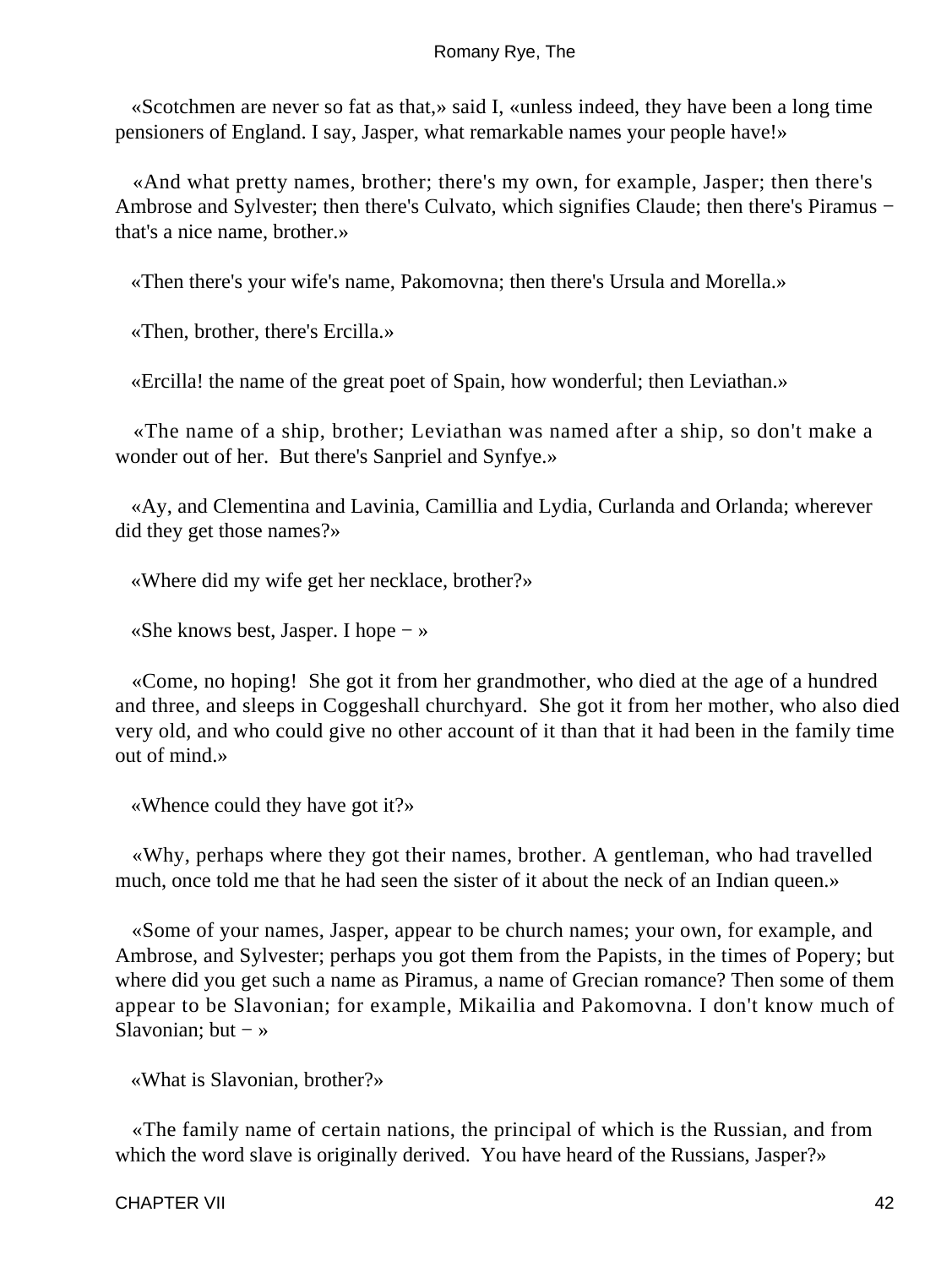«Yes, brother; and seen some. I saw their crallis at the time of the peace; he was not a bad−looking man for a Russian.»

 «By the bye, Jasper, I'm half inclined to think that crallis is a Slavish word. I saw something like it in a lil called 'Voltaire's Life of Charles.' How you should have come by such names and words is to me incomprehensible.»

«You seem posed, brother.»

«I really know very little about you, Jasper.»

 «Very little indeed, brother. We know very little about ourselves; and you know nothing, save what we have told you; and we have now and then told you things about us which are not exactly true, simply to make a fool of you, brother. You will say that was wrong; perhaps it was. Well, Sunday will be here in a day or two, when we will go to church, where possibly we shall hear a sermon on the disastrous consequences of lying.»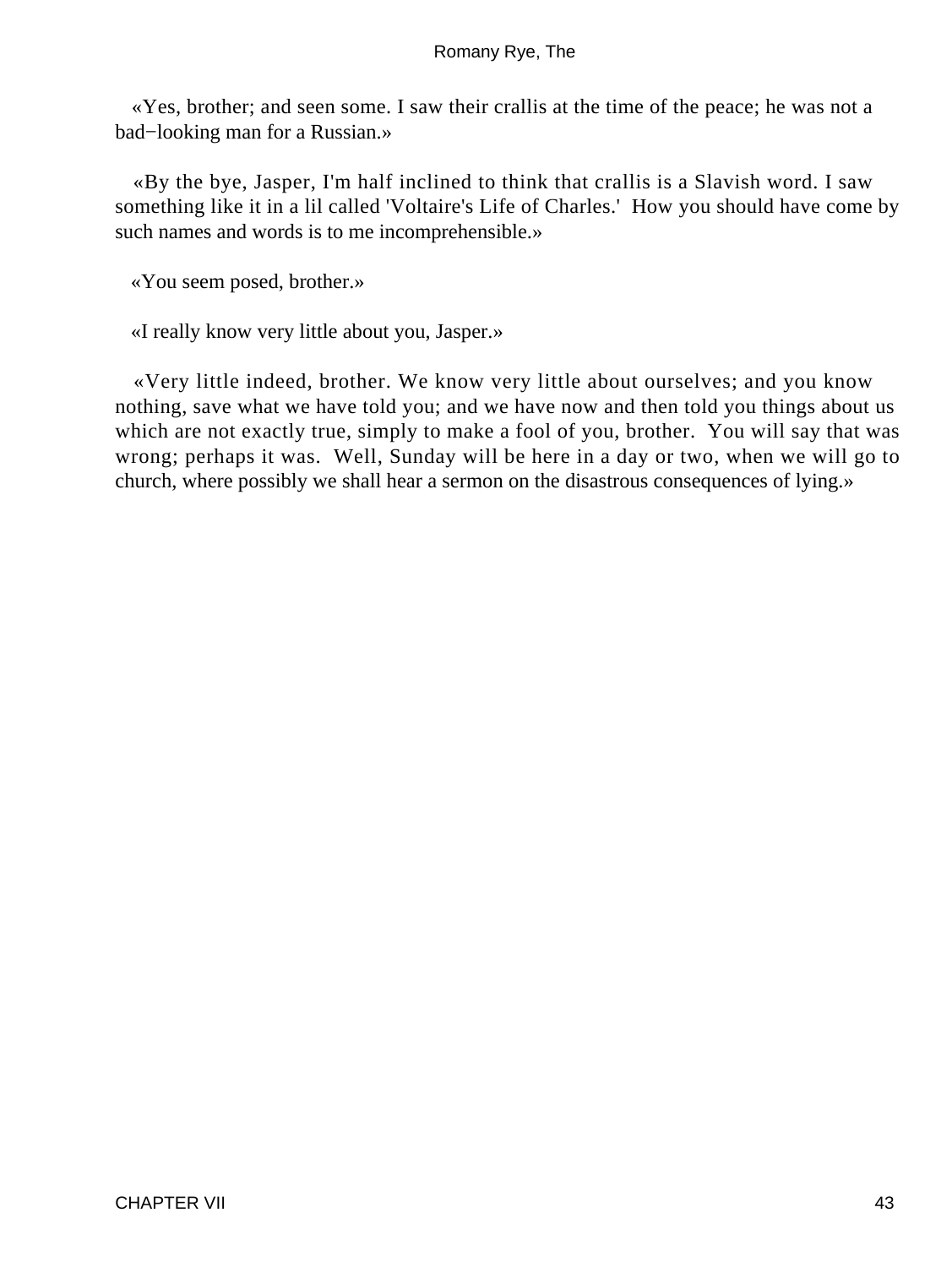### **[CHAPTER VIII](#page-315-0)**

*The Church – The Aristocratical Pew – Days of Yore – The Clergyman – «In What* Would a Man be Profited?»

**WHEN** two days had passed, Sunday came; I breakfasted by myself in the solitary dingle; and then, having set things a little to rights, I ascended to Mr. Petulengro's encampment. I could hear church−bells ringing around in the distance, appearing to say, «Come to church, come to church,» as clearly as it was possible for church−bells to say. I found Mr. Petulengro seated by the door of his tent, smoking his pipe, in rather an ungenteel undress. «Well, Jasper,» said I, «are you ready to go to church? for if you are, I am ready to accompany you.» «I am not ready, brother,» said Mr. Petulengro, «nor is my wife; the church, too, to which we shall go is three miles off; so it is of no use to think of going there this morning, as the service would be three− quarters over before we got there; if, however, you are disposed to go in the afternoon, we are your people.» Thereupon I returned to my dingle, where I passed several hours in conning the Welsh Bible, which the preacher, Peter Williams, had given me.

 At last I gave over reading, took a slight refreshment, and was about to emerge from the dingle, when I heard the voice of Mr. Petulengro calling me. I went up again to the encampment, where I found Mr. Petulengro, his wife, and Tawno Chikno, ready to proceed to church. Mr. and Mrs. Petulengro were dressed in Roman fashion, though not in the full−blown manner in which they had paid their visit to Isopel and myself. Tawno had on a clean white slop, with a nearly new black beaver, with very broad rims, and the nap exceedingly long. As for myself, I was dressed in much the same manner as that in which I departed from London, having on, in honour of the day, a shirt perfectly clean, having washed one on purpose for the occasion, with my own hands, the day before, in the pond of tepid water in which the newts and defts were in the habit of taking their pleasure. We proceeded for upwards of a mile, by footpaths through meadows and corn− fields; we crossed various stiles; at last, passing over one, we found ourselves in a road, wending along which for a considerable distance, we at last came in sight of a church, the bells of which had been tolling distinctly in our ears for some time; before, however, we reached the church−yard, the bells had ceased their melody. It was surrounded by lofty beech−trees of brilliant green foliage. We entered the gate, Mrs. Petulengro leading the way, and proceeded to a small door near the east end of the church. As we advanced, the sound of singing within the church rose upon our ears. Arrived at the small door, Mrs. Petulengro opened it and entered, followed by Tawno Chikno. I myself went last of all, following Mr. Petulengro, who, before I entered, turned round, and, with a significant nod, advised me to take care how I behaved. The part of the church which we had entered was the chancel; on one side stood a number of venerable old men – probably the neighbouring poor – and on the other a number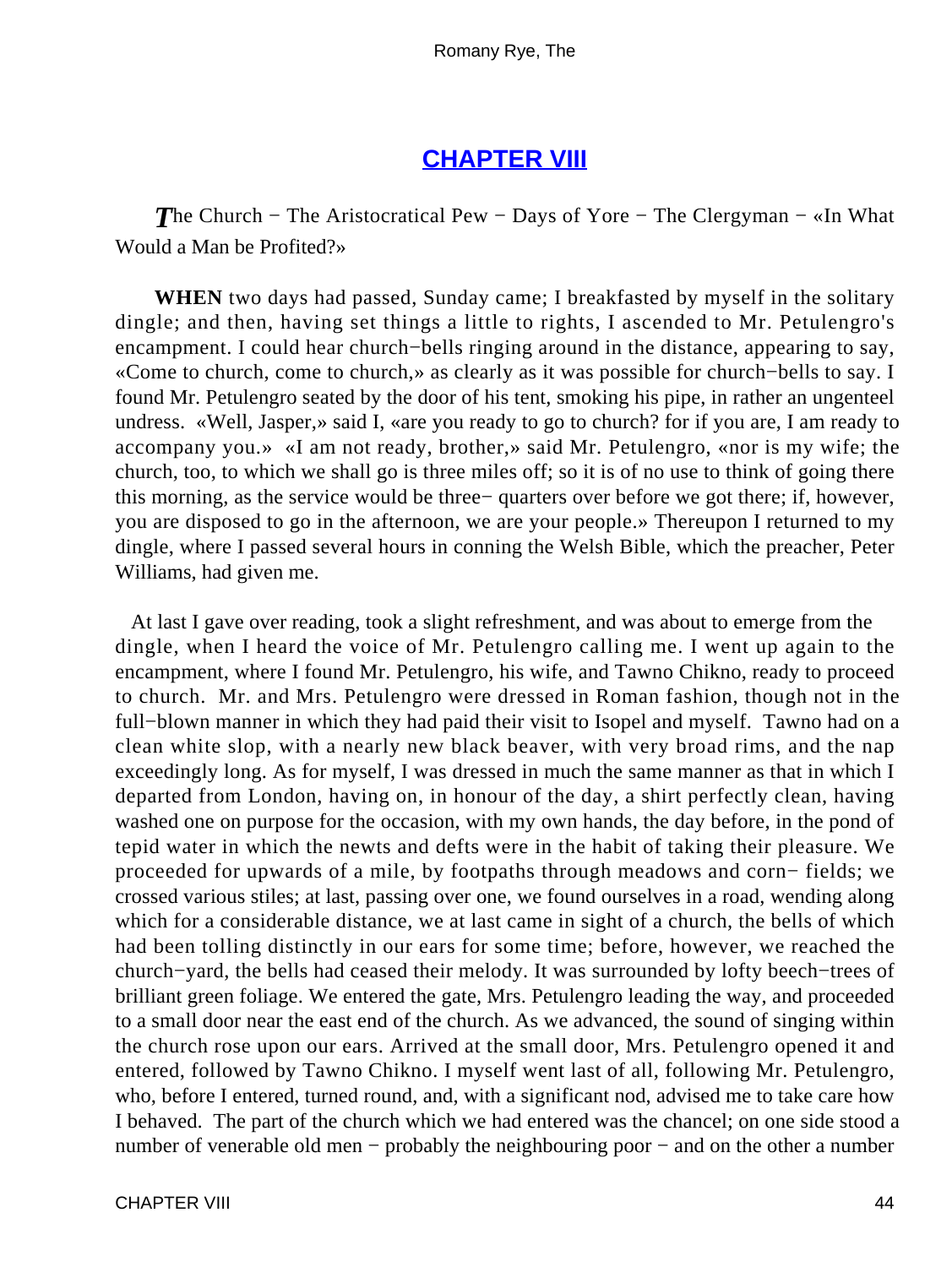of poor girls belonging to the village school, dressed in white gowns and straw bonnets, whom two elegant but simply dressed young women were superintending. Every voice seemed to be united in singing a certain anthem, which, notwithstanding it was written neither by Tate nor Brady, contains some of the sublimest words which were ever put together, not the worst of which are those which burst on our ears as we entered:

 «Every eye shall now behold Him, Robed in dreadful majesty; Those who set at nought and sold Him, Pierced and nailed Him to the tree, Deeply wailing, Shall the true Messiah see.»

 Still following Mrs. Petulengro, we proceeded down the chancel and along the aisle; notwithstanding the singing, I could distinctly hear as we passed many a voice whispering, «Here come the gypsies! here come the gypsies!» I felt rather embarrassed, with a somewhat awkward doubt as to where we were to sit; none of the occupiers of the pews, who appeared to consist almost entirely of farmers, with their wives, sons, and daughters, opened a door to admit us. Mrs. Petulengro, however, appeared to feel not the least embarrassment, but tripped along the aisle with the greatest nonchalance. We passed under the pulpit, in which stood the clergyman in his white surplice, and reached the middle of the church, where we were confronted by the sexton dressed in long blue coat, and holding in his hand a wand. This functionary motioned towards the lower end of the church, where were certain benches, partly occupied by poor people and boys. Mrs. Petulengro, however, with a toss of her head, directed her course to a magnificent pew, which was unoccupied, which she opened and entered, followed closely by Tawno Chikno, Mr. Petulengro, and myself. The sexton did not appear by any means to approve of the arrangement, and as I stood next the door, laid his finger on my arm, as if to intimate that myself and companions must quit our aristocratical location. I said nothing, but directed my eyes to the clergyman, who uttered a short and expressive cough; the sexton looked at him for a moment, and then, bowing his head, closed the door − in a moment more the music ceased. I took up a prayer−book, on which was engraved an earl's coronet. The clergyman uttered, «I will arise, and go to my father.» England's sublime liturgy had commenced.

 Oh, what feelings came over me on finding myself again in an edifice devoted to the religion of my country! I had not been in such a place I cannot tell for how long − certainly not for years; and now I had found my way there again, it appeared as if I had fallen asleep in the pew of the old church of pretty D−. I had occasionally done so when a child, and had suddenly woke up. Yes, surely I had been asleep and had woke up; but no! alas, no! I had not been asleep – at least not in the old church – if I had been asleep I had been walking in my sleep, struggling, striving, learning, and unlearning in my sleep. Years had rolled away whilst I had been asleep – ripe fruit had fallen, green fruit had come on whilst I had been asleep − how circumstances had altered, and above all myself, whilst I had been asleep. No, I had not been asleep in the old church! I was in a pew, it is true, but not the pew of black leather, in which I sometimes fell asleep in days of yore, but in a strange pew; and then my companions, they were no longer those of days of yore. I was no longer with my respectable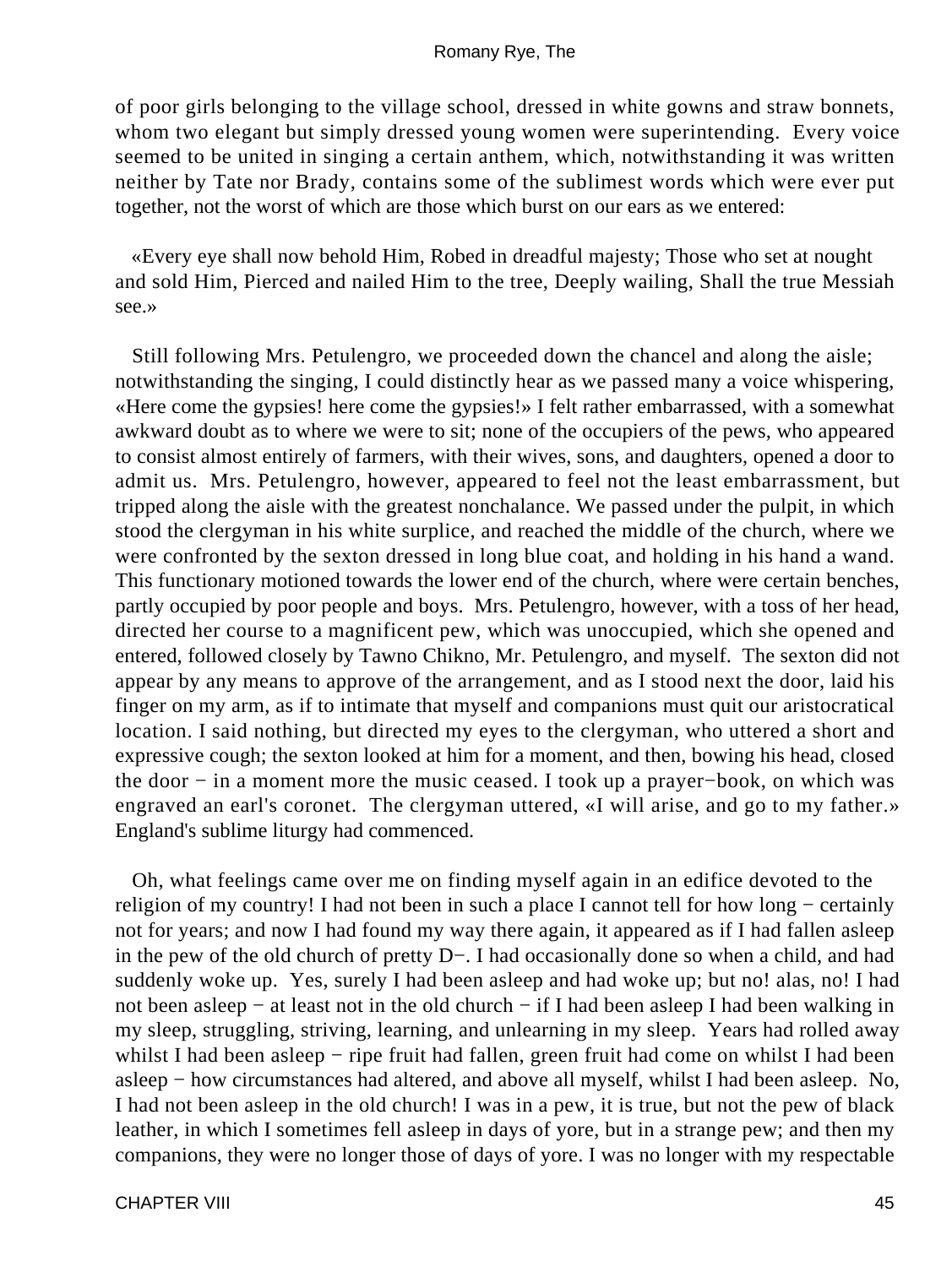father and mother, and my dear brother, but with the gypsy cral and his wife, and the gigantic Tawno, the Antinous of the dusky people. And what was I myself? No longer an innocent child, but a moody man, bearing in my face, as I knew well, the marks of my strivings and strugglings, of what I had learnt and unlearnt; nevertheless, the general aspect of things brought to my mind what I had felt and seen of yore. There was difference enough, it is true, but still there was a similarity − at least I thought so − the church, the clergyman, and the clerk, differing in many respects from those of pretty D−, put me strangely in mind of them; and then the words! − by the bye, was it not the magic of the words which brought the dear enchanting past so powerfully before the mind of Lavengro? for the words were the same sonorous words of high import which had first made an impression on his childish ear in the old church of pretty D− .

 The liturgy was now over, during the reading of which my companions behaved in a most unexceptionable manner, sitting down and rising up when other people sat down and rose, and holding in their hands prayer−books which they found in the pew, into which they stared intently, though I observed that, with the exception of Mrs. Petulengro, who knew how to read a little, they held the books by the top, and not the bottom, as is the usual way. The clergyman now ascended the pulpit, arrayed in his black gown. The congregation composed themselves to attention, as did also my companions, who fixed their eyes upon the clergyman with a certain strange immovable stare, which I believe to be peculiar to their race. The clergyman gave out his text, and began to preach. He was a tall, gentlemanly man, seemingly between fifty and sixty, with greyish hair; his features were very handsome, but with a somewhat melancholy cast: the tones of his voice were rich and noble, but also with somewhat of melancholy in them. The text which he gave out was the following one, «In what would a man be profited, provided he gained the whole world, and lost his own soul?»

 And on this text the clergyman preached long and well: he did not read his sermon, but spoke it extempore; his doing so rather surprised and offended me at first; I was not used to such a style of preaching in a church devoted to the religion of my country. I compared it within my mind with the style of preaching used by the high−church rector in the old church of pretty D−, and I thought to myself it was very different, and being very different I did not like it, and I thought to myself how scandalized the people of D− would have been had they heard it, and I figured to myself how indignant the high−church clerk would have been had any clergyman got up in the church of D− and preached in such a manner. Did it not savour strongly of dissent, methodism, and similar low stuff? Surely it did; why, the Methodist I had heard preach on the heath above the old city, preached in the same manner − at least he preached extempore; ay, and something like the present clergyman; for the Methodist spoke very zealously and with great feeling, and so did the present clergyman; so I, of course, felt rather offended with the clergyman for speaking with zeal and feeling. However, long before the sermon was over I forgot the offence which I had taken, and listened to the sermon with much admiration, for the eloquence and powerful reasoning with which it abounded.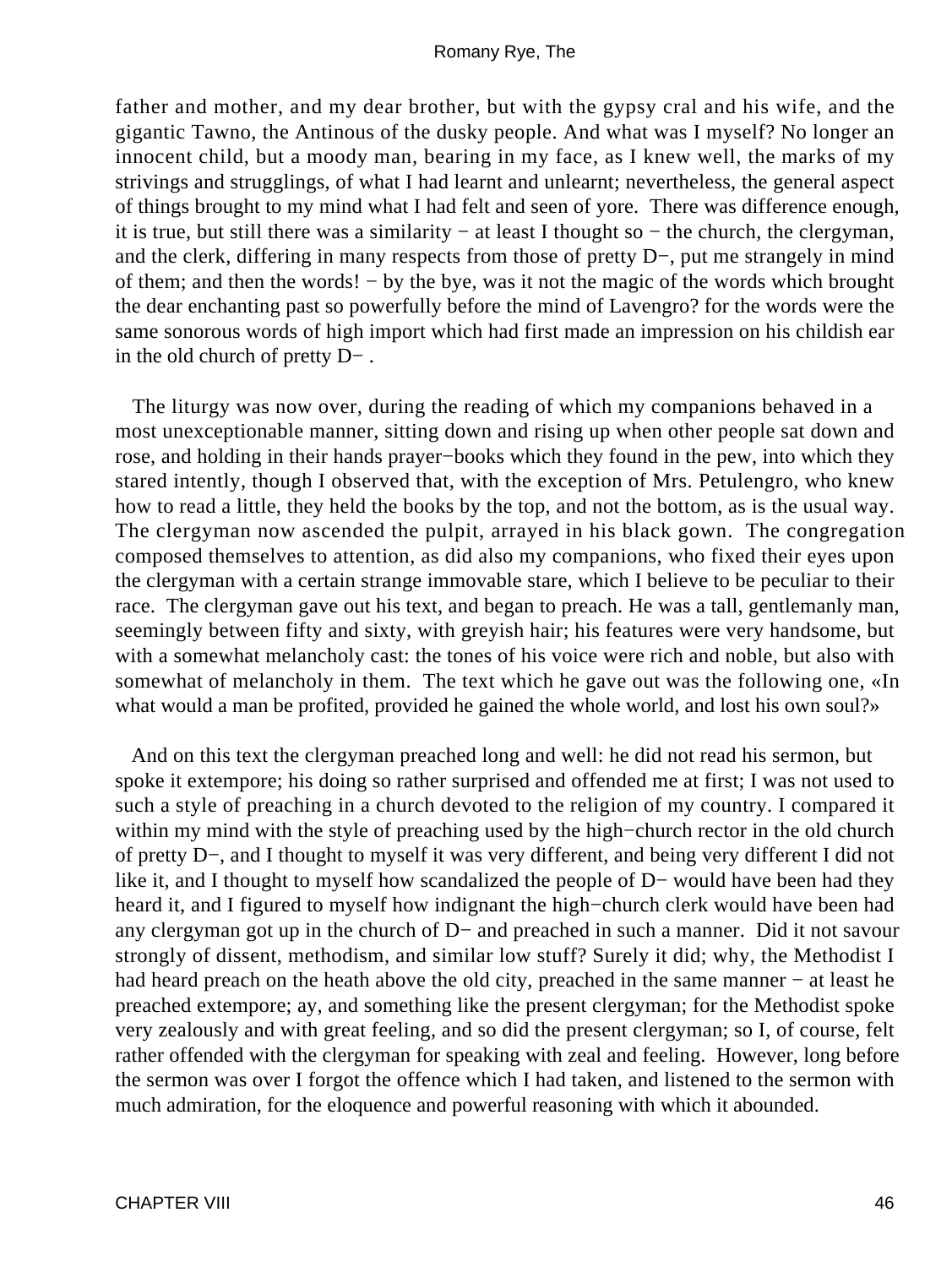Oh, how eloquent he was, when he talked of the inestimable value of a man's soul, which he said endured for ever, whilst his body, as every one knew, lasted at most for a very contemptible period of time; and how forcibly he reasoned on the folly of a man, who, for the sake of gaining the whole world − a thing, he said, which provided he gained he could only possess for a part of the time, during which his perishable body existed − should lose his soul, that is, cause that precious deathless portion of him to suffer indescribable misery time without end.

 There was one part of his sermon which struck me in a very particular manner: he said, «That there were some people who gained something in return for their souls; if they did not get the whole world, they got a part of it − lands, wealth, honour, or renown; mere trifles, he allowed, in comparison with the value of a man's soul, which is destined either to enjoy delight, or suffer tribulation time without end; but which, in the eyes of the worldly, had a certain value, and which afforded a certain pleasure and satisfaction. But there were also others who lost their souls, and got nothing for them − neither lands, wealth, renown, nor consideration, who were poor outcasts, and despised by everybody. My friends,» he added, «if the man is a fool who barters his soul for the whole world, what a fool he must be who barters his soul for nothing.»

 The eyes of the clergyman, as he uttered these words, wandered around the whole congregation; and when he had concluded them, the eyes of the whole congregation were turned upon my companions and myself.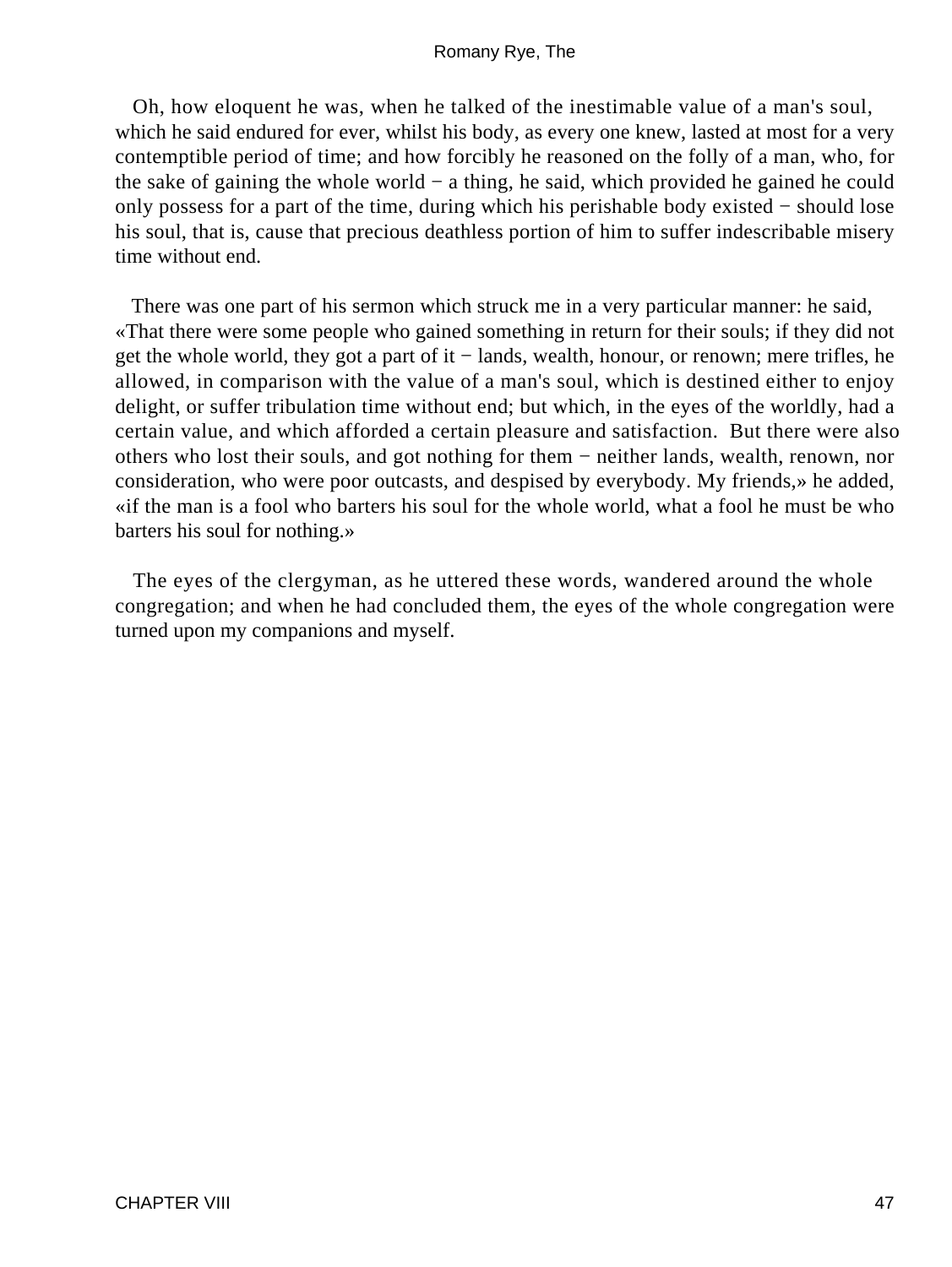## **[CHAPTER IX](#page-315-0)**

*R*eturn from Church – The Cuckoo and Gypsy – Spiritual Discourse.

 THE service over, my companions and myself returned towards the encampment, by the way we came. Some of the humble part of the congregation laughed and joked at us as we passed. Mr. Petulengro and his wife, however, returned their laughs and jokes with interest. As for Tawno and myself, we said nothing: Tawno, like most handsome fellows, having very little to say for himself at any time; and myself, though not handsome, not being particularly skilful at repartee. Some boys followed us for a considerable time, making all kinds of observations about gypsies; but as we walked at a great pace, we gradually left them behind, and at last lost sight of them. Mrs. Petulengro and Tawno Chikno walked together, even as they had come; whilst Mr. Petulengro and myself followed at a little distance.

 «That was a very fine preacher we heard,» said I to Mr. Petulengro, after we had crossed the stile into the fields.

 «Very fine indeed, brother,» said Mr. Petulengro; «he is talked of, far and wide, for his sermons; folks say that there is scarcely another like him in the whole of England.»

«He looks rather melancholy, Jasper.»

 «He lost his wife several years ago, who, they say, was one of the most beautiful women ever seen. They say that it was grief for her loss that made him come out mighty strong as a preacher; for, though he was a clergyman, he was never heard of in the pulpit before he lost his wife; since then, the whole country has rung with the preaching of the clergyman of M− as they call him. Those two nice young gentlewomen, whom you saw with the female childer, are his daughters.»

«You seem to know all about him, Jasper. Did you ever hear him preach before?»

 «Never, brother; but he has frequently been to our tent, and his daughters too, and given us tracts; for he is one of the people they call Evangelicals, who give folks tracts which they cannot read.»

«You should learn to read, Jasper.»

«We have no time, brother.»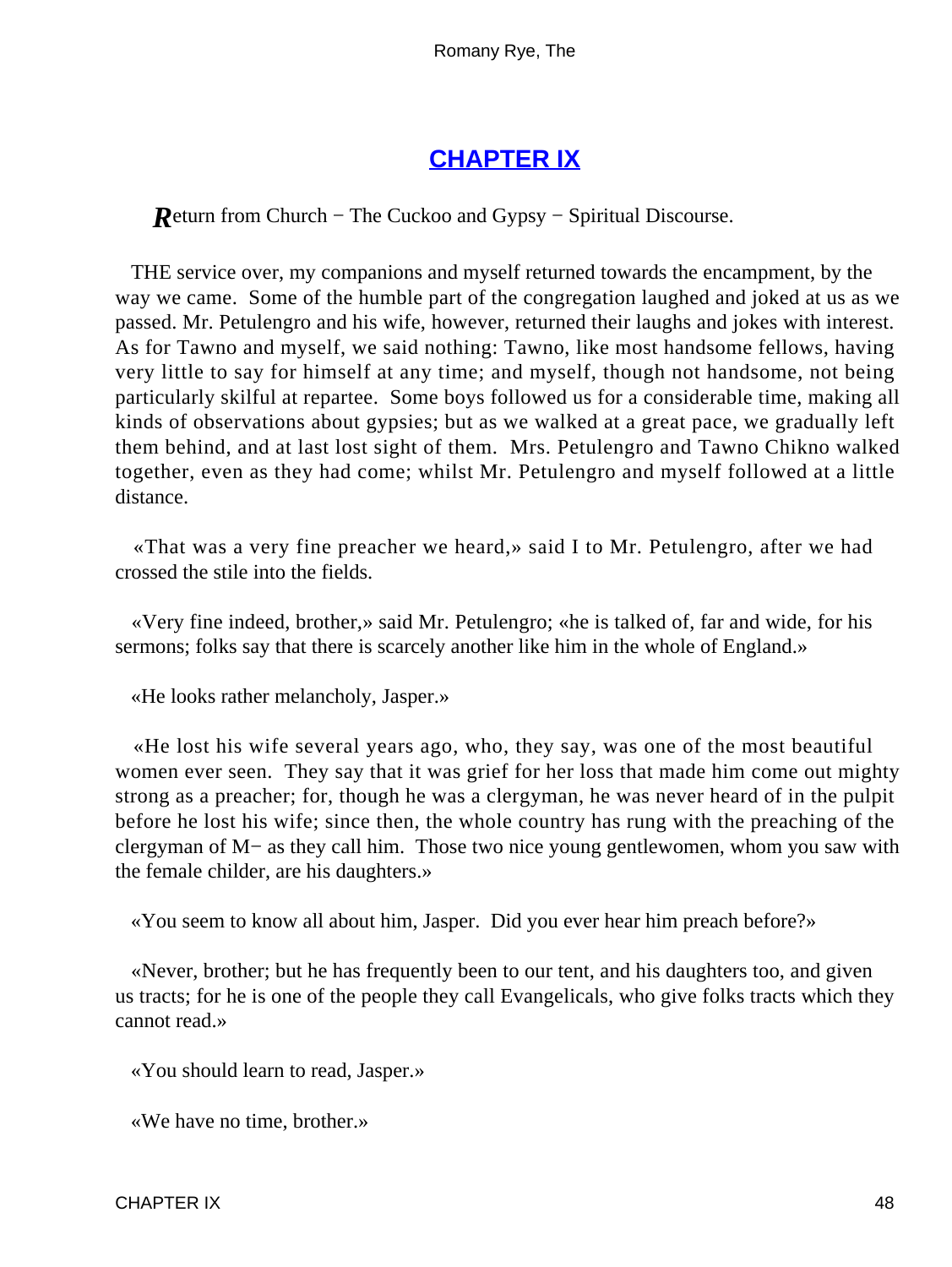«Are you not frequently idle?»

 «Never, brother; when we are not engaged in our traffic, we are engaged in taking our relaxation: so we have no time to learn.»

 «You really should make an effort. If you were disposed to learn to read, I would endeavour to assist you. You would be all the better for knowing how to read.»

«In what way, brother?»

 «Why, you could read the Scriptures, and, by so doing, learn your duty towards your fellow−creatures.»

 «We know that already, brother; the constables and justices have contrived to knock that tolerably into our heads.»

«Yet you frequently break the laws.»

«So, I believe, do now and then those who know how to read, brother.»

 «Very true, Jasper; but you really ought to learn to read, as, by so doing, you might learn your duty towards yourselves: and your chief duty is to take care of your own souls; did not the preacher say, 'In what is a man profited, provided he gain the whole world?'»

«We have not much of the world, brother.»

 «Very little indeed, Jasper. Did you not observe how the eyes of the whole congregation were turned towards our pew, when the preacher said, 'There are some people who lose their souls, and get nothing in exchange; who are outcast, despised, and miserable?' Now was not what he said quite applicable to the gypsies?»

«We are not miserable, brother.»

 «Well, then, you ought to be, Jasper. Have you an inch of ground of your own? Are you of the least use? Are you not spoken ill of by everybody? What's a gypsy?»

«What's the bird noising yonder, brother?»

«The bird! oh, that's the cuckoo tolling; but what has the cuckoo to do with the matter?»

«We'll see, brother; what's the cuckoo?»

«What is it? you know as much about it as myself, Jasper.»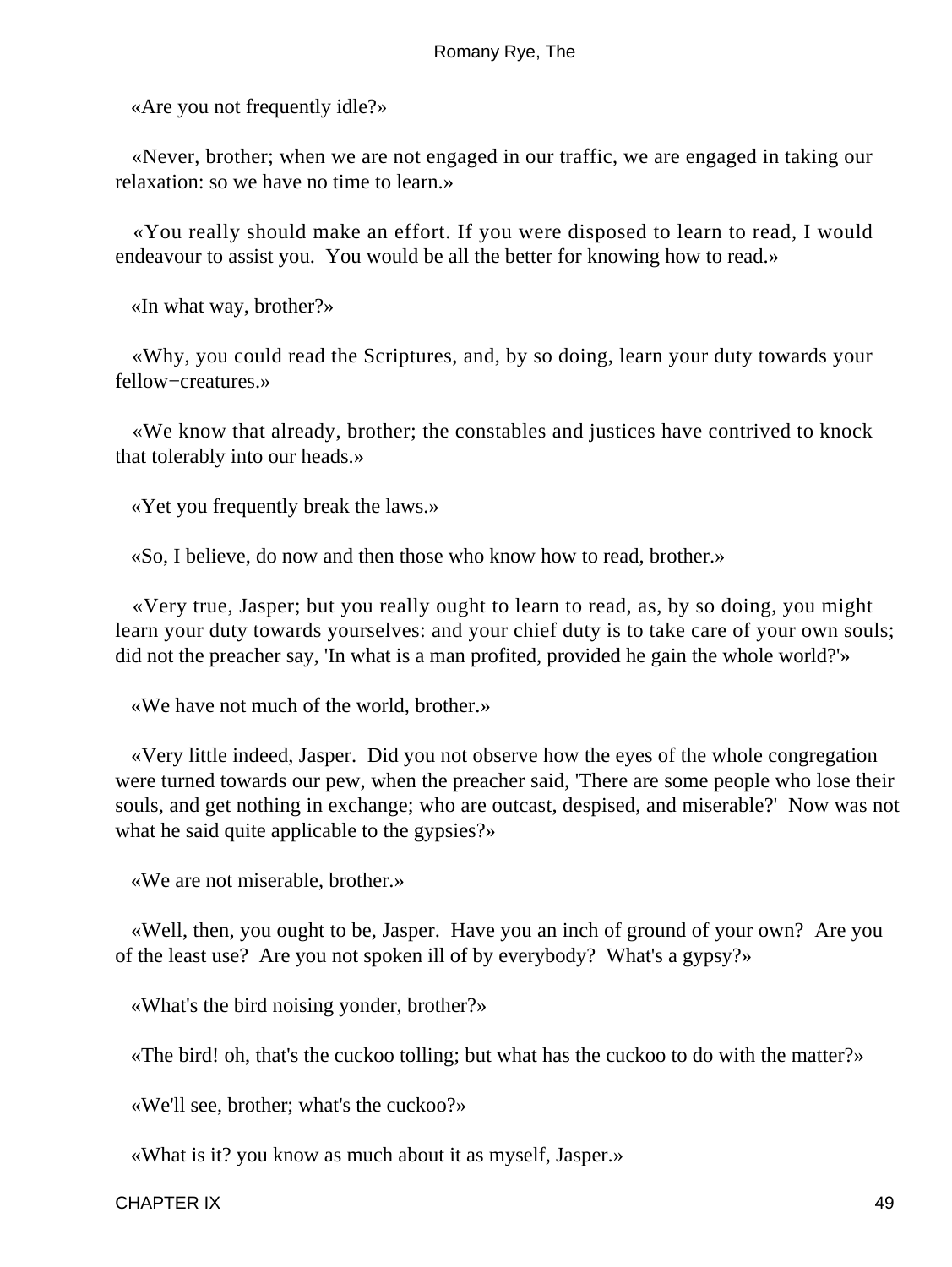«Isn't it a kind of roguish, chaffing bird, brother?»

«I believe it is, Jasper.»

«Nobody knows whence it comes, brother?»

«I believe not, Jasper.»

«Very poor, brother, not a nest of its own?»

«So they say, Jasper.»

«With every person's bad word, brother?»

«Yes, Jasper, every person is mocking it.»

«Tolerably merry, brother?»

«Yes, tolerably merry, Jasper.»

«Of no use at all, brother?»

«None whatever, Jasper.»

«You would be glad to get rid of the cuckoos, brother?»

 «Why, not exactly, Jasper; the cuckoo is a pleasant, funny bird, and its presence and voice give a great charm to the green trees and fields; no, I can't say I wish exactly to get rid of the cuckoo.»

«Well, brother, what's a Romany chal?»

«You must answer that question yourself, Jasper.»

«A roguish, chaffing fellow, a'n't he, brother?»

«Ay, ay, Jasper.»

«Of no use at all, brother?»

«Just so, Jasper; I see − »

«Something very much like a cuckoo, brother?»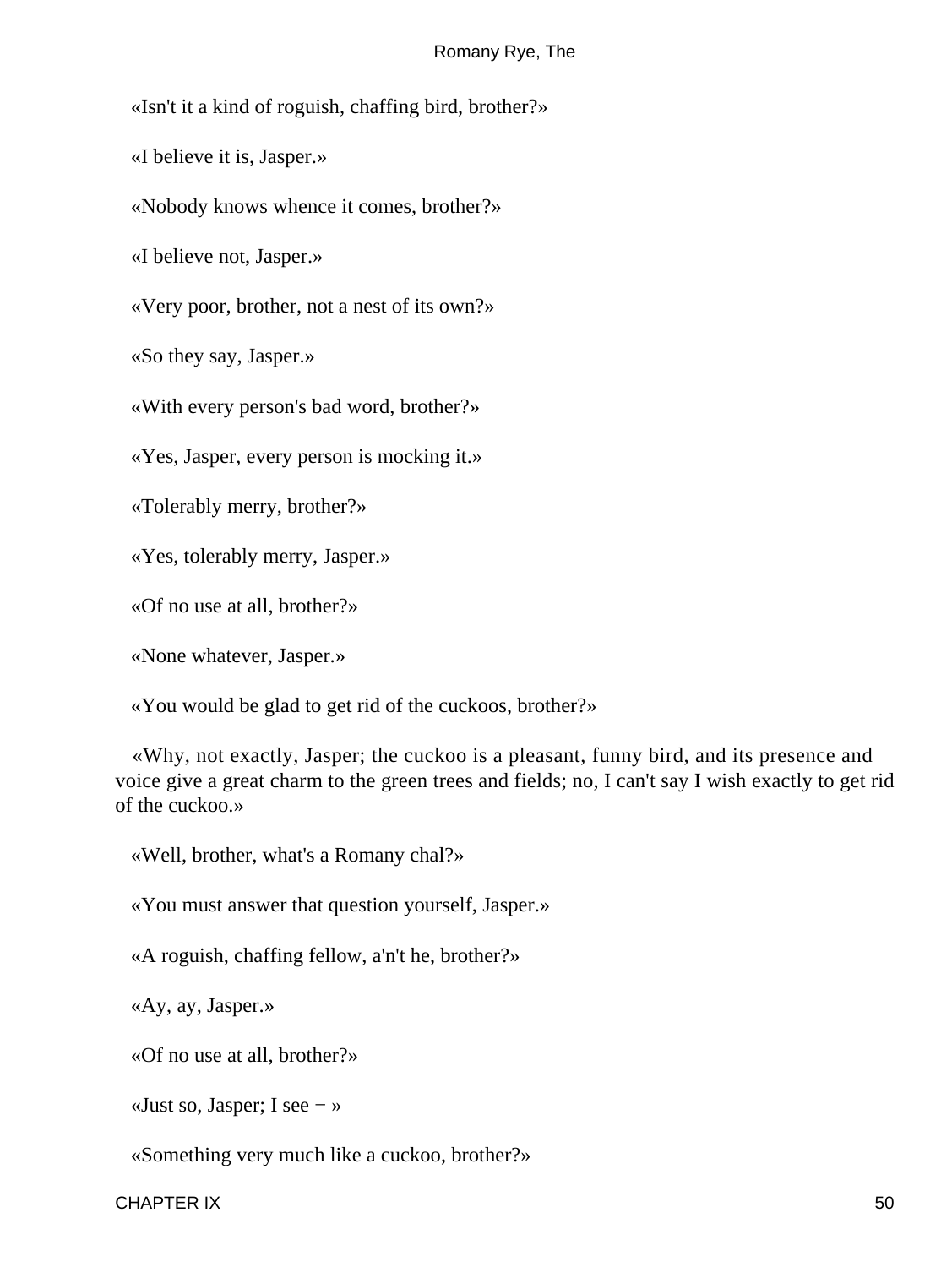«I see what you are after, Jasper.»

«You would like to get rid of us, wouldn't you?»

«Why no, not exactly.»

 «We are no ornament to the green lanes in spring and summer time, are we, brother? and the voices of our chies, with their cukkerin and dukkerin, don't help to make them pleasant?»

«I see what you are at, Jasper.»

«You would wish to turn the cuckoos into barn−door fowls, wouldn't you?»

«Can't say I should, Jasper, whatever some people might wish.»

«And the chals and chies into radical weavers and factory wenches, hey, brother?»

 «Can't say that I should, Jasper. You are certainly a picturesque people, and in many respects an ornament both to town and country; painting and lil writing too are under great obligations to you. What pretty pictures are made out of your campings and groupings, and what pretty books have been written in which gypsies, or at least creatures intended to represent gypsies, have been the principal figures. I think if we were without you, we should begin to miss you.»

 «Just as you would the cuckoos, if they were all converted into barn−door fowls. I tell you what, brother; frequently, as I have sat under a hedge in spring or summer time, and heard the cuckoo, I have thought that we chals and cuckoos are alike in many respects, but especially in character. Everybody speaks ill of us both, and everybody is glad to see both of us again.»

 «Yes, Jasper, but there is some difference between men and cuckoos; men have souls, Jasper!»

«And why not cuckoos, brother?»

 «You should not talk so, Jasper; what you say is little short of blasphemy. How should a bird have a soul?»

«And how should a man?»

«Oh, we know very well that a man has a soul.»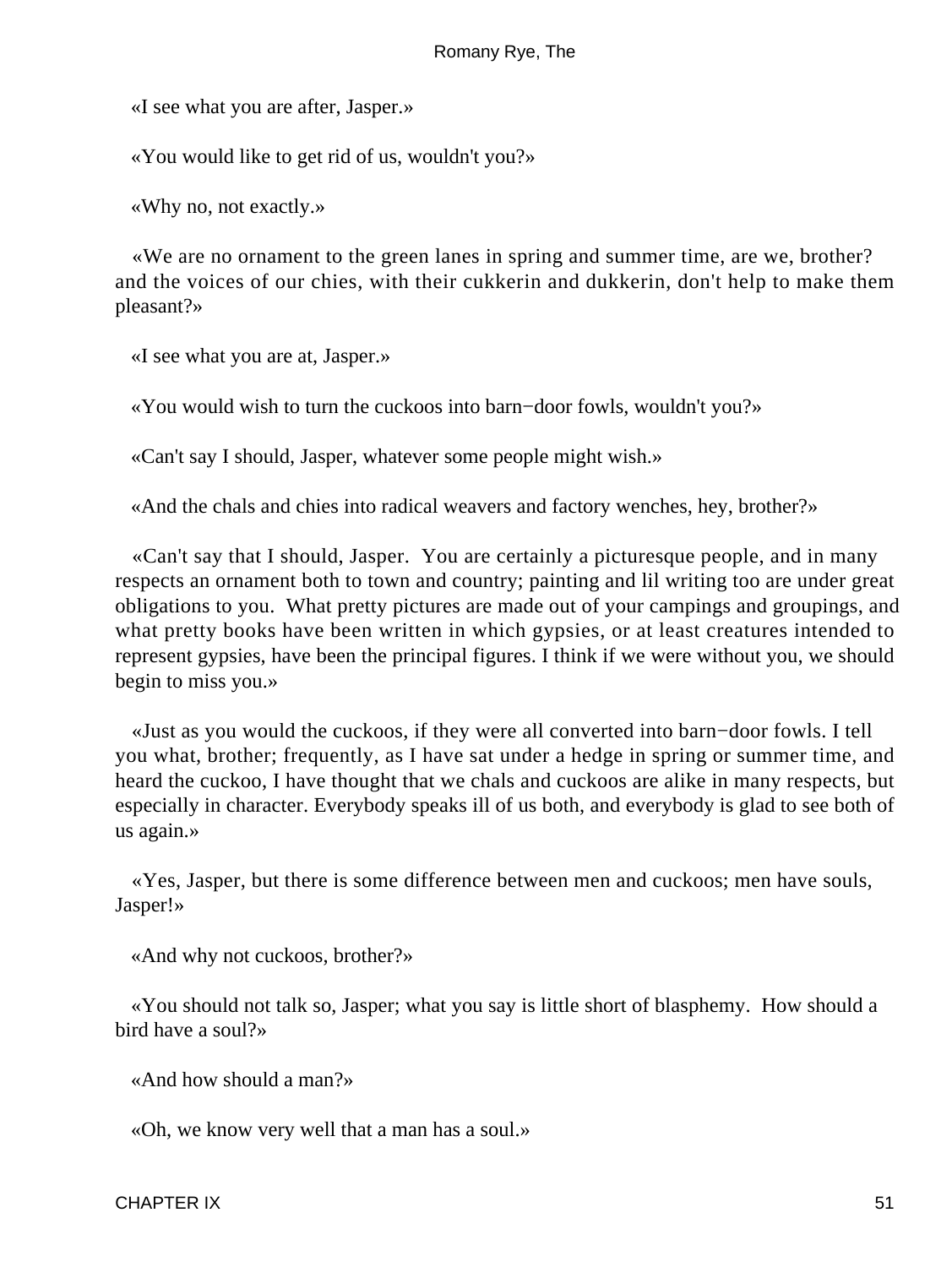«How do you know it?»

«We know very well.»

«Would you take your oath of it, brother − your bodily oath?»

«Why, I think I might, Jasper!»

«Did you ever see the soul, brother?»

«No, I never saw it.»

 «Then how could you swear to it? A pretty figure you would make in a court of justice, to swear to a thing which you never saw. Hold up your head, fellow. When and where did you see it? Now upon your oath, fellow, do you mean to say that this Roman stole the donkey's foal? Oh, there's no one for cross−questioning like Counsellor P−. Our people when they are in a hobble always like to employ him, though he is somewhat dear. Now, brother, how can you get over the 'upon your oath, fellow, will you say that you have a soul?'»

 «Well, we will take no oaths on the subject; but you yourself believe in the soul. I have heard you say that you believe in dukkerin; now what is dukkerin but the soul science?»

«When did I say that I believed in it?»

 «Why, after that fight, when you pointed to the bloody mark in the cloud, whilst he you wot of was galloping in the barouche to the old town, amidst the rain−cataracts, the thunder, and flame of heaven.»

«I have some kind of remembrance of it, brother.»

 «Then, again, I heard you say that the dook of Abershaw rode every night on horseback down the wooded hill.»

«I say, brother, what a wonderful memory you have!»

«I wish I had not, Jasper; but I can't help it, it is my misfortune.»

 «Misfortune! well, perhaps it is; at any rate it is very ungenteel to have such a memory. I have heard my wife say that to show you have a long memory looks very vulgar; and that you can't give a greater proof of gentility than by forgetting a thing as soon as possible − more especially a promise, or an acquaintance when he happens to be shabby. Well, brother, I don't deny that I may have said that I believe in dukkerin, and in Abershaw's dook, which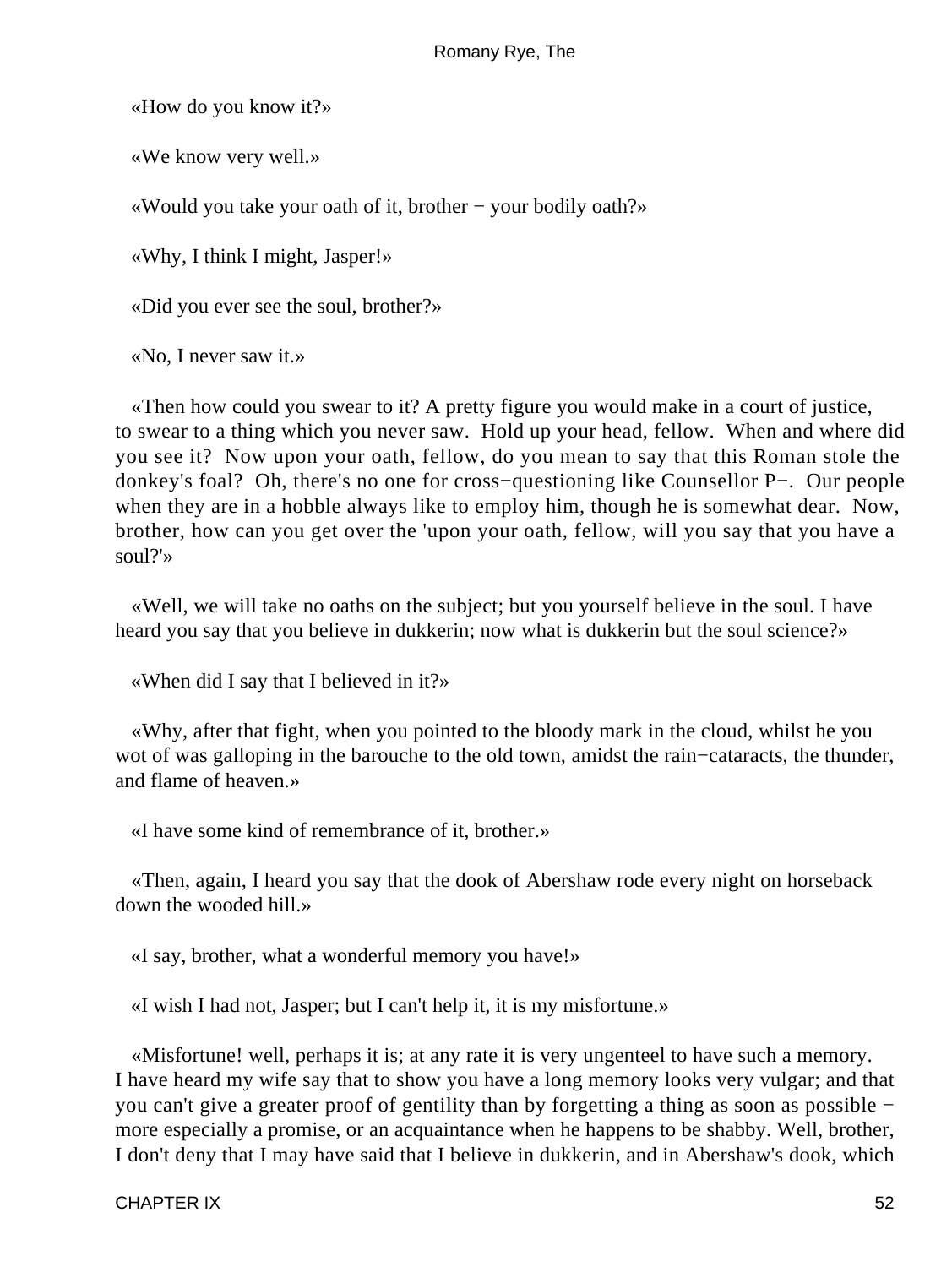you say is his soul; but what I believe one moment, or say I believe, don't be certain that I shall believe the next, or say I do.»

 «Indeed, Jasper, I heard you say on a previous occasion, on quoting a piece of a song, that when a man dies he is cast into the earth, and there's an end of him.»

 «I did, did I? Lor' what a memory you have, brother. But you are not sure that I hold that opinion now.»

 «Certainly not, Jasper. Indeed, after such a sermon as we have been hearing, I should be very shocked if you held such an opinion.»

 «However, brother, don't be sure I do not, however shocking such an opinion may be to you.»

«What an incomprehensible people you are, Jasper.»

«We are rather so, brother; indeed, we have posed wiser heads than yours before now.»

«You seem to care for so little, and yet you rove about a distinct race.»

«I say, brother!»

«Yes, Jasper.»

«What do you think of our women?»

«They have certainly very singular names, Jasper.»

 «Names! Lavengro! However, brother, if you had been as fond of things as of names, you would never have been a pal of ours.»

«What do you mean, Jasper?»

«A'n't they rum animals?»

«They have tongues of their own, Jasper.»

«Did you ever feel their teeth and nails, brother?»

«Never, Jasper, save Mrs. Herne's. I have always been very civil to them, so − »

«They let you alone. I say, brother, some part of the secret is in them.»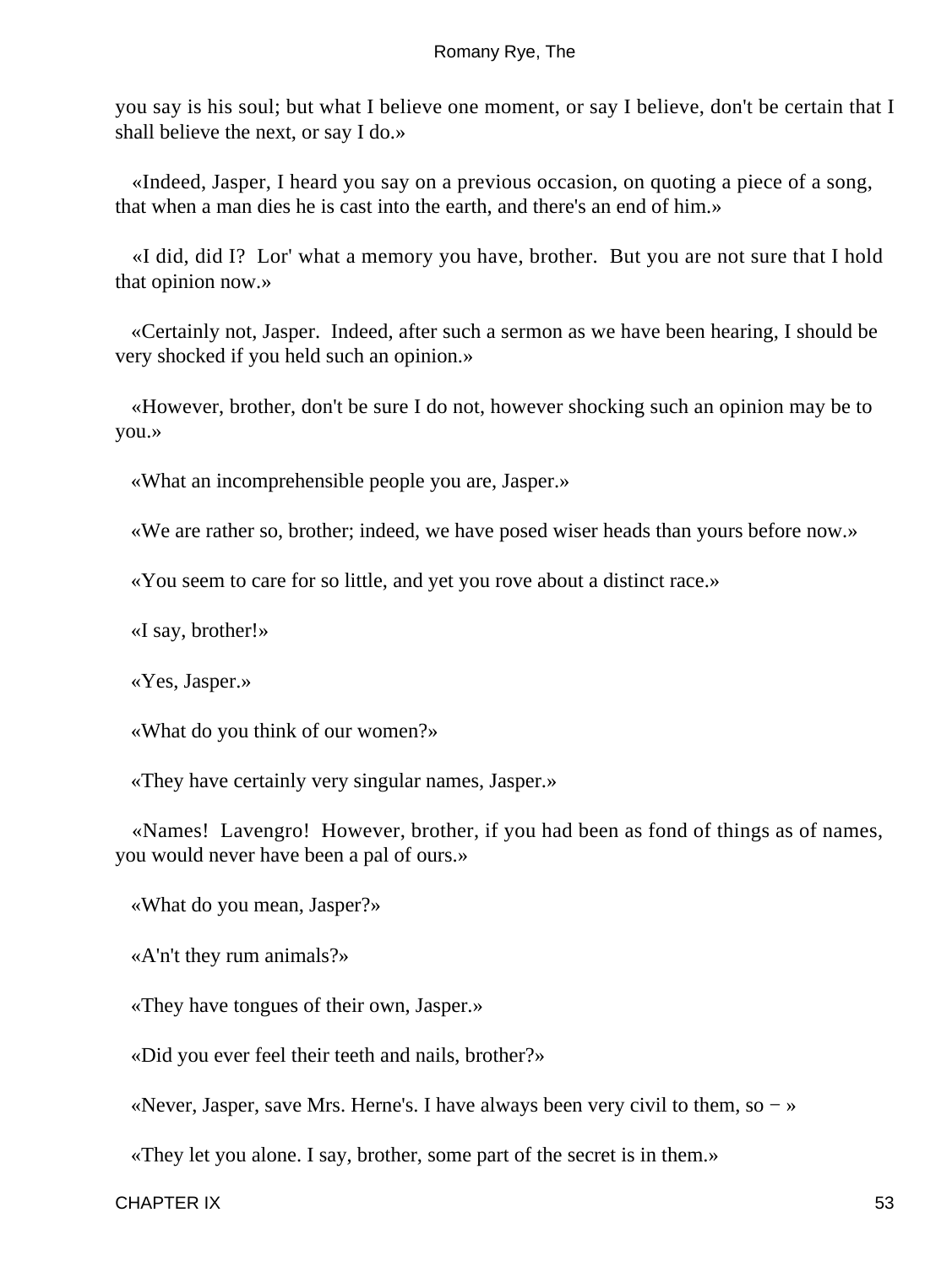«They seem rather flighty, Jasper.»

«Ay, ay, brother!»

«Rather fond of loose discourse!»

«Rather so, brother.»

«Can you always trust them, Jasper?»

«We never watch them, brother.»

«Can they always trust you?»

 «Not quite so well as we can them. However, we get on very well together, except Mikailia and her husband; but Mikailia is a cripple, and is married to the beauty of the world, so she may be expected to be jealous – though he would not part with her for a duchess, no more than I would part with my rawnie, nor any other chal with his.»

«Ay, but would not the chi part with the chal for a duke, Jasper?»

«My Pakomovna gave up the duke for me, brother.»

«But she occasionally talks of him, Jasper.»

 «Yes, brother, but Pakomovna was born on a common not far from the sign of the gammon.»

«Gammon of bacon, I suppose.»

«Yes, brother; but gammon likewise means − »

 «I know it does, Jasper; it means fun, ridicule, jest; it is an ancient Norse word, and is found in the Edda.»

«Lor', brother! how learned in lils you are!»

 «Many words of Norse are to be found in our vulgar sayings, Jasper; for example − in that particularly vulgar saying of ours, 'Your mother is up,' there's a noble Norse word; mother, there, meaning not the female who bore us, but rage and choler, as I discovered by reading the Sagas, Jasper.»

«Lor', brother! how book−learned you be.»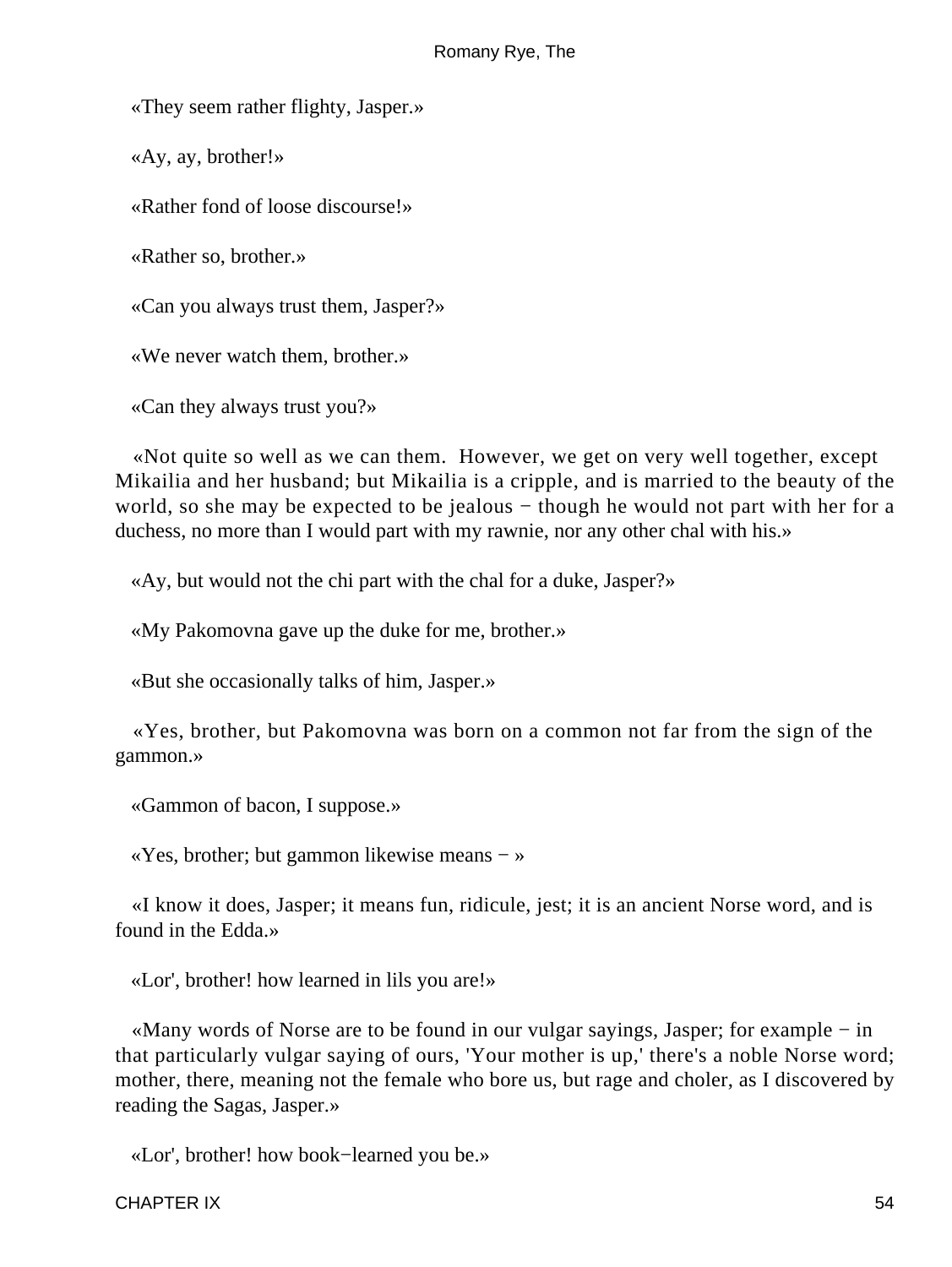«Indifferently so, Jasper. Then you think you might trust your wife with the duke?»

«I think I could, brother, or even with yourself.»

 «Myself, Jasper! Oh, I never troubled my head about your wife; but I suppose there have been love affairs between gorgios and Romany chies. Why, novels are stuffed with such matters; and then even one of your own songs says so – the song which Ursula was singing the other afternoon.»

 «That is somewhat of an old song, brother, and is sung by the chies as a warning at our solemn festivals.»

«Well! but there's your sister−in−law, Ursula, herself, Jasper.»

«Ursula, herself, brother?»

«You were talking of my having her, Jasper.»

«Well, brother, why didn't you have her?»

«Would she have had me?»

 «Of course, brother. You are so much of a Roman, and speak Romany so remarkably well »

«Poor thing! she looks very innocent!»

 «Remarkably so, brother! however, though not born on the same common with my wife, she knows a thing or two of Roman matters.»

«I should like to ask her a question or two, Jasper, in connection with that song.»

 «You can do no better, brother. Here we are at the camp. After tea, take Ursula under a hedge, and ask her a question or two in connection with that song.»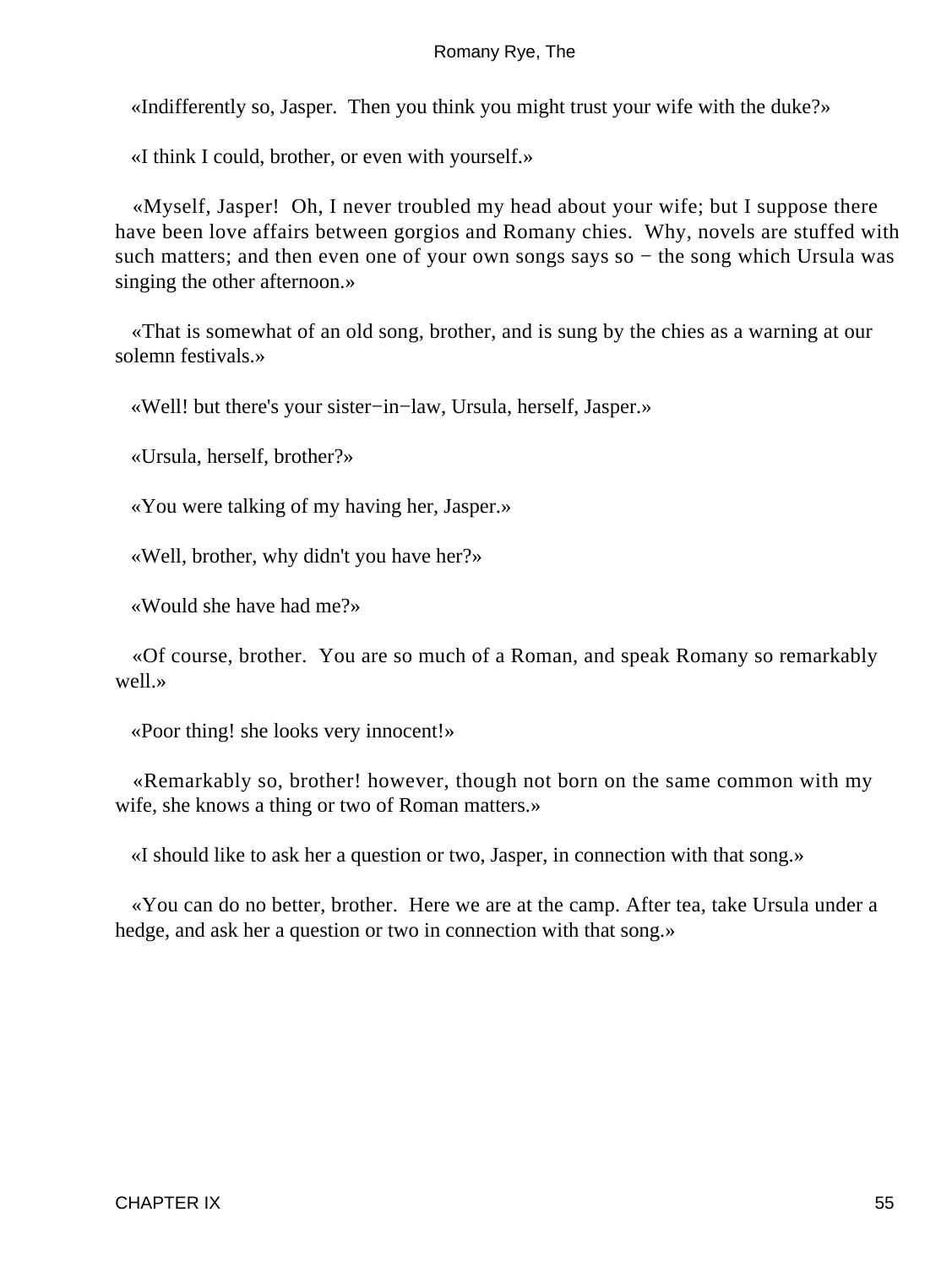# **[CHAPTER X](#page-315-0)**

*S*unday Evening − Ursula − Action at Law − Meridiana − Married Already.

 I **TOOK** tea that evening with Mr. and Mrs. Petulengro and Ursula, outside of their tent. Tawno was not present, being engaged with his wife in his own tabernacle; Sylvester was there, however, lolling listlessly upon the ground. As I looked upon this man, I thought him one of the most disagreeable fellows I had ever seen. His features were ugly, and, moreover, as dark as pepper; and, besides being dark, his skin was dirty. As for his dress, it was torn and sordid. His chest was broad, and his arms seemed powerful; but, upon the whole, he looked a very caitiff. «I am sorry that man has lost his wife,» thought I; «for I am sure he will never get another.» What surprises me is, that he ever found a woman disposed to unite her lot with his!

 After tea I got up and strolled about the field. My thoughts were upon Isopel Berners. I wondered where she was, and how long she would stay away. At length becoming tired and listless, I determined to return to the dingle, and resume the reading of the Bible at the place where I had left off. «What better could I do,» methought, «on a Sunday evening?» I was then near the wood which surrounded the dingle, but at that side which was farthest from the encampment, which stood near the entrance. Suddenly, on turning round the southern corner of the copse, which surrounded the dingle, I perceived Ursula seated under a thornbush. I thought I never saw her look prettier than then, dressed as she was, in her Sunday's best.

 «Good evening, Ursula,» said I; «I little thought to have the pleasure of seeing you here.»

 «Nor would you, brother,» said Ursula, «had not Jasper told me that you had been talking about me, and wanted to speak to me under a hedge; so, hearing that, I watched your motions, and came here and sat down.»

«I was thinking of going to my quarters in the dingle, to read the Bible, Ursula, but − »

 «Oh, pray then, go to your quarters, brother, and read the Miduveleskoe lil; you can speak to me under a hedge some other time.»

 «I think I will sit down with you, Ursula; for, after all, reading godly books in dingles at eve, is rather sombre work. Yes, I think I will sit down with you;» and I sat down by her side.

«Well, brother, now you have sat down with me under the hedge, what have you to say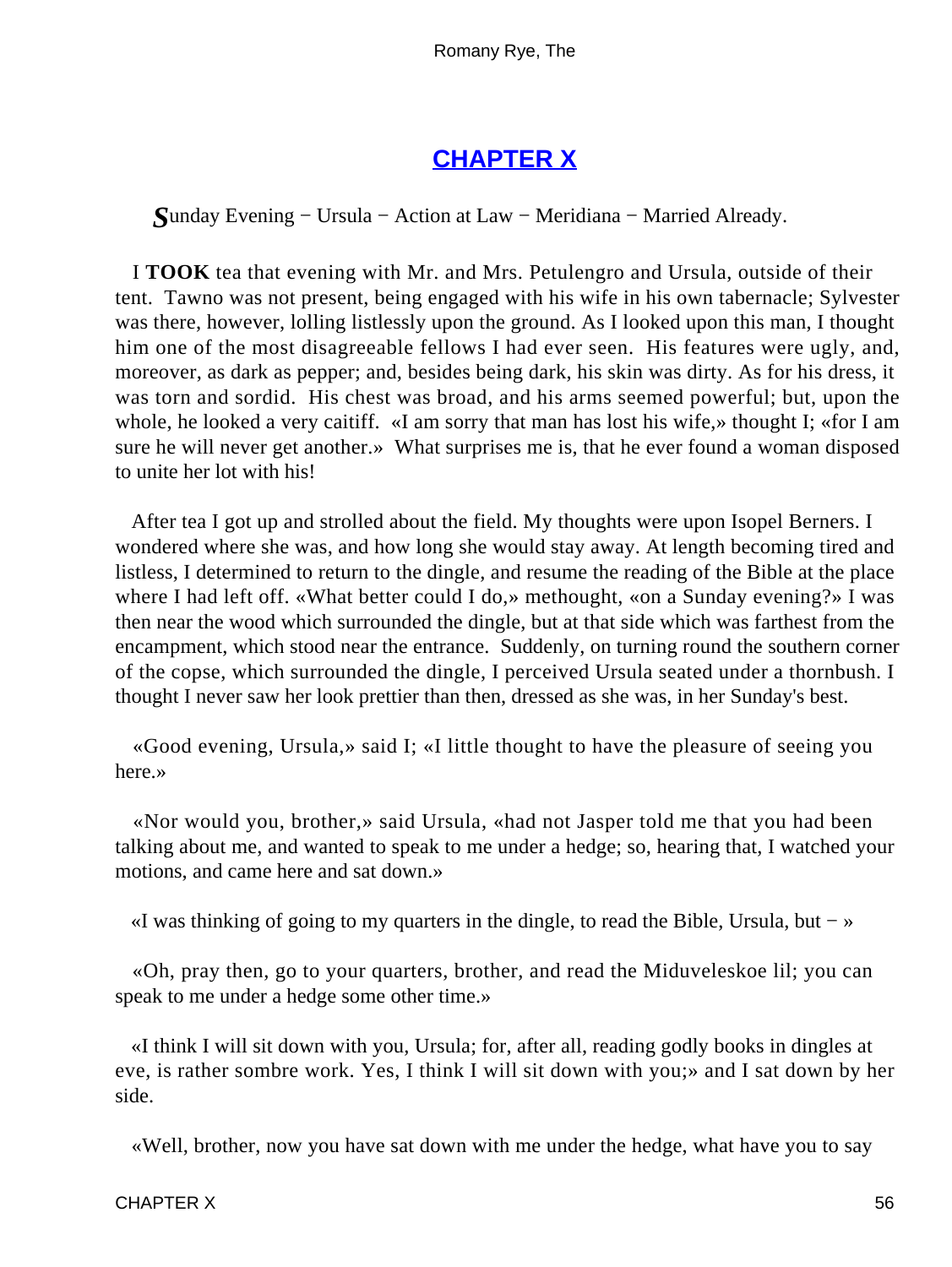to me?»

«Why, I hardly know, Ursula.»

 «Not know, brother; a pretty fellow you to ask young women to come and sit with you under hedges, and, when they come, not know what to say to them.»

«Oh! ah! I remember; do you know, Ursula, that I take a great interest in you?»

«Thank ye, brother; kind of you, at any rate.»

«You must be exposed to a great many temptations, Ursula.»

 «A great many indeed, brother. It is hard, to see fine things, such as shawls, gold watches, and chains in the shops, behind the big glasses, and to know that they are not intended for one. Many's the time I have been tempted to make a dash at them; but I bethought myself that by so doing I should cut my hands, besides being almost certain of being grabbed and sent across the gull's bath to the foreign country.»

«Then you think gold and fine things temptations, Ursula?»

«Of course, brother, very great temptations; don't you think them so?»

«Can't say I do, Ursula.»

 «Then more fool you, brother; but have the kindness to tell me what you would call a temptation?»

«Why, for example, the hope of honour and renown, Ursula.»

 «The hope of honour and renown! very good, brother; but I tell you one thing, that unless you have money in your pocket, and good broad−cloth on your back, you are not likely to obtain much honour and − what do you call it? amongst the gorgios, to say nothing of the Romany chals.»

 «I should have thought, Ursula, that the Romany chals, roaming about the world as they do, free and independent, were above being led by such trifles.»

 «Then you know nothing of the gypsies, brother; no people on earth are fonder of those trifles, as you call them, than the Romany chals, and more disposed to respect those who have them.»

«Then money and fine clothes would induce you to do anything, Ursula?»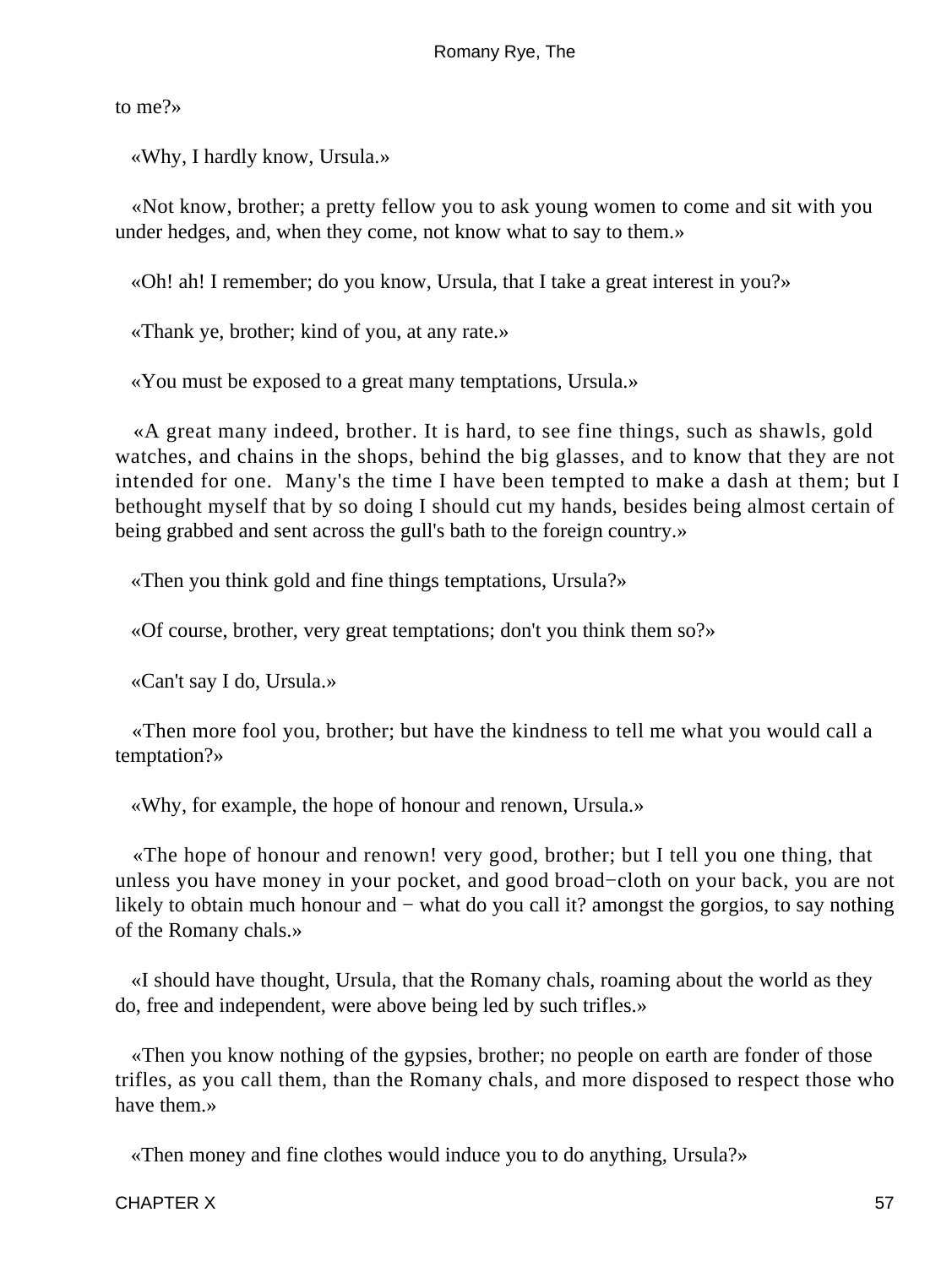«Ay, ay, brother, anything.»

«To chore, Ursula?»

«Like enough, brother; gypsies have been transported before now for choring.»

«To hokkawar?»

«Ay, ay; I was telling dukkerin only yesterday, brother.»

«In fact, to break the law in everything?»

 «Who knows, brother, who knows? as I said before, gold and fine clothes are great temptations.»

«Well, Ursula, I am sorry for it, I should never have thought you so depraved.»

«Indeed, brother.»

«To think that I am seated by one who is willing to  $-$  to  $-$  »

«Go on, brother.»

«To play the thief.»

«Go on, brother.»

«The liar.»

«Go on, brother.»

«The  $-$  the  $-$  »

«Go on, brother.»

«The − the lubbeny.»

«The what, brother?» said Ursula, starting from her seat.

«Why, the lubbeny; don't you − »

 «I tell you what, brother,» said Ursula, looking somewhat pale, and speaking very low, «if I had only something in my hand, I would do you a mischief.»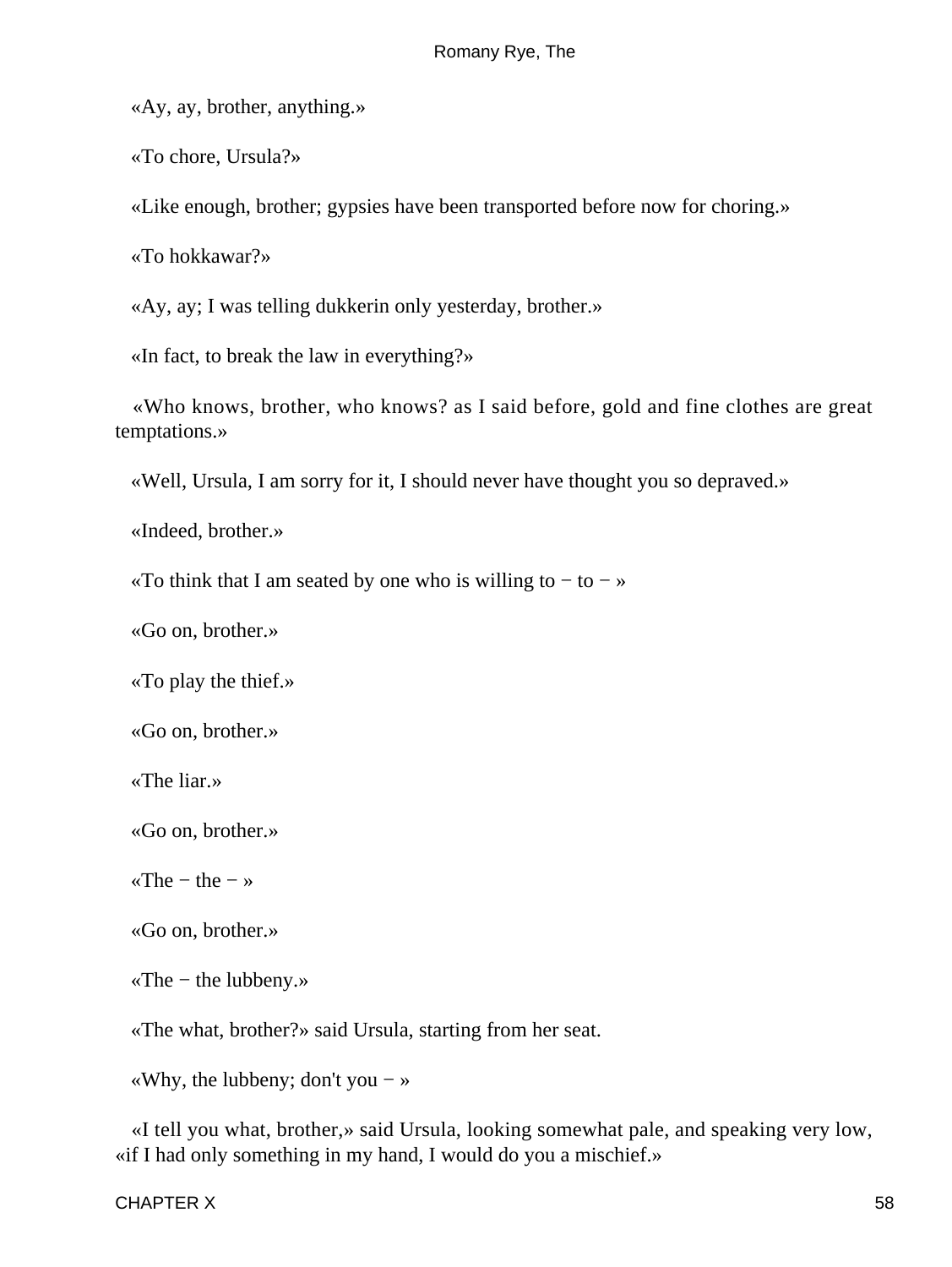«Why, what is the matter, Ursula?» said I; «how have I offended you?»

 «How have you offended me? Why, didn't you insinivate just now that I was ready to play the  $-$  the  $-$  »

«Go on, Ursula.»

«The − the − I'll not say it; but I only wish I had something in my hand.»

 «If I have offended, Ursula, I am very sorry for it; any offence I may have given you was from want of understanding you. Come, pray be seated, I have much to question you about − to talk to you about.»

 «Seated, not I! It was only just now that you gave me to understand that you was ashamed to be seated by me, a thief, a liar.»

«Well, did you not almost give me to understand that you were both, Ursula?»

 «I don't much care being called a thief and a liar,» said Ursula; «a person may be a liar and thief, and yet a very honest woman, but  $-\infty$ 

«Well, Ursula.»

 «I tell you what, brother, if you ever sinivate again that I could be the third thing, so help me duvel! I'll do you a mischief. By my God I will!»

 «Well, Ursula, I assure you that I shall sinivate, as you call it, nothing of the kind about you. I have no doubt, from what you have said, that you are a very paragon of virtue − a perfect Lucretia; but − »

 «My name is Ursula, brother, and not Lucretia: Lucretia is not of our family, but one of the Bucklands; she travels about Oxfordshire; yet I am as good as she any day.»

 «Lucretia; how odd! Where could she have got that name? Well, I make no doubt, Ursula, that you are quite as good as she, and she as her namesake of ancient Rome; but there is a mystery in this same virtue, Ursula, which I cannot fathom; how a thief and a liar should be able, or indeed willing, to preserve her virtue is what I don't understand. You confess that you are very fond of gold. Now, how is it that you don't barter your virtue for gold sometimes? I am a philosopher, Ursula, and like to know everything. You must be every now and then exposed to great temptation, Ursula; for you are of a beauty calculated to captivate all hearts. Come, sit down and tell me how you are enabled to resist such a temptation as gold and fine clothes?»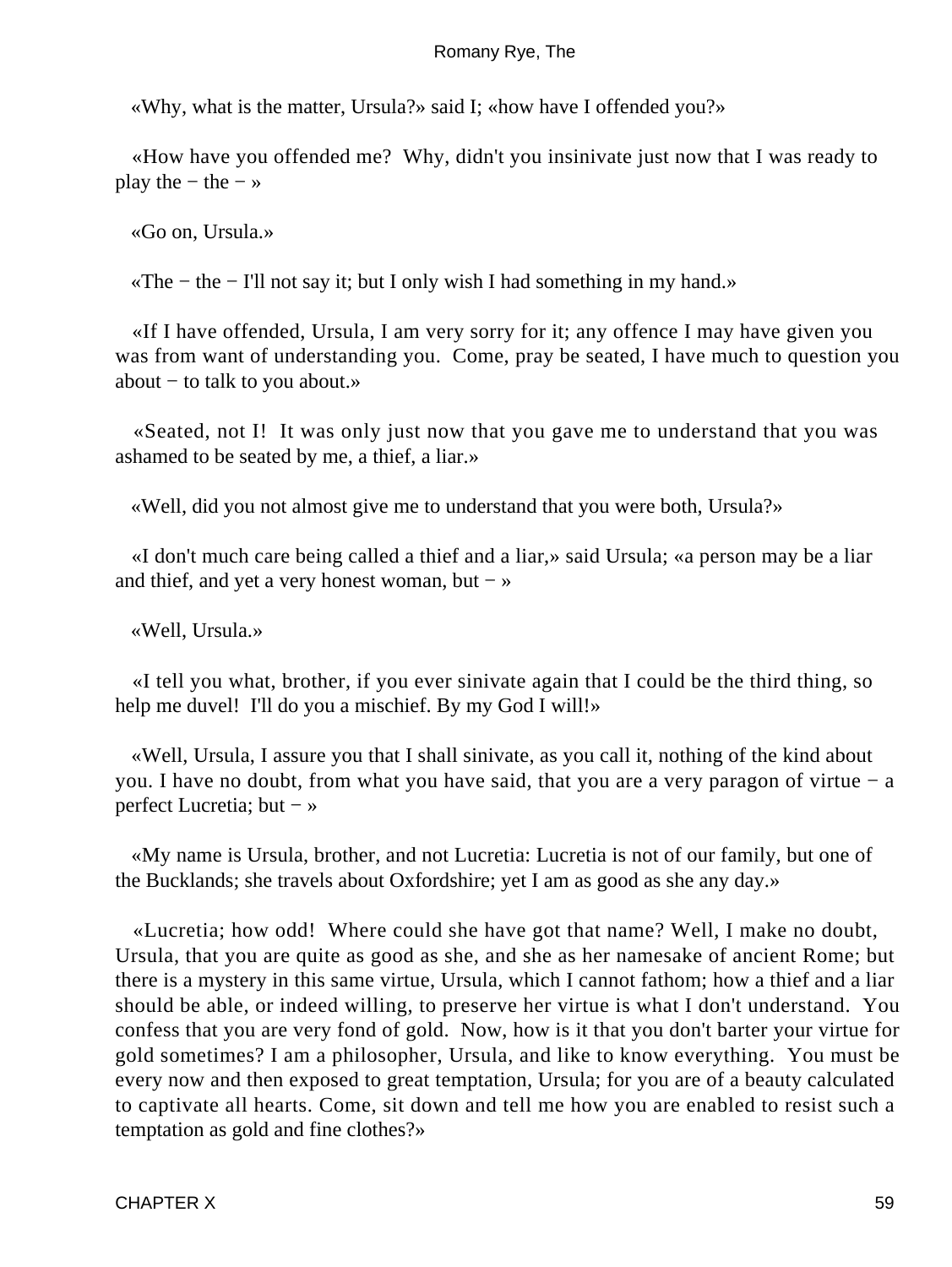«Well, brother,» said Ursula, «as you say you mean no harm, I will sit down beside you, and enter into discourse with you; but I will uphold that you are the coolest hand that I ever came nigh, and say the coolest things.»

And thereupon Ursula sat down by my side.

 «Well, Ursula, we will, if you please, discourse on the subject of your temptations. I suppose that you travel very much about, and show yourself in all kinds of places?»

 «In all kinds, brother; I travels, as you say, very much about, attends fairs and races, and enters booths and public− houses, where I tells fortunes, and sometimes dances and sings.»

«And do not people often address you in a very free manner?»

«Frequently, brother; and I give them tolerably free answers.»

«Do people ever offer to make you presents? I mean presents of value, such as − »

«Silk handkerchiefs, shawls, and trinkets; very frequently, brother.»

«And what do you do, Ursula?»

«I takes what people offers me, brother, and stows it away as soon as I can.»

 «Well, but don't people expect something for their presents? I don't mean dukkerin, dancing, and the like; but such a moderate and innocent thing as a choomer, Ursula?»

«Innocent thing, do you call it, brother?»

 «The world calls it so, Ursula. Well, do the people who give you the fine things never expect a choomer in return?»

«Very frequently, brother.»

«And do you ever grant it?»

«Never, brother.»

«How do you avoid it?»

 «I gets away as soon as possible, brother. If they follows me, I tries to baffle them, by means of jests and laughter; and if they persist, I uses bad and terrible language, of which I have plenty in store.»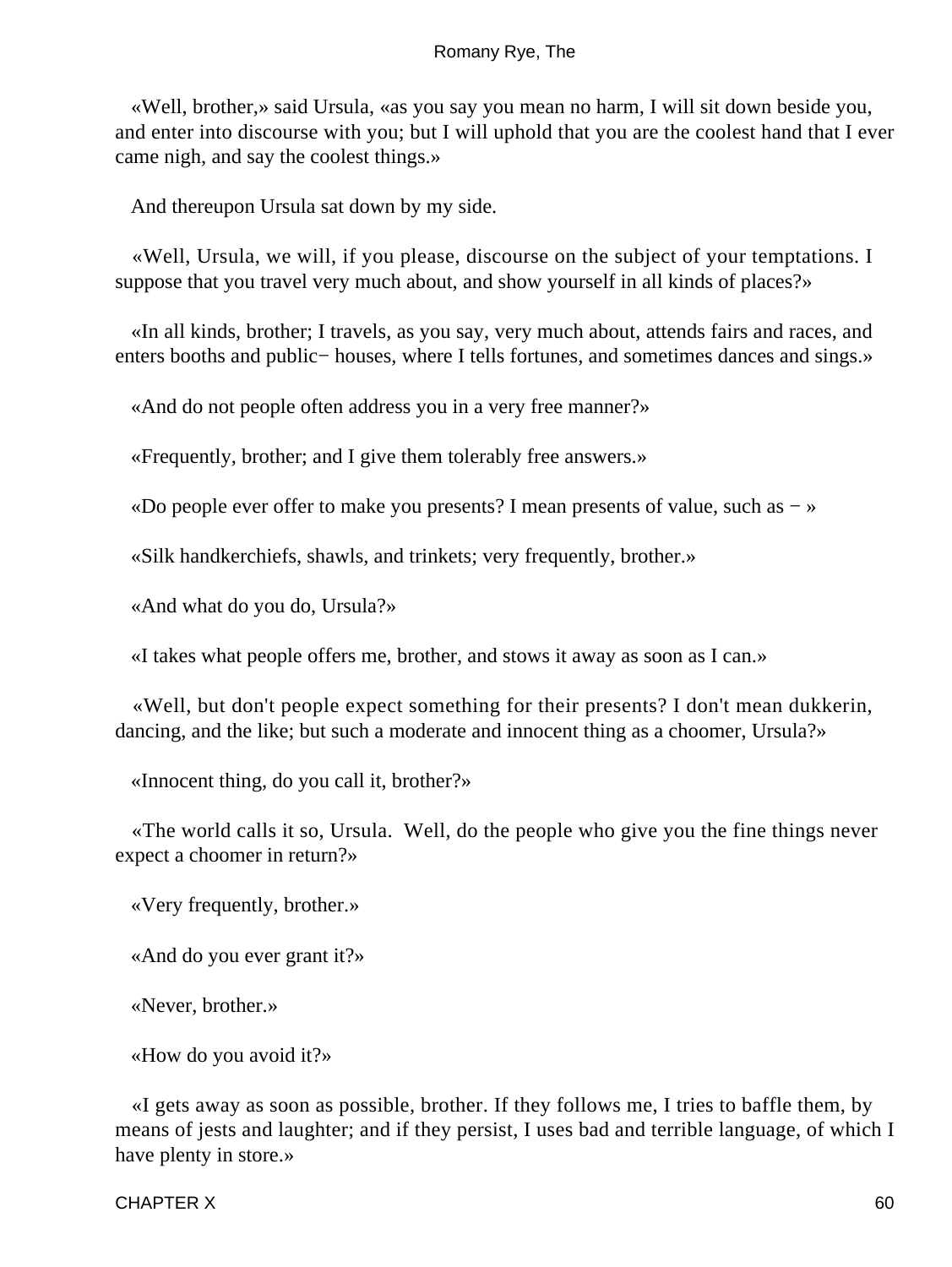«But if your terrible language has no effect?»

«Then I screams for the constable, and if he comes not, I uses my teeth and nails.»

«And are they always sufficient?»

«I have only had to use them twice, brother; but then I found them sufficient.»

 «But suppose the person who followed you was highly agreeable, Ursula? A handsome young officer of local militia, for example, all dressed in Lincoln green, would you still refuse him the choomer?»

 «We makes no difference, brother; the daughters of the gypsy− father makes no difference; and what's more, sees none.»

«Well, Ursula, the world will hardly give you credit for such indifference.»

«What cares we for the world, brother! we are not of the world.»

«But your fathers, brothers, and uncles, give you credit, I suppose, Ursula.»

 «Ay, ay, brother, our fathers, brothers, and cokos gives us all manner of credit; for example, I am telling lies and dukkerin in a public−house where my batu or coko − perhaps both − are playing on the fiddle; well, my batu and my coko beholds me amongst the public−house crew, talking nonsense and hearing nonsense; but they are under no apprehension; and presently they sees the good−looking officer of militia, in his greens and Lincolns, get up and give me a wink, and I go out with him abroad, into the dark night perhaps; well, my batu and my coko goes on fiddling just as if I were six miles off asleep in the tent, and not out in the dark street with the local officer, with his Lincolns and his greens.»

«They know they can trust you, Ursula?»

«Ay, ay, brother; and, what's more, I knows I can trust myself.»

«So you would merely go out to make a fool of him, Ursula?»

«Merely go out to make a fool of him, brother, I assure you.»

«But such proceedings really have an odd look, Ursula.»

«Amongst gorgios, very so, brother.»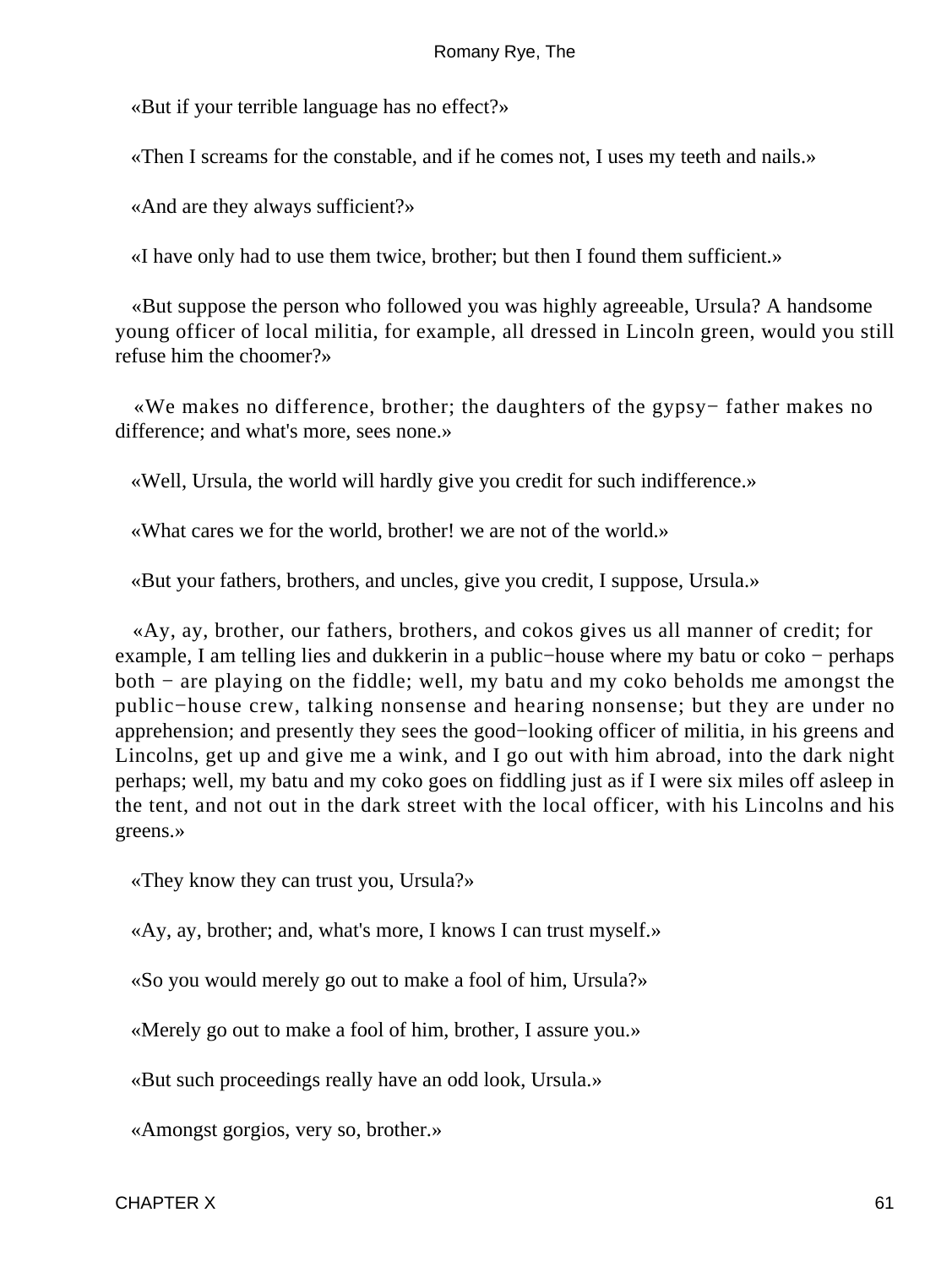«Well, it must be rather unpleasant to lose one's character even amongst gorgios, Ursula; and suppose the officer, out of revenge for being tricked and duped by you, were to say of you the thing that is not, were to meet you on the race− course the next day, and boast of receiving favours which he never had, amidst a knot of jeering militia−men, how would you proceed, Ursula? would you not be abashed?»

«By no means, brother; I should bring my action of law against him.»

«Your action at law, Ursula?»

 «Yes, brother, I should give a whistle, whereupon all one's cokos and batus, and all my near and distant relations, would leave their fiddling, dukkerin, and horse−dealing, and come flocking about me. 'What's the matter, Ursula?' says my coko. 'Nothing at all,' I replies, 'save and except that gorgio, in his greens and his Lincolns, says that I have played the − with him.' 'Oho, he does, Ursula,' says my coko, 'try your action of law against him, my lamb,' and he puts something privily into my hands; whereupon I goes close up to the grinning gorgio, and staring him in the face, with my head pushed forward, I cries out: 'You say I did what was wrong with you last night when I was out with you abroad?' 'Yes,' says the local officer, 'I says you did,' looking down all the time. 'You are a liar,' says I, and forthwith I breaks his head with the stick which I holds behind me, and which my coko has conveyed privily into my hand.»

«And this is your action at law, Ursula?»

«Yes, brother, this is my action at club−law.»

 «And would your breaking the fellow's head quite clear you of all suspicion in the eyes of your batus, cokos, and what not?»

 «They would never suspect me at all, brother, because they would know that I would never condescend to be over−intimate with a gorgio; the breaking the head would be merely intended to justify Ursula in the eyes of the gorgios.»

«And would it clear you in their eyes?»

 «Would it not, brother? when they saw the blood running down from the fellow's cracked poll on his greens and Lincolns, they would be quite satisfied; why, the fellow would not be able to show his face at fair or merry−making for a year and three−quarters.»

«Did you ever try it, Ursula?»

«Can't say I ever did, brother, but it would do.»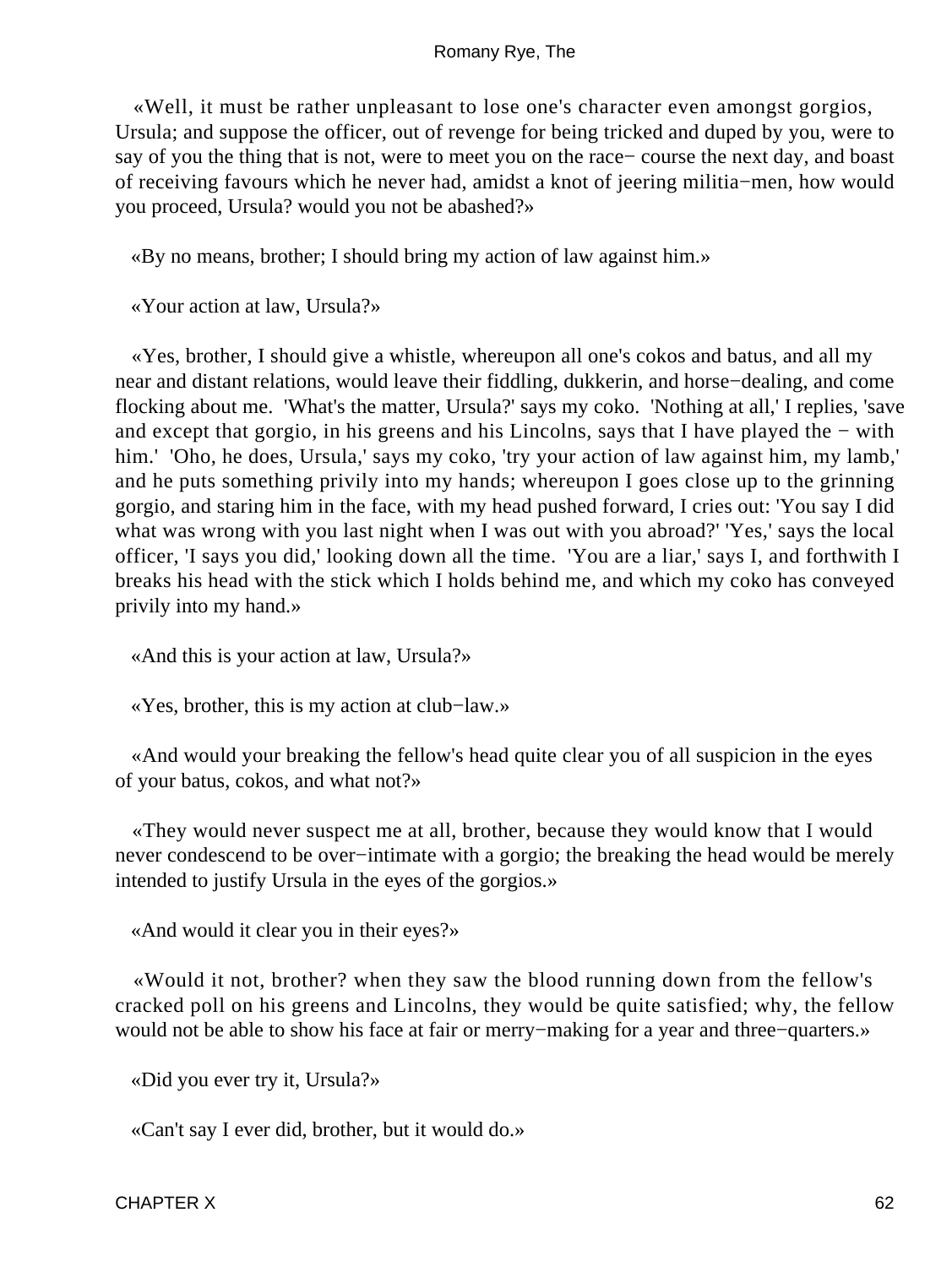«And how did you ever learn such a method of proceeding?»

 «Why, 't is advised by gypsy liri, brother. It's part of our way of settling difficulties amongst ourselves; for example, if a young Roman were to say the thing which is not respecting Ursula and himself, Ursula would call a great meeting of the people, who would all sit down in a ring, the young fellow amongst them; a coko would then put a stick in Ursula's hand, who would then get up and go to the young fellow, and say, 'Did I play the − with you?' and were he to say 'Yes,' she would crack his head before the eyes of all.»

 «Well,» said I, «Ursula, I was bred an apprentice to gorgio law, and of course ought to stand up for it, whenever I conscientiously can, but I must say the gypsy manner of bringing an action for defamation is much less tedious, and far more satisfactory, than the gorgiko one. I wish you now to clear up a certain point which is rather mysterious to me. You say that for a Romany chi to do what is unseemly with a gorgio is quite out of the question, yet only the other day I heard you singing a song in which a Romany chi confesses herself to be cambri by a grand gorgious gentleman.»

«A sad let down,» said Ursula.

 «Well,» said I, «sad or not, there's the song that speaks of the thing, which you give me to understand is not.»

 «Well, if the thing ever was,» said Ursula, «it was a long time ago, and perhaps, after all, not true.»

«Then why do you sing the song?»

 «I'll tell you, brother, we sings the song now and then to be a warning to ourselves to have as little to do as possible in the way of acquaintance with the gorgios; and a warning it is; you see how the young woman in the song was driven out of her tent by her mother, with all kind of disgrace and bad language; but you don't know that she was afterwards buried alive by her cokos and pals, in an uninhabited place; the song doesn't say it, but the story says it, for there is a story about it, though, as I said before, it was a long time ago, and perhaps, after all, wasn't true.»

 «But if such a thing were to happen at present, would the cokos and pals bury the girl alive?»

 «I can't say what they would do,» said Ursula; «I suppose they are not so strict as they were long ago; at any rate, she would be driven from the tan, and avoided by all her family and relations as a gorgio's acquaintance; so that, perhaps, at last, she would be glad if they would bury her alive.»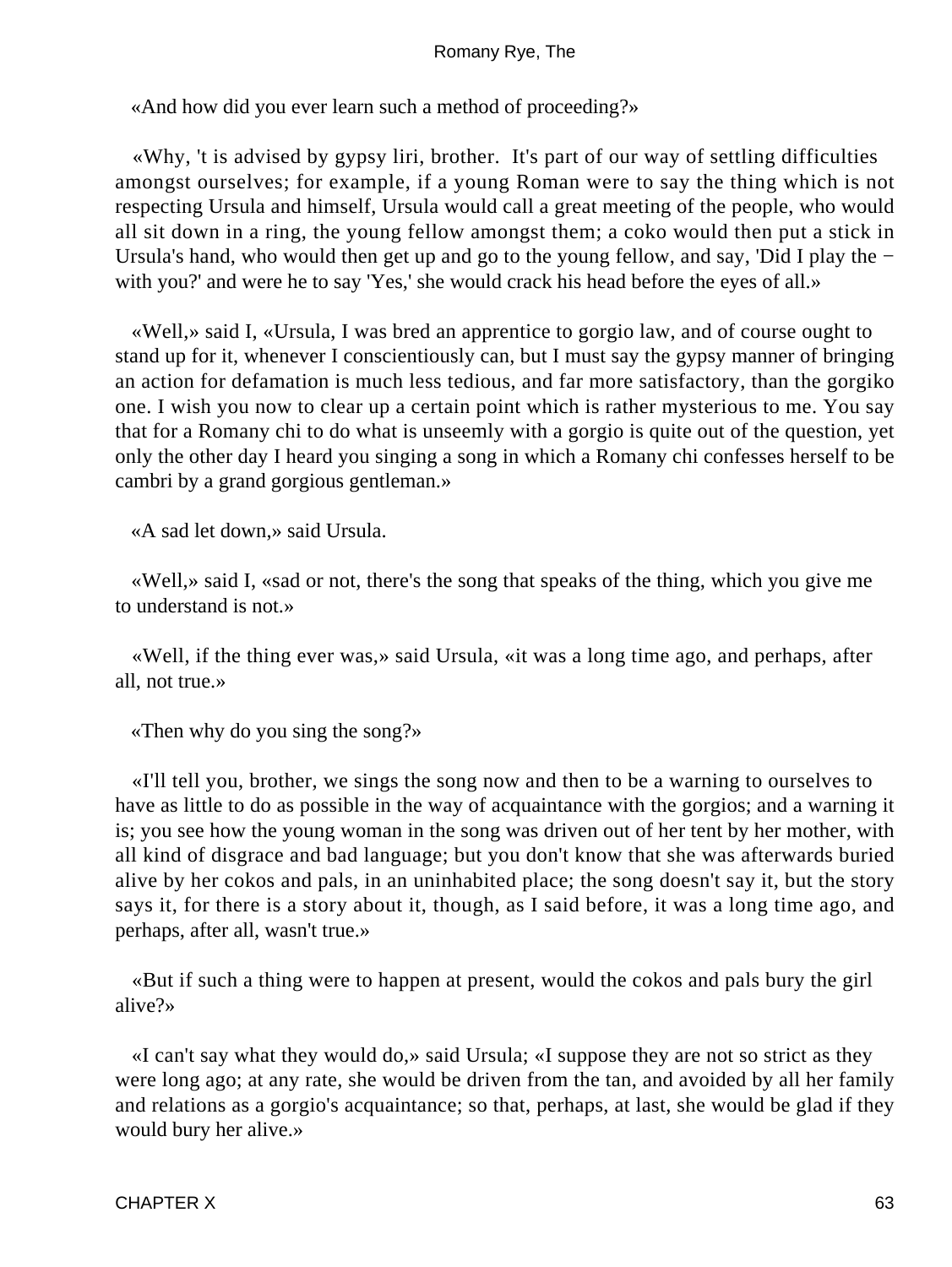«Well, I can conceive that there would be an objection on the part of the cokos and batus that a Romany chi should form an improper acquaintance with a gorgio, but I should think that the batus and cokos could hardly object to the chi's entering into the honourable estate of wedlock with a gorgio.»

Ursula was silent.

«Marriage is an honourable estate, Ursula.»

«Well, brother, suppose it be?»

 «I don't see why a Romany chi should object to enter into the honourable estate of wedlock with a gorgio.»

«You don't, brother; don't you?»

 «No,» said I; «and, moreover, I am aware, notwithstanding your evasion, Ursula, that marriages and connections now and then occur between gorgios and Romany chies; the result of which is the mixed breed, called half and half, which is at present travelling about England, and to which the Flaming Tinman belongs, otherwise called Anselo Herne.»

 «As for the half and halfs,» said Ursula, «they are a bad set; and there is not a worse blackguard in England than Anselo Herne.»

«All that you say may be very true, Ursula, but you admit that there are half and halfs.»

«The more's the pity, brother.»

«Pity, or not, you admit the fact; but how do you account for it?»

 «How do I account for it? why, I will tell you, by the break up of a Roman family, brother − the father of a small family dies, and, perhaps, the mother; and the poor children are left behind; sometimes, they are gathered up by their relations, and sometimes, if they have none, by charitable Romans, who bring them up in the observance of gypsy law; but sometimes they are not so lucky, and falls into the company of gorgios, trampers, and basket−makers, who live in caravans, with whom they take up, and so − I hate to talk of the matter, brother; but so comes this race of the half and halfs.»

 «Then you mean to say, Ursula, that no Romany chi, unless compelled by hard necessity, would have anything to do with a gorgio?»

 «We are not over−fond of gorgios, brother, and we hates basket−makers, and folks that live in caravans.»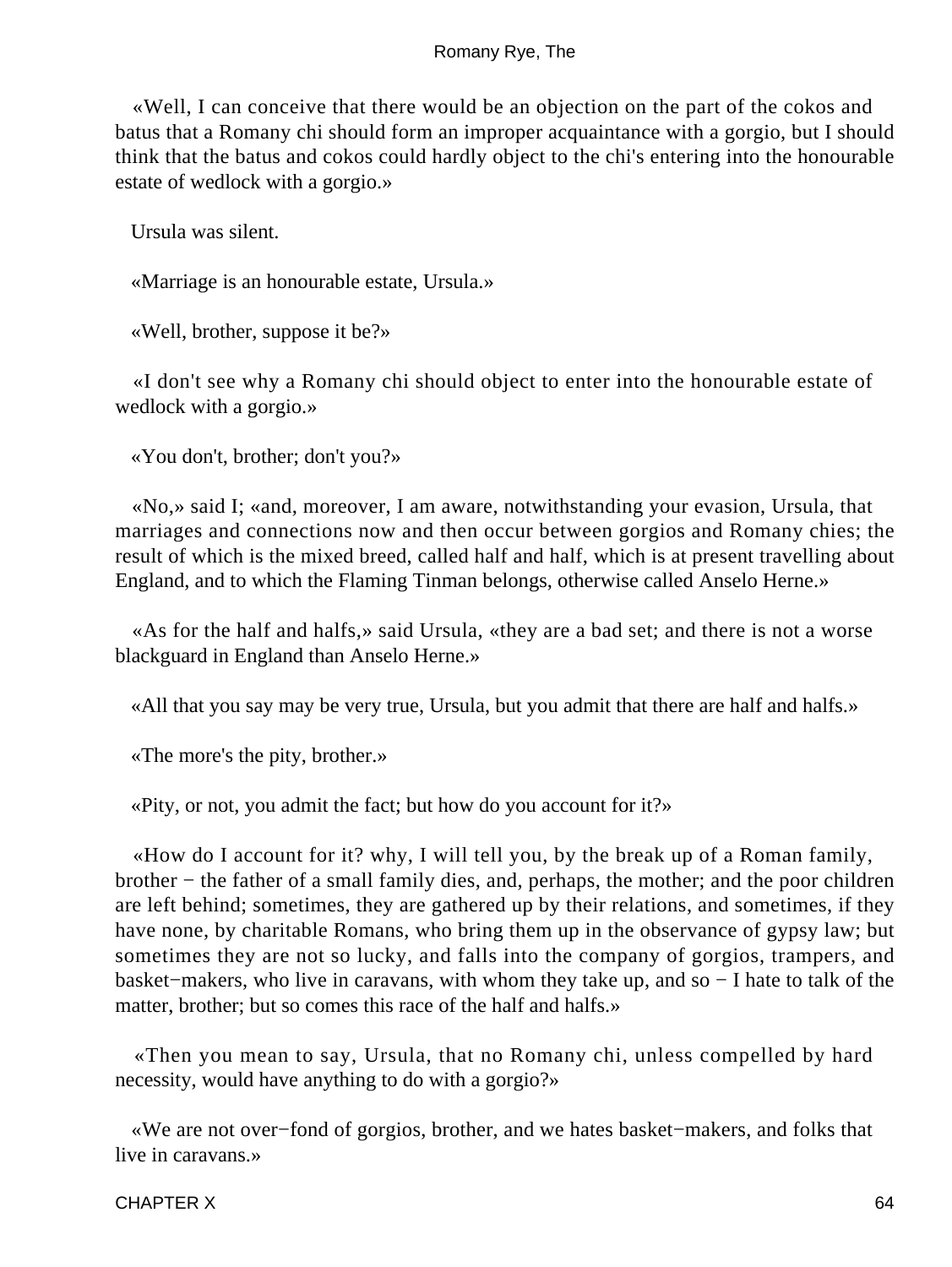«Well,» said I, «suppose a gorgio who is not a basket−maker, a fine, handsome gorgious gentleman, who lives in a fine house − »

«We are not fond of houses, brother; I never slept in a house in my life.»

«But would not plenty of money induce you?»

«I hate houses, brother, and those who live in them.»

 «Well, suppose such a person were willing to resign his fine house; and, for love of you, to adopt gypsy law, speak Romany, and live in a tan, would you have nothing to say to him?»

«Bringing plenty of money with him, brother?»

«Well, bringing plenty of money with him, Ursula.»

«Well, brother, suppose you produce your man; where is he?»

«I was merely supposing such a person, Ursula.»

«Then you don't know of such a person, brother?»

«Why, no, Ursula; why do you ask?»

«Because, brother, I was almost beginning to think that you meant yourself.»

 «Myself! Ursula; I have no fine house to resign; nor have I money. Moreover, Ursula, though I have a great regard for you, and though I consider you very handsome, quite as handsome, indeed, as Meridiana in − »

«Meridiana! where did you meet with her?» said Ursula, with a toss of her head.

«Why, in old Pulci's  $-\infty$ 

 «At old Fulcher's! that's not true, brother. Meridiana is a Borzlam, and travels with her own people, and not with old Fulcher, who is a gorgio, and a basket−maker.»

 «I was not speaking of old Fulcher, but Pulci, a great Italian writer, who lived many hundred years ago, and who, in his poem called 'Morgante Maggiore,' speaks of Meridiana, the daughter of  $-\infty$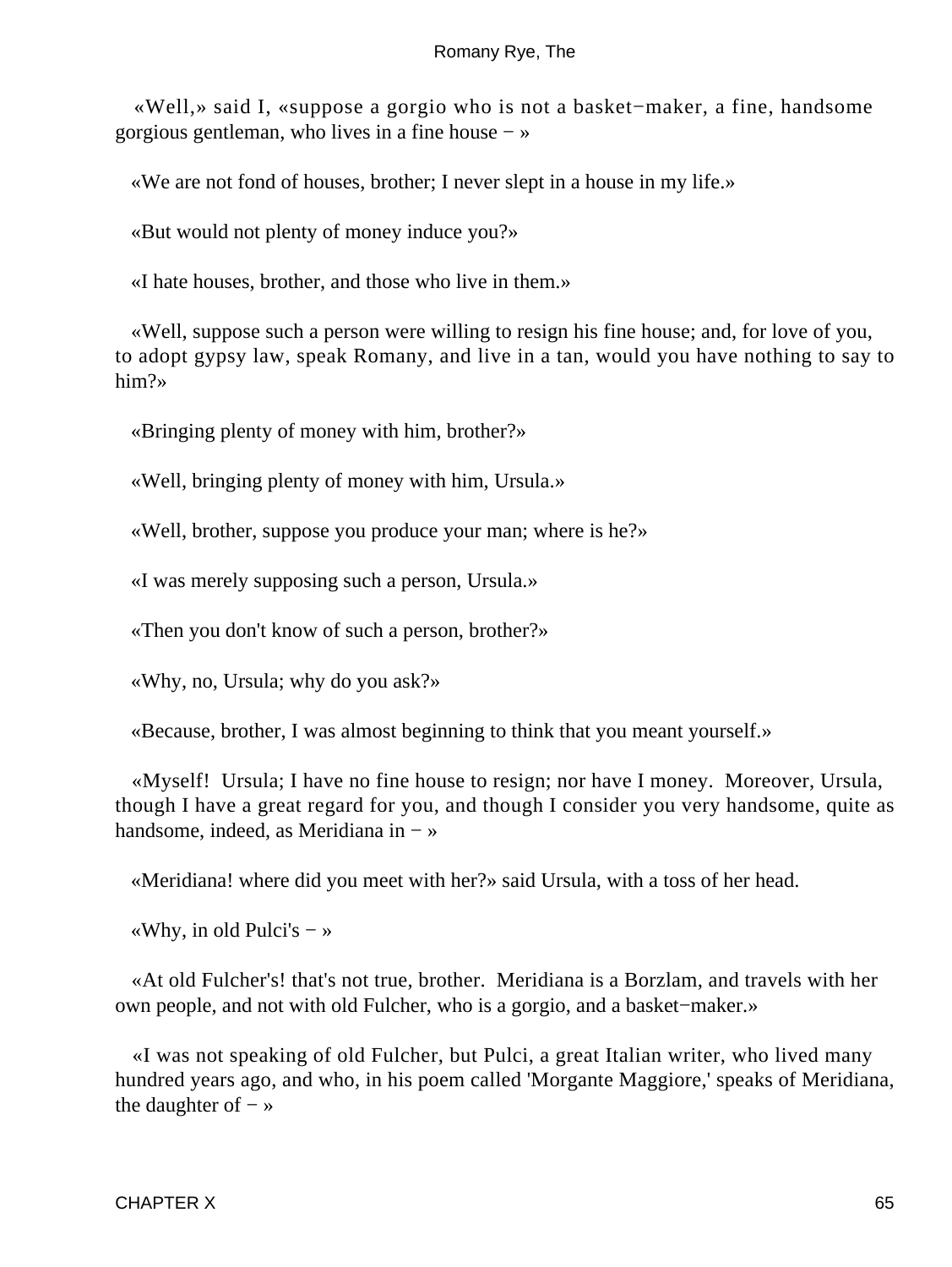«Old Carus Borzlam,» said Ursula; «but if the fellow you mention lived so many hundred years ago, how, in the name of wonder, could he know anything of Meridiana?»

 «The wonder, Ursula, is, how your people could ever have got hold of that name, and similar ones. The Meridiana of Pulci was not the daughter of old Carus Borzlam, but of Caradoro, a great pagan king of the East, who, being besieged in his capital by Manfredonio, another mighty pagan king, who wished to obtain possession of his daughter, who had refused him, was relieved in his distress by certain paladins of Charlemagne, with one of whom, Oliver, his daughter Meridiana fell in love.»

 «I see,» said, Ursula, «that it must have been altogether a different person, for I am sure that Meridiana Borzlam would never have fallen in love with Oliver. Oliver! why, that is the name of the curo−mengro, who lost the fight near the chong gav, the day of the great tempest, when I got wet through. No, no! Meridiana Borzlam would never have so far forgot her blood as to take up with Tom Oliver.»

 "I was not talking of that Oliver, Ursula, but of Oliver, peer of France, and paladin of Charlemagne, with whom Meridiana, daughter of Caradoro, fell in love, and for whose sake she renounced her religion and became a Christian, and finally ingravidata, or cambri, by him:−

'E nacquene un figliuol, dice la storia, Che dette a Carlo−man poi gran vittoria;'

which means  $-$  "

 «I don't want to know what it means,» said Ursula; «no good, I'm sure. Well, if the Meridiana of Charles's wain's pal was no handsomer than Meridiana Borzlam, she was no great catch, brother; for though I am by no means given to vanity, I think myself better to look at than she, though I will say she is no lubbeny, and would scorn  $-\infty$ 

 «I make no doubt she would, Ursula, and I make no doubt that you are much handsomer than she, or even the Meridiana of Oliver. What I was about to say, before you interrupted me, is this, that though I have a great regard for you, and highly admire you, it is only in a brotherly way, and  $-\infty$ 

 «And you had nothing better to say to me,» said Ursula, «when you wanted to talk to me beneath a hedge, than that you liked me in a brotherly way I well, I declare − »

«You seem disappointed, Ursula.»

«Disappointed, brother! not I.»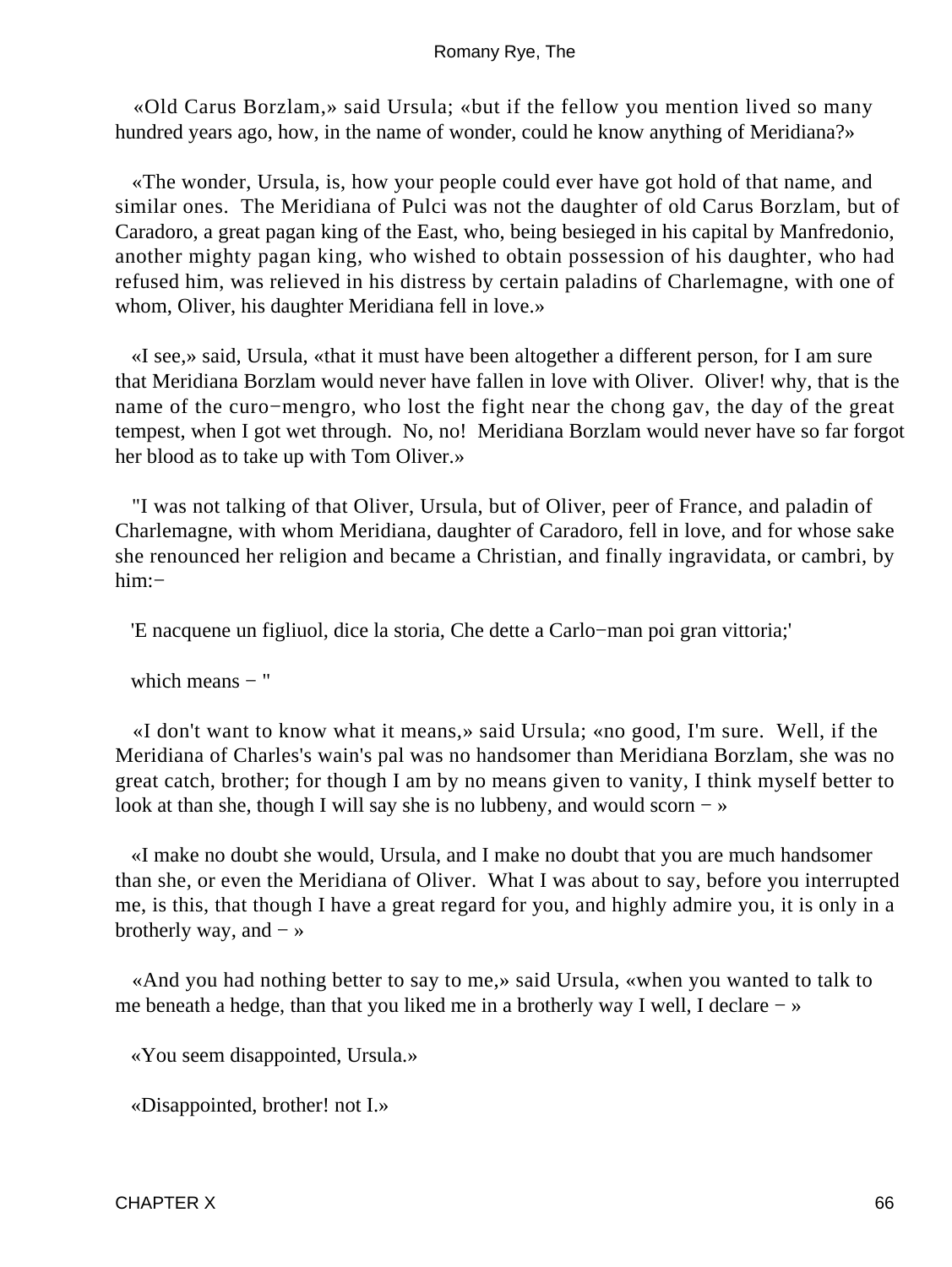«You were just now saying that you disliked gorgios, so, of course, could only wish that I, who am a gorgio, should like you in a brotherly way: I wished to have a conversation with you beneath a hedge, but only with the view of procuring from you some information respecting the song which you sung the other day, and the conduct of Roman females, which has always struck me as being highly unaccountable; so, if you thought anything else − »

 «What else should I expect from a picker−up of old words, brother? Bah! I dislike a picker−up of old words worse than a picker−up of old rags.»

 «Don't be angry, Ursula, I feel a great interest in you; you are very handsome, and very clever; indeed, with your beauty and cleverness, I only wonder that you have not long since been married.»

«You do, do you, brother?»

 «Yes. However, keep up your spirits, Ursula, you are not much past the prime of youth,  $\text{so} - \infty$ 

 «Not much past the prime of youth! Don't be uncivil, brother, I was only twenty−two last month.»

 «Don't be offended, Ursula, but twenty−two is twenty−two, or, I should rather say, that twenty−two in a woman is more than twenty−six in a man. You are still very beautiful, but I advise you to accept the first offer that's made to you.»

 «Thank you, brother, but your advice comes rather late; I accepted the first offer that was made me five years ago.»

«You married five years ago, Ursula! is it possible?»

«Quite possible, brother, I assure you.»

«And how came I to know nothing about it?»

 «How comes it that you don't know many thousand things about the Romans, brother? Do you think they tell you all their affairs?»

«Married, Ursula, married! well, I declare!»

«You seem disappointed, brother.»

 «Disappointed! Oh! no, not at all; but Jasper, only a few weeks ago, told me that you were not married; and, indeed, almost gave me to understand that you would be very glad to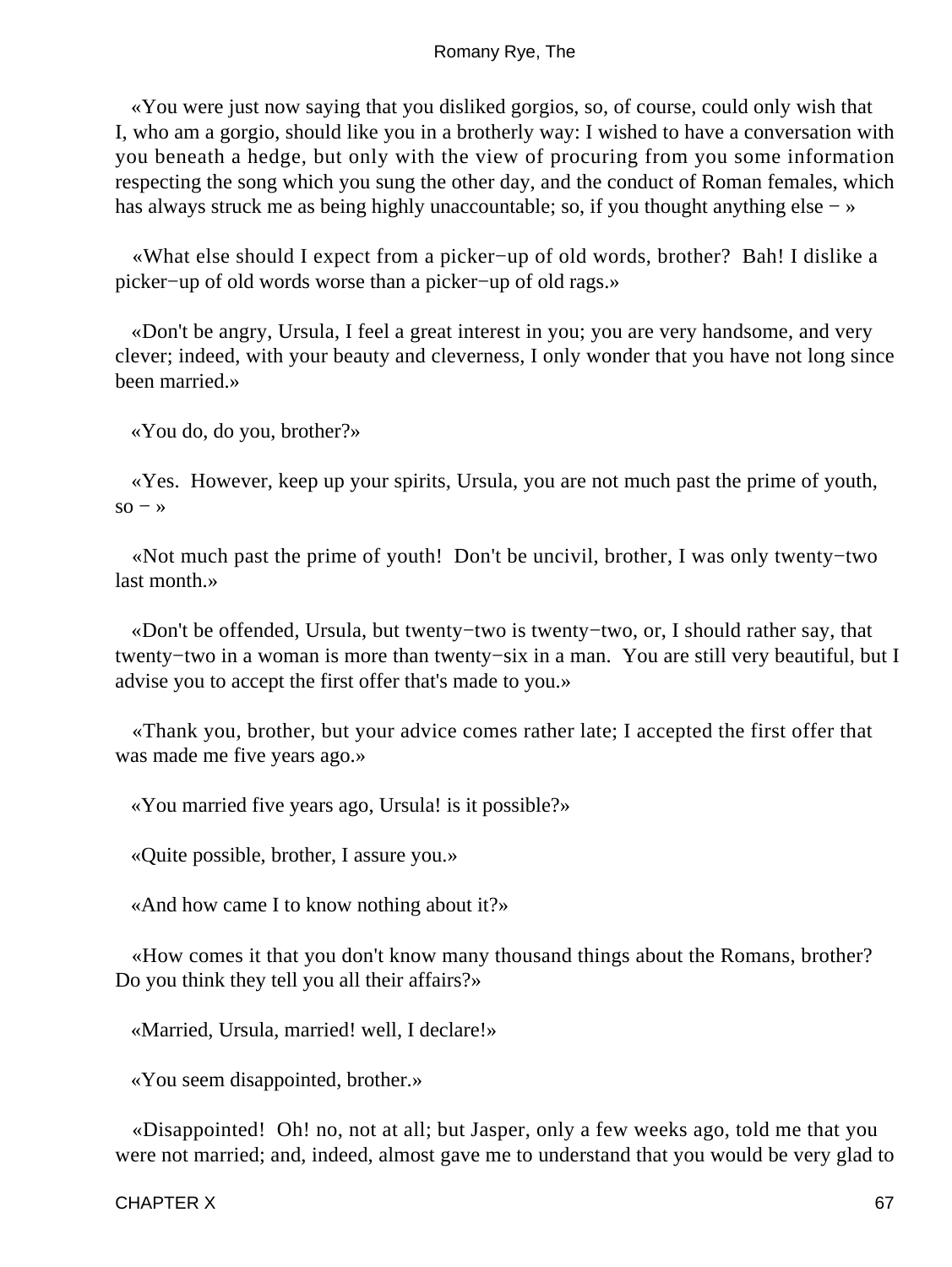get a husband.»

 «And you believed him? I'll tell you, brother, for your instruction, that there is not in the whole world a greater liar than Jasper Petulengro.»

 «I am sorry to hear it, Ursula; but with respect to him you married − who might he be? A gorgio, or a Romany chal?»

 «Gorgio, or Romany chal! Do you think I would ever condescend to a gorgio! It was a Camomescro, brother, a Lovell, a distant relation of my own.»

«And where is he? and what became of him! Have you any family?»

 «Don't think I am going to tell you all my history, brother; and, to tell you the truth, I am tired of sitting under hedges with you, talking nonsense. I shall go to my house.»

 «Do sit a little longer, sister Ursula. I most heartily congratulate you on your marriage. But where is this same Lovell? I have never seen him: I wish to congratulate him too. You are quite as handsome as the Meridiana of Pulci, Ursula, ay, or the Despina of Riciardetto. Riciardetto, Ursula, is a poem written by one Fortiguerra, about ninety years ago, in imitation of the Morgante of Pulci. It treats of the wars of Charlemagne and his Paladins with various barbarous nations, who came to besiege Paris. Despina was the daughter and heiress of Scricca, King of Cafria; she was the beloved of Riciardetto, and was beautiful as an angel; but I make no doubt you are quite as handsome as she.»

 «Brother,» said Ursula − but the reply of Ursula I reserve for another chapter, the present having attained to rather an uncommon length, for which, however, the importance of the matter discussed is a sufficient apology.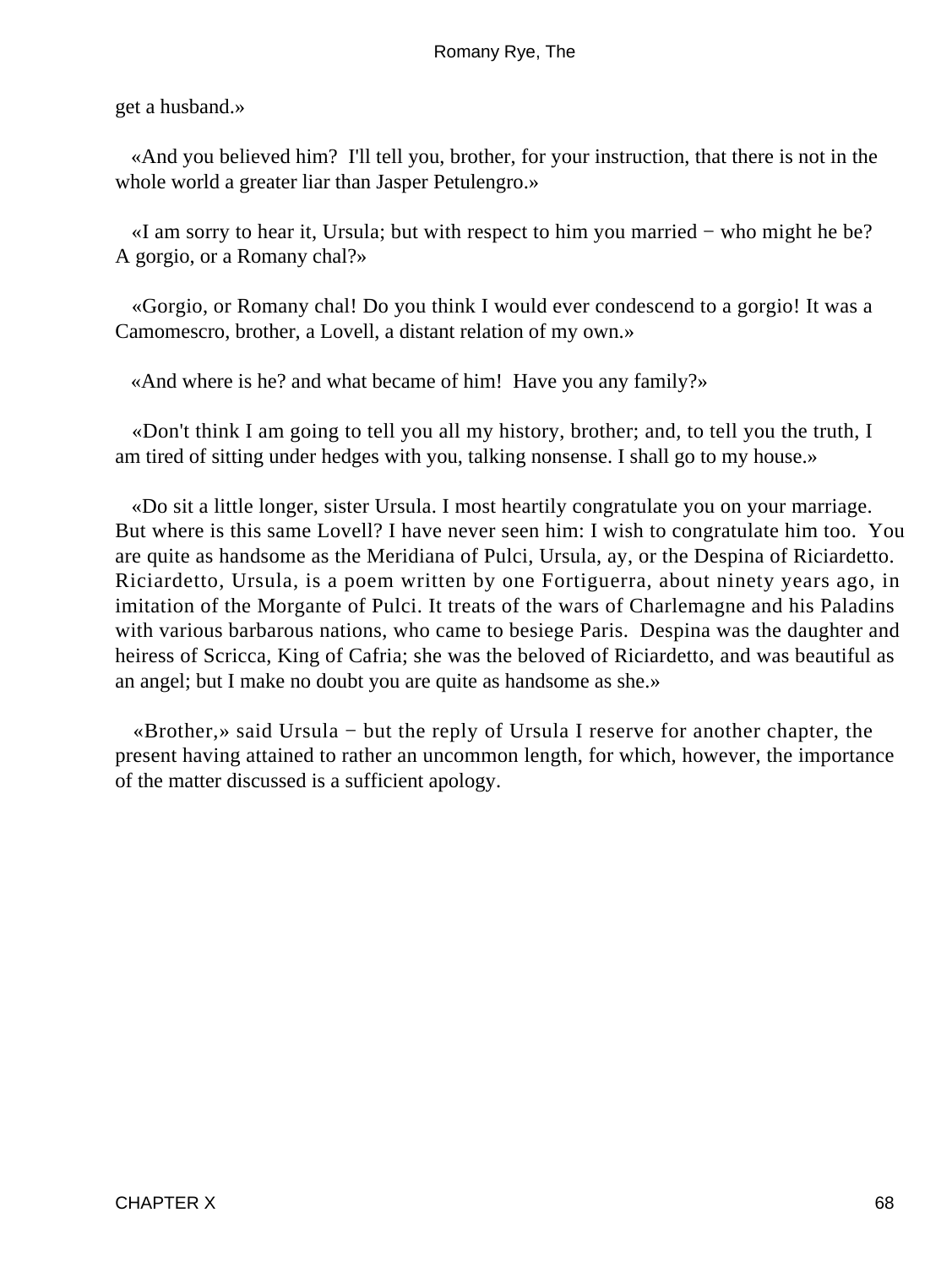## **[CHAPTER XI](#page-315-0)**

*U*rsula's Tale – The Patteran – The Deep Water – Second Husband.

 «BROTHER,» said Ursula, plucking a dandelion which grew at her feet, «I have always said that a more civil and pleasant– spoken person than yourself can't be found. I have a great regard for you and your learning, and am willing to do you any pleasure in the way of words or conversation. Mine is not a very happy story, but as you wish to hear it, it is quite at your service. Launcelot Lovell made me an offer, as you call it, and we were married in Roman fashion; that is, we gave each other our right hands, and promised to be true to each other. We lived together two years, travelling sometimes by ourselves, sometimes with our relations; I bore him two children, both of which were still−born, partly, I believe, from the fatigue I underwent in running about the country telling dukkerin when I was not exactly in a state to do so, and partly from the kicks and blows which my husband Launcelot was in the habit of giving me every night, provided I came home with less than five shillings, which it is sometimes impossible to make in the country, provided no fair or merry−making is going on. At the end of two years my husband, Launcelot, whistled a horse from a farmer's field, and sold it for forty−pounds; and for that horse he was taken, put in prison, tried, and condemned to be sent to the other country for life. Two days before he was to be sent away, I got leave to see him in the prison, and in the presence of the turnkey I gave him a thin cake of gingerbread, in which there was a dainty saw which could cut through iron. I then took on wonderfully, turned my eyes inside out, fell down in a seeming fit, and was carried out of the prison. That same night my husband sawed his irons off, cut through the bars of his window, and dropping down a height of fifty feet, lighted on his legs, and came and joined me on a heath where I was camped alone. We were just getting things ready to be off, when we heard people coming, and sure enough they were runners after my husband, Launcelot Lovell; for his escape had been discovered within a quarter of an hour after he had got away. My husband, without bidding me farewell, set off at full speed, and they after him, but they could not take him, and so they came back and took me, and shook me, and threatened me, and had me before the poknees, who shook his head at me, and threatened me in order to make me discover where my husband was, but I said I did not know, which was true enough; not that I would have told him if I had. So at last the poknees and the runners, not being able to make anything out of me, were obliged to let me go, and I went in search of my husband. I wandered about with my cart for several days in the direction in which I saw him run off, with my eyes bent on the ground, but could see no marks of him; at last, coming to four cross roads, I saw my husband's patteran.»

«You saw your husband's patteran?»

«Yes, brother. Do you know what patteran means?»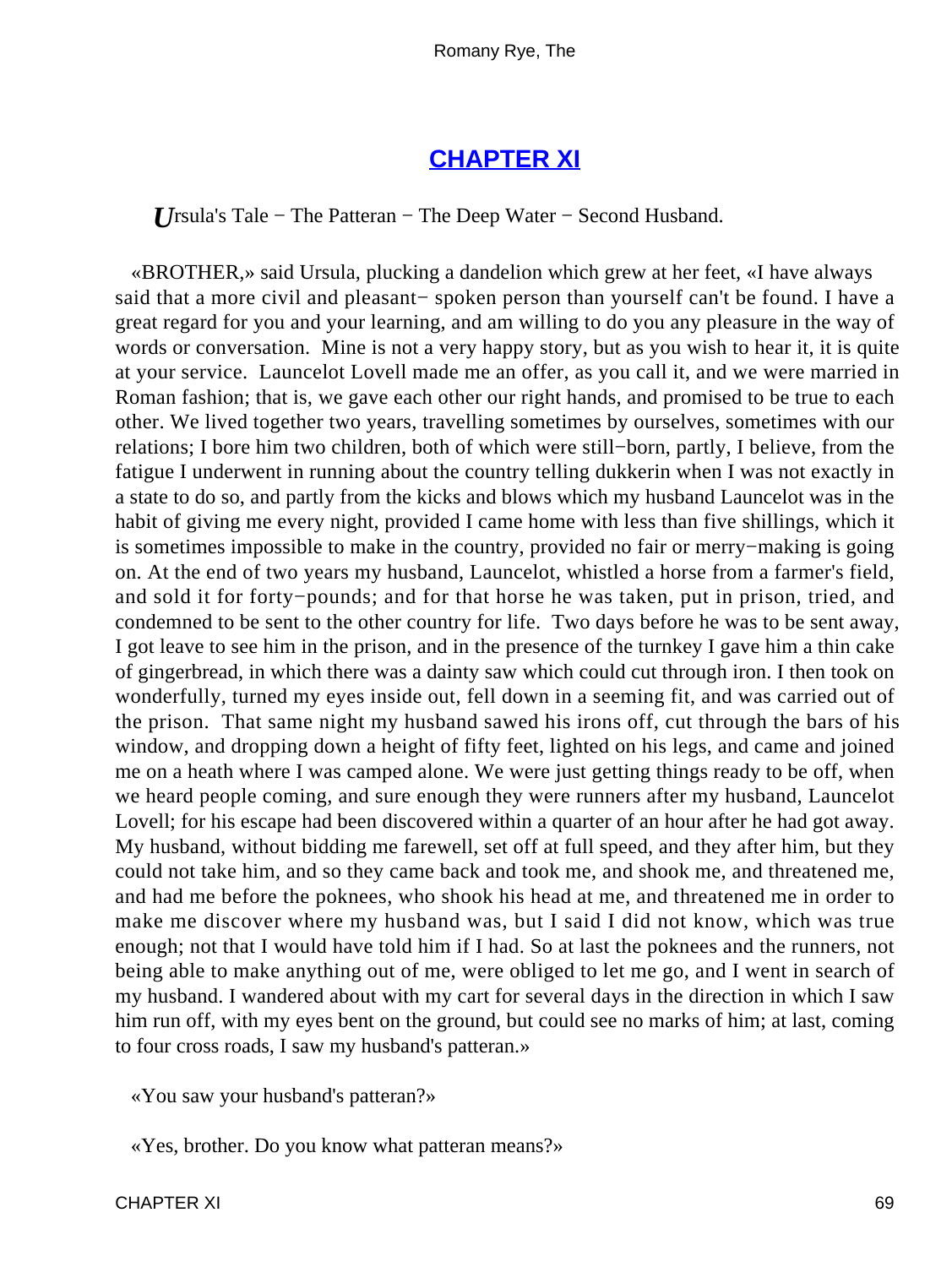«Of course, Ursula; the gypsy trail, the handful of grass which the gypsies strew in the roads as they travel, to give information to any of their companions who may be behind, as to the route they have taken. The gypsy patteran has always had a strange interest for me, Ursula.»

«Like enough, brother; but what does patteran mean?»

«Why, the gypsy trail, formed as I told you before.»

«And you know nothing more about patteran, brother?»

«Nothing at all, Ursula; do you?»

«What's the name for the leaf of a tree, brother?»

 «I don't know,» said I; «it's odd enough that I have asked that question of a dozen Romany chals and chies, and they always told me that they did not know.»

 «No more they did, brother; there's only one person in England that knows, and that's myself − the name for a leaf is patteran. Now there are two that knows it − the other is yourself.»

 «Dear me, Ursula, how very strange! I am much obliged to you. I think I never saw you look so pretty as you do now; but who told you?»

 «My mother, Mrs. Herne, told it me one day, brother, when she was in a good humour, which she very seldom was, as no one has a better right to know than yourself, as she hated you mortally: it was one day when you had been asking our company what was the word for a leaf, and nobody could tell you, that she took me aside and told me, for she was in a good humour, and triumphed in seeing you balked. She told me the word for leaf was patteran, which our people use now for trail, having forgotten the true meaning. She said that the trail was called patteran, because the gypsies of old were in the habit of making the marks with the leaves and branches of trees, placed in a certain manner. She said that nobody knew it but herself, who was one of the old sort, and begged me never to tell the word to any one but him I should marry; and to be particularly cautious never to let you know it, whom she hated. Well, brother, perhaps I have done wrong to tell you; but, as I said before, I likes you, and am always ready to do your pleasure in words and conversation; my mother, moreover, is dead and gone, and, poor thing, will never know anything about the matter. So, when I married, I told my husband about the patteran, and we were in the habit of making our private trails with leaves and branches of trees, which none of the other gypsy people did; so, when I saw my husband's patteran, I knew it at once, and I followed it upwards of two hundred miles towards the north; and then I came to a deep, awful−looking water, with an overhanging bank, and on the bank I found the patteran, which directed me to proceed along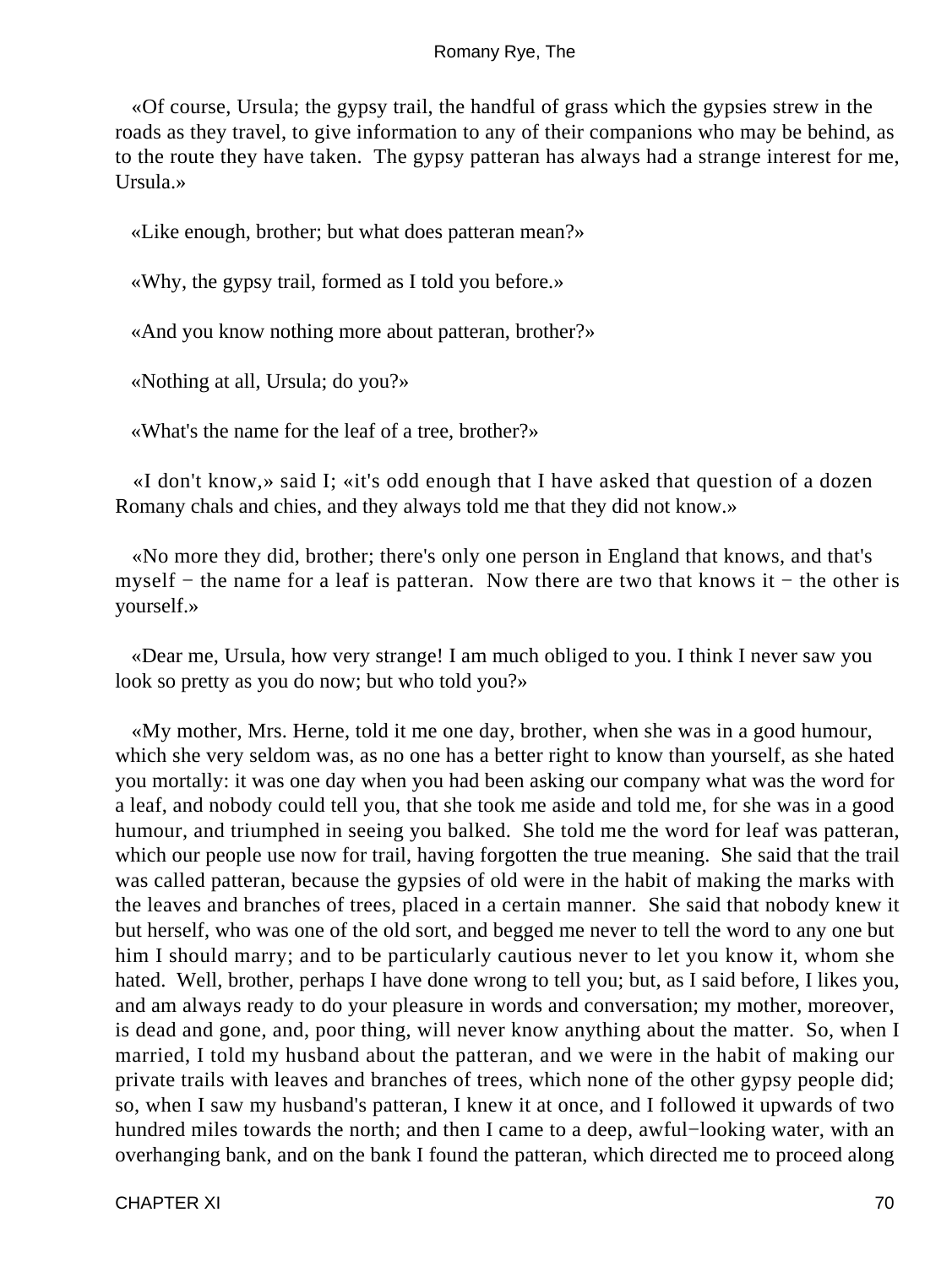the bank towards the east, and I followed my husband's patteran towards the east; and before I had gone half a mile, I came to a place where I saw the bank had given way, and fallen into the deep water. Without paying much heed, I passed on, and presently came to a public−house, not far from the water, and I entered the public−house to get a little beer, and perhaps to tell a dukkerin, for I saw a great many people about the door; and, when I entered, I found there was what they calls an inquest being held upon a body in that house, and the jury had just risen to go and look at the body; and being a woman, and having a curiosity, I thought I would go with them, and so I did; and no sooner did I see the body, than I knew it to be my husband's; it was much swelled and altered, but I knew it partly by the clothes, and partly by a mark on the forehead, and I cried out, 'It is my husband's body,' and I fell down in a fit, and the fit that time, brother, was not a seeming one.»

 «Dear me,» said I, «how terrible! but tell me, Ursula, how did your husband come by his death?»

 «The bank, overhanging the deep water, gave way under him, brother, and he was drowned; for, like most of our people, he could not swim, or only a little. The body, after it had been in the water a long time, came up of itself, and was found floating. Well, brother, when the people of the neighbourhood found that I was the wife of the drowned man, they were very kind to me, and made a subscription for me, with which, after having seen my husband buried, I returned the way I had come, till I met Jasper and his people, and with them I have travelled ever since: I was very melancholy for a long time, I assure you, brother; for the death of my husband preyed very much upon my mind.»

 «His death was certainly a very shocking one, Ursula; but, really, if he had died a natural one, you could scarcely have regretted it, for he appears to have treated you barbarously.»

 «Women must bear, brother; and, barring that he kicked and beat me, and drove me out to tell dukkerin when I could scarcely stand, he was not a bad husband. A man, by gypsy law, brother, is allowed to kick and beat his wife, and to bury her alive, if he thinks proper. I am a gypsy, and have nothing to say against the law.»

«But what has Mikailia Chikno to say about it?»

 «She is a cripple, brother, the only cripple amongst the Roman people: so she is allowed to do and say as she pleases. Moreover, her husband does not think fit to kick or beat her, though it is my opinion she would like him all the better if he were occasionally to do so, and threaten to bury her alive; at any rate, she would treat him better, and respect him more.»

«Your sister does not seem to stand much in awe of Jasper Petulengro, Ursula.»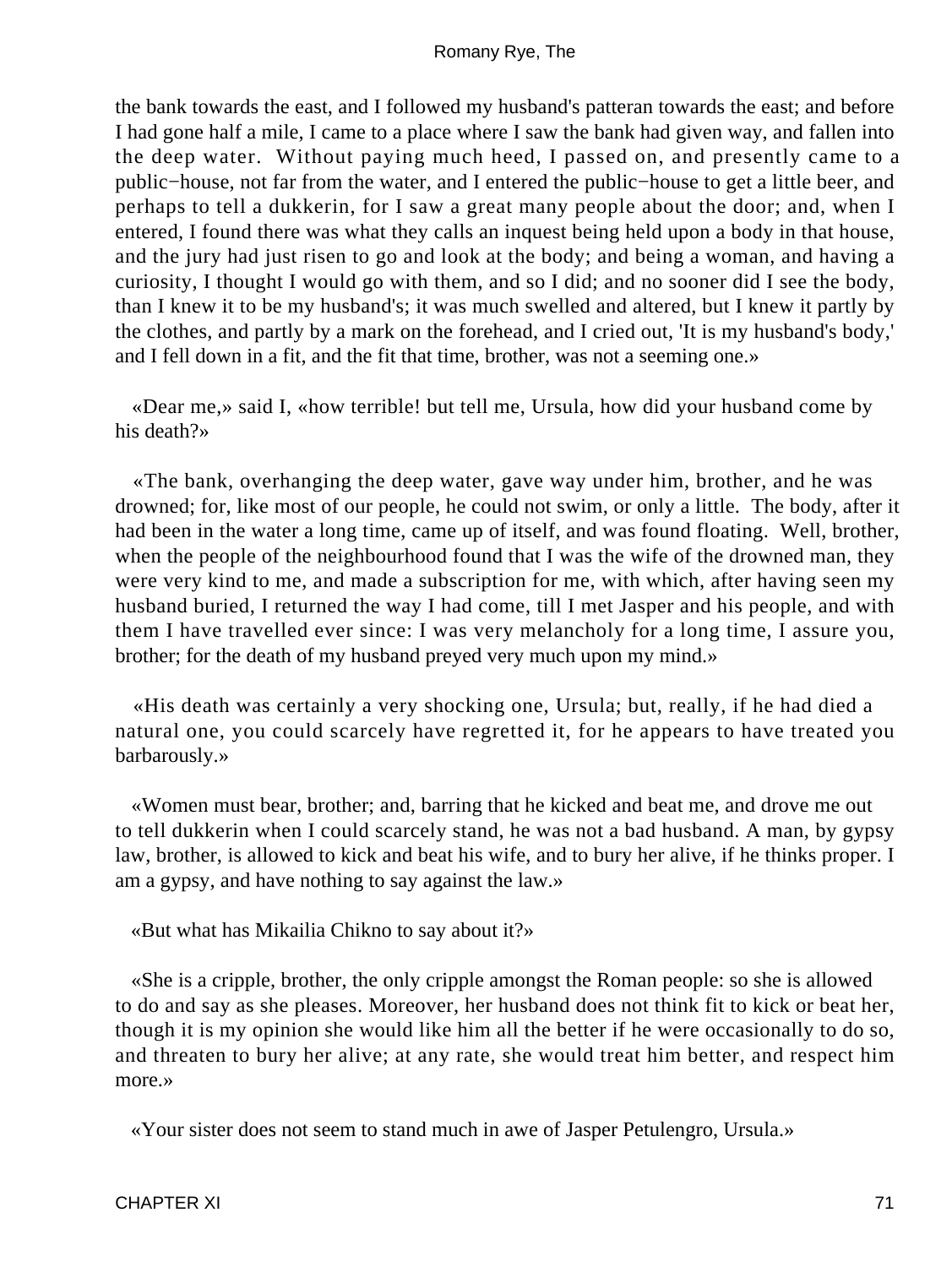«Let the matters of my sister and Jasper Petulengro alone, brother; you must travel in their company some time before you can understand them; they are a strange two, up to all kind of chaffing: but two more regular Romans don't breathe, and I'll tell you, for your instruction, that there isn't a better mare−breaker in England than Jasper Petulengro, if you can manage Miss Isopel Berners as well as − »

«Isopel Berners,» said I, «how came you to think of her?»

 «How should I but think of her, brother, living as she does with you in Mumper's dingle, and travelling about with you; you will have, brother, more difficulty to manage her, than Jasper has to manage my sister Pakomovna. I should have mentioned her before, only I wanted to know what you had to say to me; and when we got into discourse, I forgot her. I say, brother, let me tell you your dukkerin, with respect to her, you will never − »

«I want to hear no dukkerin, Ursula.»

«Do let me tell you your dukkerin, brother, you will never manage − »

 «I want to hear no dukkerin, Ursula, in connection with Isopel Berners. Moreover, it is Sunday, we will change the subject; it is surprising to me that, after all you have undergone, you should look so beautiful. I suppose you do not think of marrying again, Ursula?»

 «No, brother, one husband at a time is quite enough for any reasonable mort; especially such a good husband as I have got.»

«Such a good husband! why, I thought you told me your husband was drowned?»

«Yes, brother, my first husband was.»

«And have you a second?»

«To be sure, brother.»

«And who is he? in the name of wonder.»

«Who is he? why Sylvester, to be sure.»

 «I do assure you, Ursula, that I feel disposed to be angry with you; such a handsome young woman as yourself to take up with such a nasty pepper−faced good for nothing − »

«I won't hear my husband abused, brother; so you had better say no more.»

«Why, is he not the Lazarus of the gypsies? has he a penny of his own, Ursula?»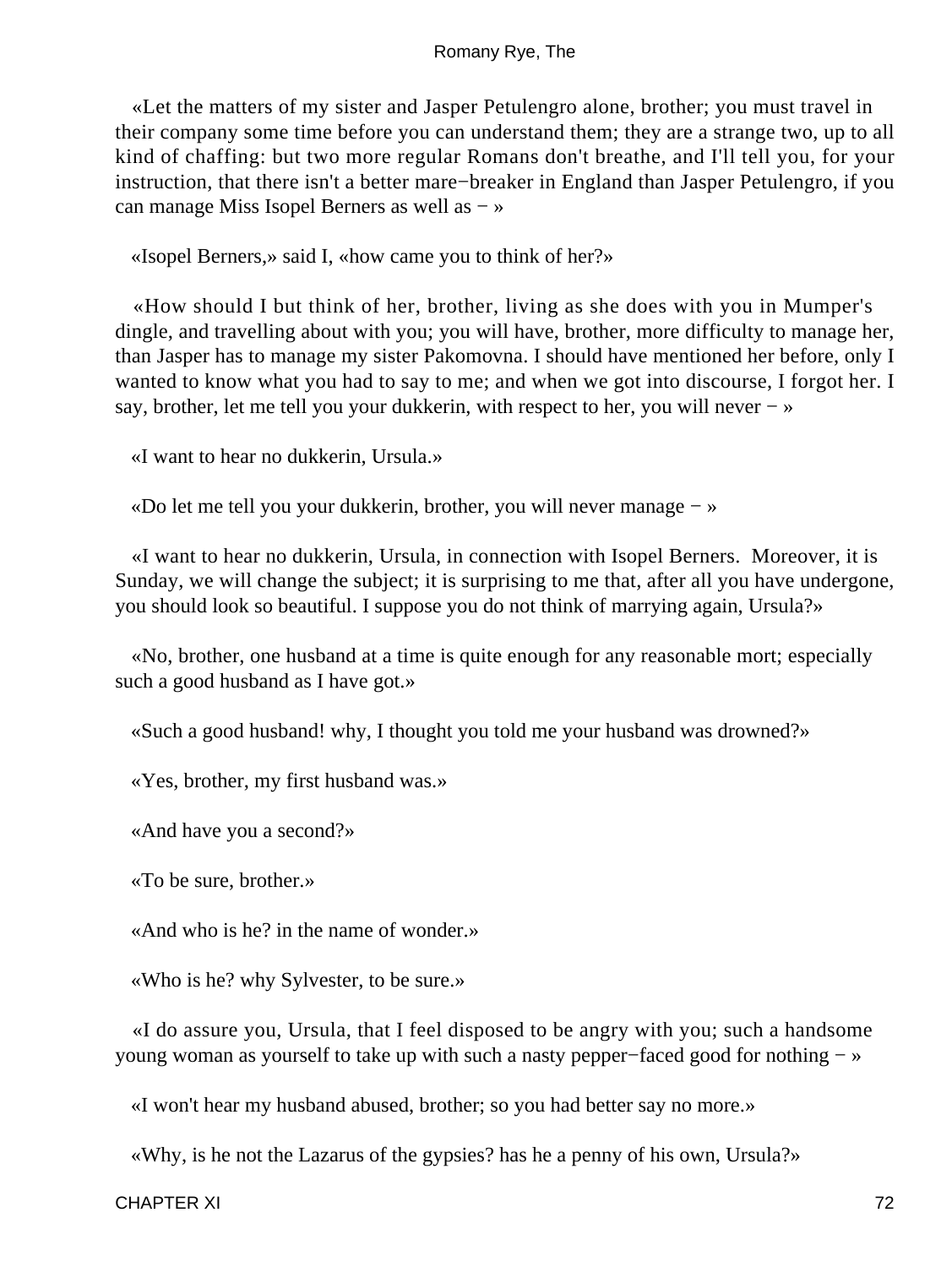«Then the more his want, brother, of a clever chi like me to take care of him and his childer. I tell you what, brother, I will chore, if necessary, and tell dukkerin for Sylvester, if even so heavy as scarcely to be able to stand. You call him lazy; you would not think him lazy if you were in a ring with him: he is a proper man with his hands; Jasper is going to back him for twenty pounds against Slammocks of the Chong gav, the brother of Roarer and Bell−metal, he says he has no doubt that he will win.»

 «Well, if you like him, I, of course, can have no objection. Have you been long married?»

 «About a fortnight, brother; that dinner, the other day, when I sang the song, was given in celebration of the wedding.»

«Were you married in a church, Ursula?»

 «We were not, brother; none but gorgios, cripples, and lubbenys are ever married in a church: we took each other's words. Brother, I have been with you near three hours beneath this hedge. I will go to my husband.»

«Does he know that you are here?»

«He does, brother.»

«And is he satisfied?»

 «Satisfied! of course. Lor', you gorgies! Brother, I go to my husband and my house.» And, thereupon, Ursula rose and departed.

 After waiting a little time I also arose; it was now dark, and I thought I could do no better than betake myself to the dingle; at the entrance of it I found Mr. Petulengro. «Well, brother,» said he, «what kind of conversation have you and Ursula had beneath the hedge?»

 «If you wished to hear what we were talking about, you should have come and sat down beside us; you knew where we were.»

«Well, brother, I did much the same, for I went and sat down behind you.»

«Behind the hedge, Jasper?»

«Behind the hedge, brother.»

«And heard all our conversation.»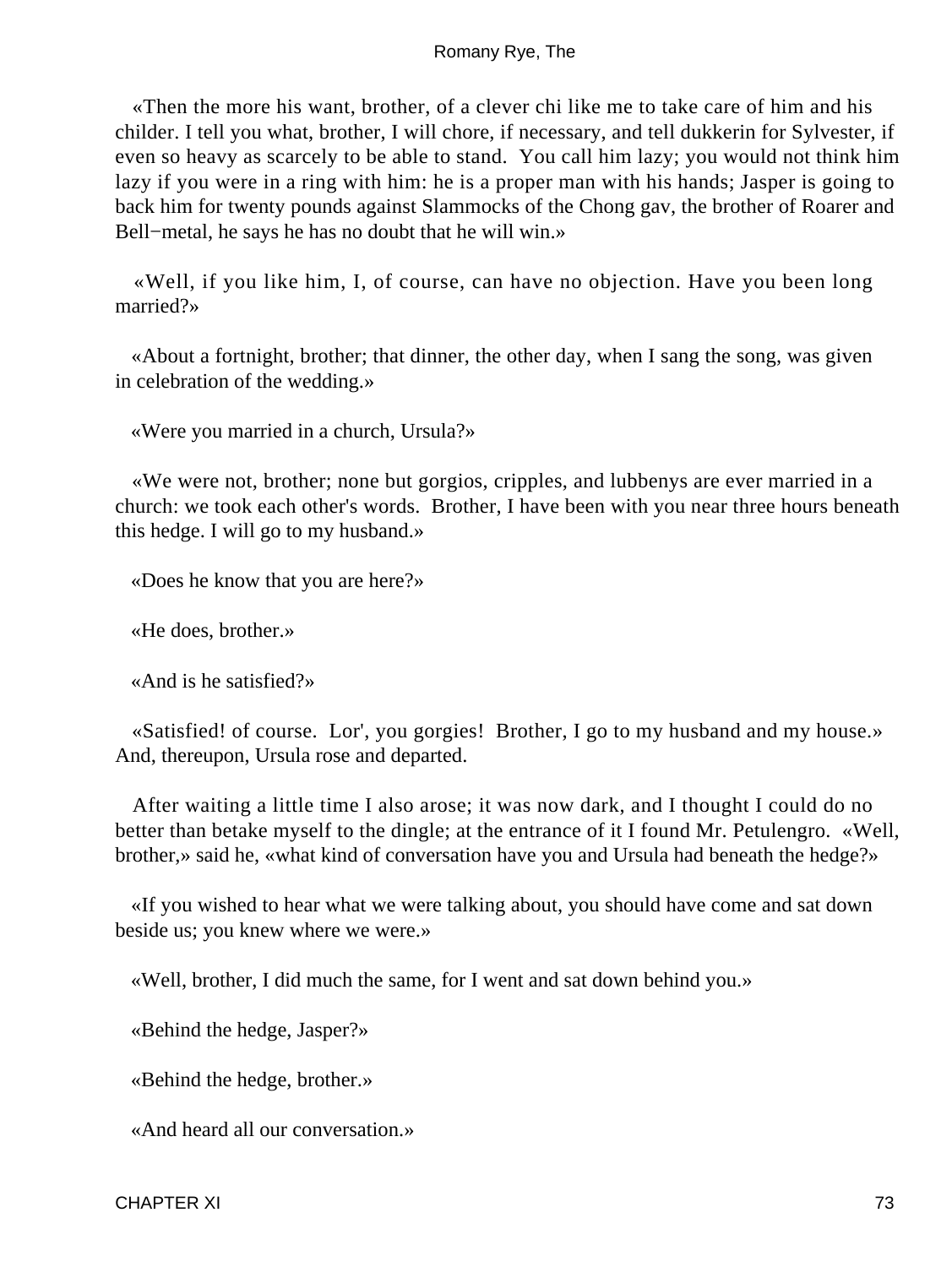«Every word, brother; and a rum conversation it was.»

 «'Tis an old saying, Jasper, that listeners never hear any good of themselves; perhaps you heard the epithet that Ursula bestowed upon you.»

 «If, by epitaph, you mean that she called me a liar, I did, brother, and she was not much wrong, for I certainly do not always stick exactly to truth; you, however, have not much to complain of me.»

«You deceived me about Ursula, giving me to understand she was not married.»

 «She was not married when I told you so, brother; that is, not to Sylvester; nor was I aware that she was going to marry him. I once thought you had a kind of regard for her, and I am sure she had as much for you as a Romany chi can have for a gorgio. I half expected to have heard you make love to her behind the hedge, but I begin to think you care for nothing in this world but old words and strange stories. Lor' to take a young woman under a hedge, and talk to her as you did to Ursula; and yet you got everything out of her that you wanted, with your gammon about old Fulcher and Meridiana. You are a cunning one, brother.»

 «There you are mistaken, Jasper. I am not cunning. If people think I am, it is because, being made up of art themselves, simplicity of character is a puzzle to them. Your women are certainly extraordinary creatures, Jasper.»

 «Didn't I say they were rum animals? Brother, we Romans shall always stick together as long as they stick fast to us.»

«Do you think they always will, Jasper?»

 «Can't say, brother; nothing lasts for ever. Romany chies are Romany chies still, though not exactly what they were sixty years ago. My wife, though a rum one, is not Mrs. Herne, brother. I think she is rather fond of Frenchmen and French discourse. I tell you what, brother, if ever gypsyism breaks up, it will be owing to our chies having been bitten by that mad puppy they calls gentility.»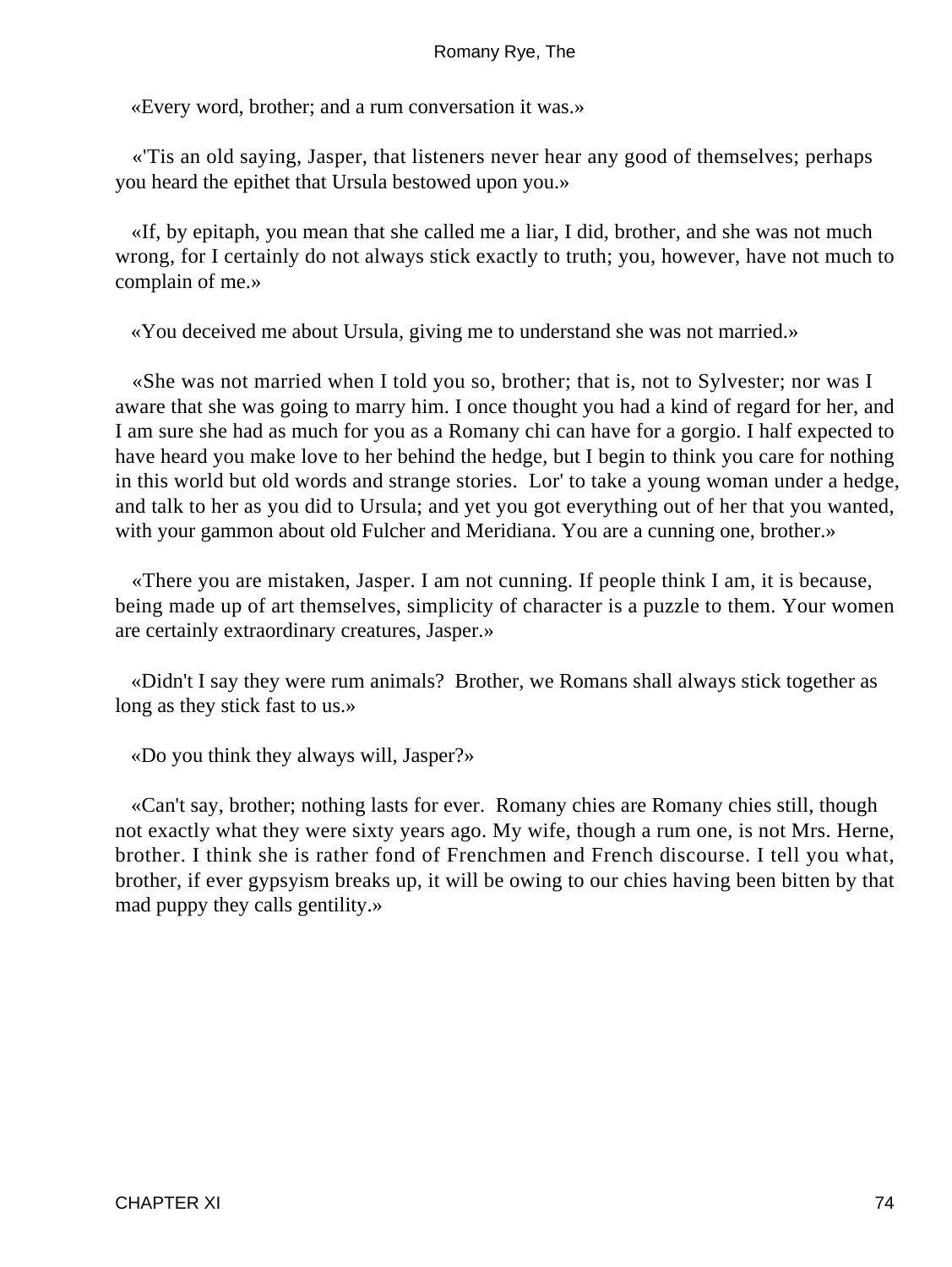# **[CHAPTER XII](#page-315-0)**

**The Dingle at Night – The Two Sides of the Question – Roman Females – Filling the** Kettle − The Dream − The Tall Figure.

 I **DESCENDED** to the bottom of the dingle. It was nearly involved in obscurity. To dissipate the feeling of melancholy which came over my mind, I resolved to kindle a fire; and having heaped dry sticks upon my hearth, and added a billet or two, I struck a light, and soon produced a blaze. Sitting down, I fixed my eyes upon the blaze, and soon fell into a deep meditation. I thought of the events of the day, the scene at church, and what I had heard at church, the danger of losing one's soul, the doubts of Jasper Petulengro as to whether one had a soul. I thought over the various arguments which I had either heard, or which had come spontaneously to my mind, for or against the probability of a state of future existence. They appeared to me to be tolerably evenly balanced. I then thought that it was at all events taking the safest part to conclude that there was a soul. It would be a terrible thing, after having passed one's life in the disbelief of the existence of a soul, to wake up after death a soul, and to find one's self a lost soul. Yes, methought I would come to the conclusion that one has a soul. Choosing the safe side, however, appeared to me to be playing a rather dastardly part. I had never been an admirer of people who chose the safe side in everything; indeed I had always entertained a thorough contempt for them. Surely it would be showing more manhood to adopt the dangerous side, that of disbelief; I almost resolved to do so − but yet in a question of so much importance, I ought not to be guided by vanity. The question was not which was the safe, but the true side? yet how was I to know which was the true side? Then I thought of the Bible – which I had been reading in the morning – that spoke of the soul and a future state; but was the Bible true? I had heard learned and moral men say that it was true, but I had also heard learned and moral men say that it was not: how was I to decide? Still that balance of probabilities! If I could but see the way of truth, I would follow it, if necessary, upon hands and knees; on that I was determined; but I could not see it. Feeling my brain begin to turn round, I resolved to think of something else; and forthwith began to think of what had passed between Ursula and myself in our discourse beneath the hedge.

 I mused deeply on what she had told me as to the virtue of the females of her race. How singular that virtue must be which was kept pure and immaculate by the possessor, whilst indulging in habits of falsehood and dishonesty! I had always thought the gypsy females extraordinary beings. I had often wondered at them, their dress, their manner of speaking, and, not least, at their names; but, until the present day, I had been unacquainted with the most extraordinary point connected with them. How came they possessed of this extraordinary virtue? was it because they were thievish? I remembered that an ancient thief−taker, who had retired from his useful calling, and who frequently visited the office of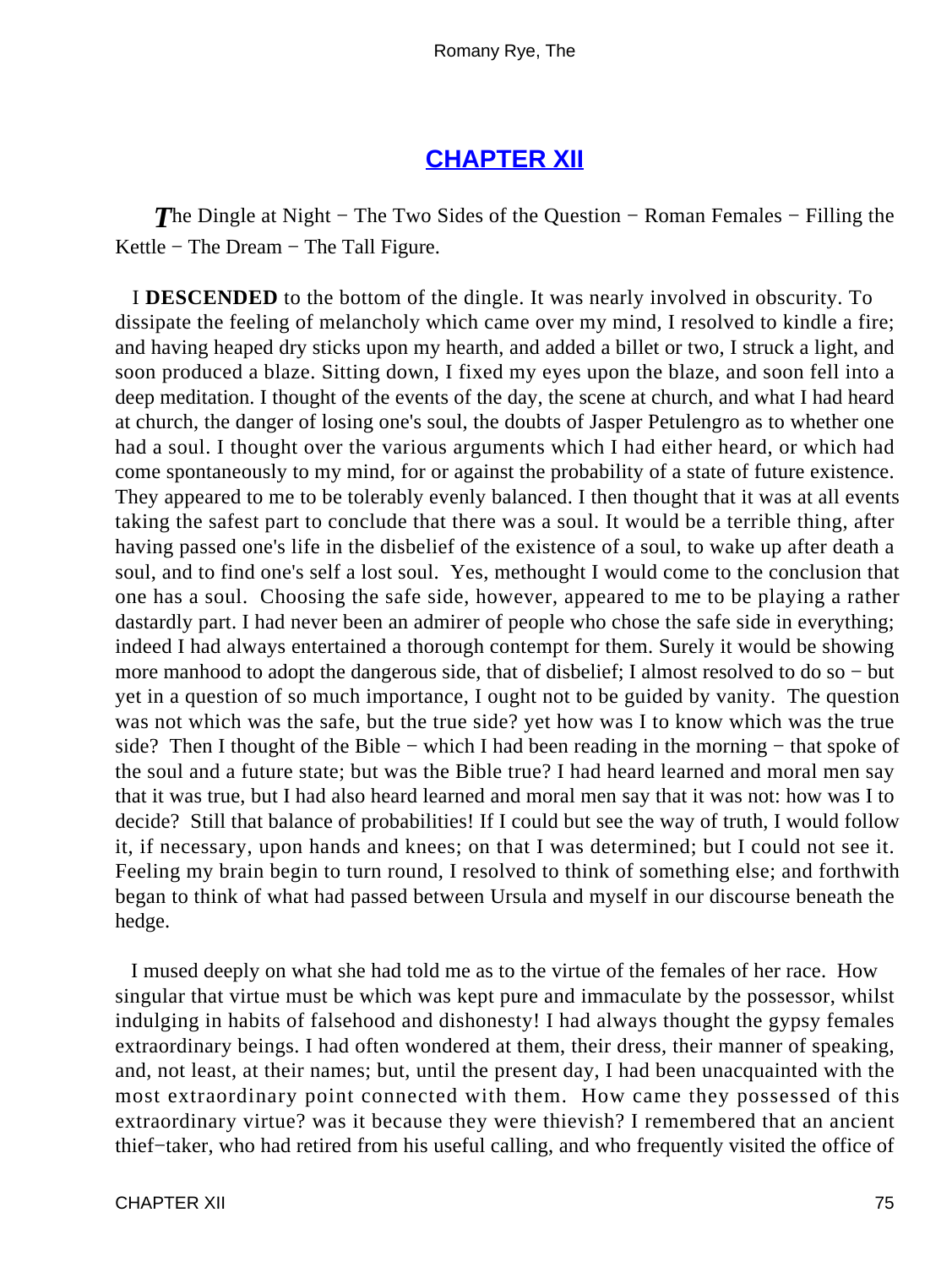my master at law, the respectable S−, who had the management of his property − I remembered to have heard this worthy, with whom I occasionally held discourse, philosophic and profound, when he and I chanced to be alone together in the office, say that all first−rate thieves were sober, and of well−regulated morals, their bodily passions being kept in abeyance by their love of gain; but this axiom could scarcely hold good with respect to these women – however thievish they might be, they did care for something besides gain: they cared for their husbands. If they did thieve, they merely thieved for their husbands; and though, perhaps, some of them were vain, they merely prized their beauty because it gave them favour in the eyes of their husbands. Whatever the husbands were − and Jasper had almost insinuated that the males occasionally allowed themselves some latitude − they appeared to be as faithful to their husbands as the ancient Roman matrons were to theirs. Roman matrons! and, after all, might not these be in reality Roman matrons? They called themselves Romans; might not they be the descendants of the old Roman matrons? Might not they be of the same blood as Lucretia? And were not many of their strange names − Lucretia amongst the rest − handed down to them from old Rome? It is true their language was not that of old Rome; it was not, however, altogether different from it. After all, the ancient Romans might be a tribe of these people, who settled down and founded a village with the tilts of carts, which, by degrees, and the influx of other people, became the grand city of the world. I liked the idea of the grand city of the world owing its origin to a people who had been in the habit of carrying their houses in their carts. Why, after all, should not the Romans of history be a branch of these Romans? There were several points of similarity between them; if Roman matrons were chaste, both men and women were thieves. Old Rome was the thief of the world; yet still there were difficulties to be removed before I could persuade myself that the old Romans and my Romans were identical; and in trying to remove these difficulties, I felt my brain once more beginning to turn, and in haste took up another subject of meditation, and that was the patteran, and what Ursula had told me about it.

 I had always entertained a strange interest for that sign by which in their wanderings the Romanese gave to those of their people who came behind intimation as to the direction which they took; but it now inspired me with greater interest than ever, – now that I had learnt that the proper meaning of it was the leaves of trees. I had, as I had said in my dialogue with Ursula, been very eager to learn the word for leaf in the Romanian language, but had never learnt it till this day; so patteran signified leaf of a tree; and no one at present knew that but myself and Ursula, who had learnt it from Mrs. Herne, the last, it was said, of the old stock; and then I thought what strange people the gypsies must have been in the old time. They were sufficiently strange at present, but they must have been far stranger of old; they must have been a more peculiar people − their language must have been more perfect − and they must have had a greater stock of strange secrets. I almost wished that I had lived some two or three hundred years ago, that I might have observed these people when they were yet stranger than at present. I wondered whether I could have introduced myself to their company at that period, whether I should have been so fortunate as to meet such a strange, half−malicious, half good−humoured being as Jasper, who would have instructed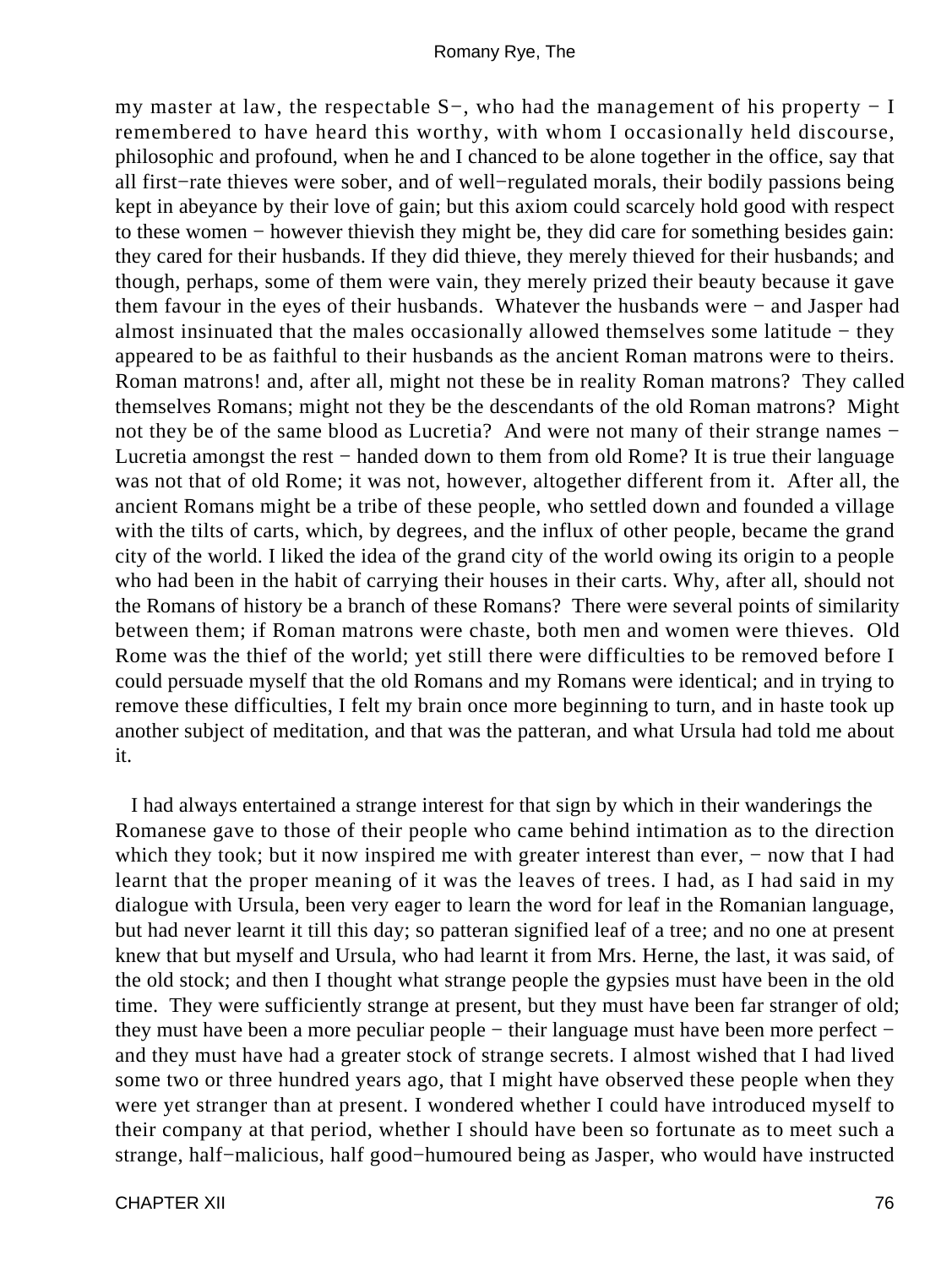me in the language, then more deserving of note than at present. What might I not have done with that language, had I known it in its purity? Why, I might have written books in it; yet those who spoke it would hardly have admitted me to their society at that period, when they kept more to themselves. Yet I thought that I might possibly have gained their confidence, and have wandered about with them, and learnt their language, and all their strange ways, and then − and then − and a sigh rose from the depth of my breast; for I began to think, «Supposing I had accomplished all this, what would have been the profit of it; and in what would all this wild gypsy dream have terminated?»

 Then rose another sigh, yet more profound, for I began to think, «What was likely to be the profit of my present way of life; the living in dingles, making pony and donkey shoes, conversing with gypsy−women under hedges, and extracting from them their odd secrets?» What was likely to be the profit of such a kind of life, even should it continue for a length of time? − a supposition not very probable, for I was earning nothing to support me, and the funds with which I had entered upon this life were gradually disappearing. I was living, it is true, not unpleasantly, enjoying the healthy air of heaven; but, upon the whole, was I not sadly misspending my time? Surely I was; and, as I looked back, it appeared to me that I had always been doing so. What had been the profit of the tongues which I had learnt? had they ever assisted me in the day of hunger? No, no! it appeared to me that I had always misspent my time, save in one instance, when by a desperate effort I had collected all the powers of my imagination, and written the «Life of Joseph Sell;» but even when I wrote the Life of Sell, was I not in a false position? Provided I had not misspent my time, would it have been necessary to make that effort, which, after all, had only enabled me to leave London, and wander about the country for a time? But could I, taking all circumstances into consideration, have done better than I had? With my peculiar temperament and ideas, could I have pursued with advantage the profession to which my respectable parents had endeavoured to bring me up? It appeared to me that I could not, and that the hand of necessity had guided me from my earliest years, until the present night, in which I found myself seated in the dingle, staring on the brands of the fire. But ceasing to think of the past which, as irrecoverably gone, it was useless to regret, even were there cause to regret it, what should I do in future? Should I write another book like the Life of Joseph Sell; take it to London, and offer it to a publisher? But when I reflected on the grisly sufferings which I had undergone whilst engaged in writing the Life of Sell, I shrank from the idea of a similar attempt; moreover, I doubted whether I possessed the power to write a similar work − whether the materials for the life of another Sell lurked within the recesses of my brain? Had I not better become in reality what I had hitherto been merely playing at − a tinker or a gypsy? But I soon saw that I was not fitted to become either in reality. It was much more agreeable to play the gypsy or the tinker than to become either in reality. I had seen enough of gypsying and tinkering to be convinced of that. All of a sudden the idea of tilling the soil came into my head; tilling the soil was a healthful and noble pursuit! but my idea of tilling the soil had no connection with Britain; for I could only expect to till the soil in Britain as a serf. I thought of tilling it in America, in which it was said there was plenty of wild, unclaimed land, of which any one, who chose to clear it of its trees, might take possession. I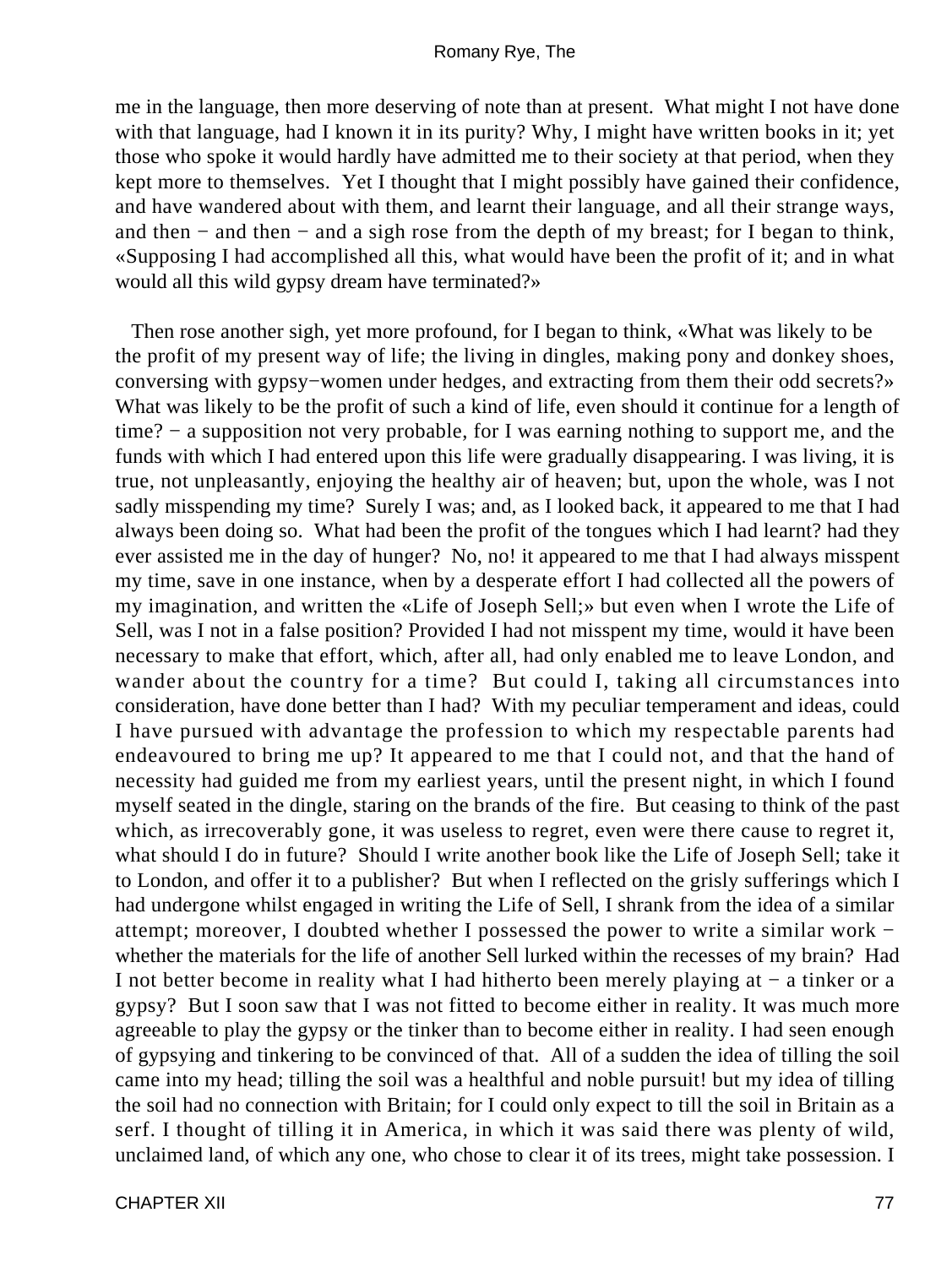figured myself in America, in an immense forest, clearing the land destined, by my exertions, to become a fruitful and smiling plain. Methought I heard the crash of the huge trees as they fell beneath my axe; and then I bethought me that a man was intended to marry − I ought to marry; and if I married, where was I likely to be more happy as a husband and a father than in America, engaged in tilling the ground? I fancied myself in America, engaged in tilling the ground, assisted by an enormous progeny. Well, why not marry, and go and till the ground in America? I was young, and youth was the time to marry in, and to labour in. I had the use of all my faculties; my eyes, it is true, were rather dull from early study, and from writing the Life of Joseph Sell; but I could see tolerably well with them, and they were not bleared. I felt my arms, and thighs, and teeth – they were strong and sound enough; so now was the time to labour, to marry, eat strong flesh, and beget strong children – the power of doing all this would pass away with youth, which was terribly transitory. I bethought me that a time would come when my eyes would be bleared, and, perhaps, sightless; my arms and thighs strengthless and sapless; when my teeth would shake in my jaws, even supposing they did not drop out. No going a wooing then − no labouring − no eating strong flesh, and begetting lusty children then; and I bethought me how, when all this should be, I should bewail the days of my youth as misspent, provided I had not in them founded for myself a home, and begotten strong children to take care of me in the days when I could not take care of myself; and thinking of these things, I became sadder and sadder, and stared vacantly upon the fire till my eyes closed in a doze.

 I continued dozing over the fire, until rousing myself I perceived that the brands were nearly consumed, and I thought of retiring for the night. I arose, and was about to enter my tent, when a thought struck me. «Suppose,» thought I, «that Isopel Berners should return in the midst of the night, how dark and dreary would the dingle appear without a fire! truly, I will keep up the fire, and I will do more; I have no board to spread for her, but I will fill the kettle, and heat it, so that, if she comes, I may be able to welcome her with a cup of tea, for I know she loves tea.» Thereupon, I piled more wood upon the fire, and soon succeeded in procuring a better blaze than before; then, taking the kettle, I set out for the spring. On arriving at the mouth of the dingle, which fronted the east, I perceived that Charles's wain was nearly opposite to it, high above in the heavens, by which I knew that the night was tolerably well advanced. The gypsy encampment lay before me; all was hushed and still within it, and its inmates appeared to be locked in slumber; as I advanced, however, the dogs, which were fastened outside the tents, growled and barked; but presently recognising me, they were again silent, some of them wagging their tails. As I drew near a particular tent, I heard a female voice say − «Some one is coming!» and, as I was about to pass it, the cloth which formed the door was suddenly lifted up, and a black head and part of a huge naked body protruded. It was the head and upper part of the giant Tawno, who, according to the fashion of gypsy men, lay next the door wrapped in his blanket; the blanket had, however, fallen off, and the starlight shone clear on his athletic tawny body, and was reflected from his large staring eyes.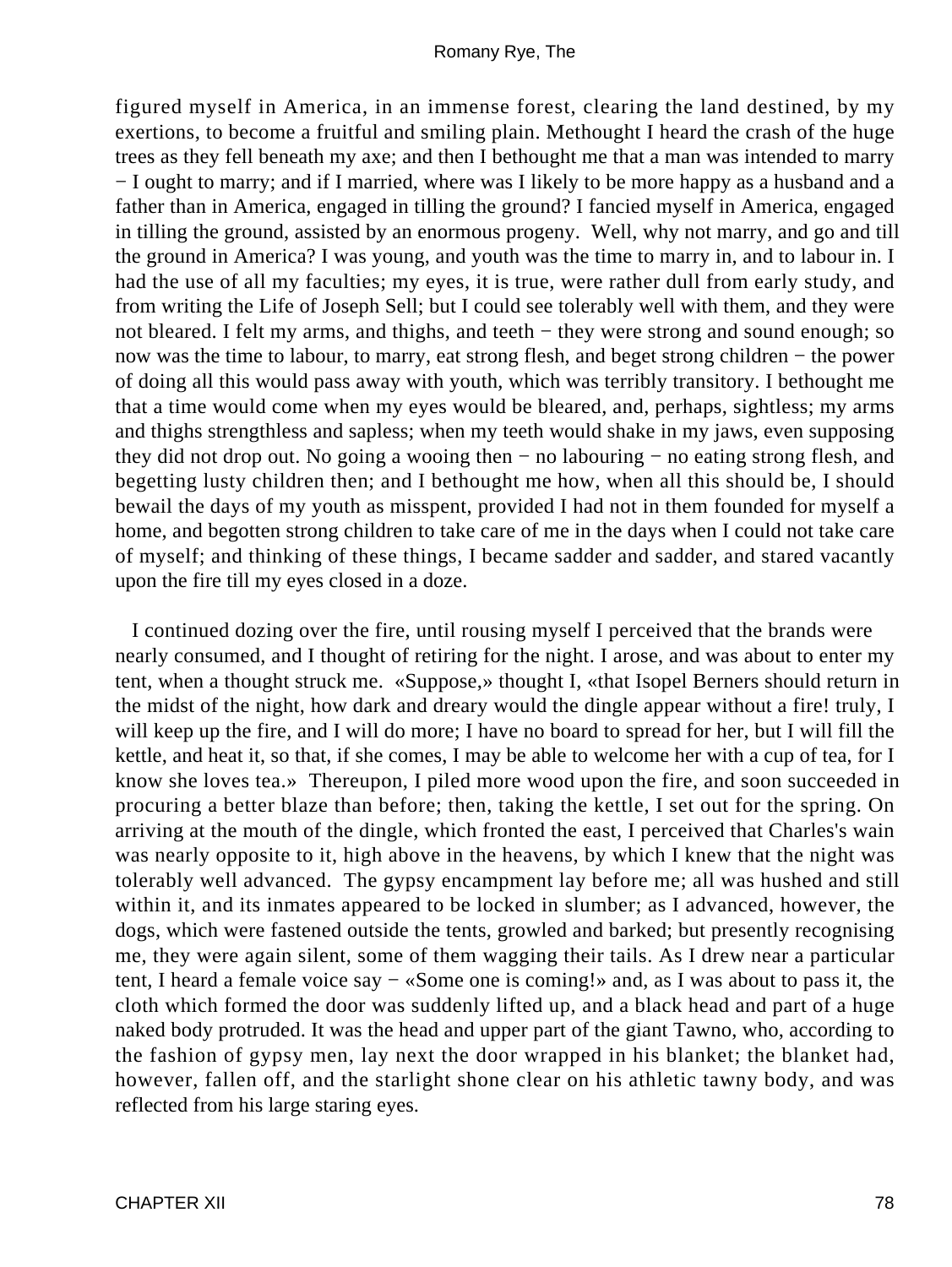«It is only I, Tawno,» said I, «going to fill the kettle, as it is possible that Miss Berners may arrive this night.» «Kos−ko,» drawled out Tawno, and replaced the curtain. «Good, do you call it?» said the sharp voice of his wife; «there is no good in the matter! if that young chap were not living with the rawnee in the illegal and uncertificated line, he would not be getting up in the middle of the night to fill her kettles.» Passing on, I proceeded to the spring, where I filled the kettle, and then returned to the dingle.

 Placing the kettle upon the fire, I watched it till it began to boil; then removing it from the top of the brands, I placed it close beside the fire, and leaving it simmering, I retired to my tent; where, having taken off my shoes, and a few of my garments, I lay down on my palliasse, and was not long in falling asleep. I believe I slept soundly for some time, thinking and dreaming of nothing; suddenly, however, my sleep became disturbed, and the subject of the patterans began to occupy my brain. I imagined that I saw Ursula tracing her husband, Launcelot Lovel, by means of his patterans; I imagined that she had considerable difficulty in doing so; that she was occasionally interrupted by parish beadles and constables, who asked her whither she was travelling, to whom she gave various answers. Presently methought that, as she was passing by a farm−yard, two fierce and savage dogs flew at her; I was in great trouble, I remember, and wished to assist her, but could not, for though I seemed to see her, I was still at a distance: and now it appeared that she had escaped from the dogs, and was proceeding with her cart along a gravelly path which traversed a wild moor; I could hear the wheels grating amidst sand and gravel. The next moment I was awake, and found myself sitting up in my tent; there was a glimmer of light through the canvas caused by the fire; a feeling of dread came over me, which was perhaps natural, on starting suddenly from one's sleep in that wild lone place; I half imagined that some one was nigh the tent; the idea made me rather uncomfortable, and, to dissipate it, I lifted up the canvas of the door and peeped out, and, lo! I had a distinct view of a tall figure standing by the tent. «Who is that?» said I, whilst I felt my blood rush to my heart. «It is I,» said the voice of Isopel Berners; «you little expected me, I dare say; well, sleep on, I do not wish to disturb you.» «But I was expecting you,» said I, recovering myself, «as you may see by the fire and kettle. I will be with you in a moment.»

 Putting on in haste the articles of dress which I had flung off, I came out of the tent, and addressing myself to Isopel, who was standing beside her cart, I said − «just as I was about to retire to rest I thought it possible that you might come to−night, and got everything in readiness for you. Now, sit down by the fire whilst I lead the donkey and cart to the place where you stay; I will unharness the animal, and presently come and join you.» «I need not trouble you,» said Isopel; «I will go myself and see after my things.» «We will go together,» said I, «and then return and have some tea.» Isopel made no objection, and in about half−an−hour we had arranged everything at her quarters, I then hastened and prepared tea. Presently Isopel rejoined me, bringing her stool; she had divested herself of her bonnet, and her hair fell over her shoulders; she sat down, and I poured out the beverage, handing her a cup. «Have you made a long journey to−night?» said I. «A very long one,» replied Belle. «I have come nearly twenty miles since six o'clock.» «I believe I heard you coming in my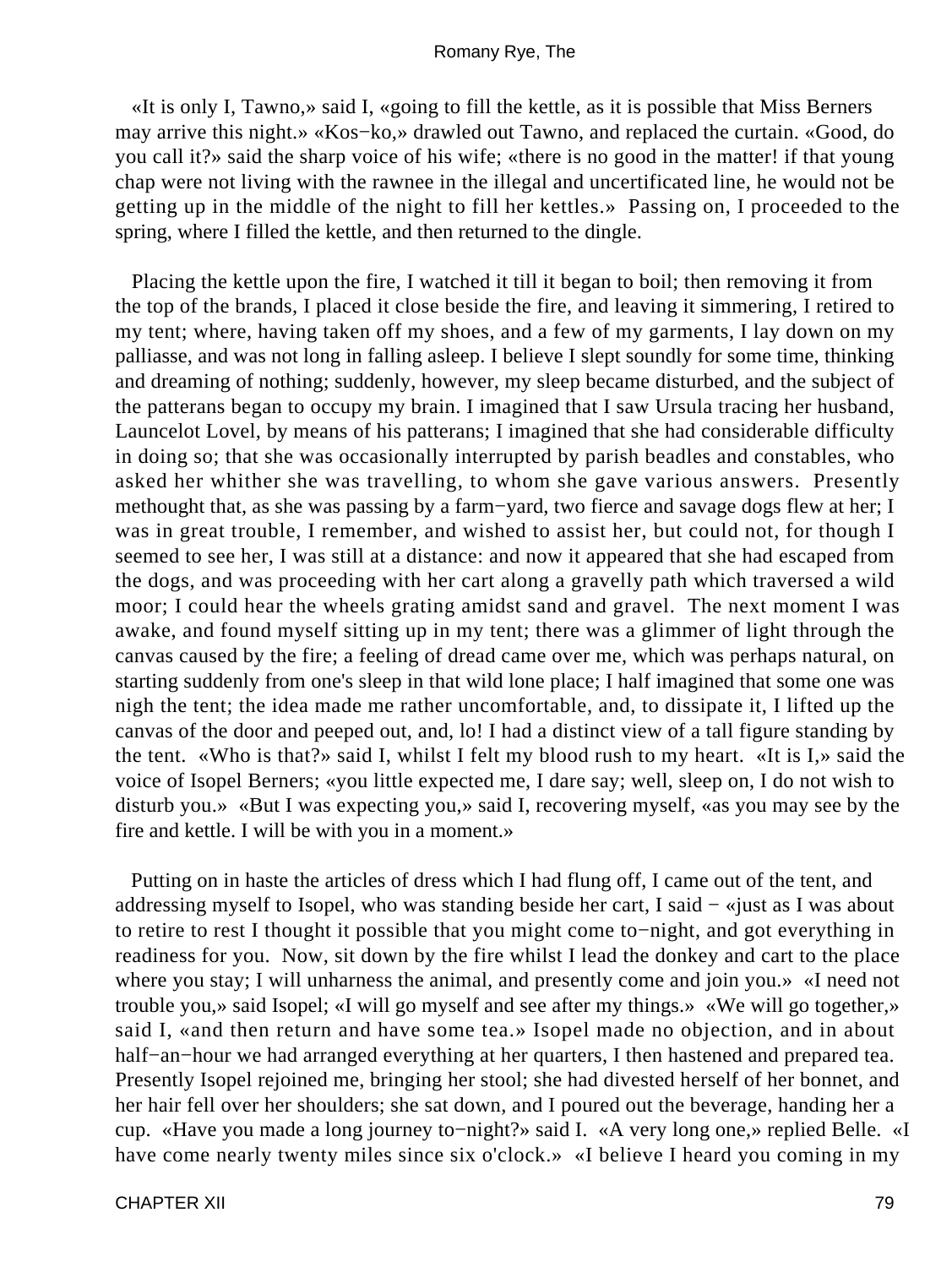sleep,» said I; «did the dogs above bark at you?» «Yes,» said Isopel, «very violently; did you think of me in your sleep?» «No,» said I, «I was thinking of Ursula and something she had told me.» «When and where was that?» said Isopel. «Yesterday evening,» said I, «beneath the dingle hedge.» «Then you were talking with her beneath the hedge?» «I was,» said I, «but only upon gypsy matters. Do you know, Belle, that she has just been married to Sylvester, so that you need not think that she and  $I - \nu$  «She and you are quite at liberty to sit where you please,» said Isopel. «However, young man,» she continued, dropping her tone, which she had slightly raised, «I believe what you said, that you were merely talking about gypsy matters, and also what you were going to say, if it was, as I suppose, that she and you had no particular acquaintance.» Isopel was now silent for some time. «What are you thinking of?» said I. «I was thinking,» said Belle, «how exceedingly kind it was of you to get everything in readiness for me, though you did not know that I should come.» «I had a presentiment that you would come,» said I; «but you forget that I have prepared the kettle for you before, though it was true that I was then certain that you would come.» «I had not forgotten your doing so, young man,» said Belle; «but I was beginning to think that you were utterly selfish, caring for nothing but the gratification of your own selfish whims.» «I am very fond of having my own way,» said I, «but utterly selfish I am not, as I dare say I shall frequently prove to you. You will often find the kettle boiling when you come home.» «Not heated by you,» said Isopel, with a sigh. «By whom else?» said I; «surely you are not thinking of driving me away?» «You have as much right here as myself,» said Isopel, «as I have told you before; but I must be going myself.» «Well,» said I, «we can go together; to tell you the truth, I am rather tired of this place.» «Our paths must be separate,» said Belle. «Separate,» said I, «what do you mean? I shan't let you go alone, I shall go with you; and you know the road is as free to me as to you; besides, you can't think of parting company with me, considering how much you would lose by doing so; remember that you know scarcely anything of the Armenian language; now, to learn Armenian from me would take you twenty years.»

 Belle faintly smiled. «Come,» said I, «take another cup of tea.» Belle took another cup of tea, and yet another; we had some indifferent conversation, after which I arose and gave her donkey a considerable feed of corn. Belle thanked me, shook me by the hand, and then went to her own tabernacle, and I returned to mine.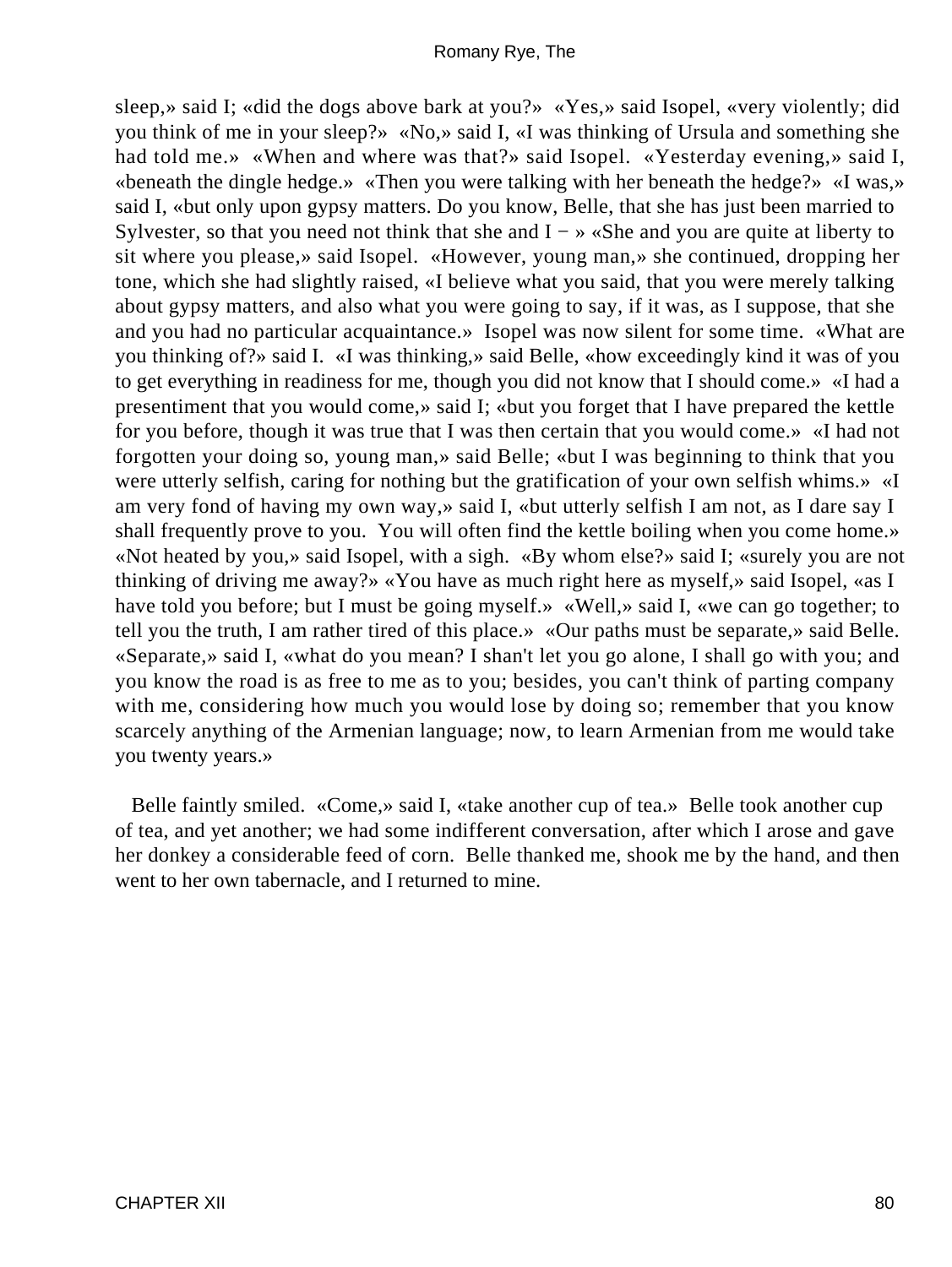## **[CHAPTER XIII](#page-315-0)**

*V*isit to the Landlord − His Mortifications − Hunter and his Clan − Resolution.

 ON the following morning, after breakfasting with Belle, who was silent and melancholy, I left her in the dingle, and took a stroll amongst the neighbouring lanes. After some time I thought I would pay a visit to the landlord of the public− house, whom I had not seen since the day when he communicated to me his intention of changing his religion. I therefore directed my steps to the house, and on entering it found the landlord standing in the kitchen. Just then two mean−looking fellows, who had been drinking at one of the tables, and who appeared to be the only customers in the house, got up, brushed past the landlord, and saying in a surly tone, we shall pay you some time or other, took their departure. «That's the way they serve me now,» said the landlord, with a sigh. «Do you know those fellows,» I demanded, «since you let them go away in your debt?» «I know nothing about them,» said the landlord, «save that they are a couple of scamps.» «Then why did you let them go away without paying you?» said I. «I had not the heart to stop them,» said the landlord; «and, to tell you the truth, everybody serves me so now, and I suppose they are right, for a child could flog me.» «Nonsense,» said I, «behave more like a man, and with respect to those two fellows run after them, I will go with you, and if they refuse to pay the reckoning I will help you to shake some money out of their clothes.» «Thank you,» said the landlord; «but as they are gone, let them go on. What they have drank is not of much consequence.» «What is the matter with you?» said I, staring at the landlord, who appeared strangely altered; his features were wild and haggard, his formerly bluff cheeks were considerably sunken in, and his figure had lost much of its plumpness. «Have you changed your religion already, and has the fellow in black commanded you to fast?» «I have not changed my religion yet,» said the landlord, with a kind of shudder; «I am to change it publicly this day fortnight, and the idea of doing so − I do not mind telling you − preys much upon my mind; moreover, the noise of the thing has got abroad, and everybody is laughing at me, and what's more, coming and drinking my beer, and going away without paying for it, whilst I feel myself like one bewitched, wishing but not daring to take my own part. Confound the fellow in black, I wish I had never seen him! yet what can I do without him? The brewer swears that unless I pay him fifty pounds within a fortnight he'll send a distress warrant into the house, and take all I have. My poor niece is crying in the room above; and I am thinking of going into the stable and hanging myself; and perhaps it's the best thing I can do, for it's better to hang myself before selling my soul than afterwards, as I'm sure I should, like Judas Iscariot, whom my poor niece, who is somewhat religiously inclined, has been talking to me about.» «I wish I could assist you,» said I, «with money, but that is quite out of my power. However, I can give you a piece of advice. Don't change your religion by any means; you can't hope to prosper if you do; and if the brewer chooses to deal hardly with you, let him. Everybody would respect you ten times more provided you allowed yourself to be turned into the roads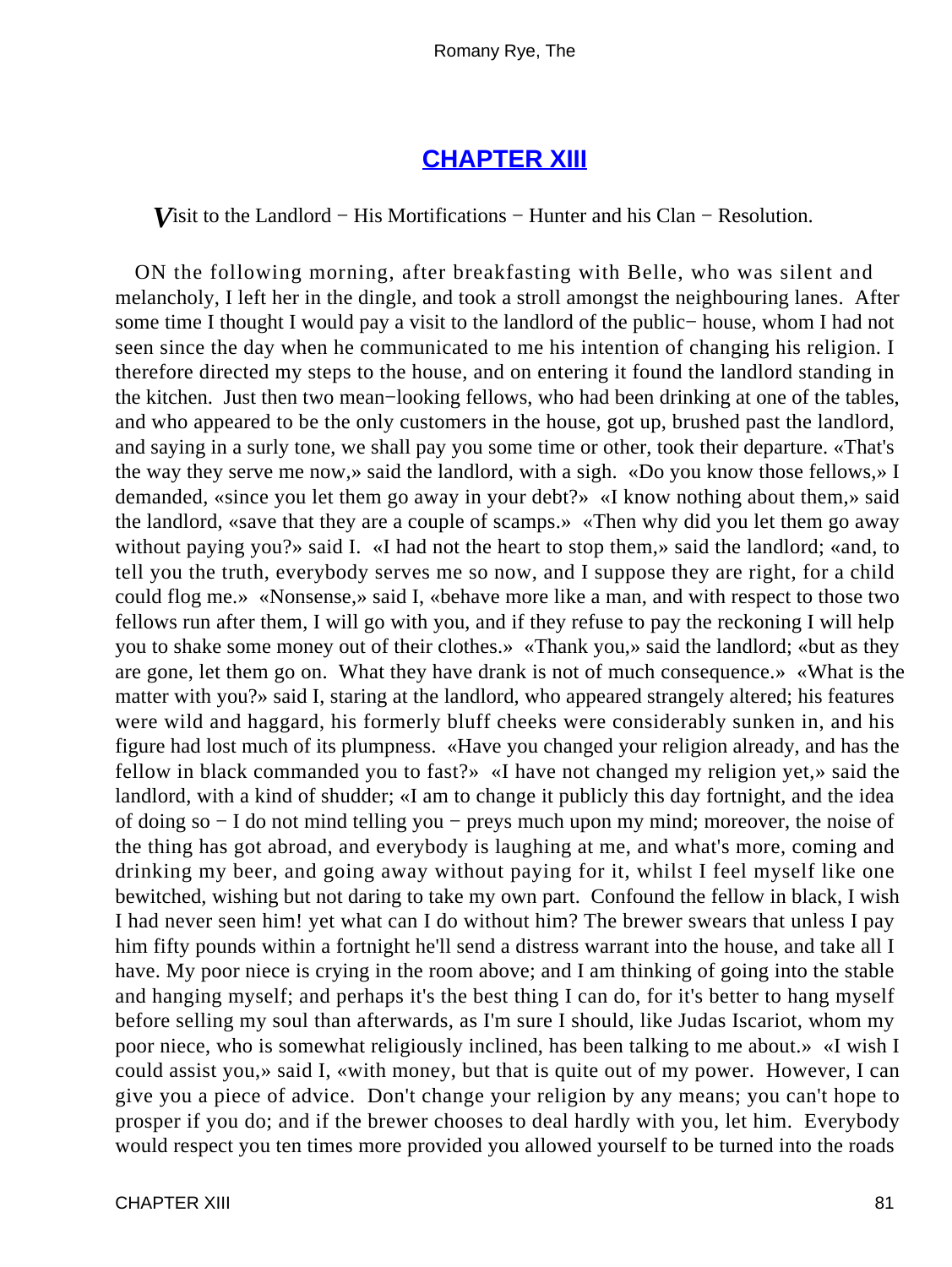rather than change your religion, than if you got fifty pounds for renouncing it.» «I am half inclined to take your advice,» said the landlord, «only, to tell you the truth, I feel quite low, without any heart in me.» «Come into the bar,» said I, «and let us have something together – you need not be afraid of my not paying for what I order.»

 We went into the bar−room, where the landlord and I discussed between us two bottles of strong ale, which he said were part of the last six which he had in his possession. At first he wished to drink sherry, but I begged him to do no such thing, telling him that sherry would do him no good under the present circumstances; nor, indeed, to the best of my belief, under any, it being of all wines the one for which I entertained the most contempt. The landlord allowed himself to be dissuaded, and, after a glass or two of ale, confessed that sherry was a sickly, disagreeable drink, and that he had merely been in the habit of taking it from an idea he had that it was genteel. Whilst quaffing our beverage, he gave me an account of the various mortifications to which he had of late been subject, dwelling with particular bitterness on the conduct of Hunter, who he said came every night and mouthed him, and afterwards went away without paying for what he had drank or smoked, in which conduct he was closely imitated by a clan of fellows who constantly attended him. After spending several hours at the public−house I departed, not forgetting to pay for the two bottles of ale. The landlord, before I went, shaking me by the hand, declared that he had now made up his mind to stick to his religion at all hazards, the more especially as he was convinced he should derive no good by giving it up.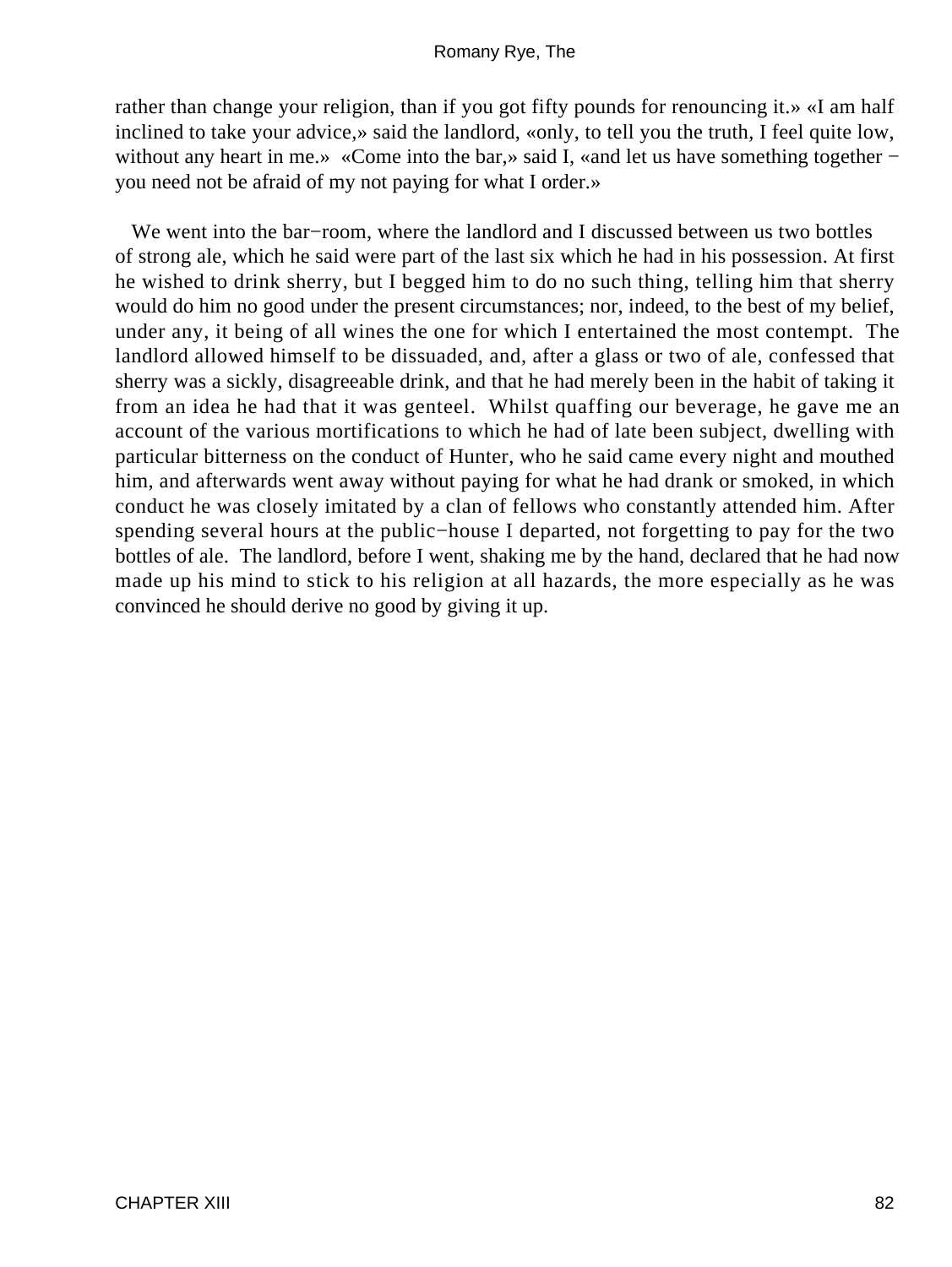### **[CHAPTER XIV](#page-315-0)**

*P*reparations for the Fair – The Last Lesson – The Verb Siriel.

 IT might be about five in the evening, when I reached the gypsy encampment. Here I found Mr. Petulengro, Tawno Chikno, Sylvester, and others in a great bustle, clipping and trimming certain ponies and old horses which they had brought with them. On inquiring of Jasper the reason of their being so engaged, he informed me that they were getting the horses ready for a fair, which was to he held on the morrow, at a place some miles distant, at which they should endeavour to dispose of them, adding – «Perhaps, brother, you will go with us, provided you have nothing better to do?» Not having any particular engagement, I assured him that I should have great pleasure in being of the party. It was agreed that we should start early on the following morning. Thereupon I descended into the dingle. Belle was sitting before the fire, at which the kettle was boiling. «Were you waiting for me?» I inquired. «Yes,» said Belle, «I thought that you would come, and I waited for you.» «That was very kind,» said I. «Not half so kind,» said she, «as it was of you to get everything ready for me in the dead of last night, when there was scarcely a chance of my coming.» The tea−things were brought forward, and we sat down. «Have you been far?» said Belle. «Merely to that public−house,» said I, «to which you directed me on the second day of our acquaintance.» «Young men should not make a habit of visiting public−houses,» said Belle, «they are bad places.» «They may be so to some people,» said I, «but I do not think the worst public−house in England could do me any harm.» «Perhaps you are so bad already,» said Belle, with a smile, «that it would be impossible to spoil you.» «How dare you catch at my words?» said I; «come, I will make you pay for doing so − you shall have this evening the longest lesson in Armenian which I have yet inflicted upon you.» «You may well say inflicted,» said Belle, «but pray spare me. I do not wish to hear anything about Armenian, especially this evening.» «Why this evening?» said I. Belle made no answer. «I will not spare you,» said I; «this evening I intend to make you conjugate an Armenian verb.» «Well, be it so,» said Belle; «for this evening you shall command.» «To command is hramahyel,» said I. «Ram her ill, indeed,» said Belle; «I do not wish to begin with that.» «No,» said I, «as we have come to the verbs, we will begin regularly; hramahyel is a verb of the second conjugation. We will begin with the first.» «First of all tell me,» said Belle, «what a verb is?» «A part of speech,» said I, «which, according to the dictionary, signifies some action or passion; for example, I command you, or I hate you.» «I have given you no cause to hate me,» said Belle, looking me sorrowfully in the face.

 «I was merely giving two examples,» said I, «and neither was directed at you. In those examples, to command and hate are verbs. Belle, in Armenian there are four conjugations of verbs; the first ends in al, the second in yel, the third in oul, and the fourth in il. Now, have you understood me?»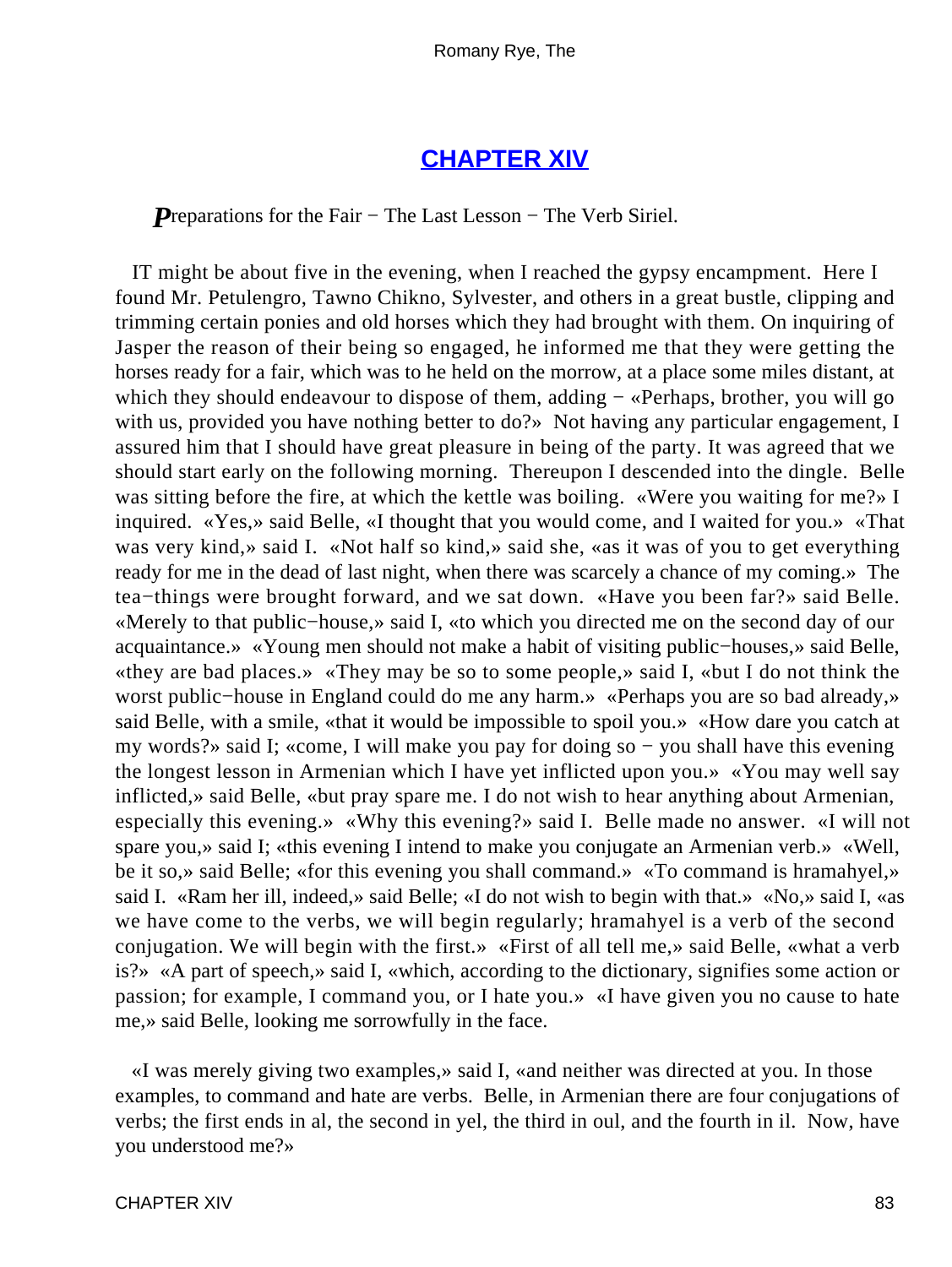«I am afraid, indeed, it will all end ill,» said Belle.

 «Hold your tongue,» said I, «or you will make me lose my patience.» «You have already made me nearly lose mine,» said Belle. «Let us have no unprofitable interruptions,» said I; «the conjugations of the Armenian verbs are neither so numerous nor so difficult as the declensions of the nouns; hear that, and rejoice. Come, we will begin with the verb hntal, a verb of the first conjugation, which signifies to rejoice. Come along; hntam, I rejoice; hntas, thou rejoicest; why don't you follow, Belle?»

 «I am sure I don't rejoice, whatever you may do,» said Belle. «The chief difficulty, Belle,» said I, «that I find in teaching you the Armenian grammar, proceeds from your applying to yourself and me every example I give. Rejoice, in this instance, is merely an example of an Armenian verb of the first conjugation, and has no more to do with your rejoicing than lal, which is, also a verb of the first conjugation, and which signifies to weep, would have to do with your weeping, provided I made you conjugate it. Come along; hntam, I rejoice; hntas, thou rejoicest; hnta, he rejoices; hntamk we rejoice: now, repeat those words.»

 «I can't,» said Belle, «they sound more like the language of horses than human beings. Do you take me for − ?» «For what?» said I. Belle was silent. «Were you going to say mare?» said I. «Mare! mare! by the bye, do you know, Belle, that mare in old English stands for woman; and that when we call a female an evil mare, the strict meaning of the term is merely a bad woman. So if I were to call you a mare without prefixing bad, you must not be offended.» «But I should though,» said Belle. «I was merely attempting to make you acquainted with a philological fact,» said I. «If mare, which in old English, and likewise in vulgar English, signifies a woman, sounds the same as mare, which in modern and polite English signifies a female horse, I can't help it. There is no such confusion of sounds in Armenian, not, at least, in the same instance. Belle, in Armenian, woman is ghin, the same word, by the by, as our queen, whereas mare is madagh tzi, which signifies a female horse; and perhaps you will permit me to add, that a hard−mouthed jade is, in Armenian, madagh tzi hsdierah.»

 «I can't bear this much longer,» said Belle. «Keep yourself quiet,» said I; «I wish to be gentle with you; and to convince you, we will skip hntal, and also for the present verbs of the first conjugation and proceed to the second. Belle, I will now select for you to conjugate the prettiest verb in Armenian; not only of the second, but also of all the four conjugations; that verb is siriel. Here is the present tense:− siriem, siries, sire, siriemk, sirek, sirien. You observe that it runs on just in the same manner as hntal, save and except that the e is substituted for a; and it will be as well to tell you that almost the only difference between the second, third, and fourth conjugation, and the first, is the substituting in the present, preterite and other tenses e or ou, or i for a; so you see that the Armenian verbs are by no means difficult. Come on, Belle, and say siriem.» Belle hesitated. «Pray oblige me, Belle, by saying siriem!» Belle still appeared to hesitate. «You must admit, Belle, that it is much softer than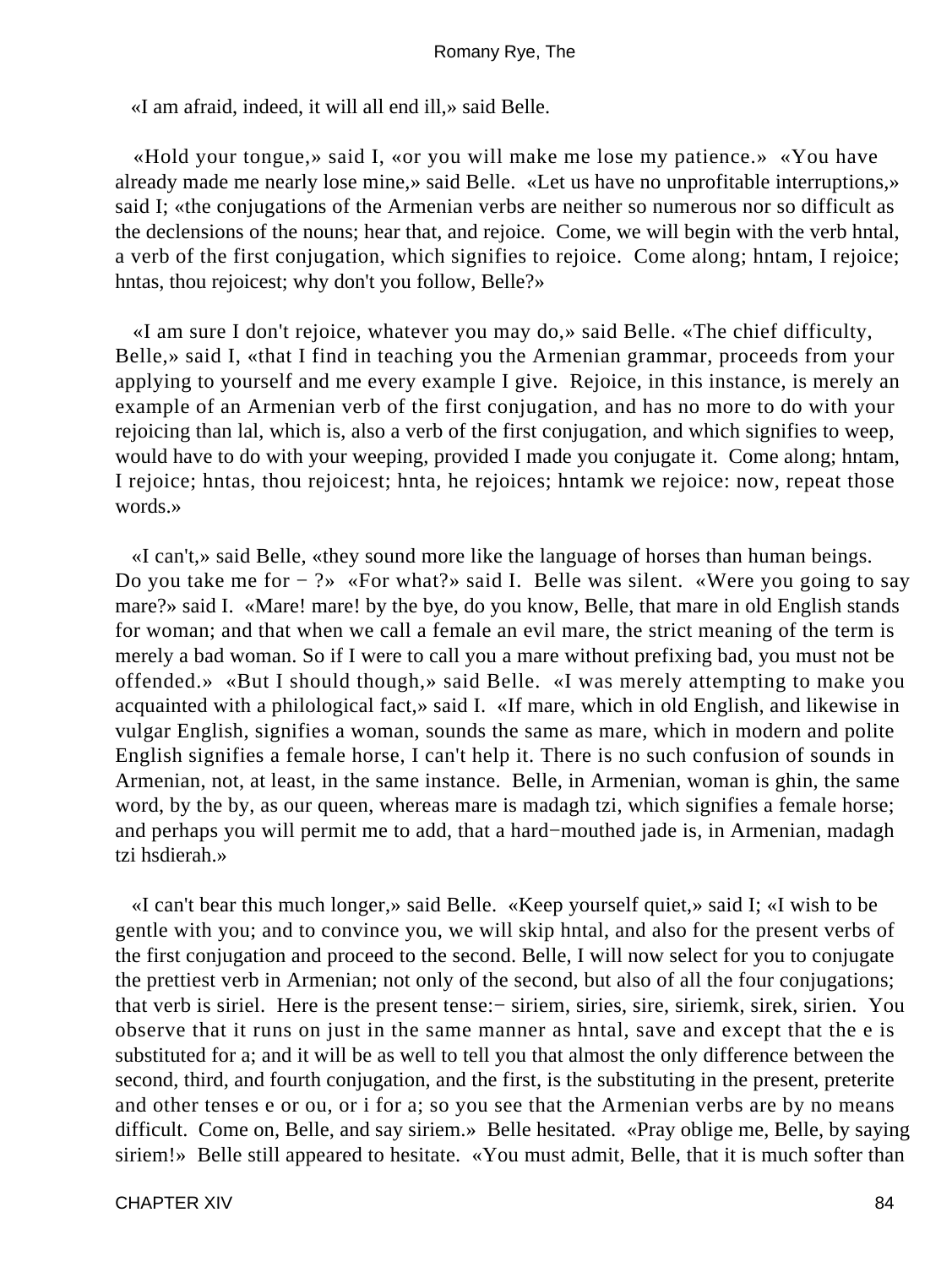hntam.» «It is so,» said Belle; «and to oblige you I will say siriem.» «Very well indeed, Belle,» said I. «No vartabied, or doctor, could have pronounced it better; and now, to show you how verbs act upon pronouns in Armenian, I will say siriem zkiez. Please to repeat siriem zkiez!» «Siriem zkiez!» said Belle; «that last word is very hard to say.» «Sorry that you think so, Belle,» said I. «Now please to say siria zis.» Belle did so. «Exceedingly well,» said I. «Now say, yerani the sireir zis.» «Yerani the sireir zis,» said Belle. «Capital!» said I; «you have now said, I love you − love me − ah! would that you would love me!»

 «And I have said all these things?» said Belle. «Yes,» said I; «you have said them in Armenian.» «I would have said them in no language that I understood,» said Belle; «and it was very wrong of you to take advantage of my ignorance, and make me say such things.» «Why so?» said I; «if you said them, I said them too.» «You did so,» said Belle; «but I believe you were merely bantering and jeering.» «As I told you before, Belle,» said I, «the chief difficulty which I find in teaching you Armenian proceeds from your persisting in applying to yourself and me every example I give.» «Then you meant nothing after all,» said Belle, raising her voice. «Let us proceed,» said I; «sirietsi, I loved.» «You never loved any one but yourself,» said Belle; «and what's more − » «Sirietsits, I will love,» said I; «sirietsies, thou wilt love.» «Never one so thoroughly heartless,» said Belle. «I tell you what, Belle, you are becoming intolerable, but we will change the verb; or rather I will now proceed to tell you here, that some of the Armenian conjugations have their anomalies; one species of these I wish to bring before your notice. As old Villotte says – from whose work I first contrived to pick up the rudiments of Armenian − 'Est verborum transitivorum, quorum infinitivus − ' but I forgot, you don't understand Latin. He says there are certain transitive verbs, whose infinitive is in outsaniel; the preterite in outsi; the imperative in one; for example − parghatsout−saniem, I irritate − »

 «You do, you do,» said Belle; «and it will be better for both of us, if you leave off doing so.»

 «You would hardly believe, Belle,» said I, «that the Armenian is in some respects closely connected with the Irish, but so it is; for example, that word parghatsout−saniem is evidently derived from the same root as feargaim, which, in Irish, is as much as to say I vex.»

«You do, indeed,» said Belle, sobbing.

«But how do you account for it?»

 «O man, man!» said Belle, bursting into tears, «for what purpose do you ask a poor ignorant girl such a question, unless it be to vex and irritate her? If you wish to display your learning, do so to the wise and instructed, and not to me, who can scarcely read or write. Oh, leave off your nonsense; yet I know you will not do so, for it is the breath of your nostrils! I could have wished we should have parted in kindness, but you will not permit it. I have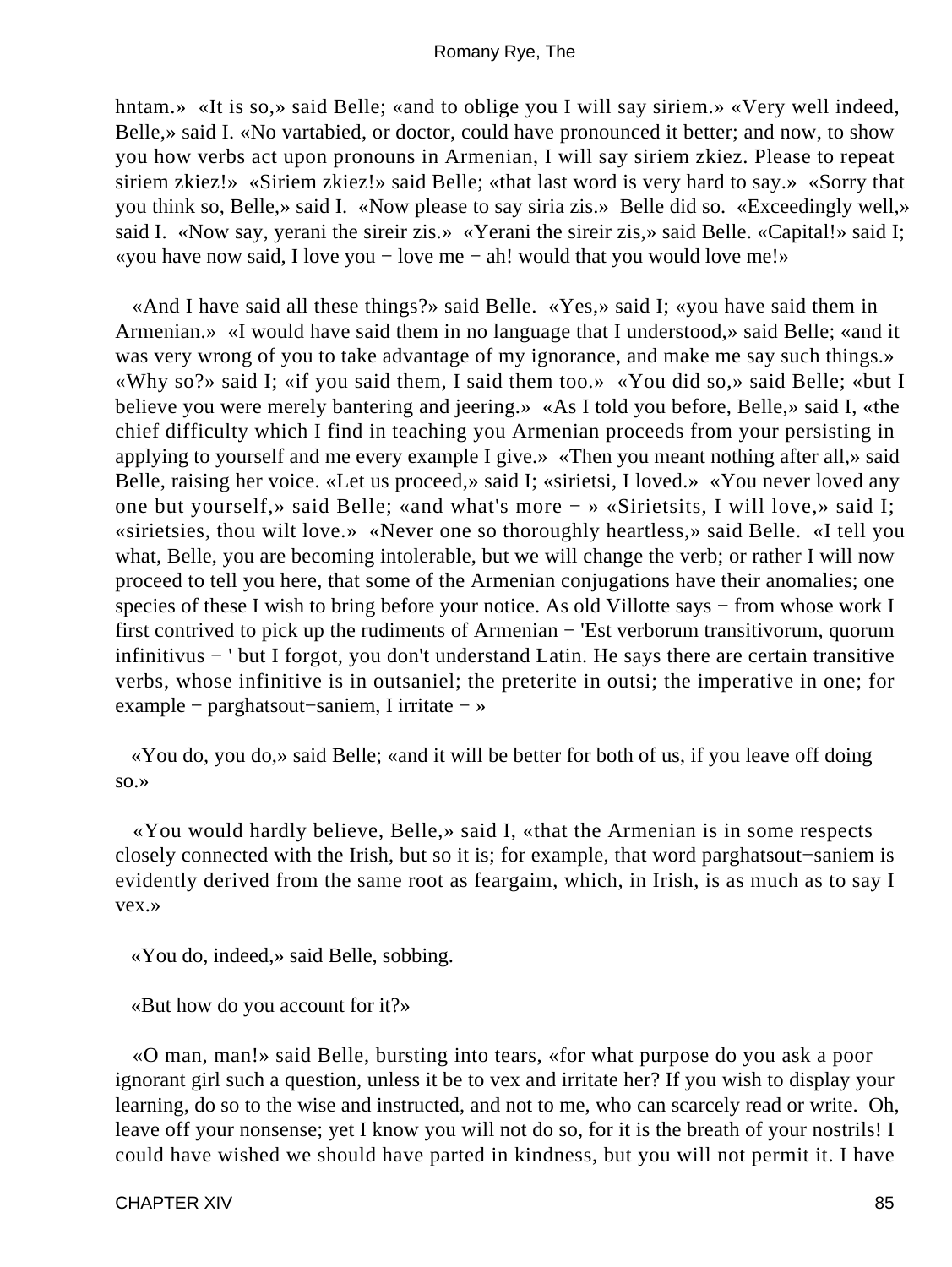deserved better at your hands than such treatment. The whole time we have kept company together in this place, I have scarcely had one kind word from you, but the strangest − » and here the voice of Belle was drowned in her sobs.

 «I am sorry to see you take on so, dear Belle,» said I. «I really have given you no cause to be so unhappy; surely teaching you a little Armenian was a very innocent kind of diversion.»

 «Yes, but you went on so long, and in such a strange way, and made me repeat such strange examples, as you call them, that I could not bear it.»

 «Why, to tell you the truth, Belle, it's just my way; and I have dealt with you just as I would with  $-\infty$ 

 «A hard−mouthed jade,» said Belle, «and you practising your horse−witchery upon her. I have been of an unsubdued spirit, I acknowledge, but I was always kind to you; and if you have made me cry, it's a poor thing to boast of.»

 «Boast of!» said I; «a pretty thing indeed to boast of; I had no idea of making you cry. Come, I beg your pardon; what more can I do? Come, cheer up, Belle. You were talking of parting; don't let us part, but depart, and that together.»

«Our ways lie different,» said Belle.

«I don't see why they should,» said I. «Come, let us he off to America together.»

«To America together?» said Belle, looking full at me.

 «Yes,» said I; «where we will settle down in some forest, and conjugate the verb siriel conjugally.»

«Conjugally?» said Belle.

«Yes,» said I; «as man and wife in America, air yew ghin.»

«You are jesting, as usual,» said Belle.

 «Not I, indeed. Come, Belle, make up your mind, and let us be off to America; and leave priests, humbug, learning, and languages behind us.»

 «I don't think you are jesting,» said Belle; «but I can hardly entertain your offers; however, young man, I thank you.»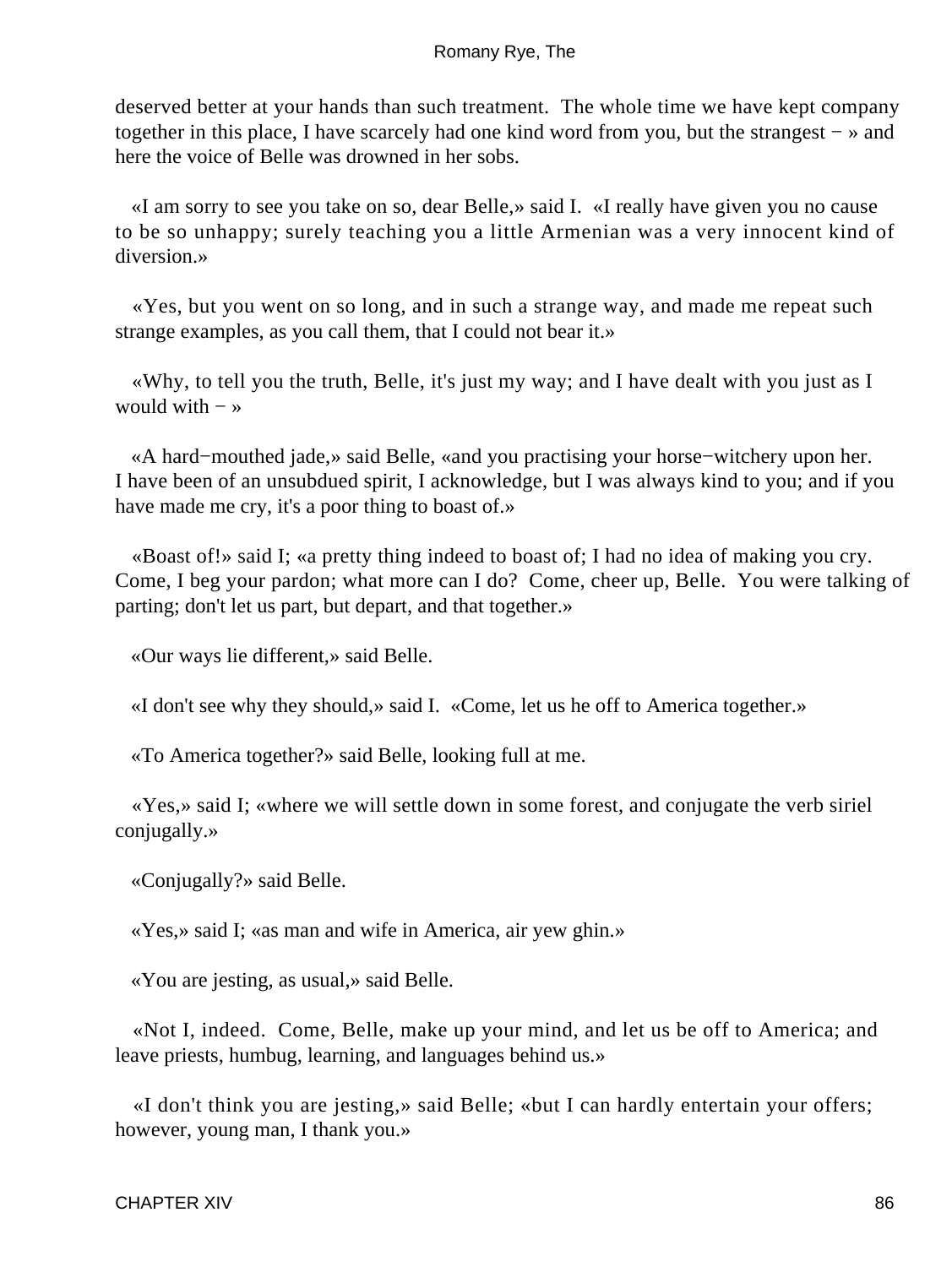«You had better make up your mind at once,» said I, «and let us be off. I shan't make a bad husband, I assure you. Perhaps you think I am not worthy of you? To convince you, Belle, that I am, I am ready to try a fall with you this moment upon the grass. Brynhilda, the valkyrie, swore that no one should ever marry her who could not fling her down. Perhaps you have done the same. The man who eventually married her, got a friend of his, who was called Sygurd, the serpent−killer, to wrestle with her, disguising him in his own armour. Sygurd flung her down, and won her for his friend, though he loved her himself. I shall not use a similar deceit, nor employ Jasper Petulengro to personate me − so get up, Belle, and I will do my best to fling you down.»

 «I require no such thing of you, or anybody,» said Belle; «you are beginning to look rather wild.»

«I every now and then do,» said I; «come, Belle, what do you say?»

 «I will say nothing at present on the subject,» said Belle, «I must have time to consider.»

 «Just as you please,» said I, «to−morrow I go to a fair with Mr. Petulengro, perhaps you will consider whilst I am away. Come, Belle, let us have some more tea. I wonder whether we shall be able to procure tea as good as this in the American forest.»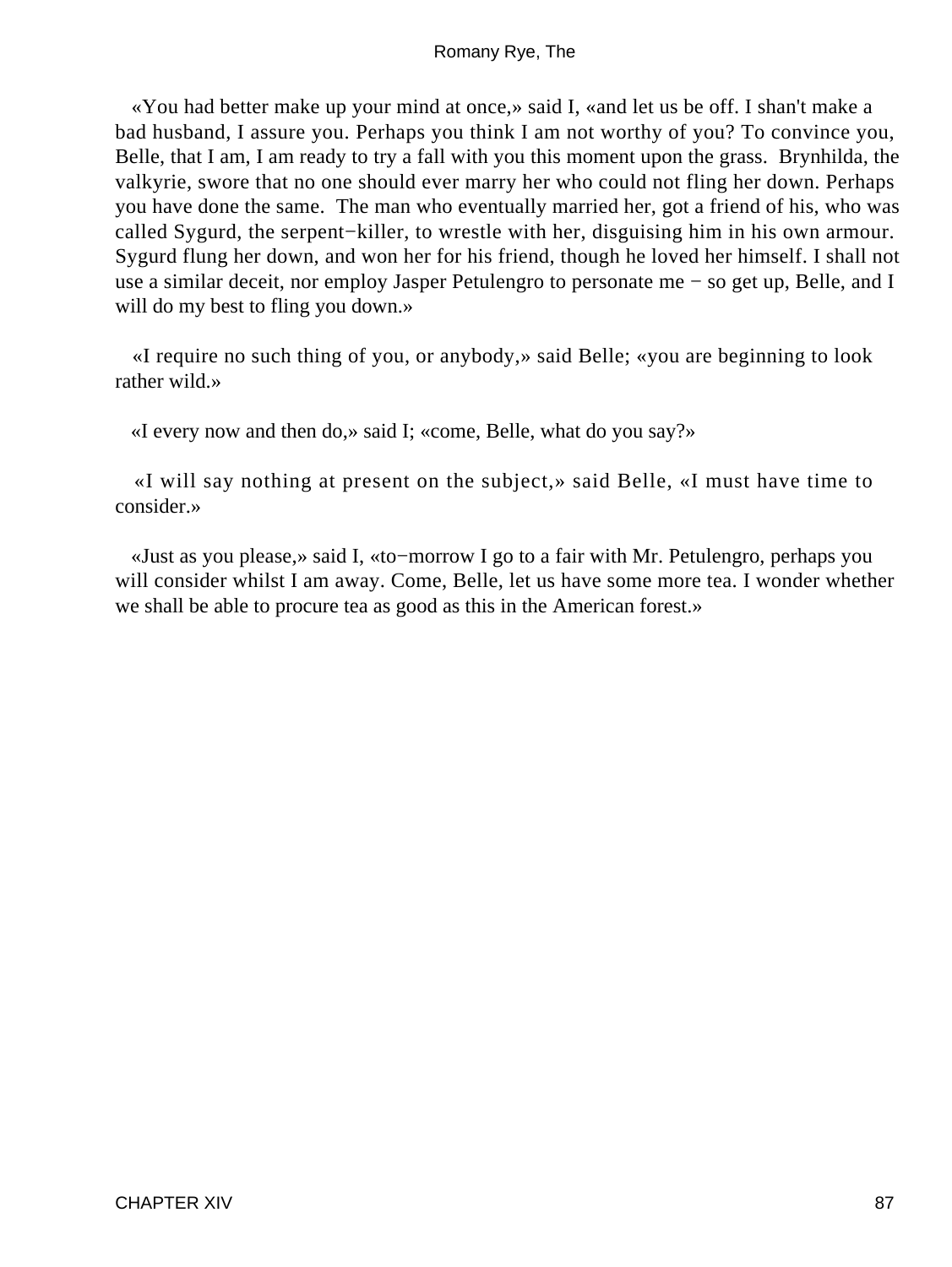# **[CHAPTER XV](#page-315-0)**

**The Dawn of Day − The Last Farewell − Departure for the Fair – The Fine Horse –** Return to the Dingle − No Isopel.

 IT was about the dawn of day when I was awakened by the voice of Mr. Petulengro shouting from the top of the dingle, and bidding me get up. I arose instantly, and dressed myself for the expedition to the fair. On leaving my tent, I was surprised to observe Belle, entirely dressed, standing close to her own little encampment. «Dear me,» said I, «I little expected to find you up so early. I suppose Jasper's call awakened you, as it did me.» «I merely lay down in my things,» said Belle, «and have not slept during the night.» «And why did you not take off your things and go to sleep?» said I. «I did not undress,» said Belle, «because I wished to be in readiness to bid you farewell when you departed; and as for sleeping, I could not.» «Well, God bless you!» said I, taking Belle by the hand. Belle made no answer, and I observed that her hand was very cold. «What is the matter with you?» said I, looking her in the face. Belle looked at me for a moment in the eyes − and then cast down her own − her features were very pale. «You are really unwell,» said I, «I had better not go to the fair, but stay here, and take care of you.» «No,» said Belle, «pray go, I am not unwell.» «Then go to your tent,» said I, «and do not endanger your health by standing abroad in the raw morning air. God bless you, Belle. I shall be home to−night, by which time I expect you will have made up your mind; if not, another lesson in Armenian, however late the hour be.» I then wrung Belle's hand, and ascended to the plain above.

 I found the Romany party waiting for me, and everything in readiness for departing. Mr. Petulengro and Tawno Chikno were mounted on two old horses. The rest, who intended to go to the fair, amongst whom were two or three women, were on foot. On arriving at the extremity of the plain, I looked towards the dingle. Isopel Berners stood at the mouth, the beams of the early morning sun shone full on her noble face and figure. I waved my hand towards her. She slowly lifted up her right arm. I turned away, and never saw Isopel Berners again.

 My companions and myself proceeded on our way. In about two hours we reached the place where the fair was to be held. After breakfasting on bread and cheese and ale behind a broken stone wall, we drove our animals to the fair. The fair was a common cattle and horse fair: there was little merriment going on, but there was no lack of business. By about two o'clock in the afternoon, Mr. Petulengro and his people had disposed of their animals at what they conceived very fair prices − they were all in high spirits, and Jasper proposed to adjourn to a public−house. As we were proceeding to one, a very fine horse, led by a jockey, made its appearance on the ground. Mr. Petulengro stopped short, and looked at it stedfastly: «Fino covar dove odoy sas miro − a fine thing were that if it were but mine!» he exclaimed.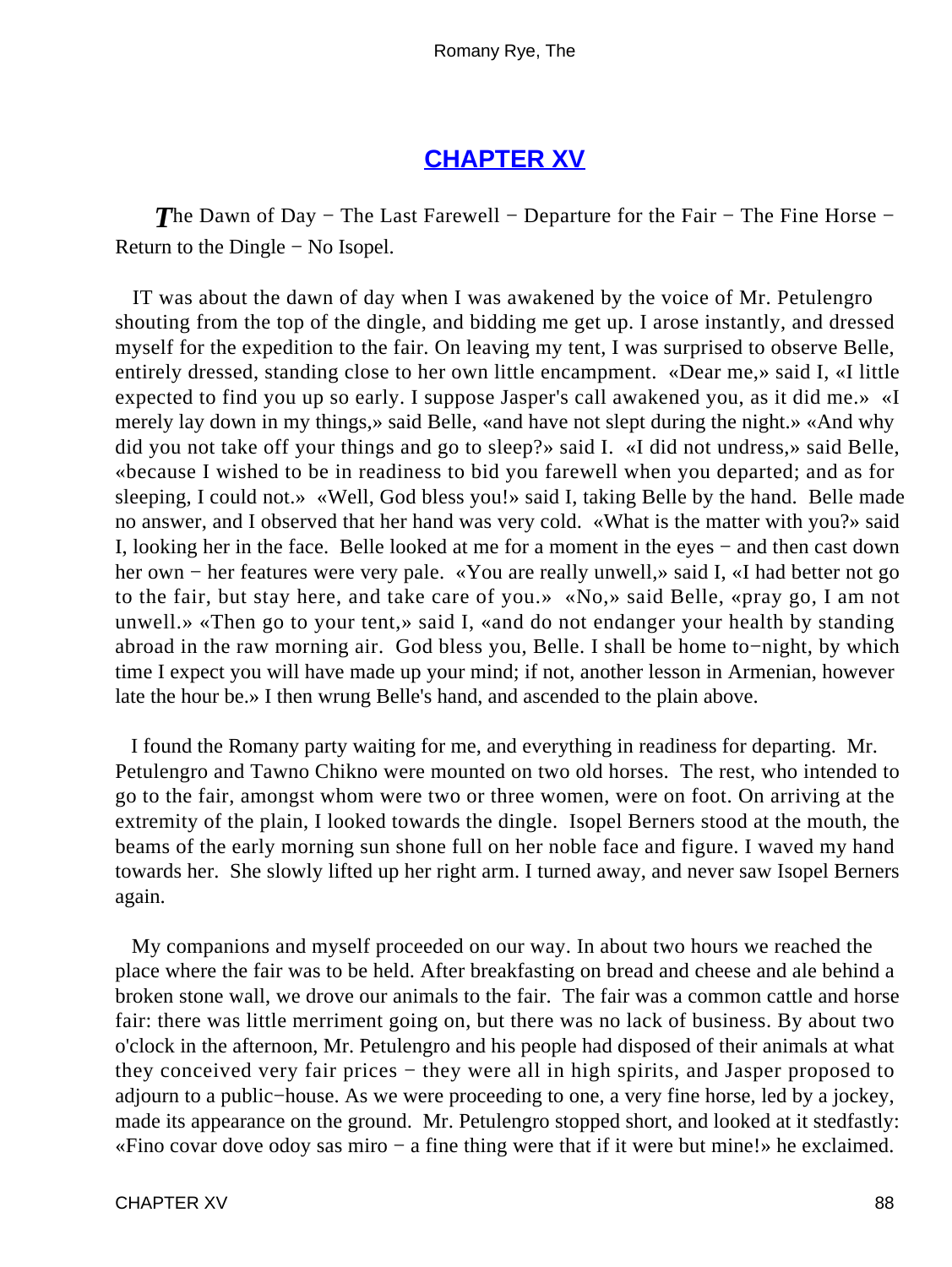«If you covet it,» said I, «why do you not purchase it?» «We low 'Gyptians never buy animals of that description; if we did we could never sell them, and most likely should be had up as horse−stealers.» «Then why did you say just now, 'It were a fine thing if it were but yours?'» said I. «We 'Gyptians always say so when we see anything that we admire. An animal like that is not intended for a little hare like me, but for some grand gentleman like yourself. I say, brother, do you buy that horse!» «How should I buy the horse, you foolish person?» said I. «Buy the horse, brother,» said Mr. Petulengro, «if you have not the money I can lend it you, though I be of lower Egypt.» «You talk nonsense,» said I; «however, I wish you would ask the man the price of it.» Mr. Petulengro, going up to the jockey, inquired the price of the horse − the man, looking at him scornfully, made no reply. «Young man,» said I, going up to the jockey, «do me the favour to tell me the price of that horse, as I suppose it is to sell.» The jockey, who was a surly−looking man, of about fifty, looked at me for a moment, then, after some hesitation, said, laconically, «Seventy.» «Thank you,» said I, and turned away. «Buy that horse,» said Mr. Petulengro, coming after me; «the dook tells me that in less than three months he will be sold for twice seventy.» «I will have nothing to do with him,» said I; «besides, Jasper, I don't like his tail. Did you observe what a mean scrubby tail he has?» «What a fool you are, brother,» said Mr. Petulengro; «that very tail of his shows his breeding. No good bred horse ever yet carried a fine tail − 'tis your scrubby−tailed horses that are your out−and−outers. Did you ever hear of Syntax, brother? That tail of his puts me in mind of Syntax. Well, I say nothing more, have your own way − all I wonder at is, that a horse like him was ever brought to such a fair of dog cattle as this.»

 We then made the best of our way to a public−house, where we had some refreshment. I then proposed returning to the encampment, but Mr. Petulengro declined, and remained drinking with his companions till about six o'clock in the evening, when various jockeys from the fair came in. After some conversation a jockey proposed a game of cards; and in a little time, Mr. Petulengro and another gypsy sat down to play a game of cards with two of the jockeys.

 Though not much acquainted with cards, I soon conceived a suspicion that the jockeys were cheating Mr. Petulengro and his companion, I therefore called Mr. Petulengro aside, and gave him a hint to that effect. Mr. Petulengro, however, instead of thanking me, told me to mind my own bread and butter, and forthwith returned to his game. I continued watching the players for some hours. The gypsies lost considerably, and I saw clearly that the jockeys were cheating them most confoundedly. I therefore once more called Mr. Petulengro aside, and told him that the jockeys were cheating him, conjuring him to return to the encampment. Mr. Petulengro, who was by this time somewhat the worse for liquor, now fell into a passion, swore several oaths, and asking me who had made me a Moses over him and his brethren, told me to return to the encampment by myself. Incensed at the unworthy return which my well−meant words had received, I forthwith left the house, and having purchased a few articles of provision, I set out for the dingle alone. It was a dark night when I reached it, and descending I saw the glimmer of a fire from the depths of the dingle; my heart beat with fond anticipation of a welcome. «Isopel Berners is waiting for me,» said I, «and the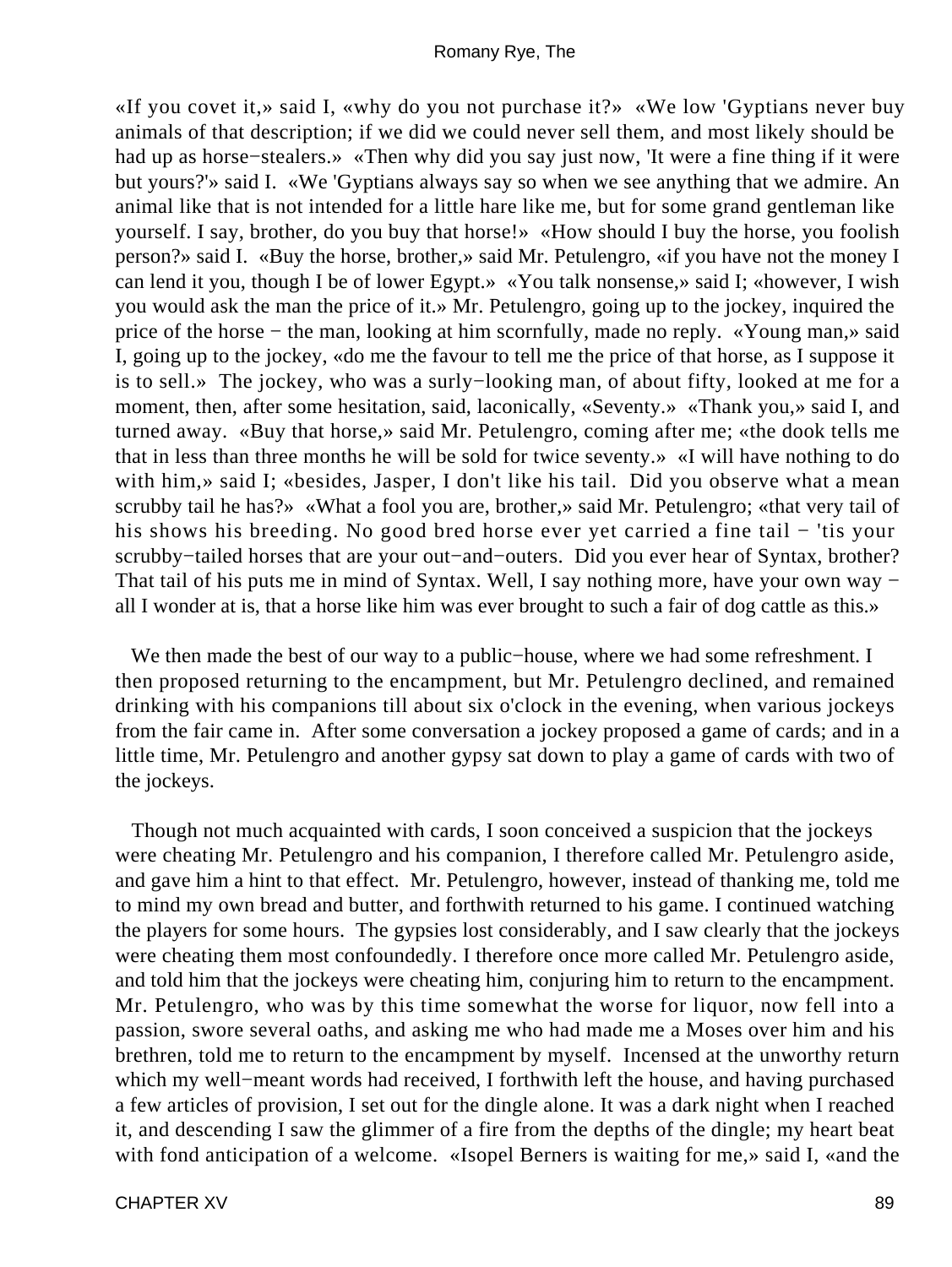first words that I shall hear from her lips is that she has made up her mind. We shall go to America, and be so happy together.» On reaching the bottom of the dingle, however, I saw seated near the fire, beside which stood the kettle simmering, not Isopel Berners, but a gypsy girl, who told me that Miss Berners when she went away had charged her to keep up the fire, and have the kettle boiling against my arrival. Startled at these words, I inquired at what hour Isopel had left, and whither she was gone, and was told that she had left the dingle, with her cart, about two hours after I departed; but where she was gone she, the girl, did not know. I then asked whether she had left no message, and the girl replied that she had left none, but had merely given directions about the kettle and fire, putting, at the same time, six−pence into her hand. «Very strange,» thought I; then dismissing the gypsy girl I sat down by the fire. I had no wish for tea, but sat looking on the embers, wondering what could be the motive of the sudden departure of Isopel. «Does she mean to return?» thought I to myself. «Surely she means to return,» Hope replied, «or she would not have gone away without leaving any message» − «and yet she could scarcely mean to return,» muttered Foreboding, «or she assuredly would have left some message with the girl.» I then thought to myself what a hard thing it would be, if, after having made up my mind to assume the yoke of matrimony, I should be disappointed of the woman of my choice. «Well, after all,» thought I, «I can scarcely be disappointed; if such an ugly scoundrel as Sylvester had no difficulty in getting such a nice wife as Ursula, surely I, who am not a tenth part so ugly, cannot fail to obtain the hand of Isopel Berners, uncommonly fine damsel though she be. Husbands do not grow upon hedgerows; she is merely gone after a little business and will return to−morrow.»

 Comforted in some degree by these hopeful imaginings, I retired to my tent, and went to sleep.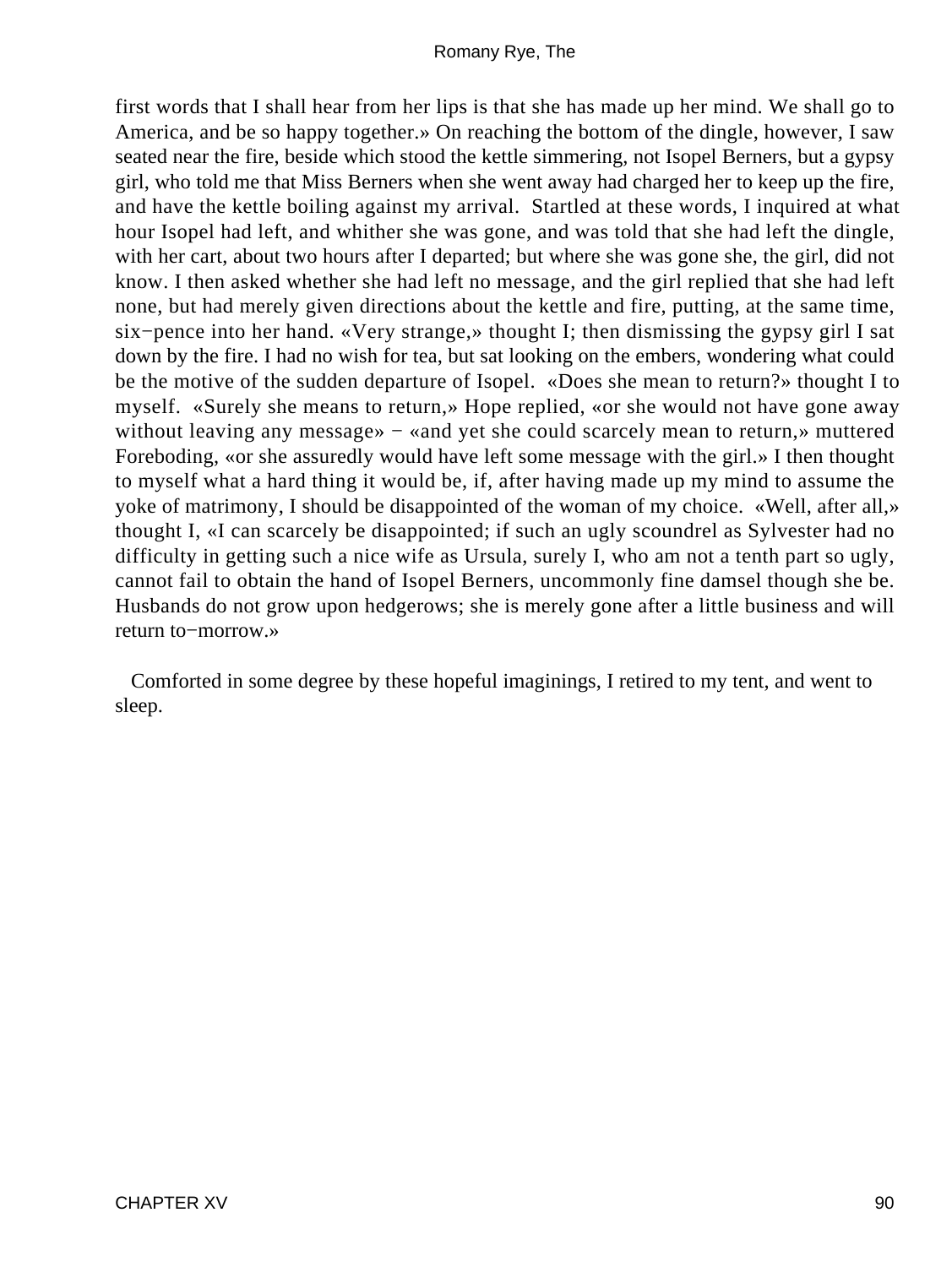# **[CHAPTER XVI](#page-315-0)**

*G*loomy Forebodings – The Postman's Mother – The Letter – Bears and Barons – The Best of Advice.

**NOTHING** occurred to me of any particular moment during the following day. Isopel Berners did not return; but Mr. Petulengro and his companions came home from the fair early in the morning. When I saw him, which was about midday, I found him with his face bruised and swelled. It appeared that, some time after I had left him, he himself perceived that the jockeys with whom he was playing cards were cheating him and his companion; a quarrel ensued, which terminated in a fight between Mr. Petulengro and one of the jockeys, which lasted some time, and in which Mr. Petulengro, though he eventually came off victor, was considerably beaten. His bruises, in conjunction with his pecuniary loss, which amounted to about seven pounds, were the cause of his being much out of humour; before night, however, he had returned to his usual philosophic frame of mind, and, coming up to me as I was walking about, apologized for his behaviour on the preceding day, and assured me that he was determined, from that time forward, never to quarrel with a friend for giving him good advice.

 Two more days passed, and still Isopel Berners did not return. Gloomy thoughts and forebodings filled my mind. During the day I wandered about the neighbouring roads in the hopes of catching an early glimpse of her and her returning vehicle; and at night lay awake, tossing about on my hard couch, listening to the rustle of every leaf, and occasionally thinking that I heard the sound of her wheels upon the distant road. Once at midnight, just as I was about to fall into unconsciousness, I suddenly started up, for I was convinced that I heard the sound of wheels. I listened most anxiously, and the sound of wheels striking against stones was certainly plain enough. «She comes at last,» thought I, and for a few moments I felt as if a mountain had been removed from my breast; – «here she comes at last, now, how shall I receive her? Oh,» thought I, «I will receive her rather coolly, just as if I was not particularly anxious about her − that's the way to manage these women.» The next moment the sound became very loud, rather too loud, I thought, to proceed from her wheels, and then by degrees became fainter. Rushing out of my tent, I hurried up the path to the top of the dingle, where I heard the sound distinctly enough, but it was going from me, and evidently proceeded from something much larger than the cart of Isopel. I could, moreover, hear the stamping of a horse's hoof at a lumbering trot. Those only whose hopes have been wrought up to a high pitch, and then suddenly cast down, can imagine what I felt at that moment; and yet when I returned to my lonely tent, and lay down on my hard pallet, the voice of conscience told me that the misery I was then undergoing I had fully merited, for the unkind manner in which I had intended to receive her, when for a brief moment I supposed that she had returned.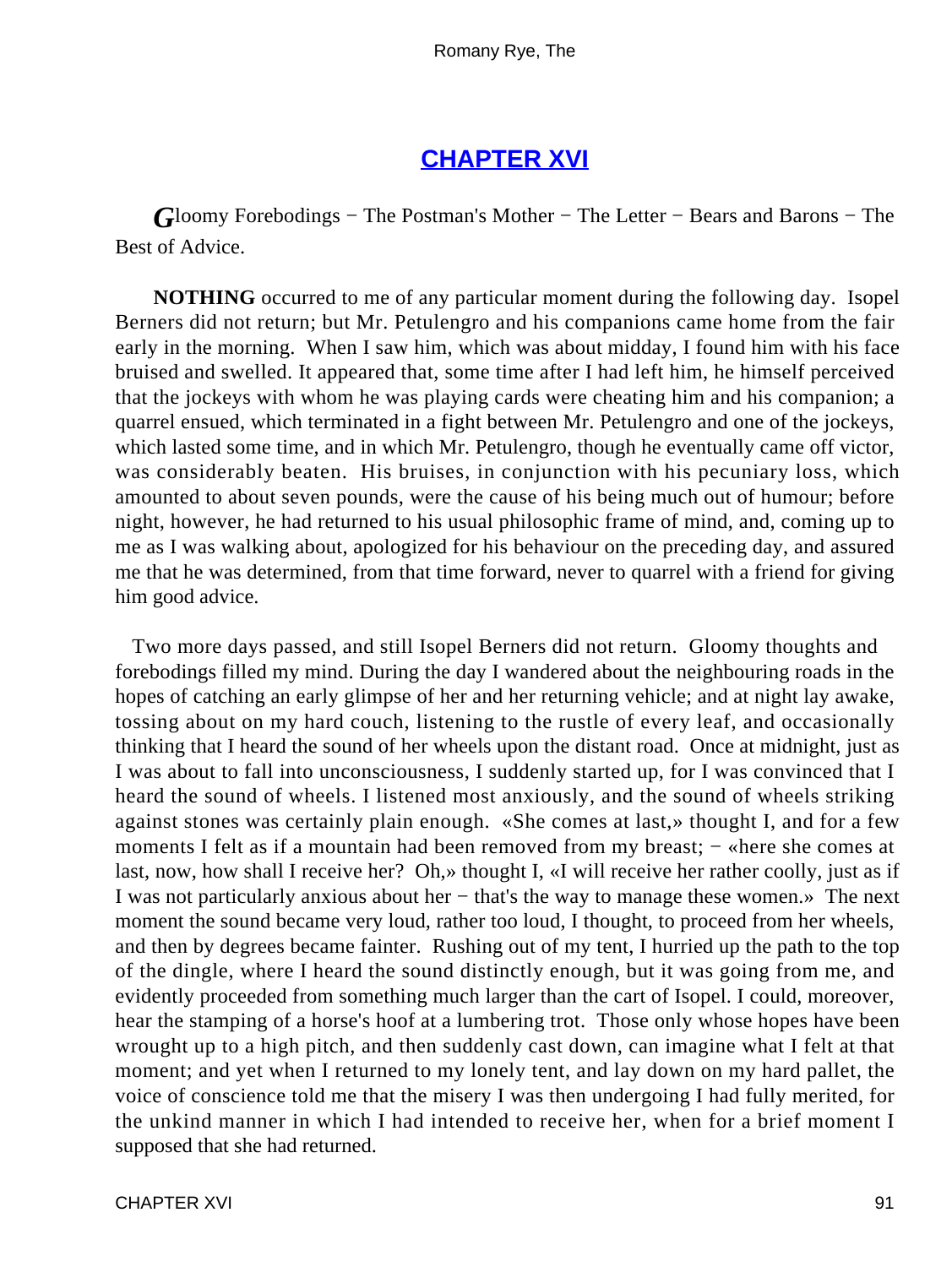It was on the morning after this affair, and the fourth, if I forget not, from the time of Isopel's departure, that, as I was seated on my stone at the bottom of the dingle, getting my breakfast, I heard an unknown voice from the path above − apparently that of a person descending − exclaim, «Here's a strange place to bring a letter to;» and presently an old woman, with a belt round her middle, to which was attached a leathern bag, made her appearance, and stood before me.

 «Well, if I ever!» said she, as she looked about her. «My good gentlewoman,» said I, «pray what may you please to want?» «Gentlewoman!» said the old dame, «please to want − well, I call that speaking civilly, at any rate. It is true, civil words cost nothing; nevertheless, we do not always get them. What I please to want is to deliver a letter to a young man in this place; perhaps you be he?» «What's the name on the letter?» said I, getting up, and going to her. «There's no name upon it,» said she, taking a letter out of her scrip, and looking at it. «It is directed to the young man in Mumper's Dingle.» «Then it is for me, I make no doubt,» said I, stretching out my hand to take it. «Please to pay me ninepence first,» said the old woman. «However,» said she, after a moment's thought, «civility is civility, and, being rather a scarce article, should meet with some return. Here's the letter, young man, and I hope you will pay for it; for if you do not I must pay the postage myself.» «You are the postwoman, I suppose,» said I, as I took the letter. «I am the postman's mother,» said the old woman; «but as he has a wide beat, I help him as much as I can, and I generally carry letters to places like this, to which he is afraid to come himself.» «You say the postage is ninepence,» said I, «here's a shilling.» «Well, I call that honourable,» said the old woman, taking the shilling, and putting it into her pocket − «here's your change, young man,» said she, offering me threepence. «Pray keep that for yourself,» said I; «you deserve it for your trouble.» «Well, I call that genteel,» said the old woman; «and as one good turn deserves another, since you look as if you couldn't read, I will read your letter for you. Let's see it; it's from some young woman or other, I dare say.» «Thank you,» said I, «but I can read.» «All the better for you,» said the old woman; «your being able to read will frequently save you a penny, for that's the charge I generally make for reading letters; though, as you behaved so genteelly to me, I should have charged you nothing. Well, if you can read, why don't you open the letter, instead of keeping it hanging between your finger and thumb?» «I am in no hurry to open it,» said I, with a sigh. The old woman looked at me for a moment − «Well, young man,» said she, «there are some − especially those who can read − who don't like to open their letters when anybody is by, more especially when they come from young women. Well, I won't intrude upon you, but leave you alone with your letter. I wish it may contain something pleasant. God bless you,» and with these words she departed.

 I sat down on my stone, with my letter in my hand. I knew perfectly well that it could have come from no other person than Isopel Berners; but what did the letter contain? I guessed tolerably well what its purport was − an eternal farewell! yet I was afraid to open the letter, lest my expectation should be confirmed. There I sat with the letter, putting off the evil moment as long as possible. At length I glanced at the direction, which was written in a fine bold hand, and was directed, as the old woman had said, to the young man in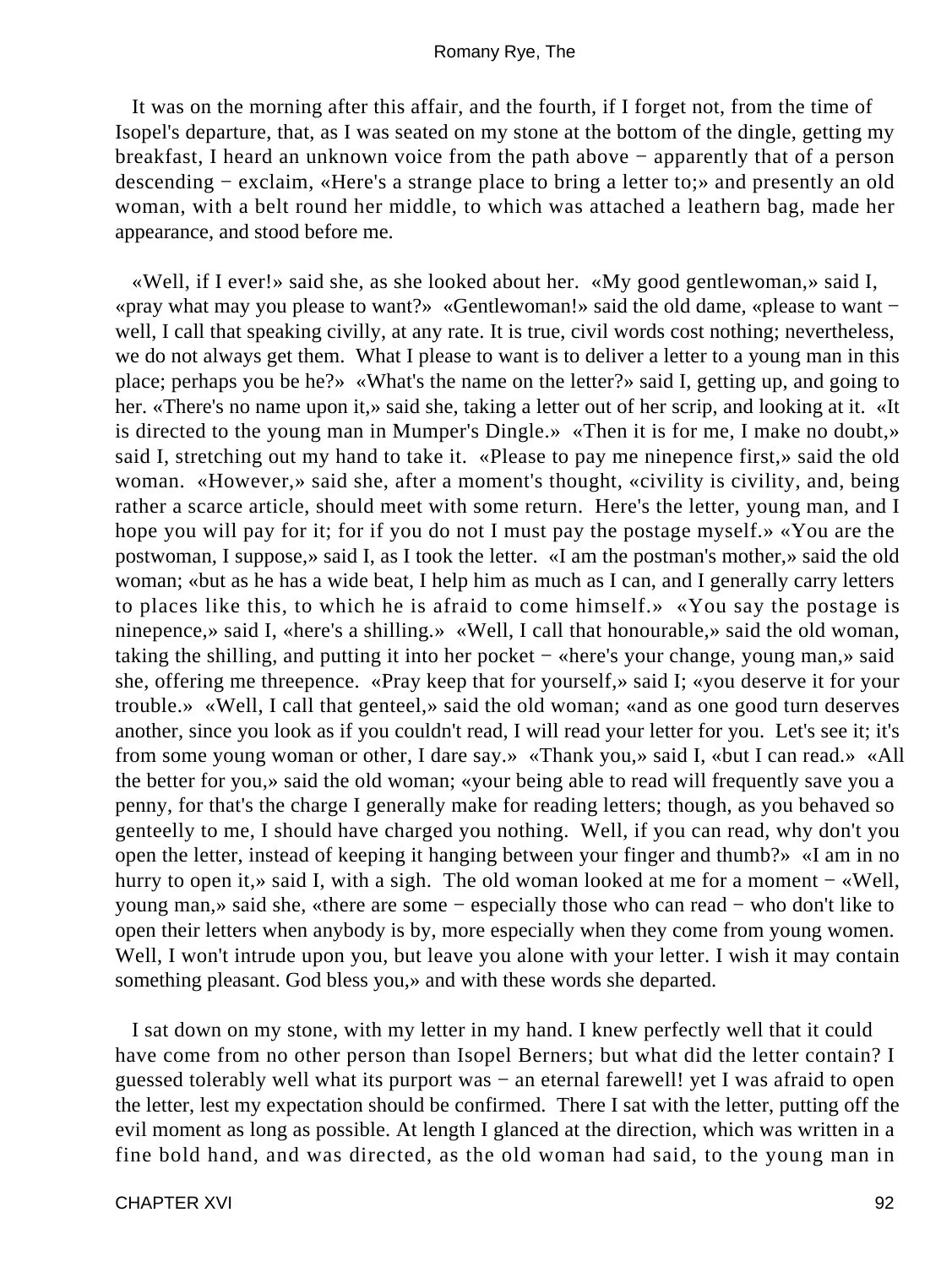«Mumpers' Dingle,» with the addition, near −, in the county of − Suddenly the idea occurred to me, that, after all, the letter might not contain an eternal farewell; and that Isopel might have written, requesting me to join her. Could it be so? «Alas! no,» presently said Foreboding. At last I became ashamed of my weakness. The letter must be opened sooner or later. Why not at once? So as the bather who, for a considerable time, has stood shivering on the bank, afraid to take the decisive plunge, suddenly takes it, I tore open the letter almost before I was aware. I had no sooner done so than a paper fell out. I examined it; it contained a lock of bright flaxen hair. «This is no good sign,» said I, as I thrust the lock and paper into my bosom, and proceeded to read the letter, which ran as follows: −

#### "TO **THE YOUNG MAN IN MUMPERS' DINGLE.**

 "SIR, − I send these lines, with the hope and trust that they will find you well, even as I am myself at this moment, and in much better spirits, for my own are not such as I could wish they were, being sometimes rather hysterical and vapourish, and at other times, and most often, very low. I am at a sea−port, and am just going on shipboard; and when you get these I shall be on the salt waters, on my way to a distant country, and leaving my own behind me, which I do not expect ever to see again.

 "And now, young man, I will, in the first place, say something about the manner in which I quitted you. It must have seemed somewhat singular to you that I went away without taking any leave, or giving you the slightest hint that I was going; but I did not do so without considerable reflection. I was afraid that I should not be able to support a leave− taking; and as you had said that you were determined to go wherever I did, I thought it best not to tell you at all; for I did not think it advisable that you should go with me, and I wished to have no dispute.

 "In the second place, I wish to say something about an offer of wedlock which you made me; perhaps, young man, had you made it at the first period of our acquaintance, I should have accepted it, but you did not, and kept putting off and putting off, and behaving in a very strange manner, till I could stand your conduct no longer, but determined upon leaving you and Old England, which last step I had been long thinking about; so when you made your offer at last, everything was arranged − my cart and donkey engaged to be sold − and the greater part of my things disposed of. However, young man, when you did make it, I frankly tell you that I had half a mind to accept it; at last, however, after very much consideration, I thought it best to leave you for ever, because, for some time past, I had become almost convinced, that though with a wonderful deal of learning, and exceedingly shrewd in some things, you were − pray don't be offended − at the root mad! and though mad people, I have been told, sometimes make very good husbands, I was unwilling that your friends, if you had any, should say that Belle Berners, the workhouse girl, took advantage of your infirmity; for there is no concealing that I was born and bred up in a workhouse; notwithstanding that, my blood is better than your own, and as good as the best; you having yourself told me that my name is a noble name, and once, if I mistake not, that it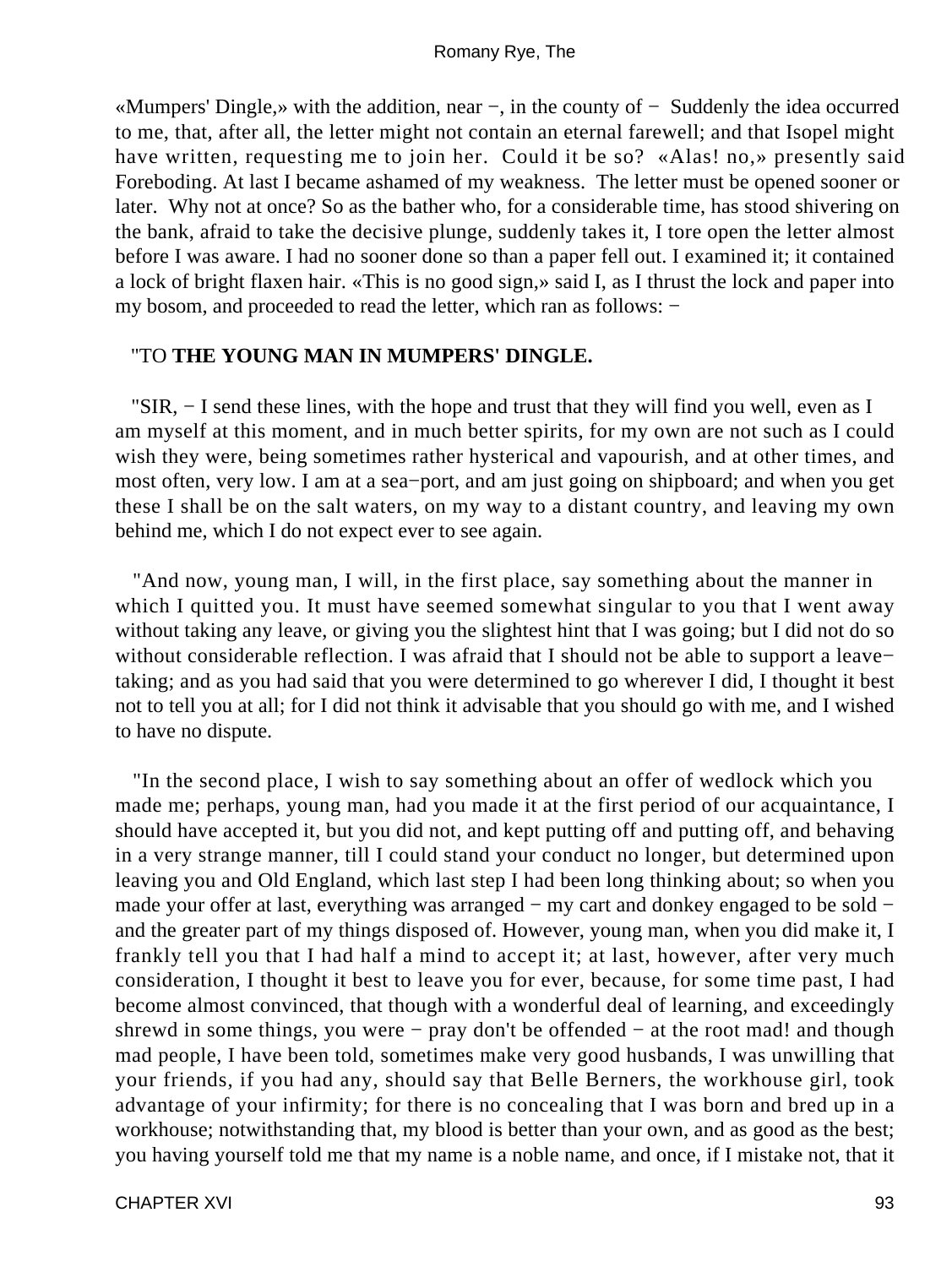was the same word as baron, which is the same thing as bear; and that to be called in old times a bear was considered a great compliment – the bear being a mighty strong animal, on which account our forefathers called all their great fighting−men barons, which is the same as bears.

 "However, setting matters of blood and family entirely aside, many thanks to you, young man, from poor Belle, for the honour you did her in making that same offer; for, after all, it is an honour to receive an honourable offer, which she could see clearly yours was, with no floriness nor chaff in it; but, on the contrary, entire sincerity. She assures you that she shall always bear it and yourself in mind, whether on land or water; and as a proof of the good−will she bears to you, she sends you a lock of the hair which she wears on her head, which you were often looking at, and were pleased to call flax, which word she supposes you meant as a compliment, even as the old people meant to pass a compliment to their great folks, when they called them bears; though she cannot help thinking that they might have found an animal as strong as a bear, and somewhat less uncouth, to call their great folks after: even as she thinks yourself, amongst your great store of words, might have found something a little more genteel to call her hair after than flax, which, though strong and useful, is rather a coarse and common kind of article.

 "And as another proof of the good−will she bears to you, she sends you, along with the lock, a piece of advice, which is worth all the hair in the world, to say nothing of the flax.

 "FEAR GOD, and take your own part. There's Bible in that, young man: see how Moses feared God, and how he took his own part against everybody who meddled with him. And see how David feared God, and took his own part against all the bloody enemies which surrounded him − so fear God, young man, and never give in! The world can bully, and is fond, provided it sees a man in a kind of difficulty, of getting about him, calling him coarse names, and even going so far as to hustle him: but the world, like all bullies, carries a white feather in its tail, and no sooner sees the man taking off his coat, and offering to fight its best, than it scatters here and there, and is always civil to him afterwards. So when folks are disposed to ill−treat you, young man, say, 'Lord have mercy upon me!' and then tip them to Long Melford, which, as the saying goes, there is nothing comparable for shortness all the world over; and these last words, young man, are the last you will ever have from her who is nevertheless,

Your affectionate female servant,

### **ISOPEL BERNERS.**

 After reading the letter I sat for some time motionless, holding it in my hand. The daydream in which I had been a little time before indulging, of marrying Isopel Berners, of going with her to America, and having by her a large progeny, who were to assist me in felling trees, cultivating the soil, and who would take care of me when I was old, was now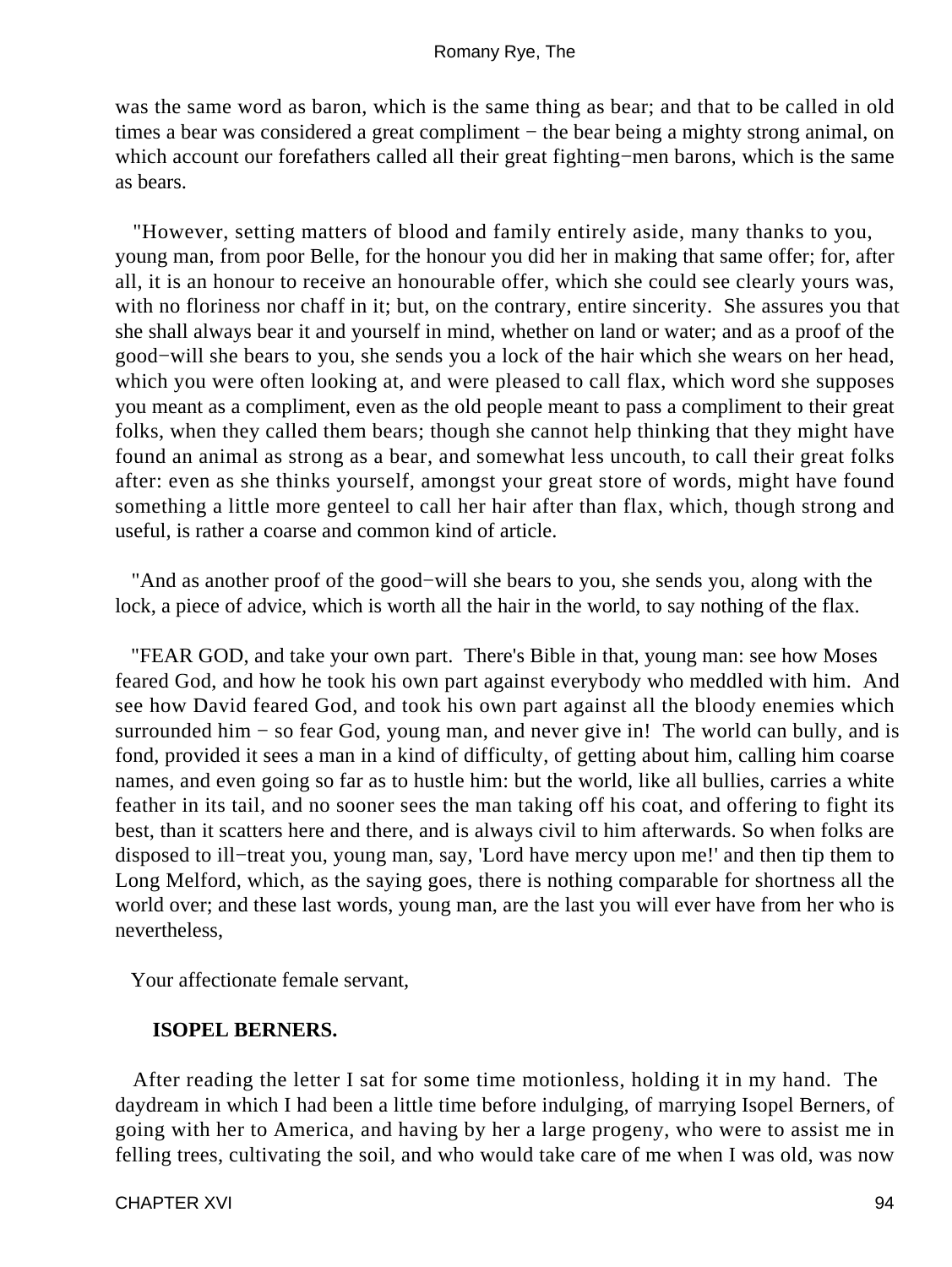thoroughly dispelled. Isopel had deserted me, and was gone to America by herself, where, perhaps, she would marry some other person, and would bear him a progeny, who would do for him what in my dream I had hoped my progeny by her would do for me. Then the thought came into my head that though she was gone, I might follow her to America, but then I thought that if I did I might not find her; America was a very large place, and I did not know the port to which she was bound; but I could follow her to the port from which she had sailed, and there possibly discover the port to which she was bound; but I did not even know the port from which she had set out, for Isopel had not dated her letter from any place. Suddenly it occurred to me that the post−mark on the letter would tell me from whence it came, so I forthwith looked at the back of the letter, and in the post−mark read the name of a well− known and not very distant sea−port. I then knew with tolerable certainty the port where she had embarked, and I almost determined to follow her, but I almost instantly determined to do no such thing. Isopel Berners had abandoned me, and I would not follow her; «Perhaps,» whispered Pride, «if I overtook her, she would only despise me for running after her;» and it also told me pretty roundly, provided I ran after her, whether I overtook her or not, I should heartily despise myself. So I determined not to follow Isopel Berners; I took her lock of hair, and looked at it, then put it in her letter, which I folded up and carefully stowed away, resolved to keep both for ever, but I determined not to follow her. Two or three times, however, during the day, I wavered in my determination, and was again and again almost tempted to follow her, but every succeeding time the temptation was fainter. In the evening I left the dingle, and sat down with Mr. Petulengro and his family by the door of his tent; Mr. Petulengro soon began talking of the letter which I had received in the morning. «Is it not from Miss Berners, brother?» said he. I told him it was. «Is she coming back, brother?» «Never,» said I; «she is gone to America, and has deserted me.» «I always knew that you two were never destined for each other,» said he. «How did you know that?» I inquired. «The dook told me so, brother; you are born to be a great traveller.» «Well,» said I, «if I had gone with her to America, as I was thinking of doing, I should have been a great traveller.» «You are to travel in another direction, brother,» said he. «I wish you would tell me all about my future wanderings,» said I. «I can't, brother,» said Mr. Petulengro, «there's a power of clouds before my eye.» «You are a poor seer, after all,» said I; and getting up, I retired to my dingle and my tent, where I betook myself to my bed, and there, knowing the worst, and being no longer agitated by apprehension, nor agonized by expectation, I was soon buried in a deep slumber, the first which I had fallen into for several nights.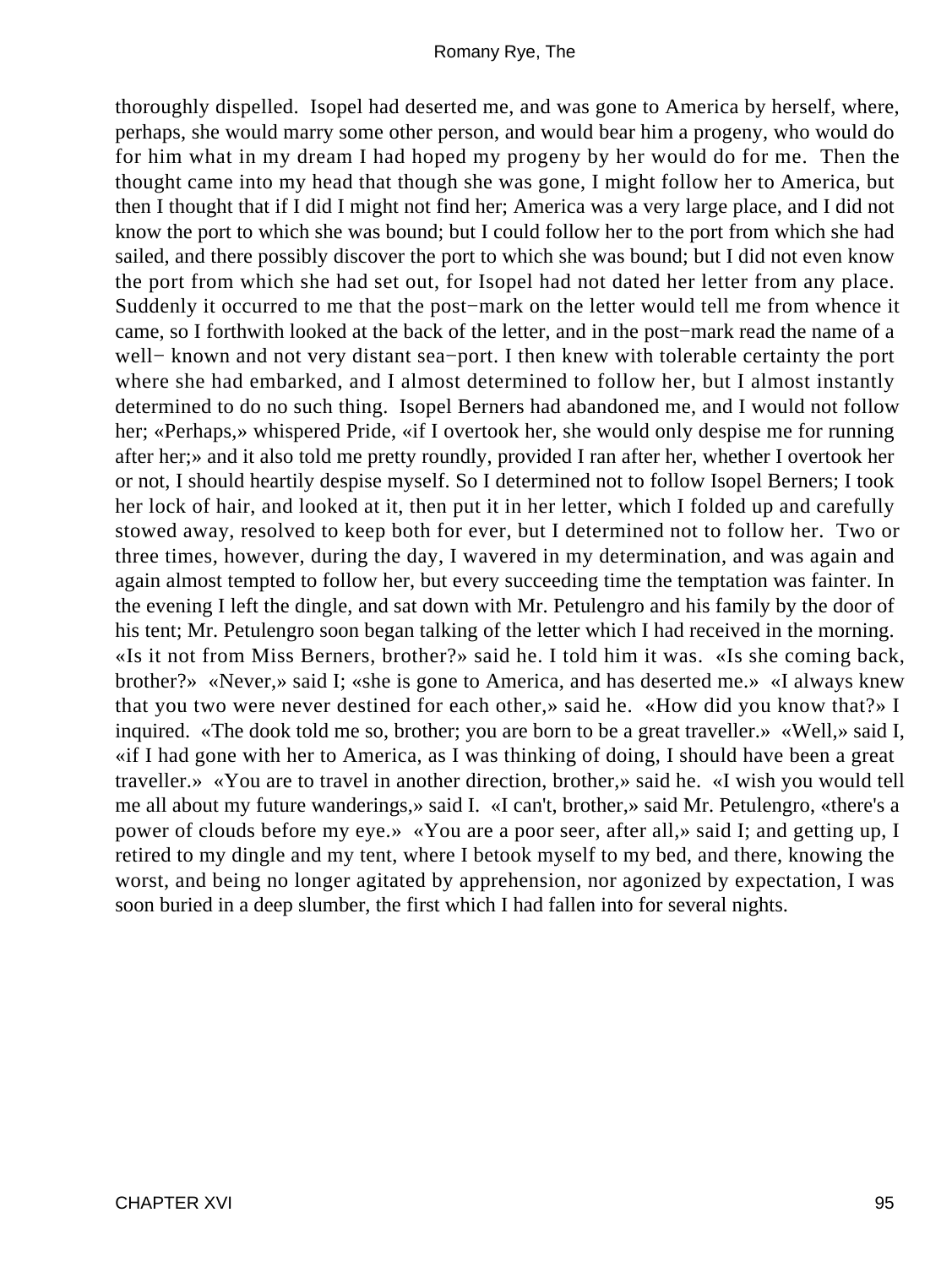## **[CHAPTER XVII](#page-315-0)**

*T*he Public−house − Landlord on His Legs Again − A Blow in Season − The Way of the World − The Grateful Mind − The Horse's Neigh.

 IT was rather late on the following morning when I awoke. At first I was almost unconscious of what had occurred on the preceding day; recollection, however, by degrees returned, and I felt a deep melancholy coming over me, but perfectly aware that no advantage could be derived from the indulgence of such a feeling, I sprang up, prepared my breakfast, which I ate with a tolerable appetite, and then left the dingle, and betook myself to the gypsy encampment, where I entered into discourse with various Romanies, both male and female. After some time, feeling myself in better spirits, I determined to pay another visit to the landlord of the public−house. From the position of his affairs when I had last visited him I entertained rather gloomy ideas with respect to his present circumstances. I imagined that I should either find him alone in his kitchen smoking a wretched pipe, or in company with some surly bailiff or his follower, whom his friend the brewer had sent into the house in order to take possession of his effects.

 Nothing more entirely differing from either of these anticipations could have presented itself to my view than what I saw about one o'clock in the afternoon, when I entered the house. I had come, though somewhat in want of consolation myself, to offer any consolation which was at my command to my acquaintance Catchpole, and perhaps like many other people who go to a house with «drops of compassion trembling on their eyelids,» I felt rather disappointed at finding that no compassion was necessary. The house was thronged with company, and cries for ale and porter, hot brandy and water, cold gin and water, were numerous; moreover, no desire to receive and not to pay for the landlord's liquids was manifested – on the contrary, everybody seemed disposed to play the most honourable part: «Landlord, here's the money for this glass of brandy and water − do me the favour to take it; all right, remember I have paid you.» «Landlord, here's the money for the pint of half–and–half–fourpence halfpenny, ain't it? – here's sixpence; keep the change – confound the change!» The landlord, assisted by his niece, bustled about; his brow erect, his cheeks plumped out, and all his features exhibiting a kind of surly satisfaction. Wherever he moved, marks of the most cordial amity were shown him, hands were thrust out to grasp his, nor were looks of respect, admiration, nay, almost of adoration, wanting. I observed one fellow, as the landlord advanced, take the pipe out of his mouth, and gaze upon him with a kind of grin of wonder, probably much the same as his ancestor, the Saxon lout of old, put on when he saw his idol Thur, dressed in a new kirtle. To avoid the press, I got into a corner, where on a couple of chairs sat two respectable−looking individuals, whether farmers or sow−gelders, I know not, but highly respectable−looking, who were discoursing about the landlord. «Such another,» said one, «you will not find in a summer's day.» «No, nor in the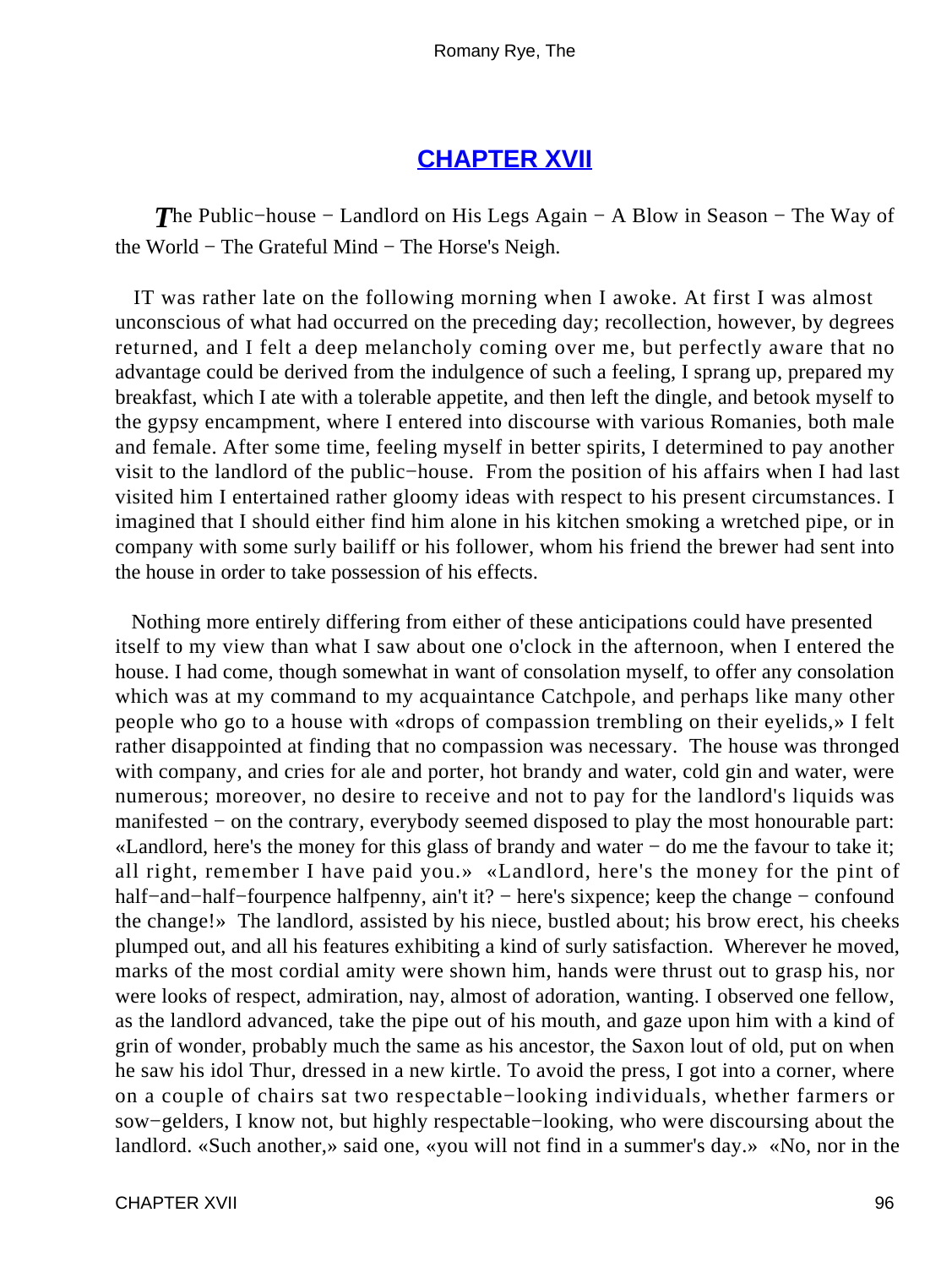whole of England,» said the other. «Tom of Hopton,» said the first: «ah! Tom of Hopton,» echoed the other; «the man who could beat Tom of Hopton could beat the world.» «I glory in him,» said the first. «So do I,» said the second, «I'll back him against the world. Let me hear any one say anything against him, and if I don't − » then, looking at me, he added, «have you anything to say against him, young man?» «Not a word,» said I, «save that he regularly puts me out.» «He'll put any one out,» said the man, «any one out of conceit with himself;» then, lifting a mug to his mouth, he added, with a hiccough, «I drink his health.» Presently the landlord, as he moved about, observing me, stopped short: «Ah!» said he, «are you here? I am glad to see you, come this way. Stand back,» said he to his company, as I followed him to the bar, «stand back for me and this gentleman.» Two or three young fellows were in the bar, seemingly sporting yokels, drinking sherry and smoking. «Come, gentlemen,» said the landlord, «clear the bar, I must have a clear bar for me and my friend here.» «Landlord, what will you take,» said one, «a glass of sherry? I know you like it.» «− sherry and you too,» said the landlord, «I want neither sherry nor yourself; didn't you hear what I told you?» «All right, old fellow,» said the other, shaking the landlord by the hand, «all right, don't wish to intrude − but I suppose when you and your friend have done, I may come in again;» then, with a «sarvant, sir,» to me, he took himself into the kitchen, followed by the rest of the sporting yokels.

 Thereupon the landlord, taking a bottle of ale from a basket, uncorked it, and pouring the contents into two large glasses, handed me one, and motioning me to sit down, placed himself by me; then, emptying his own glass at a draught, he gave a kind of grunt of satisfaction, and fixing his eyes upon the opposite side of the bar, remained motionless, without saying a word, buried apparently in important cogitations. With respect to myself, I swallowed my ale more leisurely, and was about to address my friend, when his niece, coming into the bar, said that more and more customers were arriving, and how she should supply their wants she did not know, unless her uncle would get and help her.

 «The customers!» said the landlord, «let the scoundrels wait till you have time to serve them, or till I have leisure to see after them.» «The kitchen won't contain half of them,» said his niece. «Then let them sit out abroad,» said the landlord. «But there are not benches enough, uncle,» said the niece. «Then let them stand or sit on the ground,» said the uncle, «what care I; I'll let them know that the man who beat Tom of Hopton stands as well again on his legs as ever.» Then opening a side door which led from the bar into the back yard, he beckoned me to follow him. «You treat your customers in rather a cavalier manner,» said I, when we were alone together in the yard.

 «Don't I?» said the landlord; «and I'll treat them more so yet; now I have got the whiphand of the rascals I intend to keep it. I dare say you are a bit surprised with regard to the change which has come over things since you were last here. I'll tell you how it happened. You remember in what a desperate condition you found me, thinking of changing my religion, selling my soul to the man in black, and then going and hanging myself like Pontius Pilate; and I dare say you can't have forgotten how you gave me good advice, made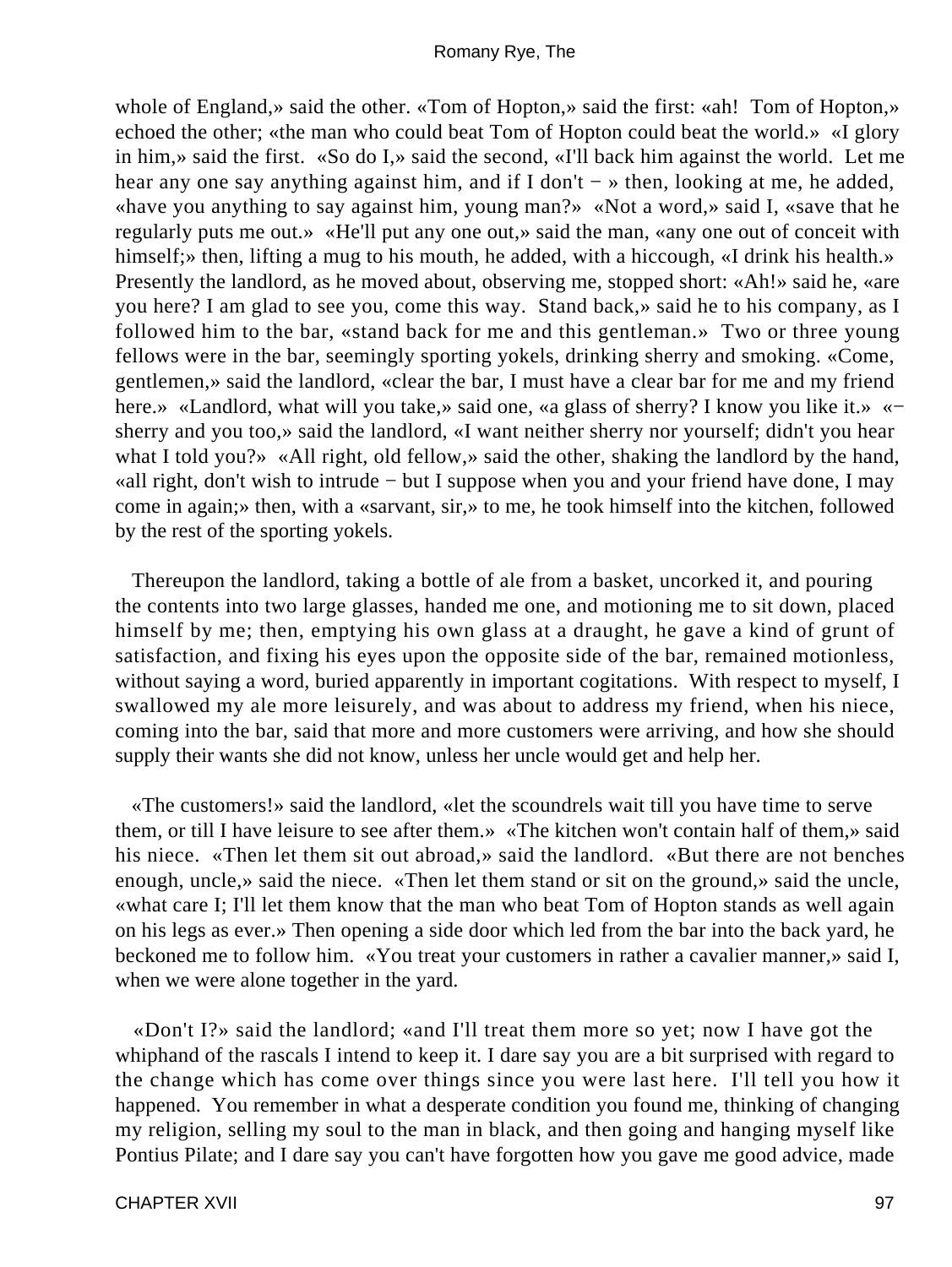me drink ale, and give up sherry. Well, after you were gone, I felt all the better for your talk, and what you had made me drink, and it was a mercy that I did feel better; for my niece was gone out, poor thing, and I was left alone in the house, without a soul to look at, or to keep me from doing myself a mischief in case I was so inclined. Well, things wore on in this way till it grew dusk, when in came that blackguard Hunter with his train to drink at my expense, and to insult me as usual; there were more than a dozen of them, and a pretty set they looked. Well, they ordered about in a very free and easy manner for upwards of an hour and a half, occasionally sneering and jeering at me, as they had been in the habit of doing for some time past; so, as I said before, things wore on, and other customers came in, who, though they did not belong to Hunter's gang, also passed off their jokes upon me; for, as you perhaps know, we English are a set of low hounds, who will always take part with the many by way of making ourselves safe, and currying favour with the stronger side. I said little or nothing, for my spirits had again become very low, and I was verily scared and afraid. All of a sudden I thought of the ale which I had drank in the morning, and of the good it did me then, so I went into the bar, opened another bottle, took a glass, and felt better; so I took another, and feeling better still, I went back into the kitchen, just as Hunter and his crew were about leaving. 'Mr. Hunter,' said I, 'you and your people will please to pay me for what you have had?' 'What do you mean by my people?' said he, with an oath. 'Ah, what do you mean by calling us his people?' said the clan. 'We are nobody's people;' and then there was a pretty load of abuse, and threatening to serve me out. 'Well,' said I, 'I was perhaps wrong to call them your people, and beg your pardon and theirs. And now you will please to pay me for what you have had yourself, and afterwards I can settle with them.' 'I shall pay you when I think fit,' said Hunter. 'Yes,' said the rest, 'and so shall we. We shall pay you when we think fit.' 'I tell you what,' said Hunter, 'I conceives I do such an old fool as you an honour when I comes into his house and drinks his beer, and goes away without paying for it;' and then there was a roar of laughter from everybody, and almost all said the same thing. 'Now do you please to pay me, Mr. Hunter?' said I. 'Pay you!' said Hunter; 'pay you! Yes, here's the pay;' and thereupon he held out his thumb, twirling it round till it just touched my nose. I can't tell you what I felt that moment; a kind of madhouse thrill came upon me, and all I know is, that I bent back as far as I could, then lunging out, struck him under the ear, sending him reeling two or three yards, when he fell on the floor. I wish you had but seen how my company looked at me and at each other. One or two of the clan went to raise Hunter, and get him to fight, but it was no go; though he was not killed, he had had enough for that evening. Oh, I wish you had seen my customers; those who did not belong to the clan, but who had taken part with them, and helped to jeer and flout me, now came and shook me by the hand, wishing me joy, and saying as, how 'I was a brave fellow, and had served the bully right!' As for the clan, they all said Hunter was bound to do me justice; so they made him pay me what he owed for himself, and the reckoning of those among them who said they had no money. Two or three of them then led him away, while the rest stayed behind, and flattered me, and worshipped me, and called Hunter all kinds of dogs' names. What do you think of that?»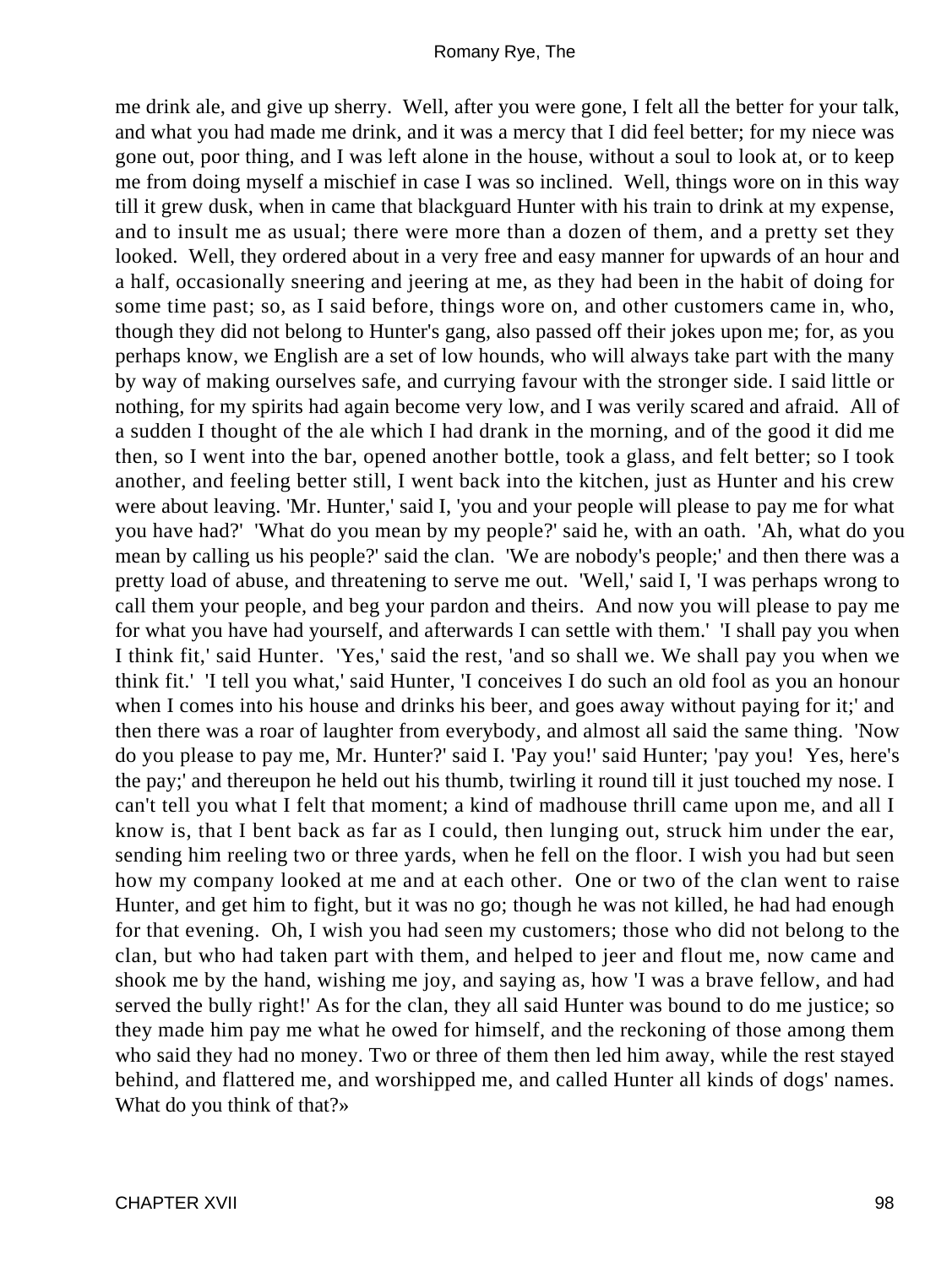«Why,» said I, «it makes good what I read in a letter which I received yesterday. It is just the way of the world.»

 «A'n't it,» said the landlord. «Well, that a'n't all; let me go on. Good fortune never yet came alone. In about an hour comes home my poor niece, almost in high sterricks with joy, smiling and sobbing. She had been to the clergyman of M−, the great preacher, to whose church she was in the habit of going, and to whose daughters she was well known; and to him she told a lamentable tale about my distresses, and about the snares which had been laid for my soul; and so well did she plead my cause, and so strong did the young ladies back all she said, that the good clergyman promised to stand my friend, and to lend me sufficient money to satisfy the brewer, and to get my soul out of the snares of the man in black; and sure enough the next morning the two young ladies brought me the fifty pounds, which I forthwith carried to the brewer, who was monstrously civil, saying that he hoped any little misunderstanding we had had would not prevent our being good friends in future. That a'n't all; the people of the neighbouring county hearing as if by art witchcraft that I had licked Hunter, and was on good terms with the brewer, forthwith began to come in crowds to look at me, pay me homage, and be my customers. Moreover, fifty scoundrels who owed me money, and would have seen me starve rather than help me as long as they considered me a down pin, remembered their debts, and came and paid me more than they owed. That a'n't all; the brewer being about to establish a stage−coach and three, to run across the country, says it shall stop and change horses at my house, and the passengers breakfast and sup as it goes and returns. He wishes me − whom he calls the best man in England − to give his son lessons in boxing, which he says he considers a fine manly English art, and a great defence against Popery − notwithstanding that only a month ago, when he considered me a down pin, he was in the habit of railing against it as a blackguard practice, and against me as a blackguard for following it; so I am going to commence with young hopeful to−morrow.»

«I really cannot help congratulating you on your good fortune,» said I.

 «That a'n't all,» said the landlord. «This very morning the folks of our parish made me churchwarden, which they would no more have done a month ago, when they considered me a down pin, than they  $-\infty$ 

 «Mercy upon us!» said I, «if fortune pours in upon you in this manner, who knows but that within a year they may make you a justice of the peace?»

 «Who knows, indeed!» said the landlord. «Well, I will prove myself worthy of my good luck by showing the grateful mind − not to those who would be kind to me now, but to those who were, when the days were rather gloomy. My customers shall have abundance of rough language, but I'll knock any one down who says anything against the clergyman who lent me the fifty pounds, or against the Church of England, of which he is parson and I am churchwarden. I am also ready to do anything in reason for him who paid me for the ale he drank, when I shouldn't have had the heart to collar him for the money had he refused to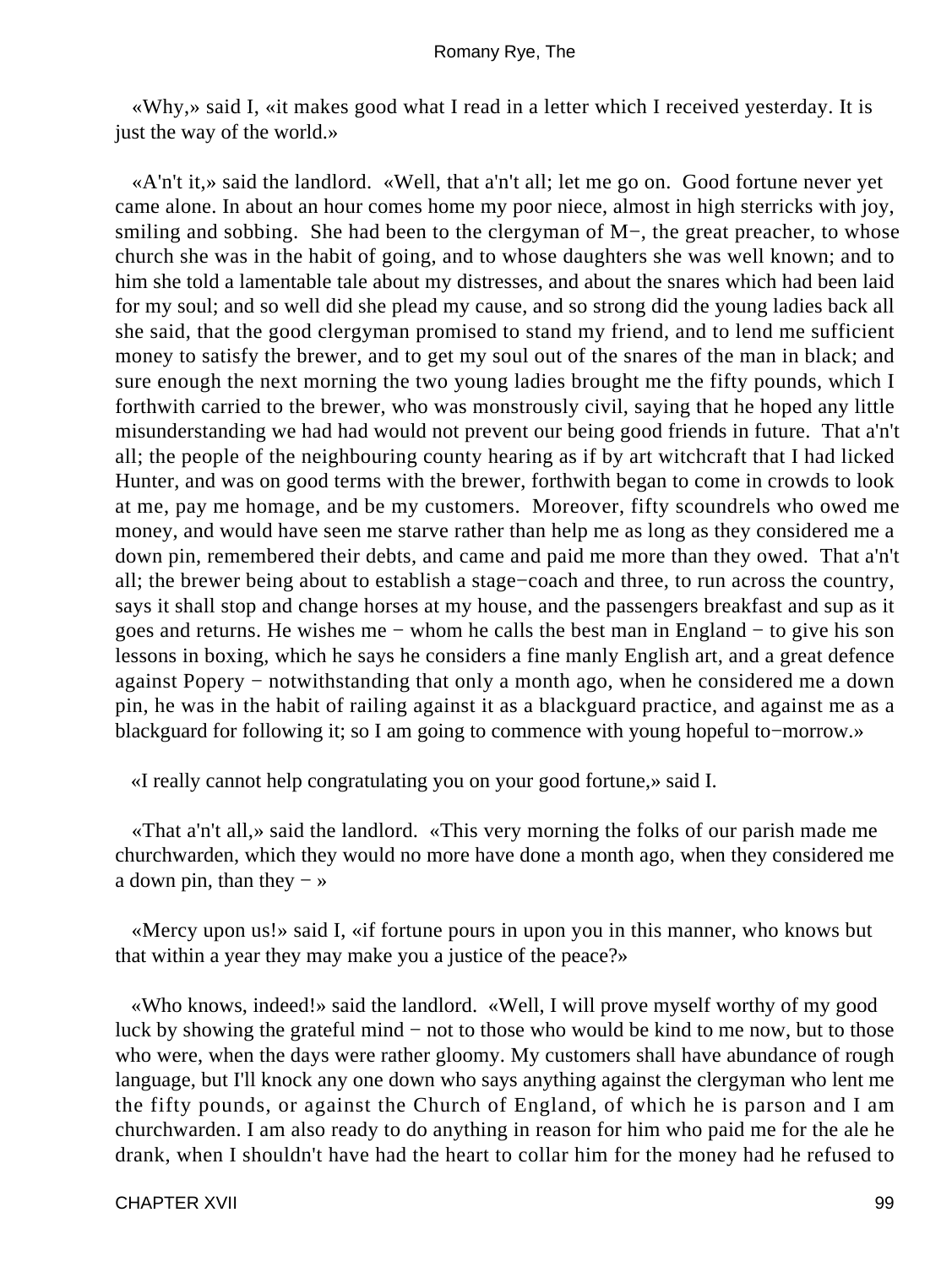pay; who never jeered or flouted me like the rest of my customers when I was a down pin − and though he refused to fight cross FOR me was never cross **WITH** me, but listened to all I had to say, and gave me all kinds of good advice. Now who do you think I mean by this last? why, who but yourself − who on earth but yourself? The parson is a good man and a great preacher, and I'll knock anybody down who says to the contrary; and I mention him first, because why; he's a gentleman, and you a tinker. But I am by no means sure you are not the best friend of the two; for I doubt, do you see, whether I should have had the fifty pounds but for you. You persuaded me to give up that silly drink they call sherry, and drink ale; and what was it but drinking ale which gave me courage to knock down that fellow Hunter – and knocking him down was, I verily believe, the turning point of my disorder. God don't love them who won't strike out for themselves; and as far as I can calculate with respect to time, it was just the moment after I had knocked down Hunter, that the parson consented to lend me the money, and everything began to grow civil to me. So, dash my buttons if I show the ungrateful mind to you! I don't offer to knock anybody down for you, because why − I dare say you can knock a body down yourself; but I'll offer something more to the purpose; as my business is wonderfully on the increase, I shall want somebody to help me in serving my customers, and keeping them in order. If you choose to come and serve for your board, and what they'll give you, give me your fist; or if you like ten shillings a week better than their sixpences and ha'pence, only say so – though, to be open with you, I believe you would make twice ten shillings out of them − the sneaking, fawning, curry−favouring humbugs!»

 «I am much obliged to you,» said I, «for your handsome offer, which, however, I am obliged to decline.»

«Why so?» said the landlord.

 «I am not fit for service,» said I; «moreover, I am about to leave this part of the country.» As I spoke a horse neighed in the stable. «What horse is that?» said I.

 «It belongs to a cousin of mine, who put it into my hands yesterday in the hopes that I might get rid of it for him, though he would no more have done so a week ago, when he considered me a down pin, than he would have given the horse away. Are you fond of horses?»

«Very much,» said I.

 «Then come and look at it.» He led me into the stable, where, in a stall, stood a noble−looking animal.

«Dear me,» said I, «I saw this horse at − fair.»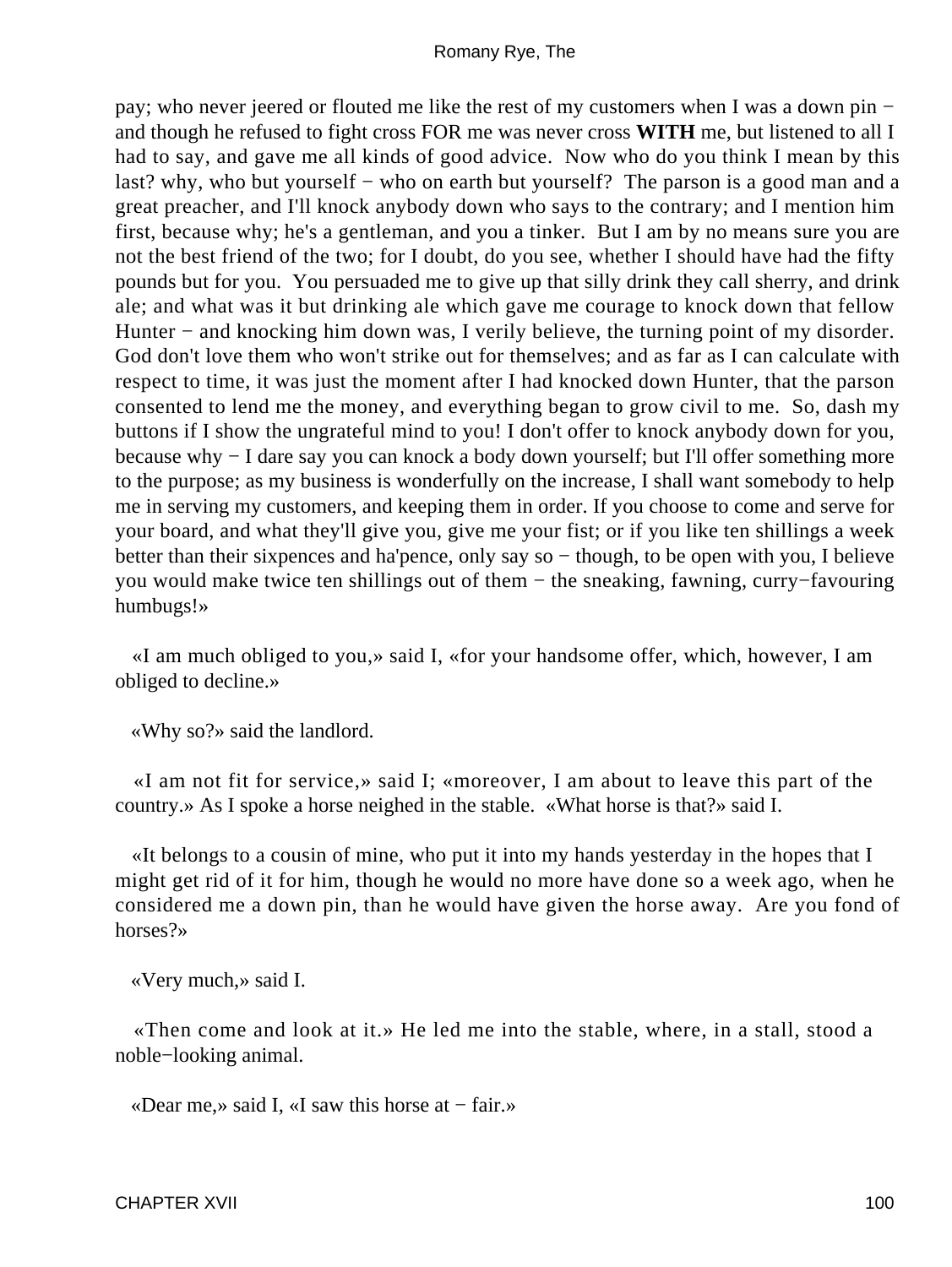«Like enough,» said the landlord; «he was there and was offered for seventy pounds, but didn't find a bidder at any price. What do you think of him?»

«He's a splendid creature.»

 «I am no judge of horses,» said the landlord; «but I am told he's a firstrate trotter, good leaper, and has some of the blood of Syntax. What does all that signify? − the game is against his master, who is a down pin, is thinking of emigrating, and wants money confoundedly. He asked seventy pounds at the fair; but, between ourselves, he would be glad to take fifty here.»

«I almost wish,» said I, «that I were a rich squire.»

 «You would buy him then,» said the landlord. Here he mused for some time, with a very profound look. «It would be a rum thing,» said he, «if, some time or other, that horse should come into your hands. Didn't you hear how he neighed when you talked about leaving the country? My granny was a wise woman, and was up to all kinds of signs and wonders, sounds and noises, the interpretation of the language of birds and animals, crowing and lowing, neighing and braying. If she had been here, she would have said at once that that horse was fated to carry you away. On that point, however, I can say nothing, for under fifty pounds no one can have him. Are you taking that money out of your pocket to pay me for the ale? That won't do; nothing to pay; I invited you this time. Now if you are going, you had best get into the road through the yard−gate. I won't trouble you to make your way through the kitchen and my fine−weather company − confound them!»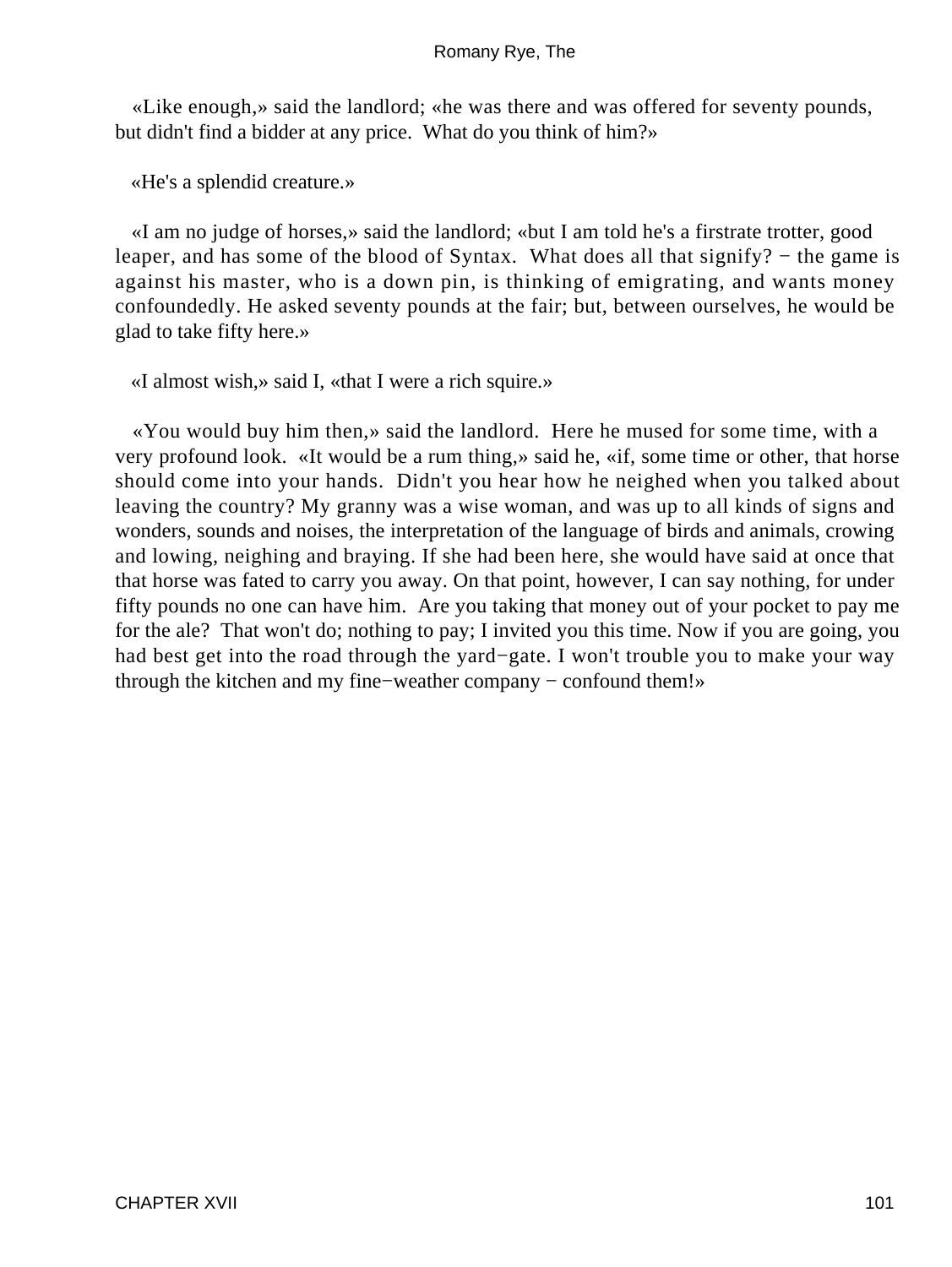## **[CHAPTER XVIII](#page-315-0)**

*M* **r**. Petulengro's Device – The Leathern Purse – Consent to Purchase a Horse.

**AS I** returned along the road I met Mr. Petulengro and one of his companions, who told me that they were bound for the public−house; whereupon I informed Jasper how I had seen in the stable the horse which we had admired at the fair. «I shouldn't wonder if you buy that horse after all, brother,» said Mr. Petulengro. With a smile at the absurdity of such a supposition, I left him and his companion, and betook myself to the dingle. In the evening I received a visit from Mr. Petulengro, who forthwith commenced talking about the horse, which he had again seen, the landlord having shown it to him on learning that he was a friend of mine. He told me that the horse pleased him more than ever, he having examined his points with more accuracy than he had an opportunity of doing on the first occasion, concluding by pressing me to buy him. I begged him to desist from such foolish importunity, assuring him that I had never so much money in all my life as would enable me to purchase the horse. Whilst this discourse was going on, Mr. Petulengro and myself were standing together in the midst of the dingle. Suddenly he began to move round me − in a very singular manner, making strange motions with his hands, and frightful contortions with his features, till I became alarmed, and asked him whether he had not lost his senses? Whereupon, ceasing his movements and contortions, he assured me that he had not, but had merely been seized with a slight dizziness, and then once more returned to the subject of the horse. Feeling myself very angry, I told him that if he continued persecuting me in that manner, I should be obliged to quarrel with him; adding, that I believed his only motive for asking me to buy the animal was to insult my poverty. «Pretty poverty,» said he, «with fifty pounds in your pocket; however, I have heard say that it is always the custom of your rich people to talk of their poverty, more especially when they wish to avoid laying out money.» Surprised at his saying that I had fifty pounds in my pocket, I asked him what he meant; whereupon he told me that he was very sure that I had fifty pounds in my pocket, offering to lay me five shillings to that effect. «Done!» said I; «I have scarcely more than the fifth part of what you say.» «I know better, brother,» said Mr. Petulengro; «if you only pull out what you have in the pocket of your slop, I am sure you will have lost your wager.» Putting my hand into the pocket, I felt something which I had never felt there before, and pulling it out, perceived that it was a clumsy leathern purse, which I found on opening contained four ten− pound−notes, and several pieces of gold. «Didn't I tell you so, brother?» said Mr. Petulengro. «Now, in the first place, please to pay me the five shillings you have lost.» «This is only a foolish piece of pleasantry,» said I; «you put it into my pocket whilst you were moving about me, making faces like a distracted person. Here, take your purse back.» «I?» said Mr. Petulengro, «not I, indeed I don't think I am such a fool. I have won my wager, so pay me the five shillings, brother.» «Do drop this folly,» said I, «and take your purse;» and I flung it on the ground. «Brother,» said Mr. Petulengro, «you were talking of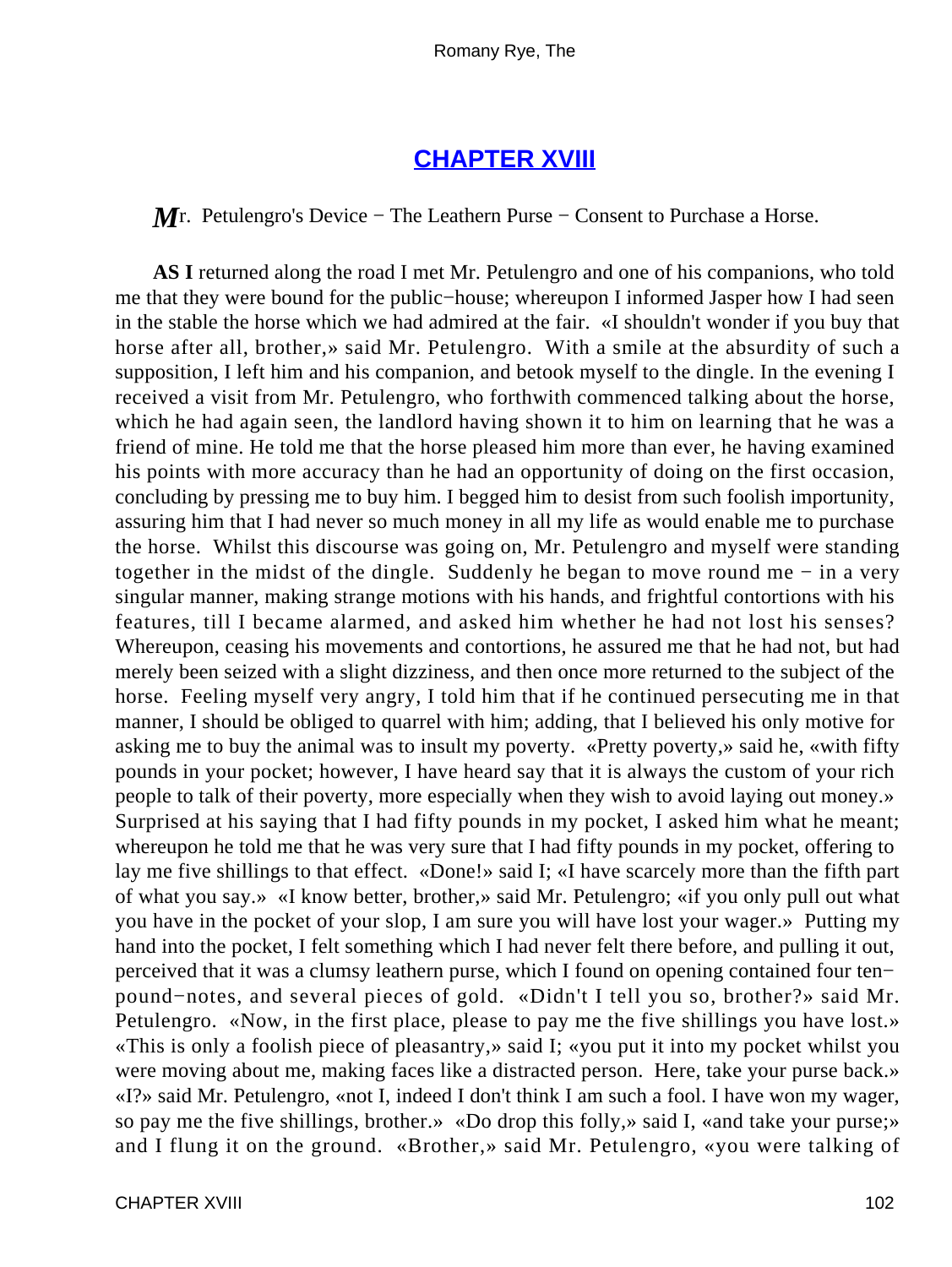quarrelling with me just now. I tell you now one thing, which is, that if you do not take back the purse I will quarrel with you; and it shall be for good and all. I'll drop your acquaintance, no longer call you my pal, and not even say sarshan to you when I meet you by the roadside. Hir mi diblis I never will.» I saw by Jasper's look and tone that he was in earnest, and, as I had really a regard for the strange being, I scarcely knew what to do. «Now, be persuaded, brother,» said Mr. Petulengro, taking up the purse, and handing it to me; «be persuaded; put the purse into your pocket, and buy the horse.» «Well,» said I, «if I did so, would you acknowledge the horse to be yours, and receive the money again as soon as I should be able to repay you?»

 «I would, brother, I would,» said he; «return me the money as soon as you please, provided you buy the horse.» «What motive have you for wishing me to buy that horse?» said I. «He's to be sold for fifty pounds,» said Jasper, «and is worth four times that sum; though, like many a splendid bargain, he is now going a begging; buy him, and I'm confident that, in a little time, a grand gentleman of your appearance may have anything he asks for him, and found a fortune by his means. Moreover, brother, I want to dispose of this fifty pounds in a safe manner. If you don't take it, I shall fool it away in no time, perhaps at card−playing, for you saw how I was cheated by those blackguard jockeys the other day − we gyptians don't know how to take care of money: our best plan when we have got a handful of guineas is to make buttons with them; but I have plenty of golden buttons, and don't wish to be troubled with more, so you can do me no greater favour than vesting the money in this speculation, by which my mind will be relieved of considerable care and trouble for some time at least.»

 Perceiving that I still hesitated, he said, «Perhaps, brother, you think I did not come honestly by the money: by the honestest manner in the world, for it is the money I earnt by fighting in the ring: I did not steal it, brother, nor did I get it by disposing of spavined donkeys, or glandered ponies − nor is it, brother, the profits of my wife's witchcraft and dukkerin.»

 «But,» said I, «you had better employ it in your traffic.» «I have plenty of money for my traffic, independent of this capital,» said Mr. Petulengro; «ay, brother, and enough besides to back the husband of my wife's sister, Sylvester, against Slammocks of the Chong gav for twenty pounds, which I am thinking of doing.»

 «But,» said I, «after all, the horse may have found another purchaser by this time.» «Not he,» said Mr. Petulengro, «there is nobody in this neighbourhood to purchase a horse like that, unless it be your lordship − so take the money, brother,» and he thrust the purse into my hand. Allowing myself to be persuaded, I kept possession of the purse. «Are you satisfied now?» said I. «By no means, brother,» said Mr. Petulengro, «you will please to pay me the five shillings which you lost to me.» «Why,» said I, «the fifty pounds which I found in my pocket were not mine, but put in by yourself.» «That's nothing to do with the matter, brother,» said Mr. Petulengro, «I betted you five shillings that you had fifty pounds in your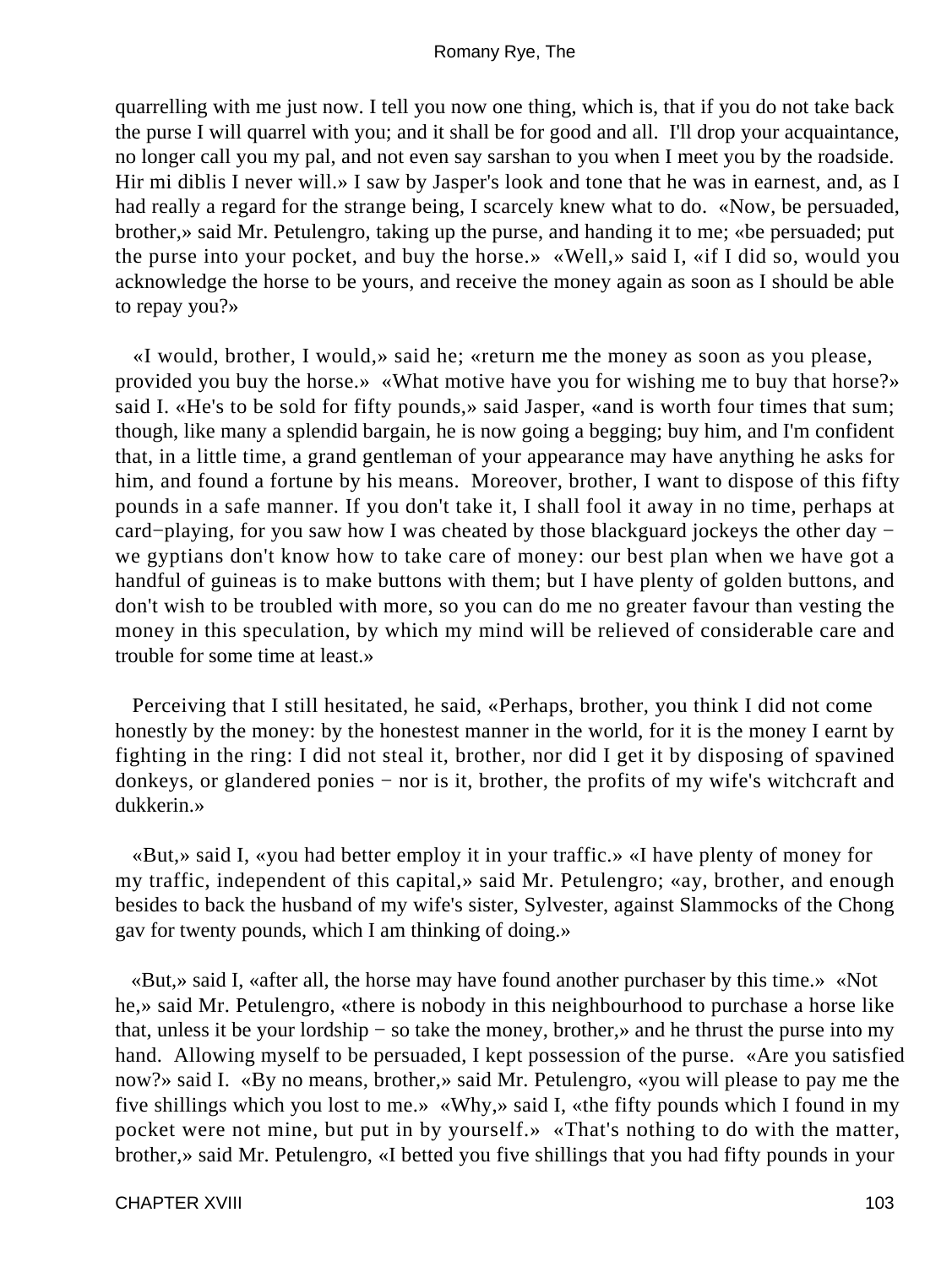pocket, which sum you had: I did not say that they were your own, but merely that you had fifty pounds; you will therefore pay me, brother, or I shall not consider you an honourable man.» Not wishing to have any dispute about such a matter, I took five shillings out of my under pocket, and gave them to him. Mr. Petulengro took the money with great glee, observing − «These five shillings I will take to the public−house forthwith, and spend in drinking with four of my brethren, and doing so will give me an opportunity of telling the landlord that I have found a customer for his horse, and that you are the man. It will be as well to secure the horse as soon as possible; for though the dook tells me that the horse is intended for you, I have now and then found that the dock is, like myself, somewhat given to lying.»

 He then departed, and I remained alone in the dingle. I thought at first that I had committed a great piece of folly in consenting to purchase this horse; I might find no desirable purchaser for him, until the money in my possession should be totally exhausted, and then I might be compelled to sell him for half the price I had given for him, or be even glad to find a person who would receive him at a gift; I should then remain sans horse, and indebted to Mr. Petulengro. Nevertheless, it was possible that I might sell the horse very advantageously, and by so doing obtain a fund sufficient to enable me to execute some grand enterprise or other. My present way of life afforded no prospect of support, whereas the purchase of the horse did afford a possibility of bettering my condition, so, after all, had I not done right in consenting to purchase the horse? the purchase was to be made with another person's property, it is true, and I did not exactly like the idea of speculating with another person's property, but Mr. Petulengro had thrust his money upon me, and if I lost his money, he could have no one but himself to blame; so I persuaded myself that I had, upon the whole, done right, and having come to that persuasion, I soon began to enjoy the idea of finding myself on horseback again, and figured to myself all kinds of strange adventures which I should meet with on the roads before the horse and I should part company.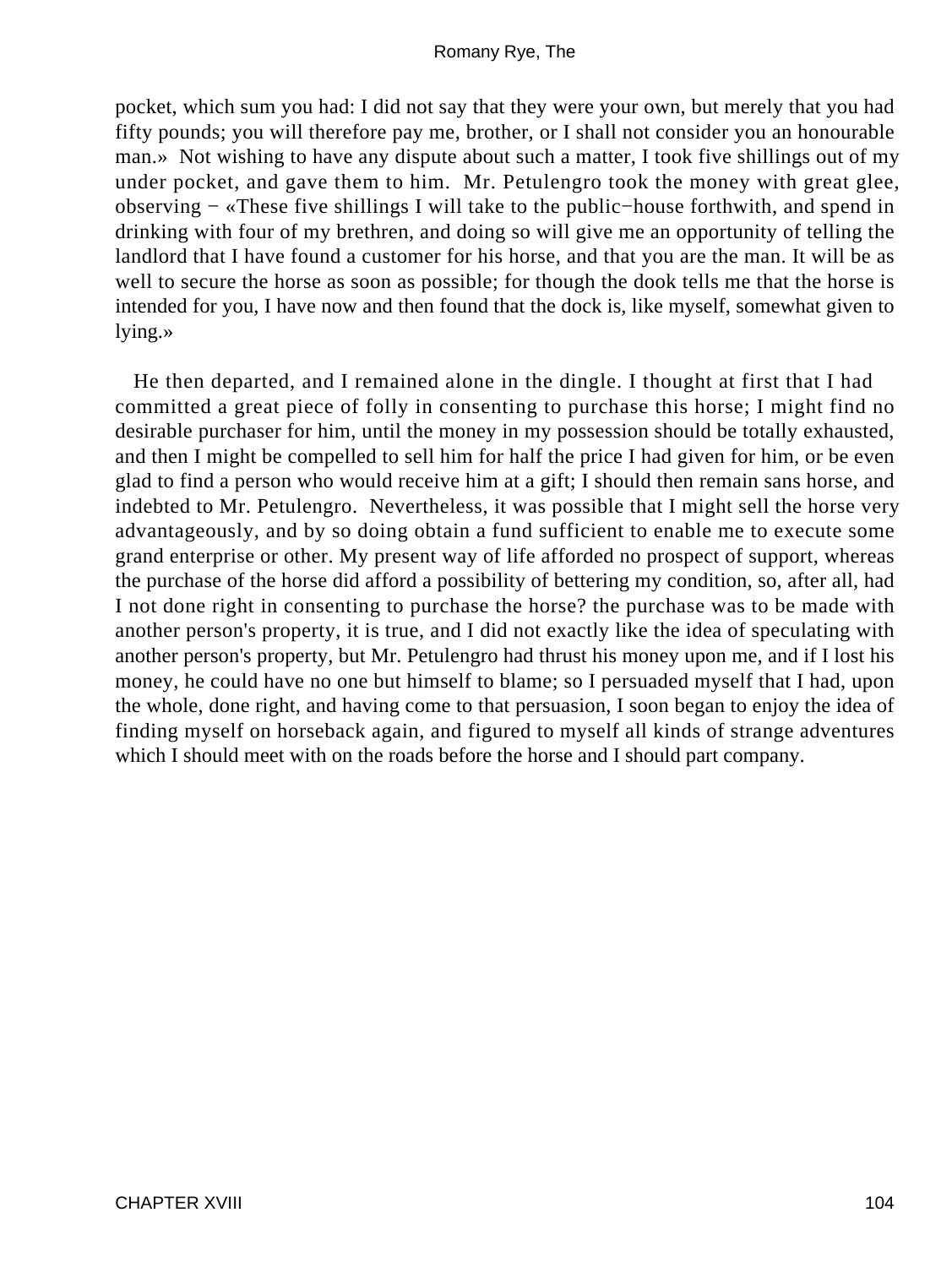# **[CHAPTER XIX](#page-315-0)**

*T*rying the Horse − The Feats of Tawno − Man with the Red Waist−coat − Disposal of Property.

**I SAW** nothing more of Mr. Petulengro that evening − on the morrow, however, he came and informed me that he had secured the horse for me, and that I was to go and pay for it at noon. At the hour appointed, therefore, I went with Mr. Petulengro and Tawno to the public, where, as before, there was a crowd of company. The landlord received us in the bar with marks of much satisfaction and esteem, made us sit down, and treated us with some excellent mild draught ale. «Who do you think has been here this morning?» he said to me, «why, that fellow in black, who came to carry me off to a house of Popish devotion, where I was to pass seven days and nights in meditation, as I think he called it, before I publicly renounced the religion of my country. I read him a pretty lecture, calling him several unhandsome names, and asking him what he meant by attempting to seduce a church−warden of the Church of England. I tell you what, he ran some danger; for some of my customers, learning his errand, laid hold on him, and were about to toss him in a blanket, and then duck him in the horse−pond. I, however, interfered, and said, 'that what he came about was between me and him, and that it was no business of theirs.' To tell you the truth, I felt pity for the poor devil, more especially when I considered that they merely sided against him because they thought him the weakest, and that they would have wanted to serve me in the same manner had they considered me a down pin; so I rescued him from their hands, told him not to be afraid, for that nobody should touch him, and offered to treat him to some cold gin and water with a lump of sugar in it; and on his refusing, told him that he had better make himself scarce, which he did, and I hope I shall never see him again. So I suppose you are come for the horse; mercy upon us! who would have thought you would have become the purchaser? The horse, however, seemed to know it by his neighing. How did you ever come by the money? however, that's no matter of mine. I suppose you are strongly backed by certain friends you have.»

 I informed the landlord that he was right in supposing that I came for the horse, but that, before I paid for him, I should wish to prove his capabilities. «With all my heart,» said the landlord. «You shall mount him this moment.» Then going into the stable, he saddled and bridled the horse, and presently brought him out before the door. I mounted him, Mr. Petulengro putting a heavy whip into my hand, and saying a few words to me in his own mysterious language. «The horse wants no whip,» said the landlord. «Hold your tongue, daddy,» said Mr. Petulengro. «My pal knows quite well what to do with the whip, he's not going to beat the horse with it.» About four hundred yards from the house there was a hill, to the foot of which the road ran almost on a perfect level; towards the foot of this hill I trotted the horse, who set off at a long, swift pace, seemingly at the rate of about sixteen miles an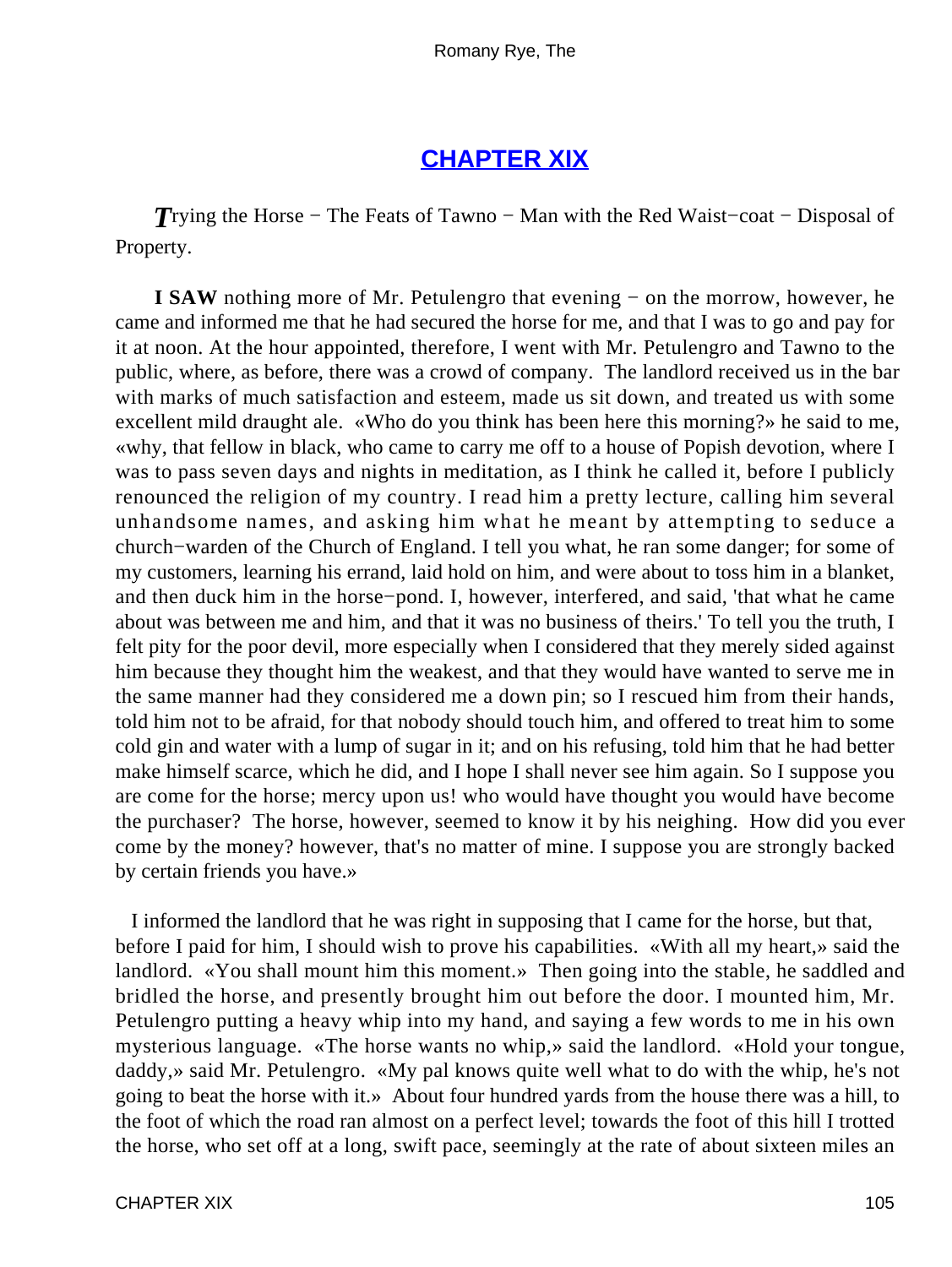hour. On reaching the foot of the hill, I wheeled the animal round, and trotted him towards the house − the horse sped faster than before. Ere he had advanced a hundred yards, I took off my hat, in obedience to the advice which Mr. Petulengro had given me, in his own language, and holding it over the horse's head commenced drumming on the crown with the knob of the whip; the horse gave a slight start, but instantly recovering himself, continued his trot till he arrived at the door of the public−house, amidst the acclamations of the company, who had all rushed out of the house to be spectators of what was going on. «I see now what you wanted the whip for,» said the landlord, «and sure enough, that drumming on your hat was no bad way of learning whether the horse was quiet or not. Well, did you ever see a more quiet horse, or a better trotter?» «My cob shall trot against him,» said a fellow, dressed in velveteen, mounted on a low powerful−looking animal. «My cob shall trot against him to the hill and back again − come on!» We both started; the cob kept up gallantly against the horse for about half way to the hill, when he began to lose ground; at the foot of the hill he was about fifteen yards behind. Whereupon I turned slowly and waited for him. We then set off towards the house, but now the cob had no chance, being at least twenty yards behind when I reached the door. This running of the horse, the wild uncouth forms around me, and the ale and beer which were being guzzled from pots and flagons, put me wonderfully in mind of the ancient horse−races of the heathen north. I almost imagined myself Gunnar of Hlitharend at the race of −

 «Are you satisfied?» said the landlord. «Didn't you tell me that he could leap?» I demanded. «I am told he can,» said the landlord; «but I can't consent that he should be tried in that way, as he might be damaged.» «That's right!» said Mr. Petulengro, «don't trust my pal to leap that horse, he'll merely fling him down, and break his neck and his own. There's a better man than he close by; let him get on his back and leap him.» «You mean yourself, I suppose,» said the landlord. «Well, I call that talking modestly, and nothing becomes a young man more than modesty.» «It a'n't I, daddy,» said Mr. Petulengro. «Here's the man,» said he, pointing to Tawno. «Here's the horse−leaper of the world!» «You mean the horse−back breaker,» said the landlord. «That big fellow would break down my cousin's horse.» «Why, he weighs only sixteen stone,» said Mr. Petulengro. «And his sixteen stone, with his way of handling a horse, does not press so much as any other one's thirteen. Only let him get on the horse's back, and you'll see what he can do!» «No,» said the landlord, «it won't do.» Whereupon Mr. Petulengro became very much excited; and pulling out a handful of money, said, «I'll tell you what, I'll forfeit these guineas, if my black pal there does the horse any kind of damage; duck me in the horse−pond if I don't.» «Well,» said the landlord, «for the sport of the thing I consent, so let your white pal get down, and our black pal mount as soon as he pleases.» I felt rather mortified at Mr. Petulengro's interference; and showed no disposition to quit my seat; whereupon he came up to me and said, «Now, brother, do get out of the saddle − you are no bad hand at trotting, I am willing to acknowledge that; but at leaping a horse there is no one like Tawno. Let every dog be praised for his own gift. You have been showing off in your line for the last half−hour; now do give Tawno a chance of exhibiting a little; poor fellow, he hasn't often a chance of exhibiting, as his wife keeps him so much out of sight.» Not wishing to appear desirous of engrossing the public attention, and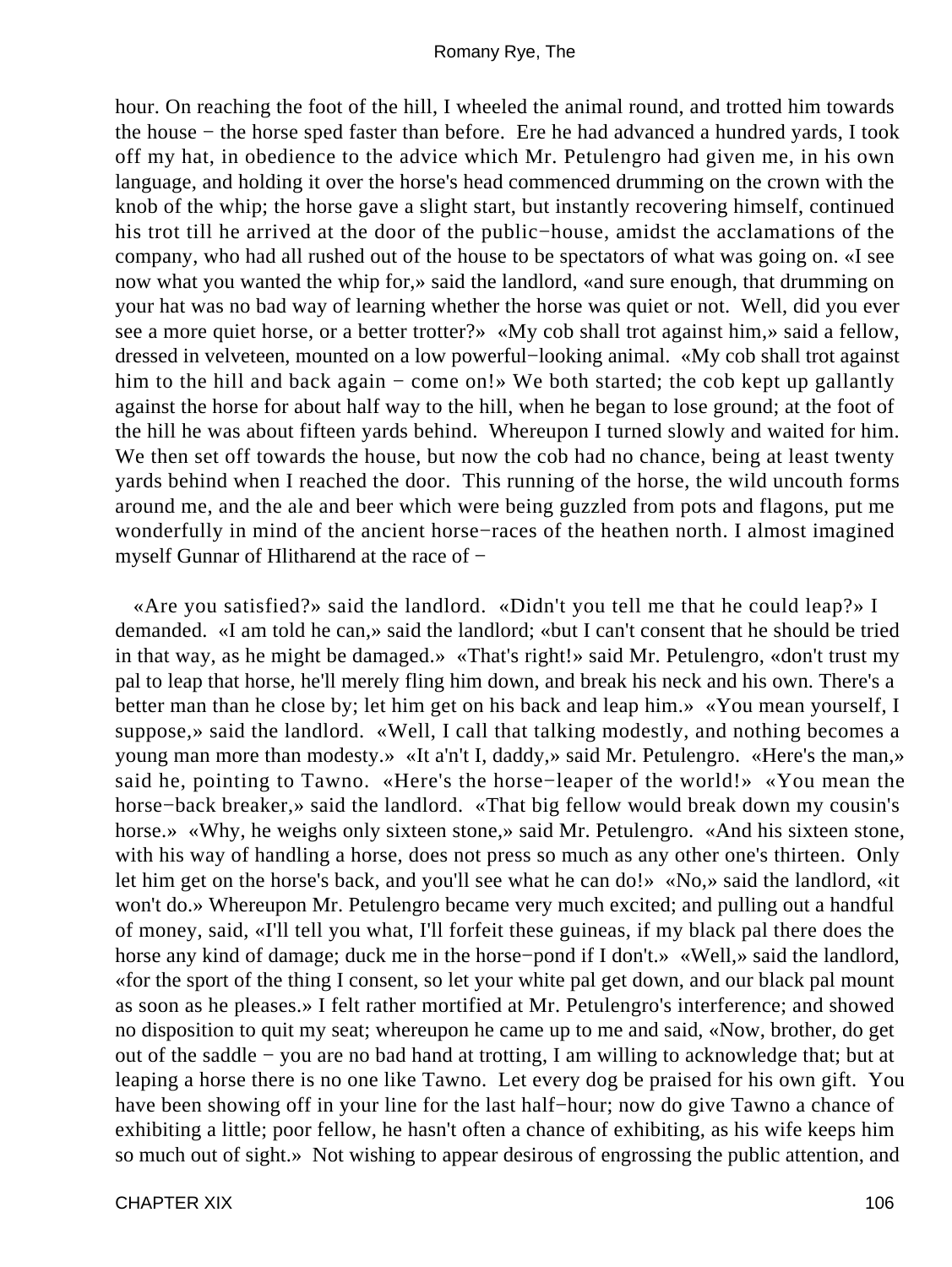feeling rather desirous to see how Tawno, of whose exploits in leaping horses I had frequently heard, would acquit himself in the affair, I at length dismounted, and Tawno, at a bound, leaped into the saddle, where he really looked like Gunnar of Hlitharend, save and except the complexion of Gunnar was florid, whereas that of Tawno was of nearly Mulatto darkness; and that all Tawno's features were cast in the Grecian model, whereas Gunnar had a snub nose. «There's a leaping−bar behind the house,» said the landlord. «Leaping−bar!» said Mr. Petulengro, scornfully. «Do you think my black pal ever rides at a leaping−bar? No more than a windle−straw. Leap over that meadow−wall, Tawno.» Just past the house, in the direction in which I had been trotting, was a wall about four feet high, beyond which was a small meadow. Tawno rode the horse gently up to the wall, permitted him to look over, then backed him for about ten yards, and pressing his calves against the horse's sides, he loosed the rein, and the horse launching forward, took the leap in gallant style. «Well done, man and horse!» said Mr. Petulengro, «now come back, Tawno.» The leap from the side of the meadow was, however, somewhat higher; and the horse, when pushed at it, at first turned away; whereupon Tawno backed him to a greater distance, pushed the horse to a full gallop, giving a wild cry; whereupon the horse again took the wall, slightly grazing one of his legs against it. «A near thing,» said the landlord; «but a good leap. Now, no more leaping, so long as I have control over the animal.» The horse was then led back to the stable; and the landlord, myself and companions going into the bar, I paid down the money for the horse.

 Scarcely was the bargain concluded, when two or three of the company began to envy me the possession of the horse, and forcing their way into the bar, with much noise and clamour, said that the horse had been sold too cheap. One fellow, in particular, with a red waistcoat, the son of a wealthy farmer, said that if he had but known that the horse had been so good a one, he would have bought it at the first price asked for it, which he was now willing to pay, that is to– morrow, supposing – «supposing your father will let you have the money,» said the landlord, «which, after all, might not be the case; but, however that may be, it is too late now. I think myself the horse has been sold for too little money, but if so all the better for the young man, who came forward when no other body did with his money in his hand. There, take yourselves out of my bar,» he said to the fellows; «and a pretty scoundrel you,» said he to the man of the red waistcoat, «to say the horse has been sold too cheap; why, it was only yesterday you said he was good for nothing, and were passing all kinds of jokes at him. Take yourself out of my bar, I say, you and all of you,» and he turned the fellows out. I then asked the landlord whether he would permit the horse to remain in the stable for a short time, provided I paid for his entertainment; and on his willingly consenting, I treated my friends with ale, and then returned with them to the encampment.

 That evening I informed Mr. Petulengro and his party that on the morrow I intended to mount my horse, and leave that part of the country in quest of adventures; inquiring of Jasper where, in the event of my selling the horse advantageously, I might meet with him, and repay the money I had borrowed of him; whereupon Mr. Petulengro informed me that in about ten weeks I might find him at a certain place at the Chong gav. I then stated that as I could not well carry with me the property which I possessed in the dingle, which after all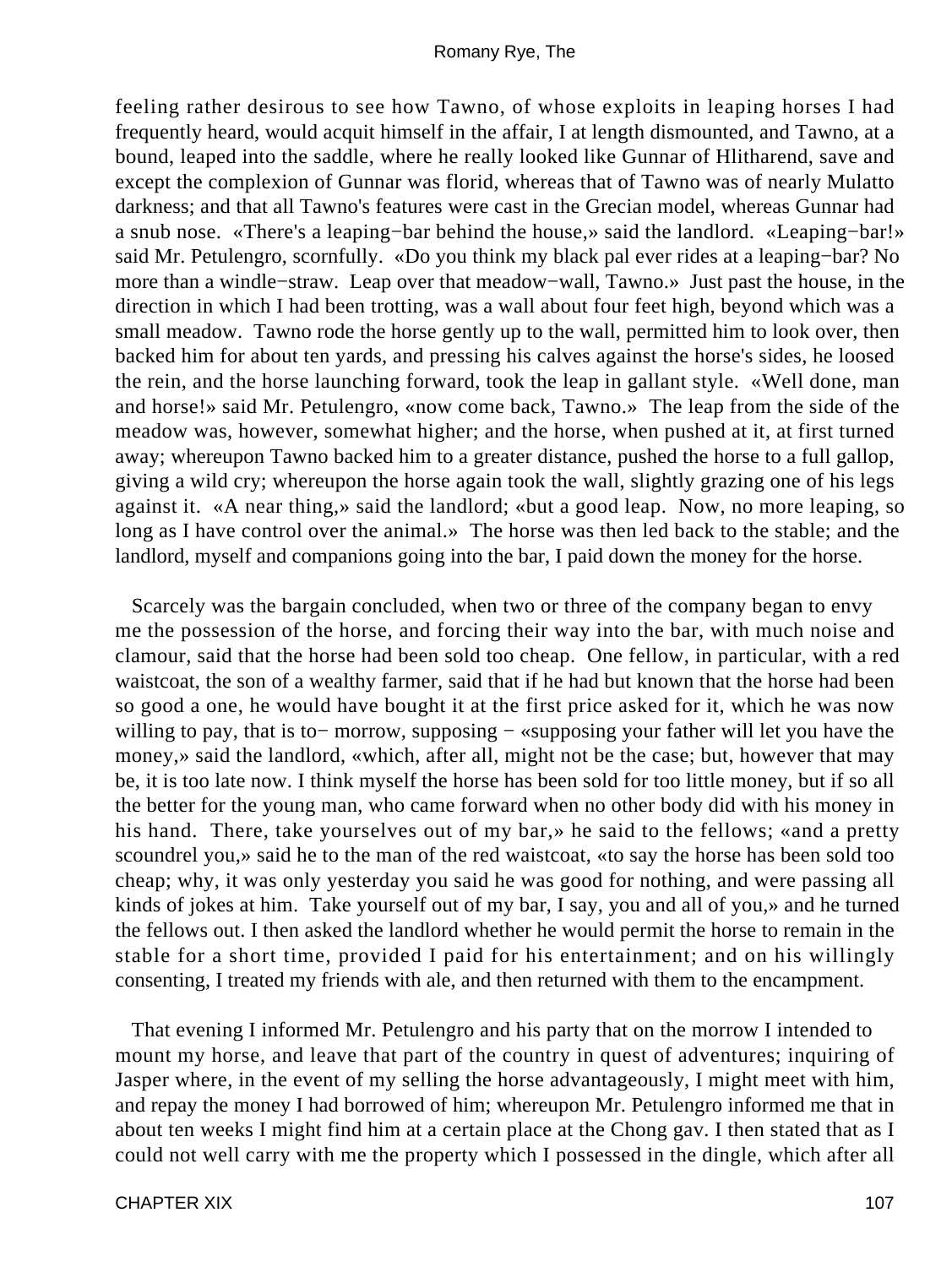was of no considerable value, I had resolved to bestow the said property, namely, the pony, tent, tinker−tools, etc., on Ursula and her husband, partly because they were poor, and partly on account of the great kindness which I bore to Ursula, from whom I had, on various occasions, experienced all manner of civility, particularly in regard to crabbed words. On hearing this intelligence, Ursula returned many thanks to her gentle brother, as she called me, and Sylvester was so overjoyed that, casting aside his usual phlegm, he said I was the best friend he had ever had in the world, and in testimony of his gratitude swore that he would permit his wife to give me a choomer in the presence of the whole company, which offer, however, met with a very mortifying reception, the company frowning disapprobation, Ursula protesting against anything of the kind, and I myself showing no forwardness to avail myself of it, having inherited from nature a considerable fund of modesty, to which was added no slight store acquired in the course of my Irish education. I passed that night alone in the dingle in a very melancholy manner, with little or no sleep, thinking of Isopel Berners; and in the morning when I quitted it I shed several tears, as I reflected that I should probably never again see the spot where I had passed so many hours in her company.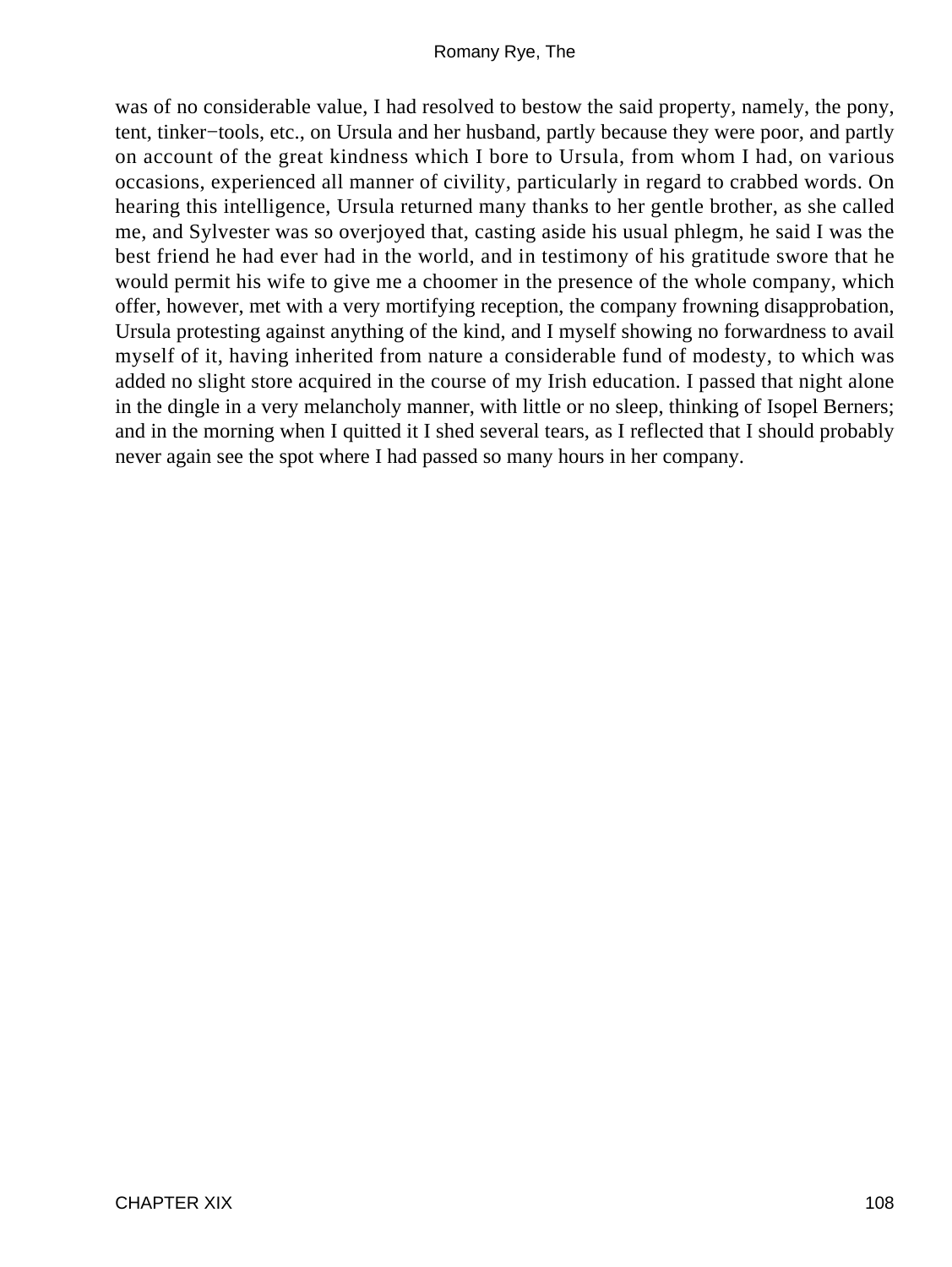# **[CHAPTER XX](#page-315-0)**

*F*arewell to the Romans – The Landlord and His Niece – Set Out as a Traveller.

 ON reaching the plain above, I found my Romany friends breakfasting, and on being asked by Mr. Petulengro to join them, I accepted the invitation. No sooner was breakfast over than I informed Ursula and her husband that they would find the property, which I had promised them, in the dingle, commanding the little pony Ambrol to their best care. I took leave of the whole company, which was itself about to break up camp and to depart in the direction of London, and made the best of my way to the public−house. I had a small bundle in my hand, and was dressed in the same manner as when I departed from London, having left my waggoner's slop with the other effects in the dingle. On arriving at the public− house, I informed the landlord that I was come for my horse, inquiring, at the same time, whether he could not accommodate me with a bridle and saddle. He told me that the bridle and saddle, with which I had ridden the horse on the preceding day, were at my service for a trifle; that he had received them some time since in payment for a debt, and that he had himself no use for them. The leathers of the bridle were rather shabby, and the bit rusty, and the saddle was old fashioned; but I was happy to purchase them for seven shillings, more especially as the landlord added a small valise, which he said could be strapped to the saddle, and which I should find very convenient for carrying my things in. I then proceeded to the stable, told the horse we were bound on an expedition, and giving him a feed of corn, left him to discuss it, and returned to the bar−room to have a little farewell chat with the landlord, and at the same time to drink with him a farewell glass of ale. Whilst we were talking and drinking, the niece came and joined us: she was a decent, sensible young woman, who appeared to take a great interest in her uncle, whom she regarded with a singular mixture of pride and, disapprobation – pride for the renown which he had acquired by his feats of old, and disapprobation for his late imprudences. She said that she hoped that his misfortunes would be a warning to him to turn more to his God than he had hitherto done, and to give up cock−fighting and other low−life practices. To which the landlord replied, that with respect to cock−fighting he intended to give it up entirely, being determined no longer to risk his capital upon birds, and with respect to his religious duties, he should attend the church of which he was churchwarden at least once a quarter, adding, however, that he did not intend to become either canter or driveller, neither of which characters would befit a publican surrounded by such customers as he was, and that to the last day of his life he hoped to be able to make use of his fists. After a stay of about two hours I settled accounts, and having bridled and saddled my horse, and strapped on my valise, I mounted, shook hands with the landlord and his niece, and departed, notwithstanding that they both entreated me to tarry until the evening, it being then the heat of the day.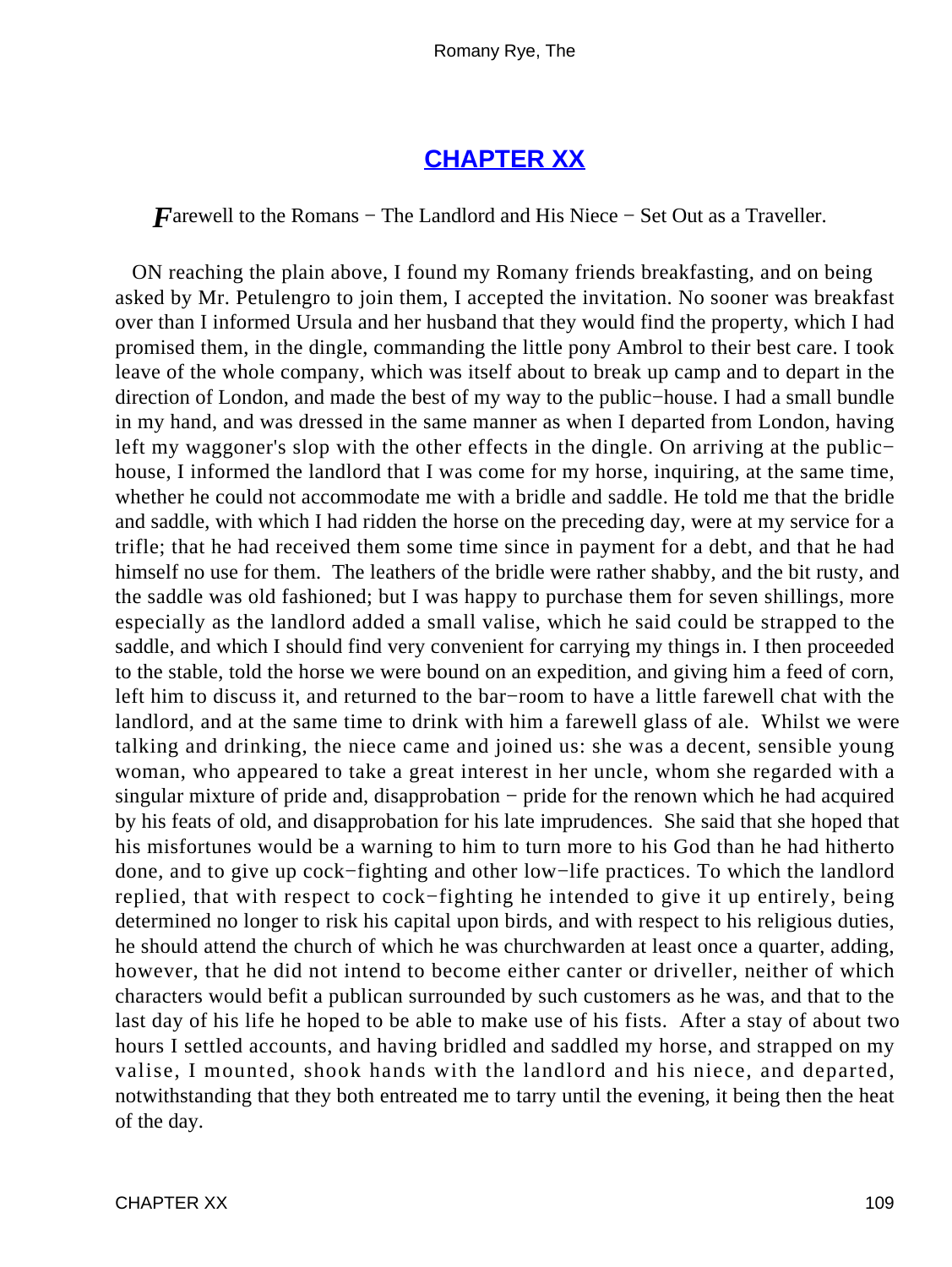### **[CHAPTER XXI](#page-316-0)**

*A*n Adventure on the Road − The Six Flint Stone − A Rural Scene − Mead − The Old Man and His Bees.

 I **BENT** my course in the direction of the north, more induced by chance than any particular motive; all quarters of the world having about equal attractions for me. I was in high spirits at finding myself once more on horse−back, and trotted gaily on, until the heat of the weather induced me to slacken my pace, more out of pity for my horse than because I felt any particular inconvenience from it – heat and cold being then, and still, matters of great indifference to me. What I thought of I scarcely know, save and except that I have a glimmering recollection that I felt some desire to meet with one of those adventures which upon the roads of England are generally as plentiful as blackberries in autumn; and Fortune, who has generally been ready to gratify my inclinations, provided it cost her very little by so doing, was not slow in furnishing me with an adventure, perhaps as characteristic of the English roads as anything which could have happened.

 I might have travelled about six miles amongst cross roads and lanes, when suddenly I found myself upon a broad and very dusty road which seemed to lead due north. As I wended along this I saw a man upon a donkey riding towards me. The man was commonly dressed, with a broad felt hat on his head, and a kind of satchel on his back; he seemed to be in a mighty hurry, and was every now and then belabouring the donkey with a cudgel. The donkey, however, which was a fine large creature of the silver−grey species, did not appear to sympathize at all with its rider in his desire to get on, but kept its head turned back as much as possible, moving from one side of the road to the other, and not making much forward way. As I passed, being naturally of a very polite disposition, I gave the man the sele of the day, asking him, at the same time, why he beat the donkey; whereupon the fellow eyeing me askance, told me to mind my own business, with the addition of something which I need not repeat. I had not proceeded a furlong before I saw seated on the dust by the wayside, close by a heap of stones, and with several flints before him, a respectable−looking old man, with a straw hat and a white smock, who was weeping bitterly.

 «What are you crying for, father?» said I. «Have you come to any hurt?» «Hurt enough,» sobbed the old man, «I have just been tricked out of the best ass in England by a villain, who gave me nothing but these trash in return,» pointing to the stones before him. «I really scarcely understand you,» said I, «I wish you would explain yourself more clearly.» «I was riding on my ass from market,» said the old man, «when I met here a fellow with a sack on his back, who, after staring at the ass and me a moment or two, asked me if I would sell her. I told him that I could not think of selling her, as she was very useful to me, and though an animal, my true companion, whom I loved as much as if she were my wife and daughter.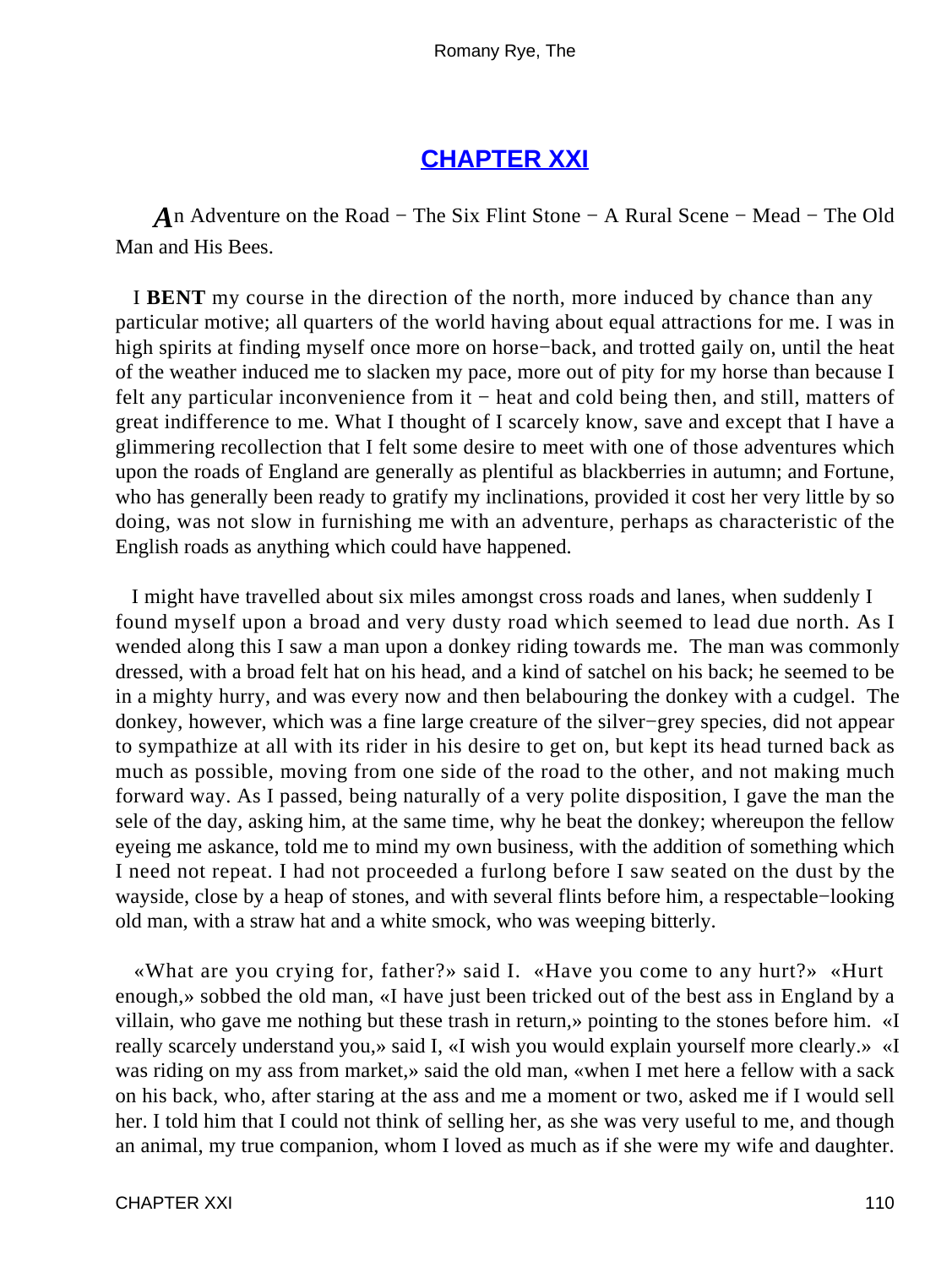I then attempted to pass on, but the fellow stood before me, begging me to sell her, saying that he would give me anything for her; well, seeing that he persisted, I said at last that if I sold her, I must have six pounds for her, and I said so to get rid of him, for I saw that he was a shabby fellow, who had probably not six shillings in the world; but I had better have held my tongue,» said the old man, crying more bitterly than before, «for the words were scarcely out of my mouth, when he said he would give me what I asked, and taking the sack from his back, he pulled out a steelyard, and going to the heap of stones there, he took up several of them and weighed them, then flinging them down before me, he said, 'There are six pounds, neighbour; now, get off the ass, and hand her over to me.' Well, I sat like one dumbfoundered for a time, till at last I asked him what he meant? 'What do I mean?' said he, 'you old rascal, why, I mean to claim my purchase,' and then he swore so awfully, that scarcely knowing what I did I got down, and he jumped on the animal and rode off as fast as he could.» «I suppose he was the fellow,» said I, «whom I just now met upon a fine gray ass, which he was beating with a cudgel.» «I dare say he was,» said the old man, «I saw him beating her as he rode away, and I thought I should have died.» «I never heard such a story,» said I; «well, do you mean to submit to such a piece of roguery quietly?» «Oh, dear,» said the old man, «what can I do? I am seventy−nine years of age; I am bad on my feet, and dar'n't go after him.» − «Shall I go?» said I; «the fellow is a thief, and any one has a right to stop him.» «Oh, if you could but bring her again to me,» said the old man, «I would bless you till my dying day; but have a care; I don't know but after all the law may say that she is his lawful purchase. I asked six pounds for her, and he gave me six pounds.» «Six flints, you mean,» said I, «no, no, the law is not quite so bad as that either; I know something about her, and am sure that she will never sanction such a quibble. At all events, I'll ride after the fellow.» Thereupon turning my horse round, I put him to his very best trot; I rode nearly a mile without obtaining a glimpse of the fellow, and was becoming apprehensive that he had escaped me by turning down some by−path, two or three of which I had passed. Suddenly, however, on the road making a slight turning, I perceived him right before me, moving at a tolerably swift pace, having by this time probably overcome the resistance of the animal. Putting my horse to a full gallop, I shouted at the top of my voice, «Get off that donkey, you rascal, and give her up to me, or I'll ride you down.» The fellow hearing the thunder of the horse's hoofs behind him, drew up on one side of the road. «What do you want?» said he, as I stopped my charger, now almost covered with sweat and foam close beside him. «Do you want to rob me?» «To rob you?» said I. «No! but to take from you that ass, of which you have just robbed its owner.» «I have robbed no man,» said the fellow; «I just now purchased it fairly of its master, and the law will give it to me; he asked six pounds for it, and I gave him six pounds.» «Six stones, you mean, you rascal,» said I; «get down, or my horse shall be upon you in a moment;» then with a motion of my reins, I caused the horse to rear, pressing his sides with my heels as if I intended to make him leap. «Stop,» said the man, «I'll get down, and then try if I can't serve you out.» He then got down, and confronted me with his cudgel; he was a horrible−looking fellow, and seemed prepared for anything. Scarcely, however, had he dismounted, when the donkey jerked the bridle out of his hand, and probably in revenge for the usage she had received, gave him a pair of tremendous kicks on the hip with her hinder legs, which overturned him, and then scampered down the road the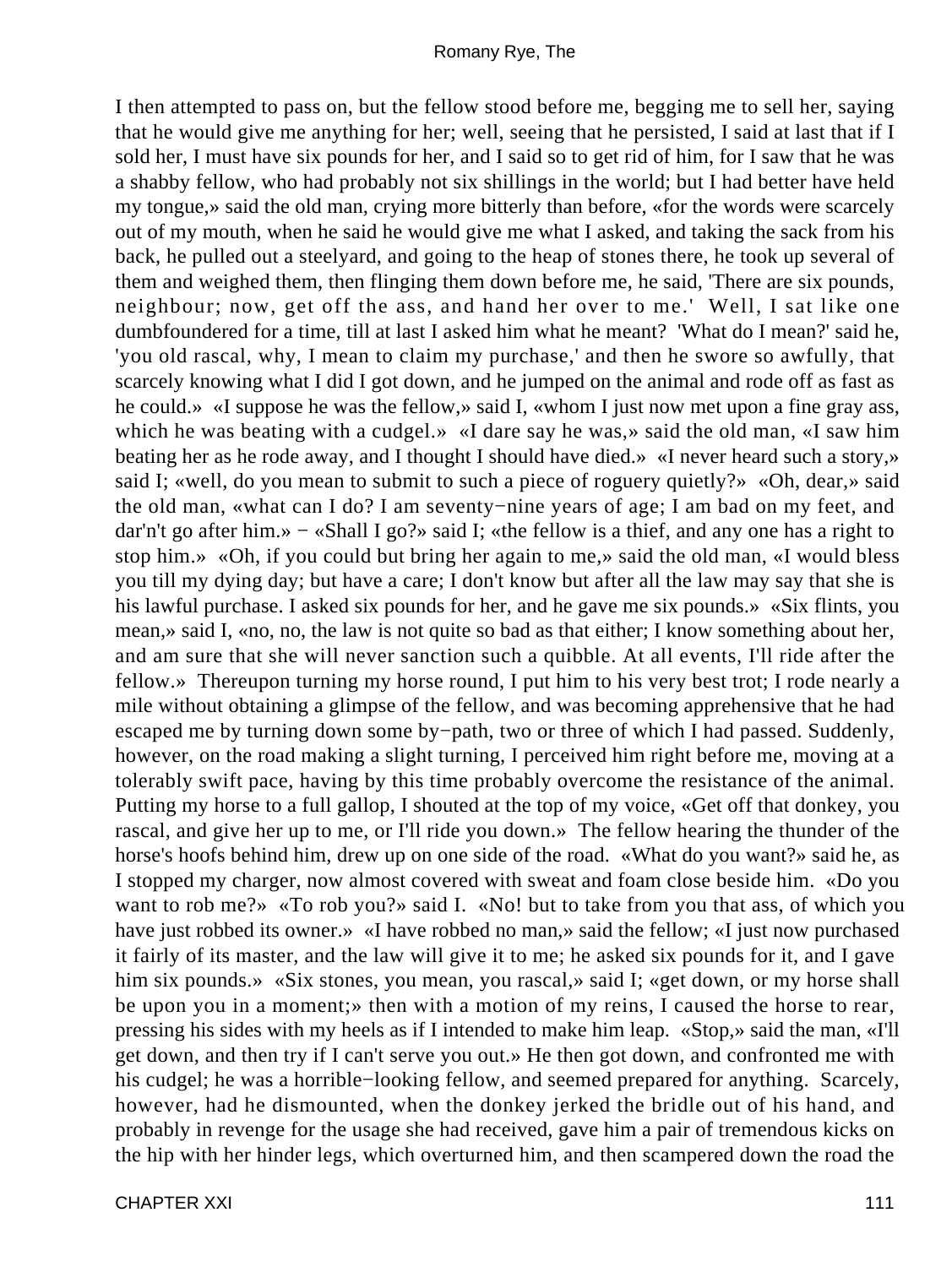way she had come. «Pretty treatment this,» said the fellow, getting up without his cudgel, and holding his hand to his side, «I wish I may not be lamed for life.» «And if you be,» said I, «it will merely serve you right, you rascal, for trying to cheat a poor old man out of his property by quibbling at words.» «Rascal!» said the fellow, «you lie, I am no rascal; and as for quibbling with words − suppose I did! What then? All the first people does it! The newspapers does it! the gentlefolks that calls themselves the guides of the popular mind does it! I'm no ignoramus. I read the newspapers, and knows what's what.» «You read them to some purpose,» said I. «Well, if you are lamed for life, and unfitted for any active line – turn newspaper editor; I should say you are perfectly qualified, and this day's adventure may be the foundation of your fortune,» thereupon I turned round and rode off. The fellow followed me with a torrent of abuse. «Confound you,» said he − yet that was not the expression either − «I know you; you are one of the horse−patrol come down into the country on leave to see your relations. Confound you, you and the like of you have knocked my business on the head near Lunnon, and I suppose we shall have you shortly in the country.» «To the newspaper office,» said I, «and fabricate falsehoods out of flint stones;» then touching the horse with my heels, I trotted off, and coming to the place where I had seen the old man, I found him there, risen from the ground, and embracing his ass.

 I told him that I was travelling down the road, and said, that if his way lay in the same direction as mine he could do no better than accompany me for some distance, lest the fellow who, for aught I knew, might be hovering nigh, might catch him alone, and again get his ass from him. After thanking me for my offer, which he said he would accept, he got upon his ass, and we proceeded together down the road. My new acquaintance said very little of his own accord; and when I asked him a question, answered rather incoherently. I heard him every now and then say, «Villain!» to himself, after which he would pat the donkey's neck, from which circumstance I concluded that his mind was occupied with his late adventure. After travelling about two miles, we reached a place where a drift−way on the right led from the great road; here my companion stopped, and on my asking him whether he was going any farther, he told me that the path to the right was the way to his home.

 I was bidding him farewell, when he hemmed once or twice, and said, that as he did not live far off, he hoped that I would go with him and taste some of his mead. As I had never tasted mead, of which I had frequently read in the compositions of the Welsh bards, and, moreover, felt rather thirsty from the heat of the day, I told him that I should have great pleasure in attending him. Whereupon, turning off together, we proceeded about half a mile, sometimes between stone walls, and at other times hedges, till we reached a small hamlet, through which we passed, and presently came to a very pretty cottage, delightfully situated within a garden, surrounded by a hedge of woodbines. Opening a gate at one corner of the garden he led the way to a large shed, which stood partly behind the cottage, which he said was his stable; thereupon he dismounted and led his donkey into the shed, which was without stalls, but had a long rack and manger. On one side he tied his donkey, after taking off her caparisons, and I followed his example, tying my horse at the other side with a rope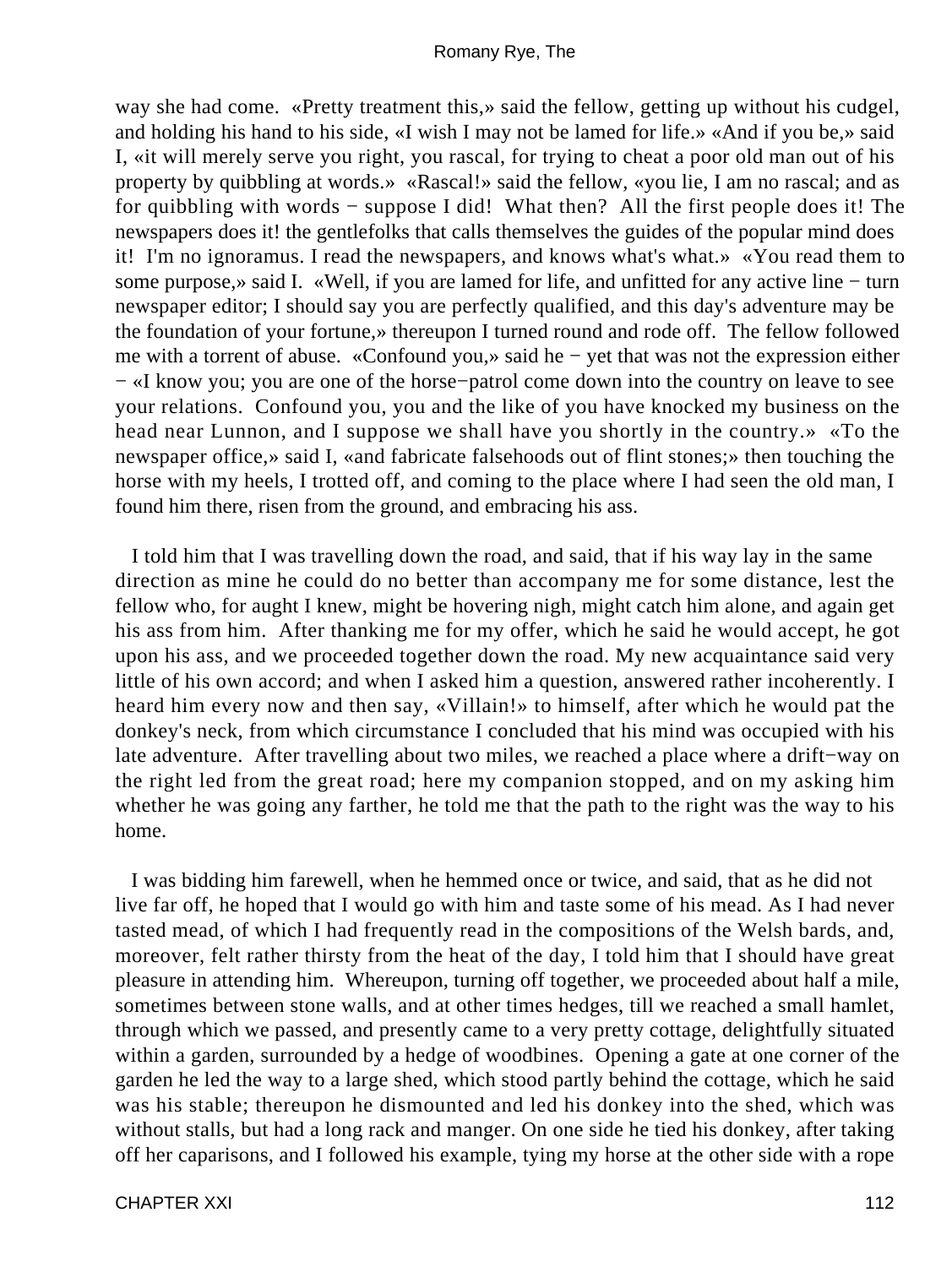halter which he gave me; he then asked me to come in and taste his mead, but I told him that I must attend to the comfort of my horse first, and forthwith, taking a wisp of straw, rubbed him carefully down. Then taking a pailful of clear water which stood in the shed, I allowed the horse to drink about half a pint; and then turning to the old man, who all the time had stood by looking at my proceedings, I asked him whether he had any oats? «I have all kinds of grain,» he replied; and, going out, he presently returned with two measures, one a large and the other a small one, both filled with oats, mixed with a few beans, and handing the large one to me for the horse, he emptied the other before the donkey, who, before she began to despatch it, turned her nose to her master's face, and fairly kissed him. Having given my horse his portion, I told the old man that I was ready to taste his mead as soon as he pleased, whereupon he ushered me into his cottage, where, making me sit down by a deal table in a neatly sanded kitchen, he produced from an old−fashioned closet a bottle, holding about a quart, and a couple of cups, which might each contain about half a pint, then opening the bottle and filling the cups with a brown−coloured liquor, he handed one to me, and taking a seat opposite to me, he lifted the other, nodded, and saying to me – «Health and welcome,» placed it to his lips and drank.

 «Health and thanks,» I replied; and being very thirsty, emptied my cup at a draught; I had scarcely done so, however, when I half repented. The mead was deliciously sweet and mellow, but appeared strong as brandy; my eyes reeled in my head, and my brain became slightly dizzy. «Mead is a strong drink,» said the old man, as he looked at me, with a half smile on his countenance. «This is at any rate,» said I, «so strong, indeed, that I would not drink another cup for any consideration.» «And I would not ask you,» said the old man; «for, if you did, you would most probably be stupid all day, and wake the next morning with a headache. Mead is a good drink, but woundily strong, especially to those who be not used to it, as I suppose you are not.» «Where do you get it?» said I. «I make it myself,» said the old man, «from the honey which my bees make.» «Have you many bees?» I inquired. «A great many,» said the old man. «And do you keep them,» said I, «for the sake of making mead with their honey?» «I keep them,» he replied, «partly because I am fond of them, and partly for what they bring me in; they make me a great deal of honey, some of which I sell, and with a little I make some mead to warm my poor heart with, or occasionally to treat a friend with like yourself.» «And do you support yourself entirely by means of your bees?» «No,» said the old man; «I have a little bit of ground behind my house, which is my principal means of support.» «And do you live alone?» «Yes,» said he; «with the exception of the bees and the donkey, I live quite alone.» «And have you always lived alone?» The old man emptied his cup, and his heart being warmed with the mead, he told his history, which was simplicity itself. His father was a small yeoman, who, at his death, had left him, his only child, the cottage, with a small piece of ground behind it, and on this little property he had lived ever since. About the age of twenty−five he had married an industrious young woman, by whom he had one daughter, who died before reaching years of womanhood. His wife, however, had survived her daughter many years, and had been a great comfort to him, assisting him in his rural occupations; but, about four years before the present period, he had lost her, since which time he had lived alone, making himself as comfortable as he could;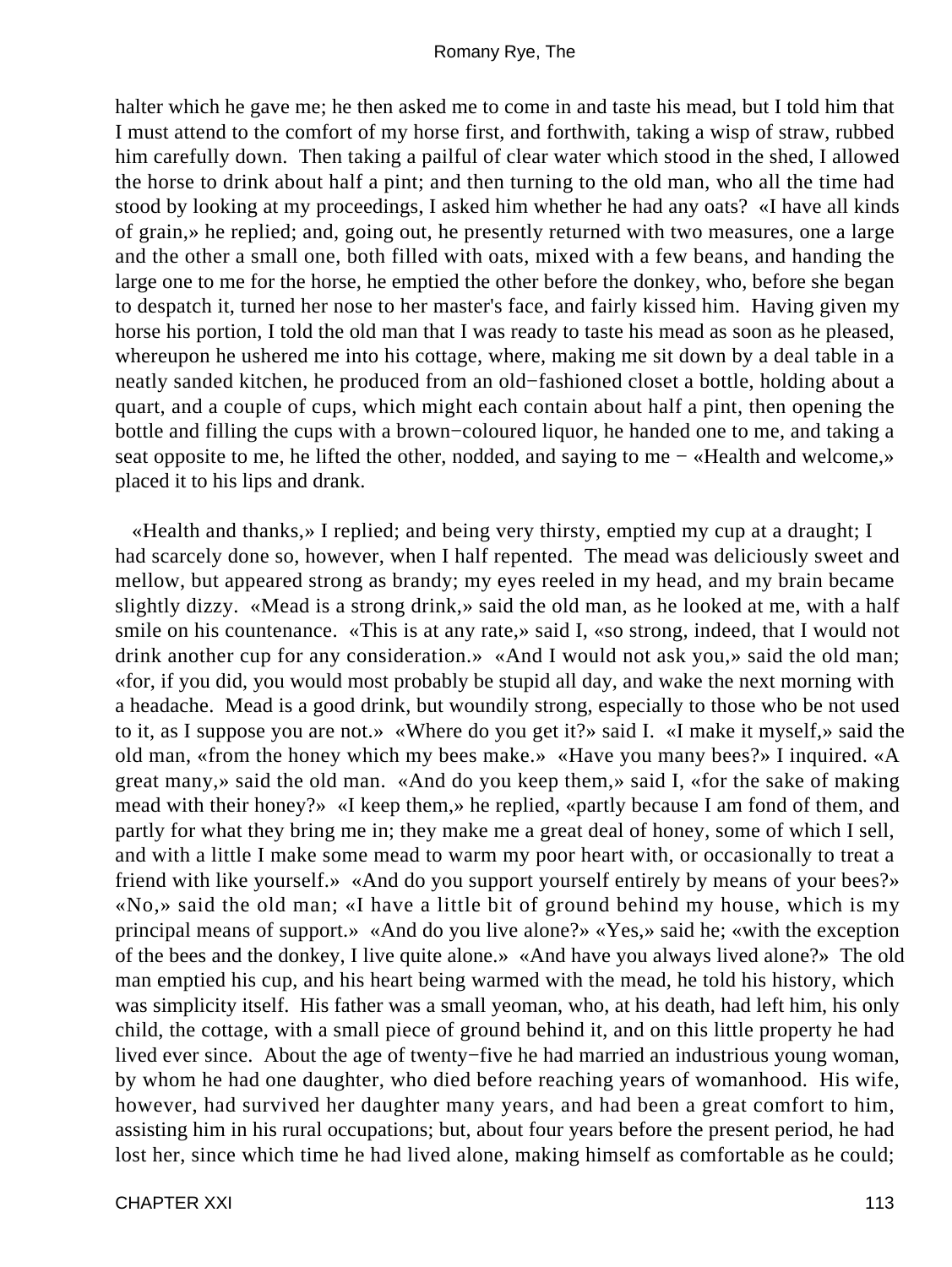cultivating his ground, with the help of a lad from the neighbouring village, attending to his bees, and occasionally riding his donkey to market, and hearing the word of God, which he said he was sorry he could not read, twice a week regularly at the parish church. Such was the old man's tale.

 When he had finished speaking, he led me behind his house, and showed me his little domain. It consisted of about two acres in admirable cultivation; a small portion of it formed a kitchen garden, while the rest was sown with four kinds of grain, wheat, barley, peas, and beans. The air was full of ambrosial sweets, resembling those proceeding from an orange grove; a place which though I had never seen at that time, I since have. In the garden was the habitation of the bees, a long box, supported upon three oaken stumps. It was full of small round glass windows, and appeared to be divided into a great many compartments, much resembling drawers placed sideways. He told me that, as one compartment was filled, the bees left it for another; so that, whenever he wanted honey, he could procure some without injury to the insects. Through the little round windows I could see several of the bees at work; hundreds were going in and out of the doors; hundreds were buzzing about on the flowers, the woodbines, and beans. As I looked around on the well−cultivated field, the garden, and the bees, I thought I had never before seen so rural and peaceful a scene.

 When we returned to the cottage we again sat down, and I asked the old man whether he was not afraid to live alone. He told me that he was not, for that, upon the whole, his neighbours were very kind to him. I mentioned the fellow who had swindled him of his donkey upon the road. «That was no neighbour of mine,» said the old man, «and, perhaps, I shall never see him again, or his like.» «It's a dreadful thing,» said I, «to have no other resource, when injured, than to shed tears on the road.» «It is so,» said the old man; «but God saw the tears of the old, and sent a helper.» «Why did you not help yourself?» said I. «Instead of getting off your ass, why did you not punch at the fellow, or at any rate use dreadful language, call him villain, and shout robbery?» «Punch!» said the old man, «shout! what, with these hands, and this voice − Lord, how you run on! I am old, young chap, I am old!» «Well,» said I, «it is a shameful thing to cry even when old.» «You think so now,» said the old man, «because you are young and strong; perhaps when you are as old as I, you will not be ashamed to cry.»

 Upon the whole I was rather pleased with the old man, and much with all about him. As evening drew nigh, I told him that I must proceed on my journey; whereupon he invited me to tarry with him during the night, telling me that he had a nice room and bed above at my service. I, however, declined; and bidding him farewell, mounted my horse, and departed. Regaining the road, I proceeded once more in the direction of the north; and, after a few hours, coming to a comfortable public−house, I stopped, and put up for the night.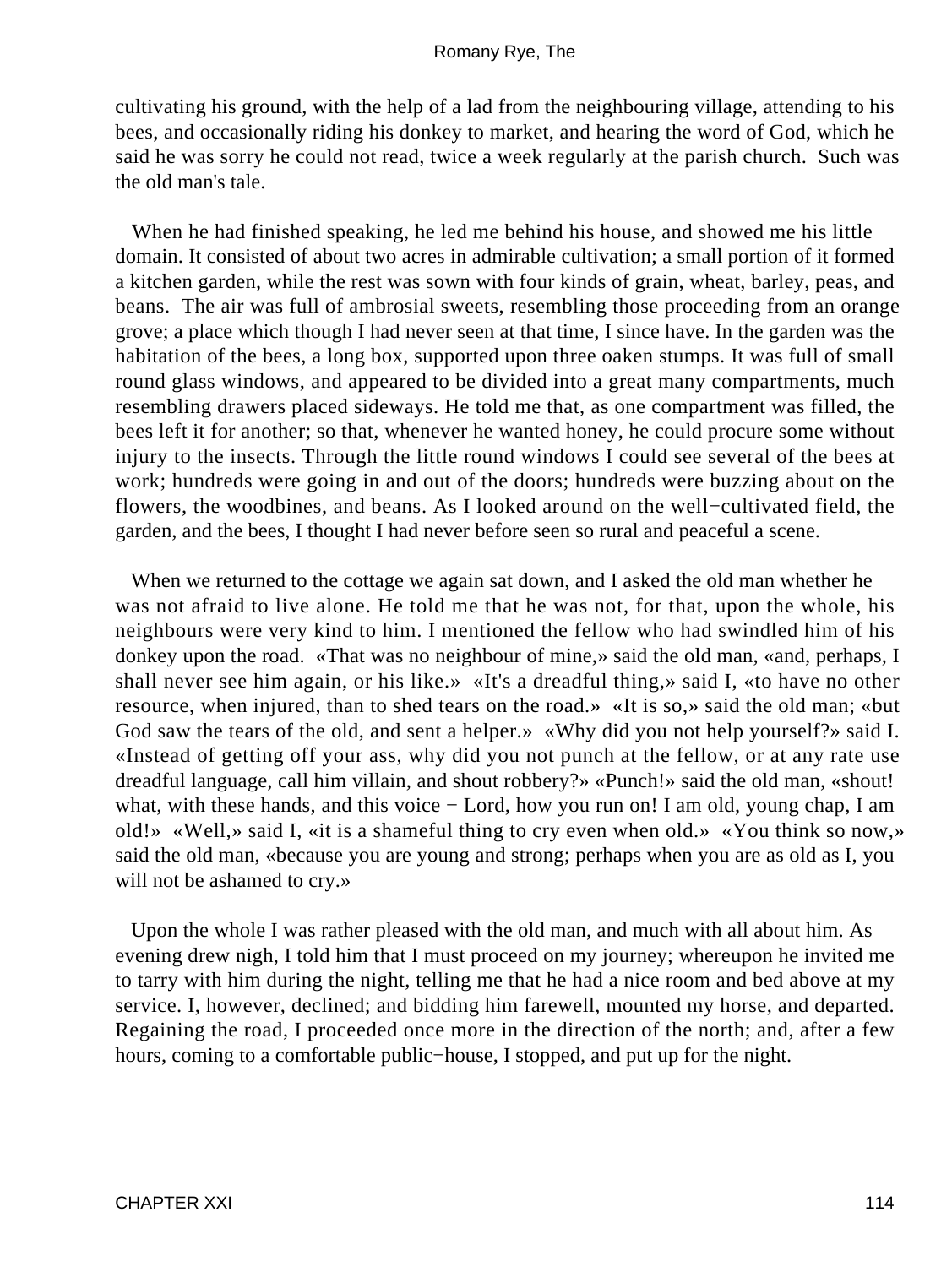### **[CHAPTER XXII](#page-316-0)**

**The Singular Noise – Sleeping in a Meadow – The Book – Cure for Wakefulness –** Literary Tea Party − Poor Byron.

**I DID** not awake till rather late the next morning; and when I did, I felt considerable drowsiness, with a slight headache, which I was uncharitable enough to attribute to the mead which I had drunk on the preceding day. After feeding my horse, and breakfasting, I proceeded on my wanderings. Nothing occurred worthy of relating till mid−day was considerably past, when I came to a pleasant valley, between two gentle hills. I had dismounted, in order to ease my horse, and was leading him along by the bridle, when, on my right, behind a bank in which some umbrageous ashes were growing, heard a singular noise. I stopped short and listened, and presently said to myself, «Surely this is snoring, perhaps that of a hedgehog.» On further consideration, however, I was convinced that the noise which I heard, and which certainly seemed to be snoring, could not possibly proceed from the nostrils of so small an animal, but must rather come from those of a giant, so loud and sonorous was it. About two or three yards farther was a gate, partly open, to which I went, and peeping into the field, saw a man lying on some rich grass, under the shade of one of the ashes; he was snoring away at a great rate. Impelled by curiosity, I fastened the bridle of my horse to the gate, and went up to the man. He was a genteelly−dressed individual; rather corpulent, with dark features, and seemingly about forty−five. He lay on his back, his hat slightly over his brow, and at his right hand lay an open book. So strenuously did he snore that the wind from his nostrils agitated, perceptibly, a fine cambric frill which he wore at his bosom. I gazed upon him for some time, expecting that he might awake; but he did not, but kept on snoring, his breast heaving convulsively. At last, the noise he made became so terrible, that I felt alarmed for his safety, imagining that a fit might seize him, and he lose his life while fast asleep. I therefore exclaimed, «Sir, sir, awake! you sleep over−much.» But my voice failed to rouse him, and he continued snoring as before; whereupon I touched him slightly with my riding wand, but failing to wake him, I touched him again more vigorously; whereupon he opened his eyes, and, probably imagining himself in a dream, closed them again. But I was determined to arouse him, and cried as loud as I could, «Sir, sir, pray sleep no more!» He heard what I said, opened his eyes again, stared at me with a look of some consciousness, and, half raising himself upon his elbows, asked me what was the matter. «I beg your pardon,» said I, «but I took the liberty of awaking you, because you appeared to be much disturbed in your sleep − I was fearful, too, that you might catch a fever from sleeping under a tree.» «I run no risk,» said the man, «I often come and sleep here; and as for being disturbed in my sleep, I felt very comfortable; I wish you had not awoke me.» «Well,» said I, «I beg your pardon once more. I assure you that what I did was with the best intention.» «Oh! pray make no further apology,» said the individual, «I make no doubt that what you did was done kindly; but there's an old proverb, to the effect, 'that you should let sleeping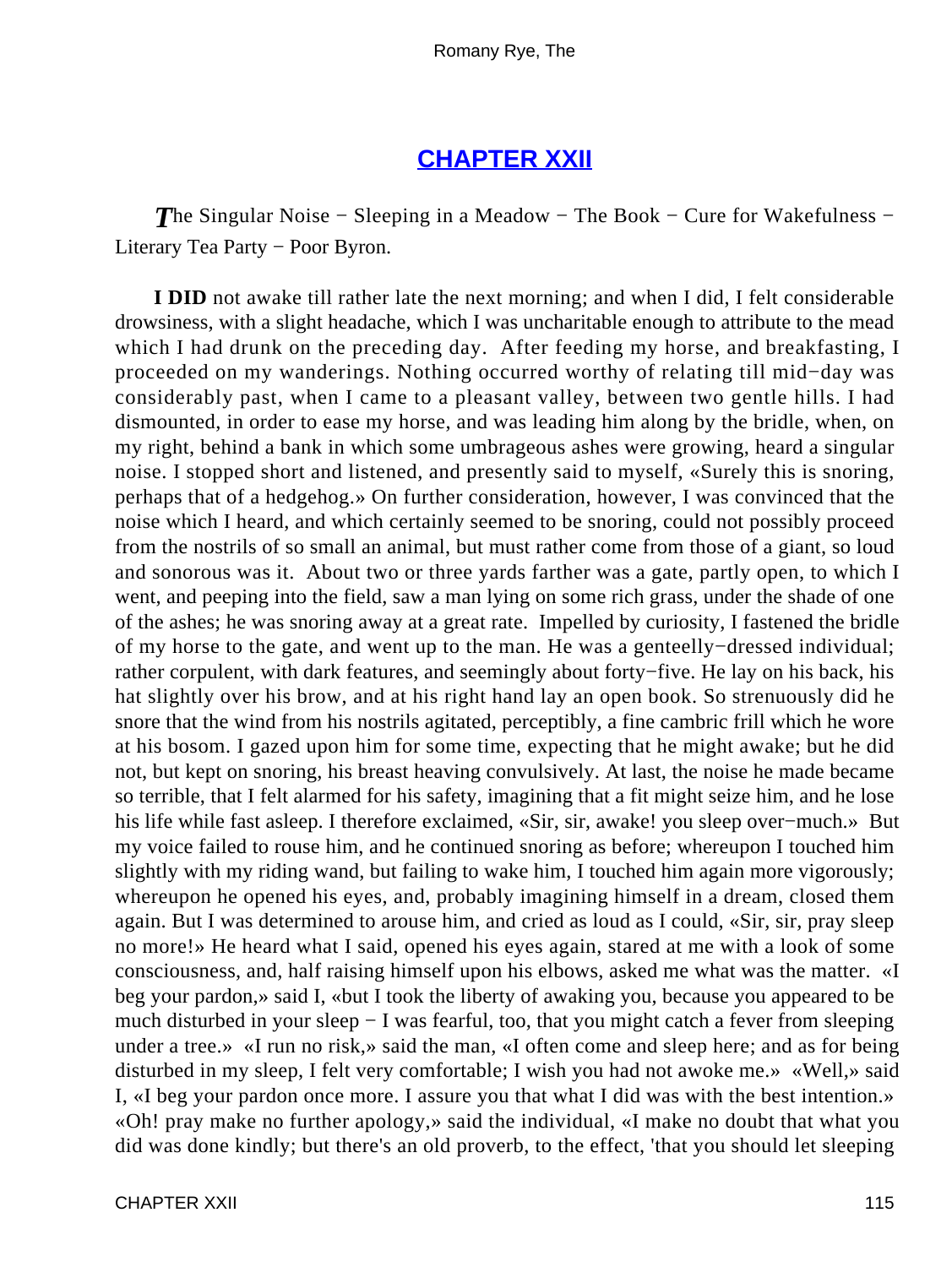dogs lie,'» he added with a smile. Then, getting up, and stretching himself with a yawn, he took up his book and said, «I have slept quite long enough, and it's quite time for me to be going home.» «Excuse my curiosity,» said I, «if I inquire what may induce you to come and sleep in this meadow?» «To tell you the truth,» answered he, «I am a bad sleeper.» «Pray pardon me,» said I, «if I tell you that I never saw one sleep more heartily.» «If I did so,» said the individual, «I am beholden to this meadow and this book; but I am talking riddles, and will explain myself. I am the owner of a very pretty property, of which this valley forms part. Some years ago, however, up started a person who said the property was his; a lawsuit ensued, and I was on the brink of losing my all, when, most unexpectedly, the suit was determined in my favour. Owing, however, to the anxiety to which my mind had been subjected for several years, my nerves had become terribly shaken; and no sooner was the trial terminated than sleep forsook my pillow. I sometimes passed nights without closing an eye; I took opiates, but they rather increased than alleviated my malady. About three weeks ago a friend of mine put this book into my hand, and advised me to take it every day to some pleasant part of my estate, and try and read a page or two, assuring me, if I did, that I should infallibly fall asleep. I took his advice, and selecting this place, which I considered the pleasantest part of my property, I came, and lying down, commenced reading the book, and before finishing a page was in a dead slumber. Every day since then I have repeated the experiment, and every time with equal success. I am a single man, without any children; and yesterday I made my will, in which, in the event of my friend's surviving me, I have left him all my fortune, in gratitude for his having procured for me the most invaluable of all blessings − sleep.»

 «Dear me,» said I, «how very extraordinary! Do you think that your going to sleep is caused by the meadow or the book?» «I suppose by both,» said my new acquaintance, «acting in co−operation.» «It may be so,» said I; «the magic influence does certainly not proceed from the meadow alone; for since I have been here, I have not felt the slightest inclination to sleep. Does the book consist of prose or poetry?» «It consists of poetry,» said the individual. «Not Byron's?» said I. «Byron's!» repeated the individual, with a smile of contempt; «no, no; there is nothing narcotic in Byron's poetry. I don't like it. I used to read it, but it thrilled, agitated, and kept me awake. No; this is not Byron's poetry, but the inimitable −'s» − mentioning a name which I had never heard till then. «Will you permit me to look at it?» said I. «With pleasure,» he answered, politely handing me the book. I took the volume, and glanced over the contents. It was written in blank verse, and appeared to abound in descriptions of scenery; there was much mention of mountains, valleys, streams, and waterfalls, harebells and daffodils. These descriptions were interspersed with dialogues, which, though they proceeded from the mouths of pedlars and rustics, were of the most edifying description; mostly on subjects moral or metaphysical, and couched in the most gentlemanly and unexceptionable language, without the slightest mixture of vulgarity, coarseness, or pie−bald grammar. Such appeared to me to be the contents of the book; but before I could form a very clear idea of them, I found myself nodding, and a surprising desire to sleep coming over me. Rousing myself, however, by a strong effort, I closed the book, and, returning it to the owner, inquired of him, «Whether he had any motive in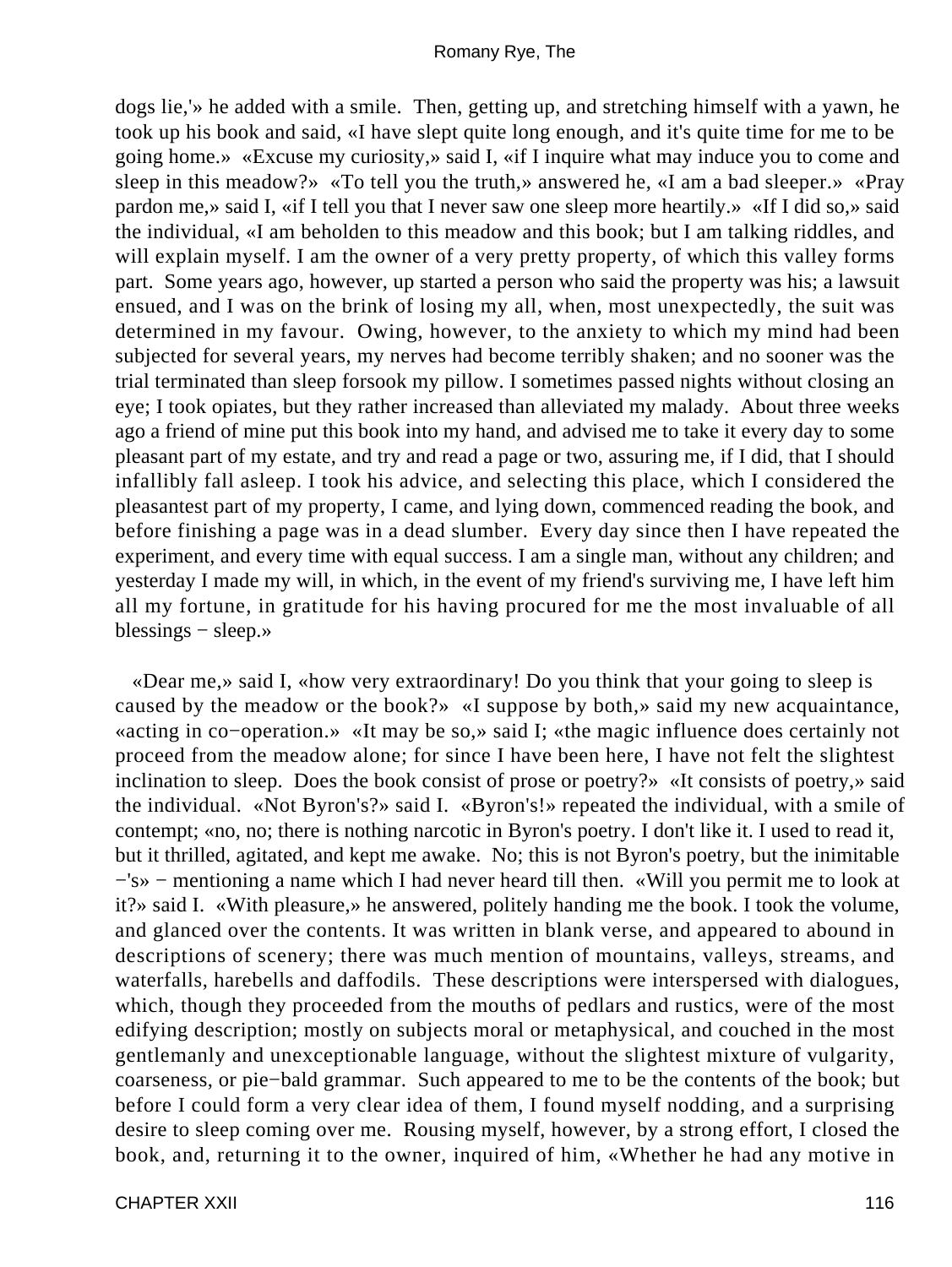coming and lying down in the meadow, besides the wish of enjoying sleep?» «None whatever,» he replied; «indeed, I should be very glad not to be compelled to do so, always provided I could enjoy the blessing of sleep; for by lying down under trees, I may possibly catch the rheumatism, or be stung by serpents; and, moreover, in the rainy season and winter the thing will be impossible, unless I erect a tent, which will possibly destroy the charm.» «Well,» said I, «you need give yourself no further trouble about coming here, as I am fully convinced that with this book in your hand, you may go to sleep anywhere, as your friend was doubtless aware, though he wished to interest your imagination for a time by persuading you to lie abroad; therefore, in future, whenever you feel disposed to sleep, try to read the book, and you will be sound asleep in a minute; the narcotic influence lies in the book, and not in the field.» «I will follow your advice,» said the individual; «and this very night take it with me to bed; though I hope in time to be able to sleep without it, my nerves being already much quieted from the slumbers I have enjoyed in this field.» He then moved towards the gate, where we parted; he going one way, and I and my horse the other.

 More than twenty years subsequent to this period, after much wandering about the world, returning to my native country, I was invited to a literary tea−party, where, the discourse turning upon poetry, I, in order to show that I was not more ignorant than my neighbours, began to talk about Byron, for whose writings I really entertained considerable admiration, though I had no particular esteem for the man himself. At first, I received no answer to what I said − the company merely surveying me with a kind of sleepy stare. At length a lady, about the age of forty, with a large wart on her face, observed, in a drawling tone, «That she had not read Byron − at least, since her girlhood − and then only a few passages; but that the impression on her mind was, that his writings were of a highly objectionable character.» «I also read a little of him in my boyhood,» said a gentleman about sixty, but who evidently, from his dress and demeanour, wished to appear about thirty, «but I highly disapproved of him; for, notwithstanding he was a nobleman, he is frequently very coarse, and very fond of raising emotion. Now emotion is what I dislike;» drawling out the last syllable of the word dislike. «There is only one poet for me − the divine − » and then he mentioned a name which I had only once heard, and afterwards quite forgotten; the same mentioned by the snorer in the field. «Ah! there is no one like him!» murmured some more of the company; «the poet of nature − of nature without its vulgarity.» I wished very much to ask these people whether they were ever bad sleepers, and whether they had read the poet, so called, from a desire of being set to sleep. Within a few days, however, I learnt that it had of late become very fashionable and genteel to appear half asleep, and that one could exhibit no better mark of superfine breeding than by occasionally in company setting one's rhomal organ in action. I then ceased to wonder at the popularity, which I found nearly universal, of −'s poetry; for, certainly in order to make one's self appear sleepy in company, or occasionally to induce sleep, nothing could be more efficacious than a slight prelection of his poems. So poor Byron, with his fire and emotion − to say nothing of his mouthings and coxcombry − was dethroned, as I prophesied he would be more than twenty years before, on the day of his funeral, though I had little idea that his humiliation would have been brought about by one, whose sole strength consists in setting people to sleep. Well, all things are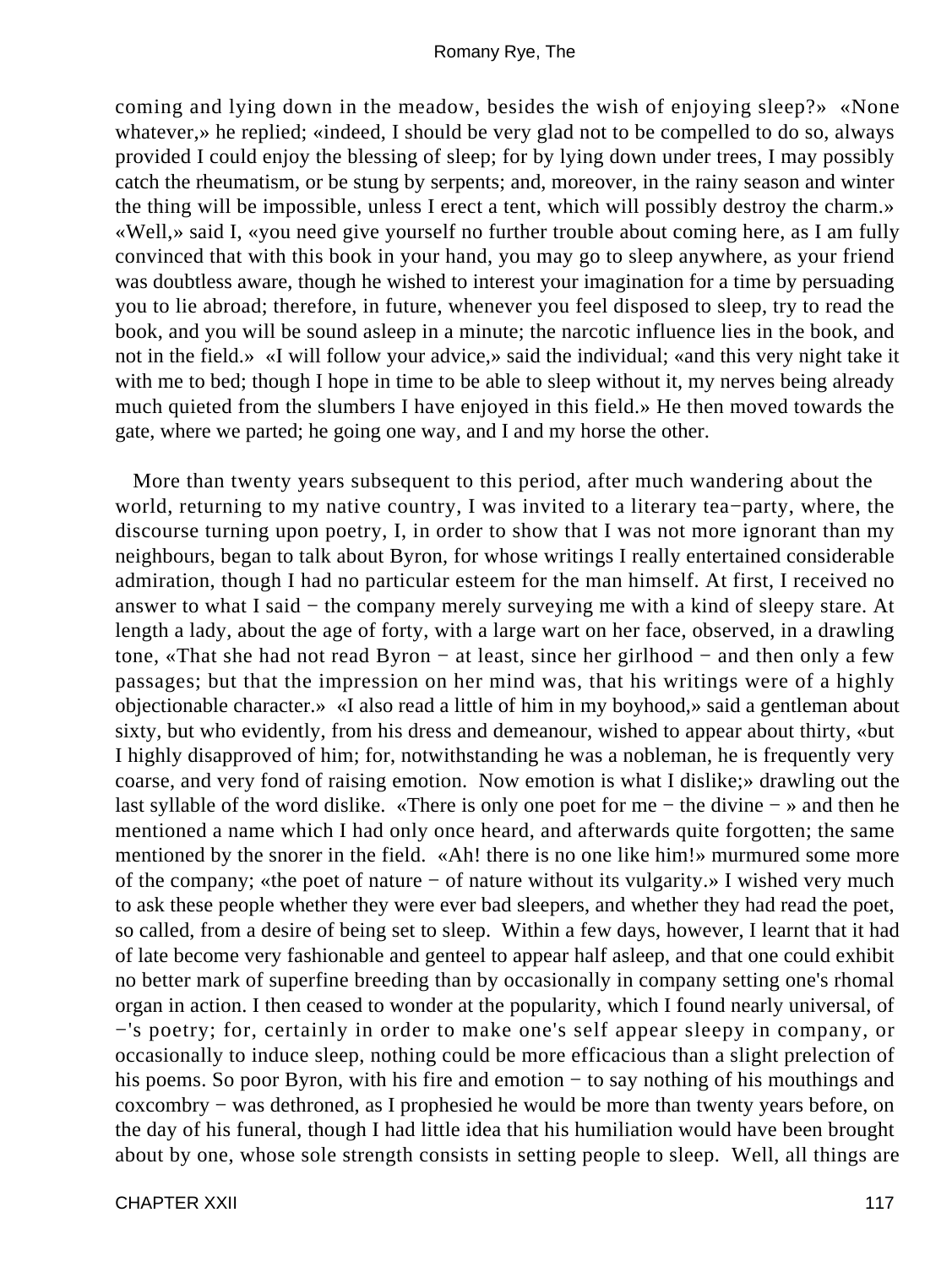doomed to terminate in sleep. Before that termination, however, I will venture to prophesy that people will become a little more awake − snoring and yawning be a little less in fashion − and poor Byron be once more reinstated on his throne, though his rival will always stand a good chance of being worshipped by those whose ruined nerves are insensible to the narcotic powers of opium and morphine.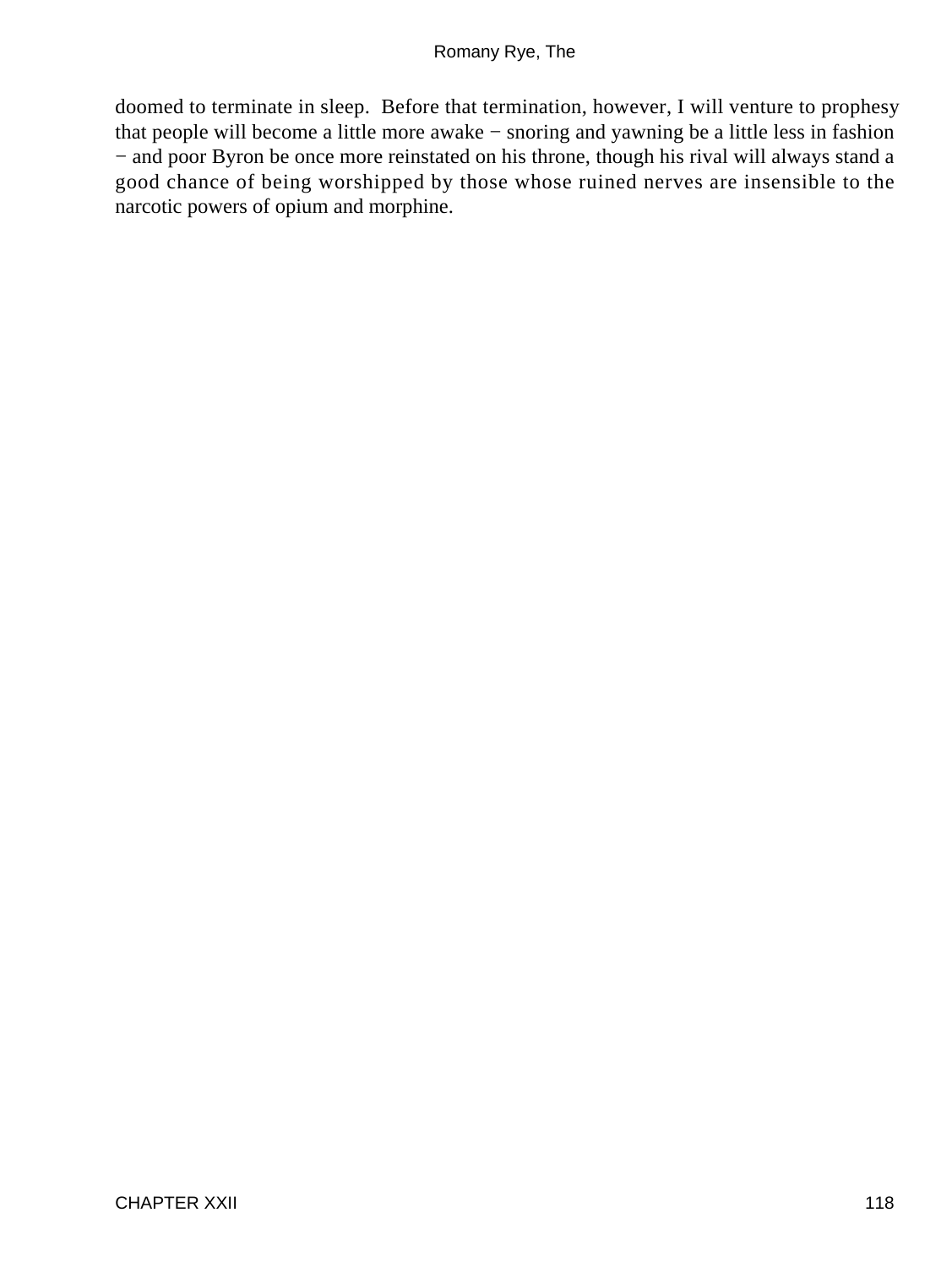# **[CHAPTER XXIII](#page-316-0)**

*D*rivers and Front Outside Passengers − Fatigue of Body and Mind − Unexpected Greeting − My Inn − The Governor − Engagement.

 I **CONTINUED** my journey, passing through one or two villages. The day was exceedingly hot, and the roads dusty. In order to cause my horse as little fatigue as possible, and not to chafe his back, I led him by the bridle, my doing which brought upon me a shower of remarks, jests, and would−be witticisms from the drivers and front outside passengers of sundry stage−coaches which passed me in one direction or the other. In this way I proceeded till considerably past noon, when I felt myself very fatigued, and my horse appeared no less so; and it is probable that the lazy and listless manner in which we were moving on, tired us both much more effectually than hurrying along at a swift trot would have done, for I have observed that when the energies of the body are not exerted a languor frequently comes over it. At length arriving at a very large building with an archway, near the entrance of a town, I sat down on what appeared to be a stepping−block, and presently experienced a great depression of spirits. I began to ask myself whither I was going, and what I should do with myself and the horse which I held by the bridle? It appeared to me that I was alone in the world with the poor animal, who looked for support to me, who knew not how to support myself. Then the image of Isopel Berners came into my mind, and when I thought how I had lost her for ever, and how happy I might have been with her in the New World had she not deserted me, I became yet more miserable.

 As I sat in this state of mind, I suddenly felt some one clap me on the shoulder, and heard a voice say, «Ha! comrade of the dingle, what chance has brought you into these parts?» I turned round, and beheld a man in the dress of a postillion, whom I instantly recognized as he to whom I had rendered assistance on the night of the storm.

 «Ah!» said I, «is it you? I am glad to see you, for I was feeling very lonely and melancholy.»

 «Lonely and melancholy,» he replied, «how is that? how can any one be lonely and melancholy with such a noble horse as that you hold by the bridle?»

 «The horse,» said I, «is one cause of my melancholy, for I know not in the world what to do with it.»

«It is your own?»

«Yes,» said I, «I may call it my own, though I borrowed the money to purchase it.»

CHAPTER XXIII 119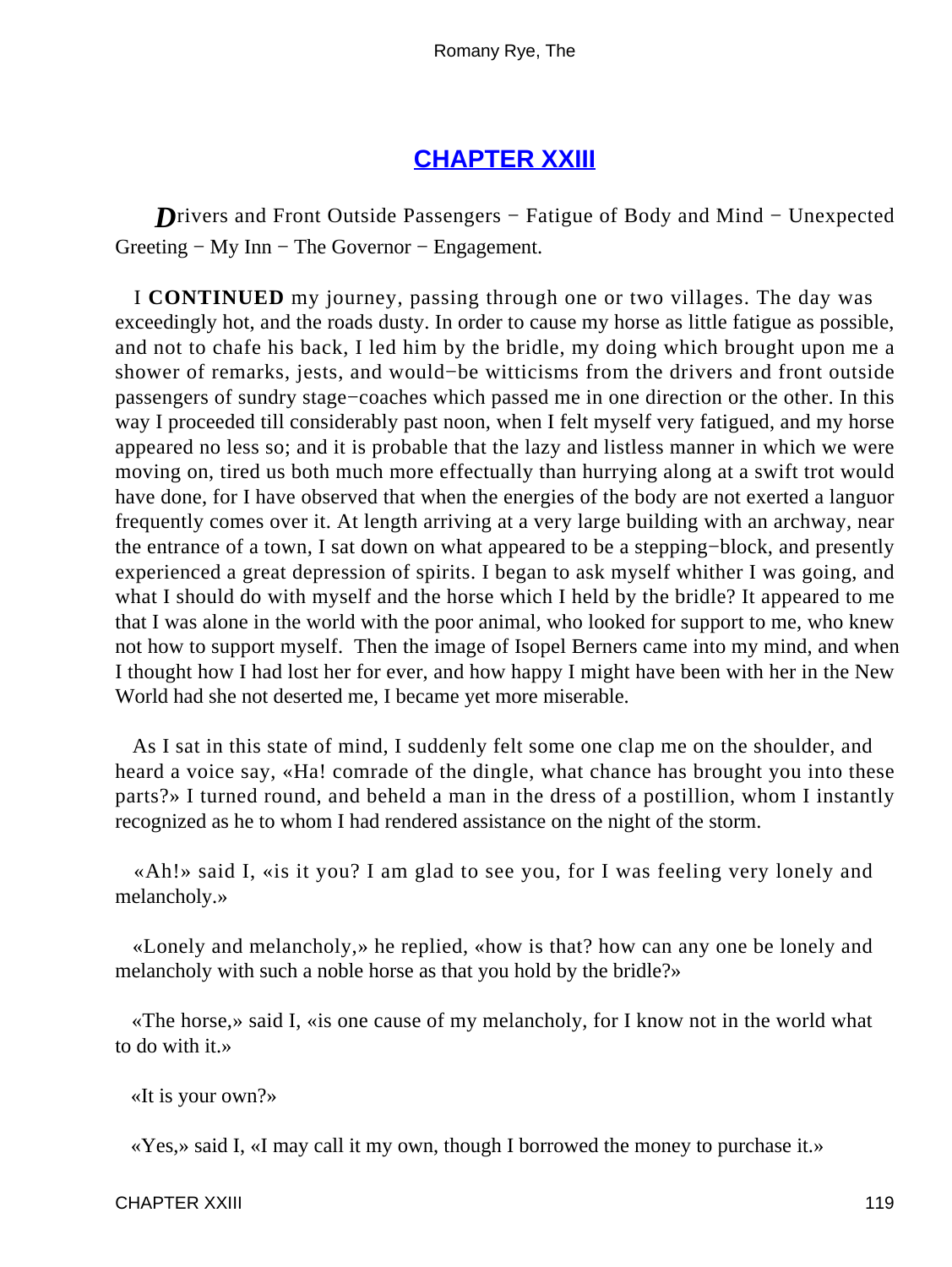«Well, why don't you sell it?»

 «It is not always easy to find a purchaser for a horse like this,» said I; «can you recommend me one?»

 «I? Why no, not exactly; but you'll find a purchaser shortly − pooh! if you have no other cause for disquiet than that horse, cheer up, man, don't be cast down. Have you nothing else on your mind? By the bye, what's become of the young woman you were keeping company with in that queer lodging place of yours?»

«She has left me,» said I.

«You quarrelled, I suppose?»

«No,» said I, «we did not exactly quarrel, but we are parted.»

«Well,» replied he, «but you will soon come together again.»

«No,» said I, «we are parted for ever.»

 «For ever! Pooh! you little know how people sometimes come together again who think they are parted for ever. Here's something on that point relating to myself. You remember, when I told you my story in that dingle of yours, that I mentioned a young woman, my fellow−servant when I lived with the English family in Mumbo Jumbo's town, and how she and I, when our foolish governors were thinking of changing their religion, agreed to stand by each other, and be true to old Church of England, and to give our governors warning, provided they tried to make us renegades. Well, she and I parted soon after that, and never to meet again, yet we met the other day in the fields, for she lately came to live with a great family not far from here, and we have since agreed to marry, to take a little farm, for we have both a trifle of money, and live together till 'death us do part.' So much for parting for ever! But what do I mean by keeping you broiling in the sun with your horse's bridle in your hand, and you on my own ground? Do you know where you are? Why, that great house is my inn, that is, it's my master's, the best fellow in −. Come along, you and your horse both will find a welcome at my inn.»

 Thereupon he led the way into a large court in which there were coaches, chaises, and a great many people; taking my horse from me, he led it into a nice cool stall, and fastened it to the rack − he then conducted me into a postillion's keeping−room, which at that time chanced to be empty, and he then fetched a pot of beer and sat down by me.

 After a little conversation he asked me what I intended to do, and I told him frankly that I did not know; whereupon he observed that, provided I had no objection, he had little doubt that I could be accommodated for some time at his inn. «Our upper ostler,» said he, «died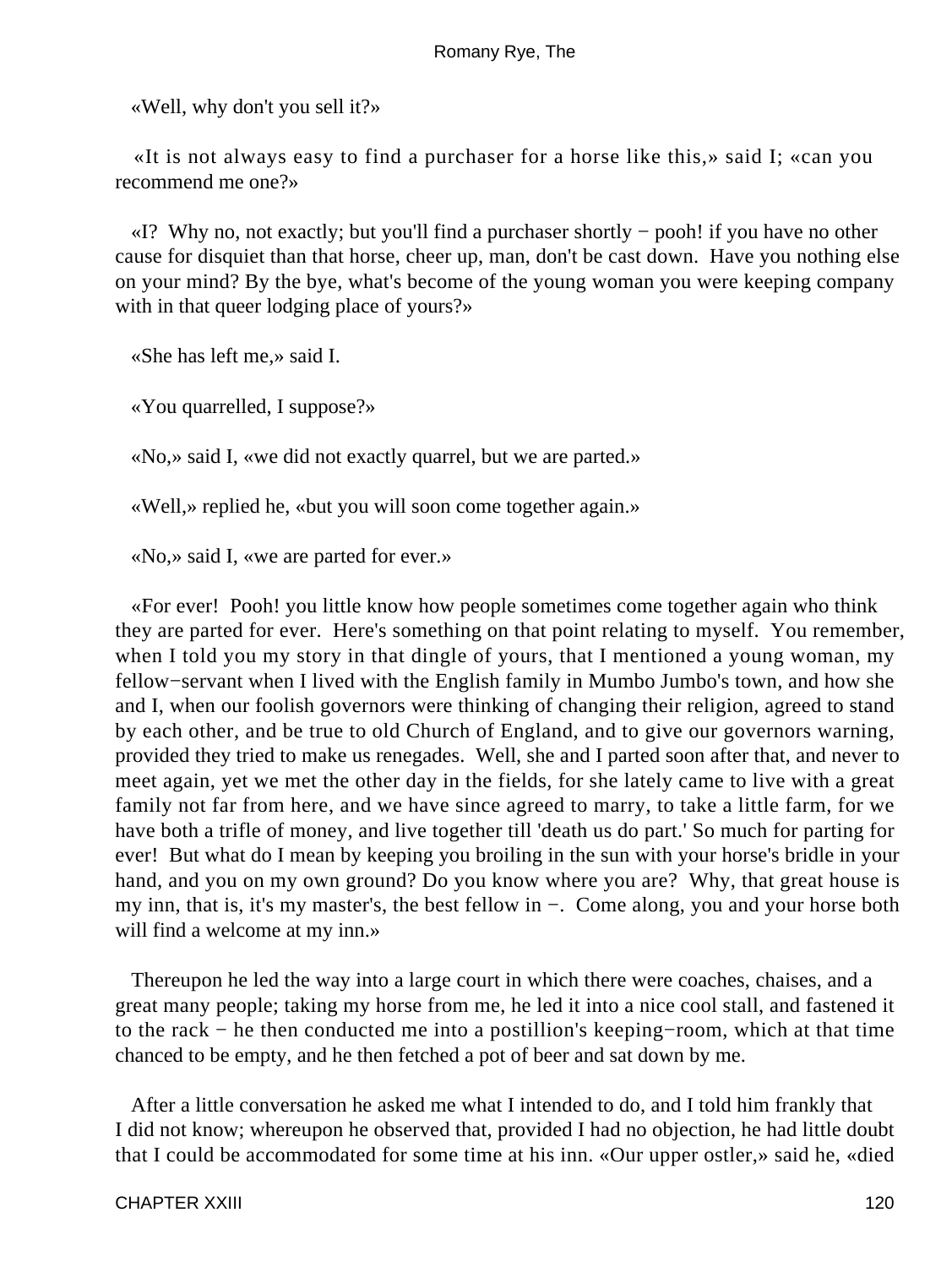about a week ago; he was a clever fellow, and, besides his trade, understood reading and accounts.»

 «Dear me,» said I, interrupting him, «I am not fitted for the place of ostler − moreover, I refused the place of ostler at a public−house, which was offered to me only a few days ago.» The postillion burst into a laugh. «Ostler at a public− house, indeed! why, you would not compare a berth at a place like that with the situation of ostler at my inn, the first road−house in England! However, I was not thinking of the place of ostler for you; you are, as you say, not fitted for it, at any rate, not at a house like this. We have, moreover, the best under−ostler in all England − old Bill, with the drawback that he is rather fond of drink. We could make shift with him very well, provided we could fall in with a man of writing and figures, who could give an account of the hay and corn which comes in and goes out, and wouldn't object to give a look occasionally at the yard. Now it appears to me that you are just such a kind of man, and, if you will allow me to speak to the governor, I don't doubt that he will gladly take you, as he feels kindly disposed towards you from what he has heard me say concerning you.»

«And what should I do with my horse?» said I.

 «The horse need give you no uneasiness,» said the postillion; «I know he will be welcome here both for bed and manger, and, perhaps, in a little time you may find a purchaser, as a vast number of sporting people frequent this house.» I offered two or three more objections, which the postillion overcame with great force of argument, and the pot being nearly empty, he drained it to the bottom drop, and then starting up, left me alone.

 In about twenty minutes he returned, accompanied by a highly intelligent−looking individual, dressed in blue and black, with a particularly white cravat, and without a hat on his head: this individual, whom I should have mistaken for a gentleman but for the intelligence depicted in his face, he introduced to me as the master of the inn. The master of the inn shook me warmly by the hand, told me that he was happy to see me in his house, and thanked me in the handsomest terms for the kindness I had shown to his servant in the affair of the thunderstorm. Then saying that he was informed I was out of employ, he assured me that he should be most happy to engage me to keep his hay and corn account, and as general superintendent of the yard, and that with respect to the horse, which he was told I had, he begged to inform me that I was perfectly at liberty to keep it at the inn upon the very best, until I could find a purchaser, – that with regard to wages – but he had no sooner mentioned wages than I cut him short, saying, that provided I stayed I should be most happy to serve him for bed and board, and requested that he would allow me until the next morning to consider of his offer; he willingly consented to my request, and, begging that I would call for anything I pleased, left me alone with the postillion.

 I passed that night until about ten o'clock with the postillion, when he left me, having to drive a family about ten miles across the country; before his departure, however, I told him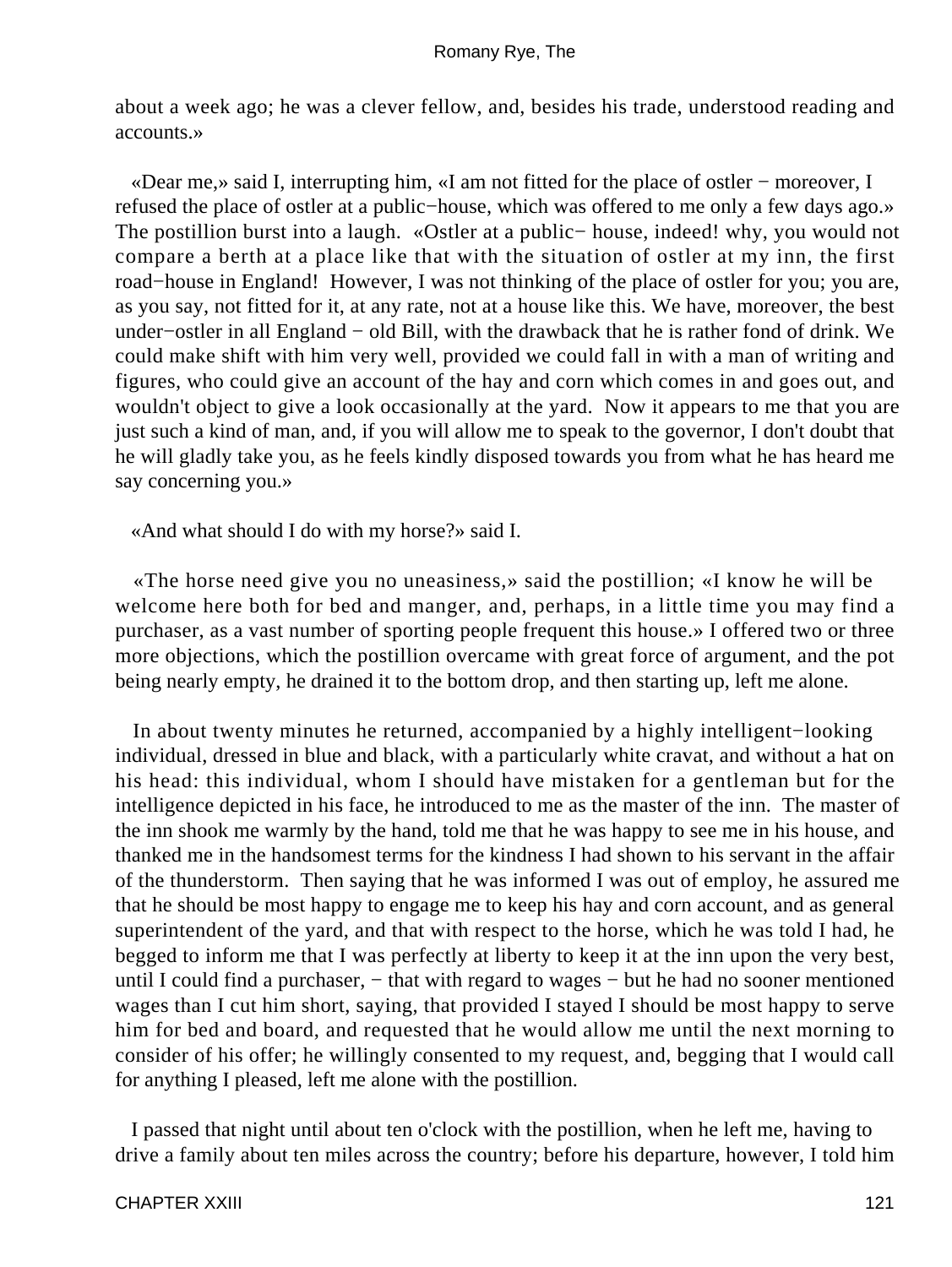that I had determined to accept the offer of his governor, as he called him. At the bottom of my heart I was most happy that an offer had been made, which secured to myself and the animal a comfortable retreat at a moment when I knew not whither in the world to take myself and him.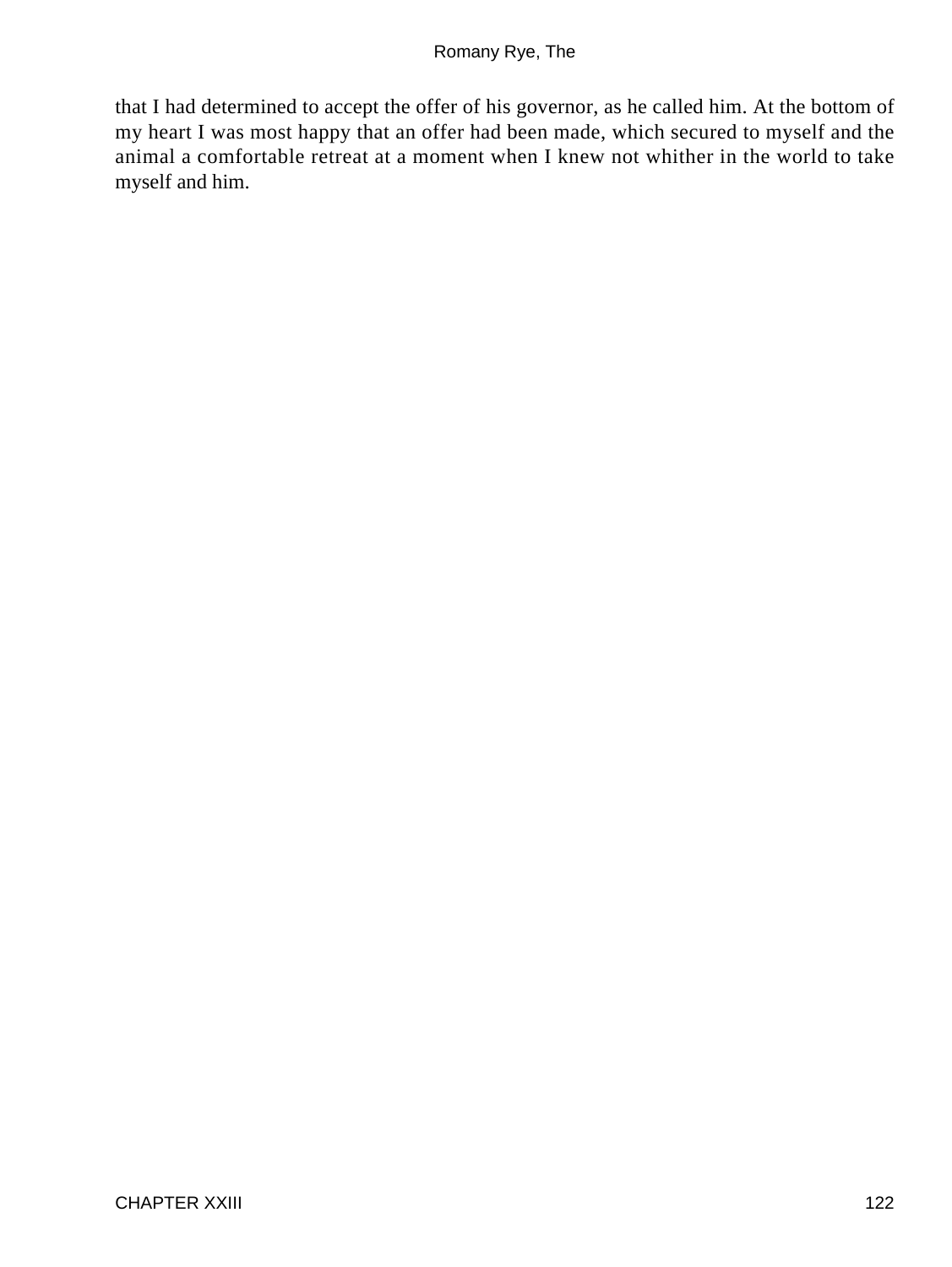### **[CHAPTER XXIV](#page-316-0)**

*A*n Inn of Times gone by − A First–rate Publican – Hay and Corn – Old–fashioned Ostler − Highwaymen − Mounted Police − Grooming.

 THE inn, of which I had become an inhabitant, was a place of infinite life and bustle. Travellers of all descriptions, from all the cardinal points, were continually stopping at it; and to attend to their wants, and minister to their convenience, an army of servants, of one description or other, was kept; waiters, chambermaids, grooms, postillions, shoe−blacks, cooks, scullions, and what not, for there was a barber and hair−dresser, who had been at Paris, and talked French with a cockney accent; the French sounding all the better, as no accent is so melodious as the cockney. Jacks creaked in the kitchens turning round spits, on which large joints of meat piped and smoked before great big fires. There was running up and down stairs, and along galleries, slamming of doors, cries of «Coming, sir,» and «Please to step this way, ma'am,» during eighteen hours of the four−and− twenty. Truly a very great place for life and bustle was this inn. And often in after life, when lonely and melancholy, I have called up the time I spent there, and never failed to become cheerful from the recollection.

 I found the master of the house a very kind and civil person. Before being an inn−keeper he had been in some other line of business; but on the death of the former proprietor of the inn had married his widow, who was still alive, but, being somewhat infirm, lived in a retired part of the house. I have said that he was kind and civil; he was, however, not one of those people who suffer themselves to be made fools of by anybody; he knew his customers, and had a calm, clear eye, which would look through a man without seeming to do so. The accommodation of his house was of the very best description; his wines were good, his viands equally so, and his charges not immoderate; though he very properly took care of himself. He was no vulgar inn−keeper, had a host of friends, and deserved them all. During the time I lived with him, he was presented by a large assemblage of his friends and customers with a dinner at his own house, which was very costly, and at which the best of wines were sported, and after the dinner with a piece of plate estimated at fifty guineas. He received the plate, made a neat speech of thanks, and when the bill was called for, made another neat speech, in which he refused to receive one farthing for the entertainment, ordering in at the same time two dozen more of the best champagne, and sitting down amidst uproarious applause, and cries of «You shall be no loser by it!» Nothing very wonderful in such conduct, some people will say; I don't say there is, nor have I any intention to endeavour to persuade the reader that the landlord was a Carlo Boromeo; he merely gave a quid pro quo; but it is not every person who will give you a quid pro quo. Had he been a vulgar publican, he would have sent in a swinging bill after receiving the plate; «but then no vulgar publican would have been presented with plate;» perhaps not, but many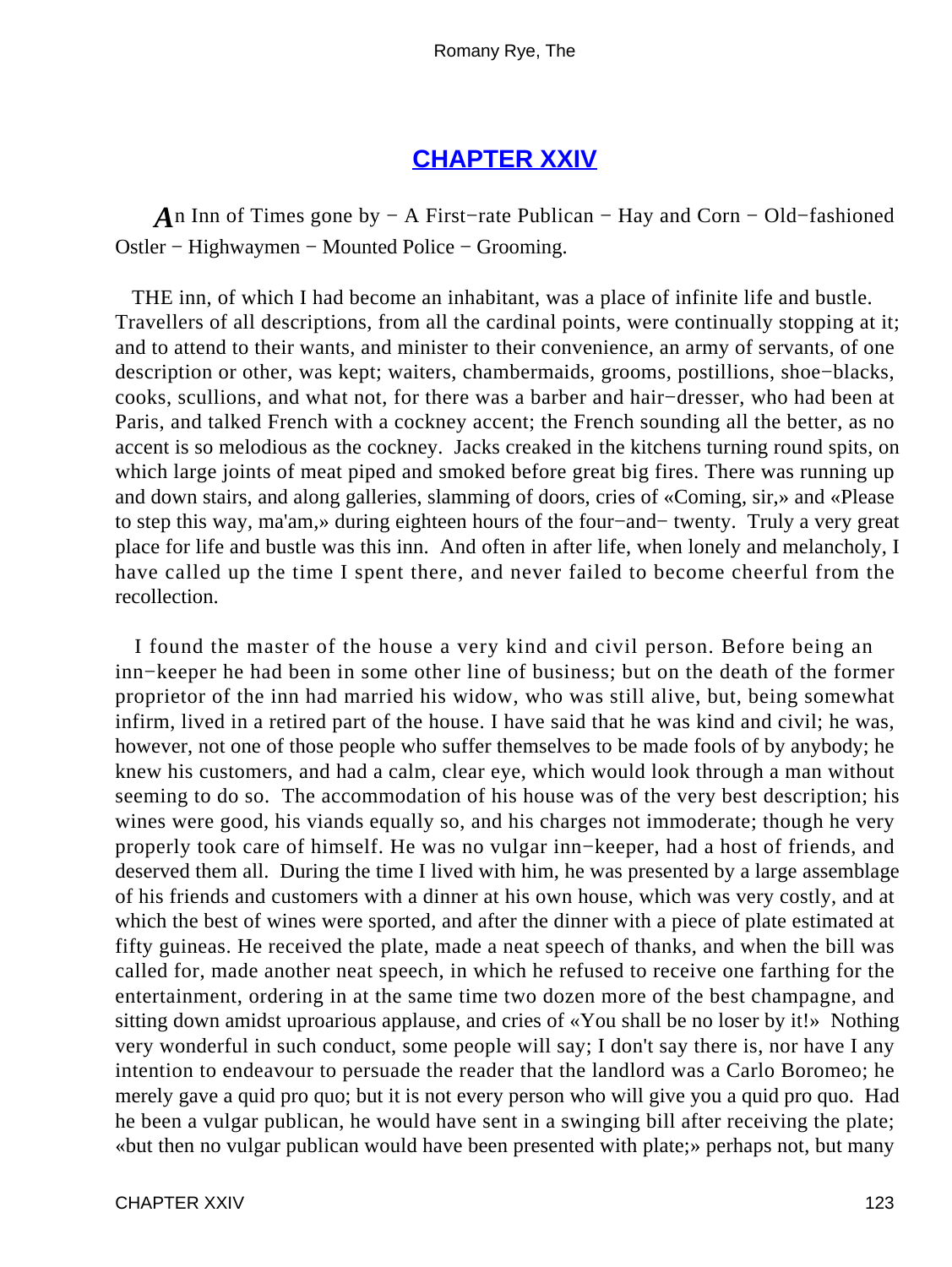a vulgar public character has been presented with plate, whose admirers never received a quid pro quo, except in the shape of a swinging bill.

 I found my duties of distributing hay and corn, and keeping an account thereof, anything but disagreeable, particularly after I had acquired the good−will of the old ostler, who at first looked upon me with rather an evil eye, considering me somewhat in the light of one who had usurped an office which belonged to himself by the right of succession; but there was little gall in the old fellow, and, by speaking kindly to him, never giving myself any airs of assumption; but, above all, by frequently reading the newspapers to him − for though passionately fond of news and politics, he was unable to read − I soon succeeded in placing myself on excellent terms with him. A regular character was that old ostler; he was a Yorkshireman by birth, but had seen a great deal of life in the vicinity of London, to which, on the death of his parents, who were very poor people, he went at a very early age. Amongst other places where he had served as ostler was a small inn at Hounslow, much frequented by highwaymen, whose exploits he was fond of narrating, especially those of Jerry Abershaw, who, he said, was a capital rider; and on hearing his accounts of that worthy, I half regretted that the old fellow had not been in London, and I had not formed his acquaintance about the time I was thinking of writing the life of the said Abershaw, not doubting that with his assistance, I could have produced a book at least as remarkable as the life and adventures of that entirely imaginary personage Joseph Sell; perhaps, however, I was mistaken; and whenever Abershaw's life shall appear before the public – and my publisher credibly informs me that it has not yet appeared − I beg and entreat the public to state which it likes best, the life of Abershaw, or that of Sell, for which latter work I am informed that during the last few months there has been a prodigious demand. My old friend, however, after talking of Abershaw, would frequently add, that, good rider as Abershaw certainly was, he was decidedly inferior to Richard Ferguson, generally called Galloping Dick, who was a pal of Abershaw's, and had enjoyed a career as long, and nearly as remarkable as his own. I learned from him that both were capital customers at the Hounslow inn, and that he had frequently drank with them in the corn−room. He said that no man could desire more jolly or entertaining companions over a glass of «summut;» but that upon the road it was anything but desirable to meet them; there they were terrible, cursing and swearing, and thrusting the muzzles of their pistols into people's mouths; and at this part of his locution the old man winked, and said, in a somewhat lower voice, that upon the whole they were right in doing so, and that when a person had once made up his mind to become a highwayman, his best policy was to go the whole hog, fearing nothing, but making everybody afraid of him; that people never thought of resisting a savage−faced, foul−mouthed highwayman, and if he were taken, were afraid to bear witness against him, lest he should get off and cut their throats some time or other upon the roads; whereas people would resist being robbed by a sneaking, pale−visaged rascal, and would swear bodily against him on the first opportunity, − adding, that Abershaw and Ferguson, two most awful fellows, had enjoyed a long career, whereas two disbanded officers of the army, who wished to rob a coach like gentlemen, had begged the passengers' pardon, and talked of hard necessity, had been set upon by the passengers themselves, amongst whom were three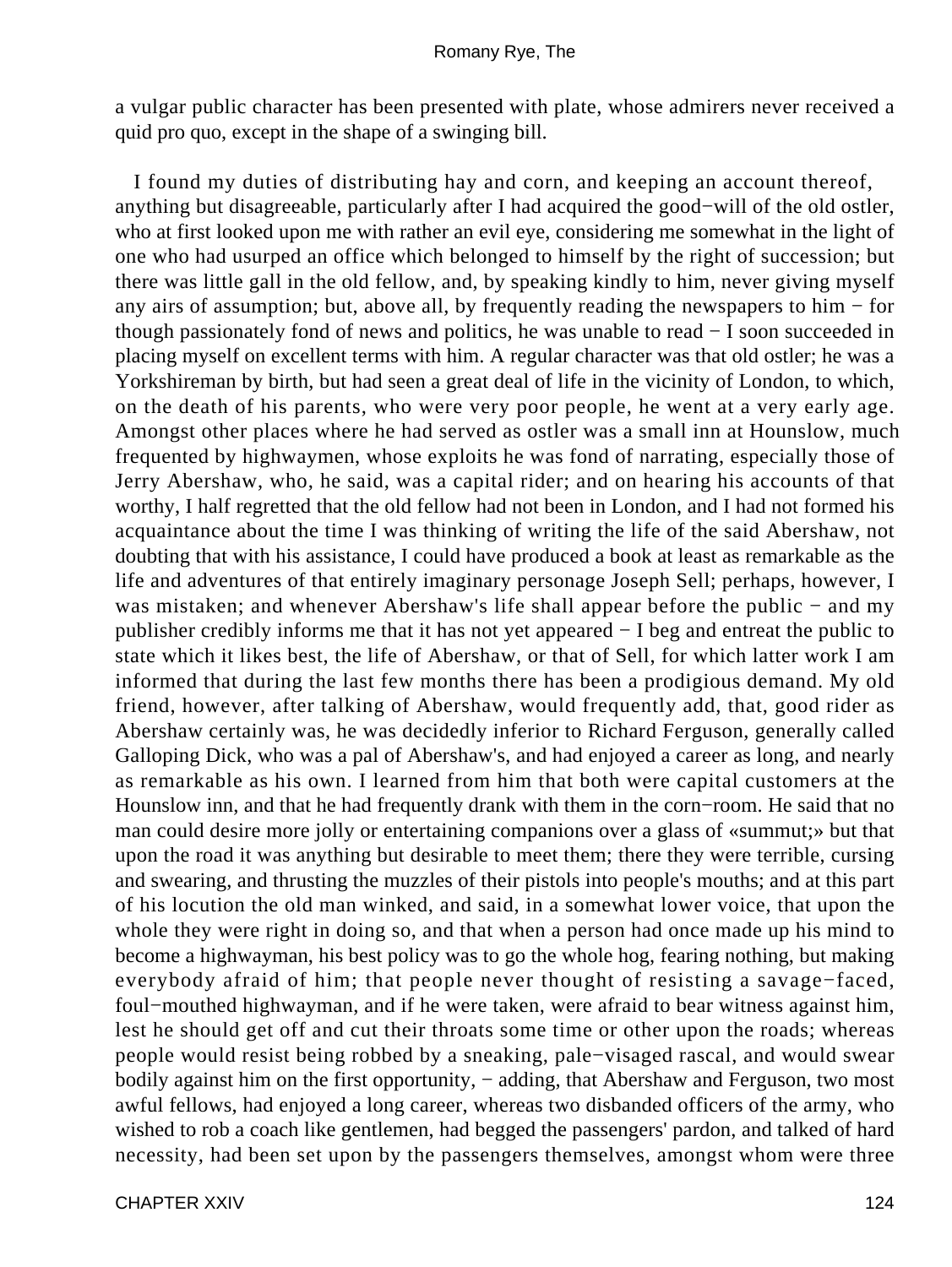women, pulled from their horses, conducted to Maidstone, and hanged with as little pity as such contemptible fellows deserved. «There is nothing like going the whole hog,» he repeated, «and if ever I had been a highwayman, I would have done so; I should have thought myself all the more safe; and, moreover, shouldn't have despised myself. To curry favour with those you are robbing, sometimes at the expense of your own comrades, as I have known fellows do, why, it is the greatest  $-$  »

 «So it is,» interposed my friend the postillion, who chanced to be present at a considerable part of the old ostler's discourse; «it is, as you say, the greatest of humbug, and merely, after all, gets a fellow into trouble; but no regular bred highwayman would do it. I say, George, catch the Pope of Rome trying to curry favour with anybody he robs; catch old Mumbo Jumbo currying favour with the Archbishop of Canterbury and the Dean and Chapter, should he meet them in a stage−coach; it would be with him, Bricconi Abbasso, as he knocked their teeth out with the butt of his trombone; and the old regular−built ruffian would be all the safer for it, as Bill would say, as ten to one the Archbishop and Chapter, after such a spice of his quality, would be afraid to swear against him, and to hang him, even if he were in their power, though that would be the proper way; for, if it is the greatest of all humbug for a highwayman to curry favour with those he robs, the next greatest is to try to curry favour with a highwayman when you have got him, by letting him off.»

 Finding the old man so well acquainted with the history of highwaymen, and taking considerable interest in the subject, having myself edited a book containing the lives of many remarkable people who had figured on the highway, I forthwith asked him how it was that the trade of highwaymen had become extinct in England, as at present we never heard of any one following it. Whereupon he told me that many causes had contributed to bring about that result; the principal of which were the following:− the refusal to license houses which were known to afford shelter to highwaymen, which, amongst many others, had caused the inn at Hounslow to be closed; the inclosure of many a wild heath in the country, on which they were in the habit of lurking, and particularly the establishing in the neighbourhood of London of a well−armed mounted patrol, who rode the highwaymen down, and delivered them up to justice, which hanged them without ceremony.

 «And that would be the way to deal with Mumbo Jumbo and his gang,» said the postillion, «should they show their visages in these realms; and I hear by the newspapers that they are becoming every day more desperate. Take away the license from their public−houses, cut down the rookeries and shadowy old avenues in which they are fond of lying in wait, in order to sally out upon people as they pass in the roads; but, above all, establish a good mounted police to ride after the ruffians and drag them by the scruff of the neck to the next clink, where they might lie till they could be properly dealt with by law; instead of which, the Government are repealing the wise old laws enacted against such characters, giving fresh licenses every day to their public−houses, and saying that it would be a pity to cut down their rookeries and thickets because they look so very picturesque; and, in fact, giving them all kind of encouragement; why, if such behaviour is not enough to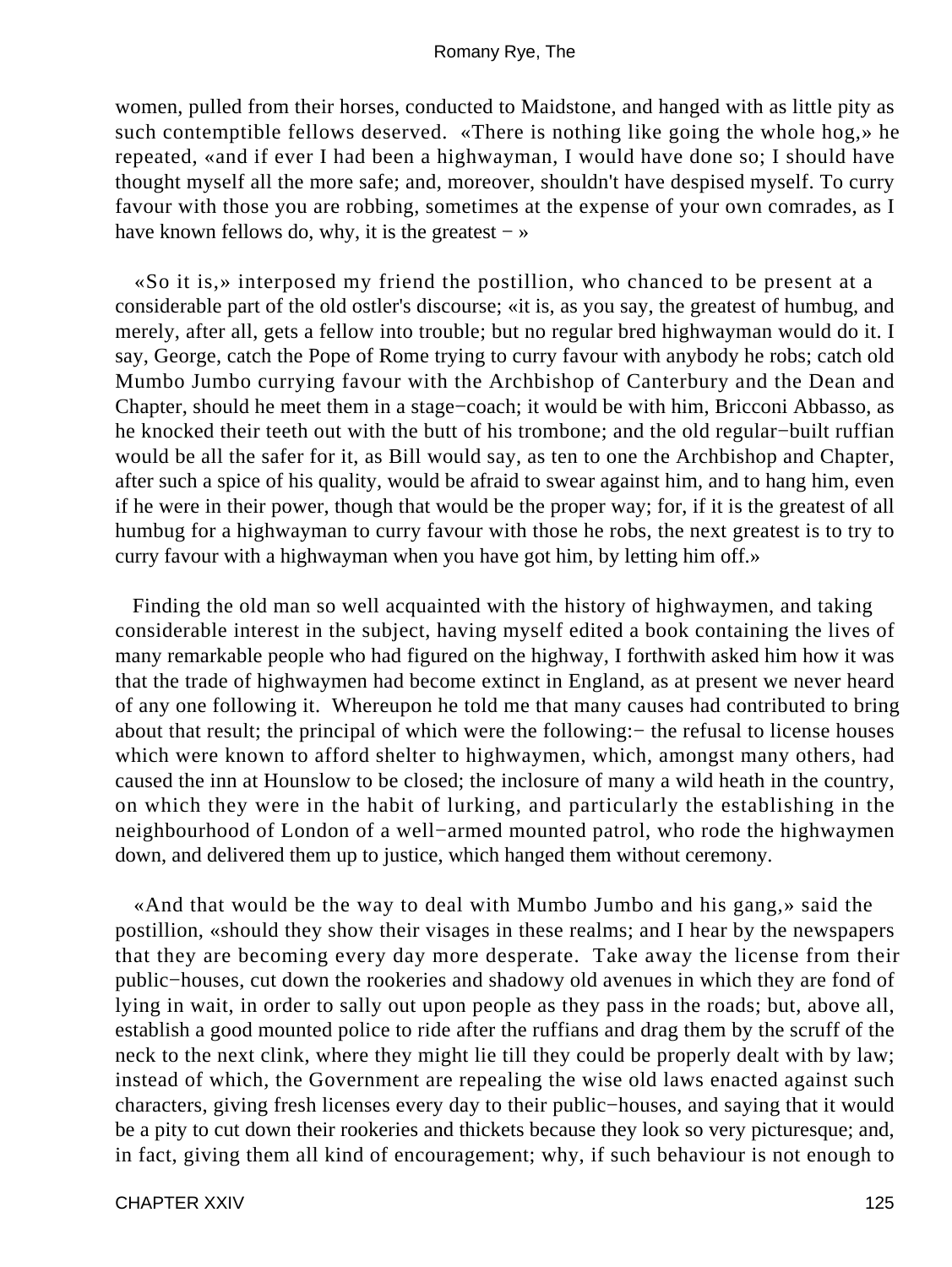drive an honest man mad, I know not what is. It is of no use talking, I only wish the power were in my hands, and if I did not make short work of them, might I be a mere jackass postillion all the remainder of my life.»

 Besides acquiring from the ancient ostler a great deal of curious information respecting the ways and habits of the heroes of the road, with whom he had come in contact in the early portion of his life, I picked up from him many excellent hints relating to the art of grooming horses. Whilst at the inn, I frequently groomed the stage and post− horses, and those driven up by travellers in their gigs: I was not compelled, nor indeed expected, to do so; but I took pleasure in the occupation; and I remember at that period one of the principal objects of my ambition was to be a first− rate groom, and to make the skins of the creatures I took in hand look sleek and glossy like those of moles. I have said that I derived valuable hints from the old man, and, indeed, became a very tolerable groom, but there was a certain finishing touch which I could never learn from him, though he possessed it himself, and which I could never attain to by my own endeavours; though my want of success certainly did not proceed from want of application, for I have rubbed the horses down, purring and buzzing all the time, after the genuine ostler fashion, until the perspiration fell in heavy drops upon my shoes, and when I had done my best and asked the old fellow what he thought of my work, I could never extract from him more than a kind of grunt, which might be translated, «Not so very bad, but I have seen a horse groomed much better,» which leads me to suppose that a person, in order to be a first−rate groom, must have something in him when he is born which I had not, and, indeed, which many other people have not who pretend to be grooms. What does the reader think?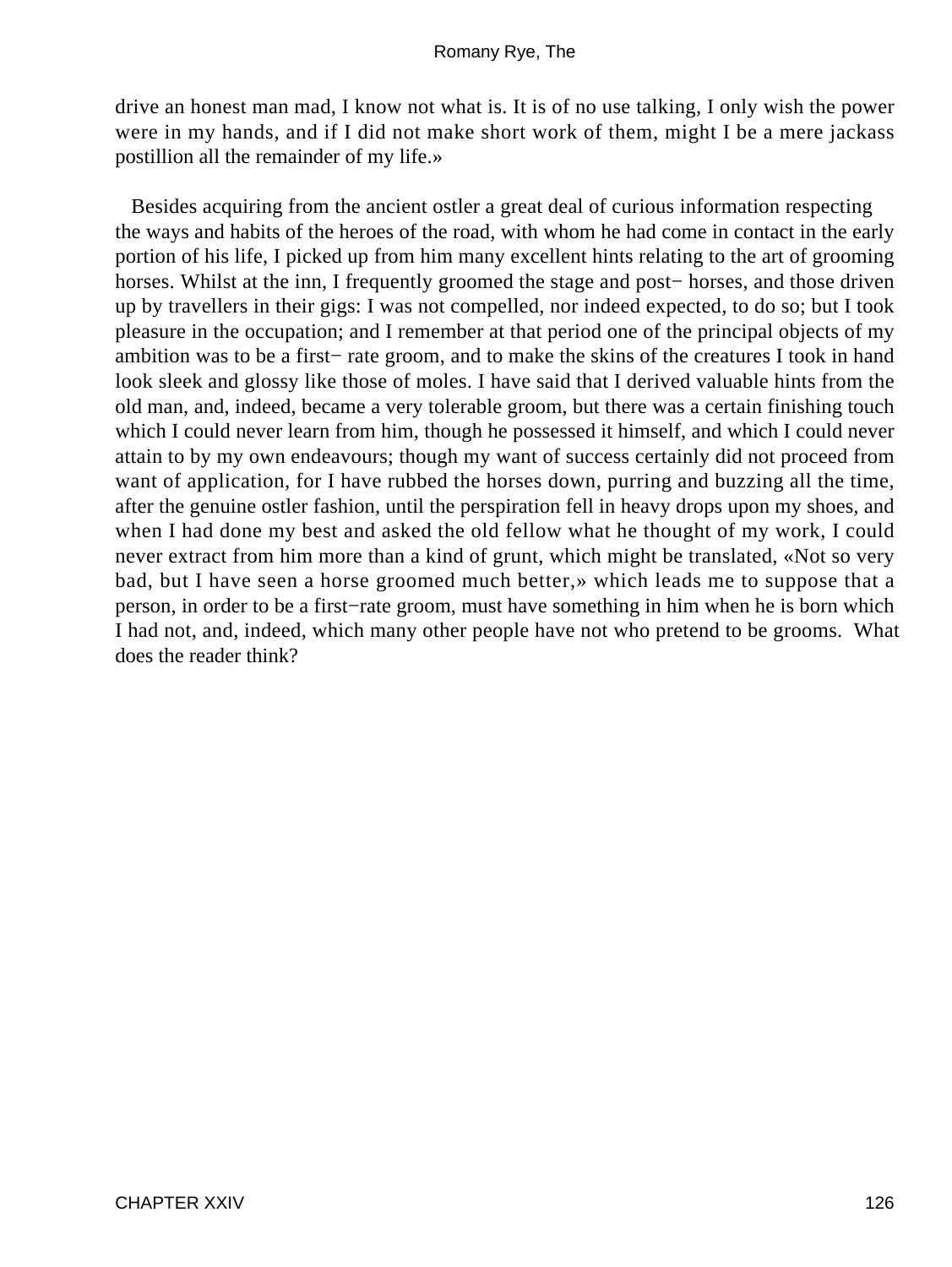# **[CHAPTER XXV](#page-316-0)**

*S*table Hartshorn − How to Manage a Horse on a Journey − Your Best Friend.

 OF one thing I am certain, that the reader must be much delighted with the wholesome smell of the stable, with which many of these pages are redolent; what a contrast to the sickly odours exhaled from those of some of my contemporaries, especially of those who pretend to be of the highly fashionable class, and who treat of reception−rooms, well may they be styled so, in which dukes, duchesses, earls, countesses, archbishops, bishops, mayors, mayoresses – not forgetting the writers themselves, both male and female – congregate and press upon one another; how cheering, how refreshing, after having been nearly knocked down with such an atmosphere, to come in contact with genuine stable hartshorn. Oh! the reader shall have yet more of the stable, and of that old ostler, for which he or she will doubtless exclaim, «Much obliged!» − and, lest I should forget to perform my promise, the reader shall have it now.

 I shall never forget an harangue from the mouth of the old man, which I listened to one warm evening as he and I sat on the threshold of the stable, after having attended to some of the wants of a batch of coach−horses. It related to the manner in which a gentleman should take care of his horse and self, whilst engaged in a journey on horseback, and was addressed to myself, on the supposition of my one day coming to an estate, and of course becoming a gentleman.

 «When you are a gentleman,» said he, «should you ever journey on a horse of your own, and you could not have a much better than the one you have here eating its fill in the box yonder − I wonder, by the bye, how you ever came by it − you can't do better than follow the advice I am about to give you, both with respect to your animal and yourself. Before you start, merely give your horse a couple of handfuls of corn and a little water, somewhat under a quart, and if you drink a pint of water yourself out of the pail, you will feel all the better during the whole day; then you may walk and trot your animal for about ten miles, till you come to some nice inn, where you may get down and see your horse led into a nice stall, telling the ostler not to feed him till you come. If the ostler happens to be a dog−fancier, and has an English terrier−dog like that of mine there, say what a nice dog it is, and praise its black and tawn; and if he does not happen to be a dog−fancier, ask him how he's getting on, and whether he ever knew worse times; that kind of thing will please the ostler, and he will let you do just what you please with your own horse, and when your back is turned, he'll say to his comrades what a nice gentleman you are, and how he thinks he has seen you before; then go and sit down to breakfast, and, before you have finished breakfast, get up and go and give your horse a feed of corn; chat with the ostler two or three minutes till your horse has taken the shine out of his corn, which will prevent the ostler taking any of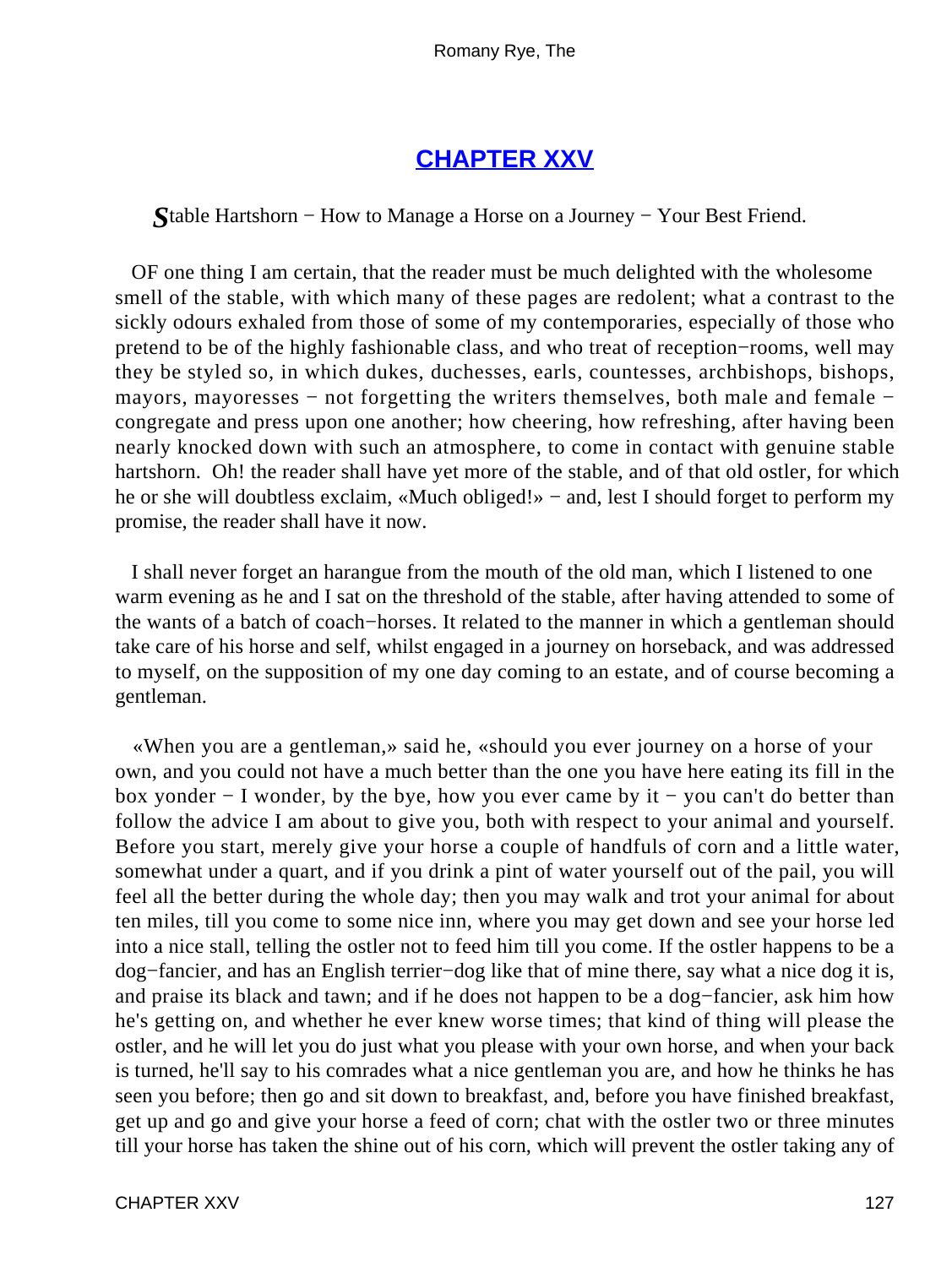it away when your back is turned, for such things are sometimes done − not that I ever did such a thing myself when I was at the inn at Hounslow. Oh, dear me, no! Then go and finish your breakfast, and when you have finished your breakfast and called for the newspaper, go and water your horse, letting him have one pailful, then give him another feed of corn, and enter into discourse with the ostler about bull−baiting, the prime minister, and the like; and when your horse has once more taken the shine out of his corn, go back to your room and your newspaper − and I hope for your sake it may be the **GLOBE,** for that's the best paper going − then pull the bell− rope and order in your bill, which you will pay without counting it up − supposing you to be a gentleman. Give the waiter sixpence, and order out your horse, and when your horse is out, pay for the corn, and give the ostler a shilling, then mount your horse and walk him gently for five miles; and whilst you are walking him in this manner, it may be as well to tell you to take care that you do not let him down and smash his knees, more especially if the road be a particularly good one, for it is not at a desperate hiverman pace, and over very bad roads, that a horse tumbles and smashes his knees, but on your particularly nice road, when the horse is going gently and lazily, and is half asleep, like the gemman on his back; well, at the end of the five miles, when the horse has digested his food, and is all right, you may begin to push your horse on, trotting him a mile at a heat, and then walking him a quarter of a one, that his wind may be not distressed; and you may go on in that way for thirty miles, never galloping, of course, for none but fools or hivermen ever gallop horses on roads; and at the end of that distance you may stop at some other nice inn to dinner. I say, when your horse is led into the stable, after that same thirty miles' trotting and walking, don't let the saddle be whisked off at once, for if you do your horse will have such a sore back as will frighten you, but let your saddle remain on your horse's back, with the girths loosened, till after his next feed of corn, and be sure that he has no corn, much less water, till after a long hour and more; after he is fed he may be watered to the tune of half a pail, and then the ostler can give him a regular rub down; you may then sit down to dinner, and when you have dined get up and see to your horse as you did after breakfast, in fact, you must do much after the same fashion you did at t'other inn; see to your horse, and by no means disoblige the ostler. So when you have seen to your horse a second time, you will sit down to your bottle of wine − supposing you to be a gentleman − and after you have finished it, and your argument about the corn−laws with any commercial gentleman who happens to be in the room, you may mount your horse again − not forgetting to do the proper thing to the waiter and ostler; you may mount your horse again and ride him, as you did before, for about five and twenty miles, at the end of which you may put up for the night after a very fair day's journey, for no gentleman − supposing he weighs sixteen stone, as I suppose you will by the time you become a gentleman – ought to ride a horse more than sixty−five miles in one day, provided he has any regard for his horse's back, or his own either. See to your horse at night, and have him well rubbed down. The next day you may ride your horse forty miles, just as you please, but never foolishly, and those forty miles will bring you to your journey's end, unless your journey be a plaguy long one, and if so, never ride your horse more than five and thirty miles a day, always, however, seeing him well fed, and taking more care of him than yourself; which is but right and reasonable, seeing as how the horse is the best animal of the two.»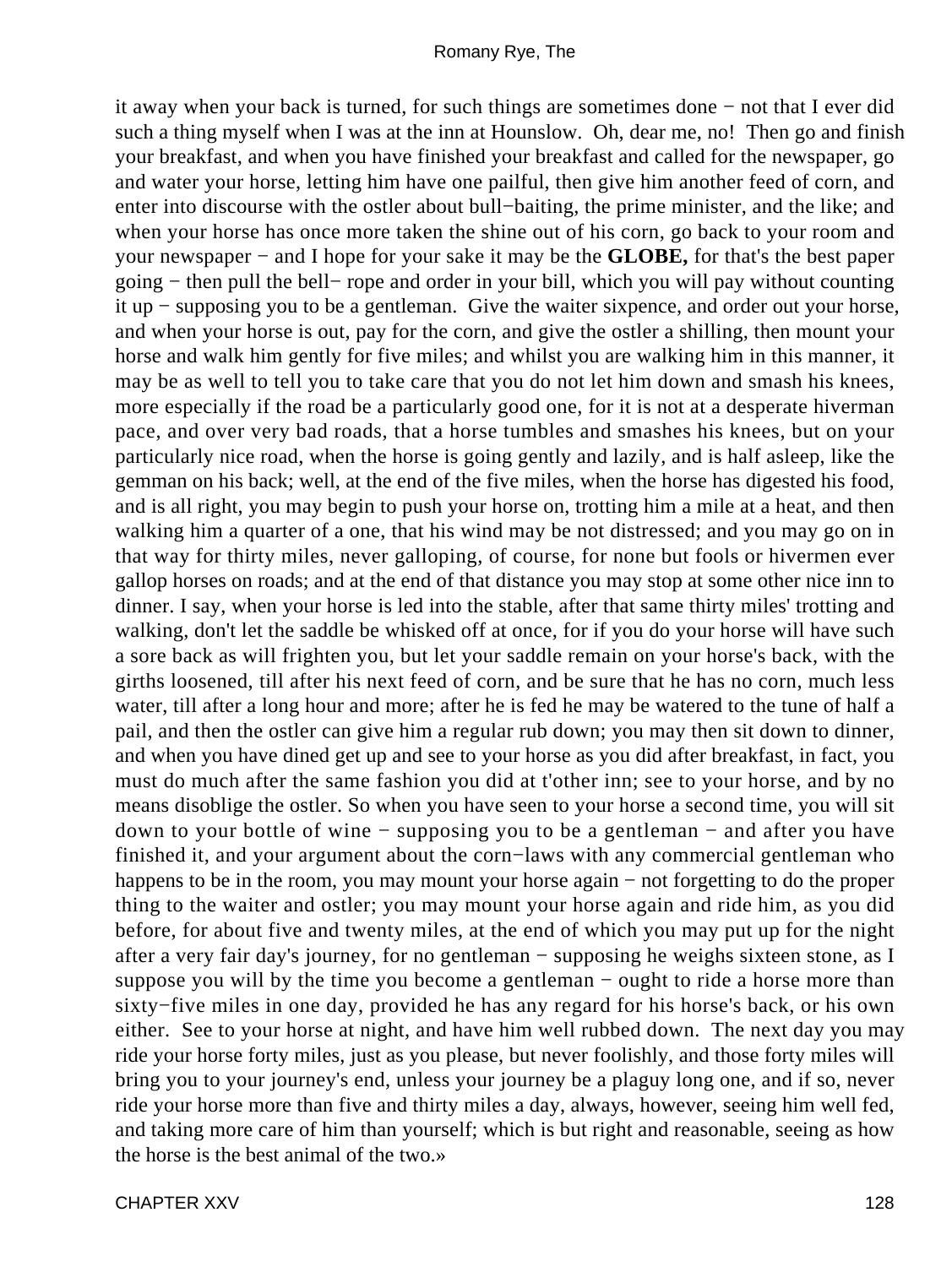«When you are a gentleman,» said he, after a pause, "the first thing you must think about is to provide yourself with a good horse for your own particular riding; you will, perhaps, keep a coach and pair, but they will be less your own than your lady's, should you have one, and your young gentry, should you have any; or, if you have neither, for madam, your housekeeper, and the upper female servants; so you need trouble your head less about them, though, of course, you would not like to pay away your money for screws; but be sure you get a good horse for your own riding; and that you may have a good chance of having a good one, buy one that's young and has plenty of belly − a little more than the one has which you now have, though you are not yet a gentleman; you will, of course, look to his head, his withers, legs and other points, but never buy a horse at any price that has not plenty of belly; no horse that has not belly is ever a good feeder, and a horse that a'n't a good feeder can't be a good horse; never buy a horse that is drawn up in the belly behind; a horse of that description can't feed, and can never carry sixteen stone.

 «So when you have got such a horse be proud of it − as I daresay you are of the one you have now – and wherever you go swear there a'n't another to match it in the country, and if anybody gives you the lie, take him by the nose and tweak it off, just as you would do if anybody were to speak ill of your lady, or, for want of her, of your housekeeper. Take care of your horse, as you would of the apple of your eye − I am sure I would, if I were a gentleman, which I don't ever expect to be, and hardly wish, seeing as how I am sixty−nine, and am rather too old to ride − yes, cherish and take care of your horse as perhaps the best friend you have in the world; for, after all, who will carry you through thick and thin as your horse will? not your gentlemen friends, I warrant, nor your upper servants, male or female; perhaps your lady would, that is, if she is a whopper, and one of the right sort; the others would be more likely to take up mud and pelt you with it, provided they saw you in trouble, than to help you. So take care of your horse, and feed him every day with your own hands; give him three quarters of a peck of corn each day, mixed up with a little hay−chaff, and allow him besides one hundredweight of hay in the course of the week; some say that the hay should be hardland hay, because it is the wholesomest, but I say, let it be clover hay, because the horse likes it best; give him through summer and winter, once a week, a pailful of bran mash, cold in summer and in winter hot; ride him gently about the neighbourhood every day, by which means you will give exercise to yourself and horse, and, moreover, have the satisfaction of exhibiting yourself and your horse to advantage, and hearing, perhaps, the men say what a fine horse, and the ladies saying what a fine man: never let your groom mount your horse, as it is ten to one, if you do, your groom will be wishing to show off before company, and will fling your horse down. I was groom to a gemman before I went to the inn at Hounslow, and flung him a horse down worth ninety guineas, by endeavouring to show off before some ladies that I met on the road. Turn your horse out to grass throughout May and the first part of June, for then the grass is sweetest, and the flies don't sting so bad as they do later in summer; afterwards merely turn him out occasionally in the swale of the morn and the evening; after September the grass is good for little, lash and sour at best; every horse should go out to grass, if not his blood becomes full of greasy humours, and his wind is apt to become affected, but he ought to be kept as much as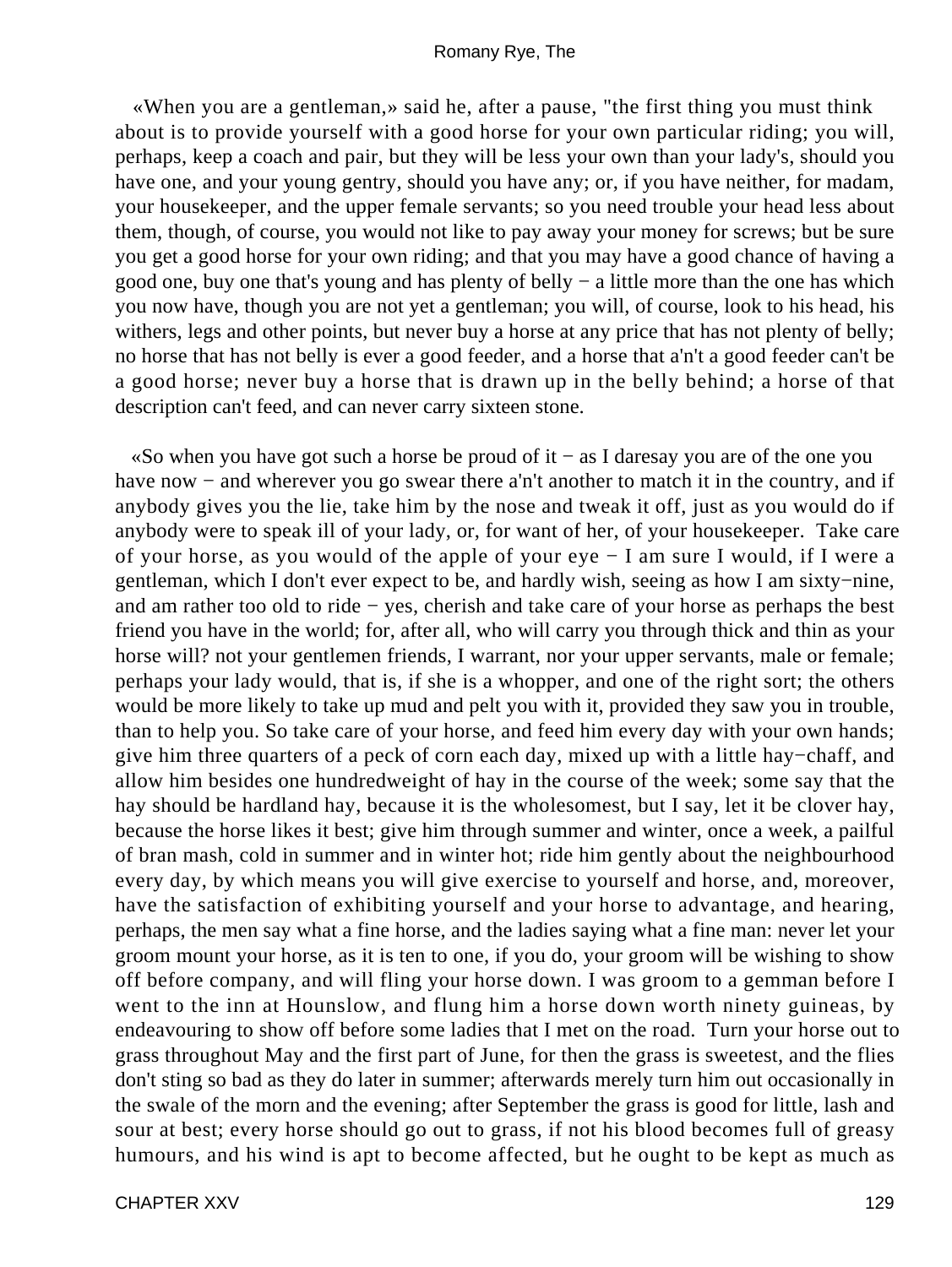possible from the heat and flies, always got up at night, and never turned out late in the year − Lord! if I had always such a nice attentive person to listen to me as you are, I could go on talking about 'orses to the end of time.»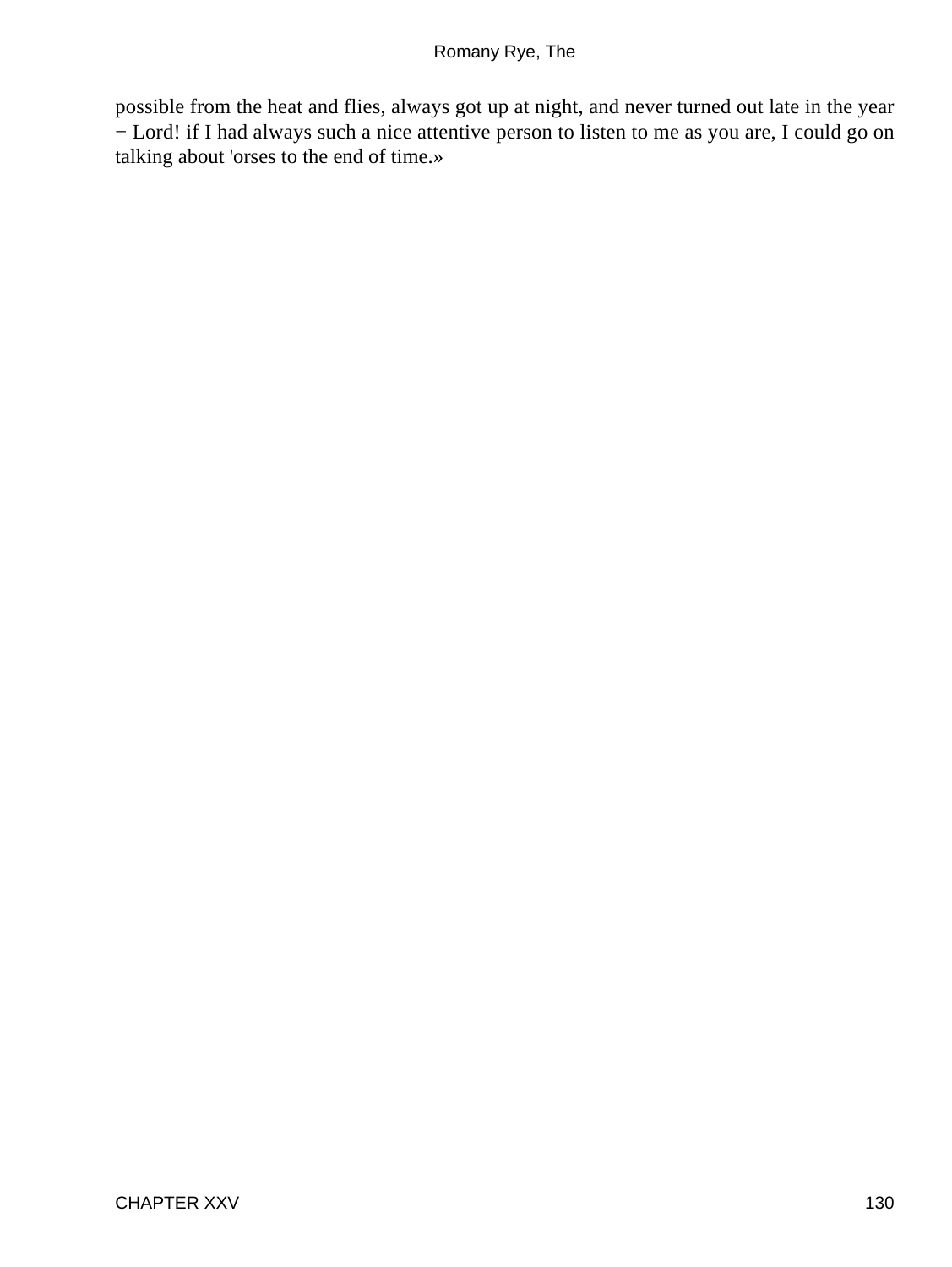## **[CHAPTER XXVI](#page-316-0)**

*The Stage – Coachmen of England – A Bully Served Out – Broughton's Guard – The* Brazen Head.

 I **LIVED** on very good terms, not only with the master and the old ostler, but with all the domestics and hangers on at the inn; waiters, chambermaids, cooks, and scullions, not forgetting the «boots,» of which there were three. As for the postillions, I was sworn brother with them all, and some of them went so far as to swear that I was the best fellow in the world; for which high opinion entertained by them of me, I believe I was principally indebted to the good account their comrade gave of me, whom I had so hospitably received in the dingle. I repeat that I lived on good terms with all the people connected with the inn, and was noticed and spoken kindly to by some of the guests − especially by that class termed commercial travellers − all of whom were great friends and patronizers of the landlord, and were the principal promoters of the dinner, and subscribers to the gift of plate, which I have already spoken of, the whole fraternity striking me as the jolliest set of fellows imaginable, the best customers to an inn, and the most liberal to servants; there was one description of persons, however, frequenting the inn, which I did not like at all, and which I did not get on well with, and these people were the stage−coachmen.

 The stage−coachmen of England, at the time of which I am speaking, considered themselves mighty fine gentry, nay, I verily believe the most important personages of the realm, and their entertaining this high opinion of themselves can scarcely be wondered at; they were low fellows, but masters at driving; driving was in fashion, and sprigs of nobility used to dress as coachmen and imitate the slang and behaviour of the coachmen, from whom occasionally they would take lessons in driving as they sat beside them on the box, which post of honour any sprig of nobility who happened to take a place on a coach claimed as his unquestionable right; and these sprigs would smoke cigars and drink sherry with the coachmen in bar−rooms, and on the road; and, when bidding them farewell, would give them a guinea or a half−guinea, and shake them by the hand, so that these fellows, being low fellows, very naturally thought no small liquor of themselves, but would talk familiarly of their friends lords so and so, the honourable misters so and so, and Sir Harry and Sir Charles, and be wonderfully saucy to any one who was not a lord, or something of the kind; and this high opinion of themselves received daily augmentation from the servile homage paid them by the generality of the untitled male passengers, especially those on the fore part of the coach, who used to contend for the honour of sitting on the box with the coachman when no sprig was nigh to put in his claim. Oh! what servile homage these craven creatures did pay these same coach fellows, more especially after witnessing this or t'other act of brutality practised upon the weak and unoffending − upon some poor friendless woman travelling with but little money, and perhaps a brace of hungry children with her, or upon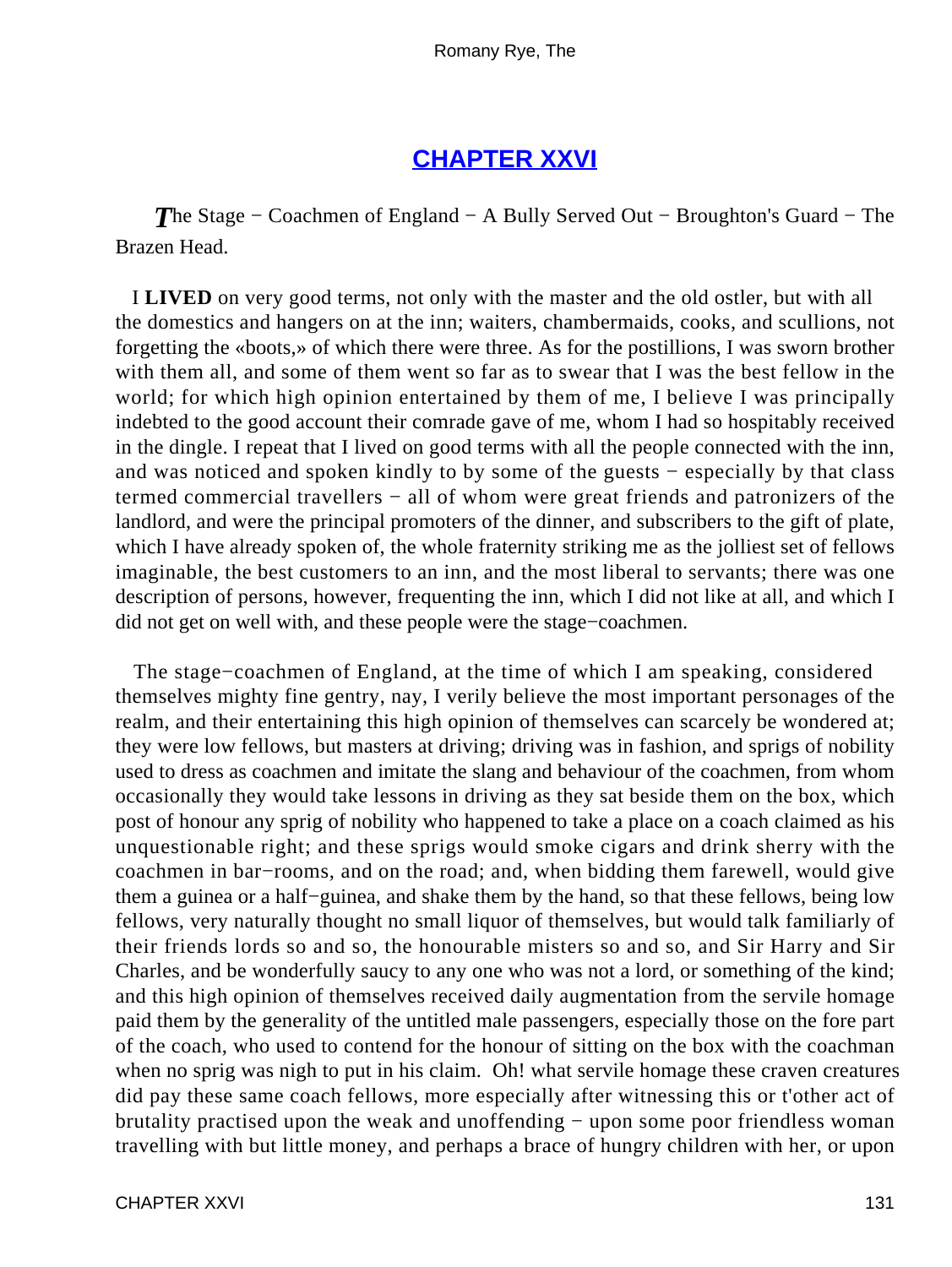some thin and half−starved man travelling on the hind part of the coach from London to Liverpool with only eighteen pence in his pocket after his fare was paid, to defray his expenses on the road; for as the insolence of these knights was vast, so was their rapacity enormous; they had been so long accustomed to have crowns and half−crowns rained upon them by their admirers and flatterers, that they would look at a shilling, for which many an honest labourer was happy to toil for ten hours under a broiling sun, with the utmost contempt; would blow upon it derisively, or fillip it into the air before they pocketed it; but when nothing was given them, as would occasionally happen – for how could they receive from those who had nothing? and nobody was bound to give them anything, as they had certain wages from their employers – then what a scene would ensue! Truly the brutality and rapacious insolence of English coachmen had reached a climax; it was time that these fellows should be disenchanted, and the time − thank Heaven! − was not far distant. Let the craven dastards who used to curry favour with them, and applaud their brutality, lament their loss now that they and their vehicles have disappeared from the roads; I, who have ever been an enemy to insolence, cruelty, and tyranny, loathe their memory, and, what is more, am not afraid to say so, well aware of the storm of vituperation, partly learnt from them, which I may expect from those who used to fall down and worship them.

 Amongst the coachmen who frequented the inn was one who was called «the bang−up coachman.» He drove to our inn, in the fore part of every day, one of what were called the fast coaches, and afterwards took back the corresponding vehicle. He stayed at our house about twenty minutes, during which time the passengers of the coach which he was to return with dined; those at least who were inclined for dinner, and could pay for it. He derived his sobriquet of «the bang−up coachman» partly from his being dressed in the extremity of coach dandyism, and partly from the peculiar insolence of his manner, and the unmerciful fashion in which he was in the habit of lashing on the poor horses committed to his charge. He was a large tall fellow, of about thirty, with a face which, had it not been bloated by excess, and insolence and cruelty stamped most visibly upon it, might have been called good−looking. His insolence indeed was so great, that he was hated by all the minor fry connected with coaches along the road upon which he drove, especially the ostlers, whom he was continually abusing or finding fault with. Many was the hearty curse which he received when his back was turned; but the generality of people were much afraid of him, for he was a swinging strong fellow, and had the reputation of being a fighter, and in one or two instances had beaten in a barbarous manner individuals who had quarrelled with him.

 I was nearly having a fracas with this worthy. One day, after he had been drinking sherry with a sprig, he swaggered into the yard where I happened to be standing; just then a waiter came by carrying upon a tray part of a splendid Cheshire cheese, with a knife, plate, and napkin. Stopping the waiter, the coachman cut with the knife a tolerably large lump out of the very middle of the cheese, stuck it on the end of the knife, and putting it to his mouth nibbled a slight piece off it, and then, tossing the rest away with disdain, flung the knife down upon the tray, motioning the waiter to proceed; «I wish,» said I, «you may not want before you die what you have just flung away,» whereupon the fellow turned furiously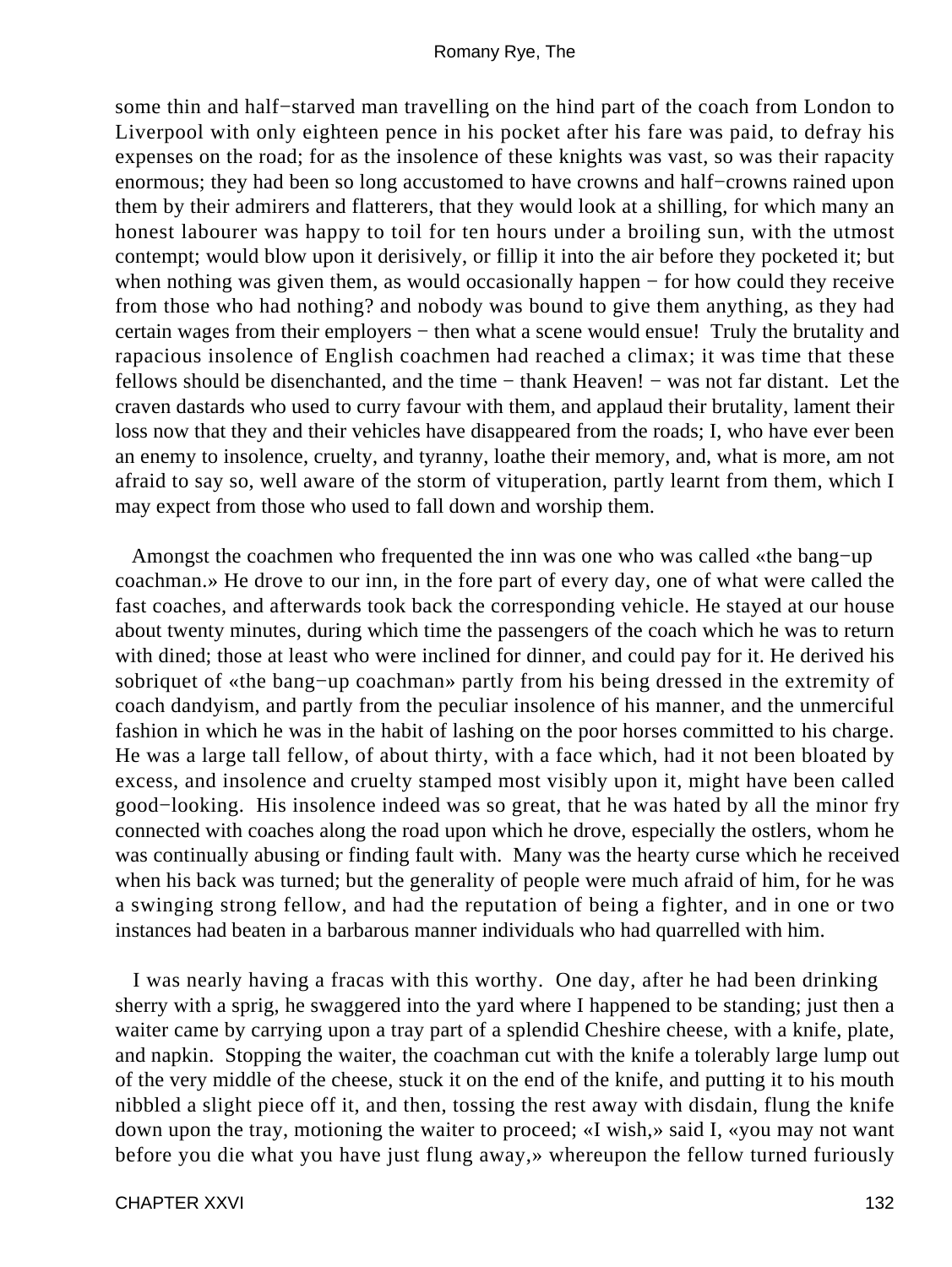towards me; just then, however, his coach being standing at the door, there was a cry for coachman, so that he was forced to depart, contenting himself for the present with shaking his fist at me, and threatening to serve me out on the first opportunity; before, however, the opportunity occurred he himself got served out in a most unexpected manner.

 The day after this incident he drove his coach to the inn, and after having dismounted and received the contributions of the generality of the passengers, he strutted up, with a cigar in his mouth, to an individual who had come with him, and who had just asked me a question with respect to the direction of a village about three miles off, to which he was going. «Remember the coachman,» said the knight of the box to this individual, who was a thin person of about sixty, with a white hat, rather shabby black coat, and buff−coloured trousers, and who held an umbrella and a small bundle in his hand. «If you expect me to give you anything,» said he to the coachman, «you are mistaken; I will give you nothing. You have been very insolent to me as I rode behind you on the coach, and have encouraged two or three trumpery fellows, who rode along with you, to cut scurvy jokes at my expense, and now you come to me for money; I am not so poor, but I could have given you a shilling had you been civil; as it is, I will give you nothing.» «Oh! you won't, won't you?» said the coachman; «dear me! I hope I shan't starve because you won't give me anything − a shilling I why, I could afford to give you twenty if I thought fit, you pauper! civil to you, indeed! things are come to a fine pass if I need be civil to you! Do you know who you are speaking to? why, the best lords in the country are proud to speak to me. Why, it was only the other day that the Marquis of − said to me − » and then he went on to say what the Marquis said to him; after which, flinging down his cigar, he strutted up the road, swearing to himself about paupers.

 «You say it is three miles to −,» said the individual to me; «I think I shall light my pipe, and smoke it as I go along.» Thereupon he took out from a side−pocket a tobacco−box and short meerschaum pipe, and implements for striking a light, filled his pipe, lighted it, and commenced smoking. Presently the coachman drew near. I saw at once that there was mischief in his eye; the man smoking was standing with his back towards him, and he came so nigh to him, seemingly purposely, that as he passed a puff of smoke came of necessity against his face. «What do you mean by smoking in my face?» said he, striking the pipe of the elderly individual out of his mouth. The other, without manifesting much surprise, said, «I thank you; and if you will wait a minute, I will give you a receipt for that favour;» then gathering up his pipe, and taking off his coat and hat, he laid them on a stepping−block which stood near, and rubbing his hands together, he advanced towards the coachman in an attitude of offence, holding his hands crossed very near to his face. The coachman, who probably expected anything but such a movement from a person of the age and appearance of the individual whom he had insulted, stood for a moment motionless with surprise; but, recollecting himself, he pointed at him derisively with his finger; the next moment, however, the other was close upon him, had struck aside the extended hand with his left fist, and given him a severe blow on the nose with his right, which he immediately followed by a left−hand blow in the eye; then drawing his body slightly backward, with the velocity of lightning he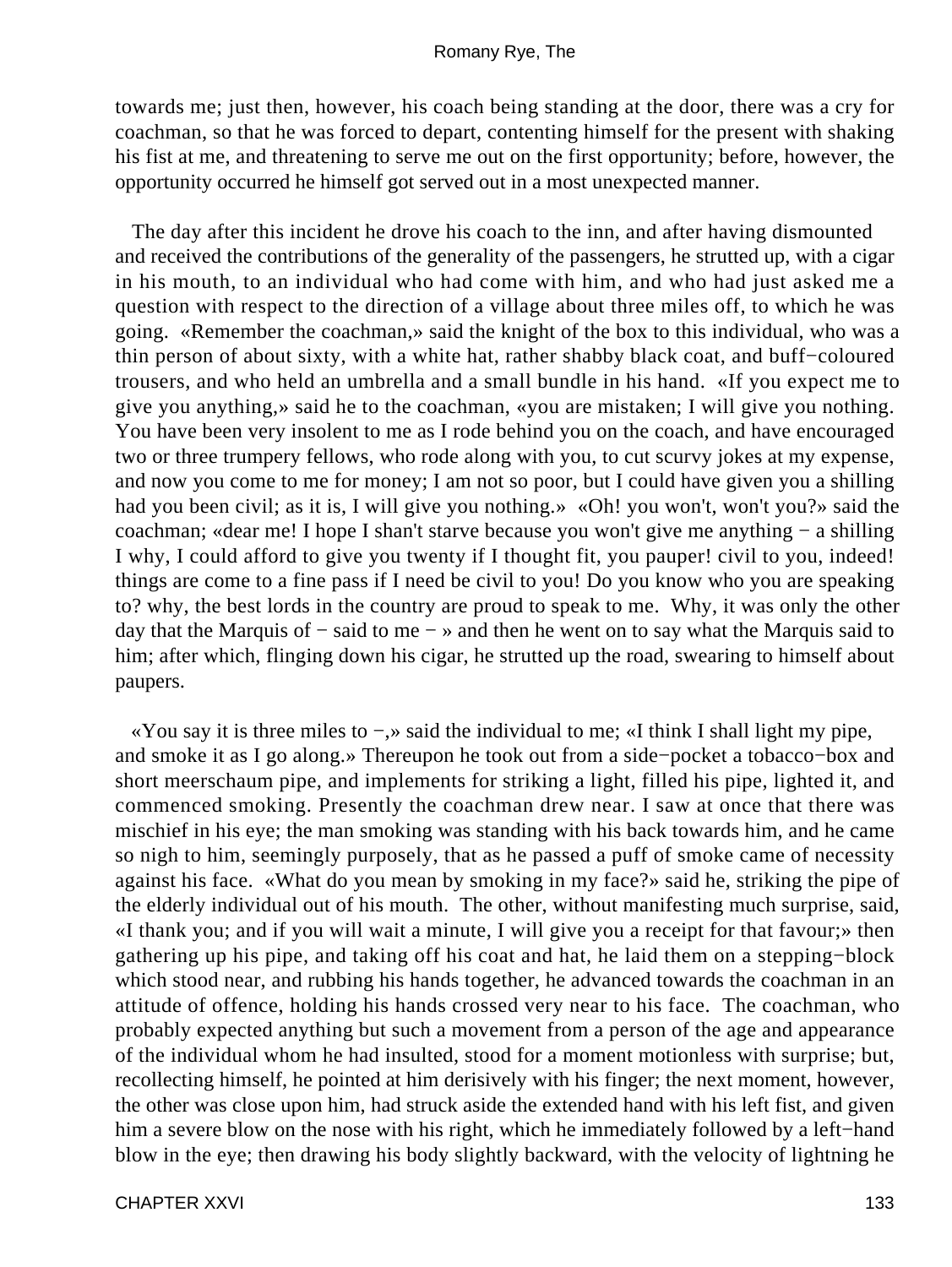struck the coachman full in the mouth, and the last blow was the severest of all, for it cut the coachman's lips nearly through; blows so quickly and sharply dealt I had never seen. The coachman reeled like a fir−tree in a gale, and seemed nearly unsensed. «Ho! what's this? a fight! a fight!» sounded from a dozen voices, and people came running from all directions to see what was going on. The coachman, coming somewhat to himself, disencumbered himself of his coat and hat; and, encouraged by two or three of his brothers of the whip, showed some symptoms of fighting, endeavouring to close with his foe, but the attempt was vain, for his foe was not to be closed with; he did not shift or dodge about, but warded off the blows of his opponent with the greatest sang− froid, always using the guard which I have already described, and putting in, in return, short chopping blows with the swiftness of lightning. In a very few minutes the countenance of the coachman was literally cut to pieces, and several of his teeth were dislodged; at length he gave in; stung with mortification, however, he repented, and asked for another round; it was granted, to his own complete demolition. The coachman did not drive his coach back that day, he did not appear on the box again for a week; but he never held up his head afterwards. Before I quitted the inn, he had disappeared from the road, going no one knew where.

 The coachman, as I have said before, was very much disliked upon the road, but there was an esprit de corps amongst the coachmen, and those who stood by did not like to see their brother chastised in such tremendous fashion. «I never saw such a fight before,» said one. «Fight! why, I don't call it a fight at all; this chap here ha'n't got a scratch, whereas Tom is cut to pieces; it is all along of that guard of his; if Tom could have got within his guard he would have soon served the old chap out.» «So he would,» said another, «it was all owing to that guard. However, I think I see into it, and if I had not to drive this afternoon, I would have a turn with the old fellow and soon serve him out.» «I will fight him now for a guinea,» said the other coachman, half taking off his coat; observing, however, that the elderly individual made a motion towards him, he hitched it upon his shoulder again, and added, «that is, if he had not been fighting already, but as it is, I am above taking an advantage, especially of such a poor old creature as that.» And when he had said this, he looked around him, and there was a feeble titter of approbation from two or three of the craven crew, who were in the habit of currying favour with the coachmen. The elderly individual looked for a moment at these last, and then said, «To such fellows as you I have nothing to say;» then turning to the coachmen, «and as for you,» he said, «ye cowardly bullies, I have but one word, which is, that your reign upon the roads is nearly over, and that a time is coming when ye will no longer be wanted or employed in your present capacity, when ye will either have to drive dung− carts, assist as ostlers at village ale−houses, or rot in the workhouse.» Then putting on his coat and hat, and taking up his bundle, not forgetting his meerschaum, and the rest of his smoking apparatus, he departed on his way. Filled with curiosity, I followed him.

 «I am quite astonished that you should be able to use your hands in the way you have done,» said I, as I walked with this individual in the direction in which he was bound.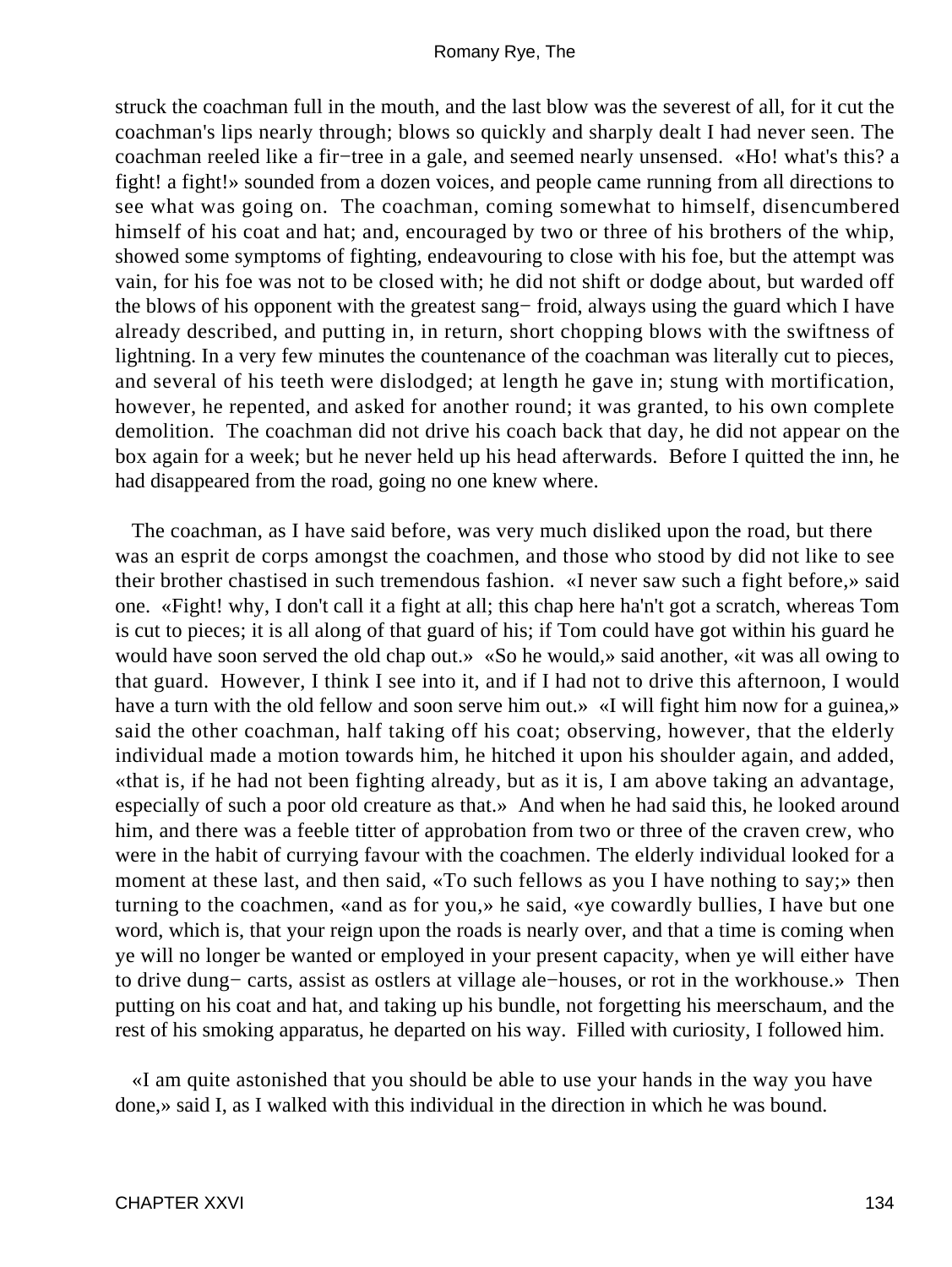«I will tell you how I became able to do so,» said the elderly individual, proceeding to fill and light his pipe as he walked along. «My father was a journeyman engraver, who lived in a very riotous neighbourhood in the outskirts of London. Wishing to give me something of an education, he sent me to a day−school, two or three streets distant from where we lived, and there, being rather a puny boy, I suffered much persecution from my schoolfellows, who were a very blackguard set. One day, as I was running home, with one of my tormentors pursuing me, old Sergeant Broughton, the retired fighting−man, seized me by the arm  $-$  »

 «Dear me,» said I, «has it ever been your luck to be acquainted with Sergeant Broughton?»

 «You may well call it luck,» said the elderly individual; but for him I should never have been able to make my way through the world. He lived only four doors from our house; so, as I was running along the street, with my tyrant behind me, Sergeant Broughton seized me by the arm. 'Stop, my boy,' said he; 'I have frequently seen that scamp ill−treating you; now I will teach you how to send him home with a bloody nose; down with your bag of books; and now, my game chick,' whispered he to me, placing himself between me and my adversary, so that he could not observe his motions; 'clench your fist in this manner, and hold your arms in this, and when he strikes at you, move them as I now show you, and he can't hurt you; now, don't be afraid, but go at him.' I confess that I was somewhat afraid, but I considered myself in some degree under the protection of the famous Sergeant, and, clenching my fist, I went at my foe, using the guard which my ally recommended. The result corresponded to a certain degree with the predictions of the Sergeant; I gave my foe a bloody nose and a black eye, though, notwithstanding my recent lesson in the art of self−defence, he contrived to give me two or three clumsy blows. From that moment I was the especial favourite of the Sergeant, who gave me further lessons, so that in a little time I became a very fair boxer, beating everybody of my own size who attacked me. The old gentleman, however, made me promise never to be quarrelsome, nor to turn his instructions to account, except in self− defence. I have always borne in mind my promise, and have made it a point of conscience never to fight unless absolutely compelled. Folks may rail against boxing if they please, but being able to box may sometimes stand a quiet man in good stead. How should I have fared to−day, but for the instructions of Sergeant Broughton? But for them, the brutal ruffian who insulted me must have passed unpunished. He will not soon forget the lesson which I have just given him – the only lesson he could understand. What would have been the use of reasoning with a fellow of that description? Brave old Broughton! I owe him much."

 «And your manner of fighting,» said I, «was the manner employed by Sergeant Broughton?»

 «Yes,» said my new acquaintance; «it was the manner in which he beat every one who attempted to contend with him, till, in an evil hour, he entered the ring with Slack, without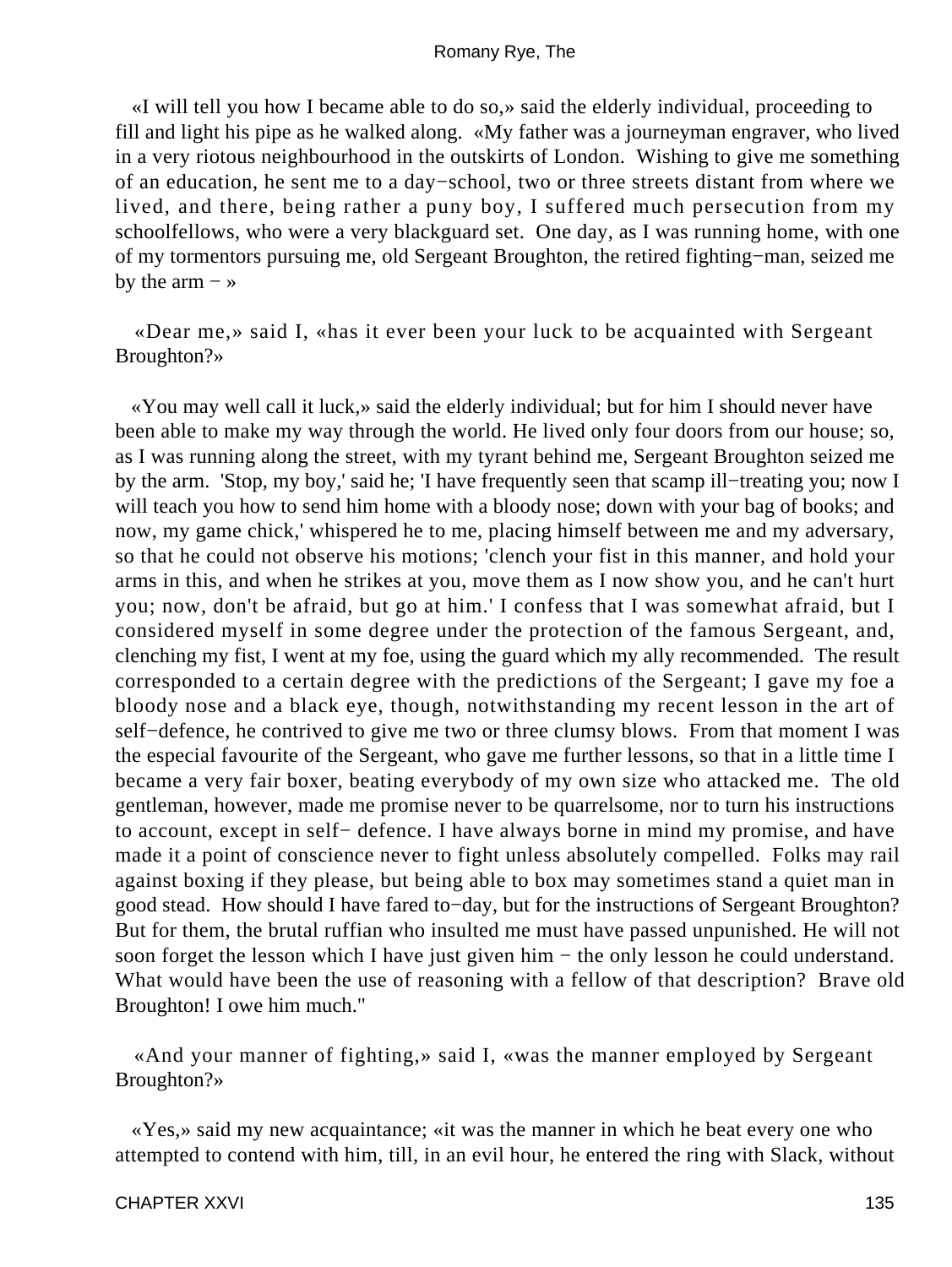any training or preparation, and by a chance blow lost the battle to a man who had been beaten with ease by those who, in the hands of Broughton, appeared like so many children. It was the way of fighting of him who first taught Englishmen to box scientifically, who was the head and father of the fighters of what is now called the old school, the last of which were Johnson and Big Ben.»

«A wonderful man, that Big Ben,» said I.

 «He was so,» said the elderly individual; «but had it not been for Broughton, I question whether Ben would have ever been the fighter he was. Oh! there was no one like old Broughton; but for him I should at the present moment be sneaking along the road, pursued by the hissings and hootings of the dirty flatterers of that blackguard coachman.»

 «What did you mean,» said I, «by those words of yours, that the coachmen would speedily disappear from the roads?»

 «I meant,» said he, «that a new method of travelling is about to be established, which will supersede the old. I am a poor engraver, as my father was before me; but engraving is an intellectual trade, and by following it, I have been brought in contact with some of the cleverest men in England. It has even made me acquainted with the projector of the scheme, which he has told me many of the wisest heads of England have been dreaming of during a period of six hundred years, and which it seems was alluded to by a certain Brazen Head in the story−book of Friar Bacon, who is generally supposed to have been a wizard, but in reality was a great philosopher. Young man, in less than twenty years, by which time I shall be dead and gone, England will be surrounded with roads of metal, on which armies may travel with mighty velocity, and of which the walls of brass and iron by which the friar proposed to defend his native land are the types.» He then, shaking me by the hand, proceeded on his way, whilst I returned to the inn.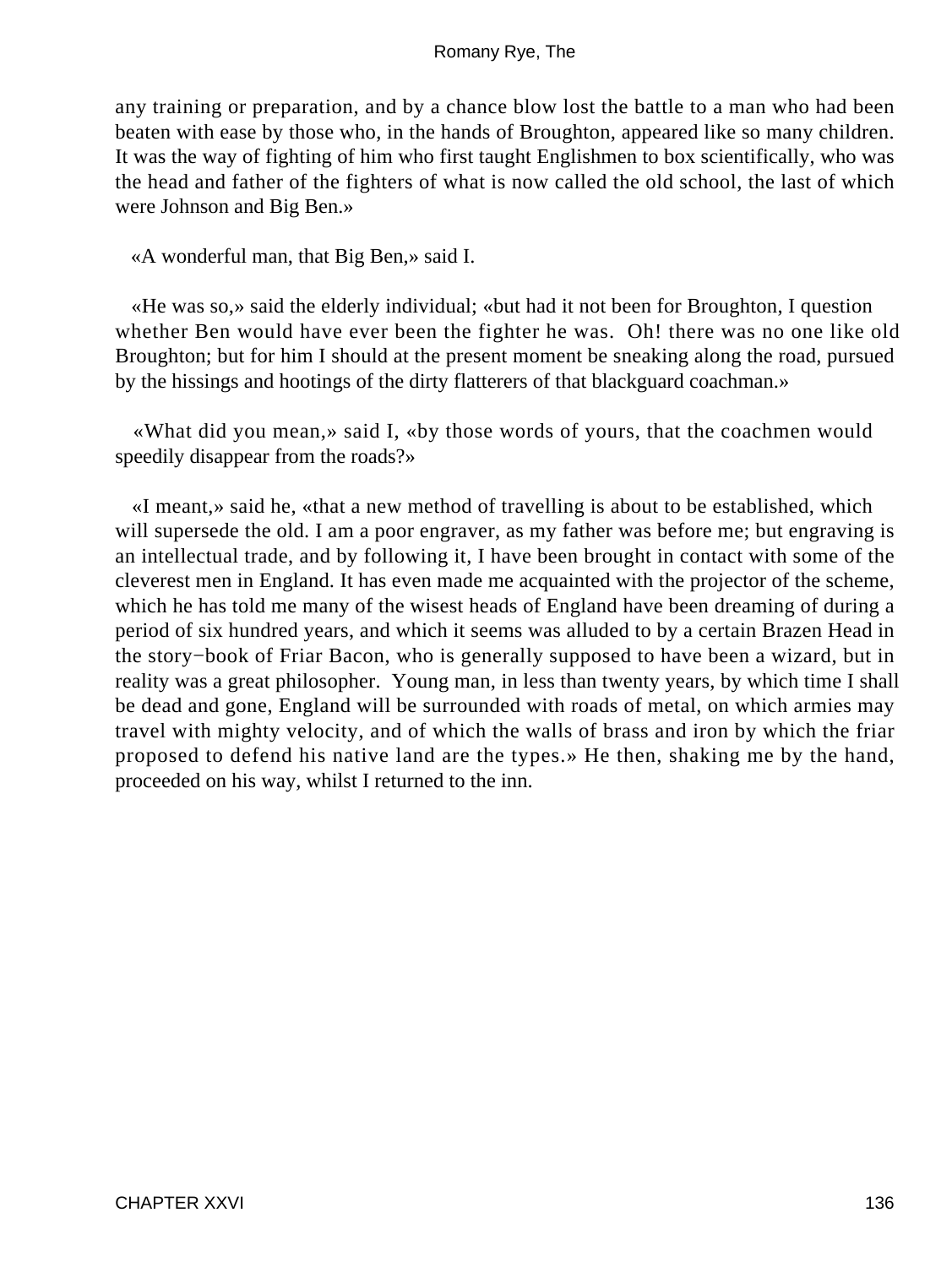# **[CHAPTER XXVII](#page-316-0)**

*F*rancis Ardry – His Misfortunes – Dog and Lion Fight – Great Men of the World.

**A FEW** days after the circumstance which I have last commemorated, it chanced that, as I was standing at the door of the inn, one of the numerous stage−coaches which were in the habit of stopping there, drove up, and several passengers got down. I had assisted a woman with a couple of children to dismount, and had just delivered to her a band−box, which appeared to be her only property, which she had begged me to fetch down from the roof, when I felt a hand laid upon my shoulder, and heard a voice exclaim, «Is it possible, old fellow, that I find you in this place?» I turned round, and, wrapped in a large blue cloak, I beheld my good friend Francis Ardry. I shook him most warmly by the hand, and said, «If you are surprised to see me, I am no less so to see you; where are you bound to?»

 «I am bound for L−; at any rate, I am booked for that sea− port,» said my friend in reply.

 «I am sorry for it,» said I, «for in that case we shall have to part in a quarter of an hour, the coach by which you came stopping no longer.»

«And whither are you bound?» demanded my friend.

«I am stopping at present in this house, quite undetermined as to what to do.»

«Then come along with me,» said Francis Ardry.

 «That I can scarcely do,» said I; «I have a horse in the stall which I cannot afford to ruin by racing to L− by the side of your coach.»

 My friend mused for a moment: «I have no particular business at L−,» said he; «I was merely going thither to pass a day or two, till an affair, in which I am deeply interested, at C− shall come off. I think I shall stay with you for four−and− twenty hours at least; I have been rather melancholy of late, and cannot afford to part with a friend like you at the present moment; it is an unexpected piece of good fortune to have met you; and I have not been very fortunate of late,» he added, sighing.

 «Well,» said I, «I am glad to see you once more, whether fortunate, or not; where is your baggage?»

«Yon trunk is mine,» said Francis, pointing to a trunk of black Russian leather upon the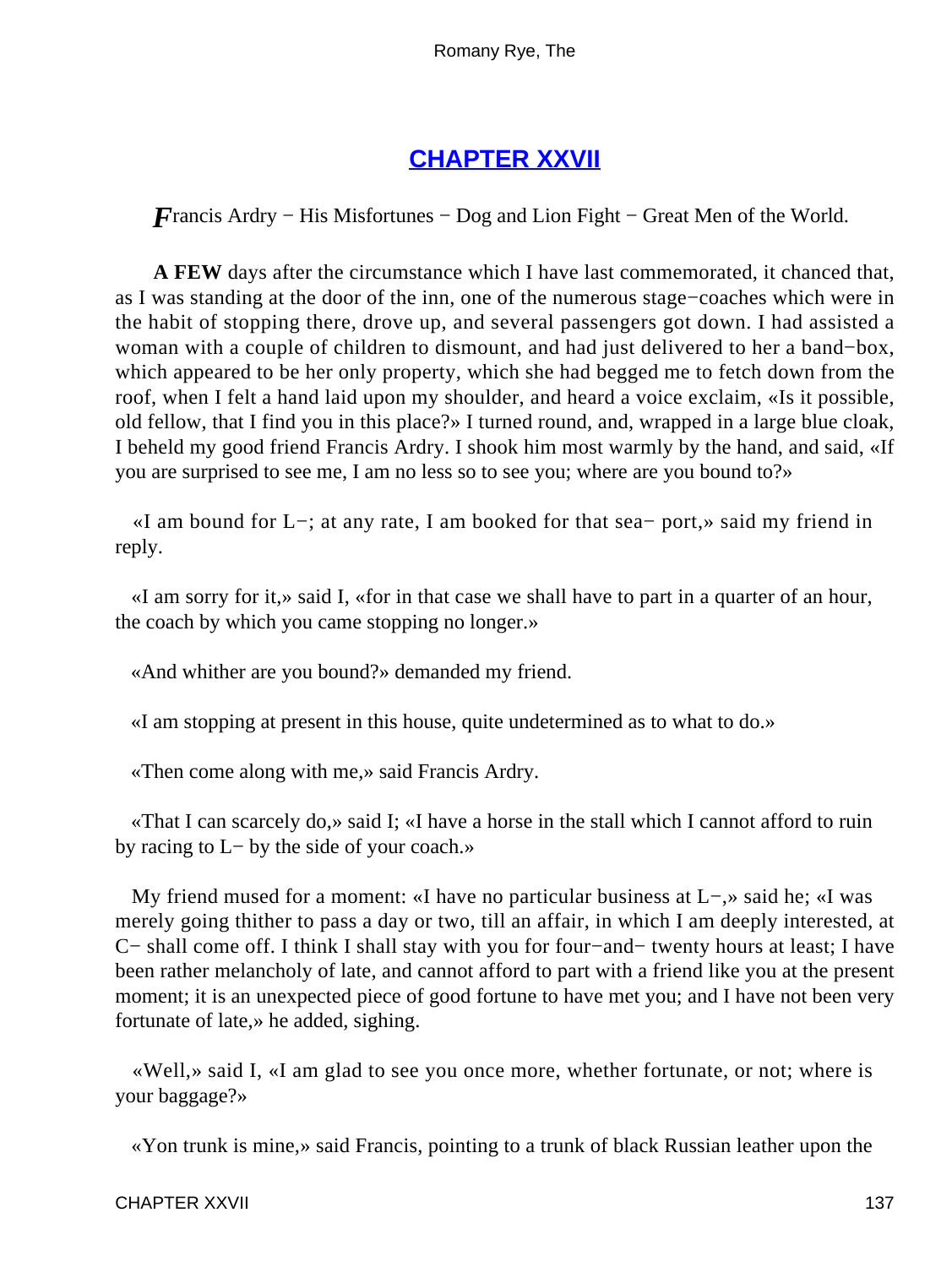coach.

 «We will soon have it down,» said I; and at a word which I gave to one of the hangers−on of the inn, the trunk was taken from the top of the coach. «Now,» said I to Francis Ardry, «follow me, I am a person of some authority in this house;» thereupon I led Francis Ardry into the house, and a word which I said to a waiter forthwith installed Francis Ardry in a comfortable private sitting−room, and his trunk in the very best sleeping−room of our extensive establishment.

 It was now about one o'clock: Francis Ardry ordered dinner for two, to be ready at four, and a pint of sherry to be brought forthwith, which I requested my friend the waiter might be the very best, and which in effect turned out as I requested; we sat down, and when we had drunk to each other's health, Frank requested me to make known to him how I had contrived to free myself from my embarrassments in London, what I had been about since I quitted that city, and the present posture of my affairs.

 I related to Francis Ardry how I had composed the Life of Joseph Sell, and how the sale of it to the bookseller had enabled me to quit London with money in my pocket, which had supported me during a long course of ramble in the country, into the particulars of which I, however, did not enter with any considerable degree of fulness. I summed up my account by saying that «I was at present a kind of overlooker in the stables of the inn, had still some pounds in my purse, and, moreover, a capital horse in the stall.»

 «No very agreeable posture of affairs,» said Francis Ardry, looking rather seriously at me.

 «I make no complaints,» said I, «my prospects are not very bright, it is true, but sometimes I have visions both waking and sleeping, which, though always strange, are invariably agreeable. Last night, in my chamber near the hayloft, I dreamt that I had passed over an almost interminable wilderness − an enormous wall rose before me, the wall, methought, was the great wall of China:− strange figures appeared to be beckoning to me from the top of the wall; such visions are not exactly to be sneered at. Not that such phantasmagoria,» said I, raising my voice, «are to be compared for a moment with such desirable things as fashion, fine clothes, cheques from uncles, parliamentary interest, the love of splendid females. Ah! woman's love,» said I, and sighed.

«What's the matter with the fellow?» said Francis Ardry.

«There is nothing like it,» said I.

«Like what?»

«Love, divine love,» said I.

CHAPTER XXVII 138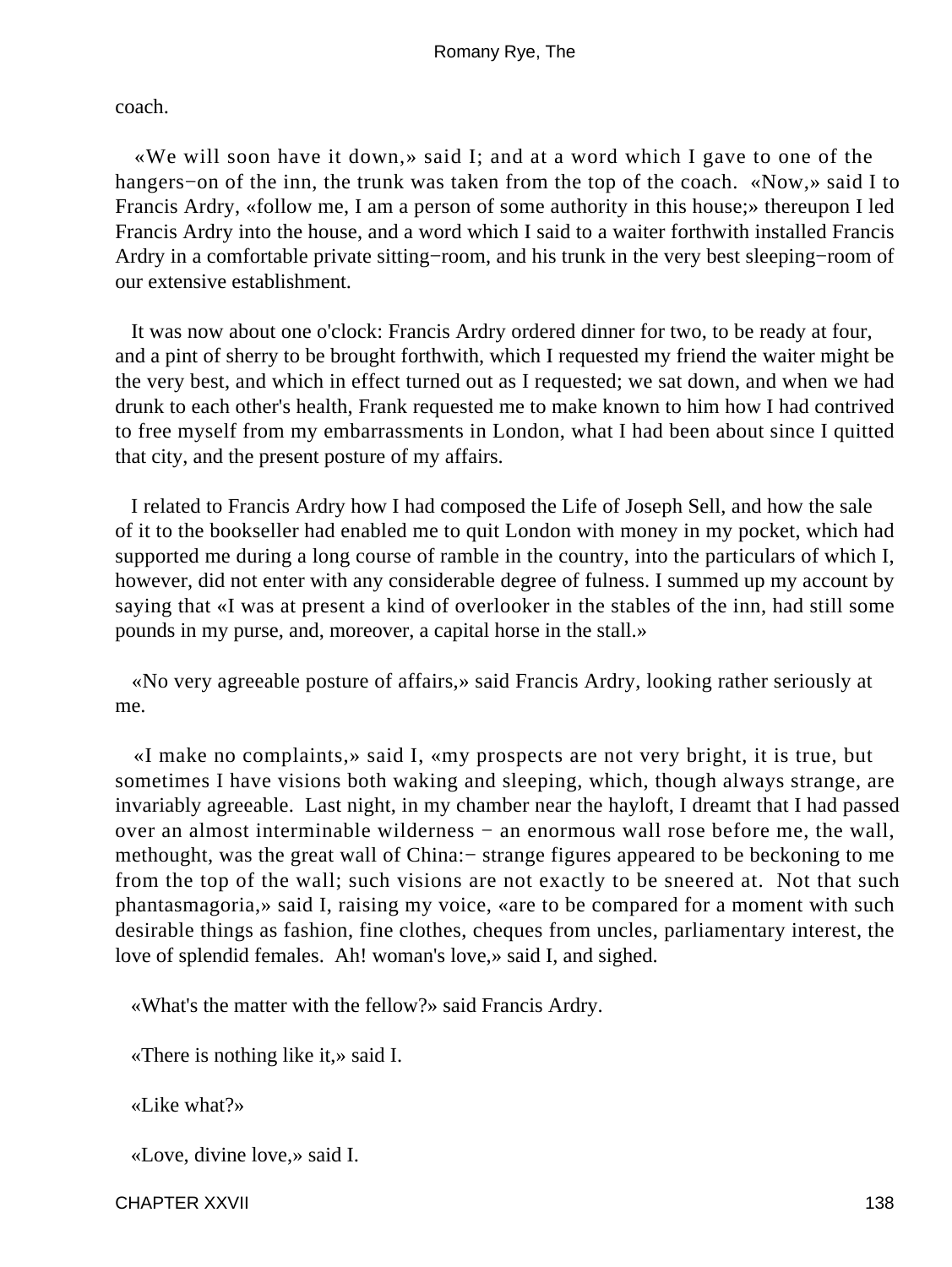«Confound love,» said Francis Ardry, «I hate the very name; I have made myself a pretty fool by it, but trust me for ever being at such folly again. In an evil hour I abandoned my former pursuits and amusements for it; in one morning spent at Joey's there was more real pleasure than in − »

 «Surely,» said I, «you are not hankering after dog−fighting again, a sport which none but the gross and unrefined care anything for? No, one's thoughts should be occupied by something higher and more rational than dog–fighting; and what better than love – divine love? Oh, there's nothing like it!»

«Pray, don't talk nonsense,» said Francis Ardry.

 «Nonsense,» said I; «why I was repeating, to the best of my recollection, what I heard you say on a former occasion.»

 «If ever I talked such stuff,» said Francis Ardry, «I was a fool; and indeed I cannot deny that I have been one: no, there's no denying that I have been a fool. What do you think? that false Annette has cruelly abandoned me.»

 «Well,» said I, «perhaps you have yourself to thank for her having done so; did you never treat her with coldness, and repay her marks of affectionate interest with strange fits of eccentric humour?»

 «Lord! how little you know of women,» said Francis Ardry; «had I done as you suppose, I should probably have possessed her at the present moment. I treated her in a manner diametrically opposite to that. I loaded her with presents, was always most assiduous to her, always at her feet, as I may say, yet she nevertheless abandoned me − and for whom? I am almost ashamed to say − for a fiddler.»

 I took a glass of wine, Francis Ardry followed my example, and then proceeded to detail to me the treatment which he had experienced from Annette, and from what he said, it appeared that her conduct to him had been in the highest degree reprehensible; notwithstanding he had indulged her in everything, she was never civil to him, but loaded him continually with taunts and insults, and had finally, on his being unable to supply her with a sum of money which she had demanded, decamped from the lodgings which he had taken for her, carrying with her all the presents which at various times he had bestowed upon her, and had put herself under the protection of a gentleman who played the bassoon at the Italian Opera, at which place it appeared that her sister had lately been engaged as a danseuse. My friend informed me that at first he had experienced great agony at the ingratitude of Annette, but at last had made up his mind to forget her, and, in order more effectually to do so, had left London with the intention of witnessing a fight, which was shortly coming off at a town in these parts, between some dogs and a lion; which combat, he informed me, had for some time past been looked forward to with intense eagerness by the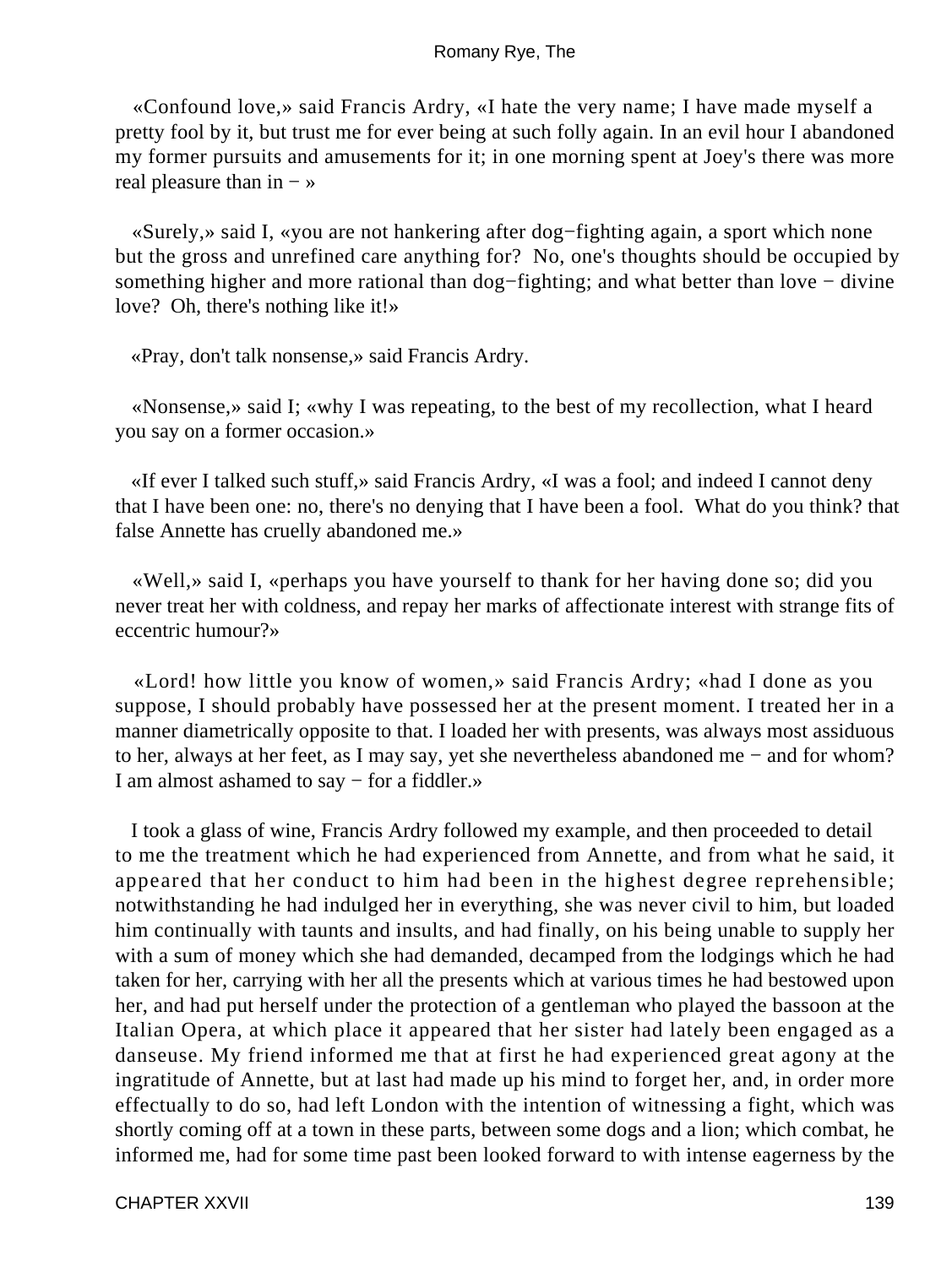gentlemen of the sporting world.

 I commended him for his resolution, at the same time advising him not to give up his mind entirely to dog−fighting, as he had formerly done, but, when the present combat should be over, to return to his rhetorical studies, and above all to marry some rich and handsome lady on the first opportunity, as, with his person and expectations, he had only to sue for the hand of the daughter of a marquis to be successful, telling him, with a sigh, that all women were not Annettes, and that, upon the whole, there was nothing like them. To which advice he answered, that he intended to return to rhetoric as soon as the lion fight should be over, but that he never intended to marry, having had enough of women; adding that he was glad he had no sister, as, with the feelings which he entertained with respect to her sex, he should be unable to treat her with common affection, and concluded by repeating a proverb which he had learnt from an Arab whom he had met at Venice, to the effect, that, «one who has been stung by a snake, shivers at the sight of a sting.»

 After a little more conversation, we strolled to the stable, where my horse was standing; my friend, who was a connoisseur in horseflesh, surveyed the animal with attention, and after inquiring where and how I had obtained him, asked what I intended to do with him; on my telling him that I was undetermined, and that I was afraid the horse was likely to prove a burden to me, he said, «It is a noble animal, and if you mind what you are about, you may make a small fortune by him. I do not want such an animal myself, nor do I know any one who does; but a great horse−fair will be held shortly at a place where, it is true, I have never been, but of which I have heard a great deal from my acquaintances, where it is said a first−rate horse is always sure to fetch its value; that place is Horncastle, in Lincolnshire, you should take him thither.»

 Francis Ardry and myself dined together, and after dinner partook of a bottle of the best port which the inn afforded. After a few glasses, we had a great deal of conversation; I again brought the subject of marriage and love, divine love, upon the carpet, but Francis almost immediately begged me to drop it; and on my having the delicacy to comply, he reverted to dog−fighting, on which he talked well and learnedly; amongst other things, he said it was a princely sport of great antiquity, and quoted from Quintus Curtius to prove that the princes of India must have been of the fancy, they having, according to that author, treated Alexander to a fight between certain dogs and a lion. Becoming, notwithstanding my friend's eloquence and learning, somewhat tired of the subject, I began to talk about Alexander. Francis Ardry said he was one of the two great men whom the world has produced, the other being Napoleon; I replied that I believed Tamerlane was a greater man than either; but Francis Ardry knew nothing of Tamerlane, save what he had gathered from the play of Timour the Tartar. «No,» said he, «Alexander and Napoleon are the great men of the world, their names are known everywhere. Alexander has been dead upwards of two thousand years, but the very English bumpkins sometimes christen their boys by the name of Alexander − can there be a greater evidence of his greatness? As for Napoleon, there are some parts of India in which his bust is worshipped.» Wishing to make up a triumvirate, I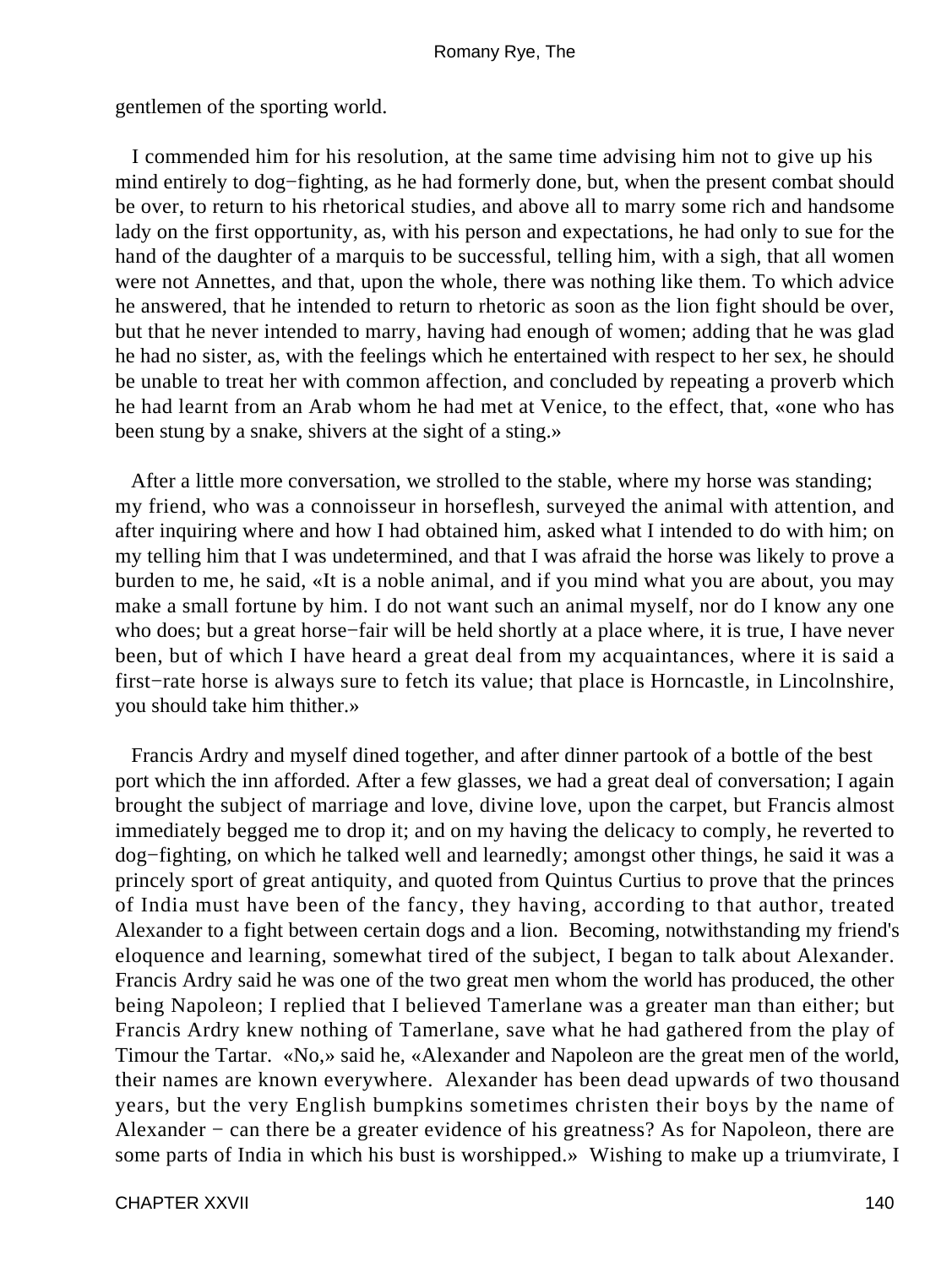mentioned the name of Wellington, to which Francis Ardry merely said, «bah!» and resumed the subject of dog−fighting.

 Francis Ardry remained at the inn during that day and the next, and then departed to the dog and lion fight; I never saw him afterwards, and merely heard of him once after a lapse of some years, and what I then heard was not exactly what I could have wished to hear. He did not make much of the advantages which he possessed, a pity, for how great were those advantages − person, intellect, eloquence, connection, riches! yet, with all these advantages, one thing highly needful seems to have been wanting in Francis. A desire, a craving, to perform something great and good. Oh! what a vast deal may be done with intellect, courage, riches, accompanied by the desire of ,doing something great and good! Why, a person may carry the blessings of civilization and religion to barbarous, yet at the same time beautiful and romantic lands; and what a triumph there is for him who does so! what a crown of glory! of far greater value than those surrounding the brows of your mere conquerors. Yet who has done so in these times? Not many; not three, not two, something seems to have been always wanting; there is, however, one instance, in which the various requisites have been united, and the crown, the most desirable in the world − at least which I consider to be the most desirable − achieved, and only one, that of Brooke of Borneo.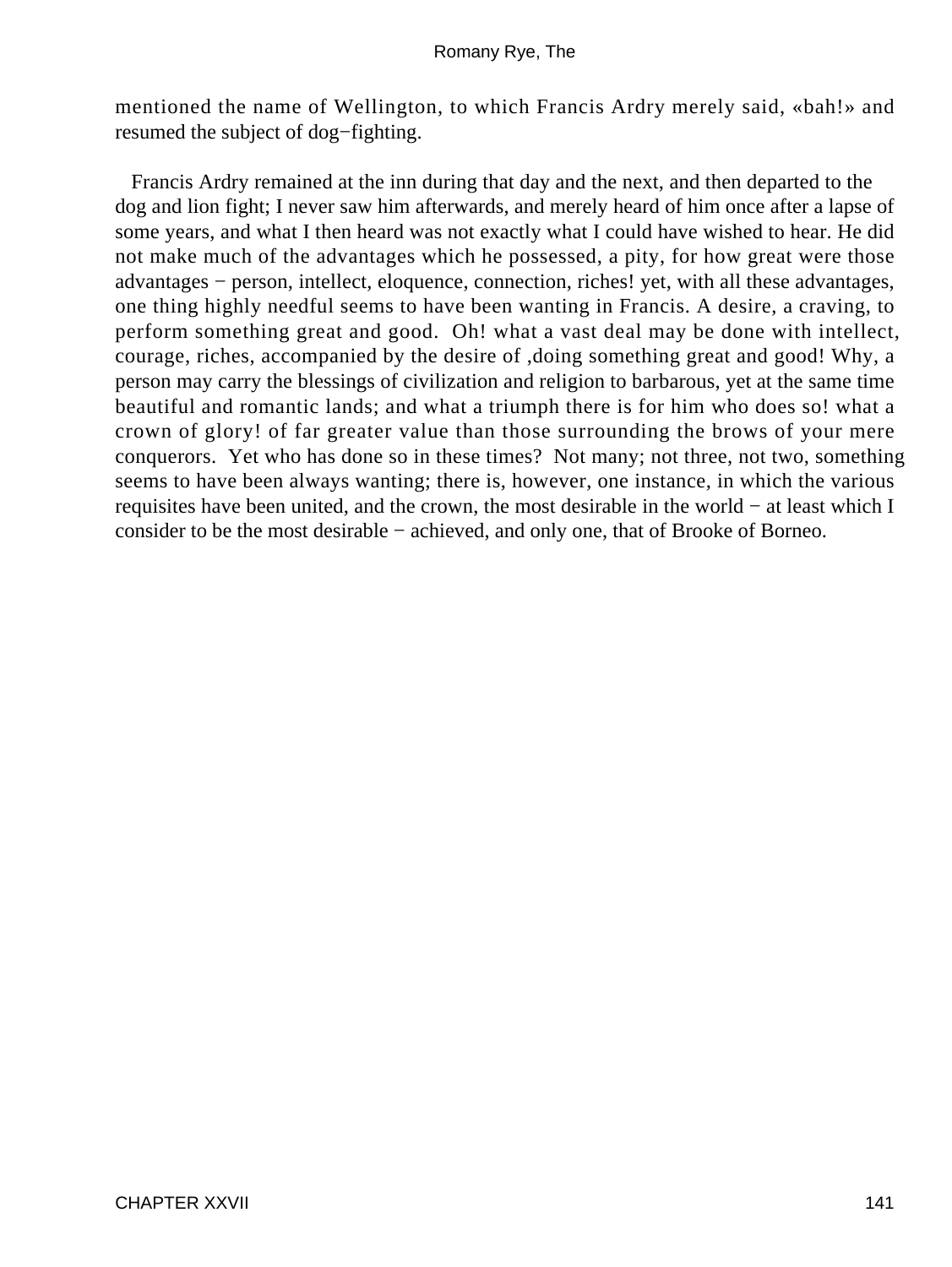## **[CHAPTER XXVIII](#page-316-0)**

*M r*. Platitude and the Man in Black – The Postillion's Adventures – The Lone House – A Goodly Assemblage.

 IT never rains, but it pours. I was destined to see at this inn more acquaintances than one. On the day of Francis Ardry's departure, shortly after he had taken leave of me, as I was standing in the corn–chamber, at a kind of writing– table or desk, fastened to the wall, with a book before me, in which I was making out an account of the corn and hay lately received and distributed, my friend the postillion came running in out of breath. «Here they both are,» he gasped out; «pray do come and look at them.»

«Whom do you mean?» said I.

 «Why, that red−haired Jack Priest, and that idiotic parson, Platitude; they have just been set down by one of the coaches, and want a postchaise to go across the country in; and what do you think? I am to have the driving of them. I have no time to lose, for I must get myself ready; so do come and look at them.»

 I hastened into the yard of the inn; two or three of the helpers of our establishment were employed in drawing forward a postchaise out of the chaise−house, which occupied one side of the yard, and which was spacious enough to contain nearly twenty of these vehicles, though it was never full, several of them being always out upon the roads, as the demand upon us for postchaises across the country was very great. «There they are,» said the postillion, softly, nodding towards two individuals, in one of whom I recognized the man in black, and in the other Mr. Platitude; «there they are; have a good look at them, while I go and get ready.» The man in black and Mr. Platitude were walking up and down the yard, Mr. Platitude was doing his best to make himself appear ridiculous, talking very loudly in exceedingly bad Italian, evidently for the purpose of attracting the notice of the bystanders, in which he succeeded, all the stable−boys and hangers−on about the yard, attracted by his vociferation, grinning at his ridiculous figure as he limped up and down. The man in black said little or nothing, but from the glances which he cast sideways appeared to be thoroughly ashamed of his companion; the worthy couple presently arrived close to where I was standing, and the man in black, who was nearest to me, perceiving me, stood still as if hesitating, but recovering himself in a moment, he moved on without taking any farther notice; Mr. Platitude exclaimed as they passed in broken lingo, «I hope we shall find the holy doctors all assembled,» and as they returned, «I make no doubt that they will all be rejoiced to see me.» Not wishing to be standing an idle gazer, I went to the chaise and assisted in attaching the horses, which had now been brought out, to the pole. The postillion presently arrived, and finding all ready took the reins and mounted the box, whilst I very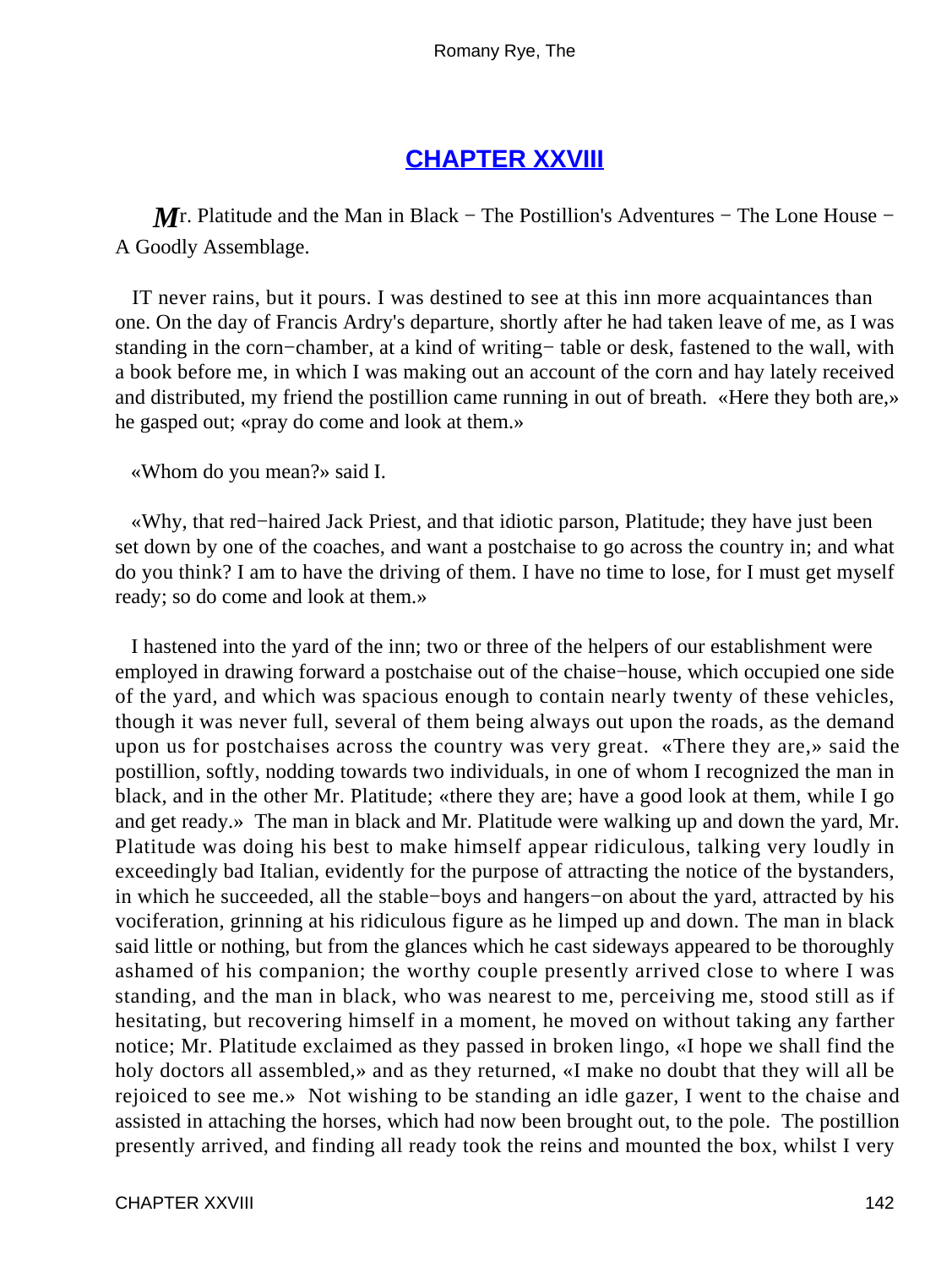politely opened the door for the two travellers; Mr. Platitude got in first, and, without taking any notice of me, seated himself on the farther side. In got the man in black, and seated himself nearest to me. «All is right,» said I, as I shut the door, whereupon the postillion cracked his whip, and the chaise drove out of the yard. Just as I shut the door, however, and just as Mr. Platitude had recommenced talking in jergo, at the top of his voice, the man in black turned his face partly towards me, and gave me a wink with his left eye.

 I did not see my friend the postillion till the next morning, when he gave me an account of the adventures he had met with on his expedition. It appeared that he had driven the man in black and the Reverend Platitude across the country by roads and lanes which he had some difficulty in threading. At length, when he had reached a part of the country where he had never been before, the man in black pointed out to him a house near the corner of a wood, to which he informed him they were bound. The postillion said it was a strange− looking house, with a wall round it; and, upon the whole, bore something of the look of a madhouse. There was already a postchaise at the gate, from which three individuals had alighted − one of them the postillion said was a mean−looking scoundrel, with a regular petty−larceny expression in his countenance. He was dressed very much like the man in black, and the postillion said that he could almost have taken his Bible oath that they were both of the same profession. The other two he said were parsons, he could swear that, though he had never seen them before; there could be no mistake about them. Church of England parsons the postillion swore they were, with their black coats, white cravats, and airs, in which clumsiness and conceit were most funnily blended − Church of England parsons of the Platitude description, who had been in Italy, and seen the Pope, and kissed his toe, and picked up a little broken Italian, and come home greater fools than they went forth. It appeared that they were all acquaintances of Mr. Platitude, for when the postillion had alighted and let Mr. Platitude and his companion out of the chaise, Mr. Platitude shook the whole three by the hand, conversed with his two brothers in a little broken jergo, and addressed the petty−larceny looking individual by the title of Reverend Doctor. In the midst of these greetings, however, the postillion said the man in black came up to him, and proceeded to settle with him for the chaise; he had shaken hands with nobody, and had merely nodded to the others; «and now,» said the postillion, «he evidently wished to get rid of me, fearing, probably, that I should see too much of the nonsense that was going on. It was whilst settling with me that he seemed to recognize me for the first time, for he stared hard at me, and at last asked whether I had not been in Italy; to which question, with a nod and a laugh, I replied that I had. I was then going to ask him about the health of the image of Holy Mary, and to say that I hoped it had recovered from its horsewhipping; but he interrupted me, paid me the money for the fare, and gave me a crown for myself, saying he would not detain me any longer. I say, partner, I am a poor postillion, but when he gave me the crown I had a good mind to fling it in his face. I reflected, however, that it was not mere gift−money, but coin which I had earned, and hardly too, so I put it in my pocket, and I bethought me, moreover, that, knave as I knew him to be, he had always treated me with civility; so I nodded to him, and he said something which, perhaps, he meant for Latin, but which sounded very much like 'vails,' and by which he doubtless alluded to the money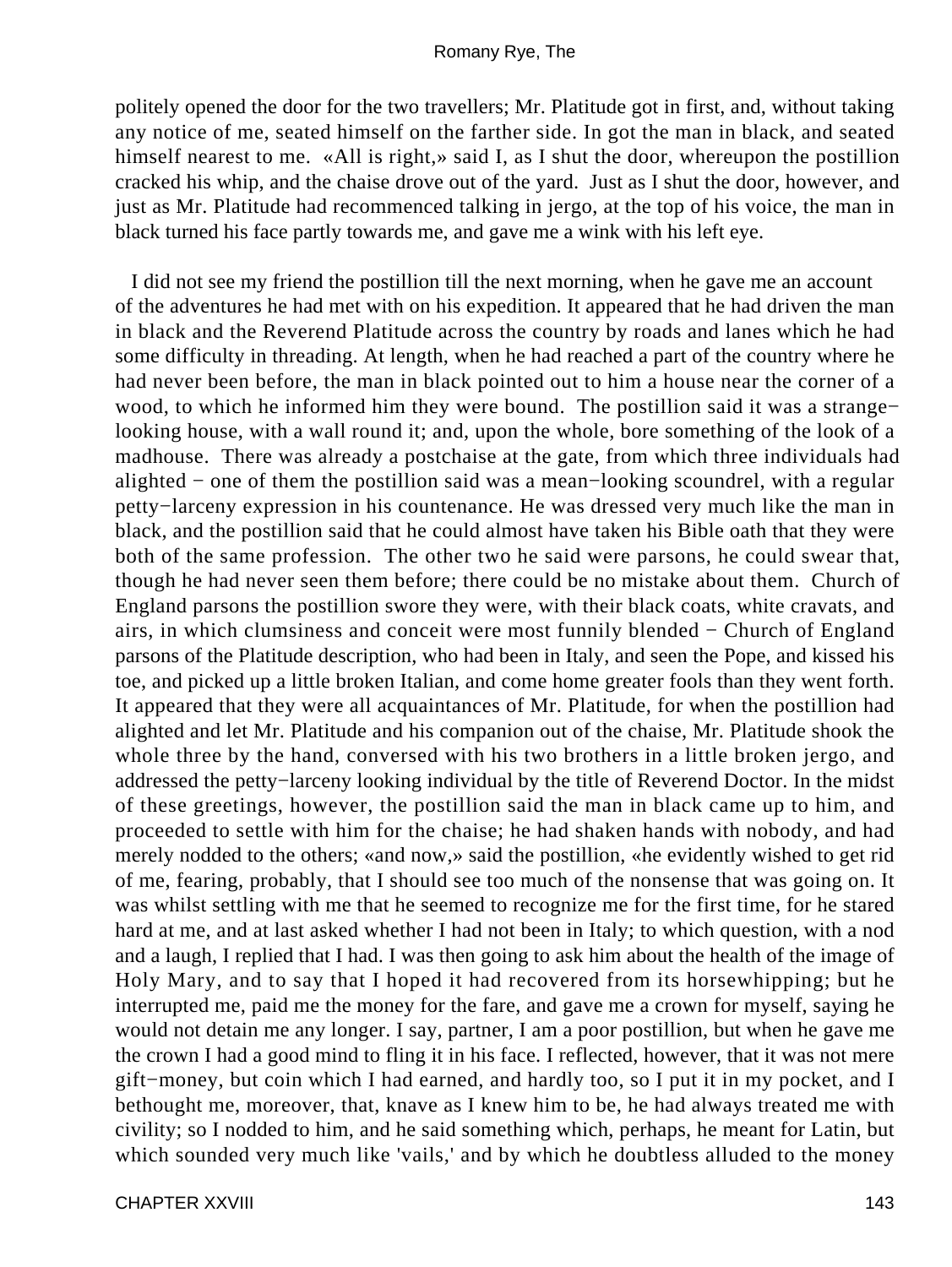which he had given me. He then went into the house with the rest, the coach drove away which had brought the others, and I was about to get on the box and follow; observing, however, two more chaises driving up, I thought I would be in no hurry, so I just led my horses and chaise a little out of the way, and pretending to be occupied about the harness, I kept a tolerably sharp look−out at the new arrivals. Well, partner, the next vehicle that drove up was a gentleman's carriage which I knew very well, as well as those within it, who were a father and son, the father a good kind old gentleman, and a justice of the peace, therefore not very wise, as you may suppose; the son a puppy who has been abroad, where he contrived to forget his own language, though only nine months absent, and now rules the roast over his father and mother, whose only child he is, and by whom he is thought wondrous clever. So this foreigneering chap brings his poor old father to this out−of−the−way house to meet these Platitudes and petty−larceny villains, and perhaps would have brought his mother too, only, simple thing, by good fortune she happens to be laid up with the rheumatic. Well, the father and son, I beg pardon, I mean the son and father, got down and went in, and then after their carriage was gone, the chaise behind drove up, in which was a huge fat fellow, weighing twenty stone at least, but with something of a foreign look, and with him – who do you think? Why, a rascally Unitarian minister, that is, a fellow who had been such a minister, but who, some years ago leaving his own people, who had bred him up and sent him to their college at York, went over to the High Church, and is now, I suppose, going over to some other church, for he was talking, as he got down, wondrous fast in Latin, or what sounded something like Latin, to the fat fellow, who appeared to take things wonderfully easy, and merely grunted to the dog Latin which the scoundrel had learnt at the expense of the poor Unitarians at York. So they went into the house, and presently arrived another chaise, but ere I could make any further observations, the porter of the out−of−the−way house came up to me, asking what I was stopping there for? bidding me go away, and not pry into other people's business. 'Pretty business,' said I to him, 'that is being transacted in a place like this,' and then I was going to say something uncivil, but he went to attend to the new corners, and I took myself away on my own business as he bade me, not, however, before observing that these two last were a couple of blackcoats.»

 The postillion then proceeded to relate how he made the best of his way to a small public−house, about a mile off, where he had intended to bait, and how he met on the way a landau and pair, belonging to a Scotch coxcomb whom he had known in London, about whom he related some curious particulars, and then continued: «Well, after I had passed him and his turn− out, I drove straight to the public−house, where I baited my horses, and where I found some of the chaises and drivers who had driven the folks to the lunatic−looking mansion, and were now waiting to take them up again. Whilst my horses were eating their bait, I sat me down, as the weather was warm, at a table outside, and smoked a pipe, and drank some ale, in company with the coachman of the old gentleman who had gone to the house with his son, and the coachman then told me that the house was a Papist house, and that the present was a grand meeting of all the fools and rascals in the country, who came to bow down to images, and to concert schemes − pretty schemes no doubt − for overturning the religion of the country, and that for his part he did not approve of being concerned with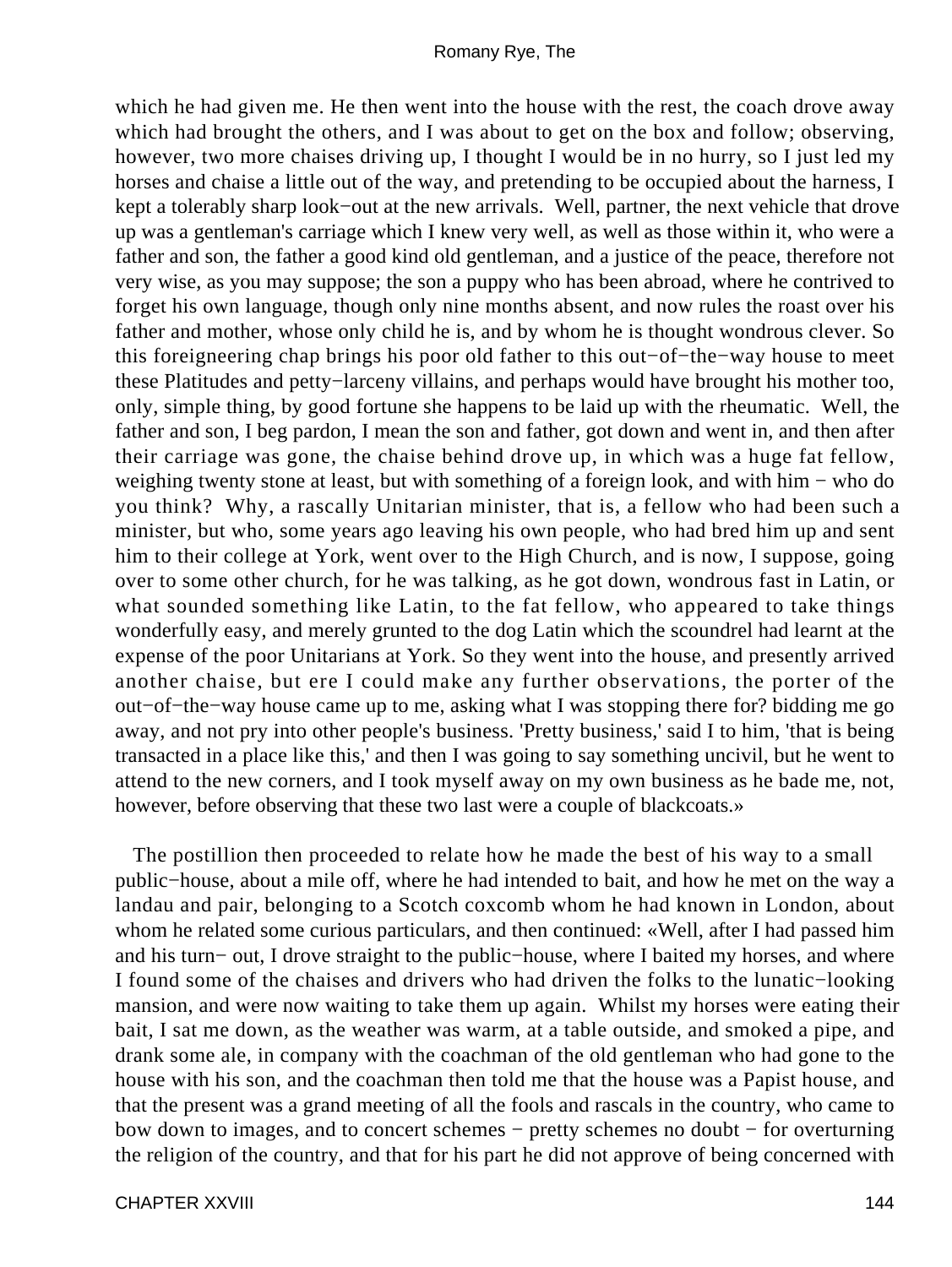such doings, and that he was going to give his master warning next day. So, as we were drinking and discoursing, up drove the chariot of the Scotchman, and down got his valet and the driver, and whilst the driver was seeing after the horses, the valet came and sat down at the table where the gentleman's coachman and I were drinking. I knew the fellow well, a Scotchman like his master, and just of the same kidney, with white kid gloves, red hair frizzled, a patch of paint on his face, and his hands covered with rings. This very fellow, I must tell you, was one of those most busy in endeavouring to get me turned out of the servants' club in Park Lane, because I happened to serve a literary man; so he sat down, and in a kind of affected tone cried out, 'Landlord, bring me a glass of cold negus.' The landlord, however, told him that there was no negus, but that if he pleased, he could have a jug of as good beer as any in the country. 'Confound the beer,' said the valet, 'do you think that I am accustomed to such vulgar beverage?' However, as he found there was nothing better to be had, he let the man bring him some beer, and when he had got it, soon showed that he could drink it easily enough; so, when he had drunk two or three draughts, he turned his eyes in a contemptuous manner, first, on the coachman, and then on me: I saw the scamp recollected me, for after staring at me and my dress for about half a minute, he put on a broad grin, and flinging his head back, he uttered a loud laugh. Well, I did not like this, as you may well believe, and taking the pipe out of my mouth, I asked him if he meant anything personal, to which he answered, that he had said nothing to me, and that he had a right to look where he pleased, and laugh when he pleased. Well, as to a certain extent he was right, as to looking and laughing; and as I have occasionally looked at a fool and laughed, though I was not the fool in this instance, I put my pipe into my mouth and said no more. This quiet and well−regulated behaviour of mine, however, the fellow interpreted into fear; so, after drinking a little more, he suddenly started up, and striding once or twice before the table, he asked me what I meant by that impertinent question of mine, saying that he had a good mind to wring my nose for my presumption. 'You have?' said I, getting up, and laying down my pipe. 'Well, I'll now give you an opportunity.' So I put myself in an attitude, and went up to him, saying 'I have an old score to settle with you, you scamp; you wanted to get me turned out of the club, didn't you?' And thereupon, remembering that he had threatened to wring my nose, I gave him a snorter upon his own. I wish you could have seen the fellow when he felt the smart; so far from trying to defend himself, he turned round, and with his hand to his face, attempted to run away; but I was now in a regular passion, and following him up, got before him, and was going to pummel away at him, when he burst into tears, and begged me not to hurt him, saying that he was sorry if he had offended me, and that, if I pleased, he would go down on his knees, or do anything else I wanted. Well, when I heard him talk in this manner, I, of course, let him be; I could hardly help laughing at the figure he cut; his face all blubbered with tears, and blood and paint; but I did not laugh at the poor creature either, but went to the table and took up my pipe, and smoked and drank as if nothing had happened; and the fellow, after having been to the pump, came and sat down, crying, and trying to curry favour with me and the coachman; presently, however, putting on a confidential look, he began to talk of the Popish house, and of the doings there, and said he supposed as how we were of the party, and that it was all right; and then he began to talk of the Pope of Rome, and what a nice man he was, and what a fine thing it was to be of his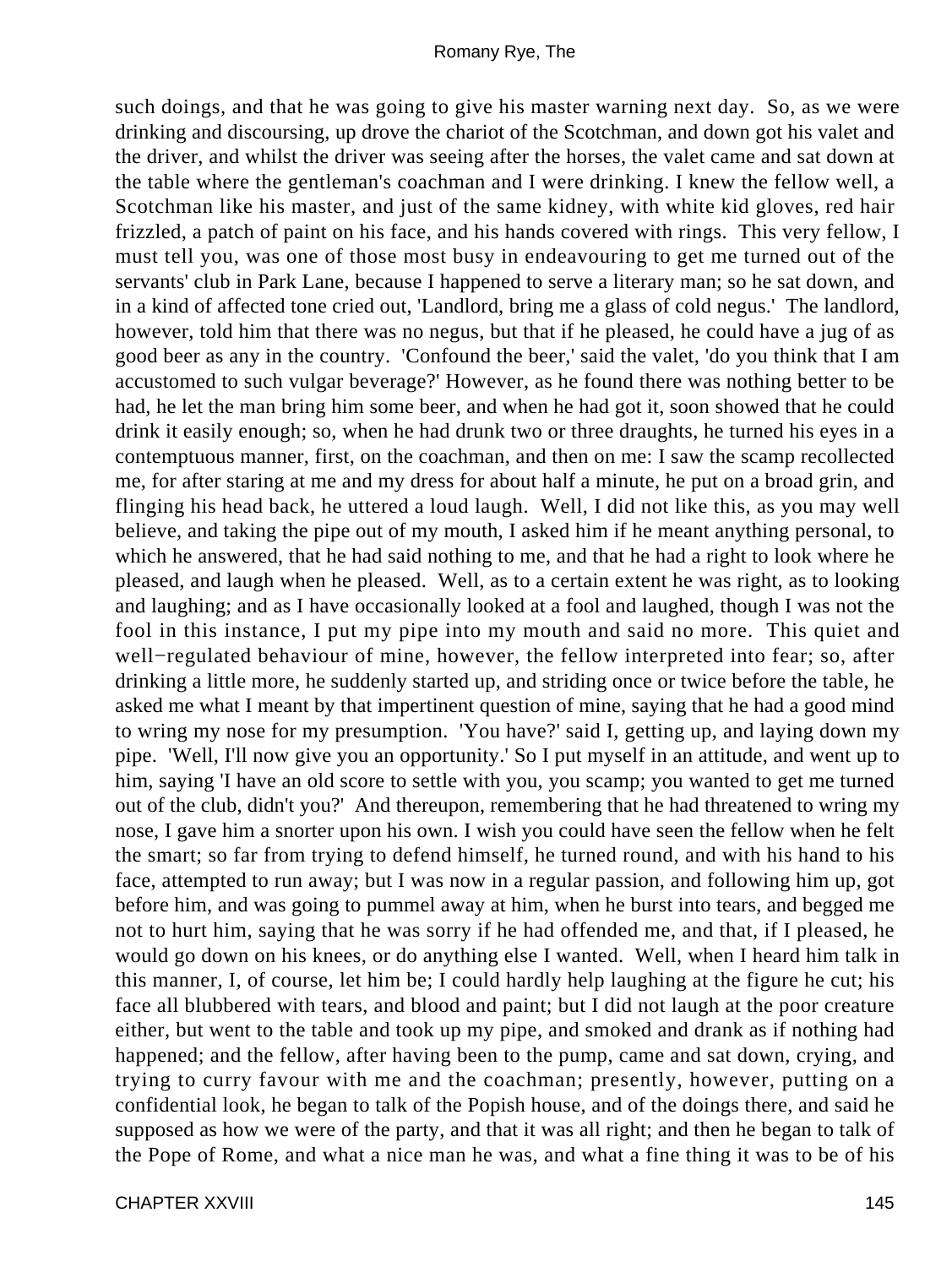religion, especially if folks went over to him; and how it advanced them in the world, and gave them consideration; and how his master, who had been abroad and seen the Pope, and kissed his toe, was going over to the Popish religion, and had persuaded him to consent to do so, and to forsake his own, which I think the scoundrel called the 'Piscopal Church of Scotland, and how many others of that church were going over, thinking to better their condition in life by so doing, and to be more thought on; and how many of the English Church were thinking of going over too − and that he had no doubt that it would all end right and comfortably. Well, as he was going on in this way, the old coachman began to spit, and getting up, flung all the beer that was in his jug upon the ground, and going away, ordered another jug of beer, and sat down at another table, saying that he would not drink in such company; and I too got up, and flung what beer remained in my jug, there wasn't more than a drop, in the fellow's face, saying, I would scorn to drink any more in such company; and then I went to my horses, put them to, paid my reckoning, and drove home.»

 The postillion having related his story, to which I listened with all due attention, mused for a moment, and then said, «I dare say you remember how, some time since, when old Bill had been telling us how the Government a long time ago, had done away with robbing on the highway, by putting down the public− houses and places which the highwaymen frequented, and by sending a good mounted police to hunt them down, I said that it was a shame that the present Government did not employ somewhat the same means in order to stop the proceedings of Mumbo Jumbo and his gang now−a−days in England. Howsomever, since I have driven a fare to a Popish rendezvous, and seen something of what is going on there, I should conceive that the Government are justified in allowing the gang the free exercise of their calling. Anybody is welcome to stoop and pick up nothing, or worse than nothing, and if Mumbo Jumbo's people, after their expeditions, return to their haunts with no better plunder in the shape of converts than what I saw going into yonder place of call, I should say they are welcome to what they get; for if that's the kind of rubbish they steal out of the Church of England, or any other church, who in his senses but would say a good riddance, and many thanks for your trouble: at any rate, that is my opinion of the matter.»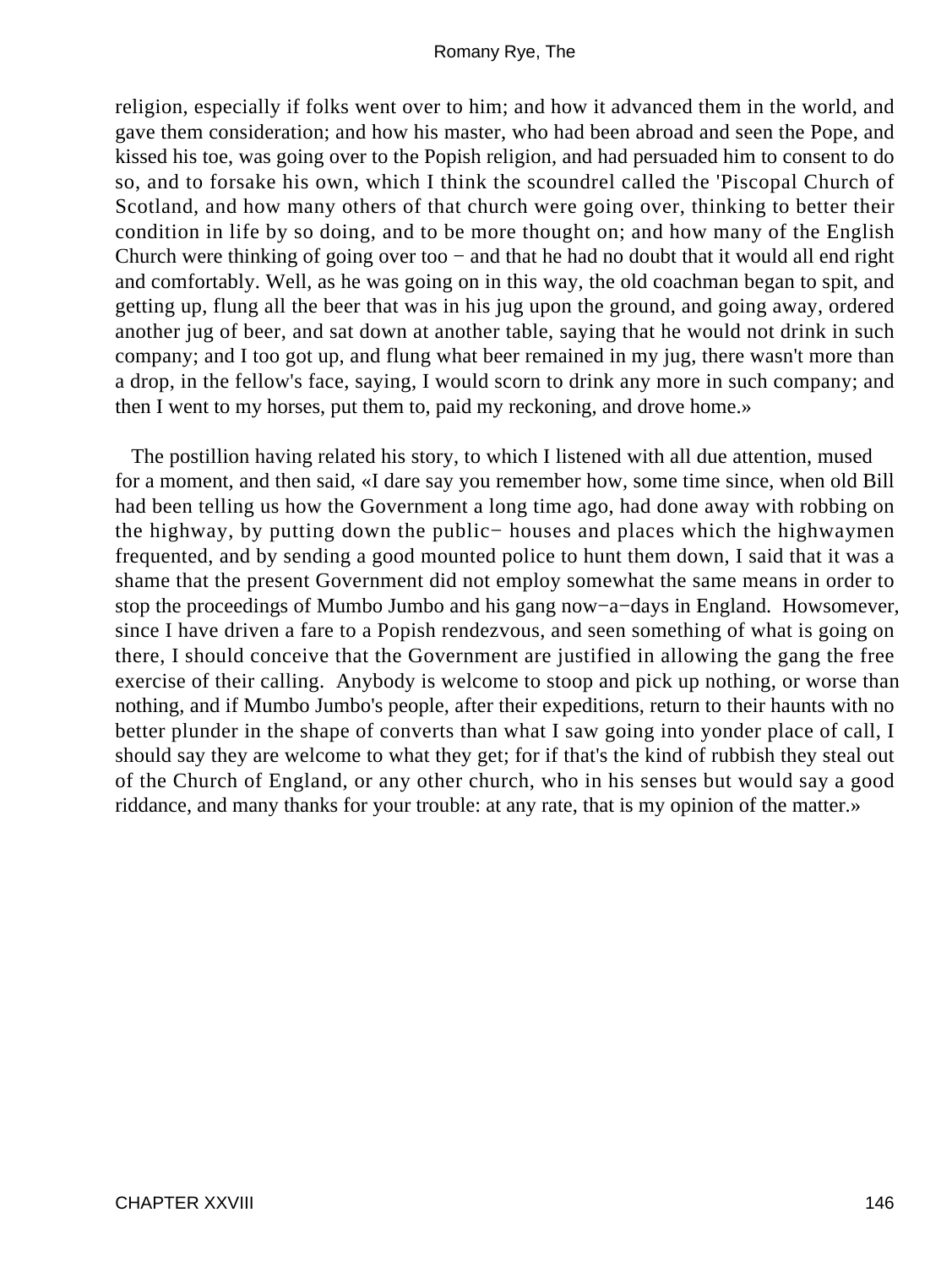## **[CHAPTER XXIX](#page-316-0)**

*Deliberations with Self–Resolution – Invitation to Dinner – The Commercial Traveller* − The Landlord's Offer − The Comet Wine.

 IT was now that I had frequent deliberations with myself. Should I continue at the inn in my present position? I was not very much captivated with it; there was little poetry in keeping an account of the corn, hay, and straw which came in, and was given out, and I was fond of poetry; moreover, there was no glory at all to be expected in doing so, and I was fond of glory. Should I give up that situation, and remaining at the inn, become ostler under old Bill? There was more poetry in rubbing down horses than in keeping an account of straw, hay, and corn; there was also some prospect of glory attached to the situation of ostler, for the grooms and stable−boys occasionally talked of an ostler, a great way down the road, who had been presented by some sporting people, not with a silver vase, as our governor had been, but with a silver currycomb, in testimony of their admiration for his skill; but I confess that the poetry of rubbing down had become, as all other poetry becomes, rather prosy by frequent repetition, and with respect to the chance of deriving glory from the employment, I entertained, in the event of my determining to stay, very slight hope of ever attaining skill in the ostler art sufficient to induce sporting people to bestow upon me a silver currycomb. I was not half so good an ostler as old Bill, who had never been presented with a silver currycomb, and I never expected to become so, therefore what chance had I? It was true, there was a prospect of some pecuniary emolument to be derived by remaining in either situation. It was very probable that, provided I continued to keep an account of the hay and corn coming in and expended, the landlord would consent to allow me a pound a week, which at the end of a dozen years, provided I kept myself sober, would amount to a considerable sum. I might, on the retirement of old Bill, by taking his place, save up a decent sum of money, provided, unlike him, I kept myself sober, and laid by all the shillings and sixpences I got; but the prospect of laying up a decent sum of money was not of sufficient importance to induce me to continue either at my wooden desk, or in the inn−yard. The reader will remember what difficulty I had to make up my mind to become a merchant under the Armenian's auspices, even with the prospect of making two or three hundred thousand pounds by following the Armenian way of doing business, so it was not probable that I should feel disposed to be a book−keeper or ostler all my life with no other prospect than being able to make a tidy sum of money. If indeed, besides the prospect of making a tidy sum at the end of perhaps forty years' ostlering, I had been certain of being presented with a silver currycomb with my name engraved upon it, which I might have left to my descendants, or, in default thereof, to the parish church destined to contain my bones, with directions that it might be soldered into the wall above the arch leading from the body of the church into the chancel − I will not say with such a certainty of immortality, combined with such a prospect of moderate pecuniary advantage, − I might not have thought it worth my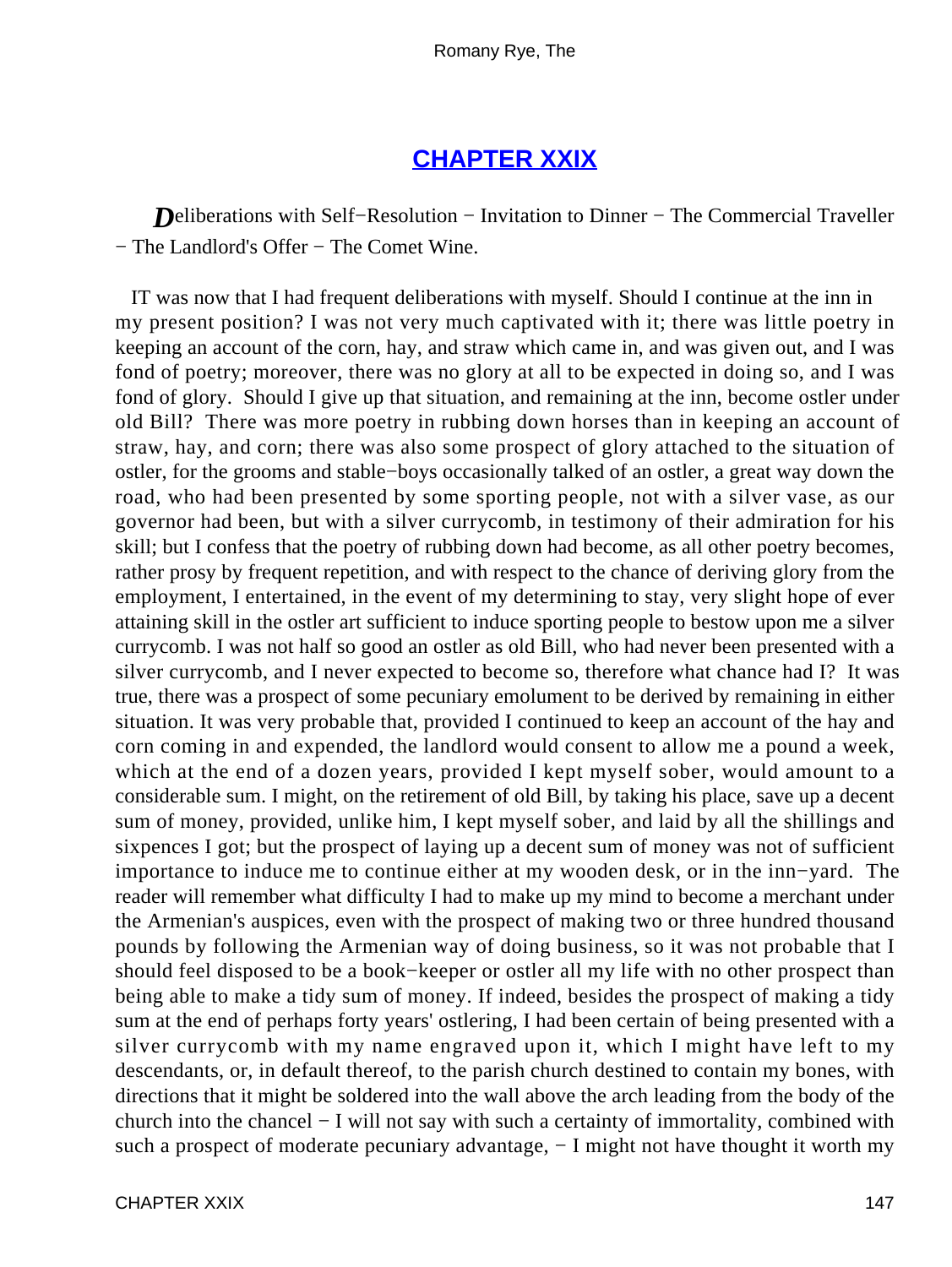while to stay, but I entertained no such certainty, and, taking everything into consideration, I determined to mount my horse and leave the inn.

 This horse had caused me for some time past no little perplexity; I had frequently repented of having purchased him, more especially as the purchase had been made with another person's money, and had more than once shown him to people who, I imagined, were likely to purchase him; but, though they were profuse in his praise, as people generally are in the praise of what they don't intend to purchase, they never made me an offer, and now that I had determined to mount on his back and ride away, what was I to do with him in the sequel? I could not maintain him long. Suddenly I bethought me of Horncastle, which Francis Ardry had mentioned as a place where the horse was likely to find a purchaser, and not having determined upon any particular place to which to repair, I thought that I could do no better than betake myself to Horncastle in the first instance, and there endeavour to dispose of my horse.

 On making inquiries with respect to the situation of Horncastle, and the time when the fair would be held, I learned that the town was situated in Lincolnshire, about a hundred and fifty miles from the inn at which I was at present sojourning, and that the fair would be held nominally within about a month, but that it was always requisite to be on the spot some days before the nominal day of the fair, as all the best horses were generally sold before that time, and the people who came to purchase gone away with what they had bought.

 The people of the inn were very sorry on being informed of my determination to depart. Old Bill told me that he had hoped as how I had intended to settle down there, and to take his place as ostler when he was fit for no more work, adding, that though I did not know much of the business, yet he had no doubt but that I might improve. My friend the postillion was particularly sorry, and taking me with him to the tap− room called for two pints of beer, to one of which he treated me; and whilst we were drinking told me how particularly sorry he was at the thought of my going, but that he hoped I should think better of the matter. On my telling him that I must go, he said that he trusted I should put off my departure for three weeks, in order that I might be present at his marriage, the banns of which were just about to be published. He said that nothing would give him greater pleasure than to see me dance a minuet with his wife after the marriage dinner; but I told him it was impossible that I should stay, my affairs imperatively calling me elsewhere; and that with respect to my dancing a minuet, such a thing was out of the question, as I had never learned to dance. At which he said that he was exceedingly sorry, and finding me determined to go, wished me success in all my undertakings.

 The master of the house, to whom, as in duty bound, I communicated my intention before I spoke of it to the servants, was, I make no doubt, very sorry, though he did not exactly tell me so. What he said was, that he had never expected that I should remain long there, as such a situation never appeared to him quite suitable to me, though I had been very diligent, and had given him perfect satisfaction. On his inquiring when I intended to depart, I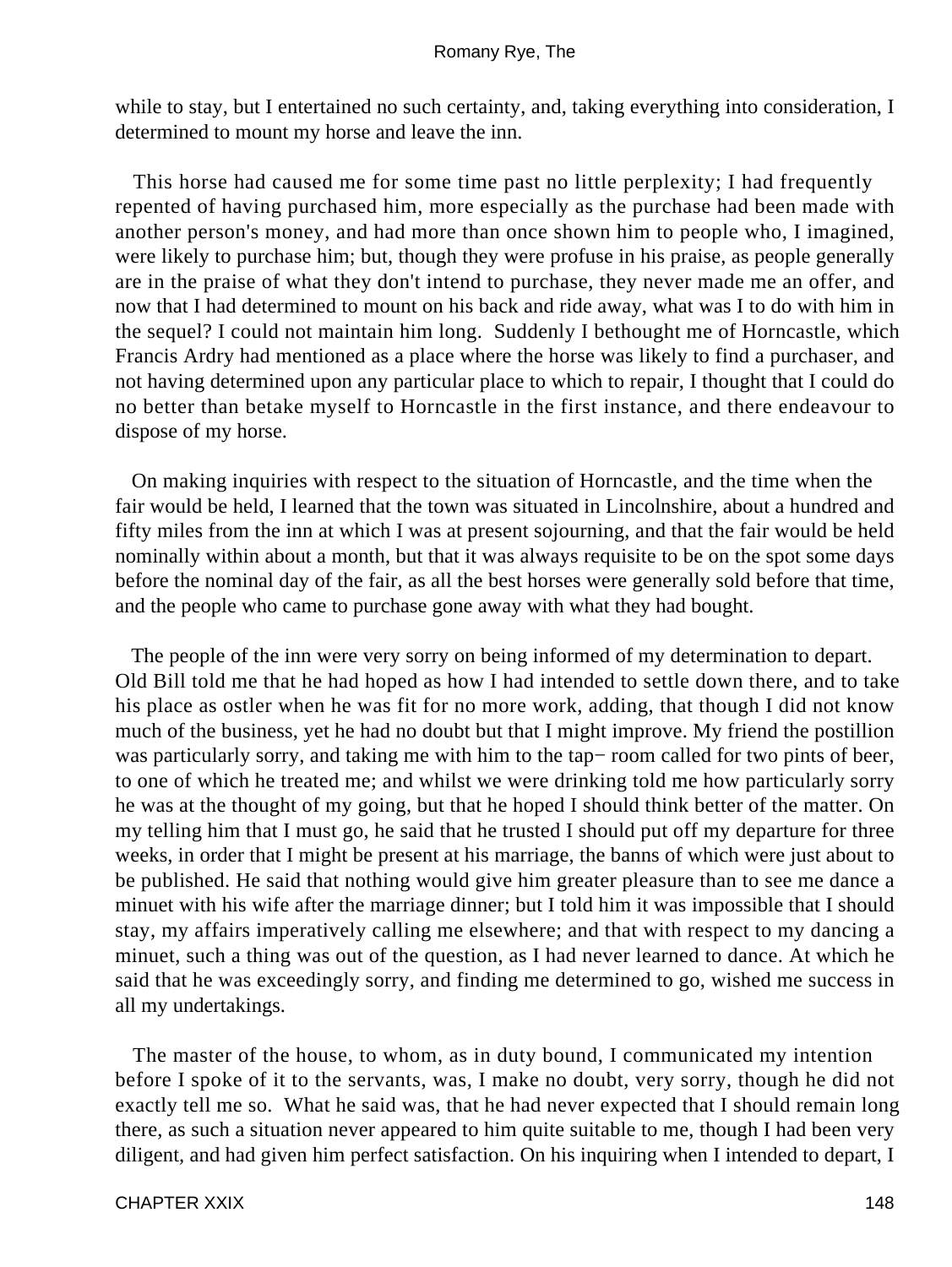informed him next day, whereupon he begged that I would defer my departure till the next day but one, and do him the favour of dining with him on the morrow. I informed him that I should be only too happy.

 On the following day at four o'clock I dined with the landlord, in company with a commercial traveller. The dinner was good, though plain, consisting of boiled mackerel − rather a rarity in those parts at that time − with fennel sauce, a prime baron of roast beef after the mackerel, then a tart and noble Cheshire cheese; we had prime sherry at dinner, and whilst eating the cheese prime porter, that of Barclay, the only good porter in the world. After the cloth was removed we had a bottle of very good port; and whilst partaking of the port I had an argument with the commercial traveller on the subject of the corn−laws.

 The commercial traveller, having worsted me in the argument on the subject of the corn−laws, got up in great glee, saying that he must order his gig, as business must be attended to. Before leaving the room, however, he shook me patronizingly by the hand, and said something to the master of the house, but in so low a tone that it escaped my ear.

 No sooner had he departed than the master of the house told me that his friend the traveller had just said that I was a confounded sensible young fellow, and not at all opinionated, a sentiment in which he himself perfectly agreed − then hemming once or twice, he said that as I was going on a journey he hoped I was tolerably well provided with money, adding that travelling was rather expensive, especially on horseback, the manner in which he supposed, as I had a horse in the stable, I intended to travel. I told him that though I was not particularly well supplied with money, I had sufficient for the expenses of my journey, at the end of which I hoped to procure more. He then hemmed again, and said that since I had been at the inn I had rendered him a great deal of service in more ways than one, and that he should not think of permitting me to depart without making me some remuneration; then putting his hand into his waistcoat pocket, he handed me a cheque for ten pounds, which he had prepared beforehand, the value of which he said I could receive at the next town, or that, if I wished it, any waiter in the house would cash it for me. I thanked him for his generosity in the best terms I could select, but, handing him back the cheque, I told him that I could not accept it, saying, that, so far from his being my debtor, I believed myself to be indebted to him, as not only myself but my horse had been living at his house for several weeks. He replied, that as for my board at a house like his it amounted to nothing, and as for the little corn and hay which the horse had consumed it was of no consequence, and that he must insist upon my taking the cheque. But I again declined, telling him that doing so would be a violation of a rule which I had determined to follow, and which nothing but the greatest necessity would ever compel me to break through − never to incur obligations. «But,» said he, «receiving this money will not be incurring an obligation, it is your due.» «I do not think so,» said I; «I did not engage to serve you for money, nor will I take any from you.» «Perhaps you will take it as a loan?» said he. «No,» I replied, «I never borrow.» «Well,» said the landlord, smiling, «you are different from all others that I am acquainted with. I never yet knew any one else who scrupled to borrow and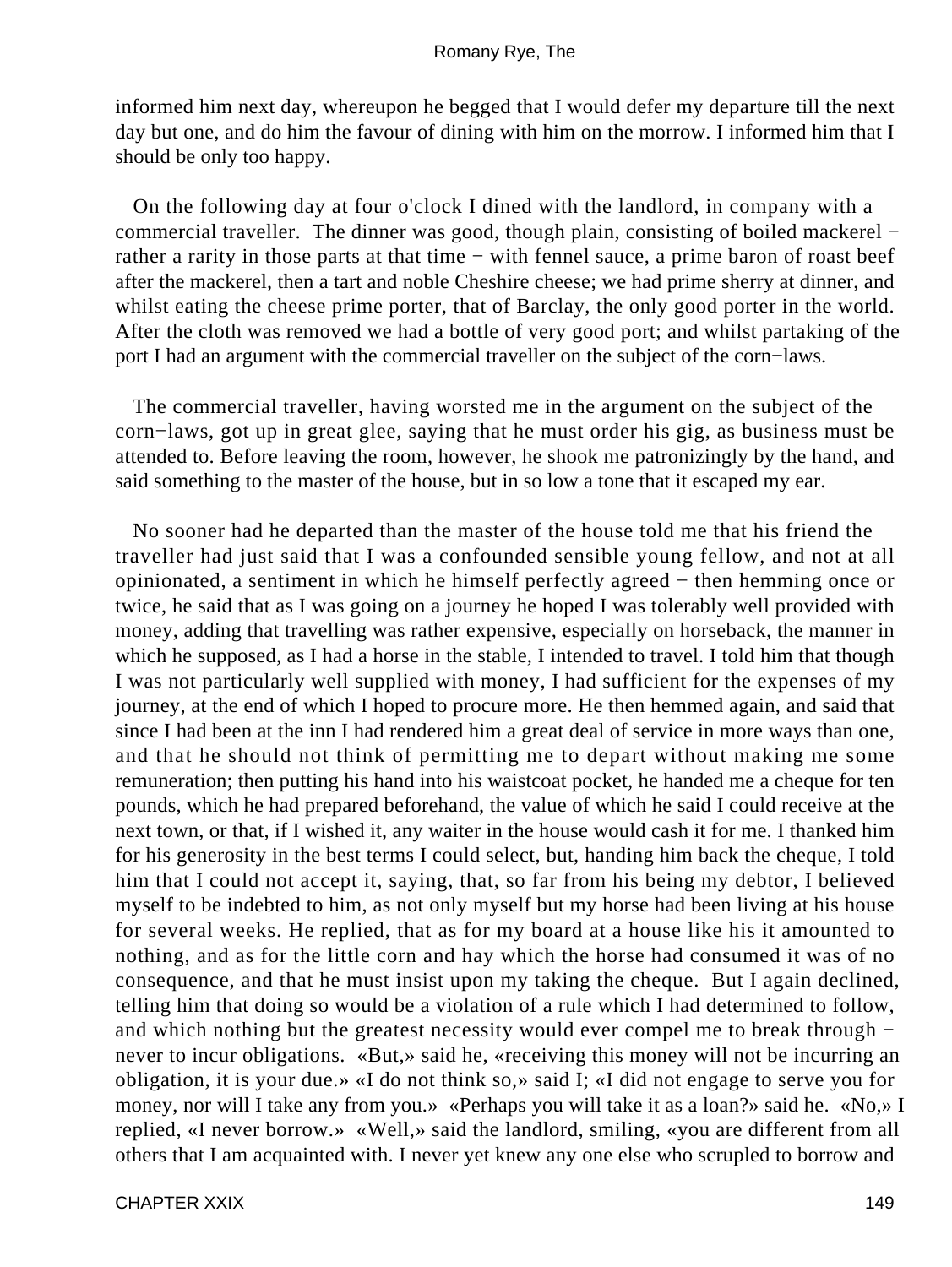receive obligations; why, there are two baronets in the neighbourhood who have borrowed money of me, ay, and who have never repaid what they borrowed; and there are a dozen squires who are under considerable obligations to me, who I dare say will never return them. Come, you need not be more scrupulous than your superiors − I mean in station.» «Every vessel must stand on its own bottom,» said I; «they take pleasure in receiving obligations, I take pleasure in being independent. Perhaps they are wise, and I am a fool, I know not, but one thing I am certain of, which is, that were I not independent I should be very unhappy: I should have no visions then.» «Have you any relations?» said the landlord, looking at me compassionately; «excuse me, but I don't think you are exactly fit to take care of yourself.» «There you are mistaken,» said I, «I can take precious good care of myself; ay, and can drive a precious hard bargain when I have occasion, but driving bargains is a widely different thing from receiving gifts. I am going to take my horse to Horncastle, and when there I shall endeavour to obtain his full value − ay to the last penny.»

 «Horncastle!» said the landlord, «I have heard of that place; you mustn't be dreaming visions when you get there, or they'll steal the horse from under you. Well,» said he, rising, «I shall not press you further on the subject of the cheque. I intend, however, to put you under an obligation to me.» He then rang the bell, and having ordered two fresh glasses to be brought, he went out and presently returned with a small pint bottle, which he uncorked with his own hand; then sitting down, he said, «The wine that I bring here, is port of eighteen hundred and eleven, the year of the comet, the best vintage on record; the wine which we have been drinking,» he added, «is good, but not to be compared with this, which I never sell, and which I am chary of. When you have drunk some of it, I think you will own that I have conferred an obligation upon you;» he then filled the glasses, the wine which he poured out diffusing an aroma through the room; then motioning me to drink, he raised his own glass to his lips, saying, «Come, friend, I drink to your success at Horncastle.»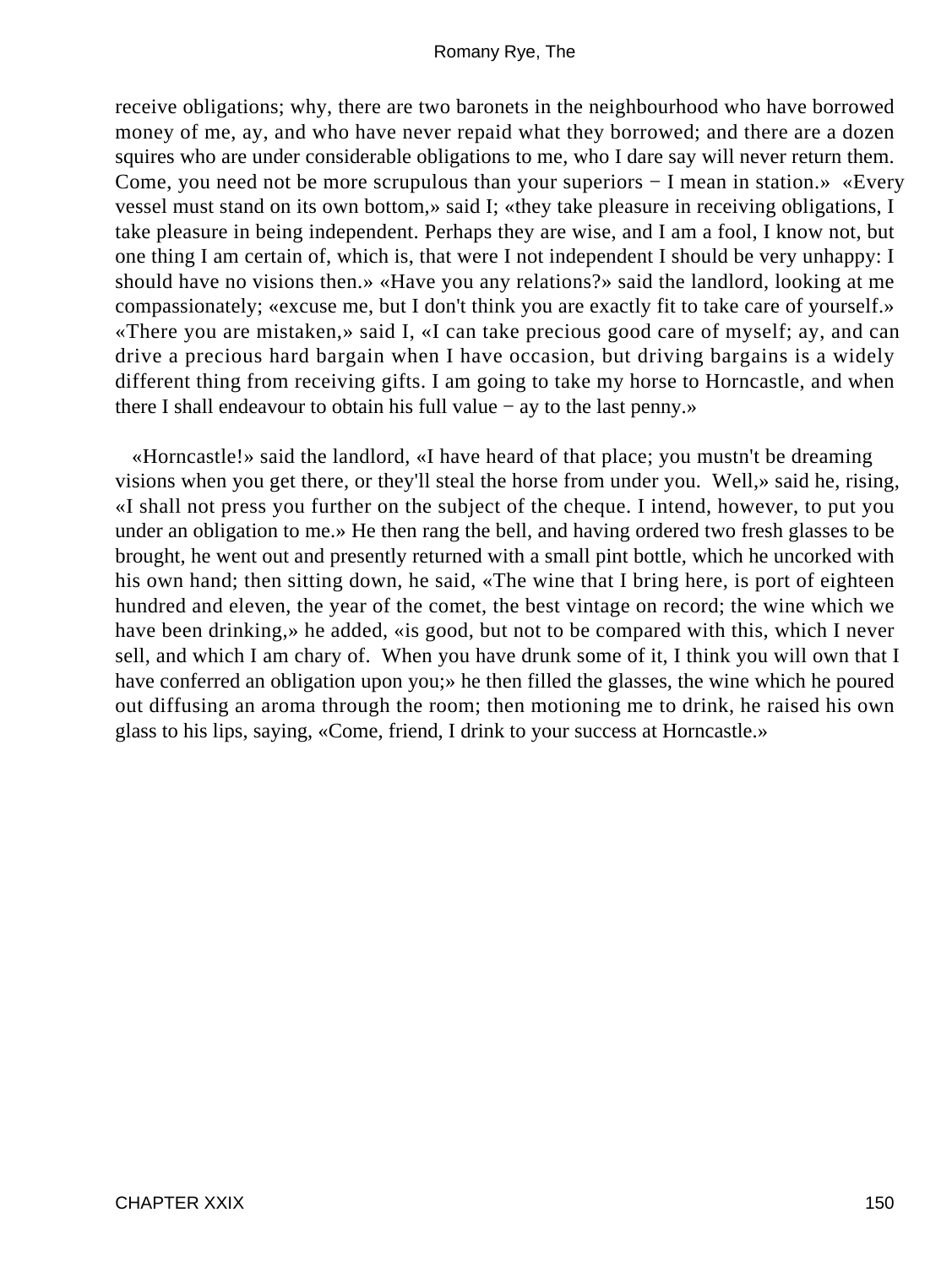# **[CHAPTER XXX](#page-316-0)**

*T*riumphal Departure − No Season like Youth − Extreme Old Age − Beautiful England − The Ratcatcher − A Misadventure.

 I **DEPARTED** from the inn much in the same fashion as I had come to it, mounted on a splendid horse indifferently well caparisoned, with the small valise attached to my crupper, in which, besides the few things I had brought with me, was a small book of roads with a map which had been presented to me by the landlord. I must not forget to state that I did not ride out of the yard, but that my horse was brought to me at the front door by old Bill, who insisted upon doing so, and who refused a five−shilling piece which I offered him; and it will be as well to let the reader know that the landlord shook me by the hand as I mounted, and that the people attached to the inn, male and female − my friend the postillion at the head – assembled before the house to see me off, and gave me three cheers as I rode away. Perhaps no person ever departed from an inn with more eclat or better wishes; nobody looked at me askance, except two stage− coachmen who were loitering about, one of whom said to his companion, «I say, Jim! twig his portmanteau! a regular Newmarket turn−out, by − !»

 It was in the cool of the evening of a bright day − all the days of that summer were bright − that I departed. I felt at first rather melancholy at finding myself again launched into the wide world, and leaving the friends whom I had lately made behind me; but by occasionally trotting the horse, and occasionally singing a song of Romanvile, I had dispelled the feeling of melancholy by the time I had proceeded three miles down the main road. It was at the end of these three miles, just opposite a milestone, that I struck into a cross road. After riding about seven miles, threading what are called, in postillion parlance, cross−country roads, I reached another high road, tending to the east, along which I proceeded for a mile or two, when coming to a small inn, about nine o'clock, I halted and put up for the night.

 Early on the following morning I proceeded on my journey, but fearing to gall the horse, I no longer rode him, but led him by the bridle, until I came to a town at the distance of about ten miles from the place where I had passed the night. Here I stayed during the heat of the day, more on the horse's account than my own, and towards evening resumed my journey, leading the animal by the bridle as before; and in this manner I proceeded for several days, travelling on an average from twenty to twenty−five miles a day, always leading the animal, except perhaps now and then of an evening, when, if I saw a good piece of road before me, I would mount and put the horse into a trot, which the creature seemed to enjoy as much as myself, showing his satisfaction by snorting and neighing, whilst I gave utterance to my own exhilaration by shouts, or by «the chi she is kaulo she soves pre lakie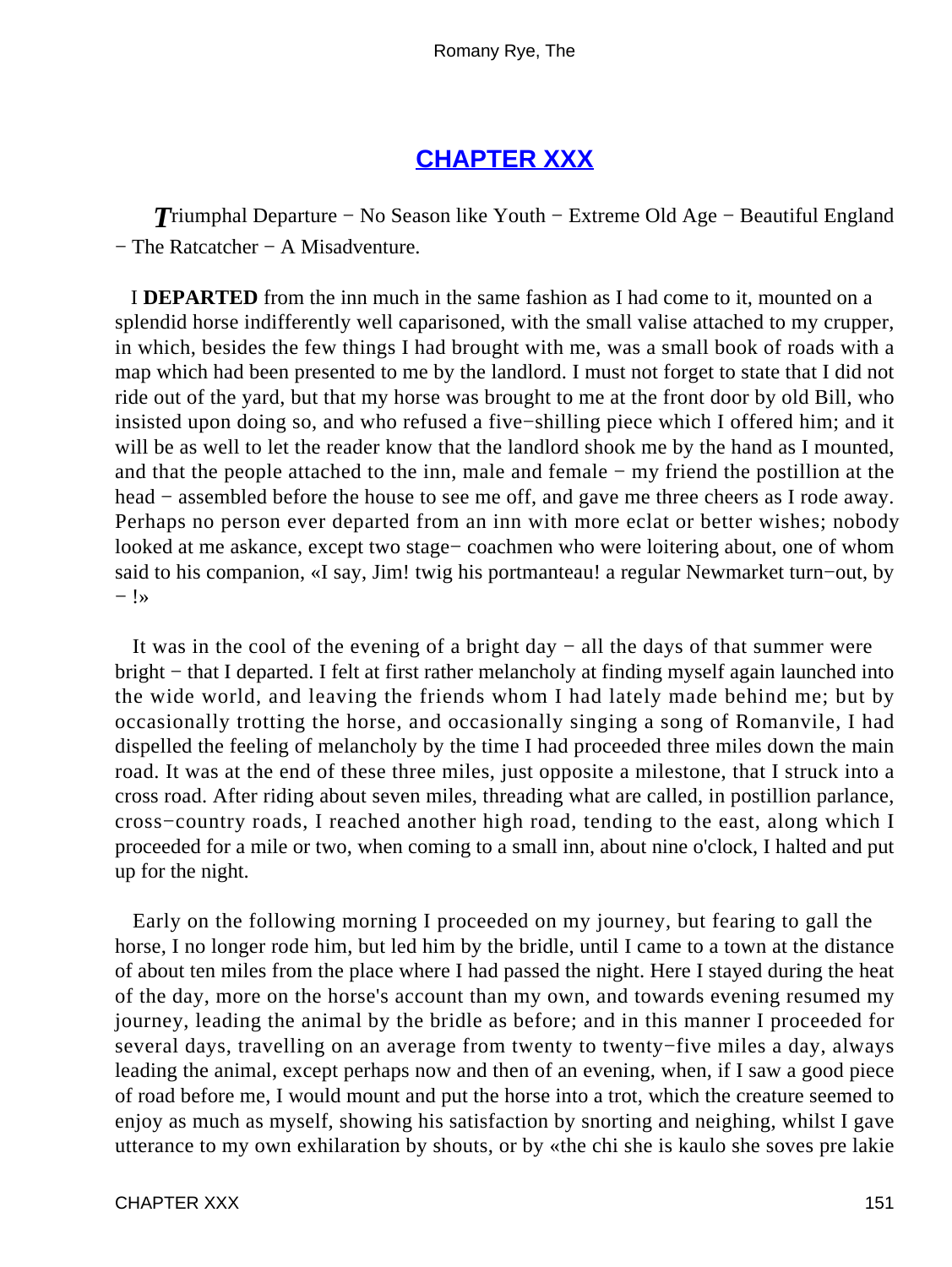dumo,» or by something else of the same kind in Romanvile.

 On the whole, I journeyed along very pleasantly, certainly quite as pleasantly as I do at present, now that I am become a gentleman and weigh sixteen stone, though some people would say that my present manner of travelling is much the most preferable, riding as I now do, instead of leading my horse; receiving the homage of ostlers instead of their familiar nods; sitting down to dinner in the parlour of the best inn I can find, instead of passing the brightest part of the day in the kitchen of a village alehouse; carrying on my argument after dinner on the subject of the corn−laws, with the best commercial gentlemen on the road, instead of being glad, whilst sipping a pint of beer, to get into conversation with blind trampers, or maimed Abraham sailors, regaling themselves on half−pints at the said village hostelries. Many people will doubtless say that things have altered wonderfully with me for the better, and they would say right, provided I possessed now what I then carried about with me in my journeys – the spirit of youth. Youth is the only season for enjoyment, and the first twenty−five years of one's life are worth all the rest of the longest life of man, even though those five−and−twenty be spent in penury and contempt, and the rest in the possession of wealth, honours, respectability, ay, and many of them in strength and health, such as will enable one to ride forty miles before dinner, and over one's pint of port − for the best gentleman in the land should not drink a bottle − carry on one's argument, with gravity and decorum, with any commercial gentleman who, responsive to one's challenge, takes the part of humanity and common sense against «protection» and the lord of the land.

 Ah! there is nothing like youth − not that after−life is valueless. Even in extreme old age one may get on very well, provided we will but accept of the bounties of God. I met the other day an old man, who asked me to drink. «I am not thirsty,» said I, «and will not drink with you.» «Yes, you will,» said the old man, «for I am this day one hundred years old; and you will never again have an opportunity of drinking the health of a man on his hundredth birthday.» So I broke my word, and drank. «Yours is a wonderful age,» said I. «It is a long time to look back to the beginning of it,» said the old man; «yet, upon the whole, I am not sorry to have lived it all.» «How have you passed your time?» said I. «As well as I could,» said the old man; «always enjoying a good thing when it came honestly within my reach; not forgetting to praise God for putting it there.» «I suppose you were fond of a glass of good ale when you were young?» «Yes,» said the old man, «I was; and so, thank God, I am still.» And he drank off a glass of ale.

 On I went in my journey, traversing England from west to east − ascending and descending hills − crossing rivers by bridge and ferry − and passing over extensive plains. What a beautiful country is England! People run abroad to see beautiful countries, and leave their own behind unknown, unnoticed − their own the most beautiful! And then, again, what a country for adventures! especially to those who travel on foot, or on horseback. People run abroad in quest of adventures, and traverse Spain or Portugal on mule or on horseback; whereas there are ten times more adventures to be met with in England than in Spain, Portugal, or stupid Germany to boot. Witness the number of adventures narrated in the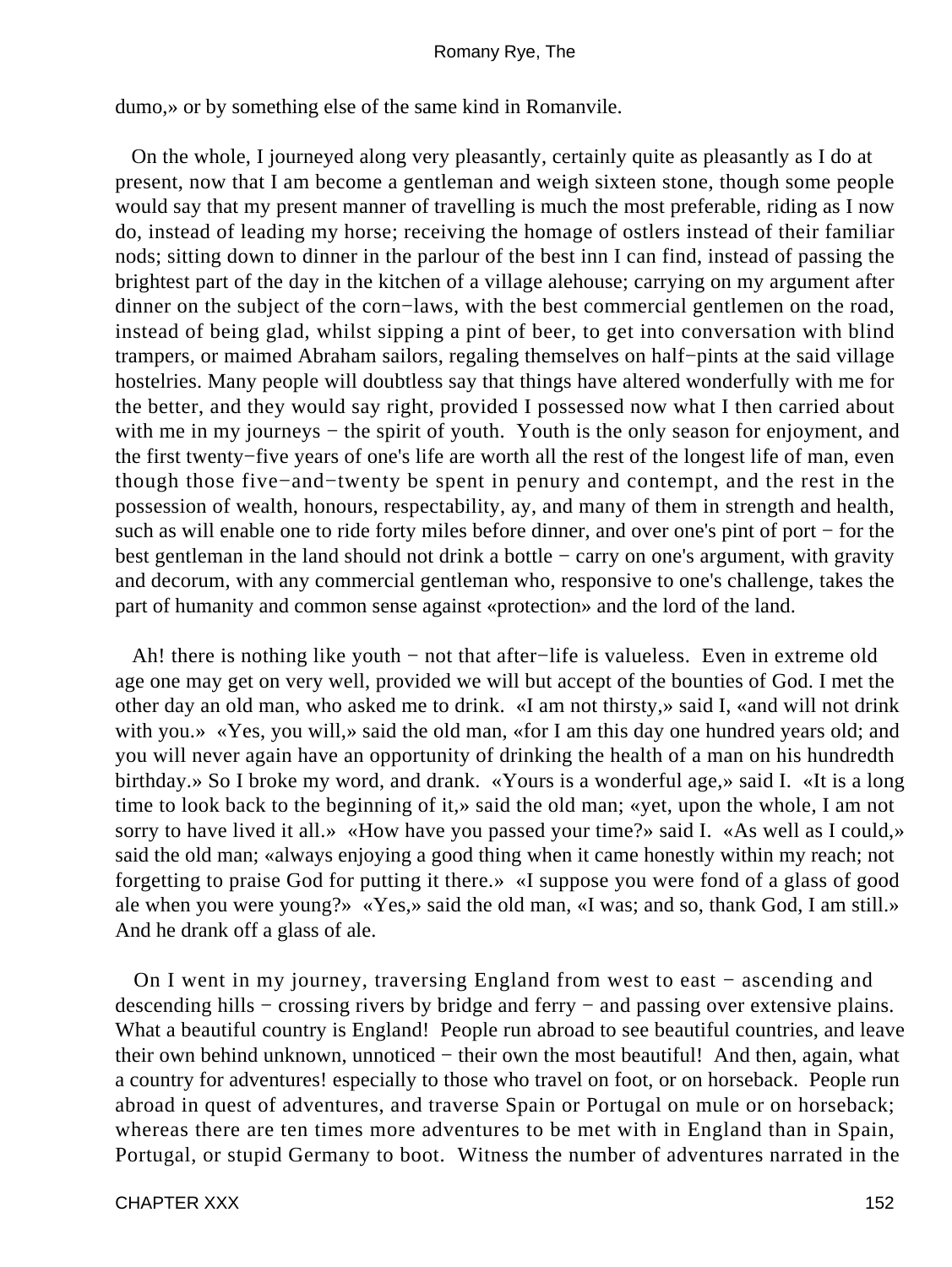present book − a book entirely devoted to England. Why, there is not a chapter in the present book which is not full of adventures, with the exception of the present one, and this is not yet terminated.

 After traversing two or three counties, I reached the confines of Lincolnshire. During one particularly hot day I put up at a public−house, to which, in the evening, came a party of harvesters to make merry, who, finding me wandering about the house a stranger, invited me to partake of their ale; so I drank with the harvesters, who sang me songs about rural life, such as  $-$ 

 «Sitting in the swale; and listening to the swindle of the flail, as it sounds dub−a−dub on the corn, from the neighbouring barn.»

 In requital for which I treated them with a song, not of Romanvile, but the song of «Sivory and the horse Grayman.» I remained with them till it was dark, having, after sunset, entered into deep discourse with a celebrated ratcatcher, who communicated to me the secrets of his trade, saying, amongst other things, «When you see the rats pouring out of their holes, and running up my hands and arms, it's not after me they comes, but after the oils I carries about me they comes;» and who subsequently spoke in the most enthusiastic manner of his trade, saying that it was the best trade in the world, and most diverting, and that it was likely to last for ever; for whereas all other kinds of vermin were fast disappearing from England, rats were every day becoming more abundant. I had quitted this good company, and having mounted my horse, was making my way towards a town at about six miles' distance, at a swinging trot, my thoughts deeply engaged on what I had gathered from the ratcatcher, when all on a sudden a light glared upon the horse's face, who purled round in great terror, and flung me out of the saddle, as from a sling, or with as much violence as the horse Grayman, in the ballad, flings Sivord the Snareswayne. I fell upon the ground − felt a kind of crashing about my neck − and forthwith became senseless.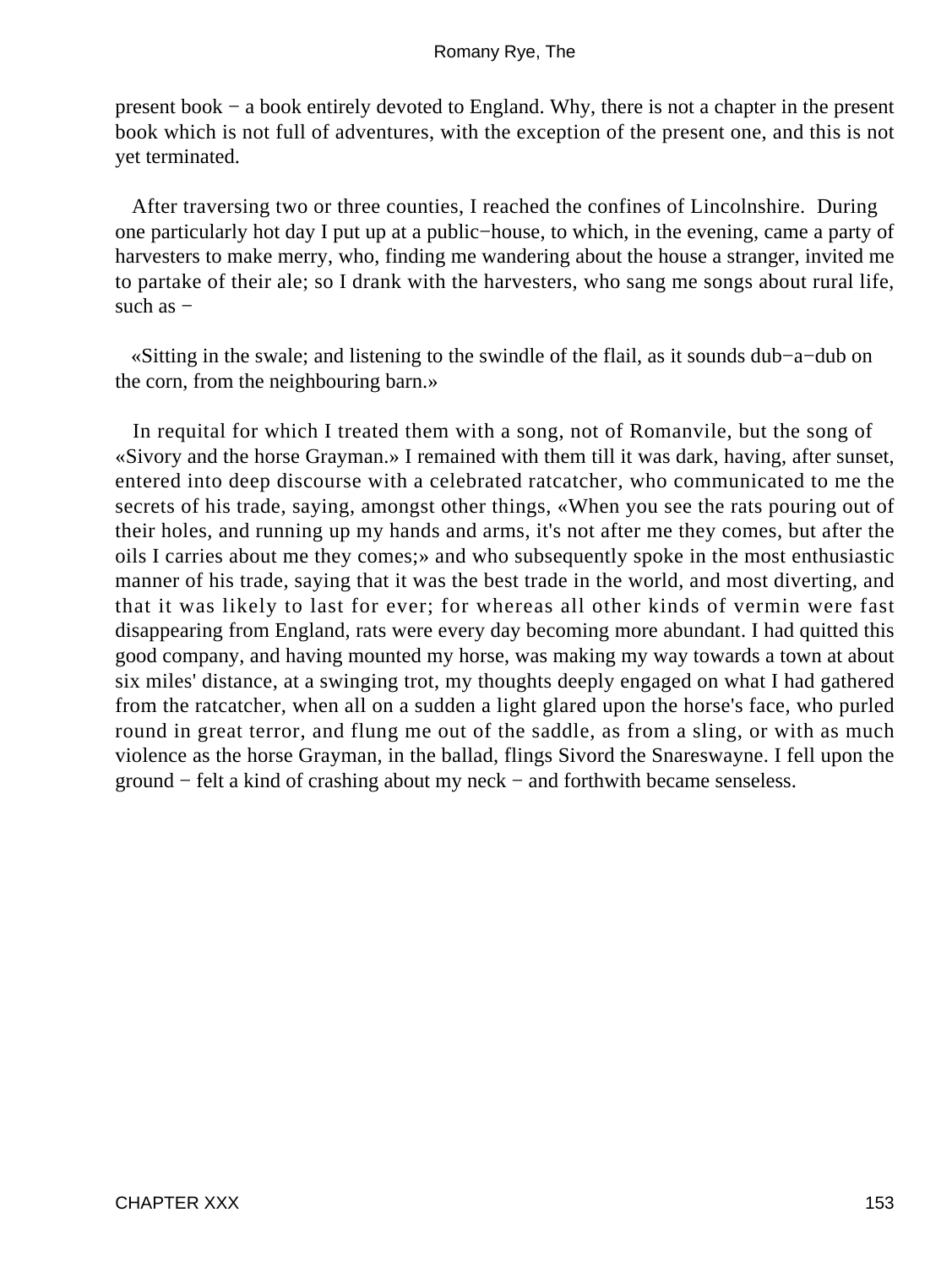## **[CHAPTER XXXI](#page-316-0)**

*A* Novel Situation – The Elderly Individual – The Surgeon – A Kind Offer – Chimerical Ideas − Strange Dream.

 HOW long I remained senseless I cannot say, for a considerable time, I believe; at length, opening my eyes, I found myself lying on a bed in a middle−sized chamber, lighted by a candle, which stood on a table − an elderly man stood near me, and a yet more elderly female was holding a phial of very pungent salts to my olfactory organ. I attempted to move, but felt very stiff – my right arm appeared nearly paralysed, and there was a strange dull sensation in my head. «You had better remain still, young man,» said the elderly individual, «the surgeon will be here presently; I have sent a message for him to the neighbouring village.» «Where am I?» said I, «and what has happened?» «You are in my house,» said the old man, «and you have been flung from a horse. I am sorry to say that I was the cause. As I was driving home, the lights in my gig frightened the animal.» «Where is the horse?» said I. «Below, in my stable,» said the elderly individual. «I saw you fall, but knowing that on account of my age I could be of little use to you, I instantly hurried home, the accident did not occur more than a furlong off, and procuring the assistance of my lad, and two or three neighbouring cottagers, I returned to the spot where you were lying senseless. We raised you up, and brought you here. My lad then went in quest of the horse, who had run away as we drew nigh. When we saw him first he was standing near you; he caught him with some difficulty, and brought him home. What are you about?» said the old man, as I strove to get off the bed. «I want to see the horse,» said I. «I entreat you to be still,» said the old man; «the horse is safe, I assure you.» «I am thinking about his knees,» said I. «Instead of thinking about your horse's knees,» said the old man, «be thankful that you have not broke your own neck.» «You do not talk wisely,» said I; «when a man's neck is broke, he is provided for; but when his horse's knees are broke, he is a lost jockey, that is, if he has nothing but his horse to depend upon. A pretty figure I should cut at Horncastle, mounted on a horse blood−raw at the knees.» «Oh, you are going to Horncastle,» said the old man, seriously, «then I can sympathize with you in your anxiety about your horse, being a Lincolnshire man, and the son of one who bred horses. I will myself go down into the stable, and examine into the condition of your horse, so pray remain quiet till I return; it would certainly be a terrible thing to appear at Horncastle on a broken−kneed horse.»

 He left the room and returned in about ten minutes, followed by another person. «Your horse is safe,» said he, «and his knees are unblemished; not a hair ruffled. He is a fine animal, and will do credit to Horncastle; but here is the surgeon come to examine into your own condition.» The surgeon was a man about thirty−five, thin, and rather tall; his face was long and pale, and his hair, which was light, was carefully combed back as much as possible from his forehead. He was dressed very neatly, and spoke in a very precise tone. «Allow me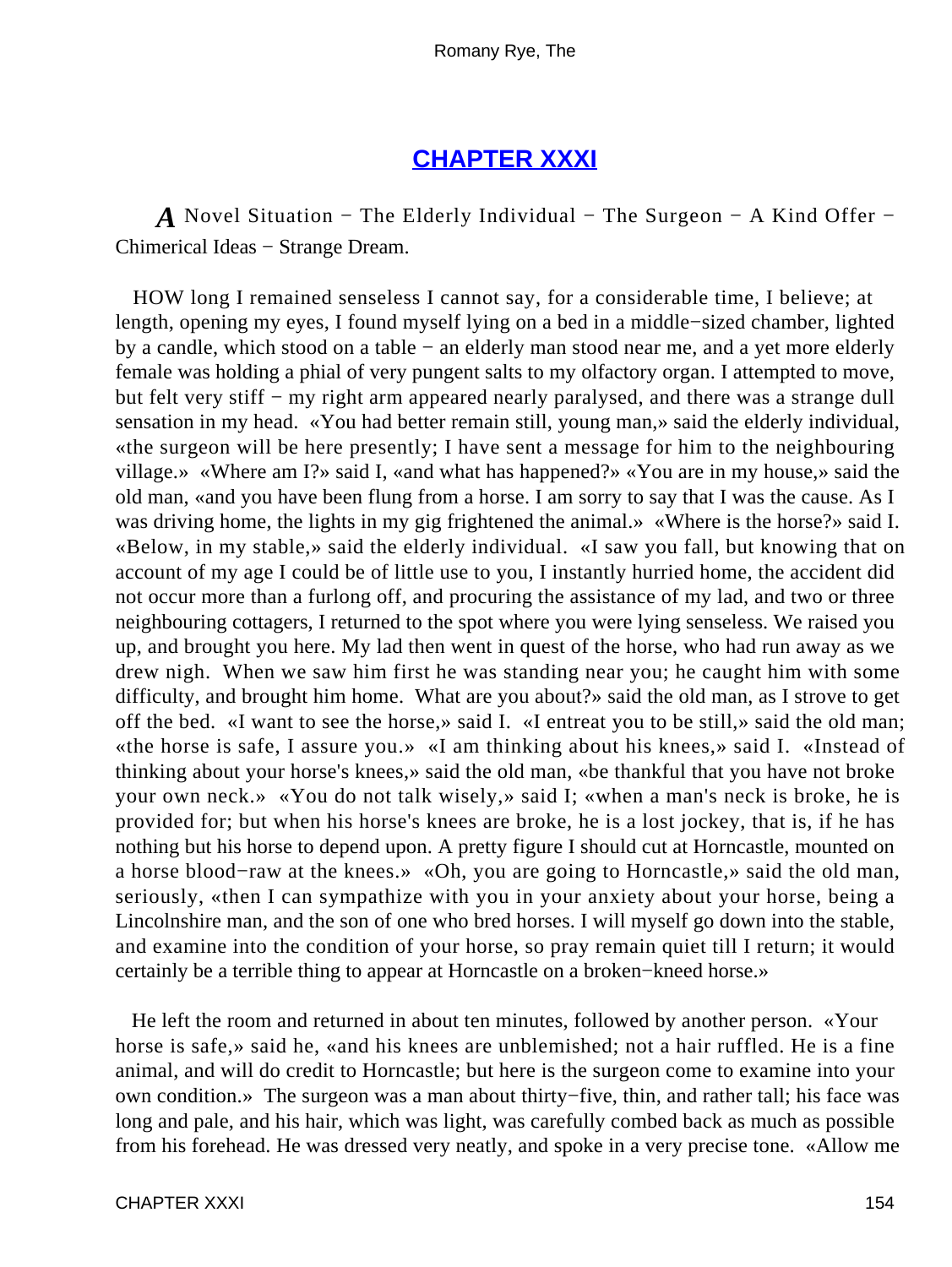to feel your pulse, friend?» said he, taking me by the right wrist. I uttered a cry, for at the motion which he caused a thrill of agony darted through my arm. «I hope your arm is not broke, my friend,» said the surgeon, «allow me to see; first of all, we must divest you of this cumbrous frock.»

 The frock was removed with some difficulty, and then the upper vestments of my frame, with more difficulty still. The surgeon felt my arm, moving it up and down, causing me unspeakable pain. «There is no fracture,» said he, at last, «but a contusion − a violent contusion. I am told you were going to Horncastle; I am afraid you will be hardly able to ride your horse thither in time to dispose of him; however, we shall see − your arm must be bandaged, friend; after which I shall bleed you, and administer a composing draught.»

 To be short, the surgeon did as he proposed, and when he had administered the composing draught, he said, «Be of good cheer; I should not be surprised if you are yet in time for Horncastle.» He then departed with the master of the house, and the woman, leaving me to my repose. I soon began to feel drowsy, and was just composing myself to slumber, lying on my back, as the surgeon had advised me, when I heard steps ascending the stairs, and in a moment more the surgeon entered again, followed by the master of the house. «I hope I don't disturb you,» said the former; «my reason for returning is to relieve your mind from any anxiety with respect to your horse. I am by no means sure that you will be able, owing to your accident, to reach Horncastle in time: to quiet you, however, I will buy your horse for any reasonable sum. I have been down to the stable, and approve of his figure. What do you ask for him?» «This is a strange time of night,» said I, «to come to me about purchasing my horse, and I am hardly in a fitting situation to be applied to about such a matter. What do you want him for?» «For my own use,» said the surgeon; «I am a professional man, and am obliged to be continually driving about; I cover at least one hundred and fifty miles every week.» «He will never answer your purpose,» said I, «he is not a driving horse, and was never between shafts in his life; he is for riding, more especially for trotting, at which he has few equals.» «It matters not to me whether he is for riding or driving,» said the surgeon, «sometimes I ride, sometimes drive; so, if we can come to terms, I will buy him, though remember it is chiefly to remove any anxiety from your mind about him.» «This is no time for bargaining,» said I, «if you wish to have the horse for a hundred guineas, you may; if not − » «A hundred guineas!» said the surgeon, «my good friend, you must surely be light−headed; allow me to feel your pulse,» and he attempted to feel my left wrist. «I am not light−headed,» said I, «and I require no one to feel my pulse; but I should be light−headed if I were to sell my horse for less than I have demanded; but I have a curiosity to know what you would be willing to offer.» «Thirty pounds,» said the surgeon, «is all I can afford to give; and that is a great deal for a country surgeon to offer for a horse.» «Thirty pounds!» said I, «why, he cost me nearly double that sum. To tell you the truth, I am afraid that you want to take advantage of my situation.» «Not in the least, friend,» said the surgeon, «not in the least; I only wished to set your mind at rest about your horse; but as you think he is worth more than I can afford to offer, take him to Horncastle by all means; I will do my best to cure you in time. Good night, I will see you again on the morrow.» Thereupon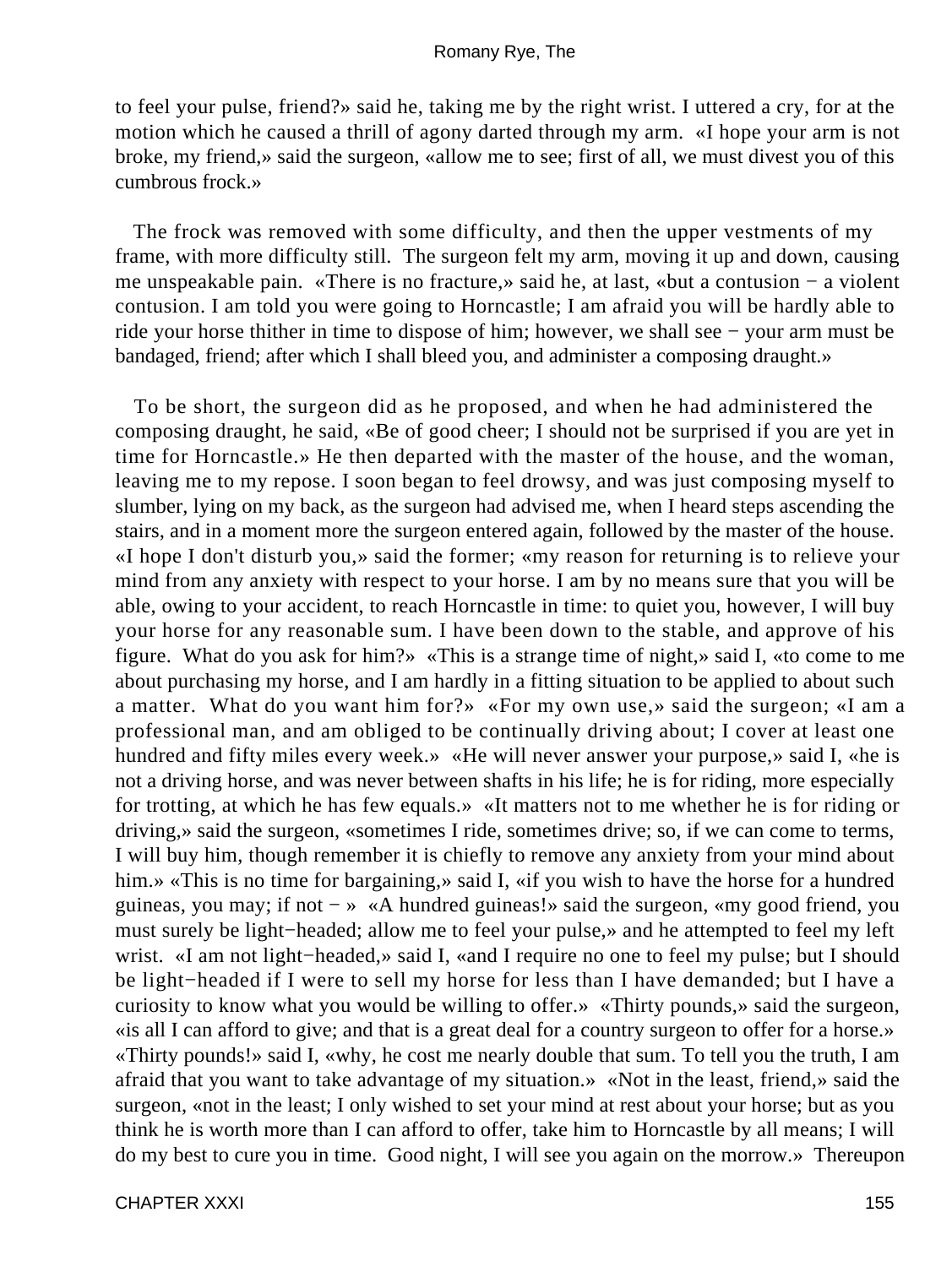he once more departed with the master of the house. «A sharp one,» I heard him say, with a laugh, as the door closed upon him.

 Left to myself, I again essayed to compose myself to rest, but for some time in vain. I had been terribly shaken by my fall, and had subsequently, owing to the incision of the surgeon's lancet, been deprived of much of the vital fluid; it is when the body is in such a state that the merest trifles affect and agitate the mind; no wonder, then, that the return of the surgeon and the master of the house for the purpose of inquiring whether I would sell my horse, struck me as being highly extraordinary, considering the hour of the night, and the situation in which they knew me to be. What could they mean by such conduct − did they wish to cheat me of the animal? «Well, well,» said I, «if they did, what matters, they found their match; yes, yes,» said I, «but I am in their power, perhaps» − but I instantly dismissed the apprehension which came into my mind, with a pooh, nonsense! In a little time, however, a far more foolish and chimerical idea began to disturb me − the idea of being flung from my horse; was I not disgraced for ever as a horseman by being flung from my horse? Assuredly, I thought; and the idea of being disgraced as a horseman, operating on my nervous system, caused me very acute misery. «After all,» said I to myself, «it was perhaps the contemptible opinion which the surgeon must have formed of my equestrian powers, which induced him to offer to take my horse off my hands; he perhaps thought I was unable to manage a horse, and therefore in pity returned in the dead of night to offer to purchase the animal which had flung me;» and then the thought that the surgeon had conceived a contemptible opinion of my equestrian powers, caused me the acutest misery, and continued tormenting me until some other idea (I have forgot what it was, but doubtless equally foolish) took possession of my mind. At length, brought on by the agitation of my spirits, there came over me the same feeling of horror that I had experienced of old when I was a boy, and likewise of late within the dingle; it was, however, not so violent as it had been on those occasions, and I struggled manfully against it, until by degrees it passed away, and then I fell asleep; and in my sleep I had an ugly dream. I dreamt that I had died of the injuries I had received from my fall, and that no sooner had my soul departed from my body than it entered that of a quadruped, even my own horse in the stable − in a word, I was, to all intents and purposes, my own steed; and as I stood in the stable chewing hay (and I remember that the hay was exceedingly tough), the door opened, and the surgeon who had attended me came in. «My good animal,» said he, «as your late master has scarcely left enough to pay for the expenses of his funeral, and nothing to remunerate me for my trouble, I shall make bold to take possession of you. If your paces are good, I shall keep you for my own riding; if not, I shall take you to Horncastle, your original destination.» He then bridled and saddled me, and, leading me out, mounted, and then trotted me up and down before the house, at the door of which the old man, who now appeared to be dressed in regular jockey fashion, was standing. «I like his paces well,» said the surgeon; «I think I shall take him for my own use.» «And what am I to have for all the trouble his master caused me?» said my late entertainer, on whose countenance I now observed, for the first time, a diabolical squint. «The consciousness of having done your duty to a fellow−creature in succouring him in a time of distress, must be your reward,» said the surgeon. «Pretty gammon, truly,» said my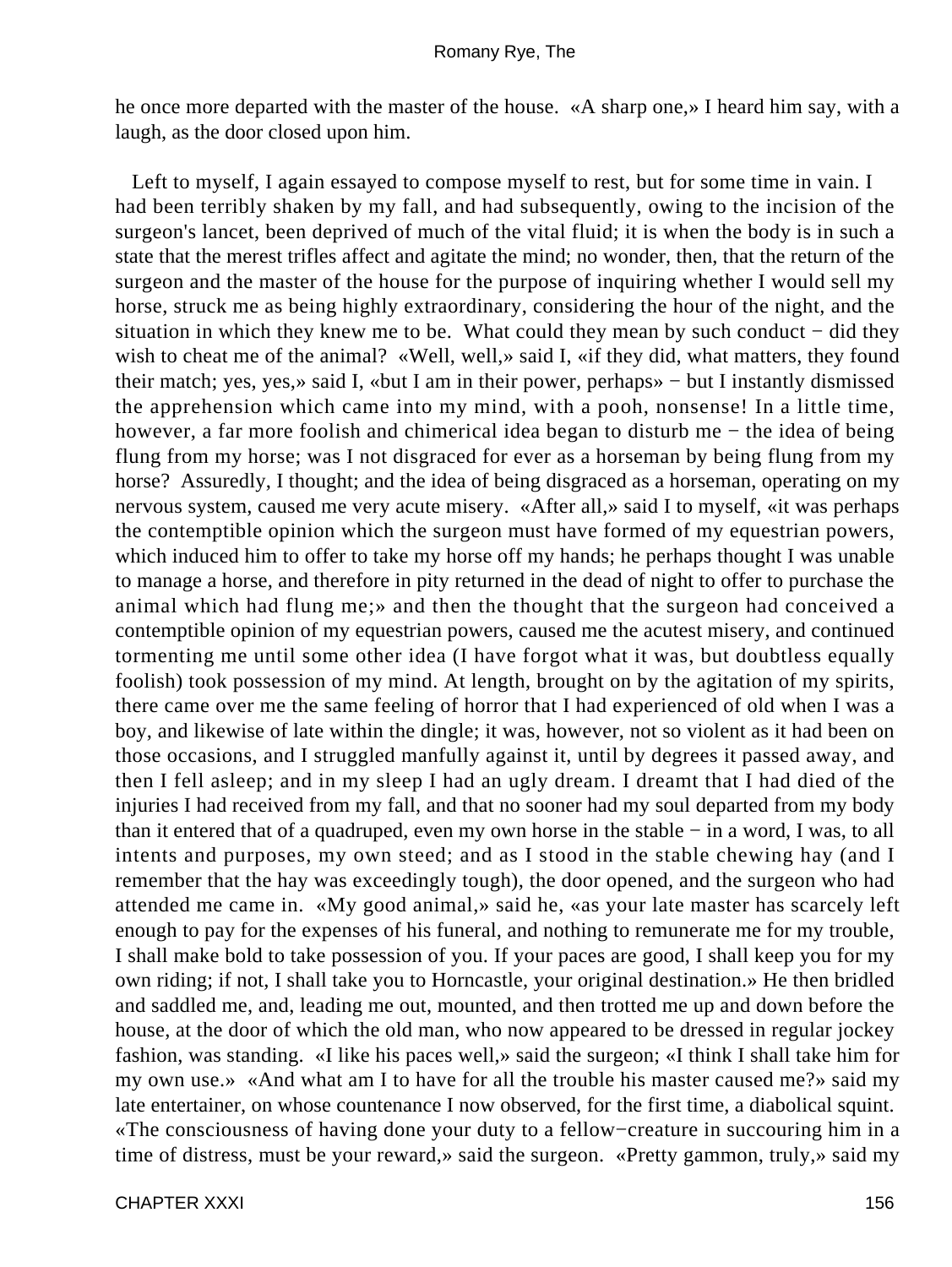late entertainer; «what would you say if I were to talk in that way to you? Come, unless you choose to behave jonnock, I shall take the bridle and lead the horse back into the stable.» «Well,» said the surgeon, «we are old friends, and I don't wish to dispute with you, so I'll tell you what I will do; I will ride the animal to Horncastle, and we will share what he fetches like brothers.» «Good,» said the old man, «but if you say that you have sold him for less than a hundred, I shan't consider you jonnock; remember what the young fellow said − that young fellow − » I heard no more, for the next moment I found myself on a broad road leading, as I supposed, in the direction of Horncastle, the surgeon still in the saddle, and my legs moving at a rapid trot. «Get on,» said the surgeon, jerking my mouth with the bit; whereupon, full of rage, I instantly set off at a full gallop, determined, if possible, to dash my rider to the earth. The surgeon, however, kept his seat, and, so far from attempting to abate my speed, urged me on to greater efforts with a stout stick, which methought he held in his hand. In vain did I rear and kick, attempting to get rid of my foe; but the surgeon remained as saddle−fast as ever the Maugrabin sorcerer in the Arabian tale what time he rode the young prince transformed into a steed to his enchanted palace in the wilderness. At last, as I was still madly dashing on, panting and blowing, and had almost given up all hope, I saw at a distance before me a heap of stones by the side of the road, probably placed there for the purpose of repairing it; a thought appeared to strike me − I will shy at those stones, and, if I can't get rid of him so, resign myself to my fate. So I increased my speed, till arriving within about ten yards of the heap, I made a desperate start, turning half round with nearly the velocity of a mill−stone. Oh, the joy I experienced when I felt my enemy canted over my neck, and saw him lying senseless in the road. «I have you now in my power,» I said, or rather neighed, as, going up to my prostrate foe, I stood over him. «Suppose I were to rear now, and let my fore feet fall upon you, what would your life be worth? that is, supposing you are not killed already; but lie there, I will do you no further harm, but trot to Horncastle without a rider, and when there − » and without further reflection off I trotted in the direction of Horncastle, but had not gone far before my bridle, falling from my neck, got entangled with my off fore foot. I felt myself falling, a thrill of agony shot through me − my knees would be broken, and what should I do at Horncastle with a pair of broken knees? I struggled, but I could not disengage my off fore foot, and downward I fell, but before I had reached the ground I awoke, and found myself half out of bed, my bandaged arm in considerable pain, and my left hand just touching the floor.

With some difficulty I readjusted myself in bed. It was now early morning, and the first rays of the sun were beginning to penetrate the white curtains of a window on my left, which probably looked into the garden, as I caught a glimpse or two of the leaves of trees through a small uncovered part at the side. For some time I felt uneasy and anxious, my spirits being in a strange fluttering state. At last my eyes fell upon a small row of tea−cups seemingly of china, which stood on a mantelpiece exactly fronting the bottom of the bed. The sight of these objects, I know not why, soothed and pacified me; I kept my eyes fixed upon them, as I lay on my back on the bed, with my head upon the pillow, till at last I fell into a calm and refreshing sleep.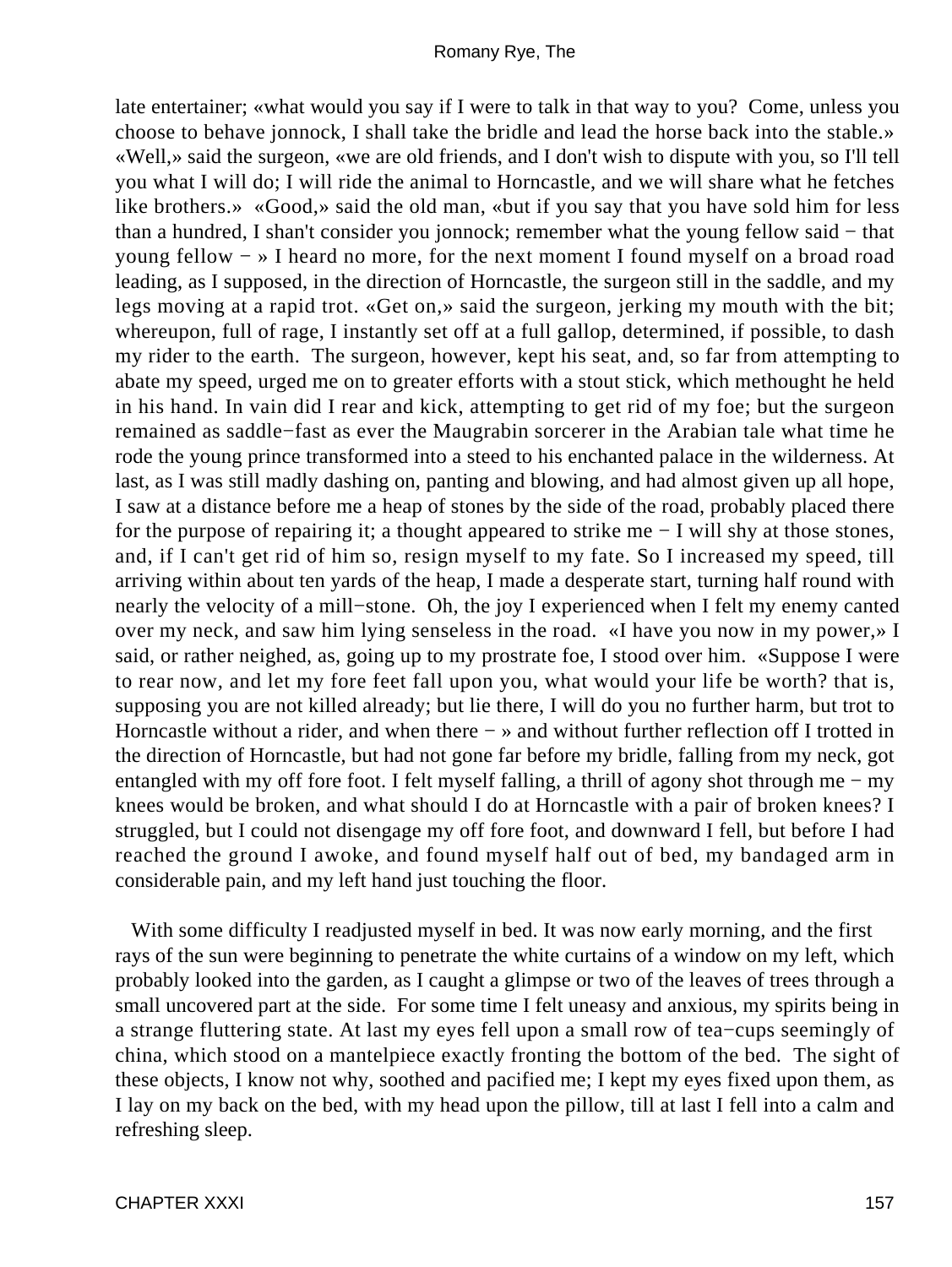## **[CHAPTER XXXII](#page-316-0)**

*The Morning after a Fall* – The Teapot – Unpretending Hospitality – The Chinese Student.

 IT might be about eight o'clock in the morning when I was awakened by the entrance of the old man. «How have you rested?» said he, coming up to the bedside, and looking me in the face. «Well,» said I, «and I feel much better, but I am still very sore.» I surveyed him now for the first time with attention. He was dressed in a sober−coloured suit, and was apparently between sixty and seventy. In stature he was rather above the middle height, but with a slight stoop; his features were placid, and expressive of much benevolence, but, as it appeared to me, with rather a melancholy cast − as I gazed upon them, I felt ashamed that I should ever have conceived in my brain a vision like that of the preceding night, in which he appeared in so disadvantageous a light. At length he said, «It is now time for you to take some refreshment. I hear my old servant coming up with your breakfast.» In a moment the elderly female entered with a tray, on which was some bread and butter, a teapot and cup. The cup was of common blue earthenware, but the pot was of china, curiously fashioned, and seemingly of great antiquity. The old man poured me out a cupful of tea, and then, with the assistance of the woman, raised me higher, and propped me up with the pillows. I ate and drank; when the pot was emptied of its liquid (it did not contain much), I raised it up with my left hand to inspect it. The sides were covered with curious characters, seemingly hieroglyphics. After surveying them for some time, I replaced it upon the tray. «You seem fond of china,» said I, to the old man, after the servant had retired with the breakfast things, and I had returned to my former posture; «you have china on the mantelpiece, and that was a remarkable teapot out of which I have just been drinking.»

 The old man fixed his eyes intently on me, and methought the expression of his countenance became yet more melancholy. «Yes,» said he, at last, «I am fond of china − I have reason to be fond of china – but for china I should – » and here he sighed again.

 «You value it for the quaintness and singularity of its form,» said I; «it appears to be less adapted for real use than our own pottery.»

 «I care little about its form,» said the old man; «I care for it simply on account of − however, why talk to you on the subject which can have no possible interest to you? I expect the surgeon here presently.»

 «I do not like that surgeon at all,» said I; «how strangely he behaved last night, coming back, when I was just falling asleep, to ask me if I would sell my horse.»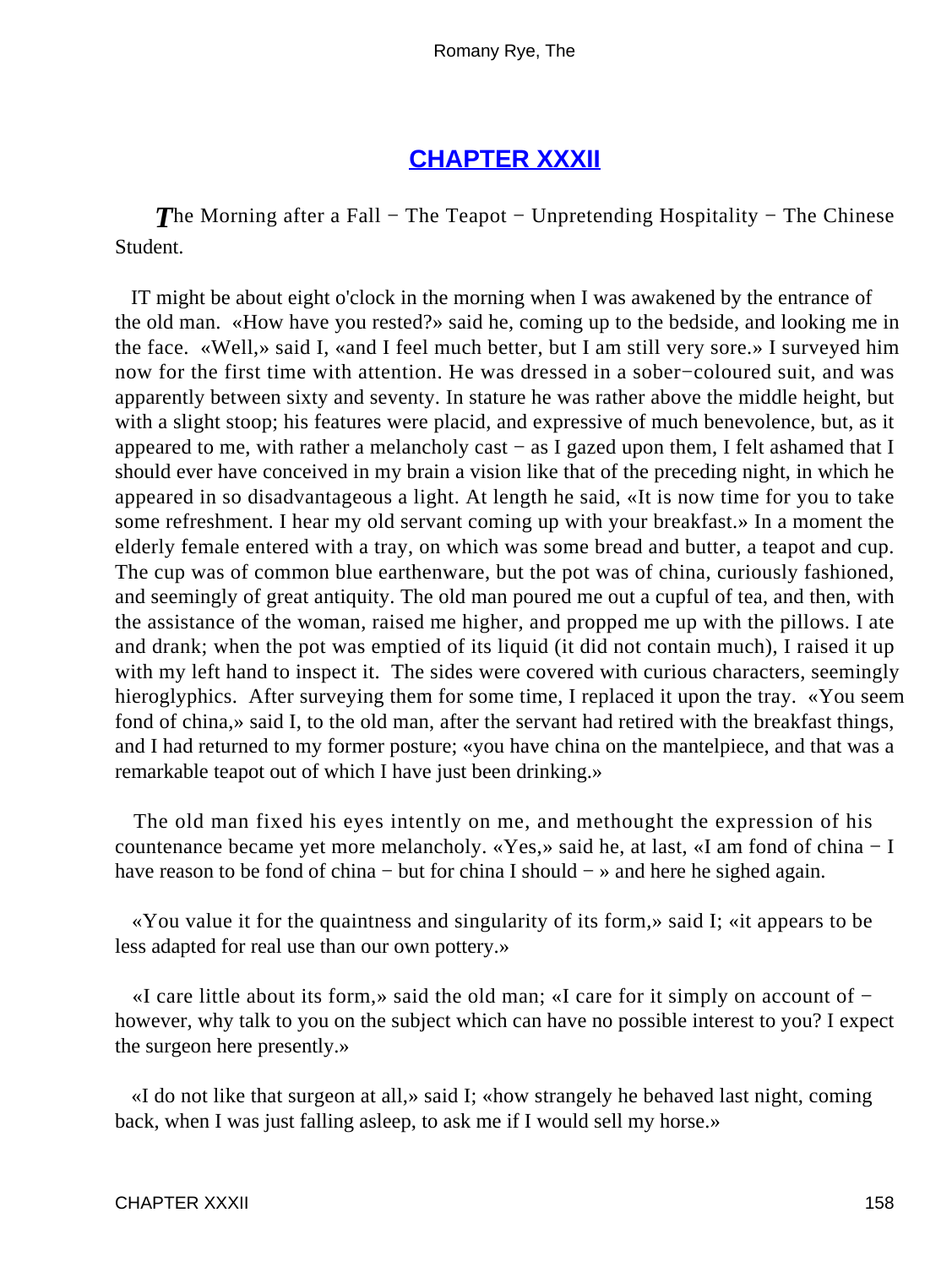The old man smiled. «He has but one failing,» said he, «an itch for horse−dealing; but for that he might be a much richer man than he is; he is continually buying and exchanging horses, and generally finds himself a loser by his bargains: but he is a worthy creature, and skilful in his profession – it is well for you that you are under his care.»

 The old man then left me, and in about an hour returned with the surgeon, who examined me and reported favourably as to my case. He spoke to me with kindness and feeling, and did not introduce the subject of the horse. I asked him whether he thought I should be in time for the fair. «I saw some people making their way thither to−day,» said he; «the fair lasts three weeks, and it has just commenced. Yes, I think I may promise you that you will be in time for the very heat of it. In a few days you will be able to mount your saddle with your arm in a sling, but you must by no means appear with your arm in a sling at Horncastle, as people would think that your horse had flung you, and that you wanted to dispose of him because he was a vicious brute. You must, by all means, drop the sling before you get to Horncastle.»

 For three days I kept my apartment by the advice of the surgeon. I passed my time as I best could. Stretched on my bed, I either abandoned myself to reflection, or listened to the voices of the birds in the neighbouring garden. Sometimes, as I lay awake at night, I would endeavour to catch the tick of a clock, which methought sounded from some distant part of the house.

 The old man visited me twice or thrice every day to inquire into my state. His words were few on these occasions, and he did not stay long. Yet his voice and his words were kind. What surprised me most in connection with this individual was, the delicacy of conduct which he exhibited in not letting a word proceed from his lips which could testify curiosity respecting who I was, or whence I came. All he knew of me was, that I had been flung from my horse on my way to a fair for the purpose of disposing of the animal; and that I was now his guest. I might be a common horse−dealer for what he knew, yet I was treated by him with all the attention which I could have expected, had I been an alderman of Boston's heir, and known to him as such. The county in which I am now, thought I at last, must be either extraordinarily devoted to hospitality, or this old host of mine must be an extraordinary individual. On the evening of the fourth day, feeling tired of my confinement, I put my clothes on in the best manner I could, and left the chamber. Descending a flight of stairs, I reached a kind of quadrangle, from which branched two or three passages; one of these I entered, which had a door at the farther end, and one on each side; the one to the left standing partly open, I entered it, and found myself in a middle−sized room with a large window, or rather glass−door, which looked into a garden, and which stood open. There was nothing remarkable in this room, except a large quantity of china. There was china on the mantelpiece − china on two tables, and a small beaufet, which stood opposite the glass-door, was covered with china – there were cups, teapots, and vases of various forms, and on all of them I observed characters − not a teapot, not a tea−cup, not a vase of whatever form or size, but appeared to possess hieroglyphics on some part or other. After surveying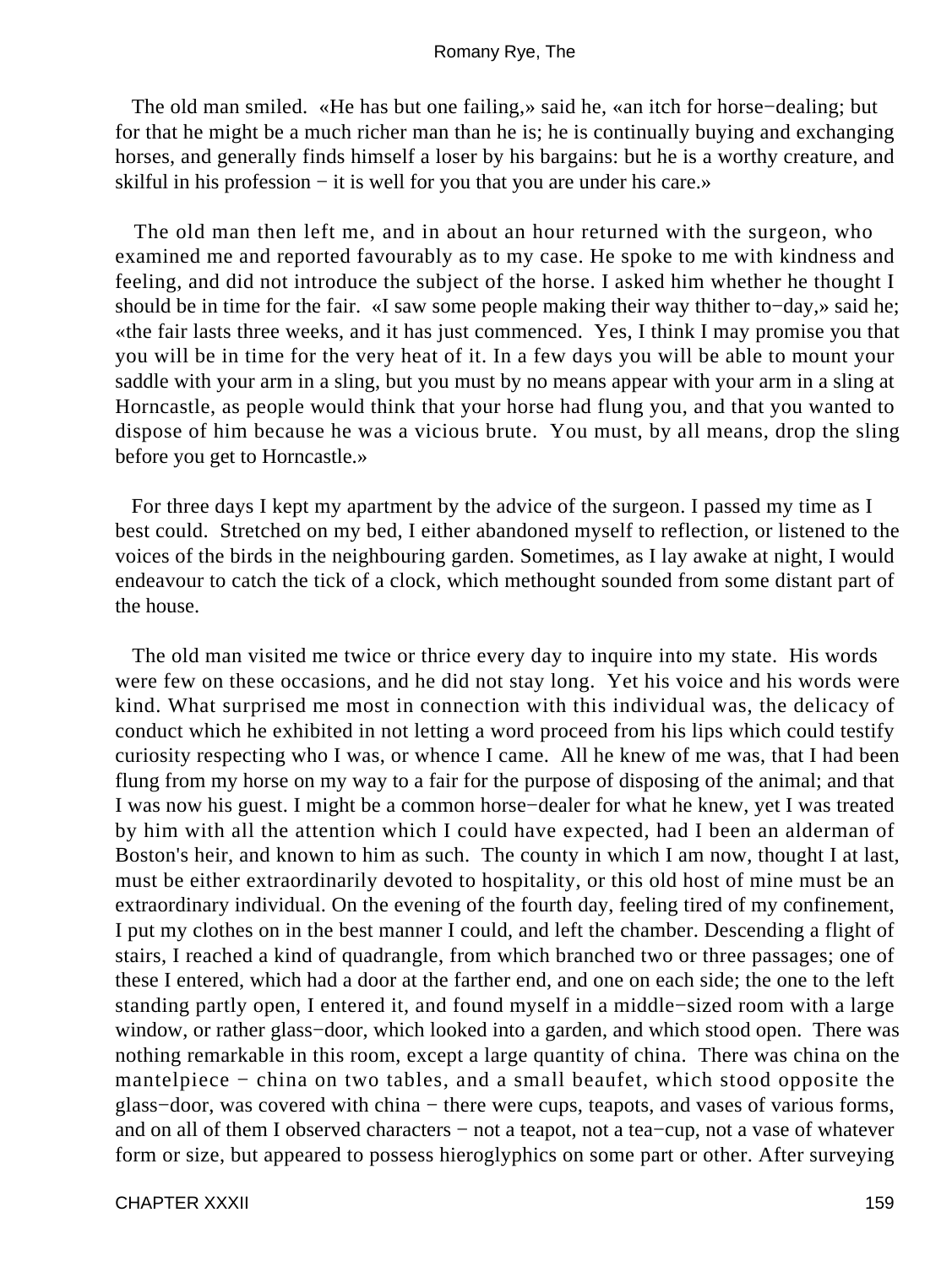these articles for some time with no little interest, I passed into the garden, in which there were small parterres of flowers, and two or three trees, and which, where the house did not abut, was bounded by a wall; turning to the right by a walk by the side of a house, I passed by a door − probably the one I had seen at the end of the passage − and arrived at another window similar to that through which I had come, and which also stood open; I was about to pass through it, when I heard the voice of my entertainer exclaiming, «Is that you? pray come in.»

 I entered the room, which seemed to be a counterpart of the one which I had just left. It was of the same size, had the same kind of furniture, and appeared to be equally well stocked with china; one prominent article it possessed, however, which the other room did not exhibit − namely, a clock, which, with its pendulum moving tick−a−tick, hung against the wall opposite to the door, the sight of which made me conclude that the sound which methought I had heard in the stillness of the night was not an imaginary one. There it hung on the wall, with its pendulum moving tick−a− tick. The old gentleman was seated in an easy chair a little way into the room, having the glass−door on his right hand. On a table before him lay a large open volume, in which I observed Roman letters as well as characters. A few inches beyond the book on the table, covered all over with hieroglyphics, stood a china vase. The eyes of the old man were fixed upon it.

 «Sit down,» said he, motioning me with his hand to a stool close by, but without taking his eyes from the vase.

 «I can't make it out,» said he, at last, removing his eyes from the vase, and leaning back on the chair, «I can't make it out.»

«I wish I could assist you,» said I.

«Assist me,» said the old man, looking at me with a half smile.

«Yes,» said I, «but I don't understand Chinese.»

«I suppose not,» said the old man, with another slight smile; «but − but − »

«Pray proceed,» said I.

 «I wished to ask you,» said the old man, «how you knew that the characters on yon piece of crockery were Chinese; or, indeed, that there was such a language?»

 «I knew the crockery was china,» said I, «and naturally enough supposed what was written upon it to be Chinese; as for there being such a language – the English have a language, the French have a language, and why not the Chinese?»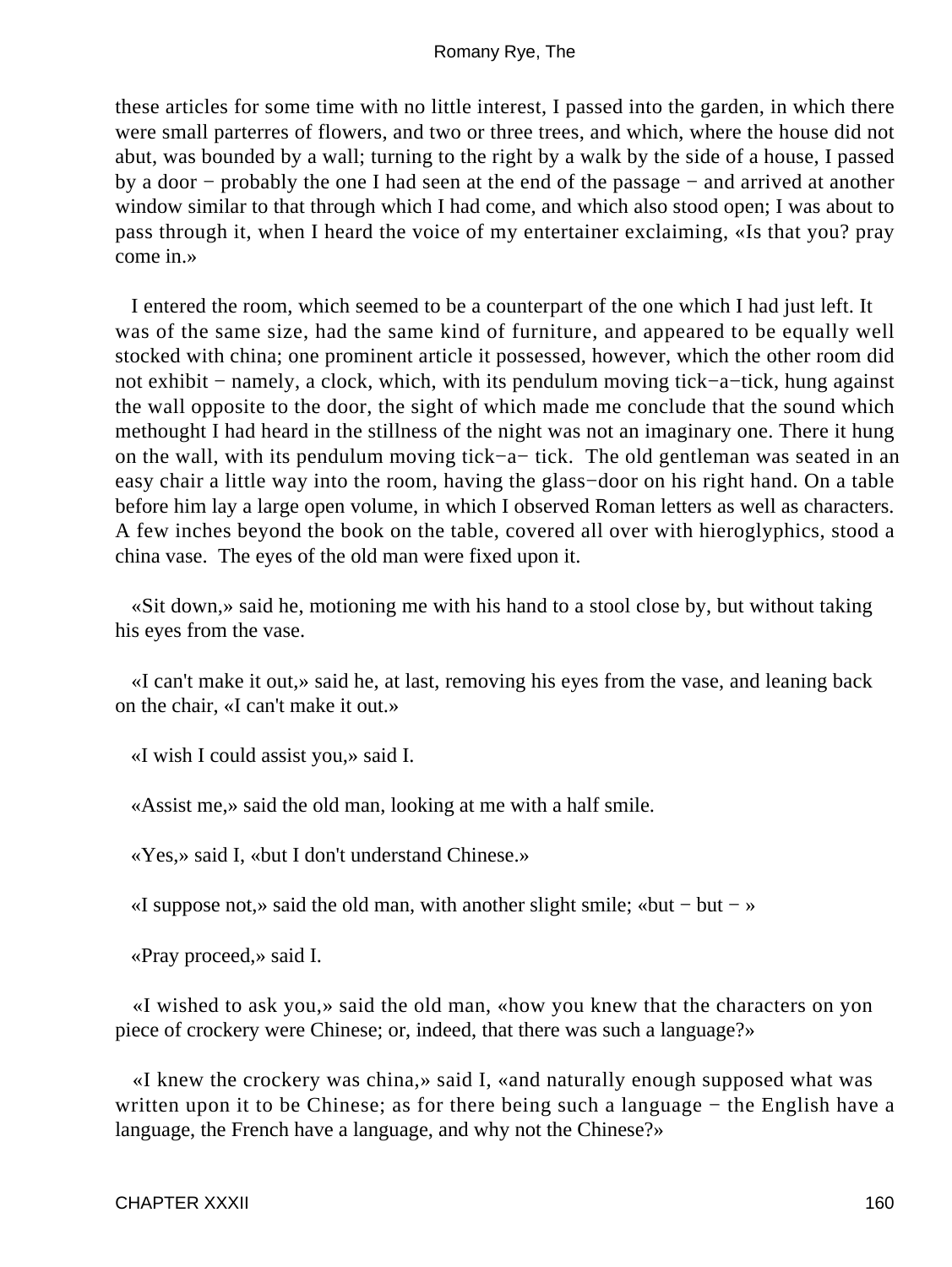«May I ask you a question?»

«As many as you like.»

«Do you know any language besides English?»

«Yes,» said I, «I know a little of two or three.»

«May I ask their names?»

«Why not?» said I, «I know a little French.»

«Anything else?»

«Yes, a little Welsh, and a little Haik.»

«What is Haik?»

«Armenian.»

 «I am glad to see you in my house,» said the old man, shaking me by the hand; «how singular that one coming as you did should know Armenian!»

 «Not more singular,» said I, «than that one living in such a place as this should know Chinese. How came you to acquire it?»

 The old man looked at me, and sighed. «I beg pardon,» said I, «for asking what is, perhaps, an impertinent question; I have not imitated your own delicacy; you have never asked me a question without first desiring permission, and here I have been days and nights in your house an intruder on your hospitality, and you have never so much as asked me who I am.»

 «In forbearing to do that,» said the old man, «I merely obeyed the Chinese precept, 'Ask no questions of a guest;' it is written on both sides of the teapot out of which you have had your tea.»

«I wish I knew Chinese,» said I. «Is it a difficult language to acquire?»

 «I have reason to think so,» said the old man. «I have been occupied upon it five−and−thirty years, and I am still very imperfectly acquainted with it; at least, I frequently find upon my crockery sentences the meaning of which to me is very dark, though it is true these sentences are mostly verses, which are, of course, more difficult to understand than mere prose.»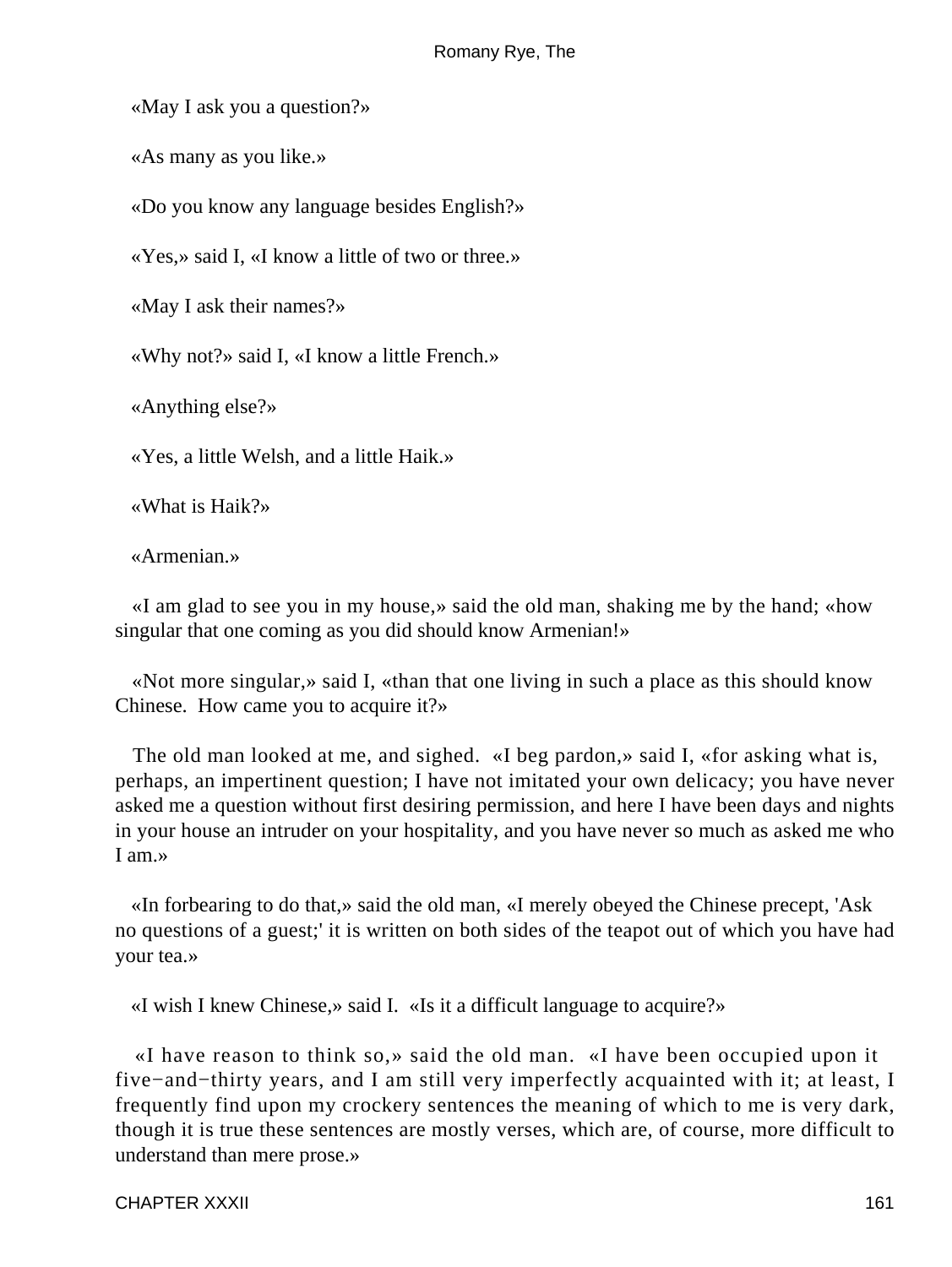«Are your Chinese studies,» said I, «confined to crockery literature?»

«Entirely,» said the old man; «I read nothing else.»

 «I have heard,» said I, «that the Chinese have no letters, but that for every word they have a separate character − is it so?»

 «For every word they have a particular character,» said the old man; «though, to prevent confusion, they have arranged their words under two hundred and fourteen what we should call radicals, but which they call keys. As we arrange all our words in a dictionary under twenty−four letters, so do they arrange all their words, or characters, under two hundred and fourteen radical signs; the simplest radicals being the first, and the more complex the last.»

«Does the Chinese resemble any of the European languages in words?» said I.

«I am scarcely competent to inform you,» said the old man; «but I believe not.»

«What does that character represent?» said I, pointing to one on the vase.

«A knife,» said the old man, «that character is one of the simplest radicals or keys.»

«And what is the sound of it?» said I.

«Tau,» said the old man.

«Tau!» said I; «tau!»

«A strange word for a knife is it not?» said the old man.

«Tawse!» said I; «tawse!»

«What is tawse?» said the old man.

«You were never at school at Edinburgh, I suppose?»

«Never,» said the old man.

 «That accounts for your not knowing the meaning of tawse,» said I; «had you received the rudiments of a classical education at the High School, you would have known the meaning of tawse full well. It is a leathern thong, with which refractory urchins are recalled to a sense of their duty by the dominie. Tau – tawse – how singular!»

«I cannot see what the two words have in common, except a slight agreement in sound.»

CHAPTER XXXII 162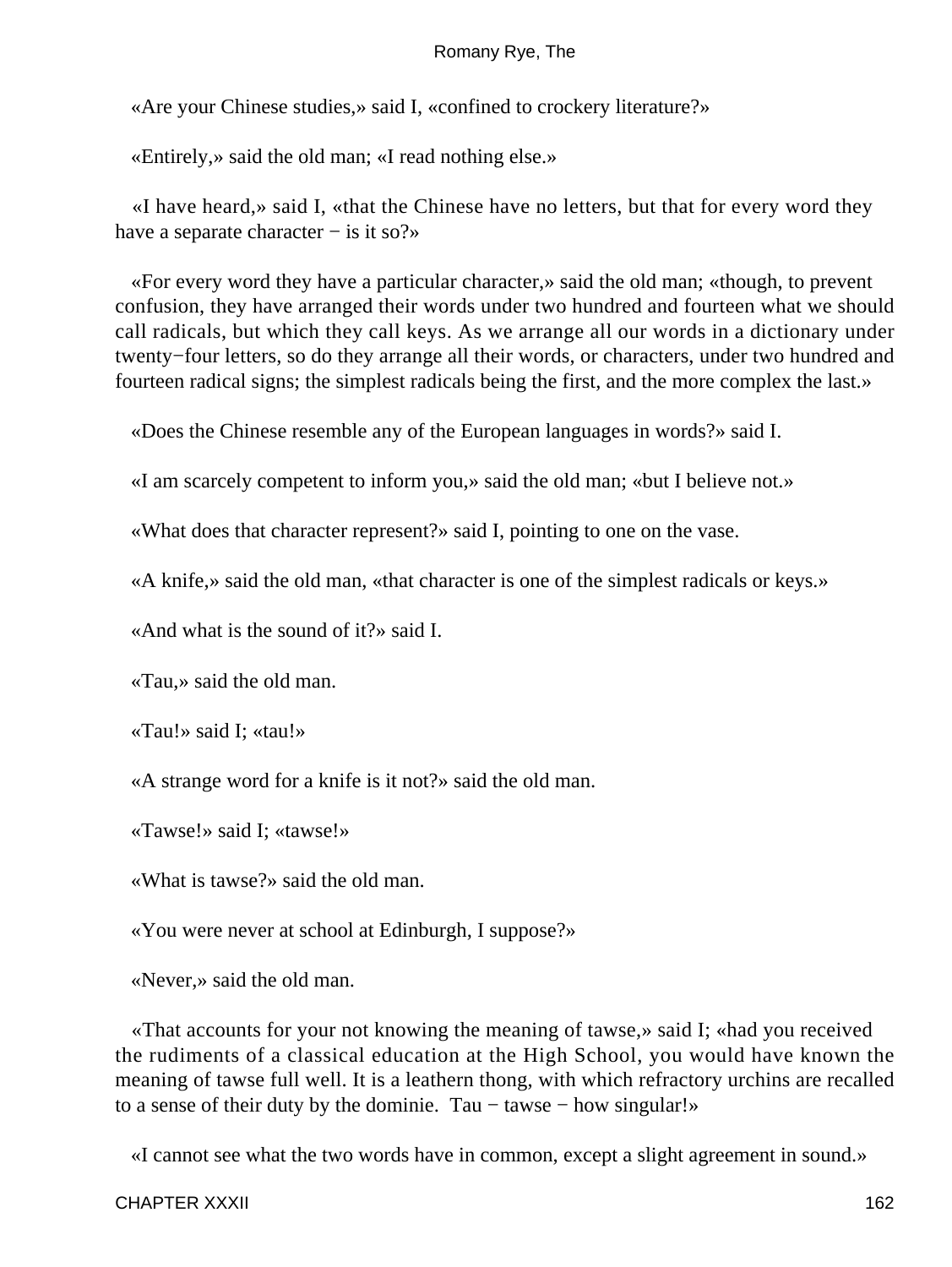«You will see the connection,» said I, «when I inform you that the thong, from the middle to the bottom, is cut or slit into two or three parts, from which slits or cuts, unless I am very much mistaken, it derives its name − tawse, a thong with slits or cuts, used for chastising disorderly urchins at the High School, from the French tailler, to cut; evidently connected with the Chinese tau, a knife − how very extraordinary!»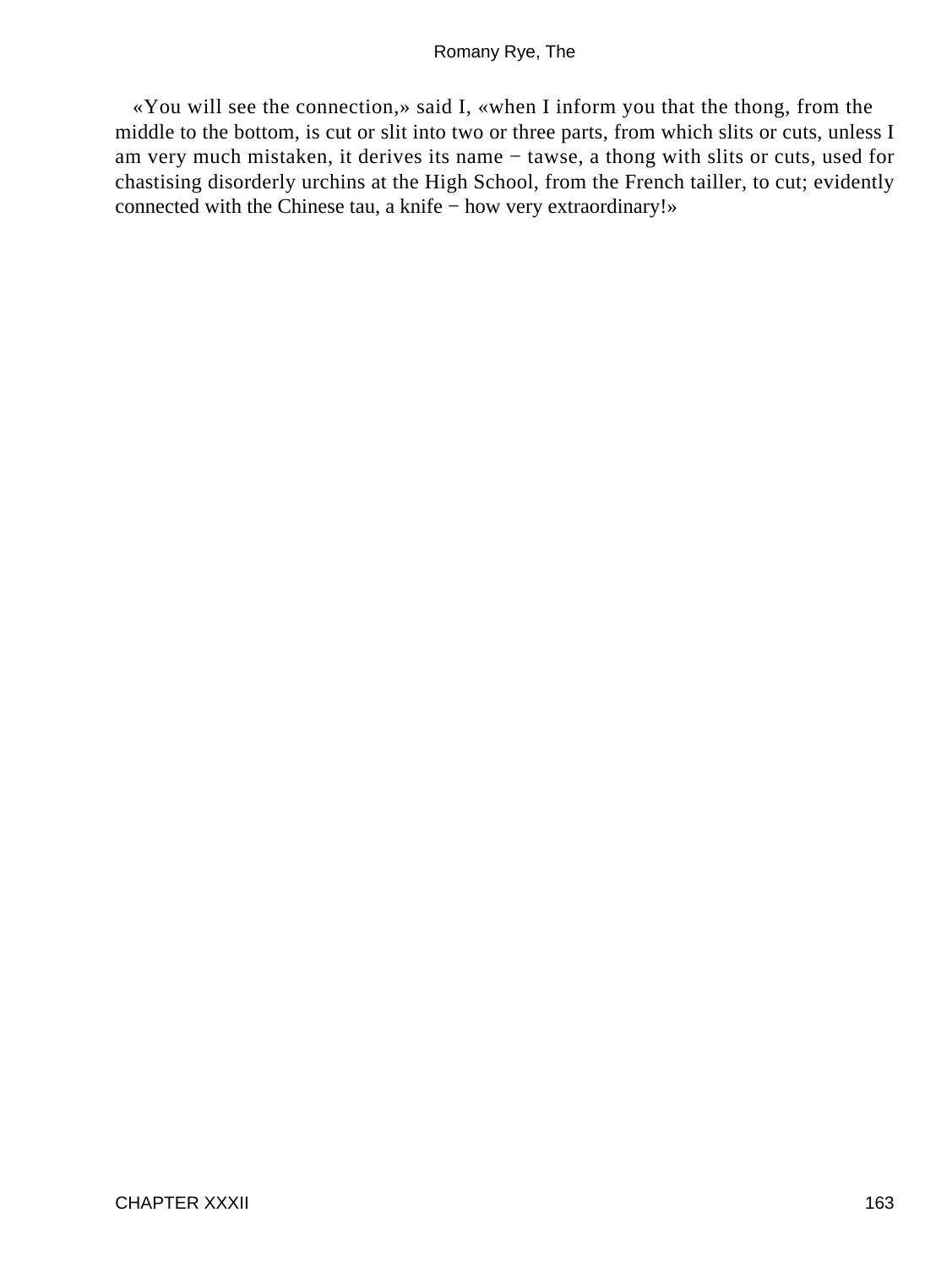## **[CHAPTER XXXIII](#page-316-0)**

*C*onvalescence − The Surgeon's Bill − Letter of Recommendation − Commencement of the Old Man's History.

 TWO days − three days passed away − and I still remained at the house of my hospitable entertainer; my bruised limb rapidly recovering the power of performing its functions. I passed my time agreeably enough, sometimes in my chamber, communing with my own thoughts; sometimes in the stable, attending to, and not unfrequently conversing with, my horse; and at meal−time − for I seldom saw him at any other − discoursing with the old gentleman, sometimes on the Chinese vocabulary, sometimes on Chinese syntax, and once or twice on English horseflesh; though on this latter subject, notwithstanding his descent from a race of horse−traders, he did not enter into with much alacrity. As a small requital for his kindness, I gave him one day, after dinner, unasked, a brief account of my history and pursuits. He listened with attention; and when it was concluded, thanked me for the confidence which I had reposed in him. «Such conduct,» said he, «deserves a return. I will tell you my own history; it is brief, but may perhaps not prove uninteresting to you − though the relation of it will give me some pain.» «Pray, then, do not recite it,» said I. «Yes,» said the old man, «I will tell you, for I wish you to know it.» He was about to begin, when he was interrupted by the arrival of the surgeon. The surgeon examined into the state of my bruised limb, and told me, what indeed I already well knew, that it was rapidly improving. «You will not even require a sling,» said he, «to ride to Horncastle. When do you propose going?» he demanded. «When do you think I may venture?» I replied. «I think, if you are a tolerably good horseman, you may mount the day after to−morrow,» answered the medical man. «By−the−bye, are you acquainted with anybody at Horncastle?» «With no living soul,» I answered. «Then you would scarcely find stable−room for your horse. But I am happy to be able to assist you. I have a friend there who keeps a small inn, and who, during the time of the fair, keeps a stall vacant for any quadruped I may bring, until he knows whether I am coming or not. I will give you a letter to him, and he will see after the accommodation of your horse. To−morrow I will pay you a farewell visit, and bring you the letter.» «Thank you,» said I; «and do not forget to bring your bill.» The surgeon looked at the old man, who gave him a peculiar nod. «Oh!» said he, in reply to me, «for the little service I have rendered you, I require no remuneration. You are in my friend's house, and he and I understand each other.» «I never receive such favours,» said I, «as you have rendered me, without remunerating them; therefore I shall expect your bill.» «Oh! just as you please,» said the surgeon; and shaking me by the hand more warmly than he had hitherto done, he took his leave.

 On the evening of the next day, the last which I spent with my kind entertainer, I sat at tea with him in a little summer−house in his garden, partially shaded by the boughs of a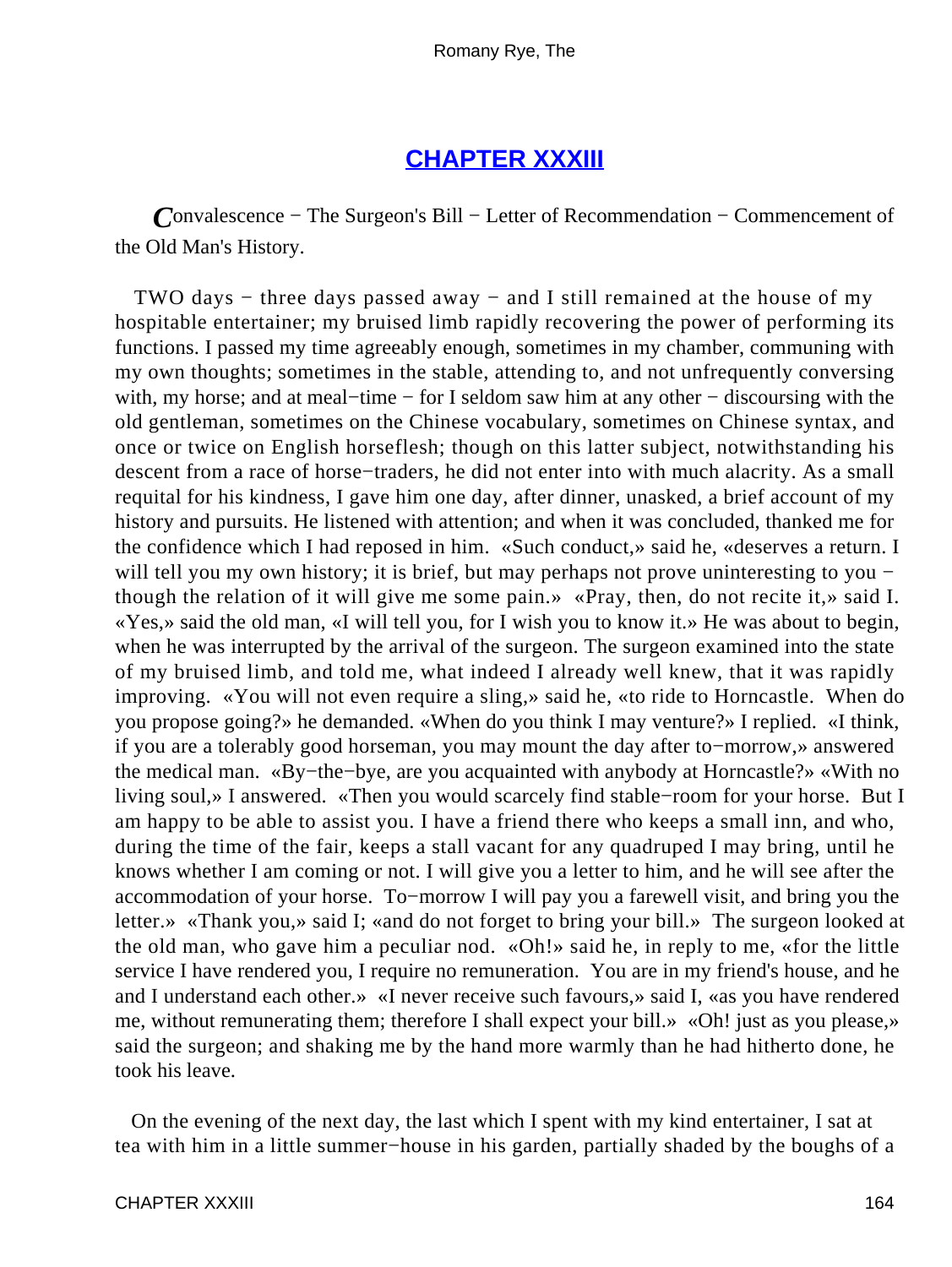large fig−tree. The surgeon had shortly before paid me his farewell visit, and had brought me the letter of introduction to his friend at Horncastle, and also his bill, which I found anything but extravagant. After we had each respectively drank the contents of two cups − and it may not be amiss here to inform the reader that though I took cream with my tea, as I always do when I can procure that addition, the old man, like most people bred up in the country, drank his without it − he thus addressed me:− «I am, as I told you on the night of your accident, the son of a breeder of horses, a respectable and honest man. When I was about twenty he died, leaving me, his only child, a comfortable property, consisting of about two hundred acres of land and some fifteen hundred pounds in money. My mother had died about three years previously. I felt the death of my mother keenly, but that of my father less than was my duty; indeed, truth compels me to acknowledge that I scarcely regretted his death. The cause of this want of proper filial feeling was the opposition which I had experienced from him in an affair which deeply concerned me. I had formed an attachment for a young female in the neighbourhood, who, though poor, was of highly respectable birth, her father having been a curate of the Established Church. She was, at the time of which I am speaking, an orphan, having lost both her parents, and supported herself by keeping a small school. My attachment was returned, and we had pledged our vows, but my father, who could not reconcile himself to her lack of fortune, forbade our marriage in the most positive terms. He was wrong, for she was a fortune in herself − amiable and accomplished. Oh! I cannot tell you all she was − » and here the old man drew his hand across his eyes. "By the death of my father, the only obstacle to our happiness appeared to be removed. We agreed, therefore, that our marriage should take place within the course of a year; and I forthwith commenced enlarging my house and getting my affairs in order. Having been left in the easy circumstances which I have described, I determined to follow no business, but to pass my life in a strictly domestic manner, and to be very, very happy. Amongst other property derived from my father were several horses, which I disposed of in this neighbourhood, with the exception of two remarkably fine ones, which I determined to take to the next fair at Horncastle, the only place where I expected to be able to obtain what I considered to be their full value. At length the time arrived for the commencement of the fair, which was within three months of the period which my beloved and myself had fixed upon for the celebration of our nuptials. To the fair I went, a couple of trusty men following me with the horses. I soon found a purchaser for the animals, a portly, plausible person, of about forty, dressed in a blue riding coat, brown top boots, and leather breeches. There was a strange−looking urchin with him, attired in nearly similar fashion, with a beam in one of his eyes, who called him father. The man paid me for the purchase in bank−notes − three fifty−pound notes for the two horses. As we were about to take leave of each other, he suddenly produced another fifty−pound note, inquiring whether I could change it, complaining, at the same time, of the difficulty of procuring change in the fair. As I happened to have plenty of small money in my possession, and as I felt obliged to him for having purchased my horses at what I considered to be a good price, I informed him that I should be very happy to accommodate him; so I changed him the note, and he, having taken possession of the horses, went his way, and I myself returned home.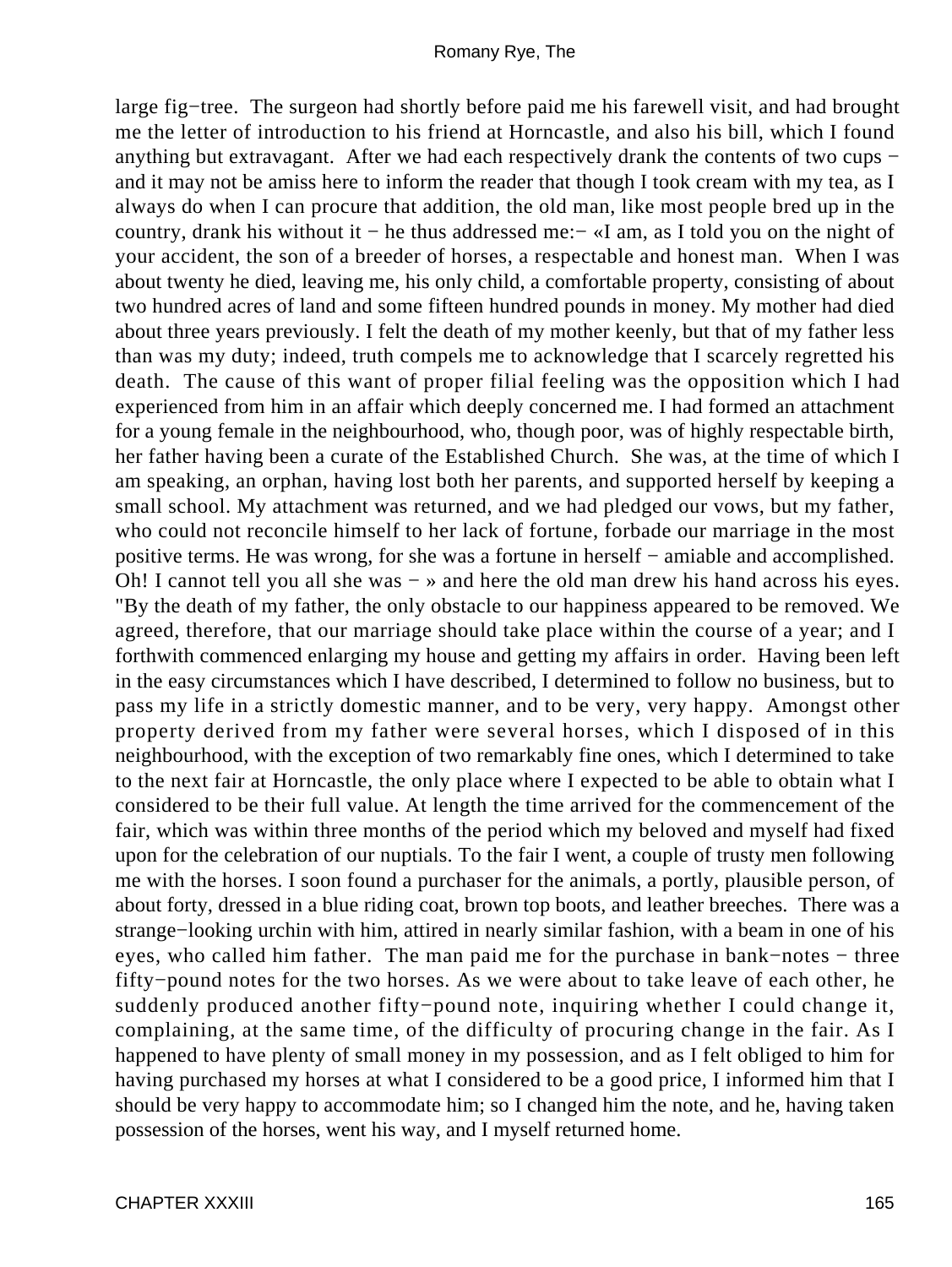"A month passed; during this time I paid away two of the notes which I had received at Horncastle from the dealer – one of them in my immediate neighbourhood, and the other at a town about fifteen miles distant, to which I had repaired for the purpose of purchasing some furniture. All things seemed to be going on most prosperously, and I felt quite happy, when one morning, as I was overlooking some workmen who were employed about my house, I was accosted by a constable, who informed me that he was sent to request my immediate appearance before a neighbouring bench of magistrates. Concluding that I was merely summoned on some unimportant business connected with the neighbourhood, I felt no surprise, and forthwith departed in company with the officer. The demeanour of the man upon the way struck me as somewhat singular. I had frequently spoken to him before, and had always found him civil and respectful, but he was now reserved and sullen, and replied to two or three questions which I put to him in anything but a courteous manner. On arriving at the place where the magistrates were sitting − an inn at a small town about two miles distant − I found a more than usual number of people assembled, who appeared to be conversing with considerable eagerness. At sight of me they became silent, but crowded after me as I followed the man into the magistrates' room. There I found the tradesman to whom I had paid the note for the furniture at the town fifteen miles off in attendance, accompanied by an agent of the Bank of England; the former, it seems, had paid the note into a provincial bank, the proprietors of which, discovering it to be a forgery, had forthwith written up to the Bank of England, who had sent down their agent to investigate the matter. A third individual stood beside them − the person in my own immediate neighbourhood to whom I had paid the second note; this, by some means or other, before the coming down of the agent, had found its way to the same provincial bank, and also being pronounced a forgery, it had speedily been traced to the person to whom I had paid it. It was owing to the apparition of this second note that the agent had determined, without further inquiry, to cause me to be summoned before the rural tribunal.

 "In a few words the magistrates' clerk gave me to understand the state of the case. I was filled with surprise and consternation. I knew myself to be perfectly innocent of any fraudulent intention, but at the time of which I am speaking it was a matter fraught with the greatest danger to be mixed up, however innocently, with the passing of false money. The law with respect to forgery was terribly severe, and the innocent as well as the guilty occasionally suffered. Of this I was not altogether ignorant; unfortunately, however, in my transactions with the stranger, the idea of false notes being offered to me, and my being brought into trouble by means of them, never entered my mind. Recovering myself a little, I stated that the notes in question were two of three notes which I had received at Horncastle, for a pair of horses, which it was well known I had carried thither.

 «Thereupon, I produced from my pocket−book the third note, which was forthwith pronounced a forgery. I had scarcely produced the third note, when I remembered the one which I had changed for the Horncastle dealer, and with the remembrance came the almost certain conviction that it was also a forgery; I was tempted for a moment to produce it, and to explain the circumstance − would to God I had done so! − but shame at the idea of having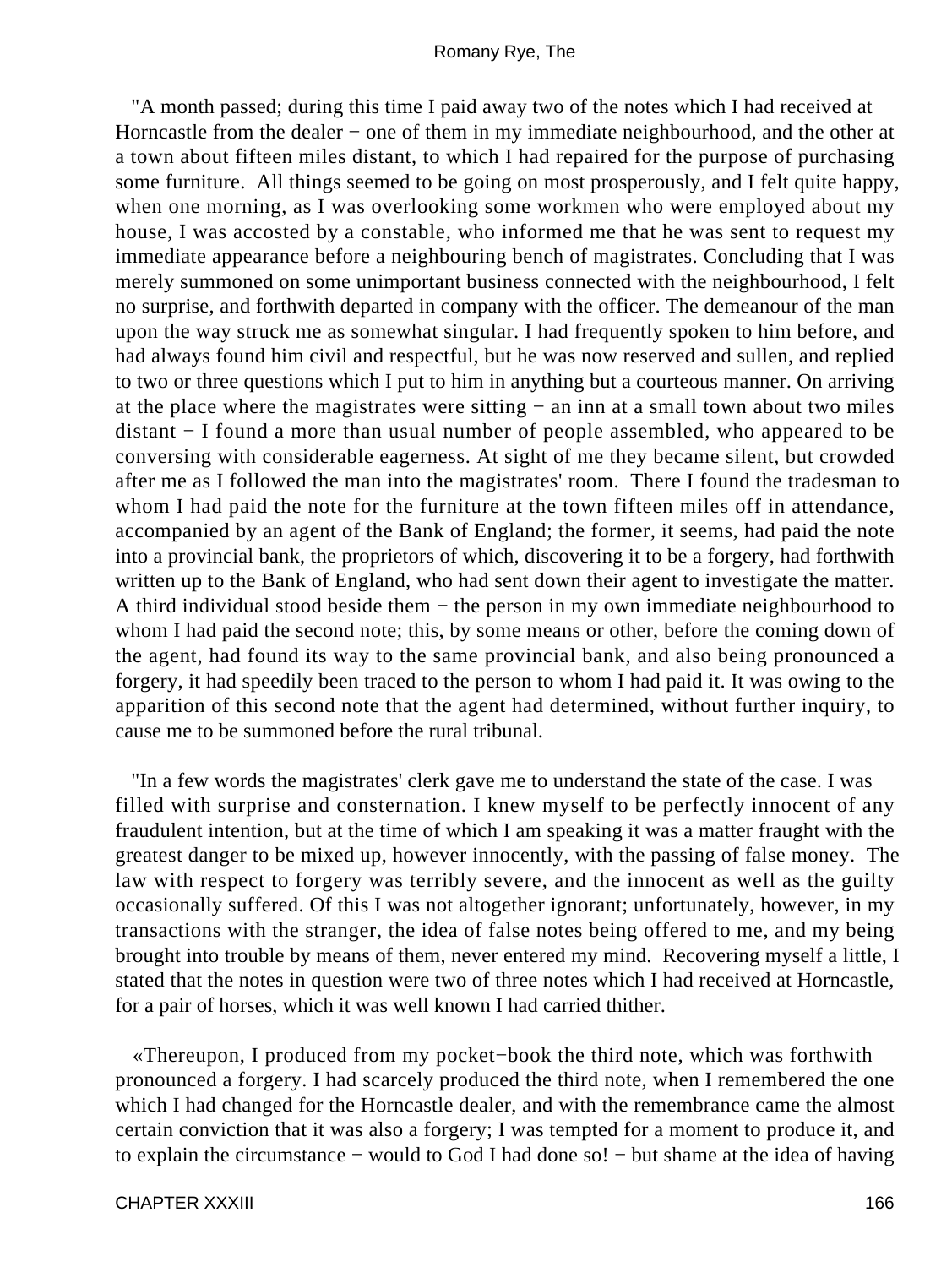been so wretchedly duped prevented me, and the opportunity was lost. I must confess that the agent of the bank behaved, upon the whole, in a very handsome manner; he said that as it was quite evident that I had disposed of certain horses at the fair, it was very probable that I might have received the notes in question in exchange for them, and that he was willing, as he had received a very excellent account of my general conduct, to press the matter no farther, that is, provided − » And here he stopped. Thereupon, one of the three magistrates, who were present, asked me whether I chanced to have any more of these spurious notes in my possession. He certainly had a right to ask the question; but there was something peculiar in his tone−insinuating suspicion. It is certainly difficult to judge of the motives which rule a person's conduct, but I cannot help imagining that he was somewhat influenced in his behaviour on that occasion, which was anything but friendly, by my having refused to sell him the horses at a price less than that which I expected to get at the fair; be this as it may, the question filled me with embarrassment, and I bitterly repented not having at first been more explicit. Thereupon the magistrate in the same kind of tone, demanded to see my pocket−book. I knew that to demur would be useless, and produced it, and therewith, amongst two or three small country notes, appeared the fourth which I had received from the Horncastle dealer. The agent took it up and examined it with attention. 'Well, is it a genuine note?' asked the magistrate. 'I am sorry to say that it is not,' said the agent; 'it is a forgery, like the other three.' The magistrate shrugged his shoulders, as indeed did several people in the room. 'A regular dealer in forged notes,' said a person close behind me; 'who would have thought it?'

 "Seeing matters begin to look so serious, I aroused myself, and endeavoured to speak in my own behalf, giving a candid account of the manner in which I became possessed of the notes; but my explanation did not appear to meet much credit; the magistrate, to whom I have in particular alluded, asked, why I had not at once stated the fact of my having received a fourth note; and the agent, though in a very quiet tone, observed that he could not help thinking it somewhat strange that I should have changed a note of so much value for a perfect stranger, even supposing that he had purchased my horses, and had paid me their value in hard cash; and I noticed that he laid particular emphasis on the last words. I might have observed that I was an inexperienced young man, who, meaning no harm myself, suspected none in others, but I was confused, stunned, and my tongue seemed to cleave to the roof of my mouth. The men who had taken my horses to Horncastle, and for whom I had sent, as they lived close at hand, now arrived, but the evidence which they could give was anything but conclusive in my favour; they had seen me in company with an individual at Horncastle, to whom, by my orders, they had delivered certain horses, but they had seen no part of the money transaction; the fellow, whether from design or not, having taken me aside into a retired place, where he had paid me the three spurious notes, and induced me to change the fourth, which throughout the affair was what bore most materially against me. How matters might have terminated I do not know, I might have gone to prison, and I might have been − just then, when I most needed a friend, and least expected to find one, for though amongst those present there were several who were my neighbours, and who had professed friendship for me, none of them when they saw that I needed support and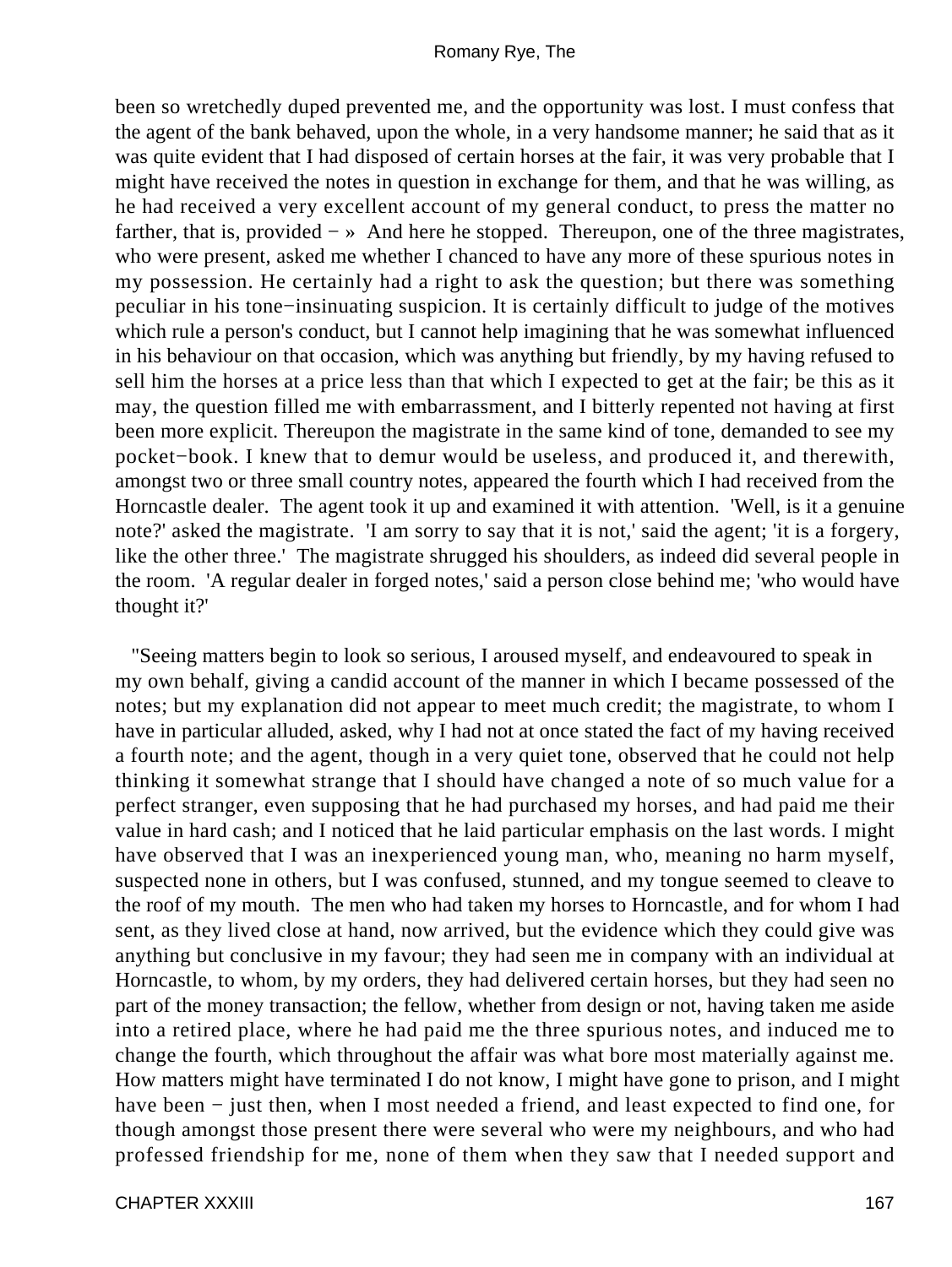encouragement, came forward to yield me any, but, on the contrary, appeared by their looks to enjoy my terror and confusion − just then a friend entered the room in the person of the surgeon of the neighbourhood, the father of him who has attended you; he was not on very intimate terms with me, but he had occasionally spoken to me, and had attended my father in his dying illness, and chancing to hear that I was in trouble, he now hastened to assist me. After a short preamble, in which he apologized to the bench for interfering, he begged to be informed of the state of the case, whereupon the matter was laid before him in all its details. He was not slow in taking a fair view of it, and spoke well and eloquently in my behalf − insisting on the improbability that a person of my habits and position would be wilfully mixed up with a transaction like that of which it appeared I was suspected − adding, that as he was fully convinced of my innocence, he was ready to enter into any surety with respect to my appearance at any time to answer anything which might be laid to my charge. This last observation had particular effect, and as he was a person universally respected, both for his skill in his profession and his general demeanour, people began to think that a person in whom he took an interest could scarcely be concerned in anything criminal, and though my friend the magistrate − I call him so ironically − made two or three demurs, it was at last agreed between him and his brethren of the bench, that, for the present, I should be merely called upon to enter into my own recognizance for the sum of two hundred pounds, to appear whenever it should be deemed requisite to enter into any further investigation of the matter.

 "So I was permitted to depart from the tribunal of petty justice without handcuffs, and uncollared by a constable; but people looked coldly and suspiciously upon me. The first thing I did was to hasten to the house of my beloved, in order to inform her of every circumstance attending the transaction. I found her, but how? A malicious female individual had hurried to her with a distorted tale, to the effect that I had been taken up as an utterer of forged notes; that an immense number had been found in my possession; that I was already committed, and that probably I should be executed. My affianced one tenderly loved me, and her constitution was delicate; fit succeeded fit; she broke a blood−vessel, and I found her deluged in blood; the surgeon had been sent for; he came and afforded her every possible relief. I was distracted; he bade me have hope, but I observed he looked very grave.

 "By the skill of the surgeon, the poor girl was saved in the first instance from the arms of death, and for a few weeks she appeared to be rapidly recovering; by degrees, however, she became melancholy; a worm preyed upon her spirit; a slow fever took possession of her frame. I subsequently learned that the same malicious female who had first carried to her an exaggerated account of the affair, and who was a distant relative of her own, frequently visited her, and did all in her power to excite her fears with respect to its eventual termination. Time passed on in a very wretched manner. Our friend the surgeon showing to us both every mark of kindness and attention.

 "It was owing to this excellent man that my innocence was eventually established. Having been called to a town on the borders of Yorkshire to a medical consultation, he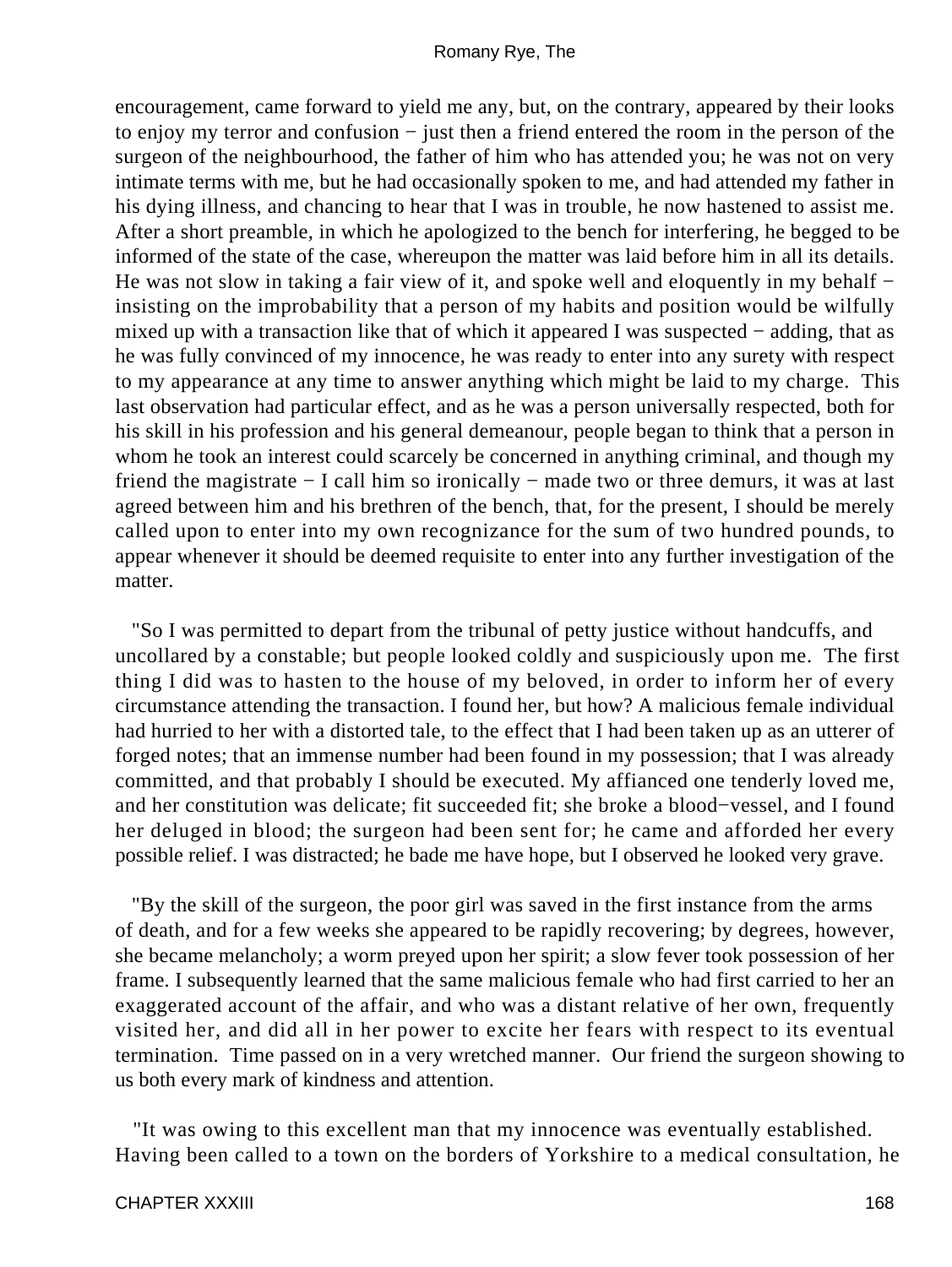chanced to be taking a glass of wine with the landlord of the inn at which he stopped, when the waiter brought in a note to be changed, saying 'That the Quaker gentleman, who had been for some days in the house, and was about to depart, had sent it to be changed, in order that he might pay his bill.' The landlord took the note, and looked at it. 'A fifty−pound bill,' said he; 'I don't like changing bills of that amount, lest they should prove bad ones; however, as it comes from a Quaker gentleman, I suppose it is all right.' The mention of a fifty−pound note aroused the attention of my friend, and he requested to be permitted to look at it; he had scarcely seen it, when he was convinced that it was one of the same description as those which had brought me into trouble, as it corresponded with them in two particular features, which the agent of the bank had pointed out to him and others as evidence of their spuriousness. My friend, without a moment's hesitation, informed the landlord that the note was a bad one, expressing at the same time a great wish to see the Quaker gentleman who wanted to have it changed. 'That you can easily do,' said the landlord, and forthwith conducted him into the common room, where he saw a respectable−looking man, dressed like a Quaker, and seemingly about sixty years of age.

 "My friend, after a short apology, showed him the note which he held in his hand, stating that he had no doubt it was a spurious one, and begged to be informed where he had taken it, adding, that a particular friend of his was at present in trouble, owing to his having taken similar notes from a stranger at Horncastle; but that he hoped that he, the Quaker, could give information, by means of which the guilty party, or parties, could be arrested. At the mention of Horncastle, it appeared to my friend that the Quaker gave a slight start. At the conclusion of this speech, however, he answered, with great tranquillity, that he had received it in the way of business at −, naming one of the principal towns in Yorkshire, from a very respectable person, whose name he was perfectly willing to communicate, and likewise his own, which he said was James, and that he was a merchant residing at Liverpool; that he would write to his friend at −, requesting him to make inquiries on the subject; that just at that moment he was in a hurry to depart, having some particular business at a town about ten miles off, to go to which he had bespoken a post−chaise of the landlord; that with respect to the note, it was doubtless a very disagreeable thing to have a suspicious one in his possession, but that it would make little difference to him, as he had plenty of other money, and thereupon he pulled out a purse, containing various other notes, and some gold, observing, 'that his only motive for wishing to change the other note was a desire to be well provided with change;' and finally, that if they had any suspicion with respect to him, he was perfectly willing to leave the note in their possession till he should return, which he intended to do in about a fortnight. There was so much plausibility in the speech of the Quaker, and his appearance and behaviour were so perfectly respectable, that my friend felt almost ashamed of the suspicion which at first he had entertained of him, though, at the same time, he felt an unaccountable unwillingness to let the man depart without some further interrogation. The landlord, however, who did not wish to disoblige one who had been, and might probably be again, a profitable customer, declared that he was perfectly satisfied; and that he had no wish to detain the note, which he made no doubt the gentleman had received in the way of business, and that as the matter concerned him alone, he would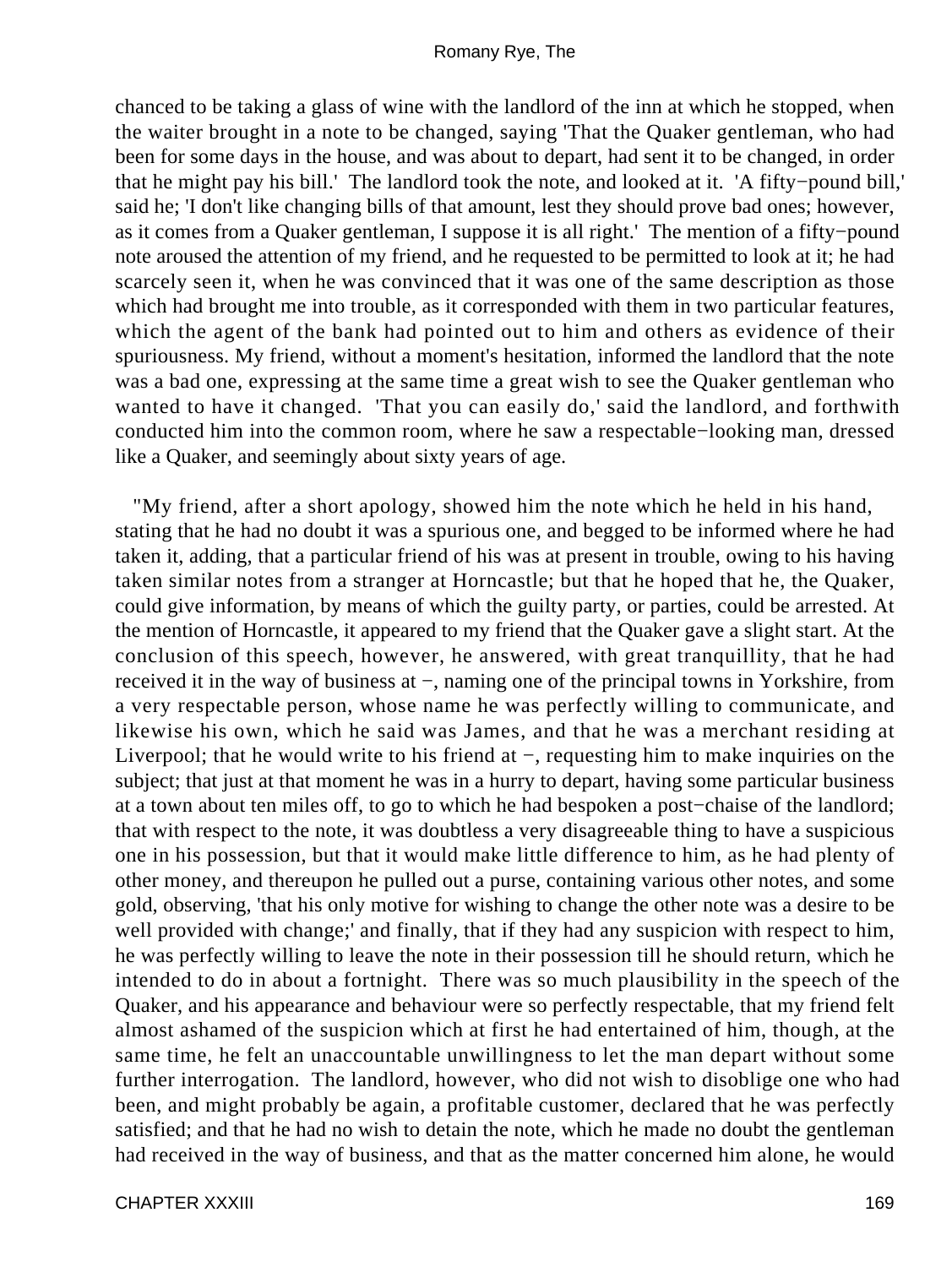leave it to him to make the necessary inquiries. 'Just as you please, friend,' said the Quaker, pocketing the suspicious note, 'I will now pay my bill.' Thereupon he discharged the bill with a five−pound note, which he begged the landlord to inspect carefully, and with two pieces of gold.

 "The landlord had just taken the money, receipted the bill, and was bowing to his customer, when the door opened, and a lad, dressed in a kind of grey livery, appeared, and informed the Quaker that the chaise was ready. 'Is that boy your servant?' said the surgeon. 'He is, friend,' said the Quaker. 'Hast thou any reason for asking me that question?' 'And has he been long in your service?' 'Several years,' replied the Quaker, 'I took him into my house out of compassion, he being an orphan, but as the chaise is waiting, I will bid thee farewell.' 'I am afraid I must stop your journey for the present,' said the surgeon; 'that boy has exactly the same blemish in the eye which a boy had who was in company with the man at Horncastle, from whom my friend received the forged notes, and who there passed for his son.' 'I know nothing about that,' said the Quaker, 'but I am determined to be detained here no longer, after the satisfactory account which I have given as to the note's coming into my possession.' He then attempted to leave the room, but my friend detained him, a struggle ensued, during which a wig which the Quaker wore fell off, whereupon he instantly appeared to lose some twenty years of his age. 'Knock the fellow down, father,' said the boy, 'I'll help you.'

 "And, forsooth, the pretended Quaker took the boy's advice, and knocked my friend down in a twinkling. The landlord, however, and waiter, seeing how matters stood, instantly laid hold of him; but there can be no doubt that he would have escaped from the whole three, had not certain guests who were in the house, hearing the noise, rushed in, and helped to secure him. The boy was true to his word, assisting him to the best of his ability, flinging himself between the legs of his father's assailants, causing several of them to stumble and fall. At length, the fellow was secured, and led before a magistrate; the boy, to whom he was heard to say something which nobody understood, and to whom, after the man's capture, no one paid much attention, was no more seen.

 "The rest, as far as this man was concerned, may be told in a few words; nothing to criminate him was found on his person, but on his baggage being examined, a quantity of spurious notes were discovered. Much of his hardihood now forsook him, and in the hope of saving his life he made some very important disclosures; amongst other things, he confessed that it was he who had given me the notes in exchange for the horses, and also the note to be changed. He was subsequently tried on two indictments, in the second of which I appeared against him. He was condemned to die; but, in consideration of the disclosures he had made, his sentence was commuted to perpetual transportation.

 «My innocence was thus perfectly established before the eyes of the world, and all my friends hastened to congratulate me. There was one who congratulated me more than all the rest − it was my beloved one, but − but − she was dying − »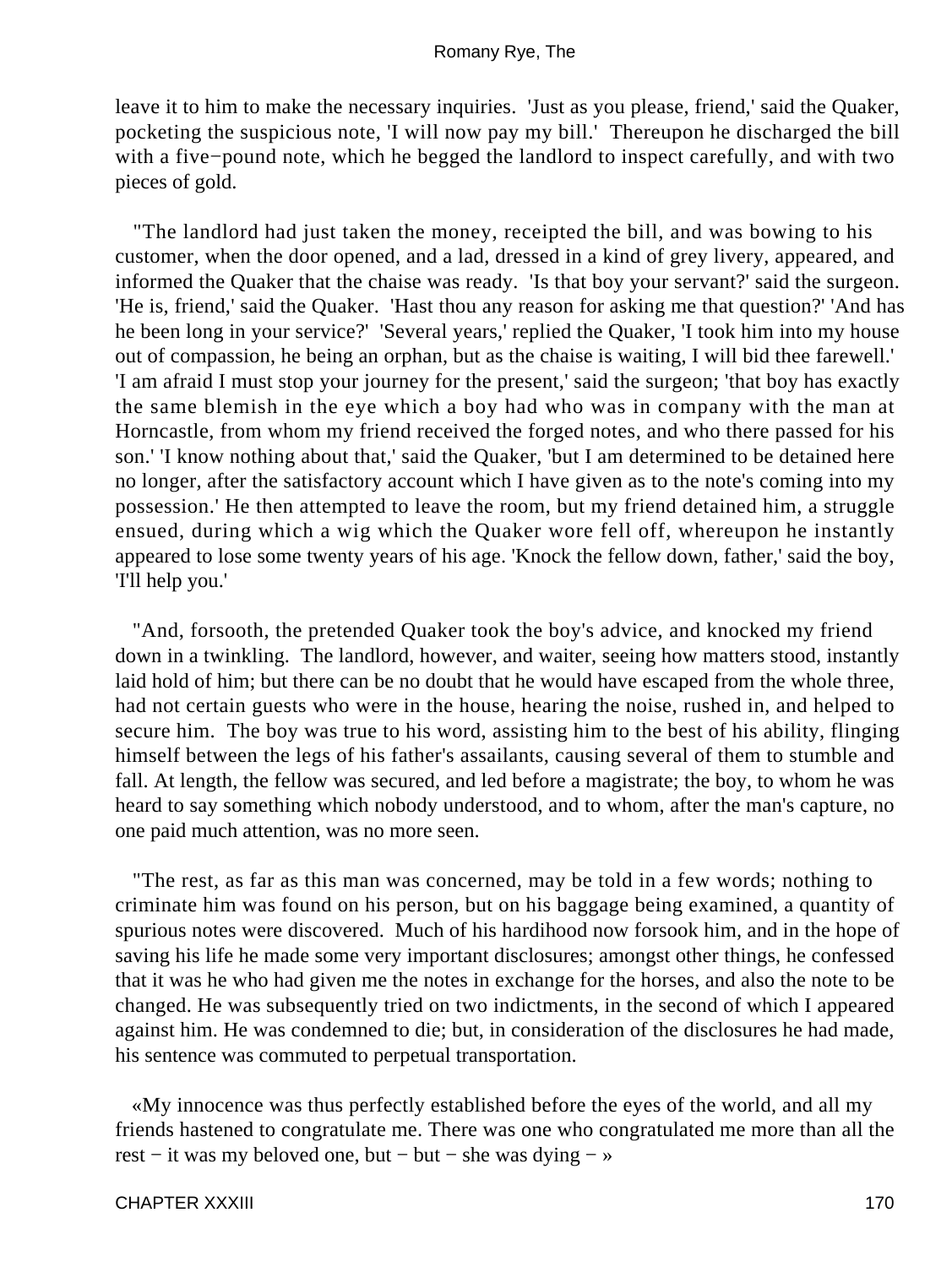Here the old man drew his hand before his eyes, and remained for some time without speaking; at length he removed his hand, and commenced again with a broken voice: «You will pardon me if I hurry over this part of my story, I am unable to dwell upon it. How dwell upon a period when I saw my only earthly treasure pine away gradually day by day, and knew that nothing could save her! She saw my agony, and did all she could to console me, saying that she was herself quite resigned. A little time before her death she expressed a wish that we should be united. I was too happy to comply with her request. We were united, I brought her to this house, where, in less than a week, she expired in my arms.»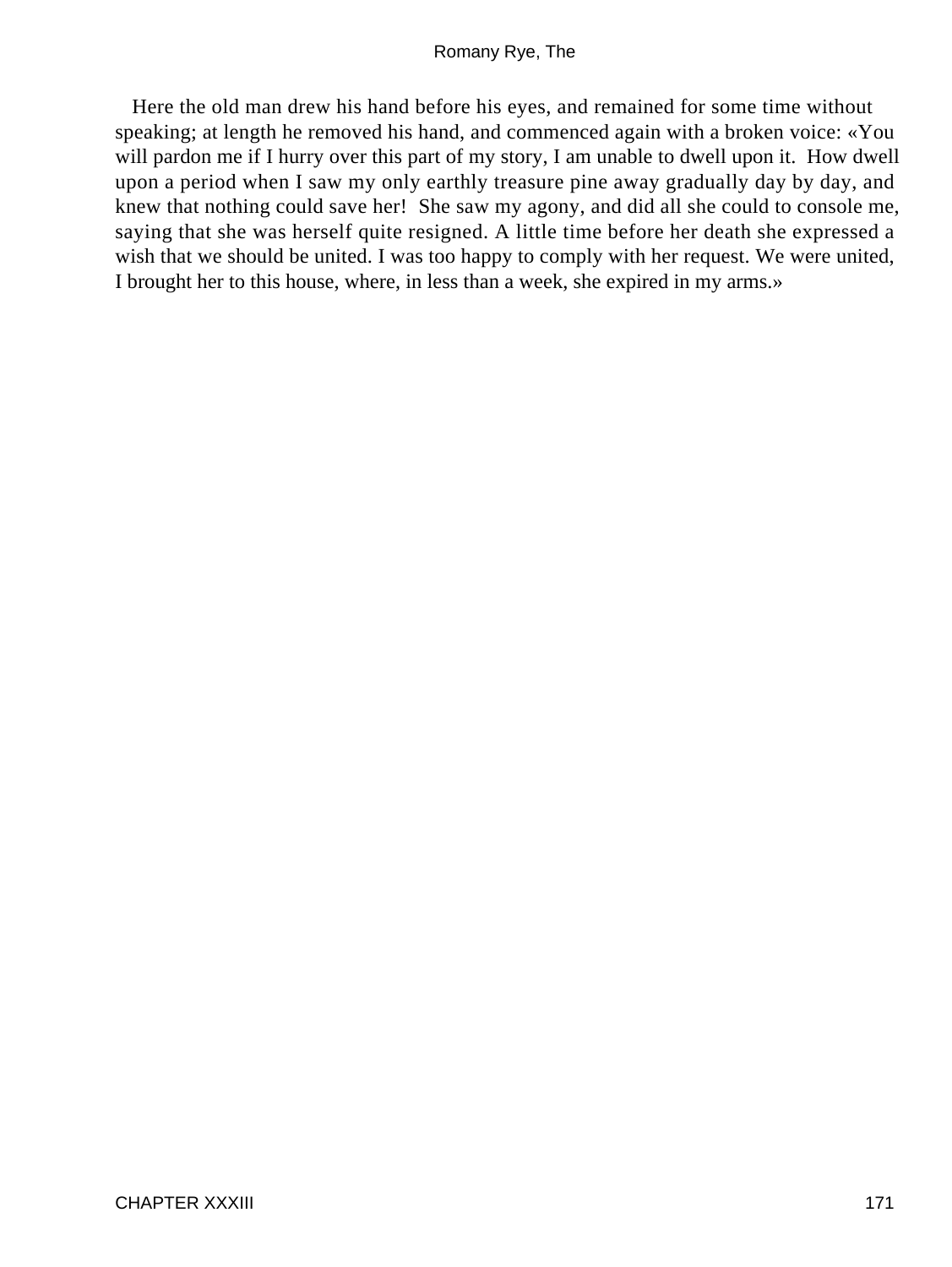## **[CHAPTER XXXIV](#page-316-0)**

*The Old Man's Story continued − Misery in the Head − The Strange Marks −* Tea−dealer from London − Difficulties of the Chinese Language.

**AFTER** another pause the old man once more resumed his narration:− "If ever there was a man perfectly miserable it was myself, after the loss of that cherished woman. I sat solitary in the house, in which I had hoped in her company to realize the choicest earthly happiness, a prey to the bitterest reflections; many people visited, and endeavoured to console me − amongst them was the clergyman of the parish, who begged me to be resigned, and told me that it was good to be afflicted. I bowed my head, but I could not help thinking how easy it must be for those who feel no affliction, to bid others to be resigned, and to talk of the benefit resulting from sorrow; perhaps I should have paid more attention to his discourse than I did, provided he had been a person for whom it was possible to entertain much respect, but his own heart was known to be set on the things of this world.

 "Within a little time he had an opportunity, in his own case, of practising resignation, and of realizing the benefit of being afflicted. A merchant, to whom he had entrusted all his fortune, in the hope of a large interest, became suddenly a bankrupt, with scarcely any assets. I will not say that it was owing to this misfortune that the divine died in less than a month after its occurrence, but such was the fact. Amongst those who most frequently visited me was my friend the surgeon; he did not confine himself to the common topics of consolation, but endeavoured to impress upon me the necessity of rousing myself, advising me to occupy my mind with some pursuit, particularly recommending agriculture; but agriculture possessed no interest for me, nor, indeed, any pursuit within my reach; my hopes of happiness had been blighted, and what cared I for anything? so at last he thought it best to leave me to myself, hoping that time would bring with it consolation; and I remained solitary in my house, waited upon by a male and a female servant. Oh, what dreary moments I passed! My only amusement − and it was a sad one − was to look at the things which once belonged to my beloved, and which were new in my possession. Oh, how fondly would I dwell upon them! There were some books; I cared not for books, but these had belonged to my beloved. Oh, how fondly did I dwell on them! Then there was her hat and bonnet − oh, me, how fondly did I gaze upon them! and after looking at her things for hours, I would sit and ruminate on the happiness I had lost. How I execrated the moment I had gone to the fair to sell horses! 'Would that I had never been to Horncastle to sell horses!' I would say; 'I might at this moment have been enjoying the company of my beloved, leading a happy, quiet, easy life, but for that fatal expedition;' that thought worked on my brain, till my brain seemed to turn round.

"One day I sat at the breakfast−table gazing vacantly around me, my mind was in a state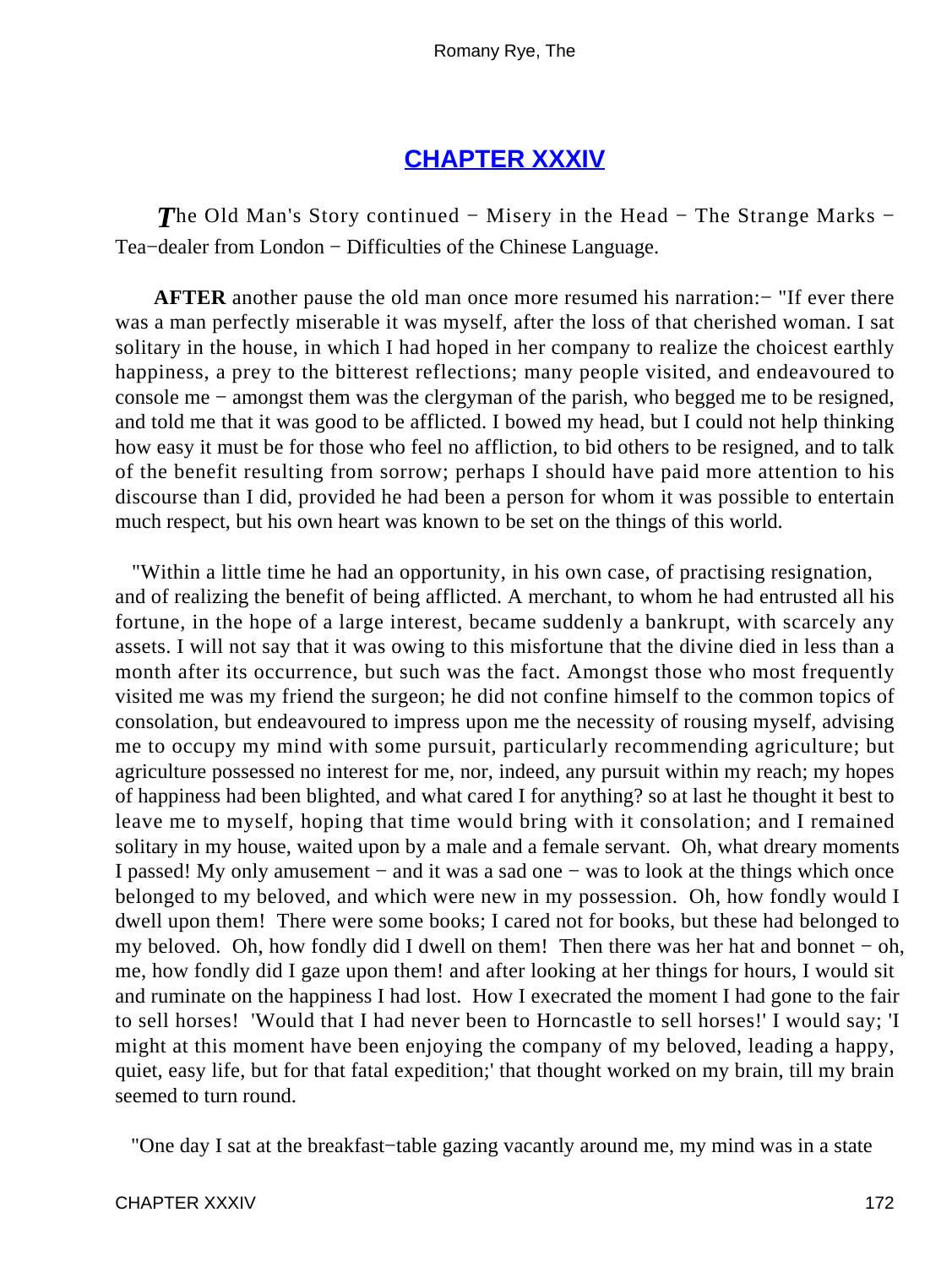of inexpressible misery; there was a whirl in my brain, probably like that which people feel who are rapidly going mad; this increased to such a degree that I felt giddiness coming upon me. To abate this feeling I no longer permitted my eyes to wander about, but fixed them upon an object on the table, and continued gazing at it for several minutes without knowing what it was; at length, the misery in my head was somewhat stilled, my lips moved, and I heard myself saying, 'What odd marks!' I had fastened my eyes on the side of a teapot, and by keeping them fixed upon it, had become aware of a fact that had escaped my notice before − namely, that there were marks upon it. I kept my eyes fixed upon them, and repeated at intervals, 'What strange marks!' − for I thought that looking upon the marks tended to abate the whirl in my head: I kept tracing the marks one after the other, and I observed that though they all bore a general resemblance to each other, they were all to a certain extent different. The smallest portion possible of curious interest had been awakened within me, and, at last, I asked myself, within my own mind, 'What motive could induce people to put such odd marks on their crockery? they were not pictures, they were not letters; what motive could people have for putting them there?' At last I removed my eyes from the teapot, and thought for a few moments about the marks; presently, however, I felt the whirl returning; the marks became almost effaced from my mind, and I was beginning to revert to my miserable ruminations, when suddenly methought I heard a voice say, 'The marks! the marks! cling to the marks? or− ' So I fixed my eyes again upon the marks, inspecting them more attentively, if possible, than I had done before, and, at last, I came to the conclusion that they were not capricious or fanciful marks, but were arranged systematically; when I had gazed at them for a considerable time, I turned the teapot round, and on the other side I observed marks of a similar kind, which I soon discovered were identical with the ones I had been observing. All the marks were something alike, but all somewhat different, and on comparing them with each other, I was struck with the frequent occurrence of a mark crossing an upright line, or projecting from it, now on the right, now on the left side; and I said to myself, 'Why does this mark sometimes cross the upright line, and sometimes project?' and the more I thought on the matter, the less did I feel of the misery in my head.

 "The things were at length removed, and I sat, as I had for some time past been wont to sit after my meals, silent and motionless; but in the present instance my mind was not entirely abandoned to the one mournful idea which had so long distressed it. It was, to a certain extent, occupied with the marks on the teapot; it is true that the mournful idea strove hard with the marks on the teapot for the mastery in my mind, and at last the painful idea drove the marks of the teapot out; they, however, would occasionally return and flit across my mind for a moment or two, and their coming was like a momentary relief from intense pain. I thought once or twice that I would have the teapot placed before me, that I might examine the marks at leisure, but I considered that it would be as well to defer the re−examination of the marks till the next morning; at that time I did not take tea of an evening. By deferring the examination thus, I had something to look forward to on the next morning. The day was a melancholy one, but it certainly was more tolerable to me than any of the others had been since the death of my beloved. As I lay awake that night I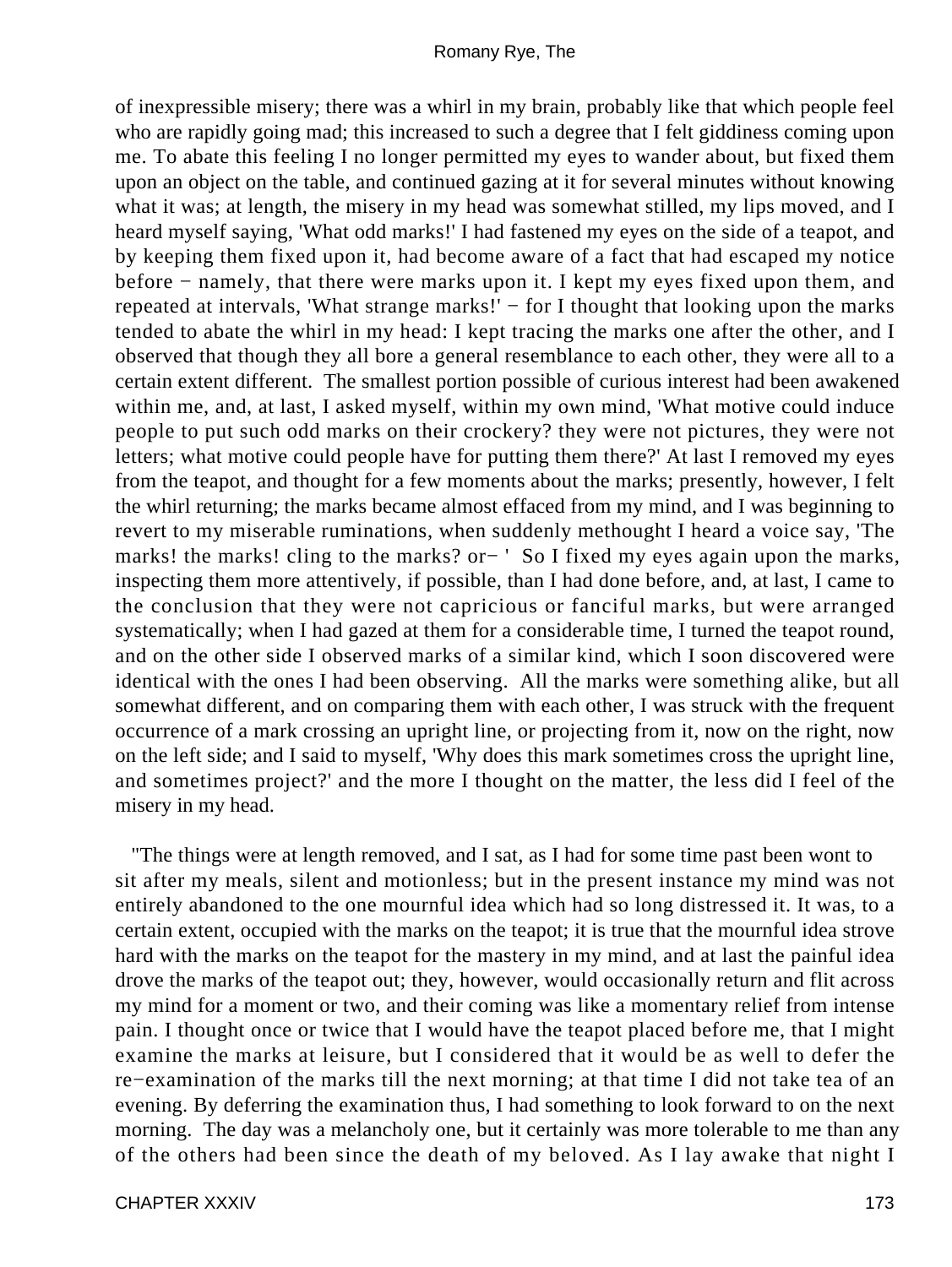occasionally thought of the marks, and in my sleep methought I saw them upon the teapot vividly before me. On the morrow, I examined the marks again; how singular they looked! Surely they must mean something, and if so, what could they mean? and at last I thought within myself whether it would be possible for me to make out what they meant: that day I felt more relief than on the preceding one, and towards night I walked a little about.

 "In about a week's time I received a visit from my friend the surgeon; after a little discourse, he told me that he perceived I was better than when he had last seen me, and asked me what I had been about; I told him that I had been principally occupied in considering certain marks which I had found on a teapot, and wondering what they could mean; he smiled at first, but instantly assuming a serious look, he asked to see the teapot. I produced it, and after having surveyed the marks with attention, he observed that they were highly curious, and also wondered what they meant. 'I strongly advise you,' said he, 'to attempt to make them out, and also to take moderate exercise, and to see after your concerns.' I followed his advice; every morning I studied the marks on the teapot, and in the course of the day took moderate exercise, and attended to little domestic matters, as became the master of a house.

 "I subsequently learned that the surgeon, in advising me to study the marks, and endeavour to make out their meaning, merely hoped that by means of them my mind might by degrees be diverted from the mournful idea on which I had so long brooded. He was a man well skilled in his profession, but had read and thought very little on matters unconnected with it. He had no idea that the marks had any particular signification, or were anything else but common and fortuitous ones. That I became at all acquainted with their nature was owing to a ludicrous circumstance which I will now relate.

 "One day, chancing to be at a neighbouring town, I was struck with the appearance of a shop recently established. It had an immense bow−window, and every part of it, to which a brush could be applied, was painted in a gaudy flaming style. Large bowls of green and black tea were placed upon certain chests, which stood at the window. I stopped to look at them, such a display, whatever it may be at the present time, being, at the period of which I am speaking, quite uncommon in a country town. The tea, whether black or green, was very shining and inviting, and the bowls, of which there were three, standing on as many chests, were very grand and foreign looking. Two of these were white, with figures and trees painted upon them in blue; the other, which was the middlemost, had neither trees nor figures upon it, but, as I looked through the window, appeared to have on its sides the very same kind of marks which I had observed on the teapot at home; there were also marks on the tea−chests, somewhat similar, but much larger, and, apparently, not executed with so much care. 'Best teas direct from China,' said a voice close to my side; and looking round I saw a youngish man, with a frizzled head, flat face, and an immensely wide mouth, standing in his shirt−sleeves by the door. 'Direct from China,' said he; 'perhaps you will do me the favour to walk in and scent them?' 'I do not want any tea,' said I; 'I was only standing at the window examining those marks on the bowl and the chests. I have observed similar ones on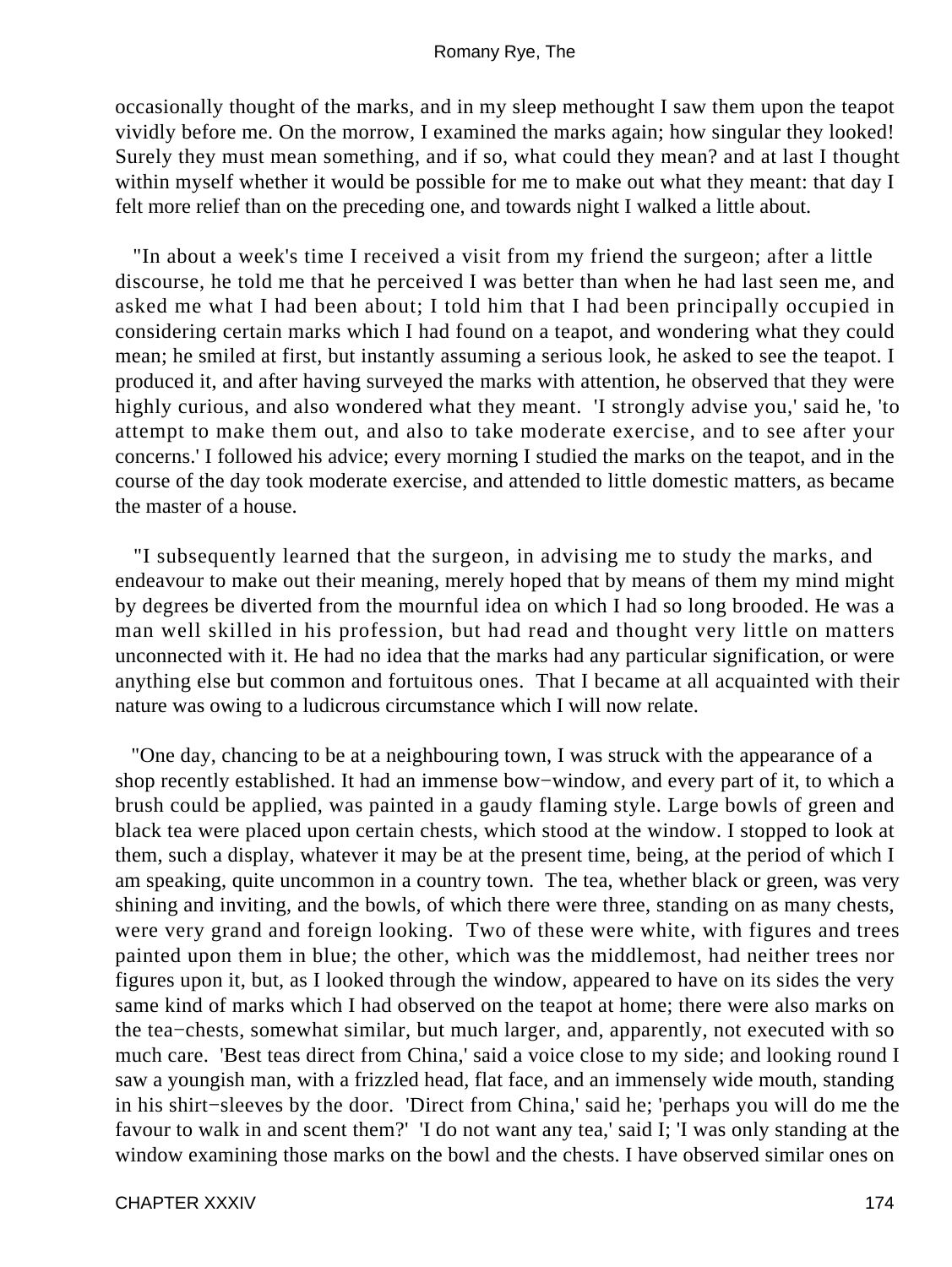a teapot at home.' 'Pray walk in, sir,' said the young fellow, extending his mouth till it reached nearly from ear to ear; 'pray walk in, and I shall be happy to give you any information respecting the manners and customs of the Chinese in my power.' Thereupon I followed him into his shop, where he began to harangue on the manners, customs, and peculiarities of the Chinese, especially their manner of preparing tea, not forgetting to tell me that the only genuine Chinese tea ever imported into England was to be found in his shop. 'With respect to those marks,' said he, 'on the bowl and chests, they are nothing more nor less than Chinese writing expressing something, though what I can't exactly tell you. Allow me to sell you this pound of tea,' he added, showing me a paper parcel. 'On the envelope there is a printed account of the Chinese system of writing, extracted from authors of the most established reputation. These things I print, principally with the hope of, in some degree, removing the worse than Gothic ignorance prevalent amongst natives of these parts. I am from London myself. With respect to all that relates to the Chinese real imperial tea, I assure you sir, that − ' Well, to make short of what you doubtless consider a very tiresome story, I purchased the tea and carried it home. The tea proved imperially bad, but the paper envelope really contained some information on the Chinese language and writing, amounting to about as much as you gained from me the other day. On learning that the marks on the teapot expressed words, I felt my interest with respect to them considerably increased, and returned to the task of inspecting them with greater zeal than before, hoping, by continually looking at them, to be able eventually to understand their meaning, in which hope you may easily believe I was disappointed, though my desire to understand what they represented continued on the increase. In this dilemma I determined to apply again to the shopkeeper from whom I bought the tea. I found him in rather low spirits, his shirt−sleeves were soiled, and his hair was out of curl. On my inquiring how he got on, he informed me that he intended speedily to leave, having received little or no encouragement, the people, in their Gothic ignorance, preferring to deal with an old−fashioned shopkeeper over the way, who, so far from possessing any acquaintance with the polity and institutions of the Chinese, did not, he believed, know that tea came from China. 'You are come for some more, I suppose?' said he. On receiving an answer in the negative he looked somewhat blank, but when I added that I came to consult with him as to the means which I must take in order to acquire the Chinese language he brightened up. 'You must get a grammar,' said he, rubbing his hands. 'Have you not one?' said I. 'No,' he replied, 'but any bookseller can procure you one.' As I was taking my departure, he told me that as he was about to leave the neighbourhood, the bowl at the window, which bore the inscription, besides some other pieces of porcelain of a similar description, were at my service, provided I chose to purchase them. I consented, and two or three days afterwards took from off his hands all the china in his possession which bore the inscriptions, paying what he demanded. Had I waited till the sale of his effects, which occurred within a few weeks, I could probably have procured it for a fifth part of the sum which I paid, the other pieces realizing very little. I did not, however, grudge the poor fellow what he got from me, as I considered myself to be somewhat in his debt for the information he had afforded me.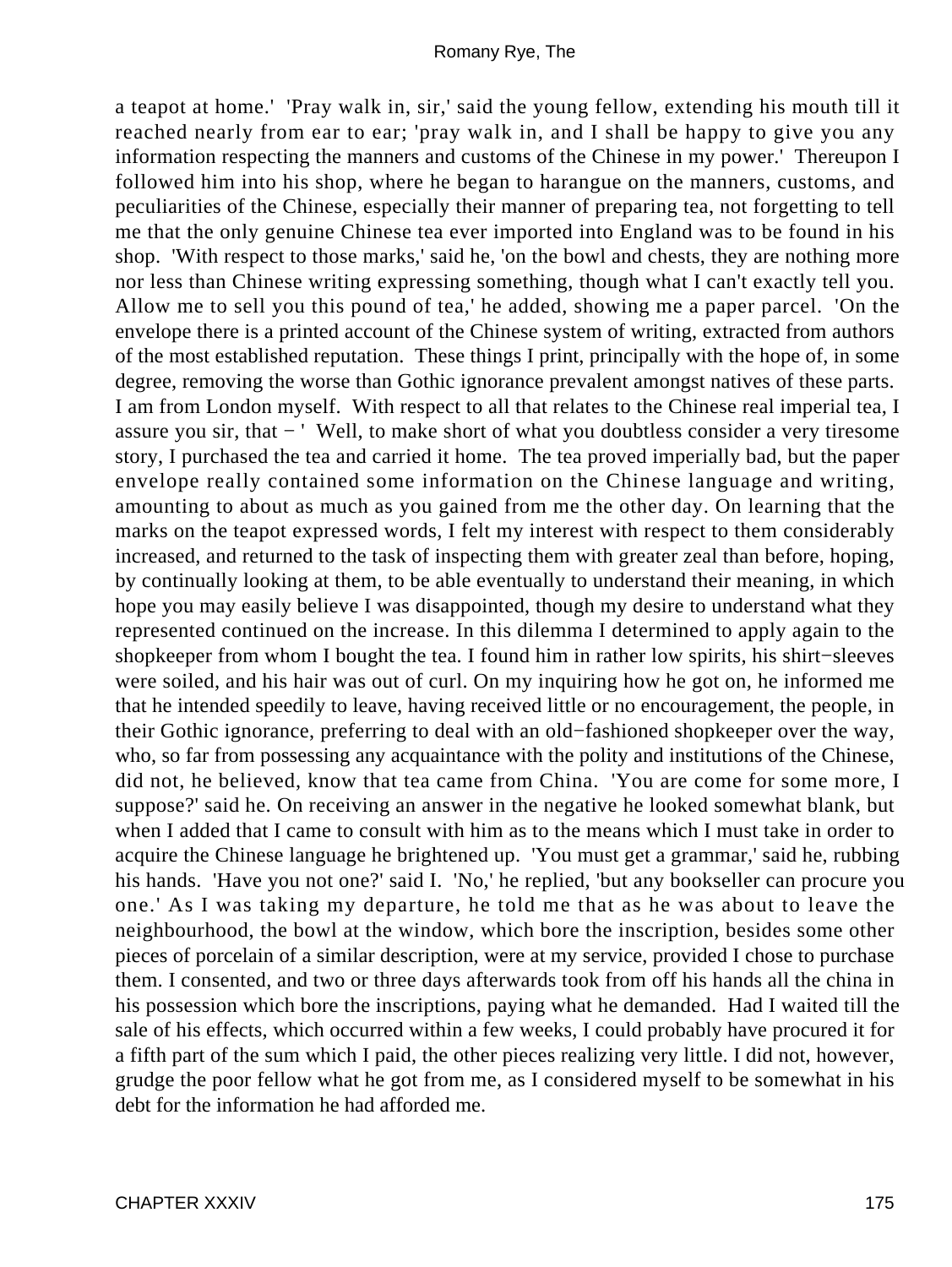«As for the rest of my story, it may be briefly told. I followed the advice of the shopkeeper, and applied to a bookseller who wrote to his correspondent in London. After a long interval, I was informed that if I wished to learn Chinese, I must do so through the medium of French, there being neither Chinese grammar nor dictionary in our language. I was at first very much disheartened. I determined, however, at last to gratify my desire of learning Chinese, even at the expense of learning French. I procured the books, and in order to qualify myself to turn them to account, took lessons in French from a little Swiss, the usher of a neighbouring boarding−school. I was very stupid in acquiring French; perseverance, however, enabled me to acquire a knowledge sufficient for the object I had in view. In about two years I began to study Chinese by myself, through the medium of the French.»

«Well,» said I, «and how did you get on with the study of the Chinese?»

 And then the old man proceeded to inform me how he got on with the study of Chinese, enumerated all the difficulties he had had to encounter; dilating upon his frequent despondency of mind, and occasionally his utter despair of ever mastering Chinese. He told me that more than once he had determined upon giving up the study, but when the misery in his head forthwith returned, to escape from which he had as often resumed it. It appeared, however, that ten years elapsed before he was able to use ten of the two hundred and fourteen keys, which serve to undo the locks of Chinese writing.

«And are you able at present to use the entire number?» I demanded.

 «Yes,» said the old man; «I can at present use the whole number. I know the key for every particular lock, though I frequently find the wards unwilling to give way.»

 «Has nothing particular occurred to you,» said I, «during the time that you have been prosecuting your studies?»

 «During the whole time in which I have been engaged in these studies,» said the old man, «only one circumstance has occurred which requires any particular mention − the death of my old friend the surgeon – who was carried off suddenly by a fit of apoplexy. His death was a great shock to me, and for a time interrupted my studies. His son, however, who succeeded him, was very kind to me, and, in some degree, supplied his father's place; and I gradually returned to my Chinese locks and keys.»

«And in applying keys to the Chinese locks you employ your time?»

 «Yes,» said the old man, «in making out the inscriptions on the various pieces of porcelain, which I have at different times procured, I pass my time. The first inscription which I translated was that on the teapot of my beloved.»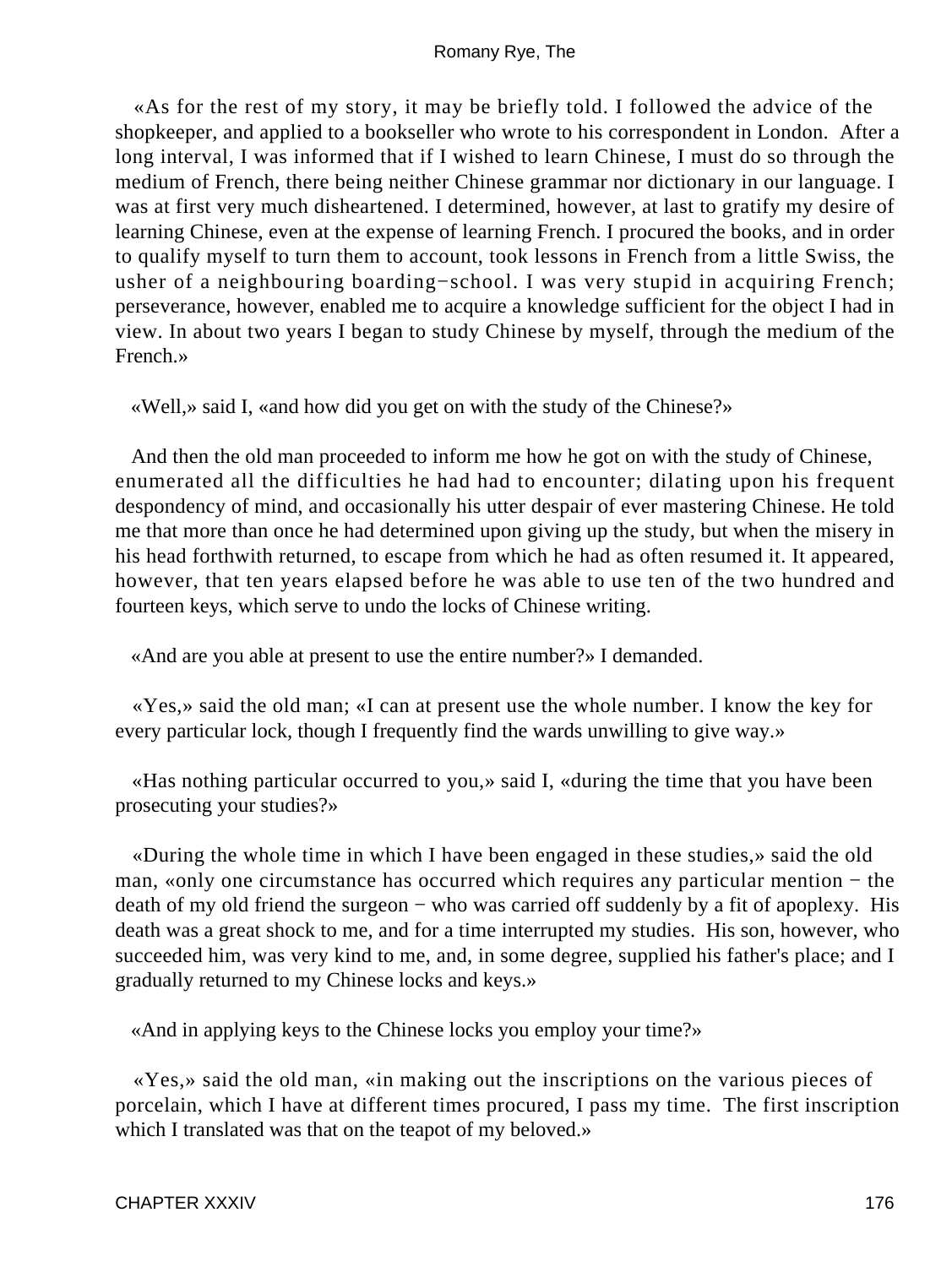«And how many other pieces of porcelain may you have at present in your possession?»

«About fifteen hundred.»

«And how did you obtain them?» I demanded.

 «Without much labour,» said the old man, «in the neighbouring towns and villages − chiefly at auctions – of which, about twenty years ago, there were many in these parts.»

 «And may I ask your reasons for confining your studies entirely to the crockery literature of China, when you have all the rest at your disposal?»

 «The inscriptions enable me to pass my time,» said the old man; «what more would the whole literature of China do?»

 «And from these inscriptions,» said I, «what a book it is in your power to make, whenever so disposed. 'Translations from the crockery literature of China.' Such a book would be sure to take; even glorious John himself would not disdain to publish it.» The old man smiled. «I have no desire for literary distinction,» said he; «no ambition. My original wish was to pass my life in easy, quiet obscurity, with her whom I loved. I was disappointed in my wish; she was removed, who constituted my only felicity in this life; desolation came to my heart, and misery to my head. To escape from the latter I had recourse to Chinese. By degrees the misery left my head, but the desolation of the heart yet remains.»

 «Be of good cheer,» said I; «through the instrumentality of this affliction you have learnt Chinese, and, in so doing, learnt to practise the duties of hospitality. Who but a man who could read Runes on a teapot, would have received an unfortunate wayfarer as you have received me?»

 «Well,» said the old man, «let us hope that all is for the best. I am by nature indolent, and, but for this affliction, should, perhaps, have hardly taken the trouble to do my duty to my fellow−creatures. I am very, very indolent,» said he, slightly glancing towards the clock; «therefore let us hope that all is for the best; but, oh! these trials, they are very hard to bear.»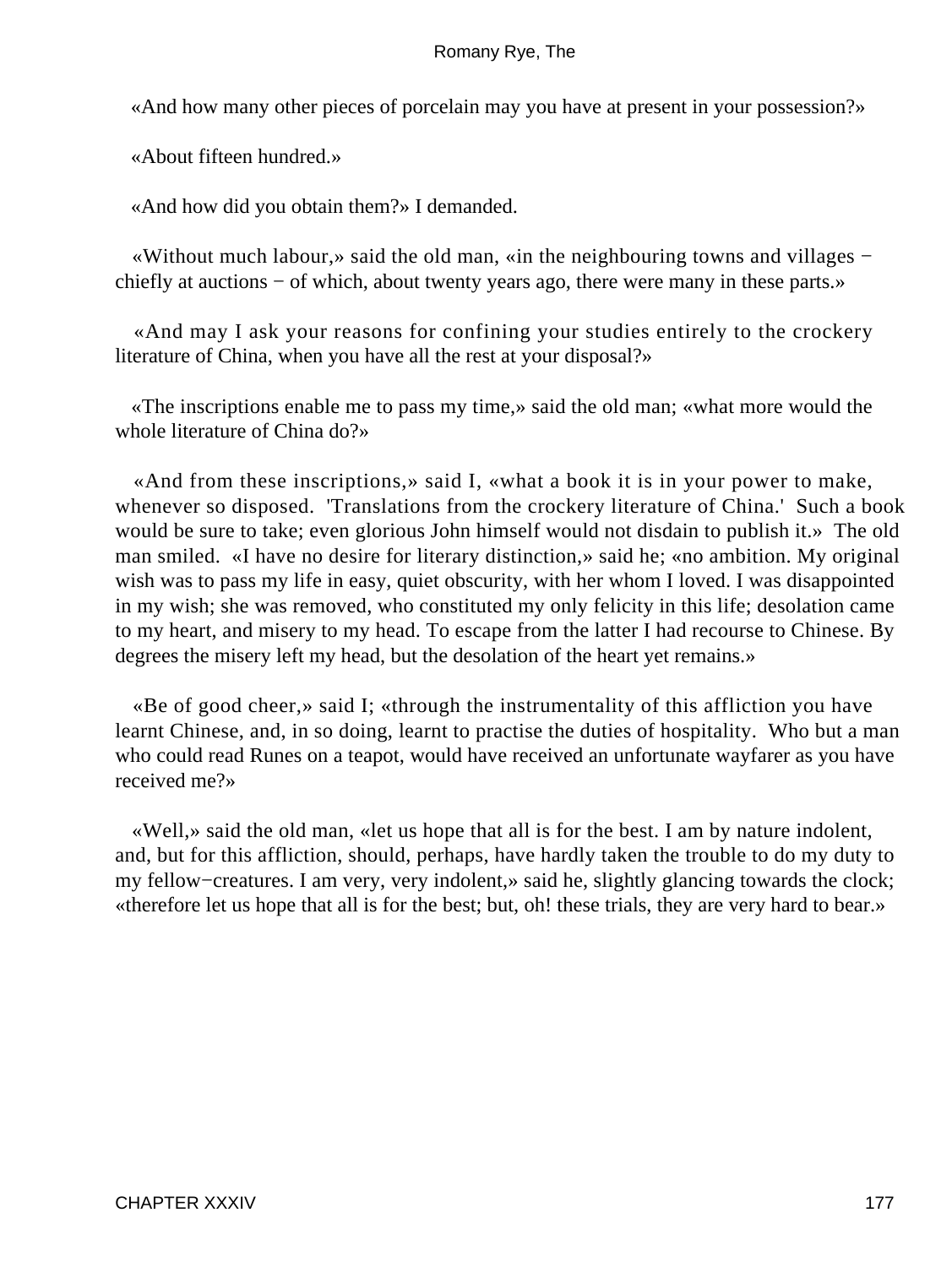# **[CHAPTER XXXV](#page-316-0)**

*T*he Leave–taking – Spirit of the Hearth – What's o'Clock?

 THE next morning, having breakfasted with my old friend, I went into the stable to make the necessary preparations for my departure; there, with the assistance of a stable lad, I cleaned and caparisoned my horse, and then, returning into the house, I made the old female attendant such a present as I deemed would be some compensation for the trouble I had caused. Hearing that the old gentleman was in his study, I repaired to him. «I am come to take leave of you,» said I, «and to thank you for all the hospitality which I have received at your hands.» The eyes of the old man were fixed steadfastly on the inscription which I had found him studying on a former occasion. «At length,» he murmured to himself, «I have it − I think I have it;» and then, looking at me, he said, «So you are about to depart?»

 «Yes,» said I, «my horse will be at the front door in a few minutes; I am glad, however, before I go, to find that you have mastered the inscription.»

 «Yes,» said the old man, «I believe I have mastered it; it seems to consist of some verses relating to the worship of the Spirit of the Hearth.»

«What is the Spirit of the Hearth?» said I.

 «One of the many demons which the Chinese worship,» said the old man; «they do not worship one God, but many.» And then the old man told me a great many highly−interesting particulars respecting the demon worship of the Chinese.

 After the lapse of at least half an hour I said, «I must not linger here any longer, however willing. Horncastle is distant, and I wish to be there to−night. Pray can you inform me what's o'clock?»

 The old man, rising, looked towards the clock which hung on the side of the room at his left hand, on the farther side of the table at which he was seated.

 «I am rather short−sighted,» said I, «and cannot distinguish the number, at that distance.»

«It is ten o'clock,» said the old man; «I believe somewhat past.»

«A quarter, perhaps?»

CHAPTER XXXV 178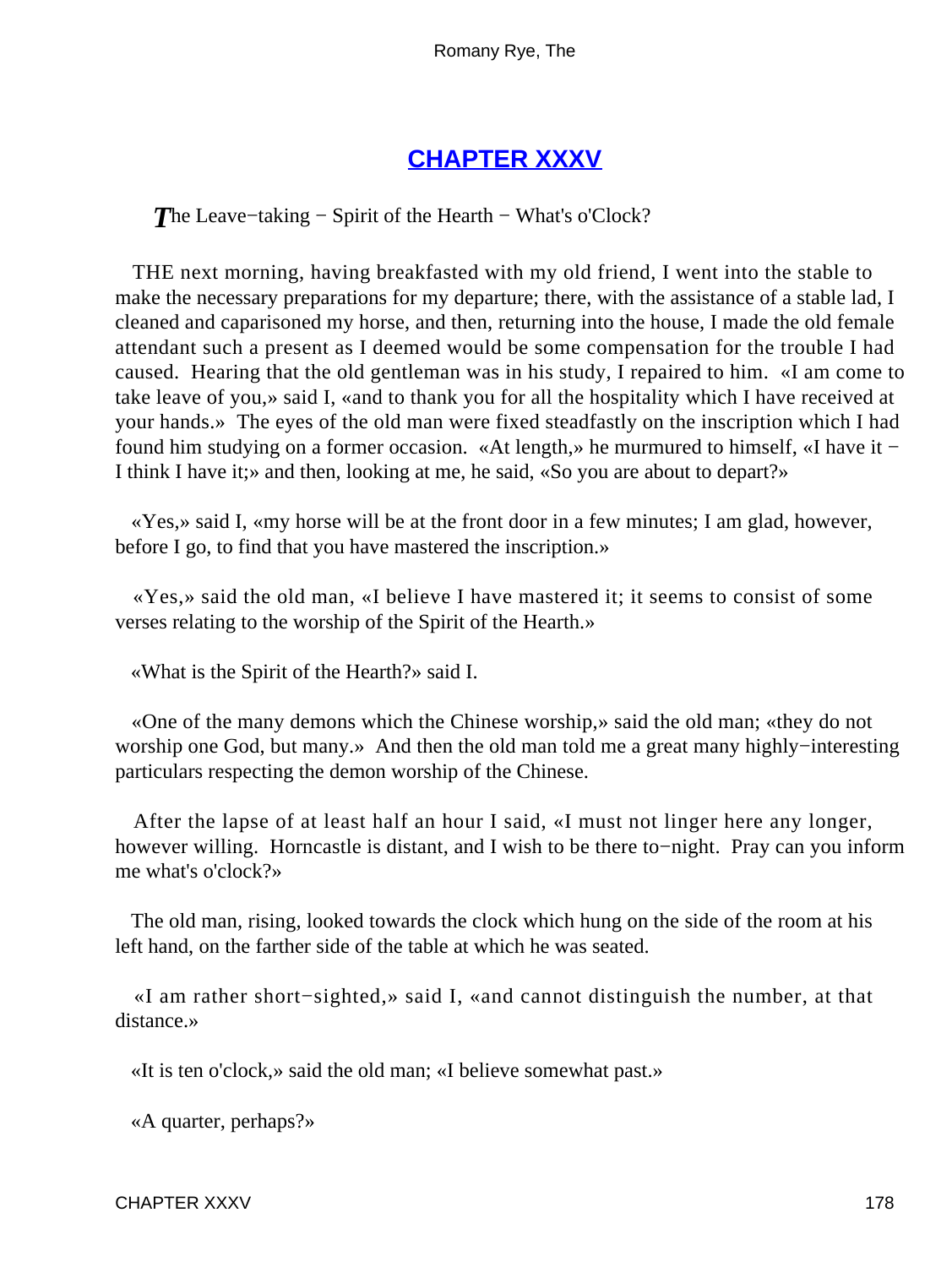«Yes,» said the old man «a quarter or − »

«Seven minutes, or ten minutes past ten.»

«I do not understand you.»

 «Why, to tell you the truth,» said the old man, with a smile, «there is one thing to the knowledge of which I could never exactly attain.»

«Do you mean to say,» said I, «that you do not know what's o'clock?»

«I can give a guess,» said the old man, «to within a few minutes.»

«But you cannot tell the exact moment?»

«No,» said the old man.

 «In the name of wonder,» said I, «with that thing there on the wall continually ticking in your ear, how comes it that you do not know what's o'clock?»

 «Why,» said the old man, «I have contented myself with giving a tolerably good guess; to do more would have been too great trouble.»

«But you have learnt Chinese,» said I.

«Yes,» said the old man, «I have learnt Chinese.»

 «Well,» said I, «I really would counsel you to learn to know what's o'clock as soon as possible. Consider what a sad thing it would be to go out of the world not knowing what's o'clock. A millionth part of the trouble required to learn Chinese would, if employed, infallibly teach you to know what's o'clock.»

 «I had a motive for learning Chinese,» said the old man, «the hope of appeasing the misery in my head. With respect to not knowing what's o'clock, I cannot see anything particularly sad in the matter. A man may get through the world very creditably without knowing what's o'clock. Yet, upon the whole, it is no bad thing to know what's o'clock − you, of course, do? It would be too good a joke if two people were to be together, one knowing Armenian and the other Chinese, and neither knowing what's o'clock. I'll now see you off.»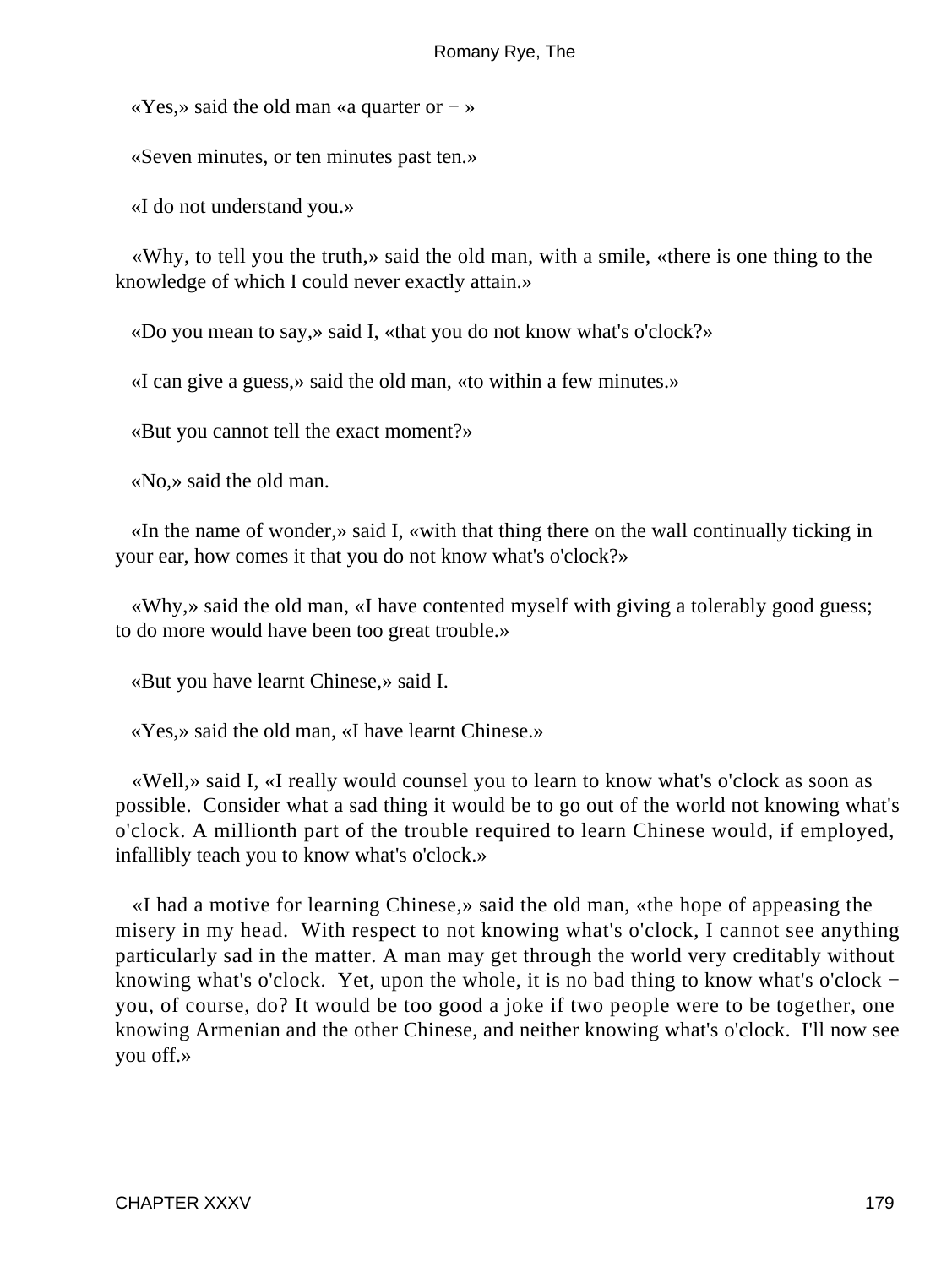# **[CHAPTER XXXVI](#page-316-0)**

*A*rrival at Horncastle – The Inn and Ostlers – The Garret – Figure of a Man with a Candle.

**LEAVING** the house of the old man who knew Chinese, but could not tell what was o'clock, I wended my way to Horncastle, which I reached in the evening of the same day, without having met any adventure on the way worthy of being marked down in this very remarkable history.

 The town was a small one, seemingly ancient, and was crowded with people and horses. I proceeded, without delay, to the inn to which my friend the surgeon had directed me. «It is of no use coming here,» said two or three ostlers, as I entered the yard − «all full − no room whatever;» whilst one added in an undertone, «That ere a'n't a bad−looking horse.» «I want to see the master of this inn,» said I, as I dismounted from the horse. «See the master,» said an ostler − the same who had paid the negative kind of compliment to the horse − «a likely thing, truly; my master is drinking wine with some of the grand gentry, and can't be disturbed for the sake of the like of you.» «I bring a letter to him,» said I, pulling out the surgeon's epistle. «I wish you would deliver it to him,» I added, offering a half−crown. «Oh, it's you, is it?» said the ostler, taking the letter and the half−crown; «my master will be right glad to see you; why, you ha'n't been here for many a year; I'll carry the note to him at once.» And with these words he hurried into the house. «That's a nice horse, young man,» said another ostler, «what will you take for it?» to which interrogation I made no answer. «If you wish to sell him,» said the ostler, coming up to me, and winking knowingly, «I think I and my partners might offer you a summut under seventy pounds;» to which kind and half–insinuated offer I made no reply, save by winking in the same kind of knowing manner in which I observed him wink. «Rather leary!» said a third ostler. «Well, young man, perhaps you will drink tonight with me and my partners, when we can talk the matter over.» Before I had time to answer, the landlord, a well−dressed, good−looking man, made his appearance with the ostler; he bore the letter in his hand. Without glancing at me, he betook himself at once to consider the horse, going round him, and observing every point with the utmost minuteness. At last, having gone round the horse three times, he stopped beside me, and keeping his eyes on the horse, bent his head towards his right shoulder. «That horse is worth some money,» said he, turning towards me suddenly, and slightly touching me on the arm with the letter which he held in his hand; to which observation I made no reply, save by bending my head towards the right shoulder as I had seen him do. «The young man is going to talk to me and my partners about it tonight,» said the ostler who had expressed an opinion that he and his friends might offer me somewhat under seventy pounds for the animal. «Pooh!» said the landlord, «the young man' knows what he is about; in the meantime lead the horse to the reserved stall, and see well after him. My friend,» said he, taking me aside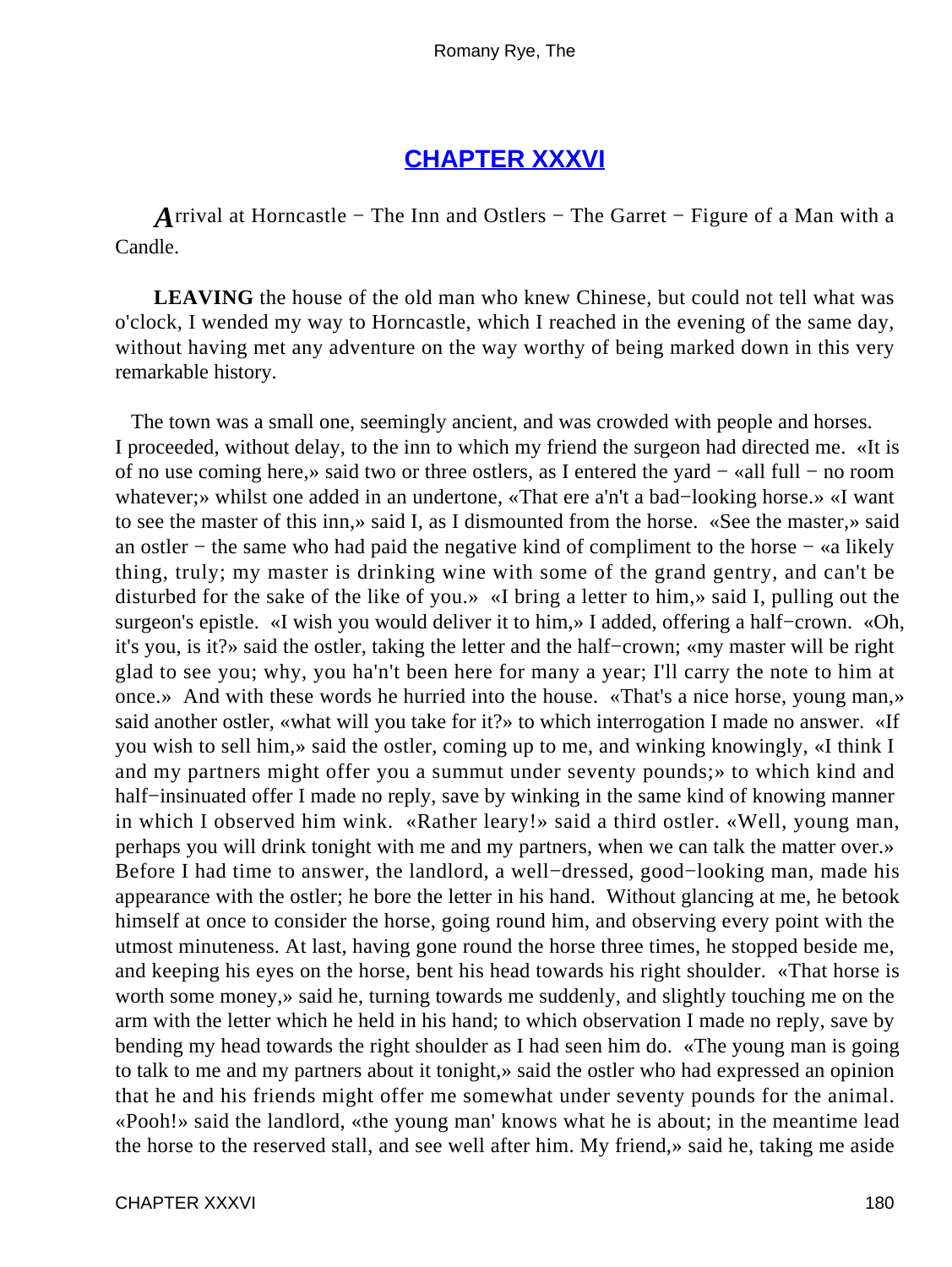after the ostler had led the animal away, «recommends you to me in the strongest manner, on which account alone I take you and your horse in. I need not advise you not to be taken in, as I should say, by your look, that you are tolerably awake; but there are queer hands at Horncastle at this time, and those fellows of mine, you understand me − ; but I have a great deal to do at present, so you must excuse me.» And thereupon went into the house.

 That same evening I was engaged at least two hours in the stable, in rubbing the horse down, and preparing him for the exhibition which I intended he should make in the fair on the following day. The ostler, to whom I had given the half− crown, occasionally assisted me, though he was too much occupied by the horses of other guests to devote any length of time to the service of mine; he more than once repeated to me his firm conviction that himself and partners could afford to offer me summut for the horse; and at a later hour when, in compliance with his invitation, I took a glass of summut with himself and partners, in a little room surrounded with corn−chests, on which we sat, both himself and partners endeavoured to impress upon me, chiefly by means of nods and winks, their conviction that they could afford to give me summut for the horse, provided I were disposed to sell him; in return for which intimation, with as many nods and winks as they had all collectively used, I endeavoured to impress upon them my conviction that I could get summut handsomer in the fair than they might be disposed to offer me, seeing as how − which how I followed by a wink and a nod, which they seemed perfectly to understand, one or two of them declaring that if the case was so, it made a great deal of difference, and that they did not wish to be any hindrance to me, more particularly as it was quite clear I had been an ostler like themselves.

 It was late at night when I began to think of retiring to rest. On inquiring if there was any place in which I could sleep, I was informed that there was a bed at my service, provided I chose to sleep in a two−bedded room, one of the beds of which was engaged by another gentleman. I expressed my satisfaction at this arrangement, and was conducted by a maid−servant up many pairs of stairs to a garret, in which were two small beds, in one of which she gave me to understand another gentleman slept; he had, however, not yet retired to rest; I asked who he was, but the maid−servant could give me no information about him, save that he was a highly respectable gentleman, and a friend of her master's. Presently, bidding me good night, she left me with a candle; and I, having undressed myself and extinguished the light, went to bed. Notwithstanding the noises which sounded from every part of the house, I was not slow in falling asleep, being thoroughly tired. I know not how long I might have been in bed, perhaps two hours, when I was partially awakened by a light shining upon my face, whereupon, unclosing my eyes, I perceived the figure of a man, with a candle in one hand, staring at my face, whilst with the other hand, he held back the curtain of the bed. As I have said before, I was only partially awakened, my power of conception was consequently very confused; it appeared to me, however, that the man was dressed in a green coat; that he had curly brown or black hair, and that there was something peculiar in his look. Just as I was beginning to recollect myself, the curtain dropped, and I heard, or thought I heard, a voice say, «Don't know the cove.» Then there was a rustling like a person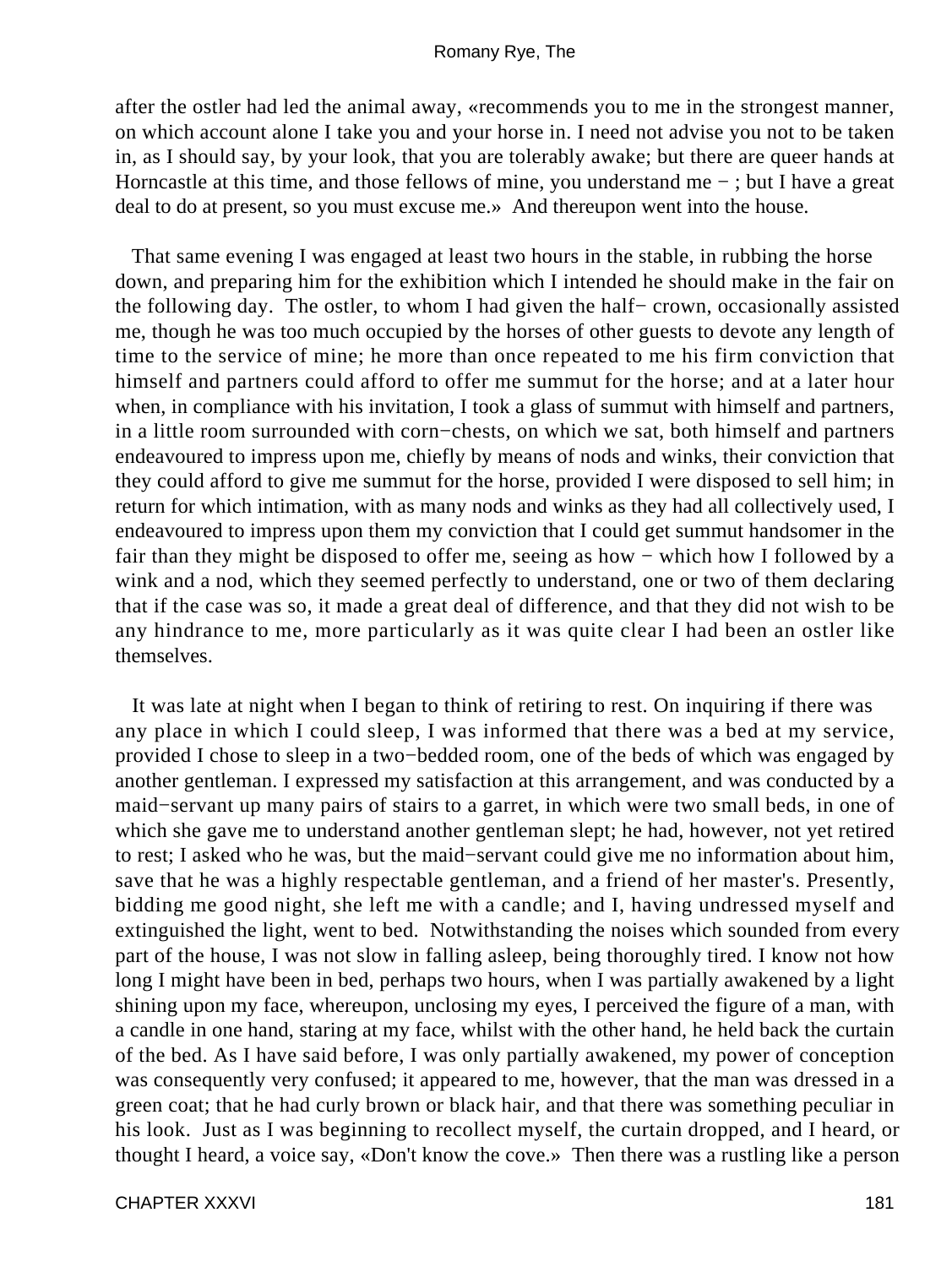undressing, whereupon being satisfied that it was my fellow−lodger, I dropped asleep, but was awakened again by a kind of heavy plunge upon the other bed, which caused it to rock and creak, when I observed that the light had been extinguished, probably blown out, if I might judge from a rather disagreeable smell of burnt wick which remained in the room, and which kept me awake till I heard my companion breathing hard, when, turning on the other side, I was again once more speedily in the arms of slumber.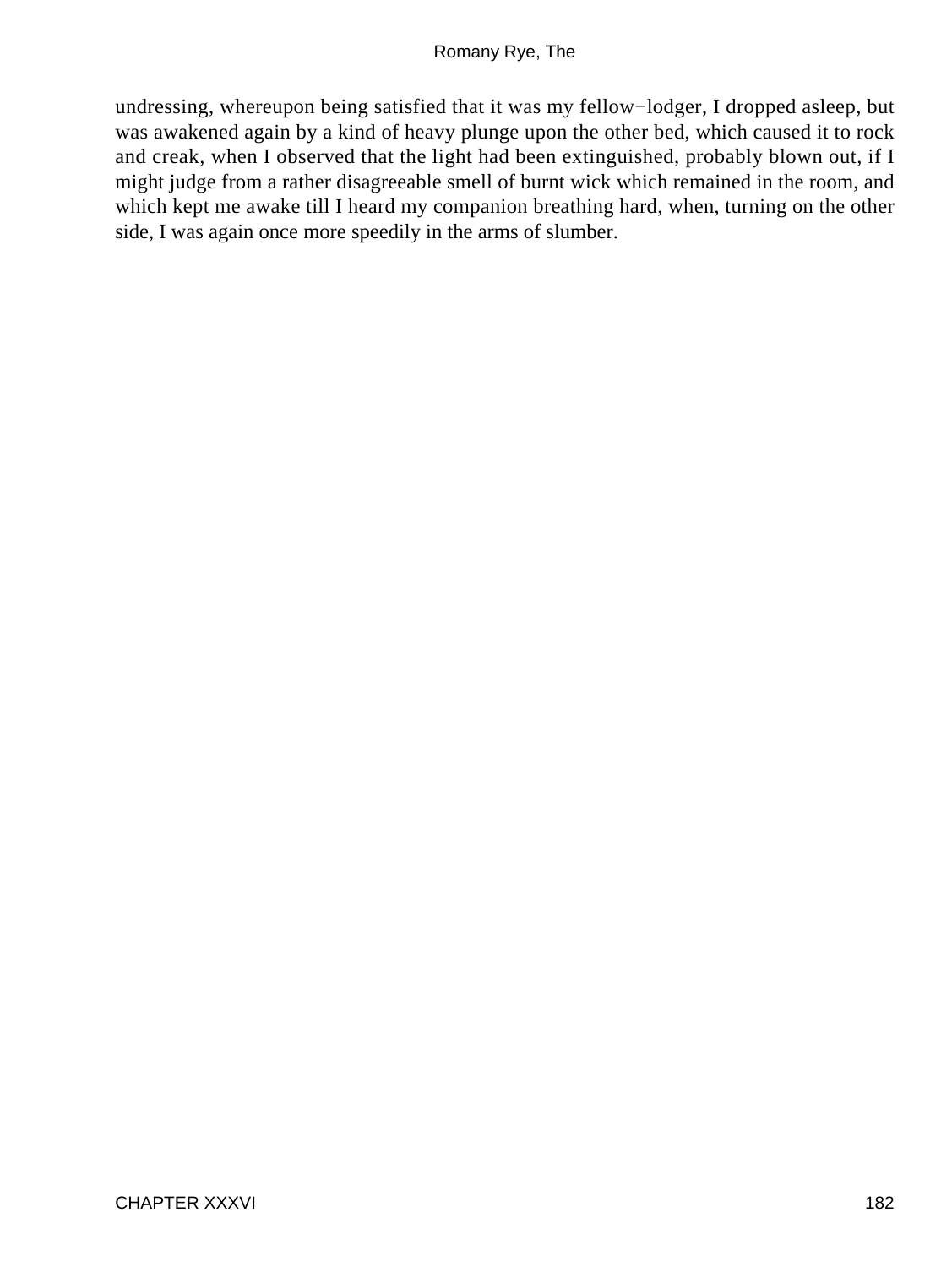# **[CHAPTER XXXVII](#page-316-0)**

## *H*orncastle Fair.

 IT had been my intention to be up and doing early on the following morning, but my slumbers proved so profound, that I did not wake until about eight; on arising, I again found myself the sole occupant of the apartment, my more alert companion having probably risen at a much earlier hour. Having dressed myself, I descended, and going to the stable, found my horse under the hands of my friend the ostler, who was carefully rubbing him down. «There a'n't a better horse in the fair,» said he to me, «and as you are one of us, and appear to be all right, I'll give you a piece of advice − don't take less than a hundred and fifty for him; if you mind your hits, you may get it, for I have known two hundred given in this fair for one no better, if so good.» «Well,» said I, «thank you for your advice, which I will take, and, if successful, will give you 'summut' handsome.» «Thank you,» said the ostler; «and now let me ask whether you are up to all the ways of this here place?» «I have never been here before,» said I, «but I have a pair of tolerably sharp eyes in my head.» «That I see you have,» said the ostler, «but many a body, with as sharp a pair of eyes as yourn, has lost his horse in this fair, for want of having been here before, therefore,» said he, «I'll give you a caution or two.» Thereupon the ostler proceeded to give me at least half a dozen cautions, only two of which I shall relate to the reader: − the first, not to stop to listen to what any chance customer might have to say; and the last − the one on which he appeared to lay most stress – by no manner of means to permit a Yorkshireman to get up into the saddle, «for,» said he, «if you do, it is three to one that he rides off with the horse; he can't help it; trust a cat amongst cream, but never trust a Yorkshireman on the saddle of a good horse; by−the− by,» he continued, «that saddle of yours is not a particularly good one, no more is the bridle. I tell you what, as you seem a decent kind of a young chap, I'll lend you a saddle and bridle of my master's, almost bran new; he won't object, I know, as you are a friend of his, only you must not forget your promise to come down with summut handsome after you have sold the animal.»

 After a slight breakfast I mounted the horse, which, decked out in his borrowed finery, really looked better by a large sum of money than on any former occasion. Making my way out of the yard of the inn, I was instantly in the principal street of the town, up and down which an immense number of horses were being exhibited, some led, and others with riders. «A wonderful small quantity of good horses in the fair this time!» I heard a stout jockey−looking individual say, who was staring up the street with his side towards me. «Halloo, young fellow!» said he, a few moments after I had passed, «whose horse is that? Stop! I want to look at him!» Though confident that he was addressing himself to me, I took no notice, remembering the advice of the ostler, and proceeded up the street. My horse possessed a good walking step; but walking, as the reader knows, was not his best pace,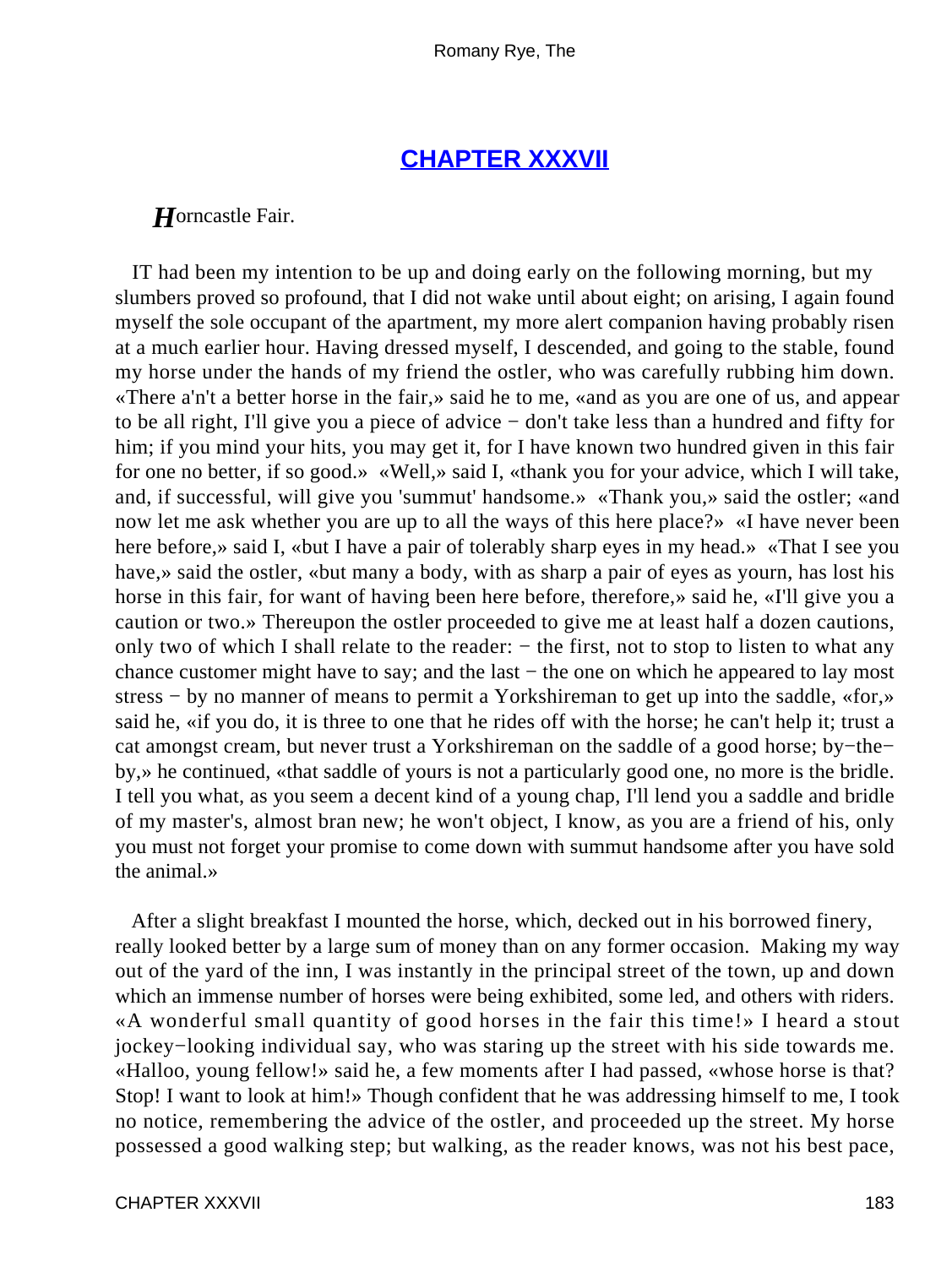which was the long trot, at which I could not well exercise him in the street, on account of the crowd of men and animals; however, as he walked along, I could easily perceive that he attracted no slight attention amongst those who, by their jockey dress and general appearance, I imagined to be connoisseurs; I heard various calls to stop, to none of which I paid the slightest attention. In a few minutes I found myself out of the town, when, turning round for the purpose of returning, I found I had been followed by several of the connoisseur−looking individuals, whom I had observed in the fair. «Now would be the time for a display,» thought I; and looking around me I observed two five−barred gates, one on each side of the road, and fronting each other. Turning my horse's head to one, I pressed my heels to his sides, loosened the reins, and gave an encouraging cry, whereupon the animal cleared the gate in a twinkling. Before he had advanced ten yards in the field to which the gate opened, I had turned him round, and again giving him cry and rein, I caused him to leap back again into the road, and still allowing him head, I made him leap the other gate; and forthwith turning him round, I caused him to leap once more into the road, where he stood proudly tossing his head, as much as to say, «What more?» «A fine horse! a capital horse!» said several of the connoisseurs. «What do you ask for him?» «Too much for any of you to pay,» said I. «A horse like this is intended for other kind of customers than any of you.» «How do you know that?» said one; the very same person whom I had heard complaining in the street of the paucity of good horses in the fair. «Come, let us know what you ask for him?» «A hundred and fifty pounds!» said I; «neither more nor less.» «Do you call that a great price?» said the man. «Why, I thought you would have asked double that amount! You do yourself injustice, young man.» «Perhaps I do,» said I, «but that's my affair; I do not choose to take more.» «I wish you would let me get into the saddle,» said the man; «the horse knows you, and therefore shows to more advantage; but I should like to see how he would move under me, who am a stranger. Will you let me get into the saddle, young man?» «No,» said I; «I will not let you get into the saddle.» «Why not?» said the man. «Lest you should be a Yorkshireman,» said I; «and should run away with the horse.» «Yorkshire?» said the man; «I am from Suffolk; silly Suffolk – so you need not be afraid of my running away with the horse.» «Oh! if that's the case,» said I, «I should be afraid that the horse would run away with you; so I will by no means let you mount.» «Will you let me look in his mouth?» said the man. «If you please,» said I; «but I tell you, he's apt to bite.» «He can scarcely be a worse bite than his master,» said the man, looking into the horse's mouth; «he's four off. I say, young man, will you warrant this horse?» «No,» said I; «I never warrant horses; the horses that I ride can always warrant themselves.» «I wish you would let me speak a word to you,» said he. «Just come aside. It's a nice horse,» said he, in a half whisper, after I had ridden a few paces aside with him. «It's a nice horse,» said he, placing his hand upon the pommel of the saddle, and looking up in my face, «and I think I can find you a customer. If you would take a hundred, I think my lord would purchase it, for he has sent me about the fair to look him up a horse, by which he could hope to make an honest penny.» «Well,» said I, «and could he not make an honest penny, and yet give me the price I ask?» «Why,» said the go− between, «a hundred and fifty pounds is as much as the animal is worth, or nearly so; and my lord, do you see − » «I see no reason at all,» said I, «why I should sell the animal for less than he is worth, in order that his lordship may be benefited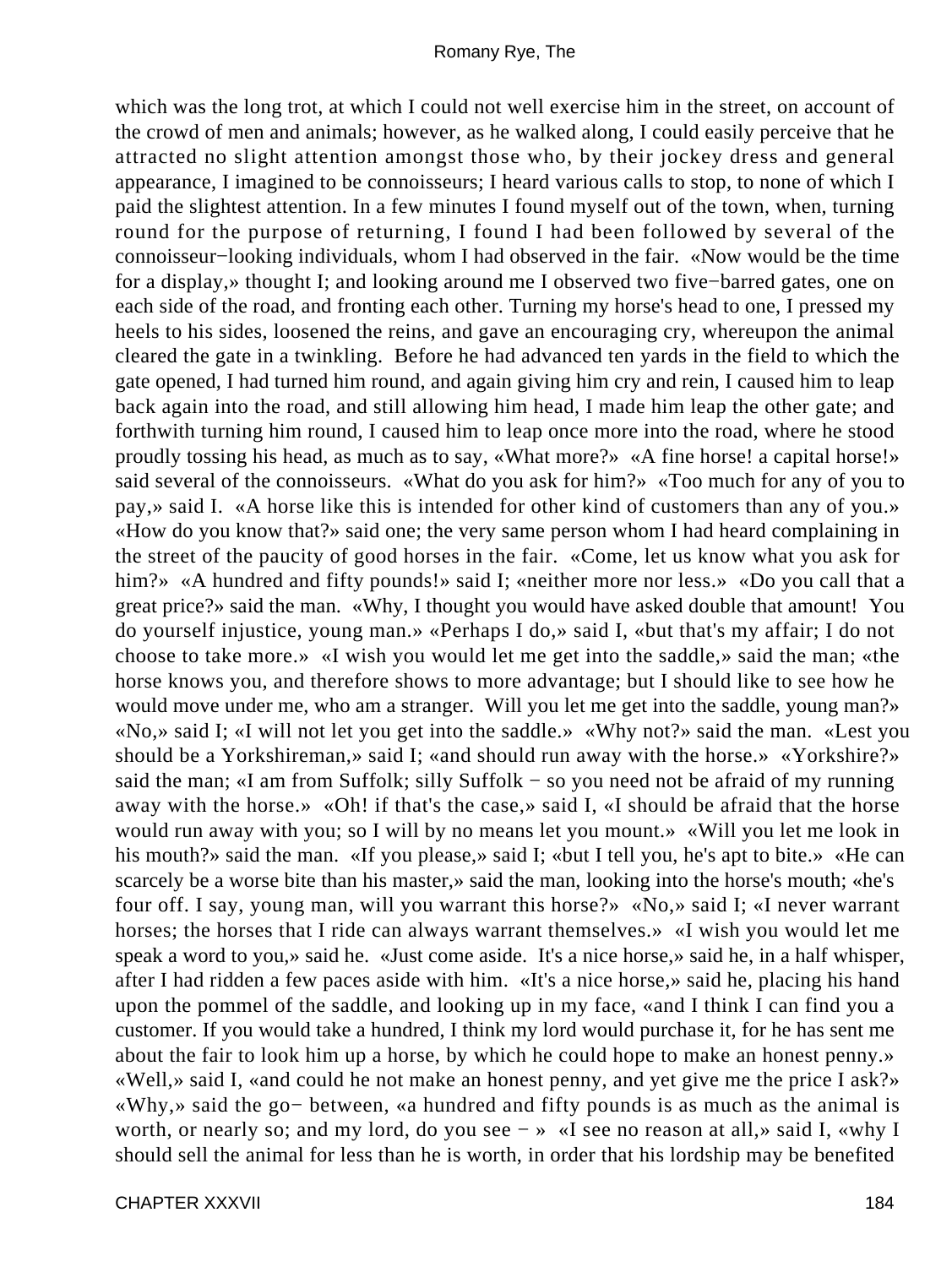by him; so that if his lordship wants to make an honest penny, he must find some person who would consider the disadvantage of selling him a horse for less than it is worth, as counterbalanced by the honour of dealing with a lord, which I should never do; but I can't be wasting my time here. I am going back to the −, where, if you, or any person, are desirous of purchasing the horse, you must come within the next half hour, or I shall probably not feel disposed to sell him at all.» «Another word, young man,» said the jockey; but without staying to hear what he had to say, I put the horse to his best trot, and re−entering the town, and threading my way as well as I could through the press, I returned to the yard of the inn, where, dismounting, I stood still, holding the horse by the bridle.

 I had been standing in this manner about five minutes, when I saw the jockey enter the yard, accompanied by another individual. They advanced directly towards me. «Here is my lord come to look at the horse, young man,» said the jockey. My lord, as the jockey called him, was a tall figure, of about five−and−thirty. He had on his head a hat somewhat rusty, and on his back a surtout of blue rather the worse for wear. His forehead, if not high, was exceedingly narrow; his eyes were brown, with a rat−like glare in them; the nose was rather long, and the mouth very wide; the cheek−bones high, and the cheeks, as to hue and consistency, exhibiting very much the appearance of a withered red apple; there was a gaunt expression of hunger in the whole countenance. He had scarcely glanced at the horse, when drawing in his cheeks, he thrust out his lips very much after the manner of a baboon, when he sees a piece of sugar held out towards him. «Is this horse yours?» said he, suddenly turning towards me, with a kind of smirk. «It's my horse,» said I; «are you the person who wishes to make an honest penny by it?» «How!» said he, drawing up his head with a very consequential look, and speaking with a very haughty tone, «what do you mean?» We looked at each other full in the face; after a few moments, the muscles of the mouth of him of the hungry look began to move violently, the face was puckered into innumerable wrinkles, and the eyes became half closed. «Well,» said I, «have you ever seen me before? I suppose you are asking yourself that question.» «Excuse me, sir,» said he, dropping his lofty look, and speaking in a very subdued and civil tone, «I have never had the honour of seeing you before, that is» − said he, slightly glancing at me again, and again moving the muscles of his mouth, «no, I have never seen you before,» he added, making me a bow. «I have never had that pleasure; my business with you, at present, is to inquire the lowest price you are willing to take for this horse. My agent here informs me that you ask one hundred and fifty pounds, which I cannot think of giving − the horse is a showy horse, but look, my dear sir, he has a defect here, and there in his near fore leg I observe something which looks very like a splint − yes, upon my credit,» said he, touching the animal, «he has a splint, or something which will end in one. A hundred and fifty pounds, sir! what could have induced you ever to ask anything like that for this animal? I protest that, in my time, I have frequently bought a better for − Who are you, sir? I am in treaty for this horse,» said he to a man who had come up whilst he was talking, and was now looking into the horse's mouth. «Who am I?» said the man, still looking into the horse's mouth; «who am I? his lordship asks me. Ah, I see, close on five,» said he, releasing the horse's jaws, and looking at me. This new corner was a thin, wiry−made individual, with wiry curling brown hair; his face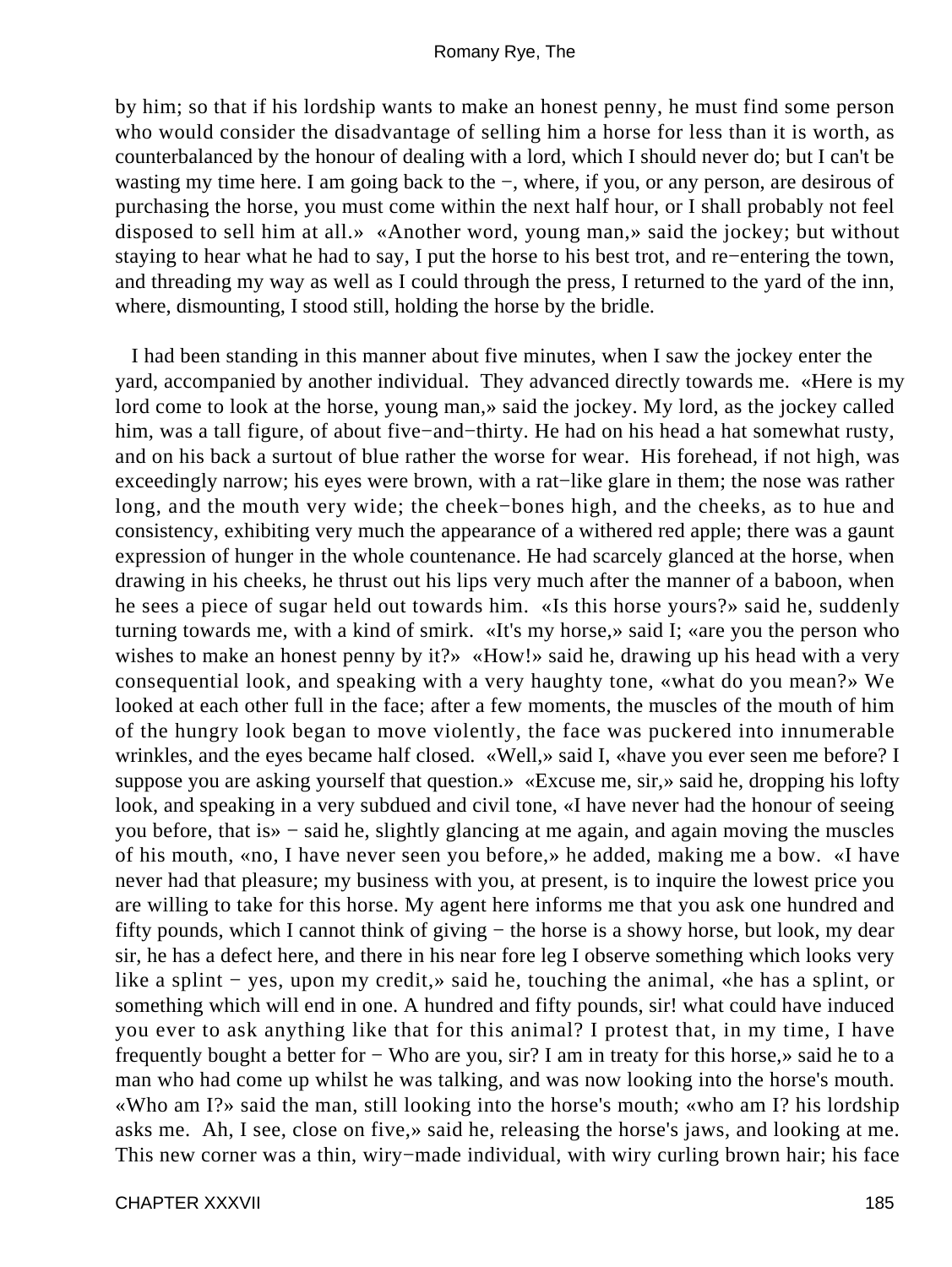was dark, and wore an arch and somewhat roguish expression; upon one of his eyes was a kind of speck or beam; he might be about forty, wore a green jockey coat, and held in his hand a black riding whip, with a knob of silver wire. As I gazed upon his countenance, it brought powerfully to my mind the face which, by the light of the candle, I had seen staring over me on the preceding night, when lying in bed and half asleep. Close beside him, and seemingly in his company, stood an exceedingly tall figure, that of a youth, seemingly about one−and−twenty, dressed in a handsome riding dress, and wearing on his head a singular hat, green in colour, and with a very high peak. «What do you ask for this horse?» said he of the green coat, winking at me with the eye which had a beam in it, whilst the other shone and sparkled like Mrs. Colonel W−'s Golconda diamond. «Who are you, sir, I demand once more?» said he of the hungry look. «Who am I? why, who should I be but Jack Dale, who buys horses for himself and other folk; I want one at present for this short young gentleman,» said he, motioning with his finger to the gigantic youth. «Well, sir,» said the other, «and what business have you to interfere between me and any purchase I may be disposed to make?» «Well, then,» said the other, «be quick and purchase the horse, or, perhaps, I may.» «Do you think I am to be dictated to by a fellow of your description?» said his lordship, «begone, or − » «What do you ask for this horse?» said the other to me, very coolly. «A hundred and fifty,» said I. «I shouldn't mind giving it to you,» said he. «You will do no such thing,» said his lordship, speaking so fast that he almost stuttered. «Sir,» said he to me, «I must give you what you ask; Symmonds, take possession of the animal for me,» said he to the other jockey who attended him. «You will please to do no such thing without my consent,» said I, «I have not sold him.» «I have this moment told you that I will give you the price you demand,» said his lordship; «is not that sufficient?» «No,» said I, «there is a proper manner of doing everything – had you come forward in a manly and gentlemanly manner to purchase the horse, I should have been happy to sell him to you, but after all the fault you have found with him, I would not sell him to you at any price, so send your friend to find up another.» «You behave in this manner, I suppose,» said his lordship, «because this fellow has expressed a willingness to come to your terms. I would advise you to be cautious how you trust the animal in his hands; I think I have seen him before, and could tell you − » «What can you tell of me?» said the other, going up to him; «except that I have been a poor dicky−boy, and that now I am a dealer in horses, and that my father was lagged; that's all you could tell of me, and that I don't mind telling myself: but there are two things they can't say of me, they can't say that I am either a coward or a screw either, except so far as one who gets his bread by horses may be expected to be; and they can't say of me that I ever ate up an ice which a young woman was waiting for, or that I ever backed out of a fight. Horse!» said he, motioning with his finger tauntingly to the other; «what do you want with a horse, except to take the bread out of the mouth of a poor man − to−morrow is not the battle of Waterloo, so that you don't want to back out of danger, by pretending to have hurt yourself by falling from the creature's back, my lord of the white feather − come, none of your fierce looks − I am not afraid of you.» In fact, the other had assumed an expression of the deadliest malice, his teeth were clenched, his lips quivered, and were quite pale; the rat−like eyes sparkled, and he made a half spring, a la rat, towards his adversary, who only laughed. Restraining himself, however, he suddenly turned to his understrapper, saying,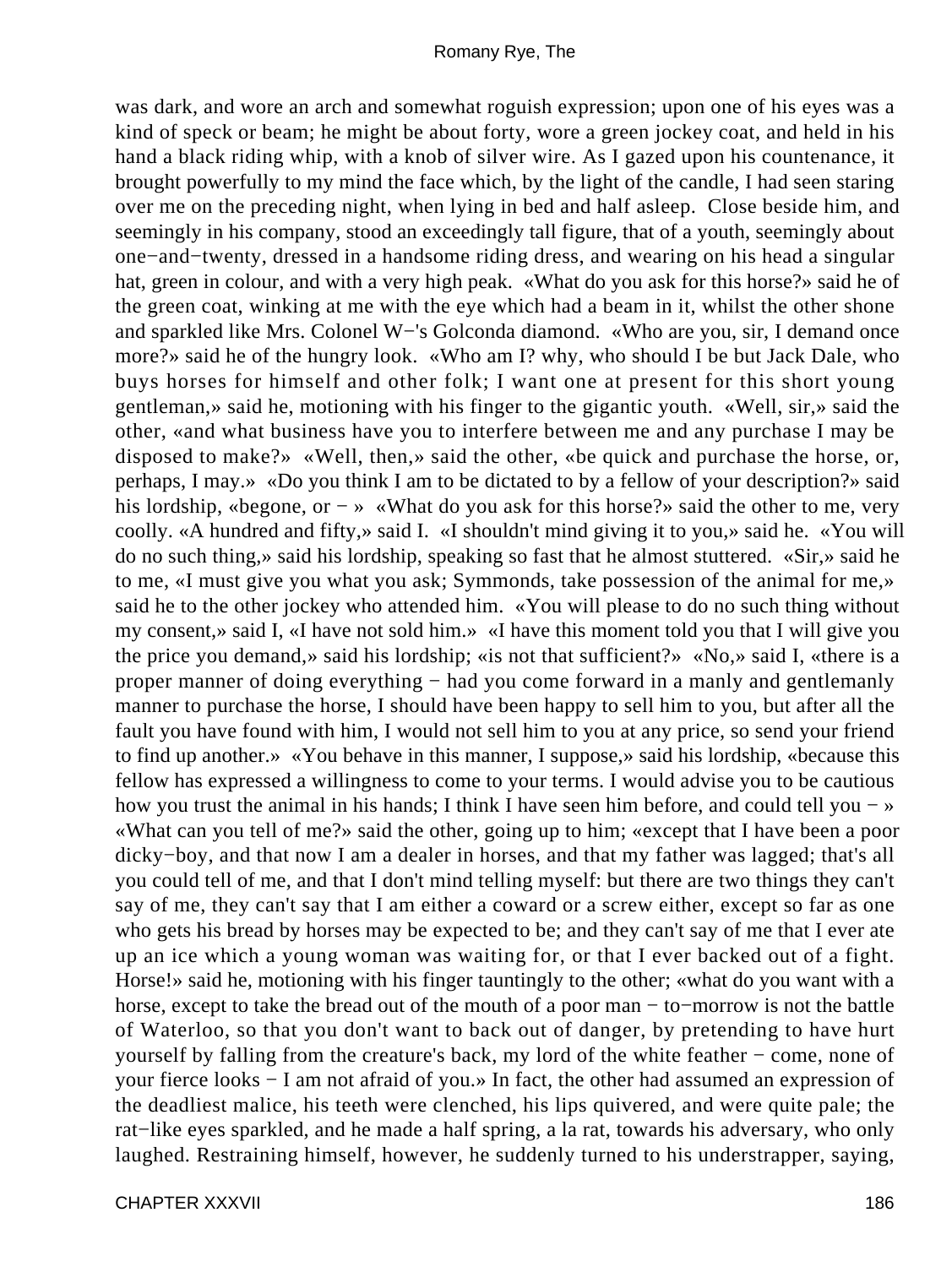«Symmonds, will you see me thus insulted? go and trounce this scoundrel; you can, I know.» «Symmonds trounce me!» said the other, going up to the person addressed, and drawing his hand contemptuously over his face; «why, I beat Symmonds in this very yard in one round three years ago; didn't I, Symmonds?» said he to the understrapper, who held down his head, muttering, in a surly tone, «I didn't come here to fight; let every one take his own part.» «That's right, Symmonds,» said the other, «especially every one from whom there is nothing to be got. I would give you half−a−crown for all the trouble you have had, provided I were not afraid that my Lord Plume there would get it from you as soon as you leave the yard together. Come, take yourselves both off; there's nothing to be made here.» Indeed, his lordship seemed to be of the same opinion, for after a further glance at the horse, a contemptuous look at me, and a scowl at the jockey, he turned on his heel, muttering something which sounded like fellows, and stalked out of the yard, followed by Symmonds.

 «And now, young man,» said the jockey, or whatever he was, turning to me with an arch leer, «I suppose I may consider myself as the purchaser of this here animal, for the use and behoof of this young gentleman?» making a sign with his head to the tall young man by his side. «By no means,» said I, «I am utterly unacquainted with either of you, and before parting with the horse I must be satisfied as to the respectability of the purchaser.» «Oh! as to that matter,» said he, «I have plenty of vouchers for my respectability about me;» and thrusting his hand into his bosom below his waistcoat, he drew out a large bundle of notes. «These are the kind of things,» said he, «which vouch best for a man's respectability.» «Not always,» said I; «indeed, sometimes these kind of things need vouchers for themselves.» The man looked at me with a peculiar look. «Do you mean to say that these notes are not sufficient notes?» said he, «because if you do I shall take the liberty of thinking you are not over civil, and when I thinks a person is not over and above civil I sometimes takes off my coat; and when my coat is off − » «You sometimes knock people down,» I added; «well, whether you knock me down or not, I beg leave to tell you that I am a stranger in this fair, and that I shall part with the horse to nobody who has no better guarantee for his respectability than a roll of bank−notes, which may be good or not for what I know, who am not a judge of such things.» «Oh! if you are a stranger here,» said the man, «as I believe you are, never having seen you here before except last night, when I think I saw you above stairs by the glimmer of a candle − I say, if you are a stranger, you are quite right to be cautious; queer things being done in this fair, as nobody knows better than myself,» he added with a leer; «but I suppose if the landlord of the house vouches for me and my notes, you will have no objection to part with the horse to me?» «None whatever,» said I, «and in the meantime the horse can return to the stable.»

Thereupon I delivered the horse to my friend the ostler.

 The landlord of the house on being questioned by me as to the character and condition of my new acquaintance, informed me that he was a respectable horsedealer, and an intimate friend of his, whereupon the purchase was soon brought to a satisfactory conclusion.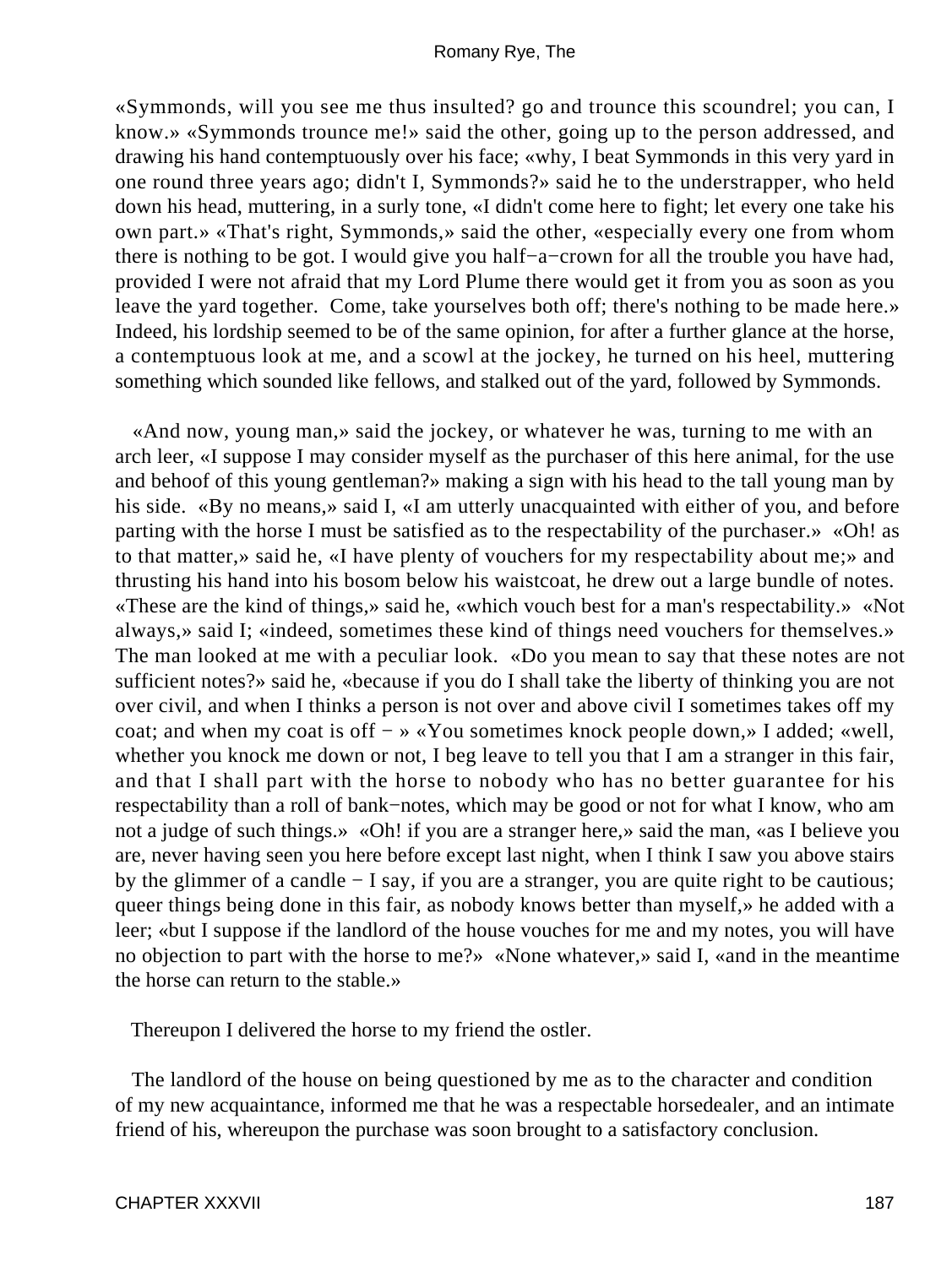# **[CHAPTER XXXVIII](#page-316-0)**

## *H*igh Dutch.

 IT was evening: and myself and the two acquaintances I had made in the fair − namely, the jockey and the tall foreigner − sat in a large upstairs room, which looked into a court; we had dined with several people connected with the fair at a long **TABLE** D'HOTE; they had now departed, and we sat at a small side−table with wine and a candle before us; both my companions had pipes in their mouths − the jockey a common pipe, and the foreigner, one, the syphon of which, made of some kind of wood, was at least six feet long, and the bowl of which, made of a white kind of substance like porcelain, and capable of holding nearly an ounce of tobacco, rested on the ground. The jockey frequently emptied and replenished his glass; the foreigner sometimes raised his to his lips, for no other purpose seemingly than to moisten them, as he never drained his glass. As for myself, though I did not smoke, I had a glass before me, from which I sometimes took a sip. The room, notwithstanding the window was flung open, was in general so filled with smoke, chiefly that which was drawn from the huge bowl of the foreigner, that my companions and I were frequently concealed from each other's eyes. The conversation, which related entirely to the events of the fair, was carried on by the jockey and myself, the foreigner, who appeared to understand the greater part of what we said, occasionally putting in a few observations in broken English. At length the jockey, after the other had made some ineffectual attempts to express something intelligibly which he wished to say, observed, «Isn't it a pity that so fine a fellow as meinheer, and so clever a fellow too, as I believe him to be, is not a better master of our language?»

 «Is the gentleman a German?» said I; «if so, I can interpret for him anything he wishes to say.»

 «The deuce you can,» said the jockey, taking his pipe out of his mouth, and staring at me through the smoke.

 «Ha! you speak German,» vociferated the foreigner in that language. «By Isten, I am glad of it! I wanted to say − » And here he said in German what he wished to say, and which was of no great importance, and which I translated into English.

«Well, if you don't put me out,» said the jockey; «what language is that − Dutch?»

«High Dutch,» said I.

 «High Dutch, and you speak High Dutch, − why, I had booked you for as great an ignoramus as myself, who can't write − no, nor distinguish in a book a great A from a bull's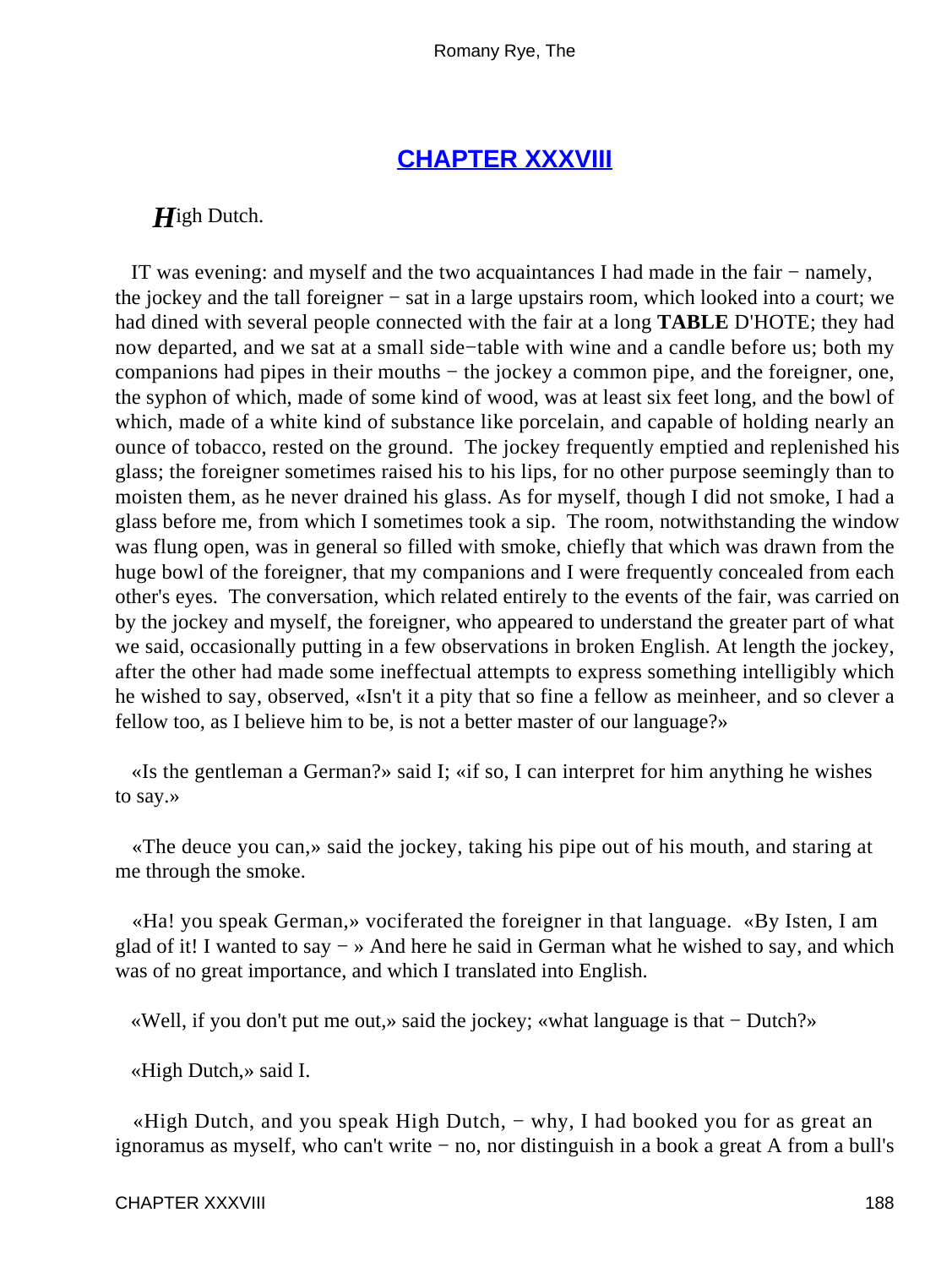foot.»

 «A person may be a very clever man,» said I − «no, not a clever man, for clever signifies clerkly, and a clever man one who is able to read and write, and entitled to the benefit of his clergy or clerkship; but a person may be a very acute person without being able to read or write. I never saw a more acute countenance than your own.»

 «No soft soap,» said the jockey, «for I never uses any. However, thank you for your information; I have hitherto thought myself a'nition clever fellow, but from henceforth shall consider myself just the contrary, and only − what's the word? − confounded 'cute.»

«Just so,» said I.

 «Well,» said the jockey, «as you say you can speak High Dutch, I should like to hear you and master six foot six fire away at each other.»

 «I cannot speak German,» said I, «but I can understand tolerably well what others say in it.»

 «Come no backing out,» said the jockey, «let's hear you fire away for the glory of Old England.»

«Then you are a German?» said I, in German to the foreigner.

«That will do,» said the jockey, «keep it up.»

 «A German!» said the tall foreigner. «No, I thank God that I do not belong to the stupid sluggish Germanic race, but to a braver, taller, and handsomer people;» here taking the pipe out of his mouth, he stood up proudly erect, so that his head nearly touched the ceiling of the room, then reseating himself, and again putting the syphon to his lips, he added, «I am a Magyar.»

«What is that?» said I.

 The foreigner looked at me for a moment, somewhat contemptuously, through the smoke, then said, in a voice of thunder, «A Hungarian!»

 «What a voice the chap has when he pleases!» interposed the jockey; «what is he saying?»

 «Merely that he is a Hungarian,» said I; but I added, «the conversation of this gentleman and myself in a language which you can't understand must be very tedious to you, we had better give it up.»

CHAPTER XXXVIII 189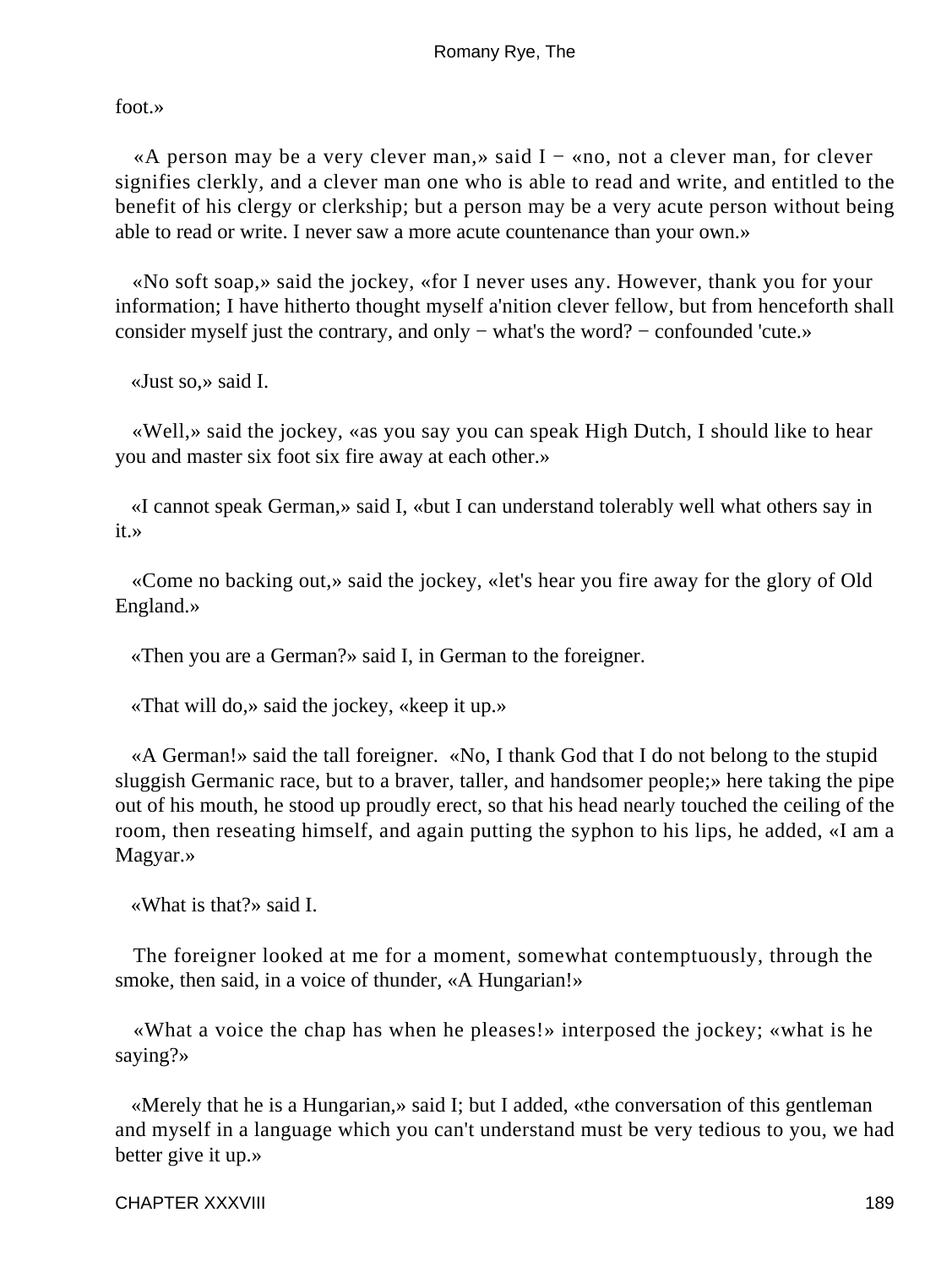«Keep on with it,» said the jockey, «I shall go on listening very contentedly till I fall asleep, no bad thing to do at most times.»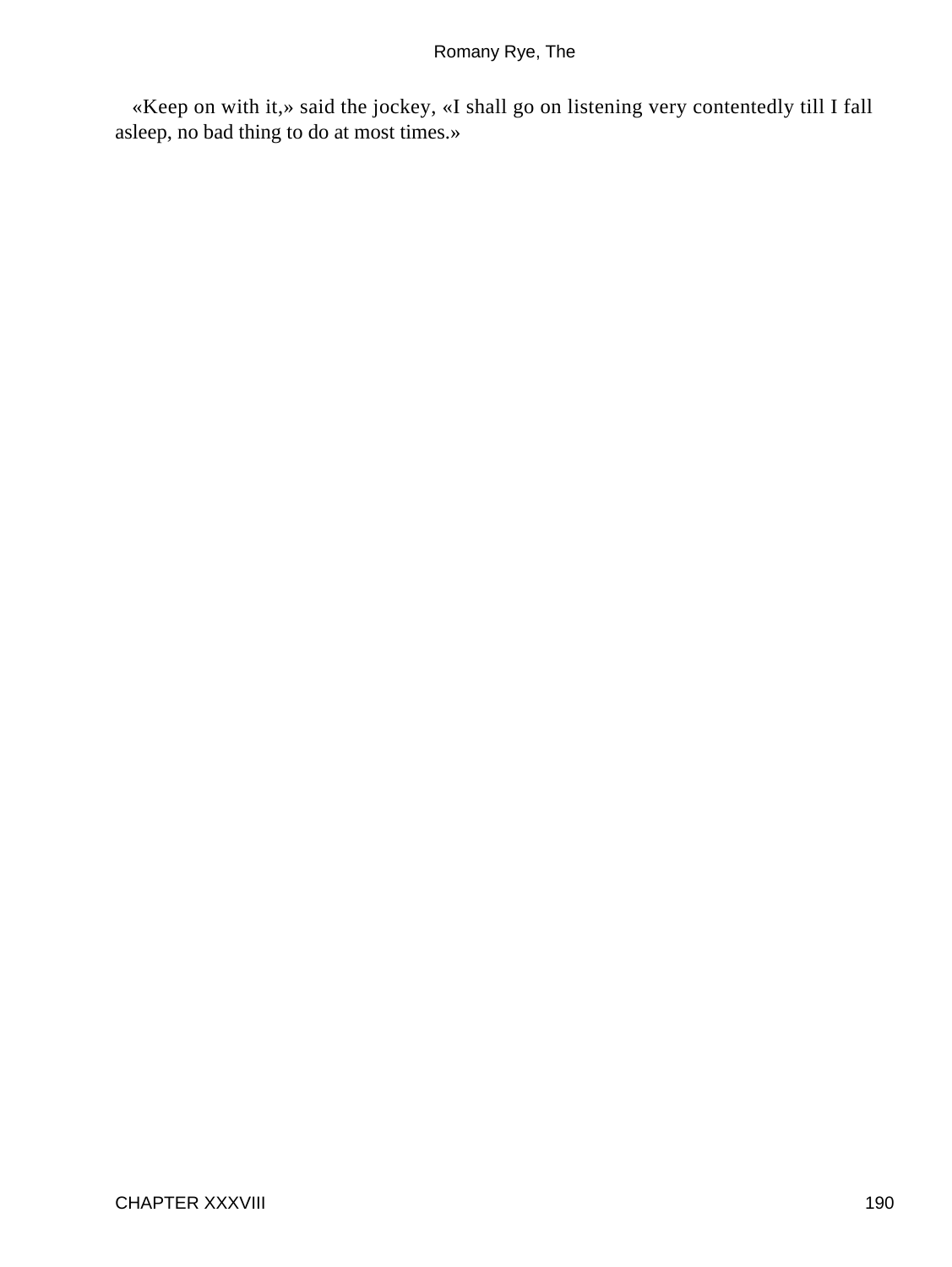# **[CHAPTER XXXIX](#page-316-0)**

*T*he Hungarian.

 «THEN you are a countryman of Tekeli, and of the queen who made the celebrated water,» said I, speaking to the Hungarian in German, which I was able to do tolerably well, owing to my having translated the Publisher's philosophy into that language, always provided I did not attempt to say much at a time.

**HUNGARIAN.** Ah! you have heard of Tekeli, and of L'eau de la Reine d'Hongrie. How is that?

**MYSELF.** I have seen a play acted, founded on the exploits of Tekeli, and have read Pigault Le Brun's beautiful romance, entitled the «Barons of Felsheim,» in which he is mentioned. As for the water, I have heard a lady, the wife of a master of mine, speak of it.

**HUNGARIAN.** Was she handsome?

**MYSELF.** Very.

**HUNGARIAN.** Did she possess the water?

**MYSELF.** I should say not; for I have heard her express a great curiosity about it.

**HUNGARIAN.** Was she growing old?

**MYSELF.** Of course not; but why do you put all these questions?

**HUNGARIAN.** Because the water is said to make people handsome, and above all, to restore to the aged the beauty of their youth. Well! Tekeli was my countryman, and I have the honour of having some of the blood of the Tekelis in my veins, but with respect to the queen, pardon me if I tell you that she was not an Hungarian; she was a Pole − Ersebet by name, daughter of Wladislaus Locticus King of Poland; she was the fourth spouse of Caroly the Second, King of the Magyar country, who married her in 1320. She was a great woman and celebrated politician, though at present chiefly known by her water.

**MYSELF.** How came she to invent it?

**HUNGARIAN.** If her own account may be believed, she did not invent it. After her death, as I have read in Florentius of Buda, there was found a statement of the manner in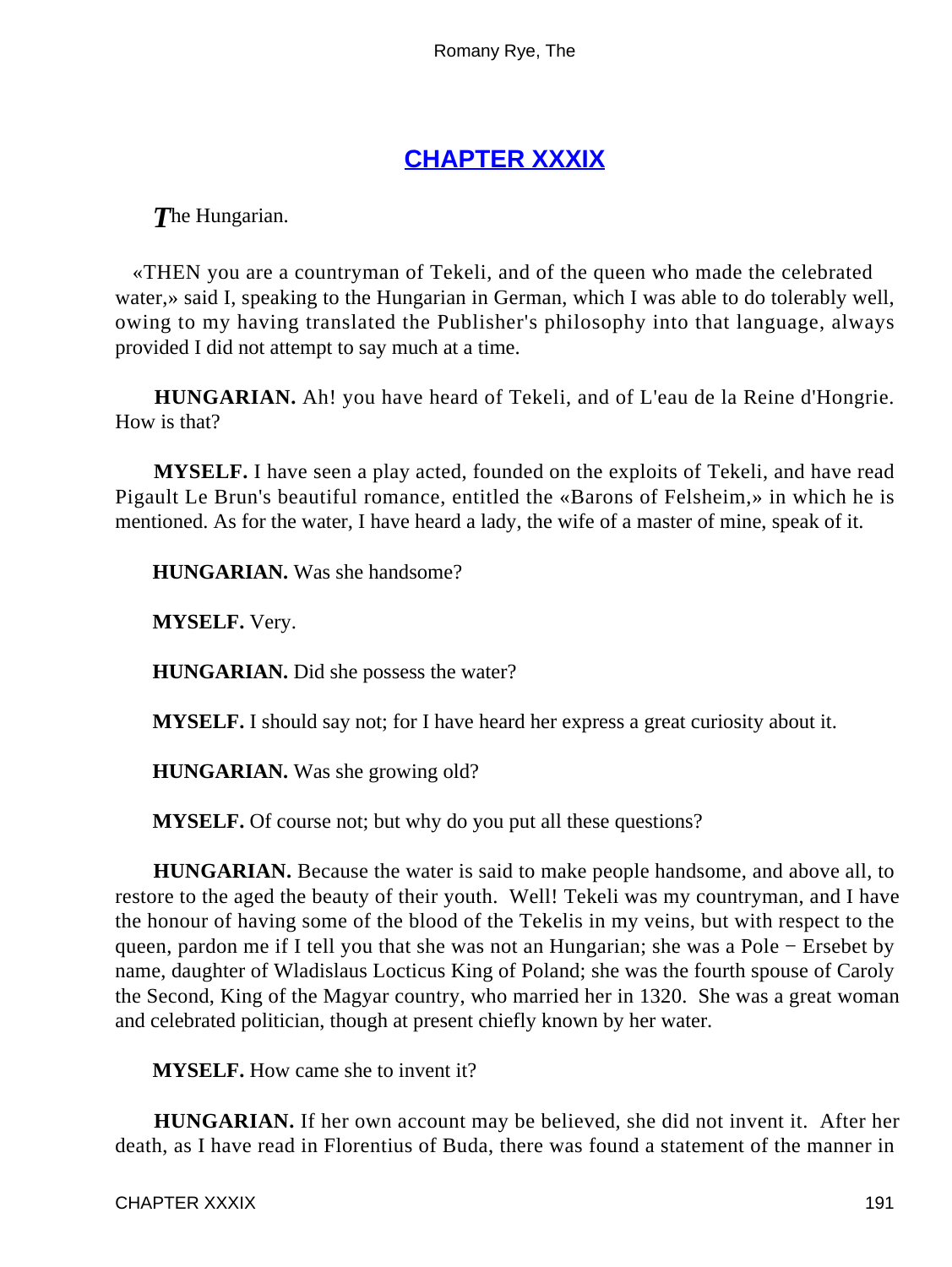which she came by it, written in her own hand, on a fly−leaf of her breviary, to the following effect:− Being afflicted with a grievous disorder at the age of seventy−two, she received the medicine which was called her water, from an old hermit whom she never saw before or afterwards; it not only cured her, but restored to her all her former beauty, so that the King of Poland fell in love with her, and made her an offer of marriage, which she refused for the glory of God, from whose holy angel she believed she had received the water. The receipt for making it and directions for using it, were also found on the fly−leaf. The principal component parts were burnt wine and rosemary, passed through an alembic; a drachm of it was to be taken once a week, «etelbenn vagy italbann,» in the food or the drink, early in the morning, and the cheeks were to be moistened with it every day. The effects according to the statement, were wonderful − and perhaps they were upon the queen; but whether the water has been equally efficacious on other people, is a point which I cannot determine. I should wish to see some old woman who has been restored to youthful beauty by the use of L'eau de la Reine d'Hongrie.

**MYSELF.** Perhaps, if you did, the old gentlewoman would hardly be so ingenuous as the queen. But who are the Hungarians − descendants of Attila and his people?

 The Hungarian shook his head, and gave me to understand that he did not believe that his nation were the descendants of Attila and his people, though he acknowledged that they were probably of the same race. Attila and his armies, he said, came and disappeared in a very mysterious manner, and that nothing could be said with positiveness about them; that the people now known as Magyars first made their appearance in Muscovy in the year 884, under the leadership of Almus, called so from Alom, which, in the Hungarian language, signifies a dream; his mother, before his birth, having dreamt that the child with which she was enceinte would be the father of a long succession of kings, which, in fact, was the case; that after beating the Russians he entered Hungary, and coming to a place called Ungvar, from which many people believed that modern Hungary derived its name, he captured it, and held in it a grand festival, which lasted four days, at the end of which time he resigned the leadership of the Magyars to his son Arpad. This Arpad and his Magyars utterly subdued Pannonia – that is, Hungary and Transylvania, wresting the government of it from the Sclavonian tribes who inhabited it, and settling down amongst them as conquerors! After giving me this information, the Hungarian exclaimed with much animation,  $-\ll A$  goodly country that which they had entered on, consisting of a plain surrounded by mountains, some of which intersect it here and there, with noble rapid rivers, the grandest of which is the mighty Dunau; a country with tiny volcanoes, casting up puffs of smoke and steam, and from which hot springs arise, good for the sick; with many fountains, some of which are so pleasant to the taste as to be preferred to wine; with a generous soil which, warmed by a beautiful sun, is able to produce corn, grapes, and even the Indian weed; in fact, one of the finest countries in the world, which even a Spaniard would pronounce to be nearly equal to Spain. Here they rested − meditating, however, fresh conquests. Oh, the Magyars soon showed themselves a mighty people. Besides Hungary and Transylvania, they subdued Bulgaria and Bosnia, and the land of Tot, now called Sclavonia. The generals of Zoltan, the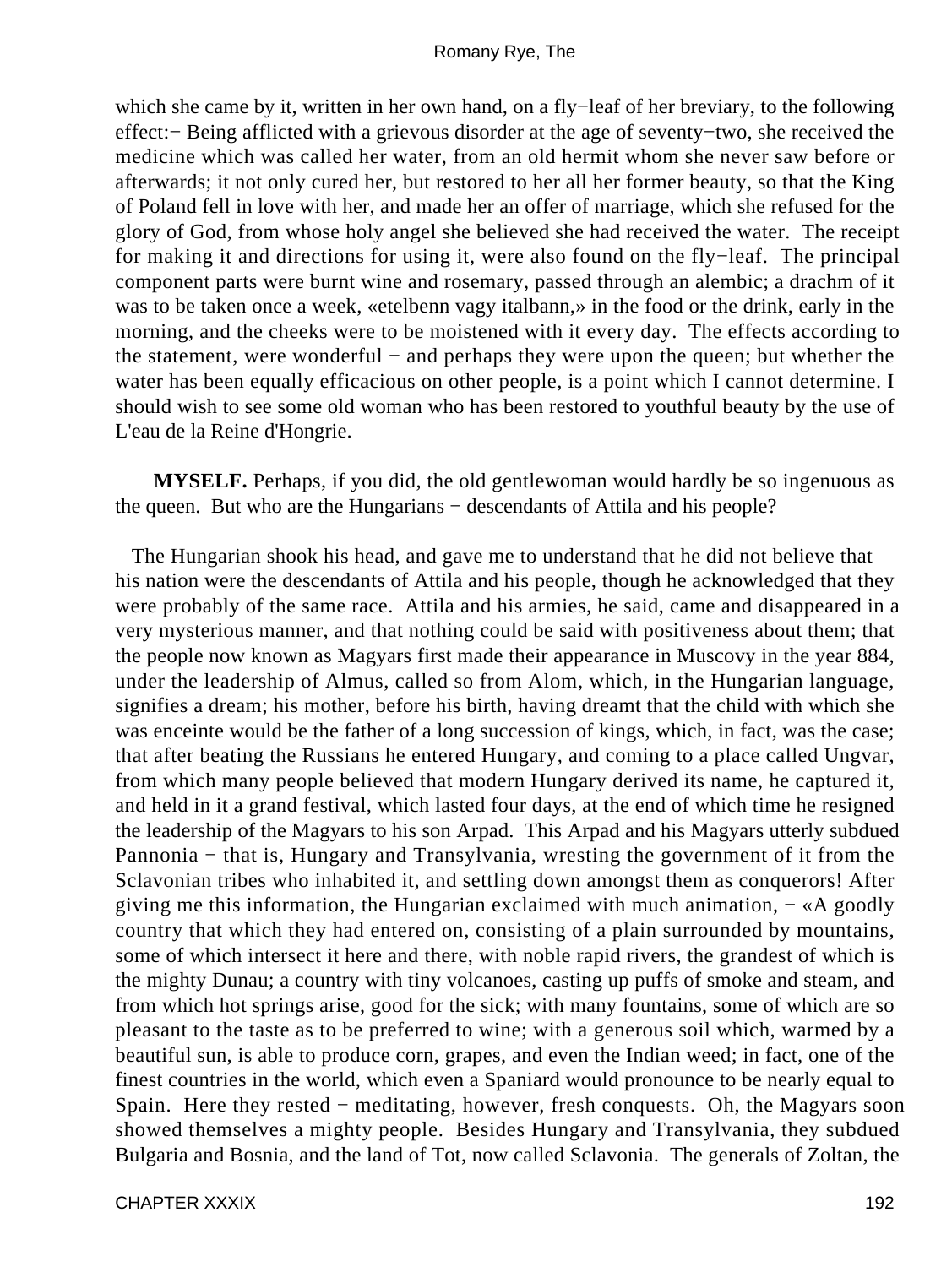son of Arpad, led troops of horsemen to the banks of the Rhine. One of them, at the head of a host, besieged Constantinople. It was then that Botond engaged in combat with a Greek of gigantic stature, who came out of the city and challenged the two best men in the Magyar army. 'I am the feeblest of the Magyars,' said Botond, 'but I will kill thee;' and he performed his word, having previously given a proof of the feebleness of his arm by striking his battle−axe through the brazen gate, making a hole so big that a child of five years old could walk through it.»

**MYSELF.** Of what religion were the old Hungarians?

**HUNGARIAN.** They had some idea of a Supreme Being, whom they called Isten, which word is still used by the Magyars for God; but their chief devotion was directed to sorcerers and soothsayers, something like the Schamans of the Siberian steppes. They were converted to Christianity chiefly through the instrumentality of Istvan or Stephen, called after his death St. Istvan, who ascended the throne in the year one thousand. He was born in heathenesse, and his original name was Vojk: he was the first kiraly, or king of the Magyars. Their former leaders had been called fejedelmek, or dukes. The Magyar language has properly no term either for king or house. Kiraly is a word derived from the Sclaves; haz, or house, from the Germans, who first taught them to build houses, their original dwellings having been tilted waggons.

**MYSELF.** Many thanks for your account of the great men of your country.

**HUNGARIAN.** The great men of my country! I have only told you of the − Well, I acknowledge that Almus and Arpad were great men, but Hungary has produced many greater; I will not trouble you by recapitulating all, but there is one name I cannot forbear mentioning − but you have heard of it − even at Horncastle, the name of Hunyadi must be familiar.

**MYSELF.** It may be so, though I rather doubt it; but, however that may be, I confess my ignorance. I have never, until this moment, heard the name of Hunyadi.

**HUNGARIAN.** Not of Hunyadi Janos, not of Hunyadi John − for the genius of our language compels us to put a man's Christian name after his other; perhaps you have heard of the name of Corvinus?

**MYSELF.** Yes, I have heard the name of Corvinus.

**HUNGARIAN.** By my God, I am glad of it; I thought our hammer of destruction, our thunderbolt, whom the Greeks called Achilles, must be known to the people of Horncastle. Well, Hunyadi and Corvinus are the same.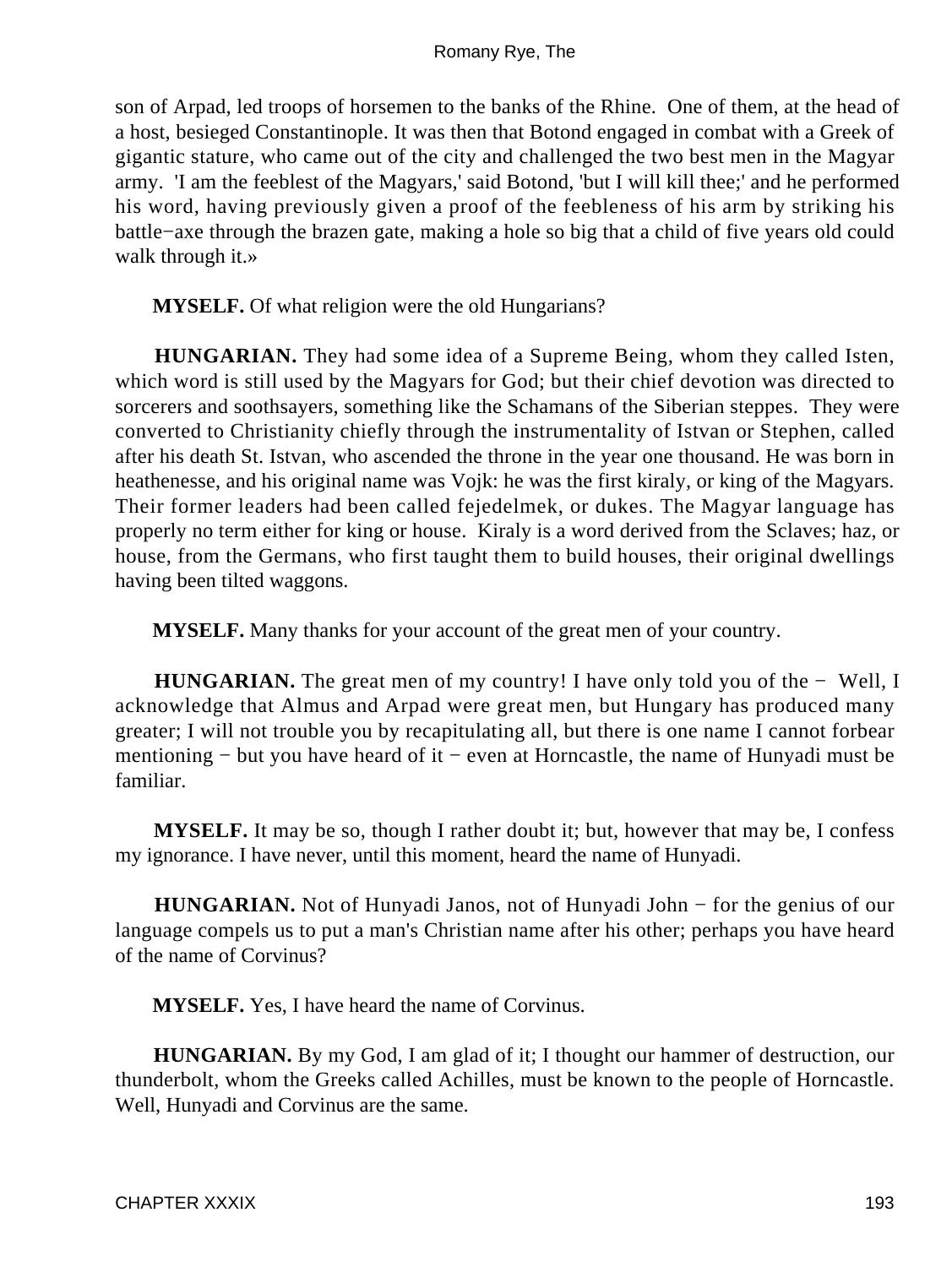**MYSELF.** Corvinus means the man of the crow, or raven. I suppose that your John, when a boy, climbed up to a crow or a raven's nest, and stole the young; a bold feat, well befitting a young hero.

**HUNGARIAN.** By Isten, you are an acute guesser; a robbery there was, but it was not Hunyadi who robbed the raven, but the raven who robbed Hunyadi.

### **MYSELF.** How was that?

**HUNGARIAN.** In this manner: Hunyadi, according to tradition, was the son of King Sigmond, by a peasant's daughter. The king saw and fell in love with her, whilst marching against the vaivode of Wallachia. He had some difficulty in persuading her to consent to his wishes, and she only yielded at last, on the king making her a solemn promise that, in the event of her becoming with child by him, he would handsomely provide for her and the infant. The king proceeded on his expedition; and on his returning in triumph from Wallachia, again saw the girl, who informed him that she was enceinte by him; the king was delighted with the intelligence, gave the girl money, and at the same time a ring, requesting her, if she brought forth a son, to bring the ring to Buda with the child, and present it to him. When her time was up, the peasant's daughter brought forth a fair son, who was baptized by the name of John. After some time the young woman communicated the whole affair to her elder brother, whose name was Gaspar, and begged him to convey her and the child to the king at Buda. The brother consented, and both set out, taking the child with them. On their way, the woman, wanting to wash her clothes, laid the child down, giving it the king's ring to play with. A raven, who saw the glittering ring, came flying, and plucking it out of the child's hand, carried it up into a tree; the child suddenly began to cry, and the mother, hearing it, left her washing, and running to the child, forthwith missed the ring, but hearing the raven croak in the tree, she lifted up her eyes, and saw it with the ring in its beak. The woman, in great terror, called her brother, and told him what had happened, adding that she durst not approach the king if the raven took away the ring. Gaspar, seizing his cross−bow and quiver, ran to the tree, where the raven was yet with the ring, and discharged an arrow at it, but, being in a great hurry, he missed it; with his second shot he was more lucky, for he hit the raven in the breast, which, together with the ring, fell to the ground. Taking up the ring, they went on their way, and shortly arrived at Buda. One day, as the king was walking after dinner in his outer hall, the woman appeared before him with the child, and, showing him the ring, said, «Mighty lord! behold this token! and take pity upon me and your own son.» King Sigmond took the child and kissed it, and, after a pause, said to the mother, «You have done right in bringing me the boy; I will take care of you, and make him a nobleman.» The king was as good as his word, he provided for the mother; caused the boy to be instructed in knightly exercises, and made him a present of the town of Hunyad, in Transylvania, on which account he was afterwards called Hunyadi, and gave him, as an armorial sign, a raven bearing a ring in his beak.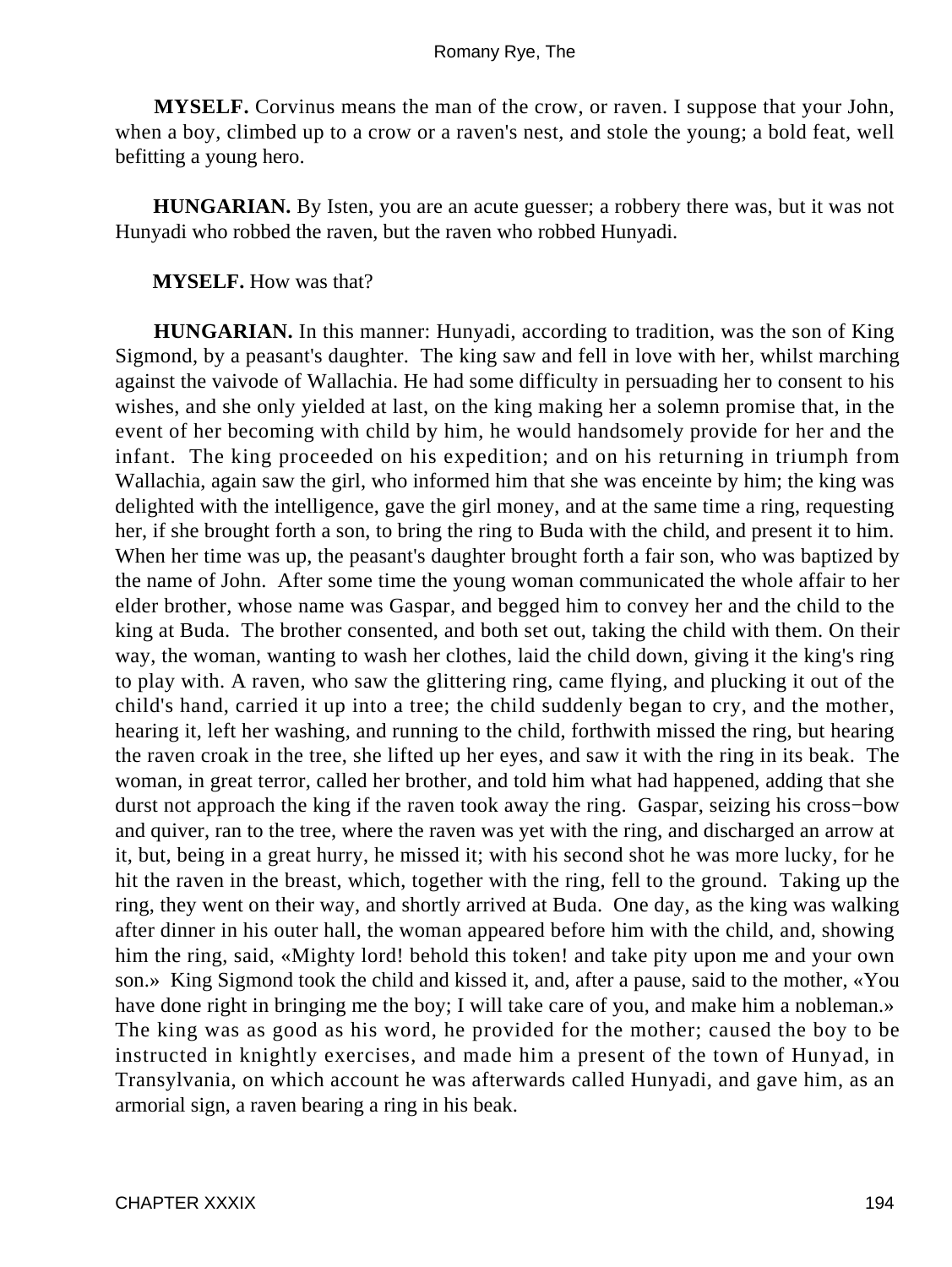Such, oh young man of Horncastle! is the popular account of the birth of the great captain of Hungary, as related by Florentius of Buda. There are other accounts of his birth, which is, indeed, involved in much mystery, and of the reason of his being called Corvinus, but as this is the most pleasing, and is, upon the whole, founded on quite as good evidence as the others, I have selected it for recitation.

**MYSELF.** I heartily thank you; but you must tell me something more of Hunyadi. You call him your great captain; what did he do?

**HUNGARIAN.** Do! what no other man of his day could have done. He broke the power of the Turk when he was coming to overwhelm Europe. From the blows inflicted by Hunyadi, the Turk never thoroughly recovered; he has been frequently worsted in latter times, but none but Hunyadi could have routed the armies of Amurath and Mahomed the Second.

**MYSELF.** How was it that he had an opportunity of displaying his military genius?

**HUNGARIAN.** I can hardly tell you, but his valour soon made him famous; King Albert made him Ban of Szorenyi. He became eventually waivode of Transylvania, and governor of Hungary. His first grand action was the defeat of Bashaw Isack; and though himself surprised and routed at St. Imre, he speedily regained his prestige by defeating the Turks, with enormous slaughter, killing their leader, Mezerbeg; and subsequently, at the battle of the Iron Gates, he destroyed ninety thousand Turks, sent by Amurath to avenge the late disgrace. It was then that the Greeks called him Achilles.

**MYSELF.** He was not always successful.

**HUNGARIAN.** Who could be always successful against the early Turk? He was defeated in the battle in which King Vladislaus lost his life, but his victories outnumbered his defeats three–fold. His grandest victory – perhaps the grandest ever achieved by man – was over the terrible Mahomed the Second; who, after the taking of Constantinople in 1453, said, «One God in Heaven − one king on earth;» and marched to besiege Belgrade at the head of one hundred, and fifty thousand men; swearing by the beard of the prophet, «That he would sup within it ere two months were elapsed.» He brought with him dogs, to eat the bodies of the Christians whom he should take or slay; so says Florentius; hear what he also says: The Turk sat down before the town towards the end of June, 1454, covering the Dunau and Szava with ships: and on the 4th of July he began to cannonade Belgrade with cannons twenty−five feet long, whose roar could be heard at Szeged, a distance of twenty−four leagues, at which place Hunyadi had assembled his forces. Hunyadi had been able to raise only fifteen thousand of well−armed and disciplined men, though he had with him vast bands of people, who called themselves Soldiers of the Cross, but who consisted of inexperienced lads from school, peasants, and hermits, armed with swords, slings, and clubs. Hunyadi, undismayed by the great disparity between his forces and those of the Turk,

CHAPTER XXXIX 195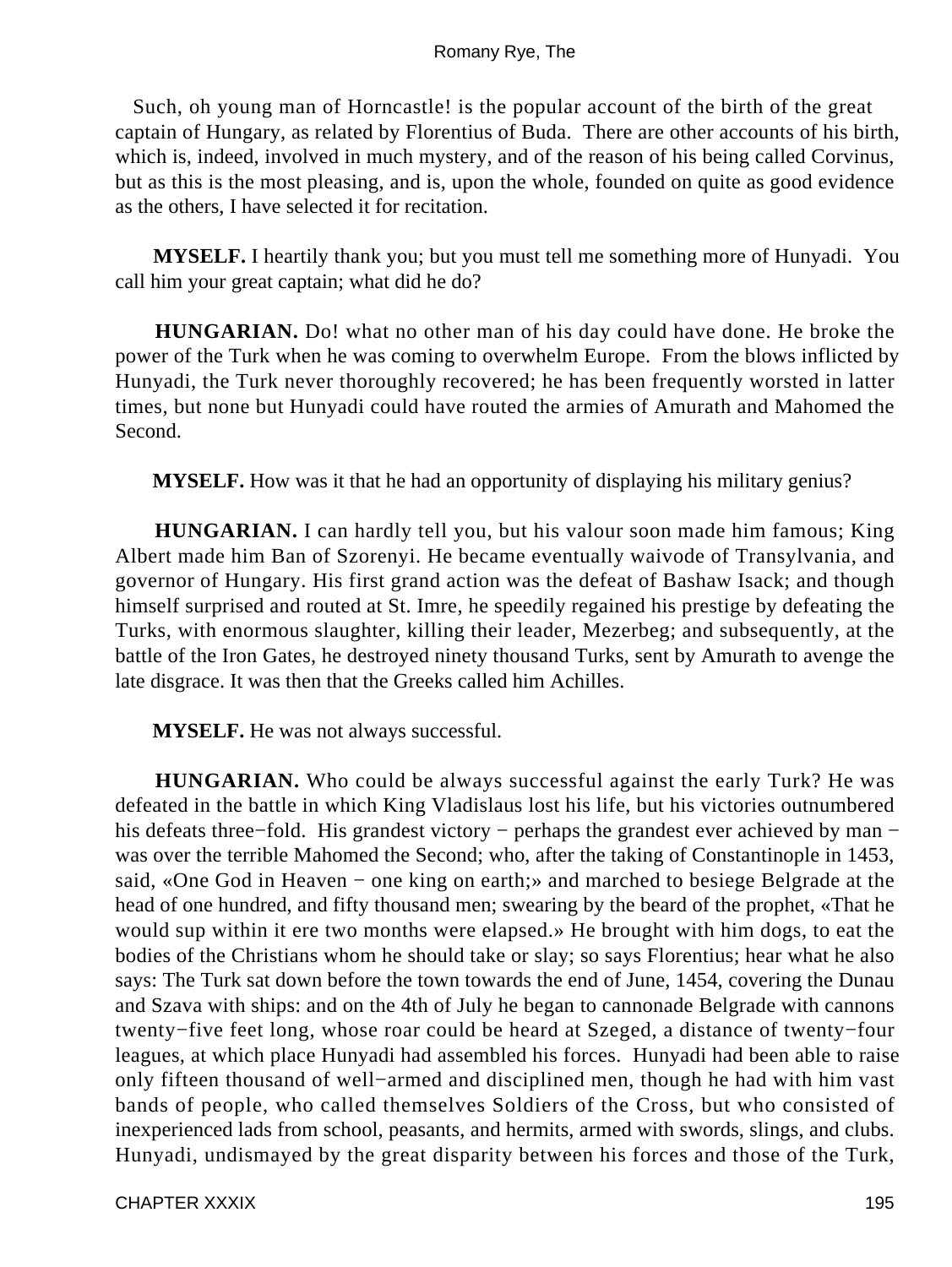advanced to relieve Belgrade, and encamped at Szalankemen with his army. There he saw at once, that his first step must be to attack the flotilla; he therefore privately informed Szilagy, his wife's brother, who at that time defended Belgrade, that it was his intention to attack the ships of the Turks on the 14th day of July in front, and requested his co−operation in the rear. On the 14th came on the commencement of the great battle of Belgrade, between Hunyadi and the Turk. Many days it lasted.

**MYSELF.** Describe it.

**HUNGARIAN.** I cannot. One has described it well − Florentius of Buda. I can only repeat a few of his words: − «On the appointed day, Hunyadi, with two hundred vessels, attacked the Turkish flotilla in front, whilst Szilagy, with forty vessels, filled with the men of Belgrade, assailed it in the rear; striving for the same object, they sunk many of the Turkish vessels, captured seventy−four, burnt many, and utterly annihilated the whole fleet. After this victory, Hunyadi, with his army, entered Belgrade, to the great joy of the Magyars. But though the force of Mahomed upon the water was destroyed, that upon the land remained entire; and with this, during six days and nights, he attacked the city without intermission, destroying its walls in many parts. His last and most desperate assault was made on the 21st day of July. Twice did the Turks gain possession of the outer town, and twice was it retaken with indescribable slaughter. The next day the combat raged without ceasing till mid−day, when the Turks were again beaten out of the town, and pursued by the Magyars to their camp. There the combat was renewed, both sides displaying the greatest obstinacy, until Mahomed received a great wound over his left eye. The Turks then, turning their faces, fled, leaving behind them three hundred cannon in the hands of the Christians, and more than twenty− four thousand slain on the field of battle.»

**MYSELF.** After that battle, I suppose Hunyadi enjoyed his triumphs in peace?

**HUNGARIAN.** In the deepest, for he shortly died. His great soul quitted his body, which was exhausted by almost superhuman exertions, on the 11th of August, 1456. Shortly before he died, according to Florentius, a comet appeared, sent, as it would seem, to announce his coming end. The whole Christian world mourned his loss. The Pope ordered the cardinals to perform a funeral ceremony at Rome in his honour. His great enemy himself grieved for him, and pronounced his finest eulogium. When Mahomed the Second heard of his death, he struck his head for some time against the ground without speaking. Suddenly he broke silence with these words, «Notwithstanding he was my enemy, yet do I bewail his loss; since the sun has shone in heaven, no Prince had ever yet such a man.»

**MYSELF.** What was the name of his Prince?

**HUNGARIAN.** Laszlo the Fifth; who, though under infinite obligations to Hunyadi, was anything but grateful to him; for he once consented to a plan which was laid to assassinate him, contrived by his mortal enemy Ulrik, Count of Cilejia; and after Hunyadi's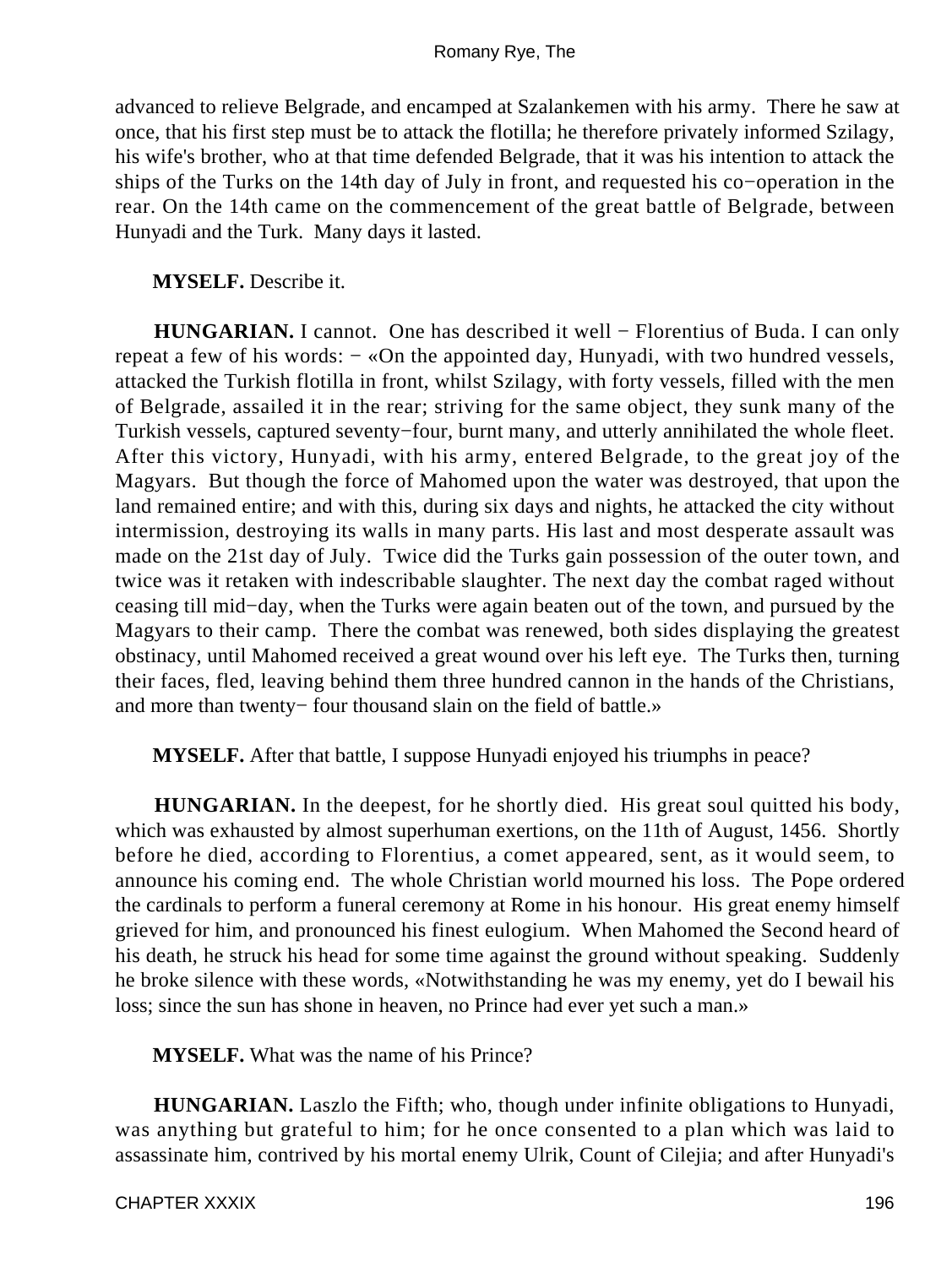death, caused his eldest son, Hunyadi Laszlo, to be executed on a false accusation, and imprisoned his younger son, Matyas, who, on the death of Laszlo, was elected by the Magyars to be their king, on the 24th of January, 1458.

**MYSELF.** Was this Matyas a good king?

**HUNGARIAN.** Was Matyas Corvinus a good king? O young man of Horncastle! he was the best and greatest that ever Hungary possessed, and, after his father, the most renowned warrior, − some of our best laws were framed by him. It was he who organized the Hussar force, and it was he who took Vienna. Why does your Government always send fools to represent it at Vienna?

**MYSELF.** I really cannot say; but with respect to the Hussar force, is it of Hungarian origin?

**HUNGARIAN.** Its name shows its origin. Huz, in Hungarian, is twenty and the Hussar force is so called because it is formed of twentieths. A law was issued by which it was ordered that every Hungarian nobleman, out of every twenty dependents, should produce a well−equipped horseman, and with him proceed to the field of battle.

**MYSELF.** Why did Matyas capture Venna?

**HUNGARIAN.** Because the Emperor Frederick took part against him with the King of Poland, who claimed the kingdom of Hungary for his son, and had also assisted the Turk. He captured it in the year 1487, but did not survive his triumph long, expiring there in the year 1490. He was so veracious a man, that it was said of him, after his death, «Truth died with Matyas.» It might be added that the glory of Hungary departed with him. I wish to say nothing more connected with Hungarian history.

**MYSELF.** Another word. Did Matyas leave a son?

**HUNGARIAN.** A natural son, Hunyadi John, called so after the great man. He would have been universally acknowledged as King of Hungary but for the illegitimacy of his birth. As it was, Ulaszlo, the son of the King of Poland, afterwards called Ulaszlo the Second, who claimed Hungary as being descended from Albert, was nominated king by a great majority of the Magyar electors. Hunyadi John for some time disputed the throne with him; there was some bloodshed, but Hunyadi John eventually submitted, and became the faithful captain of Ulaszlo, notwithstanding that the Turk offered to assist him with an army of two hundred thousand men.

**MYSELF.** Go on.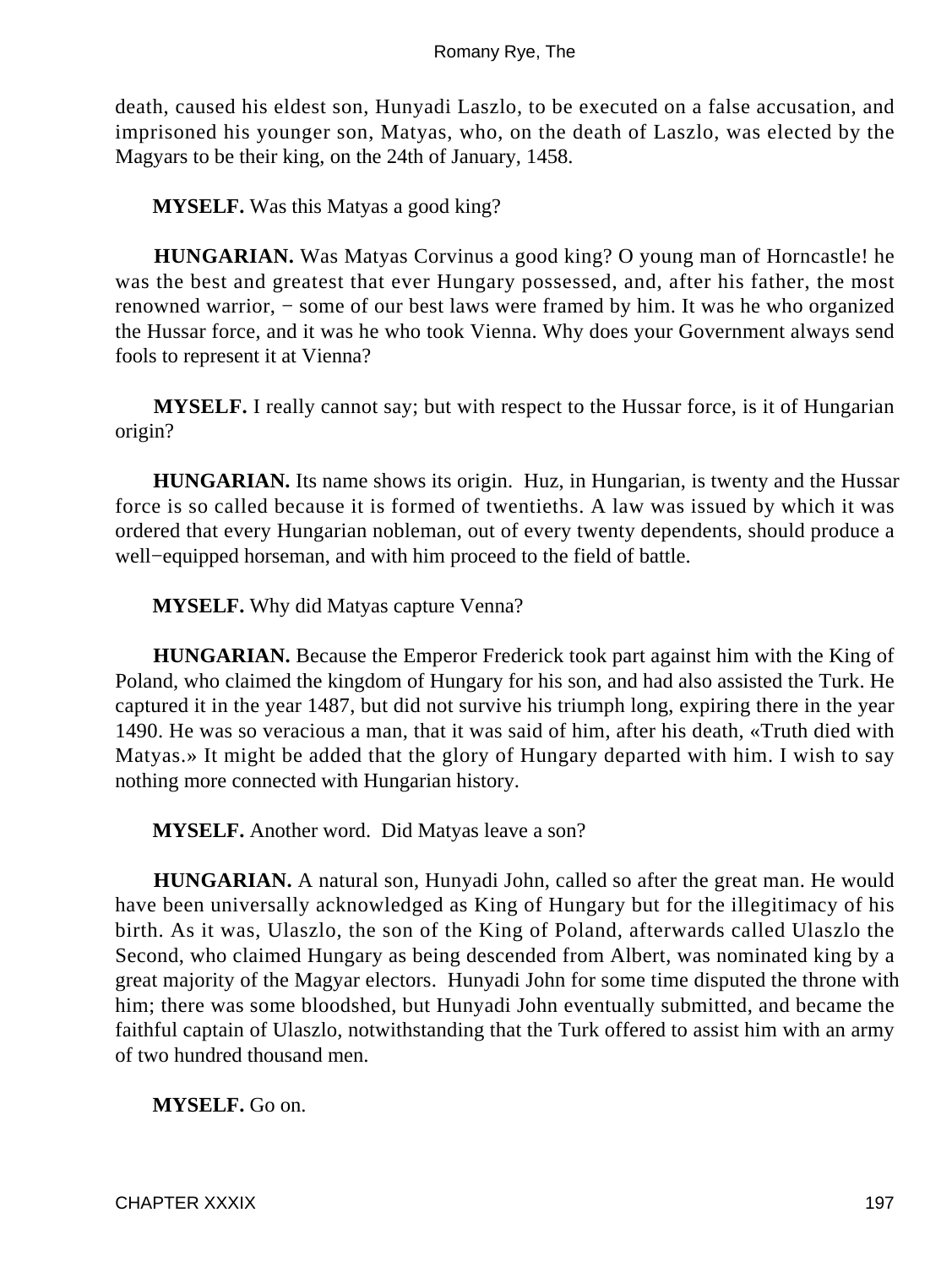**HUNGARIAN.** To what? Tche Drak, to the Mohacs Veszedelem. Ulaszlo left a son, Lajos the Second, born without skin, as it is said, certainly without a head. He, contrary to the advice of all his wise counsellors, − and amongst them was Batory Stephen, who became eventually King of Poland − engaged, with twenty−five thousand men, at Mohacs, Soliman the Turk, who had an army of two hundred thousand. Drak! the Magyars were annihilated, King Lajos disappeared with his heavy horse and armour in a bog. We call that battle, which was fought on the 29th of August, 1526, the destruction of Mohacs, but it was the destruction of Hungary.

**MYSELF.** You have twice used the word drak, what is the meaning of it? Is it Hungarian?

**HUNGARIAN.** No! it belongs to the mad Wallacks. They are a nation of madmen on the other side of Transylvania. Their country was formerly a fief of Hungary, like Moldavia, which is inhabited by the same race, who speak the same language and are equally mad.

**MYSELF.** What language do they speak?

HUNGARIAN. A strange mixture of Latin and Sclavonian – they themselves being a mixed race of Romans and Sclavonians. Trajan sent certain legions to form military colonies in Dacia; and the present Wallacks and Moldavians are, to a certain extent, the descendants of the Roman soldiers, who married the women of the country. I say to a certain extent, for the Sclavonian element both in blood and language seems to prevail.

**MYSELF.** And what is drak?

**HUNGARIAN.** Dragon; which the Wallacks use for «devil.» The term is curious, as it shows that the old Romans looked upon the dragon as an infernal being.

**MYSELF.** You have been in Wallachia?

**HUNGARIAN.** I have, and glad I was to get out of it. I hate the mad Wallacks.

**MYSELF.** Why do you call them mad?

**HUNGARIAN.** They are always drinking or talking. I never saw a Wallachian eating or silent. They talk like madmen, and drink like madmen. In drinking they use small phials, the contents of which they pour down their throats. When I first went amongst them I thought the whole nation was under a course of physic, but the terrible jabber of their tongues soon undeceived me. Drak was the first word I heard on entering Dacia, and the last when I left it. The Moldaves, if possible, drink more, and talk more than the Wallachians.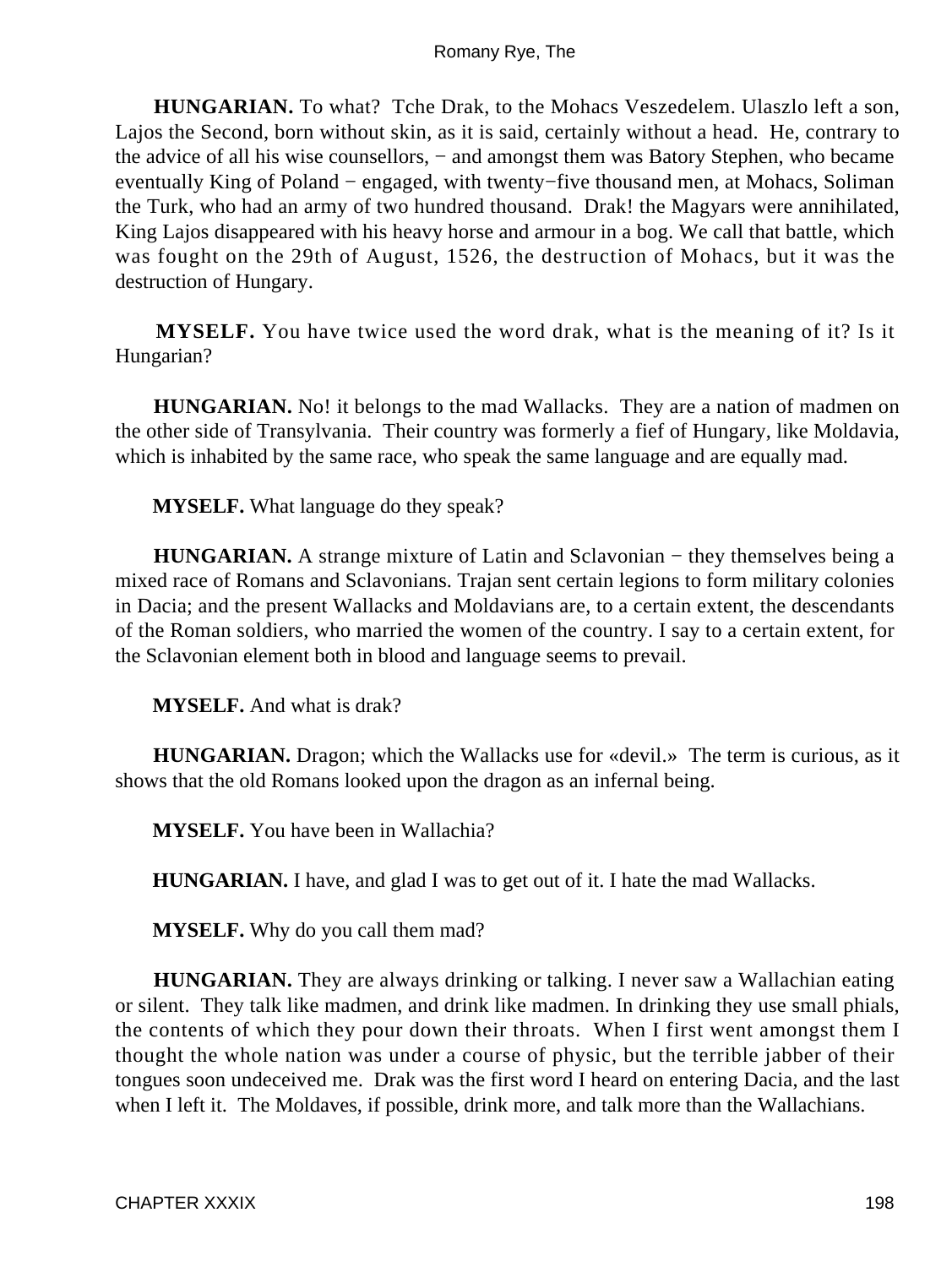**MYSELF.** It is singular enough that the only Moldavian I have known could not speak. I suppose he was born dumb.

**HUNGARIAN.** A Moldavian born dumb! Excuse me, the thing is impossible, – all Moldavians are born talking! I have known a Moldavian who could not speak, but he was not born dumb. His master, an Armenian, snipped off part of his tongue at Adrianople. He drove him mad with his jabber. He is now in London, where his master has a house. I have letters of credit on the house: the clerk paid me money in London, the master was absent; the money which you received for the horse belonged to that house.

**MYSELF.** Another word with respect to Hungarian history.

**HUNGARIAN.** Drak! I wish to say nothing more about Hungarian history.

**MYSELF.** The Turk, I suppose, after Mohacs, got possession of Hungary?

**HUNGARIAN.** Not exactly. The Turk, upon the whole, showed great moderation; not so the Austrian. Ferdinand the First claimed the crown of Hungary as being the cousin of Maria, widow of Lajos; he found too many disposed to support him. His claim, however, was resisted by Zapolya John, a Hungarian magnate, who caused himself to be elected king. Hungary was for a long time devastated by wars between the partisans of Zapolya and Ferdinand. At last Zapolya called in the Turk. Soliman behaved generously to him, and after his death befriended his young son, and Isabella his queen; eventually the Turks became masters of Transylvania and the greater part of Hungary. They were not bad masters, and had many friends in Hungary, especially amongst those of the reformed faith, to which I have myself the honour of belonging; those of the reformed faith found the Mufti more tolerant than the Pope. Many Hungarians went with the Turks to the siege of Vienna, whilst Tekeli and his horsemen guarded Hungary for them. A gallant enterprise that siege of Vienna, the last great effort of the Turk; it failed, and he speedily lost Hungary, but he did not sneak from Hungary like a frightened hound. His defence of Buda will not be soon forgotten, where Apty Basha, the governor, died fighting like a lion in the breach. There's many a Hungarian would prefer Stamboul to Vienna. Why does your Government always send fools to represent it at Vienna?

**MYSELF.** I have already told you that I cannot say. What became of Tekeli?

**HUNGARIAN.** When Hungary was lost he retired with the Turks into Turkey. Count Renoncourt, in his Memoirs, mentions having seen him at Adrianople. The Sultan, in consideration of the services which he had rendered to the Moslem in Hungary, made over the revenues of certain towns and districts for his subsistence. The count says that he always went armed to the teeth, and was always attended by a young female dressed in male attire, who had followed him in his wars, and had more than once saved his life. His end is wrapped in mystery, I – whose greatest boast, next to being a Hungarian, is to be of his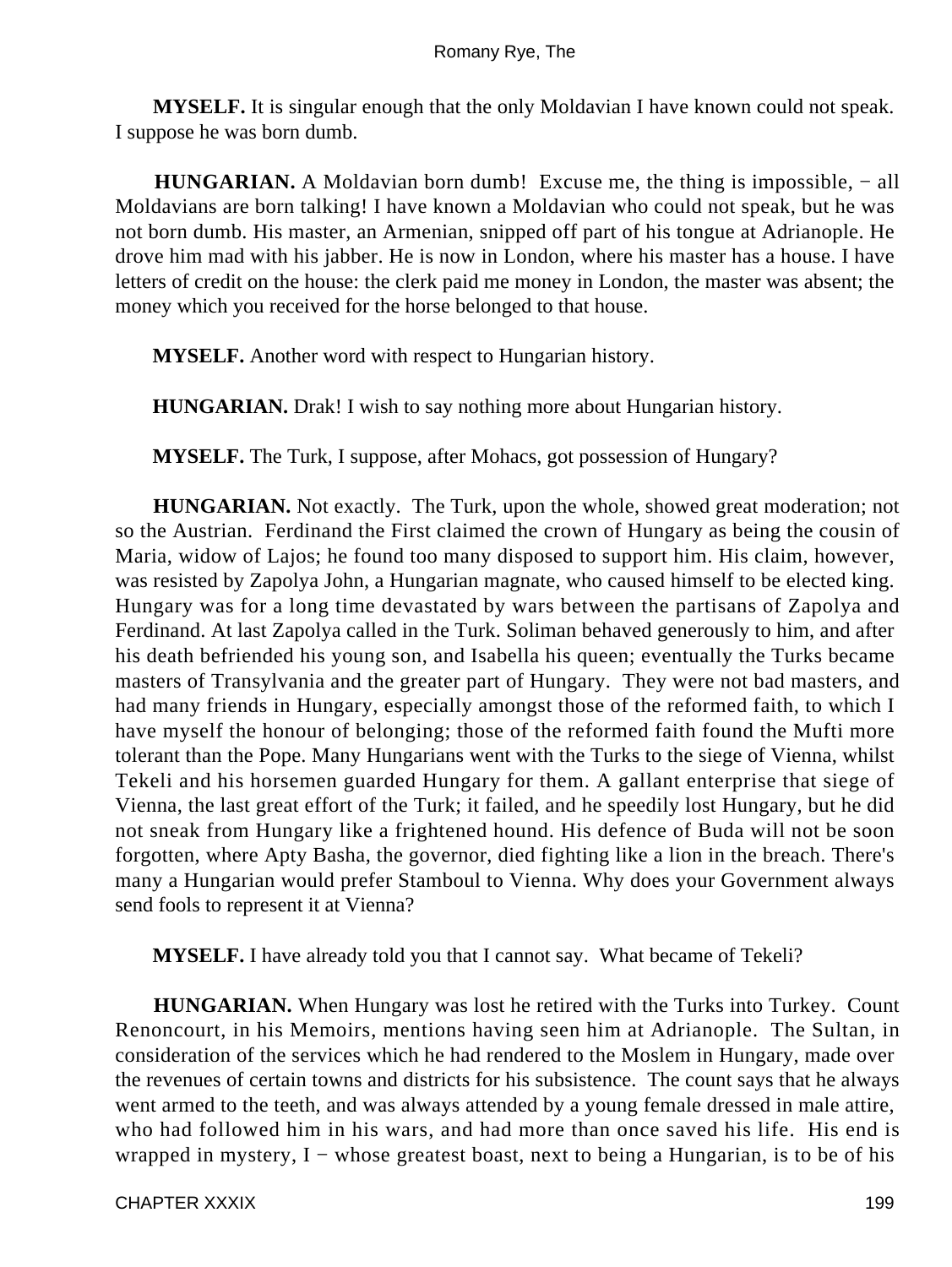blood − know nothing of his end.

**MYSELF.** Allow me to ask who you are?

**HUNGARIAN.** Egy szegeny Magyar Nemes ember, a poor Hungarian nobleman, son of one yet poorer. I was born in Transylvania, not far to the west of good Coloscvar. I served some time in the Austrian army as a noble Hussar, but am now equerry to a great nobleman, to whom I am distantly related. In his service I have travelled far and wide, buying horses. I have been in Russia and in Turkey, and am now at Horncastle, where I have had the satisfaction to meet with you, and to buy your horse, which is, in truth, a noble brute.

**MYSELF.** For a soldier and equerry you seem to know a great deal of the history of your country.

**HUNGARIAN.** All I know is derived from Florentius of Buda, whom we call Budai Ferentz. He was professor of Greek and Latin at the Reformed College of Debreczen, where I was educated; he wrote a work entitled «Magyar Polgari Lexicon,» Lives of Great Hungarian Citizens. He was dead before I was born, but I found his book, when I was a child, in the solitary home of my father, which stood on the confines of a puszta, or wilderness, and that book I used to devour in winter nights when the winds were whistling around the house. Oh I how my blood used to glow at the descriptions of Magyar valour, and likewise of Turkish; for Florentius has always done justice to the Turk. Many a passage similar to this have I got by heart; it is connected with a battle on the plain of Rigo, which Hunyadi lost:− «The next day, which was Friday, as the two armies were drawn up in battle array, a Magyar hero riding forth, galloped up and down, challenging the Turks to single combat. Then came out to meet him the son of a renowned bashaw of Asia; rushing upon each other, both broke their lances, but the Magyar hero and his horse rolled over upon the ground, for the Turks had always the best horses.» O young man of Horncastle! if ever you learn Hungarian − and learn it assuredly you will after what I have told you − read the book of Florentius of Buda, even if you go to Hungary to get it, for you will scarcely find it elsewhere, and even there with difficulty, for the book has been long out of print. It describes the actions of the great men of Hungary down to the middle of the sixteenth century; and besides being written in the purest Hungarian, has the merit of having for its author a professor of the Reformed College of Debreczen.

**MYSELF.** I will go to Hungary rather than not read it. I am glad that the Turk beat the Magyar. When I used to read the ballads of Spain I always sided with the Moor against the Christian.

**HUNGARIAN.** It was a drawn fight after all, for the terrible horse of the Turk presently flung his own master, whereupon the two champions returned to their respective armies; but in the grand conflict which ensued, the Turks beat the Magyars, pursuing them till night, and striking them on the necks with their scymetars. The Turk is a noble fellow; I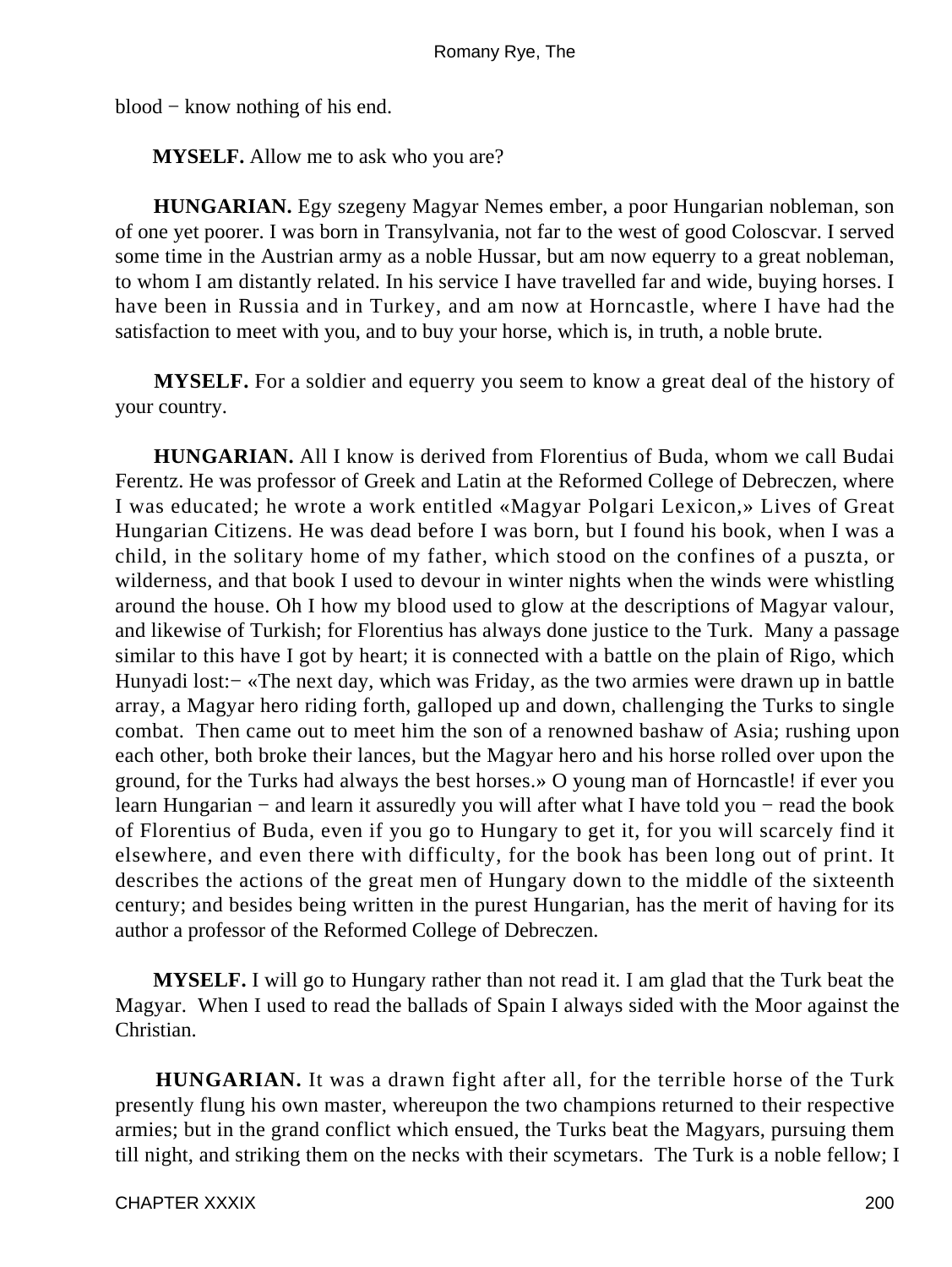should wish to be a Turk, were I not a Magyar.

**MYSELF.** The Turk always keeps his word, I am told.

**HUNGARIAN.** Which the Christian very seldom does, and even the Hungarian does not always. In 1444 Ulaszlo made, at Szeged, peace with Amurath for ten years, which he swore with an oath to keep, but at the instigation of the Pope Julian he broke it, and induced his great captain, Hunyadi John, to share in the perjury. The consequence was the battle of Varna, of the 10th of November, in which Hunyadi was routed, and Ulaszlo slain. Did you ever hear his epitaph? it is both solemn and edifying:−

 Romulidae Cannas ego Varnam clade notavi; Discite rnortales non temerare fidem: Me nisi Pontifices jussissent rumpere foedus Non ferret Scythicum Pannonis ora jugum."

 «Halloo!» said the jockey, starting up from a doze in which he had been indulging for the last hour, his head leaning upon his breast, «what is that? That's not high Dutch; I bargained for high Dutch, and I left you speaking high Dutch, as it sounded very much like the language of horses, as I have been told high Dutch does; but as for what you are speaking now, whatever you may call it, it sounds more like the language of another kind of animal. I suppose you want to insult me, because I was once a dicky−boy.»

«Nothing of the kind,» said I; «the gentleman was making a quotation in Latin.»

 «Latin, was it?» said the jockey; «that alters the case. Latin is genteel, and I have sent my eldest boy to an academy to learn it. Come, let us hear you fire away in Latin,» he continued, proceeding to re−light his pipe, which, before going to sleep, he had laid on the table.

 «If you wish to follow the discourse in Latin,» said the Hungarian, in very bad English, «I can oblige you; I learned to speak very good Latin in the college of Debreczen.»

 «That's more,» said I, «than I have done in the colleges where I have been; in any little conversation which we may yet have, I wish you would use German.»

 «Well,» said the jockey, taking a whiff, «make your conversation as short as possible, whether in Latin or Dutch, for, to tell you the truth, I am rather tired of merely playing listener.»

 «You were saying you had been in Russia,» said I; «I believe the Russians are part of the Sclavonian race.»

**HUNGARIAN.** Yes, part of the great Sclavonian family; one of the most numerous races in the world. The Russians themselves are very numerous; would that the Magyars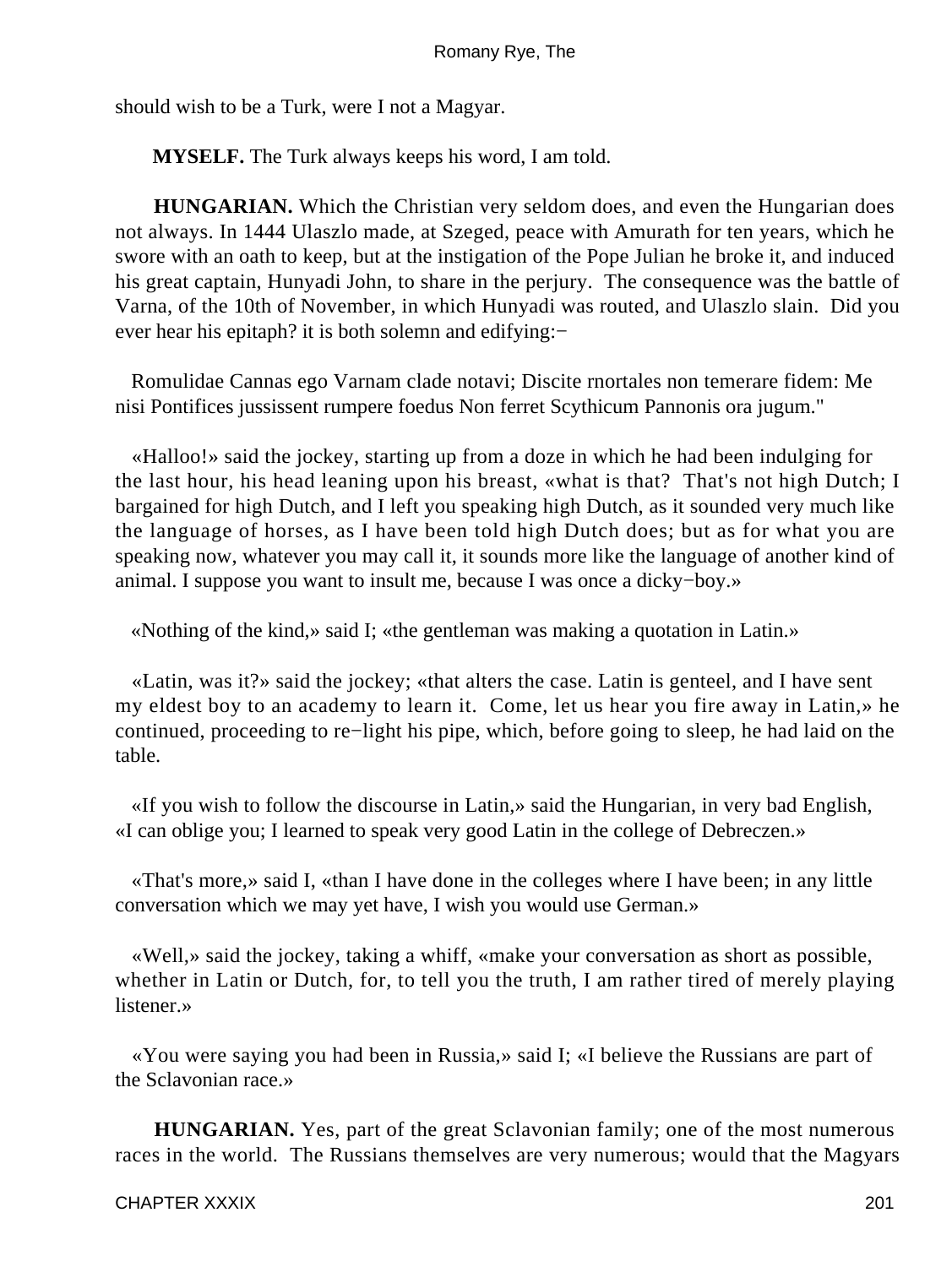could boast of the fifth part of their number!

**MYSELF.** What is the number of the Magyars?

**HUNGARIAN.** Barely four millions. We came a tribe of Tartars into Europe, and settled down amongst Sclavonians, whom we conquered, but who never coalesced with us. The Austrian at present plays in Pannonia the Sclavonian against us, and us against the Sclavonian; but the downfall of the Austrian is at hand; they, like us, are not a numerous people.

**MYSELF.** Who will bring about his downfall?

**HUNGARIAN.** The Russians. The Rysckie Tsar will lead his people forth, all the Sclavonians will join him, he will conquer all before him.

**MYSELF.** Are the Russians good soldiers?

**HUNGARIAN.** They are stubborn and unflinching to an astonishing degree, and their fidelity to their Tsar is quite admirable. See how the Russians behaved at Plescova, in Livonia, in the old time, against our great Batory Stephen; they defended the place till it was a heap of rubbish, and mark how they behaved after they had been made prisoners. Stephen offered them two alternatives:− to enter into his service, in which they would have good pay, clothing, and fair treatment; or to be allowed to return to Russia. Without the slightest hesitation they, to a man, chose the latter, though well aware that their beloved Tsar, the cruel Ivan Basilowits, would put them all to death, amidst tortures the most horrible, for not doing what was impossible − preserving the town.

**MYSELF.** You speak Russian?

**HUNGARIAN.** A little. I was born in the vicinity of a Sclavonian tribe; the servants of our house were Sclavonians, and I early acquired something of their language, which differs not much from that of Russia; when in that country I quickly understood what was said.

**MYSELF.** Have the Russians any literature?

**HUNGARIAN.** Doubtless; but I am not acquainted with it, as I do not read their language; but I know something of their popular tales, to which I used to listen in their izbushkas; a principal personage in these is a creation quite original − called Baba Yaga.

**MYSELF.** Who is the Baba Yaga?

**HUNGARIAN.** A female phantom, who is described as hurrying along the puszta, or steppe, in a mortar, pounding with a pestle at a tremendous rate, and leaving a long trace on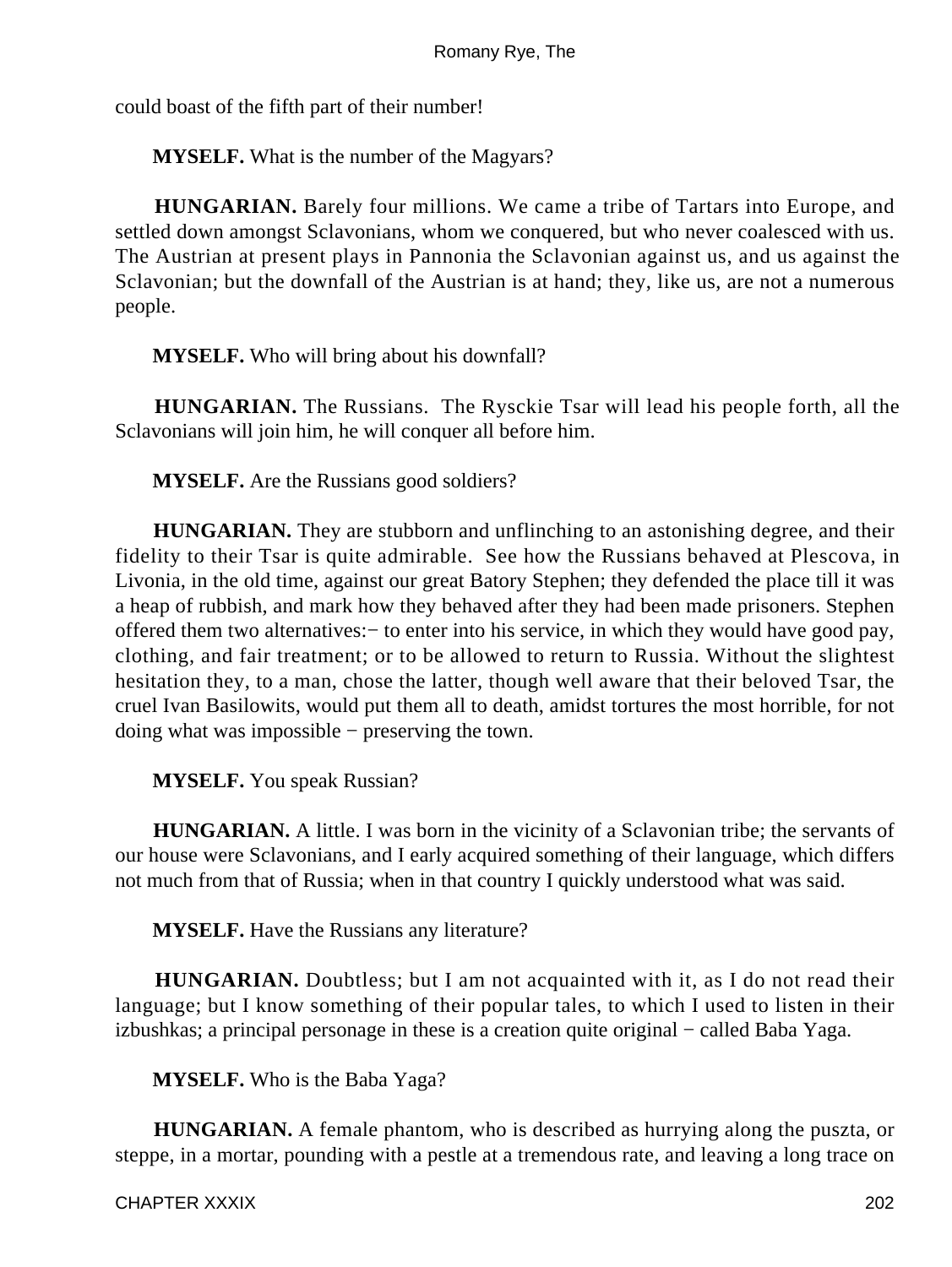the ground behind her with her tongue, which is three yards long, and with which she seizes any men and horses coming in her way, swallowing them down into her capacious belly. She has several daughters, very handsome, and with plenty of money; happy the young Mujik who catches and marries one of them, for they make excellent wives.

 «Many thanks,» said I, «for the information you have afforded me: this is rather poor wine,» I observed, as I poured out a glass – «I suppose you have better wine in Hungary?»

 «Yes, we have better wine in Hungary. First of all there is Tokay, the most celebrated in the world, though I confess I prefer the wine of Eger − Tokay is too sweet.»

«Have you ever been at Tokay?»

«I have,» said the Hungarian.

«What kind of place is Tokay?»

 «A small town situated on the Tyzza, a rapid river descending from the north; the Tokay Mountain is just behind the town, which stands on the right bank. The top of the mountain is called Kopacs Teto, or the bald tip; the hill is so steep that during thunder−storms pieces frequently fall down upon the roofs of the houses. It was planted with vines by King Lajos, who ascended the throne in 1342. The best wine called Tokay is, however, not made at Tokay, but at Kassau, two leagues farther into the Carpathians, of which Tokay is a spur. If you wish to drink the best Tokay, you must go to Vienna, to which place all the prime is sent. For the third time I ask you, O young man of Horncastle! why does your Government always send fools to represent it at Vienna?»

 «And for the third time I tell you, O son of Almus! that I cannot say; perhaps, however, to drink the sweet Tokay wine; fools, you know, always like sweet things.»

 «Good,» said the Hungarian; «it must be so, and when I return to Hungary, I will state to my countrymen your explanation of a circumstance which has frequently caused them great perplexity. Oh! the English are a clever people, and have a deep meaning in all they do. What a vision of deep policy opens itself to my view! they do not send their fool to Vienna in order to gape at processions, and to bow and scrape at a base Papist court, but to drink at the great dinners the celebrated Tokay of Hungary, which the Hungarians, though they do not drink it, are very proud of, and by doing so to intimate the sympathy which the English entertain for their fellow religionists of Hungary. Oh! the English are a deep people.»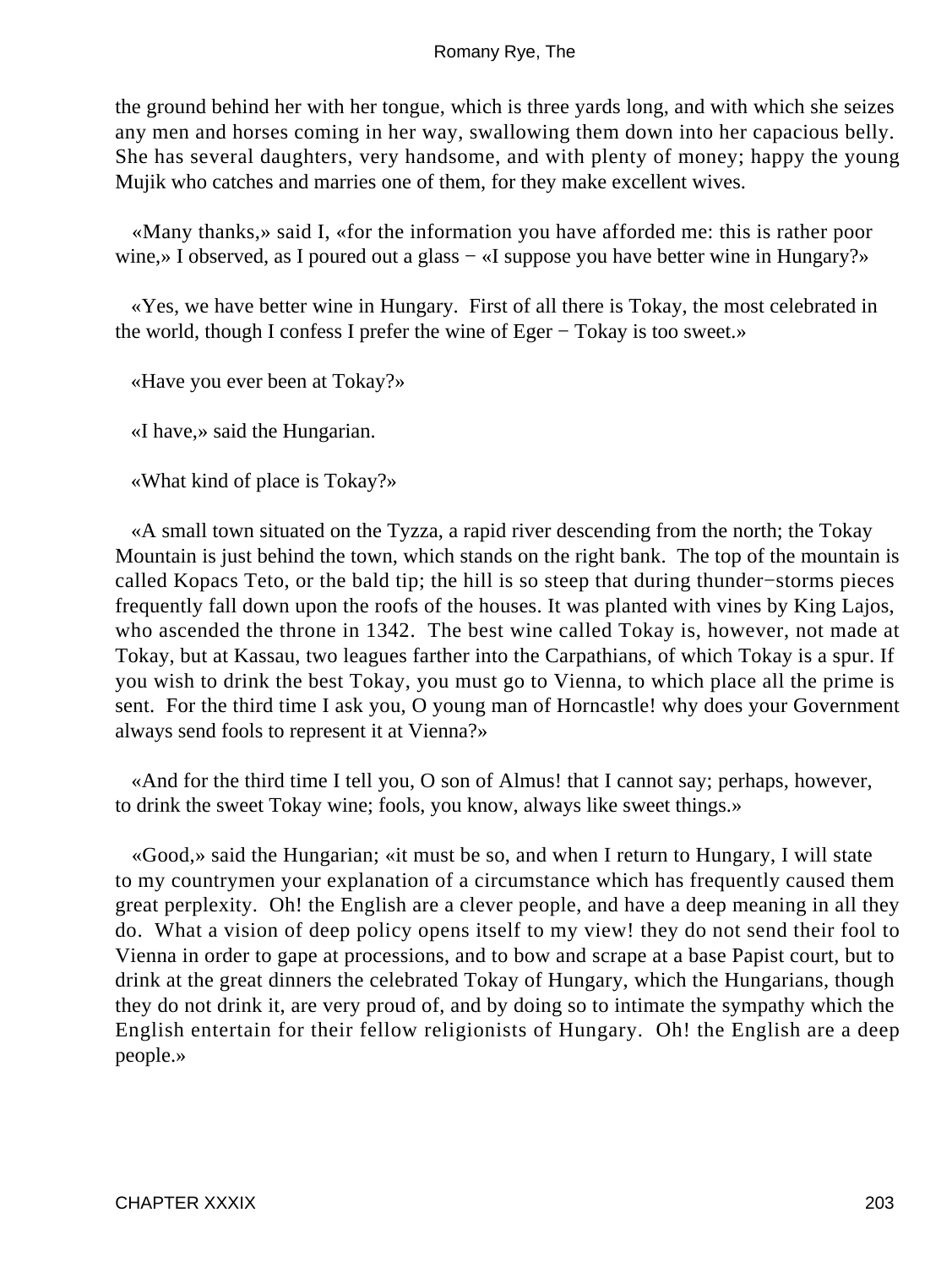# **[CHAPTER XL](#page-316-0)**

**The Horncastle Welcome – Tzernebock and Bielebock.** 

 THE pipe of the Hungarian had, for some time past, exhibited considerable symptoms of exhaustion, little or no ruttling having been heard in the tube, and scarcely a particle of smoke, drawn through the syphon, having been emitted from the lips of the possessor. He now rose from his seat, and going to a corner of the room, placed his pipe against the wall, then striding up and down the room, he cracked his fingers several times, exclaiming, in a half−musing manner, «Oh, the deep nation, which, in order to display its sympathy for Hungary, sends its fool to Vienna, to drink the sweet wine of Tokay!»

 The jockey, having looked for some time at the tall figure with evident approbation, winked at me with that brilliant eye of his on which there was no speck, saying, «'Did you ever see a taller fellow?»

«Never,» said I.

«Or a finer?»

 «That's another question,» said I, «which I am not so willing to answer; however, as I am fond of truth, and scorn to flatter, I will take the liberty of saying that I have seen a finer.»

 «A finer! where?» said the jockey; whilst the Hungarian, who appeared to understand what we said, stood still, and looked full at me.

 «Amongst a strange set of people,» said I, «whom, if I were to name, you would, I dare say, only laugh at me.»

 «Who be they?» said the jockey. «Come, don't be ashamed; I have occasionally kept queerish company myself.»

 «The people whom we call gypsies,» said I; «whom the Germans call Zigeuner, and who call themselves Romany chals.»

«Zigeuner!» said the Hungarian; «by Isten! I do know those people.»

«Romany chals!» said the jockey; «whew! I begin to smell a rat.»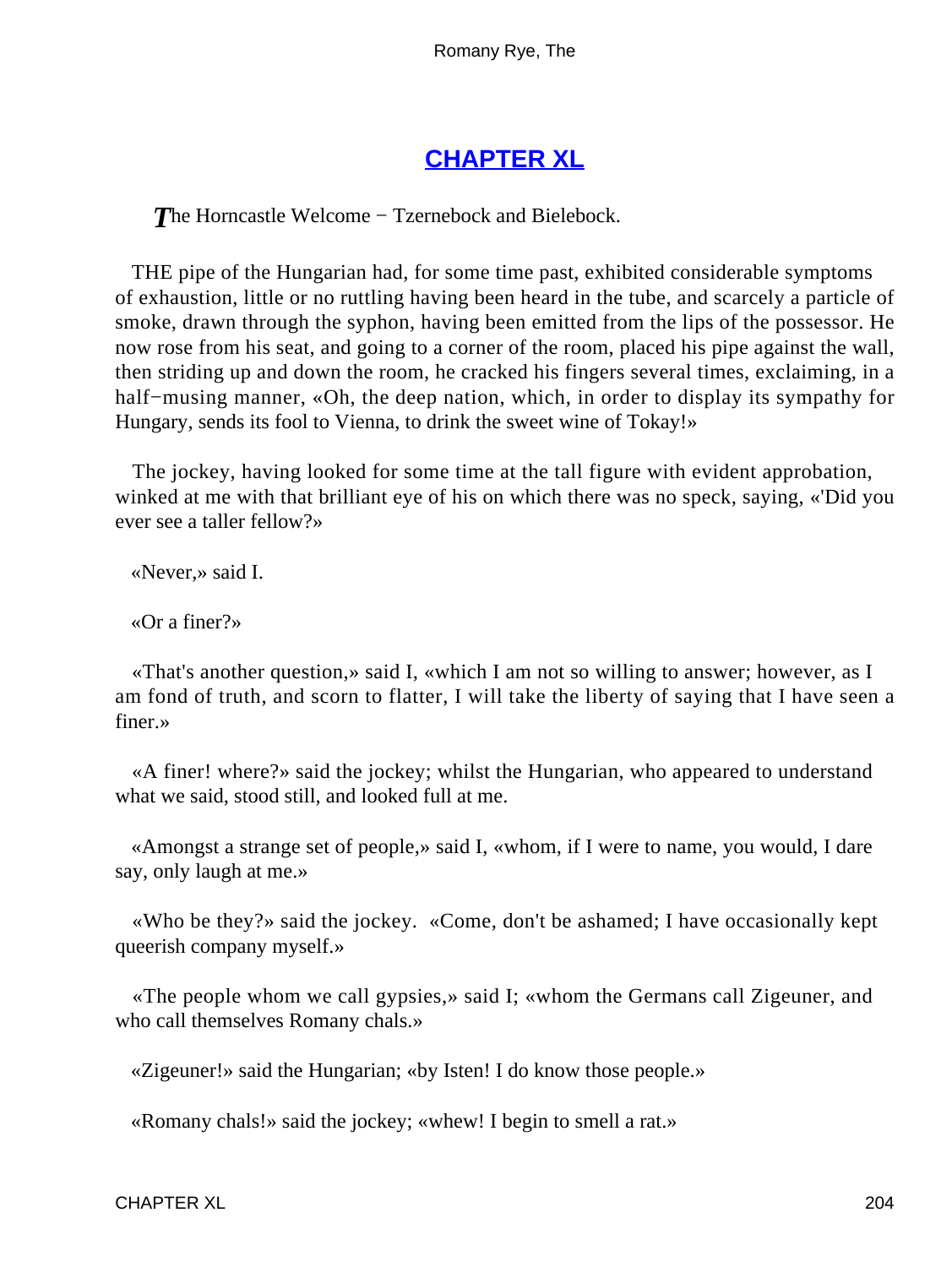«What do you mean by smelling a rat?» said I.

 «I'll bet a crown,» said the jockey, «that you be the young chap what certain folks call 'the Romany Rye.'»

«Ah!» said I, «how came you to know that name?»

«Be not you he?» said the jockey.

«Why, I certainly have been called by that name.»

 «I could have sworn it,» said the jockey; then rising from his chair, he laid his pipe on the table, took a large hand− bell which stood on the side−board, and going to the door, opened it, and commenced ringing in a most tremendous manner on the staircase. The noise presently brought up a waiter, to whom the jockey vociferated, «Go to your master, and tell him to send immediately three bottles of champagne, of the pink kind, mind you, which is twelve guineas a dozen;» the waiter hurried away, and the jockey resumed his seat and his pipe. I sat in silent astonishment until the waiter returned with a basket containing the wine, which, with three long glasses, he placed on the table. The jockey then got up, and going to a large bow−window at the end of the room, which looked into a court−yard, peeped out; then saying, «the coast is clear,» he shut down the principal sash which was open for the sake of the air, and taking up a bottle of champagne, he placed another in the hands of the Hungarian, to whom he said something in private. The latter, who seemed to understand him, answered by a nod. The two then going to the end of the table fronting the window, and about eight paces from it, stood before it, holding the bottles by their necks; suddenly the jockey lifted up his arm. «Surely,» said I, «you are not mad enough to fling that bottle through the window?» «Here's to the Romany Rye; here's to the sweet master,» said the jockey, dashing the bottle through the pane in so neat a manner that scarcely a particle of glass fell into the room.

 «Eljen edes csigany ur − eljen gul eray!» said the Hungarian, swinging round his bottle, and discharging it at the window; but, either not possessing the jockey's accuracy of aim, or reckless of the consequences, he flung his bottle so, that it struck against part of the wooden setting of the panes, breaking along with the wood and itself three or four panes to pieces. The crash was horrid, and wine and particles of glass flew back into the room, to the no small danger of its inmates. «What do you think of that?» said the jockey; «were you ever so honoured before?» «Honoured!» said I. «God preserve me in future from such honour;» and I put my finger to my cheek, which was slightly hurt by a particle of the glass. «That's the way we of the cofrady honour great men at Horncastle,» said the jockey. «What, you are hurt! never mind; all the better; your scratch shows that you are the body the compliment was paid to.» «And what are you going to do with the other bottle?» said I. «Do with it!» said the jockey, «why, drink it, cosily and comfortably, whilst holding a little quiet talk. The Romany Rye at Horncastle, what an idea!»

CHAPTER XL 205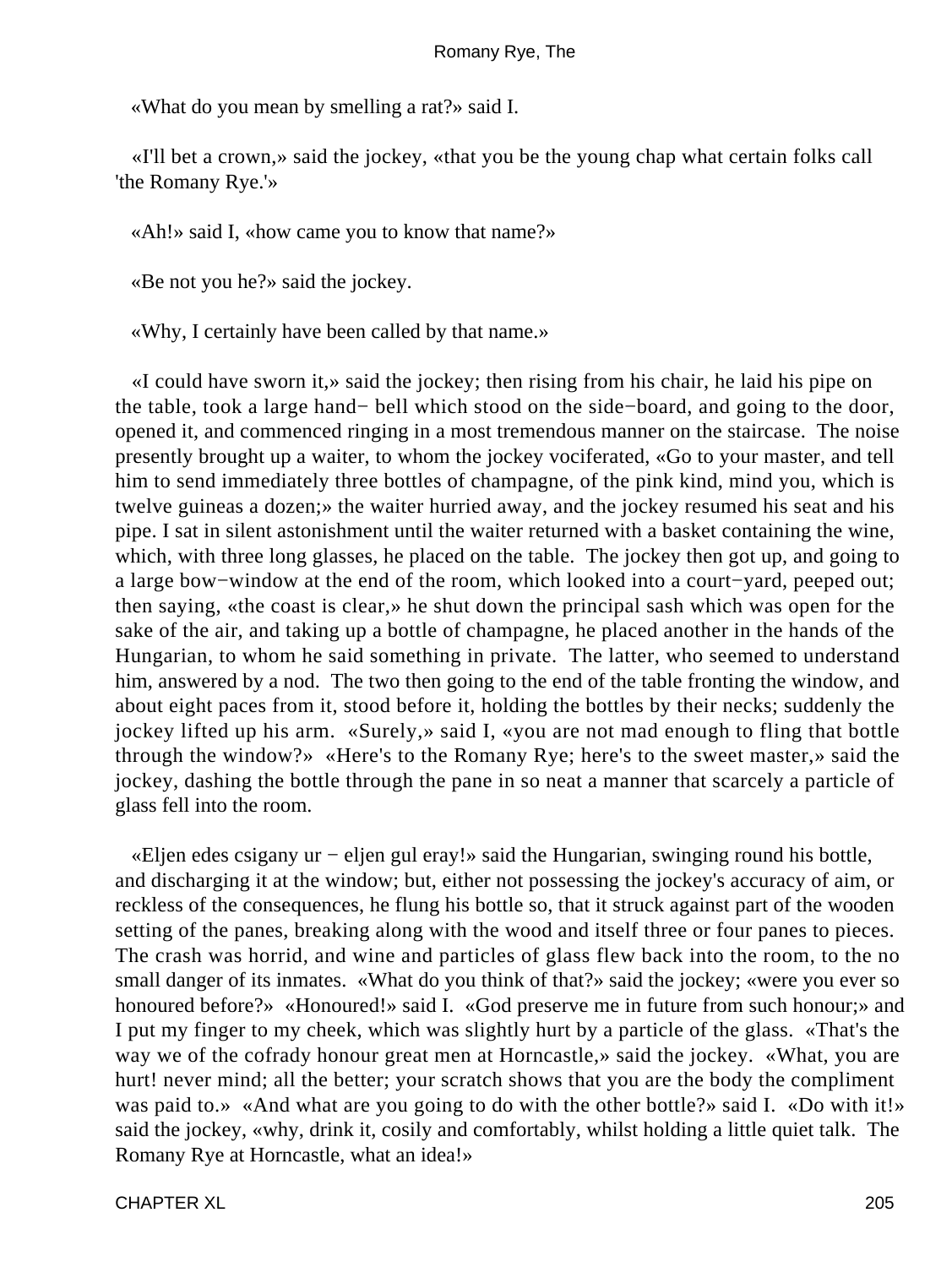«And what will the master of the house say to all this damage which you have caused him!»

 «What will your master say, William?» said the jockey to the waiter, who had witnessed the singular scene just described without exhibiting the slightest mark of surprise. William smiled, and slightly shrugging his shoulders, replied, «Very little, I dare say, sir; this a'n't the first time your honour has done a thing of this kind.» «Nor will it be the first time that I shall have paid for it,» said the jockey; «well, I shall never have paid for a certain item in the bill with more pleasure than I shall pay for it now. Come, William, draw the cork, and let us taste the pink champagne.»

 The waiter drew the cork, and filled the glasses with a pinky liquor, which bubbled, hissed, and foamed. «How do you like it?» said the jockey, after I had imitated the example of my companions, by despatching my portion at a draught.

 «It is wonderful wine,» said I; «I have never tasted champagne before, though I have frequently heard it praised; it more than answers my expectations; but, I confess, I should not wish to be obliged to drink it every day.»

«Nor I,» said the jockey, «for every−day drinking give me a glass of old port, or − »

 «Of hard old ale,» I interposed, «which, according to my mind, is better than all the wine in the world.»

 «Well said, Romany Rye,» said the jockey, «just my own opinion; now, William, make yourself scarce.»

 The waiter withdrew, and I said to the jockey, « How did you become acquainted with the Romany chals?»

 «I first became acquainted with them,» said the jockey, «when I lived with old Fulcher the basketmaker, who took me up when I was adrift upon the world; I do not mean the present Fulcher, who is likewise called old Fulcher, but his father, who has been dead this many a year; while living with him in the caravan, I frequently met them in the green lanes, and of latter years I have had occasional dealings with them in the horse line.»

«And the gypsies have mentioned me to you?» said I.

 «Frequently,» said the jockey, «and not only those of these parts; why, there's scarcely a part of England in which I have not heard the name of the Romany Rye mentioned by these people. The power you have over them is wonderful; that is, I should have thought it wonderful, had they not more than once told me the cause.»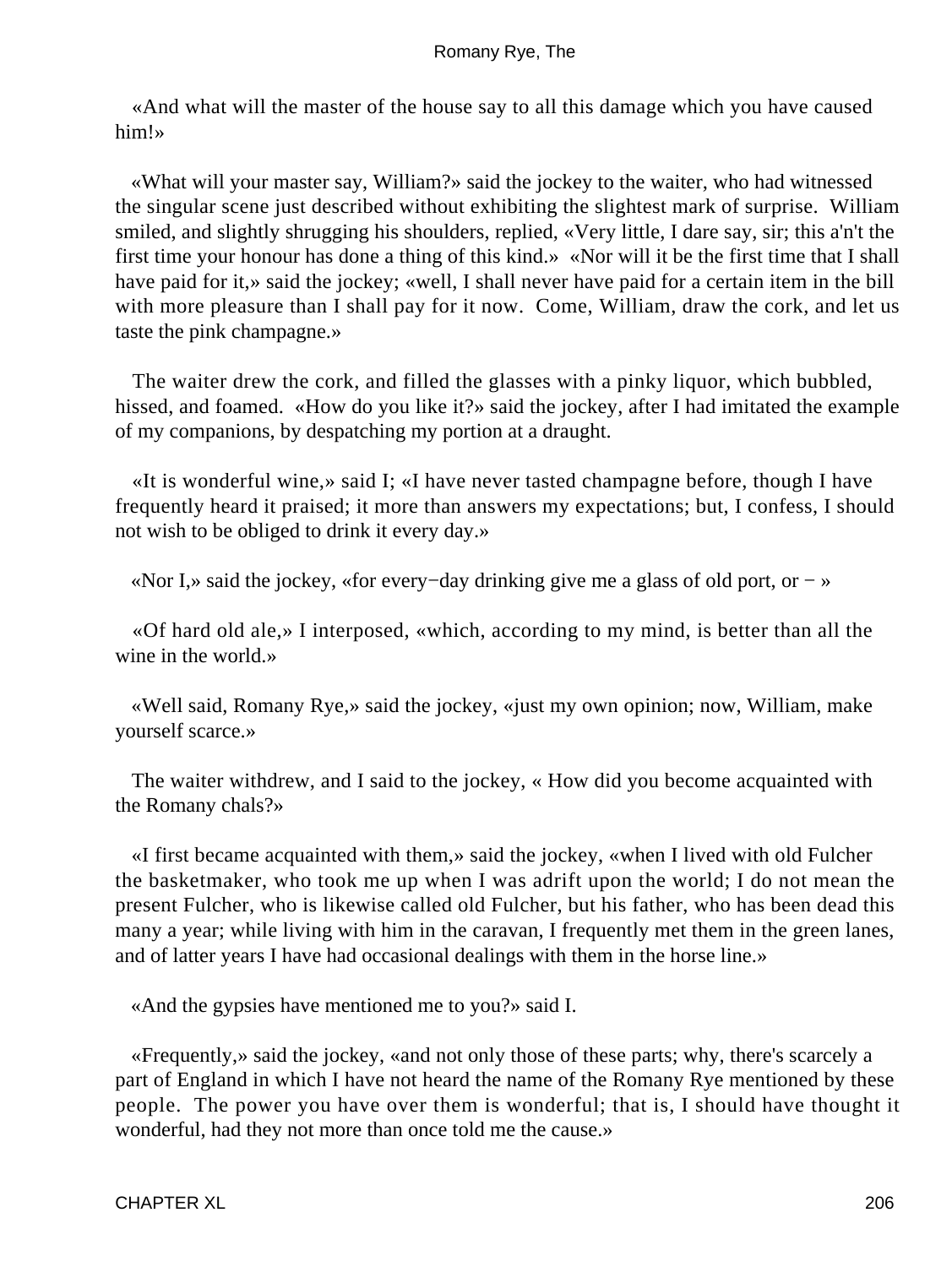«And what is the cause?» said I, «for I am sure I do not know.»

 «The cause is this,» said the jockey, «they never heard a bad word proceed from your mouth, and never knew you do a bad thing.»

«They are a singular people,» said I.

«And what a singular language they have got,» said the jockey.

«Do you know it?» said I.

«Only a few words,» said the jockey, «they were always chary in teaching me any.»

 «They were vary sherry to me too,» said the Hungarian, speaking in broken English; «I only could learn from them half−a−dozen words, for example, gul eray, which, in the czigany of my country, means sweet gentleman; or edes ur in my own Magyar.»

 «Gudlo Rye, in the Romany of mine, means a sugar'd gentleman,» said I; «then there are gypsies in your country?»

 «Plenty,» said the Hungarian, speaking German, «and in Russia and Turkey too; and wherever they are found, they are alike in their ways and language. Oh, they are a strange race, and how little known! I know little of them, but enough to say, that one horse−load of nonsense has been written about them; there is one Valter Scott − »

 «Mind what you say about him,» said I; «he is our grand authority in matters of philology and history.»

 «A pretty philologist,» said the Hungarian, «who makes the gypsies speak Roth−Welsch, the dialect of thieves; a pretty historian, who couples together Thor and Tzernebock.»

«Where does he do that?» said I.

 «In his conceited romance of 'Ivanhoe,' he couples Thor and Tzernebock together, and calls them gods of the heathen Saxons.»

«Well,» said I, «Thur or Thor was certainly a god of the heathen Saxons.»

 «True,» said the Hungarian; «but why couple him with Tzernebock? Tzernebock was a word which your Valter had picked up somewhere without knowing the meaning. Tzernebock was no god of the Saxons, but one of the gods of the Sclaves, on the southern side of the Baltic. The Sclaves had two grand gods to whom they sacrificed, Tzernebock and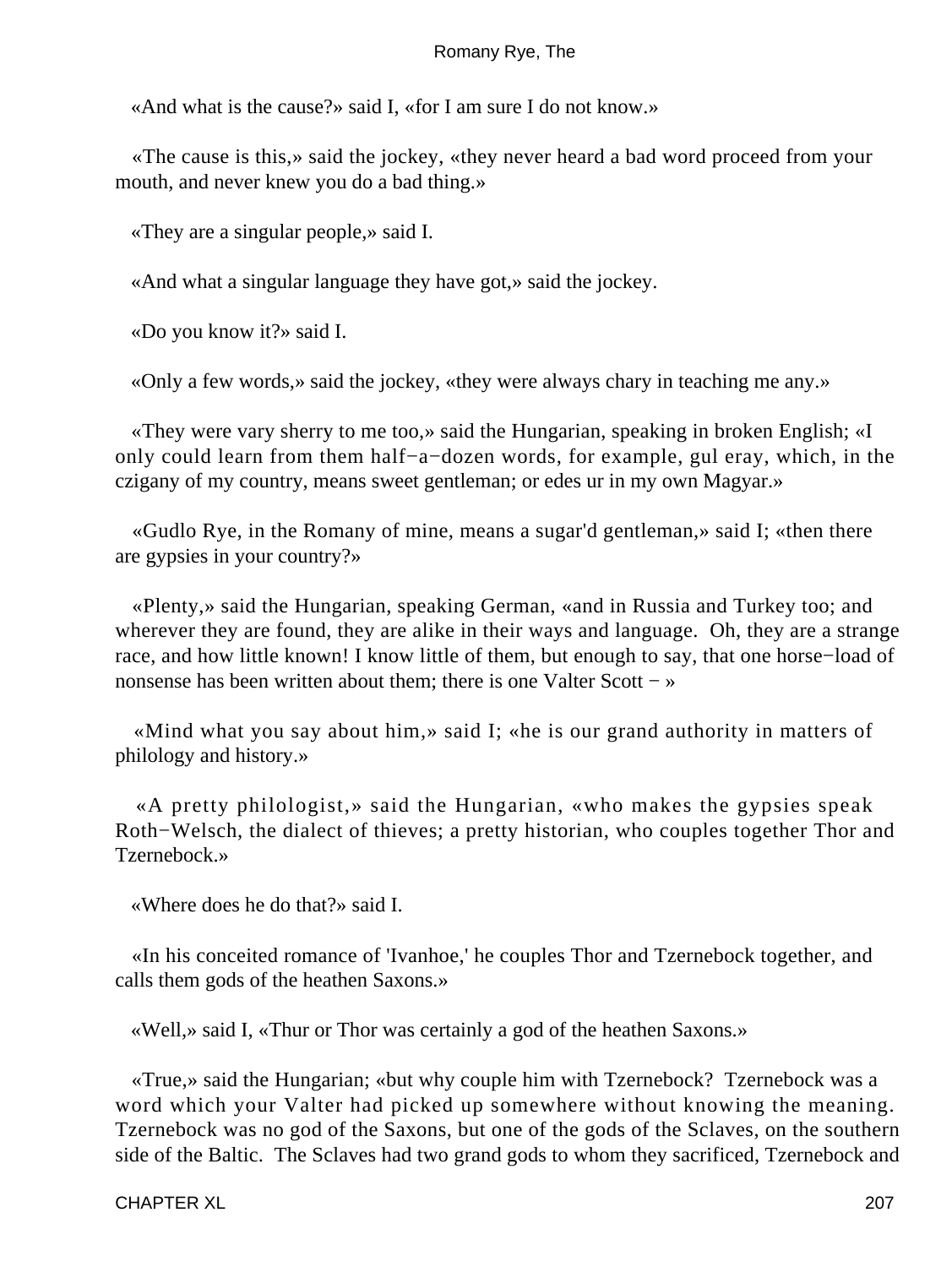Bielebock; that is, the black and white gods, who represented the powers of dark and light. They were overturned by Waldemar, the Dane, the great enemy of the Sclaves; the account of whose wars you will find in one fine old book, written by Saxo Gramaticus, which I read in the library of the college of Debreczen. The Sclaves, at one time, were masters of all the southern shore of the Baltic, where their descendants are still to be found, though they have lost their language, and call themselves Germans; but the word Zernevitz near Dantzic, still attests that the Sclavic language was once common in those parts. Zernevitz means the thing of blackness, as Tzernebock means the god of blackness. Prussia itself merely means, in Sclavish, Lower Russia. There is scarcely a race or language in the world more extended than the Sclavic. On the other side of the Dunau you will find the Sclaves and their language. Czernavoda is Sclavic, and means black water; in Turkish, kara su; even as Tzernebock means black god; and Belgrade, or Belograd, means the white town; even as Bielebock, or Bielebog, means the white god. Oh! he is one great ignorant, that Valter. He is going, they say, to write one history about Napoleon. I do hope that in his history he will couple his Thor and Tzernebock together. By my God! it would be good diversion that.»

«Walter Scott appears to be no particular favourite of yours,» said I.

 «He is not,» said the Hungarian; «I hate him for his slavish principles. He wishes to see absolute power restored in this country, and Popery also − and I hate him because − what do you think? In one of his novels, published a few months ago, he has the insolence to insult Hungary in the presence of one of her sons. He makes his great braggart, Coeur de Lion, fling a Magyar over his head. Ha! it was well for Richard that he never felt the gripe of a Hungarian. I wish the braggart could have felt the gripe of me, who am 'a' magyarok kozt legkissebb,' the least among the Magyars. I do hate that Scott, and all his vile gang of Lowlanders and Highlanders. The black corps, the fekete regiment of Matyjas Hunyadi, was worth all the Scots, high or low, that ever pretended to be soldiers; and would have sent them all headlong into the Black Sea, had they dared to confront it on its shores; but why be angry with an ignorant, who couples together Thor and Tzernebock? Ha! Ha!»

«You have read his novels?» said I.

 «Yes, I read them now and then. I do not speak much English, but I can read it well, and I have read some of his romances, and mean to read his 'Napoleon,' in the hope of finding Thor and Tzernebock coupled together in it, as in his high−flying 'Ivanhoe.'»

 «Come,» said the jockey, «no more Dutch, whether high or low. I am tired of it; unless we can have some English, I am off to bed.»

 «I should be very glad to hear some English,» said I; «especially from your mouth. Several things which you have mentioned, have awakened my curiosity. Suppose you give us your history?»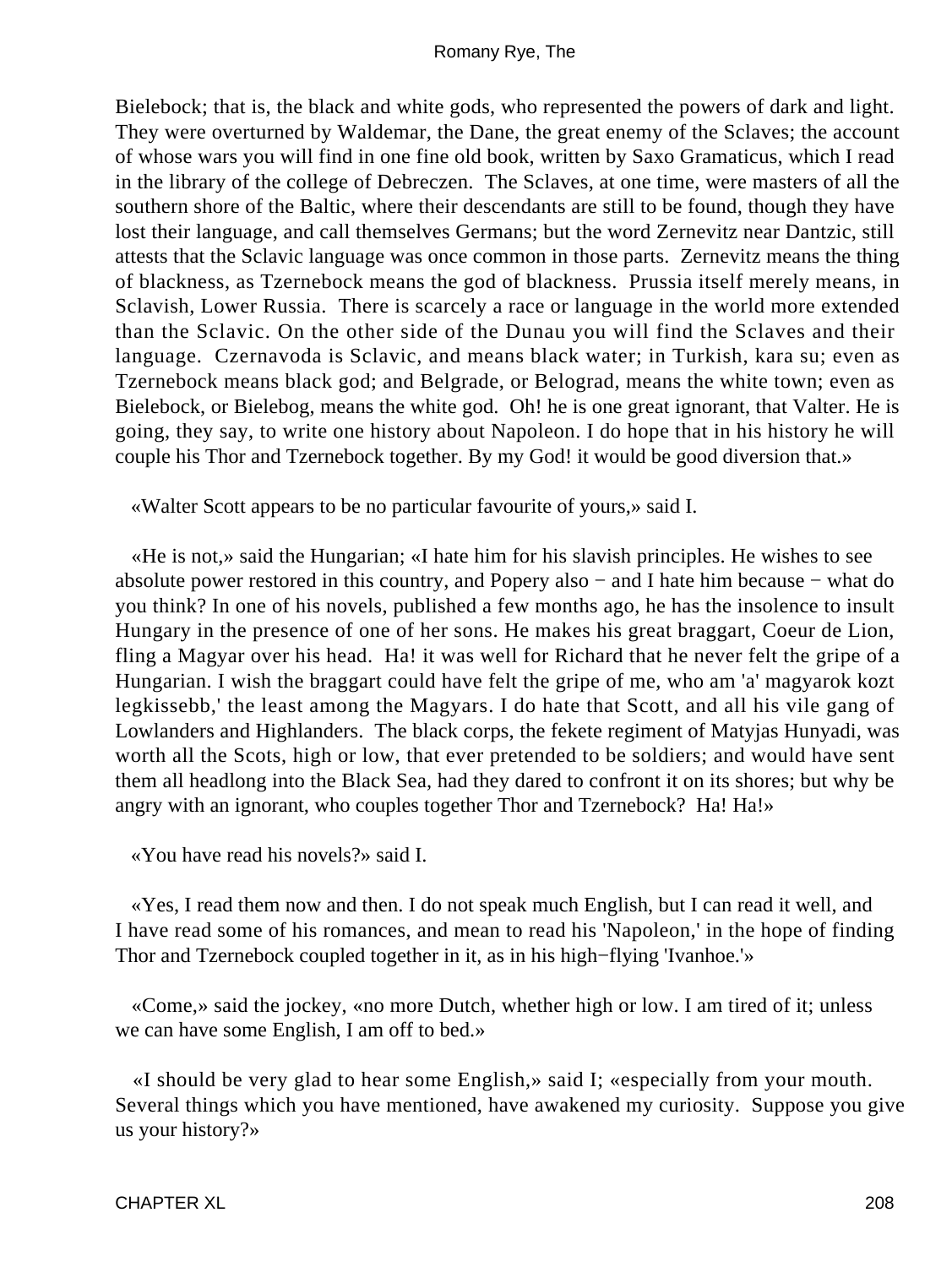«My history?» said the jockey. «A rum idea! however, lest conversation should lag, I'll give it you. First of all, however, a glass of champagne to each.»

After we had each taken a glass of champagne, the jockey commenced his history.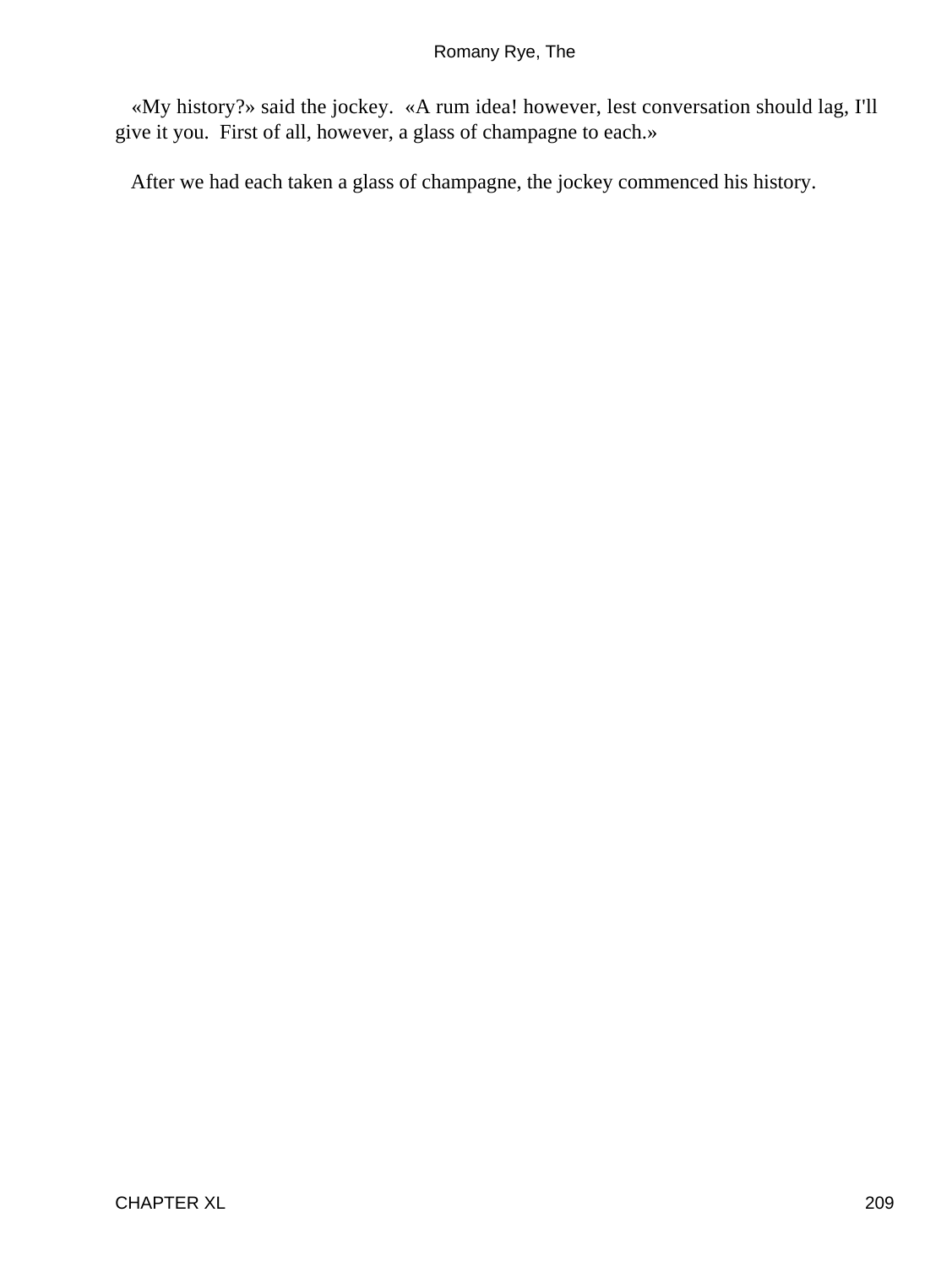# **[CHAPTER XLI](#page-316-0)**

**The Jockey's Tale – Thieves' Latin – Liberties with Coin – The Smasher in Prison –** Old Fulcher − Every One has His Gift − Fashion of the English.

 «MY grandfather was a shorter, and my father was a smasher; the one was scragg'd, and the other lagg'd.»

 I here interrupted the jockey by observing that his discourse was, for the greater part, unintelligible to me.

 «I do not understand much English,» said the Hungarian, who, having replenished and resumed his mighty pipe, was now smoking away; «but, by Isten, I believe it is the gibberish which that great ignorant Valther Scott puts into the mouths of the folks he calls gypsies.»

 «Something like it, I confess,» said I, «though this sounds more genuine than his dialect, which he picked up out of the canting vocabulary at the end of the 'English Rogue,' a book which, however despised, was written by a remarkable genius. What do you call the speech you were using?» said I, addressing myself to the jockey.

 «Latin,» said the jockey, very coolly, «that is, that dialect of it which is used by the light−fingered gentry.»

 «He is right,» said the Hungarian; «it is what the Germans call Roth−Welsch: they call it so because there are a great many Latin words in it, introduced by the priests, who, at the time of the Reformation, being too lazy to work and too stupid to preach, joined the bands of thieves and robbers who prowled about the country. Italy, as you are aware, is called by the Germans Welschland, or the land of the Welschers; and I may add that Wallachia derives its name from a colony of Welschers which Trajan sent there. Welsch and Wallack being one and the same word, and tantamount to Latin.»

«I dare say you are right,» said I; «but why was Italy termed Welschland?»

«I do not know,» said the Hungarian.

 «Then I think I can tell you,» said I; «it was called so because the original inhabitants were a Cimbric tribe, who were called Gwyltiad, that is, a race of wild people, living in coverts, who were of the same blood, and spoke the same language as the present inhabitants of Wales. Welsh seems merely a modification of Gwyltiad. Pray continue your history,» said I to the jockey, «only please to do so in a language which we can understand, and first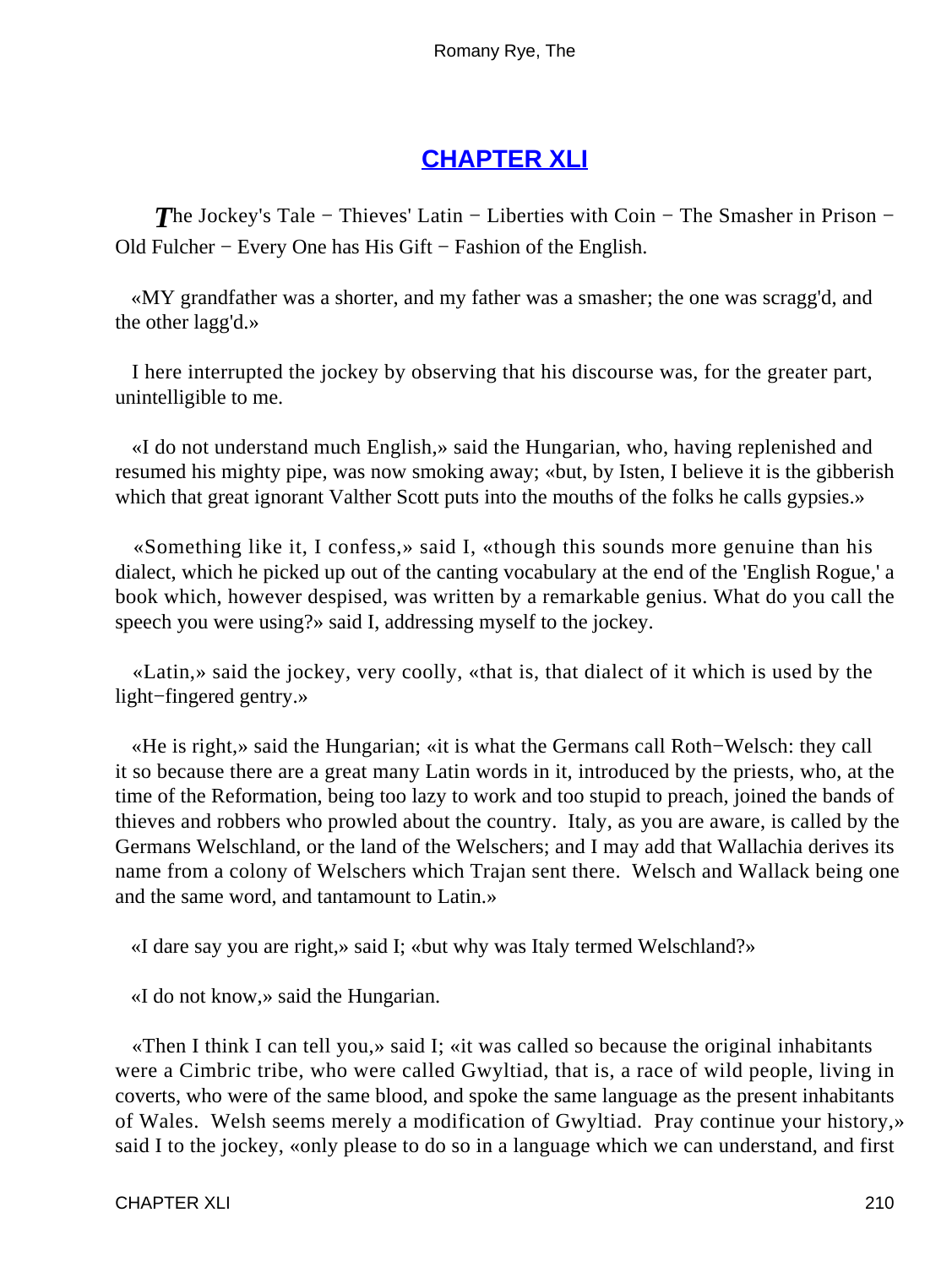of all interpret the sentence with which you began it.»

 «I told you that my grandfather was a shorter,» said the jockey, «by which is meant a gentleman who shortens or reduces the current coin of these realms, for which practice he was scragged, that is, hung by the scrag of the neck. And when I said that my father was a smasher, I meant one who passes forged notes, thereby doing his best to smash the Bank of England; by being lagged, I meant he was laid fast, that is, had a chain put round his leg and then transported.»

 «Your explanations are quite satisfactory,» said I; «the three first words are metaphorical, and the fourth, lagged, is the old genuine Norse term, lagda, which signifies laid, whether in durance, or in bed, has nothing to do with the matter. What you have told me confirms me in an opinion which I have long entertained, that thieves' Latin is a strange mysterious speech, formed of metaphorical terms, and words derived from the various ancient languages. Pray tell me, now, how the gentleman, your grandfather, contrived to shorten the coin of these realms?»

 «You shall hear,» said the jockey; «but I have one thing to beg of you, which is, that when I have once begun my history you will not interrupt me with questions, I don't like them, they stops one, and puts one out of one's tale, and are not wanted; for anything which I think can't be understood, I should myself explain, without being asked. My grandfather reduced or shortened the coin of this country by three processes. By aquafortis, by clipping, and by filing. Filing and clipping he employed in reducing all sorts of coin, whether gold or silver; but aquafortis he used merely in reducing gold coin, whether guineas, jacobuses, or Portugal pieces, otherwise called moidores, which were at one time as current as guineas. By laying a guinea in aquafortis for twelve hours, he could filch from it to the value of ninepence, and by letting it remain there for twenty−four to the value of eighteenpence, the aquafortis eating the gold away, and leaving it like a sediment in the vessel. He was generally satisfied with taking the value of ninepence from a guinea, of eighteenpence from a jacobus or moidore, or half− a−crown from a broad Spanish piece, whether he reduced them by aquafortis, filing, or clipping. From a five−shilling piece, which is called a bull in Latin because it is round like a bull's head, he would file or clip to the value of fivepence, and from lesser coin in proportion. He was connected with a numerous gang, or set, of people, who had given up their minds and talents entirely to shortening.»

 Here I interrupted the jockey. «How singular,» said I, «is the fall and debasement of words; you talk of a gang, or set, of shorters; you are, perhaps, not aware that gang and set were, a thousand years ago, only connected with the great and Divine; they are ancient Norse words, which may be found in the heroic poems of the north, and in the Edda, a collection of mythologic and heroic songs. In these poems we read that such and such a king invaded Norway with a gang of heroes; or so and so, for example, Erik Bloodaxe, was admitted to the set of gods; but at present gang and set are merely applied to the vilest of the vile, and the lowest of the low, − we say a gang of thieves and shorters, or a set of authors.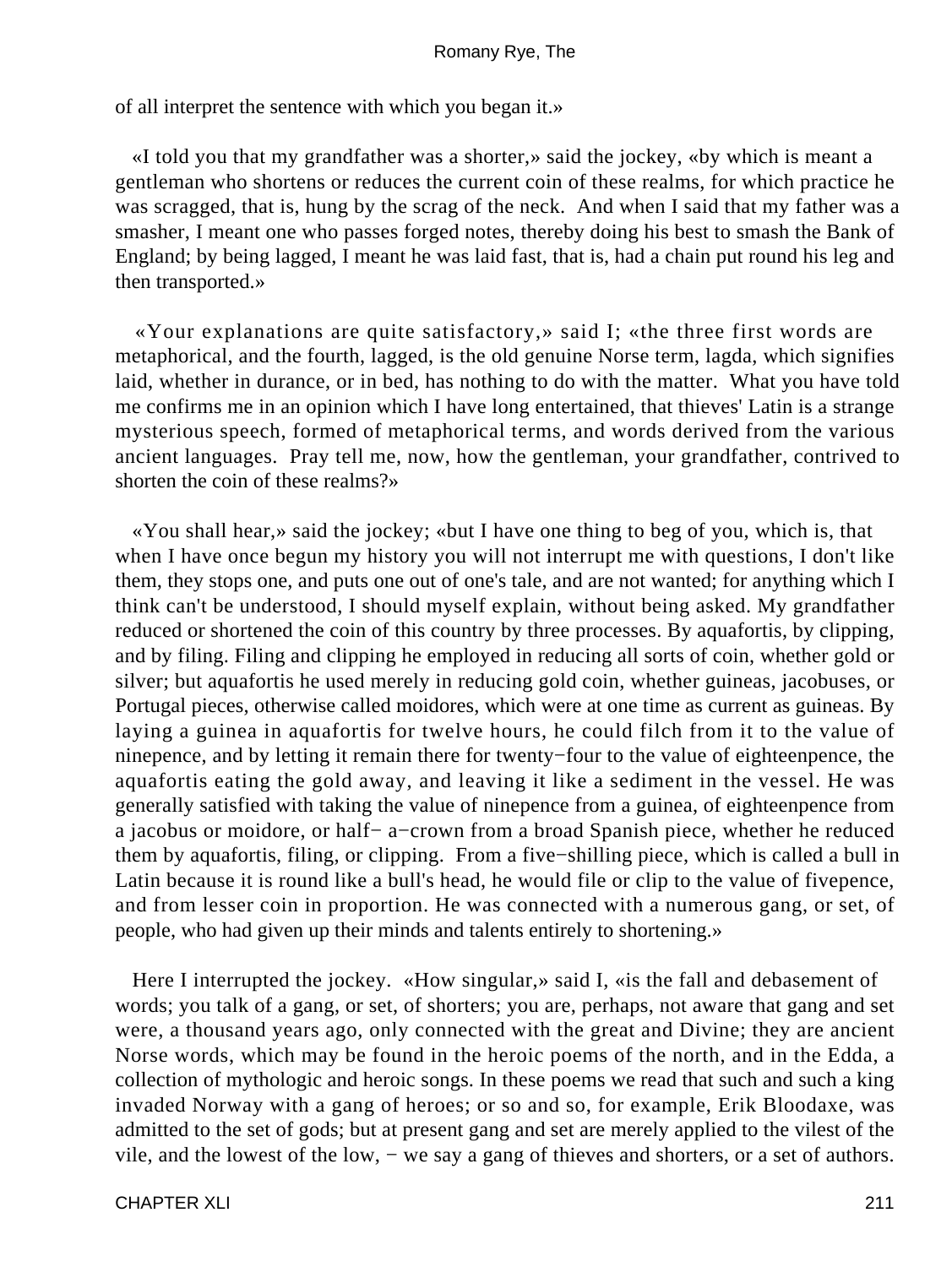How touching is this debasement of words in the course of time; it puts me in mind of the decay of old houses and names. I have known a Mortimer who was a hedger and ditcher, a Berners who was born in a workhouse, and a descendant of the De Burghs, who bore the falcon, mending old kettles, and making horse and pony shoes in a dingle.»

 «Odd enough,» said the jockey; «but you were saying you knew one Berners − man or woman? I would ask.»

«A woman,» said I.

«What might her Christian name be?» said the jockey.

«It is not to be mentioned lightly,» said I, with a sigh.

 «I shouldn't wonder if it were Isopel,» said the jockey with an arch glance of his one brilliant eye.

«It was Isopel,» said I; «did you know Isopel Berners?»

 «Ay, and have reason to know her,» said the jockey, putting his hand into his left waistcoat pocket, as if to feel for something, «for she gave me what I believe few men could do − a most confounded whopping. But now, Mr. Romany Rye, I have again to tell you that I don't like to be interrupted when I'm speaking, and to add that if you break in upon me a third time, you and I shall quarrel.»

«Pray proceed with your story,» said I; «I will not interrupt you again.»

 «Good!» said the jockey. "Where was I? Oh, with a set of people who had given up their minds to shortening! Reducing the coin, though rather a lucrative, was a very dangerous trade. Coin filed felt rough to the touch; coin clipped could be easily detected by the eye; and as for coin reduced by aquafortis, it was generally so discoloured that, unless a great deal of pains was used to polish it, people were apt to stare at it in a strange manner, and to say, 'What have they been doing to this here gold?' My grandfather, as I have said before, was connected with a gang of shorters, and sometimes shortened money, and at other times passed off what had been shortened by other gentry.

 "Passing off what had been shortened by others was his ruin; for once, in trying to pass off a broad piece which had been laid in aquafortis for four−and−twenty hours, and was very black, not having been properly rectified, he was stopped and searched, and other reduced coins being found about him, and in his lodgings, he was committed to prison, tried, and executed. He was offered his life, provided he would betray his comrades; but he told the big−wigs, who wanted him to do so, that he would see them farther first, and died at Tyburn, amidst the cheers of the populace, leaving my grandmother and father, to whom he had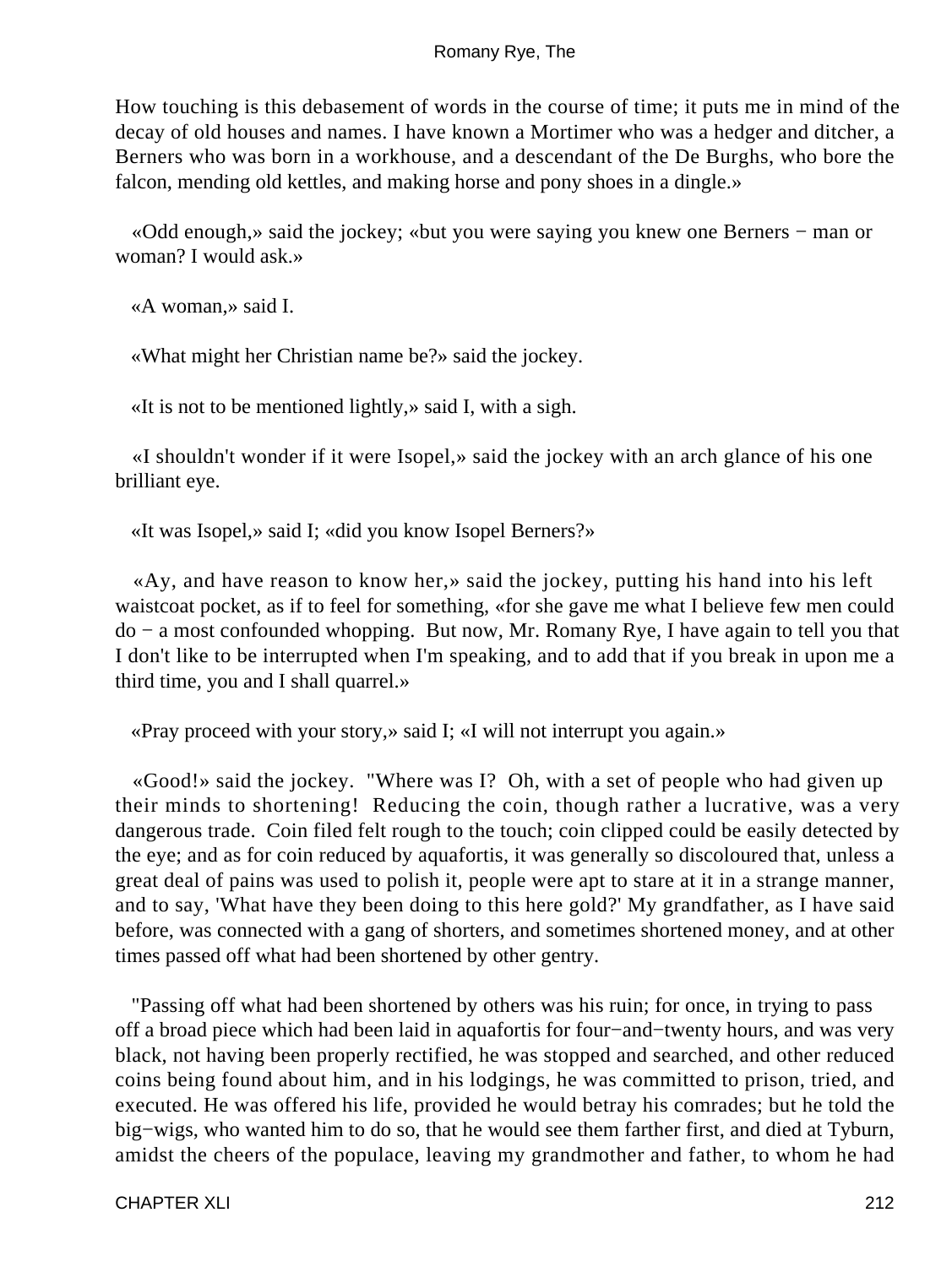always been a kind husband and parent − for, setting aside the crime for which he suffered, he was a moral man; leaving them, I say, to bewail his irreparable loss.

 "'Tis said that misfortune never comes alone; this is, however, not always the case. Shortly after my grandfather's misfortune, as my grandmother and her son were living in great misery in Spitalfields, her only relation − a brother from whom she had been estranged some years, on account of her marriage with my grandfather, who had been in an inferior station to herself − died, leaving all his property to her and the child. This property consisted of a farm of about a hundred acres, with its stock, and some money besides. My grandmother, who knew something of business, instantly went into the country, where she farmed the property for her own benefit and that of her son, to whom she gave an education suitable to a person in his condition, till he was old enough to manage the farm himself. Shortly after the young man came of age, my grandmother died, and my father, in about a year, married the daughter of a farmer, from whom he expected some little fortune, but who very much deceived him, becoming a bankrupt almost immediately after the marriage of his daughter, and himself and family going into the workhouse.

 "My mother, however, made my father an excellent wife; and if my father in the long run did not do well it was no fault of hers. My father was not a bad man by nature, he was of an easy, generous temper, the most unfortunate temper, by the bye, for success in this life that any person can be possessed of, as those who have it are almost sure to be made dupes of by the designing. But, though easy and generous, he was anything but a fool; he had a quick and witty tongue of his own when he chose to exert it, and woe be to those who insulted him openly, for there was not a better boxer in the whole country round. My parents were married several years before I came into the world, who was their first and only child. I may be called an unfortunate creature; I was born with this beam or scale on my left eye, which does not allow me to see with it; and though I can see tolerably sharply with the other, indeed more than most people can with both of theirs, it is a great misfortune not to have two eyes like other people. Moreover, setting aside the affair of my eye, I had a very ugly countenance; my mouth being slightly wrung aside, and my complexion swarthy. In fact, I looked so queer that the gossips and neighbours, when they first saw me, swore I was a changeling − perhaps it would have been well if I had never been born; for my poor father, who had been particularly anxious to have a son, no sooner saw me than he turned away, went to the neighbouring town, and did not return for two days. I am by no means certain that I was not the cause of his ruin, for till I came into the world he was fond of his home, and attended much to business, but afterwards he went frequently into company, and did not seem to care much about his affairs: he was, however, a kind man, and when his wife gave him advice never struck her, nor do I ever remember that he kicked me when I came in his way, or so much as cursed my ugly face, though it was easy to see that he didn't over−like me. When I was six years old I was sent to the village−school, where I was soon booked for a dunce, because the master found it impossible to teach me either to read or write. Before I had been at school two years, however, I had beaten boys four years older than myself, and could fling a stone with my left hand (for if I am right−eyed I am left−handed) higher and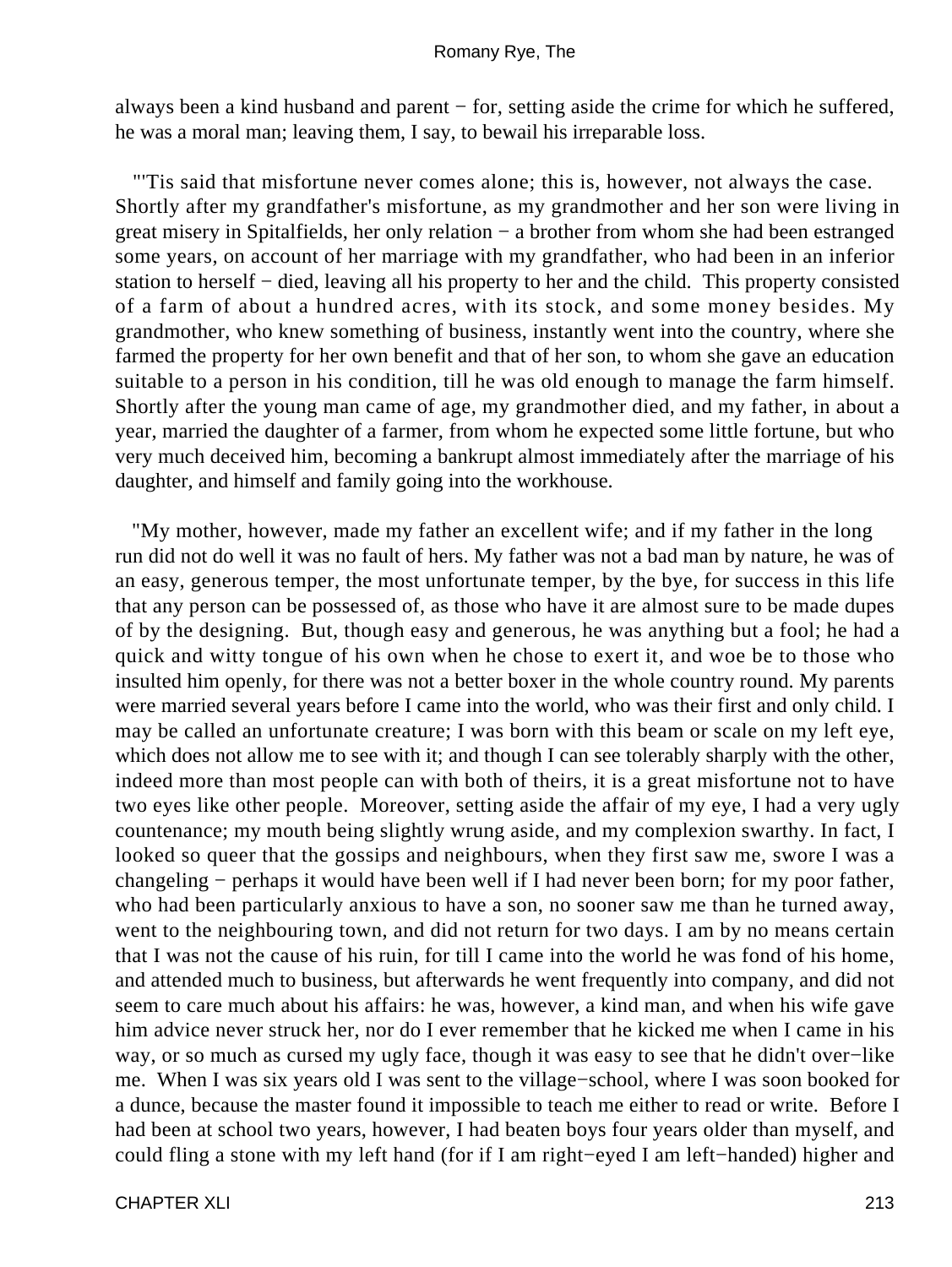farther than any one in the parish. Moreover, no boy could equal me at riding, and no people ride so well or desperately as boys. I could ride a donkey − a thing far more difficult to ride than a horse − at full gallop over hedges and ditches, seated, or rather floating upon his hinder part, − so, though anything but clever, as this here Romany Rye would say, I was yet able to do things which few other people could do. By the time I was ten my father's affairs had got into a very desperate condition, for he had taken to gambling and horse−racing, and, being unsuccessful, had sold his stock, mortgaged his estate, and incurred very serious debts. The upshot was, that within a little time all he had was seized, himself imprisoned, and my mother and myself put into a cottage belonging to the parish, which, being very cold and damp, was the cause of her catching a fever, which speedily carried her off. I was then bound apprentice to a farmer, in whose service I underwent much coarse treatment, cold, and hunger.

 "After lying in prison near two years, my father was liberated by an Act for the benefit of insolvent debtors; he was then lost sight of for some time; at last, however, he made his appearance in the neighbourhood dressed like a gentleman, and seemingly possessed of plenty of money. He came to see me, took me into a field, and asked me how I was getting on. I told him I was dreadfully used, and begged him to take me away with him; he refused, and told me to be satisfied with my condition, for that he could do nothing for me. I had a great love for my father, and likewise a great admiration for him on account of his character as a boxer, the only character which boys in general regard, so I wished much to be with him, independently of the dog's life I was leading where I was; I therefore said if he would not take me with him, I would follow him; he replied that I must do no such thing, for that if I did, it would be my ruin. I asked him what he meant, but he made no reply, only saying that he would go and speak to the farmer. Then taking me with him, he went to the farmer, and in a very civil manner said that he understood I had not been very kindly treated by him, but he hoped that in future I should be used better. The farmer answered in a surly tone, that I had been only too well treated, for that I was a worthless young scoundrel; high words ensued, and the farmer, forgetting the kind of man he had to deal with, checked him with my grandsire's misfortune, and said he deserved to be hanged like his father. In a moment my father knocked him down, and on his getting up, gave him a terrible beating, then taking me by the hand he hastened away; as we were going down a lane he said we were now both done for: 'I don't care a straw for that, father,' said I, 'provided I be with you.' My father took me to the neighbouring town, and going into the yard of a small inn, he ordered out a pony and light cart which belonged to him, then paying his bill, he told me to mount upon the seat, and getting up drove away like lightning; we drove for at least six hours without stopping, till we came to a cottage by the side of a heath; we put the pony and cart into a shed, and went into the cottage, my father unlocking the door with a key which he took out of his pocket; there was nobody in the cottage when we arrived, but shortly after there came a man and a woman, and then some more people, and by ten o'clock at night there were a dozen of us in the cottage. The people were companions of my father. My father began talking to them in Latin, but I did not understand much of the discourse, though I believe it was about myself, as their eyes were frequently turned to me. Some objections appeared to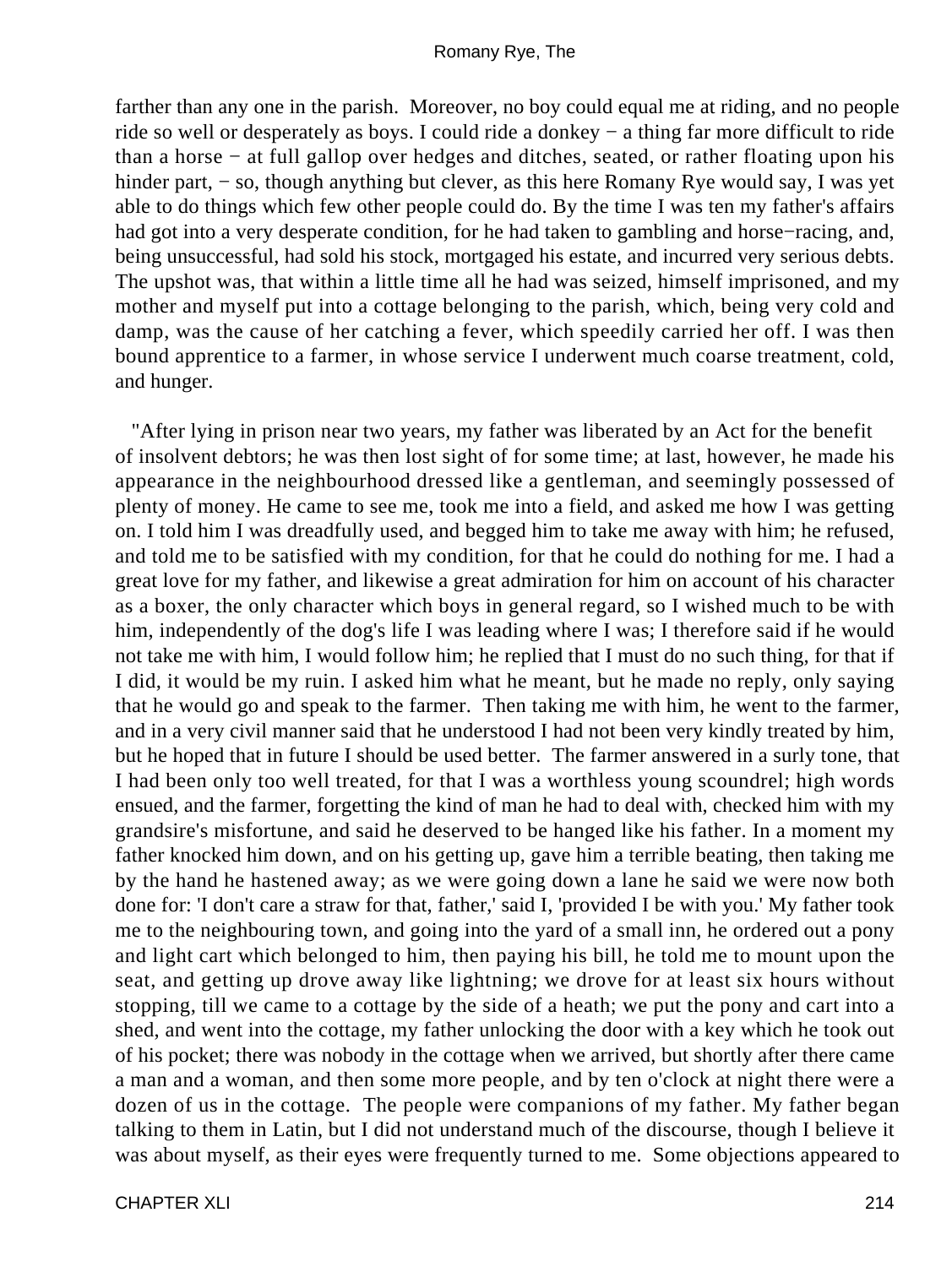be made to what he said; however, all at last seemed to be settled, and we all sat down to some food. After that, all the people got up and went away, with the exception of the woman, who remained with my father and me. The next day my father also departed, leaving me with the woman, telling me before he went that she would teach me some things which it behoved me to know. I remained with her in the cottage upwards of a week; several of those who had been there coming and going. The woman, after making me take an oath to be faithful, told me that the people whom I had seen were a gang who got their livelihood by passing forged notes, and that my father was a principal man amongst them, adding, that I must do my best to assist them. I was a poor ignorant child at that time, and I made no objection, thinking that whatever my father did must be right; the woman then gave me some instructions in the smasher's dialect of the Latin language. I made great progress, because, for the first time in my life, I paid great attention to my lessons. At last my father returned, and, after some conversation with the woman, took me away in his cart. I shall be very short about what happened to my father and myself during two years. My father did his best to smash the Bank of England by passing forged notes, and I did my best to assist him. We attended races and fairs in all kinds of disguises; my father was a first− rate hand at a disguise, and could appear of all ages, from twenty to fourscore; he was, however, grabbed at last. He had said, as I have told you, that he should be my ruin, but I was the cause of his, and all owing to the misfortune of this here eye of mine. We came to this very place of Horncastle, where my father purchased two horses of a young man, paying for them with three forged notes, purporting to be Bank of Englanders of fifty pounds each, and got the young man to change another of the like amount; he at that time appeared as a respectable dealer, and I as his son, as I really was.

 "As soon as we had got the horses, we conveyed them to one of the places of call belonging to our gang, of which there were several. There they were delivered into the hands of our companions, who speedily sold them in a distant part of the country. The sum which they fetched − for the gang kept very regular accounts − formed an important item on the next day of sharing, of which there were twelve in the year. The young man, whom my father had paid for the horses with his smashing notes, was soon in trouble about them, and ran some risk, as I heard, of being executed; but he bore a good character, told a plain story, and, above all, had friends, and was admitted to bail; to one of his friends he described my father and myself. This person happened to be at an inn in Yorkshire, where my father, disguised as a Quaker, attempted to pass a forged note. The note was shown to this individual, who pronounced it a forgery, it being exactly similar to those for which the young man had been in trouble, and which he had seen. My father, however, being supposed a respectable man, because he was dressed as a Quaker − the very reason, by the bye, why anybody who knew aught of the Quakers would have suspected him to be a rogue − would have been let go, had I not made my appearance, dressed as his footboy. The friend of the young man looked at my eye, and seized hold of my father, who made a desperate resistance, I assisting him, as in duty bound. Being, however, overpowered by numbers, he bade me by a look, and a word or two in Latin, to make myself scarce. Though my heart was fit to break, I obeyed my father, who was speedily committed. I followed him to the county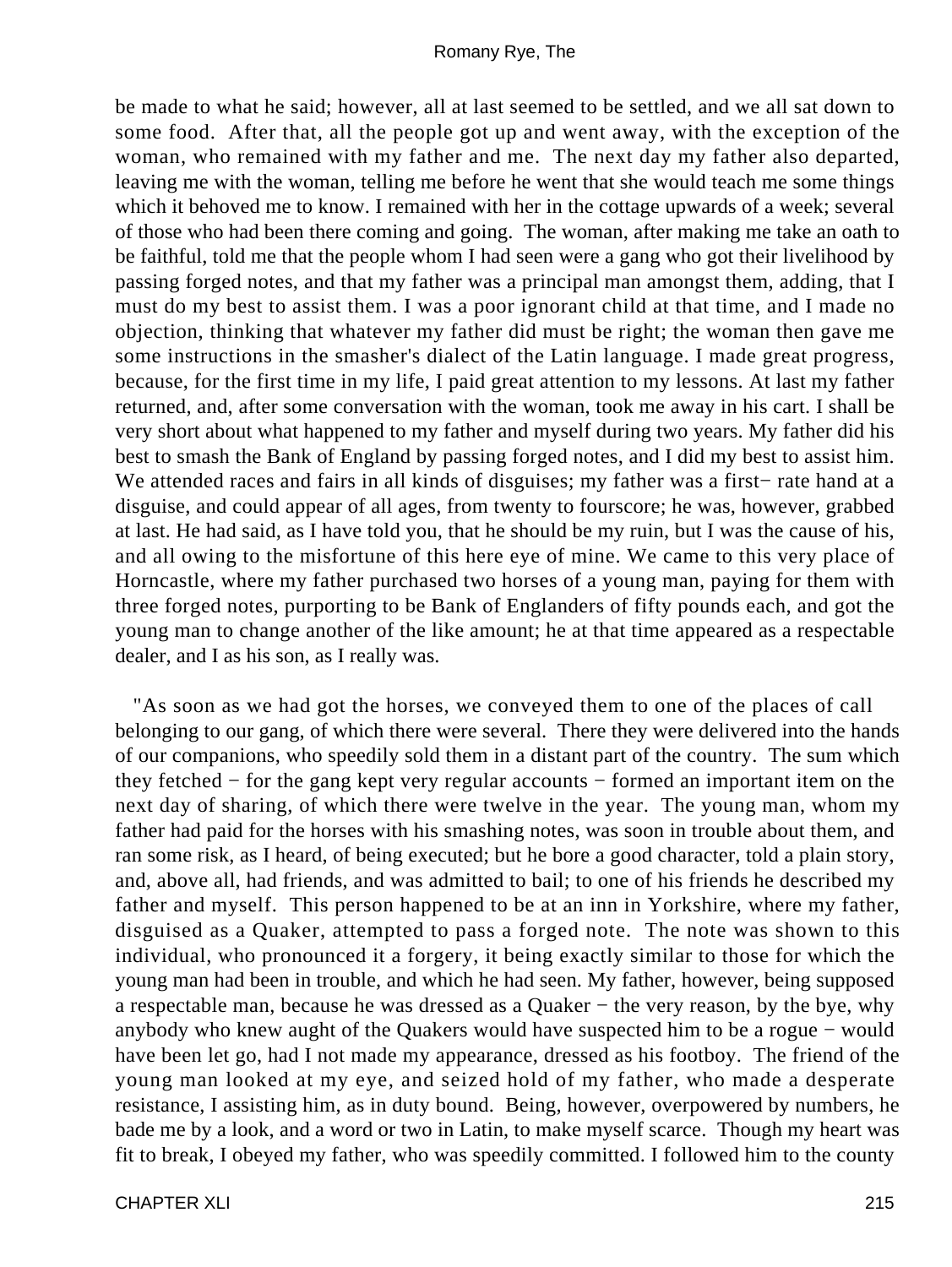town in which he was lodged, where shortly after I saw him tried, convicted, and condemned. I then, having made friends with the jailor's wife, visited him in his cell, where I found him very much cast down. He said, that my mother had appeared to him in a dream, and talked to him about a resurrection and Christ Jesus; there was a Bible before him, and he told me the chaplain had just been praying with him. He reproached himself much, saying, he was afraid he had been my ruin, by teaching me bad habits. I told him not to say any such thing, for that I had been the cause of his, owing to the misfortune of my eye. He begged me to give over all unlawful pursuits, saying, that if persisted in, they were sure of bringing a person to destruction. I advised him to try and make his escape, proposing, that when the turnkey came to let me out, he should knock him down, and fight his way out, offering to assist him; showing him a small saw, with which one of our companions, who was in the neighbourhood, had provided me, and with which he could have cut through his fetters in five minutes; but he told me he had no wish to escape, and was quite willing to die. I was rather hard at that time; I am not very soft now; and I felt rather ashamed of my father's want of what I called spirit. He was not executed after all; for the chaplain, who was connected with a great family, stood his friend, and got his sentence commuted, as they call it, to transportation; and in order to make the matter easy, he induced my father to make some valuable disclosures with respect to the smashers' system. I confess that I would have been hanged before I would have done so, after having reaped the profit of it; that is, I think so now, seated comfortably in my inn, with my bottle of champagne before me. He, however, did not show himself carrion; he would not betray his companions, who had behaved very handsomely to him, having given the son of a lord, a great barrister, not a hundred−pound forged bill, but a hundred hard guineas, to plead his cause, and another ten, to induce him, after pleading, to put his hand to his breast, and say, that, upon his honour, he believed the prisoner at the bar to be an honest and injured man. No; I am glad to be able to say, that my father did not show himself exactly carrion, though I could almost have wished he had let himself − However, I am here with my bottle of champagne and the Romany Rye, and he was in his cell, with bread and water and the prison chaplain. He took an affectionate leave of me before he was sent away, giving me three out of five guineas, all the money he had left. He was a kind man, but not exactly fitted to fill my grandfather's shoes. I afterwards learned that he died of fever, as he was being carried across the sea.

 "During the 'sizes I had made acquaintance with old Fulcher. I was in the town on my father's account, and he was there on his son's, who, having committed a small larceny, was in trouble. Young Fulcher, however, unlike my father, got off, though he did not give the son of a lord a hundred guineas to speak for him, and ten more to pledge his sacred honour for his honesty, but gave Counsellor P− one−and−twenty shillings to defend him, who so frightened the principal evidence, a plain honest farming−man, that he flatly contradicted what he had first said, and at last acknowledged himself to be all the rogues in the world, and, amongst other things, a perjured villain. Old Fulcher, before he left the town with his son, – and here it will be well to say that he and his son left it in a kind of triumph, the base drummer of a militia regiment, to whom they had given half−a−crown, beating his drum before them − old Fulcher, I say, asked me to go and visit him, telling me where, at such a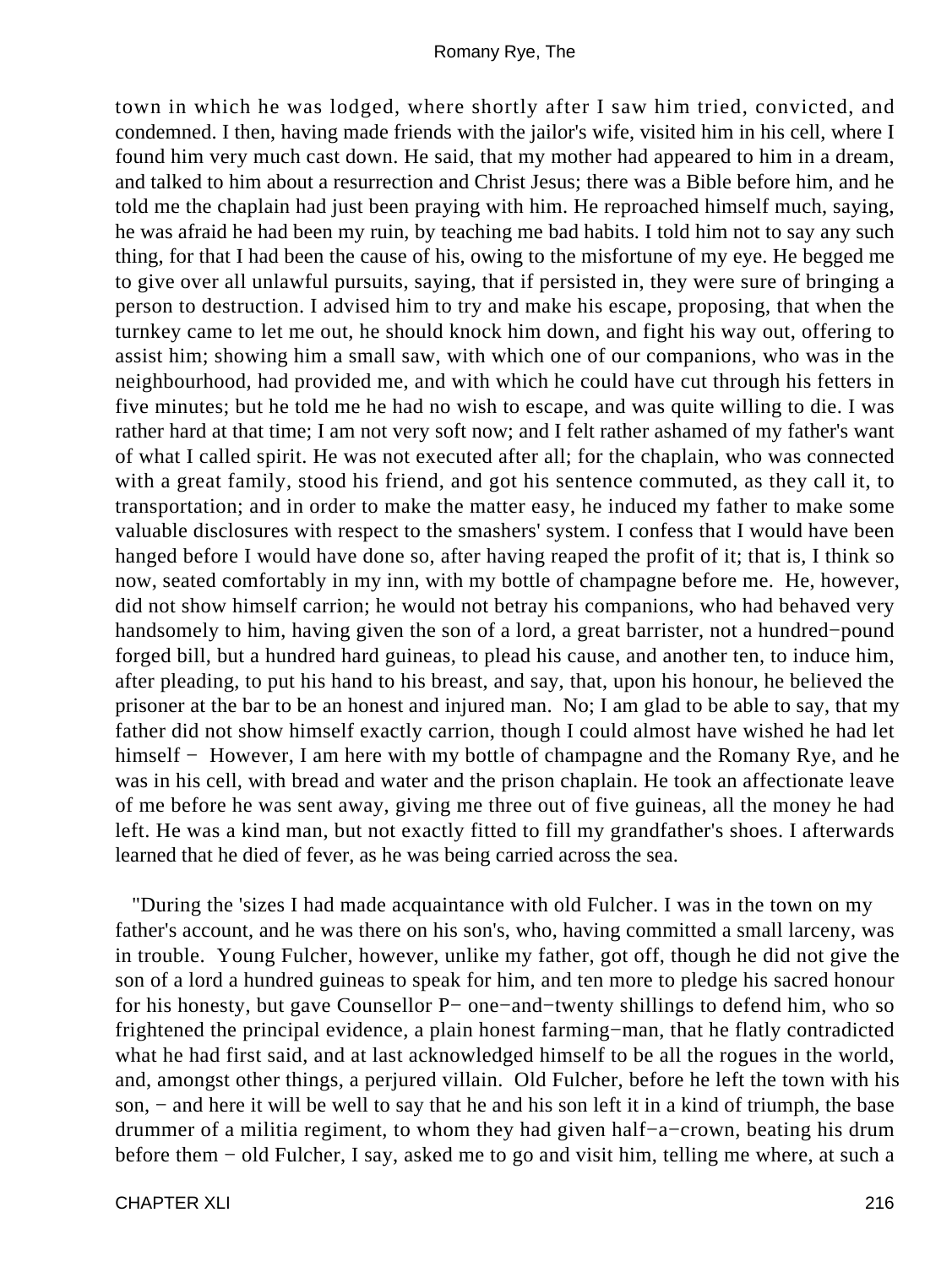time, I might find him and his caravan and family; offering, if I thought fit, to teach me basket−making: so, after my father had been sent off, I went and found up old Fulcher, and became his apprentice in the basket−making line. I stayed with him till the time of his death, which happened in about three months, travelling about with him and his family, and living in green lanes, where we saw gypsies and trampers, and all kinds of strange characters. Old Fulcher, besides being an industrious basket−maker, was an out−and−out thief, as was also his son, and, indeed, every member of his family. They used to make baskets during the day, and thieve during a great part of the night. I had not been with them twelve hours before old Fulcher told me that I must thieve as well as the rest. I demurred at first, for I remembered the fate of my father, and what he had told me about leaving off bad courses, but soon allowed myself to be over−persuaded; more especially as the first robbery I was asked to do was a fruit robbery. I was to go with young Fulcher, and steal some fine Morell cherries, which grew against a wall in a gentleman's garden; so young Fulcher and I went and stole the cherries, one half of which we ate, and gave the rest to the old man, who sold them to a fruiterer ten miles off from the place where we had stolen them. The next night old Fulcher took me out with himself. He was a great thief, though in a small way. He used to say, that they were fools, who did not always manage to keep the rope below their shoulders, by which he meant, that it was not advisable to commit a robbery, or do anything which could bring you to the gallows. He was all for petty larceny, and knew where to put his hand upon any little thing in England, which it was possible to steal. I submit it to the better judgment of the Romany Rye, who I see is a great hand for words and names, whether he ought not to have been called old Filcher, instead of Fulcher. I shan't give a regular account of the larcenies he committed during the short time I knew him, either alone by himself, or with me and his son. I shall merely relate the last.

 "A melancholy gentleman, who lived a very solitary life, had a large carp in a shady pond in a meadow close to his house; he was exceedingly fond of it, and used to feed it with his own hand, the creature being so tame that it would put its snout out of the water to be fed when it was whistled to; feeding and looking at his carp were the only pleasures the poor melancholy gentleman possessed. Old Fulcher − being in the neighbourhood, and having an order from a fishmonger for a large fish, which was wanted at a great city dinner, at which His Majesty was to be present − swore he would steal the carp, and asked me to go with him. I had heard of the gentleman's fondness for his creature, and begged him to let it be, advising him to go and steal some other fish; but old Fulcher swore, and said he would have the carp, although its master should hang himself; I told him he might go by himself, but he took his son and stole the carp, which weighed seventeen pounds. Old Fulcher got thirty shillings for the carp, which I afterwards heard was much admired and relished by His Majesty. The master, however, of the carp, on losing his favourite, became more melancholy than ever, and in a little time hanged himself. 'What's sport for one, is death to another,' I once heard at the village−school read out of a copy−book.

 "This was the last larceny old Fulcher ever committed. He could keep his neck always out of the noose, but he could not always keep his leg out of the trap. A few nights after,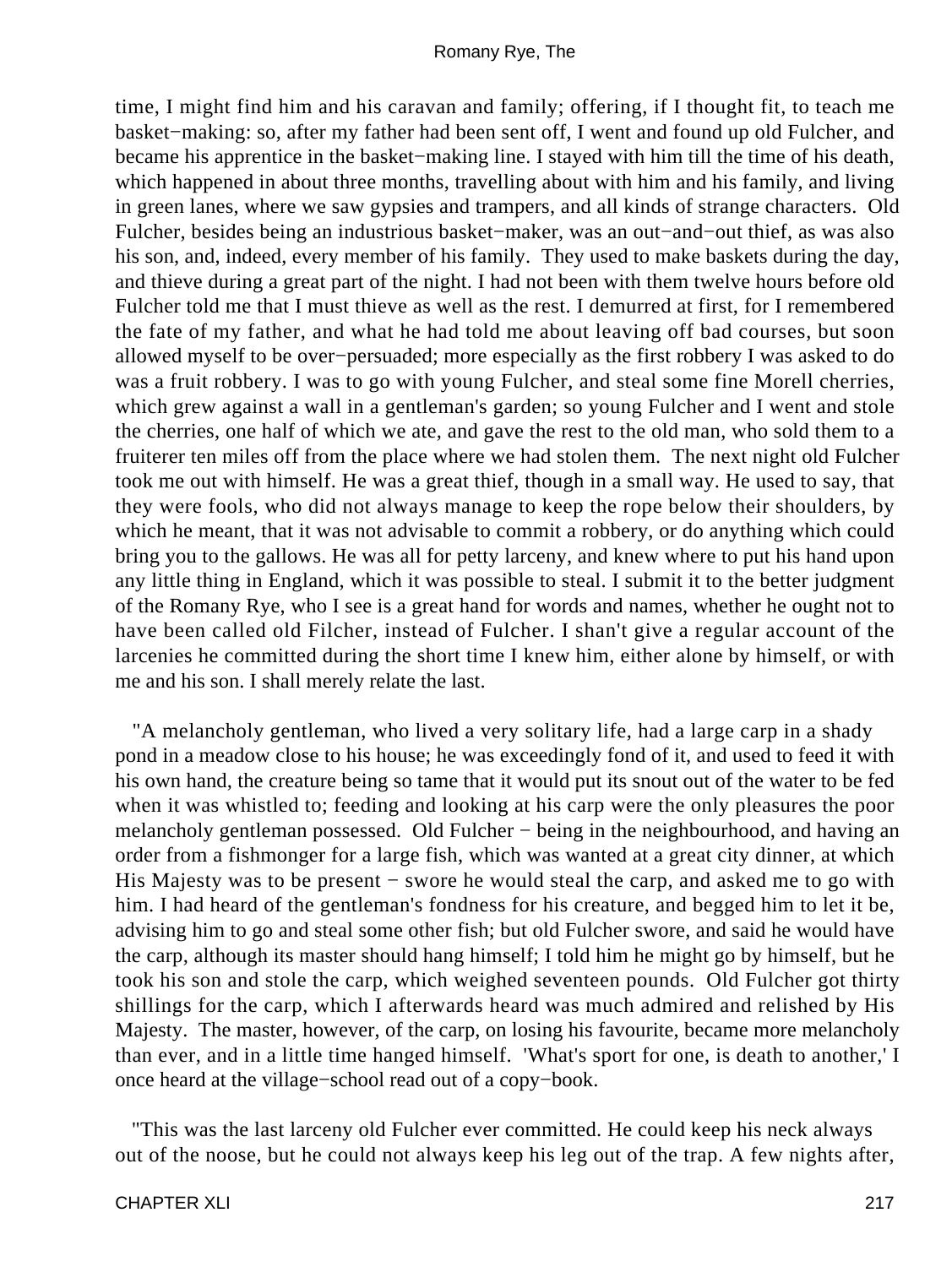having removed to a distance, he went to an osier car in order to steal some osiers for his basket−making, for he never bought any. I followed a little way behind. Old Fulcher had frequently stolen osiers out of the car, whilst in the neighbourhood, but during his absence the property, of which the car was a part, had been let to a young gentleman, a great hand for preserving game. Old Fulcher had not got far into the car before he put his foot into a man−trap. Hearing old Fulcher shriek, I ran up, and found him in a dreadful condition. Putting a large stick which I carried into the jaws of the trap, I contrived to prize them open, and get old Fulcher's leg out, but the leg was broken. So I ran to the caravan, and told young Fulcher of what had happened, and he and I helped his father home. A doctor was sent for, who said that it was necessary to take the leg off, but old Fulcher, being very much afraid of pain, said it should not be taken off, and the doctor went away, but after some days, old Fulcher becoming worse, ordered the doctor to be sent for, who came and took off his leg, but it was then too late, mortification had come on, and in a little time old Fulcher died.

 "Thus perished old Fulcher; he was succeeded in his business by his son, young Fulcher, who, immediately after the death of his father, was called old Fulcher, it being our English custom to call everybody old, as soon as their fathers are buried; young Fulcher − I mean he who had been called young, but was now old Fulcher – wanted me to go out and commit larcenies with him; but I told him that I would have nothing more to do with thieving, having seen the ill effects of it, and that I should leave them in the morning. Old Fulcher begged me to think better of it, and his mother joined with him. They offered, if I would stay, to give me Mary Fulcher as a mort, till she and I were old enough to be regularly married, she being the daughter of the one, and the sister of the other. I liked the girl very well, for she had always been civil to me, and had a fair complexion and nice red hair, both of which I like, being a bit of a black myself; but I refused, being determined to see something more of the world than I could hope to do with the Fulchers, and, moreover, to live honestly, which I could never do along with them. So the next morning I left them: I was, as I said before, quite determined upon an honest livelihood, and I soon found one. He is a great fool who is ever dishonest in England. Any person who has any natural gift, and everybody has some natural gift, is sure of finding encouragement in this noble country of ours, provided he will but exhibit it. I had not walked more than three miles before I came to a wonderfully high church steeple, which stood close by the road; I looked at the steeple, and going to a heap of smooth pebbles which lay by the roadside, I took up some, and then went into the churchyard, and placing myself just below the tower, my right foot resting on a ledge, about two foot from the ground, I, with my left hand − being a left−handed person, do you see − flung or chucked up a stone, which, lighting on the top of the steeple, which was at least a hundred and fifty feet high, did there remain. After repeating this feat two or three times, I 'hulled' up a stone, which went clean over the tower, and then one, my right foot still on the ledge, which rising at least five yards above the steeple, did fall down just at my feet. Without knowing it, I was showing off my gift to others besides myself, doing what, perhaps, not five men in England could do. Two men, who were passing by, stopped and looked at my proceedings, and when I had done flinging came into the churchyard, and, after paying me a compliment on what they had seen me do, proposed that I should join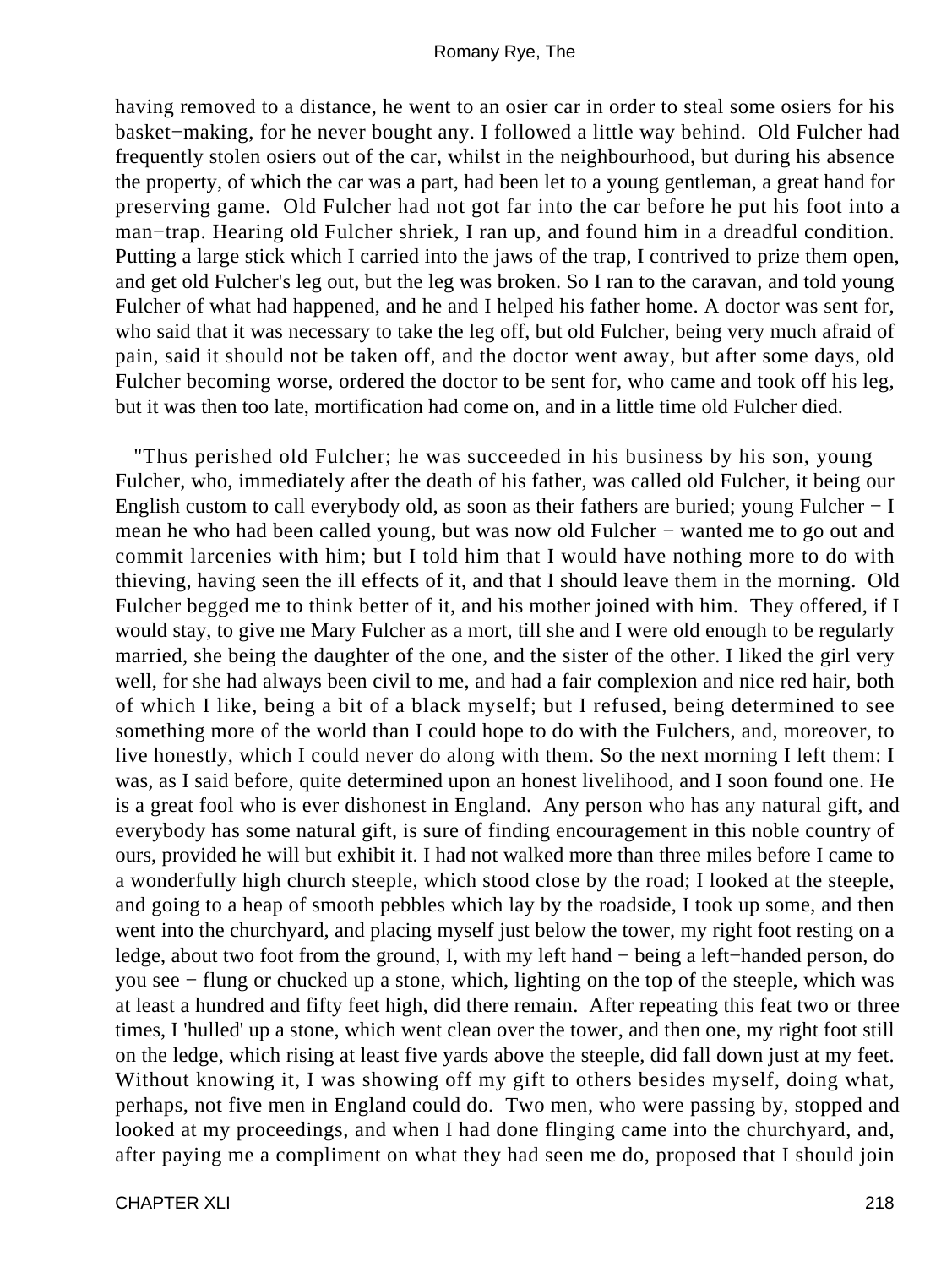company with them; I asked them who they were, and they told me. The one was Hopping Ned, and the other Biting Giles. Both had their gifts, by which they got their livelihood; Ned could hop a hundred yards with any man in England, and Giles could lift up with his teeth any dresser or kitchen−table in the country, and, standing erect, hold it dangling in his jaws. There's many a big oak table and dresser in certain districts of England, which bear the marks of Giles's teeth; and I make no doubt that, a hundred or two years hence, there'll be strange stories about those marks, and that people will point them out as a proof that there were giants in bygone time, and that many a dentist will moralize on the decays which human teeth have undergone.

 «They wanted me to go about with them, and exhibit my gift occasionally, as they did theirs, promising that the money that was got by the exhibitions should be honestly divided. I consented, and we set off together, and that evening coming to a village, and putting up at the ale−house, all the grand folks of the village being there smoking their pipes, we contrived to introduce the subject of hopping − the upshot being that Ned hopped against the school−master for a pound, and beat him hollow; shortly after, Giles, for a wager, took up the kitchen table in his jaws, though he had to pay a shilling to the landlady for the marks he left, whose grandchildren will perhaps get money by exhibiting them. As for myself, I did nothing that day, but the next, on which my companions did nothing, I showed off at hulling stones against a cripple, the crack man for stone−throwing, of a small town, a few miles farther on. Bets were made to the tune of some pounds; I contrived to beat the cripple, and just contrived; for to do him justice I must acknowledge he was a first−rate hand at stones, though he had a game hip, and went sideways; his head, when he walked − if his movements could be called walking − not being above three feet above the ground. So we travelled, I and my companions, showing off our gifts, Giles and I occasionally for a gathering, but Ned never hopping, unless against somebody for a wager. We lived honestly and comfortably, making no little money by our natural endowments, and were known over a great part of England as 'Hopping Ned,' 'Biting Giles,' and 'Hull over the Head Jack,' which was my name, it being the blackguard fashion of the English, do you see, to − »

 Here I interrupted the jockey. «You may call it a blackguard fashion,» said I, «and I dare say it is, or it would scarcely be English; but it is an immensely ancient one, and is handed down to us from our northern ancestry, especially the Danes, who were in the habit of giving people surnames, or rather nicknames, from some quality of body or mind, but generally from some disadvantageous peculiarity of feature; for there is no denying that the English, Norse, or whatever we may please to call them, are an envious, depreciatory set of people, who not only give their poor comrades contemptuous names, but their great people also. They didn't call you the matchless Hurler, because, by doing so, they would have paid you a compliment, but Hull over the Head Jack, as much as to say that after all you were a scrub; so, in ancient time, instead of calling Regner the great conqueror, the Nation Tamer, they surnamed him Lodbrog, which signifies Rough or Hairy Breeks − lod or loddin signifying rough or hairy; and instead of complimenting Halgerdr, the wife of Gunnar of Hlitharend, the great champion of Iceland, upon her majestic presence, by calling her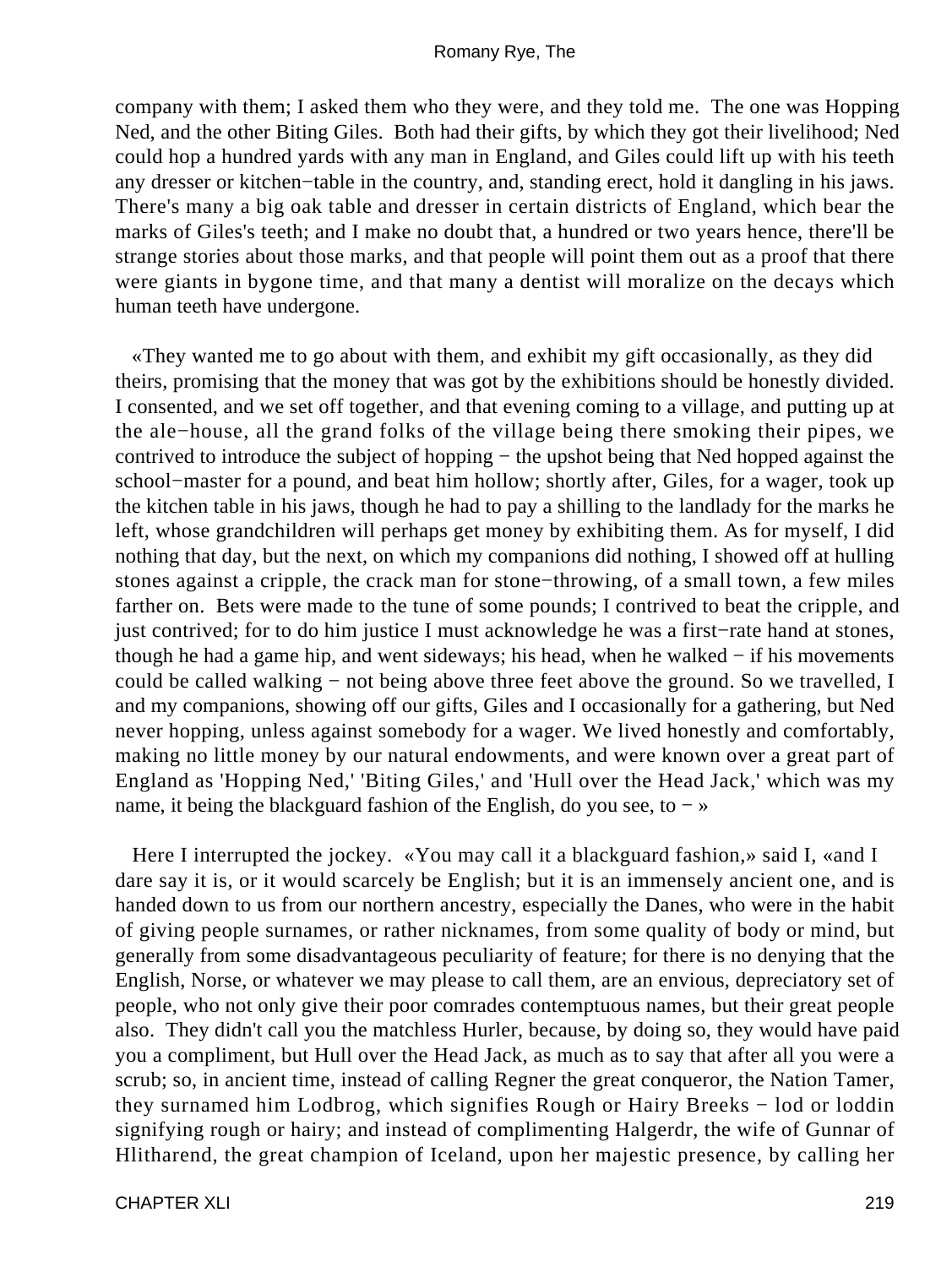Halgerdr, the stately or tall; what must they do but term her Ha−brokr, or Highbreeks, it being the fashion in old times for Northern ladies to wear breeks, or breeches, which English ladies of the present day never think of doing; and just, as of old, they called Halgerdr Long−breeks, so this very day a fellow of Horncastle called, in my hearing, our noble−looking Hungarian friend here, Long− stockings. Oh, I could give you a hundred instances, both ancient and modern, of this unseemly propensity of our illustrious race, though I will only trouble you with a few more ancient ones; they not only nicknamed Regner, but his sons also, who were all kings, and distinguished men: one, whose name was Biorn, they nicknamed Ironsides; another, Sigurd, Snake in the Eye; another, White Sark, or White Shirt − I wonder they did not call him Dirty Shirt; and Ivarr, another, who was king of Northumberland, they called Bienlausi, or the Legless, because he was spindle−shanked, had no sap in his bones, and consequently no children. He was a great king, it is true, and very wise, nevertheless his blackguard countrymen, always averse, as their descendants are, to give credit to anybody, for any valuable quality or possession, must needs lay hold, do you  $see - *»*$ 

 But before I could say any more, the jockey, having laid down his pipe, rose, and having taken off his coat, advanced towards me.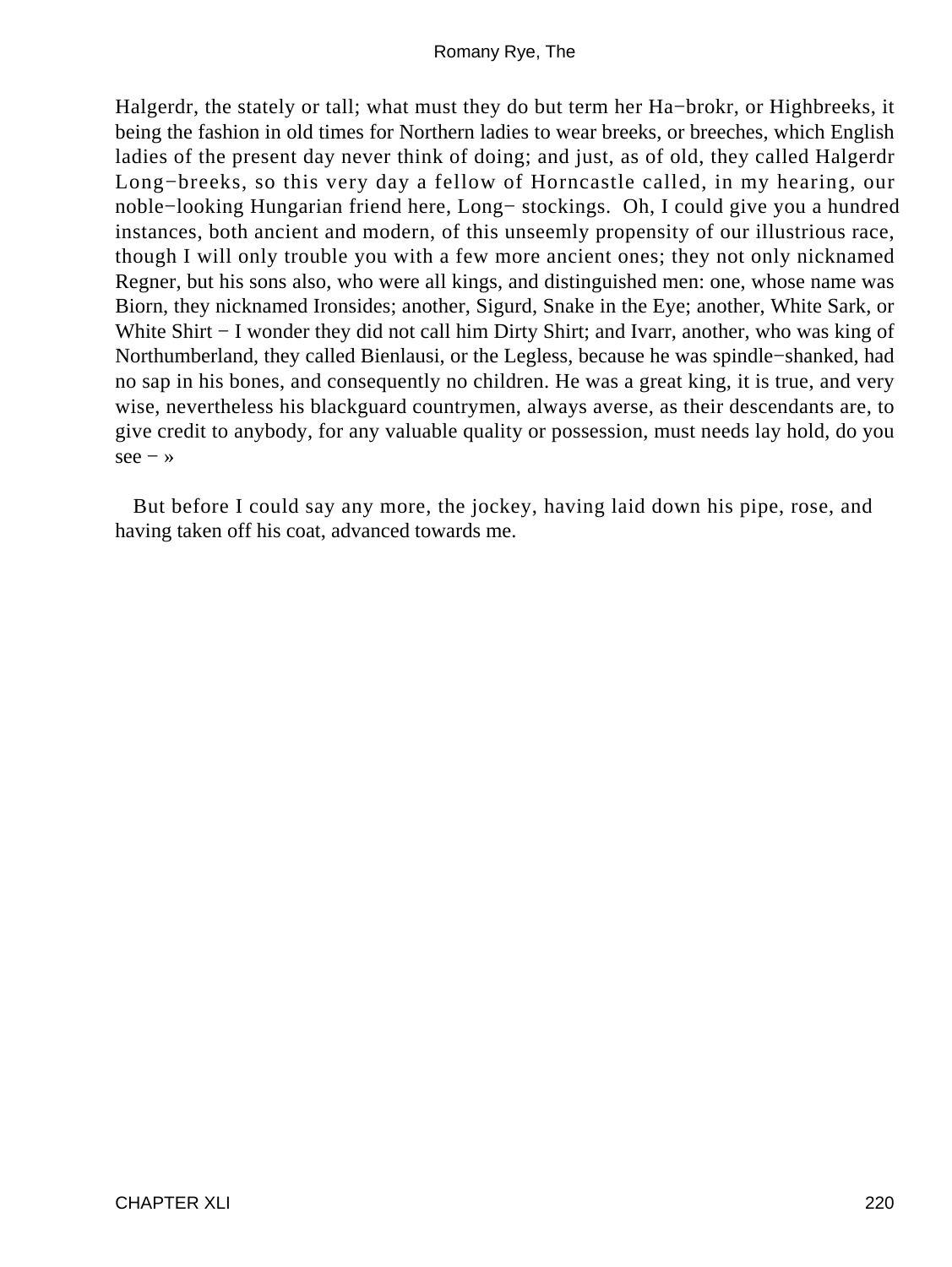# **[CHAPTER XLII](#page-316-0)**

*A* Short−tempered Person − Gravitation − The Best Endowment − Mary Fulcher − Fair Dealing − Horse−witchery − Darius and his Groom − The Jockey's Tricks − The Two Characters − The Jockey's Song.

 THE jockey, having taken off his coat and advanced towards me, as I have stated in the preceding chapter, exclaimed, in an angry tone, «This is the third time you have interrupted me in my tale, Mr. Rye; I passed over the two first times with a simple warning, but you will now please to get up and give me the satisfaction of a man.»

 «I am really sorry,» said I, «if I have given you offence, but you were talking of our English habits of bestowing nicknames, and I could not refrain from giving a few examples tending to prove what a very ancient habit it is.»

 «But you interrupted me,» said the jockey, «and put me out of my tale, which you had no right to do; and as for your examples, how do you know that I wasn't going to give some as old or older than yourn? Now stand up, and I'll make an example of you.»

«Well,» said I, «I confess it was wrong in me to interrupt you, and I ask your pardon.»

«That won't do,» said the jockey, «asking pardon won't do.»

 «Oh,» said I, getting up, «if asking pardon does not satisfy you, you are a different man from what I considered you.»

 But here the Hungarian, also getting up, interposed his tall form and pipe between us, saying in English, scarcely intelligible, «Let there be no dispute! As for myself, I am very much obliged to the young man of Horncastle for his interruption, though he has told me that one of his dirty townsmen called me 'Long−stocking.' By Isten! there is more learning in what he has just said than in all the verdammt English histories of Thor and Tzernebock I ever read.»

 «I care nothing for his learning,» said the jockey. «I consider myself as good a man as he, for all his learning; so stand out of the way, Mr. Sixfooteleven, or – »

 «I shall do no such thing,» said the Hungarian. «I wonder you are not ashamed of yourself. You ask a young man to drink champagne with you, you make him dronk, he interrupt you with very good sense; he ask your pardon, yet you not  $-\infty$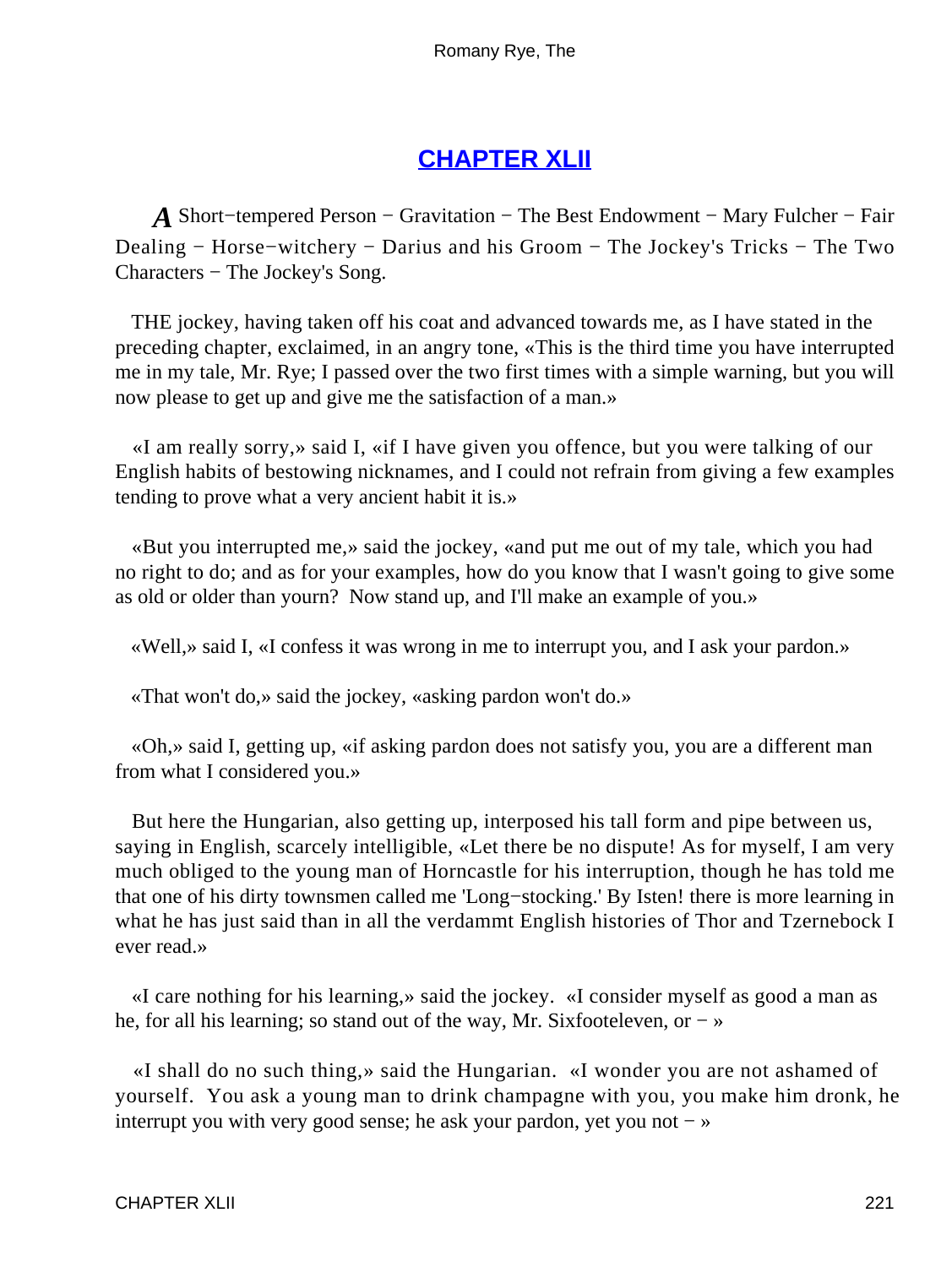«Well,» said the jockey, «I am satisfied. I am rather a short−tempered person, but I bear no malice. He is, as you say, drinking my wine, and has perhaps taken a drop too much, not being used to such high liquor; but one doesn't like to be put out of one's tale, more especially when one was about to moralize, do you see, oneself, and to show off what little learning one has. However, I bears no malice. Here is a hand to each of you; we'll take another glass each, and think no more about it.»

 The jockey having shaken both of our hands, and filled our glasses and his own with what champagne remained in the bottle, put on his coat, sat down, and resumed his pipe and story.

 "Where was I? Oh, roaming about the country with Hopping Ned and Biting Giles. Those were happy days, and a merry and prosperous life we led. However, nothing continues under the sun in the same state in which it begins, and our firm was soon destined to undergo a change. We came to a village where there was a very high church steeple, and in a little time my comrades induced a crowd of people to go and see me display my gift by flinging stones above the heads of Matthew, Mark, Luke and John, who stood at the four corners on the top, carved in stone. The parson, seeing the crowd, came waddling out of his rectory to see what was going on. After I had flung up the stones, letting them fall just where I liked − and one, I remember, fell on the head of Mark, where I dare say it remains to the present day − the parson, who was one of the description of people called philosophers, held up his hand, and asked me to let the next stone I flung up fall upon it. He wished, do you see, to know with what weight the stone would fall down, and talked something about gravitation − a word which I could never understand to the present day, save that it turned out a grave matter to me. I, like a silly fellow myself, must needs consent, and, flinging the stone up to a vast height, contrived so that it fell into the parson's hand, which it cut dreadfully. The parson flew into a great rage, more particularly as everybody laughed at him, and, being a magistrate, ordered his clerk, who was likewise constable, to conduct me to prison as a rogue and vagabond, telling my comrades that if they did not take themselves off, he would serve them in the same manner. So Ned hopped off, and Giles ran after him, without making any gathering, and I was led to Bridewell, my mittimus following at the end of a week, the parson's hand not permitting him to write before that time. In the Bridewell I remained a month, when, being dismissed, I went in quest of my companions, whom, after some time, I found up, but they refused to keep my company any longer; telling me that I was a dangerous character, likely to bring them more trouble than profit; they had, moreover, filled up my place. Going into a cottage to ask for a drink of water, they saw a country fellow making faces to amuse his children; the faces were so wonderful that Hopping Ned and Biting Giles at once proposed taking him into partnership, and the man − who was a fellow not very fond of work – after a little entreaty, went away with them. I saw him exhibit his gift, and couldn't blame the others for preferring him to me; he was a proper ugly fellow at all times, but when he made faces his countenance was like nothing human. He was called Ugly Moses. I was so amazed at his faces, that though poor myself I gave him sixpence, which I have never grudged to this day, for I never saw anything like them. The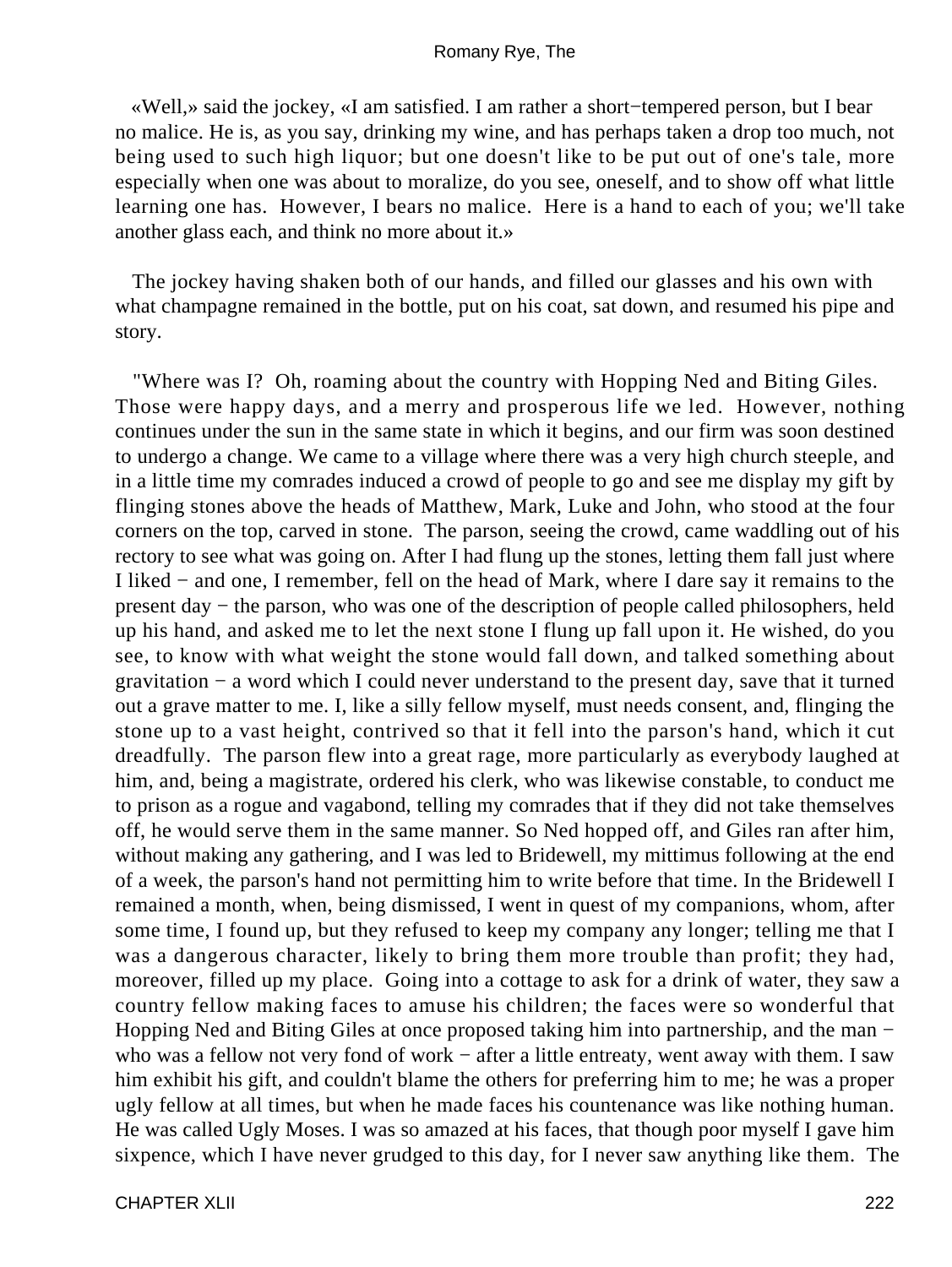firm throve wonderfully after he had been admitted into it. He died some little time ago, keeper of a public−house, which he had been enabled to take from the profits of his faces. A son of his, one of the children he was making faces to when my comrades entered his door, is at present a barrister, and a very rising one. He has his gift − he has not, it is true, the gift of the gab, but he has something better, he was born with a grin on his face, a quiet grin; he would not have done to grin through a collar like his father, and would never have been taken up by Hopping Ned and Biting Giles, but that grin of his caused him to be noticed by a much greater person than either; an attorney observing it took a liking to the lad, and prophesied that he would some day be heard of in the world; and in order to give him the first lift, took him into his office, at first to light fires and do such kind of work, and after a little time taught him to write, then promoted him to a desk, articled him afterwards, and being unmarried, and without children, left him what he had when he died. The young fellow, after practising at the law some time, went to the bar, where, in a few years, helped on by his grin, for he had nothing else to recommend him, he became, as I said before, a rising barrister. He comes our circuit, and I occasionally employ him, when I am obliged to go to law about such a thing as an unsound horse. He generally brings me through − or rather that grin of his does – and yet I don't like the fellow, confound him, but I'm an oddity − no, the one I like, and whom I generally employ, is a fellow quite different, a bluff sturdy dog, with no grin on his face, but with a look that seems to say I am an honest man, and what cares I for any one? And an honest man he is, and something more. I have known coves with a better gift of the gab, though not many, but he always speaks to the purpose, and understands law thoroughly; and that's not all. When at college, for he has been at college, he carried off everything before him as a Latiner, and was first−rate at a game they call matthew mattocks. I don't exactly know what it is, but I have heard that he who is first−rate at matthew mattocks is thought more of than if he were first−rate Latiner.

 "Well, the chap that I'm talking about, not only came out first−rate Latiner, but first−rate at matthew mattocks too; doing, in fact, as I am told by those who knows, for I was never at college myself, what no one had ever done before. Well, he makes his appearance at our circuit, does very well, of course, but he has a somewhat high front, as becomes an honest man, and one who has beat every one at Latin and matthew mattocks; and one who can speak first−rate law and sense; − but see now, the cove with the grin, who has like myself never been at college; knows nothing of Latin, or matthew mattocks, and has no particular gift of the gab, has two briefs for his one, and I suppose very properly, for that grin of his curries favour with the juries; and mark me, that grin of his will enable him to beat the other in the long run. We all know what all barrister coves looks forward to − a seat on the hop sack. Well, I'll bet a bull to fivepence, that the grinner gets upon it, and the snarler doesn't; at any rate, that he gets there first. I calls my cove – for he is my cove – a snarler; because your first−rates at matthew mattocks are called snarlers, and for no other reason; for the chap, though with a high front, is a good chap, and once drank a glass of ale with me, after buying an animal out of my stable. I have often thought it a pity he wasn't born with a grin on his face like the son of Ugly **MOSES.** It is true he would scarcely then have been an out and outer at Latin and matthew mattocks, but what need of either to a chap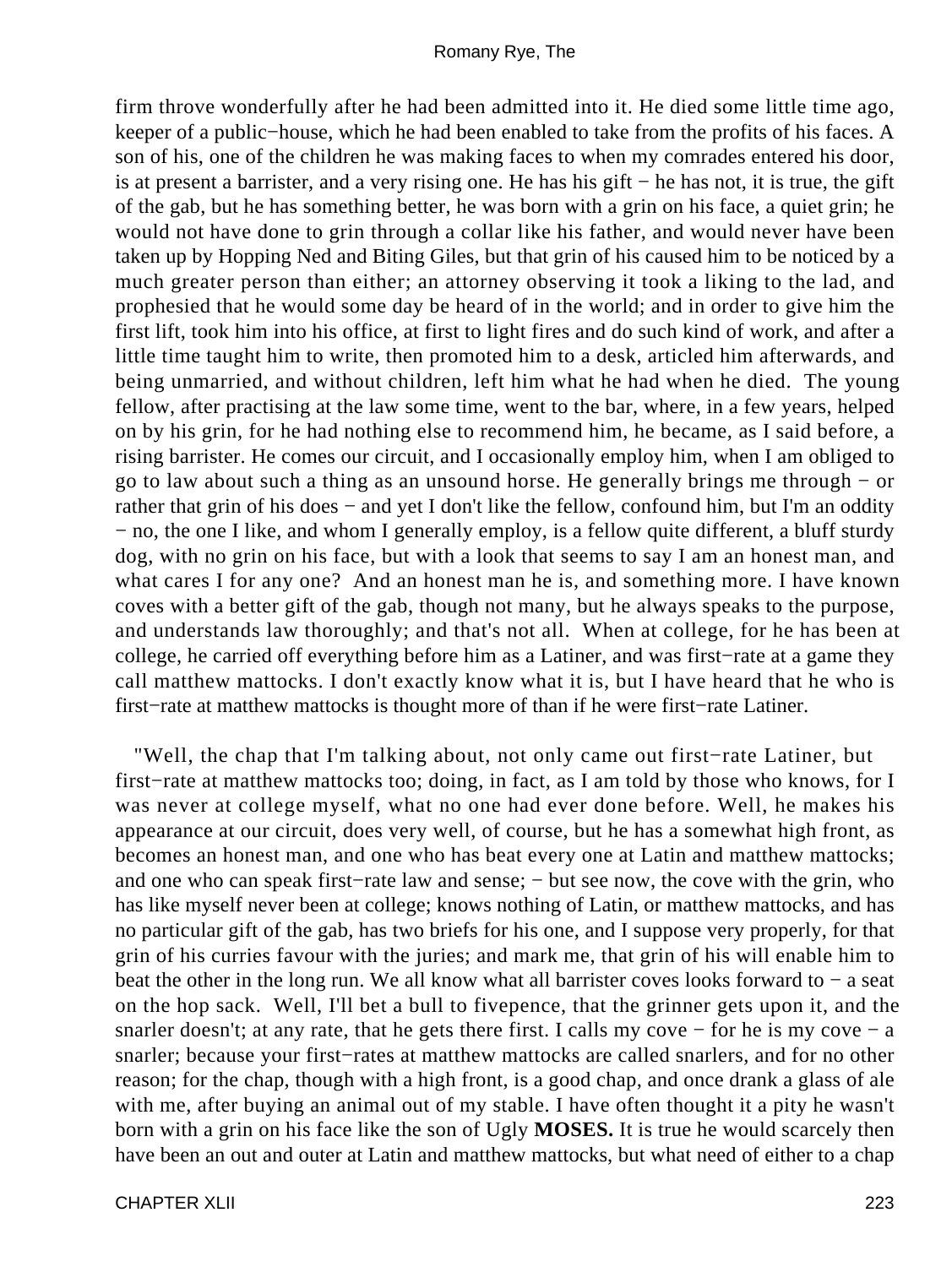born with a grin? Talk of being born with a silver spoon in one's mouth! give me a cove born with a grin on his face – a much better endowment.

 "I will now shorten my history as much as I can, for we have talked as much as folks do during a whole night in the Commons' House, though, of course, not with so much learning, or so much to the purpose, because − why? They are in the House of Commons, and we in a public room of an inn at Horncastle. The goodness of the ale, do ye see, never depending on what it is made of, oh, no! but on the fashion and appearance of the jug in which it is served up. After being turned out of the firm, I got my living in two or three honest ways, which I shall not trouble you with describing. I did not like any of them, however, as they did not exactly suit my humour; at last I found one which did. One Saturday afternoon, I chanced to be in the cattle−market of a place about eighty miles from here; there I won the favour of an old gentleman who sold dickeys. He had a very shabby squad of animals, without soul or spirit; nobody would buy them, till I leaped upon their hinder ends, and by merely wriggling in a particular manner, made them caper and bound so to people's liking, that in a few hours every one of them was sold at very sufficient prices. The old gentleman was so pleased with my skill, that he took me home with him, and in a very little time into partnership. It's a good thing to have a gift, but yet better to have two. I might have got a very decent livelihood by throwing stones, but I much question whether I should ever have attained to the position in society which I now occupy, but for my knowledge of animals. I lived very comfortably with the old gentleman till he died, which he did in about a fortnight after he had laid his old lady in the ground. Having no children, he left me what should remain after he had been buried decently, and the remainder was six dickeys and thirty shillings in silver. I remained in the dickey trade ten years, during which time I saved a hundred pounds. I then embarked in the horse line. One day, being in the − market on a Saturday, I saw Mary Fulcher with a halter round her neck, led about by a man, who offered to sell her for eighteen−pence. I took out the money forthwith and bought her; the man was her husband, a basket− maker, with whom she had lived several years without having any children; he was a drunken, quarrel−some fellow, and having had a dispute with her the day before, he determined to get rid of her, by putting a halter round her neck and leading her to the cattle−market, as if she were a mare, which he had, it seems, a right to do; – all women being considered mares by old English law, and, indeed, still called mares in certain counties, where genuine old English is still preserved. That same afternoon, the man who had been her husband, having got drunk in a public−house, with the money which he had received for her, quarrelled with another man, and receiving a blow under the ear, fell upon the floor, and died of artiflex; and in less than three weeks I was married to Mary Fulcher, by virtue of regular bans. I am told she was legally my property by virtue of my having bought her with a halter round her neck; but, to tell you the truth, I think everybody should live by his trade, and I didn't wish to act shabbily towards our parson, who is a good fellow, and has certainly a right to his fees. A better wife than Mary Fulcher − I mean Mary Dale − no one ever had; she has borne me several children, and has at all times shown a willingness to oblige me, and to be my faithful wife. Amongst other things, I begged her to have done with her family, and I believe she has never spoken to them since.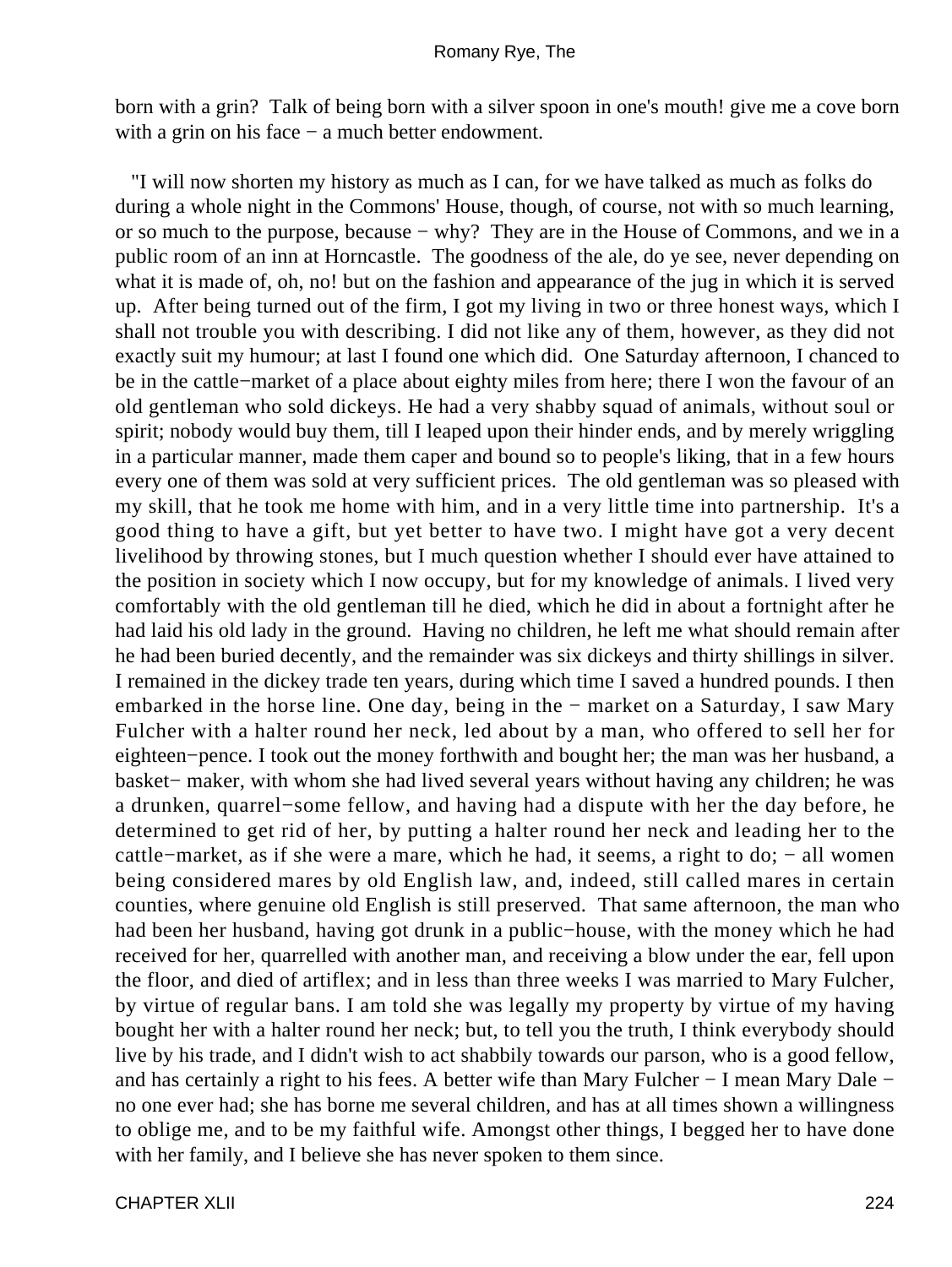"I have thriven very well in business, and my name is up as being a person who can be depended on, when folks treats me handsomely. I always make a point when a gentleman comes to me, and says, 'Mr. Dale,' or 'John,' for I have no objection to be called John by a gentleman − 'I wants a good horse, and am ready to pay a good price' − I always makes a point, I say, to furnish him with an animal worth the money; but when I sees a fellow, whether he calls himself gentleman or not, wishing to circumvent me, what does I do? I doesn't quarrel with him; not I; but, letting him imagine he is taking me in, I contrives to sell him a screw for thirty pounds, not worth thirty shillings. All honest respectable people have at present great confidence in me, and frequently commissions me to buy them horses at great fairs like this.

 «This short young gentleman was recommended to me by a great landed proprietor, to whom he bore letters of recommendation from some great prince in his own country, who had a long time ago been entertained at the house of the landed proprietor, and the consequence is, that I brings young six foot six to Horncastle, and purchases for him the horse of the Romany Rye. I don't do these kind things for nothing, it is true; that can't be expected; for every one must live by his trade; but, as I said before, when I am treated handsomely, I treat folks so. Honesty, I have discovered, as perhaps some other people have, is by far the best policy; though, as I also said before, when I'm along with thieves, I can beat them at their own game. If I am obliged to do it, I can pass off the veriest screw as a flying drummedary, for even when I was a child I had found out by various means what may be done with animals. I wish now to ask a civil question, Mr. Romany Rye. Certain folks have told me that you are a horse witch; are you one, or are you not?»

«I, like yourself,» said I, «know, to a certain extent, what may be done with animals.»

 «Then how would you, Mr. Romany Rye, pass off the veriest screw in the world for a flying drummedary?»

 «By putting a small live eel down his throat; as long as the eel remained in his stomach, the horse would appear brisk and lively in a surprising degree.»

 «And how would you contrive to make a regular kicker and biter appear so tame and gentle, that any respectable fat old gentleman of sixty, who wanted an easy goer, would be glad to purchase him for fifty pounds?»

 «By pouring down his throat four pints of generous old ale, which would make him so happy and comfortable, that he would not have the heart to kick or bite anybody, for a season at least.»

«And where did you learn all this?» said the jockey.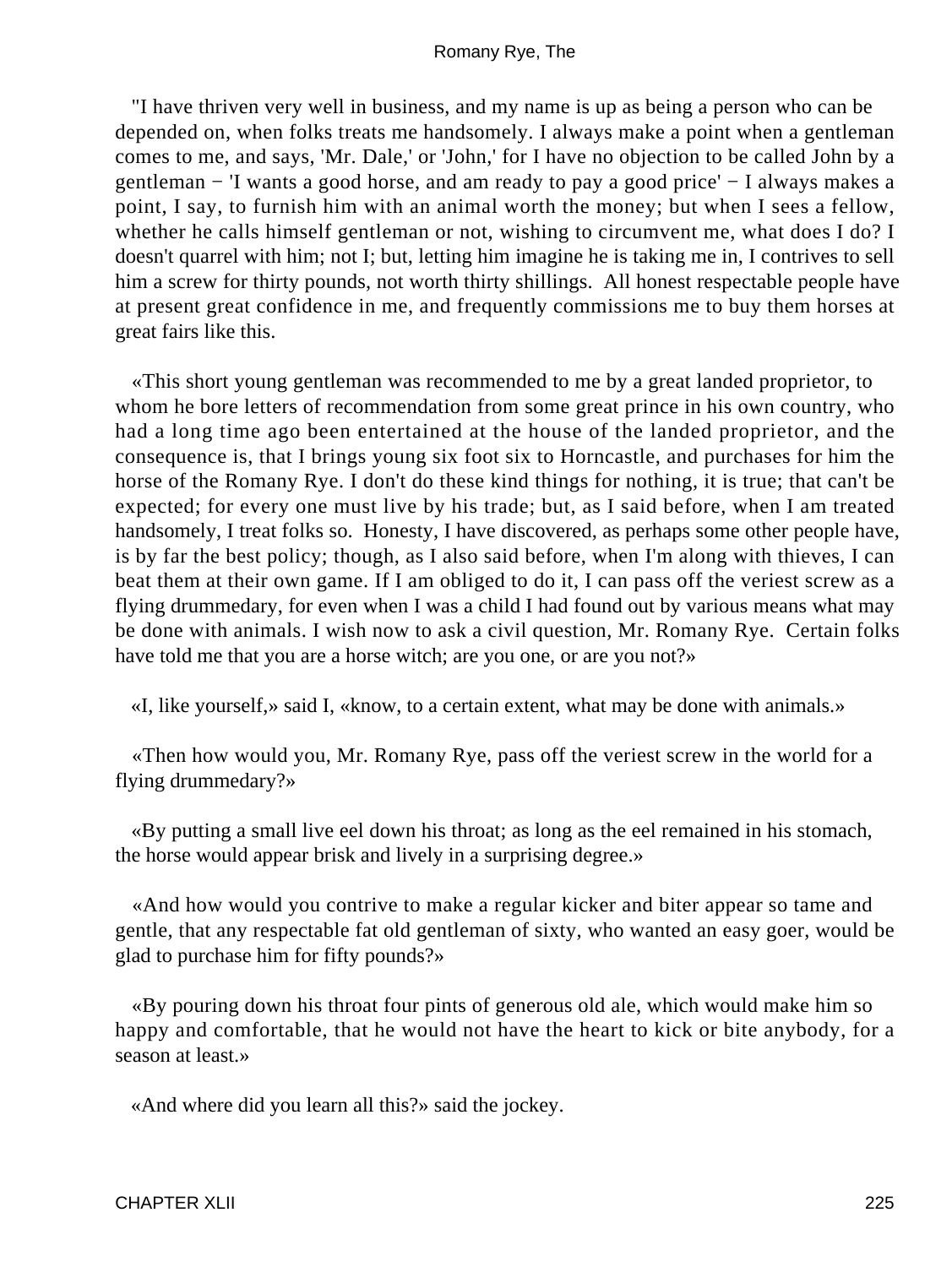«I have read about the eel in an old English book, and about the making drunk in a Spanish novel, and, singularly enough, I was told the same things by a wild blacksmith in Ireland. Now tell me, do you bewitch horses in this way?»

 «I?» said the jockey; «mercy upon us! I wouldn't do such things for a hatful of money. No, no, preserve me from live eels and hocussing! And now let me ask you, how would you spirit a horse out of a field?»

«How would I spirit a horse out of a field?»

 «Yes; supposing you were down in the world, and had determined on taking up the horse−stealing line of business.»

 «Why, I should − But I tell you what, friend, I see you are trying to pump me, and I tell you plainly that I will hear something from you with respect to your art, before I tell you anything more. Now how would you whisper a horse out of a field, provided you were down in the world, and so forth?»

 «Ah, ah, I see you are up to a game, Mr. Romany: however, I am a gentleman in mind, if not by birth, and I scorn to do the unhandsome thing to anybody who has dealt fairly towards me. Now you told me something I didn't know, and I'll tell you something which perhaps you do know. I whispers a horse out of a field in this way: I have a mare in my stable; well, in the early season of the year I goes into my stable − Well, I puts the sponge into a small bottle which I keeps corked. I takes my bottle in my hand, and goes into a field, suppose by night, where there is a very fine stag horse. I manage with great difficulty to get within ten yards of the horse, who stands staring at me just ready to run away. I then uncorks my bottle, presses my fore−finger to the sponge, and holds it out to the horse, the horse gives a sniff, then a start, and comes nearer. I corks up my bottle and puts it into my pocket. My business is done, for the next two hours the horse would follow me anywhere − the difficulty, indeed, would be to get rid of him. Now is that your way of doing business?»

 «My way of doing business? Mercy upon us! I wouldn't steal a horse in that way, or, indeed, in any way, for all the money in the world: however, let me tell you, for your comfort, that a trick somewhat similar is described in the history of Herodotus.»

 «In the history of Herod's ass!» said the jockey; «well, if I did write a book, it should be about something more genteel than a dickey.»

 «I did not say Herod's ass,» said I, «but Herodotus, a very genteel writer, I assure you, who wrote a history about very genteel people, in a language no less genteel than Greek, more than two thousand years ago. There was a dispute as to who should be king amongst certain imperious chieftains. At last they agreed to obey him whose horse should neigh first on a certain day, in front of the royal palace, before the rising of the sun; for you must know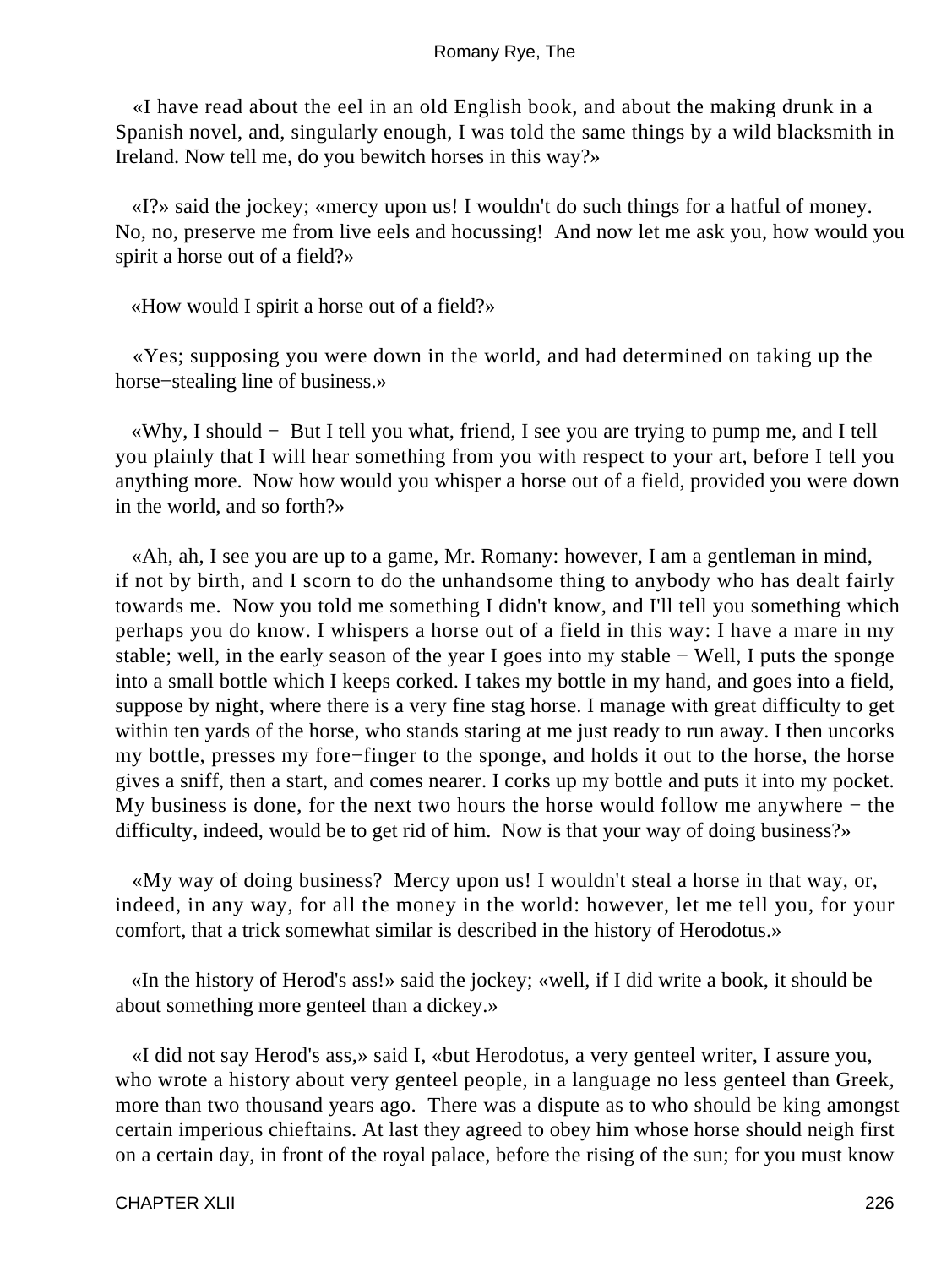that they did not worship the person who made the sun as we do, but the sun itself. So one of these chieftains, talking over the matter to his groom, and saying he wondered who would be king, the fellow said, 'Why you, master, or I don't know much about horses.' So the day before the day of trial, what does the groom do, but take his master's horse before the palace and introduce him to a mare in the stable, and then lead him forth again. Well, early the next day all the chieftains on their horses appeared in front of the palace before the dawn of day. Not a horse neighed but one, and that was the horse of him who had consulted with his groom, who, thinking of the animal within the stable, gave such a neigh that all the buildings rang. His rider was forthwith elected king, and a brave king he was. So this shows what seemingly wonderful things may be brought about by a little preparation.»

«It doth,» said the jockey; «what was the chap's name?»

«His name − his name − Darius Hystaspes.»

«And the groom's?»

«I don't know.»

«And he made a good king?»

«First−rate.»

 «Only think! well, if he made a good king, what a wonderful king the groom would have made, through whose knowledge of 'orses he was put on the throne. And now another question, Mr. Romany Rye, have you particular words which have power to soothe or aggravate horses?»

 «You should ask me,» said I, «whether I have horses that can be aggravated or soothed by particular words. No words have any particular power over horses or other animals who have never heard them before − how, should they? But certain animals connect ideas of misery or enjoyment with particular words which they are acquainted with. I'll give you an example. I knew a cob in Ireland that could be driven to a state of kicking madness by a particular word, used by a particular person, in a particular tone; but that word was connected with a very painful operation which had been performed upon him by that individual, who had frequently employed it at a certain period whilst the animal had been under his treatment. The same cob could be soothed in a moment by another word, used by the same individual in a very different kind of tone; the word was deaghblasda, or sweet tasted. Some time after the operation, whilst the cob was yet under his hands, the fellow − who was what the Irish call a fairy smith – had done all he could to soothe the creature, and had at last succeeded by giving it gingerbread−buttons, of which the cob became passionately fond. Invariably, however, before giving it a button, he said, 'Deaghblasda,' with which word the cob by degrees associated an idea of unmixed enjoyment: so if he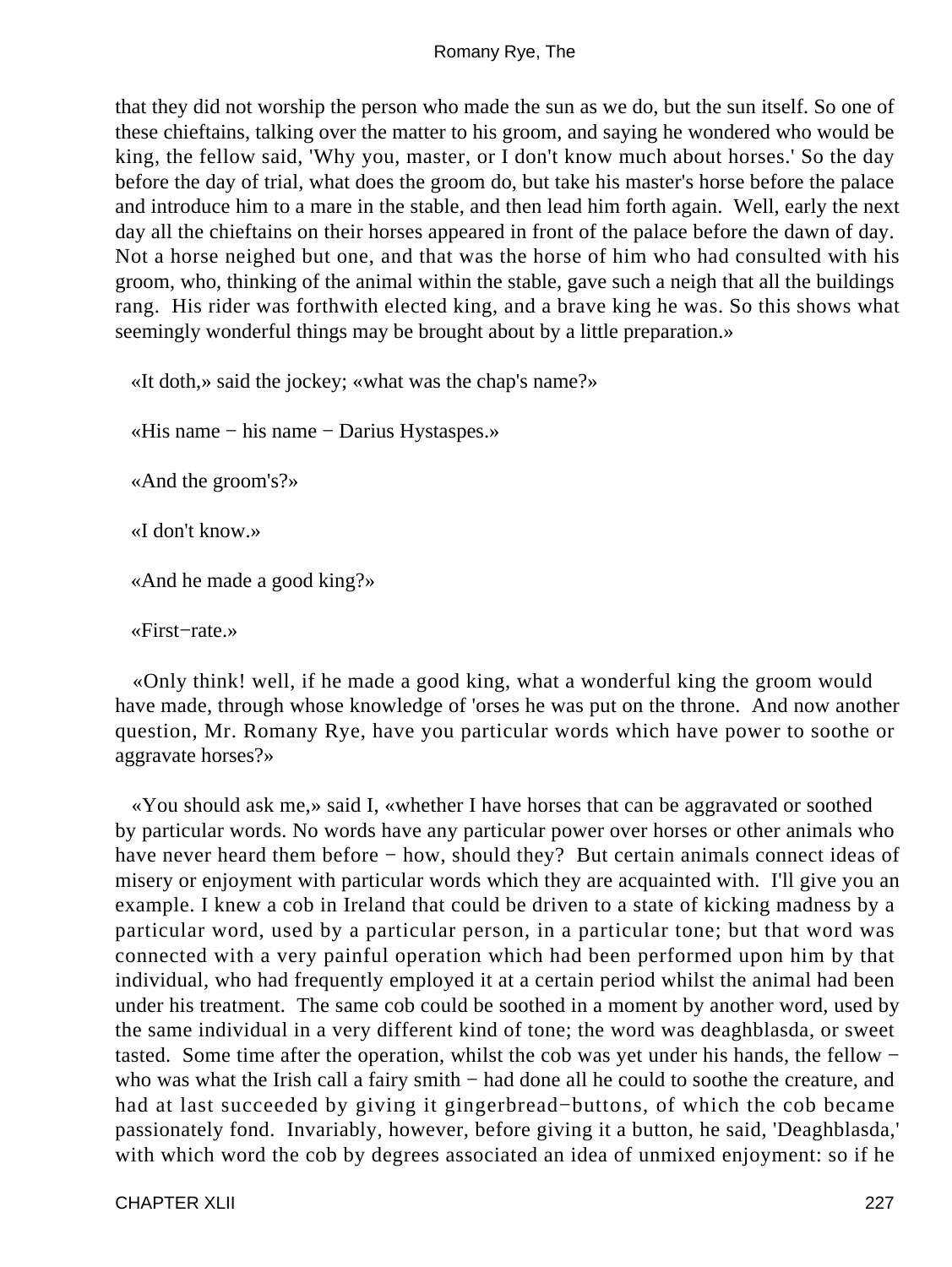could rouse the cob to madness by the word which recalled the torture to its remembrance, he could as easily soothe it by the other word, which the cob knew would be instantly followed by the button, which the smith never failed to give him after using the word deaghblasda.»

 «There is nothing wonderful to be done,» said the jockey, «without a good deal of preparation, as I know myself. Folks stare and wonder at certain things which they would only laugh at if they knew how they were done; and to prove what I say is true, I will give you one or two examples. Can either of you lend me a handkerchief? That won't do,» said he, as I presented him with a silk one. «I wish for a delicate white handkerchief. That's just the kind of thing,» said he, as the Hungarian offered him a fine white cambric handkerchief, beautifully worked with gold at the hems; «now you shall see me set this handkerchief on fire.» «Don't let him do so by any means,» said the Hungarian, speaking to me in German, «it is the gift of a lady whom I highly admire, and I would not have it burnt for the world.» «He has no occasion to be under any apprehension,» said the jockey, after I had interpreted to him what the Hungarian had said, «I will restore it to him uninjured, or my name is not Jack Dale.» Then sticking the handkerchief carelessly into the left side of his bosom, he took the candle, which by this time had burnt very low, and holding his head back, he applied the flame to the handkerchief, which instantly seemed to catch fire. «What do you think of that?» said he to the Hungarian. «Why, that you have ruined me,» said the latter. «No harm done, I assure you,» said the jockey, who presently, clapping his hand on his bosom, extinguished the fire, and returned the handkerchief to the Hungarian, asking him if it was burnt. «I see no burn upon it,» said the Hungarian; «but in the name of Gott, how could you set it on fire without burning it?» «I never set it on fire at all,» said the jockey; «I set this on fire,» showing us a piece of half− burnt calico. «I placed this calico above it, and lighted not the handkerchief, but the rag. Now I will show you something else. I have a magic shilling in my pocket, which I can make run up along my arm. But, first of all, I would gladly know whether either of you can do the like.» Thereupon the Hungarian and myself, putting our hands into our pockets, took out shillings, and endeavoured to make them run up our arms, but utterly failed; both shillings, after we had made two or three attempts, falling to the ground. «What noncomposses you both are,» said the jockey; and placing a shilling on the end of the fingers of his right hand he made strange faces to it, drawing back his head, whereupon the shilling instantly began to run up his arm, occasionally hopping and jumping as if it were bewitched, always endeavouring to make towards the head of the jockey.

 «How do I do that?» said he, addressing himself to me. «I really do not know,» said I, «unless it is by the motion of your arm.» «The motion of my nonsense,» said the jockey, and, making a dreadful grimace, the shilling hopped upon his knee, and began to run up his thigh and to climb up his breast. «How is that done?» said he again. «By witchcraft, I suppose,» said I. «There you are right,» said the jockey; «by the witchcraft of one of Miss Berners' hairs; the end of one of her long hairs is tied to that shilling by means of a hole in it, and the other end goes round my neck by means of a loop; so that, when I draw back my head, the shilling follows it. I suppose you wish to know how I got the hair,» said he,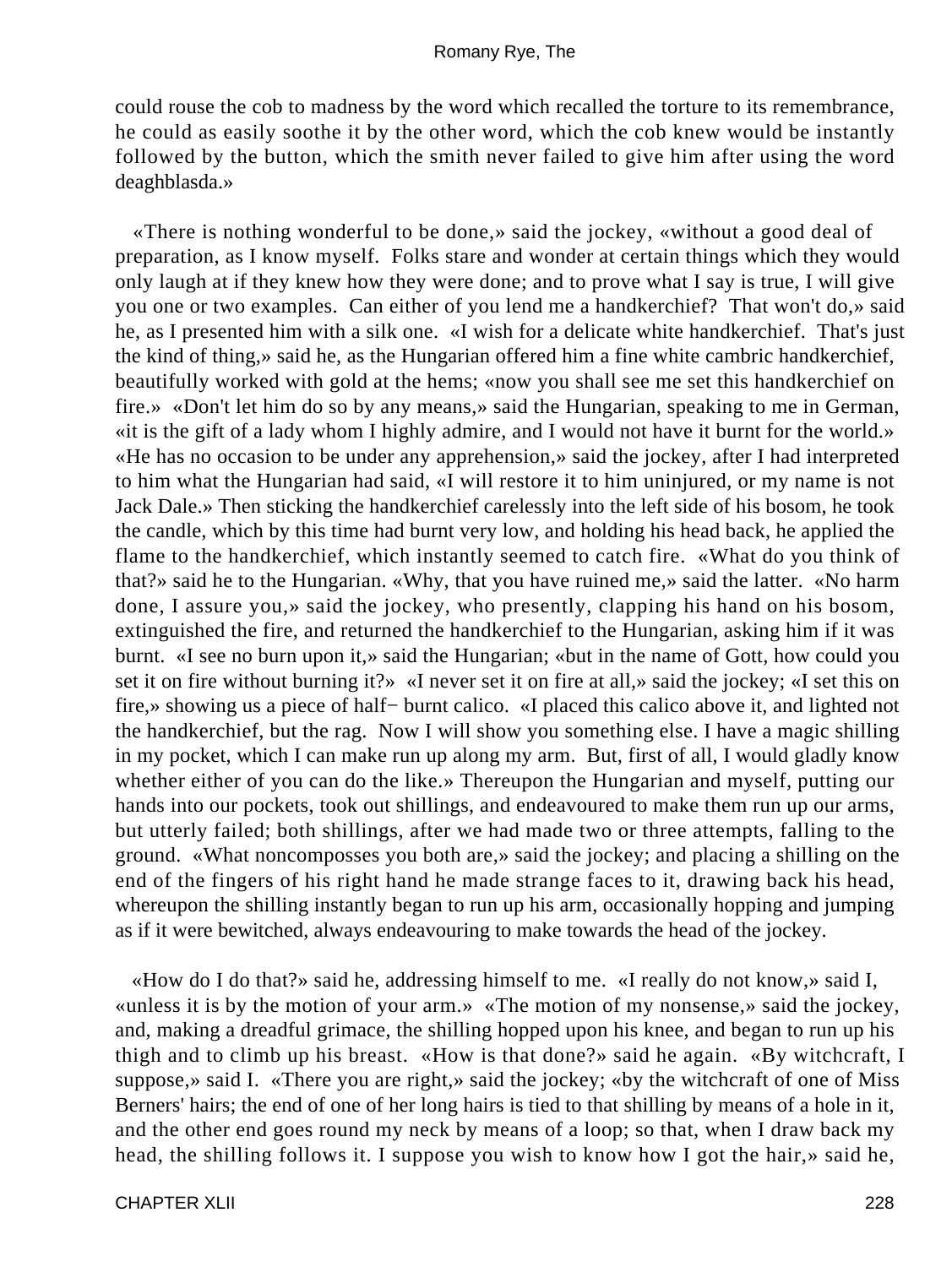grinning at me. «I will tell you. I once, in the course of my ridings, saw Miss Berners beneath a hedge, combing out her long hair, and, being rather a modest kind of person, what must I do but get off my horse, tie him to a gate, go up to her, and endeavour to enter into conversation with her. After giving her the sele of the day, and complimenting her on her hair, I asked her to give me one of the threads; whereupon she gave me such a look, and, calling me fellow, told me to take myself off. 'I must have a hair first,' said I, making a snatch at one. I believe I hurt her; but, whether I did or not, up she started, and, though her hair was unbound, gave me the only drubbing I ever had in my life. Lor! how, with her right hand, she fibbed me whilst she held me round the neck with her left arm; I was soon glad to beg her pardon on my knees, which she gave me in a moment, when she saw me in that condition, being the most placable creature in the world, and not only her pardon, but one of the hairs which I longed for, which I put through a shilling, with which I have on evenings after fairs, like this, frequently worked what seemed to those who looked on downright witchcraft, but which is nothing more than pleasant deception. And now, Mr. Romany Rye, to testify my regard for you, I give you the shilling and the hair. I think you have a kind of respect for Miss Berners; but whether you have or not, keep them as long as you can, and whenever you look at them think of the finest woman in England, and of John Dale, the jockey of Horncastle. I believe I have told you my history,» said he − "no, not quite; there is one circumstance I had passed over. I told you that I have thriven very well in business, and so I have, upon the whole; at any rate, I find myself comfortably off now. I have horses, money, and owe nobody a groat; at any rate, nothing but what I could pay to−morrow. Yet I have had my dreary day, ay, after I had obtained what I call a station in the world. All of a sudden, about five years ago, everything seemed to go wrong with me − horses became sick or died, people who owed me money broke or ran away, my house caught fire, in fact, everything went against me; and not from any mismanagement of my own. I looked round for help, but − what do you think? − nobody would help me. Somehow or other it had got abroad that I was in difficulties, and everybody seemed disposed to avoid me, as if I had got the plague. Those who were always offering me help when I wanted none, now, when they thought me in trouble, talked of arresting me. Yes; two particular friends of mine, who had always been offering me their purses when my own was stuffed full, now talked of arresting me, though I only owed the scoundrels a hundred pounds each; and they would have done so, provided I had not paid them what I owed them; and how did I do that? Why, I was able to do it because I found a friend − and who was that friend? Why, a man who has since been hung, of whom everybody has heard, and of whom everybody for the next hundred years will occasionally talk.

 "One day, whilst in trouble, I was visited by a person I had occasionally met at sporting−dinners. He came to look after a Suffolk Punch, the best horse, by the bye, that anybody can purchase to drive, it being the only animal of the horse kind in England that will pull twice at a dead weight. I told him that I had none at that time that I could recommend; in fact, that every horse in my stable was sick. He then invited me to dine with him at an inn close by, and I was glad to go with him, in the hope of getting rid of unpleasant thoughts. After dinner, during which he talked nothing but slang, observing I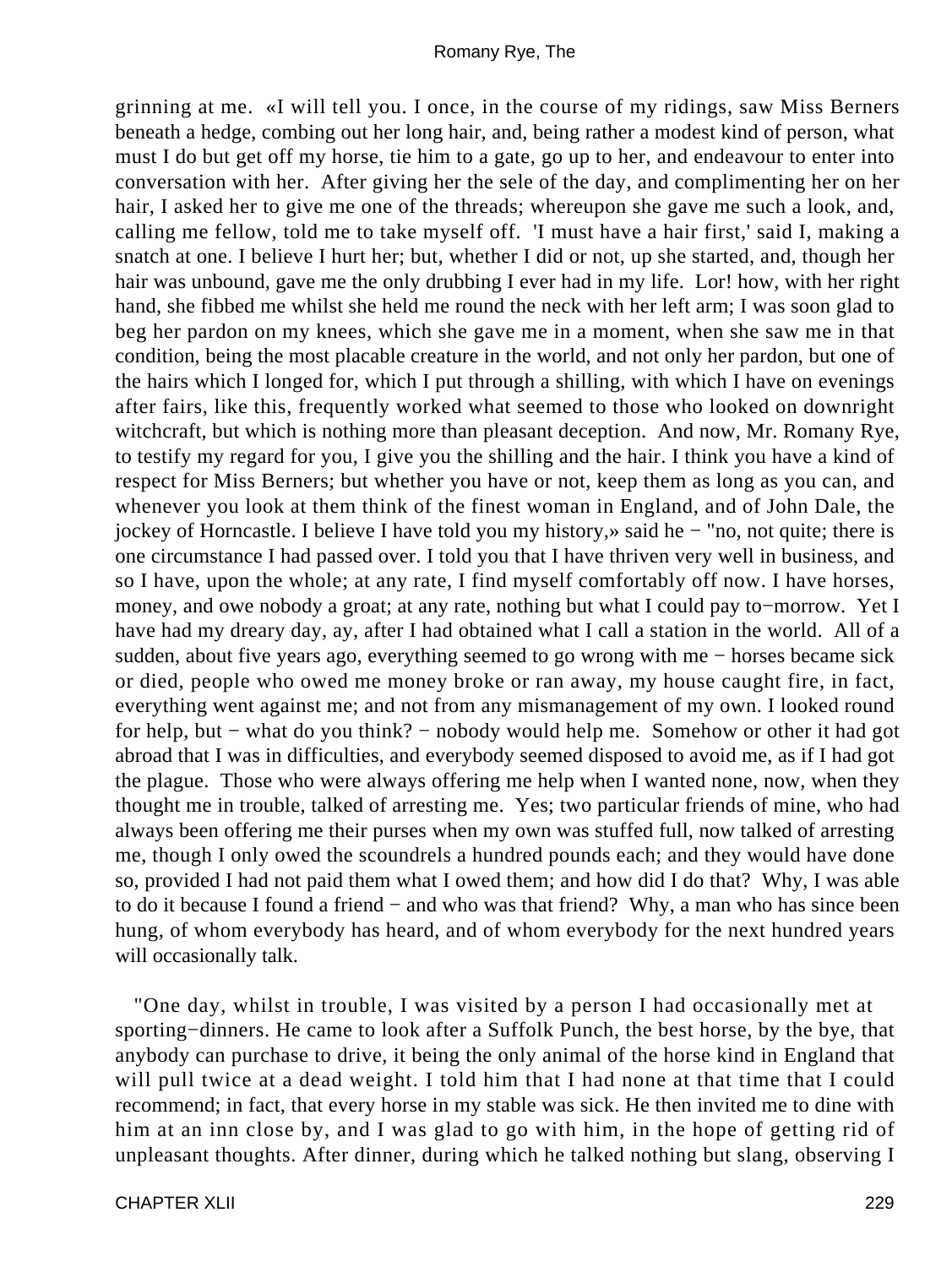looked very melancholy, he asked me what was the matter with me, and I, my heart being opened by the wine he had made me drink, told him my circumstances without reserve. With an oath or two for not having treated him at first like a friend, he said he would soon set me all right; and pulling out two hundred pounds, told me to pay him when I could. I felt as I never felt before; however, I took his notes, paid my sneaks, and in less than three months was right again, and had returned him his money. On paying it to him, I said that I had now a lunch which would just suit him, saying that I would give it to him − a free gift − for nothing. He swore at me; – telling me to keep my Punch, for that he was suited already. I begged him to tell me how I could requite him for his kindness, whereupon, with the most dreadful oath I ever heard, he bade me come and see him hanged when his time was come. I wrung his hand, and told him I would, and I kept my word. The night before the day he was hanged at H−, I harnessed a Suffolk Punch to my light gig, the same Punch which I had offered to him, which I have ever since kept, and which brought me and this short young man to Horncastle, and in eleven hours I drove that Punch one hundred and ten miles. I arrived at H− just in the nick of time. There was the ugly jail − the scaffold − and there upon it stood the only friend I ever had in the world. Driving my Punch, which was all in a foam, into the midst of the crowd, which made way for me as if it knew what I came for, I stood up in my gig, took off my hat, and shouted, 'God Almighty bless you, Jack!' The dying man turned his pale grim face towards me − for his face was always somewhat grim, do you see − nodded and said, or I thought I heard him say, 'All right, old chap.' The next moment − my eyes water. He had a high heart, got into a scrape whilst in the marines, lost his half−pay, took to the turf, ring, gambling, and at last cut the throat of a villain who had robbed him of nearly all he had. But he had good qualities, and I know for certain that he never did half the bad things laid to his charge; for example, he never bribed Tom Oliver to fight cross, as it was said he did on the day of the awful thunder−storm. Ned Flatnose fairly beat Tom Oliver, for though Ned was not what's called a good fighter, he had a particular blow, which if he could put in he was sure to win. His right shoulder, do you see, was two inches farther back than it ought to have been, and consequently his right fist generally fell short; but if he could swing himself round, and put in a blow with that right arm, he could kill or take away the senses of anybody in the world. It was by putting in that blow in his second fight with Spring that he beat noble Tom. Spring beat him like a sack in the first battle, but in the second Ned Painter – for that was his real name – contrived to put in his blow, and took the senses out of Spring; and in like manner he took the senses out of Tom Oliver.

 «Well, some are born to be hanged, and some are not; and many of those who are not hanged are much worse than those who are. Jack, with many a good quality, is hanged, whilst that fellow of a lord, who wanted to get the horse from you at about two−thirds of his value, without a single good quality in the world, is not hanged, and probably will remain so. You ask the reason why, perhaps. I'll tell you; the lack of a certain quality called courage, which Jack possessed in abundance, will preserve him; from the love which he bears his own neck he will do nothing which can bring him to the gallows. In my rough way I'll draw their characters from their childhood, and then ask whether Jack was not the best character of the two. Jack was a rough, audacious boy, fond of fighting, going a birds'−nesting, but I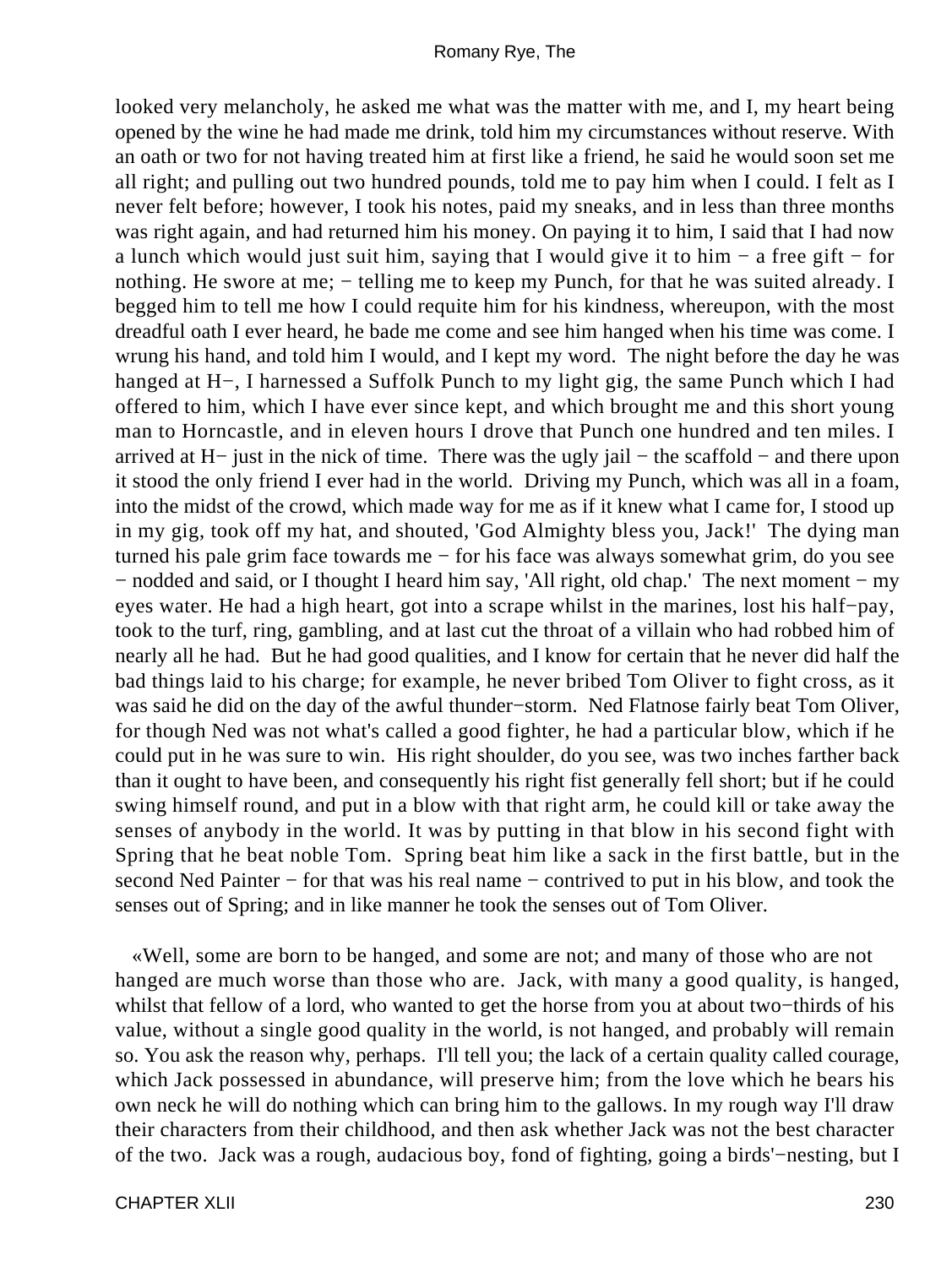never heard he did anything particularly cruel save once, I believe, tying a canister to a butcher's dog's tail; whilst this fellow of a lord was by nature a savage beast, and when a boy would in winter pluck poor fowls naked, and set them running on the ice and in the snow, and was particularly fond of burning cats alive in the fire. Jack, when a lad, gets a commission on board a ship as an officer of horse marines, and in two or three engagements behaves quite up to the mark − at least of a marine; the marines having no particular character for courage, you know − never having run to the guns and fired them like madmen after the blue jackets had had more than enough. Oh, dear me, no! My lord gets into the valorous British army, where cowardice − Oh, dear me! − is a thing almost entirely unknown; and being on the field of Waterloo the day before the battle, falls off his horse, and, pretending to be hurt in the back, gets himself put on the sick list − a pretty excuse − hurting his back − for not being present at such a fight. Old Benbow, after part of both his legs had been shot away in a sea−fight, made the carpenter make him a cradle to hold his bloody stumps, and continued on deck, cheering his men till he died. Jack returns home, and gets into trouble, and having nothing to subsist by but his wits, gets his living by the ring and the turf, doing many an odd kind of thing, I dare say, but not half those laid to his charge. My lord does much the same without the excuse for doing so which Jack had, for he had plenty of means, is a leg, and a black, only in a more polished way, and with more cunning, and I may say success, having done many a rascally thing never laid to his charge. Jack at last cuts the throat of a villain who had cheated him of all he had in the world, and who, I am told, was in many points the counterpart of this screw and white feather, is taken up, tried, and executed; and certainly taking away a man's life is a dreadful thing; but is there nothing as bad? Whitefeather will cut no person's throat − I will not say who has cheated him, for, being a cheat himself, he will take good care that nobody cheats him, but he'll do something quite as bad; out of envy to a person who never injured him, and whom he hates for being more clever and respected than himself, he will do all he possibly can, by backbiting and every unfair means, to do that person a mortal injury. But Jack is hanged, and my lord it not. Is that right? My wife, Mary Fulcher − I beg her pardon, Mary Dale − who is a Methodist, and has heard the mighty preacher, Peter Williams, says some people are preserved from hanging by the grace of God. With her I differs, and says it is from want of courage. This Whitefeather, with one particle of Jack's courage, and with one tithe of his good qualities, would have been hanged long ago, for he has ten times Jack's malignity. Jack was hanged because, along with his bad qualities, he had courage and generosity; this fellow is not, because with all Jack's bad qualities, and many more, amongst which is cunning, he has neither courage nor generosity. Think of a fellow like that putting down two hundred pounds to relieve a distressed fellow−creature; why he would rob, but for the law and the fear it fills him with, a workhouse child of its breakfast, as the saying is − and has been heard to say that he would not trust his own father for sixpence, and he can't imagine why such a thing as credit should be ever given. I never heard a person give him a good word − stay, stay, yes! I once heard an old parson, to whom I sold a Punch, say that he had the art of receiving company gracefully and dismissing them without refreshment. I don't wish to be too hard with him, and so let him make the most of that compliment. Well! he manages to get on, whilst Jack is hanged; not quite enviably, however; he has had his rubs, and pretty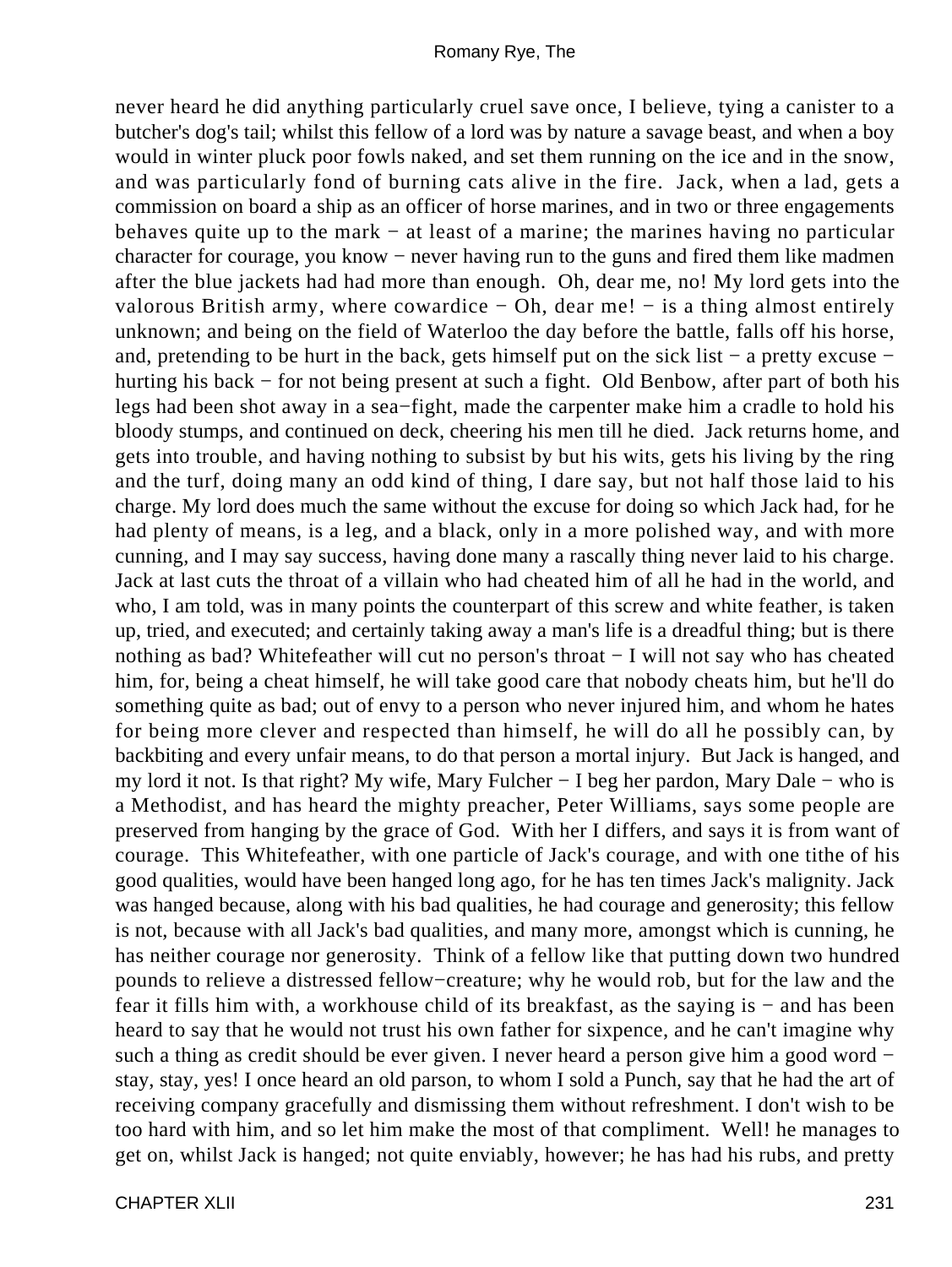hard ones – everybody knows he slunk from Waterloo, and occasionally checks him with so doing; whilst he has been rejected by a woman − what a mortification to the low pride of which the scoundrel has plenty! There's a song about both circumstances, which may, perhaps, ring in his ears on a dying bed. It's a funny kind of song, set to the old tune of the Lord−Lieutenant or Deputy, and with it I will conclude my discourse, for I really think it's past one.» The jockey then, with a very tolerable voice, sung the following song:−

### THE JOCKEY'S **SONG.**

Now list to a ditty both funny and true! − Merrily moves the dance along − A ditty that tells of a coward and screw, My Lord−Lieutenant so free and young.

Sir Plume, though not liking a bullet at all, − Merrily moves the dance along − Had yet resolution to go to a BALL, My Lord−Lieutenant so free and young.

 «Woulez wous danser, mademoiselle?» − Merrily moves the dance along; − Said she, «Sir, to dance I should like very well,» My Lord−Lieutenant so free and young.

They danc'd to the left, and they danc'd to the right, − Merrily moves the dance along; − And her troth the fair damsel bestow'd on the knight, My Lord−Lieutenant so free and young.

 «Now what shall I fetch you, mademoiselle?» − Merrily moves the dance along; − Said she, «Sir, an ice I should like very well,» My Lord−Lieutenant so free and young.

But the ice, when he'd got it, he instantly ate, − Merrily moves the dance along; − Although his poor partner was all in a fret, My Lord−Lieutenant so free and young.

He ate up the ice like a prudent young lord, − Merrily moves the dance along; − For he saw 't was the very last ice on the board, − My Lord–Lieutenant so free and young.

 «Now, when shall we marry?» the gentleman cried; − Merrily moves the dance along; − «Sir, get you to Jordan,» the damsel replied, My Lord−Lieutenant so free and young.

 «I never will wed with the pitiful elf» − Merrily moves the dance along − «Who ate up the ice which I wanted myself,» My Lord−Lieutenant so free and young.

 «I'd pardon your backing from red Waterloo,» − Merrily moves the dance along − «But I never will wed with a coward and screw,» My Lord−Lieutenant so free and young.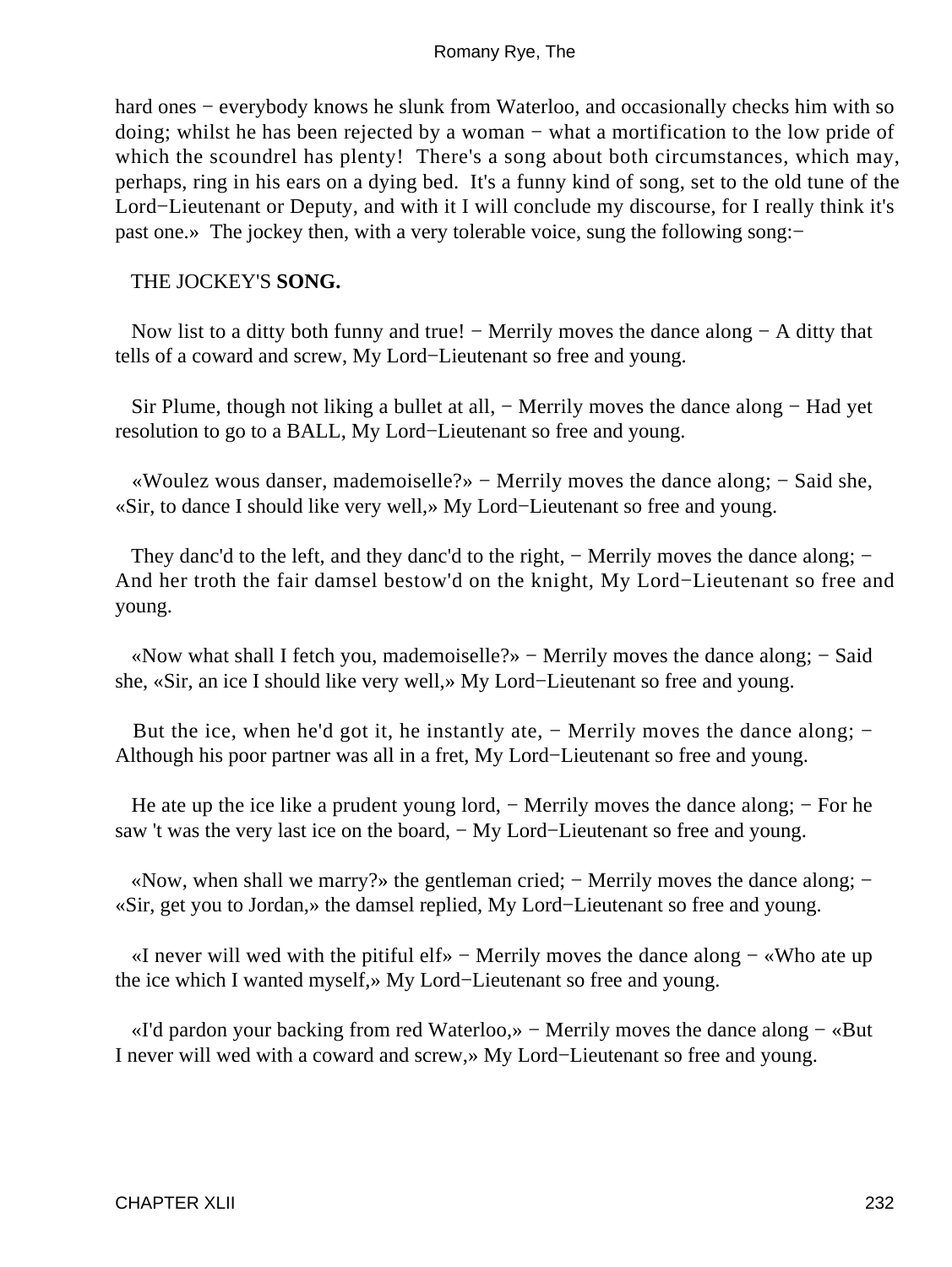## **[CHAPTER XLIII](#page-317-0)**

*T*he Church.

 THE next morning I began to think of departing; I had sewed up the money which I had received for the horse in a portion of my clothing, where I entertained no fears for its safety, with the exception of a small sum in notes, gold, and silver, which I carried in my pocket. Ere departing, however, I determined to stroll about and examine the town, and observe more particularly the humours of the fair than I had hitherto an opportunity of doing. The town, when I examined it, offered no object worthy of attention but its church − an edifice of some antiquity; under the guidance of an old man, who officiated as sexton, I inspected its interior attentively, occasionally conversing with my guide, who, however, seemed much more disposed to talk about horses than the church. «No good horses in the fair this time, measter,» said he; «none but one brought hither by a chap whom nobody knows, and bought by a foreigneering man, who came here with Jack Dale. The horse fetched a good swinging price, which is said, however, to be much less than its worth; for the horse is a regular clipper; not such a one, 'tis said, has been seen in the fair for several summers. Lord Whitefeather says that he believes the fellow who brought him to be a highwayman, and talks of having him taken up, but Lord Whitefeather is only in a rage because he could not get him for himself. The chap would not sell it to un; Lord Screw wanted to beat him down, and the chap took huff, said he wouldn't sell it to him at no price, and accepted the offer of the foreigneering man, or of Jack, who was his 'terpreter, and who scorned to higgle about such a hanimal, because Jack is a gentleman, though bred a dickey−boy, whilst t'other, though bred a lord, is a screw and a whitefeather. Every one says the cove was right, and I says so too; I likes spirit, and if the cove were here, and in your place, measter, I would invite him to drink a pint of beer. Good horses are scarce now, measter, ay, and so are good men, quite a different set from what there were when I was young; that was the time for men and horses. Lord bless you, I know all the breeders about here; they are not a bad set, and they breed a very fairish set of horses, but they are not like what their fathers were, nor are their horses like their fathers' horses. Now there is Mr. − the great breeder, a very fairish man, with very fairish horses; but, Lord bless you, he's nothing to what his father was, nor his steeds to his father's; I ought to know, for I was at the school here with his father, and afterwards for many a year helped him to get up his horses; that was when I was young, measter − those were the days. You look at that monument, measter,» said he, as I stopped and looked attentively at a monument on the southern side of the church near the altar; «that was put up for a rector of this church, who lived a long time ago, in Oliver's time, and was ill−treated and imprisoned by Oliver and his men; you will see all about it on the monument. There was a grand battle fought nigh this place, between Oliver's men and the Royal party, and the Royal party had the worst of it, as I'm told they generally had; and Oliver's men came into the town, and did a great deal of damage, and illtreated the people. I can't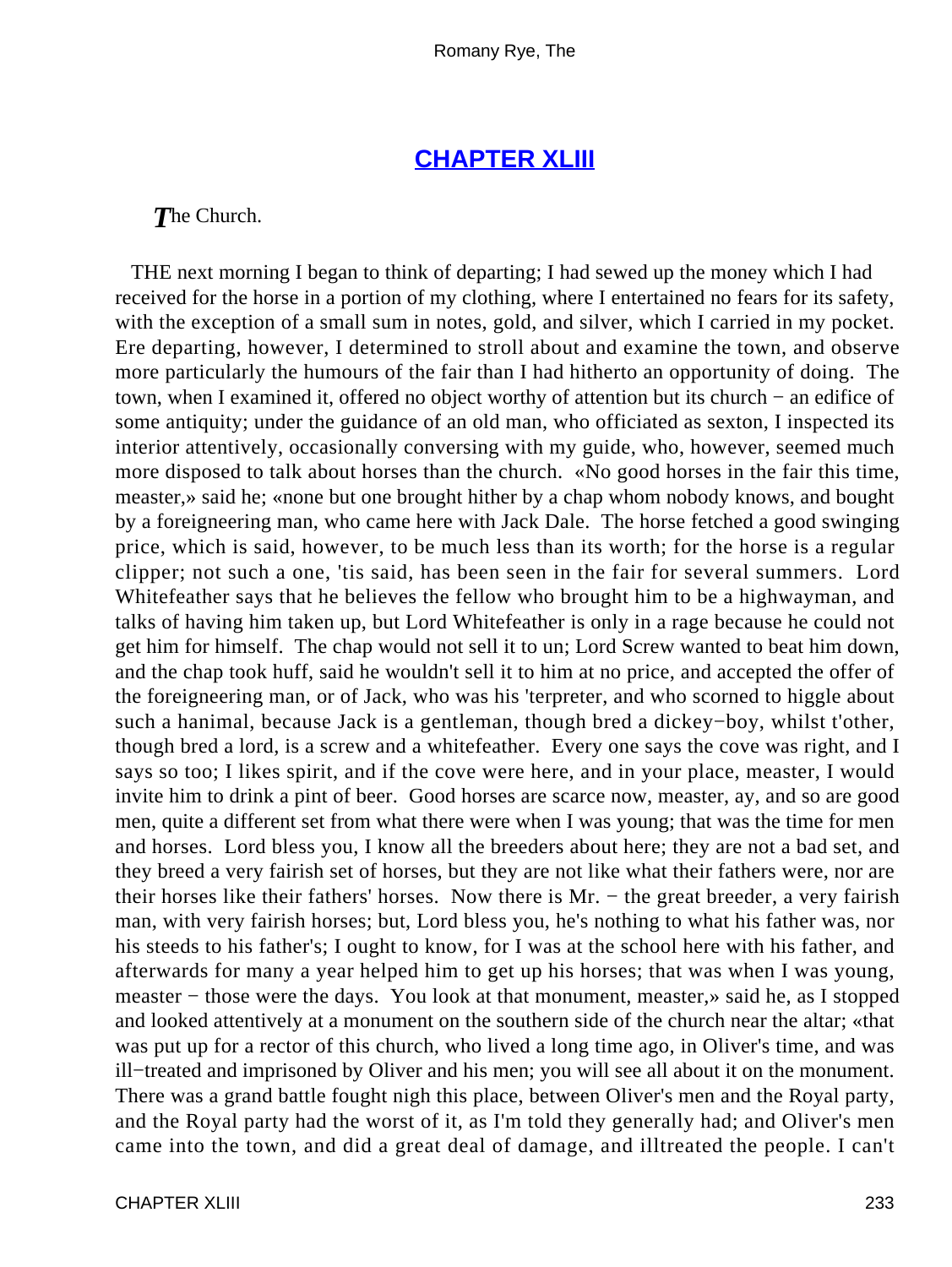remember anything about the matter myself, for it happened just one hundred years before I was born, but my father was acquainted with an old countryman, who lived not many miles from here, who said he remembered perfectly well the day of the battle; that he was a boy at the time, and was working in a field near the place where the battle was fought; and heard shouting, and noise of firearms, and also the sound of several balls, which fell in the field near him. Come this way, measter, and I will show you some remains of that day's field.» Leaving the monument, on which was inscribed an account of the life and sufferings of the Royalist Rector of Horncastle, I followed the sexton to the western end of the church, where, hanging against the wall, were a number of scythes stuck in the ends of poles. «Those are the weapons, measter,» said the sexton, «which the great people put into the hands of the country folks, in order that they might use them against Oliver's men; ugly weapons enough; however, Oliver's men won, and Sir Jacob Ashley and his party were beat. And a rare time Oliver and his men had of it, till Oliver died, when the other party got the better, not by fighting, 'tis said, but through a General Monk, who turned sides. Ah, the old fellow that my father knew, said he well remembered the time when General Monk went over and proclaimed Charles the Second. Bonfires were lighted everywhere, oxen roasted, and beer drunk by pailfuls; the country folks were drunk with joy, and something else; sung scurvy songs about Oliver to the tune of Barney Banks, and pelted his men, wherever they found them, with stones and dirt.» «The more ungrateful scoundrels they,» said I. «Oliver and his men fought the battle of English independence against a wretched king and corrupt lords. Had I been living at the time, I should have been proud to be a trooper of Oliver.» «You would, measter, would you? Well, I never quarrels with the opinions of people who come to look at the church, and certainly independence is a fine thing. I like to see a chap of an independent spirit, and if I were now to see the cove that refused to sell his horse to my Lord Screw and Whitefeather, and let Jack Dale have him, I would offer to treat him to a pint of beer − e'es, I would, verily. Well, measter, you have now seen the church, and all there's in it worth seeing − so I'll just lock up, and go and finish digging the grave I was about when you came, after which I must go into the fair to see how matters are going on. Thank ye, measter,» said he, as I put something into his hand; «thank ye kindly; 'tis not every one who gives me a shilling now−a−days who comes to see the church, but times are very different from what they were when I was young; I was not sexton then, but something better; helped Mr. – with his horses, and got many a broad crown. Those were the days, measter, both for men and horses – and I say, measter, if men and horses were so much better when I was young than they are now, what, I wonder, must they have been in the time of Oliver and his men?»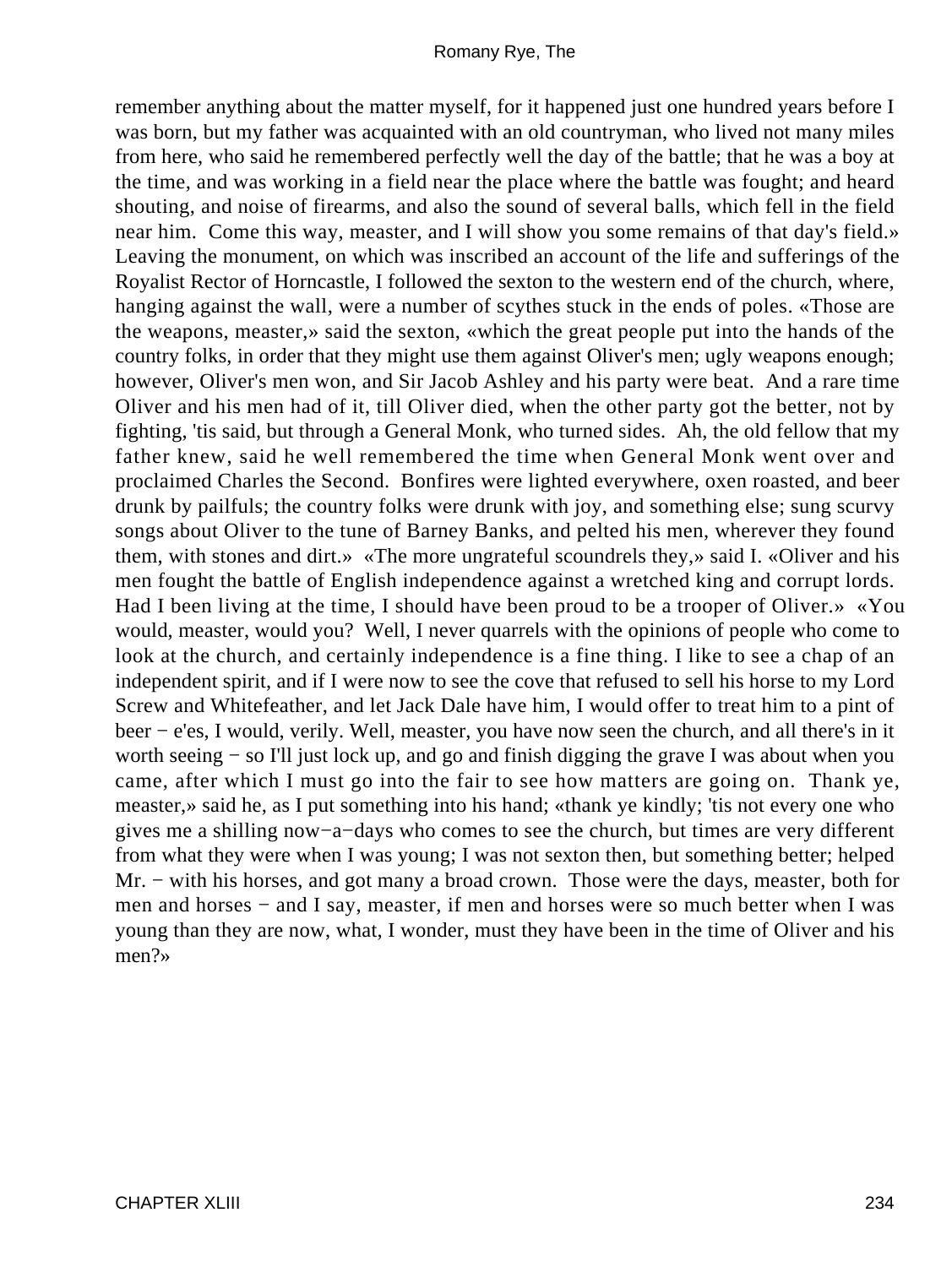## **[CHAPTER XLIV](#page-317-0)**

*A*n Old Acquaintance.

LEAVING the church, I strolled through the fair, looking at the horses, listening to the chaffering of the buyers and sellers, and occasionally putting in a word of my own, which was not always received with much deference; suddenly, however, on a whisper arising that I was the young cove who had brought the wonderful horse to the fair which Jack Dale had bought for the foreigneering man, I found myself an object of the greatest attention; those who had before replied with stuff! and nonsense! to what I said, now listened with the greatest eagerness to any nonsense I wished to utter, and I did not fail to utter a great deal; presently, however, becoming disgusted with the beings about me, I forced my way, not very civilly, through my crowd of admirers; and passing through an alley and a back street, at last reached an outskirt of the fair, where no person appeared to know me. Here I stood, looking vacantly on what was going on, musing on the strange infatuation of my species, who judge of a person's words, not from their intrinsic merit, but from the opinion − generally an erroneous one − which they have formed of the person. From this reverie I was roused by certain words which sounded near me, uttered in a strange tone, and in a strange cadence − the words were, «them that finds, wins; and them that can't find, loses.» Turning my eyes in the direction from which the words proceeded, I saw six or seven people, apparently all countrymen, gathered round a person standing behind a tall white table of very small compass. «What!» said I, «the thimble−engro of − Fair here at Horncastle.» Advancing nearer, however, I perceived that though the present person was a thimble−engro, he was a very different one from my old acquaintance of − Fair. The present one was a fellow about half−a−foot taller than the other. He had a long, haggard, wild face, and was dressed in a kind of jacket, something like that of a soldier, with dirty hempen trousers, and with a foreign−looking peaked hat on his head. He spoke with an accent evidently Irish, and occasionally changed the usual thimble formule, «them that finds wins, and them that can't − och, sure! − they loses;» saying also frequently, «your honour,» instead of «my lord.» I observed, on drawing nearer, that he handled the pea and thimble with some awkwardness, like that which might be expected from a novice in the trade. He contrived, however, to win several shillings, for he did not seem to play for gold, from «their honours.» Awkward, as he was, he evidently did his best, and never flung a chance away by permitting any one to win. He had just won three shillings from a farmer, who, incensed at his loss, was calling him a confounded cheat, and saying that he would play no more, when up came my friend of the preceding day, Jack, the jockey. This worthy, after looking at the thimble−man a moment or two, with a peculiarly crafty glance, cried out, as he clapped down a shilling on the table, «I will stand you, old fellow!» «Them that finds wins; and them that can't − och, sure! – they loses,» said the thimble–man. The game commenced, and Jack took up the thimble without finding the pea; another shilling was produced, and lost in the same manner;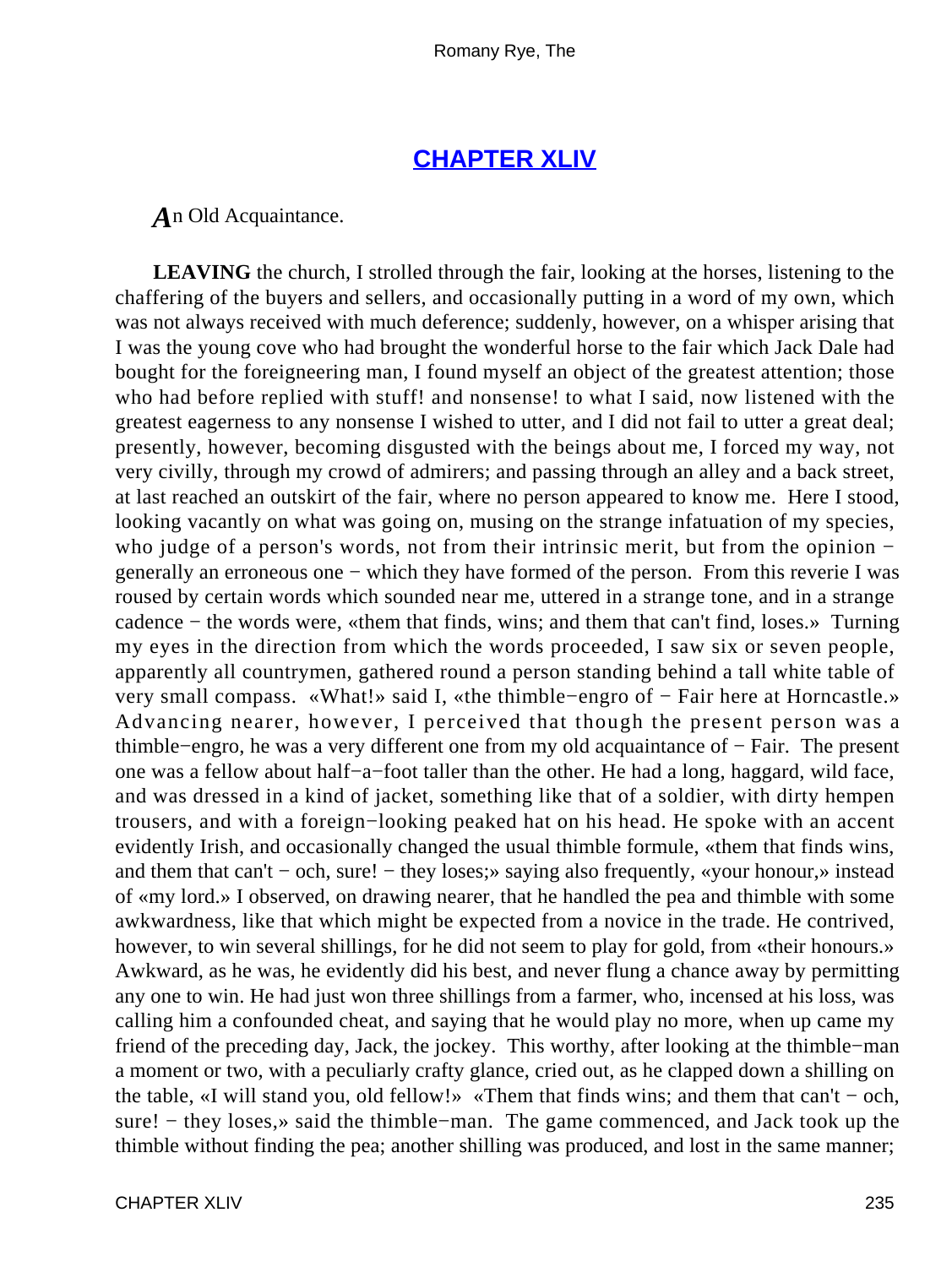«this is slow work,» said Jack, banging down a guinea on the table; «can you cover that, old fellow?» The man of the thimble looked at the gold, and then at him who produced it, and scratched his head. «Come, cover that, or I shall be off,» said the jockey. «Och, sure, my lord! − no, I mean your honour − no, sure, your lordship,» said the other, «if I covers it at all, it must be with silver, for divil a bit of gold have I by me.» «Well, then, produce the value in silver,» said the jockey, «and do it quickly, for I can't be staying here all day.» The thimble−man hesitated, looked at Jack with a dubious look, then at the gold, and then scratched his head. There was now a laugh amongst the surrounders, which evidently nettled the fellow, who forthwith thrust his hand into his pocket, and pulling out all his silver treasure, just contrived to place the value of the guinea on the table. «Them that finds wins, and them that can't find − LOSES,» interrupted Jack, lifting up a thimble, out of which rolled a pea. «There, paddy, what do you think of that?» said he, seizing the heap of silver with one hand, whilst he pocketed the guinea with the other. The thimble−engro stood, for some time, like one transfixed, his eyes glaring wildly, now at the table, and now at his successful customers; at last he said, «Arrah, sure, master! – no, I manes my lord – you are not going to ruin a poor boy!» «Ruin you!» sail the other; «what! by winning a guinea's change? a pretty small dodger you – if you have not sufficient capital, why do you engage in so deep a trade as thimbling? come, will you stand another game?» «Och, sure, master, no! the twenty shillings and one which you have cheated me of were all I had in the world.» «Cheated you,» said Jack, «say that again, and I will knock you down.» «Arrah! sure, master, you knows that the pea under the thimble was not mine; here is mine, master; now give me back my money.» «A likely thing,» said Jack; «no, no, I know a trick worth two or three of that; whether the pea was yours or mine, you will never have your twenty shillings and one again; and if I have ruined you, all the better; I'd gladly ruin all such villains as you, who ruin poor men with your dirty tricks, whom you would knock down and rob on the road, if you had but courage; not that I mean to keep your shillings, with the exception of the two you cheated from me, which I'll keep. A scramble, boys! a scramble!» said he, flinging up all the silver into the air, with the exception of the two shillings; and a scramble there instantly was, between the rustics who had lost their money and the urchins who came running up; the poor thimble−engro tried likewise to have his share; and though he flung himself down, in order to join more effectually in the scramble, he was unable to obtain a single sixpence; and having in his rage given some of his fellow−scramblers a cuff or two, he was set upon by the boys and country fellows, and compelled to make an inglorious retreat with his table, which had been flung down in the scuffle, and had one of its legs broken. As he retired, the rabble hooted, and Jack, holding up in derision the pea with which he had outmanoeuvred him, exclaimed, «I always carry this in my pocket in order to be a match for vagabonds like you.»

 The tumult over, Jack gone, and the rabble dispersed, I followed the discomfited adventurer at a distance, who, leaving the town, went slowly on, carrying his dilapidated piece of furniture; till coming to an old wall by the roadside, he placed it on the ground, and sat down, seemingly in deep despondency, holding his thumb to his mouth. Going nearly up to him, I stood still, whereupon he looked up, and perceiving I was looking steadfastly at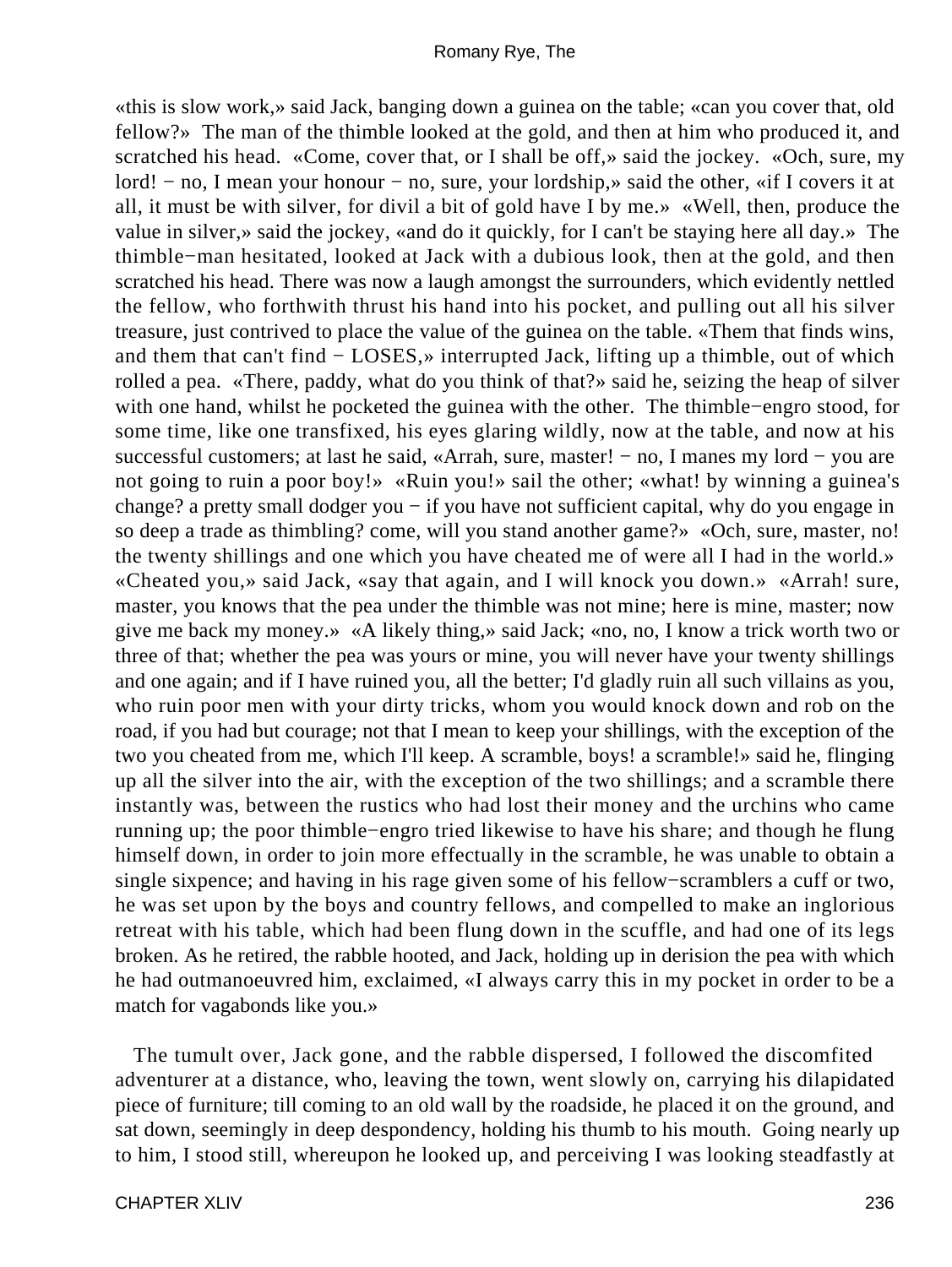him, he said, in an angry tone, «Arrah! what for are you staring at me so? By my shoul, I think you are one of the thaives who are after robbing me. I think I saw you among them, and if I were only sure of it, I would take the liberty of trying to give you a big bating.» «You have had enough of trying to give people a beating,» said I; «you had better be taking your table to some skilful carpenter to get it repaired. He will do it for sixpence.» «Divil a sixpence did you and your thaives leave me,» said he; «and if you do not take yourself off, joy, I will be breaking your ugly head with the foot of it.» «Arrah, Murtagh!» said I, «would ye be breaking the head of your friend and scholar, to whom you taught the blessed tongue of Oilien nan Naomha, in exchange for a pack of cards?» Murtagh, for he it was, gazed at me for a moment with a bewildered look; then, with a gleam of intelligence in his eye, he said, «Shorsha! no, it can't be – yes, by my faith it is!» Then, springing up, and seizing me by the hand, he said, «Yes, by the powers, sure enough it is Shorsha agra! Arrah, Shorsha! where have you been this many a day? Sure, you are not one of the spalpeens who are after robbing me?» «Not I,» I replied, «but I saw all that happened. Come, you must not take matters so to heart; cheer up; such things will happen in connection with the trade you have taken up.» «Sorrow befall the trade, and the thief who taught it me,» said Murtagh; «and yet the trade is not a bad one, if I only knew more of it, and had some one to help and back me. Och! the idea of being cheated and bamboozled by that one−eyed thief in the horseman's dress.» «Let bygones be bygones, Murtagh,» said I; «it is no use grieving for the past; sit down, and let us have a little pleasant gossip. Arrah, Murtagh! when I saw you sitting under the wall, with your thumb to your mouth, it brought to my mind tales which you used to tell me all about Finn−ma−Coul. You have not forgotten Finn−ma−Coul, Murtagh, and how he sucked wisdom out of his thumb.» «Sorrow a bit have I forgot about him, Shorsha,» said Murtagh, as we sat down together, «nor what you yourself told me about the snake. Arrah, Shorsha! what ye told me about the snake, bates anything I ever told you about Finn. Ochone, Shorsha! perhaps you will be telling me about the snake once more? I think the tale would do me good, and I have need of comfort, God knows, ochone!» Seeing Murtagh in such a distressed plight, I forthwith told him over again the tale of the snake, in precisely the same words as I have related it in the first part of this history. After which, I said, «Now, Murtagh, tit for tat; ye will be telling me one of the old stories of Finn−ma−Coul.» «Och, Shorsha! I haven't heart enough,» said Murtagh. «Thank you for your tale, but it makes me weep; it brings to my mind Dungaryon times of old − I mean the times we were at school together.» «Cheer up, man,» said I, «and let's have the story, and let it be about Ma−Coul and the salmon and his thumb.» "Arrah, Shorsha! I can't. Well, to oblige you, I'll give it you. Well, you know Ma−Coul was an exposed child, and came floating over the salt sea in a chest which was cast ashore at Veintry Bay. In the corner of that bay was a castle, where dwelt a giant and his wife, very respectable and decent people, and this giant, taking his morning walk along the bay, came to the place where the child had been cast ashore in his box. Well, the giant looked at the child, and being filled with compassion for his exposed state, took the child up in his box, and carried him home to his castle, where he and his wife, being dacent respectable people, as I telled ye before, fostered the child and took care of him, till he became old enough to go out to service and gain his livelihood, when they bound him out apprentice to another giant, who lived in a castle up the country, at some distance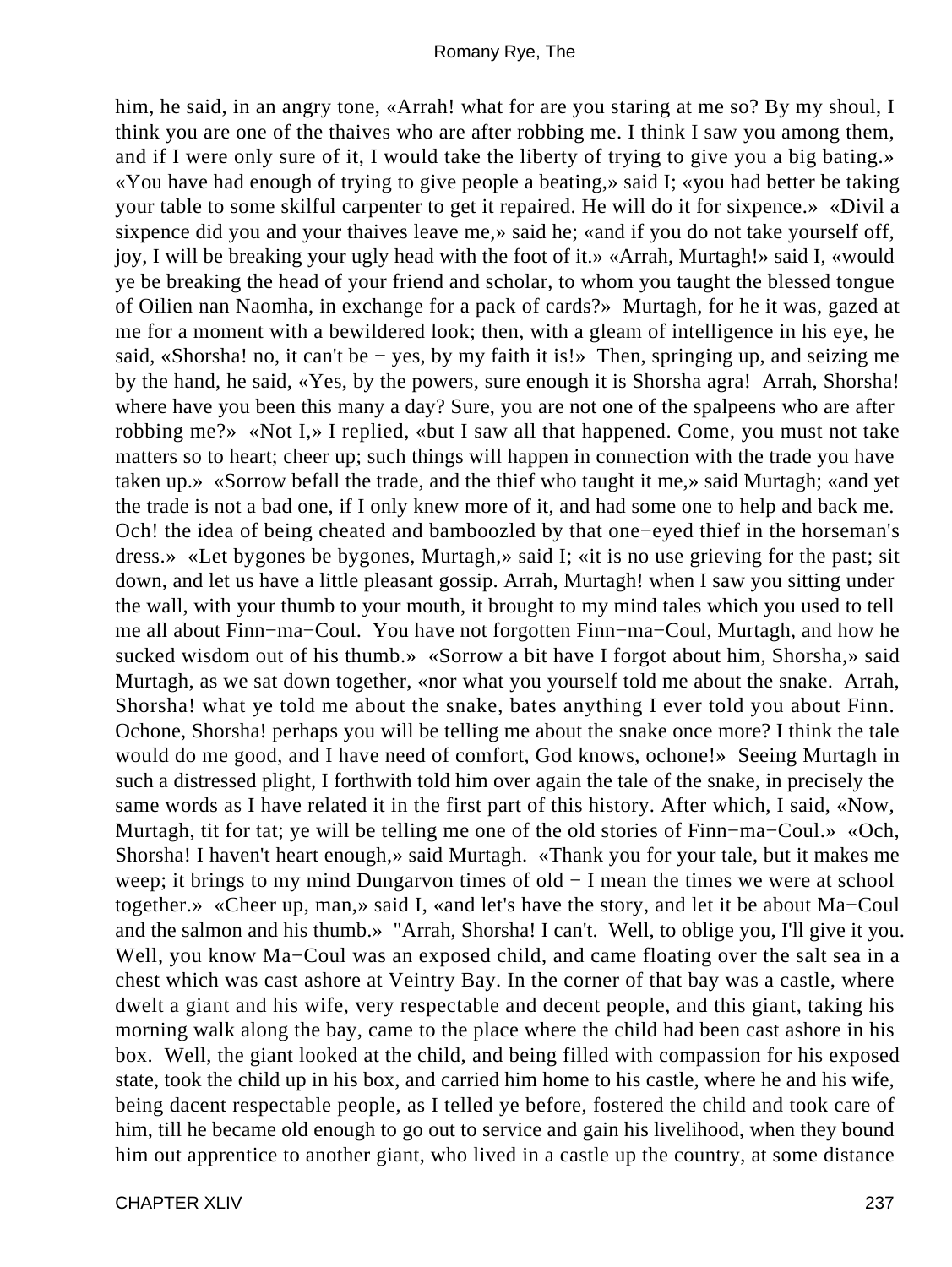from the bay.

 "This giant, whose name was Darmod David Odeen, was not a respectable person at all, but a big old vagabond. He was twice the size of the other giant, who, though bigger than any man, was not a big giant; for, as there are great and small men, so there are great and small giants – I mean some are small when compared with the others. Well, Finn served this giant a considerable time, doing all kinds of hard and unreasonable service for him, and receiving all kinds of hard words, and many a hard knock and kick to boot − sorrow befall the old vagabond who could thus ill−treat a helpless foundling. It chanced that one day the giant caught a salmon, near a salmon−leap upon his estate − for, though a big ould blackguard, he was a person of considerable landed property, and high sheriff for the county Cork. Well, the giant brings home the salmon by the gills, and delivers it to Finn, telling him to roast it for the giant's dinner; 'but take care, ye young blackguard,' he added, 'that in roasting it − and I expect ye to roast it well − you do not let a blister come upon its nice satin skin, for if ye do, I will cut the head off your shoulders.' 'Well,' thinks Finn, 'this is a hard task; however, as I have done many hard tasks for him, I will try and do this too, though I was never set to do anything yet half so difficult.' So he prepared his fire, and put his gridiron upon it, and lays the salmon fairly and softly upon the gridiron, and then he roasts it, turning it from one side to the other just in the nick of time, before the soft satin skin could be blistered. However, on turning it over the eleventh time − and twelve would have settled the business – he found he had delayed a little bit of time too long in turning it over, and that there was a small, tiny blister on the soft outer skin. Well, Finn was in a mighty panic, remembering the threats of the ould giant; however, he did not lose heart, but clapped his thumb upon the blister in order to smooth it down. Now the salmon, Shorsha, was nearly done, and the flesh thoroughly hot, so Finn's thumb was scalt, and he, clapping it to his mouth, sucked it, in order to draw out the pain, and in a moment − hubbuboo! − became imbued with all the wisdom of the world.

**MYSELF.** Stop, Murtagh! stop!

**MURTAGH.** All the witchcraft, Shorsha.

**MYSELF.** How wonderful!

**MURTAGH.** Was it not, Shorsha? The salmon, do you see, was a fairy salmon.

**MYSELF.** What a strange coincidence

**MURTAGH.** A what, Shorsha?

**MYSELF.** Why, that the very same tale should be told of Finn− ma−Coul, which is related of Sigurd Fafnisbane.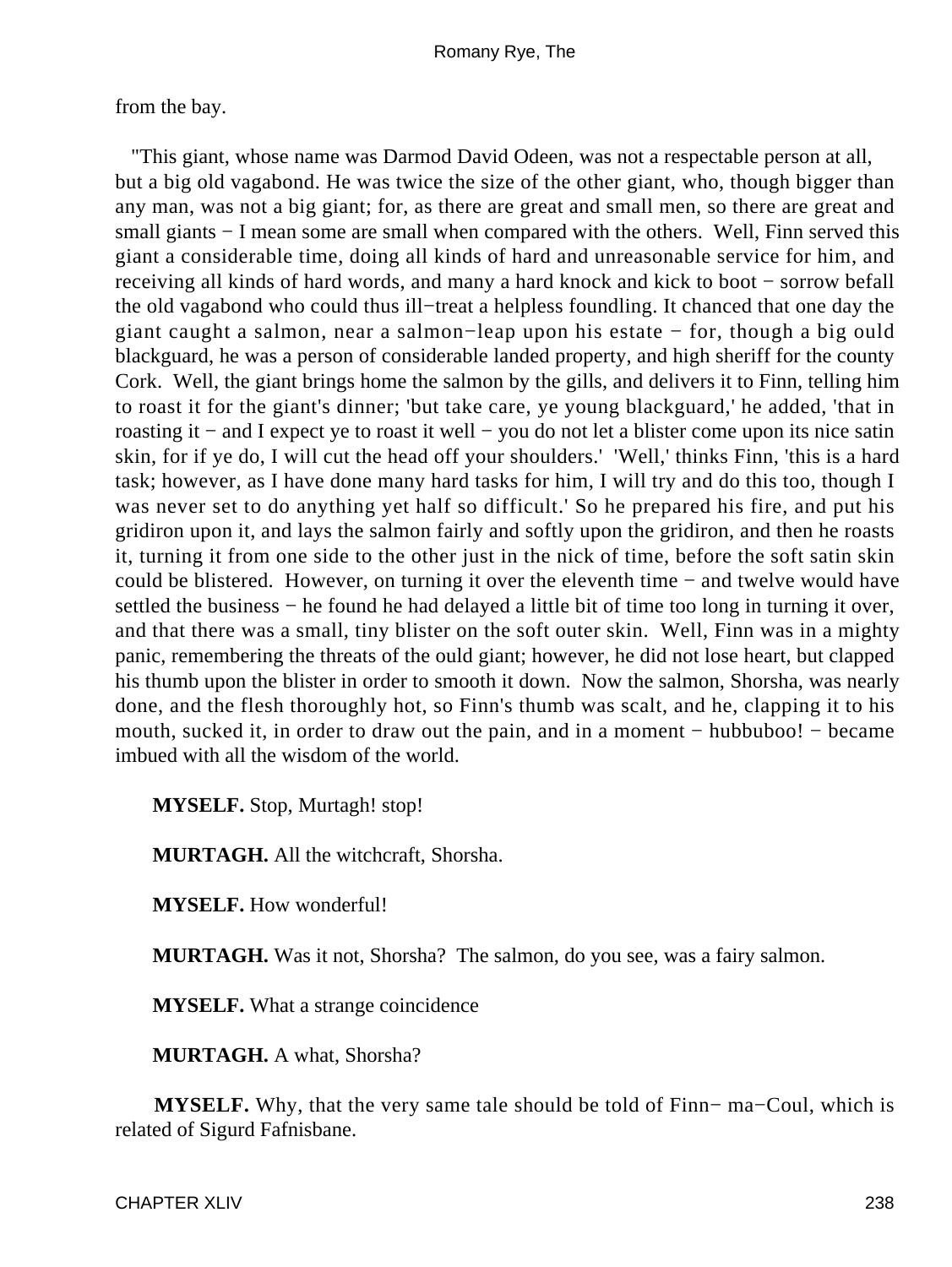«What thief was that, Shorsha?»

 «Thief! 'Tis true, he took the treasure of Fafnir. Sigurd was the hero of the North, Murtagh, even as Finn is the great hero of Ireland. He, too, according to one account, was an exposed child, and came floating in a casket to a wild shore, where he was suckled by a hind, and afterwards found and fostered by Mimir, a fairy blacksmith; he, too, sucked wisdom from a burn. According to the Edda, he burnt his finger whilst feeling of the heart of Fafnir, which he was roasting, and putting it into his mouth in order to suck out the pain, became imbued with all the wisdom of the world, the knowledge of the language of birds, and what not. I have heard you tell the tale of Finn a dozen times in the blessed days of old, but its identity with the tale of Sigurd never occurred to me till now. It is true, when I knew you of old, I had never read the tale of Sigurd, and have since almost dismissed matters of Ireland from my mind; but as soon as you told me again about Finn's burning his finger, the coincidence struck me. I say, Murtagh, the Irish owe much to the Danes − »

 «Devil a bit, Shorsha, do they owe to the thaives, except many a bloody bating and plundering, which they never paid them back. Och, Shorsha! you, edicated in ould Ireland, to say that the Irish owes anything good to the plundering villains − the Siol Loughlin.»

 «They owe them half their traditions, Murtagh, and amongst others, Finn−ma−Coul and the burnt finger; and if ever I publish the Loughlin songs, I'll tell the world so.»

«But, Shorsha, the world will never believe ye − to say nothing of the Irish part of it.»

 «Then the world, Murtagh − to say nothing of the Irish part of it − will be a fool, even as I have often thought it; the grand thing, Murtagh, is to be able to believe oneself, and respect oneself. How few whom the world believes believe and respect themselves.»

«Och, Shorsha! shall I go on with the tale of Finn?»

«I'd rather you should not, Murtagh; I know all about it already.»

 «Then why did you bother me to tell it at first, Shorsha? Och, it was doing my ownself good, and making me forget my own sorrowful state, when ye interrupted me with your thaives of Danes! Och, Shorsha! let me tell you how Finn, by means of sucking his thumb, and the witchcraft he imbibed from it, contrived to pull off the arm of the ould wagabone, Darmod David Odeen, whilst shaking hands with him – for Finn could do no feat of strength without sucking his thumb, Shorsha, as Conan the Bald told the son of Oisin in the song which I used to sing ye in Dungarvon times of old;» and here Murtagh repeated certain Irish words to the following effect: –

 «O little the foolish words I heed O Oisin's son, from thy lips which come; No strength were in Finn for valorous deed, Unless to the gristle he suck'd his thumb.»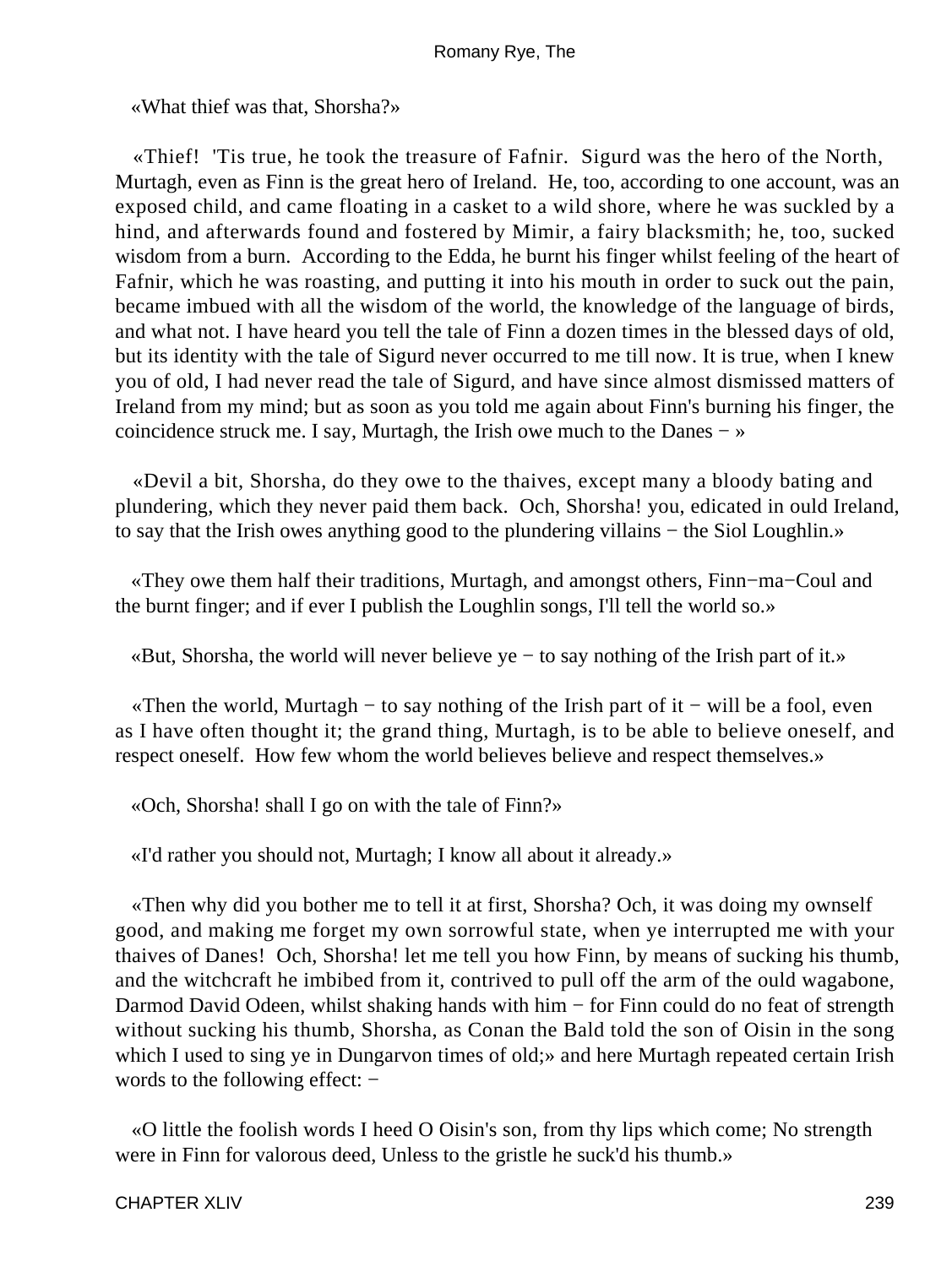«Enough is as good as a feast, Murtagh, I am no longer in the cue for Finn. I would rather hear your own history. Now tell us, man, all that has happened to ye since Dungarvon times of old?»

«Och, Shorsha, it would be merely bringing all my sorrows back upon me!»

 «Well, if I know all your sorrows, perhaps I shall be able to find a help for them. I owe you much, Murtagh; you taught me Irish, and I will do all I can to help you.»

«Why, then, Shorsha, I'll tell ye my history. Here goes!»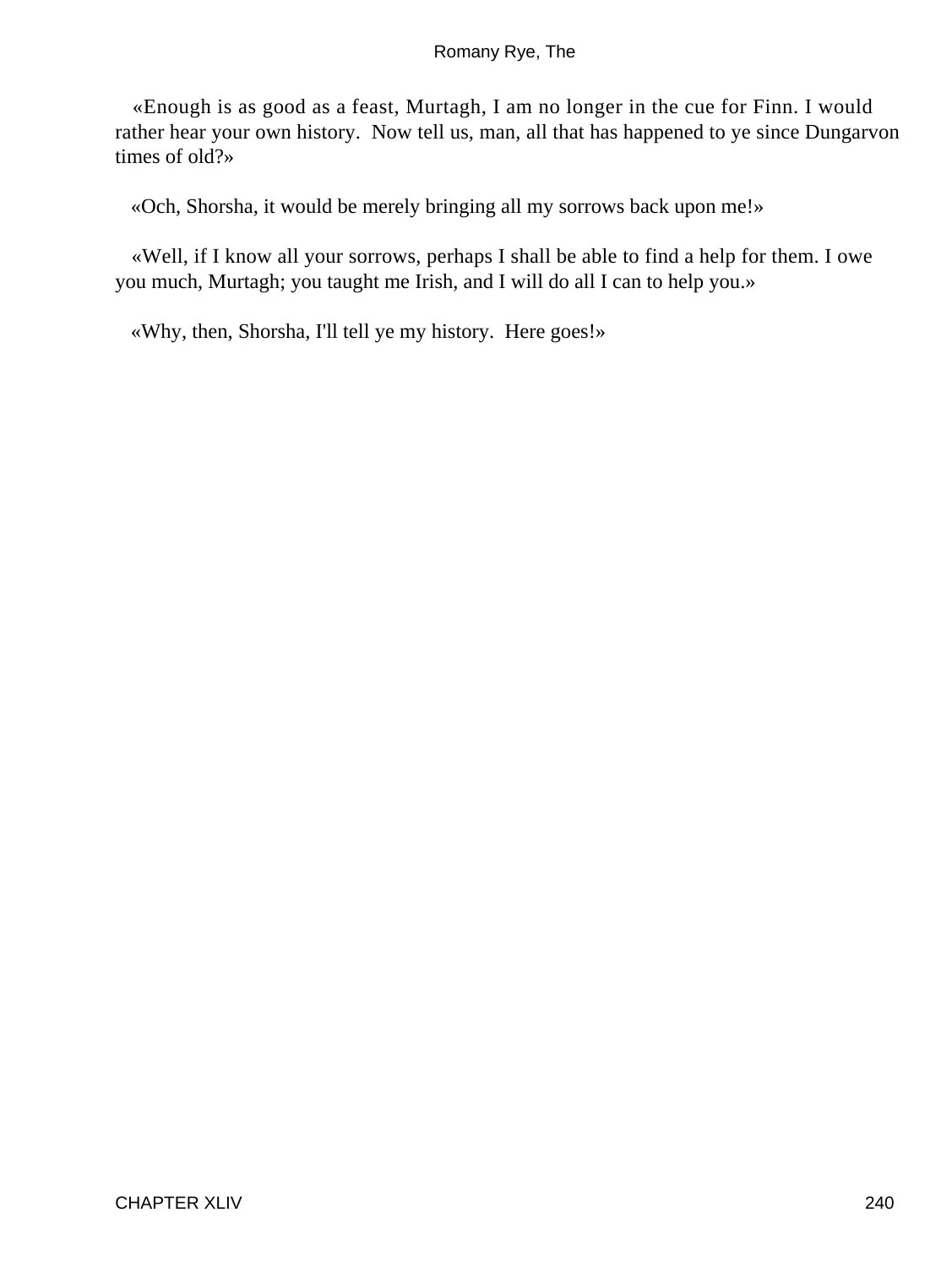## **[CHAPTER XLV](#page-317-0)**

*M*urtagh's Tale.

 «WELL, Shorsha, about a year and a half after you left us − and a sorrowful hour for us it was when ye left us, losing, as we did, your funny stories of your snake − and the battles of your military − they sent me to Paris and Salamanca, in order to make a saggart of me.»

«Pray excuse me,» said I, «for interrupting you, but what kind of place is Salamanca?»

«Divil a bit did I ever see of it, Shorsha!»

 «Then why did ye say ye were sent there? Well, what kind of place is Paris? Not that I care much about Paris.»

 "Sorrow a bit did I ever see of either them, Shorsha, for no one sent me to either. When we says at home a person is going to Paris and Salamanca, it manes that he is going abroad to study to be a saggart, whether he goes to them places or not. No, I never saw either − bad luck to them − I was shipped away from Cork up the straits to a place called Leghorn, from which I was sent to – to a religious house, where I was to be instructed in saggarting till they had made me fit to cut a dacent figure in Ireland. We had a long and tedious voyage, Shorsha; not so tedious, however, as it would have been had I been fool enough to lave your pack of cards behind me, as the thaif, my brother Denis, wanted to persuade me to do, in order that he might play with them himself. With the cards I managed to have many a nice game with the sailors, winning from them ha'pennies and sixpences until the captain said I was ruining his men, and keeping them from their duty; and, being a heretic and a Dutchman, swore that unless I gave over he would tie me up to the mast and give me a round dozen. This threat obliged me to be more on my guard, though I occasionally contrived to get a game at night, and to win sixpennies and ha'pennies.

 "We reached Leghorn at last, and glad I was to leave the ship and the master, who gave me a kick as I was getting over the side, bad luck to the dirty heretic for kicking a son of the church, for I have always been a true son of the church, Shorsha, and never quarrelled with it unless it interfered with me in my playing at cards. I left Leghorn with certain muleteers, with whom I played at cards at the baiting−houses, and who speedily won from me all the ha'pennies and sixpences I had won from the sailors. I got my money's worth, however, for I learnt from the muleteers all kind of quaint tricks upon the cards, which I knew nothing of before; so I did not grudge them what they chated me of, and when we parted we did so in kindness on both sides. On getting to − I was received into the religious house for Irishes. It was the Irish house, Shorsha, into which I was taken, for I do not wish ye to suppose that I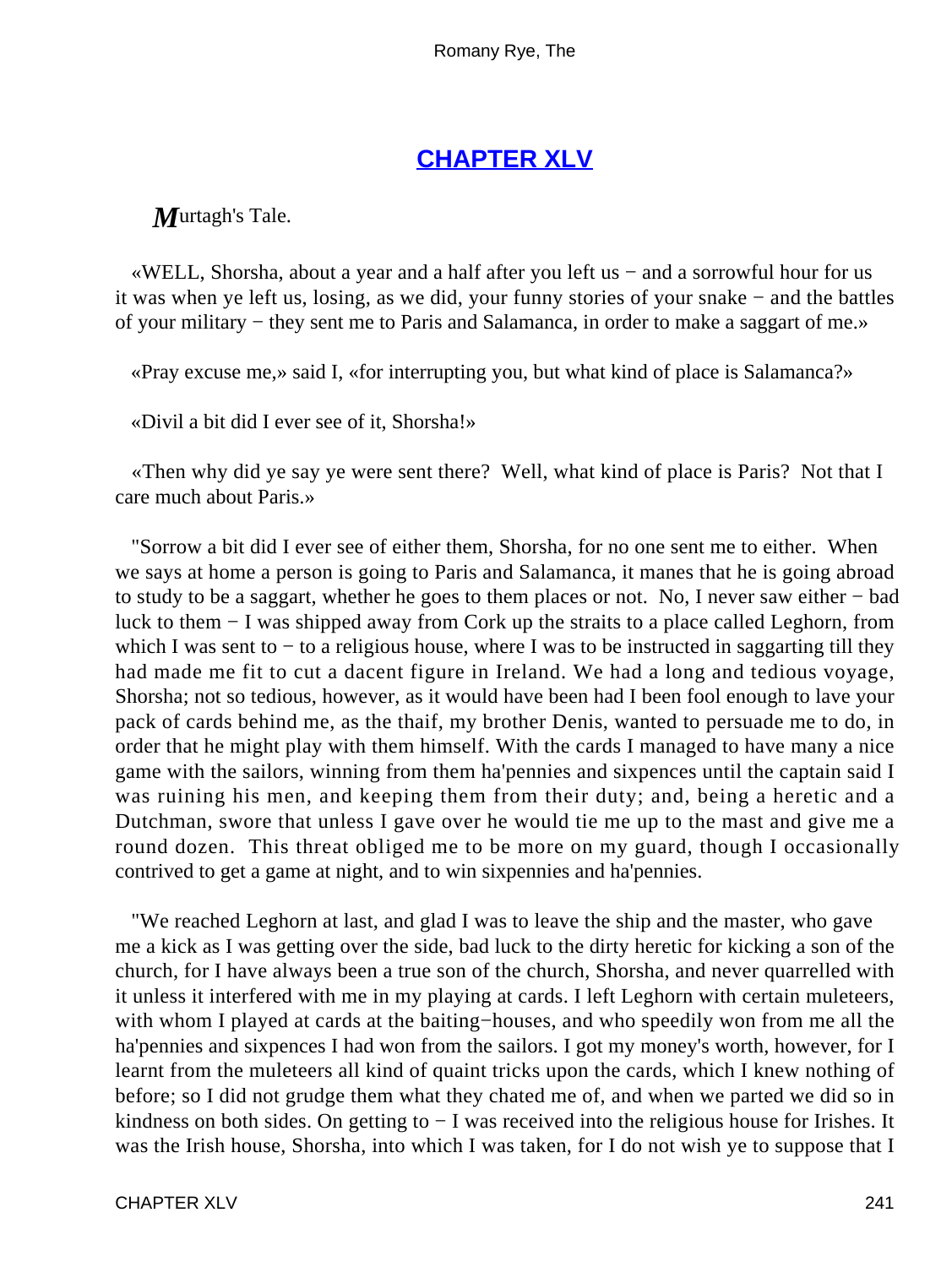was in the English religious house which there is in that city, in which a purty set are educated, and in which purty doings are going on if all tales be true.

 "In this Irish house I commenced my studies, learning to sing and to read the Latin prayers of the church. 'Faith, Shorsha, many's the sorrowful day I passed in that house learning the prayers and litanies, being half−starved, with no earthly diversion at all, at all; until I took the cards out of my chest and began instructing in card−playing the chum which I had with me in my cell; then I had plenty of diversion along with him during the times when I was not engaged in singing, and chanting, and saying the prayers of the church; there was, however, some drawback in playing with my chum, for though he was very clever in learning, divil a sixpence had he to play with, in which respect he was like myself, the master who taught him, who had lost all my money to the muleteers who taught me the tricks upon the cards; by degrees, however, it began to be noised about the religious house that Murtagh, from Hibrodary, (1) had a pack of cards with which he played with his chum in the cell; whereupon other scholars of the religious house came to me, some to be taught and others to play, so with some I played, and others I taught, but neither to those who could play, or to those who could not, did I teach the elegant tricks which I learnt from the muleteers. Well, the scholars came to me for the sake of the cards, and the porter and cook of the religious house, who could both play very well, came also; at last I became tired of playing for nothing, so I borrowed a few bits of silver from the cook, and played against the porter, and by means of my tricks I won money from the porter, and then I paid the cook the bits of silver which I had borrowed of him; and played with him, and won a little of his money, which I let him win back again, as I had lived long enough in a religious house to know that it is dangerous to take money from the cook. In a little time, Shorsha, there was scarcely anything going on in the house but card–playing; the almoner played with me, and so did the sub−rector, and I won money from both; not too much, however, lest they should tell the rector, who had the character of a very austere man, and of being a bit of a saint; however, the thief of a porter, whose money I had won, informed the rector of what was going on, and one day the rector sent for me into his private apartment, and gave me so long and pious a lecture upon the heinous sin of card−playing, that I thought I should sink into the ground; after about half−an−hour's inveighing against card−playing, he began to soften his tone, and with a long sigh told me that at one time of his life he had been a young man himself, and had occasionally used the cards; he then began to ask me some questions about card−playing, which questions I afterwards found were to pump from me what I knew about the science. After a time he asked me whether I had got my cards with me, and on my telling him I had, he expressed a wish to see them, whereupon I took the pack out of my pocket, and showed it to him; he looked at it very attentively, and at last, giving another deep sigh, he said, that though he was nearly weaned from the vanities of the world, he had still an inclination to see whether he had entirely lost the little skill which at one time he possessed. When I heard him speak in this manner, I told him that if his reverence was inclined for a game of cards, I should be very happy to play one with him; scarcely had I uttered these words than he gave a third sigh, and looked so very much like a saint that I was afraid he was going to excommunicate me. Nothing of the kind, however, for presently he gets up and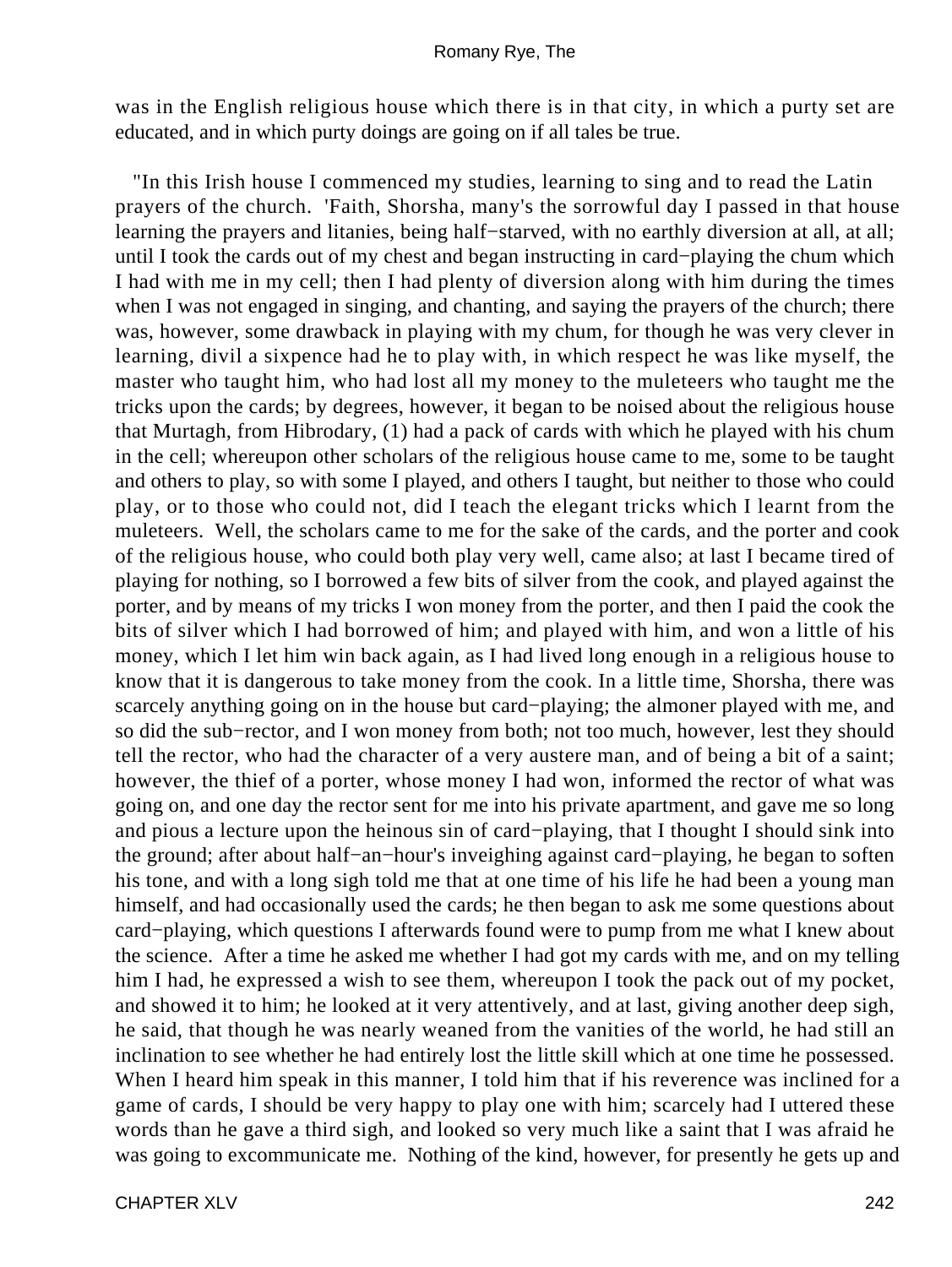locks the door, then sitting down at the table, he motioned me to do the same, which I did, and in five minutes we were playing at cards, his reverence and myself.

 "I soon found that his reverence knew quite as much about card−playing as I did. Divil a trick was there connected with cards that his reverence did not seem awake to. As, however, we were not playing for money, this circumstance did not give me much uneasiness; so we played game after game for two hours, when his reverence, having business, told me I might go, so I took up my cards, make my obedience, and left him. The next day I had other games with him, and so on for a very long time, still playing for nothing. At last his reverence grew tired of playing for nothing, and proposed that we should play for money. Now, I had no desire to play with his reverence for money, as I knew that doing so would bring on a quarrel. As long as we were playing for nothing, I could afford to let his reverence use what tricks he pleased; but if we played for money, I couldn't do so. If he played his tricks, I must play mine, and use every advantage to save my money; and there was one I possessed which his reverence did not. The cards being my own, I had put some delicate little marks on the trump cards, just at the edges, so that when I dealt, by means of a little sleight of hand, I could deal myself any trump card I pleased. But I wished, as I said before, to have no dealings for money with his reverence, knowing that he was master in the house, and that he could lead me a dog of a life if I offended him, either by winning his money, or not letting him win mine. So I told him I had no money to play with, but the ould thief knew better; he knew that I was every day winning money from the scholars, and the sub−rector, and the other people of the house, and the ould thaif had determined to let me go on in that way winning money, and then by means of his tricks, which he thought I dare not resent, to win from me all my earnings – in a word, Shorsha, to let me fill myself like a sponge, and then squeeze me for his own advantage. So he made me play with him, and in less than three days came on the quarrel; his reverence chated me, and I chated his reverence; the ould thaif knew every trick that I knew, and one or two more; but in daling out the cards I nicked his reverence; scarcely a trump did I ever give him, Shorsha, and won his money purty freely. Och, it was a purty quarrel! All the delicate names in the 'Newgate Calendar,' if ye ever heard of such a book; all the hang−dog names in the Newgate histories, and the lives of Irish rogues, did we call each other − his reverence and I! Suddenly, however, putting out his hand, he seized the cards, saying, 'I will examine these cards, ye cheating scoundrel! for I believe there are dirty marks on them, which ye have made in order to know the winning cards.' 'Give me back my pack,' said I, 'or m'anam on Dioul if I be not the death of ye!' His reverence, however, clapped the cards into his pocket, and made the best of his way to the door, I hanging upon him. He was a gross, fat man, but, like most fat men, deadly strong, so he forced his way to the door, and, opening it, flung himself out, with me still holding on him like a terrier dog on a big fat pig; then he shouts for help, and in a little time I was secured and thrust into a lock−up room, where I was left to myself. Here was a purty alteration. Yesterday I was the idol of the religious house, thought more on than his reverence, every one paying me court and wurtship, and wanting to play cards with me, and to learn my tricks, and fed, moreover, on the tidbits of the table; and to−day I was in a cell, nobody coming to look at me but the blackguard porter who had charge of me, my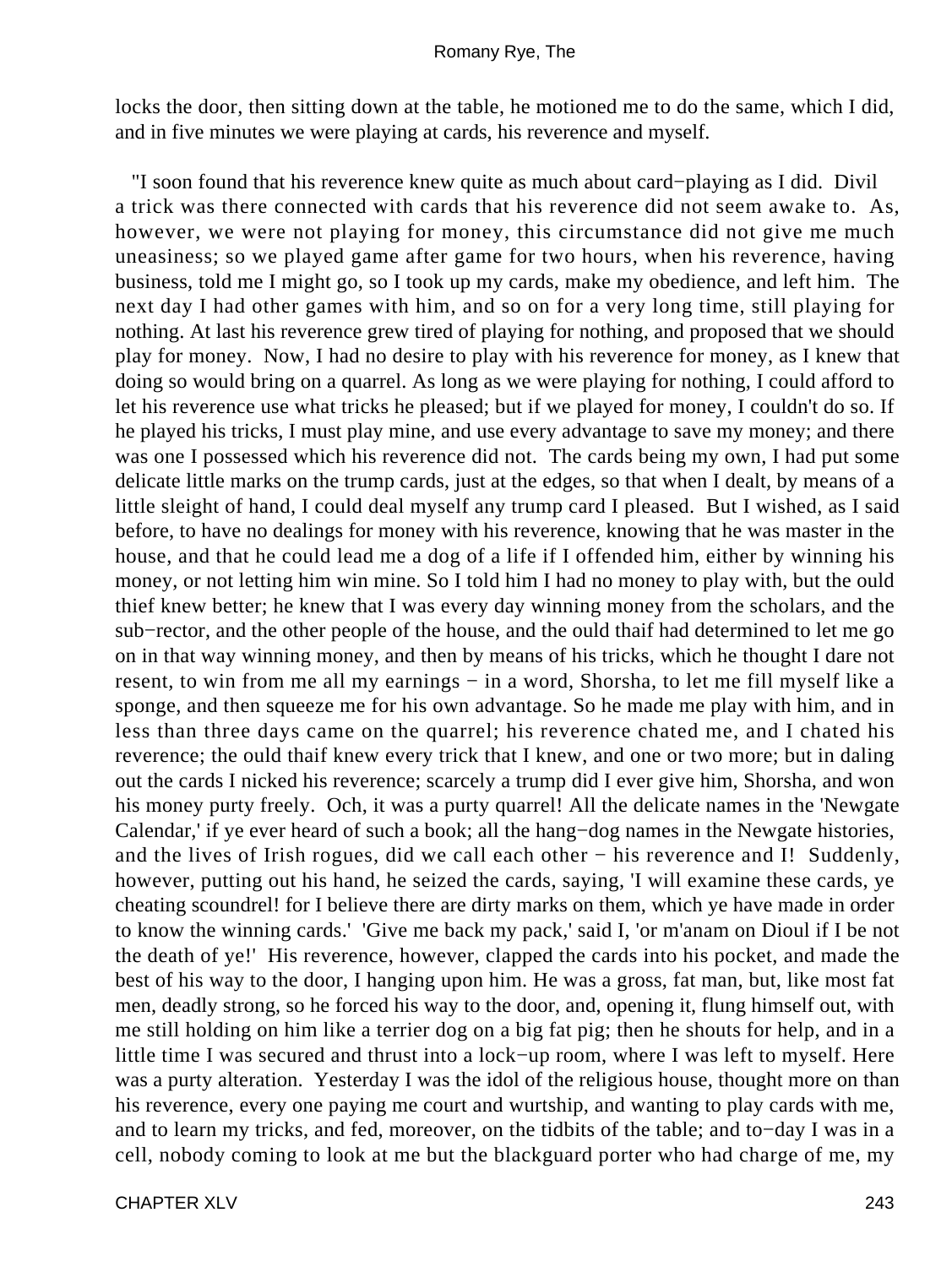cards taken from me, and with nothing but bread and water to live upon. Time passed dreary enough for a month, at the end of which time his reverence came to me, leaving the porter just outside the door in order to come to his help should I be violent; and then he read me a very purty lecture on my conduct, saying I had turned the religious house topsy− turvy, and corrupted the scholars, and that I was the cheat of the world, for that on inspecting the pack he had discovered the dirty marks which I had made upon the trump cards for to know them by. He said a great deal more to me, which is not worth relating, and ended by telling me that he intended to let me out of confinement next day, but that if ever I misconducted myself any more, he would clap me in again for the rest of my life. I had a good mind to call him an ould thaif, but the hope of getting out made me hold my tongue, and the next day I was let out; and need enough I had to be let out, for what with being alone, and living on bread and water, I was becoming frighted, or, as the doctors call it, narvous. But when I was out − oh, what a change I found in the religious house! no card−playing, for it had been forbidden to the scholars, and there was now nothing going on but reading and singing; divil a merry visage to be seen, but plenty of prim airs and graces; but the case of the scholars, though bad enough, was not half so bad as mine, for they could spake to each other, whereas I could not have a word of conversation, for the ould thaif of a rector had ordered them to send me to 'Coventry,' telling them that I was a gambling cheat, with morals bad enough to corrupt a horse regiment; and whereas they were allowed to divert themselves with going out, I was kept reading and singing from morn till night. The only soul who was willing to exchange a word with me was the cook, and sometimes he and I had a little bit of discourse in a corner, and we condoled with each other, for he liked the change in the religious house almost as little as myself; but he told me that, for all the change below stairs, there was still card−playing on above, for that the ould thaif of a rector, and the sub−rector, and the almoner played at cards together, and that the rector won money from the others − the almoner had told him so − and, moreover, that the rector was the thaif of the world, and had once been kicked out of a club−house at Dublin for cheating at cards, and after that circumstance had apparently reformed and lived decently till the time when I came to the religious house with my pack, but that the sight of that had brought him back to his ould gambling. He told the cook, moreover, that the rector frequently went out at night to the houses of the great clergy and cheated at cards.

 «In this melancholy state, with respect to myself, things continued a long time, when suddenly there was a report that his Holiness the Pope intended to pay a visit to the religious house in order to examine into its discipline. When I heard this I was glad, for I determined after the Pope had done what he had come to do, to fall upon my knees before him, and make a regular complaint of the treatment I had received, to tell him of the cheating at cards of the rector, and to beg him to make the ould thaif give me back my pack again. So the day of the visit came, and his Holiness made his appearance with his attendants, and, having looked over the religious house, he went into the rector's room with the rector, the sub−rector, and the almoner. I intended to have waited until his Holiness came out, but finding he stayed a long time I thought I would e'en go into him, so I went up to the door without anybody observing me – his attendants being walking about the corridor – and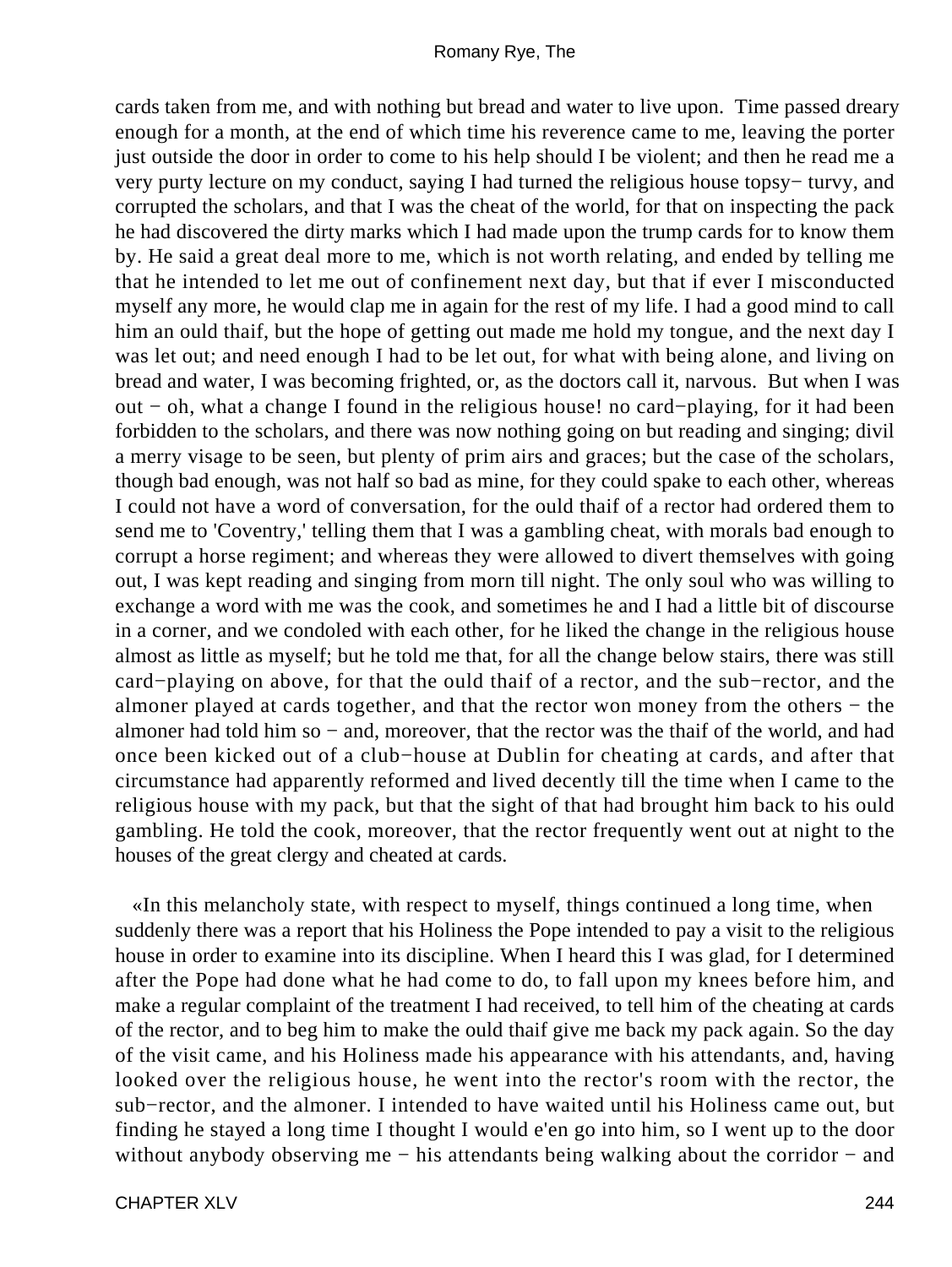opening it I slipped in, and there what do you think I saw? Why, his Holiness the Pope, and his reverence the rector, and the sub−rector, and the almoner seated at cards; and the ould thaif of a rector was dealing out the cards which ye had given me, Shorsha, to his Holiness the Pope, the sub−rector, the almoner, and himself.»

 In this part of his history I interrupted Murtagh, saying that I was afraid he was telling untruths, and that it was highly improbable that the Pope would leave the Vatican to play cards with Irish at their religious house, and that I was sure, if on his, Murtagh's authority, I were to tell the world so, the world would never believe it.

 «Then the world, Shorsha, would be a fool, even as you were just now saying you had frequently believed it to be; the grand thing, Shorsha, is to be able to believe oneself; if ye can do that, it matters very little whether the world believe ye or no. But a purty thing for you and the world to stickle at the Pope's playing at cards at a religious house of Irish; och! if I were to tell you and the world, what the Pope has been sometimes at, at the religious house of English thaives, I would excuse you and the world for turning up your eyes. However, I wish to say nothing against the Pope. I am a son of the church, and if the Pope don't interfere with my cards, divil a bit will I have to say against him; but I saw the Pope playing, or about to play, with the pack which had been taken from me, and when I told the Pope, the Pope did not − Ye had better let me go on with my history, Shorsha; whether you or the world believe it or not, I am sure it is quite as true as your tale of the snake, or saying that Finn got his burnt finger from the thaives of Loughlin; and whatever you may say, I am sure the world will think so too.»

 I apologized to Murtagh for interrupting him, and telling him that his history, whether true or not, was infinitely diverting, begged him to continue it.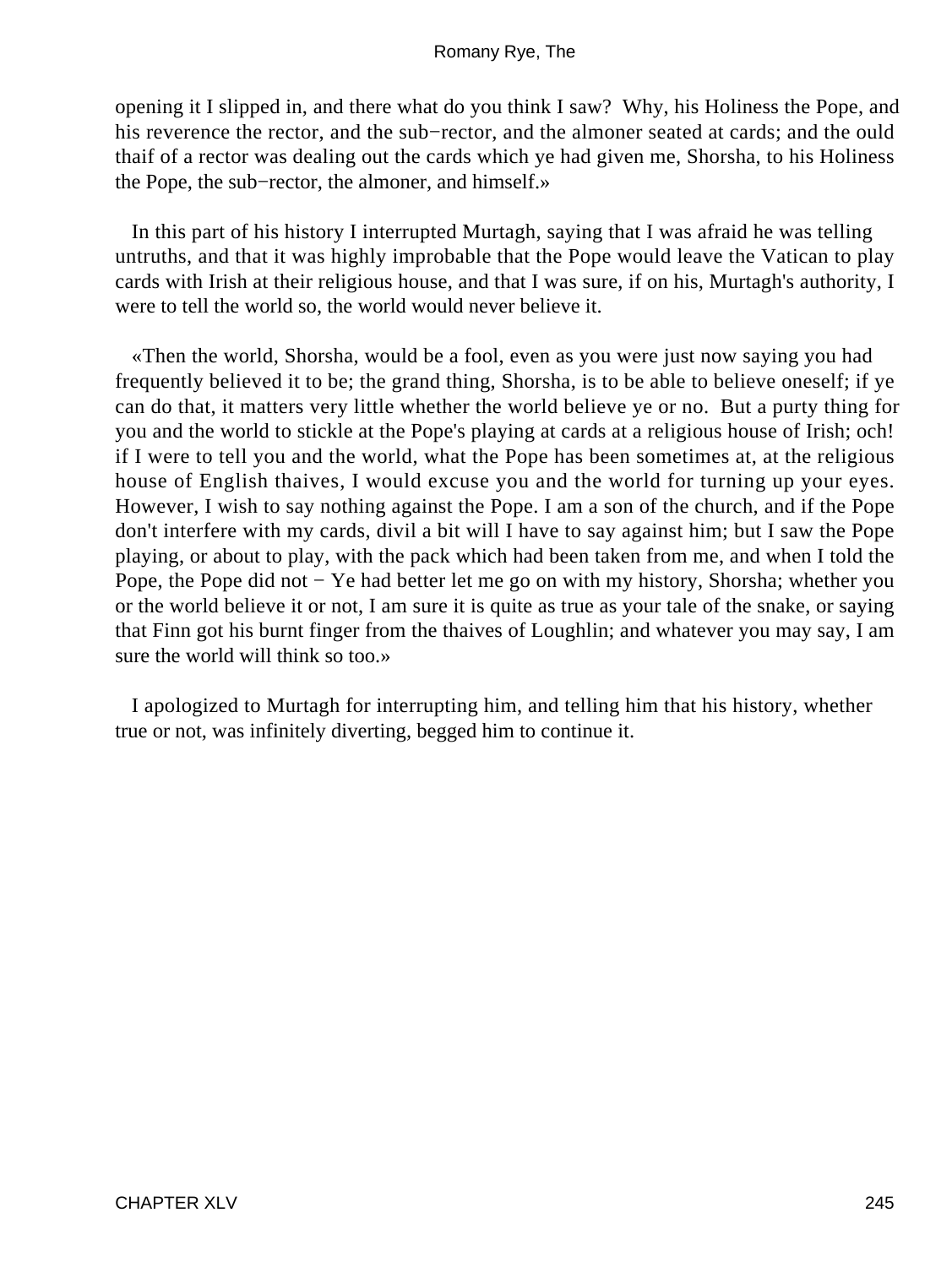## **[CHAPTER XLVI](#page-317-0)**

*M*urtagh's Story continued − The Priest, Exorcist, and Thimble–engro – How to Check a Rebellion.

**I WAS** telling ye, Shorsha, when ye interrupted me, that I found the Pope, the rector, the sub−rector, and the almoner seated at the table, the rector with my pack of cards in his hands, about to deal out to the Pope and the rest, not forgetting himself, for whom he intended all the trump−cards, no doubt. No sooner did they perceive me than they seemed taken all aback; but the rector, suddenly starting up with the cards in his hand, asked me what I did there, threatening to have me well disciplined if I did not go about my business; 'I am come for my pack,' said I, 'ye ould thaif, and to tell his Holiness how I have been treated by ye;' then going down on my knees before his Holiness, I said, 'Arrah, now, your Holiness! will ye not see justice done to a poor boy who has been sadly misused? The pack of cards which that old ruffian has in his hand are my cards, which he has taken from me, in order to chate with. Arrah! don't play with him, your Holiness, for he'll only chate ye − there are dirty marks upon the cards which bear the trumps, put there in order to know them by; and the ould thaif in daling out will give himself all the good cards, and chate ye of the last farthing in your pocket; so let them be taken from him, your Holiness, and given back to me; and order him to lave the room, and then, if your Holiness be for an honest game, don't think I am the boy to baulk ye. I'll take the old ruffian's place, and play with ye till evening, and all night besides, and divil an advantage will I take of the dirty marks, though I know them all, having placed them on the cards myself.' I was going on in this way when the ould thaif of a rector, flinging down the cards, made at me as if to kick me out of the room, whereupon I started up and said, 'If ye are for kicking, sure two can play at that;' and then I kicked at his reverence, and his reverence at me, and there was a regular scrimmage between us, which frightened the Pope, who, getting up, said some words which I did not understand, but which the cook afterwards told me were, 'English extravagance, and this is the second edition;' for it seems that, a little time before, his Holiness had been frightened in St. Peter's Church by the servant of an English family, which those thaives of the English religious house had been endeavouring to bring over to the Catholic faith, and who didn't approve of their being converted. Och! his Holiness did us all sore injustice to call us English, and to confound our house with the other; for however dirty our house might be, our house was a clane house compared with the English house, and we honest people compared with those English thaives. Well, his Holiness was frighted, and the almoner ran out, and brought in his Holiness's attendants, and they laid hold of me, but I struggled hard, and said, 'I will not go without my pack; arrah, your Holiness! make them give me my pack, which Shorsha gave me in Dungarvon times of old;' but my struggles were of no use. I was pulled away and put out in the ould dungeon, and his Holiness went away sore frighted, crossing himself much, and never returned again.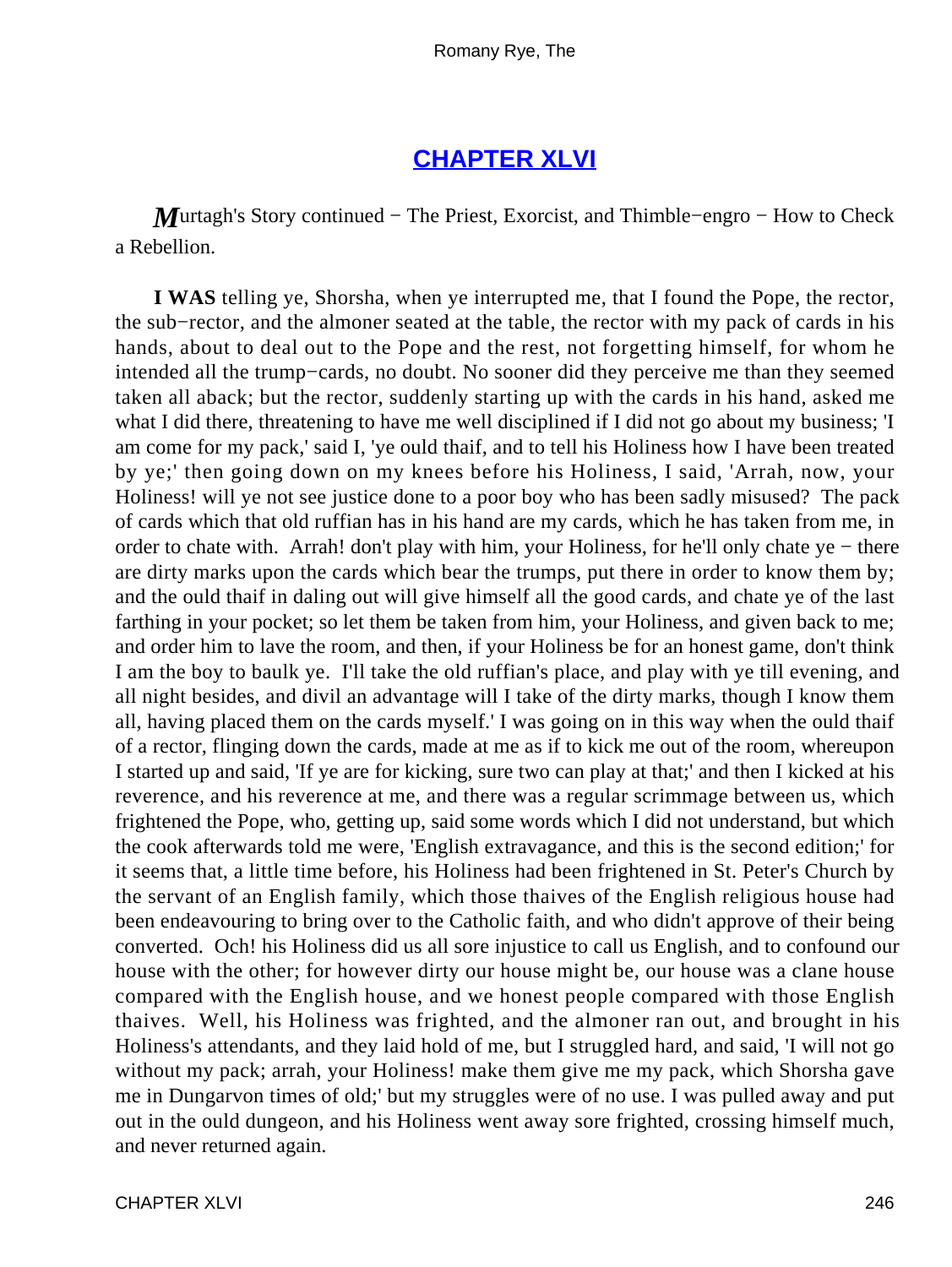"In the old dungeon I was fastened to the wall by a chain, and there I was disciplined once every other day for the first three weeks, and then I was left to myself, and my chain, and hunger; and there I sat in the dungeon, sometimes screeching, sometimes hallooing, for I soon became frighted, having nothing in the cell to divert me. At last the cook found his way to me by stealth, and comforted me a little, bringing me tidbits out of the kitchen; and he visited me again and again − not often, however, for he dare only come when he could steal away the key from the custody of the thaif of a porter. I was three years in the dungeon, and should have gone mad but for the cook, and his words of comfort, and his tidbits, and nice books which he brought me out of the library, which were the 'Calendars of Newgate,' and the 'Lives of Irish Rogues and Raparees,' the only English books in the library. However, at the end of three years, the ould thaif of a rector, wishing to look at them books, missed them from the library, and made a perquisition about them, and the thaif of a porter said that he shouldn't wonder if I had them; saying that he had once seen me reading; and then the rector came with others to my cell, and took my books from me, from under my straw, and asked me how I came by them; and on my refusal to tell, they disciplined me again till the blood ran down my back; and making more perquisition they at last accused the cook of having carried the books to me, and not denying, he was given warning to leave next day, but he left that night, and took me away with him; for he stole the key, and came to me and cut my chain through, and then he and I escaped from the religious house through a window − the cook with a bundle, containing what things he had. No sooner had we got out than the honest cook gave me a little bit of money and a loaf, and told me to follow a way which he pointed out, which he said would lead to the sea; and then, having embraced me after the Italian way, he left me, and I never saw him again. So I followed the way which the cook pointed out, and in two days reached a seaport called Chiviter Vik, terribly foot−foundered, and there I met a sailor who spoke Irish, and who belonged to a vessel just ready to sail for France; and the sailor took me on board his vessel, and said I was his brother, and the captain gave me a passage to a place in France called Marseilles; and when I got there, the captain and sailor got a little money for me and a passport, and I travelled across the country towards a place they directed me to called Bayonne, from which they said I might, perhaps, get to Ireland. Coming, however, to a place called Pau, all my money being gone, I enlisted into a regiment called the Army of the Faith, which was going into Spain, for the King of Spain had been dethroned and imprisoned by his own subjects, as perhaps you may have heard; and the King of France, who was his cousin, was sending an army to help him, under the command of his own son, whom the English called Prince Hilt, because when he was told that he was appointed to the command, he clapped his hand on the hilt of his sword. So I enlisted into the regiment of the Faith, which was made up of Spaniards, many of them priests who had run out of Spain, and broken Germans, and foot−foundered Irish, like myself. It was said to be a blackguard regiment, that same regiment of the Faith; but, 'faith, I saw nothing blackguardly going on in it, for you would hardly reckon card−playing and dominoes, and pitch and toss blackguardly, and I saw nothing else in it. There was one thing in it which I disliked − the priests drawing their Spanish knives occasionally, when they lost their money. After we had been some time at Pau, the army of the Faith was sent across the mountains into Spain, as the vanguard of the French; and no sooner did the Spaniards see the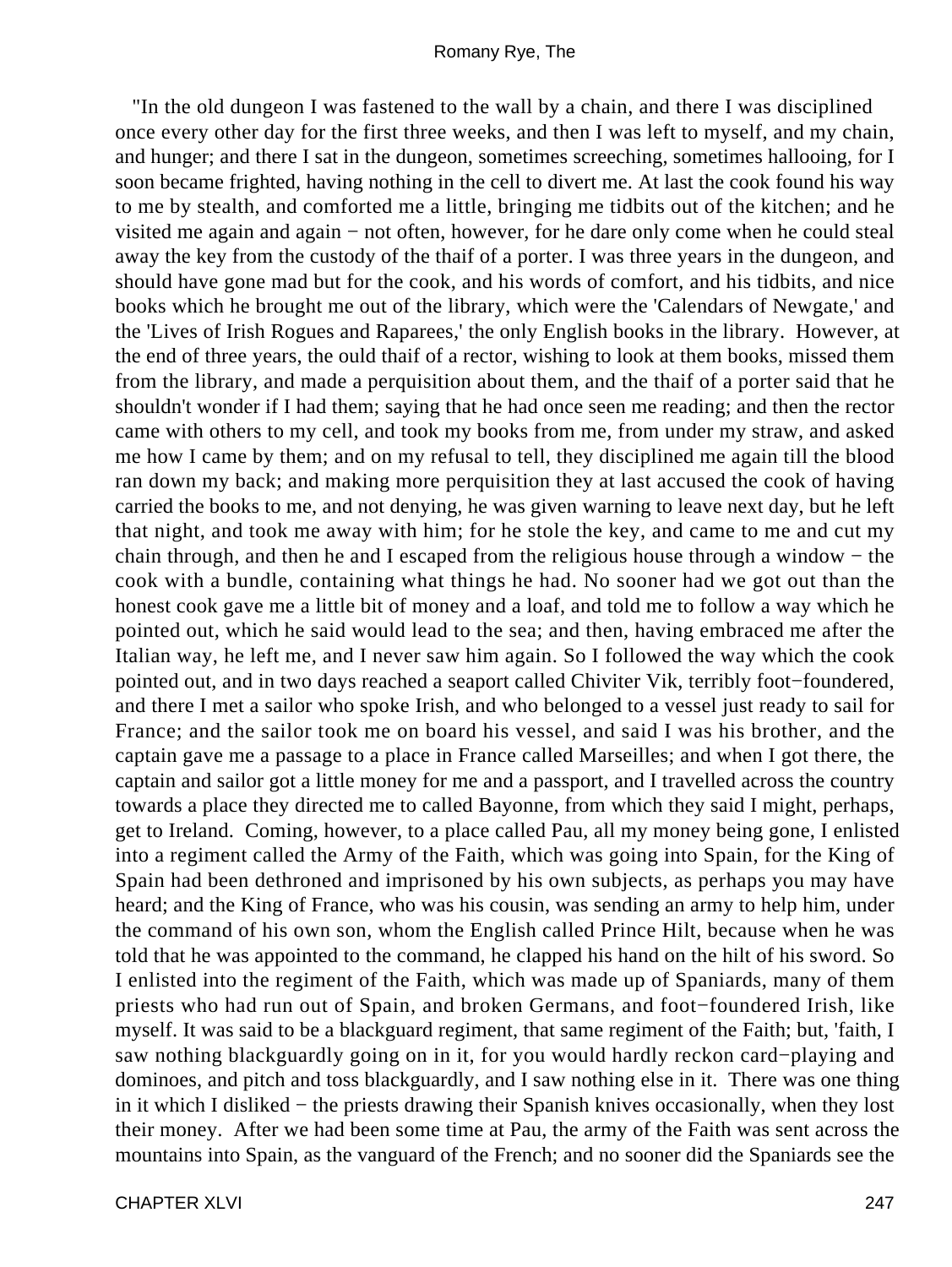Faith than they made a dash at it, and the Faith ran away, myself along with it, and got behind the French army, which told it to keep there, and the Faith did so, and followed the French army, which soon scattered the Spaniards, and in the end placed the king on his throne again. When the war was over the Faith was disbanded; some of the foreigners, however, amongst whom I was one, were put into a Guard regiment, and there I continued for more than a year.

 "One day, being at a place called the Escurial, I took stock, as the tradesmen say, and found I possessed the sum of eighty dollars won by playing at cards, for though I could not play so well with the foreign cards as with the pack you gave me, Shorsha, I had yet contrived to win money from the priests and soldiers of the Faith. Finding myself possessed of such a capital, I determined to leave the service, and to make the best of my way to Ireland; so I deserted, but coming in an evil hour to a place they calls Torre Lodones, I found the priest playing at cards with his parishioners. The sight of the cards made me stop, and then, fool like, notwithstanding the treasure I had about me, I must wish to play, so not being able to speak their language, I made signs to them to let me play, and the priest and his thaives consented willingly; so I sat down to cards with the priest and two of his parishioners, and in a little time had won plenty of their money, but I had better never have done any such thing, for suddenly the priest and all his parishioners set upon me and bate me, and took from me all I had, and cast me out of the village more dead than alive. Och! it's a bad village that, and if I had known what it was I would have avoided it, or run straight through it, though I saw all the card−playing in the world going on in it. There is a proverb about it, as I was afterwards told, old as the time of the Moors, which holds good to the present day − it is, that in Torre Lodones there are twenty−four housekeepers, and twenty−five thieves, maning that all the people are thaives, and the clergyman to boot, who is not reckoned a housekeeper; and troth I found the clergyman the greatest thaif of the lot. After being cast out of that village I travelled for nearly a month, subsisting by begging tolerably well, for though most of the Spanish are thaives, they are rather charitable; but though charitable thaives they do not like their own being taken from them without leave being asked, as I found to my cost; for on my entering a garden near Seville, without leave, to take an orange, the labourer came running up and struck me to the ground with a hatchet, giving me a big wound in the arm. I fainted with loss of blood, and on reviving I found myself in a hospital at Seville, to which the labourer and the people of the village had taken me. I should have died of starvation in that hospital had not some English people heard of me and come to see me; they tended me with food till I was cured, and then paid my passage on board a ship to London, to which place the ship carried me.

 "And now I was in London with five shillings in my pocket − all I had in the world − and that did not last for long; and when it was gone I begged in the streets, but I did not get much by that, except a month's hard labour in the correction− house; and when I came out I knew not what to do, but thought I would take a walk in the country, for it was spring−time, and the weather was fine, so I took a walk about seven miles from London, and came to a place where a great fair was being held; and there I begged, but got nothing but a halfpenny,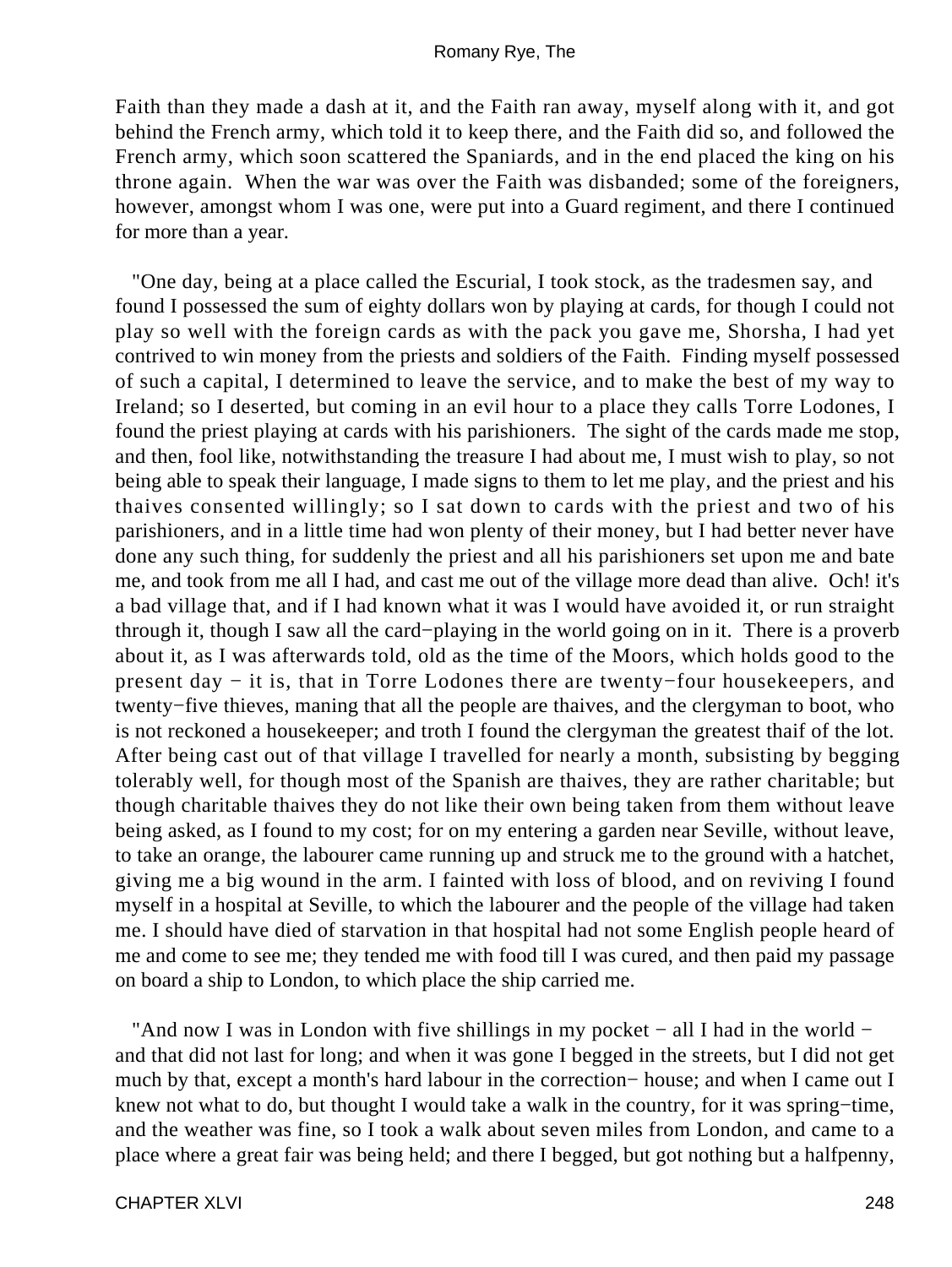and was thinking of going farther, when I saw a man with a table, like that of mine, playing with thimbles, as you saw me. I looked at the play, and saw him win money, and run away, and hunted by constables more than once. I kept following the man, and at last entered into conversation with him; and learning from him that he was in want of a companion to help him, I offered to help him if he would pay me; he looked at me from top to toe, and did not wish at first to have anything to do with me, as he said my appearance was against me. 'Faith, Shorsha, he had better have looked at home, for his appearance was not much in his favour: he looked very much like a Jew, Shorsha. However, he at last agreed to take me to be his companion, or bonnet as he called it; and I was to keep a look−out, and let him know when constables were coming, and to spake a good word for him occasionally, whilst he was chating folks with his thimbles and his pea. So I became his bonnet, and assisted him in the fair, and in many other fairs beside; but I did not like my occupation much, or rather my master, who, though not a big man, was a big thaif, and an unkind one, for do all I could I could never give him pleasure; and he was continually calling me fool and bogtrotter, and twitting me because I could not learn his thaives' Latin, and discourse with him in it, and comparing me with another acquaintance, or bit of a pal of his, whom he said he had parted with in the fair, and of whom he was fond of saying all kinds of wonderful things, amongst others, that he knew the grammar of all tongues. At last, wearied with being twitted by him with not being able to learn his thaives' Greek, I proposed that I should teach him Irish, that we should spake it together when we had anything to say in secret. To that he consented willingly; but, och! a purty hand he made with Irish, 'faith, not much better than I did with his thaives' Hebrew. Then my turn came, and I twitted him nicely with dulness, and compared him with a pal that I had in ould Ireland, in Dungarvon times of yore, to whom I teached Irish, telling him that he was the broth of a boy, and not only knew the grammar of all human tongues, but the dialects of the snakes besides; in fact, I tould him all about your own sweet self, Shorsha, and many a dispute and quarrel had we together about our pals, which was the cleverest fellow, his or mine.

 «Well, after having been wid him about two months, I quitted him without noise, taking away one of his tables, and some peas and thimbles; and that I did with a safe conscience, for he paid me nothing, and was not over free with the meat and the drink, though I must say of him that he was a clever fellow, and perfect master of his trade, by which he made a power of money, and bating his not being able to learn Irish, and a certain Jewish lisp which he had, a great master of his tongue, of which he was very proud; so much so, that he once told me that when he had saved a certain sum of money he meant to leave off the thimbling business, and enter Parliament; into which, he said, he could get at any time, through the interest of a friend of his, a Tory Peer − my Lord Whitefeather, with whom, he said, he had occasionally done business. With the table, and other things which I had taken, I commenced trade on my own account, having contrived to learn a few of his tricks. My only capital was the change for half−a−guinea, which he had once let fall, and which I picked up, which was all I could ever get from him: for it was impossible to stale any money from him, he was so awake, being up to all the tricks of thaives, having followed the diving trade, as he called it, for a considerable time. My wish was to make enough by my table to enable me to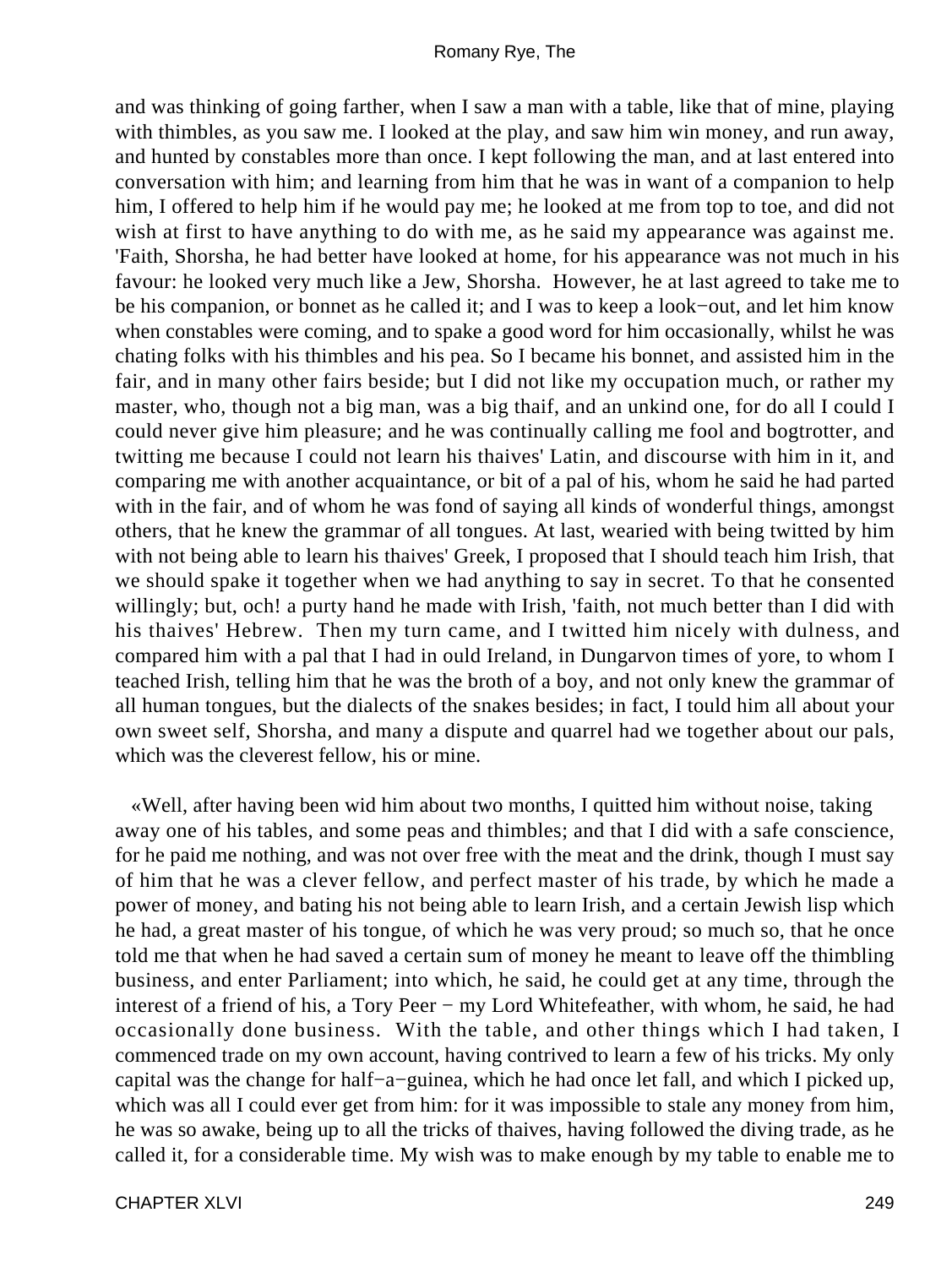return with credit to ould Ireland, where I had no doubt of being able to get myself ordained as priest; and, in troth, notwithstanding I was a beginner, and without any companion to help me, I did tolerably well, getting my meat and drink, and increasing my small capital, till I came to this unlucky place of Horncastle, where I was utterly ruined by the thaif in the rider's dress. And now, Shorsha, I am after telling you my history; perhaps you will now be telling me something about yourself?»

 I told Murtagh all about myself that I deemed necessary to relate, and then asked him what he intended to do; he repeated that he was utterly ruined, and that he had no prospect before him but starving, or making away with himself. I inquired «How much would take him to Ireland, and establish him there with credit.» «Five pounds,» he answered, adding, «but who in the world would be fool enough to tend me five pounds, unless it be yourself, Shorsha, who, may be, have not got it; for when you told me about yourself, you made no boast of the state of your affairs.» «I am not very rich,» I replied, «but I think I can accommodate you with what you want. I consider myself under great obligations to you, Murtagh; it was you who instructed me in the language of Oilein nan Naomha, which has been the foundation of all my acquisitions in philology; without you, I should not have been what I am − Lavengro! which signifies a philologist. Here is the money, Murtagh,» said I, putting my hand into my pocket, and taking out five pounds, «much good may it do you.» He took the money, stared at it, and then at me – «And you mane to give me this, Shorsha?» «It is no longer mine to give,» said I; «it is yours.» «And you give it me for the gratitude you bear me?» «Yes, » said I, «and for Dungarvon times of old.» «Well, Shorsha,» said he, «you are a broth of a boy, and I'll take your benefaction − five pounds! och, Jasus!» He then put the money in his pocket, and springing up, waved his hat three times, uttering some old Irish cry; then, sitting down, he took my hand, and said, «Sure, Shorsha, I'll be going thither; and when I get there, it is turning over another leaf I will be; I have learnt a thing or two abroad; I will become a priest; that's the trade, Shorsha! and I will cry out for repale; that's the cry, Shorsha! and I'll be a fool no longer.» «And what will you do with your table?» said I. «'Faith, I'll be taking it with me, Shorsha; and when I gets to Ireland, I'll get it mended, and I will keep it in the house which I shall have; and when I looks upon it, I will be thinking of all I have undergone.» «You had better leave it behind you,» said I; «if you take it with you, you will, perhaps, take up the thimble trade again before you get to Ireland, and lose the money I am after giving you.» «No fear of that, Shorsha; never will I play on that table again, Shorsha, till I get it mended, which shall not be till I am a priest, and have a house in which to place it.»

 Murtagh and I then went into the town, where we had some refreshment together, and then parted on our several ways. I heard nothing of him for nearly a quarter of a century, when a person who knew him well, coming from Ireland, and staying at my humble house, told me a great deal about him. He reached Ireland in safety, soon reconciled himself with his Church, and was ordained a priest; in the priestly office he acquitted himself in a way very satisfactory, upon the whole, to his superiors, having, as he frequently said, learned wisdom abroad. The Popish Church never fails to turn to account any particular gift which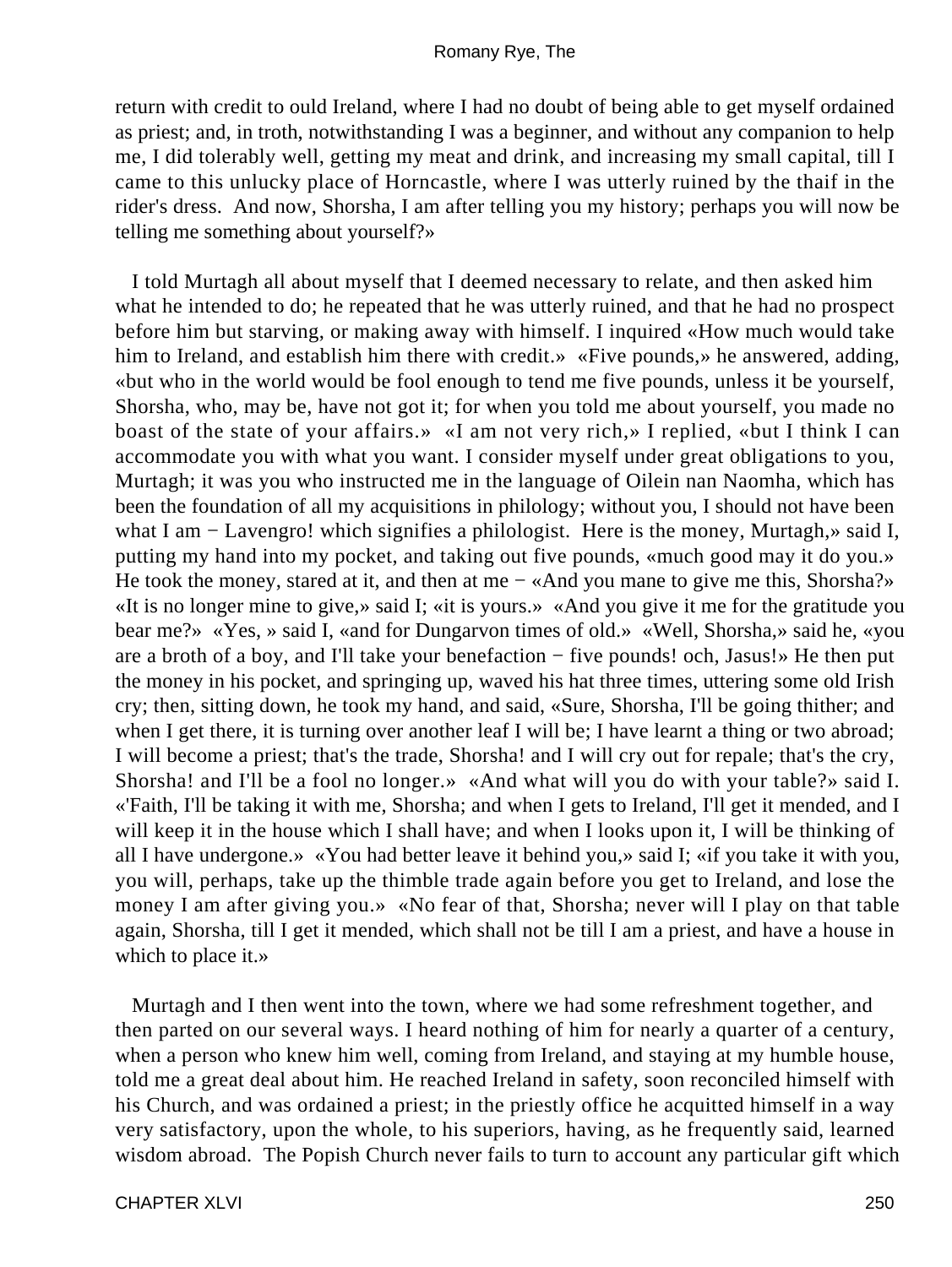its servants may possess; and discovering soon that Murtagh was endowed with considerable manual dexterity − proof of which he frequently gave at cards, and at a singular game which he occasionally played at thimbles – it selected him as a very fit person to play the part of exorcist; and accordingly he travelled through a great part of Ireland, casting out devils from people possessed, which he afterwards exhibited, sometimes in the shape of rabbits, and occasionally birds and fishes. There is a holy island in a lake in Ireland, to which the people resort at a particular season of the year. Here Murtagh frequently attended, and it was here that he performed a cure which will cause his name long to be remembered in Ireland, delivering a possessed woman of two demons, which he brandished aloft in his hands, in the shape of two large eels, and subsequently hurled into the lake, amidst the shouts of an enthusiastic multitude. Besides playing the part of an exorcist, he acted that of a politician with considerable success; he attached himself to the party of the sire of agitation – «the man of paunch,» and preached and hallooed for repeal with the loudest and best, as long as repeal was the cry; as soon, however, as the Whigs attained the helm of Government, and the greater part of the loaves and fishes – more politely termed the patronage of Ireland – was placed at the disposition of the priesthood, the tone of Murtagh, like that of the rest of his brother saggarts, was considerably softened; he even went so far as to declare that politics were not altogether consistent with sacerdotal duty; and resuming his exorcisms, which he had for some time abandoned, he went to the Isle of Holiness, and delivered a possessed woman of six demons in the shape of white mice. He, however, again resumed the political mantle in the year 1848, during the short period of the rebellion of the so−called Young Irelanders. The priests, though they apparently sided with this party, did not approve of it, as it was chiefly formed of ardent young men, fond of what they termed liberty, and by no means admirers of priestly domination, being mostly Protestants. Just before the outbreak of this rebellion, it was determined between the priests and the −, that this party should be rendered comparatively innocuous by being deprived of the sinews' of war − in other words, certain sums of money which they had raised for their enterprise. Murtagh was deemed the best qualified person in Ireland to be entrusted with the delicate office of getting their money from them. Having received his instructions, he invited the leaders to his parsonage amongst the mountains, under pretence of deliberating with them about what was to be done. They arrived there just before nightfall, dressed in red, yellow, and green, the colours so dear to enthusiastic Irishmen; Murtagh received them with great apparent cordiality, and entered into a long discourse with them, promising them the assistance of himself and order, and received from them a profusion of thanks. After a time Murtagh, observing, in a jocular tone, that consulting was dull work, proposed a game of cards, and the leaders, though somewhat surprised, assenting, he went to a closet, and taking out a pack of cards, laid it upon the table; it was a strange dirty pack, and exhibited every mark of having seen very long service. On one of its guests making some remarks on the «ancientness» of its appearance, Murtagh observed that there was a very wonderful history attached to that pack; it had been presented to him, he said, by a young gentleman, a disciple of his, to whom, in Dungarvon times of yore, he had taught the Irish language, and of whom he related some very extraordinary things; he added that he, Murtagh, had taken it to −, where it had once the happiness of being in the hands of the Holy Father; by a great misfortune, he did not say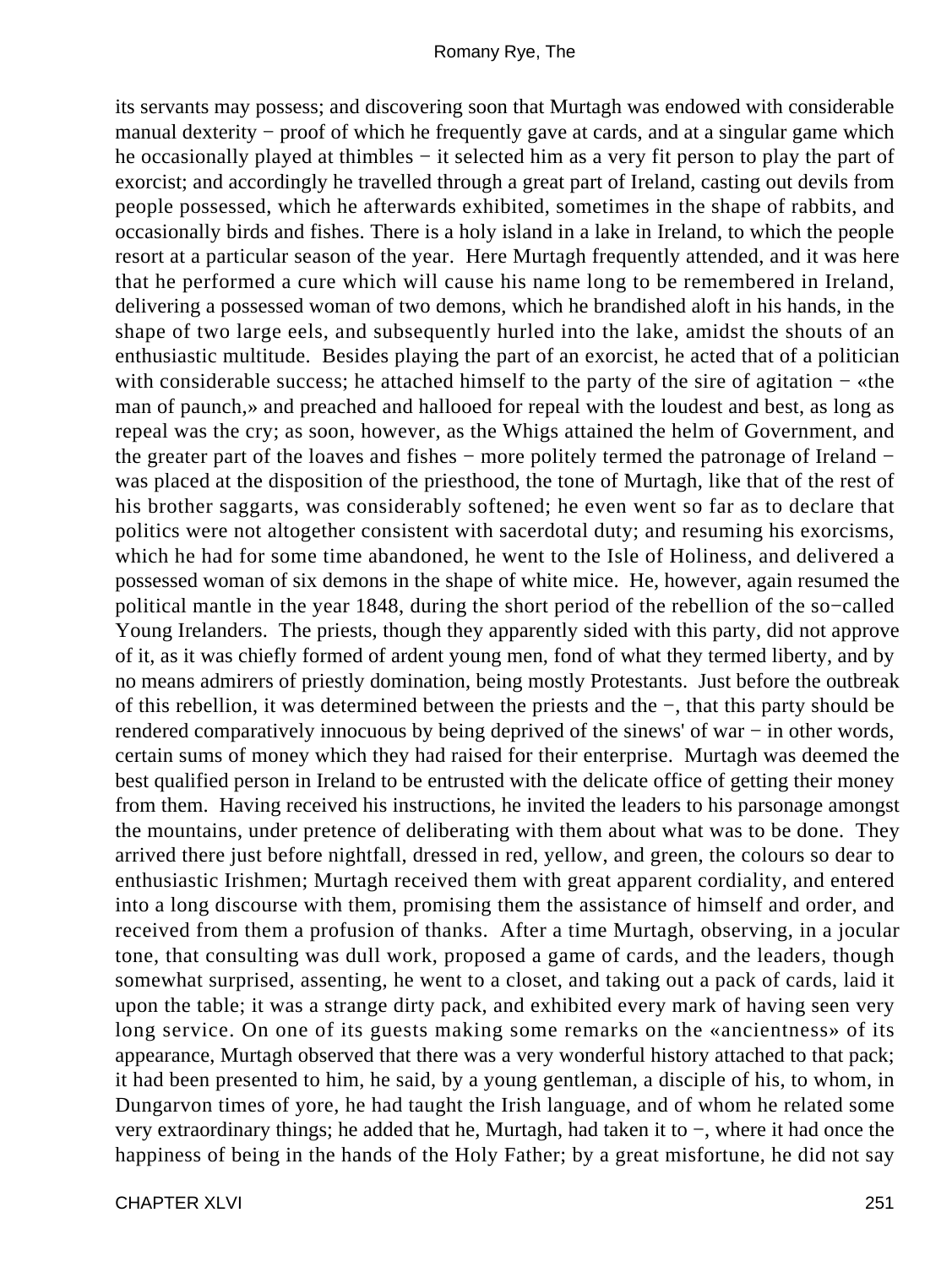what, he had lost possession of it, and had returned without it, but had some time since recovered it; a nephew of his, who was being educated at − for a priest, having found it in a nook of the college, and sent it to him.

 Murtagh and the leaders then played various games with this pack, more especially one called by the initiated «blind hockey,» the result being that at the end of about two hours the leaders found they had lost one−half of their funds; they now looked serious, and talked of leaving the house, but Murtagh begging them to stay to supper, they consented. After supper, at which the guests drank rather freely, Murtagh said that, as he had not the least wish to win their money, he intended to give them their revenge; he would not play at cards with them, he added, but at a funny game of thimbles, at which they would be sure of winning back their own; then going out, he brought in a table, tall and narrow, on which placing certain thimbles and a pea, he proposed that they should stake whatever they pleased on the almost certainty of finding the pea under the thimbles. The leaders, after some hesitation, consented, and were at first eminently successful, winning back the greater part of what they had lost; after some time, however, Fortune, or rather Murtagh, turned against them, and then, instead of leaving off, they doubled and trebled their stakes, and continued doing so until they had lost nearly the whole of their funds. Quite furious, they now swore that Murtagh had cheated them, and insisted on having their property restored to them. Murtagh, without a word of reply, went to the door, and shouting into the passage something in Irish, the room was instantly filled with bogtrotters, each at least six feet high, with a stout shillelah in his hand. Murtagh then turning to his guests, asked them what they meant by insulting an anointed priest; telling them that it was not for the likes of them to avenge the wrongs of Ireland. «I have been clane mistaken in the whole of ye,» said he, «I supposed ye Irish, but have found, to my sorrow, that ye are nothing of the kind; purty fellows to pretend to be Irish, when there is not a word of Irish on the tongue of any of ye, divil a ha'porth; the illigant young gentleman to whom I taught Irish, in Dungarvon times of old, though not born in Ireland, has more Irish in him than any ten of ye. He is the boy to avenge the wrongs of Ireland, if ever foreigner is to do it.» Then saying something to the bogtrotters, they instantly cleared the room of the young Irelanders, who retired sadly disconcerted; nevertheless, being very silly young fellows, they hoisted the standard of rebellion; few, however, joining them, partly because they had no money, and partly because the priests abused them with might and main, their rebellion ended in a lamentable manner; themselves being seized and tried, and though convicted, not deemed of sufficient importance to be sent to the scaffold, where they might have had the satisfaction of saying −

«Dulce et decorum est pro patria mori.»

 My visitor, after saying that of the money won, Murtagh retained a considerable portion, that a part went to the hierarchy for what were called church purposes, and that the − took the remainder, which it employed in establishing a newspaper, in which the private characters of the worthiest and most loyal Protestants in Ireland were traduced and vilified, concluded his account by observing, that it was the common belief that Murtagh, having by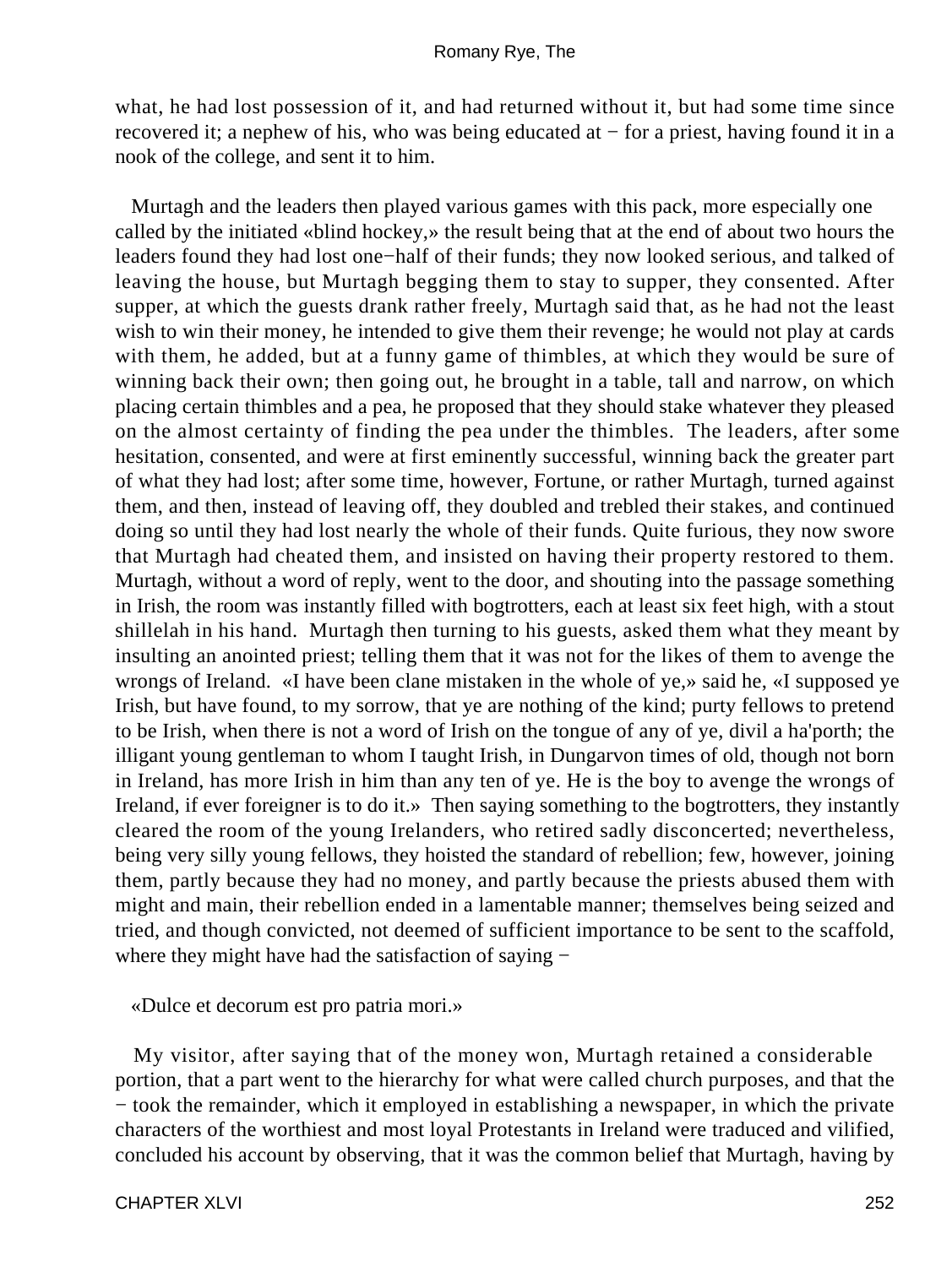his services, ecclesiastical and political, acquired the confidence of the priesthood and favour of the Government, would, on the first vacancy, be appointed to the high office of Popish Primate of Ireland.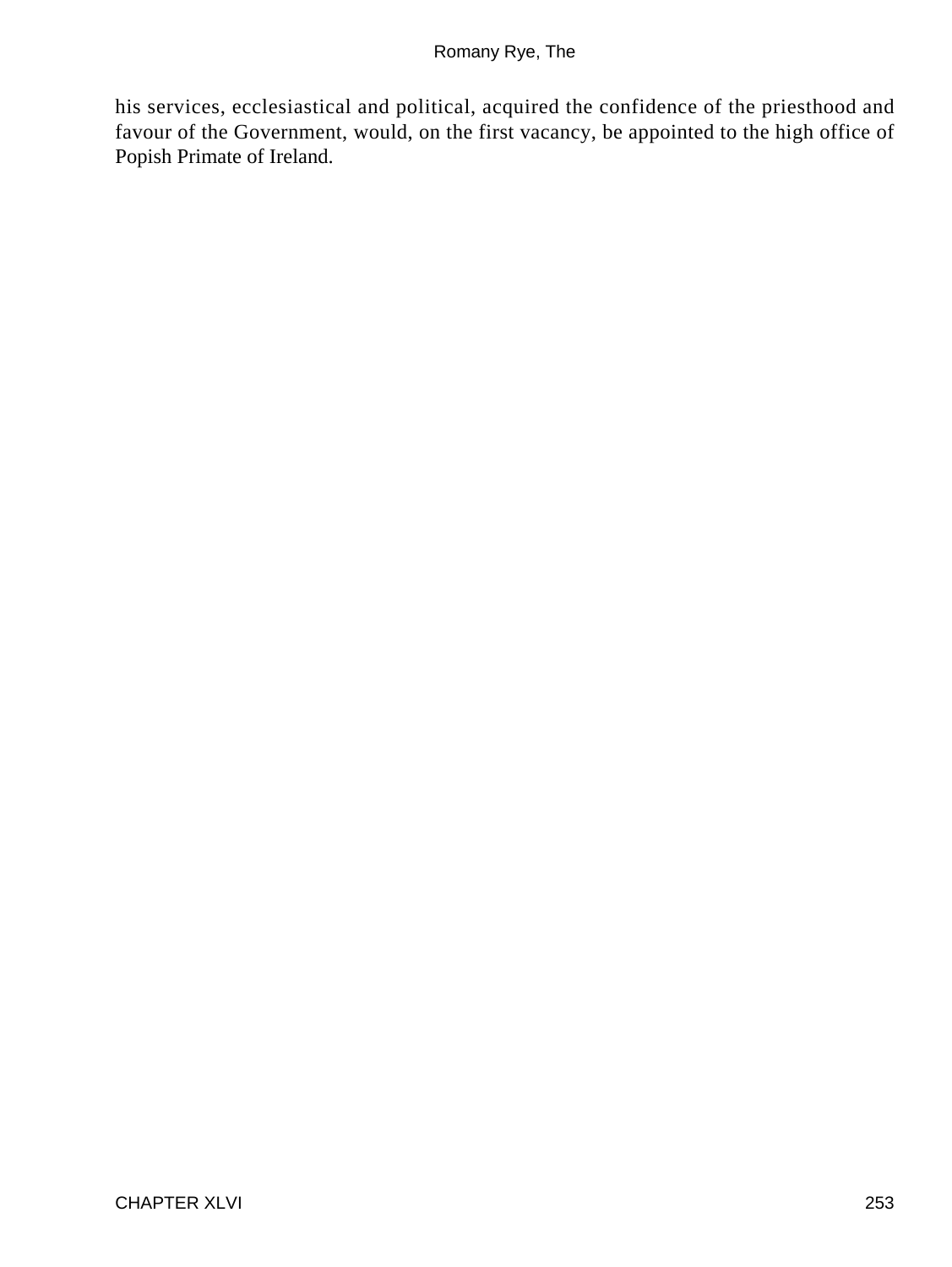## **[CHAPTER XLVII](#page-317-0)**

*Departure from Horncastle – Recruiting Sergeant – Kauloes and Lolloes.* 

**LEAVING** Horncastle I bent my steps in the direction of the east. I walked at a brisk rate, and late in the evening reached a large town, situate at the entrance of an extensive firth, or arm of the sea, which prevented my farther progress eastward. Sleeping that night in the suburbs of the town, I departed early next morning in the direction of the south. A walk of about twenty miles brought me to another large town, situated on a river, where I again turned towards the east. At the end of the town I was accosted by a fiery−faced individual, somewhat under the middle size, dressed as a recruiting sergeant.

 «Young man,» said the recruiting sergeant, «you are just the kind of person to serve the Honourable East India Company.»

«I had rather the Honourable Company should serve me,» said I.

 «Of course, young man. Well, the Honourable East India Company shall serve you − that's reasonable. Here, take this shilling; 'tis service−money. The Honourable Company engages to serve you, and you the Honourable Company; both parties shall be thus served; that's just and reasonable.»

«And what must I do for the Company?»

«Only go to India; that's all.»

«And what should I do in India?»

«Fight, my brave boy! fight, my youthful hero!»

«What kind of country is India?»

 «The finest country in the world! Rivers, bigger than the Ouse. Hills, higher than anything near Spalding! Trees − you never saw such trees! Fruits − you never saw such fruits!»

«And the people − what kind of folk are they?»

«Pah! Kauloes − blacks − a set of rascals not worth regarding.»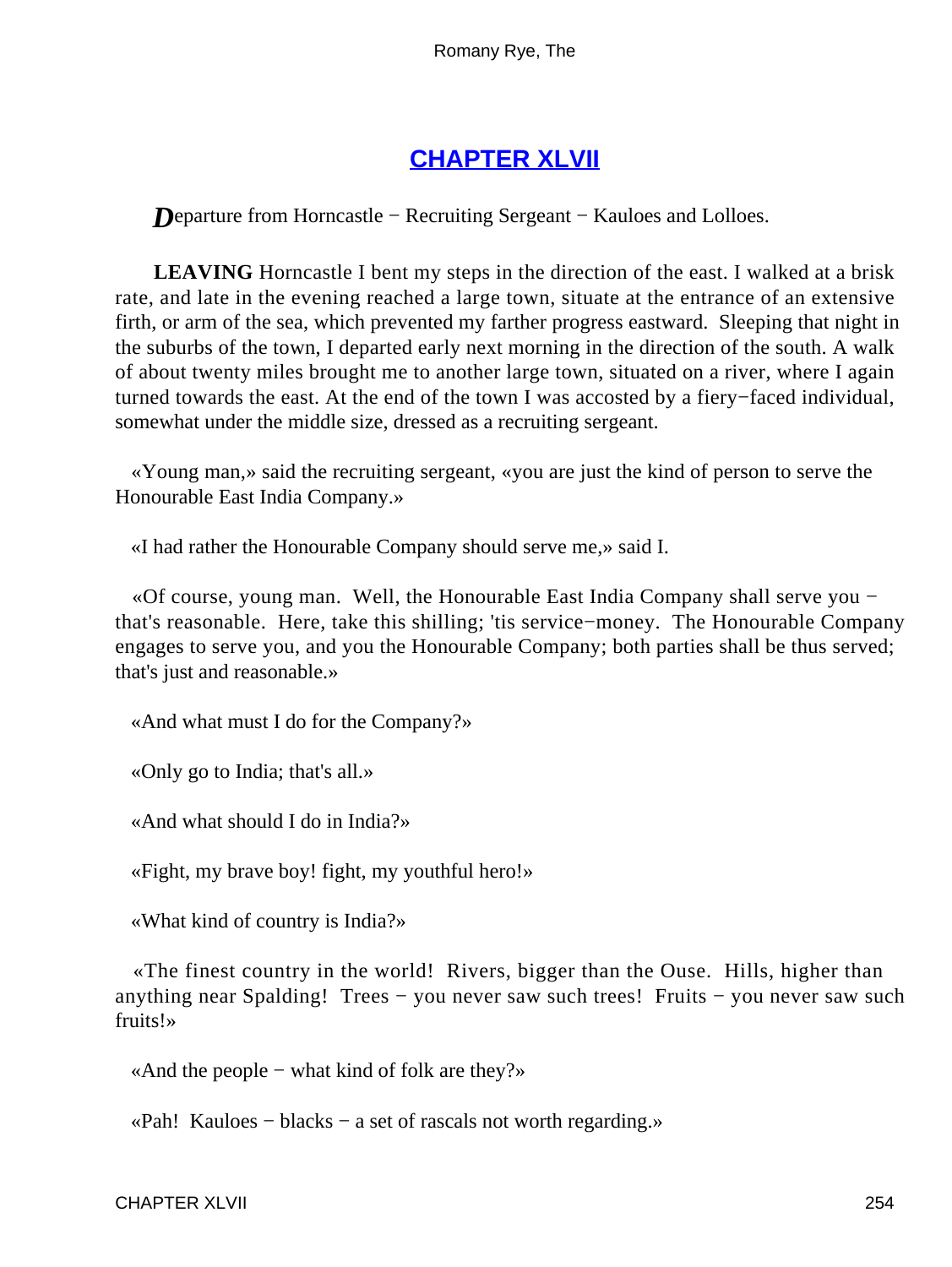«Kauloes!» said I; «blacks!»

 «Yes,» said the recruiting sergeant; «and they call us lolloes, which, in their beastly gibberish, means red.»

«Lolloes!» said I; «reds!»

 «Yes,» said the recruiting sergeant, «kauloes and lolloes; and all the lolloes have to do is to kick and cut down the kauloes, and take from them their rupees, which mean silver money. Why do you stare so?»

«Why,» said I, «this is the very language of Mr. Petulengro.»

«Mr. Pet−?»

«Yes,» said I, «and Tawno Chikno.»

 «Tawno Chik−? I say, young fellow, I don't like your way of speaking; no, nor your way of looking. You are mad, sir; you are mad; and what's this? Why, your hair is grey! You won't do for the Honourable Company – they like red. I'm glad I didn't give you the shilling. Good day to you.»

 «I shouldn't wonder,» said I, as I proceeded rapidly along a broad causeway, in the direction of the east, «if Mr. Petulengro and Tawno Chikno came originally from India. I think I'll go there.»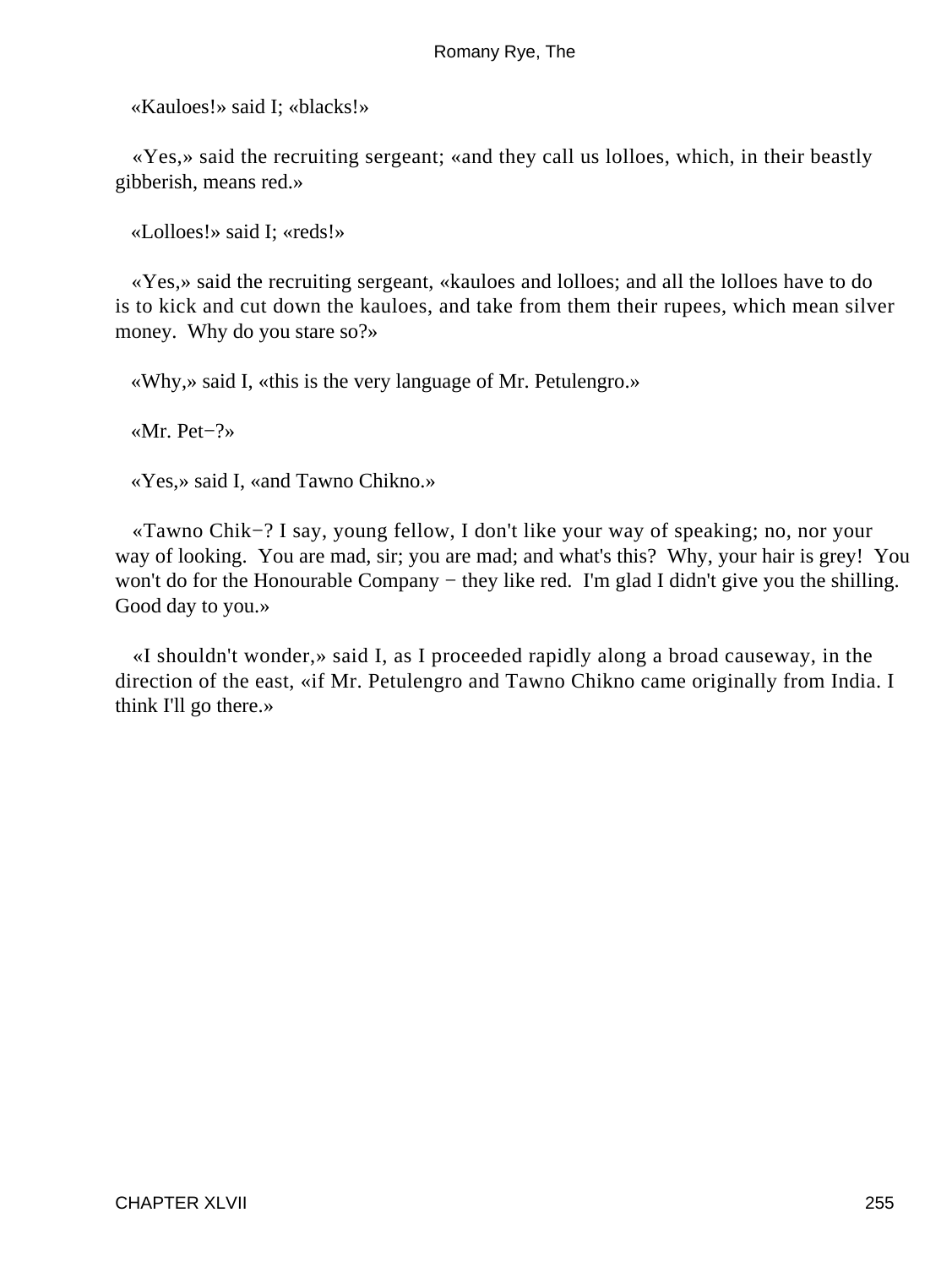# **[APPENDIX](#page-317-0)**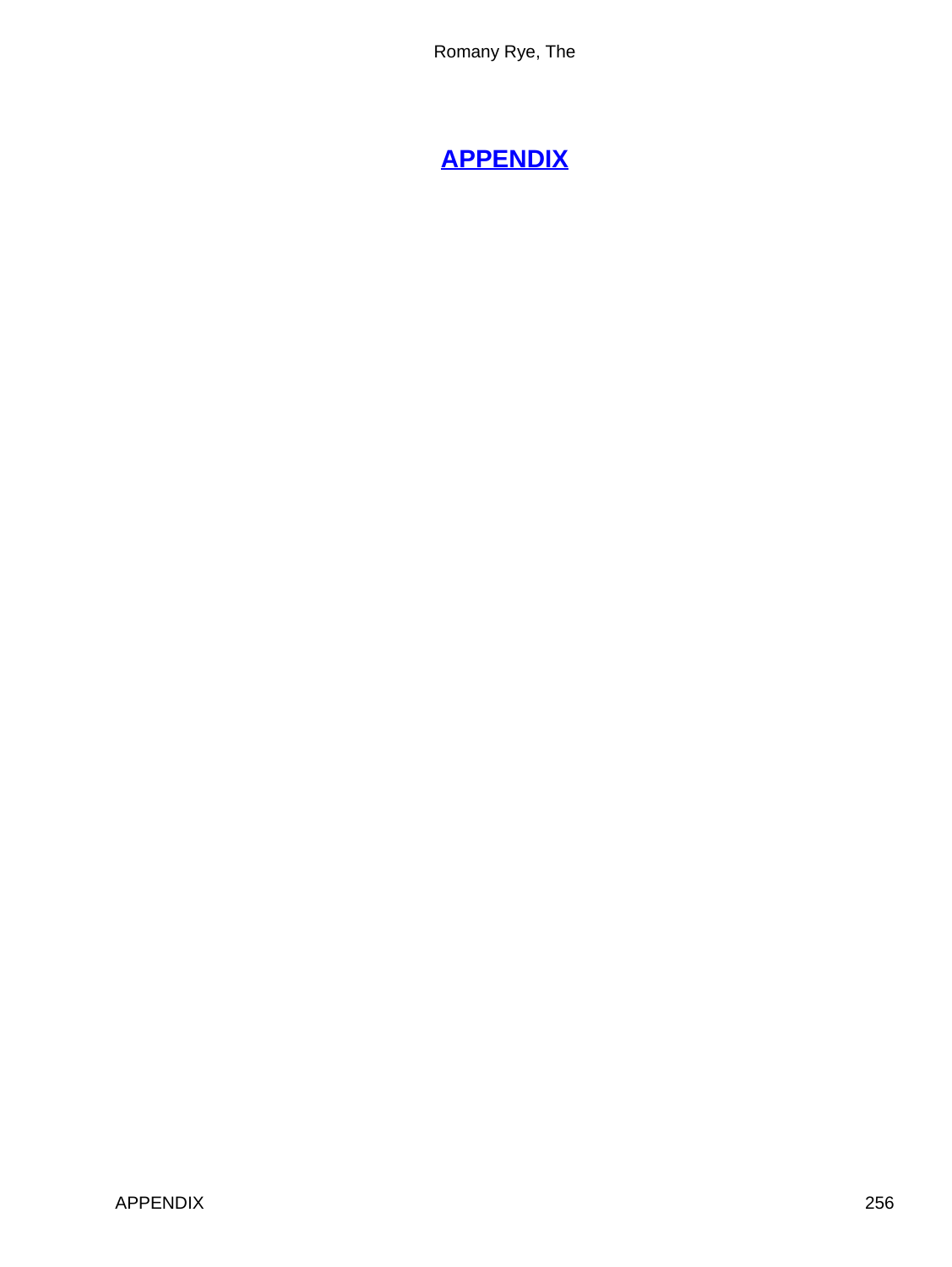## **[CHAPTER I](#page-317-0)**

*A* Word for Lavengro.

**LAVENGRO** is the history up to a certain period of one of rather a peculiar mind and system of nerves, with an exterior shy and cold, under which lurk much curiosity, especially with regard to what is wild and extraordinary, a considerable quantity of energy and industry, and an unconquerable love of independence. It narrates his earliest dreams and feelings, dwells with minuteness on the ways, words, and characters of his father, mother, and brother, lingers on the occasional resting−places of his wandering half military childhood, describes the gradual hardening of his bodily frame by robust exercises, his successive struggles, after his family and himself have settled down in a small local capital, to obtain knowledge of every kind, but more particularly philological lore; his visits to the tent of the Romany chal, and the parlour of the Anglo−German philosopher; the effect produced upon his character by his flinging himself into contact with people all widely differing from each other, but all extraordinary; his reluctance to settle down to the ordinary pursuits of life; his struggles after moral truth; his glimpses of God and the obscuration of the Divine Being, to his mind's eye; and his being cast upon the world of London by the death of his father, at the age of nineteen. In the world within a world, the world of London, it shows him playing his part for some time as he best can, in the capacity of a writer for reviews and magazines, and describes what he saw and underwent whilst labouring in that capacity; it represents him, however, as never forgetting that he is the son of a brave but poor gentleman, and that if he is a hack author, he is likewise a scholar. It shows him doing no dishonourable jobs, and proves that if he occasionally associates with low characters, he does so chiefly to gratify the curiosity of a scholar. In his conversations with the apple−woman of London Bridge, the scholar is ever apparent, so again in his acquaintance with the man of the table, for the book is no raker up of the uncleanness of London, and if it gives what at first sight appears refuse, it invariably shows that a pearl of some kind, generally a philological one, is contained amongst it; it shows its hero always accompanied by his love of independence, scorning in the greatest poverty to receive favours from anybody, and describes him finally rescuing himself from peculiarly miserable circumstances by writing a book, an original book, within a week, even as Johnson is said to have written his «Rasselas,» and Beckford his «Vathek,» and tells how, leaving London, he betakes himself to the roads and fields.

 In the country it shows him leading a life of roving adventure, becoming tinker, gypsy, postillion, ostler; associating with various kinds of people, chiefly of the lower classes, whose ways and habits are described; but, though leading this erratic life, we gather from the book that his habits are neither vulgar nor vicious, that he still follows to a certain extent his favourite pursuits, hunting after strange characters, or analysing strange words and names.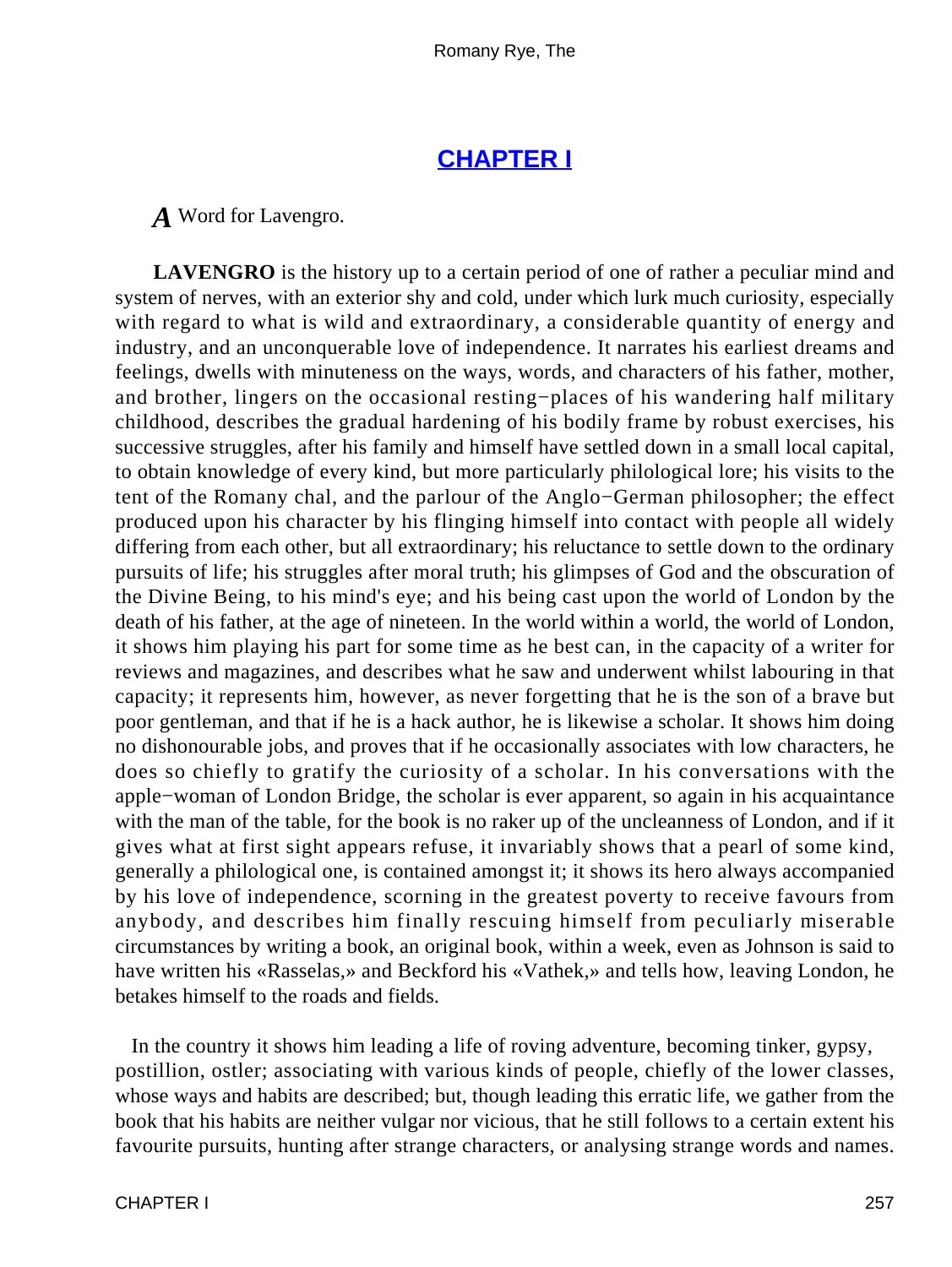At the conclusion of the last chapter, which terminates the first part of the history, it hints that he is about to quit his native land on a grand philological expedition.

Those who read this book with attention – and the author begs to observe that it would be of little utility to read it hurriedly − may derive much information with respect to matters of philology and literature; it will be found treating of most of the principal languages from Ireland to China, and of the literature which they contain; and it is particularly minute with regard to the ways, manners, and speech of the English section of the most extraordinary and mysterious clan or tribe of people to be found in the whole world − the children of Roma. But it contains matters of much more importance than anything in connection with philology, and the literature and manners of nations. Perhaps no work was ever offered to the public in which the kindness and providence of God have been set forth by more striking examples, or the machinations of priestcraft been more truly and lucidly exposed, or the dangers which result to a nation when it abandons itself to effeminacy, and a rage for what is novel and fashionable, than the present.

 With respect to the kindness and providence of God, are they not exemplified in the case of the old apple−woman and her son? These are beings in many points bad, but with warm affections, who, after an agonizing separation, are restored to each other, but not until the hearts of both are changed and purified by the influence of affliction. Are they not exemplified in the case of the rich gentleman, who touches objects in order to avert the evil chance? This being has great gifts and many amiable qualifies, but does not everybody see that his besetting sin is selfishness? He fixes his mind on certain objects, and takes inordinate interest in them, because they are his own, and those very objects, through the providence of God, which is kindness in disguise, become snakes and scorpions to whip him. Tired of various pursuits, he at last becomes an author, and publishes a book, which is very much admired, and which he loves with his usual inordinate affection; the book, consequently, becomes a viper to him, and at last he flings it aside and begins another; the book, however, is not flung aside by the world, who are benefited by it, deriving pleasure and knowledge from it: so the man who merely wrote to gratify self, has already done good to others, and got himself an honourable name. But God will not allow that man to put that book under his head and use it as a pillow: the book has become a viper to him, he has banished it, and is about another, which he finishes and gives to the world; it is a better book than the first, and every one is delighted with it; but it proves to the writer a scorpion, because he loves it with inordinate affection; but it was good for the world that he produced this book, which stung him as a scorpion. Yes; and good for himself, for the labour of writing it amused him, and perhaps prevented him from dying of apoplexy; but the book is banished, and another is begun, and herein, again, is the providence of God manifested; the man has the power of producing still, and God determines that he shall give to the world what remains in his brain, which he would not do, had he been satisfied with the second work; he would have gone to sleep upon that as he would upon the first, for the man is selfish and lazy. In his account of what he suffered during the composition of this work, his besetting sin of selfishness is manifest enough; the work on which he is engaged occupies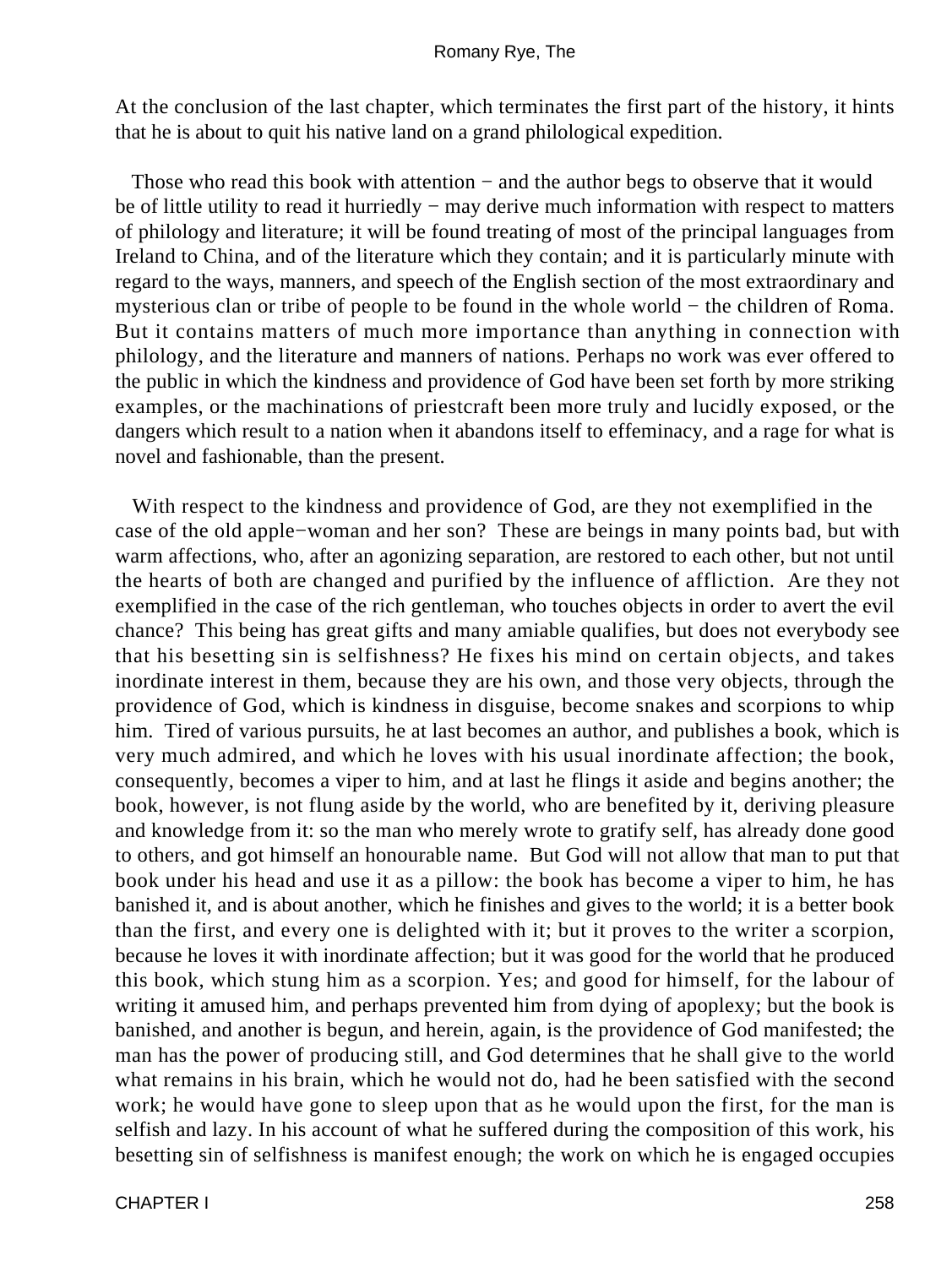his every thought, it is his idol, his deity, it shall be all his own, he won't borrow a thought from any one else, and he is so afraid lest, when he publishes it, that it should be thought that he had borrowed from any one, that he is continually touching objects, his nervous system, owing to his extreme selfishness, having become partly deranged. He is left touching, in order to banish the evil chance from his book, his deity. No more of his history is given; but does the reader think that God will permit that man to go to sleep on his third book, however extraordinary it may be? Assuredly not. God will not permit that man to rest till he has cured him to a certain extent of his selfishness, which has, however, hitherto been very useful to the world.

 Then, again, in the tale of Peter Williams, is not the hand of Providence to be seen? This person commits a sin in his childhood, utters words of blasphemy, the remembrance of which, in after life, preying upon his imagination, unfits him for quiet pursuits, to which he seems to have been naturally inclined; but for the remembrance of that sin, he would have been Peter Williams the quiet and respectable Welsh farmer, somewhat fond of reading the ancient literature of his country in winter evenings, after his work was done. God, however, was aware that there was something in Peter Williams to entitle him to assume a higher calling; he therefore permits this sin, which, though a childish affair, was yet a sin, and committed deliberately, to prey upon his mind till he becomes at last an instrument in the hand of God, a humble Paul, the great preacher, Peter Williams, who, though he considers himself a reprobate and a castaway, instead of having recourse to drinking in mad desperation, as many do who consider themselves reprobates, goes about Wales and England preaching the word of God, dilating on his power and majesty, and visiting the sick and afflicted, until God sees fit to restore to him his peace of mind; which he does not do, however, until that mind is in a proper condition to receive peace, till it has been purified by the pain of the one idea which has so long been permitted to riot in his brain; which pain, however, an angel, in the shape of a gentle faithful wife, had occasionally alleviated; for God is merciful even in the blows which He bestoweth, and will not permit any one to be tempted beyond the measure which he can support. And here it will be as well for the reader to ponder upon the means by which the Welsh preacher is relieved from his mental misery: he is not relieved by a text from the Bible, by the words of consolation and wisdom addressed to him by his angel−minded wife, nor by the preaching of one yet more eloquent than himself; but by a quotation made by Lavengro from the life of Mary Flanders, cut−purse and prostitute, which life Lavengro had been in the habit of reading at the stall of his old friend the apple−woman, on London Bridge, who had herself been very much addicted to the perusal of it, though without any profit whatever. Should the reader be dissatisfied with the manner in which Peter Williams is made to find relief, the author would wish to answer, that the Almighty frequently accomplishes his purposes by means which appear very singular to the eyes of men, and at the same time to observe that the manner in which that relief is obtained, is calculated to read a lesson to the proud, fanciful, and squeamish, who are ever in a fidget lest they should be thought to mix with low society, or to bestow a moment's attention on publications which are not what is called of a perfectly unobjectionable character. Had not Lavengro formed the acquaintance of the apple−woman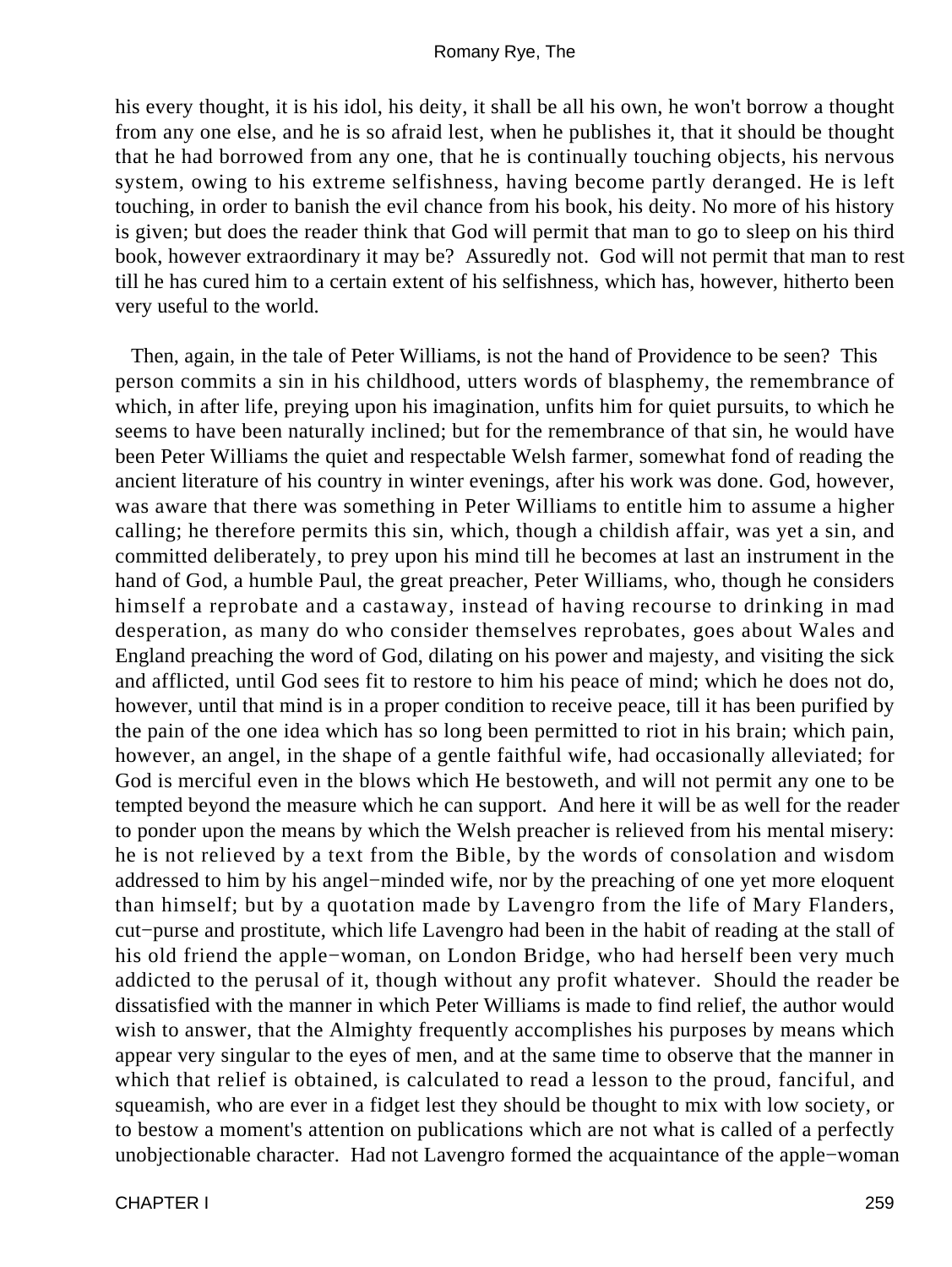on London Bridge, he would not have had an opportunity of reading the life of Mary Flanders; and, consequently, of storing in a memory, which never forgets anything, a passage which contained a balm for the agonized mind of poor Peter Williams. The best medicines are not always found in the finest shops. Suppose, for example, if, instead of going to London Bridge to read, he had gone to Albemarle Street, and had received from the proprietors of the literary establishment in that very fashionable street, permission to read the publications on the tables of the saloons there, does the reader think he would have met any balm in those publications for the case of Peter Williams? does the reader suppose that he would have found Mary Flanders there? He would certainly have found that highly unobjectionable publication, «Rasselas,» and the «Spectator,» or «Lives of Royal and Illustrious Personages,» but, of a surety, no Mary Flanders; so when Lavengro met with Peter Williams, he would have been unprovided with a balm to cure his ulcerated mind, and have parted from him in a way not quite so satisfactory as the manner in which he took his leave of him; for it is certain that he might have read «Rasselas,» and all other unexceptionable works to be found in the library of Albemarle Street, over and over again, before he would have found any cure in them for the case of Peter Williams. Therefore the author requests the reader to drop any squeamish nonsense he may wish to utter about Mary Flanders, and the manner in which Peter Williams was cured.

 And now with respect to the old man who knew Chinese, but could not tell what was o'clock. This individual was a man whose natural powers would have been utterly buried and lost beneath a mountain of sloth and laziness, had not God determined otherwise. He had in his early years chalked out for himself a plan of life in which he had his own ease and self−indulgence solely in view; he had no particular bad passions to gratify, he only wished to live a happy quiet life, just as if the business of this mighty world could be carried on by innocent people fond of ease or quiet, or that Providence would permit innocent quiet drones to occupy any portion of the earth and to cumber it. God had at any rate decreed that this man should not cumber it as a drone. He brings a certain affliction upon him, the agony of which produces that terrible whirling of the brain which, unless it is stopped in time, produces madness; he suffers indescribable misery for a period, until one morning his attention is arrested, and his curiosity is aroused, by certain Chinese letters on a teapot; his curiosity increases more and more, and, of course, in proportion as his curiosity is increased with respect to the Chinese marks, the misery in his brain, produced by his mental affliction, decreases. He sets about learning Chinese, and after the lapse of many years, during which his mind subsides into a certain state of tranquillity, he acquires sufficient knowledge of Chinese to be able to translate with ease the inscriptions to be found on its singular crockery. Yes, the laziest of human beings, through the Providence of God, a being too of rather inferior capacity, acquires the written part of a language so difficult that, as Lavengro said on a former occasion, none but the cleverest people in Europe, the French, are able to acquire it. But God did not intend that man should merely acquire Chinese. He intended that he should be of use to his species, and by the instrumentality of the first Chinese inscription which he translates, the one which first arrested his curiosity, he is taught the duty of hospitality; yes, by means of an inscription in the language of a people, who have scarcely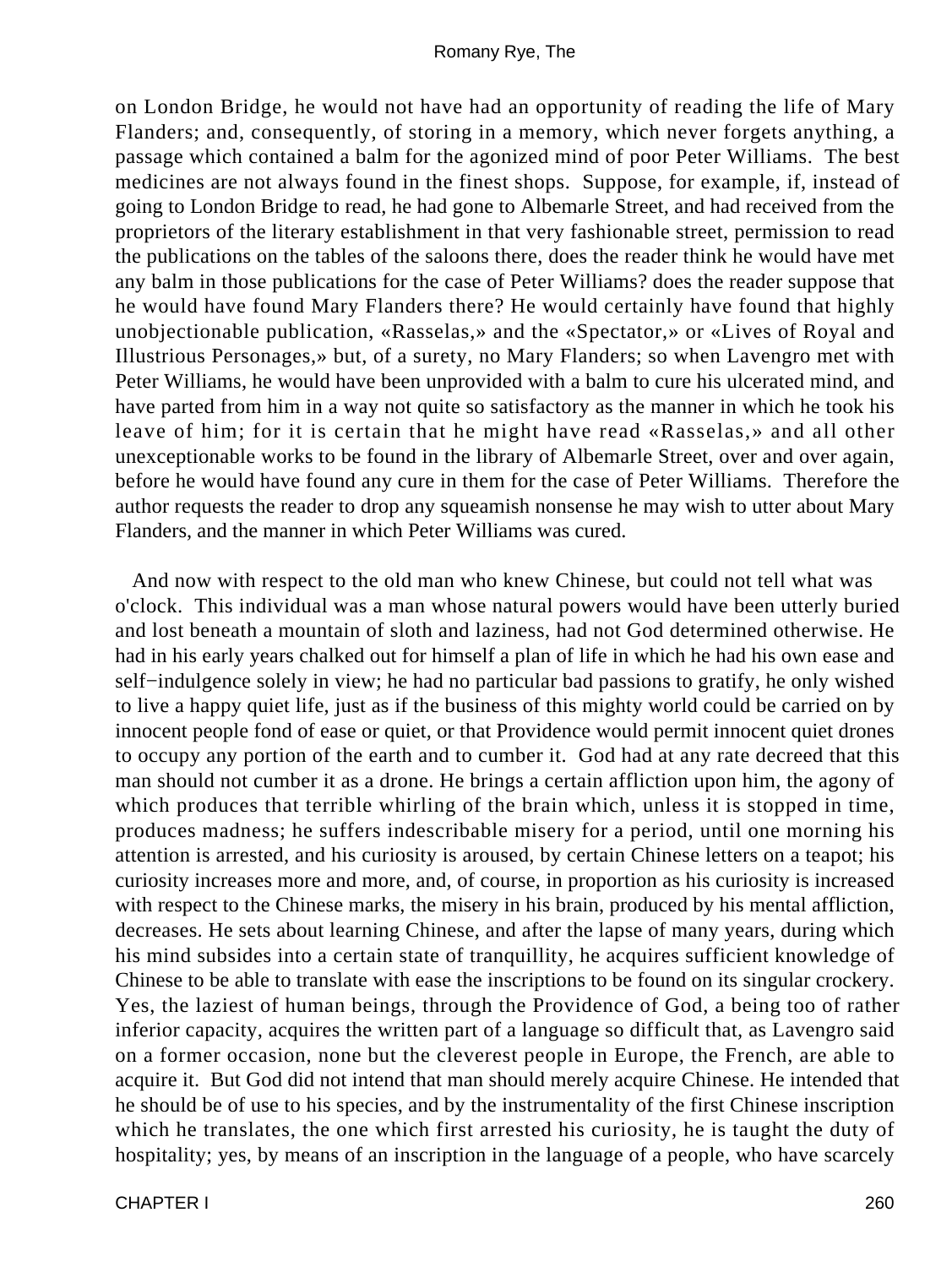an idea of hospitality themselves, God causes the slothful man to play a useful and beneficent part in the world, relieving distressed wanderers, and, amongst others, Lavengro himself. But a striking indication of the man's surprising sloth is still apparent in what he omits to do; he has learnt Chinese, the most difficult of languages, and he practises acts of hospitality, because he believes himself enjoined to do so by the Chinese inscription, but he cannot tell the hour of the day by the clock within his house; he can get on, he thinks, very well without being able to do so; therefore from this one omission, it is easy to come to a conclusion as to what a sluggard's part the man would have played in life, but for the dispensation of Providence; nothing but extreme agony could have induced such a man to do anything useful. He still continues, with all he has acquired, with all his usefulness, and with all his innocence of character, without any proper sense of religion, though he has attained a rather advanced age. If it be observed, that this want of religion is a great defect in the story, the author begs leave to observe that he cannot help it. Lavengro relates the lives of people so far as they were placed before him, but no further. It was certainly a great defect in so good a man to be without religion; it was likewise a great defect in so learned a man not to be able to tell what was o'clock. It is probable that God, in his loving kindness, will not permit that man to go out of the world without religion; who knows but some powerful minister of the church full of zeal for the glory of God, will illume that man's dark mind; perhaps some clergyman will come to the parish who will visit him and teach him his duty to his God. Yes, it is very probable that such a man, before he dies, will have been made to love his God; whether he will ever learn to know what's o'clock is another matter. It is probable that he will go out of the world without knowing what's o'clock. It is not so necessary to be able to tell the time of day by the clock as to know one's God through His inspired word; a man cannot get to heaven without religion, but a man can get there very comfortably without knowing what's o'clock.

 But, above all, the care and providence of God are manifested in the case of Lavengro himself, by the manner in which he is enabled to make his way in the world up to a certain period, without falling a prey either to vice or poverty. In his history, there is a wonderful illustration of part of the text, quoted by his mother, «I have been young, but now am old, yet never saw I the righteous forsaken, or his seed begging his bread.» He is the son of good and honourable parents, but at the critical period of life, that of entering into the world, he finds himself without any earthly friend to help him, yet he manages to make his way; he does not become a Captain in the Life Guards, it is true, nor does he get into Parliament, nor does the last volume conclude in the most satisfactory and unobjectionable manner, by his marrying a dowager countess, as that wise man Addison did, or by his settling down as a great country gentleman, perfectly happy and contented, like the very moral Roderick Random, or the equally estimable Peregrine Pickle; he is hack author, gypsy, tinker, and postillion, yet, upon the whole, he seems to be quite as happy as the younger sons of most earls, to have as high feelings of honour; and when the reader loses sight of him, he has money in his pocket honestly acquired, to enable him to commence a journey quite as laudable as those which the younger sons of earls generally undertake. Surely all this is a manifestation of the kindness and providence of God: and yet he is not a religious person; up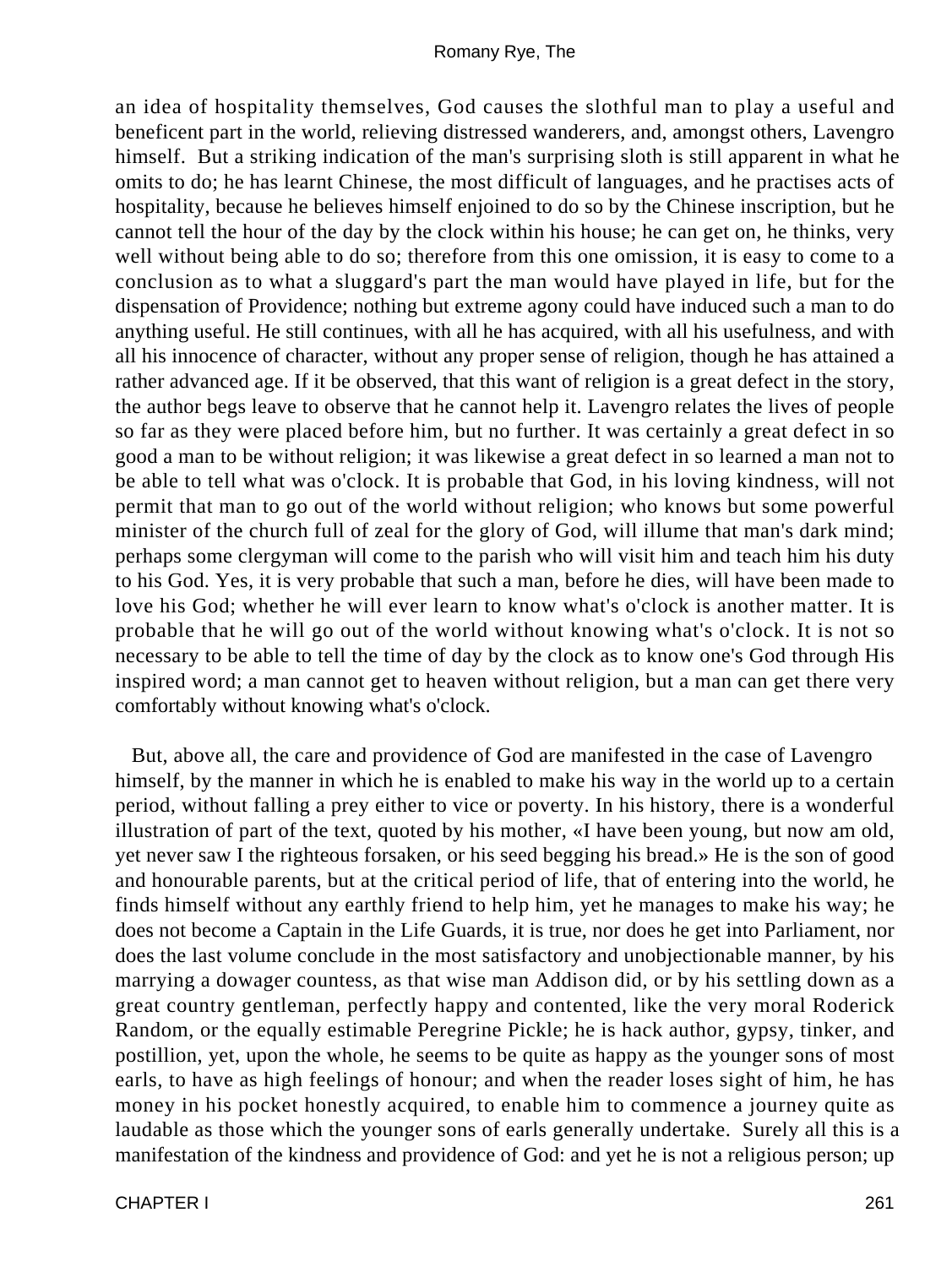to the time when the reader loses sight of him, he is decidedly not a religious person; he has glimpses, it is true, of that God who does not forsake him, but he prays very seldom, is not fond of going to church; and, though he admires Tate and Brady's version of the Psalms, his admiration is rather caused by the beautiful poetry which that version contains than the religion; yet his tale is not finished − like the tale of the gentleman who touched objects, and that of the old man who knew Chinese without knowing what was o'clock; perhaps, like them, he is destined to become religious, and to have, instead of occasional glimpses, frequent and distinct views of his God; yet, though he may become religious, it is hardly to be expected that he will become a very precise and straightlaced person; it is probable that he will retain, with his scholarship, something of his gypsyism, his predilection for the hammer and tongs, and perhaps some inclination to put on certain gloves, not white kid, with any friend who may be inclined for a little old English diversion, and a readiness to take a glass of ale, with plenty of malt in it, and as little hop as may well be − ale at least two years old − with the aforesaid friend, when the diversion is over; for, as it is the belief of the writer that a person may get to heaven very comfortably without knowing what's o'clock, so it is his belief that he will not be refused admission there, because to the last he has been fond of healthy and invigorating exercises, and felt a willingness to partake of any of the good things which it pleases the Almighty to put within the reach of his children during their sojourn upon earth.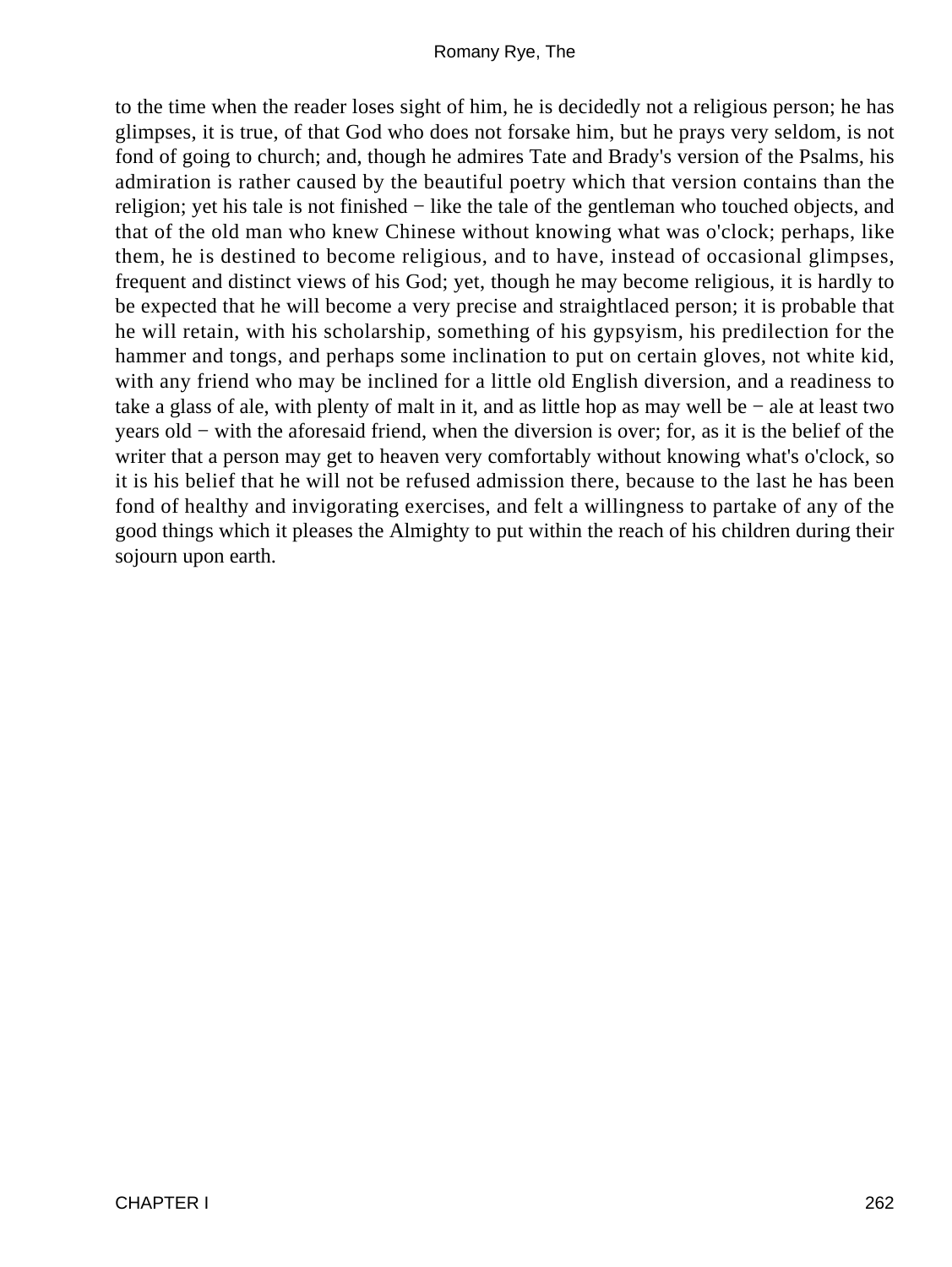## **[CHAPTER II](#page-317-0)**

### *O*n Priestcraft.

 THE writer will now say a few words about priestcraft, and the machinations of Rome, and will afterwards say something about himself, and his motives for writing against them.

 With respect to Rome, and her machinations, much valuable information can be obtained from particular parts of Lavengro, and its sequel. Shortly before the time when the hero of the book is launched into the world, the Popish agitation in England had commenced. The Popish propaganda had determined to make a grand attempt on England; Popish priests were scattered over the land, doing the best they could to make converts to the old superstition. With the plans of Rome, and her hopes, and the reasons on which those hopes are grounded, the hero of the book becomes acquainted, during an expedition which he makes into the country, from certain conversations which he holds with a priest in a dingle, in which the hero had taken up his residence; he likewise learns from the same person much of the secret history of the Roman See, and many matters connected with the origin and progress of the Popish superstition. The individual with whom he holds these conversations is a learned, intelligent, but highly−unprincipled person, of a character however very common amongst the priests of Rome, who in general are people void of all religion, and who, notwithstanding they are tied to Rome by a band which they have neither the power nor wish to break, turn her and her practices, over their cups with their confidential associates, to a ridicule only exceeded by that to which they turn those who become the dupes of their mistress and themselves.

 It is now necessary that the writer should say something with respect to himself, and his motives for waging war against Rome. First of all, with respect to himself, he wishes to state, that to the very last moment of his life, he will do and say all that in his power may be to hold up to contempt and execration the priestcraft and practices of Rome; there is, perhaps, no person better acquainted than himself, not even among the choicest spirits of the priesthood, with the origin and history of Popery. From what he saw and heard of Popery in England, at a very early period of his life, his curiosity was aroused, and he spared himself no trouble, either by travel or study, to make himself well acquainted with it in all its phases, the result being a hatred of it, which he hopes and trusts he shall retain till the moment when his spirit quits the body. Popery is the great lie of the world; a source from which more misery and social degradation have flowed upon the human race, than from all the other sources from which those evils come. It is the oldest of all superstitions; and though in Europe it assumes the name of Christianity, it existed and flourished amidst the Himalayan hills at least two thousand years before the real Christ was born in Bethlehem of Judea; in a word, it is Buddhism; and let those who may be disposed to doubt this assertion, compare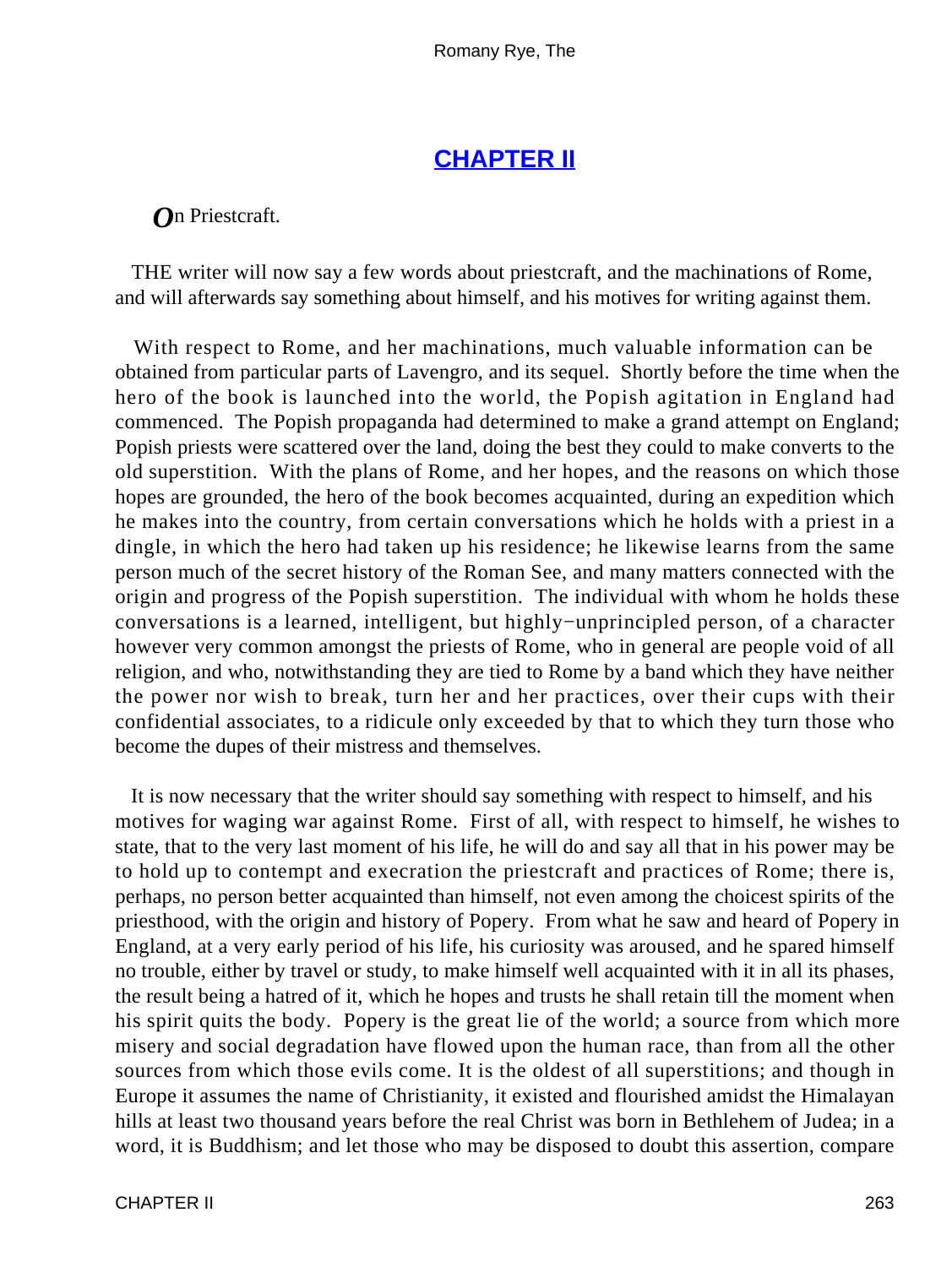the Popery of Rome, and the superstitious practices of its followers, with the doings of the priests who surround the grand Lama; and the mouthings, bellowing, turnings round, and, above all, the penances of the followers of Buddh with those of Roman devotees. But he is not going to dwell here on this point; it is dwelt upon at tolerable length in the text, and has likewise been handled with extraordinary power by the pen of the gifted but irreligious Volney; moreover, the **ELITE** of the Roman priesthood are perfectly well aware that their system is nothing but Buddhism under a slight disguise, and the European world in general has entertained for some time past an inkling of the fact.

 And now a few words with respect to the motives of the writer for expressing a hatred for Rome.

 This expressed abhorrence of the author for Rome might be entitled to little regard, provided it were possible to attribute it to any self−interested motive. There have been professed enemies of Rome, or of this or that system; but their professed enmity may frequently be traced to some cause which does them little credit; but the writer of these lines has no motive, and can have no motive, for his enmity to Rome, save the abhorrence of an honest heart for what is false, base, and cruel. A certain clergyman wrote with much heat against the Papists in the time of − who was known to favour the Papists, but was not expected to continue long in office, and whose supposed successor, the person, indeed, who did succeed him, was thought to be hostile to the Papists. This divine, who obtained a rich benefice from the successor of − who during −'s time had always opposed him in everything he proposed to do, and who, of course, during that time affected to be very inimical to Popery − this divine might well be suspected of having a motive equally creditable for writing against the Papists, as that which induced him to write for them, as soon as his patron, who eventually did something more for him, had espoused their cause; but what motive, save an honest one, can the present writer have, for expressing an abhorrence of Popery? He is no clergyman, and consequently can expect neither benefices nor bishoprics, supposing it were the fashion of the present, or likely to be the fashion of any future administration, to reward clergymen with benefices or bishoprics, who, in the defence of the religion of their country write, or shall write, against Popery, and not to reward those who write, or shall write, in favour of it, and all its nonsense and abominations.

 «But if not a clergyman, he is the servant of a certain society, which has the overthrow of Popery in view, and therefore,» etc. This assertion, which has been frequently made, is incorrect, even as those who have made it probably knew it to be. He is the servant of no society whatever. He eats his own bread, and is one of the very few men in England who are independent in every sense of the word.

 It is true he went to Spain with the colours of that society on his hat − oh! the blood glows in his veins! oh! the marrow awakes in his old bones when he thinks of what he accomplished in Spain in the cause of religion and civilization with the colours of that society in his hat, and its weapon in his hand, even the sword of the word of God; how with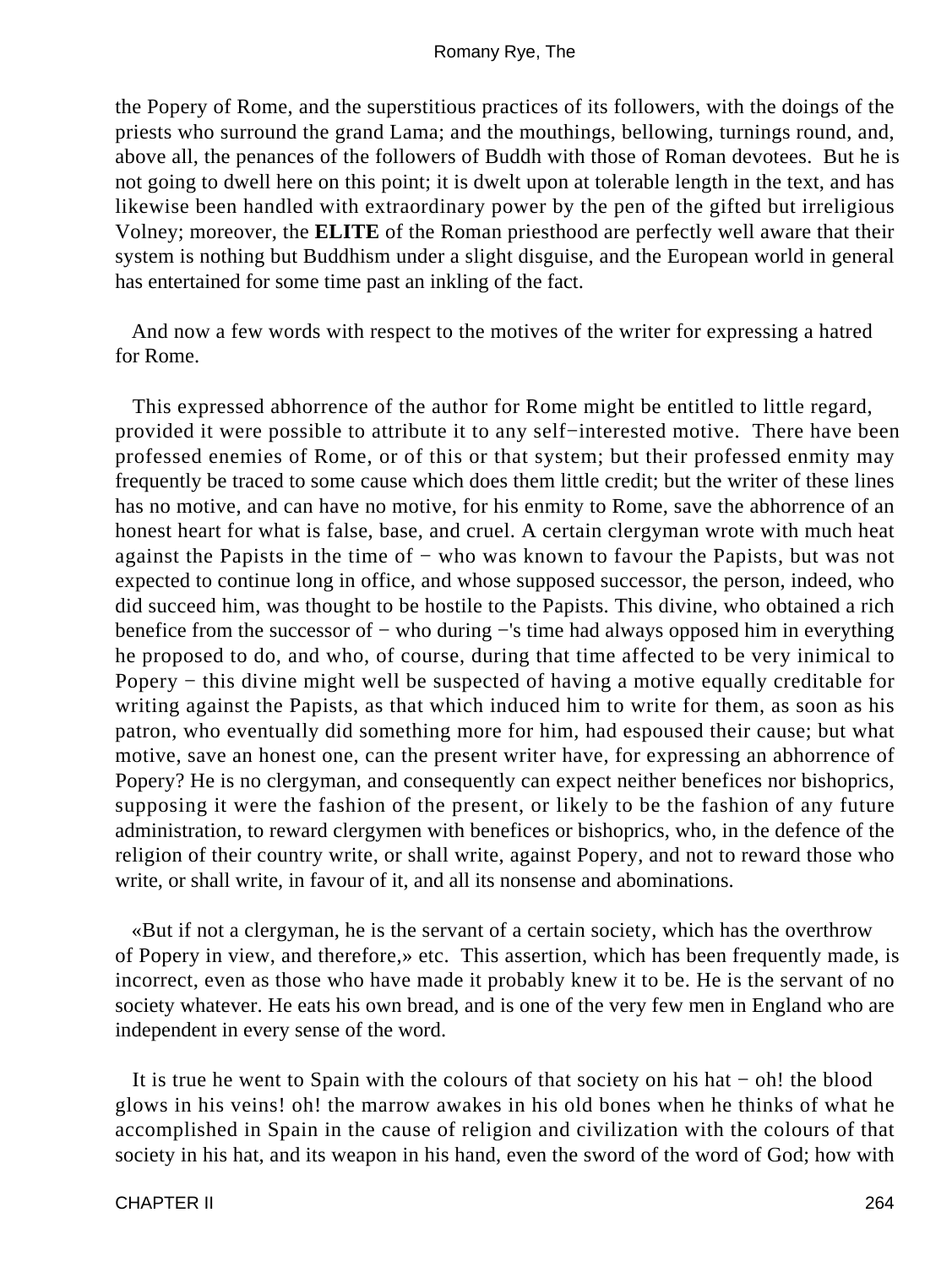that weapon he hewed left and right, making the priests fly before him, and run away squeaking: «Vaya! que demonio es este!» Ay, and when he thinks of the plenty of Bible swords which he left behind him, destined to prove, and which have already proved, pretty calthrops in the heels of Popery. «Halloo! Batuschca,» he exclaimed the other night, on reading an article in a newspaper; "what do you think of the present doings in Spain? Your old friend the zingaro, the gitano who rode about Spain, to say nothing of Galicia, with the Greek Buchini behind him as his squire, had a hand in bringing them about; there are many brave Spaniards connected with the present movement who took Bibles from his hands, and read them and profited by them, learning from the inspired page the duties of one man towards another, and the real value of a priesthood and their head, who set at nought the word of God, and think only of their own temporal interests; ay, and who learned Gitano − their own Gitano − from the lips of the London Caloro, and also songs in the said Gitano, very fit to dumbfounder your semi−Buddhist priests when they attempt to bewilder people's minds with their school−logic and pseudo−ecclesiastical nonsense, songs such as −

«Un Erajai Sinaba chibando un sermon − .»

 − But with that society he has long since ceased to have any connection; he bade it adieu with feelings of love and admiration more than fourteen years ago; so, in continuing to assault Popery, no hopes of interest founded on that society can sway his mind − interest! who, with worldly interest in view, would ever have anything to do with that society? It is poor and supported, like its founder Christ, by poor people; and so far from having political influence, it is in such disfavour, and has ever been, with the dastardly great, to whom the government of England has for many years past been confided, that they having borne its colours only for a month would be sufficient to exclude any man, whatever his talents, his learning, or his courage may be, from the slightest chance of being permitted to serve his country either for fee, or without. A fellow who unites in himself the bankrupt trader, the broken author, or rather book−maker, and the laughed−down single speech spouter of the House of Commons, may look forward, always supposing that at one time he has been a foaming radical, to the government of an important colony. Ay, an ancient fox who has lost his tail may, provided he has a score of radical friends, who will swear that he can bark Chinese, though Chinese is not barked but sung, be forced upon a Chinese colony, though it is well known that to have lost one's tail is considered by the Chinese in general as an irreparable infamy, whilst to have been once connected with a certain society, to which, to its honour be it said, all the radical party are vehemently hostile, would be quite sufficient to keep any one not only from a government, but something much less, even though he could translate the rhymed «Sessions of Hariri,» and were versed, still retaining his tail, in the two languages in which Kien−Loung wrote his Eulogium on Moukden, that piece which, translated by Amyot, the learned Jesuit, won the applause of the celebrated Voltaire.

 No! were the author influenced by hopes of fee or reward, he would, instead of writing against Popery, write for it; all the trumpery titled − he will not call them great again − would then be for him, and their masters the radicals, with their hosts of newspapers, would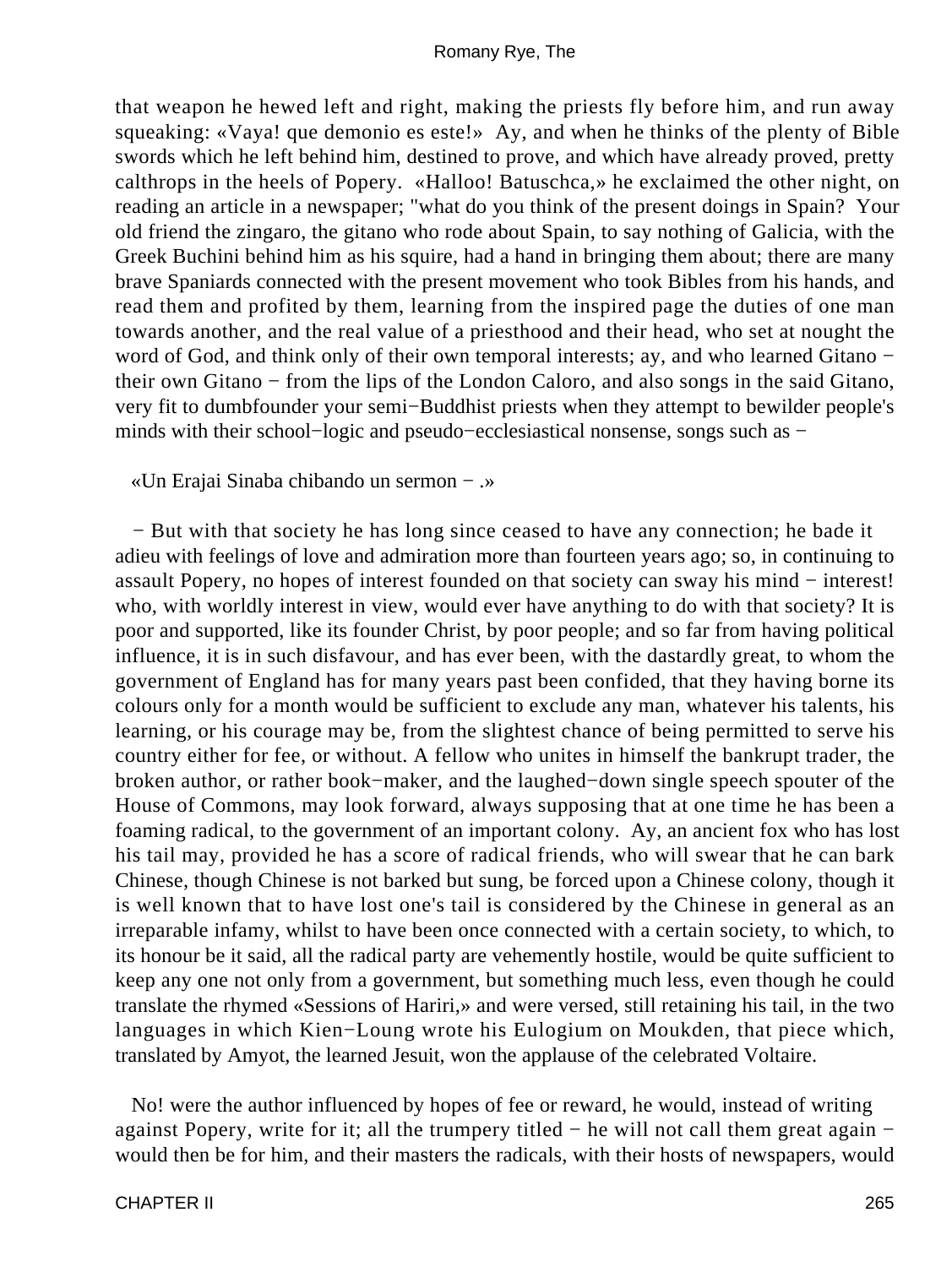be for him, more especially if he would commence maligning the society whose colours he had once on his hat − a society which, as the priest says in the text, is one of the very few Protestant institutions for which the Popish Church entertains any fear, and consequently respect, as it respects nothing which it does not fear. The writer said that certain «rulers» would never forgive him for having been connected with that society; he went perhaps too far in saying «never.» It is probable that they would take him into favour on one condition, which is, that he should turn his pen and his voice against that society; such a mark «of a better way of thinking» would perhaps induce them to give him a government, nearly as good as that which they gave to a certain ancient radical fox at the intercession of his radical friends (who were bound to keep him from the pauper's kennel), after he had promised to foam, bark, and snarl at corruption no more; he might even entertain hopes of succeeding, nay, of superseding, the ancient creature in his government; but even were he as badly off as he is well off, he would do no such thing. He would rather exist on crusts and water; he has often done so, and been happy; nay, he would rather starve than be a rogue − for even the feeling of starvation is happiness compared with what he feels who knows himself to be a rogue, provided he has any feeling at all. What is the use of a mitre or knighthood to a man who has betrayed his principles? What is the use of a gilt collar, nay, even of a pair of scarlet breeches, to a fox who has lost his tail? Oh! the horror which haunts the mind of a fox who has lost his tail; and with reason, for his very mate loathes him, and more especially if, like himself, she has lost her brush. Oh! the horror which haunts the mind of the two−legged rogue who has parted with his principles, or those which he professed − for what? We'll suppose a government. What's the use of a government, if the next day after you have received it, you are obliged for very shame to scurry off to it with the hoot of every honest man sounding in your ears?

«Lightly liar leaped and away ran.» **PIERS PLOWMAN.**

 But bigotry, it has been said, makes the author write against Popery; and thorough−going bigotry, indeed, will make a person say or do anything. But the writer is a very pretty bigot truly! Where will the public find traces of bigotry in anything he has written? He has written against Rome with all his heart, with all his mind, with all his soul, and with all his strength; but as a person may be quite honest, and speak and write against Rome, in like manner he may speak and write against her, and be quite free from bigotry; though it is impossible for any one but a bigot or a bad man to write or speak in her praise; her doctrines, actions, and machinations being what they are.

 Bigotry! The author was born, and has always continued in the wrong church for bigotry, the quiet, unpretending Church of England; a church which, had it been a bigoted church, and not long suffering almost to a fault, might with its opportunities, as the priest says in the text, have stood in a very different position from that which it occupies at present. No! let those who are in search of bigotry, seek for it in a church very different from the inoffensive Church of England, which never encourages cruelty or calumny. Let them seek for it amongst the members of the Church of Rome, and more especially amongst those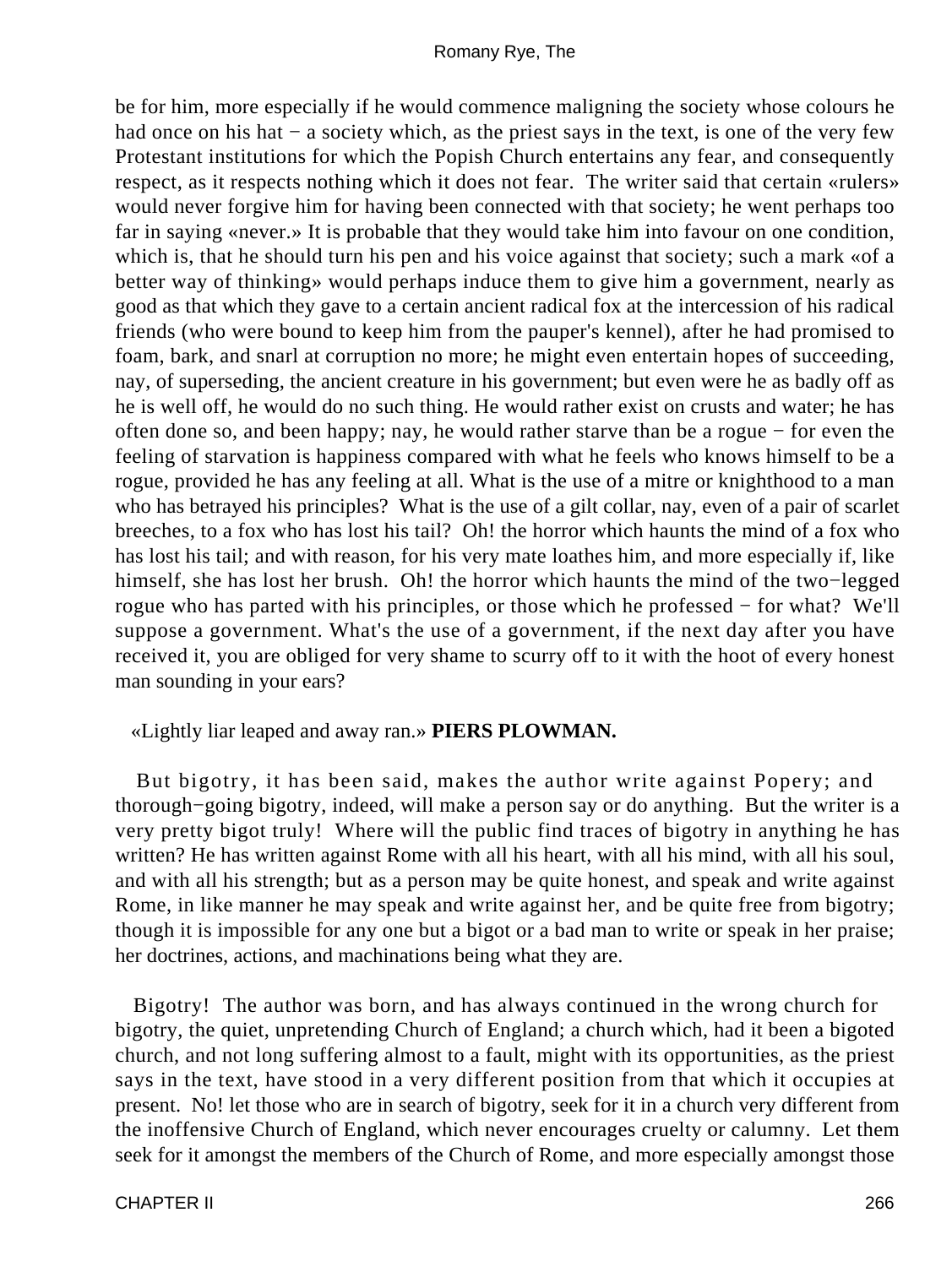who have renegaded to it. There is nothing, however false and horrible, which a pervert to Rome will not say for his church, and which his priests will not encourage him in saying; and there is nothing, however horrible – the more horrible indeed and revolting to human nature, the more eager he would be to do it – which he will not do for it, and which his priests will not encourage him in doing.

 Of the readiness which converts to Popery exhibit to sacrifice all the ties of blood and affection on the shrine of their newly−adopted religion, there is a curious illustration in the work of Luigi Pulci. This man, who was born at Florence in the year 1432, and who was deeply versed in the Bible, composed a poem, called the «Morgante Maggiore,» which he recited at the table of Lorenzo de Medici, the great patron of Italian genius. It is a mock− heroic and religious poem, in which the legends of knight− errantry, and of the Popish Church, are turned to unbounded ridicule. The pretended hero of it is a converted giant, called Morgante; though his adventures do not occupy the twentieth part of the poem, the principal personages being Charlemagne, Orlando, and his cousin Rinaldo of Montalban. Morgante has two brothers, both of them giants, and in the first canto of the poem, Morgante is represented with his brothers as carrying on a feud with the abbot and monks of a certain convent, built upon the confines of heathenesse; the giants being in the habit of flinging down stones, or rather huge rocks, on the convent. Orlando, however, who is banished from the court of Charlemagne, arriving at the convent, undertakes to destroy them, and, accordingly, kills Passamonte and Alabastro, and converts Morgante, whose mind had been previously softened by a vision, in which the «Blessed Virgin» figures. No sooner is he converted than, as a sign of his penitence, what does he do, but hastens and cuts off the hands of his two brothers, saying −

«Io vo' tagliar le mani a tutti quanti E porterolle a que' monaci santi.»

 And he does cut off the hands of his brethren, and carries them to the abbot, who blesses him for so doing. Pulci here is holding up to ridicule and execration the horrid butchery or betrayal of friends by popish converts, and the encouragement they receive from the priest. No sooner is a person converted to Popery, than his principal thought is how he can bring the hands and feet of his brethren, however harmless they may be, and different from the giants, to the «holy priests,» who, if he manages to do so, never fail to praise him, saying to the miserable wretch, as the abbot said to Morgante:−

«Tu sarai or perfetto e vero amico A Cristo, quanto tu gli eri nemico.»

 Can the English public deny the justice of Pulci's illustration, after something which it has lately witnessed? Has it not seen equivalents for the hands and feet of brothers carried by popish perverts to the «holy priests,» and has it not seen the manner in which the offering has been received? Let those who are in quest of bigotry seek for it among the perverts to Rome, and not amongst those who, born in the pale of the Church of England, have always continued in it.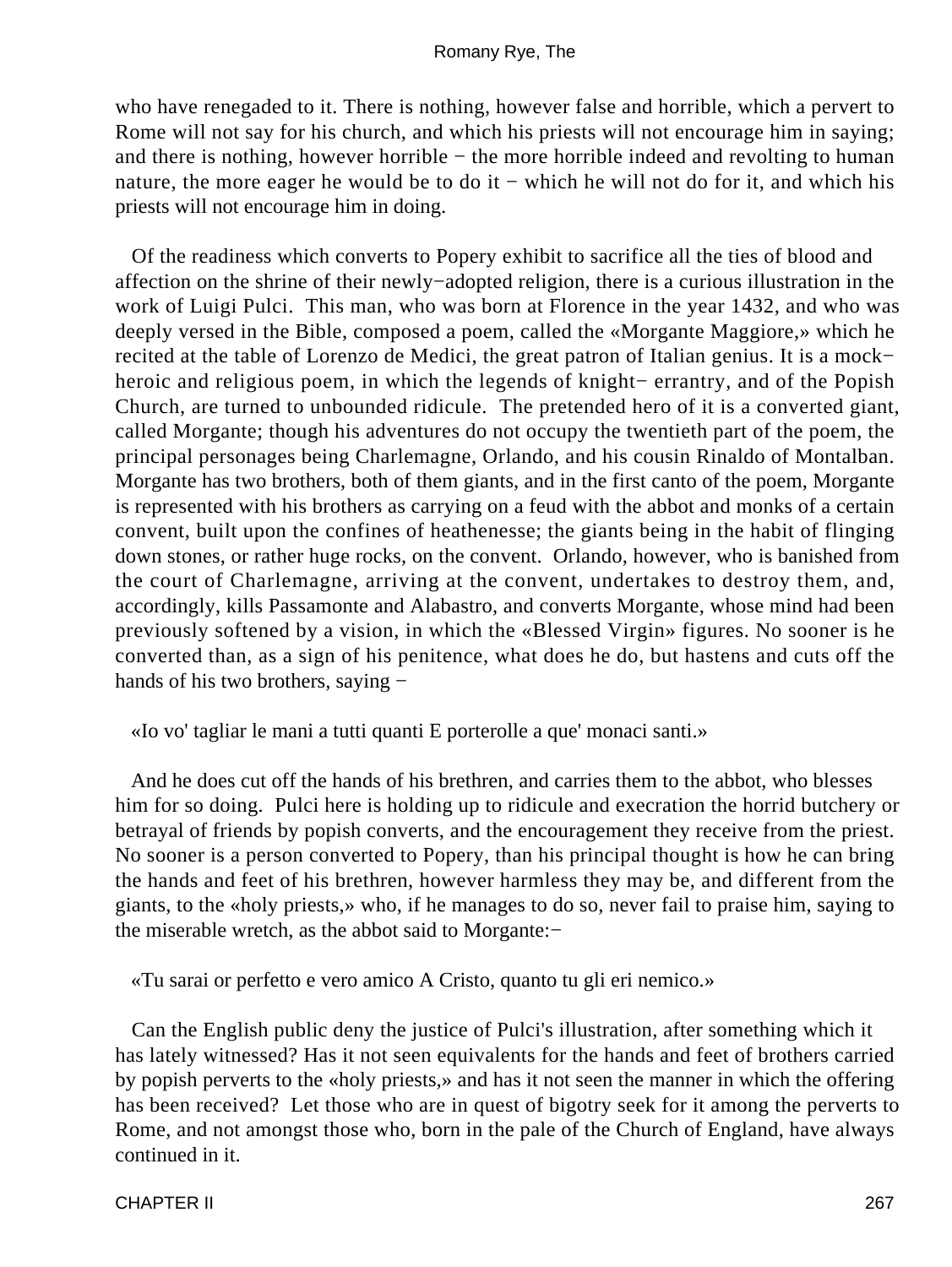## **[CHAPTER III](#page-317-0)**

*O*n Foreign Nonsense.

**WITH** respect to the third point, various lessons which the book reads to the nation at large, and which it would be well for the nation to ponder and profit by.

 There are many species of nonsense to which the nation is much addicted, and of which the perusal of Lavengro ought to give them a wholesome shame. First of all, with respect to the foreign nonsense so prevalent now in England. The hero is a scholar; but, though possessed of a great many tongues, he affects to be neither Frenchman, nor German, nor this or that foreigner; he is one who loves his country, and the language and literature of his country, and speaks up for each and all when there is occasion to do so. Now what is the case with nine out of ten amongst those of the English who study foreign languages? No sooner have they picked up a smattering of this or that speech than they begin to abuse their own country, and everything connected with it, more especially its language. This is particularly the case with those who call themselves German students. It is said, and the writer believes with truth, that when a woman falls in love with a particularly ugly fellow, she squeezes him with ten times more zest than she would a handsome one, if captivated by him. So it is with these German students; no sooner have they taken German in hand than there is nothing like German. Oh, the dear delightful German! How proud I am that it is now my own, and that its divine literature is within my reach! And all this whilst mumbling the most uncouth speech, and crunching the most crabbed literature in Europe. The writer is not an exclusive admirer of everything English; he does not advise his country people never to go abroad, never to study foreign languages, and he does not wish to persuade them that there is nothing beautiful or valuable in foreign literature; he only wishes that they would not make themselves fools with respect to foreign people, foreign languages or reading; that if they chance to have been in Spain, and have picked up a little Spanish, they would not affect the airs of Spaniards; that if males they would not make Tomfools of themselves by sticking cigars into their mouths, dressing themselves in zamarras, and saying, carajo! (2) and if females that they would not make zanies of themselves by sticking cigars into their mouths, flinging mantillas over their heads, and by saying carai, and perhaps carajo too; or if they have been in France or Italy, and have picked up a little French or Italian, they would not affect to be French or Italians; and particularly, after having been a month or two in Germany, or picked up a little German in England, they would not make themselves foolish about everything German, as the Anglo−German in the book does − a real character, the founder of the Anglo−German school in England, and the cleverest Englishman who ever talked or wrote encomiastic nonsense about Germany and the Germans. Of all infatuations connected with what is foreign, the infatuation about everything that is German, to a certain extent prevalent in England, is assuredly the most ridiculous. One can find something like a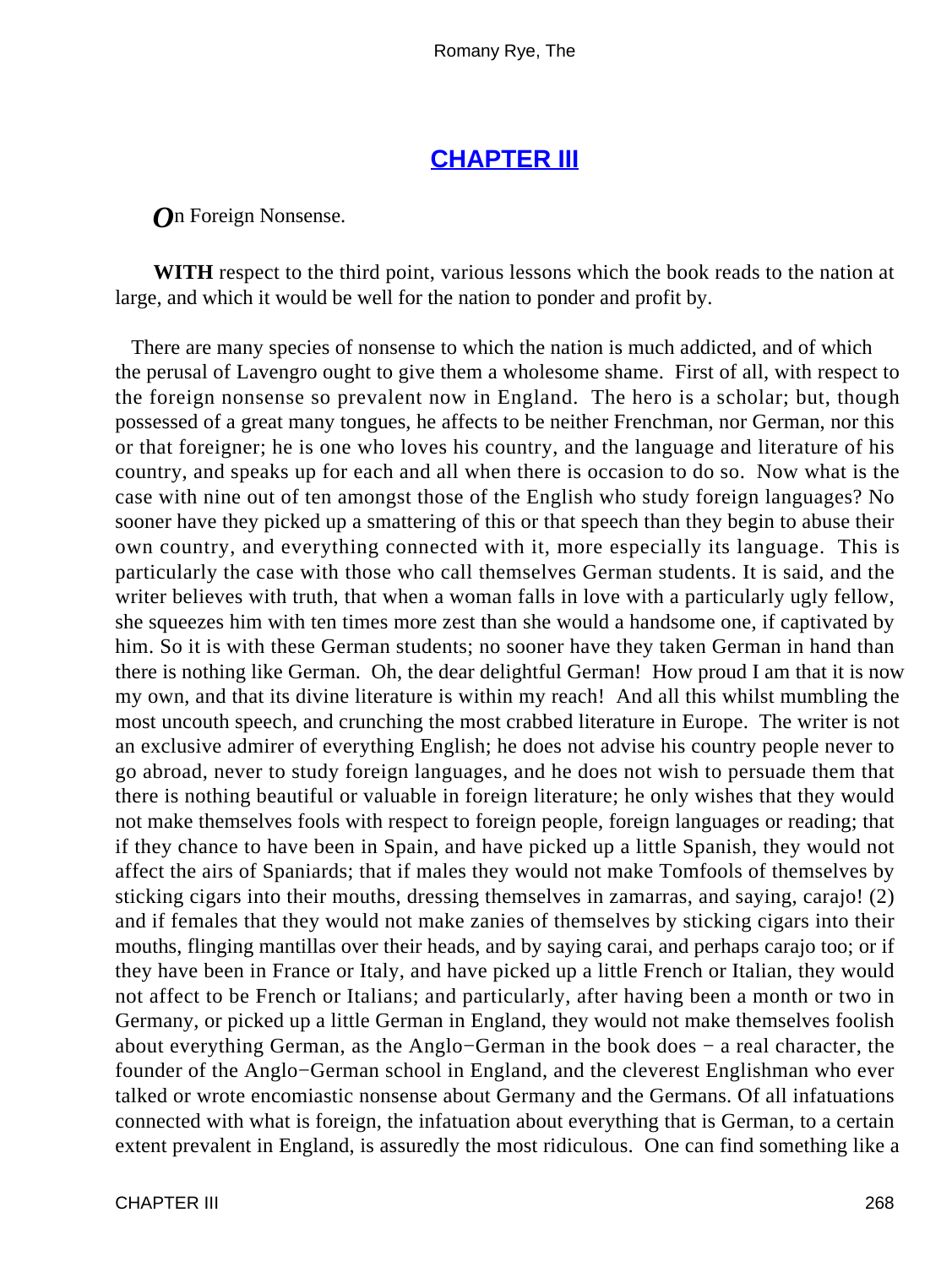palliation for people making themselves somewhat foolish about particular languages, literatures, and people. The Spanish certainly is a noble language, and there is something wild and captivating in the Spanish character, and its literature contains the grand book of the world. French is a manly language. The French are the great martial people in the world; and French literature is admirable in many respects. Italian is a sweet language, and of beautiful simplicity − its literature perhaps the first in the world. The Italians! − wonderful men have sprung up in Italy. Italy is not merely famous for painters, poets, musicians, singers, and linguists – the greatest linguist the world ever saw, the late Cardinal Mezzofanti, was an Italian; but it is celebrated for men − men emphatically speaking: Columbus was an Italian, Alexander Farnese was an Italian, so was the mightiest of the mighty, Napoleon Bonaparte; – but the German language, German literature, and the Germans! The writer has already stated his opinion with respect to German; he does not speak from ignorance or prejudice; he has heard German spoken, and many other languages. German literature! He does not speak from ignorance, he has read that and many a literature, and he repeats − However, he acknowledges that there is one fine poem in the German language, that poem is the «Oberon;» a poem, by the bye, ignored by the Germans  $-$  a speaking fact − and of course, by the Anglo−Germanists. The Germans! he has been amongst them, and amongst many other nations, and confesses that his opinion of the Germans, as men, is a very low one. Germany, it is true, has produced one very great man, the monk who fought the Pope, and nearly knocked him down; but this man his countrymen − a telling fact − affect to despise, and, of course, the Anglo−Germanists: the father of Anglo−Germanism was very fond of inveighing against Luther.

 The madness, or rather foolery, of the English for foreign customs, dresses, and languages, is not an affair of to−day, or yesterday − it is of very ancient date, and was very properly exposed nearly three centuries ago by one Andrew Borde, who under the picture of a «Naked man, with a pair of shears in one hand, and a roll of cloth in the other,» (3) inserted the following lines along with others:−

 «I am an Englishman, and naked I stand here, Musing in my mind what garment I shall weare; For now I will weare this, and now I will weare that, Now I will weare, I cannot tell what. All new fashions be pleasant to mee, I will have them, whether I thrive or thee; What do I care if all the world me fail? I will have a garment reach to my taile; Then am I a minion, for I wear the new guise. The next yeare after I hope to be wise, Not only in wearing my gorgeous array, For I will go to learning a whole summer's day; I will learn Latine, Hebrew, Greek, and French, And I will learn Dutch, sitting on my bench. I had no peere if to myself I were true, Because I am not so, divers times do I rue. Yet I lacke nothing, I have all things at will If I were wise and would hold myself still, And meddle with no matters but to me pertaining, But ever to be true to God and my king. But I have such matters rowling in my pate, That I will and do − I cannot tell what,» etc.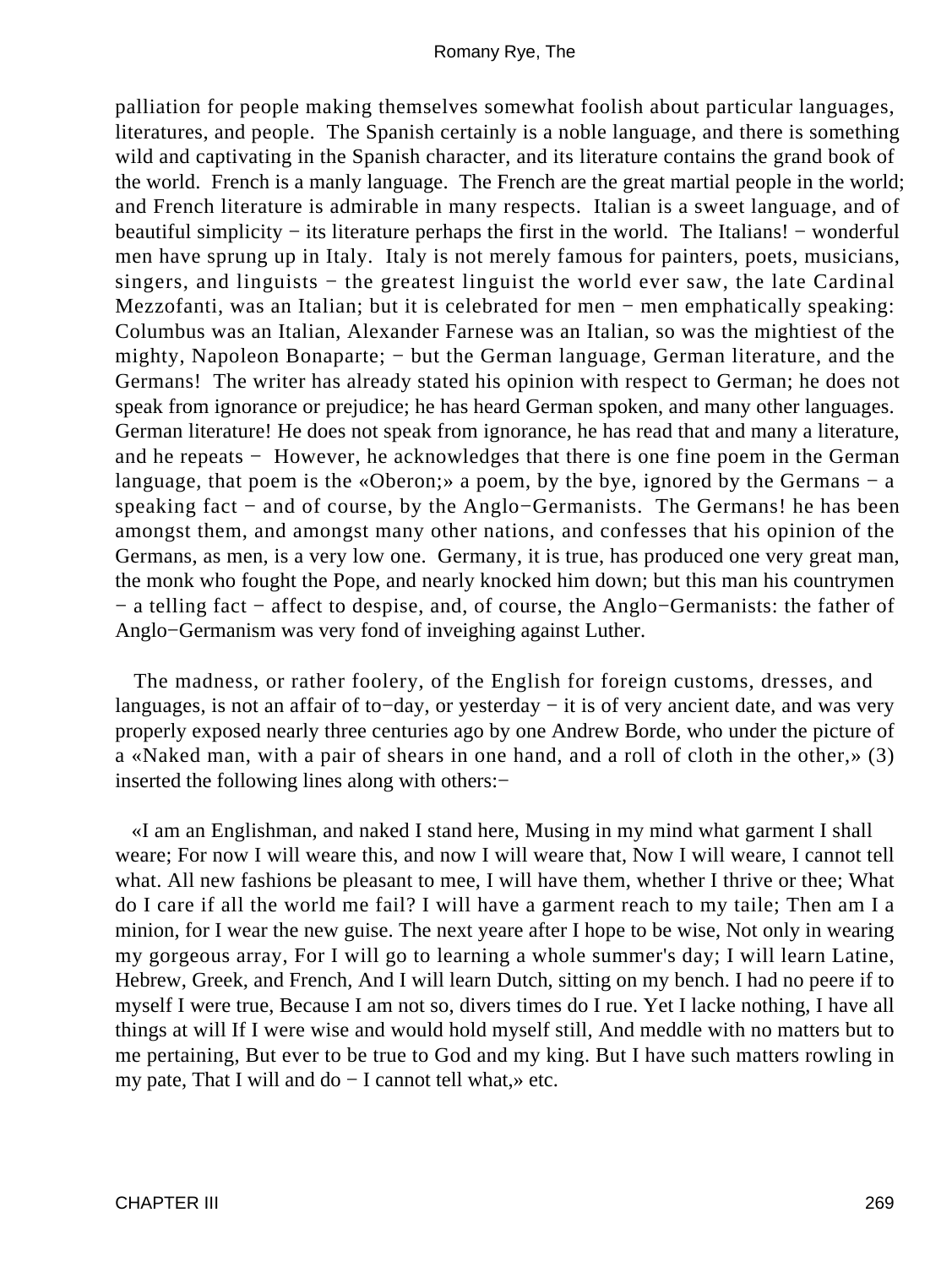### **[CHAPTER IV](#page-317-0)**

*O*n Gentility Nonsense − Illustrations of Gentility.

WHAT is gentility? People in different stations in England – entertain different ideas of what is genteel, (4) but it must be something gorgeous, glittering, or tawdry, to be considered genteel by any of them. The beau−ideal of the English aristocracy, of course with some exceptions, is some young fellow with an imperial title, a military personage of course, for what is military is so particularly genteel, with flaming epaulets, a cocked hat and plume, a prancing charger, and a band of fellows called generals and colonels, with flaming epaulets, cocked hats and plumes, and prancing chargers vapouring behind him. It was but lately that the daughter of an English marquis was heard to say, that the sole remaining wish of her heart − she had known misfortunes, and was not far from fifty − was to be introduced to − whom? The Emperor of Austria! The sole remaining wish of the heart of one who ought to have been thinking of the grave and judgment, was to be introduced to the miscreant who had caused the blood of noble Hungarian females to be whipped out of their shoulders, for no other crime than devotion to their country, and its tall and heroic sons. The middle classes − of course there are some exceptions − admire the aristocracy, and consider them pinks, the aristocracy who admire the Emperor of Austria, and adored the Emperor of Russia, till he became old, ugly, and unfortunate, when their adoration instantly terminated; for what is more ungenteel than age, ugliness, and misfortune! The beau−ideal with those of the lower classes, with peasants and mechanics, is some flourishing railroad contractor: look, for example, how they worship Mr. Flamson. This person makes his grand debut in the year 'thirty−nine, at a public meeting in the principal room of a country inn. He has come into the neighbourhood with the character of a man worth a million pounds, who is to make everybody's fortune; at this time, however, he is not worth a shilling of his own, though he flashes about dexterously three or four thousand pounds, part of which sum he has obtained by specious pretences, and part from certain individuals who are his confederates. But in the year 'forty−nine, he is really in possession of the fortune which he and his agents pretended to be worth ten years before − he is worth a million pounds. By what means has he come by them? By railroad contracts, for which he takes care to be paid in hard cash before he attempts to perform them, and to carry out which he makes use of the sweat and blood of wretches who, since their organization, have introduced crimes and language into England to which it was previously almost a stranger − by purchasing, with paper, shares by hundreds in the schemes to execute which he contracts, and which are his own devising; which shares he sells as soon as they are at a high premium, to which they are speedily forced by means of paragraphs, inserted by himself and agents, in newspapers devoted to his interest, utterly reckless of the terrible depreciation to which they are almost instantly subjected. But he is worth a million pounds, there can be no doubt of the fact − he has not made people's fortunes, at least those whose fortunes it was said he would make; he has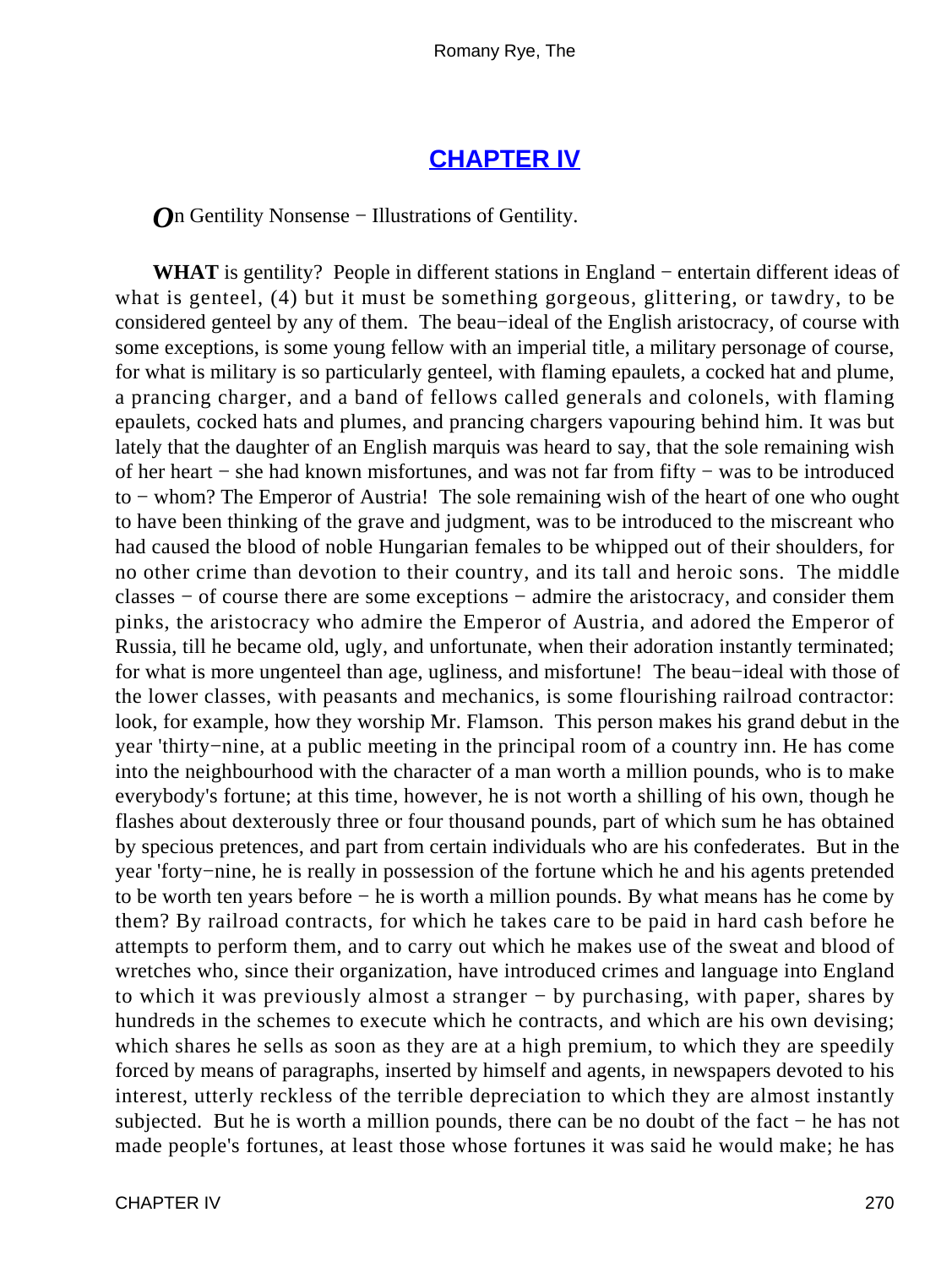made them away; but his own he has made, emphatically made it; he is worth a million pounds. Hurrah for the millionnaire! The clown who views the pandemonium of red brick which he has built on the estate which he has purchased in the neighbourhood of the place of his grand debut, in which every species of architecture, Greek, Indian, and Chinese, is employed in caricature − who hears of the grand entertainment he gives at Christmas in the principal dining− room, the hundred wax−candles, the waggon−load of plate, and the ocean of wine which form parts of it, and above all the two ostrich poults, one at the head, and the other at the foot of the table, exclaims, «Well! if he a'n't bang up, I don't know who be; why he beats my lord hollow!» The mechanic of the borough town, who sees him dashing through the streets in an open landau, drawn by four milk−white horses, amidst his attendant out−riders; his wife, a monster of a woman, by his side, stout as the wife of Tamerlane, who weighed twenty stone, and bedizened out like her whose person shone with the jewels of plundered Persia, stares with silent wonder, and at last exclaims «That's the man for my vote!» You tell the clown that the man of the mansion has contributed enormously to corrupt the rural innocence of England; you point to an incipient branch railroad, from around which the accents of Gomorrah are sounding, and beg him to listen for a moment, and then close his ears. Hodge scratches his head and says, «Well, I have nothing to say to that; all I know is, that he is bang up, and I wish I were he;» perhaps he will add − a Hodge has been known to add − «He has been kind enough to put my son on that very railroad; 'tis true the company is somewhat queer, and the work rather killing, but he gets there half−a−crown a day, whereas from the farmers he would only get eighteen−pence.» You remind the mechanic that the man in the landau has been the ruin of thousands and you mention people whom he himself knows, people in various grades of life, widows and orphans amongst them, whose little all has been dissipated, and whom he has reduced to beggary by inducing them to become sharers in his delusive schemes. But the mechanic says, «Well, the more fools they to let themselves be robbed. But I don't call that kind of thing robbery, I merely call it out−witting; and everybody in this free country has a right to outwit others if he can. What a turn−out he has!» One was once heard to add, «I never saw a more genteel−looking man in all my life except one, and that was a gentleman's walley, who was much like him. It is true that he is rather under−sized, but then madam, you know, makes up for all.»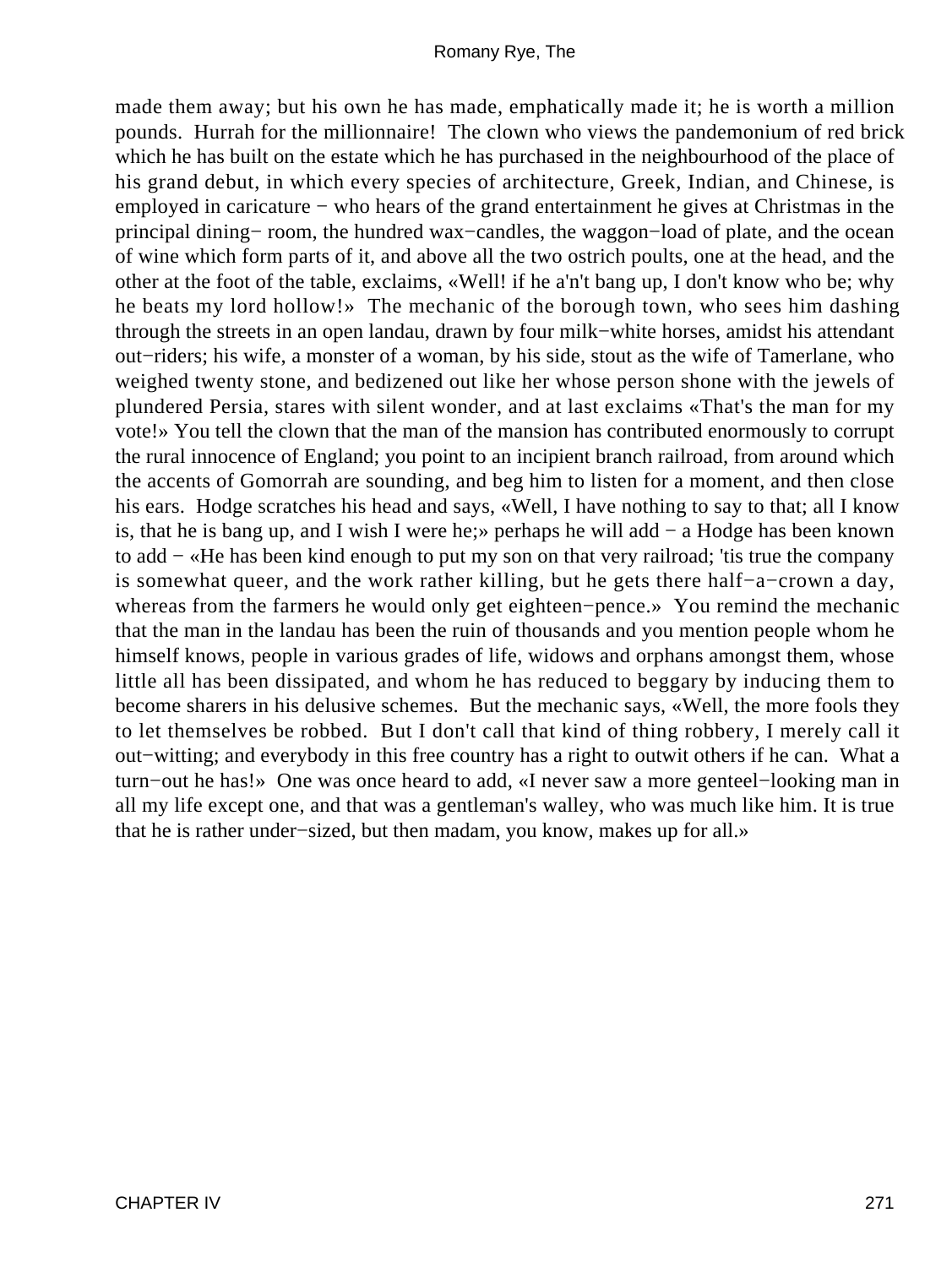### **[CHAPTER V](#page-317-0)**

*S*ubject of Gentility continued.

 IN the last chapter have been exhibited specimens of gentility, so considered by different classes; by one class power, youth, and epaulets are considered the ne plus ultra of gentility; by another class pride, stateliness, and title; by another, wealth and flaming tawdriness. But what constitutes a gentleman? It is easy to say at once what constitutes a gentleman, and there are no distinctions in what is gentlemanly, (5) as there are in what is genteel. The characteristics of a gentleman are high feeling − a determination never to take a cowardly advantage of another − a liberal education − absence of narrow views − generosity and courage, propriety of behaviour. Now a person may be genteel according to one or another of the three standards described above, and not possess one of the characteristics of a gentleman. Is the emperor a gentleman, with spatters of blood on his clothes, scourged from the backs of noble Hungarian women? Are the aristocracy gentlefolks, who admire him? Is Mr. Flamson a gentleman, although he has a million pounds? No! cowardly miscreants, admirers of cowardly miscreants, and people who make a million pounds by means compared with which those employed to make fortunes by the getters up of the South Sea Bubble might be called honest dealing, are decidedly not gentlefolks. Now as it is clearly demonstrable that a person may be perfectly genteel according to some standard or other, and yet be no gentleman, so it is demonstrable that a person may have no pretensions to gentility, and yet be a gentleman. For example, there is Lavengro! Would the admirers of the emperor, or the admirers of those who admire the emperor, or the admirers of Mr. Flamson, call him genteel? and gentility with them is everything! Assuredly they would not; and assuredly they would consider him respectively as a being to be shunned, despised, or hooted. Genteel! Why at one time he is a hack author – writes reviewals for eighteenpence a page − edits a Newgate chronicle. At another he wanders the country with a face grimy from occasionally mending kettles; and there is no evidence that his clothes are not seedy and torn, and his shoes down at the heel; but by what process of reasoning will they prove that he is no gentleman? Is he not learned? Has he not generosity and courage? Whilst a hack author, does he pawn the books entrusted to him to review? Does he break his word to his publisher? Does he write begging letters? Does he get clothes or lodgings without paying for them? Again, whilst a wanderer, does he insult helpless women on the road with loose proposals or ribald discourse? Does he take what is not his own from the hedges? Does he play on the fiddle, or make faces in public−houses, in order to obtain pence or beer? or does he call for liquor, swallow it, and then say to a widowed landlady, «Mistress, I have no brass?» In a word, what vice and crime does he perpetrate − what low acts does he commit? Therefore, with his endowments, who will venture to say that he is no gentleman? – unless it be an admirer of Mr. Flamson − a clown − who will, perhaps, shout − «I say he is no gentleman; for who can be a gentleman who keeps no gig?»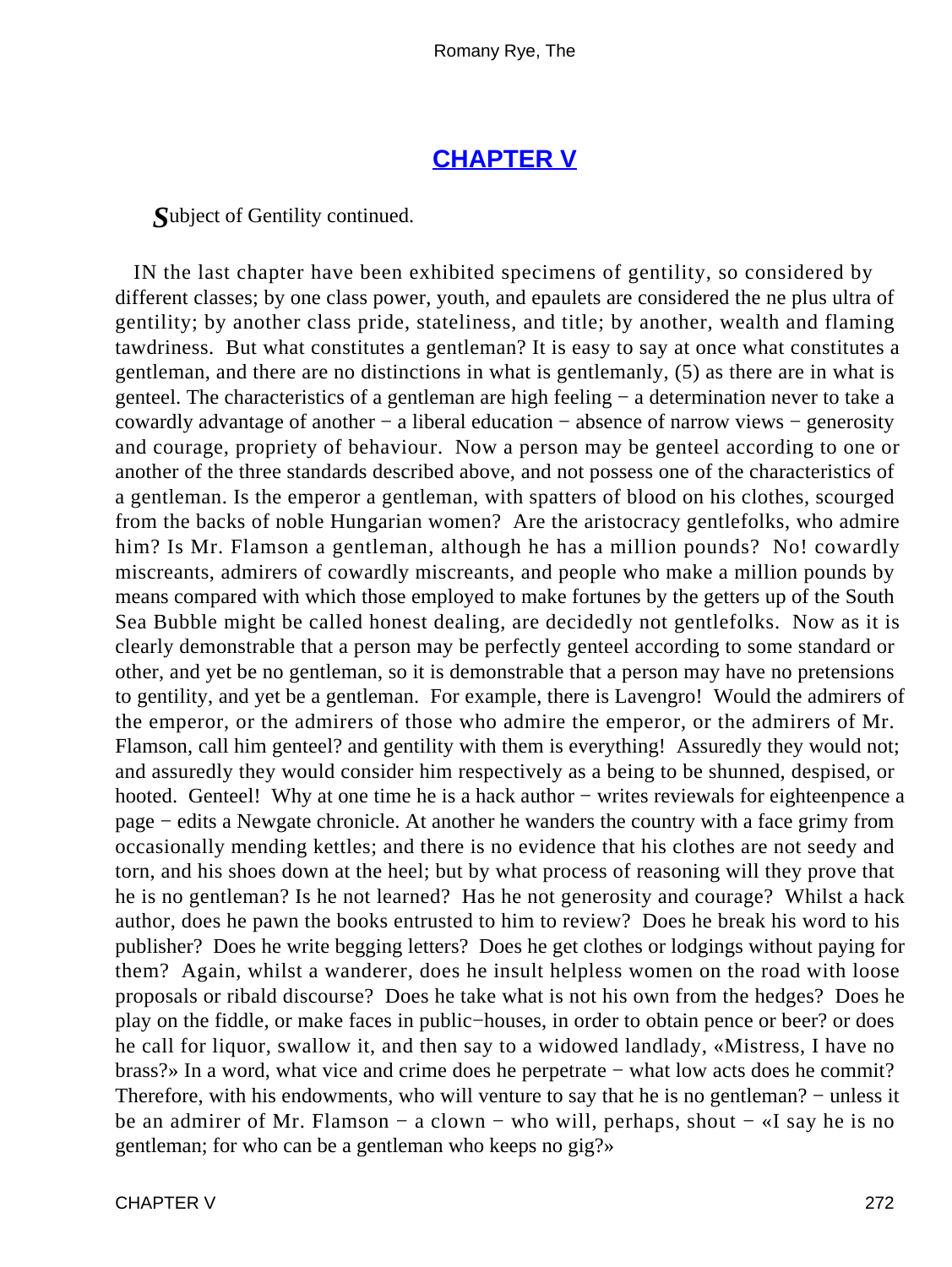The indifference exhibited by Lavengro for what is merely genteel, compared with his solicitude never to infringe the strict laws of honour, should read a salutary lesson. The generality of his countrymen are far more careful not to transgress the customs of what they call gentility, than to violate the laws of honour or morality. They will shrink from carrying their own carpet−bag, and from speaking to a person in seedy raiment, whilst to matters of much higher importance they are shamelessly indifferent. Not so Lavengro; he will do anything that he deems convenient, or which strikes his fancy, provided it does not outrage decency, or is unallied to profligacy; is not ashamed to speak to a beggar in rags, and will associate with anybody, provided he can gratify a laudable curiosity. He has no abstract love for what is low, or what the world calls low. He sees that many things which the world looks down upon are valuable, so he prizes much which the world condemns; he sees that many things which the world admires are contemptible, so he despises much which the world does not; but when the world prizes what is really excellent, he does not contemn it, because the world regards it. If he learns Irish, which all the world scoffs at, he likewise learns Italian, which all the world melts at. If he learns Gypsy, the language of the tattered tent, he likewise learns Greek, the language of the college−hall. If he learns smithery, he also learns − ah! what does he learn to set against smithery? – the law? No; he does not learn the law, which, by the way, is not very genteel. Swimming? Yes, he learns to swim. Swimming, however, is not genteel; and the world − at least the genteel part of it − acts very wisely in setting its face against it; for to swim you must be naked, and how would many a genteel person look without his clothes? Come, he learns horsemanship; a very genteel accomplishment, which every genteel person would gladly possess, though not all genteel people do.

 Again as to associates: if he holds communion when a boy with Murtagh, the scarecrow of an Irish academy, he associates in after life with Francis Ardry, a rich and talented young Irish gentleman about town. If he accepts an invitation from Mr. Petulengro to his tent, he has no objection to go home with a rich genius to dinner; who then will say that he prizes a thing or a person because they are ungenteel? That he is not ready to take up with everything that is ungenteel he gives a proof, when he refuses, though on the brink of starvation, to become bonnet to the thimble−man, an office, which, though profitable, is positively ungenteel. Ah! but some sticker−up for gentility will exclaim, «The hero did not refuse this office from an insurmountable dislike to its ungentility, but merely from a feeling of principle.» Well! the writer is not fond of argument, and he will admit that such was the case; he admits that it was a love of principle, rather than an over−regard for gentility, which prevented the hero from accepting, when on the brink of starvation, an ungenteel though lucrative office, an office which, the writer begs leave to observe, many a person with a great regard for gentility, and no particular regard for principle, would in a similar strait have accepted; for when did a mere love for gentility keep a person from being a dirty scoundrel, when the alternatives were «either be a dirty scoundrel or starve?» One thing, however, is certain, which is, that Lavengro did not accept the office, which if a love for what is low had been his ruling passion he certainly would have done; consequently, he refuses to do one thing which no genteel person would willingly do, even as he does many things which every genteel person would gladly do, for example, speaks Italian, rides on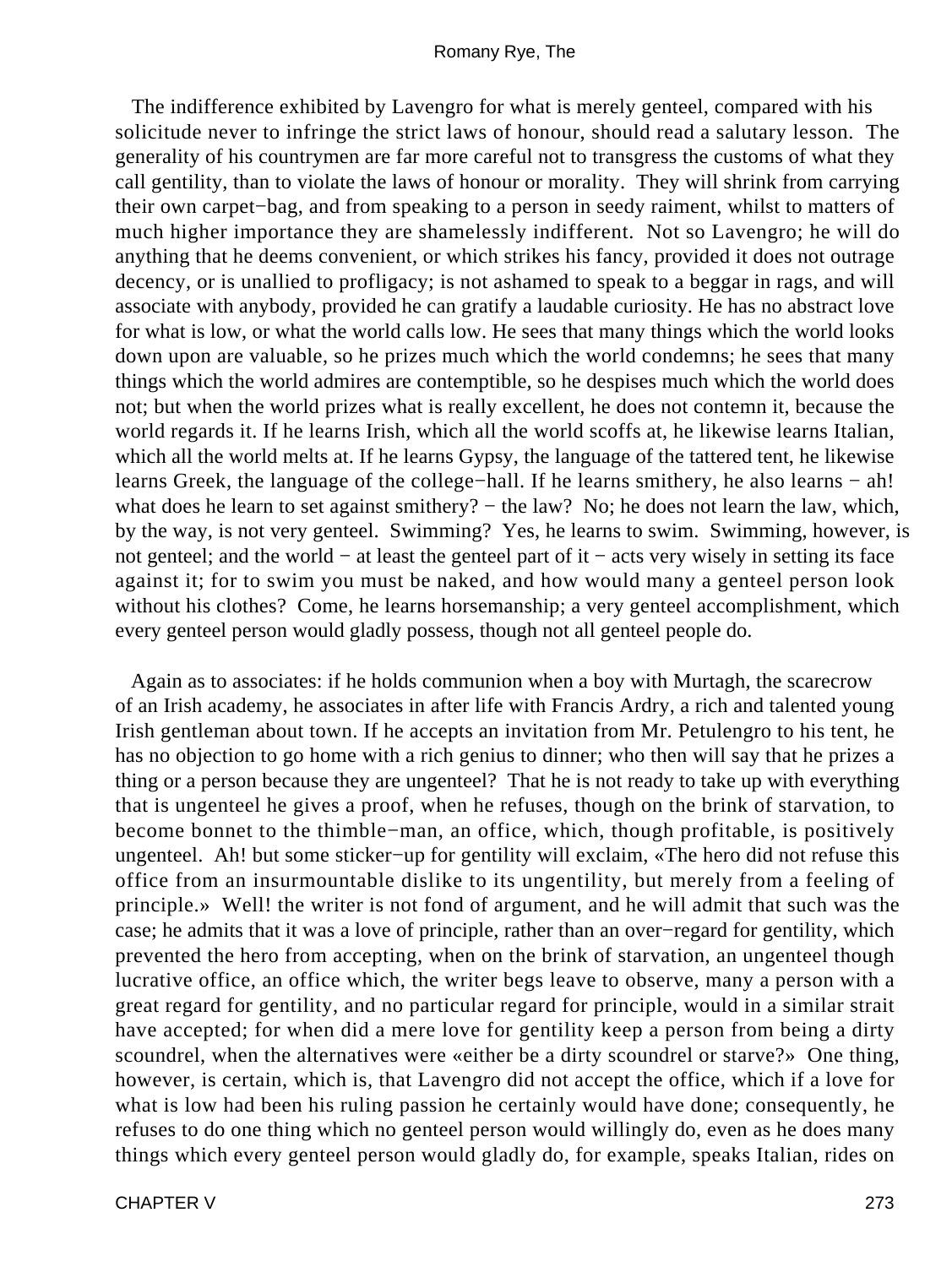horseback, associates with a fashionable young man, dines with a rich genius, et cetera. Yet − and it cannot be minced − he and gentility with regard to many things are at strange divergency; he shrinks from many things at which gentility placidly hums a tune, or approvingly simpers, and does some things at which gentility positively shrinks. He will not run into debt for clothes or lodgings, which he might do without any scandal to gentility; he will not receive money from Francis Ardry, and go to Brighton with the sister of Annette Le Noir, though there is nothing ungenteel in borrowing money from a friend, even when you never intend to repay him, and something poignantly genteel in going to a watering−place with a gay young Frenchwoman; but he has no objection, after raising twenty pounds by the sale of that extraordinary work «Joseph Sell,» to set off into the country, mend kettles under hedge−rows, and make pony and donkey shoes in a dingle. Here, perhaps, some plain, well–meaning person will cry – and with much apparent justice – how can the writer justify him in this act? What motive, save a love for what is low, could induce him to do such a thing? Would the writer have everybody who is in need of recreation go into the country, mend kettles under hedges, and make pony shoes in dingles? To such an observation the writer would answer, that Lavengro had an excellent motive in doing what he did, but that the writer is not so unreasonable as to wish everybody to do the same. It is not everybody who can mend kettles. It is not everybody who is in similar circumstances to those in which Lavengro was. Lavengro flies from London and hack authorship, and takes to the roads from fear of consumption; it is expensive to put up at inns, and even at public−houses, and Lavengro has not much money; so he buys a tinker's cart and apparatus, and sets up as tinker, and subsequently as blacksmith; a person living in a tent, or in anything else, must do something or go mad; Lavengro had a mind, as he himself well knew, with some slight tendency to madness, and had he not employed himself, he must have gone wild; so to employ himself he drew upon one of his resources, the only one available at the time. Authorship had nearly killed him, he was sick of reading, and had besides no books; but he possessed the rudiments of an art akin to tinkering; he knew something of smithery, having served a kind of apprenticeship in Ireland to a fairy smith; so he draws upon his smithery to enable him to acquire tinkering, he speedily acquires that craft, even as he had speedily acquired Welsh, owing to its connection with Irish, which language he possessed; and with tinkering he amuses himself until he lays it aside to resume smithery. A man who has an innocent resource, has quite as much right to draw upon it in need, as he has upon a banker in whose hands he has placed a sum; Lavengro turns to advantage, under particular circumstances, a certain resource which he has, but people who are not so forlorn as Lavengro, and have not served the same apprenticeship which he had, are not advised to follow his example. Surely he was better employed in plying the trades of tinker and smith than in having recourse to vice, in running after milk−maids, for example. Running after milk−maids is by no means an ungenteel rural diversion; but let any one ask some respectable casuist (the Bishop of London for example), whether Lavengro was not far better employed, when in the country, at tinkering and smithery than he would have been in running after all the milk−maids in Cheshire, though tinkering is in general considered a very ungenteel employment, and smithery little better, notwithstanding that an Orcadian poet, who wrote in Norse about eight hundred years ago, reckons the latter among nine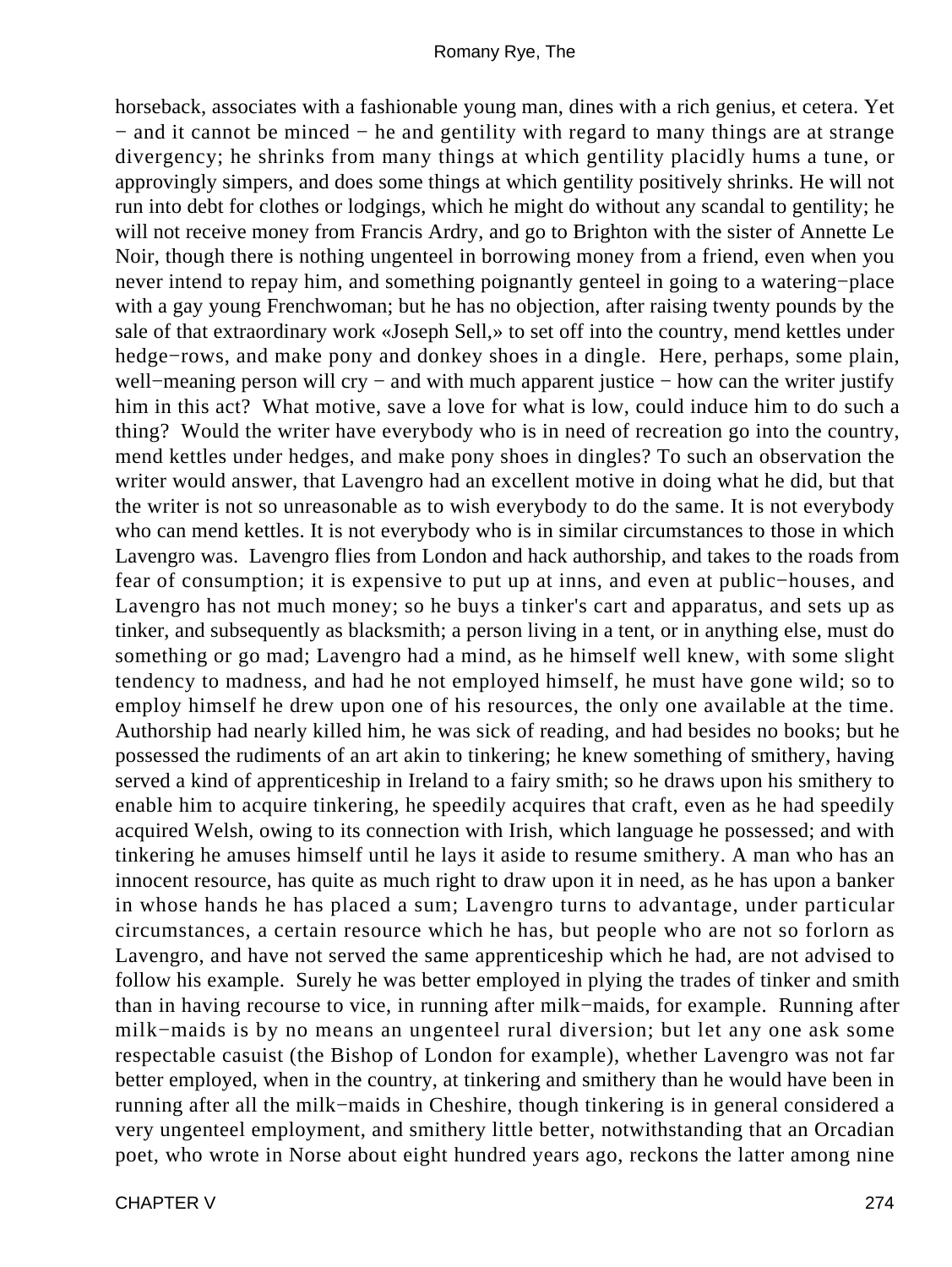noble arts which he possessed, naming it along with playing at chess, on the harp, and ravelling runes, or as the original has it, «treading runes» − that is, compressing them into a small compass by mingling one letter with another, even as the Turkish caligraphists ravel the Arabic letters, more especially those who write talismans.

 «Nine arts have I, all noble; I play at chess so free, At ravelling runes I'm ready, At books and smithery; I'm skilled o'er ice at skimming On skates, I shoot and row, And few at harping match me, Or minstrelsy, I trow.»

 But though Lavengro takes up smithery, which, though the Orcadian ranks it with chess−playing and harping, is certainly somewhat of a grimy art, there can be no doubt that, had he been wealthy and not so forlorn as he was, he would have turned to many things, honourable, of course, in preference. He has no objection to ride a fine horse when he has the opportunity: he has his day−dream of making a fortune of two hundred thousand pounds by becoming a merchant and doing business after the Armenian fashion; and there can be no doubt that he would have been glad to wear fine clothes, provided he had had sufficient funds to authorize him in wearing them. For the sake of wandering the country and plying the hammer and tongs, he would not have refused a commission in the service of that illustrious monarch George the Fourth, provided he had thought that he could live on his pay, and not be forced to run in debt to tradesmen, without any hope of paying them, for clothes and luxuries, as many highly genteel officers in that honourable service were in the habit of doing. For the sake of tinkering, he would certainly not have refused a secretaryship of an embassy to Persia, in which he might have turned his acquaintance with Persian, Arabic, and the Lord only knows what other languages, to account. He took to tinkering and smithery, because no better employments were at his command. No war is waged in the book against rank, wealth, fine clothes, or dignified employments; it is shown, however, that a person may be a gentleman and a scholar without them. Rank, wealth, fine clothes, and dignified employments, are no doubt very fine things, but they are merely externals, they do not make a gentleman, they add external grace and dignity to the gentleman and scholar, but they make neither; and is it not better to be a gentleman without them than not a gentleman with them? Is not Lavengro, when he leaves London on foot with twenty pounds in his pocket, entitled to more respect than Mr. Flamson flaming in his coach with a million? And is not even the honest jockey at Horncastle, who offers a fair price to Lavengro for his horse, entitled to more than the scoundrel lord, who attempts to cheat him of one−fourth of its value?

 Millions, however, seem to think otherwise, by their servile adoration of people whom without rank, wealth, and fine clothes they would consider infamous, but whom possessed of rank, wealth, and glittering habiliments they seem to admire all the more for their profligacy and crimes. Does not a blood−spot, or a lust−spot, on the clothes of a blooming emperor, give a kind of zest to the genteel young god? Do not the pride, superciliousness, and selfishness of a certain aristocracy make it all the more regarded by its worshippers? and do not the clownish and gutter−blood admirers of Mr. Flamson like him all the more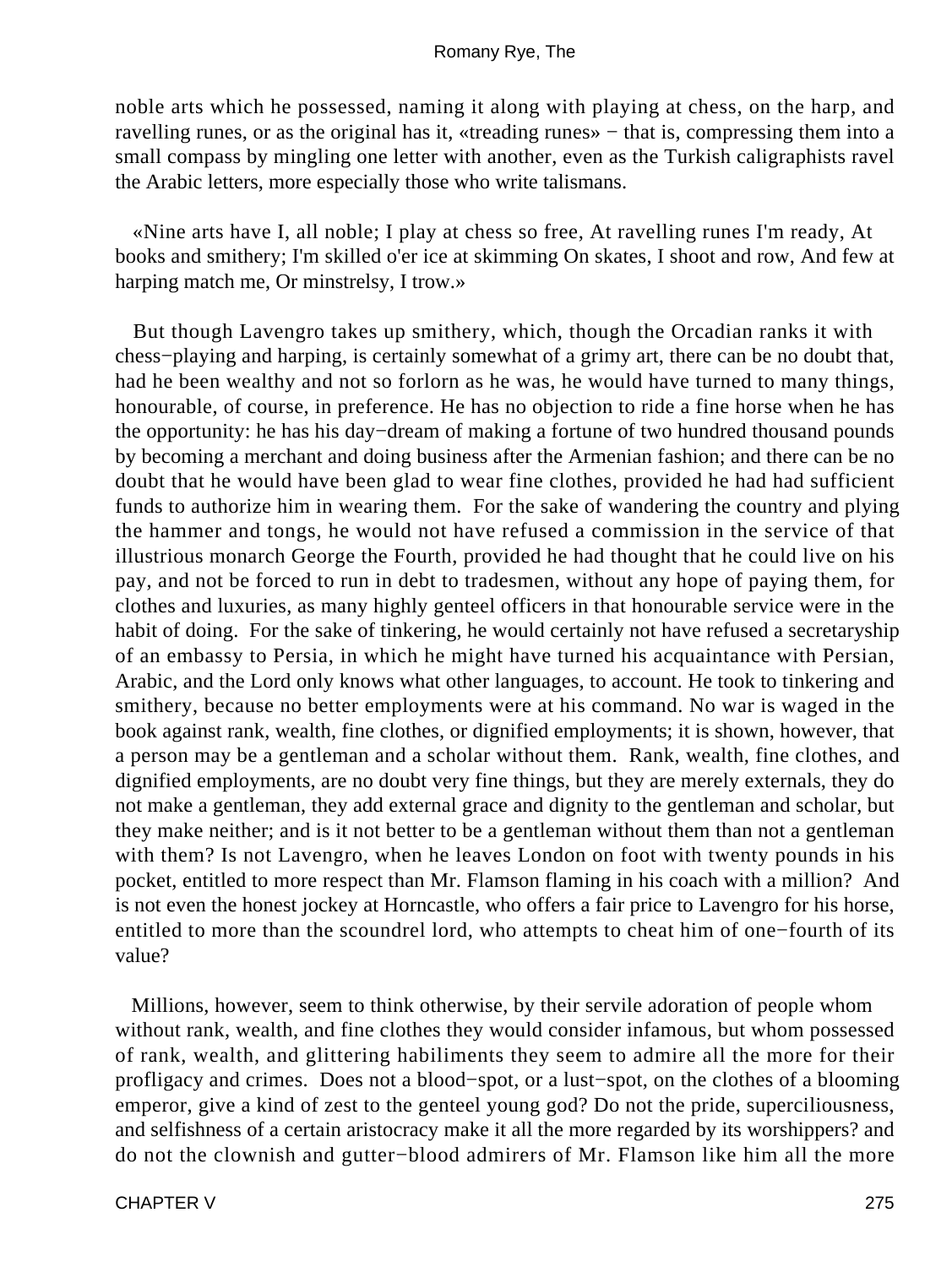because they are conscious that he is a knave? If such is the case − and, alas! is it not the case? − they cannot be too frequently told that fine clothes, wealth, and titles adorn a person in proportion as he adorns them; that if worn by the magnanimous and good they are ornaments indeed, but if by the vile and profligate they are merely san benitos, and only serve to make their infamy doubly apparent; and that a person in seedy raiment and tattered hat, possessed of courage, kindness, and virtue, is entitled to more respect from those to whom his virtues are manifested than any cruel profligate emperor, selfish aristocrat, or knavish millionaire in the world.

 The writer has no intention of saying that all in England are affected with the absurd mania for gentility; nor is such a statement made in the book; it is shown therein that individuals of certain classes can prize a gentleman, notwithstanding seedy raiment, dusty shoes or tattered hat, – for example, the young Irishman, the rich genius, the postillion, and his employer. Again, when the life of the hero is given to the world, amidst the howl about its lowness and vulgarity, raised by the servile crew whom its independence of sentiment has stung, more than one powerful voice has been heard testifying approbation of its learning and the purity of its morality. That there is some salt in England, minds not swayed by mere externals, he is fully convinced; if he were not, he would spare himself the trouble of writing; but to the fact that the generality of his countrymen are basely grovelling before the shrine of what they are pleased to call gentility, he cannot shut his eyes.

 Oh! what a clever person that Cockney was, who, travelling in the Aberdeen railroad carriage, after edifying the company with his remarks on various subjects, gave it as his opinion that Lieutenant P− would, in future, be shunned by all respectable society! And what a simple person that elderly gentleman was, who, abruptly starting, asked in rather an authoritative voice, «and why should Lieutenant P− be shunned by respectable society?» and who, after entering into what was said to be a masterly analysis of the entire evidence of the case, concluded by stating, «that having been accustomed to all kinds of evidence all his life, he had never known a case in which the accused had obtained a more complete and triumphant justification than Lieutenant P− had done in the late trial.»

 Now the Cockney, who is said to have been a very foppish Cockney, was perfectly right in what he said, and therein manifested a knowledge of the English mind and character, and likewise of the modern English language, to which his catechist, who, it seems, was a distinguished member of the Scottish bar, could lay no pretensions. The Cockney knew what the Lord of Session knew not, that the British public is gentility crazy, and he knew, moreover, that gentility and respectability are synonymous. No one in England is genteel or respectable that is «looked at,» who is the victim of oppression; he may be pitied for a time, but when did not pity terminate in contempt? A poor, harmless young officer − but why enter into the details of the infamous case? they are but too well known, and if ever cruelty, pride, and cowardice, and things much worse than even cruelty, cowardice, and pride were brought to light, and, at the same time, countenanced, they were in that case. What availed the triumphant justification of the poor victim? There was at first a roar of indignation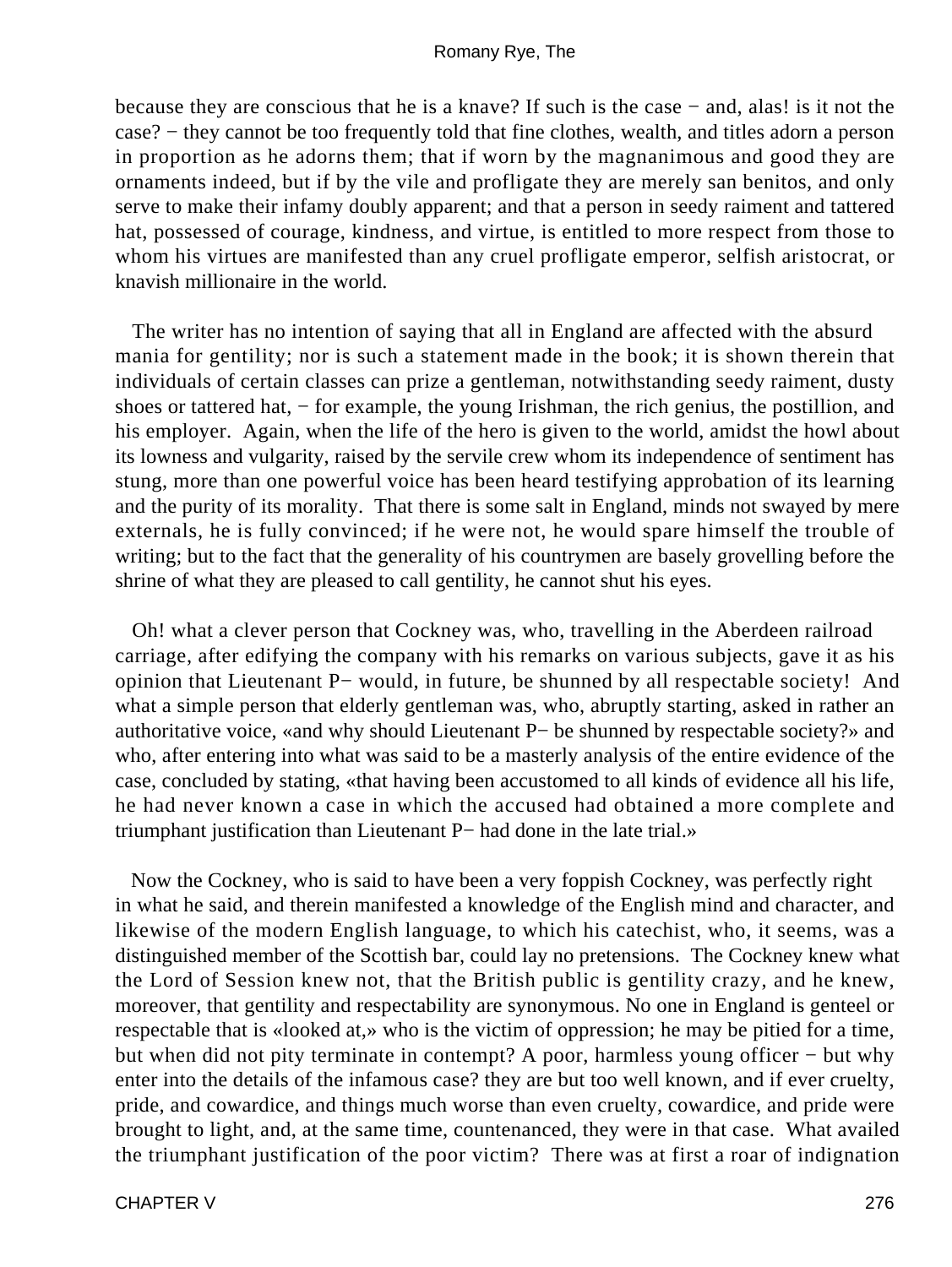against his oppressors, but how long did it last? He had been turned out of the service, they remained in it with their red coats and epaulets; he was merely the son of a man who had rendered good service to his country, they were, for the most part, highly connected − they were in the extremest degree genteel, he quite the reverse; so the nation wavered, considered, thought the genteel side was the safest after all, and then with the cry of, «Oh! there is nothing like gentility,» ratted bodily. Newspaper and public turned against the victim, scouted him, apologized for the − what should they be called? − who were not only admitted into the most respectable society, but courted to come, the spots not merely of wine on their military clothes, giving them a kind of poignancy. But there is a God in heaven; the British glories are tarnished − Providence has never smiled on British arms since that case − oh! Balaklava! thy name interpreted is net of fishes, and well dost thou deserve that name. How many a scarlet golden fish has of late perished in the mud amidst thee, cursing the genteel service, and the genteel leader which brought him to such a doom.

 Whether the rage for gentility is most prevalent amongst the upper, middle, or lower classes it is difficult to say; the priest in the text seems to think that it is exhibited in the most decided manner in the middle class; it is the writer's opinion, however, that in no class is it more strongly developed than in the lower: what they call being well−born goes a great way amongst them, but the possession of money much farther, whence Mr. Flamson's influence over them. Their rage against, and scorn for, any person who by his courage and talents has advanced himself in life, and still remains poor, are indescribable; «he is no better than ourselves,» they say, «why should he be above us?» – for they have no conception that anybody has a right to ascendency over themselves except by birth or money. This feeling amongst the vulgar has been, to a certain extent, the bane of two services, naval and military. The writer does not make this assertion rashly; he observed this feeling at work in the army when a child, and he has good reason for believing that it was as strongly at work in the navy at the same time, and is still as prevalent in both. Why are not brave men raised from the ranks? is frequently the cry; why are not brave sailors promoted? The Lord help brave soldiers and sailors who are promoted; they have less to undergo from the high airs of their brother officers, and those are hard enough to endure, than from the insolence of the men. Soldiers and sailors promoted to command are said to be in general tyrants; in nine cases out of ten, when they are tyrants, they have been obliged to have recourse to extreme severity in order to protect themselves from the insolence and mutinous spirit of the men, – «He is no better than ourselves: shoot him, bayonet him, or fling him overboard!» they say of some obnoxious individual raised above them by his merit. Soldiers and sailors, in general, will bear any amount of tyranny from a lordly sot, or the son of a man who has «plenty of brass» – their own term – but will mutiny against the just orders of a skilful and brave officer who «is no better than themselves.» There was the affair of the «Bounty,» for example: Bligh was one of the best seamen that ever trod deck, and one of the bravest of men; proofs of his seamanship he gave by steering, amidst dreadful weather, a deeply−laden boat for nearly four thousand miles over an almost unknown ocean − of his bravery, at the fight of Copenhagen, one of the most desperate ever fought, of which after Nelson he was the hero: he was, moreover, not an unkind man; but the crew of the «Bounty»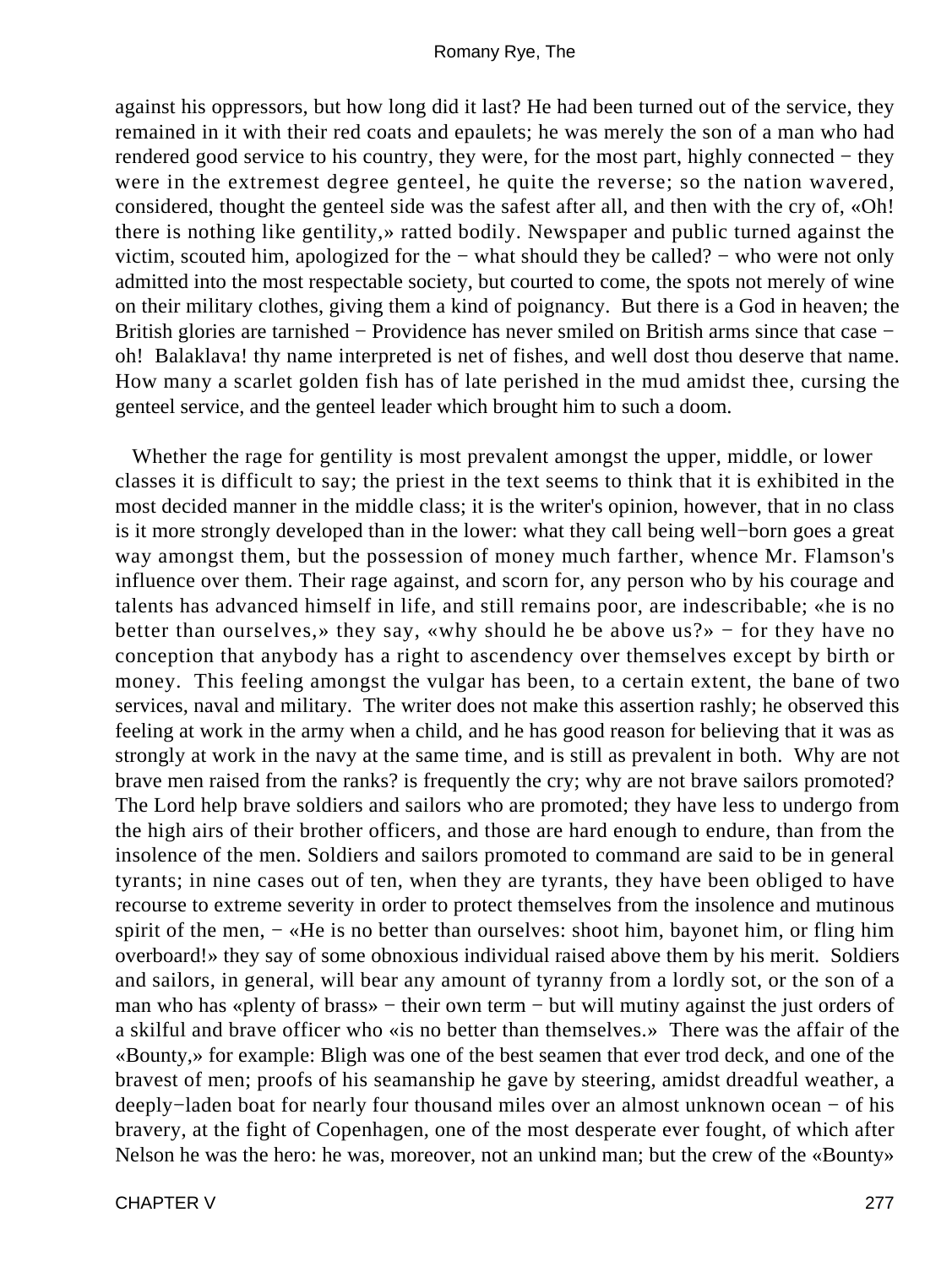mutinied against him, and set him half naked in an open boat, with certain of his men who remained faithful to him, and ran away with the ship. Their principal motive for doing so was an idea, whether true or groundless the writer cannot say, that Bligh was «no better than themselves;» he was certainly neither a lord's illegitimate, nor possessed of twenty thousand pounds. The writer knows what he is writing about, having been acquainted in his early years with an individual who was turned adrift with Bligh, and who died about the year '22, a lieutenant in the navy, in a provincial town in which the writer was brought up. The ringleaders in the mutiny were two scoundrels, Christian and Young, who had great influence with the crew, because they were genteelly connected. Bligh, after leaving the «Bounty,» had considerable difficulty in managing the men who had shared his fate, because they considered themselves «as good men as he,» notwithstanding, that to his conduct and seamanship they had alone to look, under Heaven, for salvation from the ghastly perils that surrounded them. Bligh himself, in his journal, alludes to this feeling. Once, when he and his companions landed on a desert island, one of them said, with a mutinous look, that he considered himself «as good a man as he;» Bligh, seizing a cutlass, called upon him to take another and defend himself, whereupon the man said that Bligh was going to kill him, and made all manner of concessions; now why did this fellow consider himself as good a man as Bligh? Was he as good a seaman? no, nor a tenth part as good. As brave a man? no, nor a tenth part as brave; and of these facts he was perfectly well aware, but bravery and seamanship stood for nothing with him, as they still stand with thousands of his class; Bligh was not genteel by birth or money, therefore Bligh was no better than himself. Had Bligh, before he sailed, got a twenty−thousand pound prize in the lottery, he would have experienced no insolence from this fellow, for there would have been no mutiny in the «Bounty.» «He is our betters,» the crew would have said, «and it is our duty to obey him.»

 The wonderful power of gentility in England is exemplified in nothing more than in what it is producing amongst Jews, Gypsies, and Quakers. It is breaking up their venerable communities. All the better, some one will say. Alas! alas! It is making the wealthy Jews forsake the synagogue for the opera−house, or the gentility chapel, in which a disciple of Mr. Platitude, in a white surplice, preaches a sermon at noon−day from a desk, on each side of which is a flaming taper. It is making them abandon their ancient literature, their «Mischna,» their «Gemara,» their «Zohar,» for gentility novels, «The Young Duke,» the most unexceptionably genteel book ever written, being the principal favourite. It makes the young Jew ashamed of the young Jewess, it makes her ashamed of the young Jew. The young Jew marries an opera− dancer, or if the dancer will not have him, as is frequently the case, the cast−off Miss of the Honourable Spencer So−and− so. It makes the young Jewess accept the honourable offer of a cashiered lieutenant of the Bengal Native Infantry; or, if such a person does not come forward, the dishonourable offer of a cornet of a regiment of crack hussars. It makes poor Jews, male and female, forsake the synagogue for the sixpenny theatre or penny hop; the Jew to take up with an Irish female of loose character, and the Jewess with a musician of the Guards, or the Tipperary servant of Captain Mulligan. With respect to the gypsies, it is making the women what they never were before − harlots; and the men what they never were before − careless fathers and husbands. It has made the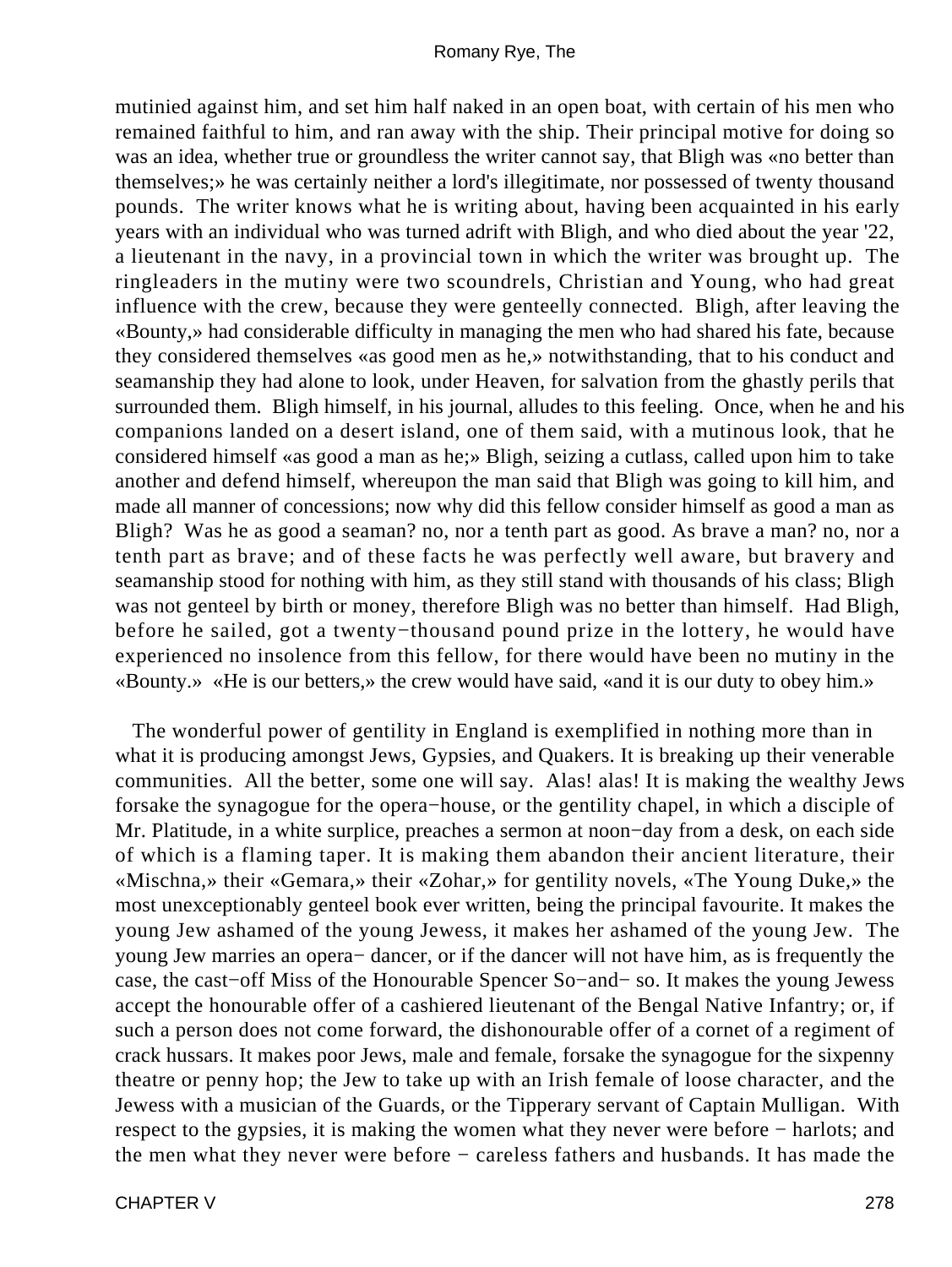daughter of Ursula the chaste take up with the base drummer of a wild−beast show. It makes Gorgiko Brown, the gypsy man, leave his tent and his old wife, of an evening, and thrust himself into society which could well dispense with him. «Brother,» said Mr. Petulengro to the Romany Rye, after telling him many things connected with the decadence of gypsyism, «there is one Gorgiko Brown, who, with a face as black as a tea−kettle, wishes to be mistaken for a Christian tradesman; he goes into the parlour of a third−rate inn of an evening, calls for rum and water, and attempts to enter into conversation with the company about politics and business; the company flout him and give him the cold shoulder, or perhaps complain to the landlord, who comes and asks him what business he has in the parlour, telling him if he wants to drink to go into the tap−room, and perhaps collars him and kicks him out, provided he refuses to move.» With respect to the Quakers, it makes the young people like the young Jews, crazy after gentility diversions, worship, marriages, or connections, and makes old Pease do what it makes Gorgiko Brown do, thrust himself into society which could well dispense with him, and out of which he is not kicked, because unlike the gypsy he is not poor. The writer would say much more on these points, but want of room prevents him; he must therefore request the reader to have patience until he can lay before the world a pamphlet, which he has been long meditating, to be entitled «Remarks on the strikingly similar Effects which a Love for Gentility has produced, and is producing, amongst Jews, Gypsies, and Quakers.»

The Priest in the book has much to say on the subject of this gentility–nonsense; no person can possibly despise it more thoroughly than that very remarkable individual seems to do, yet he hails its prevalence with pleasure, knowing the benefits which will result from it to the church of which he is the sneering slave. «The English are mad after gentility,» says he; «well, all the better for us; their religion for a long time past has been a plain and simple one, and consequently by no means genteel; they'll quit it for ours, which is the perfection of what they admire; with which Templars, Hospitalers, mitred abbots, Gothic abbeys, long−drawn aisles, golden censers, incense, et cetera, are connected; nothing, or next to nothing, of Christ, it is true, but weighed in the balance against gentility, where will Christianity be? why, kicking against the beam − ho! ho!» And in connection with the gentility−nonsense, he expatiates largely, and with much contempt, on a species of literature by which the interests of his church in England have been very much advanced − all genuine priests have a thorough contempt for everything which tends to advance the interests of their church − this literature is made up of pseudo Jacobitism, Charlie o'er the waterism, or nonsense about Charlie o'er the water. And the writer will now take the liberty of saying a few words about it on his own account.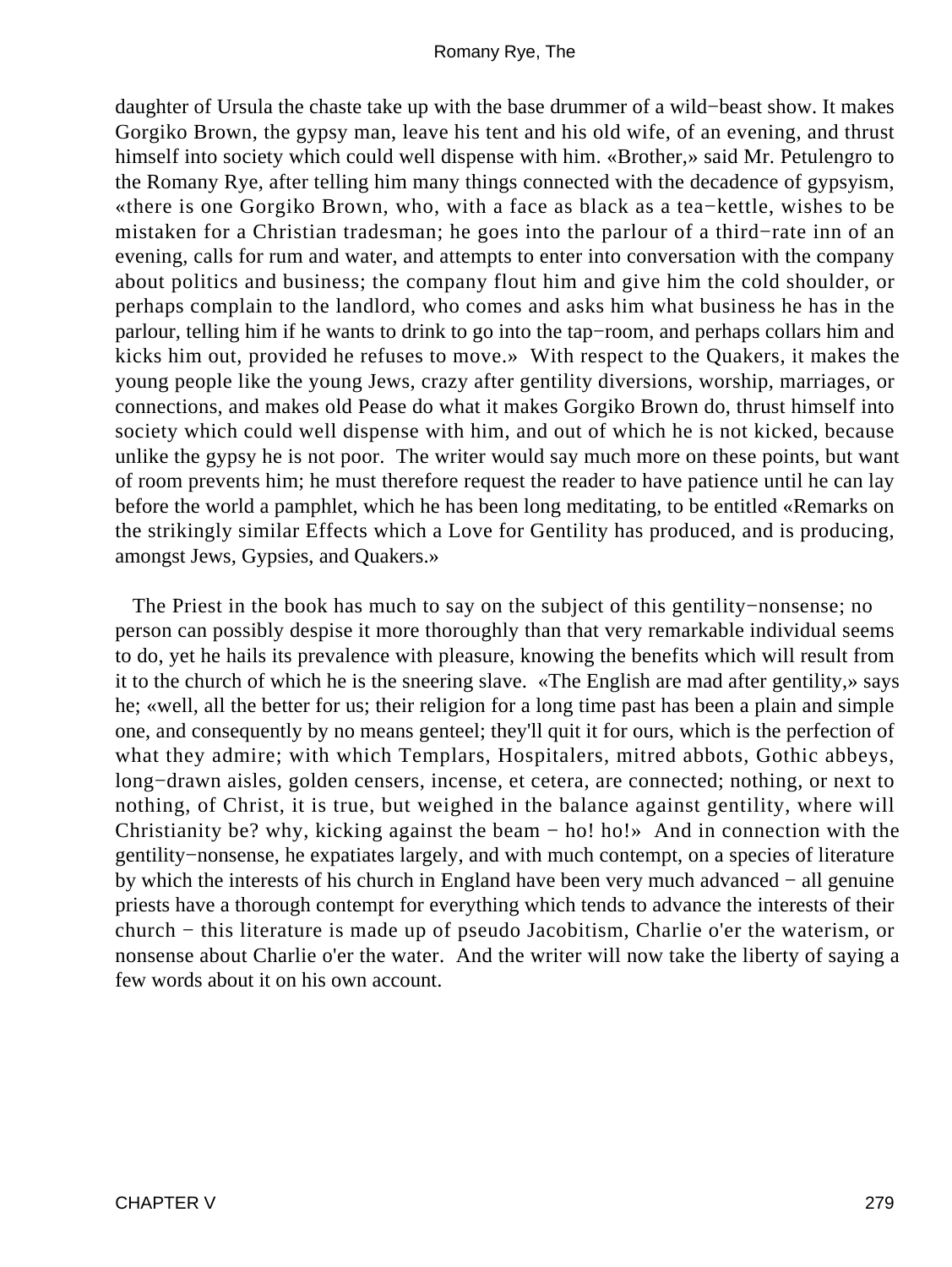### **[CHAPTER VI](#page-317-0)**

*O*n Scotch Gentility–Nonsense – Charlie o'er the Waterism.

 OF the literature just alluded to Scott was the inventor. It is founded on the fortunes and misfortunes of the Stuart family, of which Scott was the zealous defender and apologist, doing all that in his power lay to represent the members of it as noble, chivalrous, high−minded, unfortunate princes; though, perhaps, of all the royal families that ever existed upon the earth, this family was the worst. It was unfortunate enough, it is true; but it owed its misfortunes entirely to its crimes, viciousness, bad faith, and cowardice. Nothing will be said of it here until it made its appearance in England to occupy the English throne.

 The first of the family which we have to do with, James, was a dirty, cowardly miscreant, of whom the less said the better. His son, Charles the First, was a tyrant − exceedingly cruel and revengeful, but weak and dastardly; he caused a poor fellow to be hanged in London, who was not his subject, because he had heard that the unfortunate creature had once bitten his own glove at Cadiz, in Spain, at the mention of his name; and he permitted his own bull−dog, Strafford, to be executed by his own enemies, though the only crime of Strafford was, that he had barked furiously at those enemies, and had worried two or three of them, when Charles shouted, «Fetch 'em.» He was a bitter, but yet a despicable enemy, and the coldest and most worthless of friends; for though he always hoped to be able, some time or other, to hang his enemies, he was always ready to curry favour with them, more especially if he could do so at the expense of his friends. He was the haughtiest, yet meanest of mankind. He once caned a young nobleman for appearing before him in the drawing−room not dressed exactly according to the court etiquette; yet he condescended to flatter and compliment him who, from principle, was his bitterest enemy, namely, Harrison, when the republican colonel was conducting him as a prisoner to London. His bad faith was notorious; it was from abhorrence of the first public instance which he gave of his bad faith, his breaking his word to the Infanta of Spain, that the poor Hiberno−Spaniard bit his glove at Cadiz; and it was his notorious bad faith which eventually cost him his head; for the Republicans would gladly have spared him, provided they could put the slightest confidence in any promise, however solemn, which he might have made to them. Of them, it would be difficult to say whether they most hated or despised him. Religion he had none. One day he favoured Popery; the next, on hearing certain clamours of the people, he sent his wife's domestics back packing to France, because they were Papists. Papists, however, should make him a saint, for he was certainly the cause of the taking of Rochelle.

 His son, Charles the Second, though he passed his youth in the school of adversity, learned no other lesson from it than the following one − take care of yourself, and never do an action, either good or bad, which is likely to bring you into any great difficulty; and this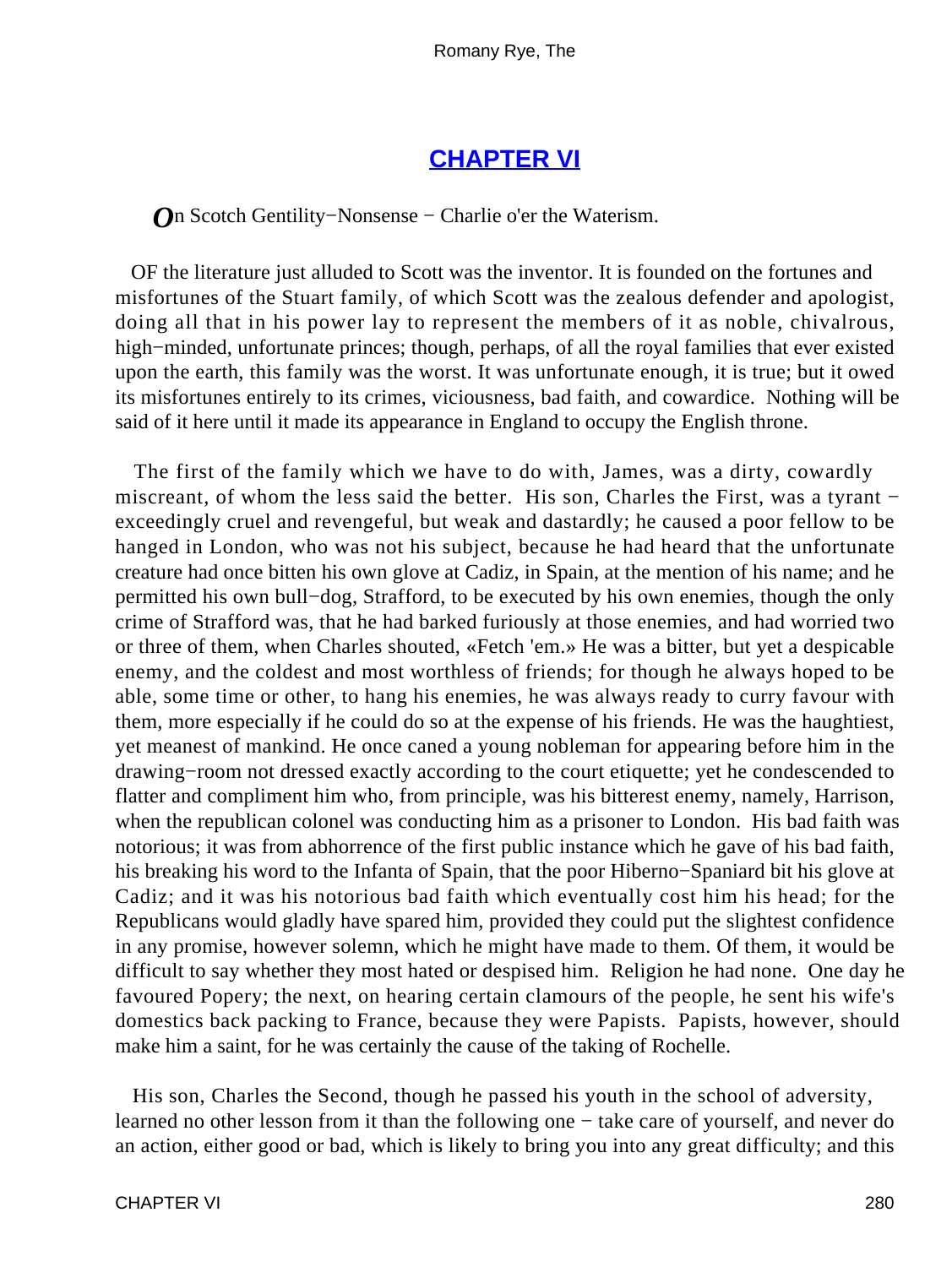maxim he acted up to as soon as he came to the throne. He was a Papist, but took especial care not to acknowledge his religion, at which he frequently scoffed, till just before his last gasp, when he knew that he could lose nothing, and hoped to gain everything by it. He was always in want of money, but took care not to tax the country beyond all endurable bounds; preferring to such a bold and dangerous course, to become the pensioner of Louis, to whom, in return for his gold, he sacrificed the honour and interests of Britain. He was too lazy and sensual to delight in playing the part of a tyrant himself; but he never checked tyranny in others save in one instance. He permitted beastly butchers to commit unmentionable horrors on the feeble, unarmed, and disunited Covenanters of Scotland, but checked them when they would fain have endeavoured to play the same game on the numerous united, dogged, and warlike Independents of England. To show his filial piety, he bade the hangman dishonour the corpses of some of his father's judges, before whom, when alive, he ran like a screaming hare; but permitted those who had lost their all in supporting his father's cause, to pine in misery and want. He would give to a painted harlot a thousand pounds for a loathsome embrace, and to a player or buffoon a hundred for a trumpery pun, but would refuse a penny to the widow or orphan of an old Royalist soldier. He was the personification of selfishness; and as he loved and cared for no one, so did no one love or care for him. So little had he gained the respect or affection of those who surrounded him, that after his body had undergone an after−death examination, parts of it were thrown down the sinks of the palace, to become eventually the prey of the swine and ducks of Westminster.

 His brother, who succeeded him, James the Second, was a Papist, but sufficiently honest to acknowledge his Popery, but upon the whole, he was a poor creature; though a tyrant, he was cowardly, had he not been a coward he would never have lost his throne. There were plenty of lovers of tyranny in England who would have stood by him, provided he would have stood by them, and would, though not Papists, have encouraged him in his attempt to bring back England beneath the sway of Rome, and perhaps would eventually have become Papists themselves; but the nation raising a cry against him, and his son−in−law, the Prince of Orange, invading the country, he forsook his friends, of whom he had a host, but for whom he cared little − left his throne, for which he cared a great deal − and Popery in England, for which he cared yet more, to their fate, and escaped to France, from whence, after taking a little heart, he repaired to Ireland, where he was speedily joined by a gallant army of Papists whom he basely abandoned at the Boyne, running away in a most lamentable condition, at the time when by showing a little courage he might have enabled them to conquer. This worthy, in his last will, bequeathed his heart to England – his right arm to Scotland − and his bowels to Ireland. What the English and Scotch said to their respective bequests is not known, but it is certain that an old Irish priest, supposed to have been a great− grand−uncle of the present Reverend Father Murtagh, on hearing of the bequest to Ireland, fell into a great passion, and having been brought up at «Paris and Salamanca,» expressed his indignation in the following strain: – «Malditas sean tus tripas! teniamos bastante del olor de tus tripas al tiempo de tu nuida dela batalla del Boyne!»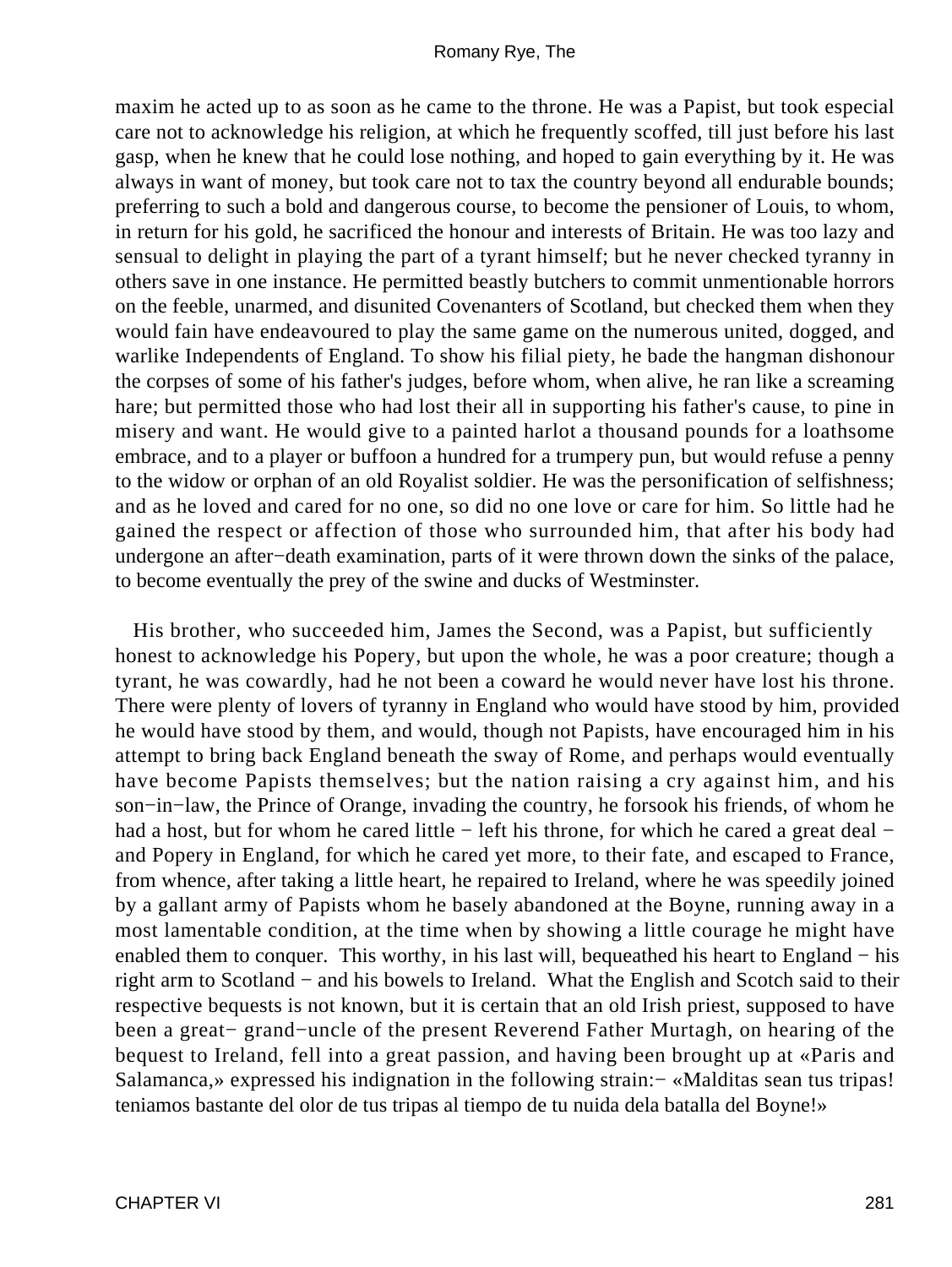His son, generally called the Old Pretender, though born in England, was carried in his infancy to France, where he was brought up in the strictest principles of Popery, which principles, however, did not prevent him becoming (when did they ever prevent any one?) a worthless and profligate scoundrel; there are some doubts as to the reality of his being a son of James, which doubts are probably unfounded, the grand proof of his legitimacy being the thorough baseness of his character. It was said of his father that he could speak well, and it may be said of him that he could write well, the only thing he could do which was worth doing, always supposing that there is any merit in being able to write. He was of a mean appearance, and, like his father, pusillanimous to a degree. The meanness of his appearance disgusted, and his pusillanimity discouraged the Scotch when he made his appearance amongst them in the year 1715, some time after the standard of rebellion had been hoisted by Mar. He only stayed a short time in Scotland, and then, seized with panic, retreated to France, leaving his friends to shift for themselves as they best could. He died a pensioner of the Pope.

 The son of this man, Charles Edward, of whom so much in later years has been said and written, was a worthless ignorant youth, and a profligate and illiterate old man. When young, the best that can be said of him is, that he had occasionally springs of courage, invariably at the wrong time and place, which merely served to lead his friends into inextricable difficulties. When old, he was loathsome and contemptible to both friend and foe. His wife loathed him, and for the most terrible of reasons; she did not pollute his couch, for to do that was impossible − he had made it so vile; but she betrayed it, inviting to it not only Alfieri the Filthy, but the coarsest grooms. Doctor King, the warmest and almost last adherent of his family, said, that there was not a vice or crime of which he was not guilty; as for his foes, they scorned to harm him even when in their power. In the year 1745 he came down from the Highlands of Scotland, which had long been a focus of rebellion. He was attended by certain clans of the Highlands, desperadoes used to free−bootery from their infancy, and, consequently, to the use of arms, and possessed of a certain species of discipline; with these he defeated at Prestonpans a body of men called soldiers, but who were in reality peasants and artizans, levied about a month before, without discipline or confidence in each other, and who were miserably massacred by the Highland army; he subsequently invaded England, nearly destitute of regular soldiers, and penetrated as far as Derby, from which place he retreated on learning that regular forces which had been hastily recalled from Flanders were coming against him, with the Duke of Cumberland at their head; he was pursued, and his rearguard overtaken and defeated by the dragoons of the duke at Clifton, from which place the rebels retreated in great confusion across the Eden into Scotland, where they commenced dancing Highland reels and strathspeys on the bank of the river, for joy at their escape, whilst a number of wretched girls, paramours of some of them, were perishing in the waters of the swollen river in an attempt to follow them; they themselves passed over by eighties and by hundreds, arm in arm, for mutual safety, without the loss of a man, but they left the poor paramours to shift for themselves, nor did any of these canny people after passing the stream dash back to rescue a single female life, − no, they were too well employed upon the bank in dancing strathspeys to the tune of «Charlie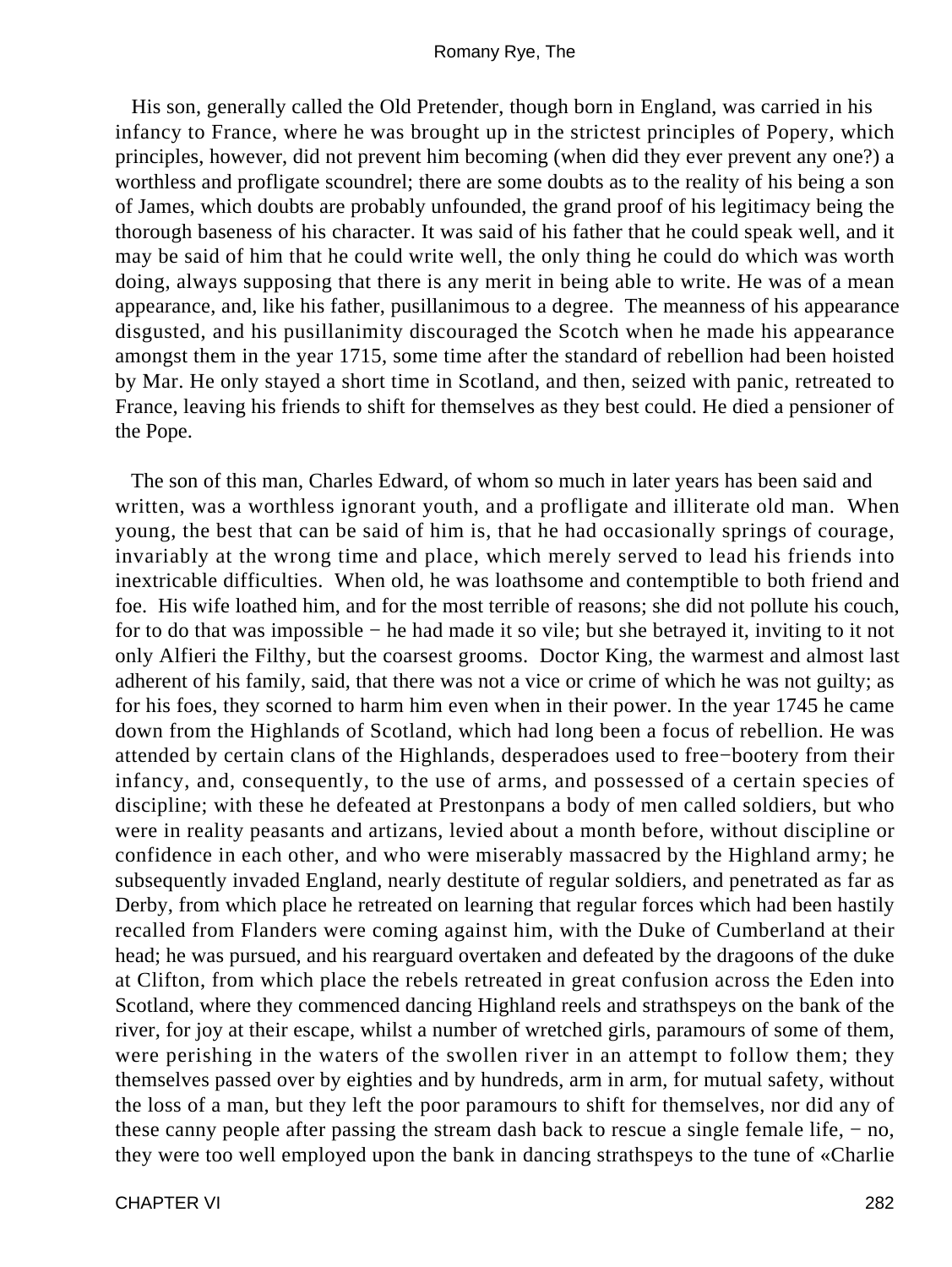o'er the water.» It was, indeed, Charlie o'er the water, and canny Highlanders o'er the water, but where were the poor prostitutes meantime? **IN THE WATER.**

 The Jacobite farce, or tragedy, was speedily brought to a close by the battle of Culloden; there did Charlie wish himself back again o'er the water, exhibiting the most unmistakable signs of pusillanimity; there were the clans cut to pieces, at least those who could be brought to the charge, and there fell Giles Mac Bean, or as he was called in Gaelic, Giliosa Mac Beathan, a kind of giant, six feet four inches and a quarter high, «than whom,» as his wife said in a coronach she made upon him, «no man who stood at Cuiloitr was taller» − Giles Mac Bean the Major of the clan Cattan − a great drinker − a great fisher − a great shooter, and the champion of the Highland host.

The last of the Stuarts was a cardinal.

 Such were the Stuarts, such their miserable history. They were dead and buried in every sense of the word until Scott resuscitated them − how? by the power of fine writing and by calling to his aid that strange divinity, gentility. He wrote splendid novels about the Stuarts, in which he represents them as unlike what they really were as the graceful and beautiful papillon is unlike the hideous and filthy worm. In a word, he made them genteel, and that was enough to give them paramount sway over the minds of the British people. The public became Stuart−mad, and everybody, specially the women, said, «What a pity it was that we hadn't a Stuart to govern.» All parties, Whig, Tory, or Radical, became Jacobite at heart, and admirers of absolute power. The Whigs talked about the liberty of the subject, and the Radicals about the rights of man still, but neither party cared a straw for what it talked about, and mentally swore that, as soon as by means of such stuff they could get places, and fill their pockets, they would be as Jacobite as the Jacobs themselves. As for Tories, no great change in them was necessary; everything favouring absolutism and slavery being congenial to them. So the whole nation, that is, the reading part of the nation, with some exceptions, for thank God there has always been some salt in England, went over the water to Charlie. But going over to Charlie was not enough, they must, or at least a considerable part of them, go over to Rome too, or have a hankering to do so. As the Priest sarcastically observes in the text, «As all the Jacobs were Papists, so the good folks who through Scott's novels admire the Jacobs must be Papists too.» An idea got about that the religion of such genteel people as the Stuarts must be the climax of gentility, and that idea was quite sufficient. Only let a thing, whether temporal or spiritual, be considered genteel in England, and if it be not followed it is strange indeed; so Scott's writings not only made the greater part of the nation Jacobite, but Popish.

Here some people will exclaim – whose opinions remain sound and uncontaminated – what you say is perhaps true with respect to the Jacobite nonsense at present so prevalent being derived from Scott's novels, but the Popish nonsense, which people of the genteeler classes are so fond of, is derived from Oxford. We sent our sons to Oxford nice honest lads, educated in the principles of the Church of England, and at the end of the first term they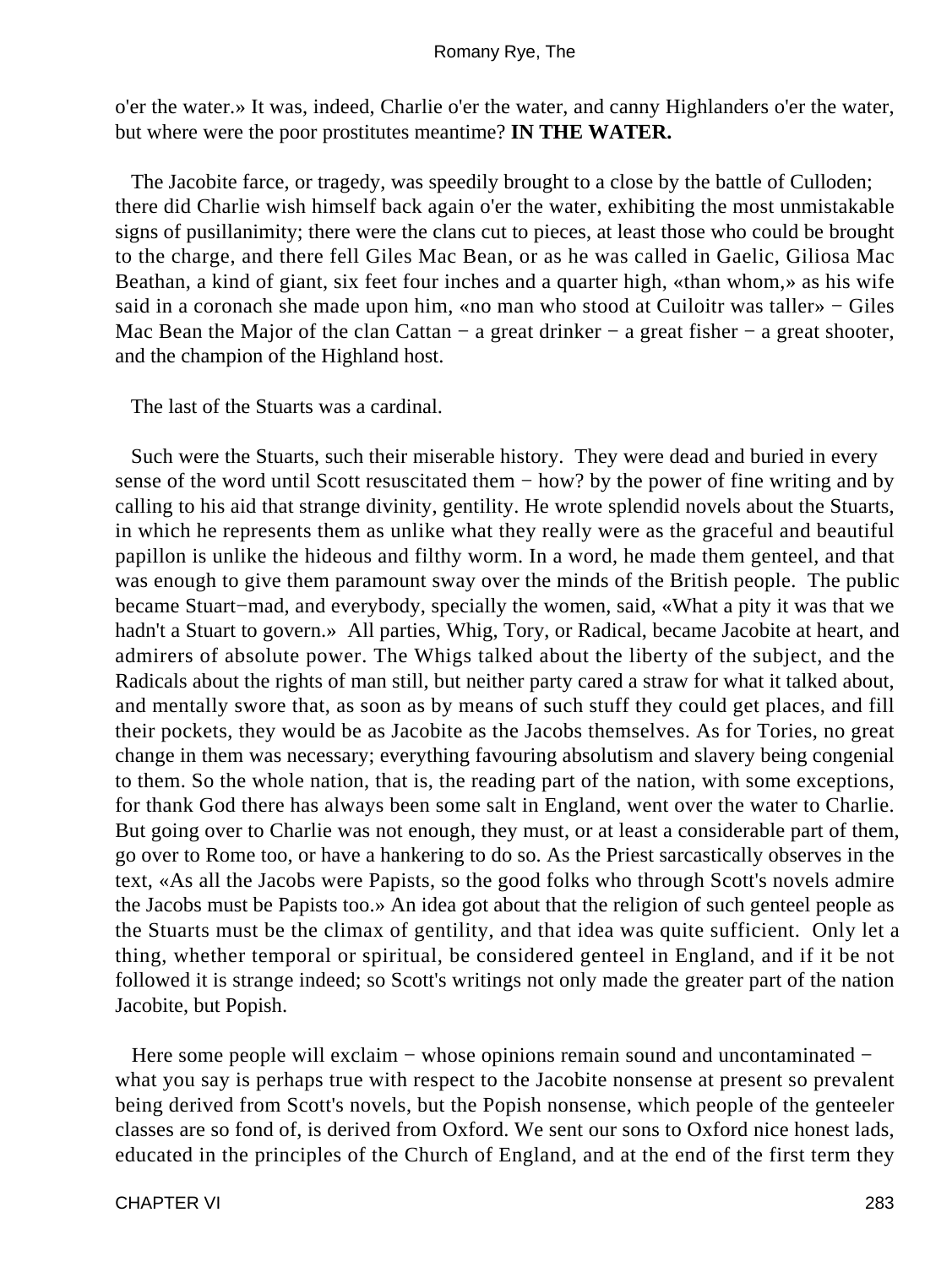came home puppies, talking Popish nonsense, which they had learned from the pedants to whose care we had entrusted them; ay, not only Popery but Jacobitism, which they hardly carried with them from home, for we never heard them talking Jacobitism before they had been at Oxford; but now their conversation is a farrago of Popish and Jacobite stuff − «Complines and Claverse.» Now, what these honest folks say is, to a certain extent, founded on fact; the Popery which has overflowed the land during the last fourteen or fifteen years, has come immediately from Oxford, and likewise some of the Jacobitism, Popish and Jacobite nonsense, and little or nothing else, having been taught at Oxford for about that number of years. But whence did the pedants get the Popish nonsense with which they have corrupted youth? Why, from the same quarter from which they got the Jacobite nonsense with which they have inoculated those lads who were not inoculated with it before − Scott's novels. Jacobitism and Laudism, a kind of half Popery, had at one time been very prevalent at Oxford, but both had been long consigned to oblivion there, and people at Oxford cared as little about Laud as they did about the Pretender. Both were dead and buried there, as everywhere else, till Scott called them out of their graves, when the pedants of Oxford hailed both − ay, and the Pope, too, as soon as Scott had made the old fellow fascinating, through particular novels, more especially the «Monastery» and «Abbot.» Then the quiet, respectable, honourable Church of England would no longer do for the pedants of Oxford; they must belong to a more genteel church − they were ashamed at first to be downright Romans − so they would be Lauds. The pale−looking, but exceedingly genteel non−juring clergyman in Waverley was a Laud; but they soon became tired of being Lauds, for Laud's Church, gew−gawish and idolatrous as it was, was not sufficiently tinselly and idolatrous for them, so they must be Popes, but in a sneaking way, still calling themselves Church−of−England men, in order to batten on the bounty of the church which they were betraying, and likewise have opportunities of corrupting such lads as might still resort to Oxford with principles uncontaminated.

 So the respectable people, whose opinions are still sound, are, to a certain extent, right when they say that the tide of Popery, which has flowed over the land, has come from Oxford. It did come immediately from Oxford, but how did it get to Oxford? Why, from Scott's novels. Oh! that sermon which was the first manifestation of Oxford feeling, preached at Oxford some time in the year '38 by a divine of a weak and confused intellect, in which Popery was mixed up with Jacobitism! The present writer remembers perfectly well, on reading some extracts from it at the time in a newspaper, on the top of a coach, exclaiming – «Why, the simpleton has been pilfering from Walter Scott's novels!»

 O Oxford pedants! Oxford pedants! ye whose politics and religion are both derived from Scott's novels! what a pity it is that some lad of honest parents, whose mind ye are endeavouring to stultify with your nonsense about «Complines and Claverse,» has not the spirit to start up and cry, «Confound your gibberish! I'll have none of it. Hurrah for the Church, and the principles of my FATHER!»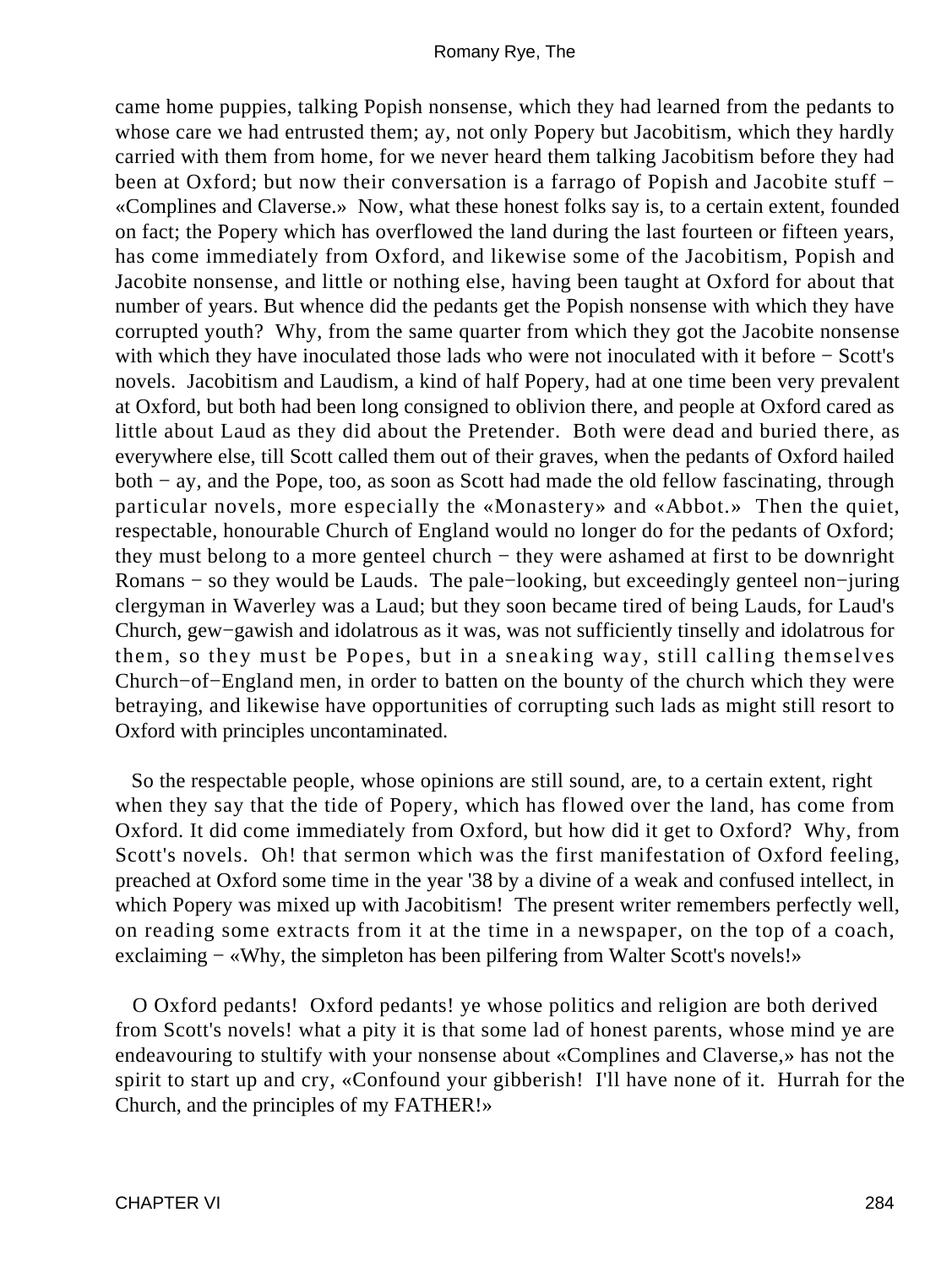### **[CHAPTER VII](#page-317-0)**

*S*ame Subject continued.

 NOW what could have induced Scott to write novels tending to make people Papists and Jacobites, and in love with arbitrary power? Did he think that Christianity was a gaudy mummery? He did not, he could not, for he had read the Bible; yet was he fond of gaudy mummeries, fond of talking about them. Did he believe that the Stuarts were a good family, and fit to govern a country like Britain? He knew that they were a vicious, worthless crew, and that Britain was a degraded country as long as they swayed the sceptre; but for those facts he cared nothing, they governed in a way which he liked, for he had an abstract love of despotism, and an abhorrence of everything savouring of freedom and the rights of man in general. His favourite political picture was a joking, profligate, careless king, nominally absolute − the heads of great houses paying court to, but in reality governing, that king, whilst revelling with him on the plunder of a nation, and a set of crouching, grovelling vassals (the literal meaning of vassal is a wretch), who, after allowing themselves to be horsewhipped, would take a bone if flung to them, and be grateful; so that in love with mummery, though he knew what Christianity was, no wonder he admired such a church as that of Rome, and that which Laud set up; and by nature formed to be the holder of the candle to ancient worm−eaten and profligate families, no wonder that all his sympathies were with the Stuarts and their dissipated insolent party, and all his hatred directed against those who endeavoured to check them in their proceedings, and to raise the generality of mankind something above a state of vassalage, that is, wretchedness. Those who were born great, were, if he could have had his will, always to remain great, however worthless their characters. Those who were born low, were always to remain so, however great their talents; though, if that rule were carried out, where would he have been himself?

 In the book which he called the «History of Napoleon Bonaparte,» in which he plays the sycophant to all the legitimate crowned heads in Europe, whatever their crimes, vices, or miserable imbecilities, he, in his abhorrence of everything low which by its own vigour makes itself illustrious, calls Murat of the sabre the son of a pastry− cook, of a Marseilleise pastry−cook. It is a pity that people who give themselves hoity−toity airs − and the Scotch in general are wonderfully addicted to giving themselves hoity−toity airs, and checking people better than themselves with their birth (6) and their country  $-$  it is a great pity that such people do not look at home−son of a pastry−cook, of a Marseilleise pastry−cook! Well, and what was Scott himself? Why, son of a pettifogger, of an Edinburgh pettifogger. «Oh, but Scott was descended from the old cow− stealers of Buccleuch, and therefore − » descended from old cow−stealers, was he? Well, had he nothing to boast of beyond such a pedigree, he would have lived and died the son of a pettifogger, and been forgotten, and deservedly so; but he possessed talents, and by his talents rose like Murat, and like him will be remembered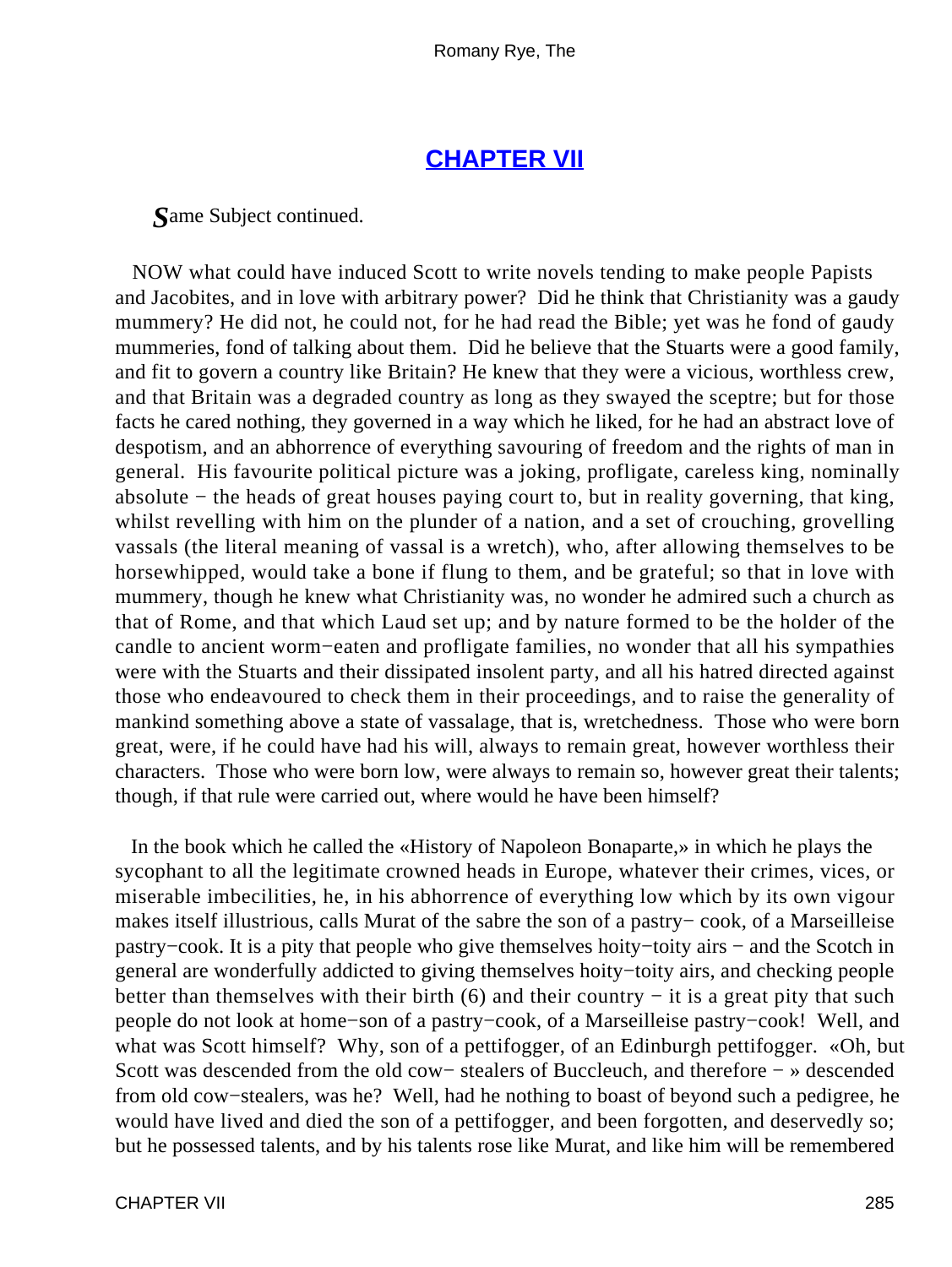for his talents alone, and deservedly so. «Yes, but Murat was still the son of a pastry−cook, and though he was certainly good at the sabre, and cut his way to a throne, still − » Lord! what fools there are in the world; but as no one can be thought anything of in this world without a pedigree, the writer will now give a pedigree for Murat, of a very different character from the cow−stealing one of Scott, but such a one as the proudest he might not disdain to claim. Scott was descended from the old cow−stealers of Buccleuch − was he? Good! and Murat was descended from the old Moors of Spain, from the Abencerages (sons of the saddle) of Granada. The name Murat is Arabic, and is the same as Murad (Le Desire, or the wished−for one). Scott in his genteel Life of Bonaparte, says that «when Murat was in Egypt, the similarity between the name of the celebrated Mameluke Mourad and that of Bonaparte's Meilleur Sabreur was remarked, and became the subject of jest amongst the comrades of the gallant Frenchman.» But the writer of the novel of Bonaparte did not know that the names were one and the same. Now which was the best pedigree, that of the son of the pastry−cook, or that of the son of the pettifogger? Which was the best blood? Let us observe the workings of the two bloods. He who had the blood of the «sons of the saddle» in him, became the wonderful cavalier of the most wonderful host that ever went forth to conquest, won for himself a crown, and died the death of a soldier, leaving behind him a son, only inferior to himself in strength, in prowess, and in horsemanship. The descendant of the cow− stealer became a poet, a novel writer, the panegyrist of great folk and genteel people; became insolvent because, though an author, he deemed it ungenteel to be mixed up with the business part of the authorship; died paralytic and broken−hearted because he could no longer give entertainments to great folks, leaving behind him, amongst other children, who were never heard of, a son, who, through his father's interest, had become lieutenant−colonel in a genteel cavalry regiment. A son who was ashamed of his father because his father was an author; a son who − paugh − why ask which was the best blood?

 So, owing to his rage for gentility, Scott must needs become the apologist of the Stuarts and their party; but God made this man pay dearly for taking the part of the wicked against the good; for lauding up to the skies the miscreants and robbers, and calumniating the noble spirits of Britain, the salt of England, and his own country. As God had driven the Stuarts from their throne, and their followers from their estates, making them vagabonds and beggars on the face of the earth, taking from them all that they cared for, so did that same God, who knows perfectly well how and where to strike, deprive the apologist of that wretched crew of all that rendered life pleasant in his eyes, the lack of which paralysed him in body and mind, rendered him pitiable to others, loathsome to himself, − so much so, that he once said, «Where is the beggar who would change places with me, notwithstanding all my fame?» Ah! God knows perfectly well how to strike. He permitted him to retain all his literary fame to the very last − his literary fame for which he cared nothing; but what became of the sweetness of life, his fine house, his grand company, and his entertainments? The grand house ceased to be his; he was only permitted to live in it on sufferance, and whatever grandeur it might still retain, it soon became as desolate a looking house as any misanthrope could wish to see − where were the grand entertainments and the grand company? there are no grand entertainments where there is no money; no lords and ladies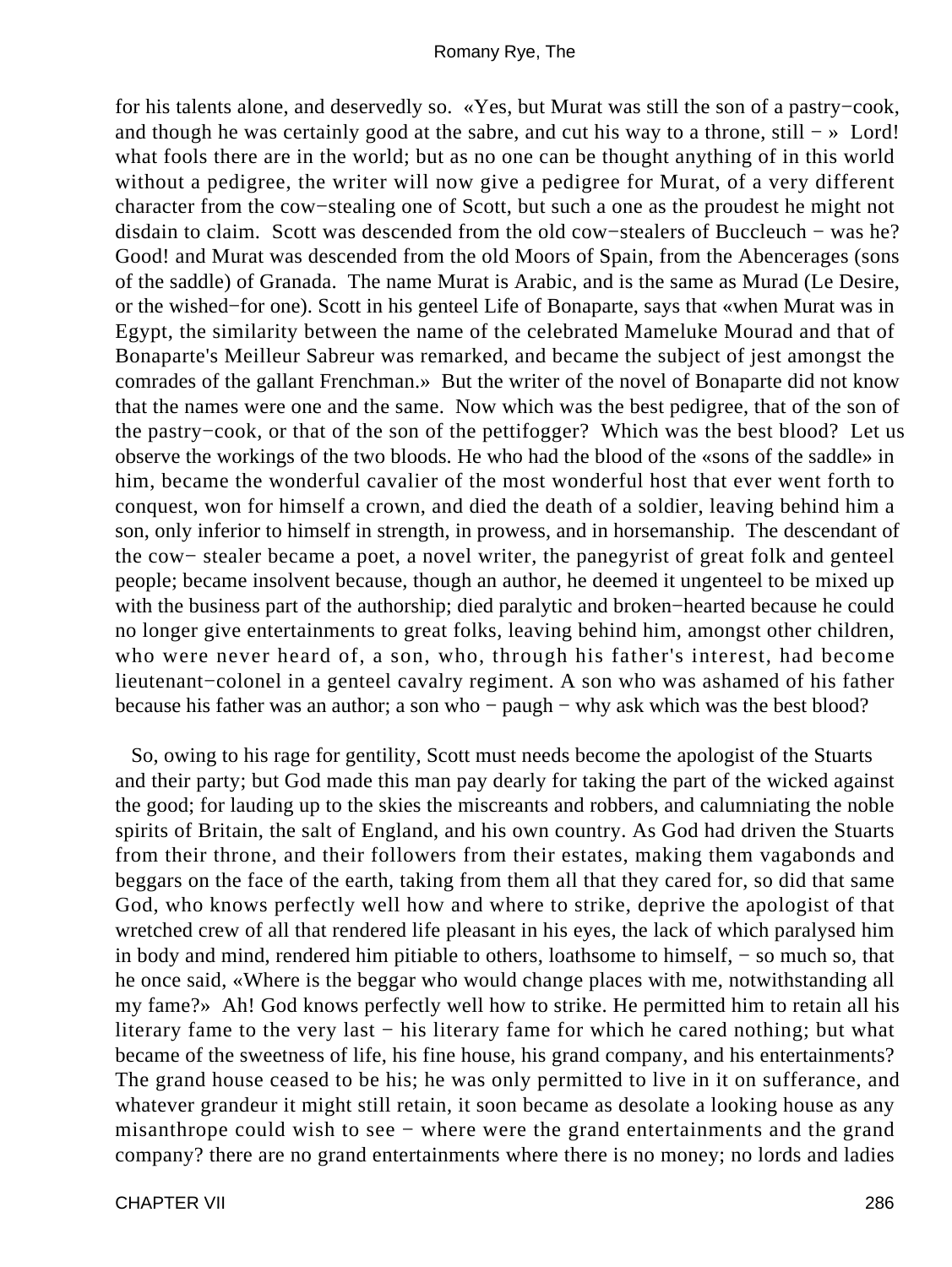where there are no entertainments – and there lay the poor lodger in the desolate house, groaning on a bed no longer his, smitten by the hand of God in the part where he was most vulnerable. Of what use telling such a man to take comfort, for he had written the «Minstrel» and «Rob Roy,» − telling him to think of his literary fame? Literary fame, indeed! he wanted back his lost gentility:−

### «Retain my altar, I care nothing for it − but, oh! touch not my BEARD.» PORNY'S **WAR OF THE GODS.**

 He dies, his children die too, and then comes the crowning judgment of God on what remains of his race and the house which he had built. He was not a Papist himself, nor did he wish any one belonging to him to be Popish, for he had read enough of the Bible to know that no one can be saved through Popery, yet had he a sneaking affection for it, and would at times in an underhand manner, give it a good word both in writing and discourse, because it was a gaudy kind of worship, and ignorance and vassalage prevailed so long as it flourished − but he certainly did not wish any of his people to become Papists, nor the house which he had built to become a Popish house, though the very name he gave it savoured of Popery; but Popery becomes fashionable through his novels and poems − the only one that remains of his race, a female grandchild, marries a person who, following the fashion, becomes a Papist, and makes her a Papist too. Money abounds with the husband, who buys the house, and then the house becomes the rankest Popish house in Britain. A superstitious person might almost imagine that one of the old Scottish Covenanters, whilst the grand house was being built from the profits resulting from the sale of writings favouring Popery and persecution, and calumniatory of Scotland's saints and martyrs, had risen from the grave, and banned Scott, his race, and his house, by reading a certain psalm.

 In saying what he has said about Scott, the author has not been influenced by any feeling of malice or ill−will, but simply by a regard for truth, and a desire to point out to his countrymen the harm which has resulted from the perusal of his works; − he is not one of those who would depreciate the talents of Scott − he admires his talents, both as a prose writer and a poet; as a poet especially he admires him, and believes him to have been by far the greatest, with perhaps the exception of Mickiewicz, who only wrote for unfortunate Poland, that Europe has given birth to during the last hundred years. As a prose writer he admires him, less, it is true, but his admiration for him in that capacity is very high, and he only laments that he prostituted his talents to the cause of the Stuarts and gentility. What book of fiction of the present century can you read twice, with the exception of «Waverley» and «Rob Roy?» There is «Pelham,» it is true, which the writer of these lines has seen a Jewess reading in the steppe of Debreczin, and which a young Prussian Baron, a great traveller, whom he met at Constantinople in '44 told him he always carried in his valise. And, in conclusion, he will say, in order to show the opinion which he entertains of the power of Scott as a writer, that he did for the sceptre of the wretched Pretender what all the kings of Europe could not do for his body − placed it on the throne of these realms; and for Popery, what Popes and Cardinals strove in vain to do for three centuries − brought back its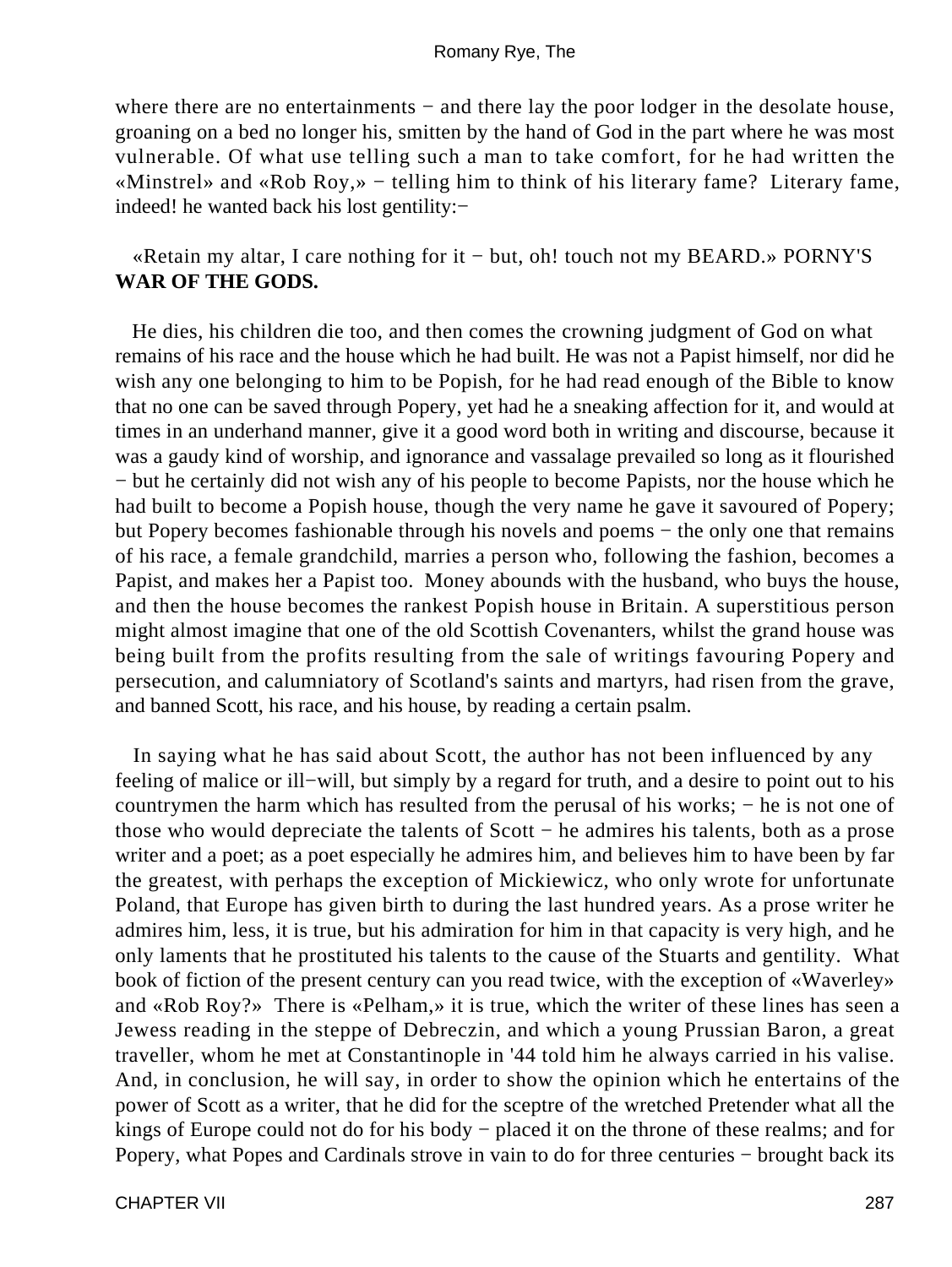mummeries and nonsense into the temples of the British Isles.

 Scott during his lifetime had a crowd of imitators, who, whether they wrote history so called − poetry so called − or novels − nobody would call a book a novel if he could call it anything else − wrote Charlie o'er the water nonsense; and now that he has been dead nearly a quarter of a century, there are others daily springing up who are striving to imitate Scott in his Charlie o'er the water nonsense – for nonsense it is, even when flowing from his pen. They, too, must write Jacobite histories, Jacobite songs, and Jacobite novels, and much the same figure as the scoundrel menials in the comedy cut when personating their masters, and retailing their masters' conversation, do they cut as Walter Scotts. In their histories, they too talk about the Prince and Glenfinnan, and the pibroch; and in their songs about «Claverse» and «Bonny Dundee.» But though they may be Scots, they are not Walter Scotts. But it is perhaps chiefly in the novel that you see the veritable hog in armour; the time of the novel is of course the '15 or '45; the hero a Jacobite, and connected with one or other of the enterprises of those periods; and the author, to show how unprejudiced he is, and what **ORIGINAL** views he takes of subjects, must needs speak up for Popery, whenever he has occasion to mention it; though, with all his originality, when he brings his hero and the vagabonds with which he is concerned before a barricadoed house, belonging to the Whigs, he can make them get into it by no other method than that which Scott makes his rioters employ to get into the Tolbooth, **BURNING DOWN** the door.

 To express the more than utter foolishness of this latter Charlie o'er the water nonsense, whether in rhyme or prose, there is but one word, and that word a Scotch word. Scotch, the sorriest of jargons, compared with which even Roth Welsch is dignified and expressive, has yet one word to express what would be inexpressible by any word or combination of words in any language, or in any other jargon in the world; and very properly; for as the nonsense is properly Scotch, so should the word be Scotch which expresses it − that word is «fushionless,» pronounced **FOOSHIONLESS;** and when the writer has called the nonsense fooshionless − and he does call it fooshionless − he has nothing more to say, but leaves the nonsense to its fate.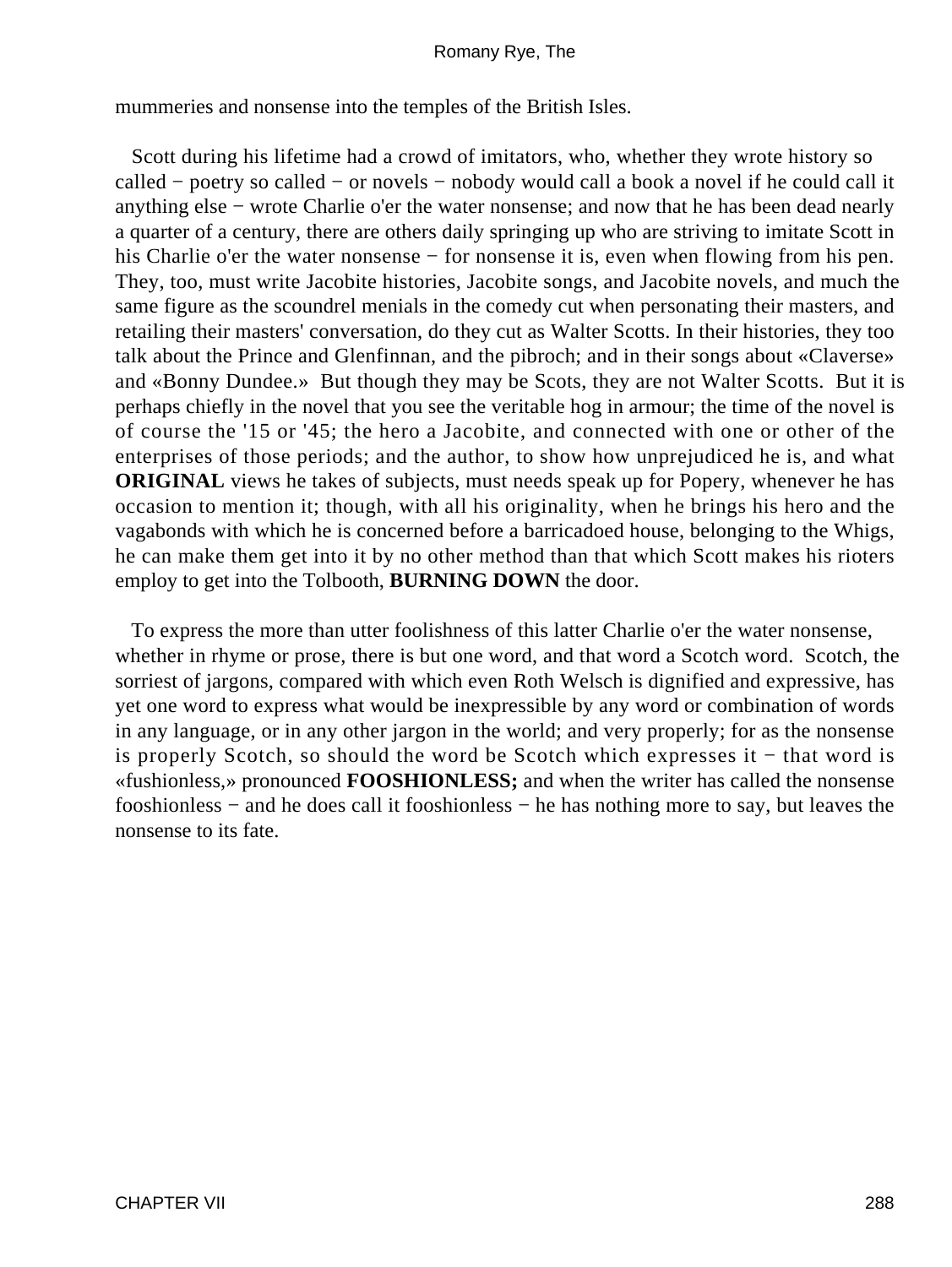## **[CHAPTER VIII](#page-317-0)**

<span id="page-289-0"></span>*O*n Canting Nonsense.

 THE writer now wishes to say something on the subject of canting nonsense, of which there is a great deal in England. There are various cants in England, amongst which is the religious cant. He is not going to discuss the subject of religious cant: lest, however, he should be misunderstood, he begs leave to repeat that he is a sincere member of the Church of England, in which he believes there is more religion, and consequently less cant, than in any other church in the world; nor is he going to discuss many other cants; he shall content himself with saying something about two – the temperance cant and the unmanly cant. Temperance canters say that «it is unlawful to drink a glass of ale.» Unmanly canters say that «it is unlawful to use one's fists.» The writer begs leave to tell both these species of canters that they do not speak words of truth.

 It is very lawful to take a cup of ale, or wine, for the purpose of cheering or invigorating yourself when you are faint and down−hearted; and likewise to give a cup of ale or wine to others when they are in a similar condition. The Holy Scripture sayeth nothing to the contrary, but rather encourageth people in so doing by the text, «Wine maketh glad the heart of man.» But it is not lawful to intoxicate yourself with frequent cups of ale or wine, nor to make others intoxicated, nor does the Holy Scripture say it is. The Holy Scripture no more says that it is lawful to intoxicate yourself or others, than it says that it is unlawful to take a cup of ale or wine yourself, or to give one to others. Noah is not commended in the Scripture for making himself drunken on the wine he brewed. Nor is it said that the Saviour, when he supplied the guests with first–rate wine at the marriage–feast, told them to make themselves drunk upon it. He is said to have supplied them with first− rate wine, but He doubtless left the quantity which each should drink to each party's reason and discretion. When you set a good dinner before your guests, you do not expect that they should gorge themselves with the victuals you set before them. Wine may be abused, and so may a leg of mutton.

 Second. It is lawful for any one to use his fists in his own defence, or in the defence of others, provided they can't help themselves; but it is not lawful to use them for purposes of tyranny or brutality. If you are attacked by a ruffian, as the elderly individual in Lavengro is in the inn− yard, it is quite lawful, if you can, to give him as good a thrashing as the elderly individual gave the brutal coachman; and if you see a helpless woman − perhaps your own sister − set upon by a drunken lord, a drunken coachman, or a drunken coalheaver, or a brute of any description, either drunk or sober, it is not only lawful but laudable, to give them, if you can, a good drubbing; but it is not lawful because you have a strong pair of fists, and know how to use them, to go swaggering through a fair, jostling against unoffending individuals; should you do so, you would be served quite right if you were to get a drubbing,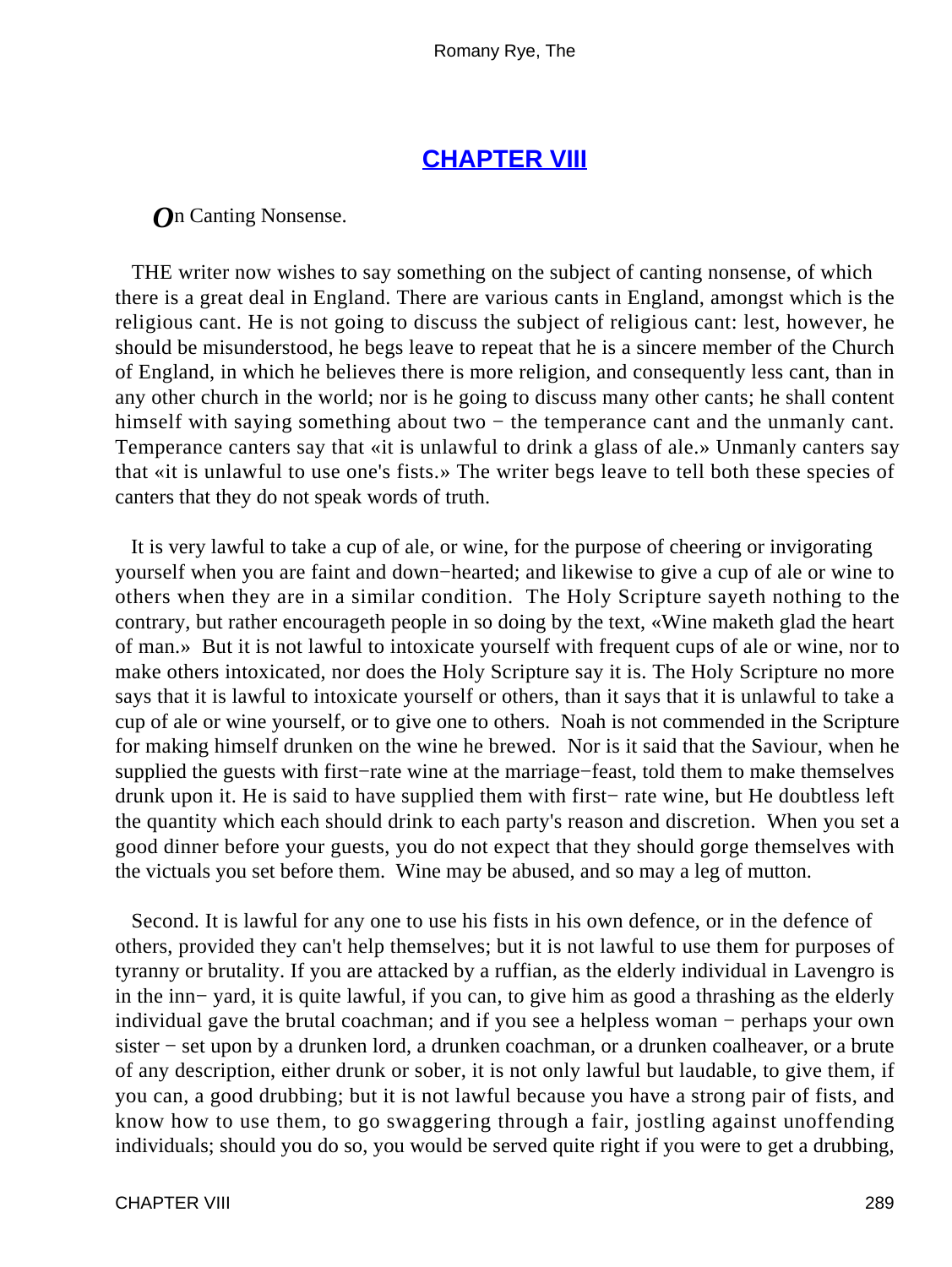more particularly if you were served out by some one less strong, but more skilful than yourself − even as the coachman was served out by a pupil of the immortal Broughton − sixty years old, it is true, but possessed of Broughton's guard and chop. Moses is not blamed in the Scripture for taking part with the oppressed, and killing an Egyptian persecutor. We are not told how Moses killed the Egyptian; but it is quite as creditable to Moses to suppose that he killed the Egyptian by giving him a buffet under the left ear, as by stabbing him with a knife. It is true that the Saviour in the New Testament tells His disciples to turn the left cheek to be smitten, after they had received a blow on the right; but He was speaking to people divinely inspired, or whom He intended divinely to inspire − people selected by God for a particular purpose. He likewise tells these people to part with various articles of raiment when asked for them, and to go a− travelling without money, and take no thought of the morrow. Are those exhortations carried out by very good people in the present day? Do Quakers, when smitten on the right cheek, turn the left to the smiter? When asked for their coat, do they say, «Friend, take my shirt also?» Has the Dean of Salisbury no purse? Does the Archbishop of Canterbury go to an inn, run up a reckoning, and then say to his landlady, «Mistress, I have no coin?» Assuredly the Dean has a purse, and a tolerably well−filled one; and, assuredly, the Archbishop, on departing from an inn, not only settles his reckoning, but leaves something handsome for the servants, and does not say that he is forbidden by the gospel to pay for what he has eaten, or the trouble he has given, as a certain Spanish cavalier said he was forbidden by the statutes of chivalry. Now, to take the part of yourself, or the part of the oppressed, with your fists, is quite as lawful in the present day as it is to refuse your coat and shirt also to any vagabond who may ask for them, and not to refuse to pay for supper, bed, and breakfast, at the Feathers, or any other inn, after you have had the benefit of all three.

 The conduct of Lavengro with respect to drink may, upon the whole, serve as a model. He is no drunkard, nor is he fond of intoxicating other people; yet when the horrors are upon him he has no objection to go to a public−house and call for a pint of ale, nor does he shrink from recommending ale to others when they are faint and downcast. In one instance, it is true, he does what cannot be exactly justified; he encourages the Priest in the dingle, in more instances than one, in drinking more hollands and water than is consistent with decorum. He has a motive indeed in doing so; a desire to learn from the knave in his cups the plans and hopes of the Propaganda of Rome. Such conduct, however, was inconsistent with strict fair dealing and openness; and the author advises all those whose consciences never reproach them for a single unfair or covert act committed by them, to abuse him heartily for administering hollands and water to the Priest of Rome. In that instance the hero is certainly wrong; yet in all other cases with regard to drink, he is manifestly right. To tell people that they are never to drink a glass of ale or wine themselves, or to give one to others, is cant; and the writer has no toleration for cant of any description. Some cants are not dangerous; but the writer believes that a more dangerous cant than the temperance cant, or as it is generally called, teetotalism, is scarcely to be found. The writer is willing to believe that it originated with well meaning, though weak people; but there can be no doubt that it was quickly turned to account by people who were neither well meaning nor weak. Let the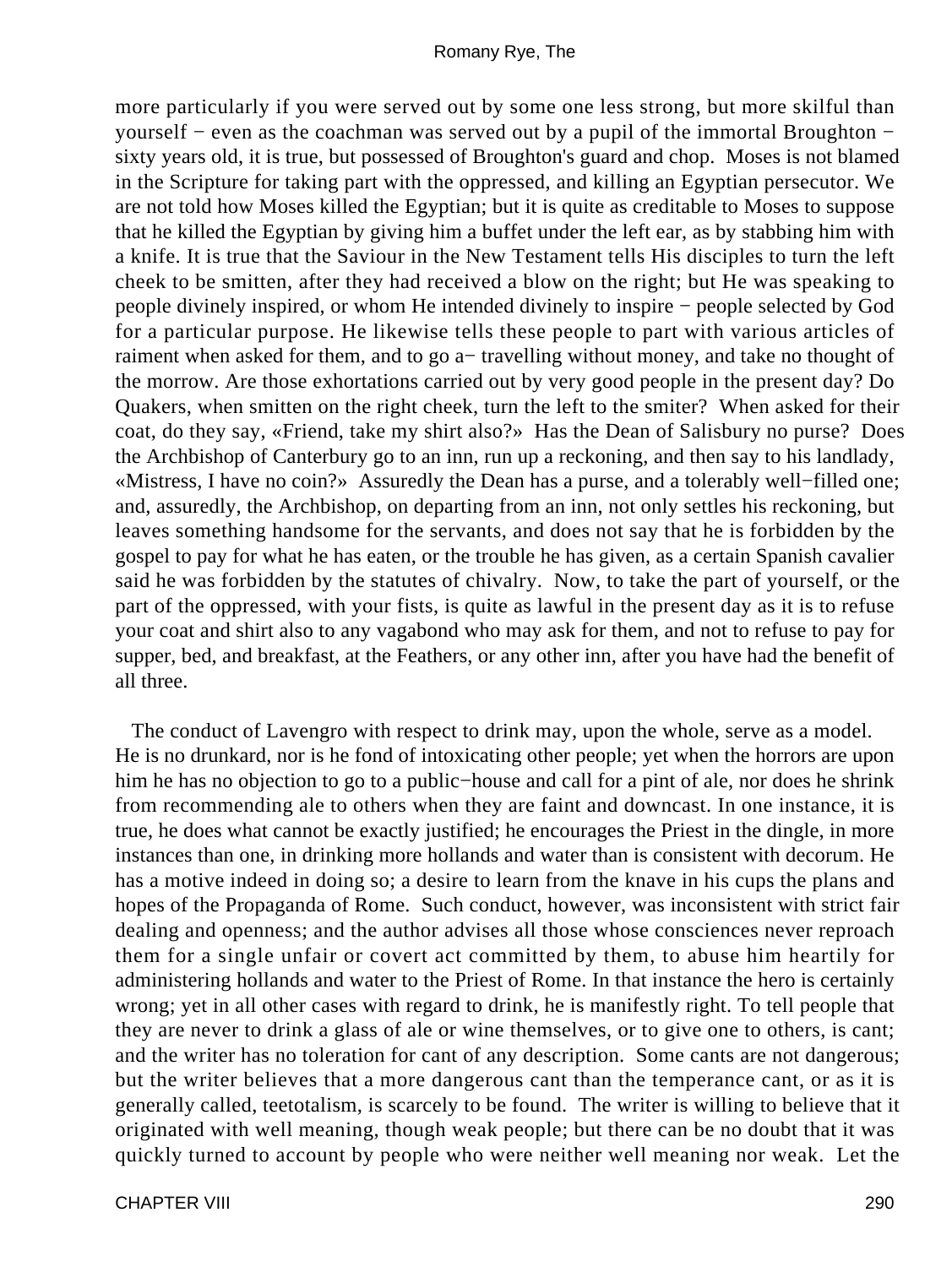reader note particularly the purpose to which this cry has been turned in America; the land, indeed, par excellence, of humbug and humbug cries. It is there continually in the mouth of the most violent political party, and is made an instrument of almost unexampled persecution. The writer would say more on the temperance cant, both in England and America, but want of space prevents him. There is one point on which he cannot avoid making a few brief remarks – that is, the inconsistent conduct of its apostles in general. The teetotal apostle says, it is a dreadful thing to be drunk. So it is, teetotaller; but if so, why do you get drunk? I get drunk? Yes, unhappy man, why do you get drunk on smoke and passion? Why are your garments impregnated with the odour of the Indian weed? Why is there a pipe or a cigar always in your mouth? Why is your language more dreadful than that of a Poissarde? Tobacco−smoke is more deleterious than ale, teetotaller; bile more potent than brandy. You are fond of telling your hearers what an awful thing it is to die drunken. So it is, teetotaller. Then take good care that you do not die with smoke and passion, drunken, and with temperance language on your lips; that is, abuse and calumny against all those who differ from you. One word of sense you have been heard to say, which is, that spirits may be taken as a medicine. Now you are in a fever of passion, teetotaller; so, pray take this tumbler of brandy; take it on the homoeopathic principle, that heat is to be expelled by heat. You are in a temperance fury, so swallow the contents of this tumbler, and it will, perhaps, cure you. You look at the glass wistfully − you occasionally take a glass medicinally − and it is probable you do. Take one now. Consider what a dreadful thing it would be to die passion drunk; to appear before your Maker with intemperate language on your lips. That's right! You don't seem to wince at the brandy. That's right! – well done! All down in two pulls. Now you look like a reasonable being!

 If the conduct of Lavengro with retard to drink is open to little censure, assuredly the use which he makes of his fists is entitled to none at all. Because he has a pair of tolerably strong fists, and knows to a certain extent how to use them, is he a swaggerer or oppressor? To what ill account does he turn them? Who more quiet, gentle, and inoffensive than he? He beats off a ruffian who attacks him in a dingle; has a kind of friendly tuzzle with Mr. Petulengro, and behold the extent of his fistic exploits.

 Ay, but he associates with prize−fighters; and that very fellow, Petulengro, is a prize−fighter, and has fought for a stake in a ring. Well, and if he had not associated with prize−fighters, how could he have used his fists? Oh, anybody can use his fists in his own defence, without being taught by prize−fighters. Can they? Then why does not the Italian, or Spaniard, or Affghan use his fists when insulted or outraged, instead of having recourse to the weapons which he has recourse to? Nobody can use his fists without being taught the use of them by those who have themselves been taught, no more than any one can «whiffle» without being taught by a master of the art. Now let any man of the present day try to whiffle. Would not any one who wished to whiffle have to go to a master of the art? Assuredly! but where would he find one at the present day? The last of the whifflers hanged himself about a fortnight ago on a bell−rope in a church steeple of «the old town,» from pure grief that there was no further demand for the exhibition of his art, there being no demand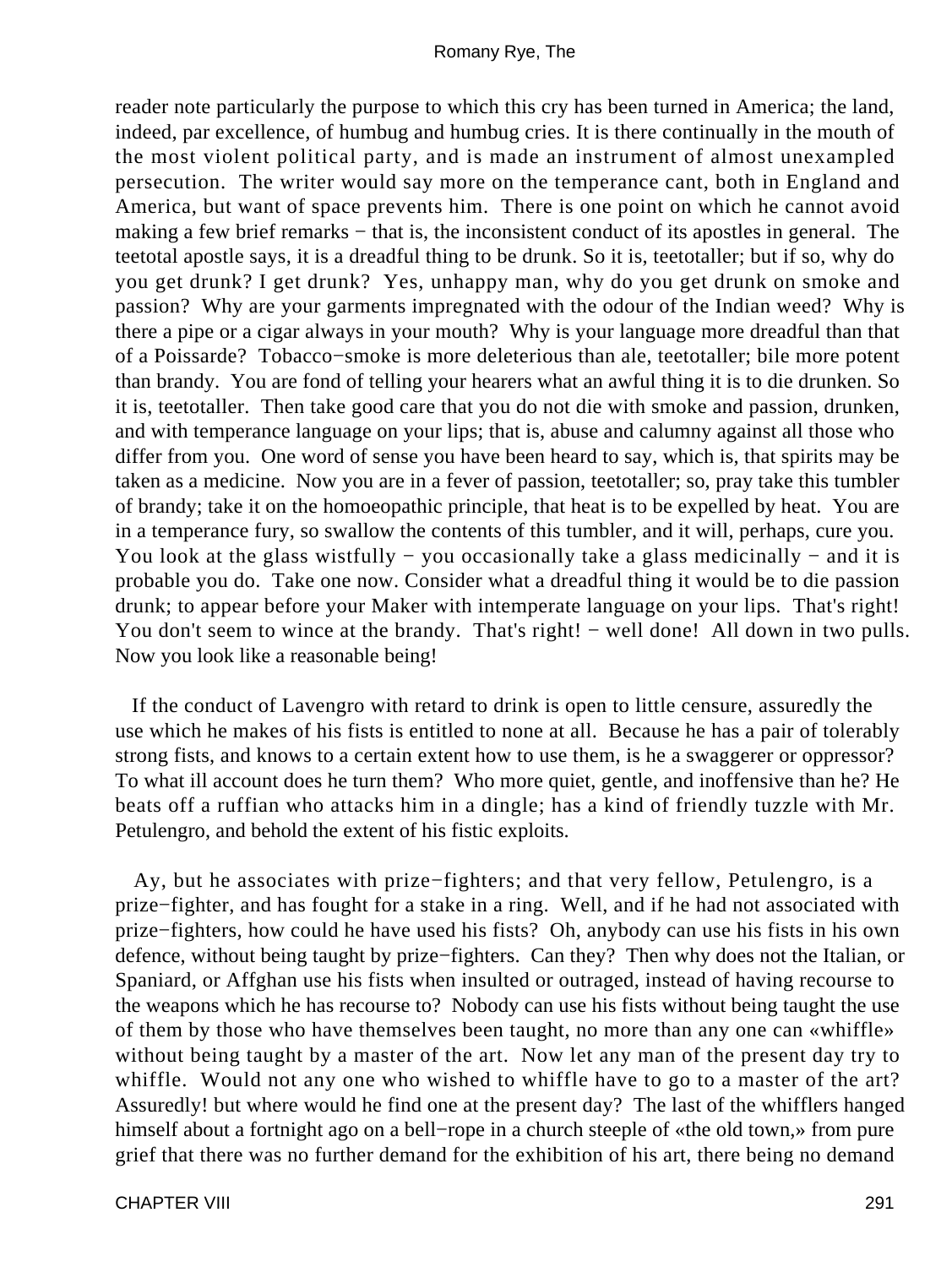for whiffling since the discontinuation of Guildhall banquets. Whiffling is lost. The old chap left his sword behind him; let any one take up the old chap's sword and try to whiffle. Now much the same hand as he would make who should take up the whiffler's sword and try to whiffle, would he who should try to use his fists who had never had the advantage of a master. Let no one think that men use their fists naturally in their own disputes – men have naturally recourse to any other thing to defend themselves or to offend others; they fly to the stick, to the stone, to the murderous and cowardly knife, or to abuse as cowardly as the knife, and occasionally more murderous. Now which is best when you hate a person, or have a pique against a person, to clench your fist and say «Come on,» or to have recourse to the stone, the knife, − or murderous calumny? The use of the fist is almost lost in England. Yet are the people better than they were when they knew how to use their fists? The writer believes not. A fisty combat is at present a great rarity, but the use of the knife, the noose, and of poison, to say nothing of calumny, are of more frequent occurrence in England than perhaps in any country in Europe. Is polite taste better than when it could bear the details of a fight? The writer believes not. Two men cannot meet in a ring to settle a dispute in a manly manner without some trumpery local newspaper letting loose a volley of abuse against «the disgraceful exhibition,» in which abuse it is sure to be sanctioned by its dainty readers; whereas some murderous horror, the discovery for example of the mangled remains of a woman in some obscure den, is greedily seized hold of by the moral journal, and dressed up for its readers, who luxuriate and gloat upon the ghastly dish. Now, the writer of Lavengro has no sympathy with those who would shrink from striking a blow, but would not shrink from the use of poison or calumny; and his taste has little in common with that which cannot tolerate the hardy details of a prize− fight, but which luxuriates on descriptions of the murder dens of modern England. But prize−fighters and pugilists are blackguards, a reviewer has said; and blackguards they would be provided they employed their skill and their prowess for purposes of brutality and oppression; but prize−fighters and pugilists are seldom friends to brutality and oppression; and which is the blackguard, the writer would ask, he who uses his fists to take his own part, or instructs others to use theirs for the same purpose, or the being who from envy and malice, or at the bidding of a malicious scoundrel, endeavours by calumny, falsehood, and misrepresentation to impede the efforts of lonely and unprotected genius?

 One word more about the race, all but extinct, of the people opprobriously called prize−fighters. Some of them have been as noble, kindly men as the world ever produced. Can the rolls of the English aristocracy exhibit names belonging to more noble, more heroic men than those who were called respectively Pearce, Cribb, and Spring? Did ever one of the English aristocracy contract the seeds of fatal consumption by rushing up the stairs of a burning edifice, even to the topmost garret, and rescuing a woman from seemingly inevitable destruction? The writer says no. A woman was rescued from the top of a burning house; but the man who rescued her was no aristocrat; it was Pearce, not Percy, who ran up the burning stairs. Did ever one of those glittering ones save a fainting female from the libidinous rage of six ruffians? The writer believes not. A woman was rescued from the libidinous fury of six monsters on − Down; but the man who rescued her was no aristocrat; it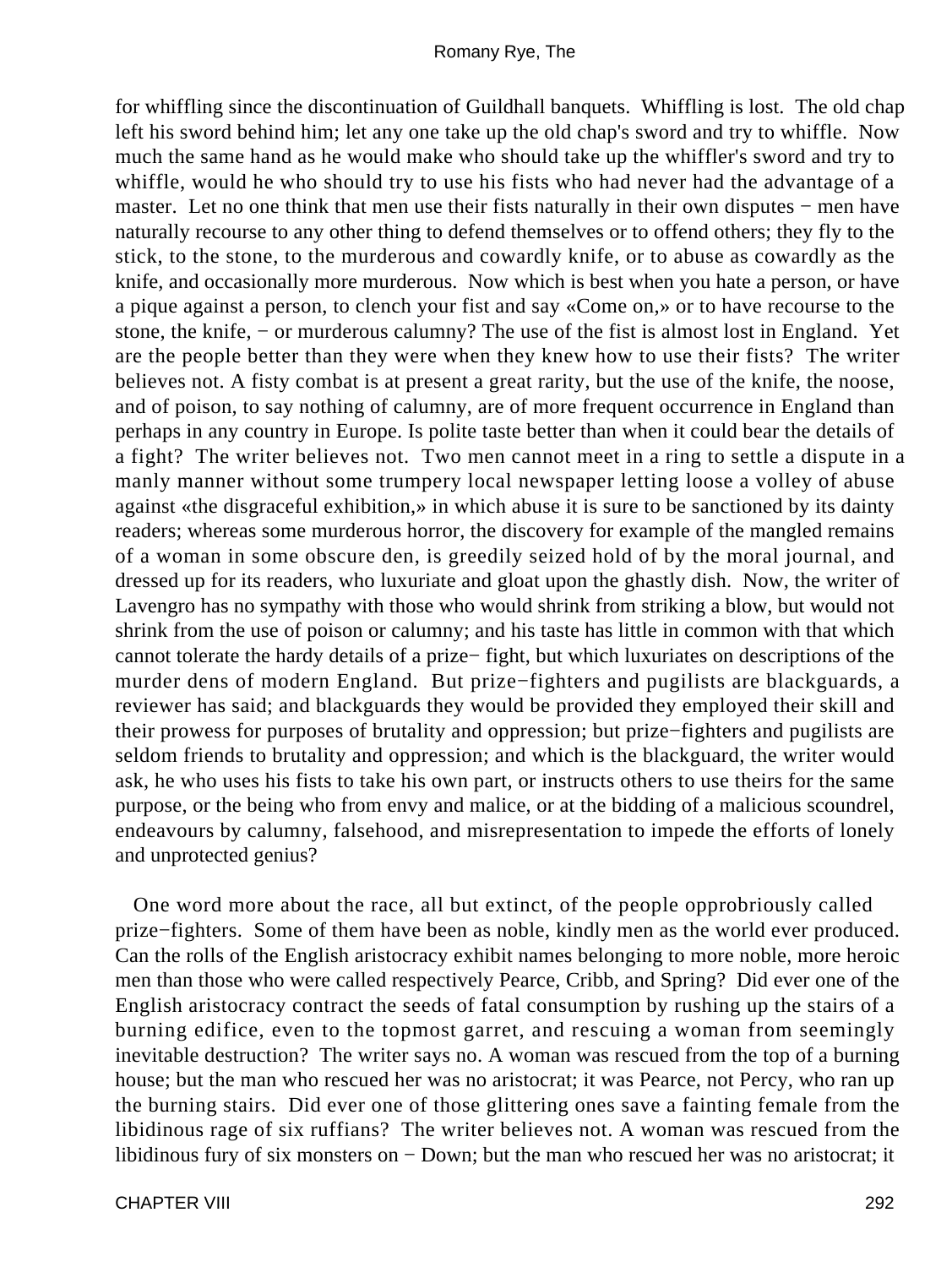was Pearce not Paulet, who rescued the woman, and thrashed my lord's six gamekeepers − Pearce, whose equal never was, and probably never will be, found in sturdy combat. Are there any of the aristocracy of whom it can be said that they never did a cowardly, cruel, or mean action, and that they invariably took the part of the unfortunate and weak against cruelty and oppression? As much can be said of Cribb, of Spring, and the other; but where is the aristocrat of whom as much can be said? Wellington? Wellington indeed! a skilful general, and a good man of valour, it is true, but with that cant word of «duty» continually on his lips, did he rescue Ney from his butchers? Did he lend a helping hand to Warner?

 In conclusion, the writer would advise those of his country− folks who read his book to have nothing to do with the two kinds of canting nonsense described above, but in their progress through life to enjoy as well as they can, but always with moderation, the good things of this world, to put confidence in God, to be as independent as possible, and to take their own parts. If they are low−spirited, let them not make themselves foolish by putting on sackcloth, drinking water, or chewing ashes, but let them take wholesome exercise, and eat the most generous food they can get, taking up and reading occasionally, not the lives of Ignatius Loyola and Francis Spira, but something more agreeable; for example, the life and adventures of Mr. Duncan Campbell, the deaf and dumb gentleman; the travels of Captain Falconer in America, and the journal of John Randall, who went to Virginia and married an Indian wife; not forgetting, amidst their eating and drinking, their walks over heaths, and by the sea−side, and their agreeable literature, to be charitable to the poor, to read the Psalms and to go to church twice on a Sunday. In their dealings with people, to be courteous to everybody, as Lavengro was, but always independent like him; and if people meddle with them, to give them as good as they bring, even as he and Isopel Berners were in the habit of doing; and it will be as well for him to observe that he by no means advises women to be too womanly, but bearing the conduct of Isopel Berners in mind, to take their own parts, and if anybody strikes them, to strike again.

 Beating of women by the lords of the creation has become very prevalent in England since pugilism has been discountenanced. Now the writer strongly advises any woman who is struck by a ruffian to strike him again; or if she cannot clench her fists, and he advises all women in these singular times to learn to clench their fists, to go at him with tooth and nail, and not to be afraid of the result, for any fellow who is dastard enough to strike a woman, would allow himself to be beaten by a woman, were she to make at him in self− defence, even if, instead of possessing the stately height and athletic proportions of the aforesaid Isopel, she were as diminutive in stature, and had a hand as delicate, and foot as small, as a certain royal lady, who was some time ago assaulted by a fellow upwards of six feet high, whom the writer has no doubt she could have beaten had she thought proper to go at him. Such is the deliberate advice of the author to his countrymen and women − advice in which he believes there is nothing unscriptural or repugnant to common sense.

 The writer is perfectly well aware that, by the plain language which he has used in speaking of the various kinds of nonsense prevalent in England, he shall make himself a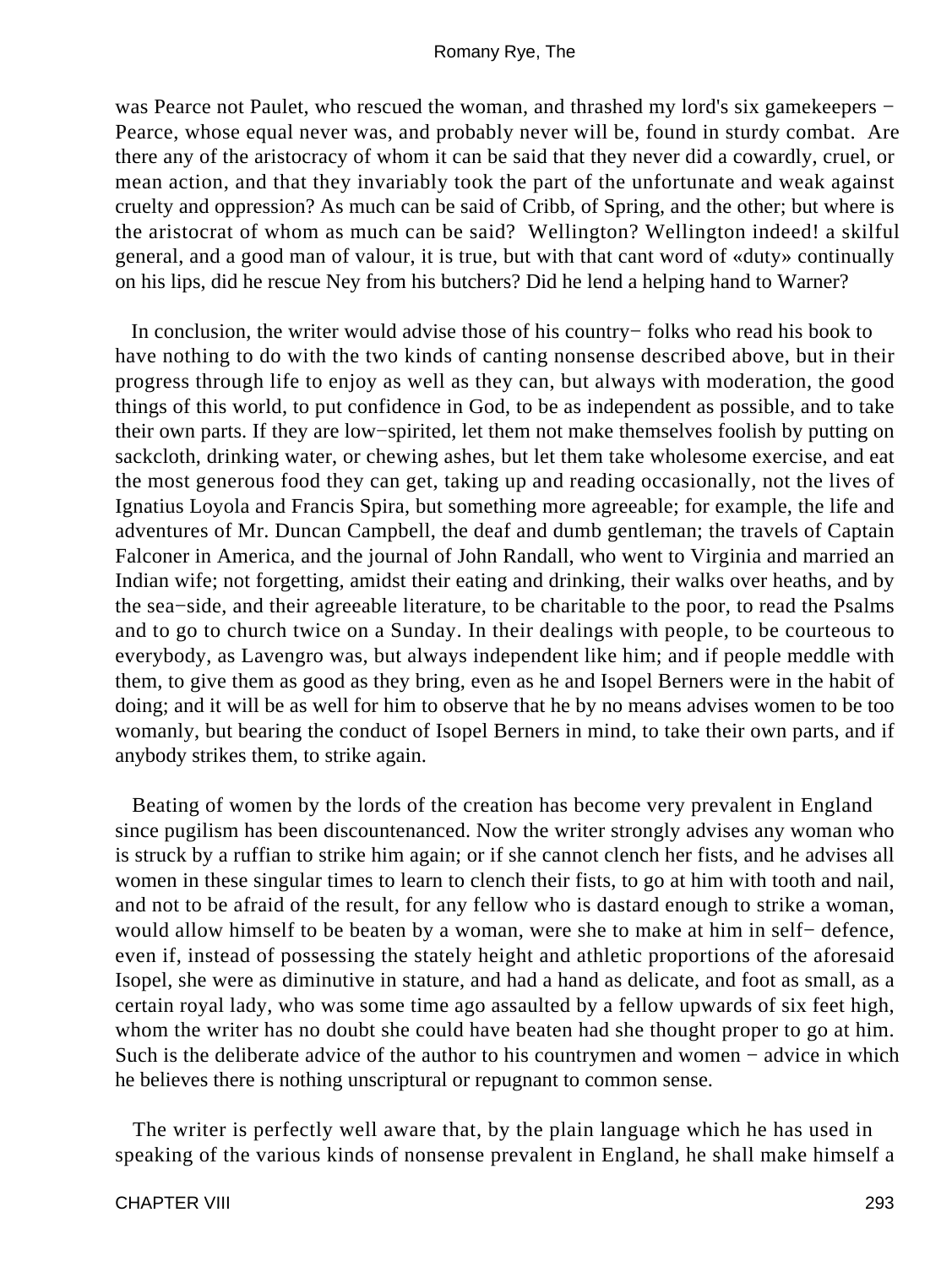multitude of enemies; but he is not going to conceal the truth or to tamper with nonsense, from the fear of provoking hostility. He has a duty to perform and he will perform it resolutely; he is the person who carried the Bible to Spain; and as resolutely as he spoke in Spain against the superstitions of Spain, will he speak in England against the nonsense of his own native land. He is not one of those who, before they sit down to write a book, say to themselves, what cry shall we take up? what principles shall we advocate? what principles shall we abuse? before we put pen to paper we must find out what cry is the loudest, what principle has the most advocates, otherwise, after having written our book, we may find ourselves on the weaker side.

 A sailor of the «Bounty,» waked from his sleep by the noise of the mutiny, lay still in his hammock for some time, quite undecided whether to take part with the captain or to join the mutineers. «I must mind what I do,» said he to himself, «lest, in the end, I find myself on the weaker side;» finally, on hearing that the mutineers were successful, he went on deck, and seeing Bligh pinioned to the mast, he put his fist to his nose, and otherwise insulted him. Now, there are many writers of the present day whose conduct is very similar to that of the sailor. They lie listening in their corners till they have ascertained which principle has most advocates; then, presently, they make their appearance on the deck of the world with their book; if truth has been victorious, then has truth the hurrah! but if truth is pinioned against the mast, then is their fist thrust against the nose of truth, and their gibe and their insult spirted in her face. The strongest party had the sailor, and the strongest party has almost invariably the writer of the present day.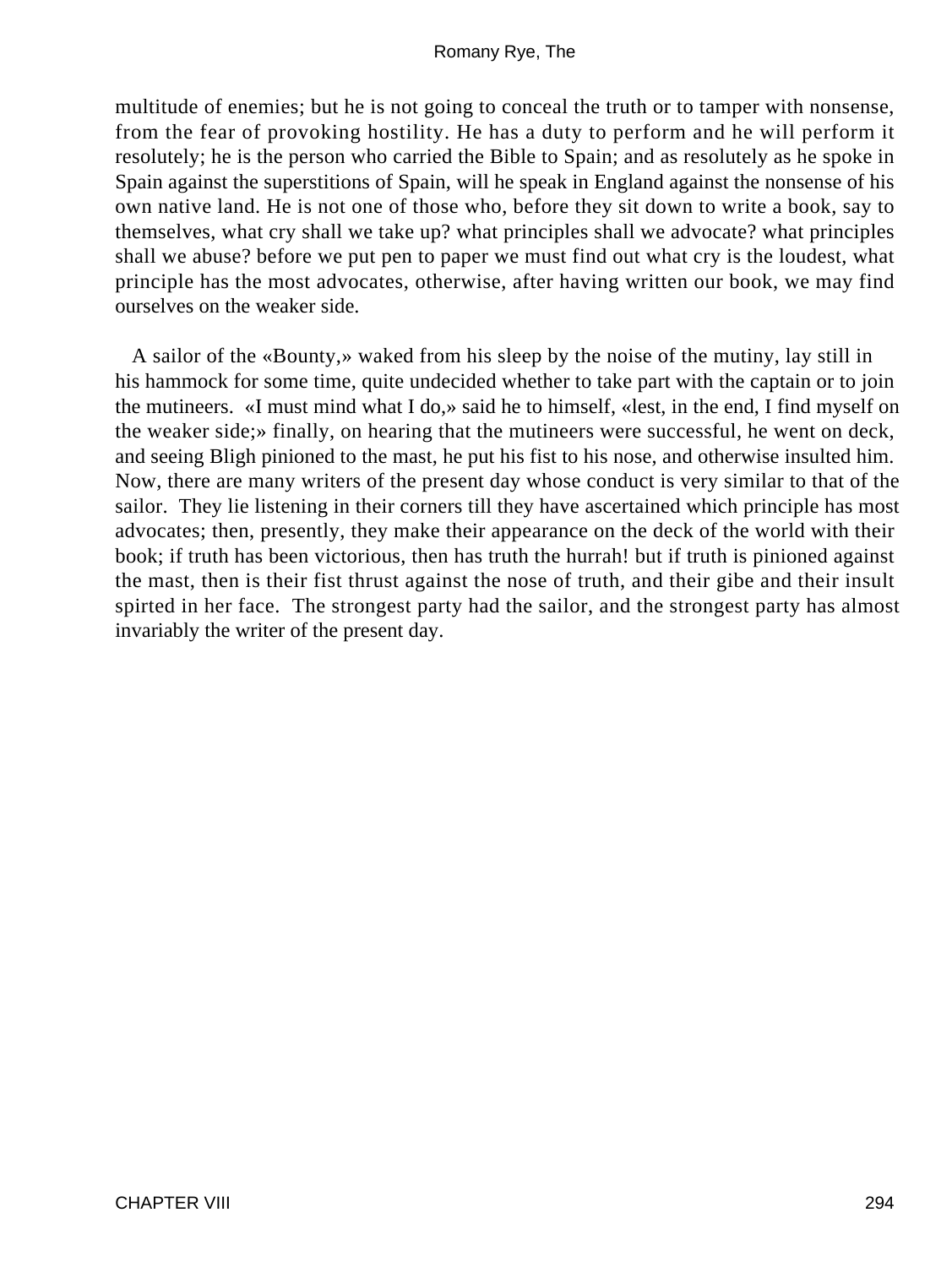# **[CHAPTER IX](#page-317-0)**

<span id="page-295-0"></span>*P*seudo−Critics.

 A **CERTAIN** set of individuals calling themselves critics have attacked Lavengro with much virulence and malice. If what they call criticism had been founded on truth, the author would have had nothing to say. The book contains plenty of blemishes, some of them, by the bye, wilful ones, as the writer will presently show; not one of these, however, has been detected and pointed out; but the best passages in the book, indeed whatever was calculated to make the book valuable, have been assailed with abuse and misrepresentation. The duty of the true critic is to play the part of a leech, and not of a viper. Upon true and upon malignant criticism there is an excellent fable by the Spaniard Iriarte. The viper says to the leech, «Why do people invite your bite, and flee from mine?» «Because,» says the leech, «people receive health from my bite, and poison from yours.» «There is as much difference,» says the clever Spaniard, «between true and malignant criticism, as between poison and medicine.» Certainly a great many meritorious writers have allowed themselves to be poisoned by malignant criticism; the writer, however, is not one of those who allow themselves to be poisoned by pseudo−critics; no! no! he will rather hold them up by their tails, and show the creatures wriggling, blood and foam streaming from their broken jaws. First of all, however, he will notice one of their objections. «The book isn't true,» say they. Now one of the principal reasons with those that have attacked Lavengro for their abuse of it is, that it is particularly true in one instance, namely, that it exposes their own nonsense, their love of humbug, their slavishness, their dressings, their goings out, their scraping and bowing to great people; it is the showing up of «gentility−nonsense» in Lavengro that has been one principal reason for raising the above cry; for in Lavengro is denounced the besetting folly of the English people, a folly which those who call themselves guardians of the public taste are far from being above. «We can't abide anything that isn't true!» they exclaim. Can't they? Then why are they so enraptured with any fiction that is adapted to purposes of humbug, which tends to make them satisfied with their own proceedings, with their own nonsense, which does not tell them to reform, to become more alive to their own failings, and less sensitive about the tyrannical goings on of the masters, and the degraded condition, the sufferings, and the trials of the serfs in the star Jupiter? Had Lavengro, instead of being the work of an independent mind, been written in order to further any of the thousand and one cants, and species of nonsense prevalent in England, the author would have heard much less about its not being true, both from public detractors and private censurers.

 «But Lavengro pretends to be an autobiography,» say the critics; and here the writer begs leave to observe, that it would be well for people who profess to have a regard for truth, not to exhibit in every assertion which they make a most profligate disregard of it; this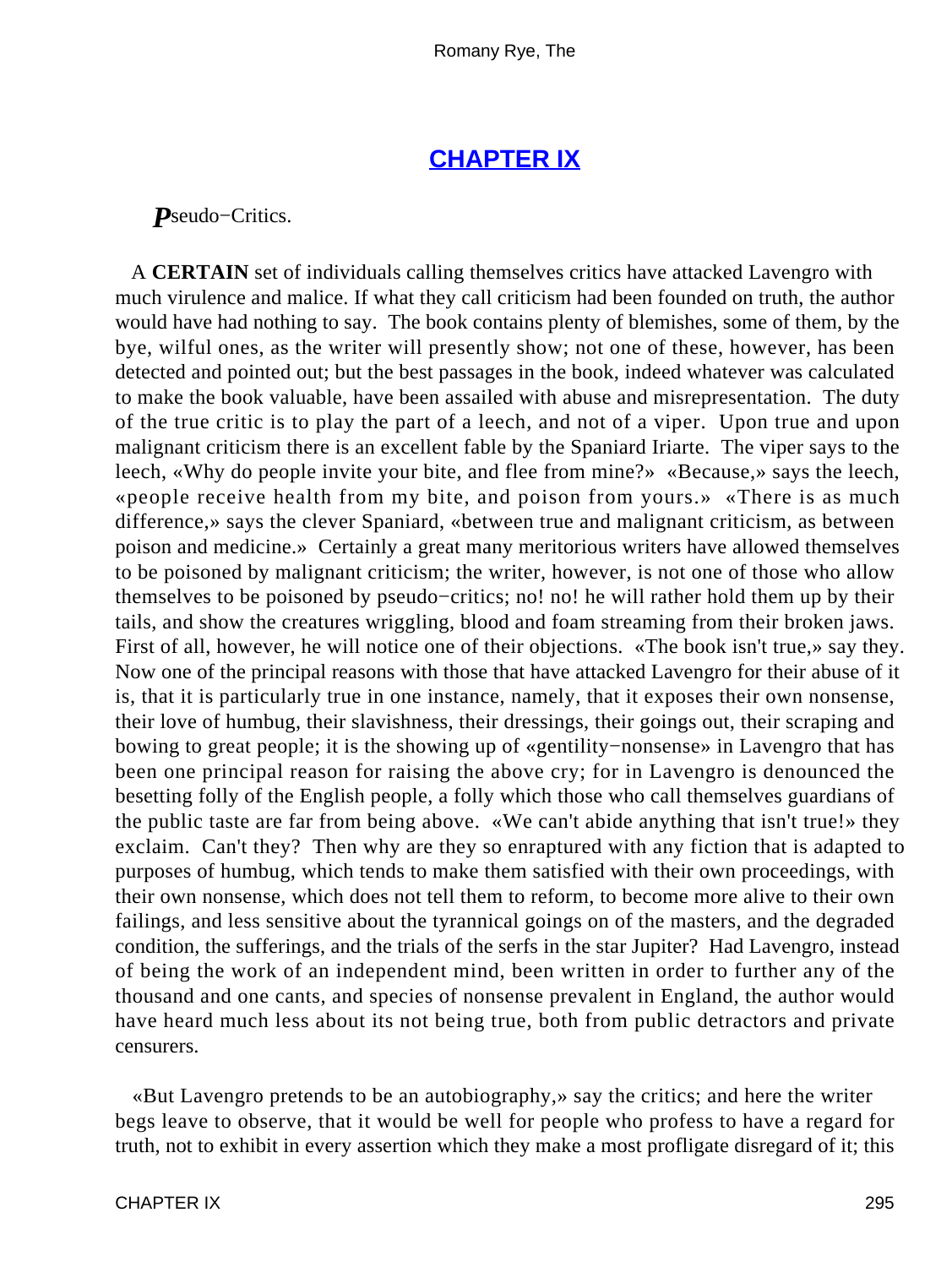assertion of theirs is a falsehood, and they know it to be a falsehood. In the preface Lavengro is stated to be a dream; and the writer takes this opportunity of stating that he never said it was an autobiography; never authorized any person to say that it was one; and that he has in innumerable instances declared in public and private, both before and after the work was published, that it was not what is generally termed an autobiography: but a set of people who pretend to write criticisms on books, hating the author for various reasons, − amongst others, because, having the proper pride of a gentleman and a scholar, he did not, in the year '43, choose to permit himself to be exhibited and made a zany of in London, and especially because he will neither associate with, nor curry favour with, them who are neither gentlemen nor scholars, – attack his book with abuse and calumny. He is, perhaps, condescending too much when he takes any notice of such people; as, however, the English public is wonderfully led by cries and shouts, and generally ready to take part against any person who is either unwilling or unable to defend himself, he deems it advisable not to be altogether quiet with those who assail him. The best way to deal with vipers is to tear out their teeth; and the best way to deal with pseudo−critics is to deprive them of their poison−bag, which is easily done by exposing their ignorance. The writer knew perfectly well the description of people with whom he would have to do, he therefore very quietly prepared a stratagem, by means of which he could at any time exhibit them, powerless and helpless, in his hand. Critics, when they review books, ought to have a competent knowledge of the subjects which those books discuss.

 Lavengro is a philological book, a poem if you choose to call it so. Now, what a fine triumph it would have been for those who wished to vilify the book and its author, provided they could have detected the latter tripping in his philology − they might have instantly said that he was an ignorant pretender to philology − they laughed at the idea of his taking up a viper by its tail, a trick which hundreds of country urchins do every September, but they were silent about the really wonderful part of the book, the philological matter – they thought philology was his stronghold, and that it would be useless to attack him there; they of course would give him no credit as a philologist, for anything like fair treatment towards him was not to be expected at their hands, but they were afraid to attack his philology − yet that was the point, and the only point in which they might have attacked him successfully; he was vulnerable there. How was this? Why, in order to have an opportunity of holding up pseudo−critics by the tails, he wilfully spelt various foreign words wrong − Welsh words, and even Italian words − did they detect these misspellings? not one of them, even as he knew they would not, and he now taunts them with ignorance; and the power of taunting them with ignorance is the punishment which he designed for them − a power which they might but for their ignorance have used against him. The writer besides knowing something of Italian and Welsh, knows a little of Armenian language and literature; but who knowing anything of the Armenian language, unless he had an end in view, would say, that the word sea in Armenian is anything like the word tide in English? The word for sea in Armenian is dzow, a word connected with the Tebetian word for water, and the Chinese shuy, and the Turkish su, signifying the same thing; but where is the resemblance between dzow and tide? Again, the word for bread in ancient Armenian is hats; yet the Armenian on London Bridge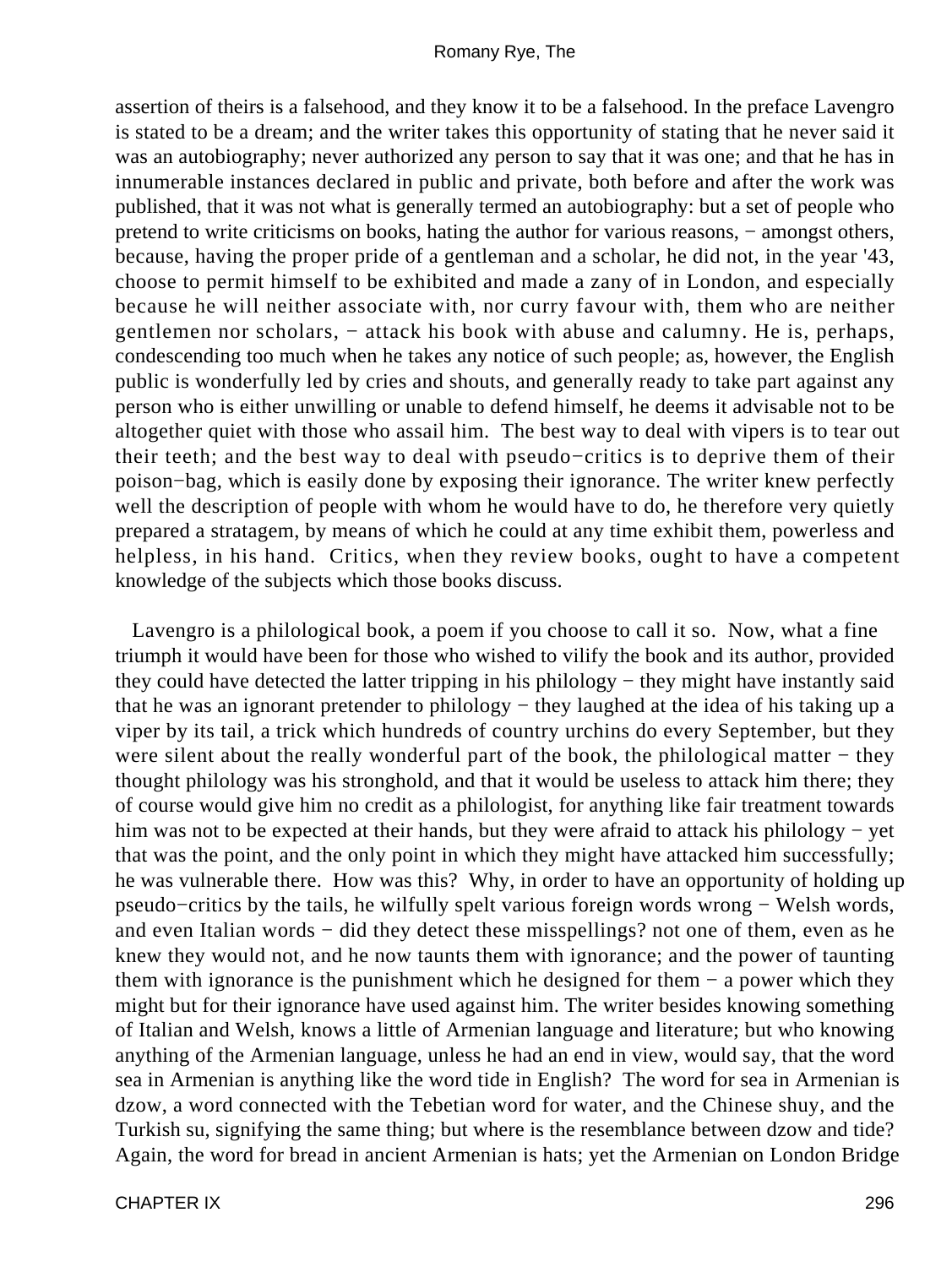is made to say zhats, which is not the nominative of the Armenian noun for bread, but the accusative: now, critics, ravening against a man because he is a gentleman and a scholar, and has not only the power but also the courage to write original works, why did you not discover that weak point? Why, because you were ignorant, so here ye are held up! Moreover, who with a name commencing with Z, ever wrote fables in Armenian? There are two writers of fables in Armenian − Varthan and Koscht, and illustrious writers they are, one in the simple, and the other in the ornate style of Armenian composition, but neither of their names begins with a Z. Oh, what a precious opportunity ye lost, ye ravening crew, of convicting the poor, half−starved, friendless boy of the book, of ignorance or misrepresentation, by asking who with a name beginning with Z ever wrote fables in Armenian; but ye couldn't help yourselves, ye are duncie. We duncie! Ay, duncie. So here ye are held up by the tails, blood and foam streaming from your jaws.

 The writer wishes to ask here, what do you think of all this, Messieurs les Critiques? Were ye ever served so before? But don't you richly deserve it? Haven't you been for years past bullying and insulting everybody whom you deemed weak, and currying favour with everybody whom you thought strong? «We approve of this. We disapprove of that. Oh, this will never do. These are fine lines!» The lines perhaps some horrid sycophantic rubbish addressed to Wellington, or Lord So−and− so. To have your ignorance thus exposed, to be shown up in this manner, and by whom? A gypsy! Ay, a gypsy was the very right person to do it. But is it not galling, after all?

 «Ah, but WE don't understand Armenian, it cannot be expected that WE should understand Armenian, or Welsh, or − Hey, what's this? The mighty WE not understand Armenian or Welsh, or − Then why does the mighty WE pretend to review a book like Lavengro? From the arrogance with which it continually delivers itself, one would think that the mighty WE is omniscient; that it understands every language; is versed in every literature; yet the mighty WE does not even know the word for bread in Armenian. It knows bread well enough by name in England, and frequently bread in England only by its name, but the truth is, that the mighty WE, with all its pretension, is in general a very sorry creature, who, instead of saying nous disons, should rather say nous dis: Porny in his »Guerre des Dieux," very profanely makes the three in one say, Je faisons; now, Lavengro, who is anything but profane, would suggest that critics, especially magazine and Sunday newspaper critics, should commence with nous dis, as the first word would be significant of the conceit and assumption of the critic, and the second of the extent of the critic's information. The WE says its say, but when fawning sycophancy or vulgar abuse are taken from that say, what remains? Why a blank, a void like Ginnungagap.

 As the writer, of his own accord, has exposed some of the blemishes of his book − a task, which a competent critic ought to have done − he will now point out two or three of its merits, which any critic, not altogether blinded with ignorance might have done, or not replete with gall and envy would have been glad to do. The book has the merit of communicating a fact connected with physiology, which in all the pages of the multitude of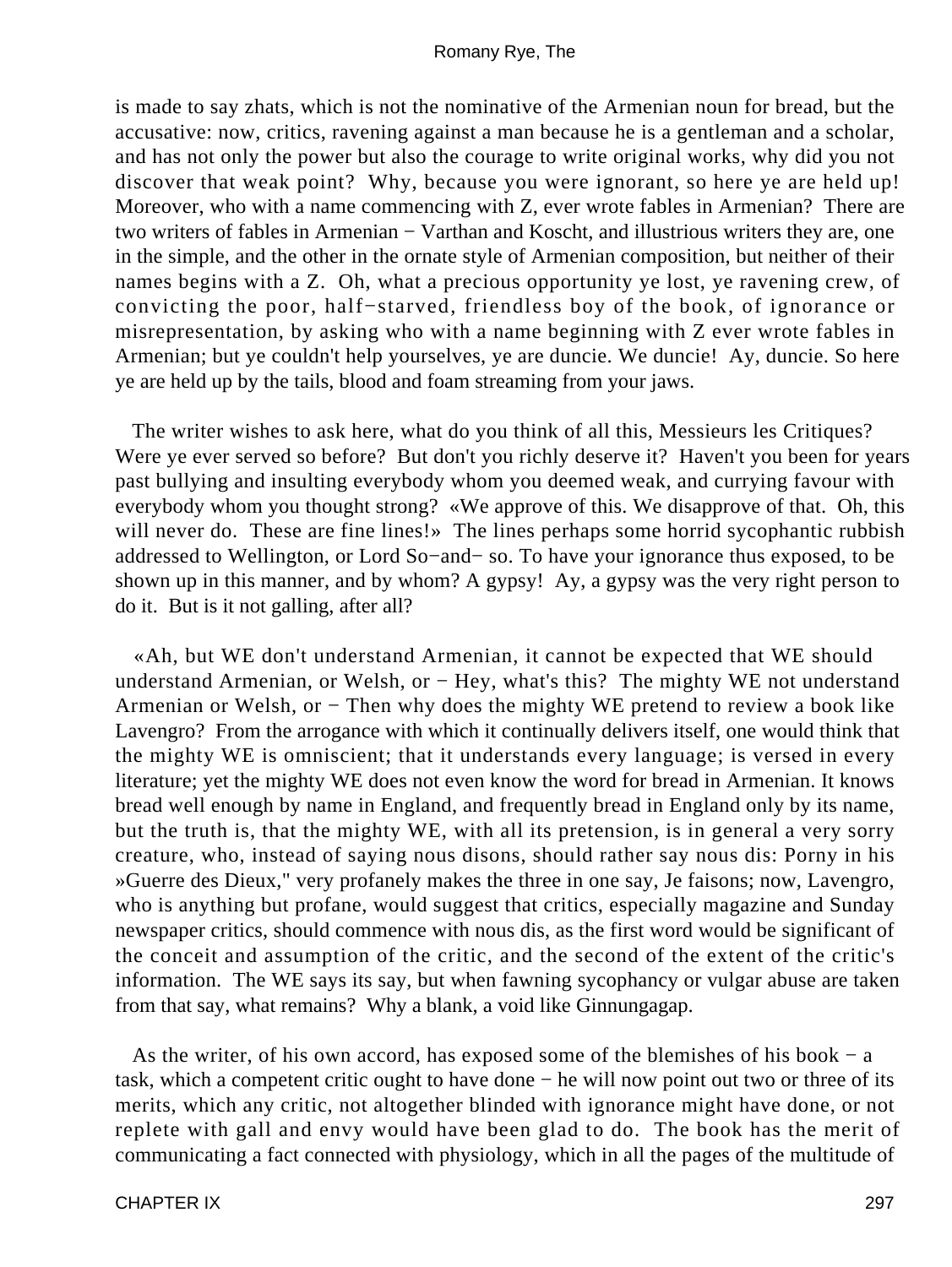books was never previously mentioned − the mysterious practice of touching objects to baffle the evil chance. The miserable detractor will, of course, instantly begin to rave about such a habit being common: well and good; but was it ever before described in print, or all connected with it dissected? He may then vociferate something about Johnson having touched:− the writer cares not whether Johnson, who, by the bye, during the last twenty or thirty years, owing to people having become ultra Tory mad from reading Scott's novels and the «Quarterly Review,» has been a mighty favourite, especially with some who were in the habit of calling him a half crazy old fool – touched, or whether he did or not; but he asks where did Johnson ever describe the feelings which induced him to perform the magic touch, even supposing that he did perform it? Again, the history gives an account of a certain book called the «Sleeping Bard,» the most remarkable prose work of the most difficult language but one, of modern Europe, – a book, for a notice of which, he believes, one might turn over in vain the pages of any review printed in England, or, indeed, elsewhere. − So here are two facts, one literary and the other physiological, for which any candid critic was bound to thank the author, even as in Romany Rye there is a fact connected with Iro Norman Myth, for the disclosing of which, any person who pretends to have a regard for literature is bound to thank him, namely, that the mysterious Finn or Fingal of «Ossian's Poems» is one and the same person as the Sigurd Fofnisbane of the Edda and the Wilkina, and the Siegfried Horn of the Lay of the Niebelungs.

 The writer might here conclude, and, he believes, most triumphantly; as, however, he is in the cue for writing, which he seldom is, he will for his own gratification, and for the sake of others, dropping metaphors about vipers and serpents, show up in particular two or three sets or cliques of people, who, he is happy to say, have been particularly virulent against him and his work, for nothing indeed could have given him greater mortification than their praise.

 In the first place, he wishes to dispose of certain individuals who call themselves men of wit and fashion – about town – who he is told have abused his book «vaustly» – their own word. These people paint their cheeks, wear white kid gloves, and dabble in literature, or what they conceive to be literature. For abuse from such people, the writer was prepared. Does any one imagine that the writer was not well aware, before he published his book, that, whenever he gave it to the world, he should be attacked by every literary coxcomb in England who had influence enough to procure the insertion of a scurrilous article in a magazine or newspaper! He has been in Spain, and has seen how invariably the mule attacks the horse; now why does the mule attack the horse? Why, because the latter carries about with him that which the envious hermaphrodite does not possess.

 They consider, forsooth, that his book is low − but he is not going to waste words about them − one or two of whom, he is told, have written very duncie books about Spain, and are highly enraged with him, because certain books which he wrote about Spain were not considered duncie. No, he is not going to waste words upon them, for verily he dislikes their company, and so he'll pass them by, and proceed to others.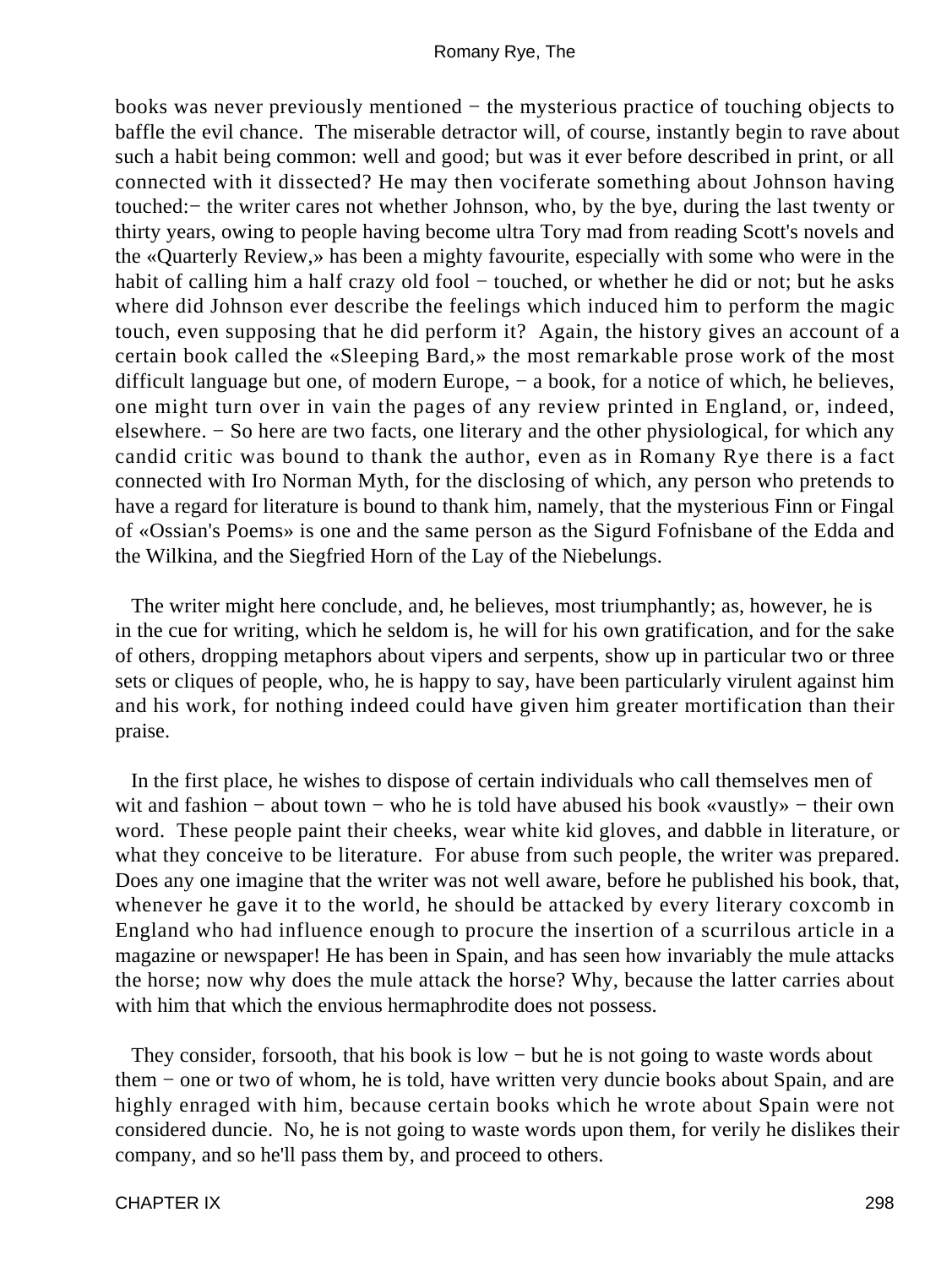The Scotch Charlie o'er the water people have been very loud in the abuse of Lavengro − this again might be expected; the sarcasms of the Priest about the Charlie o'er the water nonsense of course stung them. Oh! it is one of the claims which Lavengro has to respect, that it is the first, if not the only work, in which that nonsense is, to a certain extent, exposed. Two or three of their remarks on passages of Lavengro, he will reproduce and laugh at. Of course your Charlie o'er the water people are genteel exceedingly, and cannot abide anything low. Gypsyism they think is particularly low, and the use of gypsy words in literature beneath its gentility; so they object to gypsy words being used in Lavengro where gypsies are introduced speaking − «What is Romany forsooth?» say they. Very good! And what is Scotch? has not the public been nauseated with Scotch for the last thirty years? «Ay, but Scotch is not» − the writer believes he knows much better than the Scotch what Scotch is and what it is not; he has told them before what it is, a very sorry jargon. He will now tell them what it is not − a sister or an immediate daughter of the Sanscrit, which Romany is. «Ay, but the Scotch are» − foxes, foxes, nothing else than foxes, even like the gypsies − the difference between the gypsy and Scotch fox being that the first is wild, with a mighty brush, the other a sneak with a gilt collar and without a tail.

 A Charlie o'er the water person attempts to be witty, because the writer has said that perhaps a certain old Edinburgh High−School porter, of the name of Boee, was perhaps of the same blood as a certain Bui, a Northern Kemp who distinguished himself at the battle of Horinger Bay. A pretty matter, forsooth, to excite the ridicule of a Scotchman! Why, is there a beggar or trumpery fellow in Scotland, who does not pretend to be somebody, or related to somebody? Is not every Scotchman descended from some king, kemp, or cow−stealer of old, by his own account at least? Why, the writer would even go so far as to bet a trifle that the poor creature, who ridicules Boee's supposed ancestry, has one of his own, at least as grand and as apocryphal as old Boee's of the High School.

 The same Charlie o'er the water person is mightily indignant that Lavengro should have spoken disrespectfully of William Wallace; Lavengro, when he speaks of that personage, being a child of about ten years old, and repeating merely what he had heard. All the Scotch, by the bye, for a great many years past, have been great admirers of William Wallace, particularly the Charlie o'er the water people, who in their nonsense−verses about Charlie generally contrive to bring in the name of William, Willie, or Wullie Wallace. The writer begs leave to say that he by no means wishes to bear hard against William Wallace, but he cannot help asking why, if William, Willie, or Wullie Wallace was such a particularly nice person, did his brother Scots betray him to a certain renowned southern warrior, called Edward Longshanks, who caused him to be hanged and cut into four in London, and his quarters to be placed over the gates of certain towns? They got gold, it is true, and titles, very nice things, no doubt; but, surely, the life of a patriot is better than all the gold and titles in the world − at least Lavengro thinks so − but Lavengro has lived more with gypsies than Scotchmen, and gypsies do not betray their brothers. It would be some time before a gypsy would hand over his brother to the harum−beck, even supposing you would not only make him a king, but a justice of the peace, and not only give him the world, but the best farm on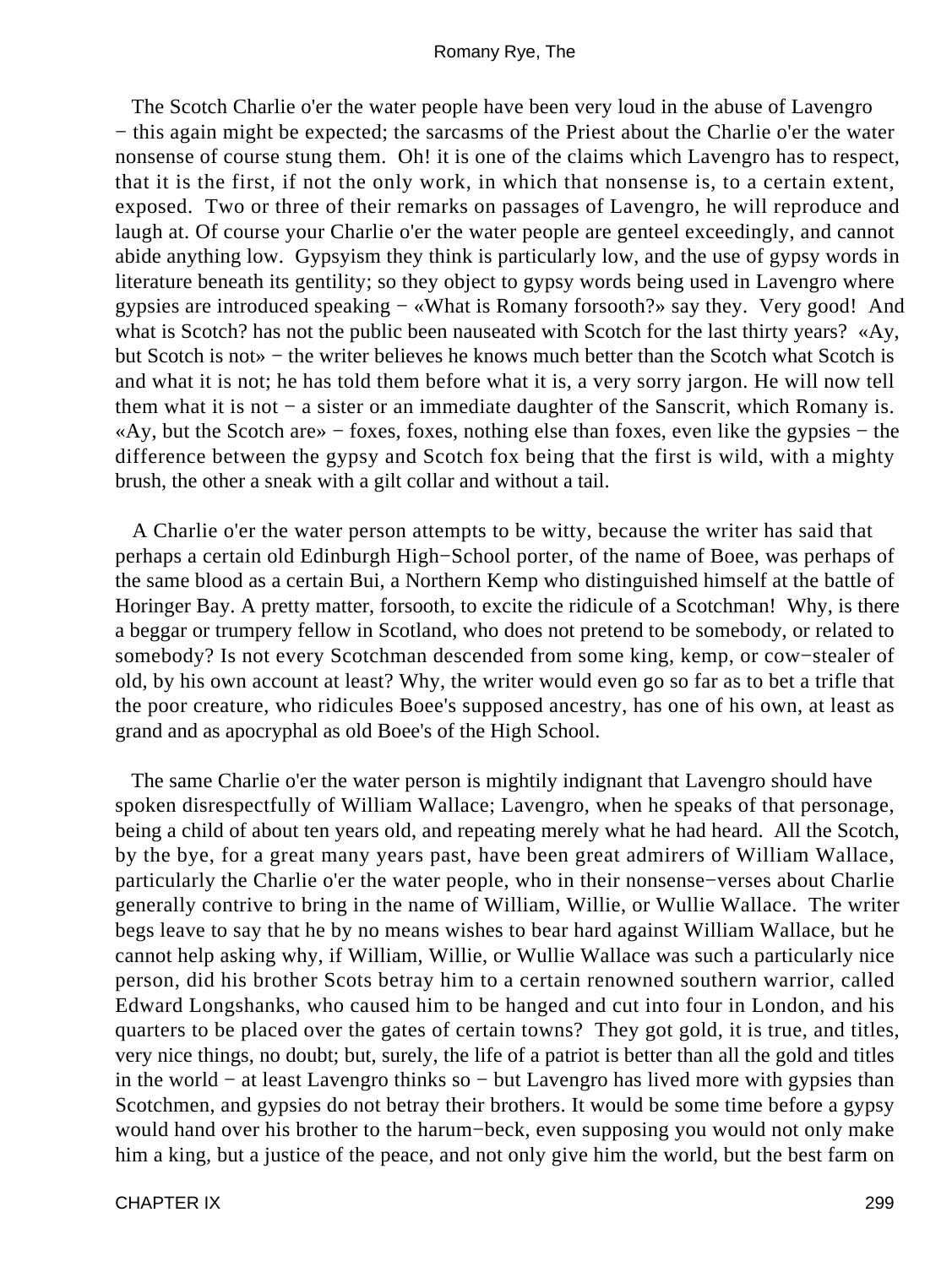the Holkham estate; but gypsies are wild foxes, and there is certainly a wonderful difference between the way of thinking of the wild fox who retains his brush, and that of the scurvy kennel creature who has lost his tail.

 Ah! but thousands of Scotch, and particularly the Charlie o'er the water people, will say, «We didn't sell Willie Wallace, it was our forbears who sold Willie Wallace − If Edward Longshanks had asked us to sell Wullie Wallace, we would soon have shown him that − » Lord better ye, ye poor trumpery set of creatures, ye would not have acted a bit better than your forefathers; remember how ye have ever treated the few amongst ye who, though born in the kennel, have shown something of the spirit of the wood. Many of ye are still alive who delivered over men, quite as honest and patriotic as William Wallace, into the hands of an English minister, to be chained and transported for merely venturing to speak and write in the cause of humanity, at the time when Europe was beginning to fling off the chains imposed by kings and priests. And it is not so very long since Burns, to whom ye are now building up obelisks rather higher than he deserves, was permitted by his countrymen to die in poverty and misery, because he would not join with them in songs of adulation to kings and the trumpery great. So say not that ye would have acted with respect to William Wallace one whit better than your fathers − and you in particular, ye children of Charlie, whom do ye write nonsense−verses about? A family of dastard despots, who did their best, during a century and more, to tread out the few sparks of independent feeling still glowing in Scotland − but enough has been said about ye.

 Amongst those who have been prodigal in abuse and defamation of Lavengro, have been your modern Radicals, and particularly a set of people who filled the country with noise against the King and Queen, Wellington, and the Tories, in '32. About these people the writer will presently have occasion to say a good deal, and also of real Radicals. As, however, it may be supposed that he is one of those who delight to play the sycophant to kings and queens, to curry favour with Tories, and to bepraise Wellington, he begs leave to state that such is not the case.

 About kings and queens he has nothing to say; about Tories, simply that he believes them to be a bad set; about Wellington, however, it will be necessary for him to say a good deal, of mixed import, as he will subsequently frequently have occasion to mention him in connection with what he has to say about pseudo−Radicals.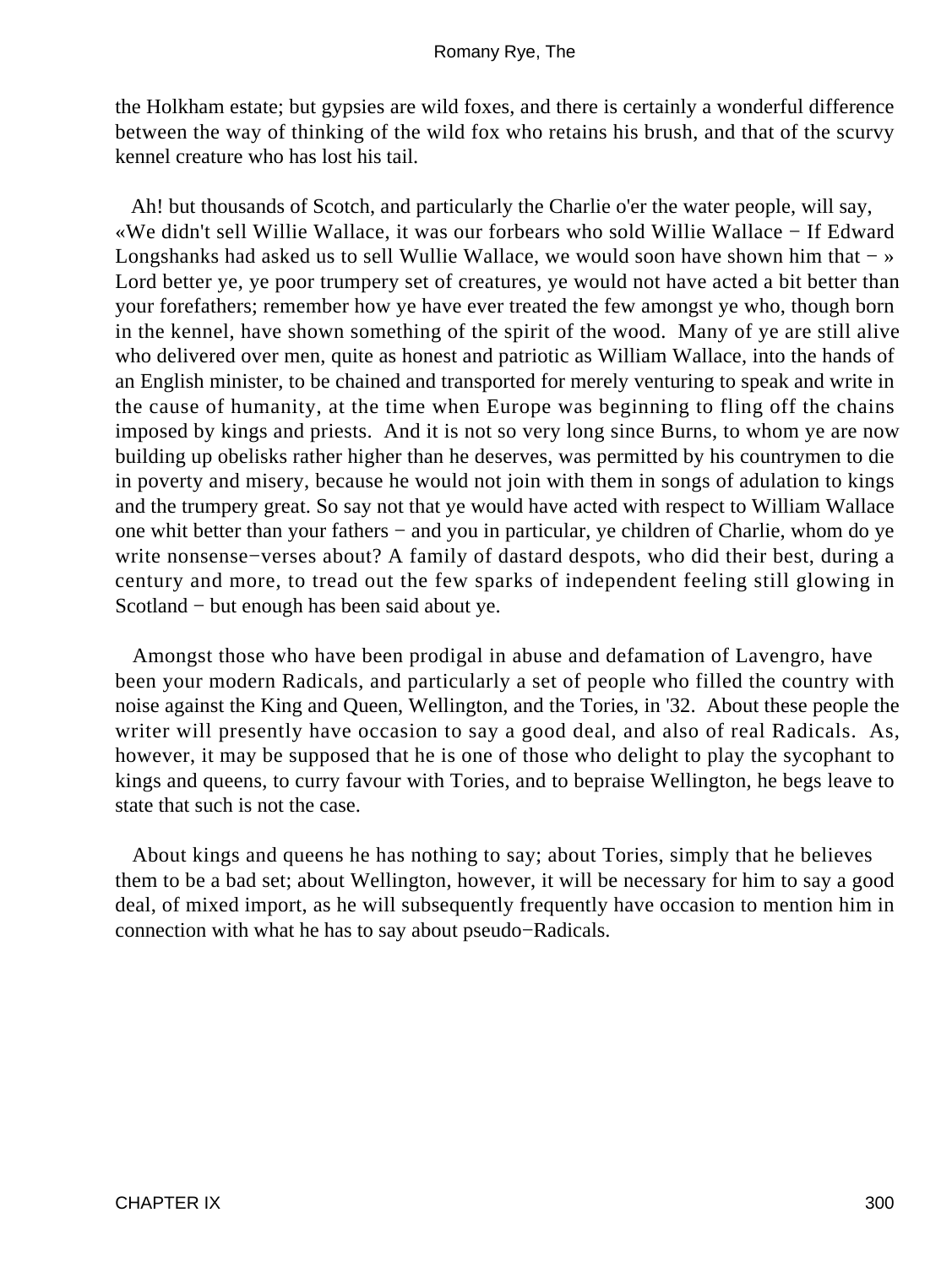# **[CHAPTER X](#page-317-0)**

<span id="page-301-0"></span>*P*seudo−Radicals.

**ABOUT** Wellington, then, he says, that he believes him at the present day to be infinitely overrated. But there certainly was a time when he was shamefully underrated. Now what time was that? Why the time of pseudo−Radicalism, par excellence, from '20 to '32. Oh, the abuse that was heaped on Wellington by those who traded in Radical cant − your newspaper editors and review writers! and how he was sneered at then by your Whigs, and how faintly supported he was by your Tories, who were half ashamed of him; for your Tories, though capital fellows as followers, when you want nobody to back you, are the faintest creatures in the world when you cry in your agony, «Come and help me!» Oh, assuredly Wellington was infamously used at that time, especially by your traders in Radicalism, who howled at and hooted him; said he had every vice – was no general – was beaten at Waterloo − was a poltroon − moreover a poor illiterate creature, who could scarcely read or write; nay, a principal Radical paper said boldly he could not read, and devised an ingenious plan for teaching Wellington how to read. Now this was too bad; and the writer, being a lover of justice, frequently spoke up for Wellington, saying, that as for vice, he was not worse than his neighbours; that he was brave; that he won the fight at Waterloo, from a half−dead man, it is true, but that he did win it. Also, that he believed he had read «Rules for the Manual and Platoon Exercises» to some purpose; moreover, that he was sure he could write, for that he the writer had once written to Wellington, and had received an answer from him; nay, the writer once went so far as to strike a blow for Wellington; for the last time he used his fists was upon a Radical sub−editor, who was mobbing Wellington in the street, from behind a rank of grimy fellows; but though the writer spoke up for Wellington to a certain extent, when he was shamefully underrated, and once struck a blow for him when he was about being hustled, he is not going to join in the loathsome sycophantic nonsense which it has been the fashion to use with respect to Wellington these last twenty years. Now what have those years been to England! Why the years of ultra−gentility, everybody in England having gone gentility mad during the last twenty years, and no people more so than your pseudo−Radicals. Wellington was turned out, and your Whigs and Radicals got in, and then commenced the period of ultra−gentility in England. The Whigs and Radicals only hated Wellington as long as the patronage of the country was in his hands, none of which they were tolerably sure he would bestow on them; but no sooner did they get it into their own, than they forthwith became admirers of Wellington. And why? Because he was a duke, petted at Windsor and by foreign princes, and a very genteel personage. Formerly many of your Whigs and Radicals had scarcely a decent coat on their backs; but now the plunder of the country was at their disposal, and they had as good a chance of being genteel as any people. So they were willing to worship Wellington because he was very genteel, and could not keep the plunder of the country out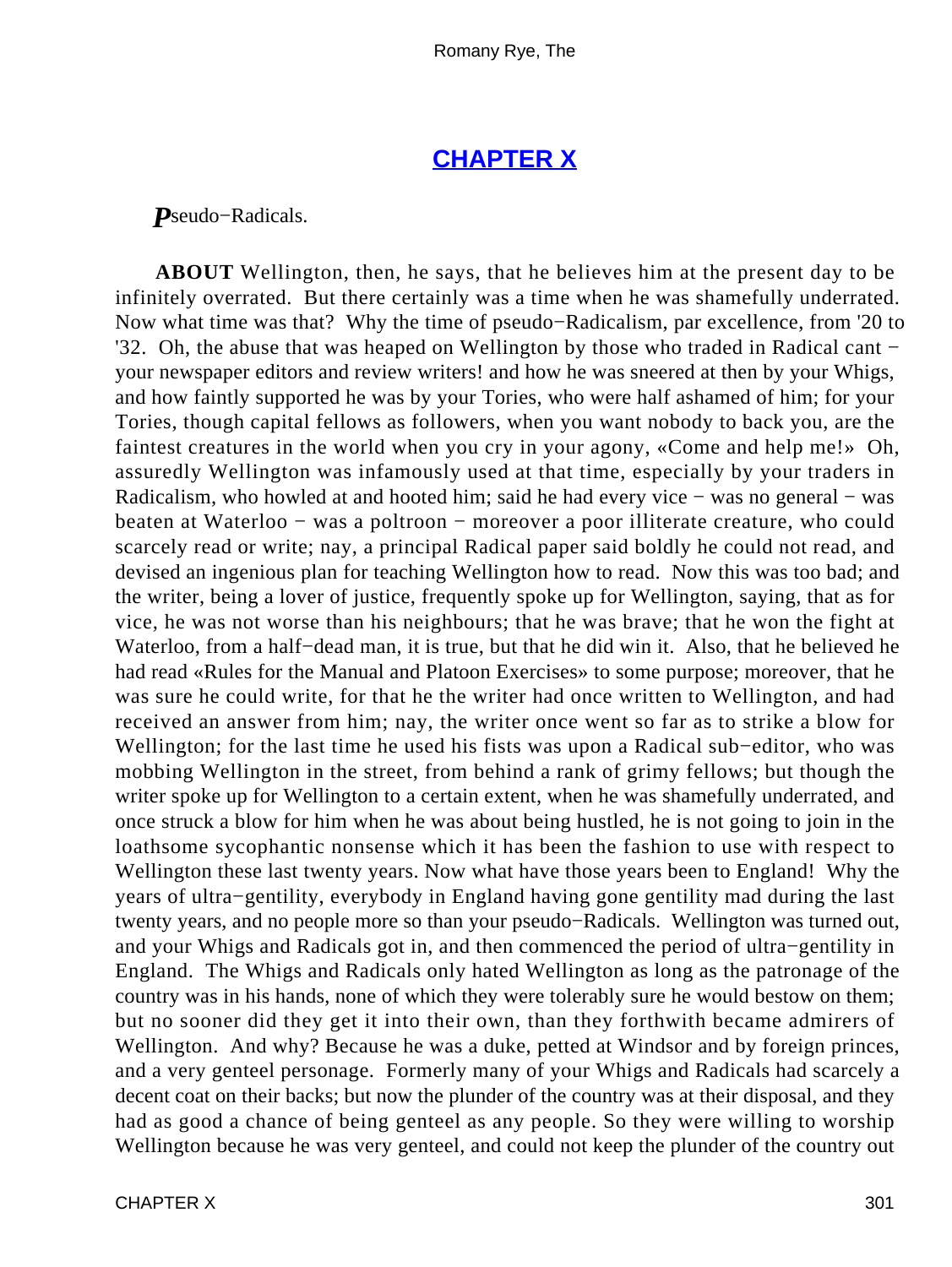of their hands. And Wellington has been worshipped, and prettily so, during the last fifteen or twenty years. He is now a noble fine−hearted creature; the greatest general the world ever produced; the bravest of men; and − and − mercy upon us! the greatest of military writers! Now the present writer will not join in such sycophancy. As he was not afraid to take the part of Wellington when he was scurvily used by all parties, and when it was dangerous to take his part, so he is not afraid to speak the naked truth about Wellington in these days, when it is dangerous to say anything about him but what is sycophantically laudatory. He said in '32, that as to vice, Wellington was not worse than his neighbours; but he is not going to say, in '54, that Wellington was a noble−hearted fellow; for he believes that a more cold−hearted individual never existed. His conduct to Warner, the poor Vaudois, and Marshal Ney, showed that. He said, in '32, that he was a good general and a brave man; but he is not going, in '54, to say that he was the best general, or the bravest man the world ever saw. England has produced a better general – France two or three – both countries many braver men. The son of the Norfolk clergyman was a brave man; Marshal Ney was a braver man. Oh, that battle of Copenhagen! Oh, that covering the retreat of the Grand Army! And though he said in '32 that he could write, he is not going to say in '54 that he is the best of all military writers. On the contrary, he does not hesitate to say that any Commentary of Julius Caesar, or any chapter in Justinus, more especially the one about the Parthians, is worth the ten volumes of Wellington's Despatches; though he has no doubt that, by saying so, he shall especially rouse the indignation of a certain newspaper, at present one of the most genteel journals imaginable − with a slight tendency to Liberalism, it is true, but perfectly genteel − which is nevertheless the very one which, in '32, swore bodily that Wellington could neither read nor write, and devised an ingenious plan for teaching him how to read.

 Now, after the above statement, no one will venture to say, if the writer should be disposed to bear hard upon Radicals, that he would be influenced by a desire to pay court to princes, or to curry favour with Tories, or from being a blind admirer of the Duke of Wellington; but the writer is not going to declaim against Radicals, that is, real Republicans, or their principles; upon the whole, he is something of an admirer of both. The writer has always had as much admiration for everything that is real and honest as he has had contempt for the opposite. Now real Republicanism is certainly a very fine thing, a much finer thing than Toryism, a system of common robbery, which is nevertheless far better than Whiggism (7) − a compound of petty larceny, popular instruction, and receiving of stolen goods. Yes, real Republicanism is certainly a very fine thing, and your real Radicals and Republicans are certainly very fine fellows, or rather were fine fellows, for the Lord only knows where to find them at the present day − the writer does not. If he did, he would at any time go five miles to invite one of them to dinner, even supposing that he had to go to a workhouse in order to find the person he wished to invite. Amongst the real Radicals of England, those who flourished from the year '16 to '20, there were certainly extraordinary characters, men partially insane, perhaps, but honest and brave − they did not make a market of the principles which they professed, and never intended to do so; they believed in them, and were willing to risk their lives in endeavouring to carry them out. The writer wishes to speak in particular of two of these men, both of whom perished on the scaffold − their names were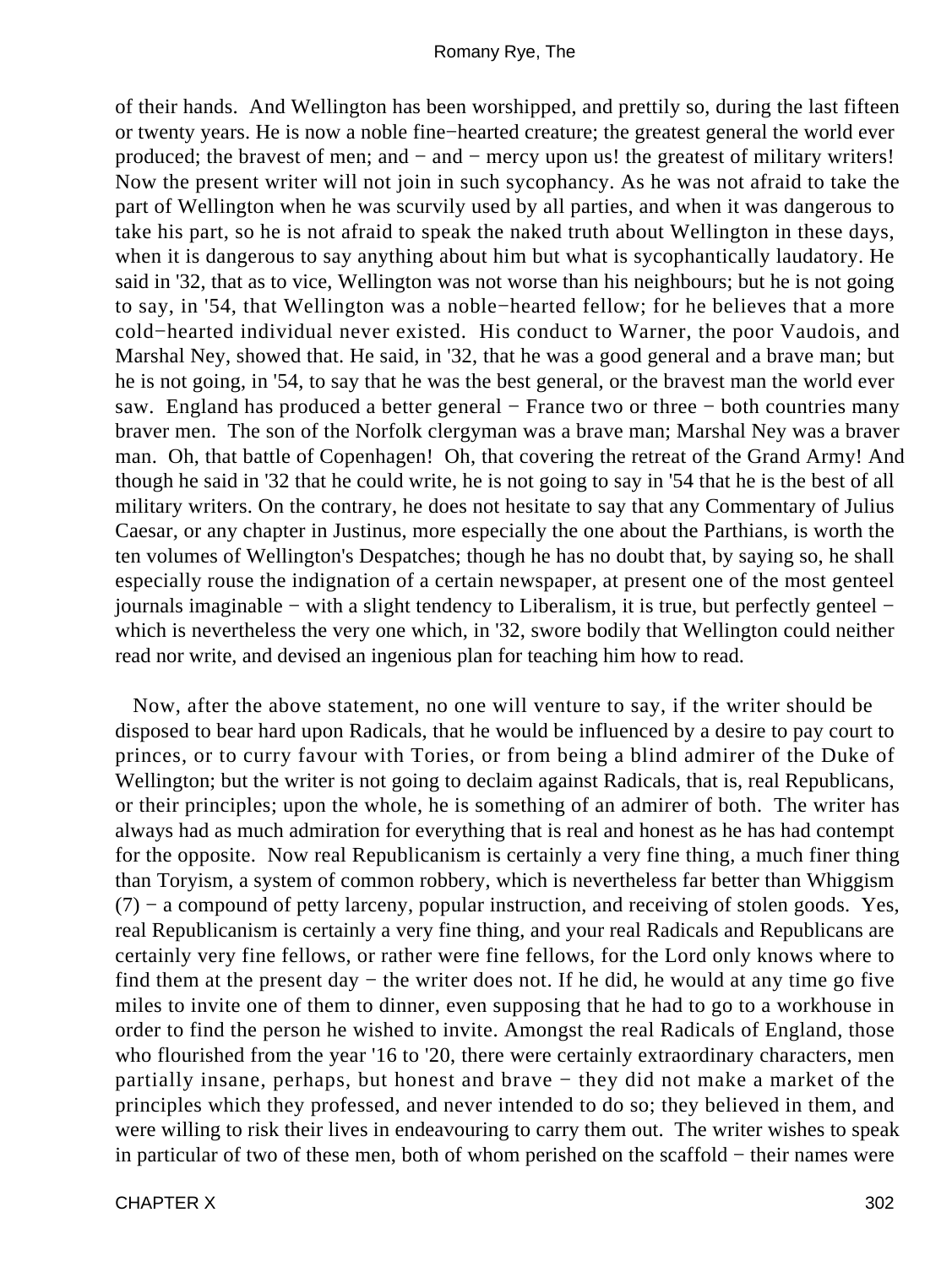Thistlewood and Ings. Thistlewood, the best known of them, was a brave soldier, and had served with distinction as an officer in the French service; he was one of the excellent swordsmen of Europe; had fought several duels in France, where it is no child's play to fight a duel; but had never unsheathed his sword for single combat, but in defence of the feeble and insulted − he was kind and open− hearted, but of too great simplicity; he had once ten thousand pounds left him, all of which he lent to a friend, who disappeared and never returned a penny. Ings was an uneducated man, of very low stature, but amazing strength and resolution; he was a kind husband and father, and though a humble butcher, the name he bore was one of the royal names of the heathen Anglo−Saxons. These two men, along with five others, were executed, and their heads hacked off, for levying war against George the Fourth; the whole seven dying in a manner which extorted cheers from the populace; the most of then uttering philosophical or patriotic sayings. Thistlewood, who was, perhaps, the most calm and collected of all, just before he was turned off, said, «We are now going to discover the great secret.» Ings, the moment before he was choked, was singing «Scots wha ha' wi' Wallace bled.» Now there was no humbug about those men, nor about many more of the same time and of the same principles. They might be deluded about Republicanism, as Algernon Sidney was, and as Brutus was, but they were as honest and brave as either Brutus or Sidney; and as willing to die for their principles. But the Radicals who succeeded them were beings of a very different description; they jobbed and traded in Republicanism, and either parted with it, or at the present day are eager to part with it for a consideration. In order to get the Whigs into power, and themselves places, they brought the country by their inflammatory language to the verge of a revolution, and were the cause that many perished on the scaffold; by their incendiary harangues and newspaper articles they caused the Bristol conflagration, for which six poor creatures were executed; they encouraged the mob to pillage, pull down and burn, and then rushing into garrets looked on. Thistlewood tells the mob the Tower is a second Bastile; let it be pulled down. A mob tries to pull down the Tower; but Thistlewood is at the head of that mob; he is not peeping from a garret on Tower Hill like Gulliver at Lisbon. Thistlewood and Ings say to twenty ragged individuals, Liverpool and Castlereagh are two satellites of despotism; it would be highly desirable to put them out of the way. And a certain number of ragged individuals are surprised in a stable in Cato Street, making preparations to put Castlereagh and Liverpool out of the way, and are fired upon with muskets by Grenadiers, and are hacked at with cutlasses by Bow Street runners; but the twain who encouraged those ragged individuals to meet in Cato Street are not far off, they are not on the other side of the river, in the Borough, for example, in some garret or obscure cellar. The very first to confront the Guards and runners are Thistlewood and Ings; Thistlewood whips his long thin rapier through Smithers' lungs, and Ings makes a dash at Fitzclarence with his butcher's knife. Oh, there was something in those fellows! honesty and courage − but can as much be said for the inciters of the troubles of '32? No; they egged on poor ignorant mechanics and rustics, and got them hanged for pulling down and burning, whilst the highest pitch to which their own daring ever mounted was to mob Wellington as he passed in the streets.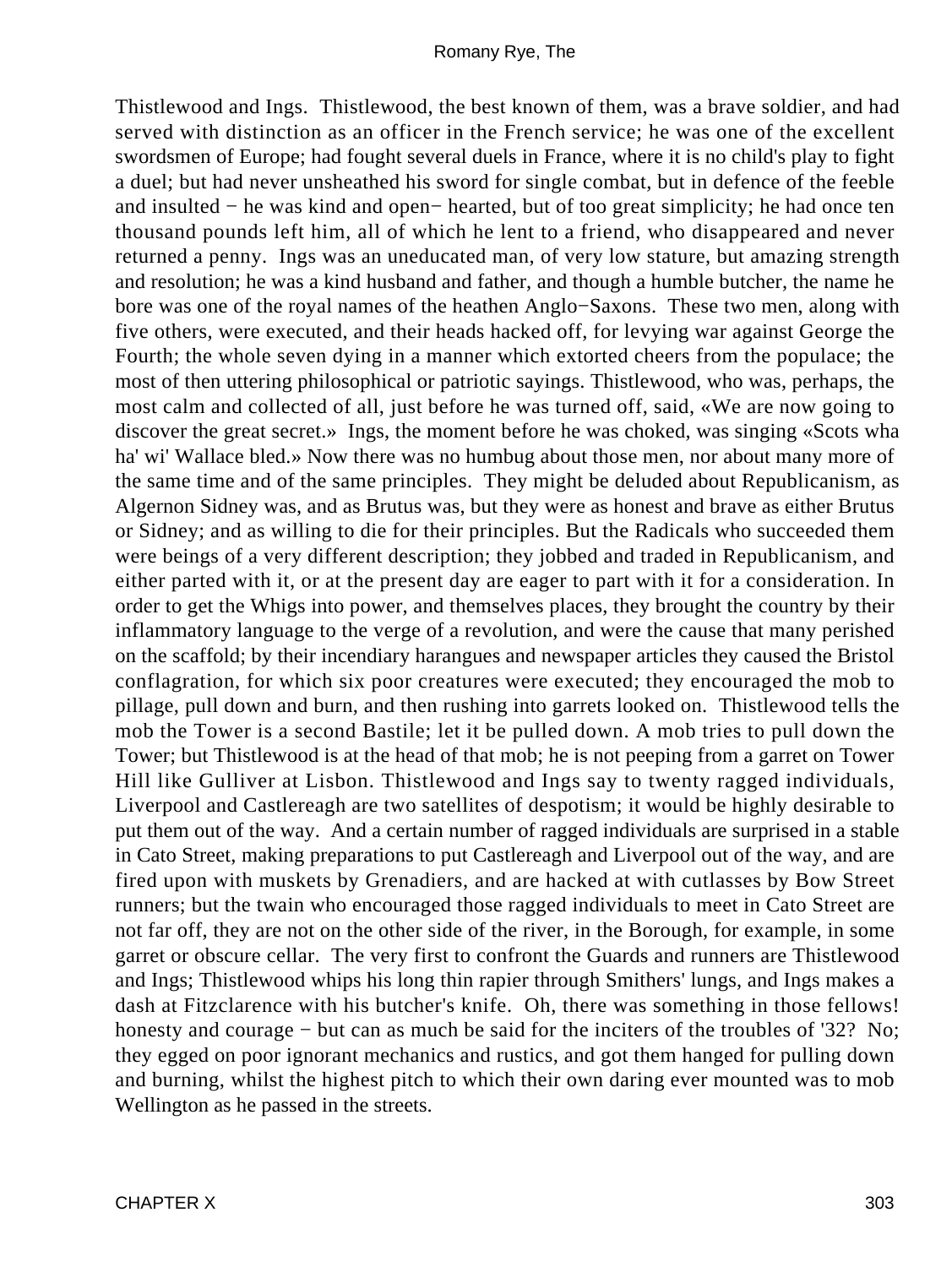Now, these people were humbugs, which Thistlewood and Ings were not. They raved and foamed against kings, queens, Wellington, the aristocracy, and what not, till they had got the Whigs into power, with whom they were in secret alliance, and with whom they afterwards openly joined in a system of robbery and corruption, more flagitious than the old Tory one, because there was more cant about it; for themselves they got consulships, commissionerships, and in some instances governments; for their sons clerkships in public offices; and there you may see those sons with the never− failing badge of the low scoundrel−puppy, the gilt chain at the waistcoat pocket; and there you may hear and see them using the languishing tones, and employing the airs and graces which wenches use and employ, who, without being in the family way, wish to make their keepers believe that they are in the family way. Assuredly great is the cleverness of your Radicals of '32, in providing for themselves and their families. Yet, clever as they are, there is one thing they cannot do − they get governments for themselves, commissionerships for their brothers, clerkships for their sons, but there is one thing beyond their craft − they cannot get husbands for their daughters, who, too ugly for marriage, and with their heads filled with the nonsense they have imbibed from gentility−novels, go over from Socinus to the Pope, becoming sisters in fusty convents, or having heard a few sermons in Mr. Platitude's «chapelle,» seek for admission at the establishment of mother S−, who, after employing them for a time in various menial offices, and making them pluck off their eyebrows hair by hair, generally dismisses them on the plea of sluttishness; whereupon they return to their papas to eat the bread of the country, with the comfortable prospect of eating it still in the shape of a pension after their sires are dead. Papa (ex uno disce omnes) living as quietly as he can; not exactly enviably, it is true, being now and then seen to cast an uneasy and furtive glance behind, even as an animal is wont, who has lost by some mischance a very slight appendage; as quietly however as he can, and as dignifiedly, a great admirer of every genteel thing and genteel personage, the Duke in particular, whose «Despatches,» bound in red morocco, you will find on his table. A disliker of coarse expressions, and extremes of every kind, with a perfect horror for revolutions and attempts to revolutionize, exclaiming now and then, as a shriek escapes from whipped and bleeding Hungary, a groan from gasping Poland, and a half−stifled curse from down− trodden but scowling Italy, «Confound the revolutionary canaille, why can't it be quiet!» in a word, putting one in mind of the parvenu in the «Walpurgis Nacht.» The writer is no admirer of Gothe, but the idea of that parvenu was certainly a good one. Yes, putting one in mind of the individual who says −

 «Wir waren wahrlich auch nicht dumm, Und thaten oft was wir nicht sollten; Doch jetzo kehrt sich alles um und um, Und eben da wir's fest erhalten wollten.»

 We were no fools, as every one discern'd, And stopp'd at nought our projects in fulfilling; But now the world seems topsy−turvy turn'd, To keep it quiet just when we were willing.

 Now, this class of individuals entertain a mortal hatred for Lavengro and its writer, and never lose an opportunity of vituperating both. It is true that such hatred is by no means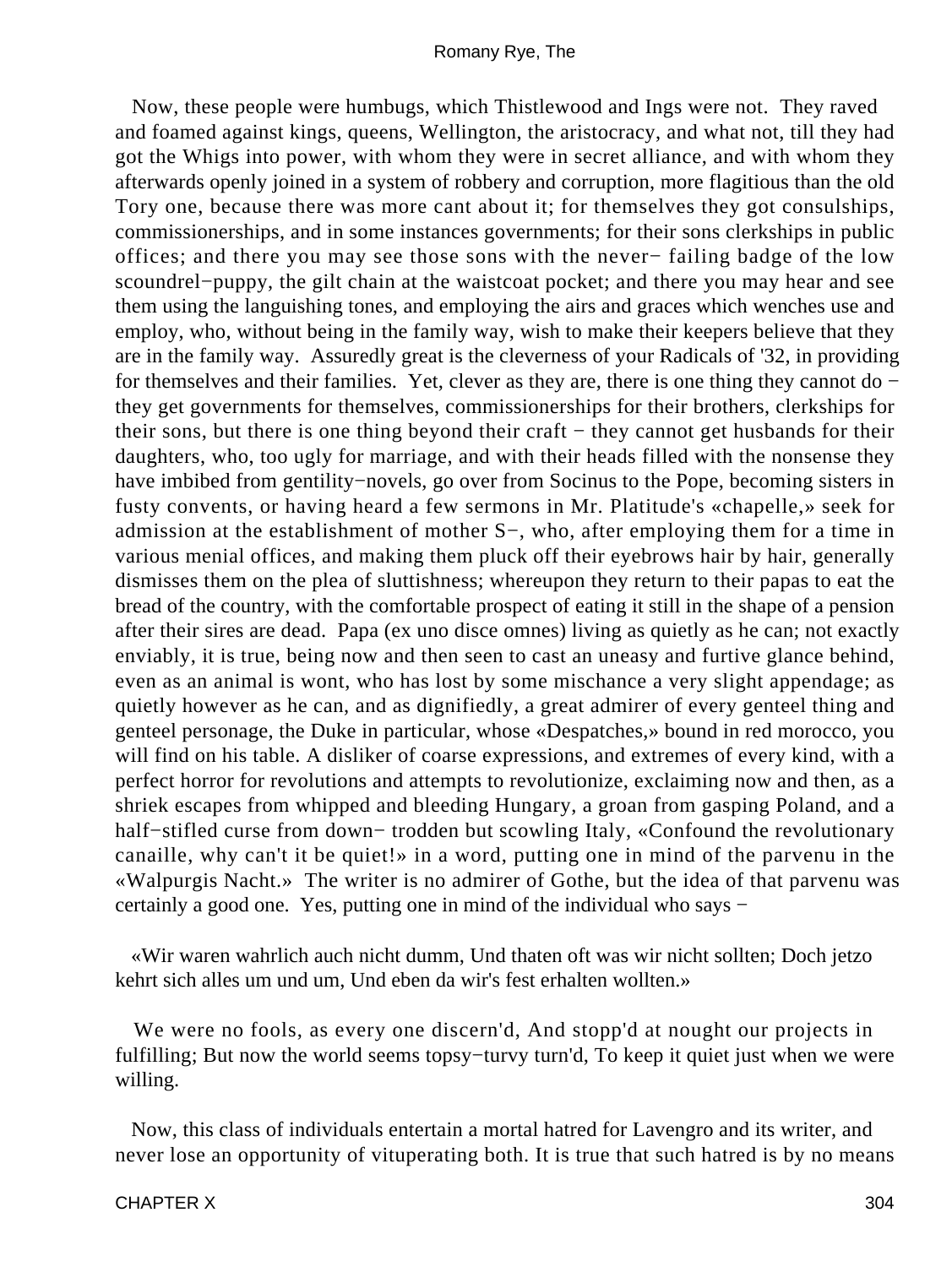surprising. There is certainly a great deal of difference between Lavengro and their own sons; the one thinking of independence and philology, whilst he is clinking away at kettles, and hammering horse−shoes in dingles; the others stuck up at public offices with gilt chains at their waistcoat−pockets, and giving themselves the airs and graces of females of a certain description. And there certainly is a great deal of difference between the author of Lavengro and themselves − he retaining his principles and his brush; they with scarlet breeches on, it is true, but without their Republicanism, and their tails. Oh, the writer can well afford to be vituperated by your pseudo−Radicals of '32!

 Some time ago the writer was set upon by an old Radical and his wife; but the matter is too rich not to require a chapter to itself.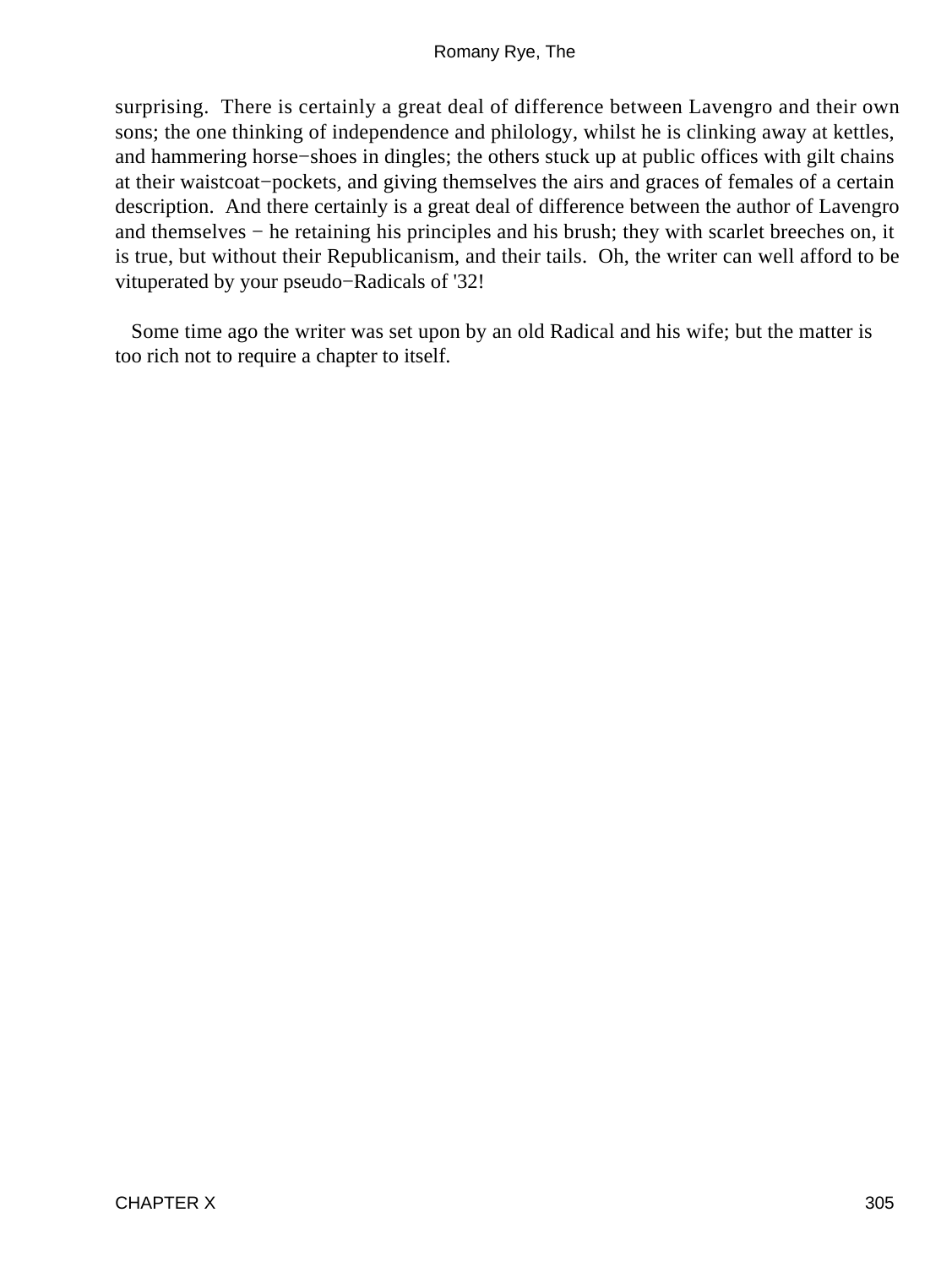# **[CHAPTER XI](#page-317-0)**

<span id="page-306-0"></span>*T*he Old Radical.

 «This very dirty man, with his very dirty face, Would do any dirty act, which would get him a place.»

**SOME** time ago the writer was set upon by an old Radical and his wife; but before he relates the manner in which they set upon him, it will be as well to enter upon a few particulars tending to elucidate their reasons for so doing.

 The writer had just entered into his eighteenth year, when he met at the table of a certain Anglo−Germanist an individual, apparently somewhat under thirty, of middle stature, a thin and weaselly figure, a sallow complexion, a certain obliquity of vision, and a large pair of spectacles. This person, who had lately come from abroad, and had published a volume of translations, had attracted some slight notice in the literary world, and was looked upon as a kind of lion in a small provincial capital. After dinner he argued a great deal, spoke vehemently against the church, and uttered the most desperate Radicalism that was perhaps ever heard, saying, he hoped that in a short time there would not be a king or queen in Europe, and inveighing bitterly against the English aristocracy, and against the Duke of Wellington in particular, whom he said, if he himself was ever president of an English republic − an event which he seemed to think by no means improbable − he would hang for certain infamous acts of profligacy and bloodshed which he had perpetrated in Spain. Being informed that the writer was something of a philologist, to which character the individual in question laid great pretensions, he came and sat down by him, and talked about languages and literature. The writer, who was only a boy, was a little frightened at first, but, not wishing to appear a child of absolute ignorance, he summoned what little learning he had, and began to blunder out something about the Celtic languages and literature, and asked the Lion who he conceived Finn−Ma−Coul to be? and whether he did not consider the «Ode to the Fox,» by Red Rhys of Eryry, to be a masterpiece of pleasantry? Receiving no answer to these questions from the Lion, who, singular enough, would frequently, when the writer put a question to him, look across the table, and flatly contradict some one who was talking to some other person, the writer dropped the Celtic languages and literature, and asked him whether he did not think it a funny thing that Temugin, generally called Genghis Khan, should have married the daughter of Prester John? (8) The Lion, after giving a side−glance at the writer through his left spectacle glass, seemed about to reply, but was unfortunately prevented, being seized with an irresistible impulse to contradict a respectable doctor of medicine, who was engaged in conversation with the master of the house at the upper and farther end of the table, the writer being a poor ignorant lad, sitting of course at the bottom. The doctor, who had served in the Peninsula, having observed that Ferdinand the Seventh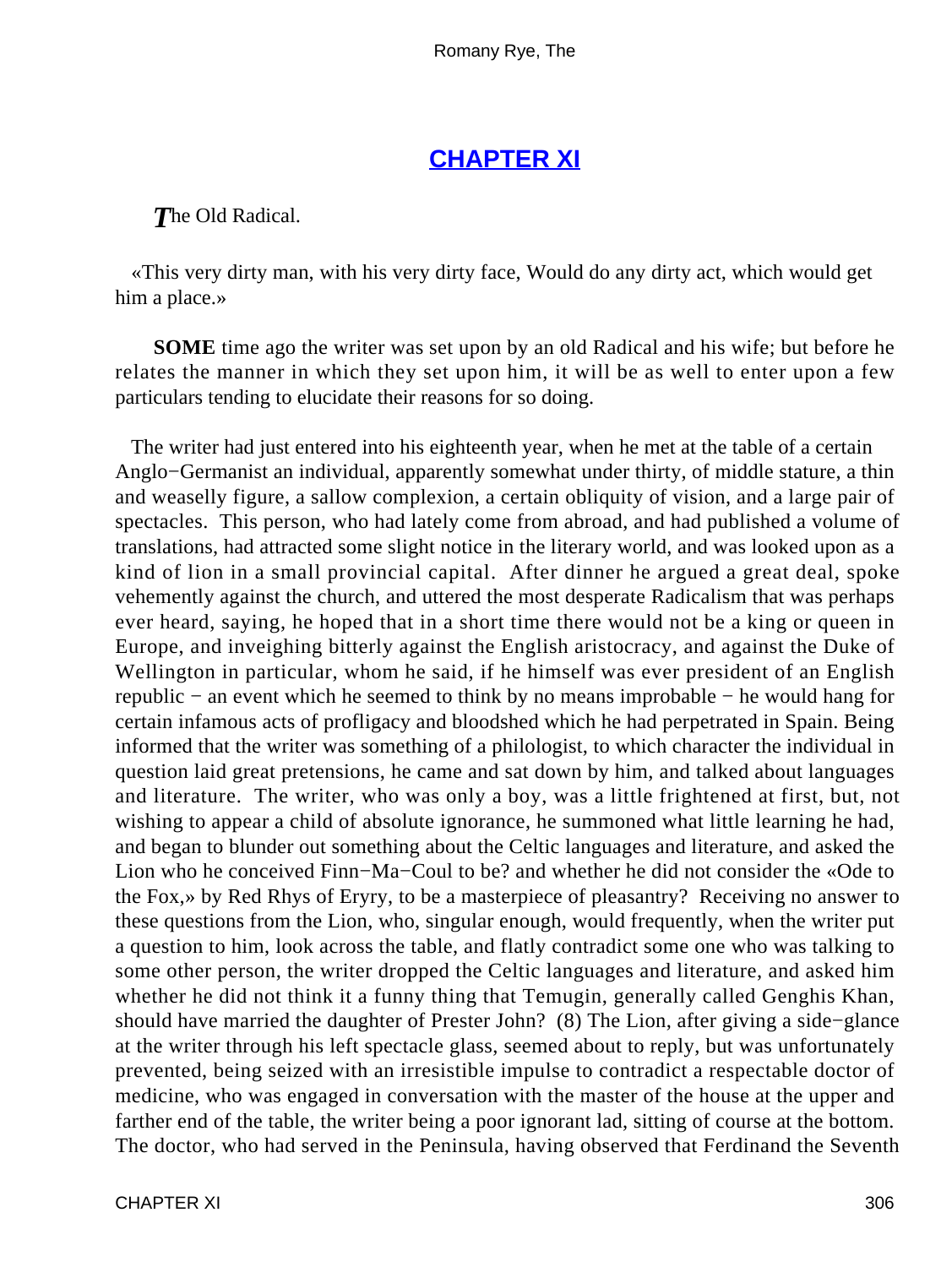was not quite so bad as had been represented, the Lion vociferated that he was ten times worse, and that he hoped to see him and the Duke of Wellington hanged together. The doctor, who, being a Welshman, was somewhat of a warm temper, growing rather red, said that at any rate he had been informed that Ferdinand the Seventh knew sometimes how to behave himself like a gentleman – this brought on a long dispute, which terminated rather abruptly. The Lion having observed that the doctor must not talk about Spanish matters with one who had visited every part of Spain, the doctor bowed, and said he was right, for that he believed no people in general possessed such accurate information about countries as those who had travelled them as bagmen. On the Lion asking the doctor what he meant, the Welshman, whose under jaw began to move violently, replied, that he meant what he said. Here the matter ended, for the Lion, turning from him, looked at the writer. The writer, imagining that his own conversation hitherto had been too trivial and common−place for the Lion to consider worth his while to take much notice of it, determined to assume a little higher ground, and after repeating a few verses of the Koran, and gabbling a little Arabic, asked the Lion what he considered to be the difference between the Hegira and the Christian era, adding, that he thought the general computation was in error by about one year; and being a particularly modest person, chiefly, he believes, owing to his having been at school in Ireland, absolutely blushed at finding that the Lion returned not a word in answer. «What a wonderful individual I am seated by,» thought he, «to whom Arabic seems a vulgar speech, and a question about the Hegira not worthy of an answer!» not reflecting that as lions come from the Sahara, they have quite enough of Arabic at home, and that the question about the Hegira was rather mal a propos to one used to prey on the flesh of hadjis. «Now I only wish he would vouchsafe me a little of his learning,» thought the boy to himself, and in this wish he was at last gratified; for the Lion, after asking him whether he was acquainted at all with the Sclavonian languages, and being informed that he was not, absolutely dumb−foundered him by a display of Sclavonian erudition.

 Years rolled by − the writer was a good deal about, sometimes in London, sometimes in the country, sometimes abroad; in London he occasionally met the man of the spectacles, who was always very civil to him, and, indeed, cultivated his acquaintance. The writer thought it rather odd that, after he himself had become acquainted with the Sclavonian languages and literature, the man of the spectacles talked little or nothing about them. In a little time, however, the matter ceased to cause him the slightest surprise, for he had discovered a key to the mystery. In the mean time the man of spectacles was busy enough; he speculated in commerce, failed, and paid his creditors twenty pennies in the pound; published translations, of which the public at length became heartily tired; having, indeed, got an inkling of the manner in which those translations were got up. He managed, however, to ride out many a storm, having one trusty sheet− anchor − Radicalism. This he turned to the best advantage − writing pamphlets and articles in reviews, all in the Radical interest, and for which he was paid out of the Radical fund; which articles and pamphlets, when Toryism seemed to reel on its last legs, exhibited a slight tendency to Whiggism. Nevertheless, his abhorrence of desertion of principle was so great in the time of the Duke of Wellington's administration, that when S− left the Whigs and went over, he told the writer,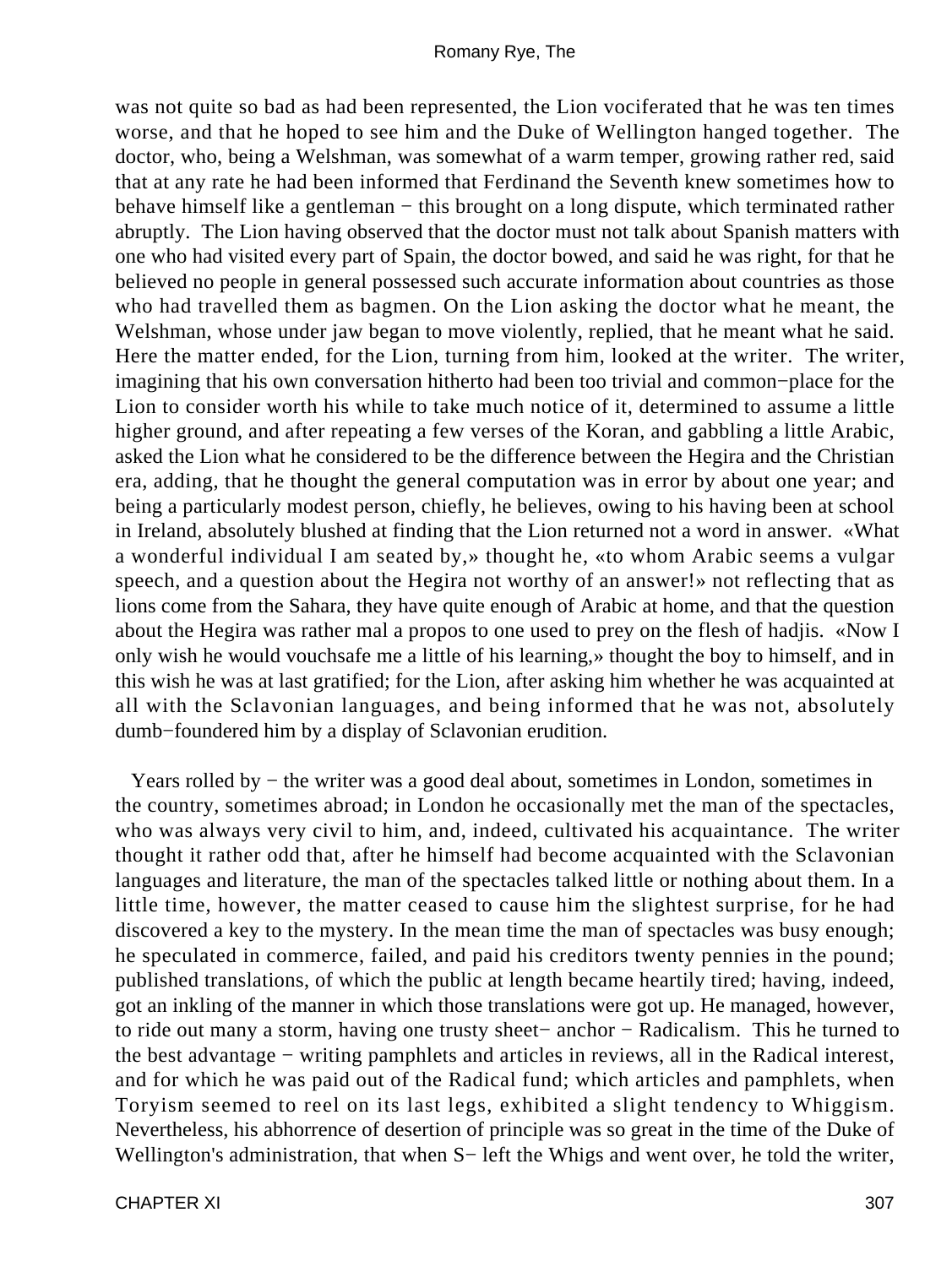who was about that time engaged with him in a literary undertaking, that the said S− was a fellow with a character so infamous, that any honest man would rather that you spit in his face than insult his ears with the mention of the name of S−.

The literary project having come to nothing, – in which, by the bye, the writer was to have all the labour, and his friend all the credit, provided any credit should accrue from it, − the writer did not see the latter for some years, during which time considerable political changes took place; the Tories were driven from, and the Whigs placed in, office, both events being brought about by the Radicals coalescing with the Whigs, over whom they possessed great influence for the services which they had rendered. When the writer next visited his friend, he found him very much altered; his opinions were by no means so exalted as they had been − he was not disposed even to be rancorous against the Duke of Wellington, saying that there were worse men than he, and giving him some credit as a general; a hankering after gentility seeming to pervade the whole family, father and sons, wife and daughters, all of whom talked about genteel diversions – gentility novels, and even seemed to look with favour on High Churchism, having in former years, to all appearance, been bigoted Dissenters. In a little time the writer went abroad; as, indeed, did his friend; not, however, like the writer, at his own expense, but at that of the country – the Whigs having given him a travelling appointment, which he held for some years, during which he received upwards of twelve thousand pounds of the money of the country, for services which will, perhaps, be found inscribed on certain tablets, when another Astolfo shall visit the moon. This appointment, however, he lost on the Tories resuming power − when the writer found him almost as Radical and patriotic as ever, just engaged in trying to get into Parliament, into which he got by the assistance of his Radical friends, who, in conjunction with the Whigs, were just getting up a crusade against the Tories, which they intended should be a conclusive one.

 A little time after the publication of «The Bible in Spain,» the Tories being still in power, this individual, full of the most disinterested friendship for the author, was particularly anxious that he should be presented with an official situation, in a certain region a great many miles off. «You are the only person for that appointment,» said he; «you understand a great deal about the country, and are better acquainted with the two languages spoken there than any one in England. Now I love my country, and have, moreover, a great regard for you, and as I am in Parliament, and have frequent opportunities of speaking to the Ministry, I shall take care to tell them how desirable it would be to secure your services. It is true they are Tories, but I think that even Tories would give up their habitual love of jobbery in a case like yours, and for once show themselves disposed to be honest men and gentlemen; indeed, I have no doubt they will, for having so deservedly an infamous character, they would be glad to get themselves a little credit, by a presentation which could not possibly be traced to jobbery or favouritism.»

 The writer begged his friend to give himself no trouble about the matter, as he was not desirous of the appointment, being in tolerably easy circumstances, and willing to take some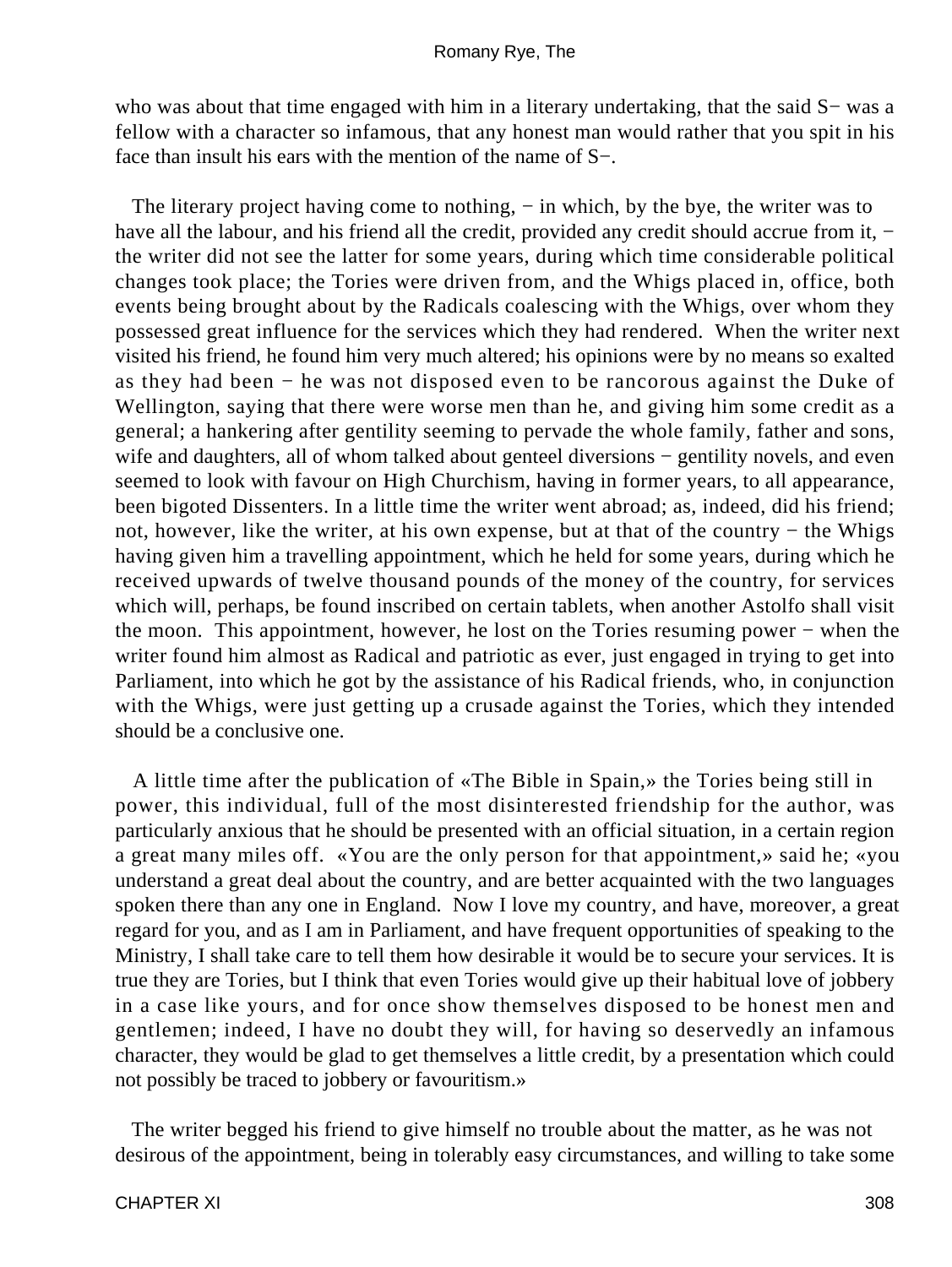rest after a life of labour. All, however, that he could say was of no use, his friend indignantly observing, that the matter ought to be taken entirely out of his hands, and the appointment thrust upon him for the credit of the country. «But may not many people be far more worthy of the appointment than myself?» said the writer. «Where?» said the friendly Radical. «If you don't get it, it will be made a job of, given to the son of some steward, or, perhaps, to some quack who has done dirty work; I tell you what, I shall ask it for you, in spite of you; I shall, indeed!» and his eyes flashed with friendly and patriotic fervour through the large pair of spectacles which he wore.

 And, in fact, it would appear that the honest and friendly patriot put his threat into execution. «I have spoken,» said he, «more than once to this and that individual in Parliament, and everybody seems to think that the appointment should be given to you. Nay, that you should be forced to accept it. I intend next to speak to Lord A− » And so he did, at least it would appear so. On the writer calling upon him one evening, about a week afterwards, in order to take leave of him, as the writer was about to take a long journey for the sake of his health, his friend no sooner saw him than he started up in a violent fit of agitation, and glancing about the room, in which there were several people, amongst others two Whig members of Parliament, said, «I am glad you are come, I was just speaking about you. This,» said he, addressing the two members, «is so and so, the author of so and so, the well−known philologist; as I was telling you, I spoke to Lord A− this day about him, and said that he ought forthwith to have the head appointment in – and what did the fellow say? Why, that there was no necessity for such an appointment at all, and if there were, why − and then he hummed and ha'd. Yes,» said he, looking at the writer, «he did indeed. What a scandal! what an infamy! But I see how it will be, it will be a job. The place will be given to some son of a steward or to some quack, as I said before. Oh, these Tories! Well, if this does not make one − » Here he stopped short, crunched his teeth, and looked the image of desperation.

 Seeing the poor man in this distressed condition, the writer begged him to be comforted, and not to take the matter so much to heart; but the indignant Radical took the matter very much to heart, and refused all comfort whatever, bouncing about the room, and, whilst his spectacles flashed in the light of four spermaceti candles, exclaiming, «It will be a job – a Tory job! I see it all, I see it all, I see it all!»

 And a job it proved, and a very pretty job, but no Tory job. Shortly afterwards the Tories were out, and the Whigs were in. From that time the writer heard not a word about the injustice done to the country in not presenting him with the appointment to −; the Radical, however, was busy enough to obtain the appointment, not for the writer, but for himself, and eventually succeeded, partly through Radical influence, and partly through that of a certain Whig lord, for whom the Radical had done, on a particular occasion, work of a particular kind. So, though the place was given to a quack, and the whole affair a very pretty job, it was one in which the Tories had certainly no hand.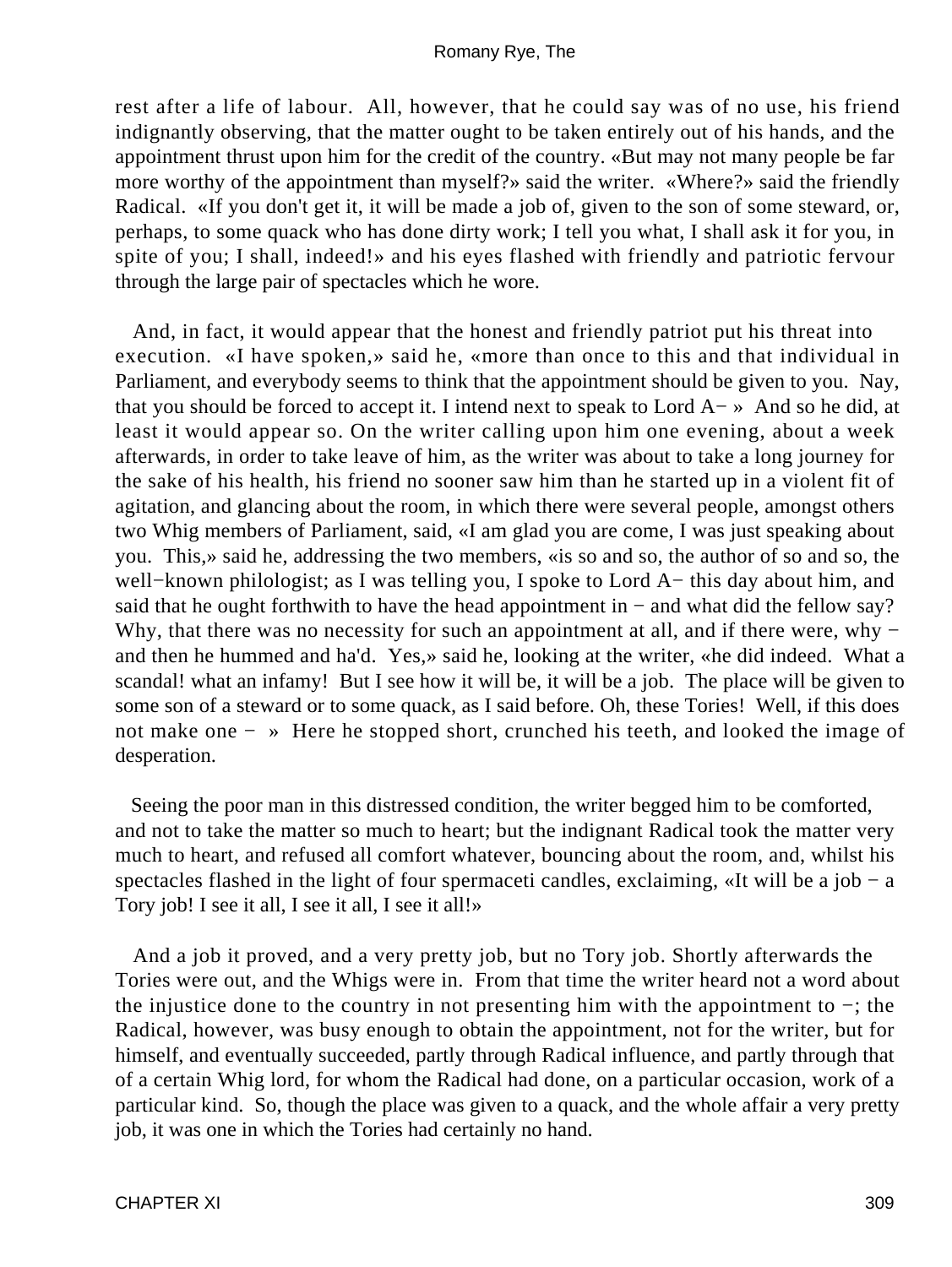In the meanwhile, however, the friendly Radical did not drop the writer. Oh, no! On various occasions he obtained from the writer all the information about the country in question, and was particularly anxious to obtain from the writer, and eventually did obtain, a copy of a work written in the court language of that country, edited by the writer, a language exceedingly difficult, which the writer, at the expense of a considerable portion of his eyesight, had acquired, at least as far as by the eyesight it could be acquired. What use the writer's friend made of the knowledge he had gained from him, and what use he made of the book, the writer can only guess; but he has little doubt that when the question of sending a person to − was mooted in a Parliamentary Committee − which it was at the instigation of the writer's friend − the Radical on being examined about the country, gave the information which he had obtained from the writer as his own, and flashed the book and its singular characters in the eyes of the Committee; and then of course his Radical friends would instantly say, «This is the man! there is no one like him. See what information he possesses; and see that book written by himself in the court language of Serendib. This is the only man to send there. What a glory, what a triumph it would be to Britain, to send out a man so deeply versed in the mysterious lore of − as our illustrious countryman; a person who with his knowledge could beat with their own weapons the wise men of − Is such an opportunity to be lost? Oh, no! surely not; if it is, it will be an eternal disgrace to England, and the world will see that Whigs are no better than Tories.»

 Let no one think the writer uncharitable in these suppositions. The writer is only too well acquainted with the antecedents of the individual, to entertain much doubt that he would shrink from any such conduct, provided he thought that his temporal interest would be forwarded by it. The writer is aware of more than one instance in which he has passed off the literature of friendless young men for his own, after making them a slight pecuniary compensation and deforming what was originally excellent by interpolations of his own. This was his especial practice with regard to translation, of which he would fain be esteemed the king. This Radical literato is slightly acquainted with four or five of the easier dialects of Europe, on the strength of which knowledge be would fain pass for a universal linguist, publishing translations of pieces originally written in various difficult languages; which translations, however, were either made by himself from literal renderings done for him into French or German, or had been made from the originals into English, by friendless young men, and then deformed by his alterations.

 Well, the Radical got the appointment, and the writer certainly did not grudge it him. He, of course, was aware that his friend had behaved in a very base manner towards him, but he bore him no ill−will, and invariably when he heard him spoken against, which was frequently the case, took his part when no other person would; indeed, he could well afford to bear him no ill−will. He had never sought for the appointment, nor wished for it, nor, indeed, ever believed himself to be qualified for it. He was conscious, it is true, that he was not altogether unacquainted with the language and literature of the country with which the appointment was connected. He was likewise aware that he was not altogether deficient in courage and in propriety of behaviour. He knew that his appearance was not particularly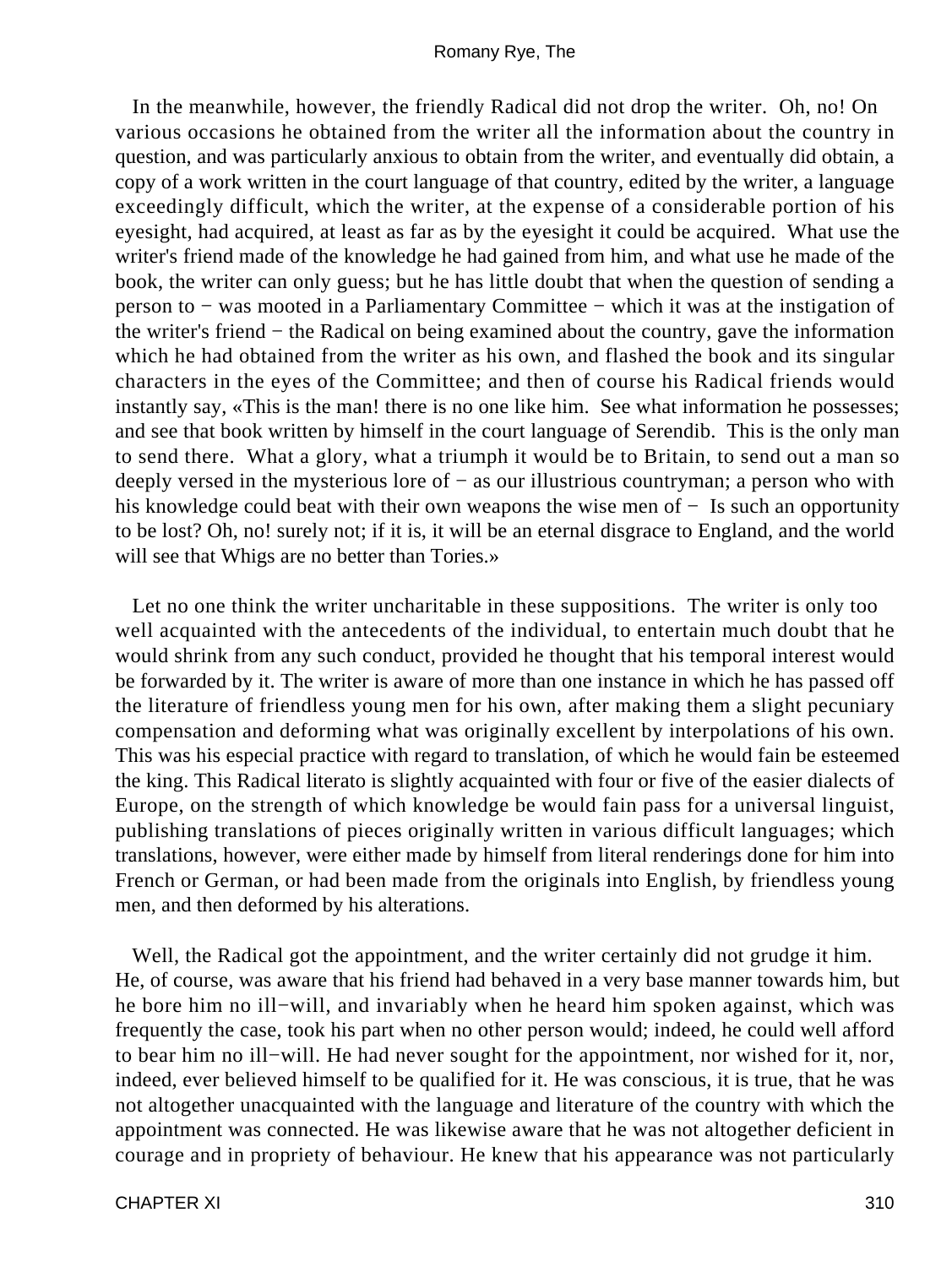against him; his face not being like that of a convicted pickpocket, nor his gait resembling that of a fox who has lost his tail; yet he never believed himself adapted for the appointment, being aware that he had no aptitude for the doing of dirty work, if called to do it, nor pliancy which would enable him to submit to scurvy treatment, whether he did dirty work or not − requisites, at the time of which he is speaking, indispensable in every British official; requisites, by the bye, which his friend the Radical possessed in a high degree; but though he bore no ill−will towards his friend, his friend bore anything but good−will towards him; for from the moment that he had obtained the appointment for himself, his mind was filled with the most bitter malignity against the writer, and naturally enough; for no one ever yet behaved in a base manner towards another, without forthwith conceiving a mortal hatred against him. You wrong another, know yourself to have acted basely, and are enraged, not against yourself − for no one hates himself − but against the innocent cause of your baseness; reasoning very plausibly, «But for that fellow, I should never have been base; for had he not existed I could not have been so, at any rate against him;» and this hatred is all the more bitter, when you reflect that you have been needlessly base.

 Whilst the Tories are in power the writer's friend, of his own accord, raves against the Tories because they do not give the writer a certain appointment, and makes, or says he makes, desperate exertions to make them do so; but no sooner are the Tories out, with whom he has no influence, and the Whigs in, with whom he, or rather his party, has influence, than he gets the place for himself, though, according to his own expressed opinion − an opinion with which the writer does not, and never did, concur – the writer was the only person competent to hold it. Now had he, without saying a word to the writer, or about the writer with respect to the employment, got the place for himself when he had an opportunity, knowing, as he very well knew, himself to be utterly unqualified for it, the transaction, though a piece of jobbery, would not have merited the title of a base transaction; as the matter stands, however, who can avoid calling the whole affair not only a piece of − come, come, out with the word − scoundrelism on the part of the writer's friend, but a most curious piece of uncalled−for scoundrelism? and who, with any knowledge of fallen human nature, can wonder at the writer's friend entertaining towards him a considerable portion of gall and malignity?

 This feeling on the part of the writer's friend was wonderfully increased by the appearance of Lavengro, many passages of which the Radical in his foreign appointment applied to himself and family − one or two of his children having gone over to Popery, the rest become members of Mr. Platitude's chapel, and the minds of all being filled with ultra notions of gentility.

 The writer, hearing that his old friend had returned to England, to apply, he believes, for an increase of salary, and for a title, called upon him, unwillingly, it is true, for he had no wish to see a person for whom, though he bore him no ill−will, he could not avoid feeling a considerable portion of contempt; the truth is, that his sole object in calling was to endeavour to get back a piece of literary property which his friend had obtained from him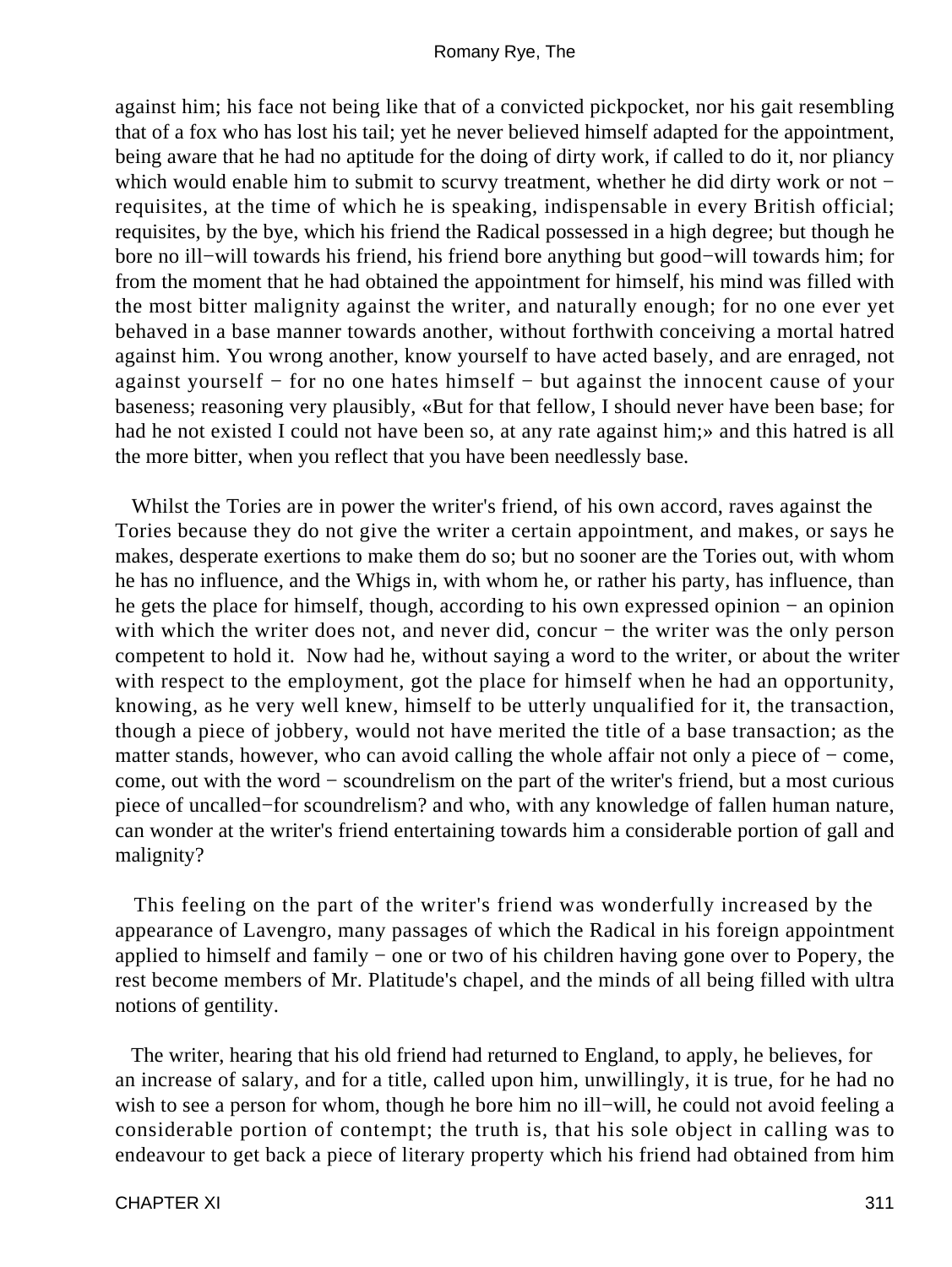many years previously, and which, though he had frequently applied for it, he never could get back. Well, the writer called; he did not get his property, which, indeed, he had scarcely time to press for, being almost instantly attacked by his good friend and his wife − yes, it was then that the author was set upon by an old Radical and his wife – the wife, who looked the very image of shame and malignity, did not say much, it is true, but encouraged her husband in all he said. Both of their own accord introduced the subject of Lavengro. The Radical called the writer a grumbler, just as if there had ever been a greater grumbler than himself until, by the means above described, he had obtained a place: he said that the book contained a melancholy view of human nature − just as if anybody could look in his face without having a melancholy view of human nature. On the writer quietly observing that the book contained an exposition of his principles, the pseudo−Radical replied, that he cared nothing for his principles – which was probably true, it not being likely that he would care for another person's principles after having shown so thorough a disregard for his own. The writer said that the book, of course, would give offence to humbugs; the Radical then demanded whether he thought him a humbug? – the wretched wife was the Radical's protection, even as he knew she would be; it was on her account that the writer did not kick his good friend; as it was, he looked at him in the face and thought to himself, «How is it possible I should think you a humbug, when only last night I was taking your part in a company in which everybody called you a humbug?»

 The Radical, probably observing something in the writer's eye which he did not like, became all on a sudden abjectly submissive, and, professing the highest admiration for the writer, begged him to visit him in his government; this the writer promised faithfully to do, and he takes the present opportunity of performing his promise.

 This is one of the pseudo−Radical calumniators of Lavengro and its author; were the writer on his deathbed he would lay his hand on his heart and say, that he does not believe that there is one trait of exaggeration in the portrait which he has drawn. This is one of the pseudo−Radical calumniators of Lavengro and its author; and this is one of the genus, who, after having railed against jobbery for perhaps a quarter of a century, at present batten on large official salaries which they do not earn. England is a great country, and her interests require that she should have many a well−paid official both at home and abroad; but will England long continue a great country if the care of her interests, both at home and abroad, is in many instances intrusted to beings like him described above, whose only recommendation for an official appointment was that he was deeply versed in the secrets of his party and of the Whigs?

 Before he concludes, the writer will take the liberty of saying of Lavengro that it is a book written for the express purpose of inculcating virtue, love of country, learning, manly pursuits, and genuine religion, for example, that of the Church of England, and for awakening a contempt for nonsense of every kind, and a hatred for priestcraft, more especially that of Rome.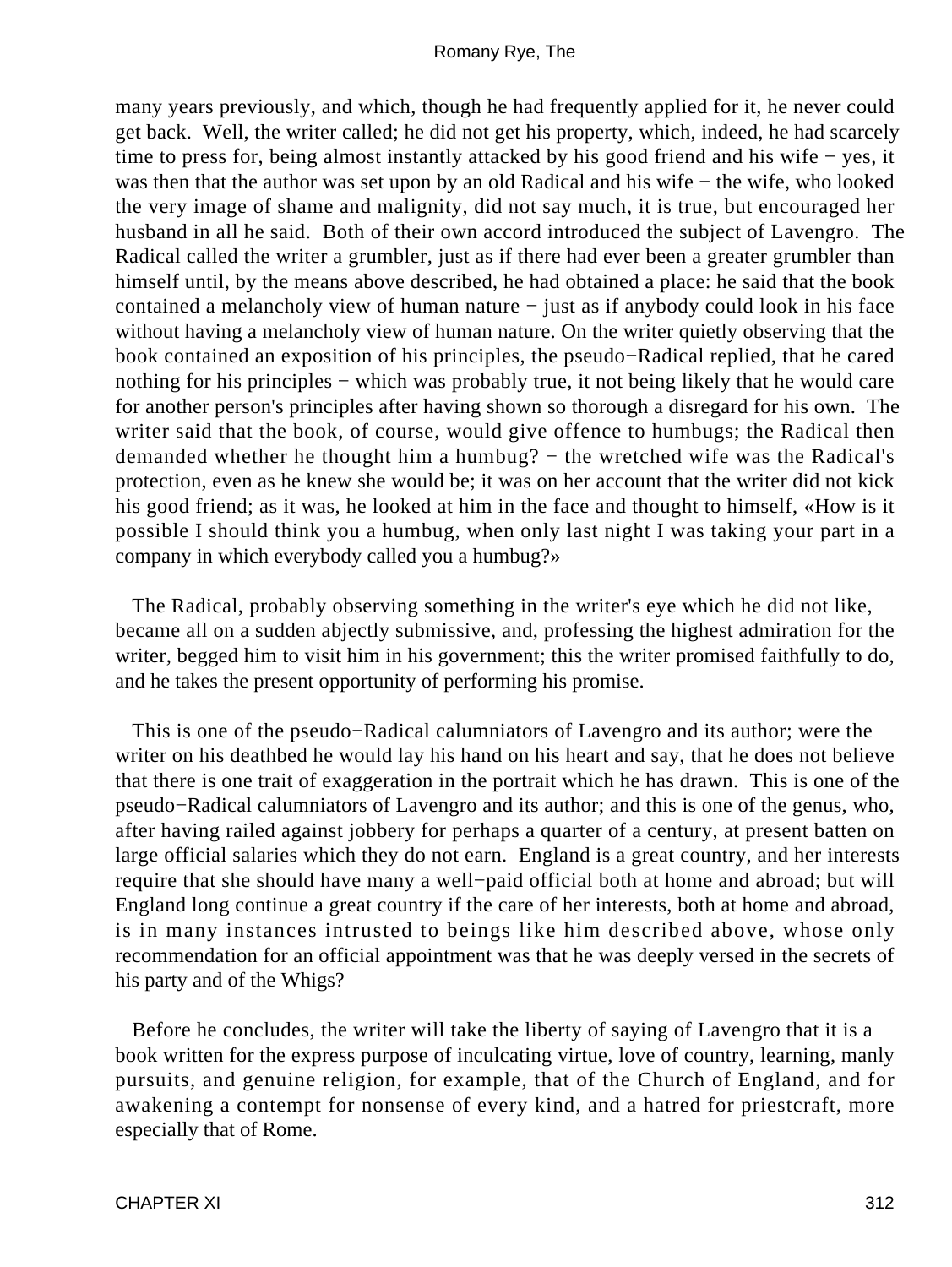And in conclusion, with respect to many passages of his book in which he has expressed himself in terms neither measured nor mealy, he will beg leave to observe, in the words of a great poet, who lived a profligate life, it is true, but who died a sincere penitent − thanks, after God, to good Bishop Burnet −

 «All this with indignation I have hurl'd At the pretending part of this proud world, Who, swollen with selfish vanity, devise False freedoms, formal cheats, and holy lies, Over their fellow fools to tyrannize.» **ROCHESTER.**

Footnotes

(1) Tipperary.

(2) An obscene oath.

(3) See «Muses' Library,» pp. 86, 87. London, 1738.

 (4) Genteel with them seems to be synonymous with Gentile and Gentoo; if so, the manner in which it has been applied for ages ceases to surprise, for genteel is heathenish. Ideas of barbaric pearl and gold, glittering armour, plumes, tortures, blood−shedding, and lust, should always be connected with it. Wace, in his grand Norman poem, calls the Baron genteel:−

«La furent li gentil Baron,» etc.

 And he certainly could not have applied the word better than to the strong Norman thief, armed cap−a−pie, without one particle of truth or generosity; for a person to be a pink of gentility, that is heathenism, should have no such feelings; and, indeed, the admirers of gentility seldom or never associate any such feelings with it. It was from the Norman, the worst of all robbers and miscreants, who built strong castles, garrisoned them with devils, and tore out poor wretches' eyes, as the Saxon Chronicle says, that the English got their detestable word genteel. What could ever have made the English such admirers of gentility, it would be difficult to say; for, during three hundred years, they suffered enough by it. Their genteel Norman landlords were their scourgers, their torturers, the plunderers of their homes, the dishonourers of their wives, and the deflourers of their daughters. Perhaps, after all, fear is at the root of the English veneration for gentility.

 (5) Gentle and gentlemanly may be derived from the same root as genteel; but nothing can be more distinct from the mere genteel, than the ideas which enlightened minds associate with these words. Gentle and gentlemanly mean something kind and genial; genteel, that which is glittering or gaudy. A person can be a gentleman in rags, but nobody can be genteel.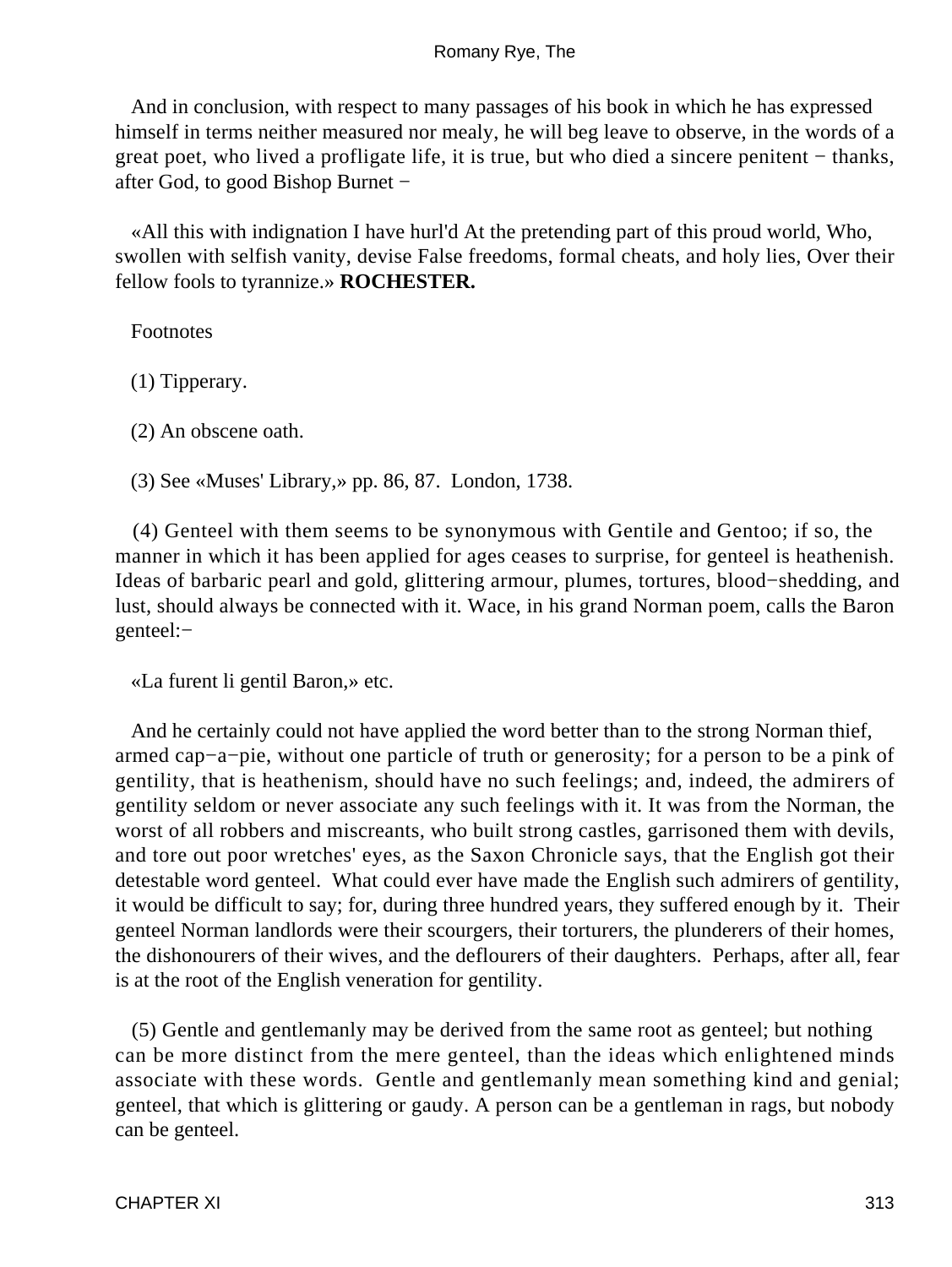(6) The writer has been checked in print by the Scotch with being a Norfolk man. Surely, surely, these latter times have not been exactly the ones in which it was expedient for Scotchmen to check the children of any county in England with the place of their birth, more especially those who have had the honour of being born in Norfolk – times in which British fleets, commanded by Scotchmen, have returned laden with anything but laurels from foreign shores. It would have been well for Britain had she had the old Norfolk man to dispatch to the Baltic or the Black sea, lately, instead of Scotch admirals.

 (7) As the present work will come out in the midst of a vehement political contest, people may be led to suppose that the above was written expressly for the time. The writer therefore begs to state that it was written in the year 1854. He cannot help adding that he is neither Whig, Tory, nor Radical, and cares not a straw what party governs England, provided it is governed well. But he has no hopes of good government from the Whigs. It is true that amongst them there is one very great man, Lord Palmerston, who is indeed the sword and buckler, the chariots and the horses of the party; but it is impossible for his lordship to govern well with such colleagues as he has − colleagues which have been forced upon him by family influence, and who are continually pestering him into measures anything but conducive to the country's honour and interest. If Palmerston would govern well, he must get rid of them; but from that step, with all his courage and all his greatness, he will shrink. Yet how proper and easy a step it would be! He could easily get better, but scarcely worse, associates. They appear to have one object in view, and only one – jobbery. It was chiefly owing to a most flagitious piece of jobbery, which one of his lordship's principal colleagues sanctioned and promoted, that his lordship experienced his late parliamentary disasters.

(8) A fact.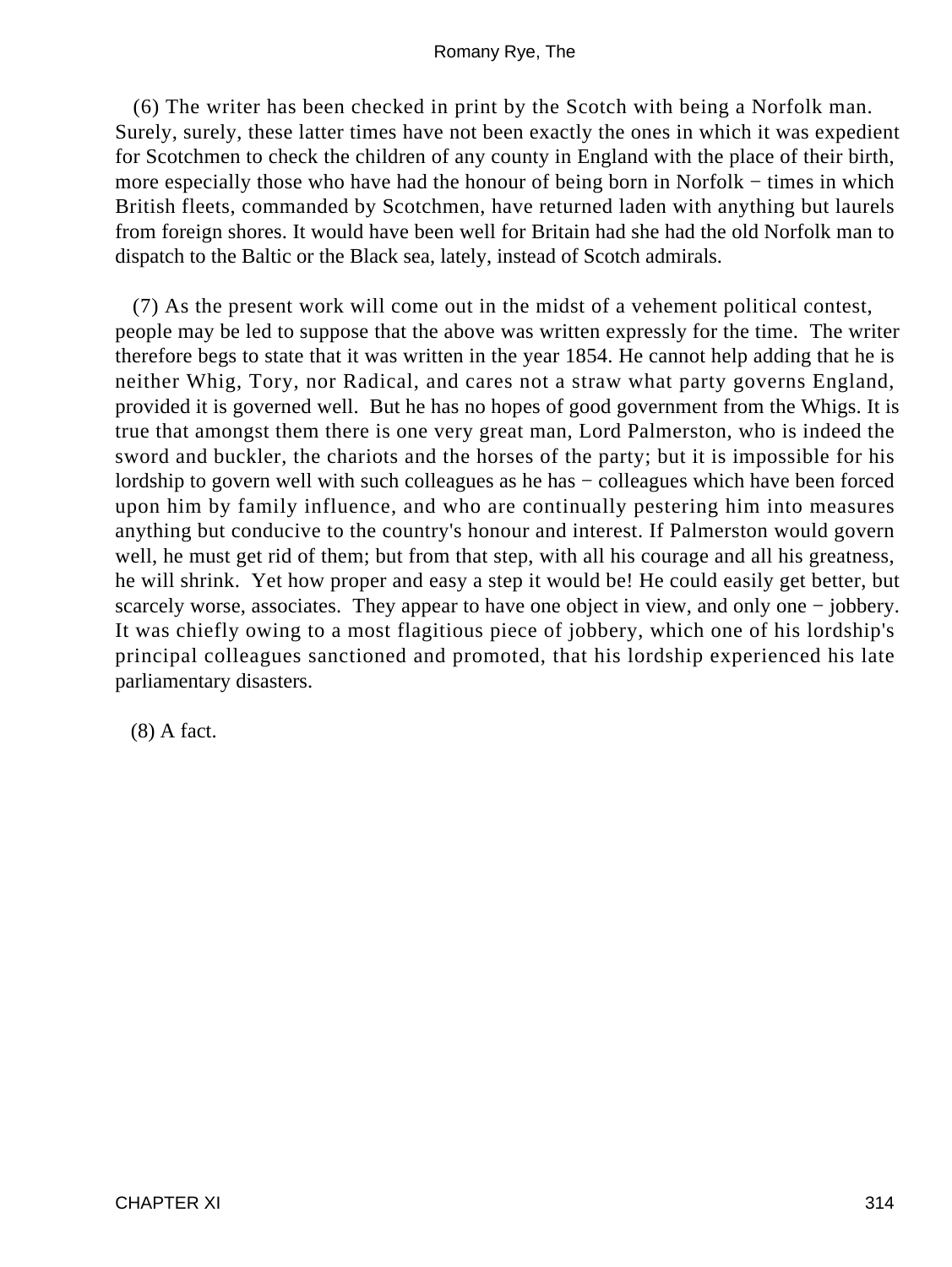# **Table Of Content**

**[CHAPTER I](#page-3-0)**

**[CHAPTER II](#page-6-0)**

**[CHAPTER III](#page-9-0)**

**[CHAPTER IV](#page-16-0)**

**[CHAPTER V](#page-26-0)**

**[CHAPTER VI](#page-30-0)**

**[CHAPTER VII](#page-37-0)**

**[CHAPTER VIII](#page-44-0)**

**[CHAPTER IX](#page-48-0)**

**[CHAPTER X](#page-56-0)**

**[CHAPTER XI](#page-69-0)**

**[CHAPTER XII](#page-75-0)**

**[CHAPTER XIII](#page-81-0)**

**[CHAPTER XIV](#page-83-0)**

**[CHAPTER XV](#page-88-0)**

**[CHAPTER XVI](#page-91-0)**

**[CHAPTER XVII](#page-96-0)**

**[CHAPTER XVIII](#page-102-0)**

**[CHAPTER XIX](#page-105-0)**

**[CHAPTER XX](#page-109-0)**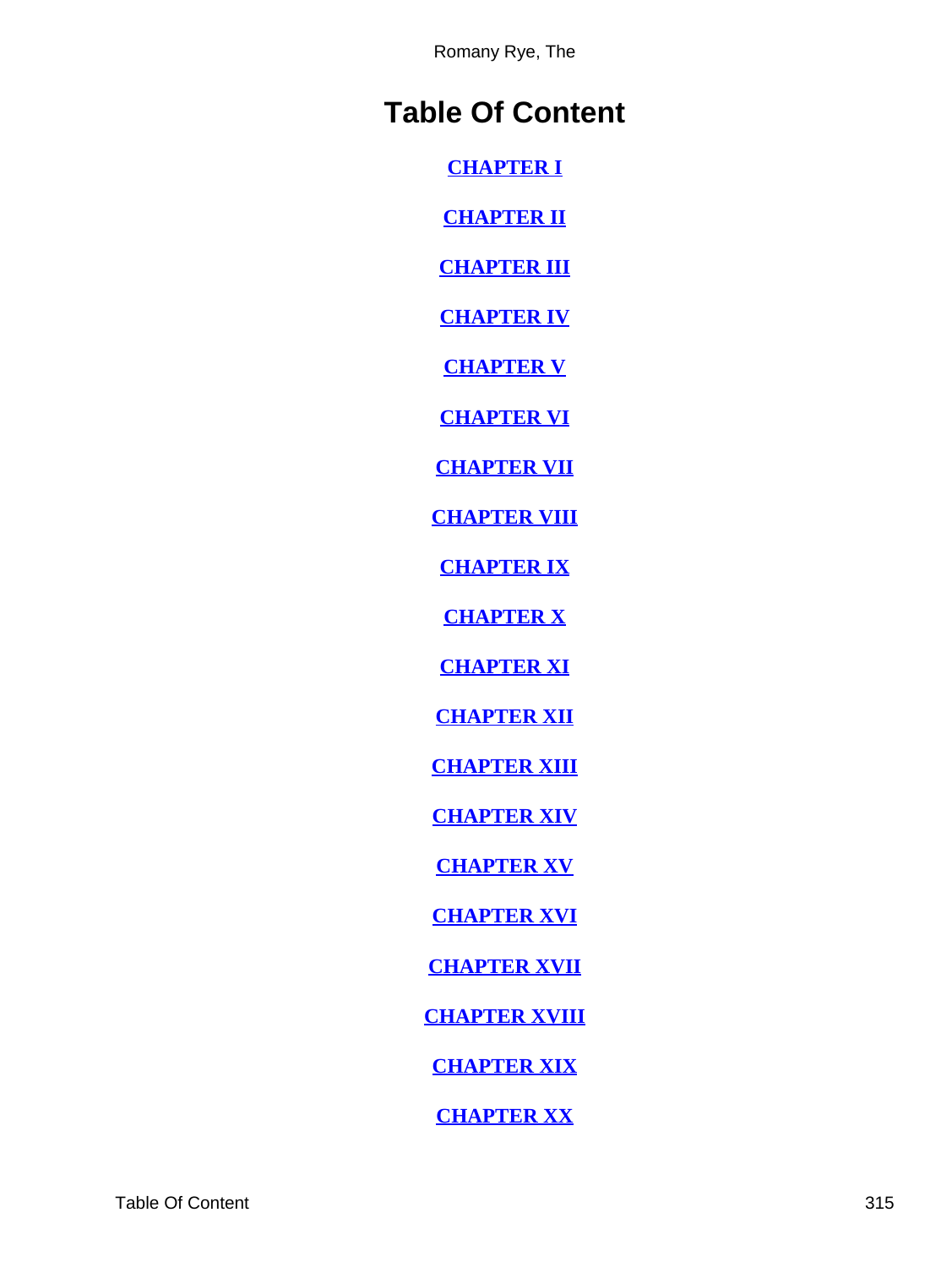**[CHAPTER XXI](#page-110-0)**

**[CHAPTER XXII](#page-115-0)**

**[CHAPTER XXIII](#page-119-0)**

**[CHAPTER XXIV](#page-123-0)**

**[CHAPTER XXV](#page-127-0)**

**[CHAPTER XXVI](#page-131-0)**

**[CHAPTER XXVII](#page-137-0)**

**[CHAPTER XXVIII](#page-142-0)**

**[CHAPTER XXIX](#page-147-0)**

**[CHAPTER XXX](#page-151-0)**

**[CHAPTER XXXI](#page-154-0)**

**[CHAPTER XXXII](#page-158-0)**

**[CHAPTER XXXIII](#page-164-0)**

**[CHAPTER XXXIV](#page-172-0)**

**[CHAPTER XXXV](#page-178-0)**

**[CHAPTER XXXVI](#page-180-0)**

**[CHAPTER XXXVII](#page-183-0)**

**[CHAPTER XXXVIII](#page-188-0)**

**[CHAPTER XXXIX](#page-191-0)**

**[CHAPTER XL](#page-204-0)**

**[CHAPTER XLI](#page-210-0)**

**[CHAPTER XLII](#page-221-0)**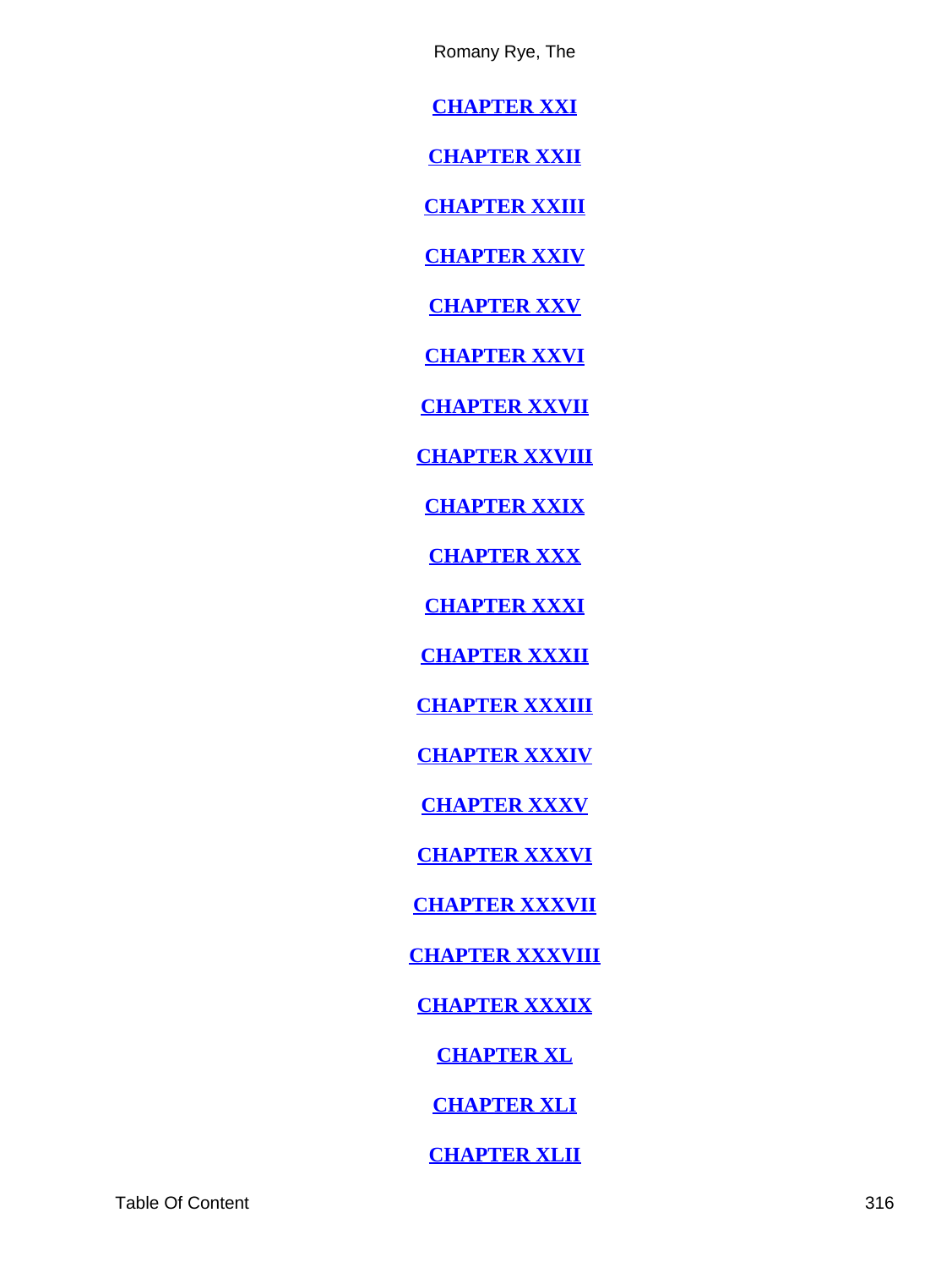<span id="page-317-0"></span>**[CHAPTER XLIII](#page-233-0)**

**[CHAPTER XLIV](#page-235-0)**

**[CHAPTER XLV](#page-241-0)**

**[CHAPTER XLVI](#page-246-0)**

**[CHAPTER XLVII](#page-254-0)**

**[APPENDIX](#page-256-0)**

**[CHAPTER I](#page-257-0)**

**[CHAPTER II](#page-263-0)**

**[CHAPTER III](#page-268-0)**

**[CHAPTER IV](#page-270-0)**

**[CHAPTER V](#page-272-0)**

**[CHAPTER VI](#page-280-0)**

**[CHAPTER VII](#page-285-0)**

**[CHAPTER VIII](#page-289-0)**

**[CHAPTER IX](#page-295-0)**

**[CHAPTER X](#page-301-0)**

**[CHAPTER XI](#page-306-0)**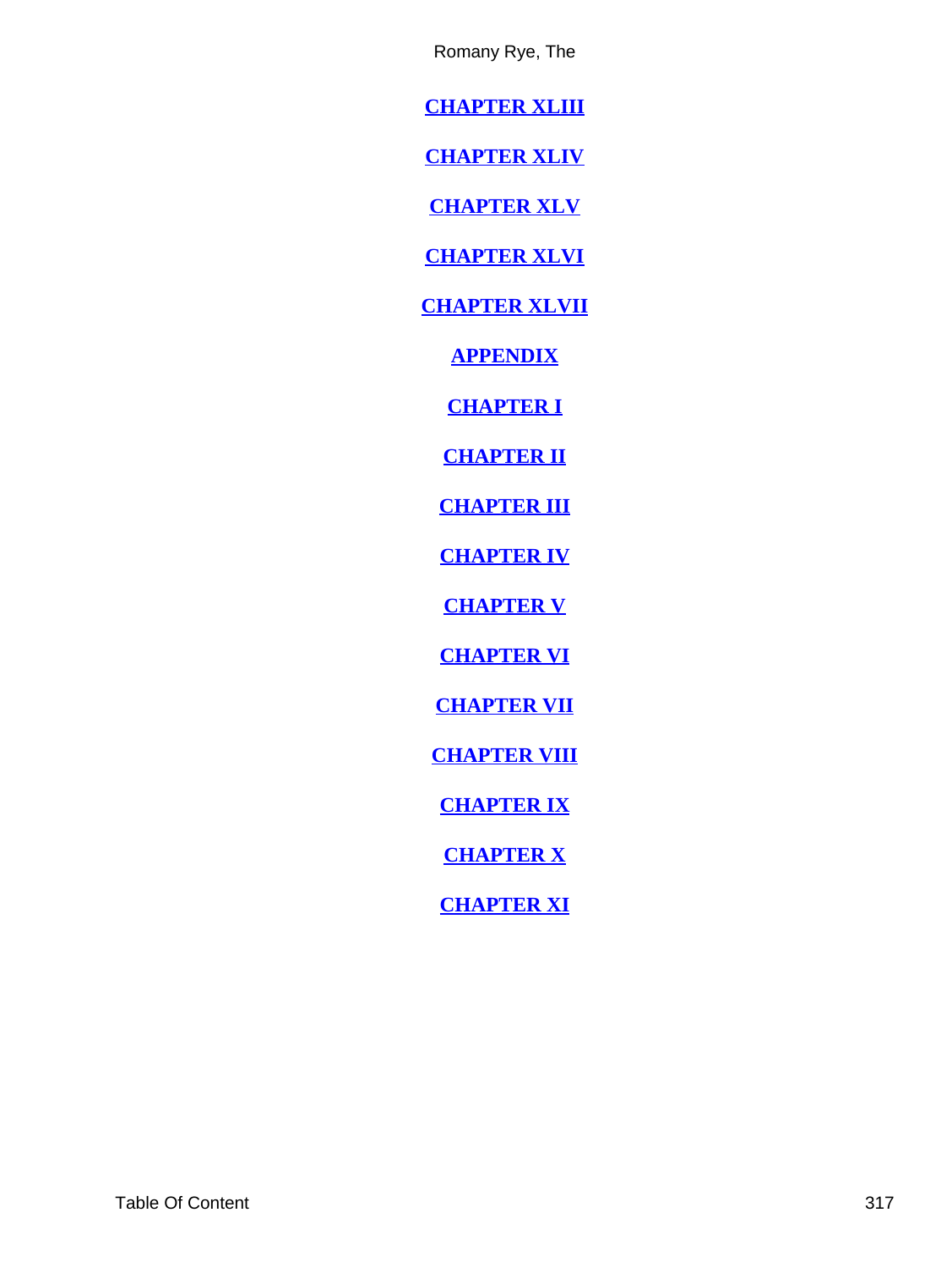# **You are reading a Phoenix Edition:**

It was converted from clean and standard xhtml/xml files. It uses metatags to identify content, and other data. The available resources specific to each ebook format were used to give the reader a pleasant reading experience.

More detais available at Phoenix−Library.org website.

Any suggestion that helps us to improve these editions are welcome.

**The Phoenix−Library Team**